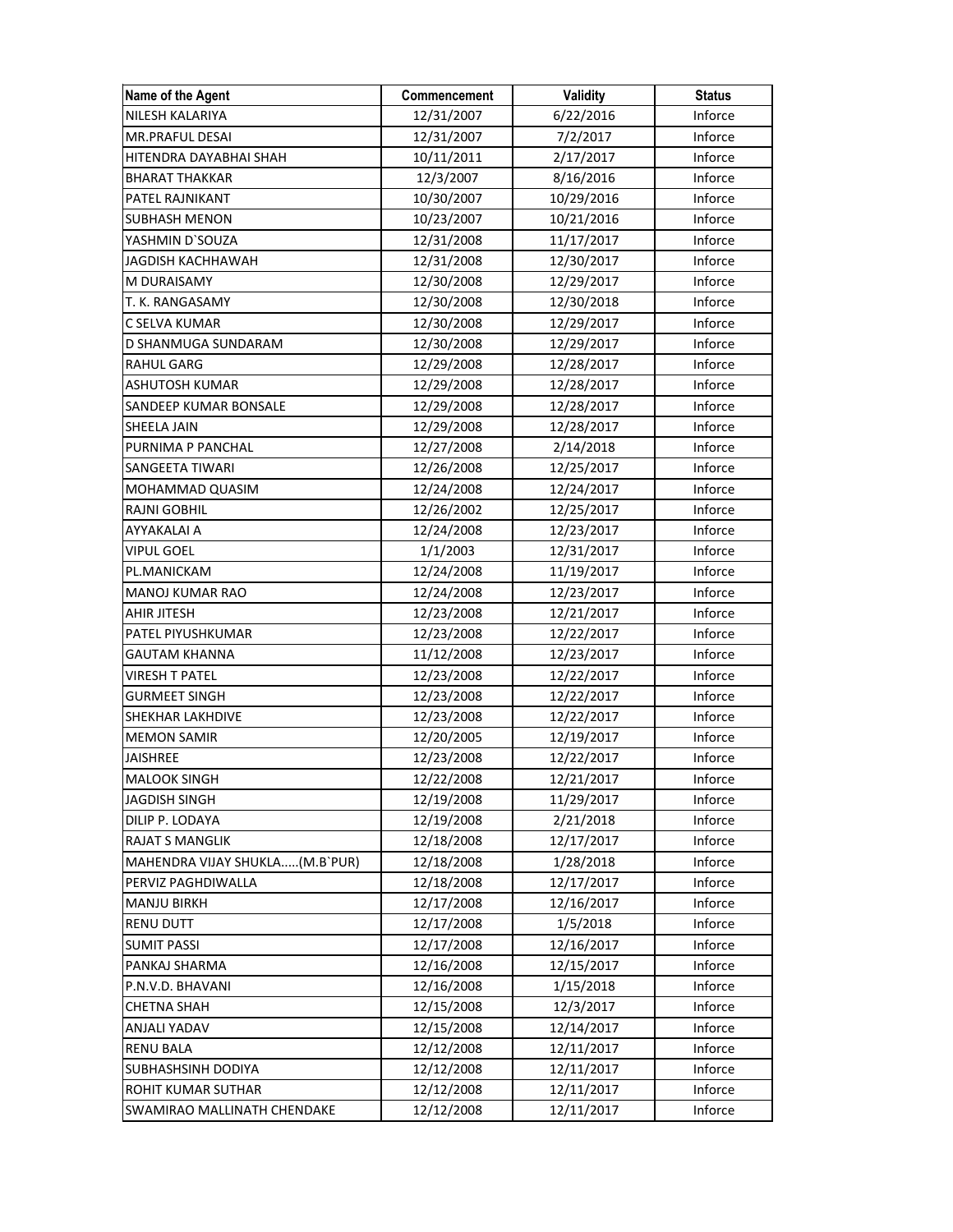| BABULAL PUSHRAJ SHARMA        | 12/12/2008 | 11/11/2017 | Inforce        |
|-------------------------------|------------|------------|----------------|
| CHAMAN LAL                    | 12/11/2008 | 12/10/2017 | Inforce        |
| <b>NAVITA BHAGAT</b>          | 12/11/2008 | 12/10/2017 | Inforce        |
| <b>SUNIL KUMAR</b>            | 12/11/2008 | 12/10/2017 | Inforce        |
| <b>MONA UPPAL</b>             | 12/11/2008 | 12/10/2017 | Inforce        |
| PROMILA AGARWAL               | 12/8/2008  | 12/7/2017  | Inforce        |
| <b>RINA ROHIT SHAH</b>        | 12/8/2008  | 12/7/2017  | Inforce        |
| SAURABH JINDAL                | 12/8/2008  | 12/7/2017  | <b>Inforce</b> |
| PRAKASH V HONGAL              | 12/8/2008  | 1/23/2018  | Inforce        |
| PATEL MANOJKUMAR              | 12/8/2008  | 12/7/2017  | Inforce        |
| RAMESH KUMAR WADHWA           | 12/5/2008  | 12/4/2017  | Inforce        |
| <b>MANGILAL PATEL</b>         | 12/5/2008  | 8/17/2017  | Inforce        |
| DHARMENDER PAL                | 12/5/2008  | 12/4/2017  | Inforce        |
| <b>BHANUBHAI ROHIT</b>        | 12/5/2008  | 12/5/2017  | Inforce        |
| MANISH KUMAR BHALLA           | 12/5/2008  | 12/22/2017 | Inforce        |
| <b>MOHAMMAD KAFIL</b>         | 12/5/2008  | 12/7/2017  | Inforce        |
| T NATARAJAN                   | 12/4/2008  | 12/3/2017  | Inforce        |
| VINAYKUMAR PATEL              | 12/4/2008  | 9/21/2017  | Inforce        |
| INDRAVADAN PATEL              | 12/4/2008  | 12/3/2017  | Inforce        |
| KOLVENKAR VILAS               | 12/4/2008  | 12/8/2017  | Inforce        |
| <b>SHAH ATIKKUMAR</b>         | 12/4/2008  | 12/3/2017  | Inforce        |
| <b>BHIMANI MINAL</b>          | 12/4/2008  | 12/3/2017  | Inforce        |
| RAJENDRA KUMAR                | 12/3/2008  | 1/22/2018  | Inforce        |
| MITHILESH JINDAL              | 12/3/2008  | 12/2/2017  | Inforce        |
| <b>VEENA KUMARI</b>           | 12/2/2008  | 12/27/2017 | Inforce        |
| S CHANDRASEKAR                | 12/2/2008  | 9/24/2017  | Inforce        |
| KADEEJA MOIDU                 | 11/29/2002 | 11/28/2017 | Inforce        |
| <b>BISWAJIT BHATTACHARJEE</b> | 12/1/2008  | 1/19/2018  | Inforce        |
| SHEELA NIWAL                  | 12/1/2008  | 11/30/2017 | Inforce        |
| <b>KIRAN KALRA</b>            | 11/28/2008 | 11/27/2017 | Inforce        |
| <b>SURAJSINGH H RAJPUT</b>    | 11/28/2008 | 12/1/2017  | Inforce        |
| VIDIT KAUSHIK[112]            | 11/26/2008 | 12/2/2017  | Inforce        |
| TANUSHREE JAIN                | 11/25/2008 | 12/1/2017  | Inforce        |
| MR.SACHIN BABAJI SHELAR       | 11/25/2008 | 10/27/2017 | Inforce        |
| SONIA JAIN                    | 11/21/2008 | 2/4/2018   | Inforce        |
| <b>GAJANAN PATKAR</b>         | 11/21/2008 | 12/12/2017 | Inforce        |
| PANKAJ SAPRA                  | 11/19/2008 | 11/18/2017 | Inforce        |
| SARITA VIRMANI                | 11/19/2008 | 12/21/2017 | Inforce        |
| KETKI SUNIL KULKARNI          | 11/19/2008 | 11/18/2017 | Inforce        |
| P ARUNA                       | 10/31/2006 | 10/30/2017 | Inforce        |
| REKHA GUPTA                   | 11/14/2008 | 11/20/2017 | Inforce        |
| PINKY RANKA                   | 11/14/2008 | 12/19/2017 | Inforce        |
| DR. VICHITRA GUPTA            | 11/12/2008 | 11/15/2017 | Inforce        |
| PRADEEP KASHIRAM PATEL        | 11/11/2008 | 11/10/2017 | Inforce        |
| ABHIJIT SEN                   | 11/10/2008 | 11/9/2017  | Inforce        |
| SEEMA CHOUKSEY                | 11/10/2008 | 11/27/2017 | Inforce        |
| LOVEY MEHRA                   | 11/10/2008 | 11/10/2017 | Inforce        |
| PRABHAKAR KABRA               | 11/6/2008  | 11/7/2017  | Inforce        |
| PANKAJ GROVER                 | 11/5/2008  | 11/4/2017  | Inforce        |
| DIVYAKANT PANDYA              | 11/1/2008  | 11/16/2017 | Inforce        |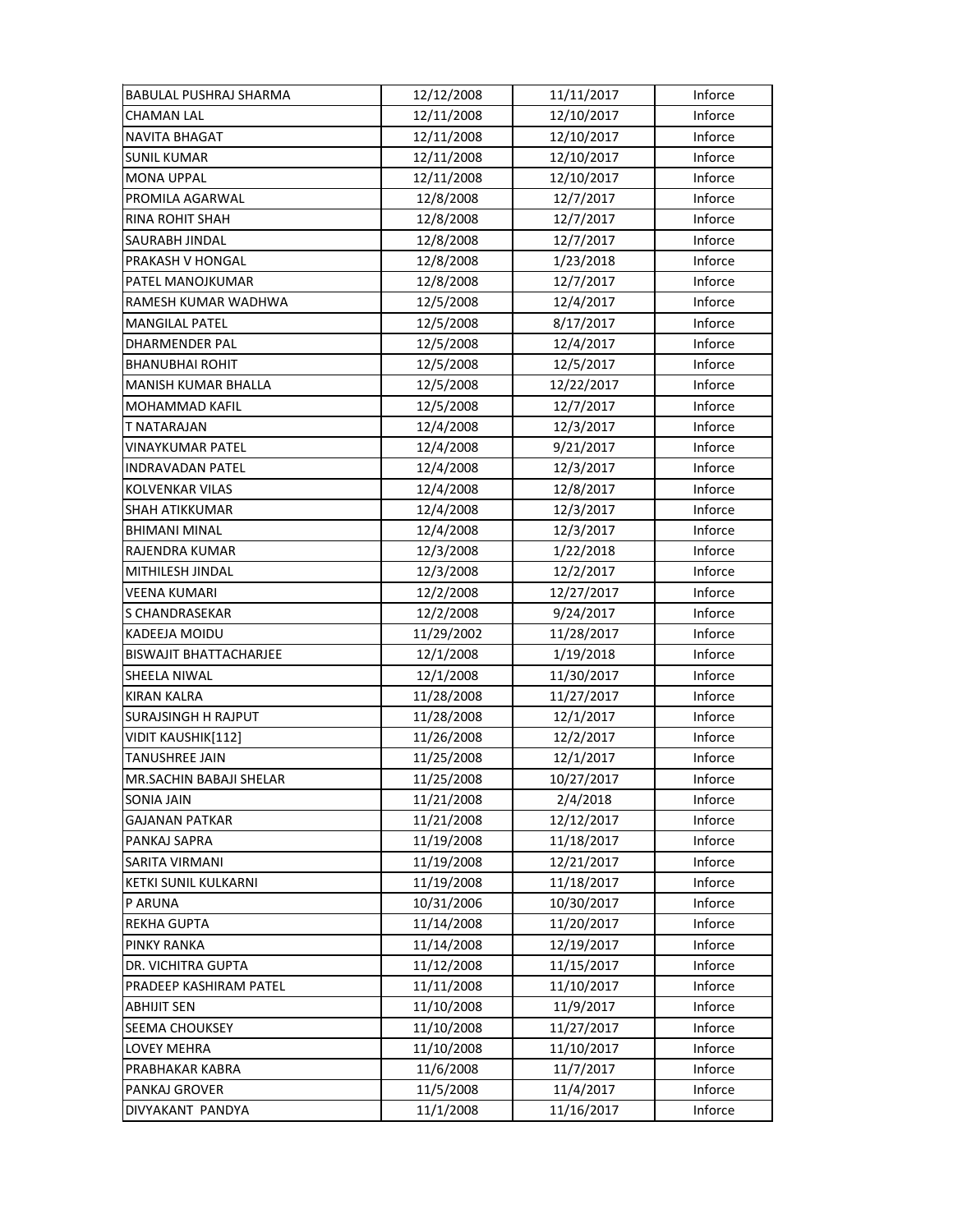| <b>SHWETA TREHAN</b>         | 10/9/2002  | 10/8/2017  | Inforce |
|------------------------------|------------|------------|---------|
| <b>ARTI AGARWAL</b>          | 10/31/2008 | 12/2/2017  | Inforce |
| JAYSWAL AMITKUMAR MAHESHBHAI | 10/27/2008 | 9/15/2017  | Inforce |
| <b>BAL VEER SINGH YADAV</b>  | 10/24/2008 | 11/28/2017 | Inforce |
| <b>VINITA BHATIA</b>         | 10/23/2008 | 11/14/2017 | Inforce |
| <b>G SUKUMAR</b>             | 10/23/2008 | 10/22/2017 | Inforce |
| PRAGNESH PATEL               | 10/22/2008 | 10/13/2017 | Inforce |
| M.N. RAJAN                   | 10/20/2008 | 10/19/2017 | Inforce |
| HANSA BHEDA                  | 10/17/2008 | 10/18/2017 | Inforce |
| <b>HETAL BRAHMBHATT</b>      | 10/17/2008 | 10/16/2017 | Inforce |
| <b>BAROT ZARANA</b>          | 10/17/2008 | 10/16/2017 | Inforce |
| GIRDHARI LAL SHARMA          | 10/17/2008 | 10/16/2017 | Inforce |
| <b>BALMUKUND MISHRA</b>      | 10/15/2008 | 10/14/2017 | Inforce |
| <b>BHARATKUMAR T MISTRY</b>  | 10/15/2008 | 2/9/2018   | Inforce |
| SEEMA AGRAWAL                | 10/15/2008 | 11/15/2017 | Inforce |
| RICHA CHANDOK                | 10/14/2008 | 10/13/2017 | Inforce |
| H R HARISH                   | 10/14/2008 | 10/13/2017 | Inforce |
| <b>VINEETA OBERAI</b>        | 10/13/2008 | 3/5/2017   | Inforce |
| DARPAN RAJESH SHAH           | 10/10/2008 | 10/9/2017  | Inforce |
| SATGURUPREETKAUR SAHOTA      | 10/10/2008 | 10/9/2017  | Inforce |
| HARSHA JANAK CHOKSI          | 11/14/2011 | 10/9/2017  | Inforce |
| LAXMAN DUDANI                | 10/8/2008  | 11/6/2017  | Inforce |
| VINOD KUMAR                  | 10/8/2008  | 10/7/2017  | Inforce |
| A P JAGANNATHAN              | 10/8/2008  | 10/7/2017  | Inforce |
| <b>JHAVERI KETAN</b>         | 4/10/2003  | 12/7/2017  | Inforce |
| D KRISHNAMOORTHY             | 10/3/2008  | 10/2/2017  | Inforce |
| V KASIVISWANATHAN            | 10/3/2008  | 10/2/2017  | Inforce |
| PATEL CHITAN DINESHBHAI      | 10/3/2008  | 10/2/2017  | Inforce |
| P SAKTHIVEL                  | 10/1/2008  | 9/30/2017  | Inforce |
| S KANNAIYAN                  | 10/1/2008  | 9/30/2017  | Inforce |
| PRABHA SATIJA                | 9/1/2011   | 6/13/2017  | Inforce |
| P ARUNACHALAM                | 10/1/2008  | 9/30/2017  | Inforce |
| SUNILKUMAR TIWARI            | 9/29/2008  | 9/25/2017  | Inforce |
| MAJA IRSHADHUSSAIN M         | 9/29/2008  | 9/23/2017  | Inforce |
| <b>VAIBHAV JAIN</b>          | 9/26/2008  | 9/25/2017  | Inforce |
| <b>SURENDER SINGH</b>        | 9/25/2008  | 11/24/2017 | Inforce |
| <b>HARISH KUMAR</b>          | 9/25/2008  | 9/24/2017  | Inforce |
| NAND KISHORE PALIWAL         | 9/24/2008  | 9/23/2017  | Inforce |
| <b>SHOBHA JAISHANKAR</b>     | 9/24/2008  | 9/23/2017  | Inforce |
| <b>M SANKAR RAO</b>          | 9/24/2008  | 9/23/2017  | Inforce |
| <b>KEDAR NATH SINGH</b>      | 9/24/2008  | 12/29/2017 | Inforce |
| DEEPANJAN MUKHERJEE          | 9/23/2008  | 11/29/2017 | Inforce |
| LOVENISH MALIK               | 9/23/2008  | 9/22/2017  | Inforce |
| JASMINE HOSHANG RANA         | 9/23/2008  | 11/9/2017  | Inforce |
| V RAVI                       | 9/22/2008  | 9/21/2017  | Inforce |
| MEENA USHANIA                | 9/22/2008  | 9/21/2017  | Inforce |
| UPAYAN BANERJEE              | 9/22/2011  | 9/22/2017  | Inforce |
| PRABHAMANI B V               | 9/22/2008  | 8/22/2017  | Inforce |
| KALPESH BAREVADIA            | 9/20/2008  | 9/23/2017  | Inforce |
| JAYKUMAR PARMAR              | 9/19/2008  | 9/18/2017  | Inforce |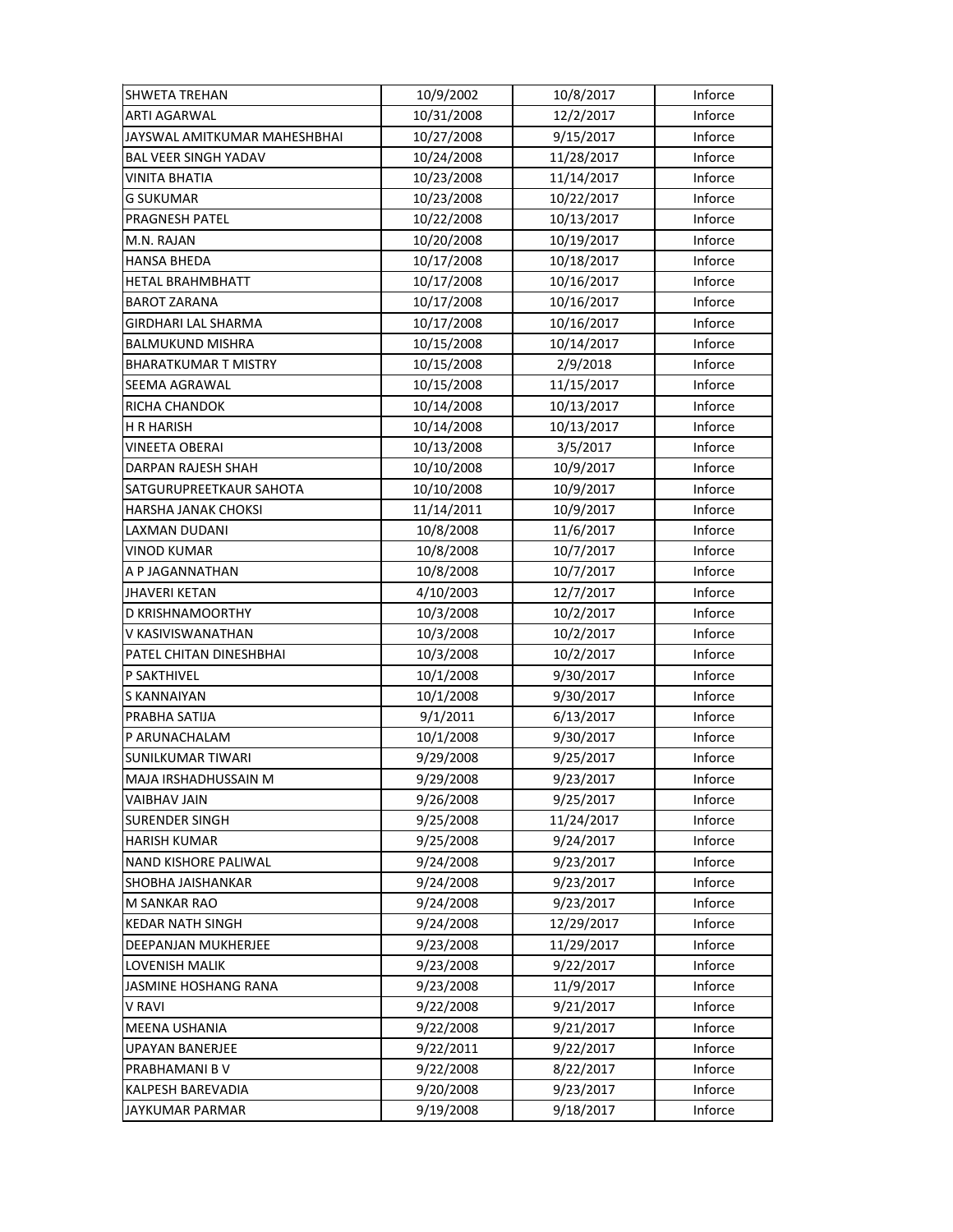| <b>SANTOSH SHARMA</b>     | 9/19/2008 | 10/25/2017 | Inforce |
|---------------------------|-----------|------------|---------|
| <b>DWARKESH GANDHI</b>    | 9/19/2008 | 9/18/2017  | Inforce |
| AMOL SHETH                | 9/19/2008 | 9/18/2017  | Inforce |
| SMT.SEEMA JAIN            | 9/19/2008 | 12/30/2017 | Inforce |
| MR SURESH KUMAR MAURYA    | 9/18/2008 | 10/29/2017 | Inforce |
| <b>VINOD KUMAR</b>        | 9/18/2008 | 9/18/2017  | Inforce |
| SANDEEP KUMAR GUPTA       | 9/18/2008 | 9/17/2017  | Inforce |
| <b>LAL ILAGAURI</b>       | 9/18/2008 | 9/17/2017  | Inforce |
| NITINKUMAR BHAVSAR        | 9/17/2008 | 9/16/2017  | Inforce |
| LATA BHATNAGAR            | 9/17/2008 | 9/16/2017  | Inforce |
| RAJENDRA K PATEL          | 9/17/2008 | 9/16/2017  | Inforce |
| <b>K CHINNASAMY</b>       | 9/16/2008 | 9/15/2017  | Inforce |
| S N ARUNACHALAM           | 9/15/2008 | 9/14/2017  | Inforce |
| M J MATTHEWJOHN           | 9/15/2008 | 9/14/2017  | Inforce |
| T THRUNAVUKARASU          | 9/15/2008 | 9/14/2017  | Inforce |
| <b>S RAMASAMY</b>         | 9/15/2008 | 9/14/2017  | Inforce |
| <b>K KANGEYAN</b>         | 9/15/2008 | 9/14/2017  | Inforce |
| N R KALICHAMY             | 9/15/2008 | 9/14/2017  | Inforce |
| P MANICKAVASAGAM          | 9/15/2008 | 9/14/2017  | Inforce |
| ANIRUDHA DAS              | 9/15/2008 | 9/18/2017  | Inforce |
| N C NATARAJAN             | 9/15/2008 | 9/14/2017  | Inforce |
| <b>BHUMIKA H RAVAL</b>    | 9/15/2008 | 9/15/2017  | Inforce |
| <b>GURWINDER SINGH</b>    | 9/12/2008 | 5/31/2018  | Inforce |
| PATEL KAMLESHKUMAR        | 3/23/2006 | 10/2/2017  | Inforce |
| MRS REETA GUPTA           | 9/11/2008 | 10/13/2017 | Inforce |
| <b>CHARAN PREET SINGH</b> | 9/11/2008 | 1/23/2016  | Inforce |
| <b>MANISHA PATEL</b>      | 9/10/2008 | 9/9/2017   | Inforce |
| <b>SAVITA GUPTA</b>       | 9/9/2008  | 9/8/2017   | Inforce |
| DIPTI S. DABHOIKAR        | 9/8/2008  | 9/8/2017   | Inforce |
| TARANJIT KAUR BANGA       | 9/8/2008  | 9/11/2017  | Inforce |
| <b>KRIPAL SINGH</b>       | 9/8/2008  | 10/10/2017 | Inforce |
| <b>BASUDEB ROY</b>        | 9/5/2008  | 11/17/2017 | Inforce |
| SATA ATULKUMAR            | 9/4/2008  | 10/20/2017 | Inforce |
| DEEPALI B. DHAKAN         | 9/4/2008  | 9/3/2017   | Inforce |
| SANJEEV GULATI            | 9/1/2008  | 8/31/2017  | Inforce |
| <b>VIJAY KUMAR GUPTA</b>  | 9/1/2008  | 9/16/2017  | Inforce |
| GEETA GARG[112]           | 8/29/2008 | 11/7/2017  | Inforce |
| VINOD KUMAR SHARMA        | 8/29/2008 | 6/3/2016   | Inforce |
| RAJ KUMAR                 | 8/29/2008 | 8/28/2017  | Inforce |
| <b>GULSHAN RAI CHAWLA</b> | 8/9/2005  | 8/8/2017   | Inforce |
| <b>SUSMITABEN CHOKSHI</b> | 8/28/2008 | 8/17/2017  | Inforce |
| PREETI SHARMA             | 8/26/2008 | 8/25/2017  | Inforce |
| MR MANISH P DUBEY         | 8/23/2008 | 9/5/2017   | Inforce |
| RASHMI MADAN KHATHURIA    | 8/22/2008 | 9/1/2017   | Inforce |
| <b>ARTI JAIN</b>          | 8/22/2008 | 8/21/2017  | Inforce |
| <b>SUMAN RANI</b>         | 8/22/2008 | 8/21/2017  | Inforce |
| <b>CHANDRAKANT BORA</b>   | 8/22/2008 | 9/29/2017  | Inforce |
| NIKHIL MEHTA              | 8/21/2008 | 9/12/2017  | Inforce |
| AMRUTIYA HITESHBHAI       | 8/20/2008 | 8/19/2017  | Inforce |
| VAZA NILESH               | 8/20/2008 | 8/19/2017  | Inforce |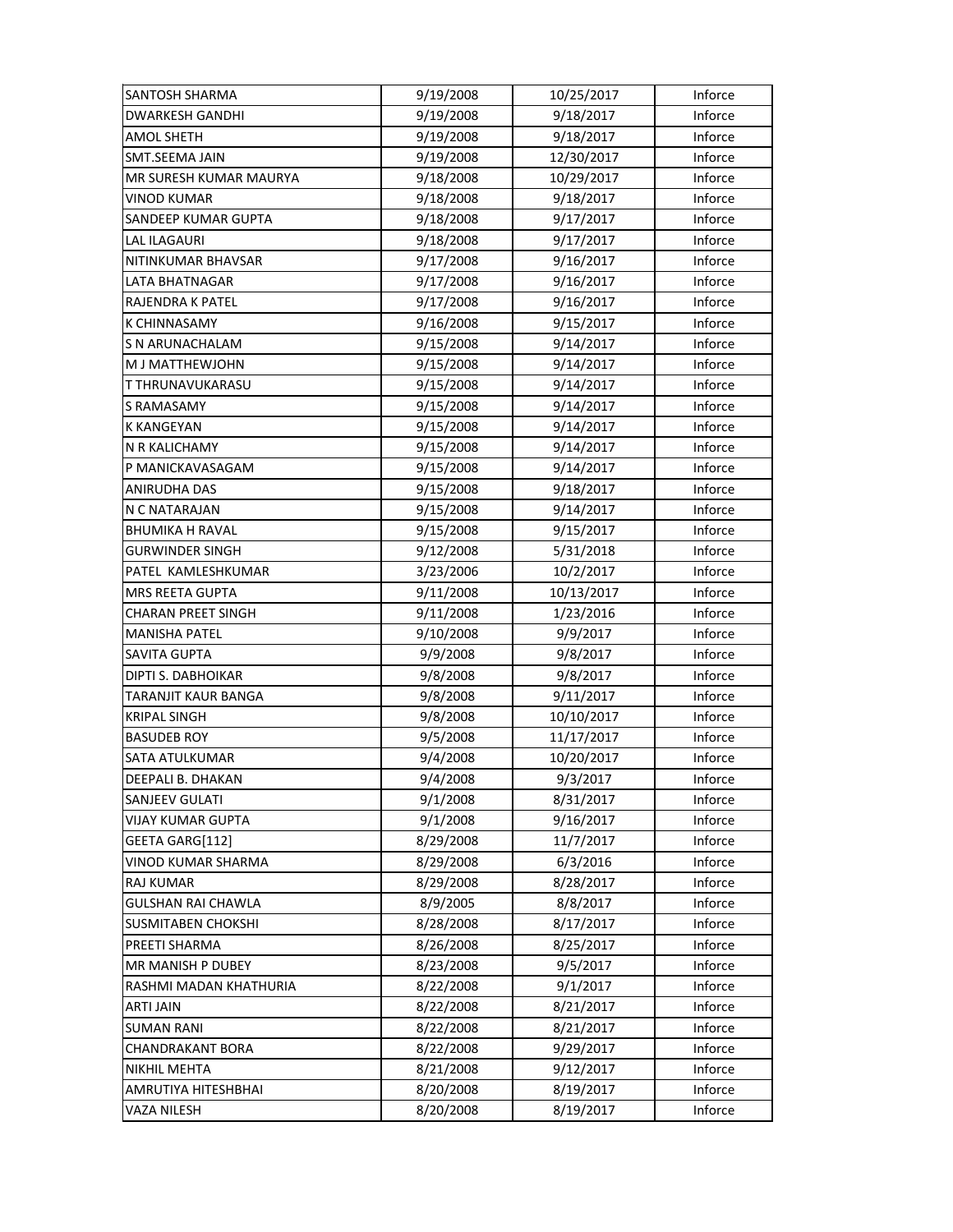| <b>KALKI GOSALIA</b>           | 8/19/2008 | 7/20/2017  | Inforce |
|--------------------------------|-----------|------------|---------|
| <b>BALDI SHWETA</b>            | 8/14/2008 | 8/13/2017  | Inforce |
| <b>NANAK CHAND SAINI</b>       | 8/13/2008 | 8/12/2017  | Inforce |
| <b>JASWANT SINGH</b>           | 8/12/2008 | 8/16/2017  | Inforce |
| SAMIR Y KHERWAJI               | 8/12/2008 | 11/29/2017 | Inforce |
| <b>RAMESH B BHAVSAR</b>        | 9/29/2011 | 8/11/2017  | Inforce |
| K.R. RANGANATHAN               | 8/11/2008 | 8/10/2017  | Inforce |
| JAGDISH SINGH                  | 8/8/2008  | 8/7/2017   | Inforce |
| PRASHANT PUROHIT               | 8/8/2008  | 8/7/2017   | Inforce |
| ASHWIN GOVINDBHAI PRAJAPATI    | 8/6/2008  | 8/12/2017  | Inforce |
| PATEL SANJAY                   | 8/6/2008  | 8/5/2017   | Inforce |
| <b>MODI SEJAL</b>              | 8/6/2008  | 8/5/2017   | Inforce |
| SONI SACHINDRAKUMAR            | 8/1/2008  | 7/31/2017  | Inforce |
| JAI PAL SINGH                  | 8/1/2008  | 8/7/2017   | Inforce |
| CHAUHAN RAMESHKUMAR            | 3/6/2012  | 7/31/2017  | Inforce |
| <b>RANK JIGNESHKUMAR</b>       | 8/1/2008  | 7/31/2017  | Inforce |
| <b>SUSHIL S JOSHI</b>          | 8/1/2008  | 7/31/2017  | Inforce |
| TIRLOCHAN SINGH                | 7/31/2008 | 7/30/2017  | Inforce |
| PANCHU RAM MANDIWAL            | 7/29/2008 | 7/28/2017  | Inforce |
| <b>JASMIN AMIN</b>             | 7/29/2008 | 8/21/2017  | Inforce |
| PRAJAPATI NARESH               | 7/28/2008 | 7/28/2017  | Inforce |
| C SATISH LINGAM                | 7/25/2008 | 9/22/2017  | Inforce |
| <b>RENU RANI TANDON</b>        | 7/24/2008 | 3/20/2017  | Inforce |
| SRI SANTOSH KUMAR PANDA        | 7/21/2008 | 8/21/2017  | Inforce |
| PUJA HEMANT GANDHI             | 7/18/2008 | 9/4/2017   | Inforce |
| YOGESH SHAH                    | 7/17/2008 | 7/16/2017  | Inforce |
| POONAM DHARAM BHATIA           | 7/16/2008 | 8/21/2017  | Inforce |
| SAHIL BHASIN                   | 7/16/2008 | 7/25/2017  | Inforce |
| KUNTAL RAMCHANDRA PATEL        | 7/15/2008 | 8/21/2017  | Inforce |
| SATENDER KUMAR JAIN            | 7/12/2008 | 7/11/2017  | Inforce |
| <b>VISHAL PANCHAL</b>          | 7/11/2008 | 7/10/2017  | Inforce |
| <b>SAPNA VOHRA</b>             | 7/11/2008 | 7/11/2017  | Inforce |
| YAZDY DARUWALA                 | 7/11/2008 | 8/4/2017   | Inforce |
| <b>SANTOSH MAURYA</b>          | 7/8/2008  | 8/18/2017  | Inforce |
| MR. BHARAT C. POPAT            | 7/3/2008  | 7/2/2017   | Inforce |
| SHANTILAL MANILAL KALARIYA     | 7/3/2008  | 9/3/2017   | Inforce |
| <b>SUNIL KUMAR</b>             | 7/2/2008  | 6/26/2017  | Inforce |
| <b>KIRENBHAI DAVE</b>          | 9/21/2011 | 6/30/2017  | Inforce |
| PRAJAPATI CHIRAG               | 6/26/2008 | 8/31/2016  | Inforce |
| <b>MEHUL SHAH</b>              | 6/26/2008 | 8/4/2017   | Inforce |
| M BHUVANESWARI                 | 6/24/2008 | 8/31/2016  | Inforce |
| V.SUMATHI                      | 8/8/2011  | 6/19/2017  | Inforce |
| MR. DHRUV KUMAR K TIWARI       | 6/19/2008 | 6/18/2017  | Inforce |
| <b>JADHAV ANIL</b>             | 3/20/2012 | 6/17/2017  | Inforce |
| <b>ANIL SAH</b>                | 6/17/2008 | 12/4/2017  | Inforce |
| <b>NISHIT BROKER</b>           | 6/9/2008  | 7/9/2017   | Inforce |
| <b>MANINDER PAL SINGH</b>      | 6/5/2008  | 6/29/2017  | Inforce |
| SANJEEV DATTA                  | 9/30/2011 | 6/1/2017   | Inforce |
| SANDEEPA AZAD                  | 5/28/2008 | 3/17/2017  | Inforce |
| BALDEV SINGH ISHAR SINGH VIJAN | 4/10/2012 | 4/17/2017  | Inforce |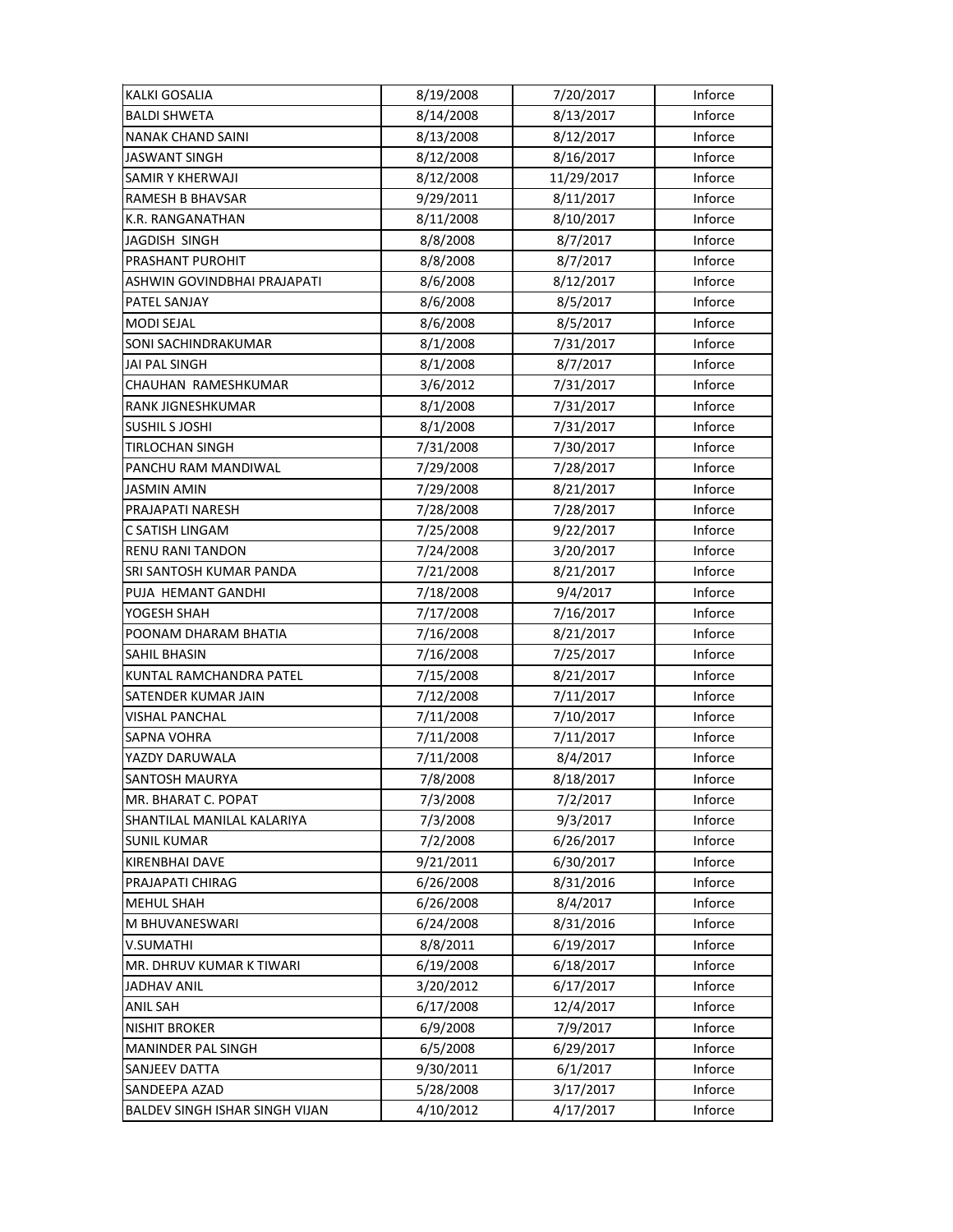| <b>G. SAMATHA</b>         | 10/7/2011  | 4/20/2017  | Inforce |
|---------------------------|------------|------------|---------|
| <b>MURARI LAL</b>         | 12/15/2004 | 12/14/2016 | Inforce |
| RAGHAV KUKREJA            | 2/22/2012  | 3/16/2017  | Inforce |
| <b>ASHOK KUMAR</b>        | 1/17/2008  | 1/16/2017  | Inforce |
| SHASHI KANT PANDEY        | 1/15/2008  | 1/14/2017  | Inforce |
| <b>SHALENDER RATRA</b>    | 12/31/2009 | 12/30/2015 | Inforce |
| <b>RUPAL DESAI</b>        | 12/30/2009 | 2/7/2018   | Inforce |
| <b>HARJIT SINGH NANRA</b> | 12/30/2009 | 12/30/2018 | Inforce |
| ABHINANDAN S              | 12/29/2009 | 12/28/2015 | Inforce |
| <b>BHARTI YESADE</b>      | 12/29/2009 | 1/29/2016  | Inforce |
| <b>RANJAN GOHIL</b>       | 12/29/2009 | 11/25/2015 | Inforce |
| PARVATI DEVADIGA          | 12/29/2009 | 1/2/2016   | Inforce |
| G VENKATESWARA RAO        | 12/29/2009 | 12/28/2015 | Inforce |
| P VENKATA MADHAVI         | 12/29/2009 | 12/28/2015 | Inforce |
| YOGESH SHARMA             | 12/29/2009 | 2/28/2016  | Inforce |
| <b>UPENDRA M SHAH</b>     | 12/28/2009 | 12/27/2015 | Inforce |
| <b>MONICA MADAN</b>       | 12/28/2009 | 12/27/2015 | Inforce |
| ANISA MAZHAR QUADRI       | 12/28/2009 | 11/30/2015 | Inforce |
| MOTI LAL DAGA             | 12/28/2009 | 12/27/2015 | Inforce |
| <b>BARAIYA MUKESHBHAI</b> | 12/28/2009 | 12/27/2015 | Inforce |
| <b>MANOJ L GUPTA</b>      | 12/28/2009 | 9/13/2017  | Inforce |
| SHAILENDRA SINGH          | 12/28/2009 | 1/11/2018  | Inforce |
| HEMANT R SHARMA           | 12/28/2009 | 12/27/2015 | Inforce |
| <b>SUNITABEN C LODHI</b>  | 12/28/2009 | 12/27/2015 | Inforce |
| <b>RANBIR SINGH SAINI</b> | 12/24/2009 | 1/23/2016  | Inforce |
| <b>RINKI JAIN</b>         | 12/24/2009 | 12/23/2015 | Inforce |
| <b>ARUN MEHTA</b>         | 1/16/2007  | 1/15/2016  | Inforce |
| SODHIYA MUKESH            | 12/24/2009 | 12/23/2015 | Inforce |
| <b>HARISH KUMAR K</b>     | 12/24/2009 | 12/23/2015 | Inforce |
| PATEL MAHESHKUMAR V       | 12/23/2009 | 12/22/2015 | Inforce |
| <b>RAMESH KUMAR NAIK</b>  | 12/23/2009 | 12/22/2015 | Inforce |
| NIDHI GOSWAMI             | 1/1/2007   | 12/31/2015 | Inforce |
| <b>ASHWINI NAIK</b>       | 12/23/2009 | 12/23/2018 | Inforce |
| SHWETA SANGANERIYA        | 12/23/2009 | 12/22/2015 | Inforce |
| UGANT SINGH YADAV         | 12/23/2009 | 3/29/2018  | Inforce |
| <b>MANISH KUMAR</b>       | 12/22/2009 | 12/22/2018 | Inforce |
| FALGUNI JAYESHBHAI VYASH  | 12/22/2009 | 10/16/2017 | Inforce |
| ASHOKKUMAR THAKKAR        | 12/22/2009 | 12/21/2015 | Inforce |
| <b>HETAL PATEL</b>        | 12/22/2009 | 12/21/2015 | Inforce |
| MR.NILESH D.MEHTA         | 12/22/2009 | 12/25/2015 | Inforce |
| M THIRUNAVUKKARASU        | 12/22/2009 | 12/21/2015 | Inforce |
| RASHID ALI                | 12/22/2009 | 12/22/2018 | Inforce |
| <b>SHAILESH THJTE</b>     | 12/22/2009 | 12/21/2015 | Inforce |
| SAMBHUBHAI                | 12/21/2009 | 12/20/2015 | Inforce |
| GOPALKRISHNA ARORA        | 12/21/2009 | 12/20/2015 | Inforce |
| <b>MANISHA H PATEL</b>    | 12/21/2009 | 12/20/2015 | Inforce |
| DINESHBHAI J SHAH         | 12/21/2009 | 12/20/2015 | Inforce |
| <b>MANU</b>               | 12/21/2009 | 11/15/2015 | Inforce |
| <b>HARINDER KAUR</b>      | 12/21/2009 | 5/16/2018  | Inforce |
| THAKKAR TEJALBEN          | 12/18/2009 | 12/17/2015 | Inforce |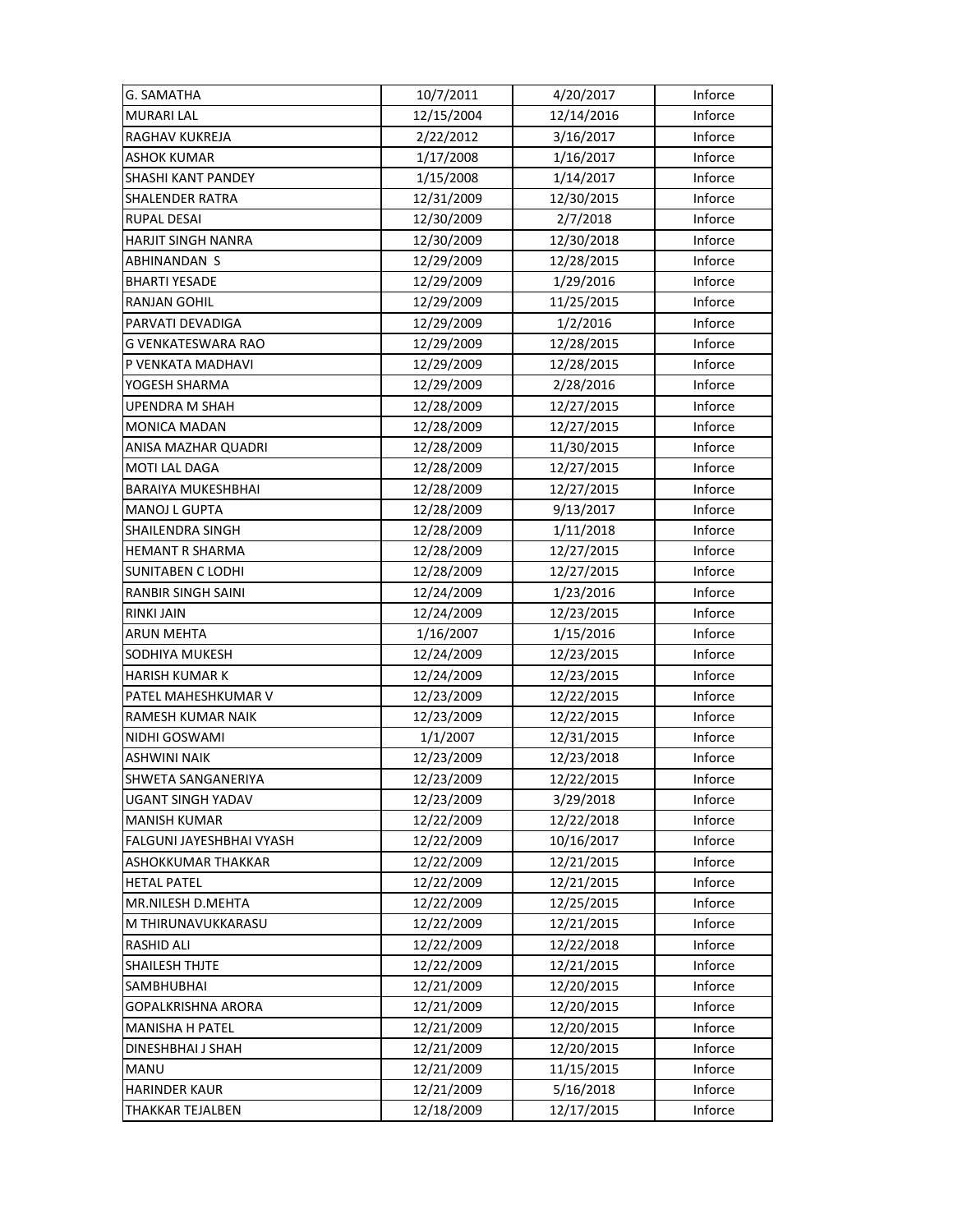| AMIT KUMAR KAUSHIK        | 12/17/2009 | 6/27/2018  | Inforce |
|---------------------------|------------|------------|---------|
| NISHI KANTA PATTNAIK      | 12/17/2009 | 12/16/2015 | Inforce |
| JAYSHREE PATEL            | 12/16/2009 | 12/15/2015 | Inforce |
| RAVAL NIRMAL              | 12/16/2009 | 5/15/2018  | Inforce |
| <b>K PREMA</b>            | 12/16/2009 | 12/15/2015 | Inforce |
| N JEEVARATHINAM           | 12/16/2009 | 12/15/2015 | Inforce |
| TAPAN KUMAR JENA          | 12/16/2009 | 12/15/2015 | Inforce |
| L SIVA SANKARA NARAYANAN  | 12/16/2009 | 3/8/2016   | Inforce |
| PARESH PRAJAPATI          | 12/16/2009 | 12/15/2015 | Inforce |
| POONAM SHARMA             | 12/16/2009 | 9/27/2018  | Inforce |
| <b>UMESH SARDHARA</b>     | 12/16/2009 | 5/15/2018  | Inforce |
| <b>VINAY PARTAP SINGH</b> | 12/16/2009 | 12/15/2015 | Inforce |
| MANORAMA SAHOO            | 12/16/2009 | 12/15/2015 | Inforce |
| <b>SUMIT GUPTA</b>        | 12/15/2009 | 12/14/2015 | Inforce |
| <b>CS VIKNESH</b>         | 12/15/2009 | 12/14/2015 | Inforce |
| SIDDHAPURIA SANJAY        | 12/15/2009 | 6/30/2018  | Inforce |
| <b>VIPUL GOYAL</b>        | 12/15/2009 | 11/13/2015 | Inforce |
| R ANAND KUMAR             | 12/15/2009 | 12/14/2015 | Inforce |
| PATEL RAKESHKUMAR         | 12/15/2009 | 6/28/2018  | Inforce |
| FEBA JENISH GEORGE        | 12/15/2009 | 12/14/2015 | Inforce |
| VISHAL GUPTA              | 12/15/2009 | 11/21/2015 | Inforce |
| NISHA VERMA               | 12/15/2009 | 12/14/2015 | Inforce |
| RAJSHREE POPAT            | 12/10/2009 | 12/18/2015 | Inforce |
| SANGEETA G SAINANI        | 12/10/2009 | 12/9/2018  | Inforce |
| SANGEETA GOYAL            | 12/10/2009 | 12/6/2015  | Inforce |
| <b>AKSHAY MEHTA</b>       | 12/10/2009 | 11/19/2015 | Inforce |
| <b>RAJNI BATRA</b>        | 12/10/2009 | 12/9/2015  | Inforce |
| PRAMILA GOYAL             | 12/10/2009 | 12/6/2015  | Inforce |
| JANMEJAY DAS              | 12/9/2009  | 8/18/2018  | Inforce |
| DAVE JAYESHKUMAR          | 12/9/2009  | 12/8/2015  | Inforce |
| SMITA CHHAJED             | 12/9/2009  | 12/8/2015  | Inforce |
| SANJUKTA MOHANTY          | 12/9/2009  | 12/8/2015  | Inforce |
| TANMAYA KUMAR SAHOO       | 12/9/2009  | 12/8/2015  | Inforce |
| SAINATH JADHAV            | 12/9/2009  | 12/8/2015  | Inforce |
| SUNIL KUMAR               | 12/8/2009  | 12/7/2015  | Inforce |
| S. SIVANANDAM             | 12/8/2009  | 10/20/2017 | Inforce |
| RACHNA AGGARWAL           | 12/4/2009  | 12/3/2015  | Inforce |
| <b>AJIT SINGH</b>         | 12/4/2009  | 7/10/2018  | Inforce |
| <b>SUPRIYA MORE</b>       | 12/3/2009  | 12/20/2015 | Inforce |
| HITENDRAKUMAR PATEL       | 12/3/2009  | 12/2/2015  | Inforce |
| KAILASHNATH TIWARI        | 12/3/2009  | 11/8/2015  | Inforce |
| VAIDEHI OZA               | 12/3/2009  | 12/2/2015  | Inforce |
| AKANKSHA TOSHNIWAL        | 12/3/2009  | 12/5/2015  | Inforce |
| SAPNA SHARMA              | 12/3/2009  | 12/16/2015 | Inforce |
| RAVI MUNDHRA              | 12/2/2009  | 12/14/2015 | Inforce |
| PADHIYAR PRAVINSINH S     | 12/2/2009  | 12/30/2015 | Inforce |
| <b>BALJIT KUMAR</b>       | 12/2/2009  | 11/9/2017  | Inforce |
| ABHI H PATANI             | 12/2/2009  | 12/1/2015  | Inforce |
| <b>R K POPLI</b>          | 11/30/2009 | 11/29/2015 | Inforce |
| GAJRA GIRISHKUMAR         | 11/30/2009 | 11/29/2015 | Inforce |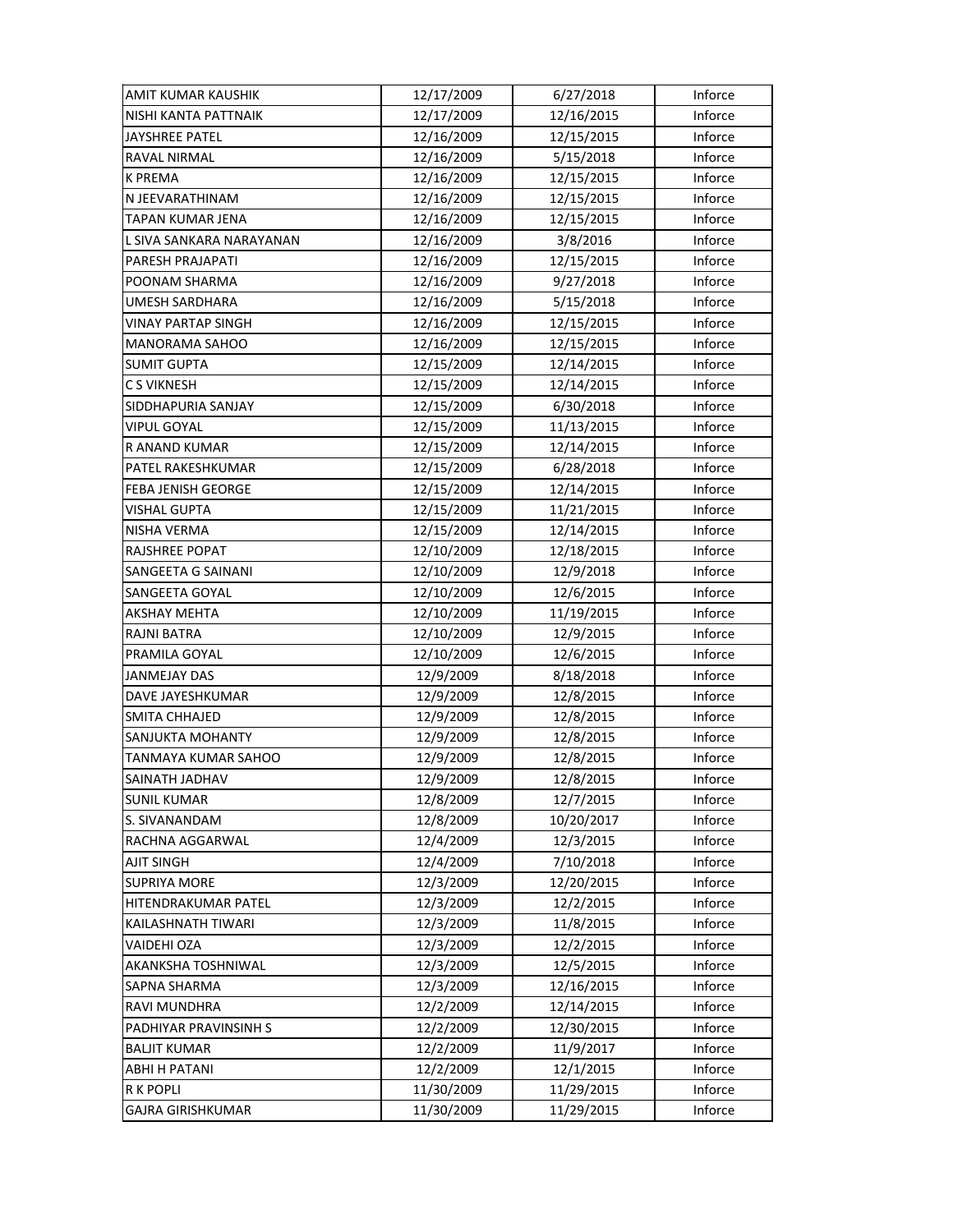| <b>MEMON MOHMADSAHID</b>  | 11/30/2009 | 2/6/2018   | Inforce |
|---------------------------|------------|------------|---------|
| PATHAN HASMATKHAN         | 11/30/2009 | 11/30/2018 | Inforce |
| <b>KULDEEP SINGH</b>      | 11/30/2009 | 11/29/2015 | Inforce |
| <b>MEENA GROVER</b>       | 11/27/2009 | 11/26/2015 | Inforce |
| SUKANTA KUMAR MAHAPATRA   | 11/26/2009 | 11/25/2015 | Inforce |
| DWIVEDI SHWETA MADHUKAR   | 11/26/2009 | 2/7/2016   | Inforce |
| <b>SULOCHANA P RAI</b>    | 11/22/2003 | 8/30/2018  | Inforce |
| <b>MEENU JHA</b>          | 11/26/2009 | 11/25/2015 | Inforce |
| M MANOHARAN               | 11/25/2009 | 11/24/2015 | Inforce |
| GIRISH SHUKLA             | 11/25/2009 | 8/23/2017  | Inforce |
| <b>MANISHA JAIN</b>       | 11/25/2009 | 11/19/2015 | Inforce |
| <b>BIRANCHI MAHAPATRA</b> | 11/25/2009 | 11/19/2015 | Inforce |
| PAWAN SHARMA              | 11/25/2009 | 11/24/2015 | Inforce |
| ABHISHEK R BHANUSHALI     | 11/24/2009 | 11/23/2015 | Inforce |
| SUDHEESH T S              | 11/24/2009 | 11/23/2015 | Inforce |
| <b>VIRENDER PURI</b>      | 11/24/2009 | 11/5/2015  | Inforce |
| RAJESH KUMAR SHARMA       | 11/23/2009 | 11/27/2015 | Inforce |
| <b>KAKIRENI UPENDER</b>   | 11/23/2009 | 11/22/2015 | Inforce |
| MILAP HASMUKH SHAH        | 11/23/2009 | 11/22/2015 | Inforce |
| MAKADIA KIRAN RAJNIKANT   | 11/23/2009 | 1/18/2016  | Inforce |
| VACHHANI SUDHIRBHAI       | 11/23/2009 | 11/22/2015 | Inforce |
| NARAYAN UTTARWAR          | 11/23/2009 | 3/1/2016   | Inforce |
| <b>KRUPALI PATEL</b>      | 11/20/2009 | 11/22/2018 | Inforce |
| RASHMIKABEN SANGHAVI      | 11/20/2009 | 5/27/2018  | Inforce |
| MUTADAK KAMAL             | 11/20/2003 | 11/19/2015 | Inforce |
| <b>NILESH GAJERA</b>      | 11/20/2009 | 11/19/2015 | Inforce |
| SHASHANKA SEKHAR MEHER    | 11/19/2009 | 11/18/2015 | Inforce |
| DEVISHARAN                | 11/19/2009 | 2/26/2018  | Inforce |
| <b>BACHITTAR SINGH</b>    | 11/19/2009 | 6/12/2018  | Inforce |
| SEEMA CHOUDHARY           | 11/19/2009 | 12/2/2017  | Inforce |
| PATEL RAHULKUMAR          | 11/18/2009 | 12/20/2015 | Inforce |
| MAHESH M JAGTAP           | 11/18/2009 | 11/17/2015 | Inforce |
| RANJAN KUMAR PRADHAN      | 11/18/2009 | 11/17/2015 | Inforce |
| SANGEETA SHARMA           | 11/18/2009 | 9/22/2018  | Inforce |
| <b>MAMTA SHARMA</b>       | 11/18/2009 | 11/17/2015 | Inforce |
| <b>NEETHAN C</b>          | 11/17/2009 | 11/16/2015 | Inforce |
| SATISH KUMAR DAS          | 11/17/2009 | 1/11/2016  | Inforce |
| SUJIT KUMAR AGARWALLA     | 11/17/2009 | 11/16/2015 | Inforce |
| <b>GAYATRI KAUR</b>       | 11/16/2009 | 12/10/2015 | Inforce |
| <b>DHARITRI ROUT</b>      | 11/16/2009 | 11/15/2015 | Inforce |
| <b>ANIL MAHALE</b>        | 11/16/2009 | 12/31/2015 | Inforce |
| <b>ASHOK KUMAR DAS</b>    | 11/16/2009 | 11/15/2015 | Inforce |
| ANILKUMAR K TRIVEDI       | 11/14/2009 | 1/24/2016  | Inforce |
| <b>BASANTILATA PATRA</b>  | 11/13/2009 | 11/12/2015 | Inforce |
| <b>BIBHOR MOHANTY</b>     | 11/13/2009 | 11/12/2015 | Inforce |
| RAJENDRA DOSHI            | 11/13/2009 | 11/12/2015 | Inforce |
| VARSHA KASALKAR           | 11/13/2009 | 11/12/2015 | Inforce |
| DUSHMANTA KUMAR TUNGA     | 11/13/2009 | 11/19/2015 | Inforce |
| GOURI SANKAR MAHANTA      | 11/13/2009 | 11/12/2015 | Inforce |
| PRAVEEN SURYAVANSHI       | 11/13/2009 | 11/12/2015 | Inforce |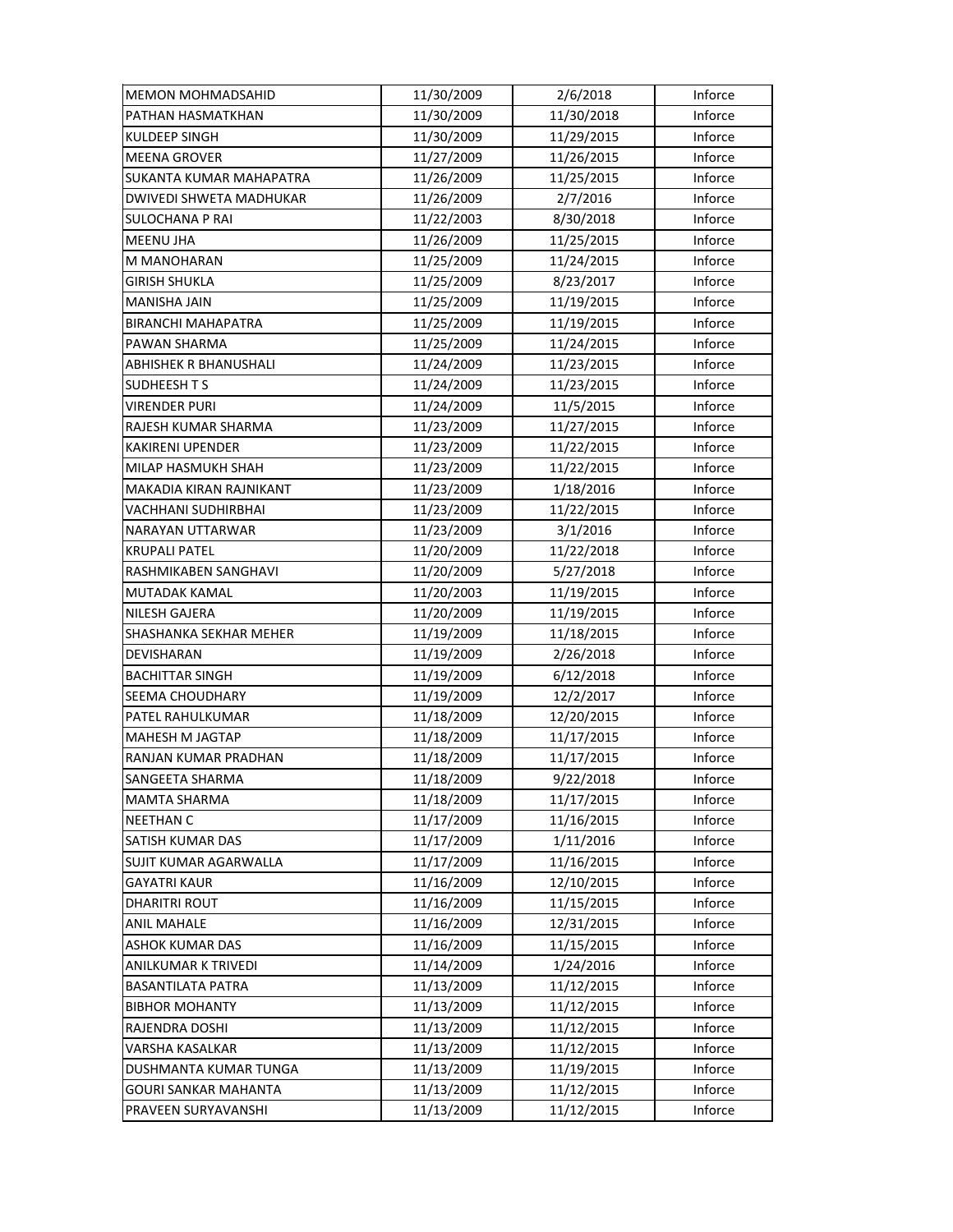| PROMILA RANI                  | 11/13/2009 | 6/3/2018   | Inforce |
|-------------------------------|------------|------------|---------|
| <b>MANISH KUMAR SINGHAL</b>   | 11/12/2009 | 11/11/2015 | Inforce |
| <b>KHAIRNAR ARUN</b>          | 11/12/2009 | 12/31/2015 | Inforce |
| LATHAA CI                     | 11/11/2009 | 2/18/2018  | Inforce |
| ASHOK KUMAR                   | 11/11/2009 | 11/10/2015 | Inforce |
| JITENDRA JHA                  | 11/11/2009 | 11/10/2015 | Inforce |
| <b>RAKESH KUMAR</b>           | 11/10/2009 | 11/10/2018 | Inforce |
| <b>DIPAK BHAVSAR</b>          | 11/10/2009 | 12/2/2015  | Inforce |
| <b>ARVIND KUMAR</b>           | 11/10/2009 | 11/9/2015  | Inforce |
| MILIND M SURVE                | 11/9/2009  | 11/8/2015  | Inforce |
| <b>GURMEET SINGH</b>          | 11/9/2009  | 11/8/2015  | Inforce |
| <b>SUMAN CHAURASIA</b>        | 11/14/2006 | 11/15/2018 | Inforce |
| <b>HARSH SHAH</b>             | 11/9/2009  | 11/9/2018  | Inforce |
| SHANMUGARAJESWARAN            | 11/9/2009  | 11/8/2015  | Inforce |
| RAMANAND TAPARIA              | 11/9/2009  | 8/28/2018  | Inforce |
| <b>HEMANT VARMA</b>           | 11/9/2009  | 7/20/2018  | Inforce |
| <b>KUMAR SANTOSH</b>          | 11/10/2003 | 11/9/2018  | Inforce |
| <b>AMIT PURI</b>              | 11/19/2008 | 12/19/2015 | Inforce |
| SAMA WASIMAKRAM               | 11/5/2009  | 11/4/2015  | Inforce |
| <b>SURENDRA BAHADUR SINGH</b> | 11/5/2009  | 8/12/2017  | Inforce |
| SANJAY MEHTA                  | 11/5/2009  | 1/3/2016   | Inforce |
| PRAMOD KUMAR M SANGLI         | 11/17/2006 | 11/17/2018 | Inforce |
| KANODIA SEEMA                 | 11/4/2009  | 11/25/2017 | Inforce |
| HITESH G CHANDRANI            | 11/3/2009  | 10/26/2017 | Inforce |
| <b>ASHA D GUPTA</b>           | 11/3/2009  | 11/2/2015  | Inforce |
| <b>MATHUKIYA SHARAD</b>       | 11/3/2009  | 12/9/2015  | Inforce |
| <b>GYANA RANJAN DAS</b>       | 11/30/2006 | 11/29/2015 | Inforce |
| D N ABHILASH                  | 11/3/2009  | 11/2/2015  | Inforce |
| <b>HRISHIKESH SHENDGE</b>     | 11/9/2006  | 11/8/2015  | Inforce |
| TILESHWAR NATH SHUKLA         | 11/3/2009  | 11/2/2018  | Inforce |
| DEEPA NARESH DHAMEJANI        | 10/30/2009 | 12/25/2015 | Inforce |
| MOHAMMED MUNEERUDDIN          | 10/30/2009 | 10/30/2018 | Inforce |
| A S N PHANEENDRA REDDY        | 10/30/2009 | 8/18/2018  | Inforce |
| <b>BOHRA RAHUL</b>            | 10/29/2009 | 10/29/2018 | Inforce |
| RAKESHKUMAR RAVAL             | 10/29/2009 | 10/29/2018 | Inforce |
| <b>GOSWAMI DIMPLE</b>         | 10/28/2009 | 10/27/2015 | Inforce |
| PANKHERIYA MEHBOOBHUSAIN      | 10/28/2009 | 10/27/2015 | Inforce |
| <b>SAPNA GOGIA</b>            | 10/27/2009 | 7/4/2018   | Inforce |
| REENA A. CHOWATIA             | 10/27/2009 | 9/3/2018   | Inforce |
| <b>NEERA SHAH</b>             | 1/1/2001   | 12/31/2015 | Inforce |
| PRAVESH NAGAR                 | 10/26/2009 | 10/26/2018 | Inforce |
| PRAMOD KUMAR MALLIK           | 10/23/2009 | 12/1/2015  | Inforce |
| <b>SUNIL R GUTTE</b>          | 10/23/2009 | 11/16/2015 | Inforce |
| <b>SUMIT AHUJA</b>            | 10/21/2009 | 10/24/2018 | Inforce |
| U PRAVEEN KUMAR               | 10/20/2009 | 10/22/2018 | Inforce |
| <b>MOHINI YADAV</b>           | 10/20/2009 | 10/20/2018 | Inforce |
| MRS. KHUSHNOOR CHUGH          | 12/21/2006 | 11/25/2015 | Inforce |
| <b>DAXESH SHASTRI</b>         | 10/20/2009 | 1/5/2016   | Inforce |
| NILESH V RAGHUVANSHI          | 10/20/2009 | 10/10/2018 | Inforce |
| <b>BHOIR AJAY</b>             | 10/19/2009 | 10/18/2015 | Inforce |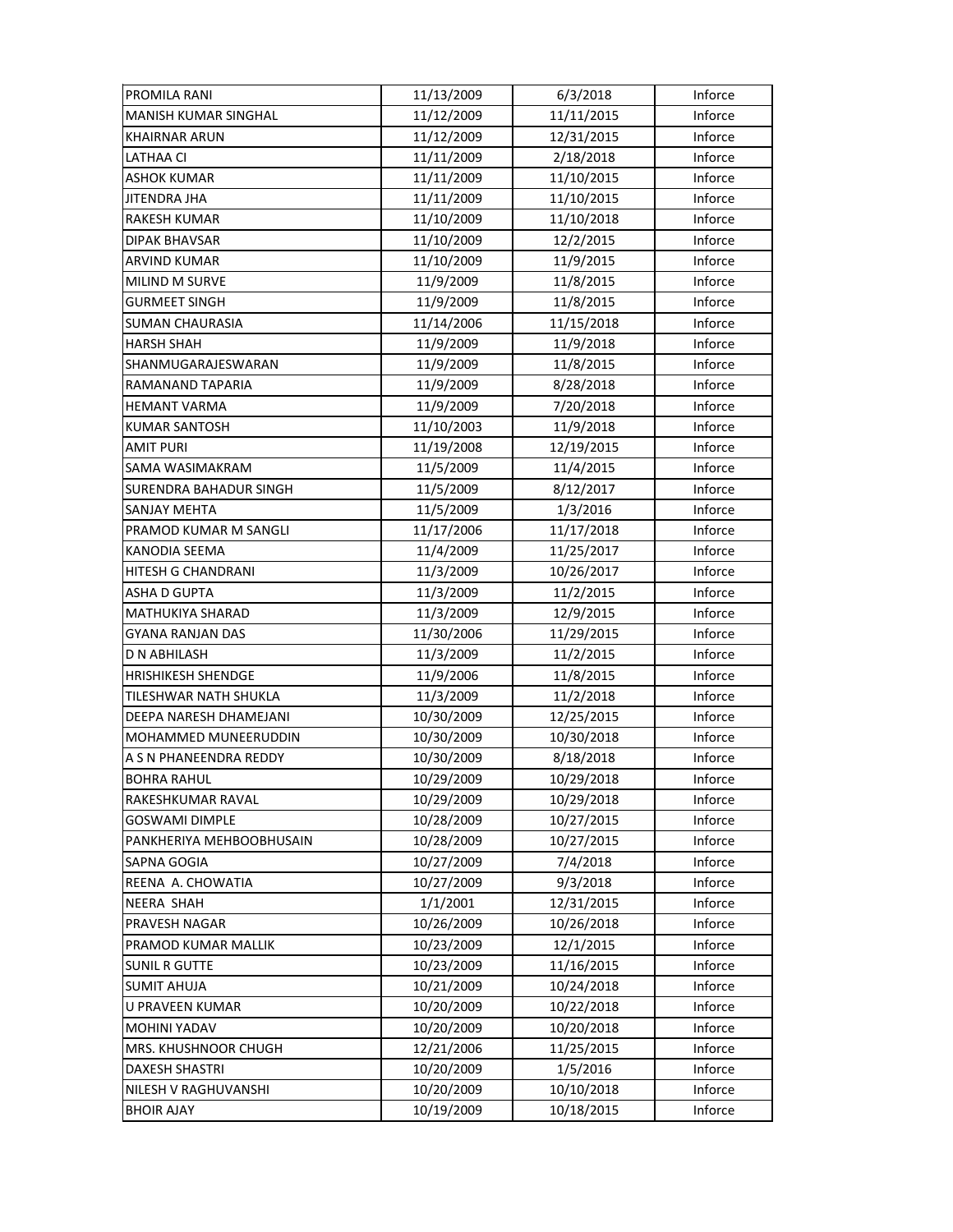| SATYAKAM                    | 10/19/2009 | 3/30/2018  | Inforce |
|-----------------------------|------------|------------|---------|
| <b>AMIT KUMAR</b>           | 10/19/2009 | 3/30/2018  | Inforce |
| <b>DILIP KUMAR GUPTA</b>    | 10/19/2009 | 10/18/2015 | Inforce |
| SUSHIL KUMAR PANDEY         | 10/19/2009 | 10/18/2015 | Inforce |
| <b>KIRTI SHARAN</b>         | 10/19/2009 | 10/18/2015 | Inforce |
| <b>KULDEEP KUMAR</b>        | 10/19/2009 | 11/29/2015 | Inforce |
| <b>GAURAV</b>               | 10/19/2009 | 10/18/2015 | Inforce |
| <b>S SETHUPATHI</b>         | 10/16/2009 | 8/26/2018  | Inforce |
| <b>RAKESH GOUTAM</b>        | 10/16/2009 | 10/22/2018 | Inforce |
| GANDHI BHUPENDRAKUMAR       | 10/16/2009 | 11/8/2015  | Inforce |
| VAIBHAV RAVAL               | 10/16/2009 | 10/15/2015 | Inforce |
| RAJDIPSINH JADEJA           | 10/16/2009 | 10/16/2018 | Inforce |
| CHITRANGNA DEWAN            | 10/16/2009 | 10/15/2015 | Inforce |
| <b>JAGRUTI N THAKER</b>     | 10/15/2009 | 10/4/2018  | Inforce |
| MRS. JAYSHREE ALIAS SAKSHI  | 10/15/2009 | 11/24/2015 | Inforce |
| DAYA RAM MAURYA             | 10/15/2009 | 1/11/2016  | Inforce |
| PATADIA NILAY               | 10/24/2012 | 6/24/2017  | Inforce |
| <b>ASHOK SINGHANIA</b>      | 9/19/2006  | 9/19/2018  | Inforce |
| JUGDAR SHANKAR BAPU         | 10/10/2009 | 12/10/2015 | Inforce |
| <b>GANESH SALUNKHE</b>      | 10/9/2009  | 10/8/2015  | Inforce |
| JAYNI H. DAVE               | 10/9/2009  | 9/23/2018  | Inforce |
| LEENA CORREIA               | 10/9/2009  | 10/13/2018 | Inforce |
| <b>BINOD GUPTA</b>          | 10/8/2009  | 10/8/2018  | Inforce |
| <b>HEMANT KERO</b>          | 10/8/2009  | 9/8/2018   | Inforce |
| KAILASH CHAND JAT           | 10/7/2009  | 10/6/2015  | Inforce |
| <b>HARPAL SINGH</b>         | 10/7/2009  | 8/25/2018  | Inforce |
| M RAVI                      | 10/6/2009  | 10/5/2018  | Inforce |
| P MUTHUVEL                  | 10/6/2009  | 10/29/2018 | Inforce |
| <b>I SASSIDEVI</b>          | 10/5/2009  | 5/10/2018  | Inforce |
| SAAMY V P                   | 10/5/2009  | 10/4/2015  | Inforce |
| RAJESH BHARDWAJ             | 10/5/2009  | 10/7/2017  | Inforce |
| <b>RAKESH</b>               | 10/5/2009  | 10/5/2018  | Inforce |
| ANIL KUMAR MISHRA           | 10/5/2009  | 10/7/2018  | Inforce |
| SHIVALI R SANGHVI           | 10/1/2009  | 3/6/2018   | Inforce |
| SUNITA GARG                 | 10/1/2009  | 1/1/2016   | Inforce |
| <b>BHARAT KHANDELWAL</b>    | 10/1/2009  | 6/9/2018   | Inforce |
| <b>ANKUR SUNIL MESTRY</b>   | 9/30/2009  | 9/30/2018  | Inforce |
| PREM SHANKAR SINGH          | 9/30/2009  | 9/30/2018  | Inforce |
| <b>SHUBHRA VERMA</b>        | 9/30/2009  | 2/17/2018  | Inforce |
| <b>RUPINDER SINGH SAHNI</b> | 9/19/2006  | 9/18/2018  | Inforce |
| PRADEEP MALANI              | 9/30/2009  | 12/17/2015 | Inforce |
| <b>SUDEEP GUPTA</b>         | 9/29/2009  | 11/28/2015 | Inforce |
| <b>AGRAWAL ATUL</b>         | 9/29/2009  | 11/25/2017 | Inforce |
| <b>BHATT SWAPNIL</b>        | 9/29/2009  | 6/6/2018   | Inforce |
| SAPKALE RAJESHBHAI          | 9/29/2009  | 12/31/2015 | Inforce |
| JASPAL SINGH                | 9/29/2009  | 11/22/2018 | Inforce |
| RAM CHANDRA JAISWAL         | 9/29/2009  | 9/30/2017  | Inforce |
| <b>L BHAVYA</b>             | 9/24/2009  | 9/24/2018  | Inforce |
| DILIP SINGH SOLANKI         | 9/24/2009  | 9/24/2018  | Inforce |
| MOHINDER PAL SINGH          | 9/24/2009  | 4/26/2018  | Inforce |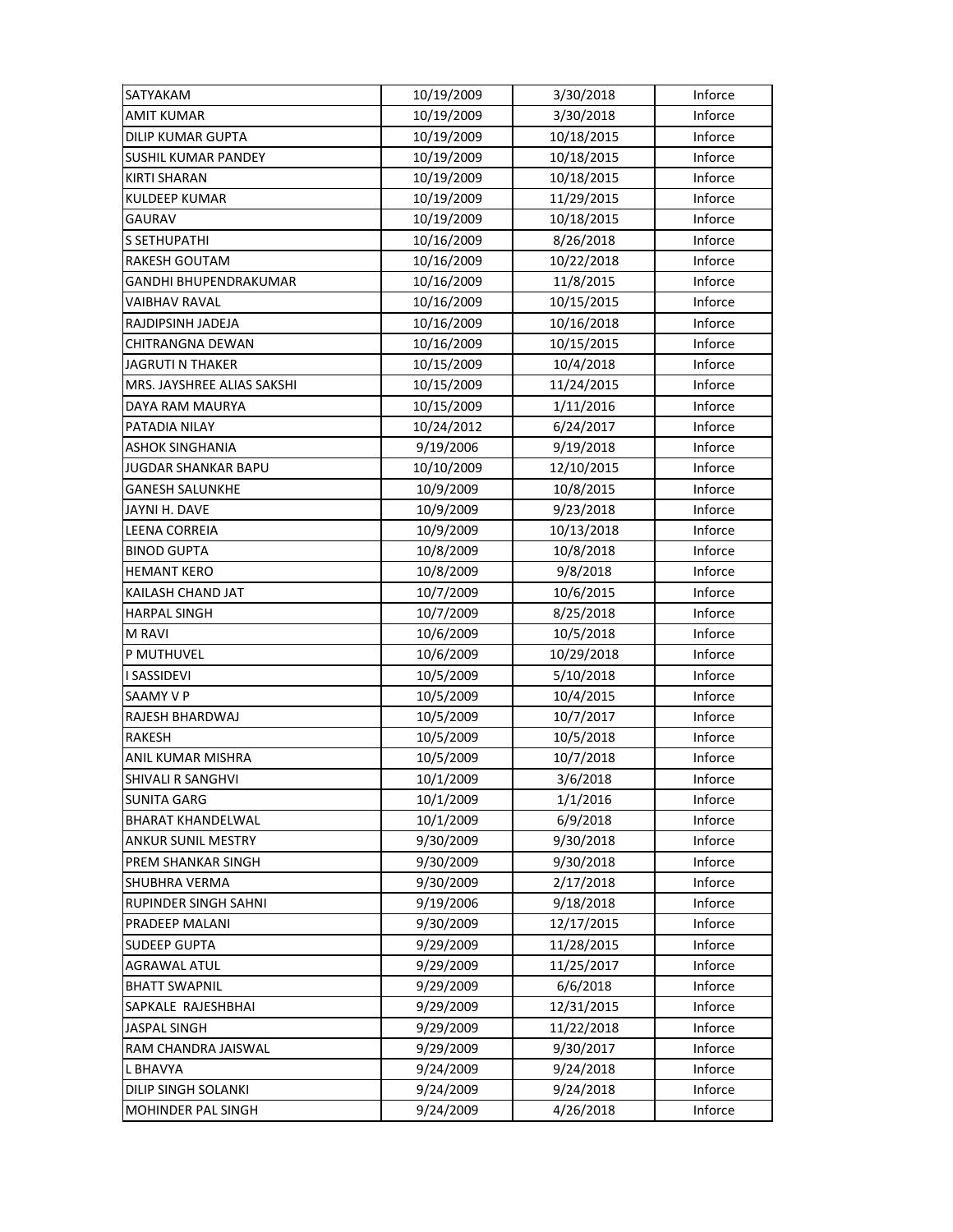| MAMTA KASHIPARA              | 9/24/2009 | 6/21/2018  | Inforce |
|------------------------------|-----------|------------|---------|
| <b>VIJENDER SINGH</b>        | 9/24/2009 | 8/14/2018  | Inforce |
| <b>FAHIMUDDIN HESAMUDDIN</b> | 9/23/2009 | 9/23/2018  | Inforce |
| NATWAR GOPIKISAN JOSHI       | 9/23/2009 | 9/23/2018  | Inforce |
| SACHIN DEELIPRAO BARGALE     | 9/23/2009 | 9/23/2018  | Inforce |
| SUKHDEO M POKALE             | 9/23/2009 | 9/23/2018  | Inforce |
| PAWAN R KULKARNI             | 9/23/2009 | 9/23/2018  | Inforce |
| ASHA SUWALKA                 | 9/22/2009 | 9/22/2018  | Inforce |
| SHRI ASHOK KALARIA           | 9/22/2009 | 12/13/2015 | Inforce |
| PRAKASHKUMAR PATEL           | 9/22/2009 | 9/22/2018  | Inforce |
| MEMON ZAKIRHUSEN HASHAM      | 9/22/2009 | 3/6/2018   | Inforce |
| NILESHKUMAR KALYANBHAI PATEL | 9/22/2009 | 8/28/2018  | Inforce |
| MEHULKUMAR SHAH              | 9/22/2009 | 9/22/2018  | Inforce |
| VISHWANATH S P               | 9/18/2009 | 9/23/2018  | Inforce |
| V SIVAGAMI                   | 9/18/2009 | 9/18/2018  | Inforce |
| <b>JAI PRAKASH TRIVEDI</b>   | 9/18/2009 | 11/20/2015 | Inforce |
| <b>BIPIN KUMAR JAIN</b>      | 9/17/2009 | 9/20/2018  | Inforce |
| <b>DESAI ULLAS</b>           | 9/17/2009 | 1/23/2018  | Inforce |
| ANILKUMAR MISHRA             | 9/17/2009 | 3/3/2018   | Inforce |
| P S PATEL                    | 9/16/2009 | 9/16/2018  | Inforce |
| PATEL JITENDRA               | 9/16/2009 | 9/16/2018  | Inforce |
| KESHAB KUMAR BEHERA          | 9/11/2009 | 9/11/2018  | Inforce |
| <b>BRATATI DHAL</b>          | 9/11/2009 | 9/15/2018  | Inforce |
| <b>S GOPINATH</b>            | 9/11/2009 | 9/11/2018  | Inforce |
| LELINA PRIYADARSINI SAMANTA  | 9/11/2009 | 9/11/2018  | Inforce |
| P SELVAKUMAR                 | 9/11/2009 | 9/12/2018  | Inforce |
| R SIVAKUMAR                  | 9/11/2009 | 9/10/2018  | Inforce |
| KIRAN VINOD YADAV            | 9/11/2009 | 9/11/2018  | Inforce |
| KAISARA BEGUM                | 9/10/2009 | 10/28/2018 | Inforce |
| <b>BICHITRA KUMAR JENA</b>   | 9/10/2009 | 9/10/2018  | Inforce |
| NIKESH R BATAVIA             | 9/10/2009 | 9/10/2018  | Inforce |
| <b>SMITA B BATAVIA</b>       | 9/10/2009 | 9/10/2018  | Inforce |
| SHAH DEVENDRAKUMAR R         | 9/10/2009 | 9/12/2018  | Inforce |
| SANTOSH KUMAR NAYAK          | 9/10/2009 | 9/10/2018  | Inforce |
| MADHUKAR CHIPLUNKAR          | 9/9/2009  | 4/28/2018  | Inforce |
| <b>BIMLA DEVI BANKA</b>      | 9/9/2009  | 9/9/2018   | Inforce |
| SHILPA MADURWAR              | 9/8/2009  | 9/8/2018   | Inforce |
| SACHORA MOH IMTIYAJ          | 9/8/2009  | 9/8/2018   | Inforce |
| <b>NOUSHAD KHAN</b>          | 9/8/2009  | 9/8/2018   | Inforce |
| <b>PRATIK PATEL</b>          | 9/8/2009  | 9/8/2018   | Inforce |
| ZANZARWALA MOH IMRAN         | 9/8/2009  | 9/8/2018   | Inforce |
| DAMYANTIBEN PATEL            | 9/8/2009  | 9/9/2018   | Inforce |
| DARA GLORY                   | 9/7/2009  | 9/7/2018   | Inforce |
| <b>UDAY TATOBA LOKHANDE</b>  | 9/7/2009  | 3/6/2018   | Inforce |
| DURAIRAJ M                   | 9/7/2009  | 9/6/2018   | Inforce |
| RAJESH KUMAR KESHARWANI      | 9/7/2009  | 9/7/2018   | Inforce |
| <b>VIJAY KUMAR CHAUDHARY</b> | 9/7/2009  | 9/7/2018   | Inforce |
| AHUJA SUMAN                  | 9/4/2009  | 9/4/2018   | Inforce |
| UMAPATHI J                   | 9/4/2009  | 2/3/2018   | Inforce |
| AKHILESH KUMAR               | 9/2/2009  | 8/24/2018  | Inforce |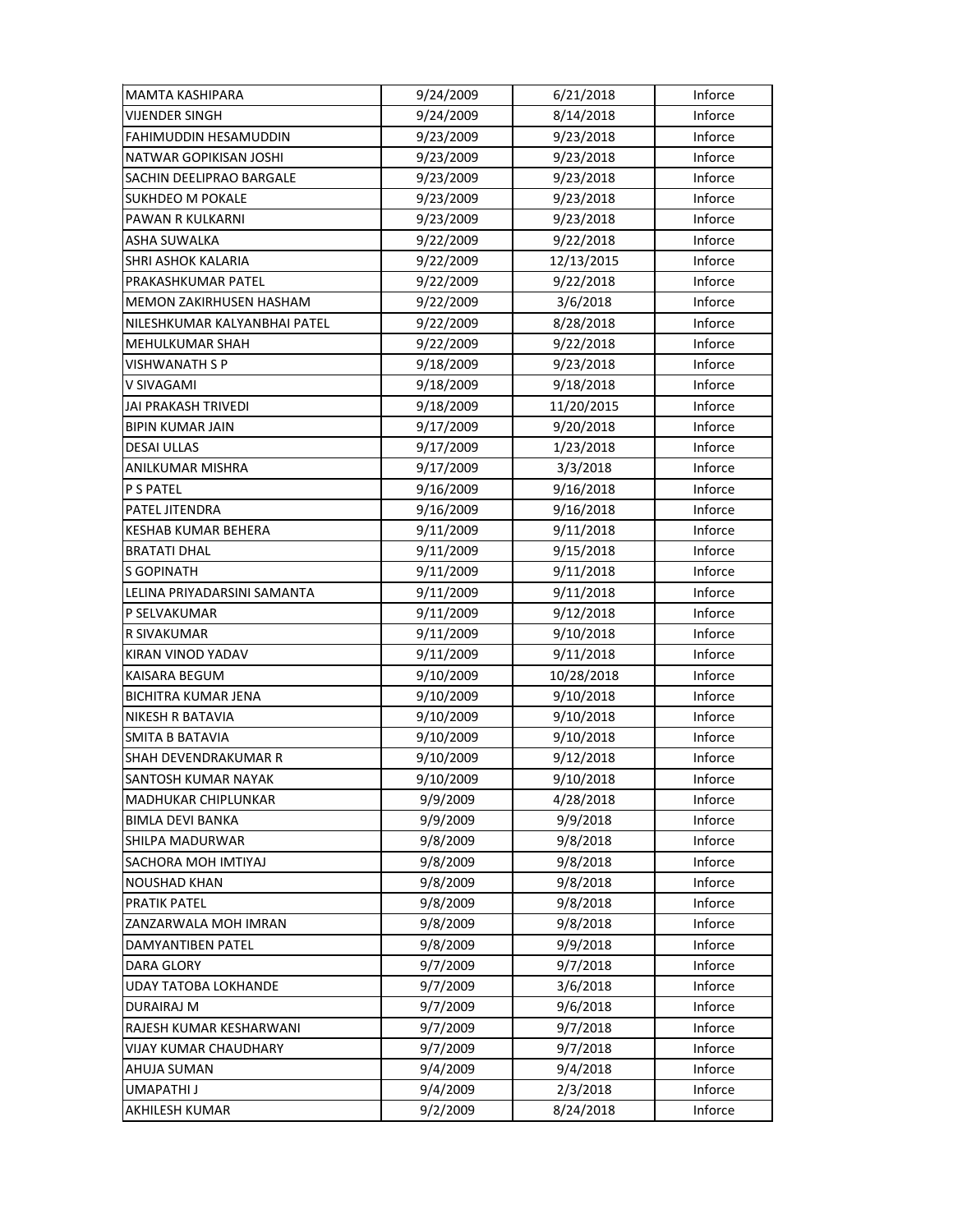| SHEETAL KOTHARI              | 9/2/2009  | 9/2/2018   | Inforce |
|------------------------------|-----------|------------|---------|
| <b>MONIKA</b>                | 8/31/2009 | 8/31/2018  | Inforce |
| <b>MANMOHAN KUMAR MISHRA</b> | 8/31/2009 | 8/5/2018   | Inforce |
| <b>HARVINDER SINGH</b>       | 8/31/2009 | 8/31/2018  | Inforce |
| AJMERA NIKUNJ                | 8/31/2009 | 8/31/2018  | Inforce |
| MISS DIPAL SHAH              | 8/28/2009 | 8/23/2018  | Inforce |
| TARAK C GANDHI               | 8/28/2009 | 8/28/2018  | Inforce |
| <b>TANVI VAIDYA</b>          | 8/28/2009 | 8/28/2018  | Inforce |
| <b>G SRIDAR</b>              | 8/28/2009 | 8/28/2018  | Inforce |
| <b>DIPTI A GHIRIA</b>        | 8/27/2009 | 8/27/2018  | Inforce |
| <b>BHARATI S DEVADIGA</b>    | 8/27/2009 | 9/11/2018  | Inforce |
| SANJEEV KUMAR                | 8/26/2009 | 8/26/2018  | Inforce |
| DAMAN BAWEJA                 | 8/25/2009 | 5/31/2018  | Inforce |
| MEGHNA AGRAWAL               | 8/25/2009 | 8/24/2018  | Inforce |
| <b>SH.SANJAY R TALATI</b>    | 8/24/2009 | 7/7/2018   | Inforce |
| <b>RUCHITA GANDHI</b>        | 8/24/2009 | 5/20/2018  | Inforce |
| KISHORE PARMANAND TINANI     | 8/21/2009 | 3/31/2018  | Inforce |
| S SARAVANA KUMAR             | 8/21/2009 | 8/21/2018  | Inforce |
| <b>SURENDRA A KAMAT</b>      | 8/21/2009 | 7/28/2018  | Inforce |
| <b>K RAJENDRAN</b>           | 8/21/2009 | 8/21/2018  | Inforce |
| PREETI GAJRA                 | 8/21/2009 | 8/21/2018  | Inforce |
| RAMANJEET SINGH              | 8/21/2009 | 8/21/2018  | Inforce |
| <b>K R ARUN</b>              | 8/20/2009 | 8/20/2018  | Inforce |
| MOHAMMAD YUSUF MEMAN         | 8/20/2009 | 8/20/2018  | Inforce |
| ANANDAGOPAL A.               | 8/20/2009 | 11/9/2017  | Inforce |
| RAKESHKUMAR JOSHI            | 8/20/2009 | 8/20/2018  | Inforce |
| M.SOAEB AHEMADJIBHAI SHETH   | 8/20/2009 | 2/2/2018   | Inforce |
| KASHYAP                      | 8/19/2009 | 8/19/2018  | Inforce |
| <b>BHAVESH KUMAR</b>         | 8/19/2009 | 8/19/2018  | Inforce |
| <b>MAHOBATSINH N JADEJA</b>  | 8/19/2009 | 8/19/2018  | Inforce |
| <b>JYOTI BHARDWAJ</b>        | 8/19/2009 | 8/19/2018  | Inforce |
| SRINIVASAN R                 | 8/18/2009 | 8/18/2018  | Inforce |
| <b>NAYAN B PARMAR</b>        | 8/17/2009 | 8/17/2018  | Inforce |
| <b>VIDHI RAJPAL</b>          | 8/17/2009 | 9/22/2018  | Inforce |
| <b>GAURAV A PANSARE</b>      | 8/17/2009 | 12/4/2017  | Inforce |
| <b>NEETU YADAV</b>           | 8/17/2009 | 8/17/2018  | Inforce |
| <b>BRAHMBHATT SHILPABEN</b>  | 8/17/2009 | 8/17/2018  | Inforce |
| <b>KAMLESH KUKREJA</b>       | 8/14/2009 | 11/23/2015 | Inforce |
| SHARATH BABU M               | 8/13/2009 | 8/13/2018  | Inforce |
| RINSHI ASHOK AHLUWALIA       | 8/13/2009 | 8/19/2018  | Inforce |
| <b>HARISH CS</b>             | 8/13/2009 | 8/13/2018  | Inforce |
| HARSODA NITINKUMAR           | 8/12/2009 | 8/12/2018  | Inforce |
| SARAVANAN M                  | 8/11/2009 | 8/10/2018  | Inforce |
| PRADHAN SANDEEP              | 8/10/2009 | 8/10/2018  | Inforce |
| VEDANTI BACHHAV              | 8/10/2009 | 8/9/2018   | Inforce |
| <b>GEETA AHUJA</b>           | 8/7/2009  | 3/29/2018  | Inforce |
| <b>SURENDRA G YADAV</b>      | 8/7/2009  | 7/27/2018  | Inforce |
| <b>GAJJAR CHETAN</b>         | 8/7/2009  | 8/7/2018   | Inforce |
| SHUKLA JITENDRA              | 8/6/2009  | 10/28/2017 | Inforce |
| VINOD KUMAR GUPTA            | 8/6/2009  | 8/6/2018   | Inforce |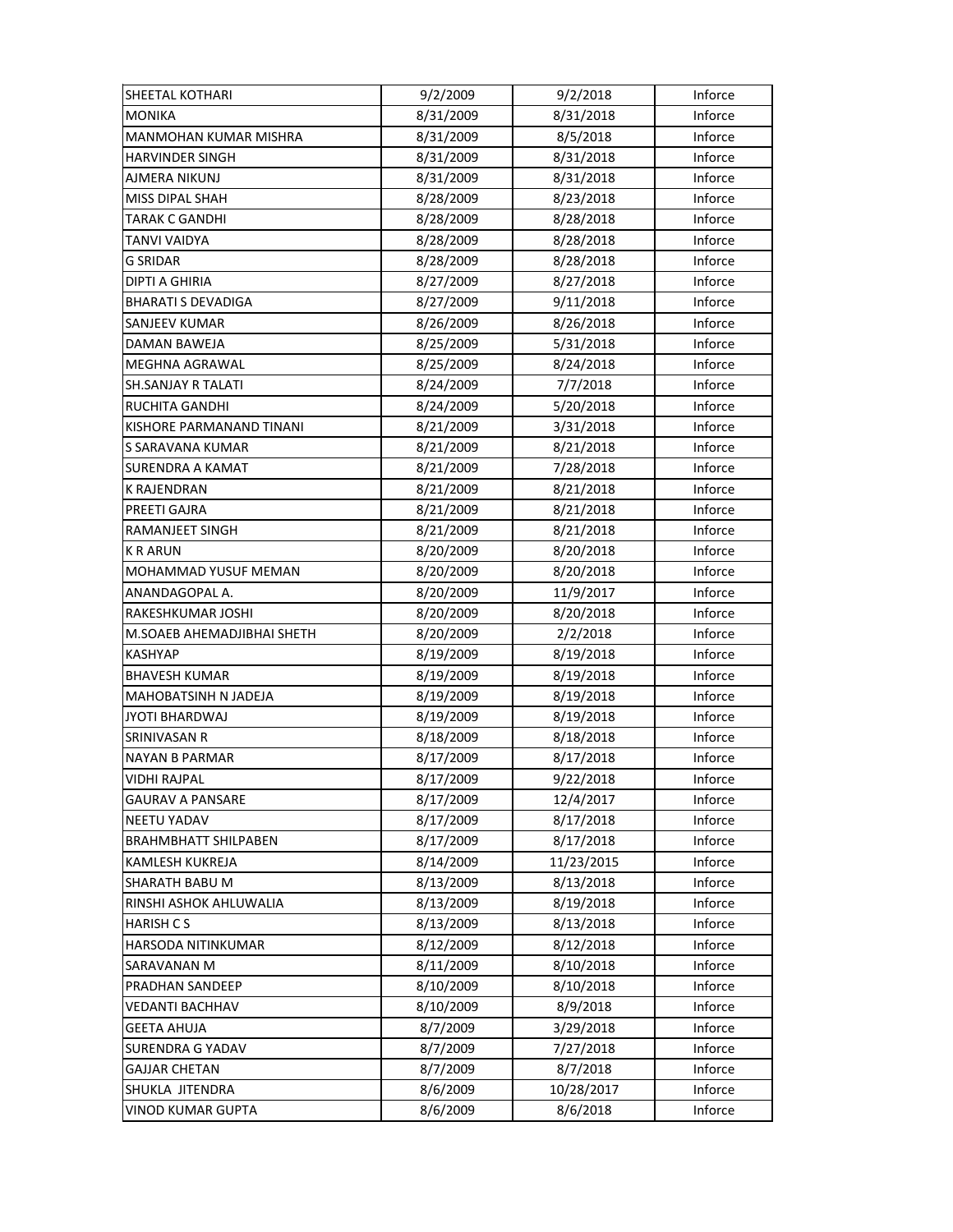| REKHABEN JAGDISHBHAI RUPARELIA | 8/4/2009  | 7/10/2018 | Inforce |
|--------------------------------|-----------|-----------|---------|
| TRUPTIBA S JADEJA              | 8/3/2009  | 8/3/2018  | Inforce |
| AGARWAL ALPA                   | 8/3/2009  | 2/11/2018 | Inforce |
| PARSHOTTAM L KATHIRIYA         | 8/3/2009  | 8/3/2018  | Inforce |
| <b>SANJAY GADKAR</b>           | 8/3/2009  | 4/22/2018 | Inforce |
| <b>NEETA MAHIMKAR</b>          | 8/3/2009  | 8/3/2018  | Inforce |
| <b>DHAMI RAMESH</b>            | 8/3/2009  | 9/25/2018 | Inforce |
| <b>GOHIL USHABEN S</b>         | 8/3/2009  | 8/3/2018  | Inforce |
| SHAH PINAL                     | 8/3/2009  | 8/3/2018  | Inforce |
| SWATI JAUSHAL PAREKH           | 8/3/2009  | 8/3/2018  | Inforce |
| PRATEEK TANDON                 | 7/31/2009 | 7/31/2018 | Inforce |
| <b>MADHUSHRIS</b>              | 7/30/2009 | 7/30/2018 | Inforce |
| <b>KARAMPAL SINGH SANDHU</b>   | 7/30/2009 | 6/30/2018 | Inforce |
| EKTA S. BAFNA                  | 8/22/2003 | 7/31/2018 | Inforce |
| V SRINIVAS RAO                 | 7/29/2009 | 6/19/2018 | Inforce |
| <b>ILYAZ BAIG</b>              | 7/29/2009 | 8/1/2017  | Inforce |
| <b>MAHESH KUMAR YADAV</b>      | 7/29/2009 | 7/29/2018 | Inforce |
| S SUMATHI                      | 7/28/2009 | 7/28/2018 | Inforce |
| R NATESH BABU                  | 7/28/2009 | 7/27/2018 | Inforce |
| <b>VIJAY PASSI</b>             | 7/22/2009 | 7/12/2018 | Inforce |
| DIPSHIKHA VARLYANI             | 7/21/2009 | 7/21/2018 | Inforce |
| RAMESHKUMAR N. CHOMAL          | 7/21/2009 | 9/4/2018  | Inforce |
| JAYASHREE P                    | 7/21/2009 | 5/25/2018 | Inforce |
| GYANA RANJAN TRIPATHY          | 7/20/2009 | 7/20/2018 | Inforce |
| PRASANTA KUMAR SAHU            | 7/20/2009 | 7/20/2018 | Inforce |
| KIRIT K. RAJA                  | 7/17/2009 | 9/9/2018  | Inforce |
| YAKUB HUSEN SHEKH              | 7/17/2009 | 7/17/2018 | Inforce |
| PRAVIN JADAV                   | 7/17/2009 | 7/17/2018 | Inforce |
| P MATHIVANNAN                  | 7/17/2009 | 7/17/2018 | Inforce |
| <b>DESAI SAMIR</b>             | 7/17/2009 | 8/22/2018 | Inforce |
| <b>DEEPAK GOEL</b>             | 7/17/2009 | 7/17/2018 | Inforce |
| AMITA VAIBHAV KAWALI           | 7/17/2009 | 7/17/2018 | Inforce |
| <b>VINESH FULIYA</b>           | 7/16/2009 | 7/16/2018 | Inforce |
| <b>JIGNESH VYAS</b>            | 7/16/2009 | 7/16/2018 | Inforce |
| SHILA INTWALA                  | 7/15/2009 | 4/5/2018  | Inforce |
| <b>LOKESH CHOUDHARY</b>        | 7/15/2009 | 9/9/2018  | Inforce |
| SAURABH TYAGI                  | 7/14/2009 | 7/14/2018 | Inforce |
| KALPANA M ZORAVAL              | 5/19/2012 | 7/14/2018 | Inforce |
| <b>ANIL KUMAR</b>              | 7/14/2009 | 6/30/2018 | Inforce |
| V VENKATESH BABU               | 7/13/2009 | 7/13/2018 | Inforce |
| <b>JASWANT SINGH</b>           | 7/13/2009 | 7/13/2018 | Inforce |
| VINOD V BORICHA                | 7/13/2009 | 2/19/2018 | Inforce |
| NISARG PATEL                   | 7/13/2009 | 7/13/2018 | Inforce |
| AKANKSHA SIN SIN WAR           | 7/10/2009 | 7/10/2018 | Inforce |
| KAPADIA PANKAJKUMAR            | 7/9/2009  | 8/22/2018 | Inforce |
| SURENDRA KUMAR RAZORA          | 7/9/2009  | 7/9/2018  | Inforce |
| ANURAG MALVIYA                 | 7/9/2009  | 7/9/2018  | Inforce |
| <b>MUKESH KUMAR</b>            | 7/9/2009  | 7/9/2018  | Inforce |
| AMRIT LAL SHARMA               | 7/9/2009  | 7/8/2018  | Inforce |
| ABHISHEK KUMAR JAIN            | 7/9/2009  | 7/9/2018  | Inforce |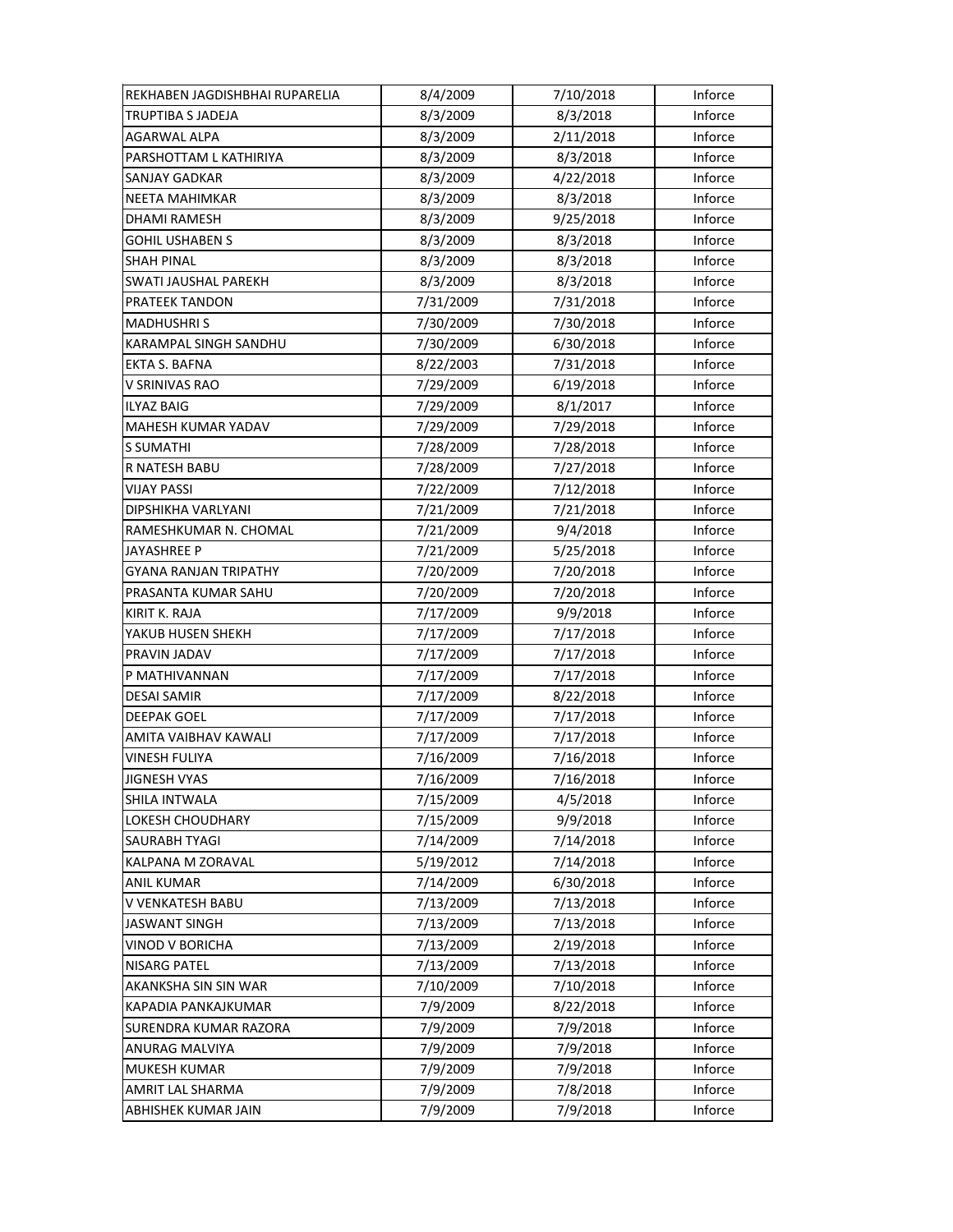| <b>SUNITA</b>                | 7/9/2009  | 7/8/2018   | Inforce |
|------------------------------|-----------|------------|---------|
| PARIKH DEEPAK                | 7/9/2009  | 8/13/2018  | Inforce |
| <b>ATUL GUPTA</b>            | 7/9/2009  | 8/9/2018   | Inforce |
| <b>TARA SINGH</b>            | 7/8/2009  | 8/22/2018  | Inforce |
| S THIRUNAVUKKARASU           | 7/7/2009  | 7/7/2018   | Inforce |
| <b>RUBY GUPTA</b>            | 7/7/2009  | 7/7/2018   | Inforce |
| <b>NAVEEN GARG</b>           | 7/7/2009  | 7/7/2018   | Inforce |
| <b>K GEETA KUMARI</b>        | 7/6/2009  | 7/6/2018   | Inforce |
| <b>HEMIL P PAREKH</b>        | 7/6/2009  | 8/24/2018  | Inforce |
| <b>RAKESH G KAPRANI</b>      | 7/6/2009  | 7/27/2018  | Inforce |
| SANDIP B SHAH                | 8/24/2006 | 8/24/2018  | Inforce |
| RABINDRA KUMAR MAHARANA      | 7/3/2009  | 7/3/2018   | Inforce |
| DEVANG PANDYA                | 7/3/2009  | 7/3/2018   | Inforce |
| PRADIP KUMAR SINGH           | 7/3/2009  | 7/23/2018  | Inforce |
| <b>MANTHENA SATYA SURESH</b> | 7/3/2009  | 7/3/2018   | Inforce |
| <b>MILAN TALATI</b>          | 7/2/2009  | 7/2/2018   | Inforce |
| SANDEEP G NAIK               | 7/1/2009  | 6/7/2018   | Inforce |
| <b>KADAR SHAIKH</b>          | 7/1/2009  | 7/1/2018   | Inforce |
| <b>KEENAN CARVALHO</b>       | 6/30/2009 | 6/30/2018  | Inforce |
| <b>SUNIL KUMAR MEHTA</b>     | 6/30/2009 | 6/30/2018  | Inforce |
| KALYANA KRISHNAN R A         | 6/30/2009 | 6/30/2018  | Inforce |
| RAVINDER KUMAR               | 6/29/2009 | 6/29/2018  | Inforce |
| <b>BAROT ROHITKUMAR</b>      | 6/29/2009 | 6/29/2018  | Inforce |
| YOGESH KUMAR                 | 6/29/2009 | 2/18/2018  | Inforce |
| <b>MURLI BIYANI</b>          | 6/29/2009 | 7/4/2018   | Inforce |
| SHASHI KUMAR KAUSHIK         | 6/29/2009 | 6/30/2018  | Inforce |
| JYOTI RAMAYA RAWANI          | 6/29/2009 | 6/5/2018   | Inforce |
| <b>RENU</b>                  | 6/26/2009 | 11/21/2017 | Inforce |
| <b>GEETA RANI</b>            | 6/25/2009 | 6/25/2018  | Inforce |
| <b>SUDHA RANI</b>            | 6/24/2009 | 12/1/2017  | Inforce |
| <b>MANAN DEEPAK KAPADIA</b>  | 6/24/2009 | 7/5/2018   | Inforce |
| DARSHANA D DHANAWDE          | 6/24/2009 | 6/24/2018  | Inforce |
| SHITAL GOHIL                 | 6/24/2009 | 8/4/2018   | Inforce |
| <b>DESAI CHETAN</b>          | 6/23/2009 | 6/18/2018  | Inforce |
| RAHUL KOTHARI INDERMAL       | 8/4/2006  | 8/4/2018   | Inforce |
| SHIVRAM P GUPTA              | 6/23/2009 | 6/7/2018   | Inforce |
| FARROKH MINOO POONIWALLA     | 6/23/2009 | 6/23/2018  | Inforce |
| <b>VIPUL PARMAR</b>          | 6/22/2009 | 6/30/2016  | Inforce |
| <b>BHARAT DAMODAR MHATRE</b> | 6/22/2009 | 6/22/2018  | Inforce |
| <b>MAYURIBEN PATEL</b>       | 6/22/2009 | 6/22/2018  | Inforce |
| <b>SHAILESH BAROT</b>        | 6/18/2003 | 6/18/2018  | Inforce |
| <b>UMESH KUMAR</b>           | 6/19/2009 | 6/19/2018  | Inforce |
| <b>NIKHIL PANCHAL</b>        | 6/18/2009 | 8/8/2018   | Inforce |
| <b>RUCHI TILWANI</b>         | 6/18/2009 | 4/22/2018  | Inforce |
| SUDHIR JARIWALA              | 6/18/2009 | 7/9/2018   | Inforce |
| ANUJA ASHOK BHOSALE          | 6/17/2009 | 6/17/2018  | Inforce |
| <b>ASHWIN D.NAIK</b>         | 6/16/2009 | 7/28/2017  | Inforce |
| PRADEEP KUMAR GOYAL          | 6/16/2009 | 6/16/2018  | Inforce |
| RAKESH MENDIRATTA            | 6/16/2009 | 6/16/2018  | Inforce |
| PAVAN KUMAR YADAV            | 6/16/2009 | 6/9/2018   | Inforce |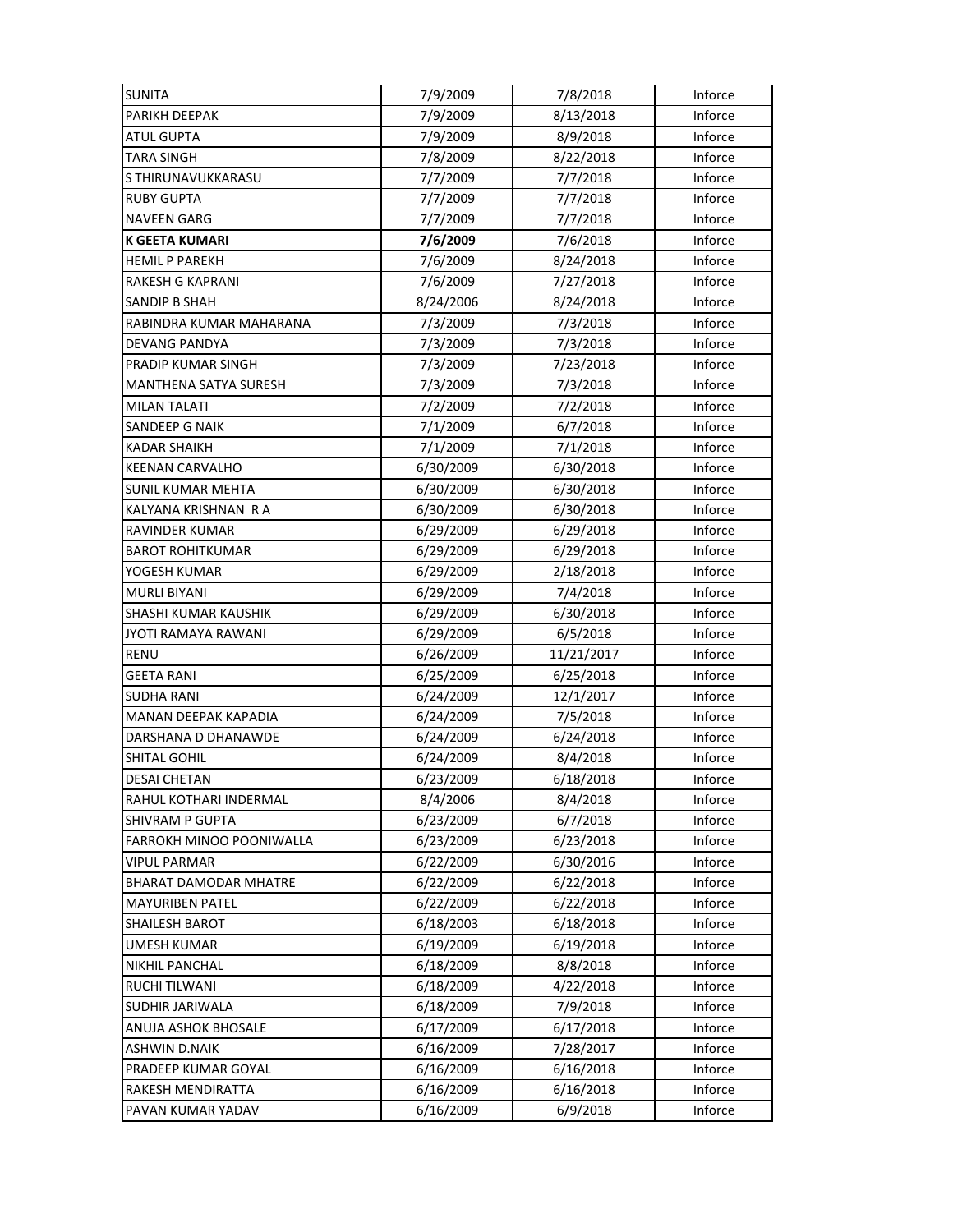| MANJULA AGRAWAL              | 6/16/2009 | 6/2/2018  | Inforce |
|------------------------------|-----------|-----------|---------|
| <b>KAVACH SHAH</b>           | 6/15/2009 | 7/26/2018 | Inforce |
| MRS. LATA P. GHIA            | 6/15/2009 | 6/6/2018  | Inforce |
| PRAJAPATI BHADRESH           | 6/15/2009 | 8/21/2017 | Inforce |
| <b>KRUNAL V JANI</b>         | 6/15/2009 | 6/14/2018 | Inforce |
| RATIKANTA NAYAK              | 6/12/2009 | 6/12/2018 | Inforce |
| SAKSHI S BAMI                | 6/12/2009 | 9/25/2018 | Inforce |
| USHA S BAMI                  | 6/12/2009 | 9/28/2018 | Inforce |
| MADHUSMITA TRIPATHY          | 6/12/2009 | 6/12/2018 | Inforce |
| SINGH RAJESHKUMAR            | 6/10/2009 | 6/22/2018 | Inforce |
| VAGHASIA RAJESH BHAI         | 6/10/2009 | 7/12/2018 | Inforce |
| P.V.RAMDAS                   | 6/10/2009 | 5/29/2018 | Inforce |
| JITENDRA JAISWAL             | 6/10/2009 | 6/10/2018 | Inforce |
| <b>SUSHIL K VARAK</b>        | 6/9/2009  | 3/6/2018  | Inforce |
| <b>VIRDHA RAM</b>            | 6/9/2009  | 6/9/2018  | Inforce |
| SNEHAL VINODCHANDRA JARIWALA | 6/8/2009  | 5/24/2018 | Inforce |
| USHA OBEROI                  | 6/8/2009  | 4/22/2018 | Inforce |
| PRAKASH K VISHWAKARMA        | 6/8/2009  | 12/8/2017 | Inforce |
| <b>NITIN AGRAWAL</b>         | 6/8/2009  | 6/7/2018  | Inforce |
| PRASHANT PRABHAKAR MAGDUM    | 6/5/2009  | 6/5/2017  | Inforce |
| <b>FARIDAHMED SABUGAR</b>    | 7/23/2006 | 7/23/2018 | Inforce |
| ADITI PRAKASH JAIN           | 6/4/2009  | 6/7/2018  | Inforce |
| SUDHIRKUMAR                  | 6/4/2009  | 6/4/2018  | Inforce |
| SENTHILKUMAR G               | 6/2/2009  | 6/2/2018  | Inforce |
| RAVINDRA.M                   | 6/1/2009  | 6/1/2018  | Inforce |
| RAJEEV SHUKLA                | 6/1/2009  | 5/31/2018 | Inforce |
| POORNIMA C. SHAH             | 6/1/2009  | 6/28/2018 | Inforce |
| ANJUBEN U. PATEL             | 5/30/2009 | 5/31/2018 | Inforce |
| THAKUR PARSAD                | 5/29/2009 | 5/29/2018 | Inforce |
| <b>BALKRISHAN SINGH</b>      | 5/29/2009 | 8/17/2017 | Inforce |
| MR. TEJAS DELIWALA           | 5/29/2009 | 7/1/2018  | Inforce |
| <b>ANIL PATIDAR</b>          | 5/28/2009 | 5/28/2018 | Inforce |
| KAMLESH JAIN                 | 5/28/2009 | 5/28/2018 | Inforce |
| LAKSHMI V                    | 5/28/2009 | 5/28/2018 | Inforce |
| SONALI S BHANUSHALI          | 5/26/2009 | 5/26/2018 | Inforce |
| RIYA RAJENDRA XETE GAONKAR   | 5/26/2009 | 5/25/2018 | Inforce |
| VARSHADA VILESH PARAB        | 5/26/2009 | 7/2/2018  | Inforce |
| <b>GIRISH JAIN</b>           | 5/26/2009 | 5/26/2018 | Inforce |
| LAXMIKANT A KOTAK            | 5/25/2009 | 5/24/2018 | Inforce |
| JAYMINIBEN K ACHARYA         | 5/25/2009 | 5/25/2018 | Inforce |
| PRADEEP M KANKARIYA          | 5/25/2009 | 5/25/2018 | Inforce |
| VIJAY G. KANAR               | 5/25/2009 | 2/2/2018  | Inforce |
| PATEL ASHVIN                 | 5/23/2009 | 6/25/2018 | Inforce |
| PANKAJ KUMAR JAIN            | 5/22/2009 | 5/22/2018 | Inforce |
| RASHMI PRAKASH PATTNAIK      | 5/22/2009 | 5/10/2018 | Inforce |
| DINESH MAKWANA               | 5/22/2009 | 3/15/2018 | Inforce |
| <b>BANAMALI SATPATHY</b>     | 5/21/2009 | 5/21/2018 | Inforce |
| <b>SONAM BHASIN</b>          | 5/21/2009 | 5/11/2018 | Inforce |
| AWADHESH SHARMA              | 5/21/2009 | 5/21/2018 | Inforce |
| MRS. RUPAL P. SHAH           | 5/21/2009 | 5/9/2018  | Inforce |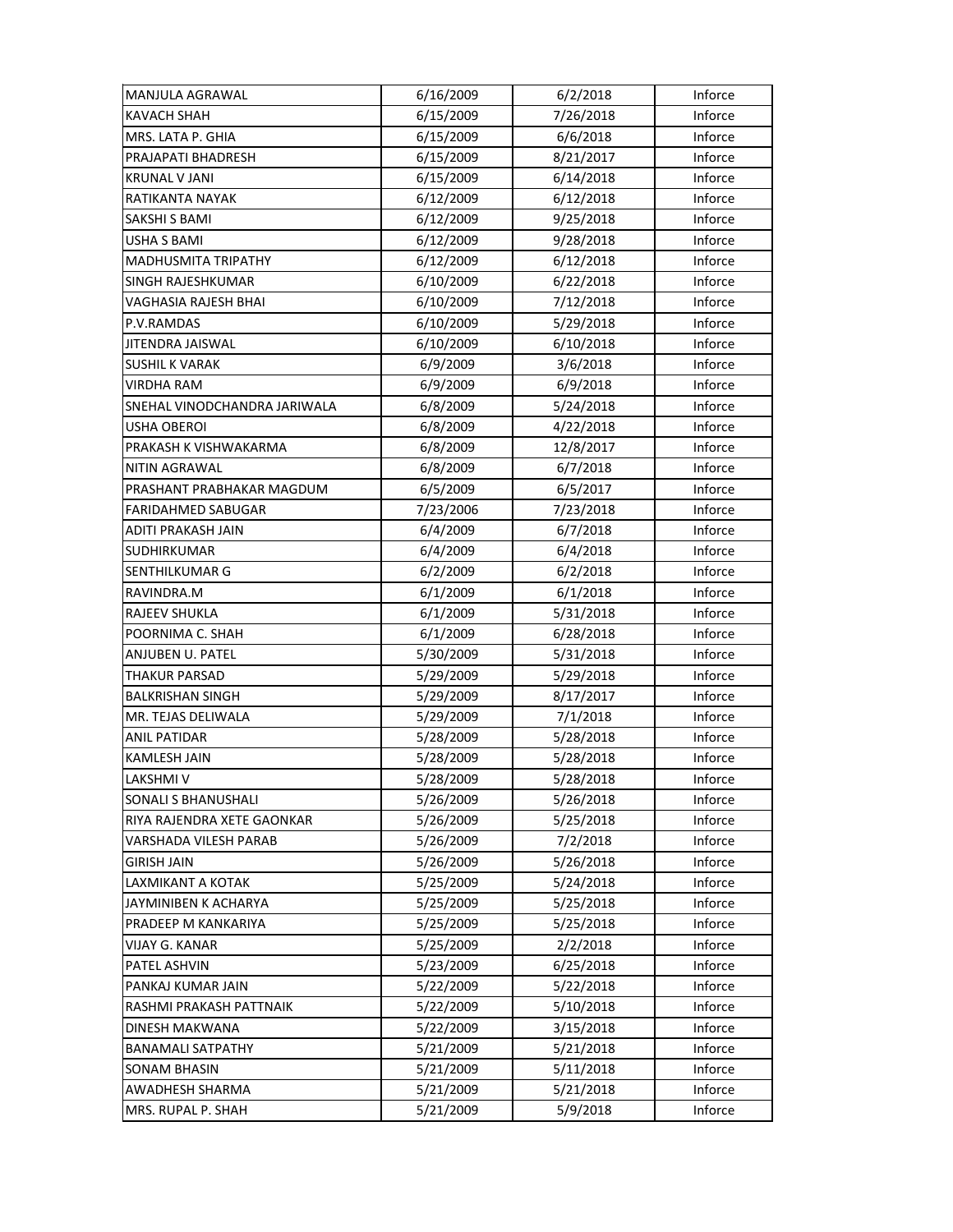| <b>SARITA TIWARI</b>             | 5/21/2009 | 6/5/2018   | Inforce |
|----------------------------------|-----------|------------|---------|
| <b>BAKULA RASHMIKANT JHAVERI</b> | 5/26/2006 | 6/19/2018  | Inforce |
| K SRI HARI                       | 5/21/2009 | 5/21/2018  | Inforce |
| M SUNIL KUMAR                    | 5/20/2009 | 4/27/2018  | Inforce |
| PAYAL DAVE                       | 5/20/2009 | 5/20/2018  | Inforce |
| MADHUSUDAN                       | 5/19/2009 | 5/18/2018  | Inforce |
| <b>PUSHPINDER SINGH</b>          | 5/19/2009 | 5/19/2018  | Inforce |
| JASMINDER SINGH                  | 5/19/2009 | 5/20/2018  | Inforce |
| SHYAMAL KUMAR BANERJEE           | 5/19/2009 | 6/17/2018  | Inforce |
| <b>RONOJIT GUPTA</b>             | 5/19/2009 | 5/19/2018  | Inforce |
| <b>KUSUM JAIN</b>                | 5/19/2009 | 5/19/2018  | Inforce |
| <b>BALJINDER KAUR</b>            | 5/18/2009 | 1/30/2018  | Inforce |
| <b>CHARANJIT SINGH</b>           | 5/18/2009 | 9/2/2017   | Inforce |
| VIKAS NAGAR                      | 5/18/2009 | 5/18/2018  | Inforce |
| M RAMA KRISHNA RAO               | 5/18/2009 | 5/17/2018  | Inforce |
| <b>GURNAM SINGH</b>              | 5/18/2009 | 11/13/2015 | Inforce |
| <b>SUNEETA KOTHARI</b>           | 5/18/2009 | 5/18/2018  | Inforce |
| RAJ PATHAK                       | 5/15/2009 | 6/1/2018   | Inforce |
| <b>MANISH ARORA</b>              | 5/15/2009 | 7/10/2018  | Inforce |
| NIRMAL JIT SINGH                 | 5/15/2009 | 3/21/2018  | Inforce |
| <b>AMARJIT KAUR</b>              | 5/15/2009 | 2/1/2018   | Inforce |
| K NAGESHWAR RAO                  | 5/14/2009 | 5/14/2018  | Inforce |
| RAKESH L. TODI                   | 5/14/2009 | 5/31/2018  | Inforce |
| R SURYA KUMAR                    | 5/14/2009 | 5/13/2018  | Inforce |
| <b>DALJEET KAUR</b>              | 5/13/2009 | 5/13/2018  | Inforce |
| <b>SHAH BHAVESH</b>              | 5/13/2009 | 1/17/2018  | Inforce |
| <b>KOMAL SHAH</b>                | 5/12/2009 | 5/16/2018  | Inforce |
| DILIP KUMAR DEWANGAN             | 5/11/2009 | 7/1/2018   | Inforce |
| JAYSHREE SHANKAR SINGH           | 5/11/2009 | 5/9/2018   | Inforce |
| AMOL SUDAM KAMBLE                | 5/11/2009 | 5/9/2018   | Inforce |
| HARPREET SINGH PANNU             | 5/5/2009  | 3/21/2018  | Inforce |
| <b>DILIP KUMAR SINGH</b>         | 5/5/2009  | 5/5/2018   | Inforce |
| JITENDRASINH CHAUHAN             | 5/5/2009  | 5/5/2018   | Inforce |
| <b>MEMON IRFAN I</b>             | 5/5/2009  | 5/1/2018   | Inforce |
| SANDEEP JAIN[119]                | 5/1/2009  | 5/25/2018  | Inforce |
| <b>RAHUL M PARIKH</b>            | 5/1/2009  | 5/1/2018   | Inforce |
| <b>GAGAN MUNJAL</b>              | 4/30/2009 | 5/23/2018  | Inforce |
| <b>AMIT MADAN</b>                | 4/28/2009 | 5/15/2018  | Inforce |
| DINESH NONIHAL                   | 4/28/2009 | 4/28/2018  | Inforce |
| <b>K MUTHUSIVAM</b>              | 4/28/2009 | 4/27/2018  | Inforce |
| PANDYA BHAVIN                    | 4/27/2009 | 4/26/2018  | Inforce |
| <b>SURUCHI GARG</b>              | 4/24/2009 | 4/6/2018   | Inforce |
| VIRAL R SHAH                     | 4/24/2009 | 4/24/2018  | Inforce |
| <b>AMRISH R PATEL</b>            | 4/24/2009 | 5/2/2018   | Inforce |
| <b>NIKHAT</b>                    | 4/24/2009 | 4/23/2018  | Inforce |
| SUDARSHAN SIDDHAPURE             | 4/24/2009 | 5/7/2018   | Inforce |
| RASHMI RANJAN JENA               | 4/23/2009 | 4/23/2018  | Inforce |
| SURESHCHANDRA KOTAK              | 4/23/2009 | 3/23/2018  | Inforce |
| <b>VORA SURESHKUMAR</b>          | 4/23/2009 | 7/19/2018  | Inforce |
| ANU MITTAL                       | 4/22/2009 | 7/17/2017  | Inforce |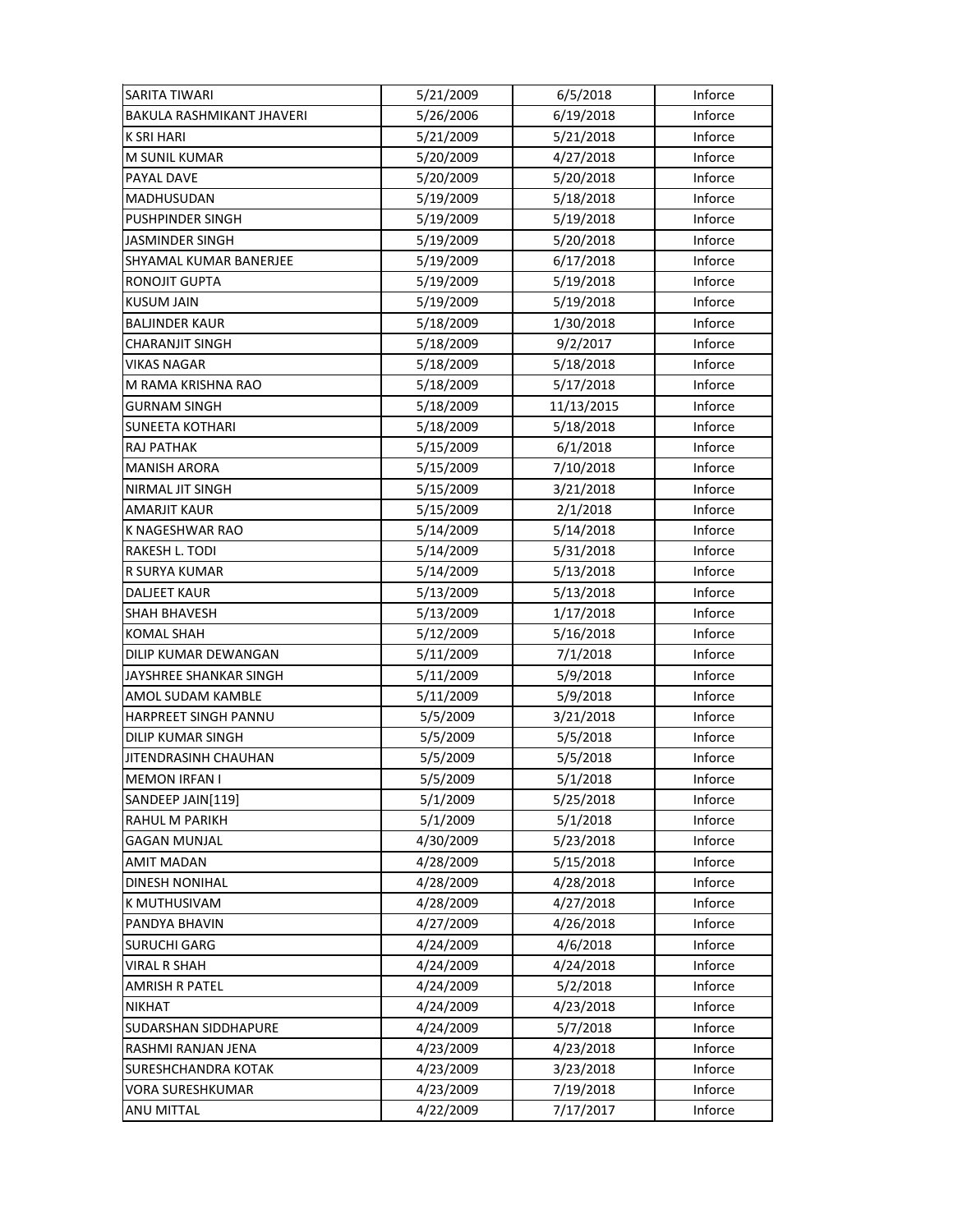| NANDLAL VARLYANI           | 4/22/2009 | 5/19/2018  | Inforce |
|----------------------------|-----------|------------|---------|
| P SATHEESH KUMAR           | 4/21/2009 | 4/21/2018  | Inforce |
| VIJAYA GULSHAN LAMBA       | 4/21/2009 | 3/23/2017  | Inforce |
| SOWMYA PRAKASH             | 4/20/2009 | 4/10/2018  | Inforce |
| THAKKAR JYOTI              | 4/20/2009 | 4/20/2018  | Inforce |
| SATYA PAL KAPOOR           | 4/20/2009 | 3/25/2018  | Inforce |
| SASHA DHAR SAHU            | 4/16/2009 | 4/16/2018  | Inforce |
| KALPA MEHTA                | 4/16/2009 | 5/12/2018  | Inforce |
| JHARANA ROUTRAY            | 4/16/2009 | 4/15/2018  | Inforce |
| <b>GEETARANI PATTANAIK</b> | 4/16/2009 | 4/21/2016  | Inforce |
| MRS.KALPANA DILIP GHATGE   | 3/6/2006  | 3/5/2018   | Inforce |
| SRIKANT BISWAL             | 4/15/2009 | 4/15/2018  | Inforce |
| NEELAM DAMELE              | 4/15/2009 | 4/15/2018  | Inforce |
| K KIRAN KUMAR              | 4/14/2009 | 4/13/2018  | Inforce |
| PARAMJEET KAUR BHATIA      | 4/13/2009 | 5/31/2018  | Inforce |
| CHARU AULAKH               | 4/9/2009  | 1/23/2018  | Inforce |
| RAVIKIRAN SHIVTHARE        | 4/9/2009  | 4/8/2018   | Inforce |
| PATEL VIJAYKUMAR           | 4/9/2009  | 4/9/2018   | Inforce |
| AASHA K RAVI               | 4/8/2009  | 4/7/2018   | Inforce |
| RAJA CHANDRA GARG          | 4/8/2009  | 4/8/2018   | Inforce |
| ARUNA SRIVASTAVA           | 4/8/2009  | 3/28/2016  | Inforce |
| <b>BHUSHAN KUMAR</b>       | 4/7/2009  | 12/16/2017 | Inforce |
| <b>ASHUTOSH KHARE</b>      | 4/6/2009  | 4/5/2018   | Inforce |
| <b>VINITA SARNA</b>        | 3/31/2009 | 3/30/2018  | Inforce |
| <b>GURSEVAK SINGH</b>      | 3/30/2009 | 3/30/2018  | Inforce |
| TRUSHNA K PATEL            | 3/30/2009 | 5/5/2018   | Inforce |
| <b>REESHI PAL</b>          | 3/30/2009 | 2/1/2018   | Inforce |
| <b>GIRASE GAJENDRA</b>     | 3/28/2009 | 1/3/2018   | Inforce |
| BHAVESH KISHORBHAI         | 3/28/2009 | 1/22/2018  | Inforce |
| SHAH SMITABEN ANILKUMAR    | 3/27/2009 | 3/26/2018  | Inforce |
| PRADHYUMANSINH JADEJA      | 3/26/2009 | 3/25/2018  | Inforce |
| <b>B.L. KARTHIK</b>        | 3/26/2009 | 3/5/2018   | Inforce |
| <b>JHAVERI DILIP</b>       | 3/26/2009 | 2/11/2018  | Inforce |
| <b>CHIRAG PATEL</b>        | 3/25/2009 | 3/24/2018  | Inforce |
| <b>HARESH PATEL</b>        | 3/24/2009 | 5/7/2018   | Inforce |
| PARDEEP KUMAR              | 3/24/2009 | 3/23/2018  | Inforce |
| ANURADHA SHARMA [112]      | 3/24/2009 | 3/7/2018   | Inforce |
| VIKRAM KHANDELWAL          | 3/24/2009 | 3/24/2018  | Inforce |
| VIVEK PARASKAR             | 3/24/2009 | 3/24/2018  | Inforce |
| VIPAN CHOUDHARY            | 3/24/2009 | 3/24/2018  | Inforce |
| NANDINI S MALIHALLI        | 3/24/2009 | 2/13/2018  | Inforce |
| <b>BHAVESH SAMPAT</b>      | 3/24/2009 | 2/1/2018   | Inforce |
| <b>GEETA BHANU NAIR</b>    | 3/24/2009 | 3/23/2018  | Inforce |
| MONIKA NIJHARA             | 3/24/2009 | 3/23/2018  | Inforce |
| CH.MADHAVI PATRA           | 3/24/2009 | 3/24/2018  | Inforce |
| RAJESH S JAISWAL           | 3/24/2009 | 3/6/2018   | Inforce |
| MEGHJIBHAI SAPARA          | 3/24/2009 | 4/23/2018  | Inforce |
| JASHVANTSINH BARIA         | 3/23/2009 | 3/23/2018  | Inforce |
| <b>SUNIL</b>               | 3/23/2009 | 3/22/2018  | Inforce |
| VISHAL SINGH               | 3/23/2009 | 3/26/2018  | Inforce |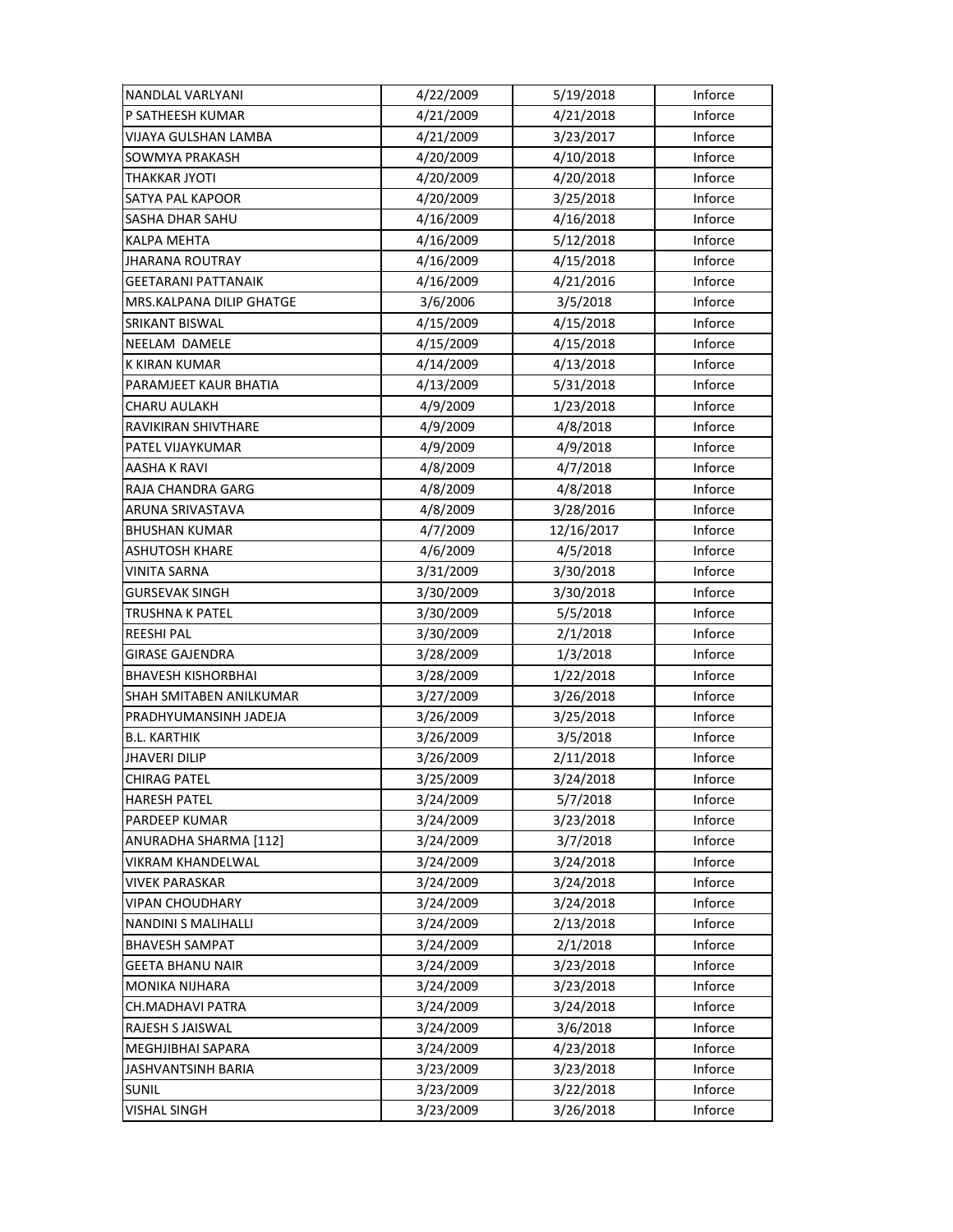| <b>ANJU DEVI</b>           | 3/23/2009  | 3/20/2018  | Inforce |
|----------------------------|------------|------------|---------|
| <b>ANCHAL ARORA</b>        | 3/20/2009  | 3/19/2018  | Inforce |
| <b>BINDERPAL SINGLA</b>    | 3/20/2009  | 3/25/2018  | Inforce |
| SALIM NOORMHMAD MOMIN      | 3/20/2009  | 2/26/2018  | Inforce |
| SINGH PANKAJ KUMAR LOKNATH | 3/20/2009  | 1/21/2018  | Inforce |
| KARUNESH S JAISWAL         | 10/14/2008 | 2/27/2018  | Inforce |
| USHABEN CHADDARWALA        | 5/2/2003   | 5/1/2018   | Inforce |
| <b>BHAVESH H BELLANI</b>   | 3/19/2009  | 3/18/2018  | Inforce |
| SUDHIYA P                  | 3/18/2009  | 3/18/2018  | Inforce |
| <b>VIJAY L JETHMALANI</b>  | 3/17/2009  | 3/16/2018  | Inforce |
| TINA JAIN                  | 3/17/2009  | 3/27/2018  | Inforce |
| SHILPA J FURTADO           | 3/17/2009  | 3/17/2018  | Inforce |
| <b>GAURAV ARORA</b>        | 3/17/2009  | 3/17/2018  | Inforce |
| CHARAN JEET SINGH          | 3/16/2009  | 3/15/2018  | Inforce |
| RIKESH KUMAR M SHAH        | 3/16/2009  | 5/23/2018  | Inforce |
| <b>SHAH TEJALBEN R</b>     | 3/16/2009  | 3/15/2018  | Inforce |
| PRAGNA MEHTA               | 5/2/2003   | 5/2/2018   | Inforce |
| DINESH V CHAWLA            | 3/16/2009  | 6/5/2018   | Inforce |
| <b>ANKUR PANDEY</b>        | 3/16/2009  | 3/15/2018  | Inforce |
| R THIRUMURUGAN             | 3/13/2009  | 5/12/2018  | Inforce |
| ALKA MALIK                 | 3/11/2009  | 3/10/2018  | Inforce |
| RADHA MUPPAVARAPU          | 3/10/2009  | 3/9/2018   | Inforce |
| T RAGHOTHAM REDDY          | 3/10/2009  | 3/10/2018  | Inforce |
| GURURAJADATTA SHET         | 3/10/2009  | 3/9/2018   | Inforce |
| VANDANA SUNEJA             | 3/14/2006  | 3/13/2018  | Inforce |
| G SATYANARAYANA            | 3/9/2009   | 3/9/2018   | Inforce |
| <b>SUMITRA BAI V</b>       | 3/9/2009   | 3/8/2018   | Inforce |
| JITENDRA KHEMANI           | 3/6/2009   | 10/16/2017 | Inforce |
| JAGAN PREET SINGH          | 3/6/2009   | 2/26/2018  | Inforce |
| SATEESH KUMAR V S          | 3/6/2009   | 12/8/2017  | Inforce |
| <b>S.BALA SUDHAKAR</b>     | 3/6/2009   | 3/5/2018   | Inforce |
| <b>ANISH PATEL</b>         | 2/27/2003  | 2/26/2018  | Inforce |
| MANOJ KUMAR KOTHARI (12B)  | 3/3/2009   | 12/30/2017 | Inforce |
| <b>CHANDRA SEKAR R</b>     | 3/2/2009   | 2/27/2018  | Inforce |
| RONI ADHIKARI              | 3/2/2009   | 3/2/2018   | Inforce |
| SHITAL PRAJAPATI           | 3/2/2009   | 5/29/2016  | Inforce |
| D ARCHANA                  | 3/2/2009   | 3/1/2018   | Inforce |
| CS VIGNESHWAR              | 2/28/2006  | 2/27/2018  | Inforce |
| TUSHAR D SHAH              | 2/27/2009  | 3/9/2018   | Inforce |
| <b>VARUN S</b>             | 2/28/2006  | 2/27/2018  | Inforce |
| HASMUKH CHAUDHARY          | 2/27/2009  | 2/26/2018  | Inforce |
| M RAGHURAM                 | 2/28/2006  | 2/27/2018  | Inforce |
| HIMANSHU                   | 2/27/2009  | 2/26/2018  | Inforce |
| H SUBRAMANIAN.             | 2/26/2009  | 5/12/2018  | Inforce |
| <b>HEENA PATEL</b>         | 2/26/2009  | 2/28/2018  | Inforce |
| SANGEETA                   | 2/25/2009  | 2/28/2018  | Inforce |
| SANGHANI JAYSUKH           | 2/25/2009  | 3/13/2018  | Inforce |
| <b>GORASIYA BIJAL</b>      | 2/25/2009  | 2/24/2018  | Inforce |
| <b>NAUSAD ALI SHAIKH</b>   | 2/25/2009  | 2/24/2018  | Inforce |
| SHYAM CHINAI               | 2/25/2009  | 2/24/2018  | Inforce |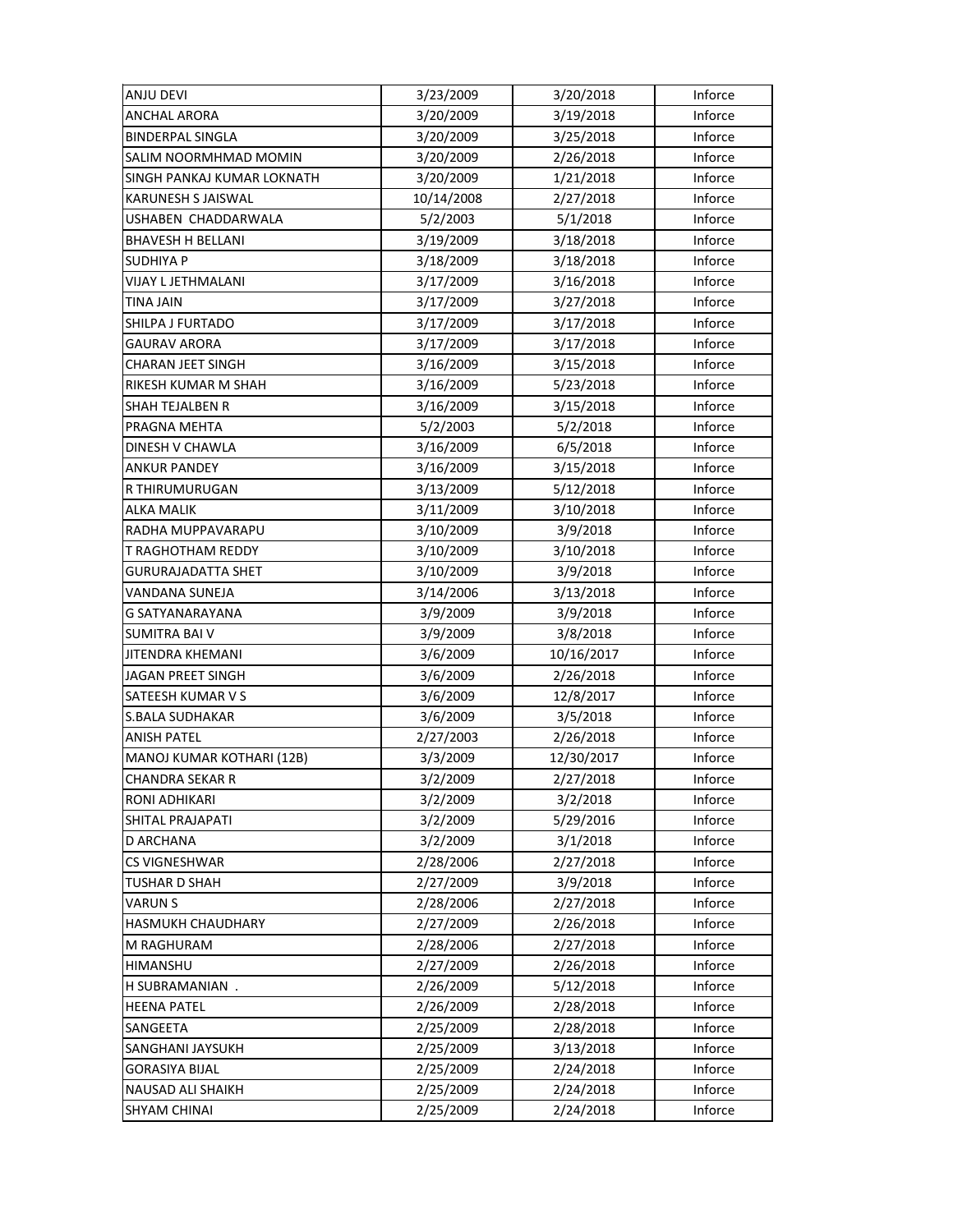| MONAJ MAZUMDER             | 2/25/2009 | 2/25/2018  | Inforce |
|----------------------------|-----------|------------|---------|
| RAMVIR PRASAD SHARMA       | 2/25/2009 | 2/24/2018  | Inforce |
| PANKAJ LOHIYA              | 2/25/2009 | 4/24/2018  | Inforce |
| SAMPAD KUMAR RAHA          | 2/25/2009 | 2/24/2018  | Inforce |
| KETAN GUNVANTRAI MEHTA     | 2/24/2009 | 2/23/2018  | Inforce |
| <b>INDERJEET KAUR</b>      | 2/24/2009 | 3/28/2018  | Inforce |
| <b>CHETAN D MODI</b>       | 2/24/2009 | 2/23/2018  | Inforce |
| VIMAL MALHOTRA[112]        | 2/23/2009 | 3/27/2018  | Inforce |
| SANDHYA KUMARI PANDAY      | 2/23/2009 | 3/21/2018  | Inforce |
| <b>DURAI BHAGKYARAJ</b>    | 2/20/2009 | 2/19/2018  | Inforce |
| P KRISHNA KUMAR            | 2/20/2009 | 2/20/2018  | Inforce |
| PRIYAJEET KAUR CHADDHA     | 2/17/2009 | 2/16/2018  | Inforce |
| K S KRISHNA KUMAR          | 2/16/2009 | 4/7/2018   | Inforce |
| KAJAL AJAY TAILOR          | 2/16/2009 | 2/26/2018  | Inforce |
| GOKUL CHANDRA GHOSH        | 2/16/2009 | 2/16/2018  | Inforce |
| AYESHA AWATE               | 2/16/2009 | 1/31/2018  | Inforce |
| <b>SIVA PRIYA P</b>        | 2/14/2006 | 2/13/2018  | Inforce |
| <b>HAMENT KUMAR</b>        | 2/16/2009 | 2/15/2018  | Inforce |
| RINKU SHARMA               | 2/13/2009 | 3/7/2018   | Inforce |
| <b>ANKIT AHUJA</b>         | 2/13/2009 | 2/12/2018  | Inforce |
| ARUNA RANI GOYAL           | 2/12/2009 | 2/11/2018  | Inforce |
| <b>CHIRAG GANDHI</b>       | 2/12/2009 | 2/21/2018  | Inforce |
| A S MARIAPPAN              | 2/12/2009 | 2/12/2018  | Inforce |
| SHYAM SUNDER PAHWA         | 2/12/2009 | 3/28/2018  | Inforce |
| P RAMESH KOTHARI           | 2/12/2009 | 2/11/2018  | Inforce |
| DINESH KUMAR RUYAL         | 2/12/2009 | 2/11/2018  | Inforce |
| <b>KARAN SETH</b>          | 2/11/2009 | 2/10/2018  | Inforce |
| ASHWANI ARORA              | 2/11/2009 | 1/9/2018   | Inforce |
| DEEPA BALCHANDANI          | 2/11/2009 | 2/10/2018  | Inforce |
| <b>DHWANI SHETH</b>        | 2/11/2009 | 3/13/2018  | Inforce |
| <b>NARENDER KR SHARMA</b>  | 2/11/2009 | 9/24/2017  | Inforce |
| <b>SURUCHI VIJ</b>         | 2/11/2009 | 2/27/2018  | Inforce |
| <b>SHAH AGNESH</b>         | 2/11/2009 | 2/11/2018  | Inforce |
| KUMAR SWATANTRA            | 2/10/2009 | 2/9/2018   | Inforce |
| <b>MAYUR B JHALA</b>       | 2/10/2009 | 4/28/2018  | Inforce |
| <b>JASBIR KAUR DHINGRA</b> | 2/10/2009 | 1/22/2018  | Inforce |
| <b>NATARAJAN S</b>         | 2/7/2009  | 4/22/2018  | Inforce |
| <b>VRISHTI MUKHIJA</b>     | 2/7/2009  | 4/3/2018   | Inforce |
| <b>SHRI NIVASAN VK</b>     | 2/7/2006  | 2/6/2018   | Inforce |
| <b>VENKATESAN M</b>        | 2/7/2009  | 3/14/2018  | Inforce |
| RENU SACHDEVA              | 2/7/2009  | 1/16/2018  | Inforce |
| SANGEETA PATIL             | 2/7/2009  | 2/6/2018   | Inforce |
| <b>SUBHASH SHAH</b>        | 2/6/2009  | 2/5/2018   | Inforce |
| RAMAN MADAAN               | 2/6/2009  | 1/23/2018  | Inforce |
| SHASHIN SHAH               | 2/5/2009  | 3/10/2018  | Inforce |
| <b>INDU TREHAN</b>         | 2/5/2009  | 10/19/2017 | Inforce |
| SALVI JITENDRA             | 2/5/2009  | 3/9/2018   | Inforce |
| PARMAR SURESH              | 2/5/2009  | 2/4/2018   | Inforce |
| ACHALCHAND JAIN            | 2/4/2009  | 2/16/2018  | Inforce |
| RANJEET SHARMA             | 2/3/2009  | 2/2/2018   | Inforce |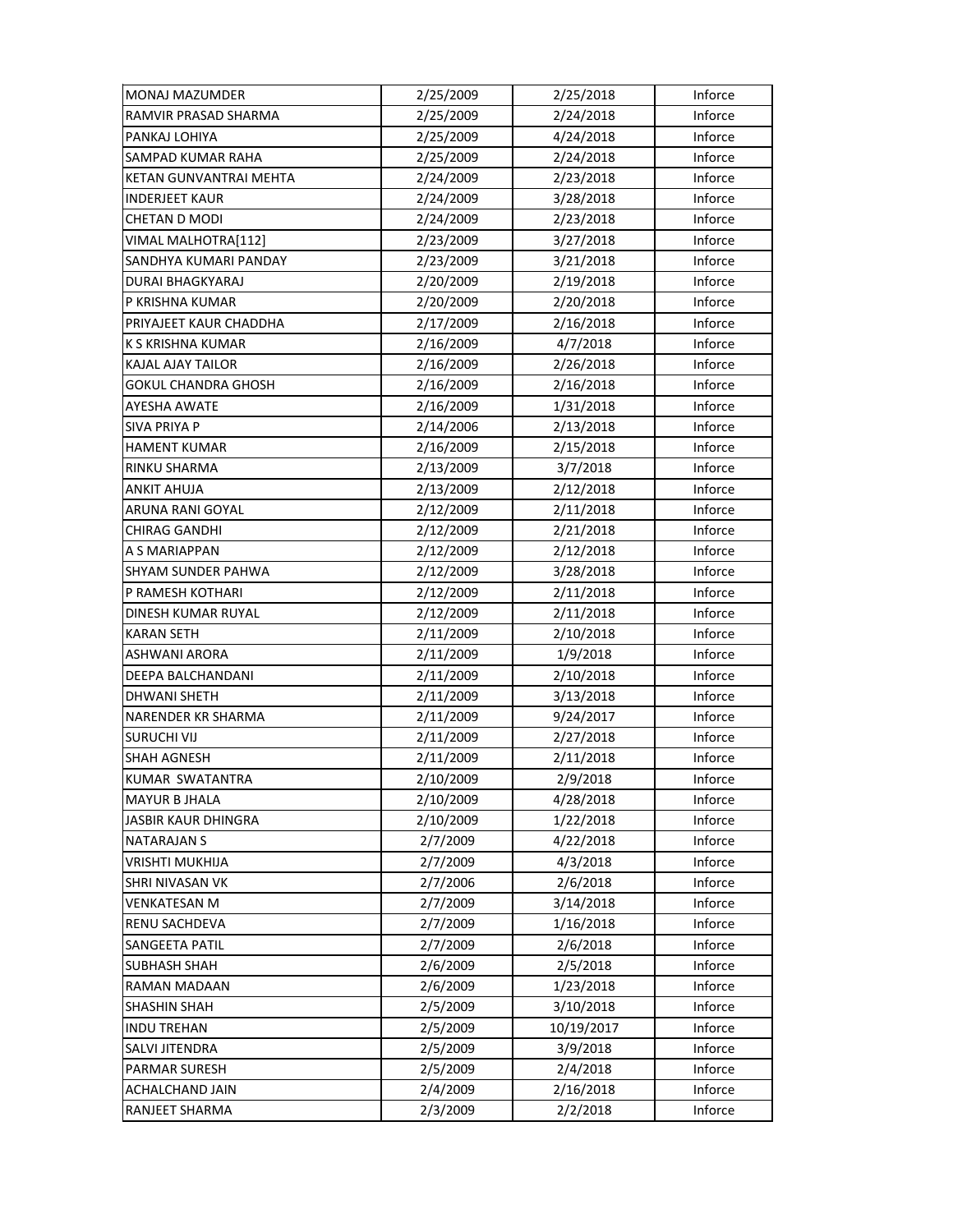| NITIN HIMATSINGKA            | 2/3/2009  | 2/2/2018   | Inforce |
|------------------------------|-----------|------------|---------|
| PRASANTA DEB ROY             | 2/3/2009  | 2/2/2018   | Inforce |
| <b>DESAI NILESHKUMAR</b>     | 2/3/2009  | 2/4/2018   | Inforce |
| LALBAHADUR KUSAVAH           | 2/3/2009  | 2/2/2018   | Inforce |
| <b>MANPREET KAUR</b>         | 2/2/2009  | 2/2/2018   | Inforce |
| <b>MANISH BHANDARI</b>       | 2/2/2009  | 2/1/2018   | Inforce |
| <b>DEEPA S PANJABI</b>       | 2/2/2009  | 2/2/2018   | Inforce |
| <b>RITESH SONI</b>           | 1/30/2009 | 1/30/2018  | Inforce |
| ANJU SHARMA                  | 1/30/2009 | 3/20/2018  | Inforce |
| RAJESH KUMAR N SHAH          | 1/30/2009 | 3/23/2018  | Inforce |
| DHANALAKSHMI R               | 1/29/2009 | 1/28/2018  | Inforce |
| <b>M SREENU</b>              | 1/29/2009 | 3/27/2017  | Inforce |
| AMITKUMAR KANSARA            | 1/29/2009 | 3/26/2018  | Inforce |
| M VENUGOPAL REDDY            | 1/29/2009 | 1/28/2018  | Inforce |
| <b>BORRA DHEERAJ REDDY</b>   | 1/29/2009 | 1/28/2018  | Inforce |
| <b>AMIT PARIKH</b>           | 1/29/2009 | 11/25/2017 | Inforce |
| MR. CHARANJIT SINGH          | 1/28/2009 | 1/12/2018  | Inforce |
| <b>KHAN MOHAMMED</b>         | 1/28/2009 | 3/26/2018  | Inforce |
| SHAH SANJAYKUMAR             | 1/28/2009 | 3/13/2018  | Inforce |
| SARIKA MOHANLAL RAMNANI      | 1/27/2009 | 1/27/2018  | Inforce |
| DHIRENDRA KUMAR VERMA        | 1/23/2009 | 1/22/2018  | Inforce |
| DAVESH KUMAR                 | 1/23/2009 | 1/22/2018  | Inforce |
| MUKESH KUMAR SHARMA          | 1/23/2009 | 1/22/2018  | Inforce |
| <b>RASHMI RASTOGI</b>        | 1/22/2009 | 2/27/2018  | Inforce |
| PRANAB KUMAR DUTTA           | 1/22/2009 | 2/22/2018  | Inforce |
| <b>JITENDRA PATEL</b>        | 1/22/2009 | 3/19/2018  | Inforce |
| DEEPAK MOMAYA                | 2/2/2006  | 4/10/2018  | Inforce |
| <b>SUNITA P SHAH</b>         | 3/17/2006 | 3/16/2018  | Inforce |
| <b>EVELYN JOAN FERNANDES</b> | 1/21/2009 | 1/20/2018  | Inforce |
| <b>NAREN KARANI</b>          | 4/22/2006 | 4/22/2018  | Inforce |
| <b>JAGRUTI D GANDHI</b>      | 1/23/2006 | 1/22/2018  | Inforce |
| ABHAY RAJ DHARIWAL           | 1/21/2009 | 1/20/2018  | Inforce |
| NAVEED ANJUM MUJAWAR         | 1/21/2009 | 1/20/2018  | Inforce |
| <b>CHAMAN LAL NAIK</b>       | 1/19/2009 | 1/19/2018  | Inforce |
| THAKKAR HITESHKUMAR          | 1/16/2009 | 1/29/2018  | Inforce |
| AMIT PARALKAR                | 1/15/2009 | 1/14/2018  | Inforce |
| RESHMA SAKALIKAR             | 1/14/2009 | 1/15/2018  | Inforce |
| <b>JOSHI DINESHKUMAR</b>     | 1/13/2009 | 1/24/2018  | Inforce |
| AJIT KUMAR PRADHAN           | 1/13/2009 | 1/12/2018  | Inforce |
| DEEP MALA JAIN               | 1/13/2009 | 12/7/2017  | Inforce |
| <b>ANITA DAS</b>             | 1/12/2009 | 1/11/2018  | Inforce |
| JAYSHREE MENON               | 1/12/2009 | 12/11/2017 | Inforce |
| <b>SHASHIKANT GURAV</b>      | 1/12/2009 | 1/11/2018  | Inforce |
| <b>RAJENDER PARSAD</b>       | 1/12/2009 | 1/11/2018  | Inforce |
| PANKAJ B GANDHE              | 1/12/2009 | 1/12/2018  | Inforce |
| VINEETA PAL                  | 1/12/2009 | 1/11/2018  | Inforce |
| AJAY GUPTA                   | 1/9/2009  | 1/17/2018  | Inforce |
| <b>KIRAN JAIN</b>            | 1/8/2009  | 1/7/2018   | Inforce |
| <b>HEM RAJ LUMBA</b>         | 1/7/2009  | 2/13/2018  | Inforce |
| <b>VIJAY CHOPRA</b>          | 1/7/2009  | 12/1/2017  | Inforce |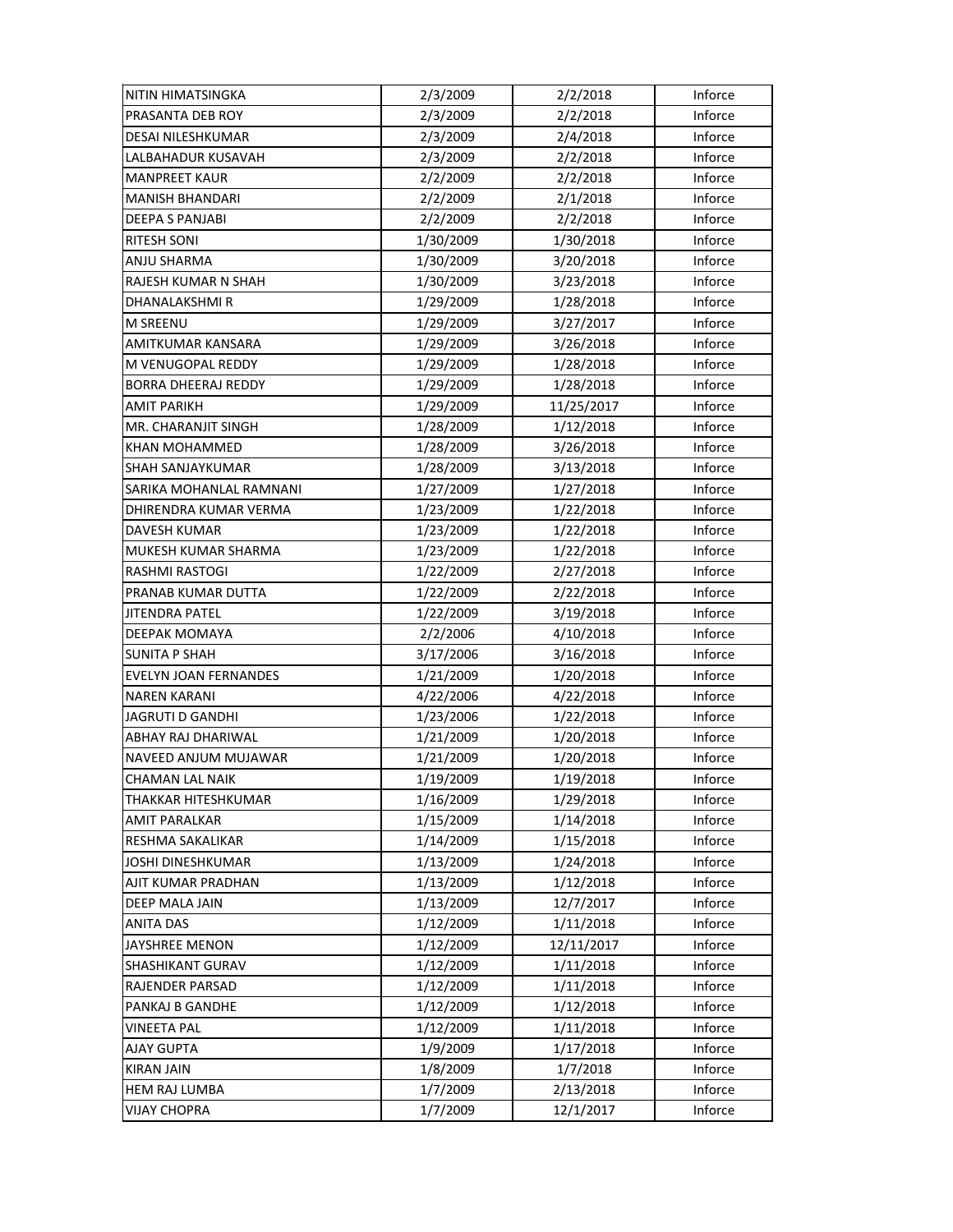| <b>SWATI D SHISHODIA</b>    | 1/6/2009   | 3/16/2018  | Inforce |
|-----------------------------|------------|------------|---------|
| PATEL SURESH CHANDRA        | 1/6/2009   | 1/5/2018   | Inforce |
| SANTOSHA MAHABALA POOJARY   | 1/6/2009   | 2/15/2018  | Inforce |
| PUSHPAJIT SHINDE            | 1/5/2009   | 4/28/2018  | Inforce |
| MAYURI CHAWLA               | 1/5/2009   | 12/7/2017  | Inforce |
| <b>BALADANIA BHUPATBHAI</b> | 1/2/2009   | 1/3/2018   | Inforce |
| DINESHKUMAR MANSURI         | 1/2/2009   | 1/1/2018   | Inforce |
| <b>ROY AKLESH KUMAR</b>     | 1/2/2009   | 10/9/2017  | Inforce |
| <b>BABITA YADAV</b>         | 1/1/2009   | 2/17/2018  | Inforce |
| <b>KAVAN KUMAR</b>          | 12/31/2010 | 12/5/2015  | Inforce |
| CHANGIWALA GULAMALI         | 12/31/2010 | 12/30/2016 | Inforce |
| RAJWANT SINGH KANG          | 12/31/2010 | 12/30/2016 | Inforce |
| SHIV SHANKAR VERMA          | 12/31/2010 | 12/30/2016 | Inforce |
| <b>JUNAID KHAN</b>          | 12/31/2010 | 12/30/2016 | Inforce |
| PRAMOD S SHARMA             | 12/30/2010 | 1/20/2018  | Inforce |
| <b>SINGH SAVITRI</b>        | 12/30/2010 | 9/8/2016   | Inforce |
| <b>HEMALI JARIWALA</b>      | 12/30/2010 | 12/26/2016 | Inforce |
| <b>MEENAKSHI</b>            | 12/29/2010 | 12/28/2016 | Inforce |
| SURENDRA KUMAR              | 12/29/2010 | 12/28/2016 | Inforce |
| NILESH G MISHRA             | 12/29/2010 | 12/28/2016 | Inforce |
| SHREERANG BAGADAY           | 12/29/2010 | 12/28/2016 | Inforce |
| SAMANA SRINATH              | 12/28/2010 | 12/27/2016 | Inforce |
| SHIVAKUMAR H                | 12/28/2010 | 12/27/2016 | Inforce |
| SAURABH KUMAR JAIN          | 12/28/2010 | 9/3/2017   | Inforce |
| KALAVARLA REVATHI           | 12/28/2010 | 12/27/2016 | Inforce |
| NILMONI MISHRA              | 12/28/2010 | 3/7/2016   | Inforce |
| <b>MAYURI SOMAIYA</b>       | 12/27/2010 | 12/26/2016 | Inforce |
| ALOK KUMAR GUPTA            | 12/27/2010 | 12/6/2016  | Inforce |
| ROSHAN MISHRA               | 12/27/2010 | 12/12/2016 | Inforce |
| PANKAJKUMAR PATEL           | 12/27/2010 | 12/29/2016 | Inforce |
| KASHMIRA D. PALSANAWALA     | 12/27/2010 | 2/16/2017  | Inforce |
| DHANALAKSHMI.A              | 12/24/2010 | 12/23/2016 | Inforce |
| <b>AMOLAK SINGH</b>         | 12/24/2010 | 12/23/2016 | Inforce |
| MAYURKUMAR THUMAR           | 12/24/2010 | 7/25/2016  | Inforce |
| SANJAY GAJARIA              | 12/24/2010 | 7/30/2016  | Inforce |
| <b>JASMINI OZA</b>          | 12/23/2010 | 8/18/2017  | Inforce |
| <b>SURESH SONI</b>          | 12/23/2010 | 12/22/2016 | Inforce |
| <b>BHAWNA PAWAR</b>         | 12/23/2010 | 12/22/2016 | Inforce |
| <b>JITENDRA SHARMA</b>      | 12/23/2010 | 12/22/2016 | Inforce |
| <b>KUPUSINGH CHAVAN</b>     | 12/23/2010 | 11/5/2016  | Inforce |
| PARMINDER SINGH BHALLA      | 12/23/2010 | 7/19/2016  | Inforce |
| S JULIUS JUDA SINGH         | 12/22/2010 | 12/21/2016 | Inforce |
| KRUSHNADATT M. JOSHI        | 12/22/2010 | 6/1/2018   | Inforce |
| <b>NIRU</b>                 | 12/22/2010 | 12/21/2016 | Inforce |
| CHANDA DEVI MAHESHWARI      | 12/22/2010 | 11/5/2016  | Inforce |
| NITI KHANDWALA              | 12/22/2010 | 12/12/2016 | Inforce |
| <b>NITIN KUMAR</b>          | 12/21/2010 | 12/20/2016 | Inforce |
| <b>NAR SINGH</b>            | 12/21/2010 | 12/20/2016 | Inforce |
| <b>VIJAY KUMAR GODARA</b>   | 12/21/2010 | 12/20/2016 | Inforce |
| <b>RENU DUA</b>             | 12/21/2010 | 12/5/2016  | Inforce |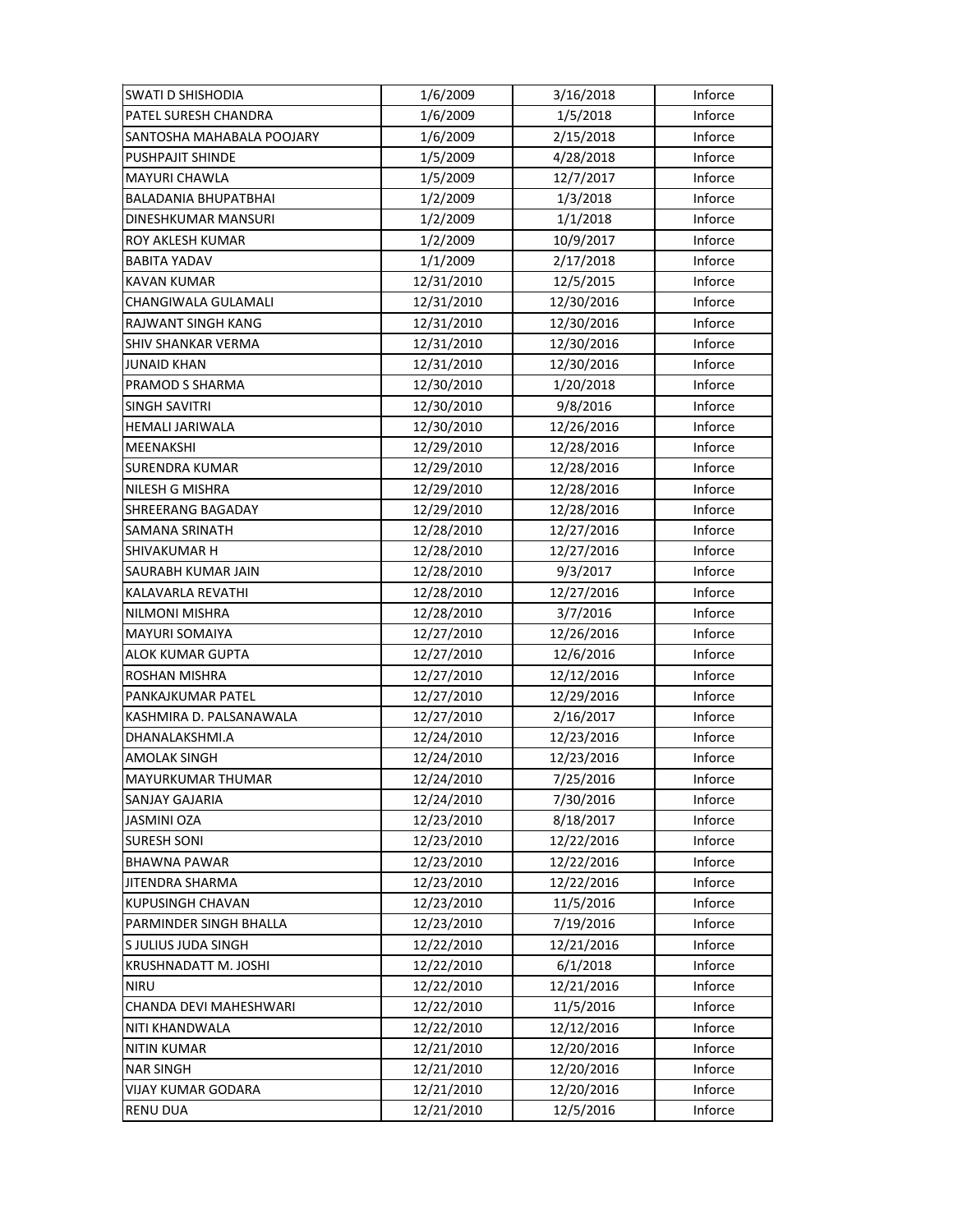| MAKNOJIA SADIKALI VALI            | 12/20/2010 | 11/18/2016 | Inforce |
|-----------------------------------|------------|------------|---------|
| M.SARAVANAN                       | 12/20/2010 | 12/19/2016 | Inforce |
| <b>BIMALKUMAR PATTANI</b>         | 12/20/2010 | 12/22/2018 | Inforce |
| <b>SUMA A P</b>                   | 12/20/2010 | 11/10/2017 | Inforce |
| VAISHALEE NIRMAL                  | 12/20/2010 | 12/19/2016 | Inforce |
| TELLAMEKALA PREM KUMAR            | 12/20/2010 | 12/19/2016 | Inforce |
| <b>GUMMITHA VENKATA REDDY</b>     | 12/20/2010 | 12/19/2016 | Inforce |
| NIBEDITA SAHOO                    | 12/20/2010 | 11/6/2016  | Inforce |
| BHARATHINANDAN                    | 12/20/2010 | 10/3/2016  | Inforce |
| S KANNAN                          | 12/17/2010 | 12/16/2016 | Inforce |
| MEMAN MAHAMMAD RIYAZ A            | 12/17/2010 | 12/16/2016 | Inforce |
| RATEERAM PRAJAPATI                | 12/16/2010 | 12/15/2016 | Inforce |
| NARSALE RAOSAHEB B.               | 12/16/2010 | 9/8/2016   | Inforce |
| ABHIJIT BHALERAO                  | 12/16/2010 | 12/15/2016 | Inforce |
| <b>SANDIP GAIKWAD</b>             | 12/16/2010 | 12/15/2016 | Inforce |
| SHRIKANT SUBHASH SONAWANE         | 12/16/2010 | 5/30/2016  | Inforce |
| VISHAL CHOUDHARI                  | 12/16/2010 | 12/15/2016 | Inforce |
| SATHE ABHIJEET                    | 12/16/2010 | 2/15/2018  | Inforce |
| PRASHANT MANOHAR VIKHE            | 12/15/2010 | 12/14/2016 | Inforce |
| SANTOSH PURUSHOTTAM DESHMUKH      | 12/15/2010 | 12/14/2016 | Inforce |
| AMAR TULSIRAM CHRISTIAN           | 12/15/2010 | 12/14/2016 | Inforce |
| <b>JITENDRA</b>                   | 12/15/2010 | 12/14/2016 | Inforce |
| MANOJ SINGH SHEKHAWAT             | 12/15/2010 | 12/14/2016 | Inforce |
| RAHUL SHARMA                      | 12/15/2010 | 12/14/2016 | Inforce |
| NAVPREETSINGH GURUCHARANSINGH ANA | 12/15/2010 | 12/14/2016 | Inforce |
| PRIYA SINHA                       | 12/15/2010 | 12/14/2016 | Inforce |
| MOHD AKRAM ANSARI                 | 12/15/2010 | 12/14/2016 | Inforce |
| RAJINDER SINGH MISSION            | 12/15/2010 | 12/14/2016 | Inforce |
| <b>RISHI JAIN</b>                 | 12/15/2010 | 12/14/2016 | Inforce |
| <b>MITESH KHODIAR</b>             | 12/15/2010 | 4/29/2016  | Inforce |
| <b>CHETNA SHAH</b>                | 12/15/2010 | 1/16/2017  | Inforce |
| M.SIVASUBRAMANIAN                 | 12/14/2010 | 12/16/2018 | Inforce |
| <b>VIVEK K DAVE</b>               | 12/14/2010 | 12/13/2016 | Inforce |
| PRITI R. PRAJAPATI                | 12/14/2010 | 3/21/2018  | Inforce |
| ARJUN KANAKBHAI JANI              | 12/14/2010 | 12/13/2016 | Inforce |
| R MADHUSUDHANA RAO                | 12/14/2010 | 12/13/2016 | Inforce |
| NAGAR MAL YADAV                   | 12/14/2010 | 12/13/2016 | Inforce |
| V. NATARAJAN                      | 12/14/2010 | 1/24/2017  | Inforce |
| HITESH ANADKAT                    | 12/13/2010 | 12/12/2016 | Inforce |
| <b>THAKUR DASS</b>                | 12/13/2010 | 12/28/2017 | Inforce |
| HAIBATPURE ASHA ASHOK             | 12/13/2010 | 3/10/2016  | Inforce |
| <b>HEMANT KUMAR</b>               | 12/13/2010 | 12/12/2016 | Inforce |
| <b>B LAXMINARAYANA</b>            | 12/13/2010 | 12/12/2016 | Inforce |
| MALLU PAVAN KUMAR REDDY           | 12/13/2010 | 12/12/2016 | Inforce |
| MAHIMA JOSHI                      | 12/13/2010 | 12/12/2016 | Inforce |
| M INDUMATHI                       | 12/13/2010 | 10/3/2016  | Inforce |
| PARMINDER SINGH                   | 12/13/2010 | 9/29/2018  | Inforce |
| POONAM KHURANA                    | 12/13/2010 | 8/9/2016   | Inforce |
| RAVINDRA VILADKAR                 | 12/10/2010 | 12/9/2016  | Inforce |
| TASNEEM YUSUF SAIFEE              | 12/10/2010 | 12/9/2016  | Inforce |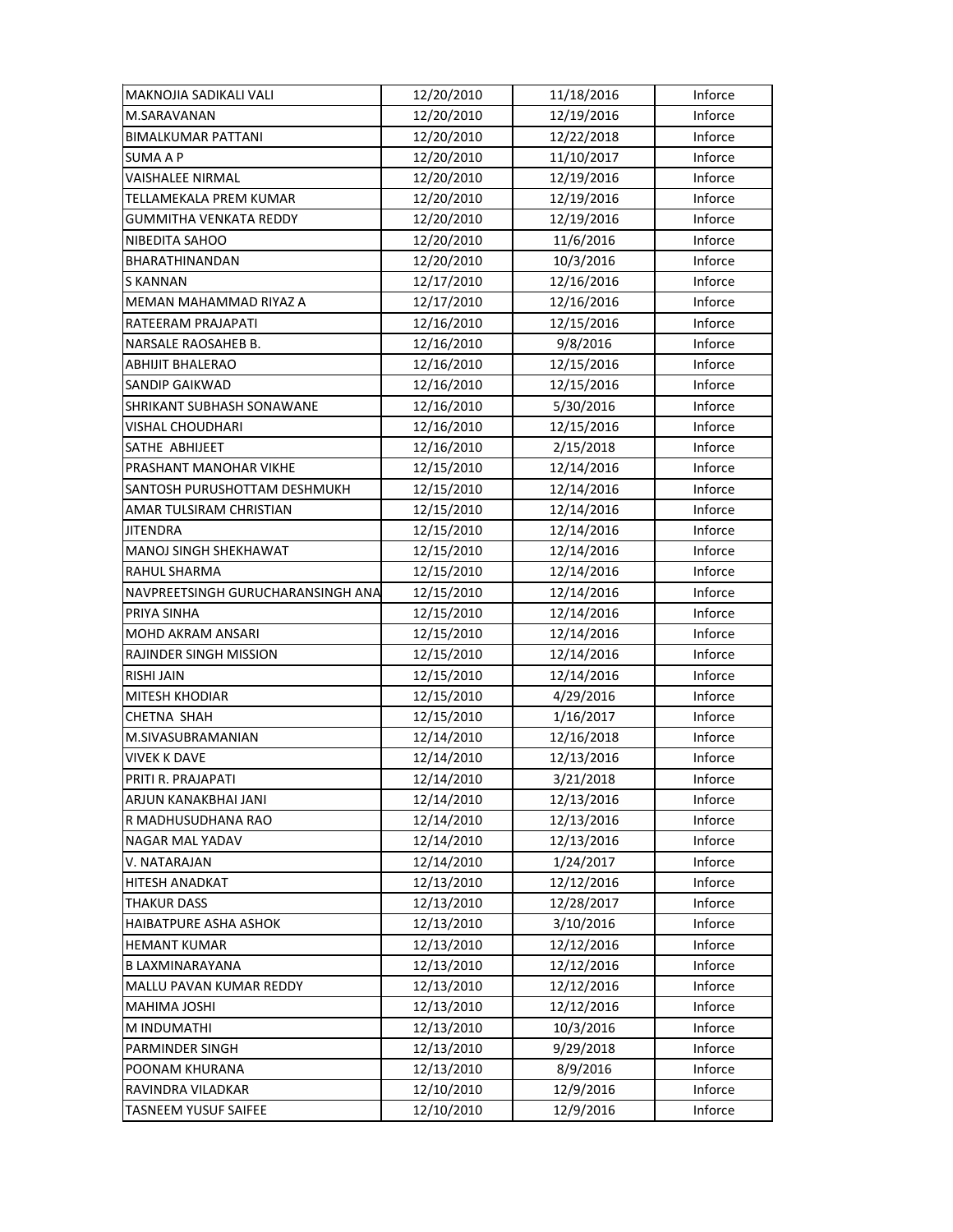| RAKESH CHHABRA              | 12/9/2010  | 8/20/2016  | Inforce |
|-----------------------------|------------|------------|---------|
| ANJALI                      | 12/9/2010  | 12/8/2016  | Inforce |
| <b>DILIP S JAKKAR</b>       | 12/9/2010  | 12/9/2016  | Inforce |
| <b>ALKA RAJ</b>             | 12/8/2010  | 12/7/2016  | Inforce |
| MANISH LALWANI              | 12/8/2010  | 12/7/2016  | Inforce |
| PRANAV GOEL                 | 12/8/2010  | 12/7/2016  | Inforce |
| RAJENDRA DESAI              | 12/8/2010  | 12/7/2016  | Inforce |
| <b>ANUP SINGH</b>           | 1/1/2008   | 12/31/2016 | Inforce |
| VINAY ARORA                 | 12/7/2010  | 1/27/2017  | Inforce |
| HAROON GONDALWALA           | 12/7/2010  | 12/3/2016  | Inforce |
| <b>SEEMA PATEL</b>          | 12/6/2010  | 12/5/2016  | Inforce |
| KISHAN PITHADIYA            | 12/6/2010  | 12/5/2016  | Inforce |
| ZAREENA JAMSHED             | 12/6/2010  | 8/20/2018  | Inforce |
| <b>ARUP CHOUDHURY</b>       | 12/6/2010  | 12/5/2016  | Inforce |
| <b>VARUN SETHI</b>          | 12/6/2010  | 9/25/2018  | Inforce |
| KAILASH CHAND SHARMA        | 12/6/2010  | 12/16/2016 | Inforce |
| <b>NAGORI JYOTI</b>         | 12/3/2010  | 2/15/2016  | Inforce |
| MALODE UDAY RAJABHAU        | 12/3/2010  | 1/29/2018  | Inforce |
| MANJUDEVI SINSINWAR         | 12/3/2010  | 12/2/2016  | Inforce |
| RONAK KUMAR JOSHI           | 12/3/2010  | 12/2/2016  | Inforce |
| <b>K B SONKUSARE</b>        | 12/3/2010  | 12/2/2016  | Inforce |
| SENA PAUL SHARMA            | 12/3/2010  | 12/27/2016 | Inforce |
| SANDIP KADAM                | 12/3/2010  | 11/7/2016  | Inforce |
| <b>BAKARAPU MALLAIAH</b>    | 12/2/2010  | 12/1/2016  | Inforce |
| <b>UPASNA BASSI</b>         | 12/2/2010  | 12/1/2016  | Inforce |
| NAVEEN KUMAR SHARMA         | 12/2/2010  | 12/1/2016  | Inforce |
| SONIA CHAWLA                | 12/2/2010  | 12/1/2016  | Inforce |
| PUNEET SINGH                | 12/2/2010  | 9/26/2016  | Inforce |
| JITENDER KUMAR              | 12/2/2010  | 9/17/2016  | Inforce |
| MANISHKUMAR G THAKKAR       | 12/1/2010  | 11/30/2016 | Inforce |
| JITENDRA KUMAR DWIVEDI      | 11/30/2010 | 11/29/2016 | Inforce |
| SANJAY AGRAWAL              | 11/30/2010 | 11/29/2016 | Inforce |
| <b>GARIMA AGNANI</b>        | 11/30/2010 | 11/29/2016 | Inforce |
| K.PRABHA DEVI               | 11/30/2010 | 4/27/2018  | Inforce |
| K.M. DAYANANDA              | 11/30/2010 | 11/29/2016 | Inforce |
| <b>URMILA SHAH</b>          | 11/30/2010 | 1/18/2017  | Inforce |
| <b>MADHU SWAMI</b>          | 11/30/2010 | 12/3/2016  | Inforce |
| <b>TEENA BHALLA</b>         | 11/29/2010 | 7/27/2016  | Inforce |
| <b>NAKUL AGGARWAL</b>       | 11/29/2010 | 9/29/2016  | Inforce |
| MR.SANJAY KANERIYA          | 11/29/2010 | 11/30/2016 | Inforce |
| PATEL BHAVESH R.            | 11/27/2010 | 1/31/2017  | Inforce |
| SHIVANAND PATIL             | 11/26/2010 | 11/25/2016 | Inforce |
| <b>BHAGWANT SINGH RAWAT</b> | 11/26/2010 | 11/25/2016 | Inforce |
| LAXMI KANT PARASHAR         | 11/26/2010 | 11/25/2016 | Inforce |
| MOHIT BENIWAL               | 11/26/2010 | 11/25/2016 | Inforce |
| CHIRAG PURI                 | 11/26/2010 | 11/23/2016 | Inforce |
| VADHER HARSHIDABEN          | 11/26/2010 | 11/29/2016 | Inforce |
| RINKU KHARADI               | 11/25/2010 | 11/24/2016 | Inforce |
| KRUPA PRAKASHBHAI SONI      | 11/25/2010 | 11/24/2016 | Inforce |
| <b>JIGNESH JOSHI</b>        | 11/25/2010 | 11/24/2016 | Inforce |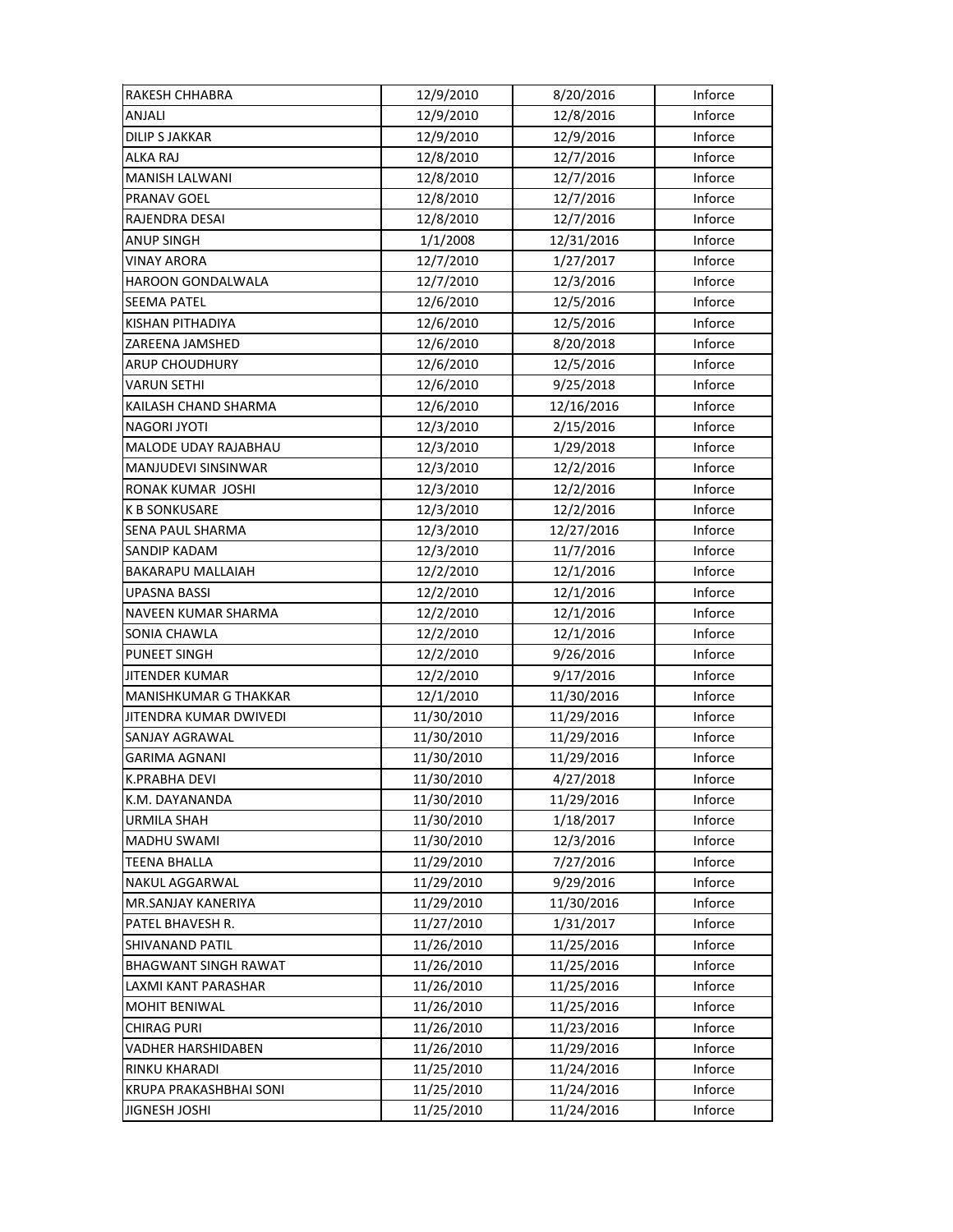| <b>JASBIR KAUR</b>         | 11/25/2010 | 11/24/2016 | Inforce |
|----------------------------|------------|------------|---------|
| <b>SAVINDER SINGH</b>      | 11/25/2010 | 12/18/2017 | Inforce |
| <b>RAJ KUMAR</b>           | 11/25/2010 | 11/24/2016 | Inforce |
| <b>SIMPY MANOCHA</b>       | 11/25/2010 | 11/24/2016 | Inforce |
| <b>JYOTI DEVKULE</b>       | 11/25/2010 | 9/26/2016  | Inforce |
| SANJANA NAGRANI            | 11/25/2010 | 11/29/2016 | Inforce |
| <b>G JAYA PRAKASH</b>      | 11/24/2010 | 11/23/2016 | Inforce |
| EMMADI PRABHAKAR REDDY     | 11/24/2010 | 11/23/2016 | Inforce |
| J PACKIARAJ ANTO CHARLEE   | 11/24/2010 | 11/23/2016 | Inforce |
| PATEL HIRENDRAKUMAR        | 11/24/2010 | 11/23/2016 | Inforce |
| PATIL BHARAT               | 11/24/2010 | 8/1/2018   | Inforce |
| ASHISH KUMAR BARANWAL      | 11/23/2010 | 11/22/2016 | Inforce |
| <b>G PRIYA</b>             | 11/23/2010 | 11/22/2016 | Inforce |
| <b>SURESH KUMAR M</b>      | 11/23/2010 | 11/22/2016 | Inforce |
| <b>JOHNSON</b>             | 11/23/2010 | 10/9/2015  | Inforce |
| <b>KAVITHA J</b>           | 11/23/2010 | 11/22/2016 | Inforce |
| <b>DHARMESH D TRIVEDI</b>  | 11/23/2010 | 11/22/2016 | Inforce |
| NASIRKHAN B MALEK          | 11/22/2010 | 11/21/2016 | Inforce |
| SHIVABASAPPA UPPAR         | 11/22/2010 | 11/21/2016 | Inforce |
| KHAN FARHANA BANOO         | 11/22/2010 | 11/20/2015 | Inforce |
| VIJAY LAKHTARIYA           | 11/22/2010 | 11/21/2016 | Inforce |
| VIKAS SINGH                | 11/22/2010 | 11/21/2016 | Inforce |
| REENA SINGHAL              | 11/22/2010 | 11/21/2016 | Inforce |
| CHORADIA AMITKUMAR         | 11/19/2010 | 8/26/2016  | Inforce |
| CHAUDHARI YASHVANTKUMAR M  | 11/19/2010 | 11/18/2016 | Inforce |
| SOLANKI BABUBHAI L         | 11/19/2010 | 11/18/2016 | Inforce |
| ASHOK KUMAR AGARWAL        | 11/19/2010 | 11/22/2016 | Inforce |
| SUDHAKAR SHARMA            | 11/18/2010 | 11/17/2016 | Inforce |
| PHOOLCHAND PATEL           | 11/18/2010 | 11/18/2017 | Inforce |
| <b>SWATI G BARASKAR</b>    | 11/18/2010 | 11/17/2016 | Inforce |
| <b>JASVINDER SINGH</b>     | 11/18/2010 | 11/17/2016 | Inforce |
| <b>TARUN KUMAR</b>         | 11/18/2010 | 6/1/2016   | Inforce |
| <b>SIDHARTH</b>            | 11/18/2010 | 11/17/2016 | Inforce |
| ROOPA SANTHLAKSHMI         | 11/18/2010 | 11/25/2016 | Inforce |
| <b>RITIK CHHABRA</b>       | 11/22/2007 | 11/21/2016 | Inforce |
| <b>IQBAL SINGH</b>         | 11/18/2010 | 11/23/2016 | Inforce |
| SHIV KUMAR OJHA            | 11/16/2010 | 11/15/2016 | Inforce |
| <b>SHALINI GARG</b>        | 11/16/2010 | 11/13/2016 | Inforce |
| <b>JINAL BINDESH SHAH</b>  | 11/15/2010 | 11/14/2016 | Inforce |
| <b>RAHUL KUMAR THAWAIT</b> | 11/12/2010 | 11/11/2016 | Inforce |
| <b>SEEMA PATHAK</b>        | 11/12/2010 | 11/11/2016 | Inforce |
| SAJAN KUMAR AGRAWAL        | 11/12/2010 | 11/11/2016 | Inforce |
| CH S N RAJU                | 11/12/2010 | 11/11/2016 | Inforce |
| <b>SATBIR SINGH</b>        | 11/12/2010 | 11/11/2016 | Inforce |
| DEEPAK CHAWLA              | 11/12/2010 | 11/11/2016 | Inforce |
| DHAWAL SHARMA              | 11/12/2010 | 11/11/2016 | Inforce |
| PRATIBHA PANDEY            | 11/12/2010 | 11/11/2016 | Inforce |
| KERSASP A. PATVA           | 11/12/2010 | 12/14/2016 | Inforce |
| <b>GAGAN JAIN</b>          | 11/12/2010 | 10/29/2016 | Inforce |
| MAHESH DASHRATH BANGAR     | 11/11/2010 | 11/10/2016 | Inforce |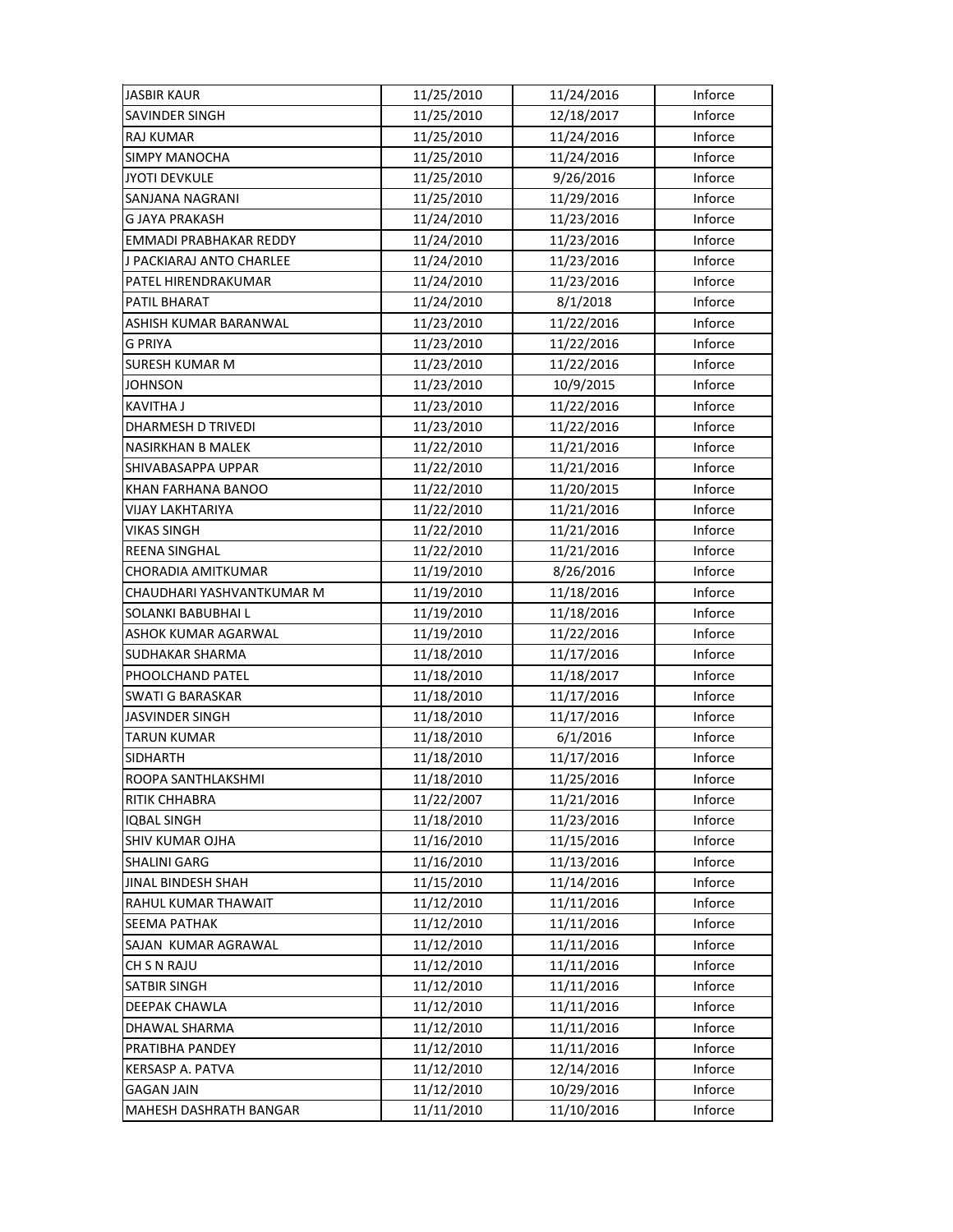| SAMPATH KUMAR K                | 11/10/2010 | 11/9/2016  | Inforce |
|--------------------------------|------------|------------|---------|
| <b>JATIN GOHIL</b>             | 11/10/2010 | 11/9/2016  | Inforce |
| <b>RAKESHKUMAR PAL</b>         | 11/10/2010 | 5/4/2016   | Inforce |
| SHIVSHANKAR RAMJI GUPTA        | 11/10/2010 | 11/9/2016  | Inforce |
| <b>SUNITA NAYAK</b>            | 11/9/2010  | 11/8/2016  | Inforce |
| <b>DEEPA KAPOOR</b>            | 11/9/2010  | 11/8/2016  | Inforce |
| <b>T SARITA</b>                | 11/9/2010  | 11/8/2016  | Inforce |
| SANKARSAN SABAT                | 11/9/2010  | 11/8/2016  | Inforce |
| SUNITA DEVI AGRAWAL            | 11/9/2010  | 11/8/2016  | Inforce |
| SUBHRANSU SEKHAR SAHU          | 11/9/2010  | 11/8/2016  | Inforce |
| SANTOSH KUMAR SAHOO            | 11/8/2010  | 11/7/2016  | Inforce |
| <b>DHRUTI K VAKIL</b>          | 11/8/2010  | 11/7/2016  | Inforce |
| RANJANA RAGHUWANSHI            | 11/8/2010  | 11/7/2016  | Inforce |
| VINOD SHINDE                   | 11/8/2010  | 11/7/2016  | Inforce |
| <b>SUREKHA SANGALE</b>         | 11/8/2010  | 11/7/2016  | Inforce |
| <b>DARSHIT TRIVEDI</b>         | 11/8/2010  | 11/25/2016 | Inforce |
| POOJA ANDANI                   | 11/4/2010  | 12/22/2015 | Inforce |
| <b>VINOD KANTILAL MANDAVIA</b> | 11/3/2010  | 11/2/2016  | Inforce |
| H RAMESH RAO                   | 11/3/2010  | 1/3/2017   | Inforce |
| <b>SREE PRITHA R</b>           | 11/2/2010  | 11/1/2016  | Inforce |
| <b>I.JEBASTIN STALIN</b>       | 11/2/2010  | 11/1/2016  | Inforce |
| <b>MEETA ROY</b>               | 11/2/2010  | 11/1/2016  | Inforce |
| NIGAMANANDA SAHU               | 11/2/2010  | 11/1/2016  | Inforce |
| KOUSHIK KUMAR DAS              | 11/2/2010  | 11/1/2016  | Inforce |
| <b>N SHOBHA</b>                | 11/2/2010  | 10/30/2016 | Inforce |
| <b>ANANDA MOHANTY</b>          | 11/1/2010  | 10/31/2016 | Inforce |
| <b>ASIF AHEMAD</b>             | 11/1/2010  | 10/31/2016 | Inforce |
| VISHAL SHILAVANT               | 11/1/2010  | 10/31/2016 | Inforce |
| S MANJUNATHA                   | 10/29/2010 | 10/28/2016 | Inforce |
| <b>BALRAJ J</b>                | 10/29/2010 | 10/28/2016 | Inforce |
| <b>B N MANJUNATH</b>           | 10/29/2010 | 10/28/2016 | Inforce |
| CHANDRA MOULISWARAN S          | 10/29/2010 | 10/28/2016 | Inforce |
| <b>MONICK ROONWAL</b>          | 10/28/2010 | 10/27/2016 | Inforce |
| RAMACHANDRAN K                 | 10/28/2010 | 10/27/2016 | Inforce |
| <b>CLOTILDA MASCARENHAS</b>    | 10/28/2010 | 10/27/2016 | Inforce |
| <b>MANISHA B SWAMI</b>         | 10/28/2010 | 10/27/2016 | Inforce |
| <b>SURAJ KUMAR PATEL</b>       | 10/28/2010 | 10/27/2016 | Inforce |
| PALAN KAMAL MOHANLAL           | 10/28/2010 | 10/27/2016 | Inforce |
| <b>MAHESH CHOUDHARY</b>        | 10/28/2010 | 10/27/2016 | Inforce |
| <b>HARVINDER MINHAS</b>        | 10/28/2010 | 9/7/2017   | Inforce |
| <b>MANOJKUMAR JAIN</b>         | 10/28/2010 | 10/27/2016 | Inforce |
| <b>KHYATI BHANDARI</b>         | 10/28/2010 | 10/27/2016 | Inforce |
| <b>SUSHIL KUMAR SINGH</b>      | 10/28/2010 | 6/25/2018  | Inforce |
| <b>G VENKATESH</b>             | 10/28/2010 | 10/7/2016  | Inforce |
| <b>BHAVIK SHARMA</b>           | 10/26/2010 | 10/25/2016 | Inforce |
| PREETIP NAIK                   | 10/26/2010 | 10/25/2016 | Inforce |
| NAVNEET GHATTUWAR              | 10/26/2010 | 12/30/2015 | Inforce |
| <b>SURESH GUPTA</b>            | 10/26/2010 | 10/25/2016 | Inforce |
| GOSWAMI VIPULGIRI              | 10/26/2010 | 10/25/2016 | Inforce |
| SHAILESHBHAI H GADHAVI         | 10/26/2010 | 10/25/2016 | Inforce |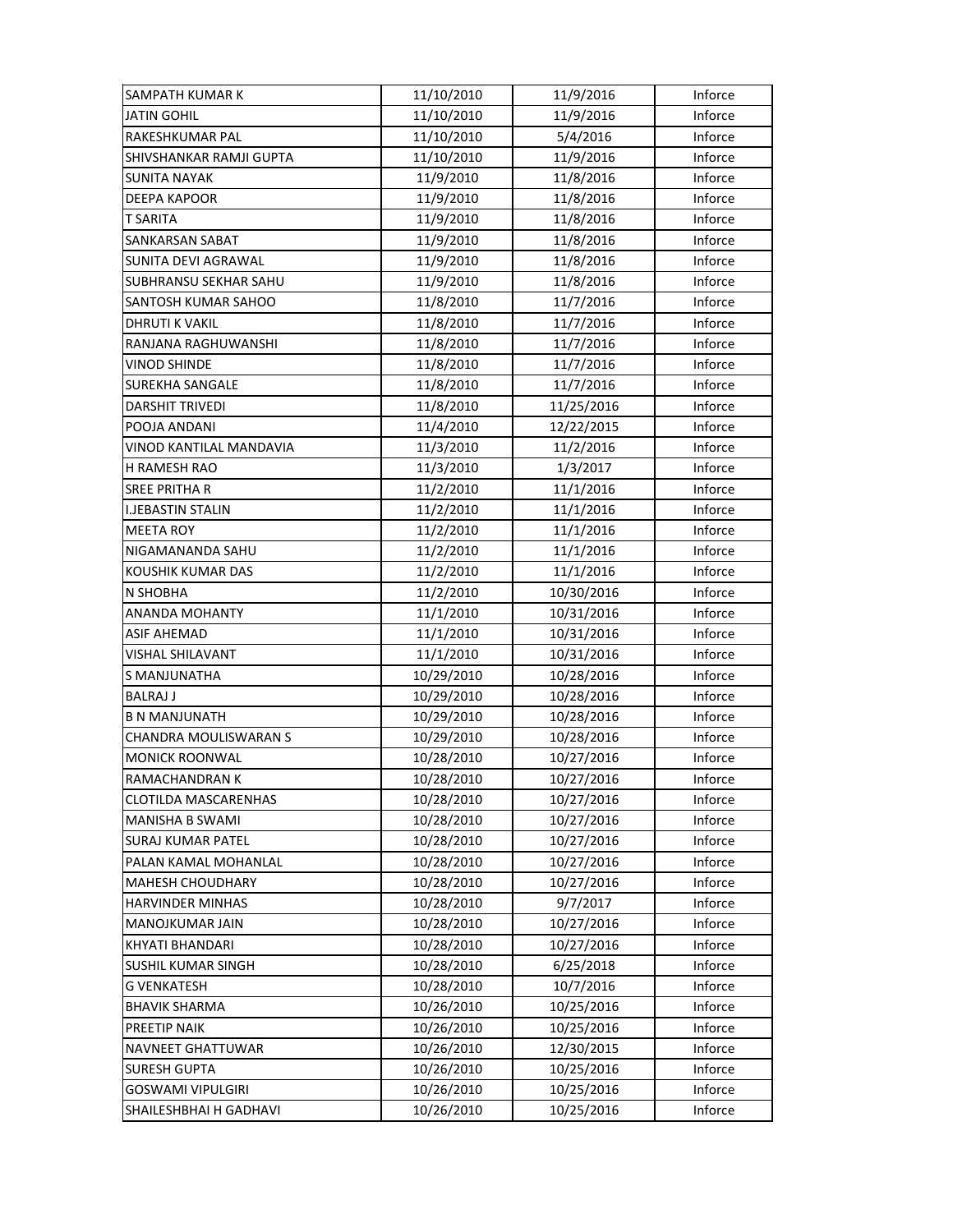| <b>SUSHANT SAXENA</b>             | 10/25/2010 | 10/24/2016 | Inforce |
|-----------------------------------|------------|------------|---------|
| POOJA LUNIA                       | 10/25/2010 | 10/24/2016 | Inforce |
| ASHISH GUPTA                      | 10/25/2010 | 10/24/2016 | Inforce |
| AAKANSHA SHRIVAS                  | 10/25/2010 | 10/24/2016 | Inforce |
| SARABJIT SINGH BHATIA             | 10/25/2010 | 10/24/2016 | Inforce |
| SHETAJI PUROHIT                   | 10/25/2010 | 1/28/2018  | Inforce |
| M.SHRINIVASA                      | 10/25/2010 | 10/24/2016 | Inforce |
| <b>JITENDER KUMAR</b>             | 10/25/2010 | 10/27/2016 | Inforce |
| <b>DHARA DESAI</b>                | 10/25/2010 | 5/12/2018  | Inforce |
| VISHAL AGARWAL                    | 10/25/2010 | 10/22/2016 | Inforce |
| KANUBHAI ODHARBHAI RABARI         | 10/22/2010 | 10/21/2016 | Inforce |
| MR.SANJEEV KUMAR M.JAISWAR        | 10/22/2010 | 8/22/2018  | Inforce |
| VISHAKHA UDAY SHETYE              | 10/22/2010 | 10/21/2016 | Inforce |
| YASHWANT SIRBHAIYA                | 10/22/2010 | 10/21/2016 | Inforce |
| ASHOK KUMAR                       | 10/22/2010 | 11/30/2016 | Inforce |
| ARCHANA JUNEJA                    | 10/22/2010 | 11/30/2016 | Inforce |
| SANTOSH MALLAPPA GUDDAD           | 10/21/2010 | 10/20/2016 | Inforce |
| <b>RAJINDER SINGH</b>             | 10/21/2010 | 9/29/2017  | Inforce |
| PREMSHANKAR L VERMA               | 10/21/2010 | 3/6/2018   | Inforce |
| <b>MADHU BALA</b>                 | 10/21/2010 | 10/20/2016 | Inforce |
| SANJAYKUMAR RAGHUNATHBHAI VAISHYA | 10/21/2010 | 9/17/2016  | Inforce |
| <b>KARAMJIT SINGH</b>             | 10/21/2010 | 10/30/2016 | Inforce |
| <b>VIJAY R THAKUR</b>             | 10/20/2010 | 10/19/2016 | Inforce |
| KULDEEP PADHIYAR                  | 10/20/2010 | 10/19/2016 | Inforce |
| <b>USHA RANI</b>                  | 10/20/2010 | 10/19/2016 | Inforce |
| <b>MADHUSUDHAN S</b>              | 10/20/2010 | 10/19/2016 | Inforce |
| <b>DINESH SHARMA</b>              | 10/20/2010 | 10/19/2016 | Inforce |
| PRAKASH JOBANPUTRA                | 10/20/2010 | 10/19/2016 | Inforce |
| <b>MANISH KUMAR</b>               | 10/20/2010 | 10/19/2016 | Inforce |
| <b>MANAV KHANNA</b>               | 10/20/2010 | 9/15/2016  | Inforce |
| SHIDDANAGOUDA PATIL               | 10/19/2010 | 10/18/2016 | Inforce |
| RAMESH                            | 10/19/2010 | 10/18/2016 | Inforce |
| <b>TRIPTA GUPTA</b>               | 10/19/2010 | 12/14/2016 | Inforce |
| <b>SURESH HOSAKOTI</b>            | 10/18/2010 | 10/17/2016 | Inforce |
| <b>BHAVESH CHAUHAN</b>            | 10/18/2010 | 10/17/2016 | Inforce |
| <b>MAHADEV MALAGOUDAR</b>         | 10/18/2010 | 10/17/2016 | Inforce |
| <b>SURTA RAM</b>                  | 10/18/2010 | 4/27/2017  | Inforce |
| <b>VIJAY CHHABRIA</b>             | 10/18/2010 | 7/25/2016  | Inforce |
| <b>ANURADHA B</b>                 | 10/18/2010 | 10/8/2016  | Inforce |
| <b>DESAI PRAMTHESH</b>            | 10/16/2010 | 11/18/2016 | Inforce |
| BHADOLWALA YOGINI                 | 10/16/2010 | 1/1/2017   | Inforce |
| YOGINI UMESH PAREKH               | 10/15/2010 | 10/14/2016 | Inforce |
| DIPALI KUTWAL                     | 10/15/2010 | 10/14/2016 | Inforce |
| ARULSELVI.K                       | 10/15/2010 | 10/14/2016 | Inforce |
| SHREEYA CHOWDHURY                 | 10/15/2010 | 10/14/2016 | Inforce |
| MUKESH TRIPATHI                   | 2/14/2014  | 2/14/2017  | Inforce |
| OMPRAKASH CHANDAK                 | 10/15/2010 | 1/18/2016  | Inforce |
| ASHA SHARMA                       | 10/15/2010 | 10/23/2016 | Inforce |
| <b>SHELLY JAIN</b>                | 10/15/2010 | 9/13/2016  | Inforce |
| ANU S SOOD                        | 10/15/2010 | 10/23/2016 | Inforce |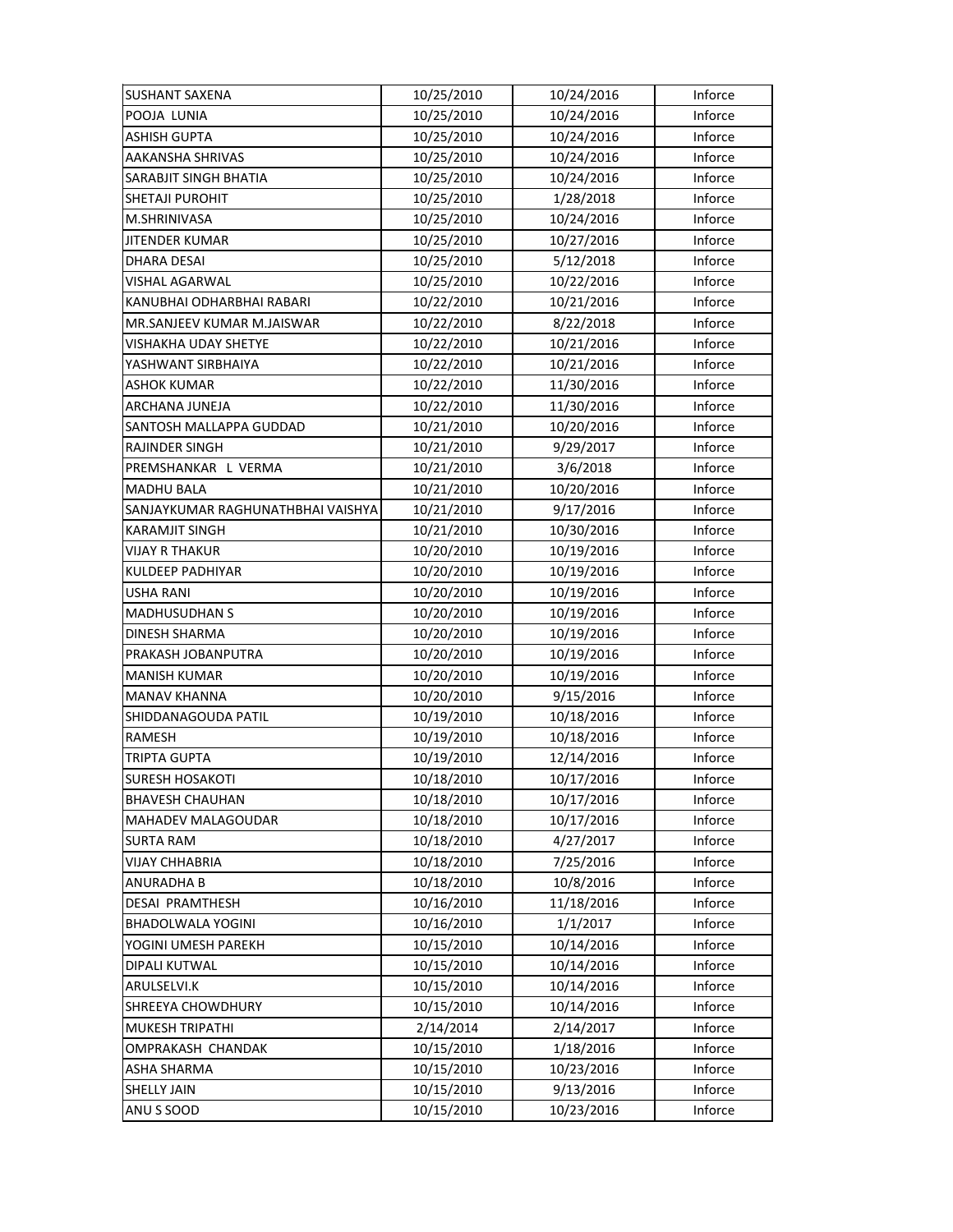| <b>VK PRIYANKA</b>            | 10/15/2010 | 12/1/2016  | Inforce |
|-------------------------------|------------|------------|---------|
| <b>PRATIK SHETH</b>           | 10/13/2010 | 10/12/2016 | Inforce |
| <b>DARNA VENUGOPAL</b>        | 10/13/2010 | 10/12/2016 | Inforce |
| PATEL JIGNESHBHAI A           | 10/13/2010 | 10/12/2016 | Inforce |
| RANJANKUMARSWAIN              | 10/13/2010 | 10/12/2016 | Inforce |
| <b>ADITI JAIN</b>             | 10/13/2010 | 10/3/2016  | Inforce |
| NARENDRABABU                  | 10/12/2010 | 10/11/2016 | Inforce |
| SAROJ SHARMA                  | 10/12/2010 | 8/6/2016   | Inforce |
| KAMLAKAR ANANDRAO BHOSALE     | 10/11/2010 | 10/10/2016 | Inforce |
| <b>ABHISHEK AGARWAL</b>       | 10/11/2010 | 2/4/2018   | Inforce |
| SHISHIR KUMAR MISHRA          | 10/11/2010 | 3/18/2016  | Inforce |
| <b>JASHANK C BHANDARI</b>     | 10/11/2010 | 10/2/2016  | Inforce |
| <b>TAPINDER KAUR</b>          | 10/11/2010 | 12/6/2016  | Inforce |
| VINOD MADANLAL JAIN           | 10/8/2010  | 10/7/2016  | Inforce |
| SNEHAL BHAGAT                 | 10/8/2010  | 10/7/2016  | Inforce |
| <b>ANKITA BETALA</b>          | 10/8/2010  | 11/23/2017 | Inforce |
| <b>BALJINDER PAL SINGH</b>    | 10/8/2010  | 6/26/2016  | Inforce |
| NIKHIL SHETHJI                | 10/7/2010  | 10/6/2016  | Inforce |
| <b>MALI MONIKA</b>            | 10/7/2010  | 8/9/2018   | Inforce |
| VINESHKUMAR N VANJARA         | 10/7/2010  | 10/6/2016  | Inforce |
| <b>TEJINDER KAUR</b>          | 10/7/2010  | 10/6/2016  | Inforce |
| KAVIARASAN.T                  | 10/7/2010  | 10/6/2016  | Inforce |
| VENKATESAN                    | 10/7/2010  | 10/6/2016  | Inforce |
| NAYNA D BHANUSHALI            | 10/7/2010  | 7/21/2016  | Inforce |
| <b>ANKUR PANDEY</b>           | 10/7/2010  | 12/26/2016 | Inforce |
| <b>KUNDAN V TONGE</b>         | 10/6/2010  | 10/5/2016  | Inforce |
| <b>KALU RAM</b>               | 10/6/2010  | 10/5/2016  | Inforce |
| <b>KRUPA RAITHATHA</b>        | 10/6/2010  | 10/5/2016  | Inforce |
| <b>JAYESH SAKHIYA</b>         | 10/6/2010  | 10/5/2016  | Inforce |
| <b>ADESH GUPTA</b>            | 10/8/2004  | 10/7/2016  | Inforce |
| VIKAS DUHAN                   | 10/6/2010  | 9/14/2016  | Inforce |
| <b>ABHISHEK BASAL</b>         | 10/5/2010  | 10/4/2016  | Inforce |
| MITESH JITENDRA SHAH          | 10/4/2010  | 9/26/2018  | Inforce |
| MEHOOL N BHUVA                | 10/4/2010  | 10/3/2016  | Inforce |
| NILIMA DAYAL                  | 10/4/2010  | 10/3/2016  | Inforce |
| <b>MRITYUNJOY BAIDYA</b>      | 10/4/2010  | 10/3/2016  | Inforce |
| <b>SUNITA KABRA</b>           | 10/4/2010  | 4/28/2018  | Inforce |
| <b>NANDITA BANERJEE</b>       | 10/1/2010  | 9/30/2016  | Inforce |
| ASHOKKUMAR T PARMAR           | 10/1/2010  | 9/30/2016  | Inforce |
| SANGITA                       | 10/1/2010  | 9/30/2016  | Inforce |
| PIYUSH KUMAR SRIVASTAVA       | 10/1/2010  | 11/29/2016 | Inforce |
| SUDESH KUMARI                 | 10/1/2010  | 7/25/2016  | Inforce |
| CHAHAT SACHDEVA               | 9/30/2010  | 9/29/2016  | Inforce |
| HIMANSHU MEHTA                | 9/30/2010  | 9/29/2016  | Inforce |
| <b>SHAMPA ROY</b>             | 9/30/2010  | 9/29/2016  | Inforce |
| PROSENJIT DAS                 | 9/30/2010  | 9/29/2018  | Inforce |
| <b>GUNJAN UPADHYAY</b>        | 9/30/2010  | 9/29/2016  | Inforce |
| MAHESHKUMAR BHIKHABHAI CHAVDA | 9/30/2010  | 9/29/2016  | Inforce |
| CHAUDHARI DAHYABHAI           | 9/30/2010  | 11/17/2017 | Inforce |
| PATEL BHIKHABHAI MANGALDAS    | 9/30/2010  | 12/23/2017 | Inforce |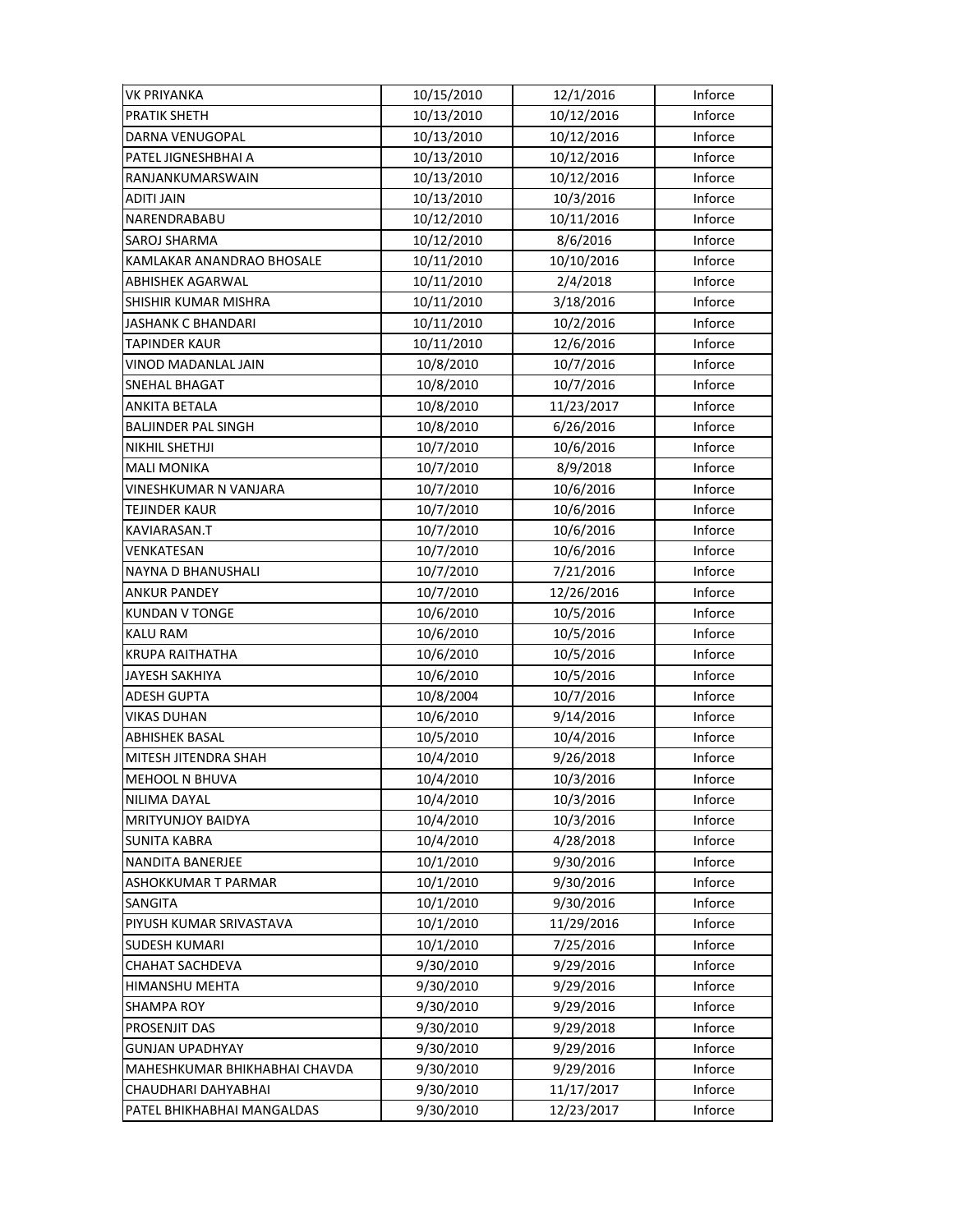| P.VIJAYAKUMAR              | 9/30/2010 | 9/29/2016  | Inforce |
|----------------------------|-----------|------------|---------|
| <b>GANESAN A</b>           | 9/30/2010 | 2/9/2018   | Inforce |
| V.P.YUVARANI               | 9/30/2010 | 9/29/2016  | Inforce |
| C.PRAKASH                  | 9/30/2010 | 3/1/2018   | Inforce |
| <b>VIJAY KUMAR LAHOTI</b>  | 9/30/2010 | 10/3/2016  | Inforce |
| SHETH KALPESHBHAI JASHBHAI | 9/30/2010 | 9/29/2016  | Inforce |
| <b>SUNITA BARIK</b>        | 9/30/2010 | 9/25/2016  | Inforce |
| <b>DEEPAK GUPTA</b>        | 9/29/2010 | 10/4/2016  | Inforce |
| RUCHI SHAH                 | 9/25/2010 | 9/20/2016  | Inforce |
| M.A.SHEIK UDUMAN           | 9/24/2010 | 3/20/2016  | Inforce |
| <b>DINESH PATEL</b>        | 9/24/2010 | 9/23/2016  | Inforce |
| SANDIP SHAH                | 9/24/2010 | 9/23/2016  | Inforce |
| KULDEEP SINGH              | 9/24/2010 | 9/23/2016  | Inforce |
| SURENDER KUMAR PAHWA       | 9/24/2010 | 1/12/2018  | Inforce |
| <b>MUTHU KUMAR</b>         | 9/24/2010 | 9/23/2016  | Inforce |
| <b>KARTHIKEYAN</b>         | 9/24/2010 | 9/23/2016  | Inforce |
| <b>G. KAVITHA</b>          | 9/24/2010 | 8/28/2016  | Inforce |
| <b>BIPIN H JADAV</b>       | 9/23/2010 | 9/22/2016  | Inforce |
| RAKSHITHA N                | 9/23/2010 | 9/22/2016  | Inforce |
| INDRA SHARMA               | 9/23/2010 | 9/2/2016   | Inforce |
| VEENA ANAND                | 9/23/2010 | 4/12/2016  | Inforce |
| SULAKSHANA PRABHU          | 9/23/2010 | 9/28/2016  | Inforce |
| ANKUR P KARAK              | 9/23/2010 | 11/19/2016 | Inforce |
| K SUBRAMANYAM              | 9/22/2010 | 9/21/2016  | Inforce |
| LAKSHMANA B V              | 9/22/2010 | 9/21/2016  | Inforce |
| GIRIDHAR R                 | 9/22/2010 | 9/21/2016  | Inforce |
| SHOWKATH AHMED             | 9/22/2010 | 9/21/2016  | Inforce |
| SAVALA RAM                 | 9/22/2010 | 9/21/2016  | Inforce |
| M JAYADEVAIAH              | 9/21/2010 | 9/20/2016  | Inforce |
| HARSHABEN A THAKKAR        | 9/21/2010 | 9/20/2016  | Inforce |
| THAKKAR RAJANIBEN P        | 9/21/2010 | 9/20/2016  | Inforce |
| VIKRAMSINH PARAGAVI        | 9/21/2010 | 9/20/2016  | Inforce |
| PATEL KANAIYALAL           | 9/20/2010 | 9/15/2018  | Inforce |
| PRADIP SIDDHPURA           | 9/20/2010 | 9/19/2016  | Inforce |
| BENUDHAR SAHU -111         | 9/20/2010 | 11/20/2016 | Inforce |
| KRUSNA CHANDRA SAHOO       | 9/20/2010 | 9/19/2016  | Inforce |
| SANTOSH DAS                | 9/20/2010 | 9/19/2016  | Inforce |
| <b>GOPINATH HV</b>         | 9/20/2010 | 9/19/2016  | Inforce |
| CHANDRASHEKAR              | 9/20/2010 | 9/19/2016  | Inforce |
| VIRENDER SAINI             | 9/20/2010 | 6/21/2016  | Inforce |
| KOTAK BHARATKUMAR VRAJLAL  | 9/20/2010 | 10/8/2016  | Inforce |
| SUSHMA A LAMBA             | 9/20/2010 | 11/7/2016  | Inforce |
| SATUBHAI JADEJA            | 9/20/2010 | 12/12/2016 | Inforce |
| AMAN SAWHNEY               | 9/18/2010 | 6/9/2016   | Inforce |
| ATMAKURI AVINASH           | 9/17/2010 | 2/1/2017   | Inforce |
| DILIP S VISHWAKARMA        | 9/17/2010 | 9/21/2016  | Inforce |
| PARMOD KUMAR               | 9/16/2010 | 9/15/2016  | Inforce |
| <b>CHANDRASHEKAR R</b>     | 9/16/2010 | 9/15/2016  | Inforce |
| PAVITHRA C B               | 9/16/2010 | 9/15/2016  | Inforce |
| Y T SATYANAND              | 9/16/2010 | 9/15/2016  | Inforce |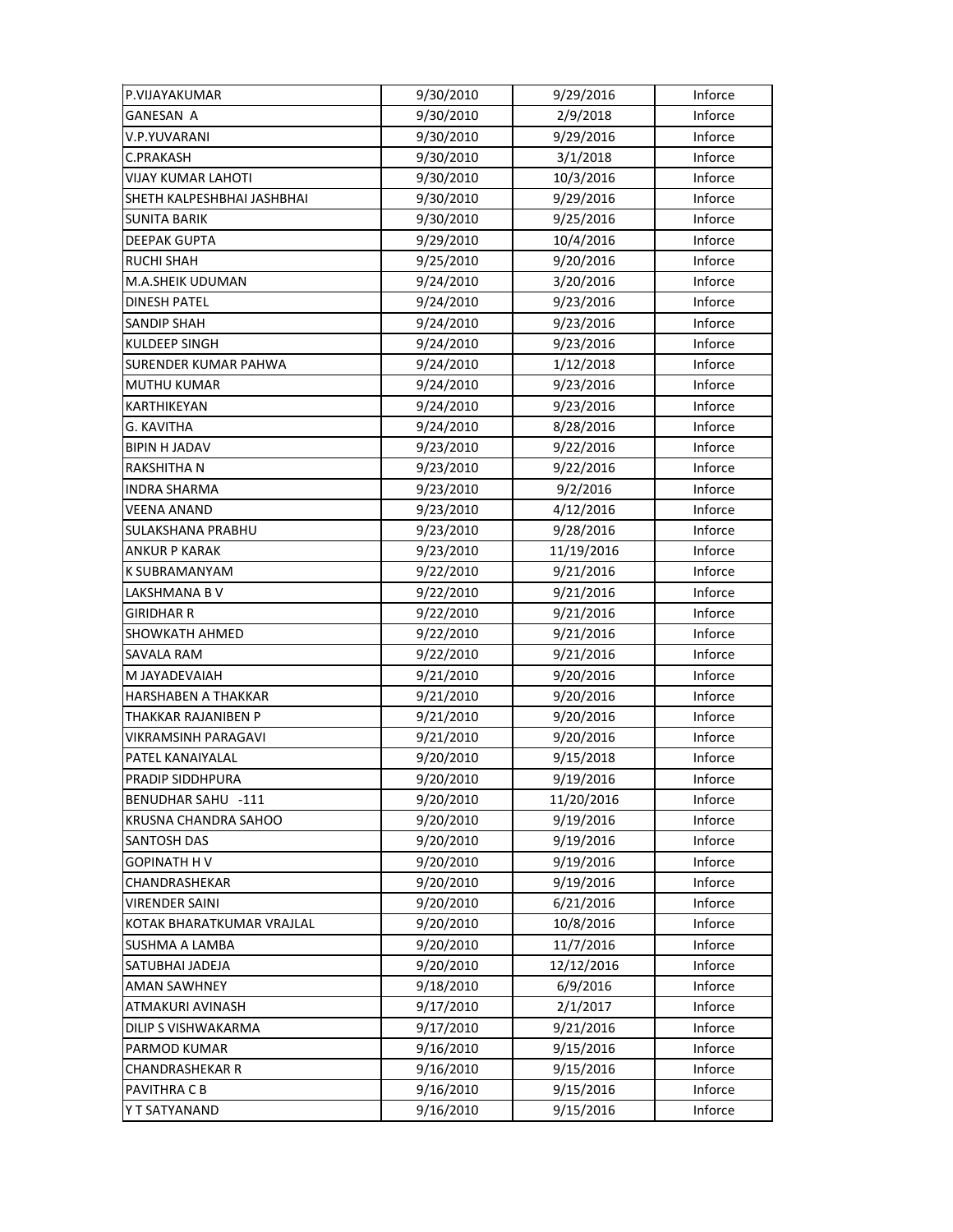| NINGAPPA D M                  | 9/16/2010 | 9/15/2016 | Inforce |
|-------------------------------|-----------|-----------|---------|
| PRAVIN VASANT AMRUTSAGAR      | 9/16/2010 | 9/15/2016 | Inforce |
| <b>KARAN BUCKSHEY</b>         | 9/16/2010 | 9/15/2016 | Inforce |
| RAJESH KUMAR SAINI            | 9/16/2010 | 6/8/2016  | Inforce |
| SANJANA SANJAY RANE           | 9/16/2010 | 9/15/2016 | Inforce |
| <b>HANS SACHDEV</b>           | 8/31/2004 | 8/30/2016 | Inforce |
| <b>MADHANI JAYESH</b>         | 9/16/2010 | 10/2/2016 | Inforce |
| MS. URMILABEN THAKKAR         | 9/16/2010 | 9/28/2016 | Inforce |
| <b>BALJIT SINGH</b>           | 9/16/2010 | 9/17/2016 | Inforce |
| <b>KALPANA SHARMA</b>         | 8/26/2004 | 8/25/2016 | Inforce |
| AJIT SINGH                    | 9/14/2010 | 9/13/2016 | Inforce |
| JEEVAN KASHID                 | 9/14/2010 | 9/13/2016 | Inforce |
| <b>MOHIT KANDWAL</b>          | 9/14/2010 | 9/13/2016 | Inforce |
| <b>K.ANAND</b>                | 9/14/2010 | 9/13/2016 | Inforce |
| KULDEEP SINGH                 | 9/14/2010 | 9/13/2016 | Inforce |
| <b>RAJANNA G N</b>            | 9/14/2010 | 9/13/2016 | Inforce |
| <b>RAJKUMAR RATHOR</b>        | 9/14/2010 | 9/13/2016 | Inforce |
| PRATYAKSH KISHORE             | 9/14/2010 | 9/28/2016 | Inforce |
| <b>BALPREET SINGH</b>         | 9/14/2010 | 5/18/2016 | Inforce |
| VARINDER SINGH                | 9/13/2010 | 9/12/2016 | Inforce |
| GOVARDHAN DASS BANSAL         | 9/13/2010 | 9/12/2016 | Inforce |
| VIKAS KALRA                   | 9/13/2010 | 9/12/2016 | Inforce |
| <b>BINDER SINGH</b>           | 9/13/2010 | 9/12/2016 | Inforce |
| <b>MOHAN SINGH</b>            | 9/13/2010 | 9/1/2016  | Inforce |
| G SIVARAMA KRISHNA            | 9/13/2010 | 9/7/2016  | Inforce |
| <b>SREYA SENGUPTA</b>         | 9/10/2010 | 9/9/2016  | Inforce |
| NARENDERPAL                   | 9/10/2010 | 9/9/2016  | Inforce |
| JASMINABEN DOSHI              | 9/10/2010 | 9/9/2016  | Inforce |
| P MURUGESAN                   | 9/10/2010 | 3/21/2016 | Inforce |
| <b>SHREE SUNEJA</b>           | 9/10/2010 | 7/15/2016 | Inforce |
| SHILPI AGRAWAL                | 9/10/2010 | 9/29/2016 | Inforce |
| <b>MANI</b>                   | 9/9/2010  | 9/8/2016  | Inforce |
| MAHARANI                      | 9/9/2010  | 9/8/2016  | Inforce |
| RAVIKUMAR                     | 9/9/2010  | 9/8/2016  | Inforce |
| <b>ASHISH TRIVEDI</b>         | 9/9/2010  | 9/8/2016  | Inforce |
| RAMESH VANTAGUDI              | 9/9/2010  | 9/8/2016  | Inforce |
| DUBEY RAJIV KUMAR             | 9/9/2010  | 9/25/2016 | Inforce |
| MRS. POONAM DHAWAN            | 9/9/2010  | 3/18/2018 | Inforce |
| <b>KULVINDER KAUR</b>         | 9/9/2010  | 8/6/2016  | Inforce |
| AJIT PAL SINGH                | 9/7/2010  | 9/6/2016  | Inforce |
| SARITA KUMARI                 | 9/7/2010  | 9/6/2016  | Inforce |
| <b>BALA MURUGAN</b>           | 9/7/2010  | 5/20/2018 | Inforce |
| JAYACHANDRAN.P                | 9/7/2010  | 9/6/2016  | Inforce |
| VISHAKHA KALPESH MATHRE       | 9/7/2010  | 9/5/2016  | Inforce |
| AMITH GOYAL                   | 9/6/2010  | 9/5/2016  | Inforce |
| <b>KISAN NATHE</b>            | 9/6/2010  | 9/5/2016  | Inforce |
| <b>SURESH KUMAR CHAUDHARY</b> | 9/6/2010  | 9/5/2016  | Inforce |
| JASPAL KAUR CHADHA            | 9/6/2010  | 3/11/2016 | Inforce |
| GAJENDRA TANSUKHLAL GUVADIA   | 9/6/2010  | 9/5/2016  | Inforce |
| DHIRENDRA K AGARWAL           | 9/6/2010  | 9/28/2016 | Inforce |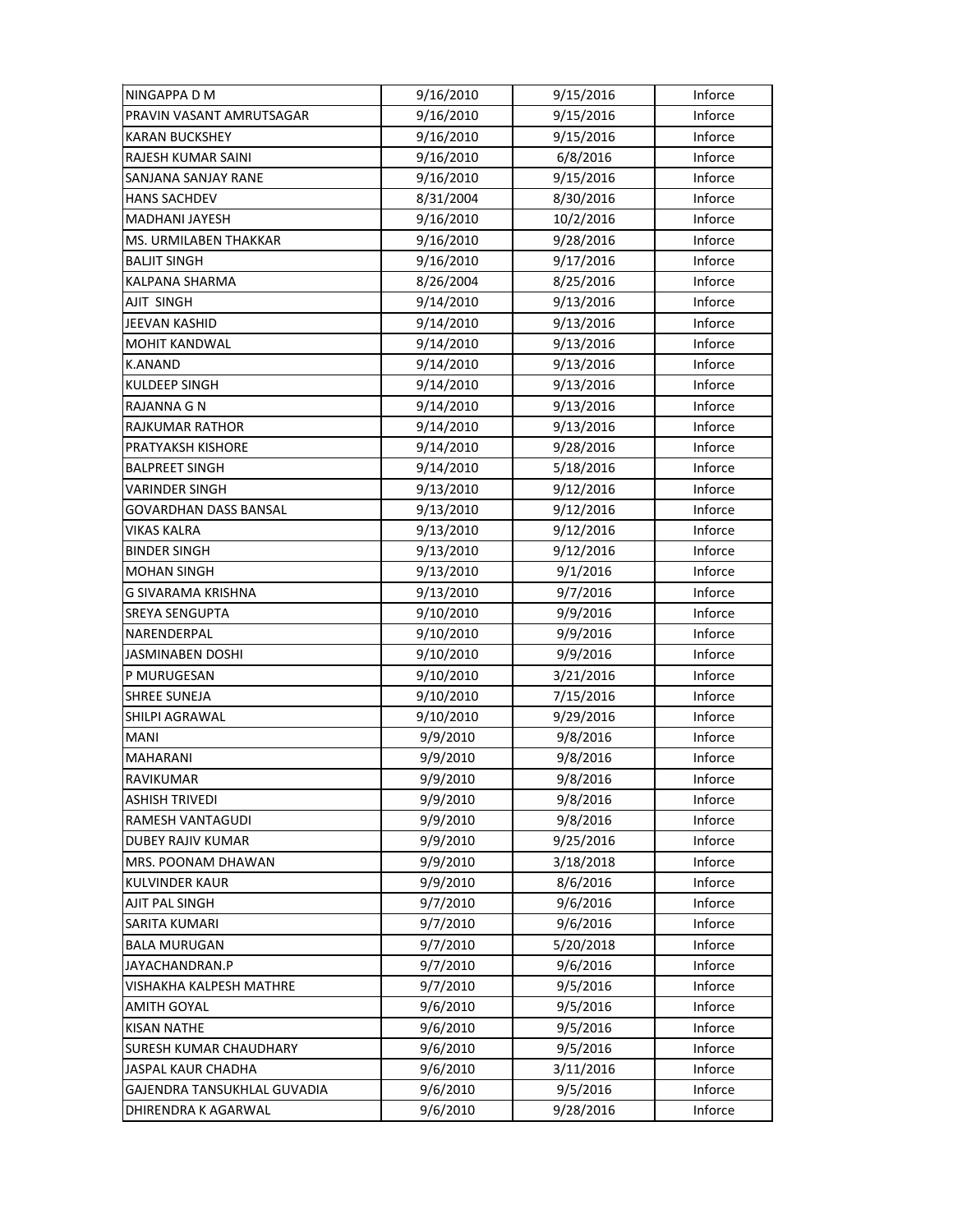| DHARA PARIKH               | 9/6/2010  | 8/24/2016  | Inforce |
|----------------------------|-----------|------------|---------|
| KHAKHARIA ASMITA           | 9/4/2010  | 10/2/2016  | Inforce |
| SHRI VINIT V JOSHI         | 9/3/2010  | 3/10/2018  | Inforce |
| <b>KOTHARI SACHIN</b>      | 9/3/2010  | 9/2/2016   | Inforce |
| <b>MOHSIN A MEMON</b>      | 9/3/2010  | 9/2/2016   | Inforce |
| MOHAMED IBRAHIM ZUBAIR     | 9/1/2010  | 8/31/2016  | Inforce |
| DAKSHA JOSHI               | 9/1/2010  | 11/11/2016 | Inforce |
| KUHELI BRAHMACHARI         | 9/1/2010  | 8/31/2016  | Inforce |
| <b>BIPLAB RAY</b>          | 9/1/2010  | 8/31/2016  | Inforce |
| RAKESH DAGADE              | 9/1/2010  | 9/1/2016   | Inforce |
| PATEL MANDIPKUMAR R        | 9/1/2010  | 8/31/2016  | Inforce |
| NIKHILKUMAR MEHTA          | 9/1/2010  | 3/12/2016  | Inforce |
| DHEERAJ                    | 9/1/2010  | 8/31/2016  | Inforce |
| FALGUNI                    | 9/1/2010  | 7/25/2016  | Inforce |
| <b>BHAWANA SINGH KARKI</b> | 9/1/2010  | 8/26/2016  | Inforce |
| DINESH KUMAR GURJAR        | 8/31/2010 | 8/30/2016  | Inforce |
| <b>SHIV RAJ CHOUDHARY</b>  | 8/31/2010 | 8/30/2016  | Inforce |
| AARTI JAYNTILAL SORATHIYA  | 8/30/2010 | 8/29/2016  | Inforce |
| THACKER PAYAL CHETANKUMAR  | 8/30/2010 | 8/29/2016  | Inforce |
| MR.ACHCHHELAL R.SHUKLA     | 8/30/2010 | 10/8/2016  | Inforce |
| ANIL KUMAR RAJORIA         | 8/30/2010 | 9/15/2016  | Inforce |
| DINESH HIMATBHAI PETHANI   | 8/28/2010 | 10/17/2016 | Inforce |
| VAISHALI DARSHAN DAVE      | 8/27/2010 | 8/26/2016  | Inforce |
| SURATH ROUT                | 8/27/2010 | 8/26/2016  | Inforce |
| RANJITA DAS                | 8/27/2010 | 8/26/2016  | Inforce |
| PRIYANKA PODDAR            | 8/27/2010 | 6/20/2016  | Inforce |
| ANADUJI JAGATSINH ZALA     | 8/27/2010 | 10/6/2016  | Inforce |
| <b>ARPIT</b>               | 8/27/2010 | 7/1/2016   | Inforce |
| THAKKAR SURABH G           | 8/26/2010 | 8/25/2016  | Inforce |
| KANNAPPAN                  | 8/26/2010 | 8/25/2016  | Inforce |
| SMT.USHA SHRIVASTAVA       | 8/26/2010 | 10/7/2016  | Inforce |
| SARABJEET SINGH            | 8/26/2010 | 6/4/2016   | Inforce |
| BOMBAYWALA SARALA MUKESH   | 8/26/2010 | 9/29/2016  | Inforce |
| SHYAMAL KUMAR RUJ          | 8/26/2010 | 3/28/2016  | Inforce |
| DHARMENDRA GADHAVI         | 8/25/2010 | 1/10/2016  | Inforce |
| <b>NEHA BHOIR</b>          | 8/25/2010 | 8/24/2016  | Inforce |
| RAVINDRA NATH KAPOOR       | 8/25/2010 | 9/8/2018   | Inforce |
| ASHIM KR SARKAR            | 8/25/2010 | 3/15/2016  | Inforce |
| NITIN P. SHETH             | 8/25/2010 | 7/10/2016  | Inforce |
| JAYESH PRAKASH POTDAR      | 8/23/2010 | 8/22/2016  | Inforce |
| <b>JITENDRA R TIWARI</b>   | 8/23/2010 | 8/22/2016  | Inforce |
| JATINKUMAR PATEL           | 8/23/2010 | 10/25/2016 | Inforce |
| MISS KAVITHA AGARWAL       | 8/23/2010 | 2/4/2016   | Inforce |
| O SREENIVAS                | 8/20/2010 | 8/19/2016  | Inforce |
| AKBARALI SAYAD             | 8/20/2010 | 8/19/2016  | Inforce |
| RAJESH DILIPBHAI KARIA     | 8/20/2010 | 8/19/2016  | Inforce |
| CHANDRA BHAN PAL           | 8/20/2010 | 8/19/2016  | Inforce |
| <b>BHARAT BHUSHAN</b>      | 8/20/2010 | 8/19/2016  | Inforce |
| <b>NARESH GORSIA</b>       | 8/20/2010 | 8/19/2016  | Inforce |
| <b>SUJIT KUMAR GHOSH</b>   | 8/20/2010 | 8/19/2016  | Inforce |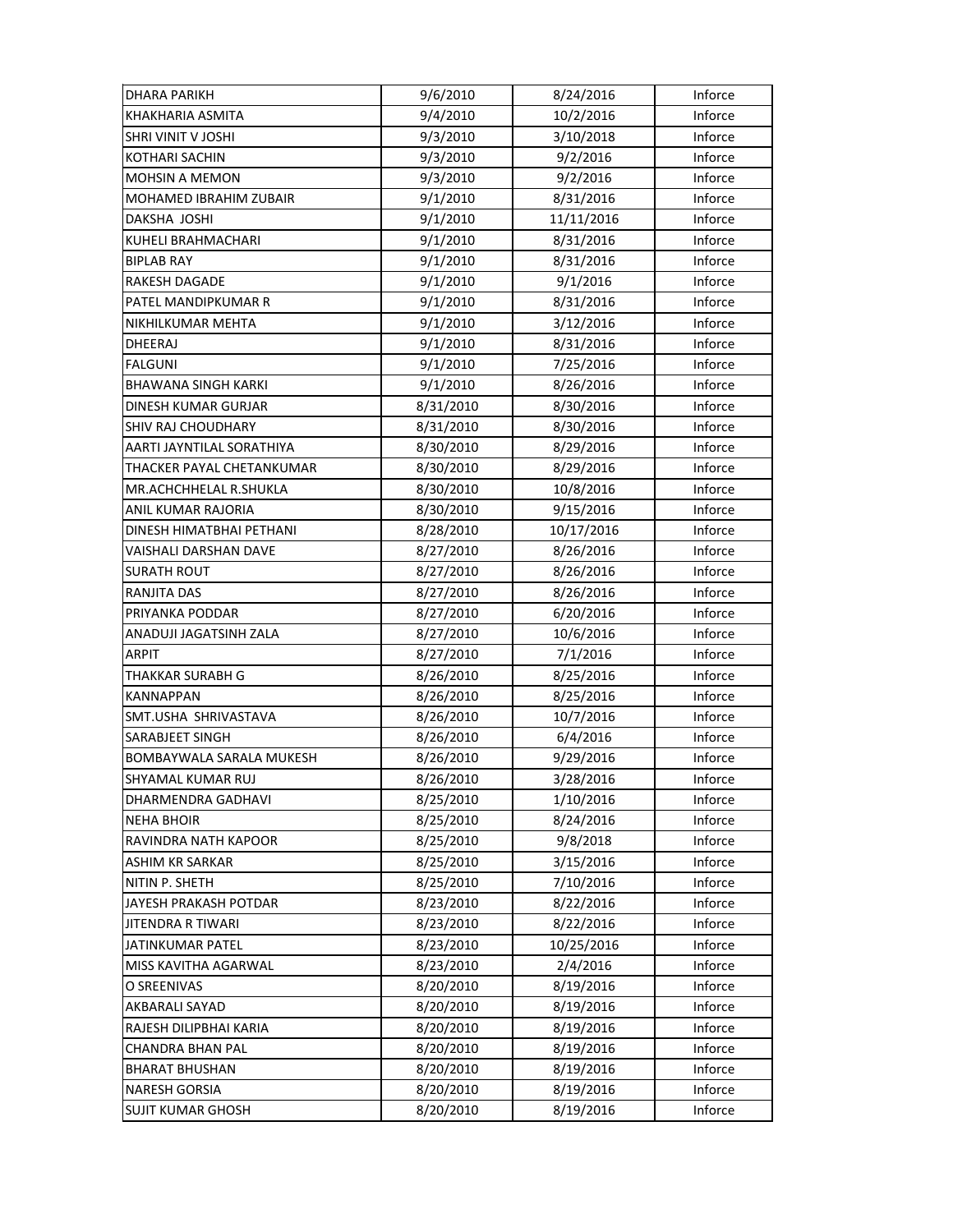| HITESH DEKA                       | 8/20/2010 | 8/19/2016 | Inforce |
|-----------------------------------|-----------|-----------|---------|
| SACHANI HEMANT                    | 8/20/2010 | 9/10/2016 | Inforce |
| ANUJA MODI                        | 8/19/2010 | 8/18/2016 | Inforce |
| VARSHA GANDHECHA                  | 8/19/2010 | 8/18/2016 | Inforce |
| KISHOR RAVINDRABHAI MAKODIYA      | 8/19/2010 | 8/18/2016 | Inforce |
| <b>BUDHELIYA JAYDEV KIRITBHAI</b> | 8/19/2010 | 8/18/2016 | Inforce |
| RAJAI HONEYBEN DILIPBHAI          | 8/19/2010 | 8/18/2016 | Inforce |
| <b>RAVIN R ANDHARIA</b>           | 8/19/2010 | 8/18/2016 | Inforce |
| NIKHIL NARSHIBHAI PARMAR          | 8/19/2010 | 8/18/2016 | Inforce |
| BIHARI INAYATKHAN K               | 8/18/2010 | 8/17/2016 | Inforce |
| MANSUREE YASINBHAI J              | 8/18/2010 | 8/17/2016 | Inforce |
| KIRATSINH H VAGHELA               | 8/18/2010 | 8/17/2016 | Inforce |
| CHANDRASHEKARA BABU A             | 8/18/2010 | 7/9/2018  | Inforce |
| <b>VIJAY MEHTA</b>                | 8/18/2010 | 8/17/2016 | Inforce |
| <b>KIRAN ARORA</b>                | 8/18/2010 | 8/17/2016 | Inforce |
| <b>SUNIL SHANABHAI PATEL</b>      | 8/18/2010 | 8/17/2016 | Inforce |
| <b>KARTICK CHANDRA GHOSH</b>      | 8/18/2010 | 3/28/2016 | Inforce |
| SAMARENDRA BHUIN                  | 8/18/2010 | 4/26/2016 | Inforce |
| PRATIBHA KHERA                    | 8/18/2010 | 8/23/2016 | Inforce |
| MUKUNDA GHOSH                     | 8/18/2010 | 5/10/2016 | Inforce |
| <b>SANAT MALIK</b>                | 8/18/2010 | 5/13/2016 | Inforce |
| <b>ASHOK DAS</b>                  | 8/18/2010 | 3/15/2016 | Inforce |
| VEERA VERMA                       | 8/18/2010 | 7/14/2016 | Inforce |
| REKHA PRADEEP SINGH               | 8/17/2010 | 8/16/2016 | Inforce |
| VENKATESAN                        | 8/17/2010 | 8/16/2016 | Inforce |
| AMIT MADAAN                       | 8/17/2010 | 8/16/2016 | Inforce |
| <b>ANKUR PATEL</b>                | 8/17/2010 | 8/16/2016 | Inforce |
| SANDEEP KUMAR                     | 8/17/2010 | 8/16/2016 | Inforce |
| NIRALI MEHULBHAI PATEL            | 8/17/2010 | 8/16/2016 | Inforce |
| GOPAL CHANDRA GHOSH               | 8/17/2010 | 3/29/2016 | Inforce |
| ARDHENDU MUKHERJEE                | 8/17/2010 | 4/29/2016 | Inforce |
| MRITYUNJAY BANERJEE               | 8/17/2010 | 3/28/2016 | Inforce |
| <b>BISWAJIT MONDAL</b>            | 8/17/2010 | 5/9/2016  | Inforce |
| SADHAN DUTTA                      | 8/17/2010 | 5/9/2016  | Inforce |
| <b>BARUN KUMAR CHATTERJEE</b>     | 8/17/2010 | 9/8/2016  | Inforce |
| <b>QUAZI NAHAR ALI</b>            | 8/17/2010 | 5/9/2016  | Inforce |
| SANJAY RAMCHANDRA SHINDE          | 8/13/2010 | 7/11/2016 | Inforce |
| PANCHANAN UPADHYAY                | 8/12/2010 | 4/29/2016 | Inforce |
| ABDUS SALEQUE                     | 8/12/2010 | 3/28/2016 | Inforce |
| RADHA SHARMA                      | 8/12/2010 | 7/15/2016 | Inforce |
| HARAKCHAND K JAIN                 | 8/12/2010 | 11/7/2016 | Inforce |
| ABUL HOSSAIN MONDAL               | 8/12/2010 | 5/2/2016  | Inforce |
| AJAY MUKHERJEE                    | 8/12/2010 | 3/28/2016 | Inforce |
| <b>BIDHAN CHANDRA MONDAL</b>      | 8/12/2010 | 3/15/2016 | Inforce |
| <b>JITENDER</b>                   | 8/11/2010 | 8/10/2016 | Inforce |
| TRISHOK KUMAR                     | 8/11/2010 | 8/10/2016 | Inforce |
| DINESH KUMAR CHOUKSEY             | 8/11/2010 | 8/10/2016 | Inforce |
| BHAVNAVAZIR                       | 8/11/2010 | 8/18/2016 | Inforce |
| <b>MANORAMA GUPTA</b>             | 8/11/2010 | 8/23/2016 | Inforce |
| <b>MR.NITIN KHANDELWAL</b>        | 8/11/2010 | 9/20/2016 | Inforce |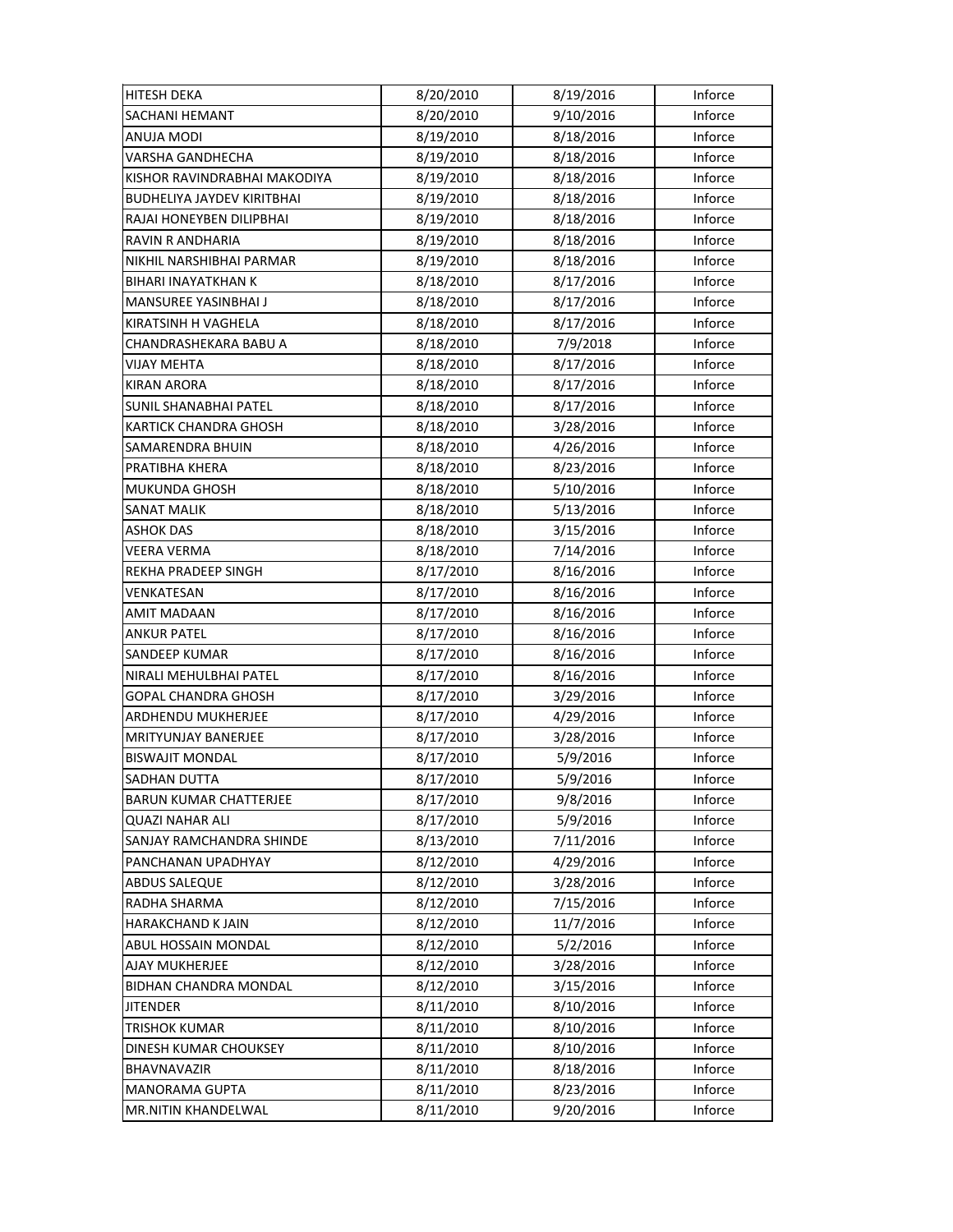| PATEL KISHOR KUMAR VASANTLAL | 8/10/2010 | 8/9/2016   | Inforce |
|------------------------------|-----------|------------|---------|
| <b>KIRAN KUMAR N B</b>       | 8/9/2010  | 8/8/2016   | Inforce |
| KHASA MAVJI DHANJI           | 8/9/2010  | 8/8/2016   | Inforce |
| TAPAN KUMAR JASU             | 8/9/2010  | 4/23/2016  | Inforce |
| PRADEEP KONDLA               | 8/9/2010  | 8/13/2016  | Inforce |
| SASHANKA BISWAS              | 8/9/2010  | 5/28/2016  | Inforce |
| E. R. RANI                   | 8/9/2010  | 9/6/2016   | Inforce |
| SANTOSH GAYEN                | 8/9/2010  | 4/25/2016  | Inforce |
| TARA PADA CHATTERJEE         | 8/9/2010  | 6/12/2016  | Inforce |
| DEBABRATA SARKAR             | 8/9/2010  | 5/10/2016  | Inforce |
| DISHITA YOGESH DODANI        | 8/9/2010  | 7/18/2016  | Inforce |
| POONAM K GODWANI             | 8/9/2010  | 7/18/2016  | Inforce |
| H NANJE GOWDA                | 8/9/2010  | 8/2/2016   | Inforce |
| P RANJITH KUMAR              | 8/9/2010  | 8/4/2016   | Inforce |
| K CHANDRAVATHANA             | 8/9/2010  | 8/4/2016   | Inforce |
| AVANI MEHUL LAKHANI          | 8/6/2010  | 7/13/2016  | Inforce |
| <b>DALJIT SINGH</b>          | 8/6/2010  | 7/23/2016  | Inforce |
| ANITA ANEJA [115]            | 8/5/2010  | 6/29/2018  | Inforce |
| <b>SUKANTI ROUT</b>          | 8/4/2010  | 8/3/2016   | Inforce |
| SANTOSH JAKHAR               | 8/4/2010  | 8/3/2016   | Inforce |
| <b>KIRPA RAM</b>             | 8/4/2010  | 8/3/2016   | Inforce |
| PANKAJ NEGI                  | 8/3/2010  | 8/2/2016   | Inforce |
| <b>VIPUL RATHI</b>           | 8/3/2010  | 8/2/2016   | Inforce |
| <b>SUNITA PARMAR</b>         | 8/3/2010  | 6/14/2016  | Inforce |
| <b>MALLAIAH GOPALA</b>       | 8/3/2010  | 12/31/2015 | Inforce |
| DHIRAJLAL P KANANI           | 8/2/2010  | 8/1/2016   | Inforce |
| SITARAM ASHOK TAVANDKAR      | 8/2/2010  | 8/1/2016   | Inforce |
| GUNJAN KUMAR                 | 8/2/2010  | 8/1/2016   | Inforce |
| TARIQUE KHAN                 | 8/2/2010  | 8/1/2016   | Inforce |
| <b>BHARTI</b>                | 8/2/2010  | 6/14/2016  | Inforce |
| GALIB PEERZADA               | 8/2/2010  | 7/12/2016  | Inforce |
| <b>SUDHA GUPTA</b>           | 8/2/2010  | 9/7/2016   | Inforce |
| <b>GAURAV B DANDEKAR</b>     | 7/29/2010 | 7/28/2016  | Inforce |
| M.SURESH                     | 7/29/2010 | 7/28/2016  | Inforce |
| <b>KRISHAN KUMAR</b>         | 7/29/2010 | 7/28/2016  | Inforce |
| ASHA KHANDELWAL              | 7/29/2010 | 8/23/2016  | Inforce |
| R.S.M.THAMARAI THAMILARASAN  | 7/29/2010 | 8/4/2016   | Inforce |
| RAKESH ARORA                 | 7/28/2010 | 7/27/2016  | Inforce |
| <b>GAJANAN PATI</b>          | 7/28/2010 | 7/27/2016  | Inforce |
| MUKESH NARANG                | 7/28/2010 | 3/11/2016  | Inforce |
| RITARANI PATRA               | 7/27/2010 | 7/26/2016  | Inforce |
| ANIL SHANTRAM LOKHANDE       | 7/27/2010 | 7/26/2016  | Inforce |
| PRAJAPATI VIJAY              | 7/27/2010 | 8/1/2016   | Inforce |
| <b>BHUPENDRA KUMAR</b>       | 7/27/2010 | 7/25/2016  | Inforce |
| <b>KRUNAL PATEL</b>          | 7/26/2010 | 7/25/2016  | Inforce |
| D S BADHWAR                  | 7/26/2010 | 7/25/2016  | Inforce |
| <b>SATENDER SINGH</b>        | 7/26/2010 | 7/25/2016  | Inforce |
| JIGNESH C MAHETA             | 7/26/2010 | 7/25/2016  | Inforce |
| KISHOR DEVIDAS GOPALANI      | 7/26/2010 | 6/19/2016  | Inforce |
| VEENA SAHNI                  | 7/6/2004  | 7/5/2016   | Inforce |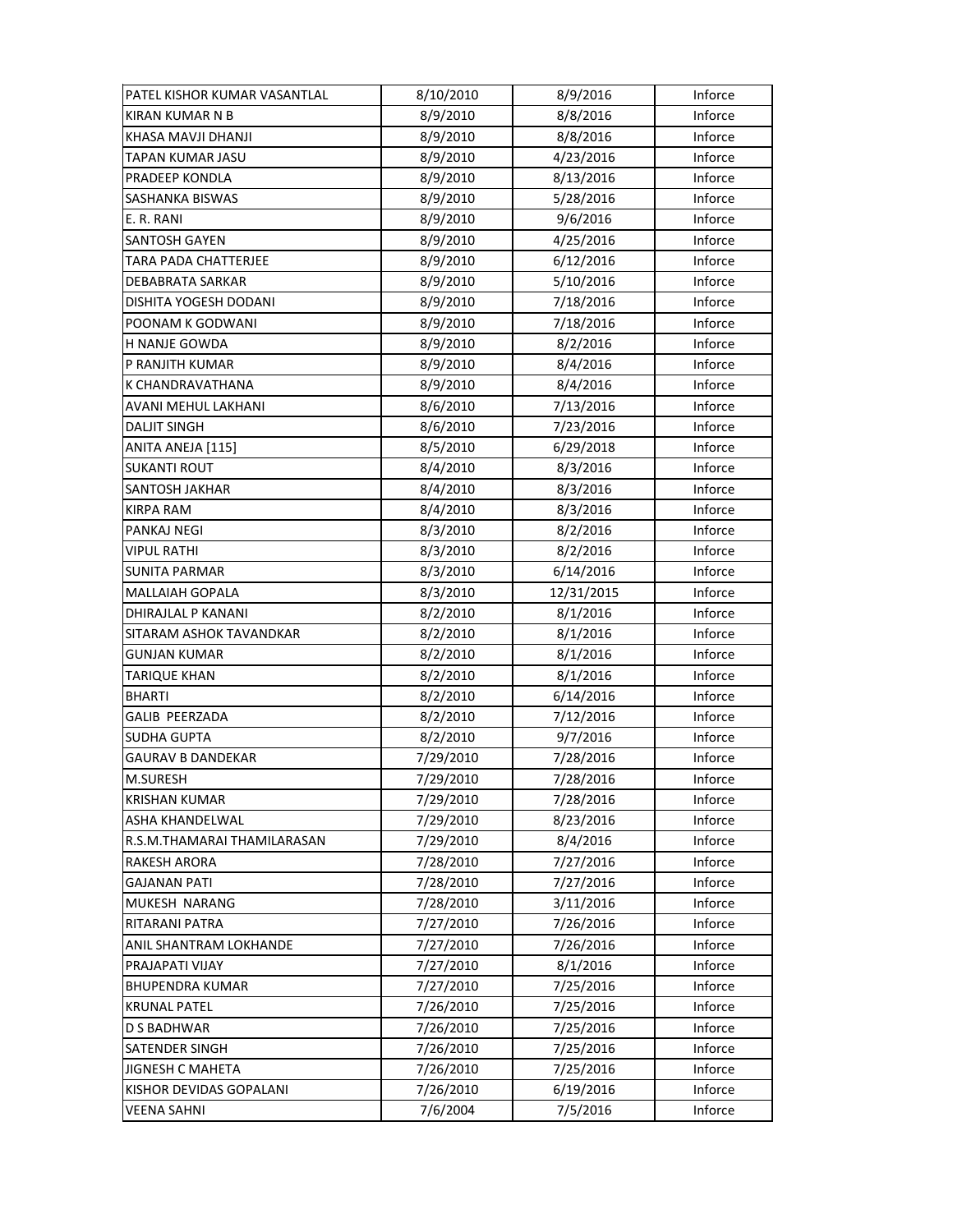| VARNIKA ANAND              | 7/23/2010 | 6/13/2016  | Inforce |
|----------------------------|-----------|------------|---------|
| PK KANODIA                 | 7/22/2010 | 7/25/2016  | Inforce |
| CHOKKALINGAM               | 7/21/2010 | 7/20/2016  | Inforce |
| PONKAVITHA K               | 7/21/2010 | 7/20/2016  | Inforce |
| NEELAVATHI P               | 7/21/2010 | 7/20/2016  | Inforce |
| RAMKISHORE SOTWAL          | 7/21/2010 | 7/20/2016  | Inforce |
| <b>RISHI PAL</b>           | 7/21/2010 | 7/23/2018  | Inforce |
| <b>S SNEHA</b>             | 7/21/2010 | 6/25/2016  | Inforce |
| ANNAM INDRA REDDY          | 7/21/2010 | 6/19/2016  | Inforce |
| BADAL SAMANTARAY           | 7/20/2010 | 7/19/2016  | Inforce |
| <b>SAPNA PUROHIT</b>       | 7/19/2010 | 7/18/2016  | Inforce |
| RAM AVTAR AGGARWAL         | 7/19/2010 | 7/22/2016  | Inforce |
| SHAMIKA SHAKYA             | 7/16/2010 | 7/15/2016  | Inforce |
| S.SUGANAYA                 | 7/15/2010 | 7/14/2016  | Inforce |
| RAMESHBHAI GANDABHAI PATEL | 7/15/2010 | 3/8/2016   | Inforce |
| KULDEEP KUMAR TIKOO        | 7/15/2010 | 7/14/2016  | Inforce |
| <b>MANISH SHARMA</b>       | 7/15/2010 | 8/23/2016  | Inforce |
| SUSHIL KUMAR CHAWLA        | 7/14/2010 | 7/13/2016  | Inforce |
| S. RAJESH KUMAR            | 7/13/2010 | 8/23/2016  | Inforce |
| RAVINDRA SINGH             | 7/12/2010 | 7/11/2016  | Inforce |
| <b>NARESH KUMAR</b>        | 7/12/2010 | 7/9/2016   | Inforce |
| PATEL MINIXIBEN            | 7/9/2010  | 8/8/2016   | Inforce |
| KASAMBHAI KUMBHAR          | 7/8/2010  | 3/11/2016  | Inforce |
| SHAILA AGADI               | 7/7/2010  | 12/31/2015 | Inforce |
| <b>VIKRAM SINGH</b>        | 7/6/2010  | 10/2/2017  | Inforce |
| YOGESH KHANDELWAL          | 7/6/2010  | 7/5/2016   | Inforce |
| SANTOSHCHAND KOTHARI       | 7/5/2010  | 7/4/2016   | Inforce |
| <b>DALIP SINGH</b>         | 7/5/2010  | 7/4/2016   | Inforce |
| <b>RAGHUPATHY</b>          | 7/5/2010  | 7/4/2016   | Inforce |
|                            |           |            |         |
| <b>NARINDERJIT KAUR</b>    | 7/2/2010  | 7/1/2016   | Inforce |
| <b>AMIT KHURANA</b>        | 7/2/2010  | 6/11/2016  | Inforce |
| <b>NAND LAL DARGAN</b>     | 7/2/2010  | 1/18/2016  | Inforce |
| <b>B.SIVA PRAKASH</b>      | 7/1/2010  | 6/30/2016  | Inforce |
| <b>SUBODH KATYAL</b>       | 7/1/2010  | 6/30/2016  | Inforce |
| NARANBHAI MYATRA           | 7/1/2010  | 6/1/2016   | Inforce |
| <b>MANSI KOCHAR</b>        | 7/6/2004  | 7/5/2016   | Inforce |
| <b>KIRAN SAVLA</b>         | 6/30/2010 | 6/11/2016  | Inforce |
| K DILLIBABU                | 6/30/2010 | 1/21/2016  | Inforce |
| DILIP AMRUTRAO BOBDE       | 6/30/2010 | 5/10/2016  | Inforce |
| AMBRISH KUMAR              | 6/29/2010 | 6/28/2016  | Inforce |
| KAMLESH KUMAR YADAV        | 6/29/2010 | 6/28/2016  | Inforce |
| SOURABH SHRIVASTAVA        | 6/29/2010 | 6/14/2016  | Inforce |
| SEEMA VINOD KOTHARI        | 6/28/2010 | 6/27/2016  | Inforce |
| SHITAL VISHAL BACCHE       | 6/28/2010 | 6/27/2016  | Inforce |
| AJAY KUMAR JHORAR          | 6/28/2010 | 6/27/2016  | Inforce |
| MODI SHATRUGHNAKUMAR       | 6/28/2010 | 7/14/2016  | Inforce |
| <b>KUMARK</b>              | 6/28/2010 | 7/23/2016  | Inforce |
| PAVITRA BAJIRAO MORE       | 6/26/2010 | 6/25/2016  | Inforce |
| VISHRAM S HOKAM            | 6/26/2010 | 6/25/2016  | Inforce |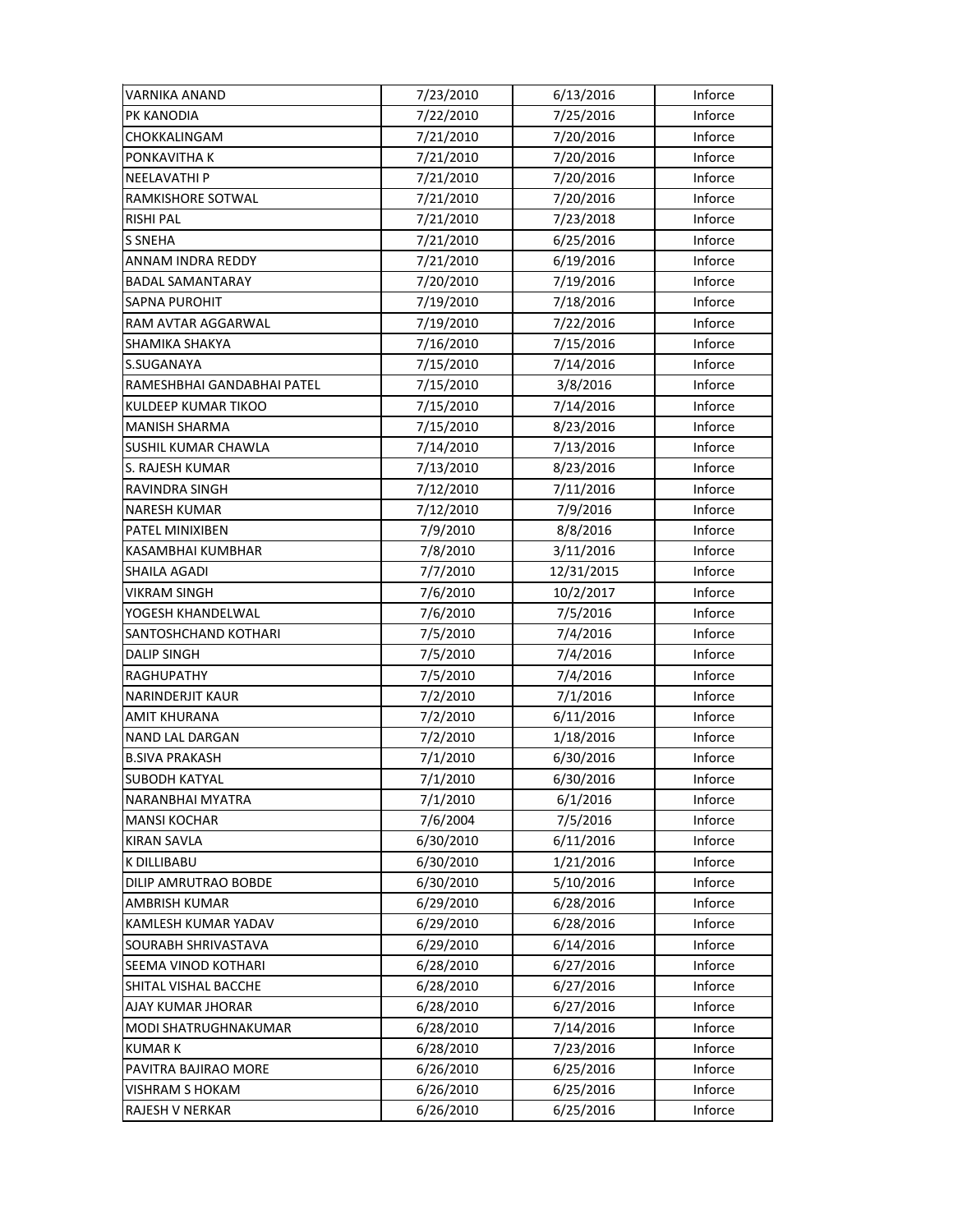| PREETI C KAYARKAR          | 6/26/2010  | 6/25/2016  | Inforce |
|----------------------------|------------|------------|---------|
| <b>SURENDER KUMAR</b>      | 6/26/2010  | 6/25/2016  | Inforce |
| <b>CHANCHAL KUMAR JAIN</b> | 6/26/2010  | 6/25/2016  | Inforce |
| PAWAN KUMAR VARSHNEY       | 6/25/2010  | 12/6/2015  | Inforce |
| KOLLURU NARSIMHULU         | 6/24/2010  | 6/23/2016  | Inforce |
| <b>VIVEK BENIWAL</b>       | 6/24/2010  | 6/23/2016  | Inforce |
| GAURANG K. RAVAL           | 6/24/2010  | 6/29/2016  | Inforce |
| <b>VEENA VARMA</b>         | 6/24/2010  | 8/11/2016  | Inforce |
| <b>ARVIND A PATEL</b>      | 6/24/2010  | 6/8/2016   | Inforce |
| NARASIMHA RAO K.           | 6/24/2010  | 6/19/2016  | Inforce |
| NIRMALA RAGHU POOJARI      | 6/23/2010  | 6/22/2016  | Inforce |
| <b>NAIK NILAM</b>          | 6/23/2010  | 7/17/2016  | Inforce |
| JAGRUTI DEKIWADIA          | 6/23/2010  | 6/18/2016  | Inforce |
| <b>KONDA DINESH</b>        | 6/23/2010  | 4/18/2016  | Inforce |
| <b>S N SAROJA</b>          | 6/22/2010  | 6/21/2016  | Inforce |
| SORATHIA NITIN BABUBHAI    | 6/22/2010  | 6/21/2016  | Inforce |
| DHARAM VEER JAIN           | 6/22/2010  | 6/4/2016   | Inforce |
| V. SUDHAKAR                | 6/22/2010  | 4/17/2016  | Inforce |
| A TULASI RAO               | 6/22/2010  | 11/5/2015  | Inforce |
| KASUKURTI BABURAO          | 6/22/2010  | 11/5/2015  | Inforce |
| N.K.CHANDRASEKAR           | 6/21/2010  | 6/20/2016  | Inforce |
| S.KAVITHA                  | 6/21/2010  | 6/20/2016  | Inforce |
| PIYUSH M THAKOR            | 6/21/2010  | 6/20/2016  | Inforce |
| <b>DINESH KUMAR</b>        | 6/21/2010  | 6/20/2016  | Inforce |
| <b>DINESH MEWADE</b>       | 6/21/2010  | 6/20/2016  | Inforce |
|                            |            |            |         |
| NIDHEE JOSHI               | 6/21/2010  | 6/20/2016  | Inforce |
| <b>HARVINDER SINGH</b>     | 10/15/2003 | 10/20/2018 | Inforce |
| <b>GEETA SINGH</b>         | 6/21/2010  | 6/14/2016  | Inforce |
| <b>ATUL GARG</b>           | 6/17/2010  | 6/16/2016  | Inforce |
| <b>ABHISHEK YADAV</b>      | 6/17/2010  | 6/16/2016  | Inforce |
| <b>BHAGWAN J PANIGRAHI</b> | 6/17/2010  | 9/2/2016   | Inforce |
| RAJENDAR SINGH PANWAR      | 6/16/2010  | 6/15/2016  | Inforce |
| <b>MANOJ SUTHAR</b>        | 6/16/2010  | 6/15/2016  | Inforce |
| <b>GAGAN DEEP</b>          | 6/16/2010  | 6/15/2016  | Inforce |
| <b>MAHENDRA B RAVAL</b>    | 6/16/2010  | 6/15/2016  | Inforce |
| ALKA SRIVASTAVA            | 6/16/2010  | 6/18/2016  | Inforce |
| MURLIDHAR VAISHNAV         | 6/15/2010  | 6/14/2016  | Inforce |
| SAYED FAHIM AHMAD          | 6/15/2010  | 6/14/2016  | Inforce |
| <b>VIJAY PATIL</b>         | 6/15/2010  | 6/14/2016  | Inforce |
| <b>VIJAY THAKUR</b>        | 6/15/2010  | 6/14/2016  | Inforce |
| KRISHNA ANANDPRAKASH       | 6/15/2010  | 5/31/2016  | Inforce |
| GANDHI MATHI               | 6/14/2010  | 6/13/2016  | Inforce |
| <b>AUSLIN</b>              | 6/14/2010  | 6/13/2016  | Inforce |
| <b>MOHINDER</b>            | 6/11/2010  | 6/10/2016  | Inforce |
| RUCHIKA DUA                | 6/11/2010  | 1/17/2016  | Inforce |
| TARUNNUMBEN IRFANBHAI SHAH | 6/10/2010  | 6/9/2016   | Inforce |
| <b>JATINDER SINGH</b>      | 6/10/2010  | 6/9/2016   | Inforce |
| <b>HAROON EFROZE</b>       | 6/10/2010  | 6/9/2016   | Inforce |
| PREETI MUNDRA              | 6/9/2010   | 6/8/2016   | Inforce |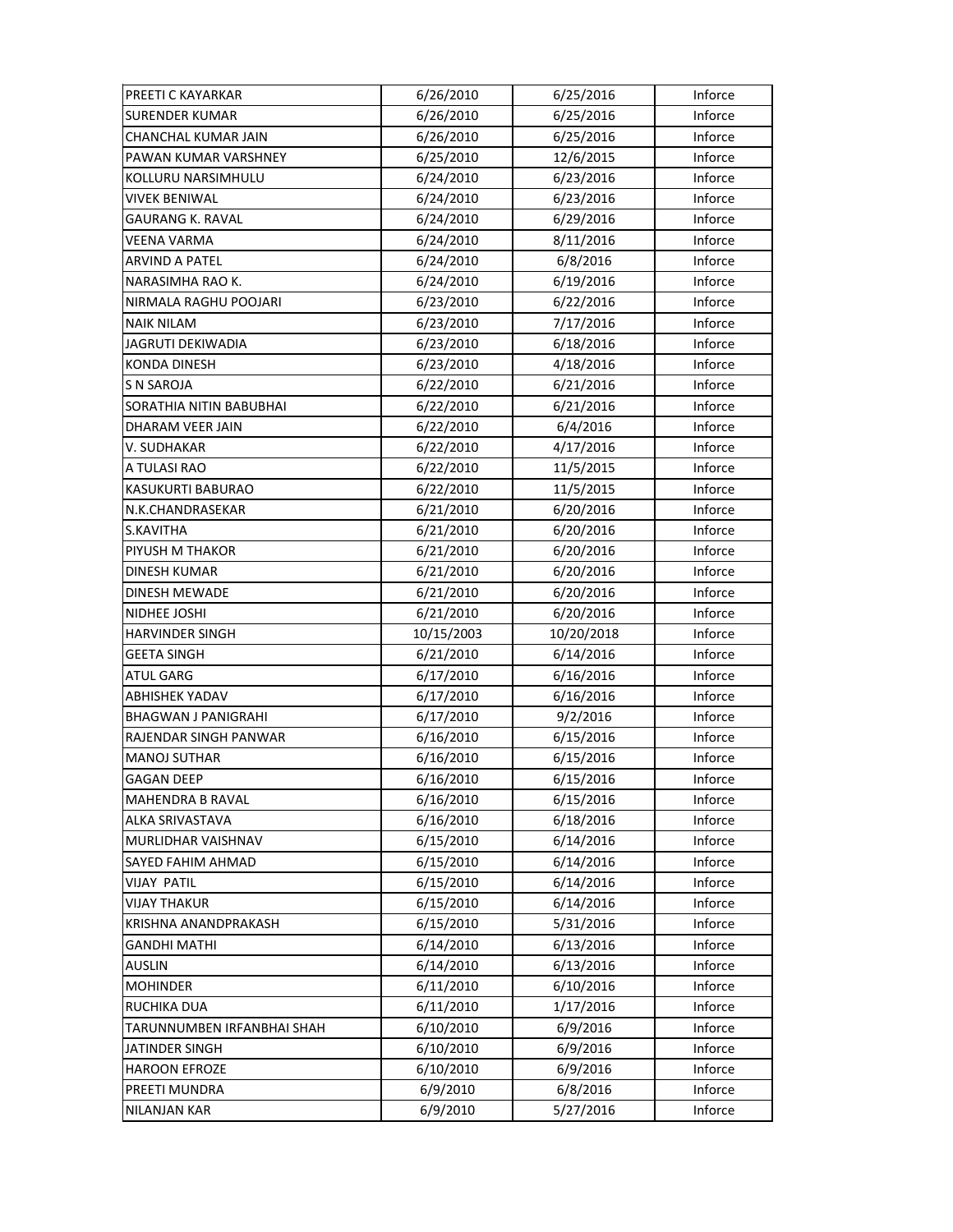| SHEETAL MALLIWAL               | 6/9/2010  | 12/25/2015 | Inforce |
|--------------------------------|-----------|------------|---------|
| <b>ASHOKKUMAR R LODHE</b>      | 6/7/2010  | 6/6/2016   | Inforce |
| ASHOK KUMAR DHANGAR            | 6/7/2010  | 6/6/2016   | Inforce |
| DHARMVEER                      | 6/7/2010  | 6/6/2016   | Inforce |
| K APARNA                       | 6/7/2010  | 6/6/2016   | Inforce |
| <b>MAMATA SAMANTARAY</b>       | 6/7/2010  | 12/21/2017 | Inforce |
| PATEL KINNARIBEN VIPULBHAI     | 6/4/2010  | 6/3/2016   | Inforce |
| <b>NAVEEN KUMAR</b>            | 6/4/2010  | 6/3/2016   | Inforce |
| <b>RANDEEP SHARMA</b>          | 6/4/2010  | 6/3/2016   | Inforce |
| KOTAK HARISHCHANDRA V          | 6/2/2010  | 6/1/2016   | Inforce |
| JINAL R. PATEL                 | 6/2/2010  | 6/1/2016   | Inforce |
| RAMESH NAGAVI                  | 6/2/2010  | 6/1/2016   | Inforce |
| RAJESH KUMAR                   | 6/2/2010  | 6/1/2016   | Inforce |
| SHOBHA GANDHI                  | 6/2/2010  | 6/25/2016  | Inforce |
| <b>MADEWAR SHRIDHAR</b>        | 6/1/2010  | 7/29/2016  | Inforce |
| MAYANKKUMAR ASHOKBHAI AMIN     | 5/31/2010 | 5/30/2016  | Inforce |
| NARESH KUMAR CHAWLA            | 5/31/2010 | 7/19/2016  | Inforce |
| SULTANA TABASSUM               | 5/28/2010 | 5/27/2016  | Inforce |
| <b>SAVITA</b>                  | 5/27/2010 | 5/26/2016  | Inforce |
| RANA PRASHANT                  | 5/27/2010 | 7/17/2016  | Inforce |
| ALPA SHAH                      | 5/5/2007  | 5/24/2016  | Inforce |
| SAMPATH                        | 5/26/2010 | 5/25/2016  | Inforce |
| SHAILENDRA KUMAR               | 5/26/2010 | 2/11/2018  | Inforce |
| NIRUPAMAM BC                   | 5/25/2010 | 5/24/2016  | Inforce |
| RESHMI KUMARI                  | 5/25/2010 | 5/24/2016  | Inforce |
| <b>MAGH RAJ JINDAL</b>         | 5/25/2010 | 5/24/2016  | Inforce |
| SAVALIYA RAJNIKANT             | 5/24/2010 | 5/23/2016  | Inforce |
| RAKESH VIRANI                  | 5/24/2010 | 6/20/2016  | Inforce |
| WADHWANI MITALI AMITKUMAR      | 5/24/2010 | 6/4/2016   | Inforce |
| <b>JUGNU J PARIKH</b>          | 5/22/2010 | 5/30/2016  | Inforce |
| <b>MAHESH KUMAR</b>            | 5/21/2010 | 5/20/2016  | Inforce |
| <b>RAVI KUMAR SAWHNEY</b>      | 5/21/2010 | 5/24/2016  | Inforce |
| MASAND YOGESHKUMAR             | 5/20/2010 | 5/19/2016  | Inforce |
| <b>KEYUR SHAH</b>              | 9/27/2011 | 7/7/2017   | Inforce |
| <b>SHRI PARAG S SHUKLA</b>     | 5/20/2010 | 12/30/2017 | Inforce |
| KRUNAL PRATAPRAY SANGHVI       | 5/20/2010 | 5/19/2016  | Inforce |
| ASEEMA MAHAPATRA               | 5/20/2010 | 5/22/2016  | Inforce |
| ANIL PARDESHI                  | 5/19/2010 | 5/18/2016  | Inforce |
| <b>MANJU GANGWAR</b>           | 5/19/2010 | 5/18/2016  | Inforce |
| <b>INDU RAGHUVANSHI</b>        | 5/3/2004  | 5/2/2016   | Inforce |
| <b>NIDHIT GARG</b>             | 5/19/2010 | 7/10/2016  | Inforce |
| <b>KRUPA B VORA</b>            | 5/18/2010 | 5/17/2016  | Inforce |
| YOGENDRA LAL SOOD              | 5/18/2010 | 10/3/2017  | Inforce |
| PARESH AJMERA                  | 5/18/2010 | 3/26/2016  | Inforce |
| <b>MOHAN LAL PATHAK</b>        | 5/17/2010 | 5/16/2016  | Inforce |
| DHARMENDRA SHAH                | 5/17/2010 | 5/16/2016  | Inforce |
| <b>BHAUTIK MANAHARLAL SHAH</b> | 5/17/2010 | 5/16/2016  | Inforce |
| KOKILABEN PARESHBHAI PATEL     | 5/17/2010 | 2/11/2018  | Inforce |
| VISHWANATH DHONGADI            | 5/17/2010 | 5/16/2016  | Inforce |
| ZANKHANA PATEL                 | 5/17/2010 | 4/25/2016  | Inforce |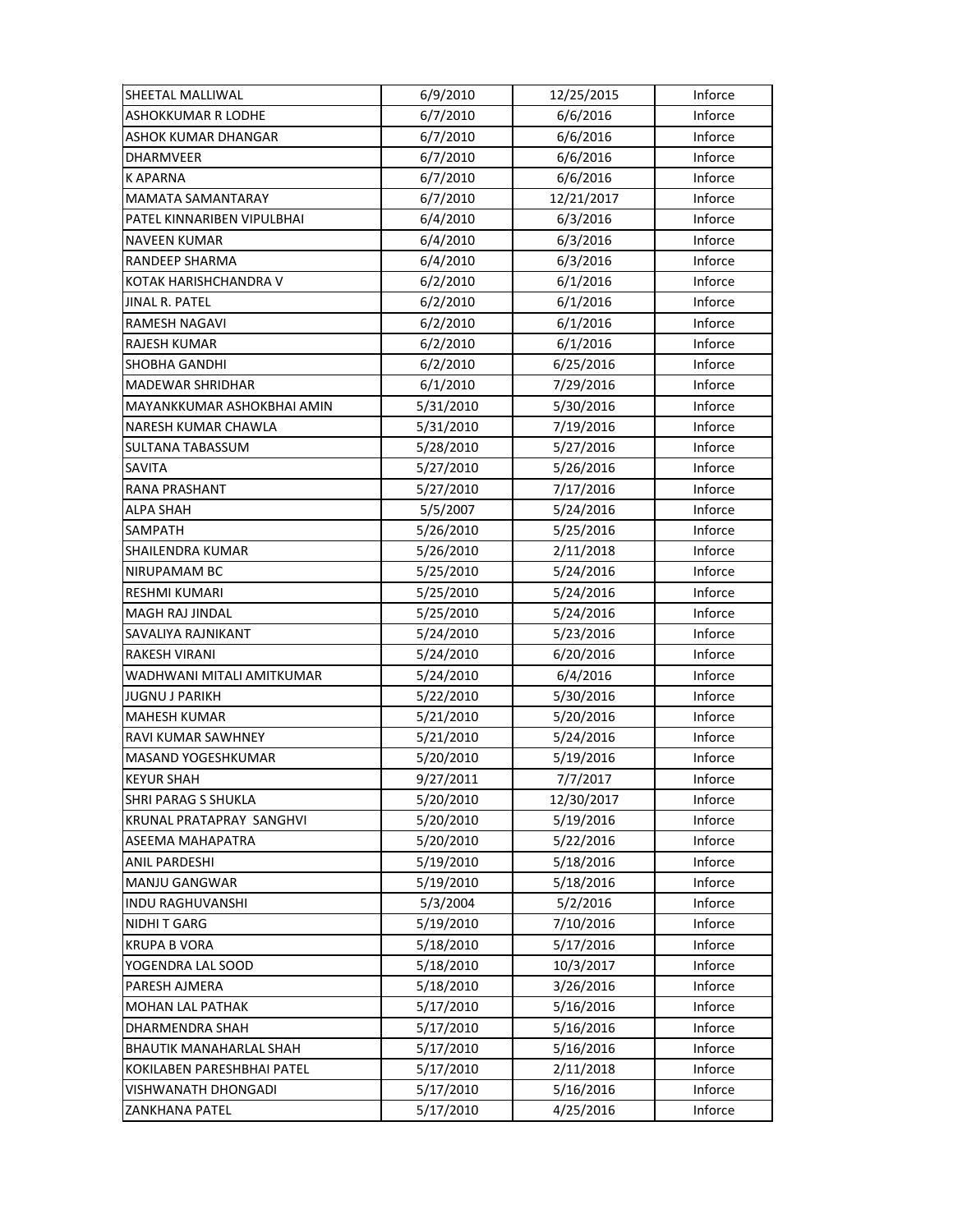| JITENDRA D EDVANKAR          | 5/14/2010 | 5/13/2016  | Inforce |
|------------------------------|-----------|------------|---------|
| PRIYA NARIA                  | 5/14/2010 | 5/13/2016  | Inforce |
| <b>VERSHA JAIN</b>           | 5/14/2010 | 5/13/2016  | Inforce |
| <b>MADURI CHOUDHARY</b>      | 5/14/2010 | 5/13/2016  | Inforce |
| ABDUL HUSSAIN                | 5/14/2010 | 2/15/2016  | Inforce |
| <b>VIKAS NARULA</b>          | 5/13/2010 | 5/20/2016  | Inforce |
| <b>PURVI PARIKH</b>          | 5/12/2010 | 5/11/2016  | Inforce |
| <b>E SANDHYA</b>             | 5/12/2010 | 5/9/2016   | Inforce |
| <b>MRUNAL</b>                | 5/12/2010 | 2/26/2016  | Inforce |
| <b>BHARTI KOKANI</b>         | 5/12/2010 | 6/27/2016  | Inforce |
| PARESH PRAJAPATI             | 5/11/2010 | 4/20/2016  | Inforce |
| SAPNA JAIN                   | 5/10/2010 | 5/9/2016   | Inforce |
| <b>NARENDER SINGH</b>        | 5/10/2010 | 5/9/2016   | Inforce |
| K.INDIRADEVI                 | 5/10/2010 | 5/9/2016   | Inforce |
| Y.ANANTHALAKSHMI             | 5/10/2010 | 5/9/2016   | Inforce |
| ARUNACHALAM                  | 5/10/2010 | 5/9/2016   | Inforce |
| MAHENDRA KUMAWAT             | 5/10/2010 | 5/9/2016   | Inforce |
| DINESH KOTHAWADE             | 5/8/2010  | 2/28/2016  | Inforce |
| MANISHA JAIN                 | 5/7/2010  | 5/6/2016   | Inforce |
| INDERJEET KAUR BINDRA        | 5/7/2010  | 5/3/2016   | Inforce |
| CHANDRAKANT V TRIVEDI        | 5/6/2010  | 5/5/2016   | Inforce |
| <b>BIPINCHANDRA PATEL</b>    | 5/6/2010  | 5/5/2016   | Inforce |
| CH.ANANTHA LAKSHMI           | 5/6/2010  | 5/5/2016   | Inforce |
| JITENDRA G JAIN              | 5/6/2010  | 5/5/2016   | Inforce |
| <b>FATEH LAL I JAIN</b>      | 5/6/2010  | 3/17/2018  | Inforce |
| SHAIKH MOHAMMEDMUSIR N       | 5/5/2010  | 5/4/2016   | Inforce |
| PATEL SANDIP SURESHBHAI      | 5/5/2010  | 5/4/2016   | Inforce |
| KAMLESHKUMAR J. DAVE         | 5/5/2010  | 5/4/2016   | Inforce |
| JULEKHA BANO                 | 5/5/2010  | 5/4/2016   | Inforce |
| <b>SRI ARUN AGARWAL</b>      | 5/5/2010  | 2/26/2016  | Inforce |
| ADITYA SINGH BHADAURIA       | 5/5/2010  | 5/21/2016  | Inforce |
| <b>RADHEY SHYAM GUPTA</b>    | 5/5/2010  | 5/6/2016   | Inforce |
| <b>SHOBHNA N SHAH</b>        | 5/5/2010  | 7/18/2016  | Inforce |
| SRI DILIP M GOLANI           | 5/4/2010  | 11/17/2017 | Inforce |
| DAMODHARAN N V               | 5/3/2010  | 5/2/2016   | Inforce |
| <b>RITESH J MISTRY</b>       | 5/3/2010  | 3/23/2018  | Inforce |
| <b>MAKHAN SINGH</b>          | 5/3/2010  | 5/2/2016   | Inforce |
| SOHIL C. RAMBHIA             | 5/3/2010  | 5/2/2016   | Inforce |
| <b>GAJINKAR ASMITA</b>       | 5/3/2010  | 5/21/2016  | Inforce |
| <b>ANJALI GUPTA</b>          | 5/3/2010  | 5/11/2016  | Inforce |
| <b>BHARAT BHUSAN MOHANTY</b> | 5/3/2010  | 3/5/2016   | Inforce |
| DARSHAN RAMESHKUMAR NANAVATI | 5/3/2010  | 2/25/2016  | Inforce |
| <b>VINIT CHOUKSEY</b>        | 5/3/2010  | 4/28/2016  | Inforce |
| KADAM MANDAR                 | 4/30/2010 | 7/15/2018  | Inforce |
| DIVYA SABOO                  | 4/30/2010 | 4/29/2016  | Inforce |
| VIJAY SINGH MEENA            | 4/30/2010 | 4/29/2016  | Inforce |
| T.K. PANDEY                  | 4/21/2004 | 4/20/2016  | Inforce |
| M SREENIVASA RAO             | 4/29/2010 | 4/28/2016  | Inforce |
| LAXMI HANAMANT LAD           | 4/29/2010 | 4/28/2016  | Inforce |
| <b>GEETANJALI BALANI</b>     | 4/29/2010 | 5/2/2016   | Inforce |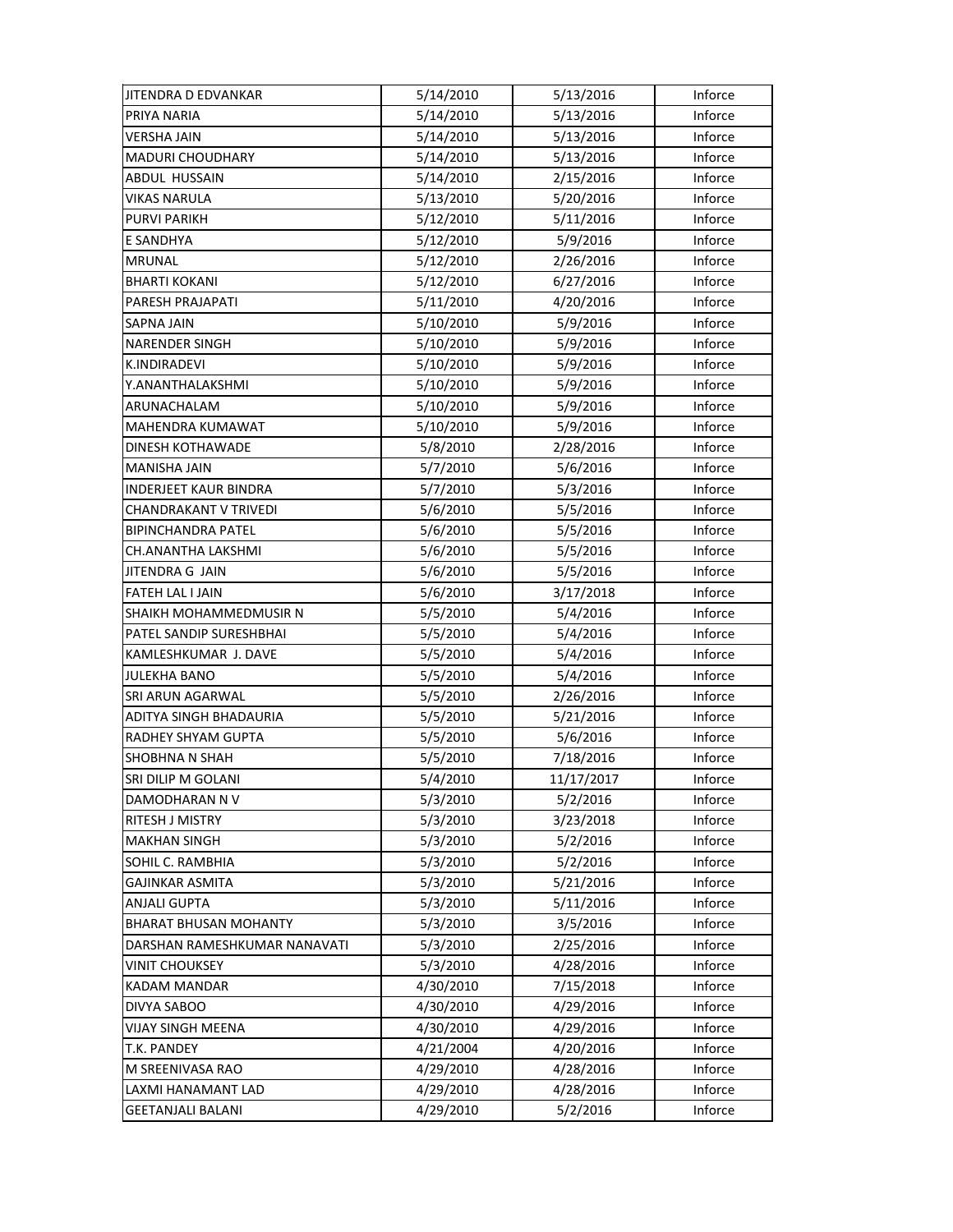| PATEL CHIRAG M              | 4/28/2010 | 4/27/2016 | Inforce |
|-----------------------------|-----------|-----------|---------|
| JYOSTNA NITINBHAI PATEL     | 4/28/2010 | 4/30/2018 | Inforce |
| JITENDRAKUMAR MAKWANA       | 4/28/2010 | 4/27/2016 | Inforce |
| <b>ABHISHEK DWIVEDI</b>     | 4/28/2010 | 3/20/2016 | Inforce |
| ARCHANA SAXENA              | 4/28/2010 | 5/4/2018  | Inforce |
| <b>ANKUR SENGAR</b>         | 4/28/2010 | 5/1/2016  | Inforce |
| VIKAS NAGWANI               | 4/27/2010 | 5/29/2016 | Inforce |
| <b>ASHA TRIVEDI</b>         | 4/26/2010 | 4/6/2016  | Inforce |
| <b>BALBIR SINGH RATHORE</b> | 4/26/2010 | 1/23/2016 | Inforce |
| MUKAN SINGH RAJPUROHIT      | 4/26/2010 | 1/23/2016 | Inforce |
| RIAZ HARSOLIA               | 4/23/2007 | 4/22/2016 | Inforce |
| AMITKUMAR U ASHAR           | 4/23/2010 | 4/22/2016 | Inforce |
| T.J. GOKULAKANNAN           | 4/23/2010 | 4/19/2016 | Inforce |
| JAYDEEP SING DEVADA         | 4/23/2010 | 4/11/2016 | Inforce |
| <b>LIZY SAMUEL</b>          | 4/23/2010 | 5/2/2016  | Inforce |
| <b>JANAK THAKKAR</b>        | 4/22/2010 | 4/23/2016 | Inforce |
| SHEELA JOHN C               | 4/21/2010 | 4/20/2016 | Inforce |
| <b>VIPIN P</b>              | 4/21/2010 | 4/20/2016 | Inforce |
| <b>BABITA SHARMA</b>        | 4/21/2010 | 4/20/2016 | Inforce |
| NOORMOHMMAD YUSUF DINATH    | 4/21/2010 | 4/20/2016 | Inforce |
| <b>UDAY V PANCHAL</b>       | 4/20/2010 | 4/19/2016 | Inforce |
| K J SURESH KUMAR            | 4/20/2010 | 4/9/2016  | Inforce |
| <b>K SHAILASRI</b>          | 4/20/2010 | 6/13/2018 | Inforce |
| VANGA SRI LAXMI             | 4/19/2010 | 4/18/2016 | Inforce |
| Y DRUVA KUMAR               | 4/19/2010 | 4/18/2016 | Inforce |
| <b>BAROT BRIJESHKUMAR</b>   | 4/19/2010 | 2/27/2016 | Inforce |
| <b>ASHIS KUMAR DAS</b>      | 4/27/2007 | 4/26/2016 | Inforce |
| SUSHANTA CHATTERJEE[11J]    | 4/17/2010 | 5/4/2016  | Inforce |
| DHUNAWALA BIMAL             | 4/17/2010 | 5/23/2016 | Inforce |
| HINABEN DHARMENDRA MODH     | 4/16/2010 | 4/8/2016  | Inforce |
| RAJESH GEORGE M             | 4/16/2010 | 4/15/2016 | Inforce |
| GHASI RAM                   | 4/16/2010 | 4/15/2016 | Inforce |
| RAJESH KUMAR DUDDI          | 4/16/2010 | 1/24/2016 | Inforce |
| <b>SMT SEEMA KHATWANI</b>   | 4/16/2010 | 4/15/2016 | Inforce |
| <b>MALKIT SINGH</b>         | 4/15/2010 | 4/22/2016 | Inforce |
| <b>SUKHPAL SINGH</b>        | 4/15/2010 | 4/26/2016 | Inforce |
| <b>HEM RAJ</b>              | 4/15/2010 | 4/19/2016 | Inforce |
| <b>ARVIND KATYAL</b>        | 4/13/2010 | 5/16/2016 | Inforce |
| UMESH JAGANNATH SALVI       | 4/12/2010 | 4/11/2016 | Inforce |
| <b>B MAHABOOJAN</b>         | 4/9/2010  | 8/4/2016  | Inforce |
| PATEL RASMIKA BEN           | 4/8/2010  | 3/20/2016 | Inforce |
| RAJESH K GUPTA              | 4/8/2010  | 2/19/2016 | Inforce |
| <b>AMRITA GAMBHIR</b>       | 4/7/2010  | 4/6/2016  | Inforce |
| <b>VIRENDAR SINGH</b>       | 4/7/2010  | 4/6/2016  | Inforce |
| SHAILENDER DHALL            | 4/6/2010  | 4/5/2016  | Inforce |
| SANGEETABEN M PATEL         | 4/5/2010  | 4/4/2016  | Inforce |
| <b>MASSAND RAVI</b>         | 4/1/2010  | 3/31/2016 | Inforce |
| DNYANESHWAR PATEKAR         | 3/30/2010 | 3/29/2016 | Inforce |
| SATYA DEV VIJH              | 3/30/2010 | 2/5/2016  | Inforce |
| ROHIT PANOTRA               | 3/30/2010 | 3/16/2016 | Inforce |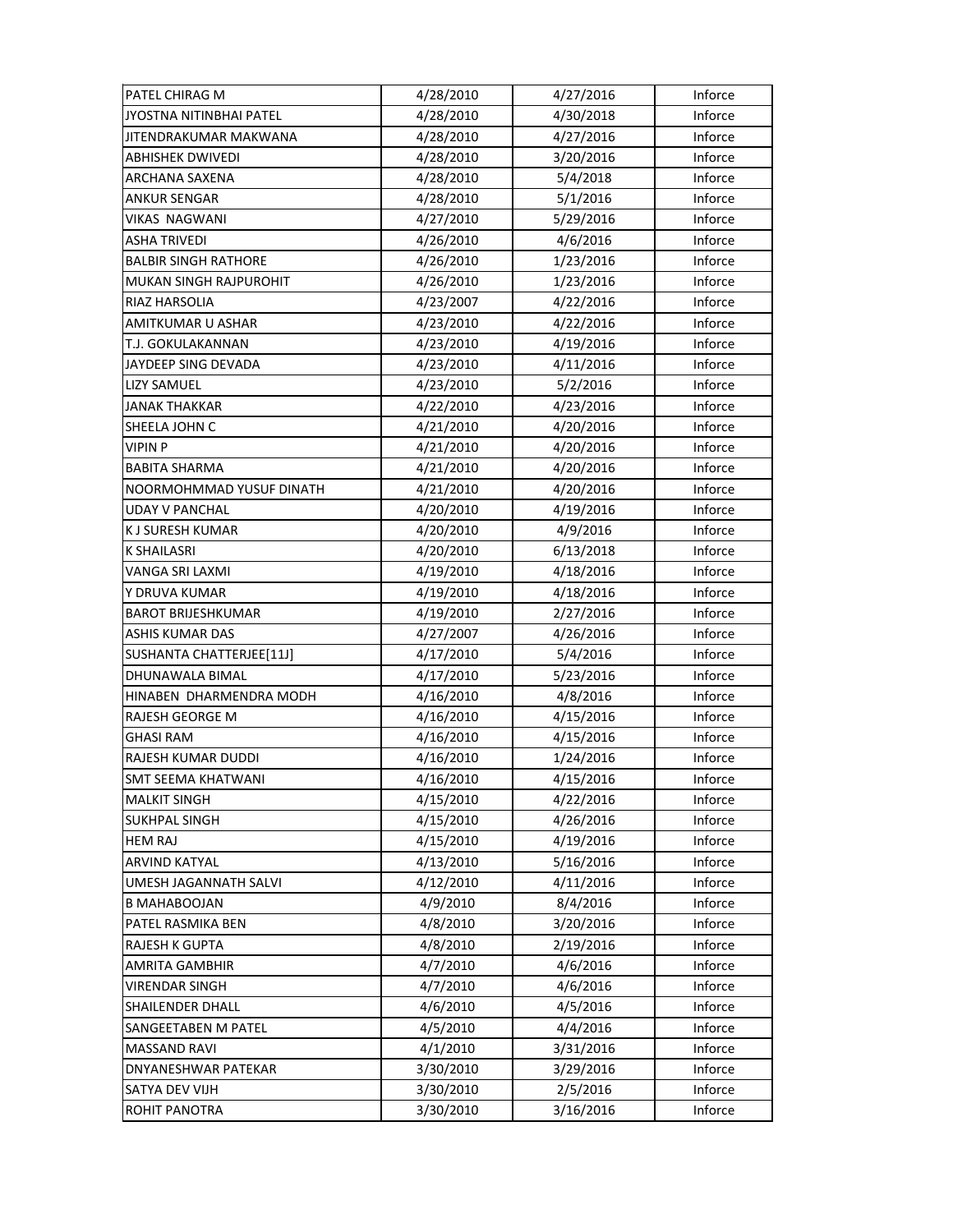| JANENDER PUNJ SHARMA[11J]      | 3/26/2010 | 4/26/2016  | Inforce |
|--------------------------------|-----------|------------|---------|
| KRUPA CHINMAYA GANDHI          | 3/26/2010 | 2/10/2016  | Inforce |
| <b>MITA MULLICK</b>            | 3/25/2010 | 3/24/2016  | Inforce |
| BHOJ RAJ SHARMA[112]           | 3/25/2010 | 4/30/2016  | Inforce |
| SURINDER KAUR CHHABRA          | 3/25/2010 | 2/21/2016  | Inforce |
| <b>S ANVESH REDDY</b>          | 3/25/2010 | 2/26/2016  | Inforce |
| M.MALLIKA                      | 3/23/2010 | 3/22/2016  | Inforce |
| S.RANGARAJAN                   | 3/23/2010 | 3/16/2018  | Inforce |
| N.ASHOK KUMAR                  | 3/23/2010 | 2/10/2018  | Inforce |
| R. SRIVATHS                    | 3/23/2010 | 3/22/2016  | Inforce |
| <b>VIKAR KHAN</b>              | 3/23/2010 | 3/28/2016  | Inforce |
| SHABANA MALEK                  | 3/22/2010 | 3/21/2016  | Inforce |
| <b>SUNITA LAXKAR</b>           | 3/22/2010 | 3/21/2016  | Inforce |
| <b>HELI DESAI</b>              | 3/22/2010 | 3/21/2016  | Inforce |
| D RAVINDAR RAO                 | 3/19/2010 | 4/18/2016  | Inforce |
| <b>D SAGARIKA</b>              | 3/19/2010 | 4/18/2016  | Inforce |
| <b>MEERA AGARWAL</b>           | 2/5/2010  | 3/14/2016  | Inforce |
| VARSHA JAIN                    | 1/1/2007  | 12/31/2015 | Inforce |
| <b>KARAN M TALREJA</b>         | 3/19/2010 | 11/23/2015 | Inforce |
| SONIA DEWAN                    | 3/19/2010 | 2/11/2016  | Inforce |
| <b>D SATISH</b>                | 3/18/2010 | 4/17/2016  | Inforce |
| SHARMA SANDEEP                 | 3/18/2010 | 3/23/2016  | Inforce |
| AKARAPU SRINIVAS REDDY         | 3/18/2010 | 4/2/2016   | Inforce |
| <b>KAPIL KHURANA</b>           | 3/17/2010 | 12/1/2015  | Inforce |
| <b>NEETU JAIN</b>              | 3/17/2010 | 3/21/2016  | Inforce |
| <b>GONDHALE D SANTOSH</b>      | 3/17/2010 | 3/16/2016  | Inforce |
| R.VISHNU JADHAV                | 3/16/2010 | 3/15/2016  | Inforce |
| S.M.IBRAHIM SATHIQ             | 3/16/2010 | 3/15/2016  | Inforce |
| KHUNT ALPESHKUMAR GORDHANBHAI  | 3/16/2010 | 4/26/2016  | Inforce |
| PATEL ARJUNKUMAR               | 3/16/2010 | 3/16/2016  | Inforce |
| PRADEEPSINGH GAUR              | 3/16/2010 | 3/16/2016  | Inforce |
| MAHAVEER PRASAD                | 3/15/2010 | 3/4/2016   | Inforce |
| <b>VINOD PATEL</b>             | 3/12/2010 | 3/11/2016  | Inforce |
| RINU YADAV                     | 3/12/2010 | 3/11/2016  | Inforce |
| JAGANDEEP KAUR KHERA           | 3/12/2010 | 3/11/2016  | Inforce |
| <b>SHARANJIT KAUR</b>          | 3/12/2010 | 3/11/2016  | Inforce |
| <b>RATHOD DILIP</b>            | 3/12/2010 | 3/28/2016  | Inforce |
| <b>SHWETA GUPTA</b>            | 3/12/2007 | 3/11/2016  | Inforce |
| KANDI SANJEEV REDDY            | 3/11/2010 | 3/10/2016  | Inforce |
| <b>VIJAY VERMA</b>             | 3/11/2010 | 3/10/2016  | Inforce |
| MR RUSHABH ATUL SHAH           | 3/11/2010 | 3/1/2016   | Inforce |
| LAD MAHESH                     | 3/11/2010 | 1/7/2016   | Inforce |
| P. LAXMAN                      | 3/10/2010 | 1/23/2016  | Inforce |
| AMIT GOSWAMI                   | 3/10/2010 | 3/4/2016   | Inforce |
| GURRAM VENKATA SATYA SURI BABU | 3/9/2010  | 3/8/2016   | Inforce |
| <b>MITESH PATEL</b>            | 3/9/2010  | 3/8/2016   | Inforce |
| <b>SHARAD KUMAR</b>            | 3/9/2010  | 2/22/2018  | Inforce |
| SMITA WAGHELA                  | 3/8/2010  | 3/29/2016  | Inforce |
| PARVINDER SINGH                | 3/5/2010  | 3/4/2016   | Inforce |
| CHIRAG J BHAVSAR               | 3/5/2010  | 3/1/2016   | Inforce |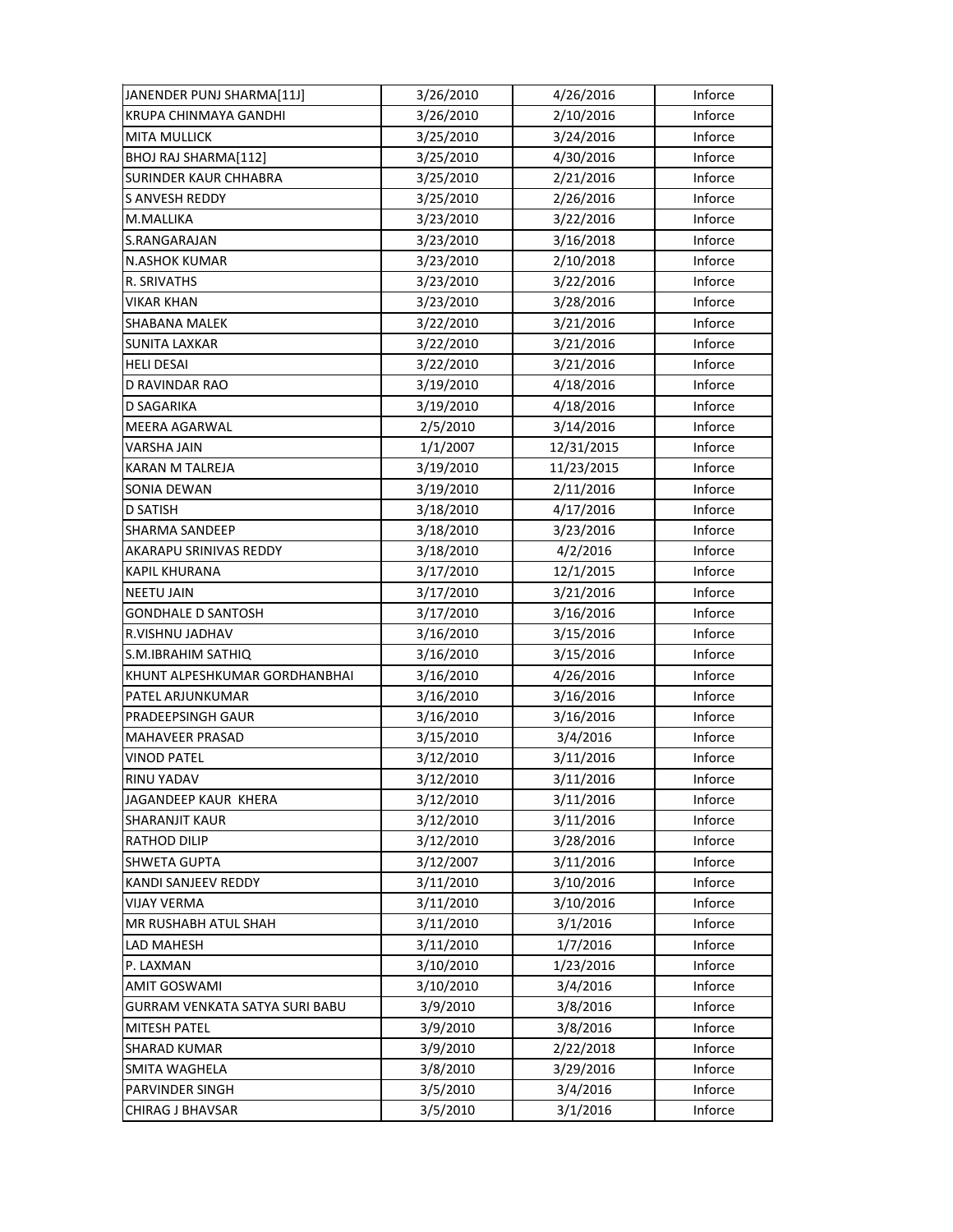| <b>M SREEVIDYA</b>            | 3/4/2010  | 3/3/2016   | Inforce |
|-------------------------------|-----------|------------|---------|
| <b>SHISHU PAL SINGH</b>       | 3/4/2010  | 1/28/2016  | Inforce |
| <b>BALASUBRAMANIAN G.</b>     | 3/4/2010  | 1/21/2016  | Inforce |
| JYOTHI N POOJARY              | 3/3/2010  | 3/2/2016   | Inforce |
| <b>JAI PRAKASH</b>            | 3/3/2010  | 2/4/2016   | Inforce |
| ASWATHNARAYANA RAO            | 3/3/2010  | 5/2/2016   | Inforce |
| <b>ATUL MODAK</b>             | 3/2/2010  | 3/2/2016   | Inforce |
| <b>GIRISH M VYAS</b>          | 3/2/2010  | 3/9/2016   | Inforce |
| <b>SUKHDEEP SINGH</b>         | 3/2/2010  | 3/1/2016   | Inforce |
| <b>BALA DEVI GUPTA</b>        | 2/26/2010 | 2/26/2016  | Inforce |
| <b>SHALINI MITTAL</b>         | 3/1/2007  | 2/28/2016  | Inforce |
| PATEL PINALBEN                | 2/25/2010 | 2/24/2016  | Inforce |
| MADHU KARWASRA                | 2/24/2010 | 12/22/2015 | Inforce |
| JANAKKUMAR JAYANTILAL RAVAL   | 2/24/2010 | 3/24/2016  | Inforce |
| JASPREET S LAMBA              | 2/23/2010 | 2/22/2016  | Inforce |
| <b>SUNITA VERMA</b>           | 2/23/2010 | 2/20/2016  | Inforce |
| <b>NARINDER SINGH</b>         | 2/23/2010 | 2/21/2016  | Inforce |
| SHISH PAL CHOUDHARY           | 2/23/2010 | 1/28/2016  | Inforce |
| PRERNA PURUSHOTTAM FALDESSAI  | 2/22/2010 | 1/8/2016   | Inforce |
| SANGHVI DHAVAL                | 2/22/2010 | 2/21/2016  | Inforce |
| <b>HARISH KUMAR GANDHI</b>    | 2/22/2010 | 2/21/2016  | Inforce |
| RAHUL H VED                   | 2/22/2010 | 2/21/2016  | Inforce |
| BENZEETA ROSADA D'SOUZA       | 2/22/2010 | 1/8/2016   | Inforce |
| <b>SHAH ANKITA</b>            | 2/22/2010 | 2/21/2016  | Inforce |
| PRAHLAD KATHERIYA             | 2/19/2010 | 2/18/2016  | Inforce |
| PRABHAS SAXENA                | 2/19/2010 | 2/18/2016  | Inforce |
| NIDHI KATYAL                  | 2/19/2010 | 2/18/2016  | Inforce |
| SHIW PUJAN SHARMA             | 2/19/2010 | 5/15/2018  | Inforce |
| <b>KIRANSINH K GOHIL</b>      | 2/19/2010 | 2/16/2016  | Inforce |
| <b>TEJAL KOTAK</b>            | 2/18/2010 | 2/17/2016  | Inforce |
| <b>KHUSHI THAKKAR</b>         | 2/17/2010 | 2/19/2016  | Inforce |
| PRAMODKUMAR UPADHYAY          | 2/17/2010 | 2/14/2016  | Inforce |
| MEHUL N JETHVA                | 2/17/2010 | 2/16/2016  | Inforce |
| SANDIP KAMBLE                 | 2/17/2010 | 1/11/2016  | Inforce |
| MEENAKSHI JAIPURIA            | 2/15/2010 | 2/14/2016  | Inforce |
| J PRABHAKAR                   | 2/15/2010 | 1/29/2016  | Inforce |
| <b>MANOJKUMAR M JAIN</b>      | 2/15/2010 | 1/29/2016  | Inforce |
| <b>BIPINBHAI N. SHAH</b>      | 2/15/2010 | 2/9/2016   | Inforce |
| SANJAY SRIVASTAV              | 2/15/2010 | 2/27/2016  | Inforce |
| WILBUR MANUEL SOUZA FERNANDES | 2/15/2010 | 3/6/2018   | Inforce |
| <b>DHARM PAL</b>              | 2/11/2010 | 11/19/2015 | Inforce |
| <b>DHARMESH SHAH</b>          | 3/2/2006  | 1/14/2016  | Inforce |
| <b>MANISHA M SINGAVI</b>      | 2/11/2010 | 3/11/2016  | Inforce |
| MRS.ALLPA B MOMAYA            | 2/11/2010 | 12/29/2015 | Inforce |
| <b>BINITA PATEL</b>           | 2/10/2010 | 2/9/2016   | Inforce |
| <b>AMIT MISHRA</b>            | 2/10/2010 | 1/2/2016   | Inforce |
| <b>JAINESH K SHAH</b>         | 2/8/2010  | 2/7/2016   | Inforce |
| PUSHPALATHA K V               | 2/8/2010  | 2/7/2016   | Inforce |
| WAGH GOVIND HARIBHAU          | 2/5/2010  | 2/4/2016   | Inforce |
| G KALPANA                     | 2/5/2010  | 2/4/2016   | Inforce |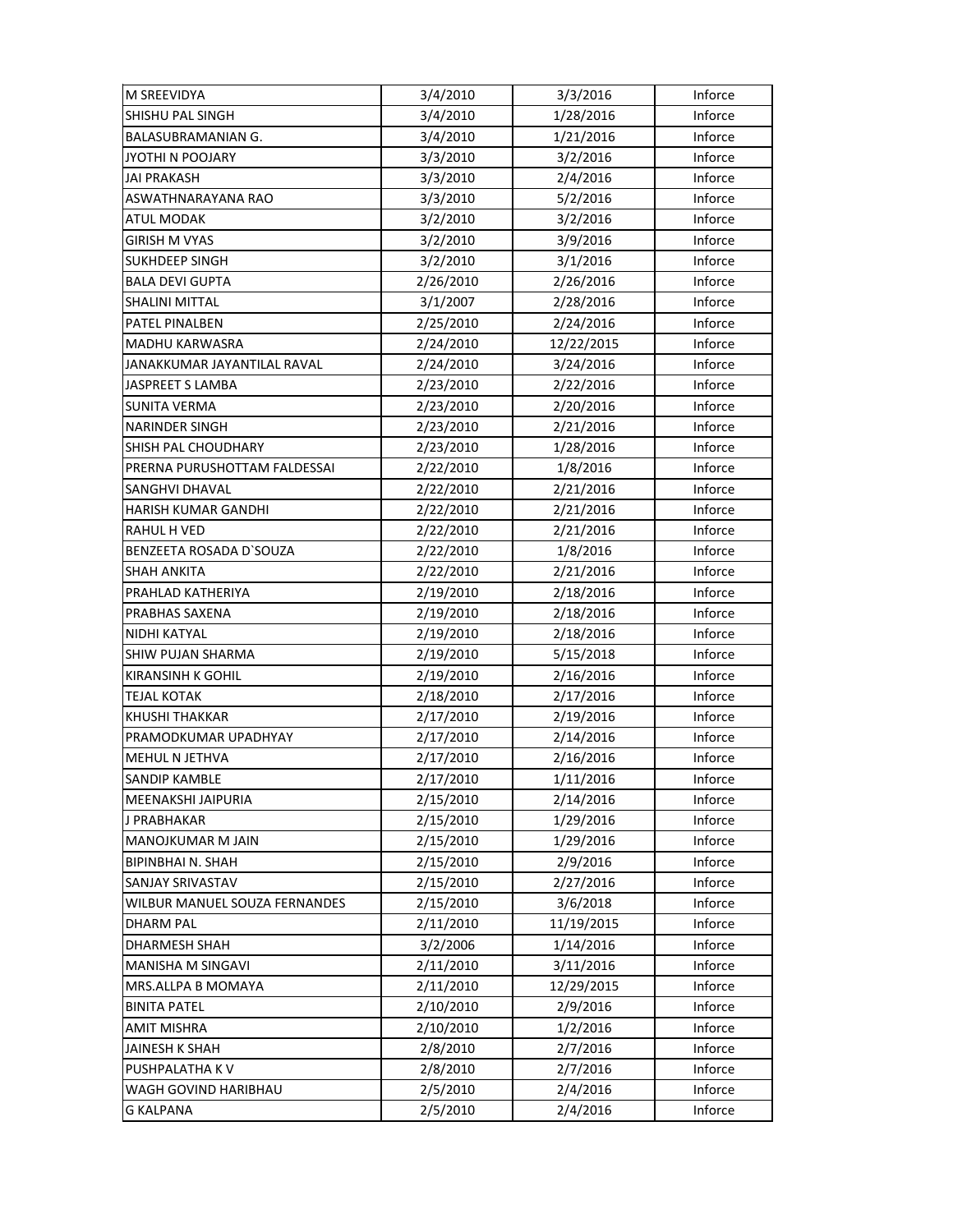| V KARTHIKEYAN                 | 2/5/2010   | 2/4/2016   | Inforce |
|-------------------------------|------------|------------|---------|
| <b>K VAMSI KRISHNA</b>        | 2/5/2010   | 2/4/2016   | Inforce |
| PATEL HITESHKUMAR             | 2/5/2010   | 7/18/2018  | Inforce |
| ANIL KUMAR AGRAWAL            | 2/5/2007   | 2/4/2016   | Inforce |
| REENA SANDHU                  | 2/4/2010   | 2/4/2016   | Inforce |
| <b>INDU RANKA</b>             | 2/4/2010   | 2/5/2016   | Inforce |
| <b>G VIKAS</b>                | 2/4/2010   | 2/3/2016   | Inforce |
| <b>ASHISH D FIFADRA</b>       | 2/3/2010   | 2/2/2016   | Inforce |
| SIRAJ U MANSURI               | 2/3/2010   | 2/2/2016   | Inforce |
| NARENDRA PANIGRAHI            | 2/3/2010   | 2/2/2016   | Inforce |
| PRASANNA SINGHAI              | 2/3/2010   | 2/2/2016   | Inforce |
| KISHORE AGRAWAL               | 2/3/2010   | 2/2/2016   | Inforce |
| SANTOSH KUMAR R               | 2/2/2010   | 2/1/2016   | Inforce |
| VUDATHU GOWTHAM               | 2/2/2010   | 2/1/2016   | Inforce |
| VINOD MITTRA GOBHIL           | 2/2/2010   | 1/3/2016   | Inforce |
| ASHA AGARWAL                  | 2/2/2010   | 2/1/2016   | Inforce |
| <b>SHRIKANT TIWARI</b>        | 2/1/2010   | 1/31/2016  | Inforce |
| <b>SHRI RAJESH N GAITONDE</b> | 2/1/2010   | 5/23/2018  | Inforce |
| LAVANYA PAMARTHI              | 2/1/2010   | 1/31/2016  | Inforce |
| MANOJ KUMAR TIWARI            | 2/1/2010   | 2/15/2016  | Inforce |
| PATEL SHASHIKANT BIPINCHANDRA | 2/1/2010   | 6/28/2018  | Inforce |
| SHAIKH FAHIM ABDUL KALAM      | 2/1/2010   | 12/17/2015 | Inforce |
| SIMMI CHHABRA                 | 2/1/2010   | 1/31/2016  | Inforce |
| KULVINDER KAUR                | 2/1/2010   | 4/11/2016  | Inforce |
| AKSHYA KUMAR ROUT             | 12/21/2006 | 1/15/2016  | Inforce |
| <b>GURU SUNDARAM</b>          | 2/1/2010   | 1/11/2016  | Inforce |
| M. RAMBABU                    | 2/1/2010   | 1/31/2016  | Inforce |
| TRILOK SINGH                  | 2/1/2010   | 1/31/2016  | Inforce |
| NIRMAL SINGH YADAV            | 2/1/2010   | 2/6/2016   | Inforce |
| <b>MRUGMAINA S NIKAM</b>      | 2/1/2010   | 9/7/2018   | Inforce |
| MEHTA RAMESHCHANDRA           | 1/30/2010  | 6/27/2018  | Inforce |
| <b>NEEMA GULATI</b>           | 1/29/2010  | 1/28/2016  | Inforce |
| <b>MANOJ KUMAR</b>            | 1/29/2010  | 12/24/2015 | Inforce |
| SANDEEPPRASAD SUBEDAR         | 1/29/2010  | 1/28/2016  | Inforce |
| DINESH DHEGASKAR              | 1/29/2010  | 1/28/2016  | Inforce |
| UMA S SHANBHAG                | 1/29/2010  | 1/28/2016  | Inforce |
| RAJENDRA YEOLA                | 1/29/2010  | 1/28/2016  | Inforce |
| VIPUL MILANKUMAR DODHIWALA    | 1/29/2010  | 1/28/2016  | Inforce |
| <b>SANDESH S SALKAR</b>       | 1/28/2010  | 1/27/2016  | Inforce |
| ASHWANI KUMAR                 | 1/28/2010  | 1/27/2016  | Inforce |
| <b>AMIT BADOLE</b>            | 1/28/2010  | 1/27/2016  | Inforce |
| K VIJAYA LAKSHMI              | 1/28/2010  | 1/27/2016  | Inforce |
| T SIVA RAMA PRASAD            | 1/28/2010  | 1/27/2016  | Inforce |
| <b>ASHOK S GUPTA</b>          | 1/28/2010  | 1/27/2016  | Inforce |
| K UDAYAKUMAR                  | 1/27/2010  | 1/26/2016  | Inforce |
| C MOTTAYASAMY                 | 1/27/2010  | 1/26/2016  | Inforce |
| <b>RUPINDER KAUR</b>          | 1/11/2007  | 1/10/2016  | Inforce |
| SMITKUMAR PATEL               | 1/27/2010  | 1/26/2016  | Inforce |
| <b>NEETU KATARIYA</b>         | 1/25/2010  | 1/24/2016  | Inforce |
| PANDYA PANKAJKUMAR            | 1/25/2010  | 1/24/2016  | Inforce |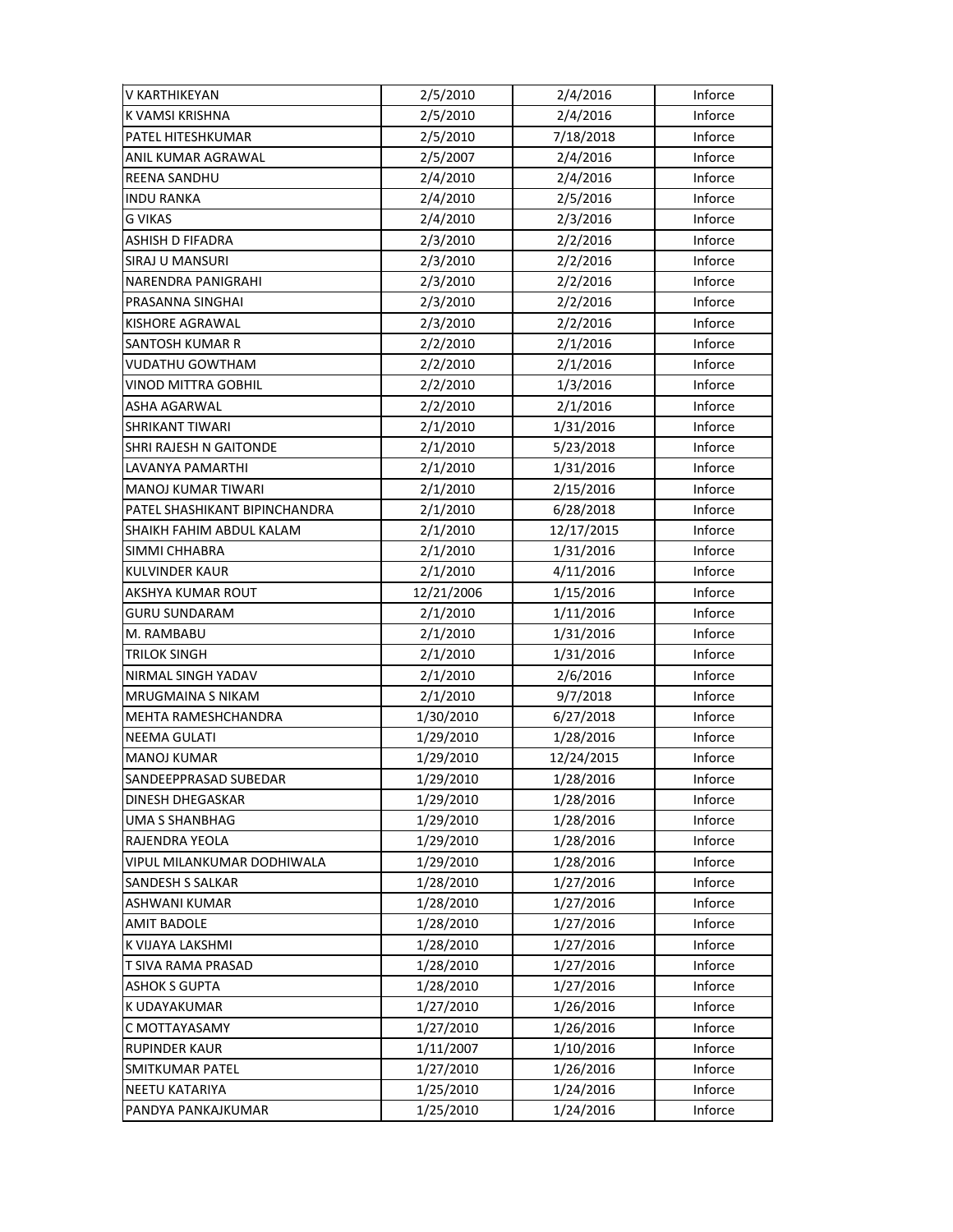| <b>SAROJBEN H BARCHHA</b> | 1/25/2010 | 3/12/2018  | Inforce |
|---------------------------|-----------|------------|---------|
| <b>CHANDAN SINGH</b>      | 1/25/2010 | 1/24/2016  | Inforce |
| ATUL N.DOSHI              | 1/25/2010 | 11/14/2018 | Inforce |
| ANIL KUMAR SHARMA         | 1/25/2010 | 11/23/2017 | Inforce |
| PRIYANKA WADHWA           | 1/23/2010 | 1/22/2016  | Inforce |
| M MANIMOZHI               | 1/23/2010 | 1/22/2016  | Inforce |
| HARMINDER SINGH CHUGH     | 1/23/2010 | 1/22/2016  | Inforce |
| <b>KIRAN CHAWLA</b>       | 1/8/2007  | 1/22/2016  | Inforce |
| <b>GIRRAJ SINGH</b>       | 1/22/2010 | 1/21/2016  | Inforce |
| <b>SANTOSH GULERIA</b>    | 1/22/2010 | 1/21/2016  | Inforce |
| <b>RANJIT SINGH</b>       | 1/22/2010 | 1/21/2016  | Inforce |
| <b>DEEPA RATNAWAT</b>     | 1/22/2010 | 1/21/2016  | Inforce |
| <b>MONAL GUPTA</b>        | 1/3/2007  | 1/2/2016   | Inforce |
| RUTURAJSINH CHUDASAMA     | 1/22/2010 | 1/21/2016  | Inforce |
| PRIYAMVDA RAO             | 1/21/2010 | 1/20/2016  | Inforce |
| <b>BALUK</b>              | 1/21/2010 | 1/20/2016  | Inforce |
| <b>SUNIL ARORA</b>        | 1/21/2010 | 6/23/2018  | Inforce |
| ASHISH JAISWAL            | 1/19/2010 | 1/18/2016  | Inforce |
| RADHIKA SOMANI            | 1/18/2010 | 1/17/2016  | Inforce |
| NITYANAND KAUSHIK         | 1/18/2010 | 1/17/2016  | Inforce |
| ANKUR AGRAWAL             | 1/18/2010 | 1/17/2016  | Inforce |
| VISHAL TIBDEWAL           | 1/18/2010 | 1/17/2016  | Inforce |
| RAMA KOHLI                | 1/18/2010 | 2/20/2016  | Inforce |
| <b>SMT NITA PIPRIYA</b>   | 1/16/2010 | 1/26/2016  | Inforce |
| MAHADEVAPPA KARIKAI       | 1/15/2010 | 2/19/2018  | Inforce |
| <b>MEENA METILDA A</b>    | 1/15/2010 | 11/4/2015  | Inforce |
| <b>R BABU</b>             | 1/15/2010 | 1/14/2016  | Inforce |
| <b>S VIJAY</b>            | 1/15/2010 | 1/14/2016  | Inforce |
| SHIVANANDA K S            | 1/15/2010 | 1/14/2016  | Inforce |
| <b>AMRINDER SINGH</b>     | 1/14/2010 | 1/10/2016  | Inforce |
| MR. KULDEEPAK CHHABRA     | 1/14/2010 | 1/15/2016  | Inforce |
| SHRI RAVI V. SHAH         | 1/14/2010 | 1/18/2016  | Inforce |
| PAWAN JOT SINGH SONDHI    | 1/14/2010 | 1/14/2016  | Inforce |
| JAY PRAKASH CHAUDHARY     | 1/14/2010 | 1/9/2016   | Inforce |
| <b>BHUVNESH ARORA</b>     | 1/14/2010 | 1/13/2016  | Inforce |
| <b>TEJASHKUMAR PATEL</b>  | 1/14/2010 | 1/13/2016  | Inforce |
| <b>BHAVANABEN PATEL</b>   | 1/14/2010 | 1/13/2016  | Inforce |
| <b>MANMEET</b>            | 1/14/2010 | 2/19/2016  | Inforce |
| RAM KUMAR SHARMA          | 1/14/2010 | 1/16/2018  | Inforce |
| <b>DIMPLE S BHAGAT</b>    | 1/13/2010 | 1/12/2016  | Inforce |
| APPASAHEB D PATIL         | 1/13/2010 | 1/12/2016  | Inforce |
| PRACHI VERMA              | 1/12/2010 | 1/11/2016  | Inforce |
| J ANAND                   | 1/12/2010 | 1/11/2016  | Inforce |
| <b>RAJENDER KAUR</b>      | 1/12/2010 | 1/11/2016  | Inforce |
| ANAND KUMAR GAUTAM SHINGI | 1/11/2010 | 1/10/2016  | Inforce |
| SH VIRENDRA SILAVAT       | 1/9/2010  | 1/8/2016   | Inforce |
| <b>SURINDER DUA</b>       | 1/9/2010  | 5/23/2018  | Inforce |
| PARMJEET SINGH CHHABRA    | 1/8/2010  | 1/7/2016   | Inforce |
| <b>GULZAR SINGH</b>       | 1/8/2010  | 1/7/2016   | Inforce |
| RAJENDRA PRASAD SINGROUL  | 1/8/2010  | 1/7/2016   | Inforce |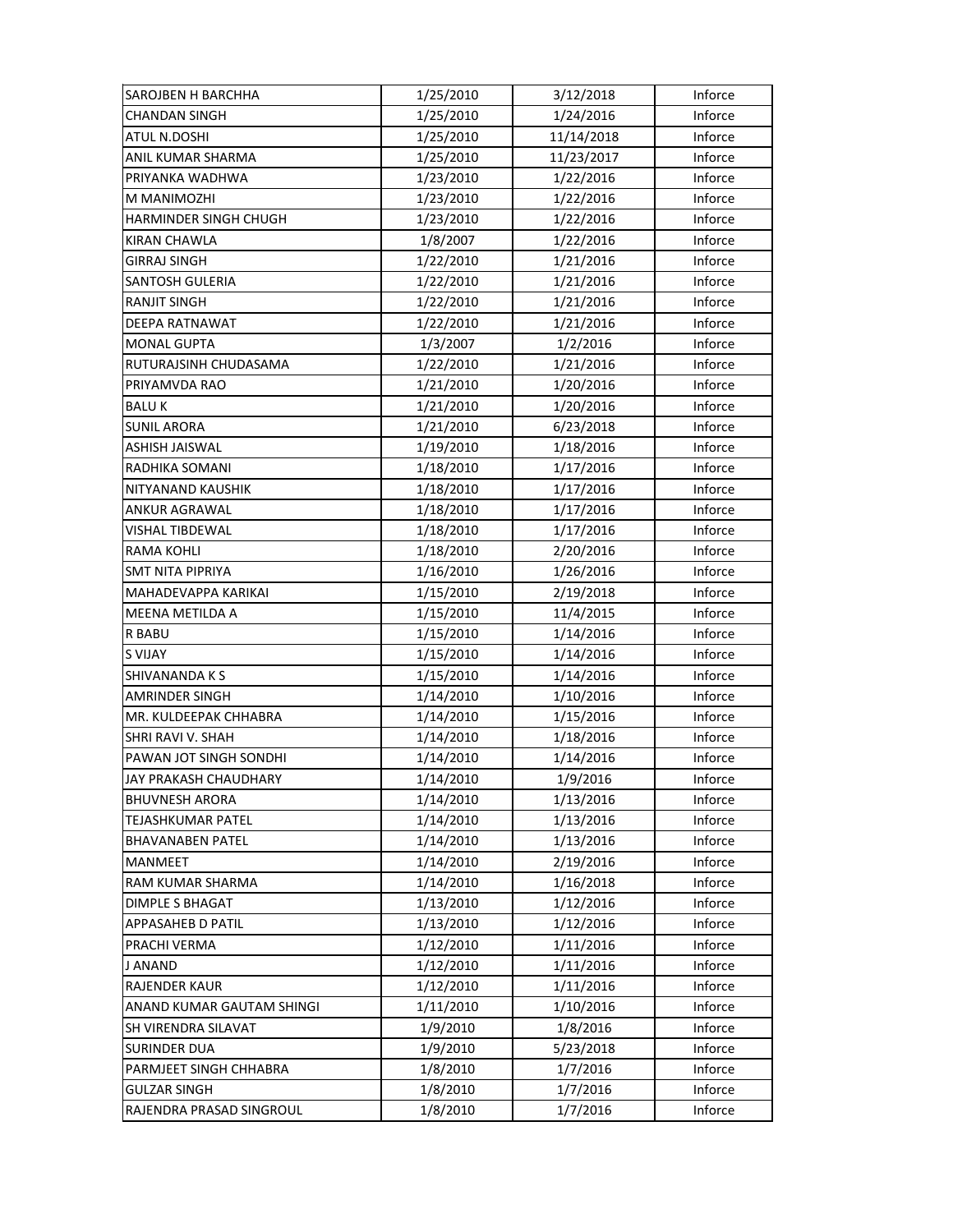| <b>KUNAL J VED</b>             | 1/8/2010  | 1/7/2016   | Inforce |
|--------------------------------|-----------|------------|---------|
| <b>EKTA SHRIVASTAVA</b>        | 1/7/2010  | 1/6/2016   | Inforce |
| <b>JITENDRA SHARMA</b>         | 1/6/2010  | 1/5/2016   | Inforce |
| AMIT GUPTA                     | 1/5/2010  | 1/4/2016   | Inforce |
| <b>MS REKHA S HADAWALE</b>     | 1/5/2010  | 1/4/2016   | Inforce |
| <b>ASHWINI SHINDE</b>          | 1/5/2010  | 1/4/2016   | Inforce |
| RAJENDRA CHARI                 | 1/5/2010  | 1/4/2016   | Inforce |
| <b>NISHAD KHADRI</b>           | 1/5/2010  | 1/4/2016   | Inforce |
| <b>MOHIT GUPTA</b>             | 1/5/2010  | 1/4/2016   | Inforce |
| <b>BUDHWANI ANIL</b>           | 8/5/2011  | 9/16/2016  | Inforce |
| <b>ARUN GERA</b>               | 8/5/2011  | 8/4/2017   | Inforce |
| <b>TILAK RAJ</b>               | 8/5/2011  | 8/4/2017   | Inforce |
| <b>SUSHIL CHAUDHARY</b>        | 8/5/2011  | 8/4/2017   | Inforce |
| <b>KISHORE KUMAR</b>           | 8/5/2011  | 8/4/2017   | Inforce |
| DHARMENDRA SHAH                | 8/5/2011  | 6/24/2018  | Inforce |
| KISHOR JETHALAL GAJIPARA       | 8/5/2011  | 8/4/2017   | Inforce |
| SULTANHUSEN ABDULLA SUMRA      | 8/5/2011  | 8/4/2017   | Inforce |
| P A A R GUPTA                  | 8/5/2011  | 7/21/2017  | Inforce |
| SUJATA CHAKLADAR               | 8/4/2011  | 6/25/2016  | Inforce |
| PATEL KETAN                    | 8/4/2011  | 1/5/2018   | Inforce |
| <b>BHARATI MOONAT</b>          | 8/4/2011  | 8/3/2017   | Inforce |
| SARIKA                         | 8/4/2011  | 9/25/2016  | Inforce |
| VIMAL B SHETH                  | 8/4/2011  | 7/24/2017  | Inforce |
| CHETANKUMAR PANCHAL            | 8/3/2011  | 8/2/2017   | Inforce |
| <b>BIPINKUMAR PRAJAPATI</b>    | 8/3/2011  | 10/16/2016 | Inforce |
| <b>AMEE THAKKAR</b>            | 8/3/2011  | 8/2/2017   | Inforce |
| <b>ANIMESH DAS</b>             | 8/3/2011  | 8/2/2017   | Inforce |
| SUDALAI E SUDHAN               | 8/3/2011  | 8/5/2018   | Inforce |
| N ARCHANA                      | 8/3/2011  | 6/12/2017  | Inforce |
| V.SUBRAMANIAN                  | 8/13/2005 | 8/12/2017  | Inforce |
| ROSE KETTY GEORGE              | 8/3/2011  | 8/19/2017  | Inforce |
| <b>SHAILESH C PARIKH</b>       | 8/3/2011  | 8/1/2017   | Inforce |
| SOURABH CHOPRA                 | 8/2/2011  | 8/27/2018  | Inforce |
| PATEL DEVALBEN J               | 8/2/2011  | 8/1/2017   | Inforce |
| GAURAV UPPAL                   | 8/2/2011  | 8/1/2017   | Inforce |
| CHANDAK ARUNKUMAR RAMESH KUMAR | 8/2/2011  | 7/7/2017   | Inforce |
| <b>MEETA C P SINGH</b>         | 8/2/2011  | 9/28/2016  | Inforce |
| DEEPAK RAICHAND KARANI         | 8/8/2005  | 8/7/2017   | Inforce |
| SURESH DEVAPPA NILAKHE         | 8/1/2011  | 7/31/2017  | Inforce |
| RAJESH HIRANI                  | 8/1/2011  | 7/31/2017  | Inforce |
| JAYSHREEBEN BUDDHDEV           | 8/1/2011  | 6/20/2018  | Inforce |
| ASHWINI APPASO RUKADE          | 8/1/2011  | 7/31/2017  | Inforce |
| <b>JADEJA CHHOTUBHA</b>        | 8/1/2011  | 7/31/2017  | Inforce |
| <b>BARVALIYA PANKAJBHAI</b>    | 8/1/2011  | 7/30/2017  | Inforce |
| SONIA DHAWAN                   | 8/1/2011  | 8/31/2016  | Inforce |
| AISHA RAHUL SHAH               | 7/29/2011 | 7/28/2017  | Inforce |
| SIDDAPPA BHAJANTRI             | 7/29/2011 | 7/28/2017  | Inforce |
| PARVEEN KUMAR                  | 7/29/2011 | 1/4/2017   | Inforce |
| CHANDER KANTA                  | 7/29/2011 | 7/28/2017  | Inforce |
| A KARUPPASAMY                  | 7/29/2011 | 7/2/2017   | Inforce |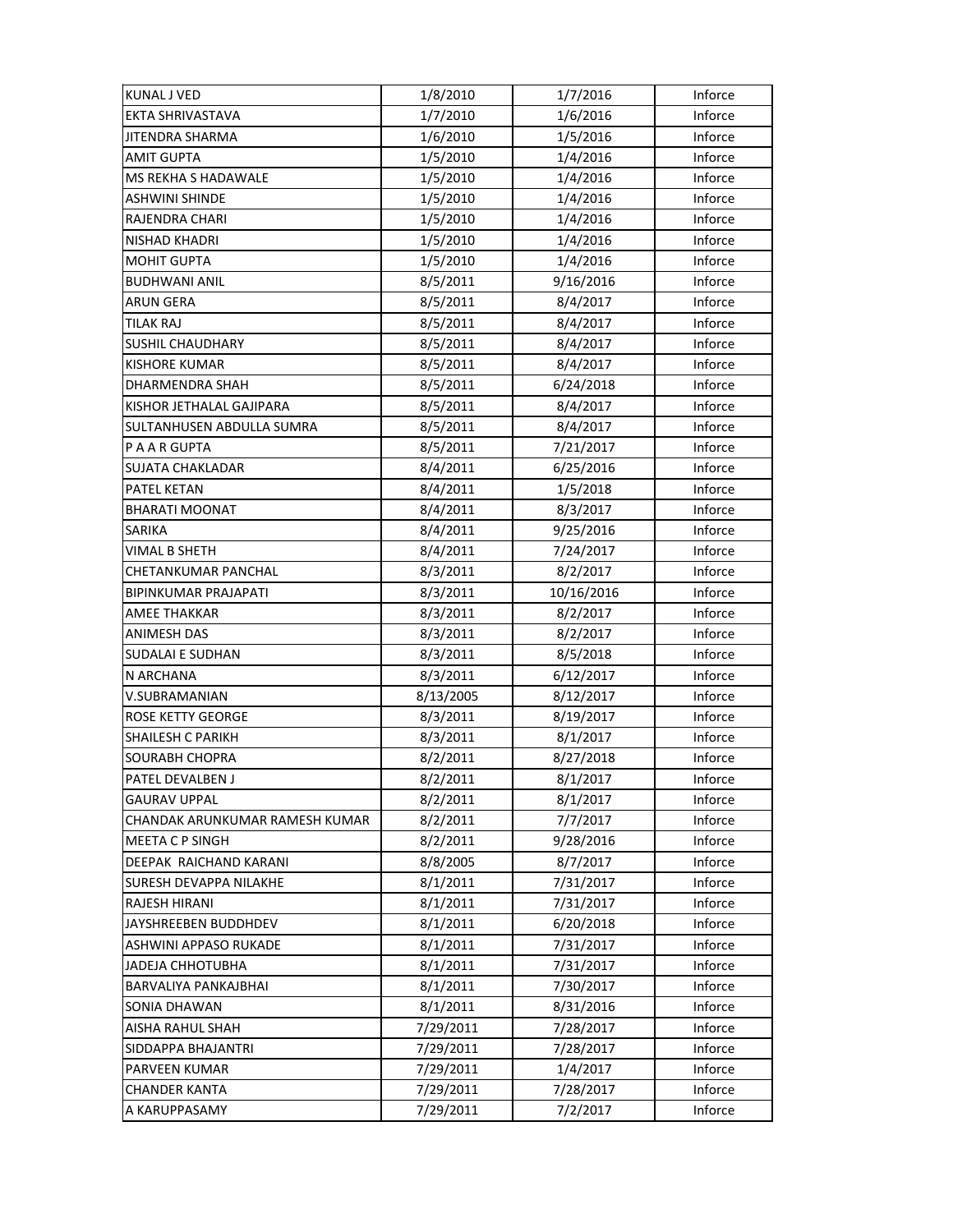| <b>MARIA JESU RAJA</b>     | 7/28/2011  | 7/27/2017  | Inforce |
|----------------------------|------------|------------|---------|
| A. SELVANAYAGAM            | 7/28/2011  | 6/18/2017  | Inforce |
| NAYAN N PATIL              | 7/28/2011  | 7/27/2017  | Inforce |
| ASHWANI KUMAR SINGH        | 7/27/2011  | 7/26/2017  | Inforce |
| RAJNISH MALIKAY            | 7/27/2011  | 7/6/2017   | Inforce |
| <b>KAPIL JAIN</b>          | 7/26/2011  | 7/25/2017  | Inforce |
| <b>VINOD KUMAR</b>         | 7/26/2011  | 7/25/2017  | Inforce |
| SANJEEVKUMAR               | 7/26/2011  | 7/25/2017  | Inforce |
| <b>EVENCIO QUADROS</b>     | 7/26/2011  | 8/31/2016  | Inforce |
| <b>K EASWARAN</b>          | 7/26/2011  | 6/2/2017   | Inforce |
| P.VISHNU                   | 7/25/2011  | 7/25/2017  | Inforce |
| <b>HEMANT KALRA</b>        | 7/25/2011  | 7/24/2017  | Inforce |
| SANJAY JAIN                | 7/25/2011  | 7/24/2017  | Inforce |
| <b>AVTAR SINGH</b>         | 7/25/2011  | 7/24/2017  | Inforce |
| SOLANKI JIGNESH            | 7/25/2011  | 6/5/2017   | Inforce |
| PANSURIYA ASHOK            | 7/25/2011  | 8/10/2017  | Inforce |
| <b>SUMA</b>                | 7/23/2011  | 7/30/2017  | Inforce |
| SURESH                     | 7/22/2011  | 7/21/2017  | Inforce |
| NALLAMUTHU                 | 7/22/2011  | 7/21/2017  | Inforce |
| MANJUNATH                  | 7/22/2011  | 7/21/2017  | Inforce |
| RAMESH KUMAR R             | 7/22/2011  | 4/27/2018  | Inforce |
| BOMMINENI SUNIL KUMAR      | 7/21/2011  | 11/10/2015 | Inforce |
| TAMIZHKODI T               | 7/21/2011  | 7/20/2017  | Inforce |
| N S SHETTY                 | 7/21/2011  | 6/20/2017  | Inforce |
| GEETA - 12B                | 7/21/2011  | 7/24/2017  | Inforce |
|                            |            |            |         |
| <b>SATISH R KUNDER</b>     | 10/14/2008 | 10/13/2017 | Inforce |
| SAVITA BARDE               | 7/20/2011  | 7/19/2017  | Inforce |
| MOHD. AZEEM                | 7/20/2011  | 7/20/2017  | Inforce |
| CHANDRA PRAKASH SRIVASTAVA | 7/19/2011  | 7/18/2017  | Inforce |
| <b>MANISH TIWARI</b>       | 7/19/2011  | 7/18/2017  | Inforce |
| CHANDAN KUMAR PANDEY       | 7/19/2011  | 7/26/2017  | Inforce |
| TRIVEDI KULDEEP            | 7/19/2011  | 7/6/2017   | Inforce |
| MANOJKANNAN                | 7/18/2011  | 7/17/2017  | Inforce |
| AJMER SINGH                | 7/18/2011  | 9/7/2016   | Inforce |
| <b>GADHVI BHUPESH</b>      | 7/18/2011  | 7/17/2017  | Inforce |
| <b>MURALY</b>              | 7/18/2011  | 7/17/2017  | Inforce |
| NITIN MANGALEKAR           | 7/18/2011  | 7/17/2017  | Inforce |
| YOGESH CHAUDHARY           | 7/18/2011  | 7/17/2017  | Inforce |
| DEVAN PUNDLIK RAMU         | 7/18/2011  | 10/5/2016  | Inforce |
| RANJIT SAHOO               | 7/18/2011  | 5/25/2017  | Inforce |
| CHANDRASEKAR C             | 7/15/2011  | 7/14/2017  | Inforce |
| <b>BANUMATHIS</b>          | 7/15/2011  | 7/14/2017  | Inforce |
| BIRADAR SHAIKHJALANI       | 7/15/2011  | 9/23/2017  | Inforce |
| CHAWLA DIVYA               | 7/15/2011  | 8/22/2017  | Inforce |
| VIJAY B MOON               | 7/15/2011  | 7/17/2017  | Inforce |
| YESHA MEHTA                | 7/14/2011  | 7/13/2017  | Inforce |
| <b>HARPREET KAUR</b>       | 7/14/2011  | 7/13/2017  | Inforce |
| <b>SUNILKUMAR S JAIN</b>   | 7/14/2011  | 7/14/2017  | Inforce |
| VANIN                      | 7/14/2011  | 3/26/2017  | Inforce |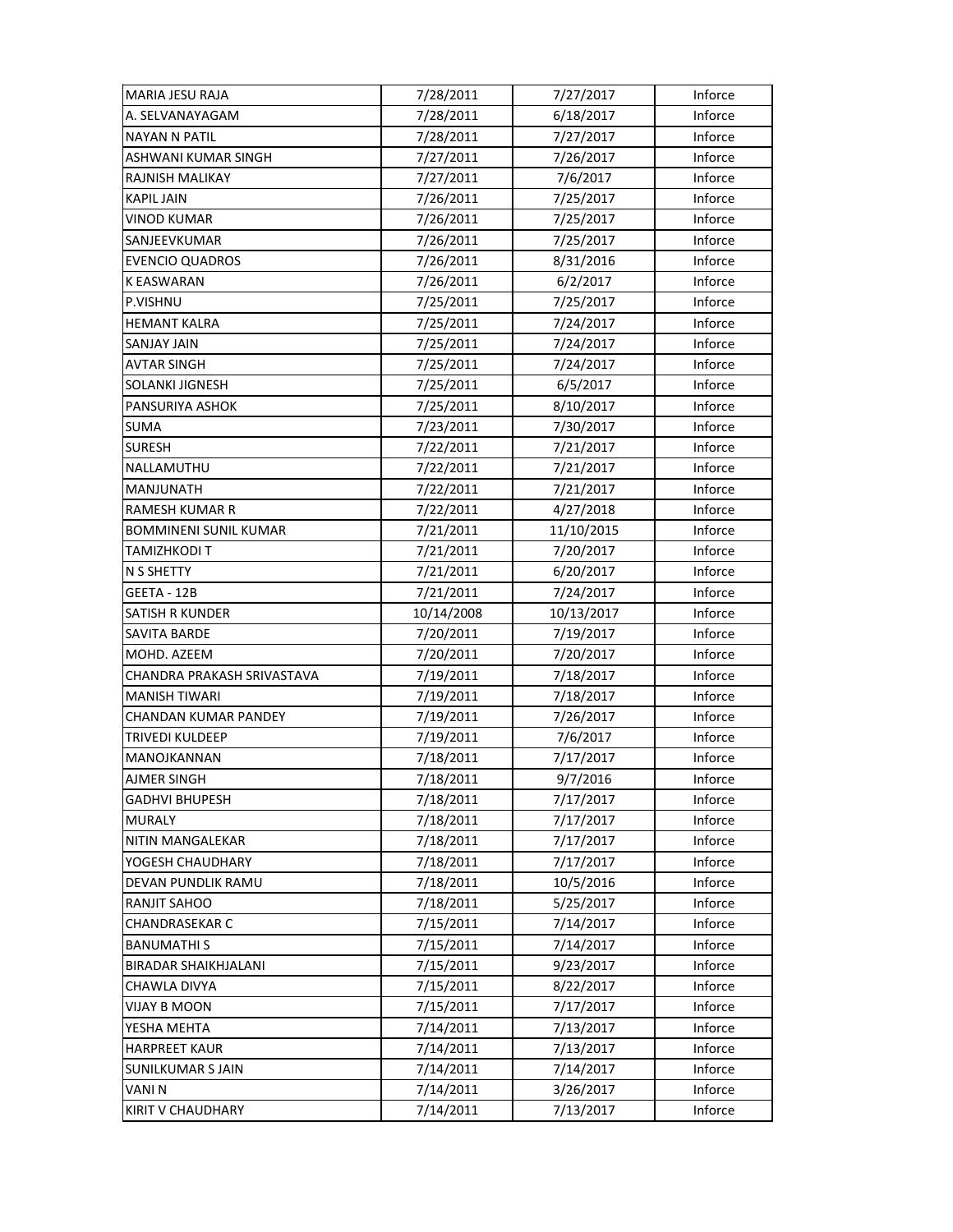| SARIKA JUNEJA                 | 7/14/2011 | 5/29/2017  | Inforce |
|-------------------------------|-----------|------------|---------|
| PATEL NITINBHAI               | 7/14/2011 | 7/31/2017  | Inforce |
| SHRI GHADIALI ADIL K          | 7/14/2011 | 8/9/2017   | Inforce |
| MUNESH KHANDELWAL             | 7/13/2011 | 7/12/2017  | Inforce |
| <b>DAVE MANISH</b>            | 7/13/2011 | 7/1/2017   | Inforce |
| <b>SONIA GUPTA</b>            | 7/13/2011 | 7/3/2017   | Inforce |
| LAVA SHRIPADGOUD BAHADURDESAI | 7/13/2011 | 7/14/2017  | Inforce |
| <b>VIRENDER SINGH</b>         | 7/12/2011 | 7/11/2017  | Inforce |
| <b>SUNIL D GUPTA</b>          | 7/12/2011 | 7/11/2017  | Inforce |
| NATHA BABA PUJARI             | 7/12/2011 | 4/11/2017  | Inforce |
| <b>SHARAD KANASE</b>          | 7/11/2011 | 7/10/2017  | Inforce |
| DOKEPATIL PRASHANT            | 7/11/2011 | 7/10/2017  | Inforce |
| SUMRUTI K ANAND               | 7/11/2011 | 7/10/2017  | Inforce |
| <b>SAVANT VYAS</b>            | 7/11/2011 | 7/10/2017  | Inforce |
| MUSKAN SAMNANI                | 7/11/2011 | 7/10/2017  | Inforce |
| <b>BHAVESH THAKKAR</b>        | 7/9/2011  | 7/28/2017  | Inforce |
| LALJIBHAI GELABHAI BHARVAD    | 7/9/2011  | 8/7/2017   | Inforce |
| SINGH SUBHASH                 | 7/8/2011  | 3/12/2016  | Inforce |
| RADHIKA KANORIA               | 7/8/2011  | 7/7/2017   | Inforce |
| RAKESH JADHAV                 | 7/8/2011  | 7/7/2017   | Inforce |
| <b>SURENDAR J</b>             | 7/7/2011  | 7/6/2017   | Inforce |
| <b>PATEL KEVIN</b>            | 7/7/2011  | 7/17/2017  | Inforce |
| T PRAPOORNA REDDY             | 7/7/2011  | 5/21/2017  | Inforce |
| RAJESH KUMAR TIWARI           | 7/7/2011  | 4/25/2017  | Inforce |
| <b>HIREN PATEL</b>            | 7/7/2011  | 9/8/2017   | Inforce |
| VINEET DHINGRA                | 7/7/2011  | 5/17/2017  | Inforce |
| K.NATARAJAN                   | 7/6/2011  | 7/5/2017   | Inforce |
| A S SIVARAMAN                 | 7/6/2011  | 2/24/2016  | Inforce |
| JAISWAL ARJUNKUMAR            | 7/6/2011  | 3/25/2016  | Inforce |
| <b>BRAJESH</b>                | 7/6/2011  | 7/4/2018   | Inforce |
| <b>REKHA TRIVEDI</b>          | 7/6/2011  | 7/5/2017   | Inforce |
| PIYUSH A PATEL                | 7/6/2011  | 7/22/2017  | Inforce |
| SANJAY BHARDWAJ               | 7/6/2011  | 9/26/2017  | Inforce |
| MITALI JOHARAPURKAR           | 7/6/2011  | 8/18/2017  | Inforce |
| GURNAM SINGH                  | 7/5/2011  | 7/4/2017   | Inforce |
| VEERENDRA KUMAR MISHRA        | 7/5/2011  | 7/4/2017   | Inforce |
| MOHAMMAD SADIQ                | 7/5/2011  | 12/15/2016 | Inforce |
| <b>ANJALI TAMBE</b>           | 7/4/2011  | 7/3/2017   | Inforce |
| <b>SUMANDEVI</b>              | 7/4/2011  | 11/14/2017 | Inforce |
| MAMTA                         | 7/4/2011  | 5/14/2016  | Inforce |
| <b>ANKITA MISTRY</b>          | 7/4/2011  | 5/31/2016  | Inforce |
| PALLAV SHAH                   | 7/4/2011  | 1/12/2018  | Inforce |
| POOJA PATIL                   | 7/4/2011  | 7/3/2017   | Inforce |
| VIKAS NARSINHBHAI PANJABI     | 7/4/2011  | 7/3/2017   | Inforce |
| MISTRY KEYURKUMAR             | 7/4/2011  | 9/21/2017  | Inforce |
| <b>SHAH SAUMIK</b>            | 7/2/2011  | 7/5/2017   | Inforce |
| SARAVANAN P                   | 7/1/2011  | 6/30/2017  | Inforce |
| <b>CHINKI KHAN</b>            | 7/1/2011  | 6/30/2017  | Inforce |
| SHARMILA DAILA                | 7/1/2011  | 6/30/2017  | Inforce |
| DILIPSINH DABHI               | 7/1/2011  | 8/4/2017   | Inforce |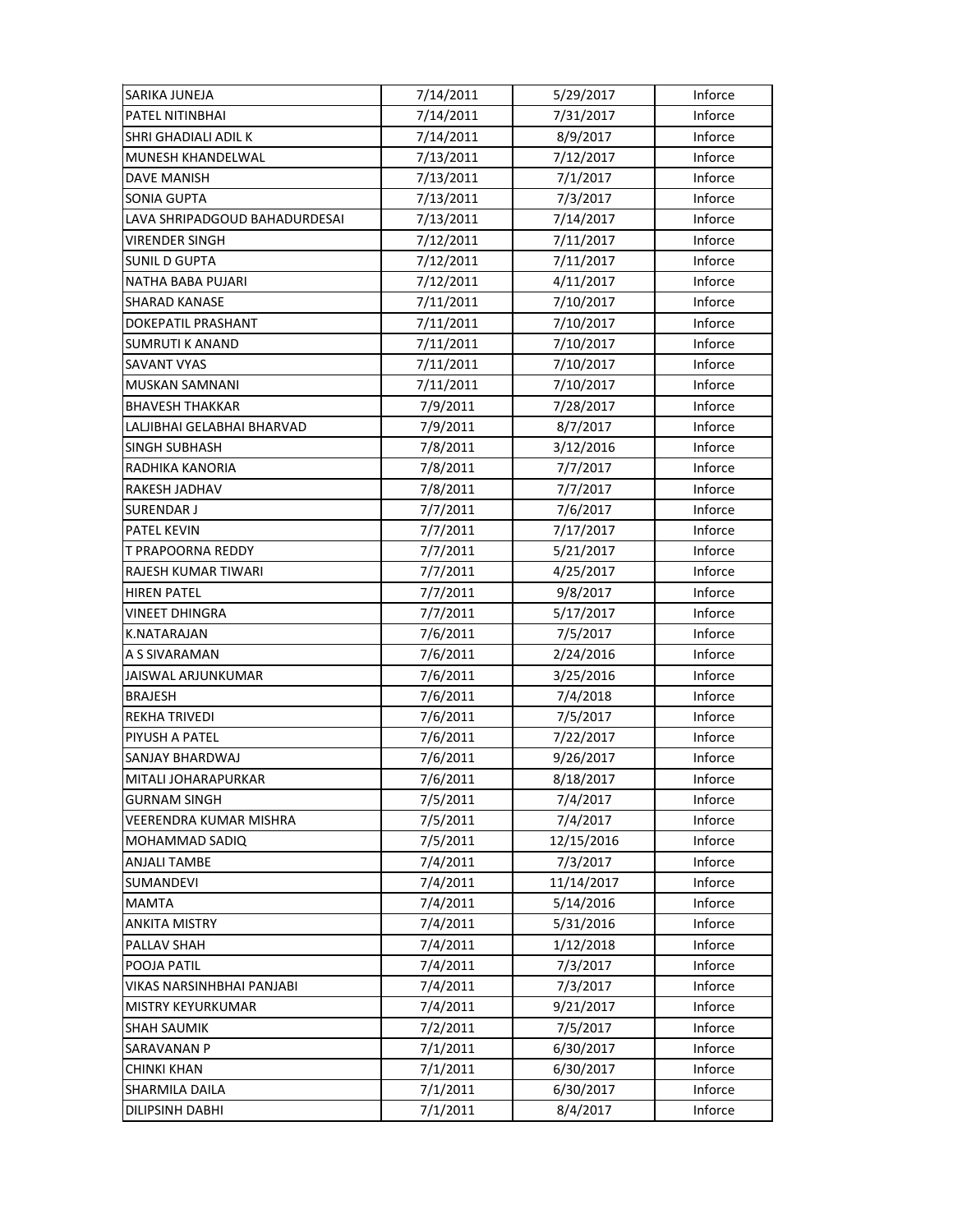| SATYENDRA PRATAP SINGH      | 7/1/2011  | 6/30/2017  | Inforce |
|-----------------------------|-----------|------------|---------|
| <b>ROSHAN LAL GUPTA</b>     | 7/1/2011  | 3/22/2017  | Inforce |
| <b>KRISHNA KUMAR SINGH</b>  | 7/1/2011  | 6/30/2017  | Inforce |
| <b>RAHUL KUMAR</b>          | 7/1/2011  | 6/30/2017  | Inforce |
| POONAM KUMAR (11U)          | 7/1/2011  | 12/14/2017 | Inforce |
| <b>SUSHIL SHARMA</b>        | 7/1/2011  | 6/30/2017  | Inforce |
| AJAY DHUPAR [112]           | 7/1/2011  | 8/11/2017  | Inforce |
| <b>THAKKAR BHARATBHAI</b>   | 7/1/2011  | 7/1/2017   | Inforce |
| <b>BAGRECHA NARENDRA</b>    | 7/1/2011  | 9/26/2017  | Inforce |
| PATEL BIJAL                 | 7/1/2011  | 7/6/2017   | Inforce |
| <b>JUGALKISHOR M SHARMA</b> | 7/1/2011  | 9/11/2017  | Inforce |
| PAWAN KUMAR AGARWAL         | 6/29/2011 | 2/10/2017  | Inforce |
| <b>BISWAJIT PAUL</b>        | 6/28/2011 | 6/27/2017  | Inforce |
| MALABIKA MISRA JHA          | 6/28/2011 | 6/28/2017  | Inforce |
| <b>GURMEET SINGH BHATIA</b> | 6/28/2011 | 6/27/2017  | Inforce |
| <b>SANGITA DHANAVADE</b>    | 6/28/2011 | 6/27/2017  | Inforce |
| MAHENDRAKUMAR               | 6/28/2011 | 6/25/2017  | Inforce |
| MADHUKAR KHANDERAO          | 6/27/2011 | 6/26/2017  | Inforce |
| JAYSHRI R PATEL             | 6/27/2011 | 6/26/2017  | Inforce |
| SHEETAL RAKESH KHANNA       | 6/27/2011 | 6/26/2017  | Inforce |
| KALPANA RAJA                | 6/27/2011 | 6/26/2017  | Inforce |
| PRADEEP DILIPKUMAR KANSARA  | 6/27/2011 | 8/28/2016  | Inforce |
| K.E.K. RAMESH               | 6/27/2011 | 9/19/2016  | Inforce |
| <b>SUDHIR KUMAR</b>         | 6/27/2011 | 6/27/2017  | Inforce |
| PALLAVI WATTAMWAR           | 6/27/2011 | 6/26/2017  | Inforce |
| <b>MAYA GAVHANE</b>         | 6/27/2011 | 6/26/2017  | Inforce |
| TARUN V WASAN               | 6/27/2011 | 6/1/2017   | Inforce |
| <b>MANOHAR HARGUNANI</b>    | 6/27/2011 | 8/18/2017  | Inforce |
| SAURABH VILAS LELE          | 6/27/2011 | 3/18/2017  | Inforce |
| BADRUJJAMAN                 | 6/25/2011 | 6/24/2017  | Inforce |
| PURUSHUTTAM BASUMATARY      | 6/25/2011 | 12/17/2015 | Inforce |
| <b>BHARPUR SINGH</b>        | 6/25/2011 | 6/24/2017  | Inforce |
| <b>GURNAM SINGH</b>         | 6/25/2011 | 6/24/2017  | Inforce |
| <b>BHAGAVAN P</b>           | 6/25/2011 | 6/24/2017  | Inforce |
| MADHU SUDAN GOTHWAL         | 6/25/2011 | 6/24/2017  | Inforce |
| <b>GHANSHYAM GUPTA</b>      | 6/25/2011 | 1/28/2017  | Inforce |
| PRAKASH JAIN                | 6/24/2011 | 5/27/2017  | Inforce |
| PATEL PARANJKUMAR           | 6/24/2011 | 6/25/2017  | Inforce |
| <b>GRISH KUMAR MAURYA</b>   | 6/24/2011 | 8/27/2017  | Inforce |
| ANUSHA AGARWAL              | 7/19/2002 | 7/18/2017  | Inforce |
| PATEL BEENA P               | 8/5/2005  | 8/4/2017   | Inforce |
| <b>MAJOR SINGH</b>          | 6/24/2011 | 8/22/2017  | Inforce |
| PRAKASH PATIDAR             | 6/23/2011 | 6/22/2017  | Inforce |
| <b>KAILASH TIWARI</b>       | 6/23/2011 | 6/22/2017  | Inforce |
| PRAMESH NARAYAN DARJI       | 6/23/2011 | 10/13/2018 | Inforce |
| VEENA RANI                  | 6/23/2011 | 5/12/2017  | Inforce |
| KALPESHBHAI A CHANIYARA     | 6/23/2011 | 5/25/2017  | Inforce |
| NILESHKUMAR PATTANI         | 6/23/2011 | 7/28/2017  | Inforce |
| <b>BIKRAM SINGH</b>         | 6/23/2011 | 6/10/2017  | Inforce |
| <b>HARSHIL A SHAH</b>       | 6/22/2011 | 6/21/2017  | Inforce |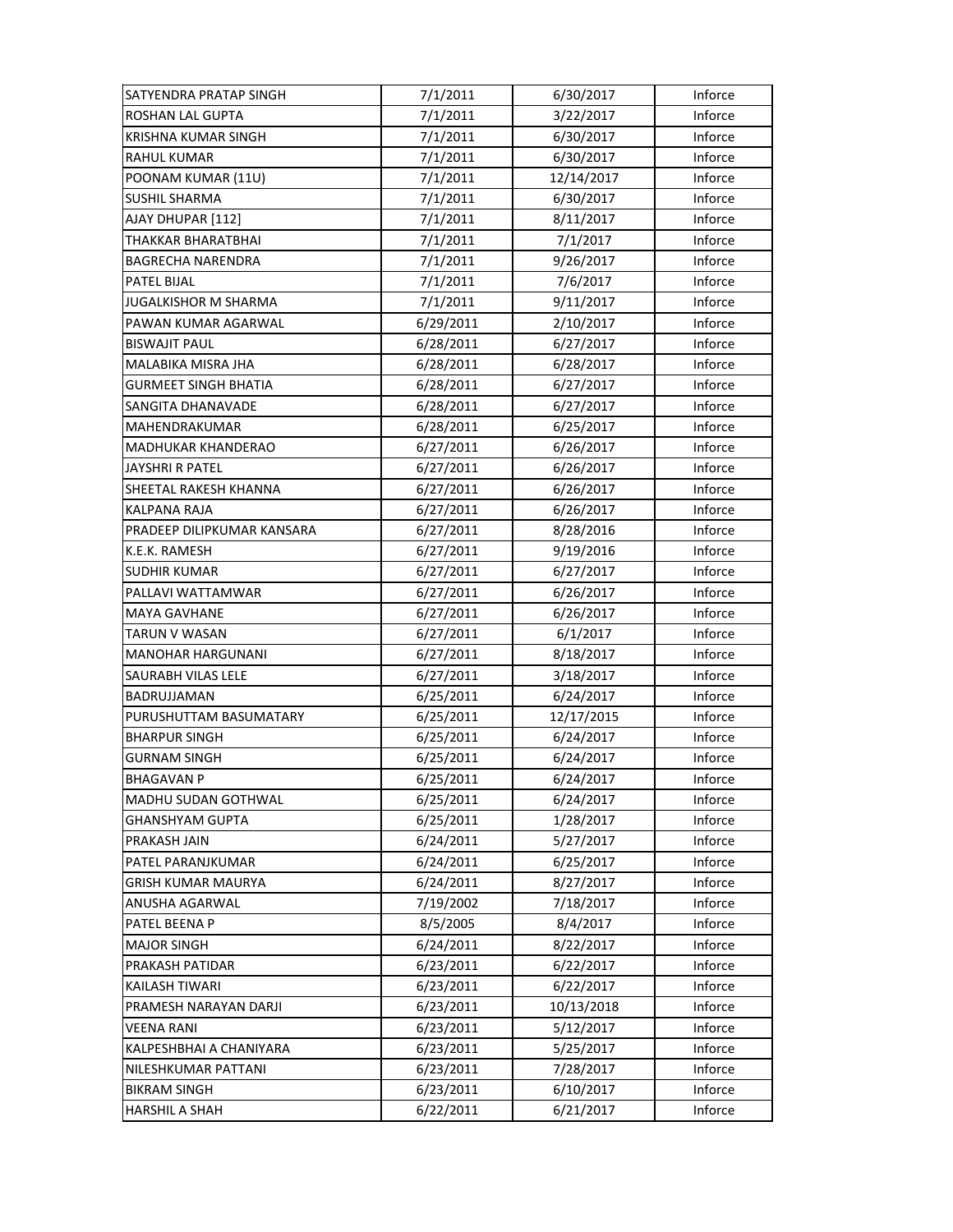| DEEPAK ARORA               | 6/22/2011 | 6/22/2017  | Inforce |
|----------------------------|-----------|------------|---------|
| <b>ANIL KUMAR</b>          | 6/22/2011 | 6/21/2017  | Inforce |
| <b>KESAVARAJ M</b>         | 6/22/2011 | 6/19/2017  | Inforce |
| <b>RUKHSAR PATHAN</b>      | 6/21/2011 | 6/20/2017  | Inforce |
| VISHALAKSHI JAYAPRAKASH G  | 6/21/2011 | 6/20/2017  | Inforce |
| <b>SHARAD KUMAR SONI</b>   | 6/21/2011 | 6/20/2017  | Inforce |
| MS. MANASI MAHADEV DEBNATH | 6/21/2011 | 11/5/2017  | Inforce |
| C N GOPALAKRISHNAN         | 6/21/2011 | 6/20/2017  | Inforce |
| VIJAYATA SINGH             | 6/20/2011 | 6/19/2017  | Inforce |
| <b>RAVI M GADE</b>         | 6/20/2011 | 6/19/2017  | Inforce |
| SANGITA SAMAL              | 6/20/2011 | 6/19/2017  | Inforce |
| ANKAM VENIKATESHWRULU      | 6/20/2011 | 6/19/2017  | Inforce |
| JYOTHI S SHETTY            | 6/20/2011 | 6/3/2017   | Inforce |
| SEEMA KANDOLA              | 6/20/2011 | 7/3/2017   | Inforce |
| <b>AMIT GARG</b>           | 6/18/2011 | 6/17/2017  | Inforce |
| <b>SANJANA KHUMAN</b>      | 6/18/2011 | 6/17/2017  | Inforce |
| SAABIQUA ALI INAM MIRZA    | 6/18/2011 | 6/18/2017  | Inforce |
| <b>RESHMA M TAMBE</b>      | 6/18/2011 | 6/17/2017  | Inforce |
| AKSHAY MAHABAL SHETTY      | 6/18/2011 | 4/6/2017   | Inforce |
| GEENTANJALI SHARMA         | 6/18/2011 | 7/29/2017  | Inforce |
| SANJEEV KUMAR MEHTA        | 6/17/2011 | 6/16/2017  | Inforce |
| RAJESH CHAUHAN             | 6/17/2011 | 6/16/2017  | Inforce |
| MALEKAR MANGESH            | 6/17/2011 | 3/20/2018  | Inforce |
| J.JAYASRI                  | 6/17/2011 | 6/16/2017  | Inforce |
| <b>KOTHARI NISHA</b>       | 6/17/2011 | 6/19/2017  | Inforce |
| KAMWAL CHAUHAN             | 6/17/2011 | 6/1/2017   | Inforce |
| <b>GUPTA SHIVKUMAR</b>     | 6/16/2011 | 12/5/2017  | Inforce |
| JINAL MEHTA                | 6/16/2011 | 7/1/2017   | Inforce |
| MAHENDRA KUMAR CHAVDA      | 6/16/2011 | 1/12/2019  | Inforce |
| MITESHBHAI A PATEL         | 6/15/2011 | 6/13/2017  | Inforce |
| SANDEEP CHAUHAN            | 6/15/2011 | 9/4/2018   | Inforce |
| LAKHVIR SINGH              | 6/15/2011 | 2/25/2017  | Inforce |
| YASHPAL CHAUHAN            | 6/15/2011 | 3/26/2017  | Inforce |
| <b>CHAUHAN PRADIPSINGH</b> | 6/15/2011 | 6/1/2017   | Inforce |
| RAVNEET                    | 6/15/2011 | 6/13/2017  | Inforce |
| <b>VANDANA MITTAL</b>      | 6/15/2011 | 7/3/2017   | Inforce |
| <b>GAURAV SINGHAL</b>      | 6/14/2011 | 6/13/2017  | Inforce |
| <b>KUMAR B.</b>            | 6/13/2011 | 6/12/2017  | Inforce |
| <b>GOPAL BAKSHI</b>        | 6/13/2011 | 12/28/2016 | Inforce |
| <b>NIRMALKUMAR PATEL</b>   | 6/13/2011 | 10/19/2017 | Inforce |
| <b>HARCHAND SINGH</b>      | 6/13/2011 | 2/25/2017  | Inforce |
| <b>SWATI SHINDE</b>        | 6/11/2011 | 6/10/2017  | Inforce |
| <b>CHARANJEET SINGH</b>    | 6/11/2011 | 3/25/2017  | Inforce |
| <b>GEETA SAINI</b>         | 6/11/2011 | 6/10/2017  | Inforce |
| KAMALESH VERMA             | 6/10/2011 | 6/9/2017   | Inforce |
| <b>ANIL KUMAR</b>          | 6/10/2011 | 6/9/2017   | Inforce |
| JAYVADAN K.SONI            | 6/10/2011 | 7/13/2017  | Inforce |
| MEENAKSHI GARG             | 6/10/2011 | 2/17/2017  | Inforce |
| <b>DIXIT RAJPUT</b>        | 6/10/2011 | 6/8/2017   | Inforce |
| PAWAN KUMAR                | 6/10/2011 | 5/9/2017   | Inforce |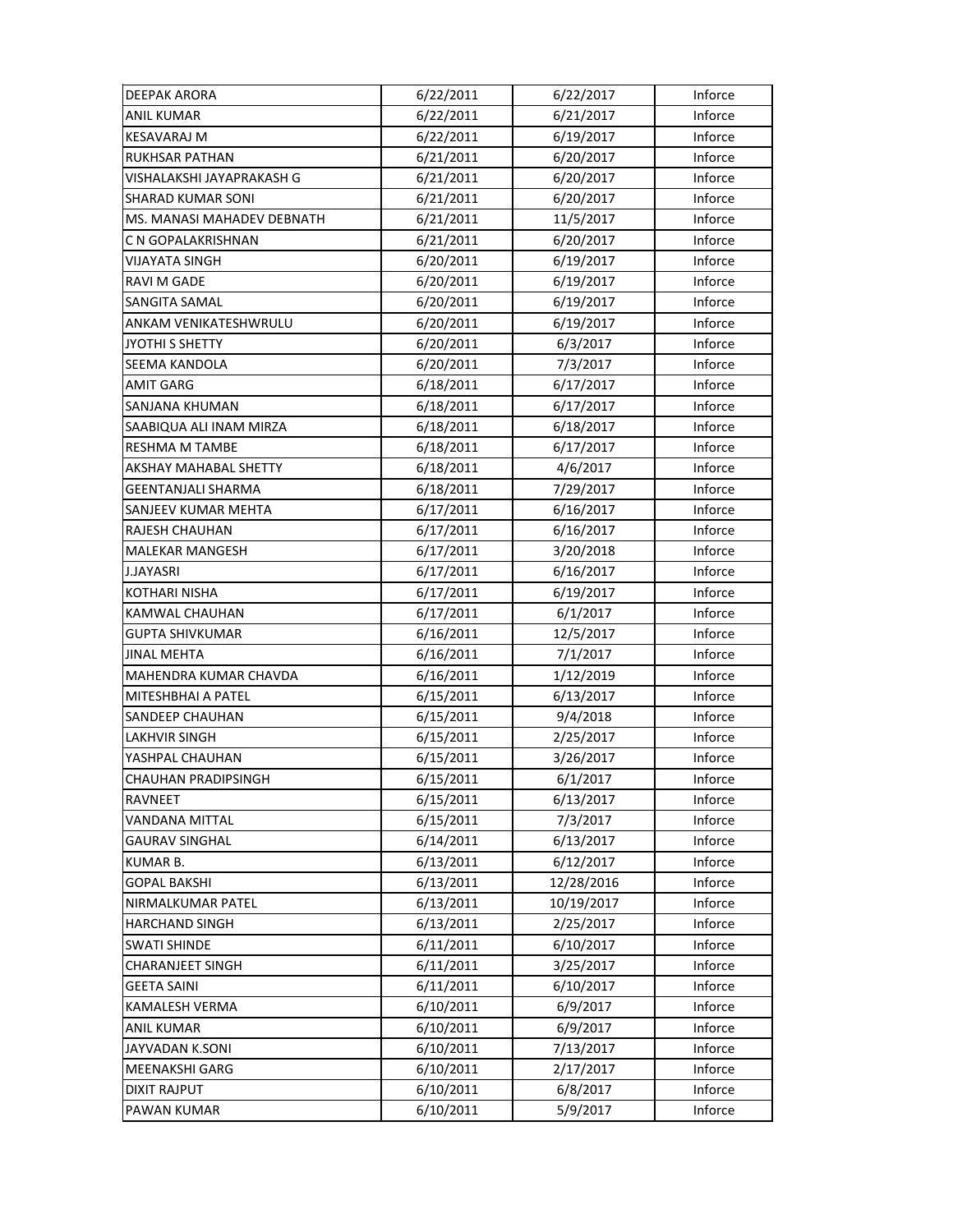| <b>BABITA TRILOK RAWAT</b>       | 5/30/2005 | 5/29/2017  | Inforce |
|----------------------------------|-----------|------------|---------|
| <b>KADAM KAMALAKAR</b>           | 6/9/2011  | 12/28/2015 | Inforce |
| NISHANT KANOJIA                  | 6/9/2011  | 6/8/2017   | Inforce |
| <b>KRITHIKA S JAVALI</b>         | 6/9/2011  | 6/8/2017   | Inforce |
| PATEL MITESHKUMAR                | 6/9/2011  | 6/25/2017  | Inforce |
| <b>KARAM SINGH</b>               | 6/9/2011  | 2/25/2017  | Inforce |
| MANJULABEN UMARETIYA             | 6/8/2011  | 6/7/2017   | Inforce |
| <b>NEELAM KONDAL</b>             | 6/8/2011  | 6/7/2017   | Inforce |
| RAJEEV KUMAR PANDEY              | 6/8/2011  | 6/7/2017   | Inforce |
| NIKHIL KUSUMGAR (HUF)            | 6/8/2011  | 5/27/2017  | Inforce |
| VIJAY KUMAR MUKHI                | 6/8/2011  | 7/3/2017   | Inforce |
| KARAM CHAND CHUGH                | 6/8/2011  | 5/17/2017  | Inforce |
| <b>TEJAL PATEL</b>               | 6/8/2011  | 7/16/2017  | Inforce |
| <b>SUNIL KUMAR SHARMA</b>        | 6/8/2011  | 5/17/2017  | Inforce |
| <b>KANTA MALHOTRA</b>            | 6/8/2011  | 5/17/2017  | Inforce |
| <b>DHARMESH PRAVIN SUCHDE</b>    | 6/6/2011  | 6/5/2017   | Inforce |
| DHIRAJ CHANDRAKANT SONAWANE      | 6/6/2011  | 6/5/2017   | Inforce |
| <b>GOPAL PAWALE</b>              | 6/6/2011  | 6/5/2017   | Inforce |
| NIDHI KABRA                      | 6/6/2011  | 6/5/2017   | Inforce |
| DIPESH SINGH                     | 6/6/2011  | 6/5/2017   | Inforce |
| <b>VINOD K SURYAVANSHI</b>       | 6/3/2011  | 6/2/2017   | Inforce |
| <b>MANOJ XAVIER DIAS</b>         | 6/3/2011  | 6/2/2017   | Inforce |
| <b>NIKIT S GANGWANI</b>          | 6/3/2011  | 4/12/2017  | Inforce |
| RAJIB DUTTA                      | 6/3/2011  | 3/15/2016  | Inforce |
| R.DHANABAL                       | 6/2/2011  | 6/1/2017   | Inforce |
| <b>SPARSH KUMAR GUPTA</b>        | 6/2/2011  | 6/1/2017   | Inforce |
| PRADEEP KUMAR GOEL               | 6/2/2011  | 3/18/2017  | Inforce |
| VISHOK KUMAR TRIPATHI            | 6/2/2011  | 7/21/2017  | Inforce |
| <b>NEETU N SANCHETI</b>          | 6/2/2011  | 7/16/2017  | Inforce |
| MS. SHUKLA KHYATI KUNJAN         | 6/2/2011  | 5/12/2017  | Inforce |
| POOJA                            | 6/1/2011  | 5/31/2017  | Inforce |
| <b>SUNITA NARANG [31C]</b>       | 6/1/2011  | 6/15/2017  | Inforce |
| <b>SULEKH KUMAR</b>              | 6/1/2011  | 5/31/2017  | Inforce |
| SATNAM SINGH                     | 6/1/2011  | 12/26/2016 | Inforce |
| RAWAL SINGH                      | 6/1/2011  | 2/25/2017  | Inforce |
| T MADHESWARAN                    | 6/1/2011  | 5/20/2017  | Inforce |
| HIMANSHU K PATEL                 | 5/31/2011 | 5/30/2017  | Inforce |
| SEEMAKUMARI YASHPALSINGH CHAUHAN | 5/31/2011 | 5/30/2017  | Inforce |
| <b>K.N.SUNIL</b>                 | 5/31/2011 | 3/30/2018  | Inforce |
| ABHISHEK KUMAR GOYAL             | 5/31/2011 | 5/30/2017  | Inforce |
| ATUL KUMAR GUPTA                 | 5/31/2011 | 5/9/2017   | Inforce |
| SHIPRA SUKHIJA                   | 5/31/2011 | 5/26/2017  | Inforce |
| K NARESH KUMAR                   | 5/30/2011 | 5/29/2017  | Inforce |
| <b>KAMALA R</b>                  | 5/30/2011 | 5/29/2017  | Inforce |
| AMOL PATHARKAR                   | 5/30/2011 | 5/29/2017  | Inforce |
| RAKESH KUMAR SHARMA              | 5/30/2011 | 5/2/2017   | Inforce |
| ARUNA KALARIYA                   | 5/30/2011 | 6/9/2017   | Inforce |
| RIDDHI KALARIYA                  | 5/30/2011 | 6/4/2017   | Inforce |
| <b>GAFAR DODHIA</b>              | 5/27/2011 | 5/26/2017  | Inforce |
| <b>RAJINDER KUMAR</b>            | 5/27/2011 | 7/12/2016  | Inforce |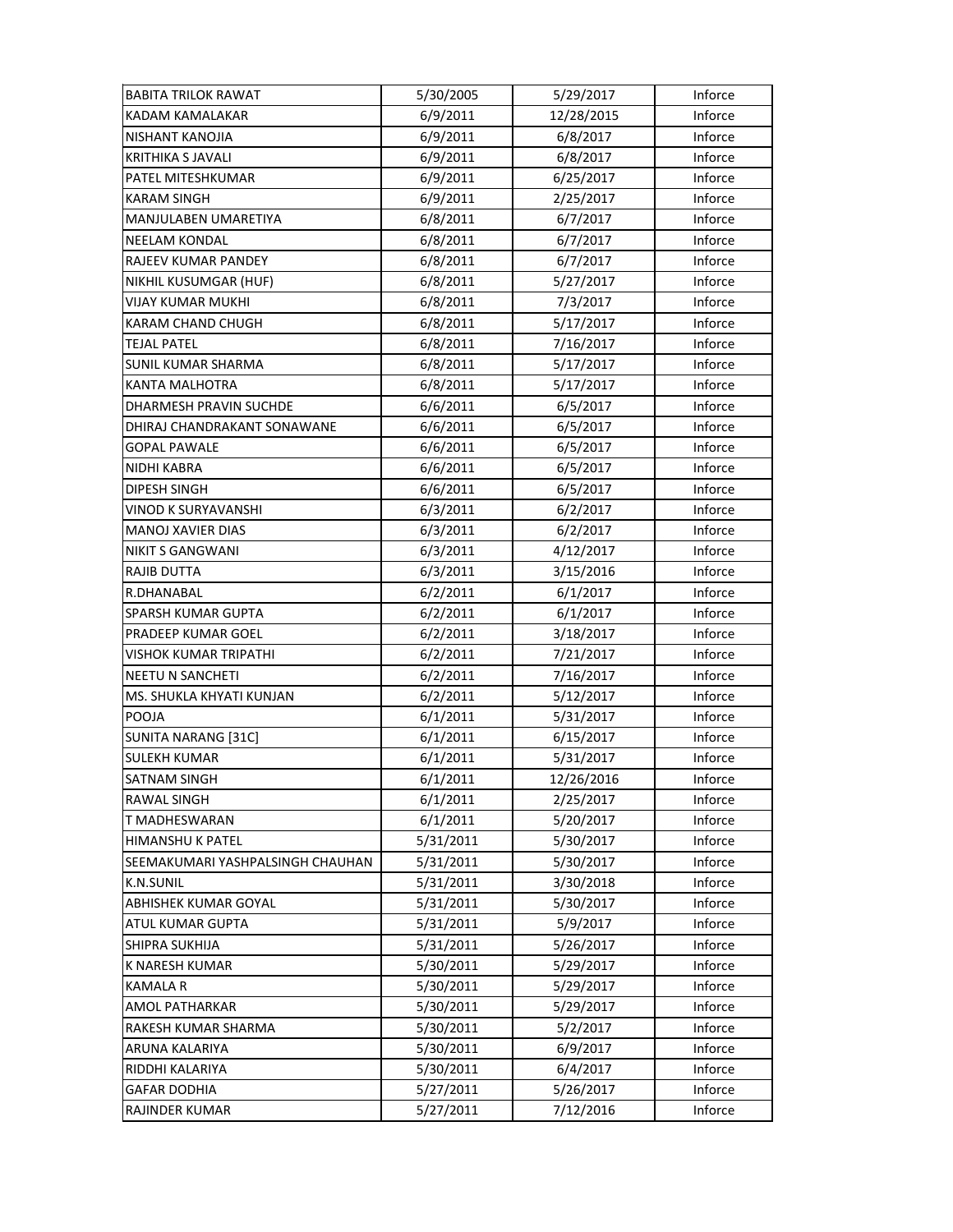| NARENDRA KUMAR YOGI                | 5/27/2011 | 5/26/2017  | Inforce |
|------------------------------------|-----------|------------|---------|
| <b>SONAM ARORA</b>                 | 5/27/2011 | 5/26/2017  | Inforce |
| PAGRANI ANILKUMAR                  | 5/27/2011 | 8/20/2017  | Inforce |
| SANDEEP VIJ                        | 5/27/2011 | 5/28/2017  | Inforce |
| <b>GERALDINE DPALMEIDA</b>         | 5/27/2011 | 5/17/2017  | Inforce |
| HARMINDER SINGH NANDA              | 5/26/2011 | 6/6/2017   | Inforce |
| PUNEET SABHARWAL                   | 5/26/2011 | 5/31/2017  | Inforce |
| MR. CHAUDHARI POPATBHAI MANSANGBH. | 5/26/2011 | 5/25/2017  | Inforce |
| PINKI BANSAL                       | 5/25/2011 | 5/24/2017  | Inforce |
| <b>DAXA BHARWAD</b>                | 5/25/2011 | 5/24/2017  | Inforce |
| PAWAN VEER YADAV[120]              | 5/25/2011 | 2/3/2017   | Inforce |
| <b>MEENAKSHI TOMAR</b>             | 5/23/2011 | 5/22/2017  | Inforce |
| RAHUL SHARMA                       | 5/23/2011 | 5/22/2017  | Inforce |
| <b>KRISHANA KANT</b>               | 5/23/2011 | 5/22/2017  | Inforce |
| CHAITANAY KRISHAN AGARWAL          | 5/23/2011 | 6/22/2017  | Inforce |
| <b>BHARATI PILLAI</b>              | 5/20/2011 | 5/19/2017  | Inforce |
| DHARMENDRA PARMAR                  | 5/20/2011 | 5/19/2017  | Inforce |
| <b>JITENDRA PATHAR</b>             | 5/20/2011 | 5/19/2017  | Inforce |
| <b>DIPTI SINGHAL</b>               | 5/20/2011 | 5/19/2017  | Inforce |
| <b>GURUDEEP J.SHETTY</b>           | 5/20/2011 | 6/9/2017   | Inforce |
| NISHA KAMBOJ                       | 5/20/2011 | 5/23/2017  | Inforce |
| <b>ANITA GROVER</b>                | 5/20/2011 | 5/23/2017  | Inforce |
| NAVNATH BANKAR                     | 5/19/2011 | 5/18/2017  | Inforce |
| S.VIJI                             | 5/19/2011 | 5/18/2017  | Inforce |
| <b>MEHTA VIRAL</b>                 | 5/23/2002 | 5/22/2017  | Inforce |
| SANTRA MEHLA                       | 5/19/2011 | 6/23/2017  | Inforce |
| PRADIP SAHA                        | 5/19/2011 | 6/14/2017  | Inforce |
| ASHISH KUMAR SINGH                 | 5/19/2011 | 7/11/2017  | Inforce |
| PRAVEEN THOPPAY P                  | 5/19/2011 | 5/12/2017  | Inforce |
| ANAND MEHROTRA                     | 5/17/2011 | 5/16/2017  | Inforce |
| <b>DHEERAJ VOHRA</b>               | 5/17/2011 | 11/15/2016 | Inforce |
| UTTAMSINH S VAGHELA                | 5/17/2011 | 5/17/2017  | Inforce |
| GHANSHYAM G HARIPARA               | 5/17/2011 | 8/29/2018  | Inforce |
| DHARMESH ARVINDBHAI PARMAR         | 5/17/2011 | 5/16/2017  | Inforce |
| E A POLU                           | 5/17/2011 | 5/18/2017  | Inforce |
| <b>SONAL K KAMBLE</b>              | 5/16/2011 | 5/15/2017  | Inforce |
| MALCOLM ANTHONY DSOUZA             | 5/16/2011 | 5/15/2017  | Inforce |
| <b>MADHAV PHANSE</b>               | 5/16/2011 | 5/15/2017  | Inforce |
| A.NEVEEN RAJ                       | 5/16/2011 | 5/15/2017  | Inforce |
| <b>NISHA</b>                       | 5/16/2011 | 5/15/2017  | Inforce |
| MAHESHBHAI P VYAS                  | 5/14/2011 | 5/19/2017  | Inforce |
| <b>NITABHATT</b>                   | 5/14/2011 | 5/10/2017  | Inforce |
| <b>SHINJUN</b>                     | 5/13/2011 | 5/12/2017  | Inforce |
| JITENDRA SINGH SOLANKI             | 5/13/2011 | 5/12/2017  | Inforce |
| LAXMAN SAVLANI                     | 5/12/2011 | 3/20/2017  | Inforce |
| YOGENDER SINGH                     | 5/11/2011 | 5/10/2017  | Inforce |
| PARAS MAL SAND                     | 5/11/2011 | 5/10/2017  | Inforce |
| M.RAMESH                           | 5/11/2011 | 5/10/2017  | Inforce |
| SHETH VISHAL N                     | 5/11/2011 | 5/26/2017  | Inforce |
| DAMODAR KESHAVRAY RAYTHETHA        | 5/11/2011 | 5/26/2017  | Inforce |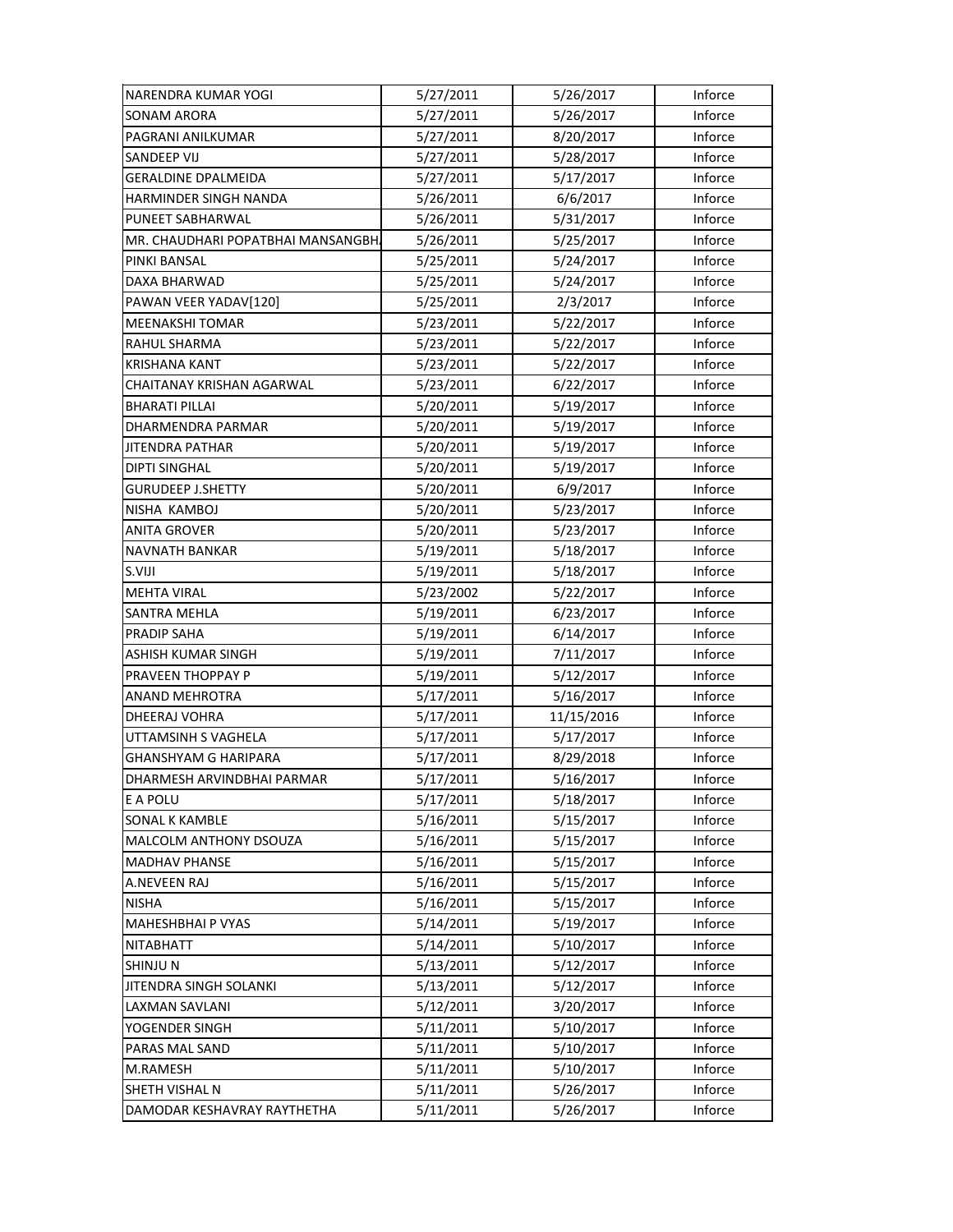| <b>SUSHANTA SENAPATI</b>     | 5/10/2011  | 5/9/2017   | Inforce |
|------------------------------|------------|------------|---------|
| <b>DHARMENDER</b>            | 5/9/2011   | 6/7/2016   | Inforce |
| MUKESH CHAND KATOCH          | 5/9/2011   | 5/8/2017   | Inforce |
| PRAKASH.R                    | 5/9/2011   | 2/8/2017   | Inforce |
| ANISHA GUPTA                 | 5/9/2011   | 5/17/2017  | Inforce |
| <b>JYOTSNA SHARMA</b>        | 5/9/2011   | 5/15/2017  | Inforce |
| <b>V.STEPHEN YACOB</b>       | 5/9/2011   | 6/7/2017   | Inforce |
| <b>SACHIN BAGWE</b>          | 5/6/2011   | 2/28/2017  | Inforce |
| SAHI RAM                     | 5/6/2011   | 5/5/2017   | Inforce |
| M T DAVID                    | 5/6/2011   | 5/27/2017  | Inforce |
| SATYANARAYAN TANTIA          | 5/5/2011   | 5/4/2017   | Inforce |
| VIRAG KAPADIA                | 5/5/2011   | 5/4/2017   | Inforce |
| <b>RAKESH KUMAR</b>          | 5/5/2011   | 1/8/2017   | Inforce |
| <b>SHAILESH PATRICK</b>      | 5/4/2011   | 5/6/2017   | Inforce |
| DIPAK VEKARIYA               | 5/4/2011   | 5/1/2017   | Inforce |
| YASHVANT PATEL               | 5/4/2011   | 3/20/2017  | Inforce |
| <b>SUNIL KUMAR DETHAL</b>    | 5/3/2011   | 5/2/2017   | Inforce |
| <b>MAMTA SINGHAL</b>         | 5/3/2011   | 5/3/2017   | Inforce |
| PUSHPA DEVI                  | 5/2/2011   | 5/1/2017   | Inforce |
| <b>K SURESH KUMAR</b>        | 5/2/2011   | 5/1/2017   | Inforce |
| <b>NARESH N KADU</b>         | 5/2/2011   | 5/1/2017   | Inforce |
| DHARMESH AGGARWAL            | 5/2/2011   | 5/1/2017   | Inforce |
| ASHOK KUMAR YEMME[119]       | 4/30/2011  | 5/30/2017  | Inforce |
| TARA CHAND GUPTA             | 4/29/2011  | 6/14/2017  | Inforce |
| <b>MAHESH R CHAVAN</b>       | 4/29/2011  | 5/17/2016  | Inforce |
| MR.VIJAY LAXMINARAYAN GUPTA  | 4/28/2011  | 7/29/2017  | Inforce |
| <b>VIDHYADHAR PISE</b>       | 4/27/2011  | 4/26/2017  | Inforce |
| SMT.NAMITA.S.REGE            | 4/27/2011  | 8/13/2017  | Inforce |
| MAHIMA JAIN                  | 4/26/2011  | 4/11/2017  | Inforce |
| <b>MANITA NAULAKHA</b>       | 4/26/2011  | 4/11/2017  | Inforce |
| <b>NAIK SHEETAL</b>          | 4/26/2011  | 6/7/2017   | Inforce |
| <b>BINU N JOSEPH</b>         | 4/25/2011  | 4/24/2017  | Inforce |
| MRS BINABEN KOTHARI          | 4/25/2011  | 3/6/2016   | Inforce |
| MS SHWETA CHONKAR            | 4/25/2011  | 5/6/2017   | Inforce |
| <b>SANTOSH HUBBALI</b>       | 11/17/2004 | 11/16/2016 | Inforce |
| RIM JHIM BHAGAT THAPA        | 4/23/2011  | 5/10/2017  | Inforce |
| P MOHAN                      | 4/21/2011  | 5/13/2017  | Inforce |
| KAILASHBEN ASHVINKUMAR PATEL | 4/21/2011  | 6/14/2017  | Inforce |
| AJAY CHOPRA                  | 4/20/2011  | 2/21/2017  | Inforce |
| T ILA                        | 4/19/2011  | 4/18/2017  | Inforce |
| AJIT PRABHAN                 | 4/19/2011  | 4/18/2017  | Inforce |
| <b>SREENA C</b>              | 4/19/2011  | 4/18/2017  | Inforce |
| <b>S NARSING RAO</b>         | 4/18/2011  | 4/18/2017  | Inforce |
| <b>FATI MUNNISA</b>          | 4/18/2011  | 4/17/2017  | Inforce |
| <b>SHASHANK PATIL</b>        | 4/18/2011  | 4/17/2017  | Inforce |
| <b>MEHTA HEMANT</b>          | 4/18/2011  | 12/1/2016  | Inforce |
| <b>HETAL P JOSHI</b>         | 4/18/2011  | 4/17/2017  | Inforce |
| <b>GURJIT SINGH</b>          | 4/18/2011  | 2/25/2017  | Inforce |
| <b>JYOTI CHAUHAN</b>         | 4/18/2011  | 6/3/2017   | Inforce |
| ARUN GUPTA                   | 4/18/2011  | 2/14/2017  | Inforce |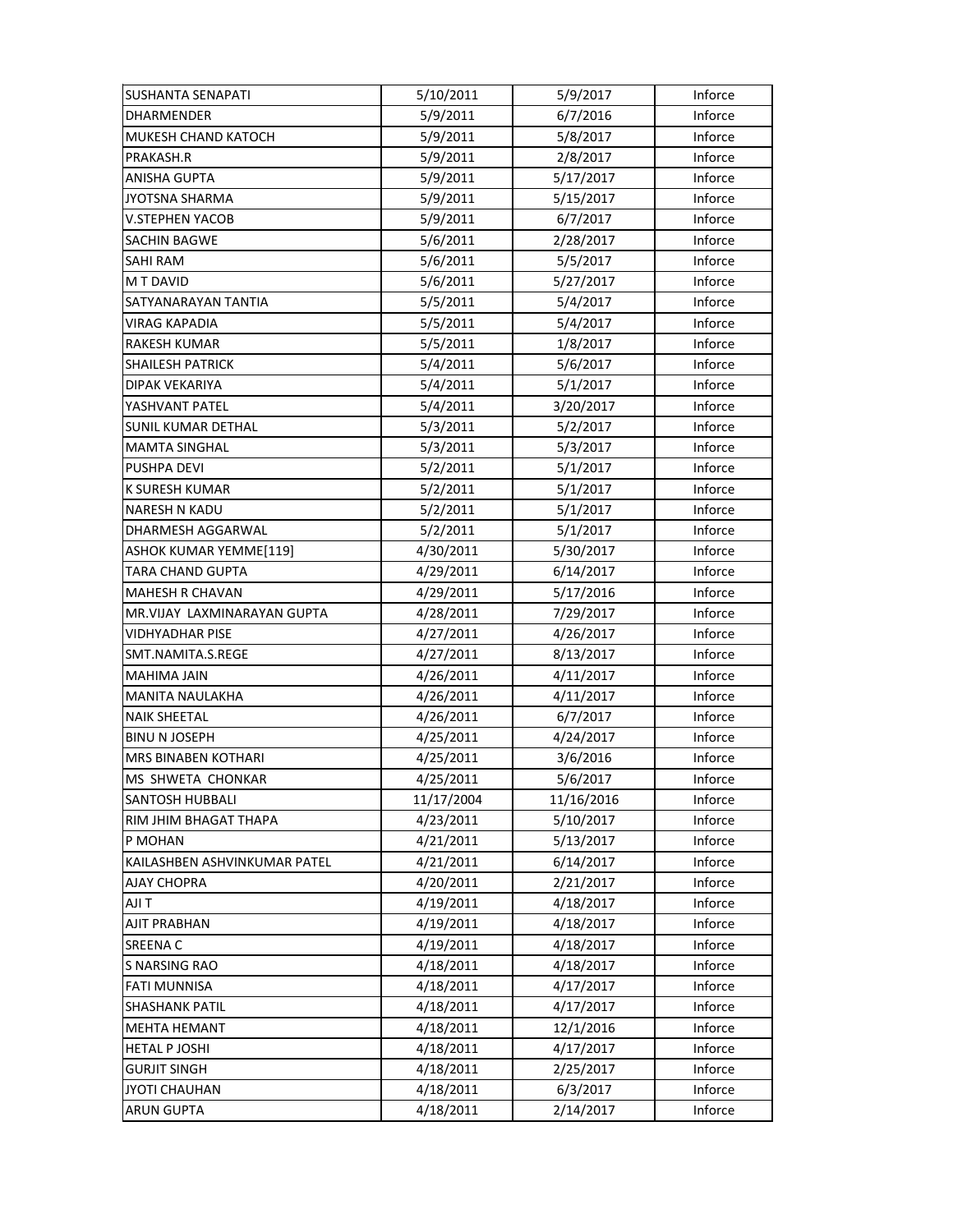| <b>HETAL HEM CHANDE</b>      | 4/15/2011 | 4/14/2017  | Inforce |
|------------------------------|-----------|------------|---------|
| RITESH SANKHLA               | 4/15/2011 | 4/14/2017  | Inforce |
| <b>SOVARAN SINGH RAJPUT</b>  | 4/15/2011 | 4/14/2017  | Inforce |
| <b>KAVITA</b>                | 4/15/2011 | 4/14/2017  | Inforce |
| VIKAS JAIN                   | 4/15/2011 | 4/14/2017  | Inforce |
| PRIYANKA MAHALE              | 4/15/2011 | 4/14/2017  | Inforce |
| <b>MAHENDRA S BHANUSHALI</b> | 4/15/2011 | 4/20/2017  | Inforce |
| <b>ASHOK RAUT</b>            | 4/15/2011 | 5/23/2017  | Inforce |
| KULBHUSHAN RAWAT             | 4/14/2011 | 4/13/2017  | Inforce |
| <b>SANKAR BISWAS</b>         | 4/13/2011 | 4/15/2018  | Inforce |
| <b>GAGAN SAHANI</b>          | 4/13/2011 | 4/12/2017  | Inforce |
| <b>MANOJ KUMAR DEOT</b>      | 4/13/2011 | 4/12/2017  | Inforce |
| <b>IRSHAD KADIVAR</b>        | 4/13/2011 | 4/12/2017  | Inforce |
| MRS. NEETA SETH              | 4/13/2011 | 12/31/2016 | Inforce |
| P.SRIJAYANTHAN               | 4/11/2011 | 4/10/2017  | Inforce |
| <b>NANTHAKUMAR P</b>         | 4/11/2011 | 6/25/2016  | Inforce |
| SHAILESH KUMAR SAINI         | 4/11/2011 | 4/10/2017  | Inforce |
| <b>IFRAN MAKNIJIA</b>        | 4/11/2011 | 4/10/2017  | Inforce |
| SAURABH ASAWA                | 4/11/2011 | 4/10/2017  | Inforce |
| <b>NAVIN GUPTA</b>           | 4/11/2011 | 4/10/2017  | Inforce |
| J.JEBAZ                      | 4/11/2011 | 4/10/2017  | Inforce |
| TALPATI MADHAVI              | 4/11/2011 | 4/12/2017  | Inforce |
| P JAYACHANDRA REDDY          | 4/8/2011  | 4/7/2017   | Inforce |
| RAVIKUMAR TANNA              | 4/7/2011  | 4/6/2017   | Inforce |
| DEVSHIBHAI MODHVADIA         | 4/7/2011  | 4/6/2017   | Inforce |
| YASHA POPTANI                | 4/7/2011  | 1/19/2017  | Inforce |
| MANISHA PALTEWAR             | 4/7/2011  | 4/6/2017   | Inforce |
| CHANDRAKANT B. PATIL         | 4/7/2011  | 5/12/2017  | Inforce |
| <b>MAN MOHAN SARDANA</b>     | 4/7/2011  | 4/11/2017  | Inforce |
| DALEEP SINGH RATHORE         | 4/6/2011  | 4/5/2017   | Inforce |
| <b>DILIP PAREEK</b>          | 4/6/2011  | 4/5/2017   | Inforce |
| <b>KRISHNADAS RAIKAR</b>     | 4/6/2011  | 3/2/2017   | Inforce |
| VISHAL ANADKAT               | 4/5/2011  | 1/24/2017  | Inforce |
| ANISH K DEOBANSI             | 4/4/2011  | 4/3/2017   | Inforce |
| SANGAMESHWAR                 | 4/4/2011  | 4/3/2017   | Inforce |
| <b>HARVINDERSINGH MATA</b>   | 4/4/2011  | 4/3/2017   | Inforce |
| SANDEEP KUMAR SHARMA         | 4/4/2011  | 11/6/2017  | Inforce |
| VANITA VIJIT SHETTY          | 4/1/2011  | 3/31/2017  | Inforce |
| KANCHAN                      | 4/1/2011  | 3/31/2017  | Inforce |
| CHANDRA MANI SAHU            | 4/1/2011  | 3/31/2017  | Inforce |
| TIKENDRA KUMAR CHOUHAN       | 4/1/2011  | 3/31/2017  | Inforce |
| SARLA BARWAL                 | 3/31/2011 | 3/30/2017  | Inforce |
| <b>MANJU BINDAL</b>          | 3/31/2011 | 3/30/2017  | Inforce |
| KAKANI NARENDRA BABU         | 3/31/2011 | 3/30/2017  | Inforce |
| M V RAVEENDRANADHA REDDY     | 3/31/2011 | 2/9/2017   | Inforce |
| <b>MOHINI GAJAYA</b>         | 3/31/2011 | 3/30/2017  | Inforce |
| PRAVEEN KUMAR SHARMA         | 3/31/2011 | 3/30/2017  | Inforce |
| <b>SALEEM AHMED</b>          | 3/31/2011 | 3/30/2017  | Inforce |
| <b>MAHENDRA RAJWADE</b>      | 1/16/2005 | 1/15/2017  | Inforce |
| K UMASHIVAANJANEYULU         | 3/30/2011 | 3/30/2017  | Inforce |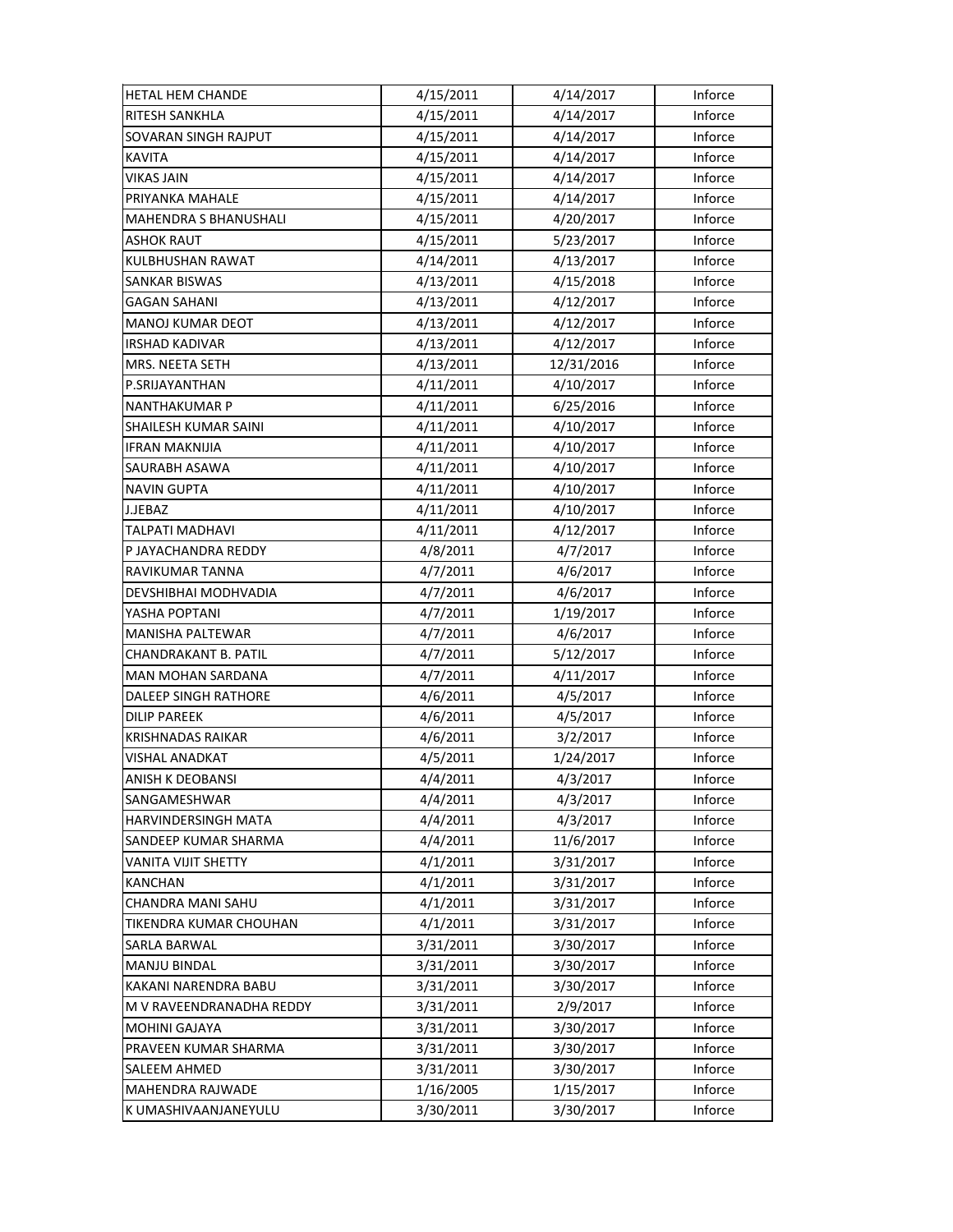| <b>NEHA MITTAL</b>                 | 3/30/2011 | 3/29/2017  | Inforce |
|------------------------------------|-----------|------------|---------|
| ARVINDBHAI RANA                    | 3/30/2011 | 3/18/2016  | Inforce |
| <b>MANISH KAPRI</b>                | 3/30/2011 | 3/29/2017  | Inforce |
| <b>MOHIT CHANDOK</b>               | 3/30/2011 | 3/29/2017  | Inforce |
| RAKSHIT ARYA                       | 3/30/2011 | 3/29/2017  | Inforce |
| <b>RANJEET SINGH</b>               | 3/30/2011 | 3/29/2017  | Inforce |
| F SRINIVASA KUMAR MUPPA            | 3/30/2011 | 3/29/2017  | Inforce |
| PENTA SREENIVASA RAO               | 3/30/2011 | 3/29/2017  | Inforce |
| G RAVINDER                         | 3/30/2011 | 3/29/2017  | Inforce |
| GIRIJA KOLHAR                      | 3/29/2011 | 3/28/2017  | Inforce |
| <b>DINESH JAIN</b>                 | 3/29/2011 | 3/28/2017  | Inforce |
| JYOTI BHATIA                       | 3/29/2011 | 3/28/2017  | Inforce |
| D RAMDHAR                          | 3/29/2011 | 3/29/2018  | Inforce |
| SHAILESH DHARMU PAWAR              | 3/29/2011 | 3/28/2017  | Inforce |
| DURGESHKUMAR MITTHULAL SAROJ       | 3/29/2011 | 3/28/2017  | Inforce |
| S SOUNDHARAM                       | 3/28/2011 | 3/27/2017  | Inforce |
| TALLURI MADHURI                    | 3/28/2011 | 3/27/2017  | Inforce |
| <b>MALINDA COSTA</b>               | 3/28/2011 | 3/27/2017  | Inforce |
| SUDHIR DATTATRAY DORUGADE          | 3/28/2011 | 3/27/2017  | Inforce |
| RAVINARAYANA CHANDRAMOULI PALIVILA | 3/28/2011 | 3/27/2017  | Inforce |
| SAMEER KUMAR CHOUDHURY             | 3/28/2011 | 3/27/2017  | Inforce |
| AJIT KUMAR MAHAPATRA               | 3/28/2011 | 3/27/2017  | Inforce |
| KALPESH M SHAH                     | 3/28/2011 | 3/27/2017  | Inforce |
| <b>SUPADU PATIL</b>                | 3/28/2011 | 3/2/2017   | Inforce |
| <b>BIJAL K SHAH</b>                | 3/28/2011 | 4/3/2017   | Inforce |
| <b>AJAY SALARIA</b>                | 3/25/2011 | 3/24/2017  | Inforce |
| <b>GURVINDER SINGH</b>             | 3/25/2011 | 3/24/2017  | Inforce |
| TARANPREET SINGH                   | 3/25/2011 | 3/24/2017  | Inforce |
| SOURAV GHOSAL                      | 3/25/2011 | 3/24/2017  | Inforce |
| PATEL GAYATRIBEN JAYESHKUMAR       | 3/25/2011 | 3/24/2017  | Inforce |
| <b>NEELAM NARANG</b>               | 3/25/2011 | 3/24/2017  | Inforce |
| ZAKIR MANIYAR                      | 3/25/2011 | 3/24/2017  | Inforce |
| DIGAMBAR MAHADEV MACHALE           | 3/25/2011 | 3/24/2017  | Inforce |
| HARBINDER SINGH SAINI              | 3/25/2011 | 2/14/2017  | Inforce |
| SRI ASHOKKUMAR K.MAHESHWARI        | 3/24/2011 | 6/22/2016  | Inforce |
| SHARADA H.G                        | 3/24/2011 | 3/23/2017  | Inforce |
| <b>GURMUKH SINGH</b>               | 3/24/2011 | 1/11/2017  | Inforce |
| KAPIL VERMA 11K                    | 3/24/2011 | 3/29/2016  | Inforce |
| DEVENDRA P SINGH                   | 3/24/2011 | 3/23/2017  | Inforce |
| <b>ROHIT CHAWLA</b>                | 3/24/2011 | 3/23/2017  | Inforce |
| <b>MAMTA OBERAI</b>                | 3/24/2011 | 3/24/2017  | Inforce |
| SATYAPAL CHUGH                     | 3/24/2011 | 12/28/2016 | Inforce |
| AMRITA BHARDWAJ                    | 3/23/2011 | 11/8/2016  | Inforce |
| <b>GV SUBRAHMANIAM</b>             | 3/23/2011 | 3/22/2017  | Inforce |
| ANJALI J SHAH                      | 3/23/2011 | 3/25/2017  | Inforce |
| SIMPLE MEHTA                       | 3/22/2011 | 10/21/2016 | Inforce |
| <b>SMITA VASHISHT</b>              | 3/22/2011 | 3/23/2017  | Inforce |
| <b>RAKESH SHAH</b>                 | 3/22/2011 | 3/13/2017  | Inforce |
| <b>CHELLADURAIR</b>                | 3/21/2011 | 7/24/2018  | Inforce |
| <b>SUMAN RAJ G</b>                 | 3/21/2011 | 9/21/2018  | Inforce |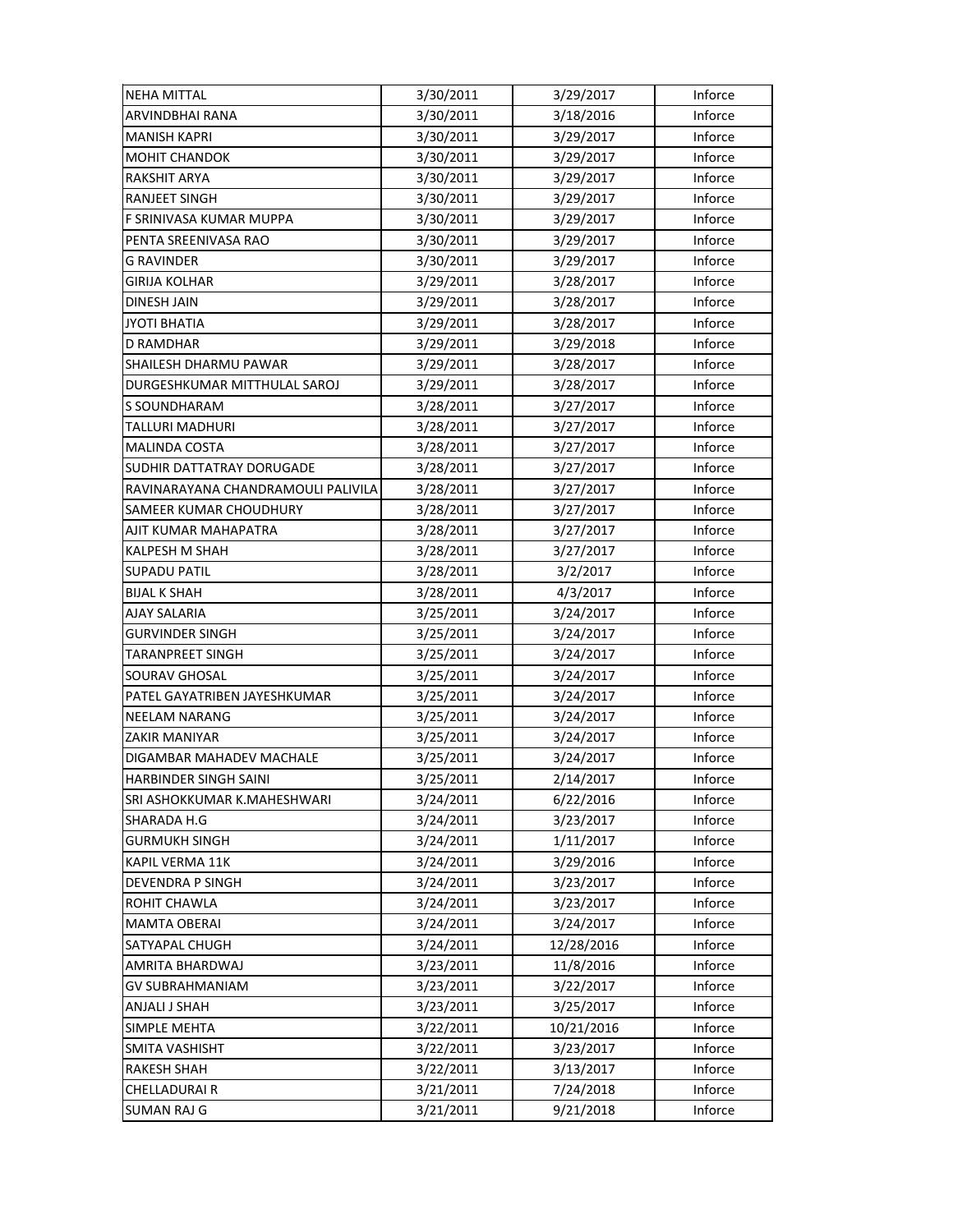| <b>ANKITA PARMAR</b>         | 3/21/2011 | 3/20/2017  | Inforce |
|------------------------------|-----------|------------|---------|
| LUCKY CHAND CHAURASIA        | 3/21/2011 | 3/20/2017  | Inforce |
| AMBATI SUCHARITHA            | 3/21/2011 | 3/20/2017  | Inforce |
| ARUN SOOD                    | 3/21/2011 | 2/25/2017  | Inforce |
| RAMESH WALVEKAR              | 3/18/2011 | 3/22/2018  | Inforce |
| RASMI RANJAN DAS             | 1/18/2012 | 4/16/2017  | Inforce |
| RAKESH KUMAR GIRDHAR         | 3/18/2011 | 3/16/2017  | Inforce |
| BHARANKUMAR                  | 3/17/2011 | 3/16/2017  | Inforce |
| <b>MRUNALI POKALE</b>        | 3/17/2011 | 1/17/2017  | Inforce |
| ZARNA JOSHI                  | 3/17/2011 | 3/6/2017   | Inforce |
| PRAVEEN KUMAR GUPTA          | 3/17/2011 | 7/14/2018  | Inforce |
| SAIYAD ABDULKADAR H          | 3/16/2011 | 3/15/2017  | Inforce |
| <b>SHYAM JI SINGH</b>        | 3/16/2011 | 3/15/2017  | Inforce |
| SANTOSH NADAVADEKAR          | 3/16/2011 | 3/15/2017  | Inforce |
| RAMESH CHUKKAPALLI           | 3/29/2005 | 3/28/2017  | Inforce |
| R SHANMUGAVELU               | 3/16/2011 | 3/7/2016   | Inforce |
| RAJESH KUMAR YADAV           | 3/15/2011 | 3/14/2017  | Inforce |
| <b>MANJUNATH KUMBAR</b>      | 3/15/2011 | 3/14/2017  | Inforce |
| <b>RAVAPPA KHATTE</b>        | 3/15/2011 | 3/14/2017  | Inforce |
| <b>BHARTI M SHAH</b>         | 3/15/2011 | 3/14/2017  | Inforce |
| DIPAKKUMAR MANSUKHLAL LAHERU | 3/14/2011 | 3/13/2017  | Inforce |
| NARENDRA BHANDARI            | 3/14/2011 | 3/13/2017  | Inforce |
| SARFARAZ SHEIKH              | 3/14/2011 | 3/13/2017  | Inforce |
| VAISHALI SURATI              | 3/14/2011 | 3/13/2017  | Inforce |
| I. SHEIK DAWOOD              | 3/14/2011 | 3/8/2016   | Inforce |
| <b>AKHILESH JAIN</b>         | 3/14/2011 | 3/11/2017  | Inforce |
| USHA SHAILESH PISTOLWALA     | 3/14/2011 | 3/16/2017  | Inforce |
| <b>NEETI JAIN (125611K)</b>  | 3/14/2011 | 3/26/2017  | Inforce |
| <b>SHWETA</b>                | 3/12/2011 | 3/11/2017  | Inforce |
| VIJAY LAKSHMI                | 3/12/2011 | 10/5/2016  | Inforce |
| DINESH MOGA                  | 3/12/2011 | 3/11/2017  | Inforce |
| KAMLESH SHAH                 | 3/12/2011 | 3/11/2017  | Inforce |
| PRABHA ABHILASH SINGH        | 3/11/2011 | 3/10/2017  | Inforce |
| <b>TRUPTIBEN MEHTA</b>       | 3/11/2011 | 3/10/2017  | Inforce |
| KIRITKUMAR JASVANTLAL PATEL  | 3/11/2011 | 3/23/2018  | Inforce |
| MEHTA SURESHCHANDRA          | 3/11/2011 | 2/26/2018  | Inforce |
| <b>SANTOSH GUPTA</b>         | 2/22/2005 | 2/21/2017  | Inforce |
| ANUJ BHARDWAJ                | 3/11/2011 | 2/1/2017   | Inforce |
| MRUDUL UTTARWAR              | 3/11/2011 | 3/15/2017  | Inforce |
| PRITIPRABHA BARIK            | 3/10/2011 | 3/9/2017   | Inforce |
| KADAMBINI SHUKLA             | 3/10/2011 | 3/9/2017   | Inforce |
| ASHISH KUMAR BEHERA          | 3/10/2011 | 3/9/2017   | Inforce |
| RITESH DATTA GAWAND          | 3/10/2011 | 3/9/2017   | Inforce |
| TANDLE SUNIL CHANDRAKANTRAO  | 3/10/2011 | 4/18/2018  | Inforce |
| <b>JAIN ABHAY</b>            | 3/10/2011 | 10/12/2017 | Inforce |
| <b>DESAI NENCY</b>           | 3/10/2011 | 11/3/2015  | Inforce |
| <b>FIROJSHA I SAI</b>        | 3/10/2011 | 3/9/2017   | Inforce |
| M. INDRA KUMAR               | 3/10/2011 | 5/27/2017  | Inforce |
| <b>CHITAL SHAH</b>           | 3/10/2011 | 1/27/2017  | Inforce |
| HEENAXI MEHUL LAKHANI        | 3/17/2005 | 3/16/2017  | Inforce |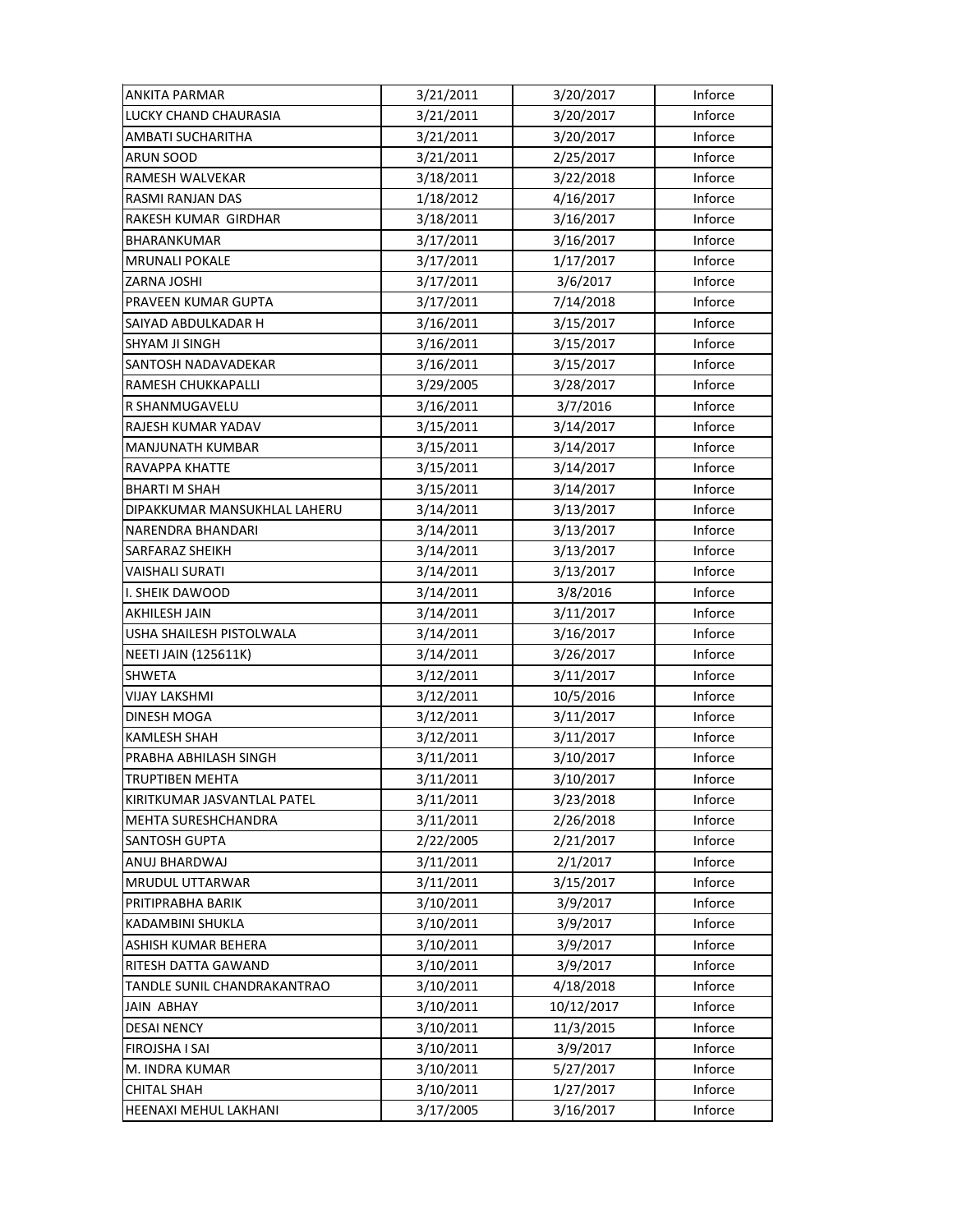| AKHLESH PRASAD MATHUR       | 3/9/2011  | 12/28/2016 | Inforce |
|-----------------------------|-----------|------------|---------|
| <b>BAROT SHILPA</b>         | 3/8/2011  | 3/7/2017   | Inforce |
| PATEL PIYUSHKUMAR D         | 3/8/2011  | 3/7/2017   | Inforce |
| ANNAVARAPU MALYADRI         | 3/8/2011  | 3/7/2017   | Inforce |
| PARUL JAIDEEP PAREKH        | 3/8/2011  | 2/9/2017   | Inforce |
| DHARMENDRA JANI             | 6/5/2009  | 3/14/2017  | Inforce |
| TADI PARAVATHI              | 3/7/2011  | 3/6/2017   | Inforce |
| VANKAYALAPATI VIKASCHOWDARY | 3/7/2011  | 3/6/2017   | Inforce |
| N.VEERABHADRARAO            | 3/7/2011  | 3/6/2017   | Inforce |
| <b>SURAM SINGH</b>          | 3/7/2011  | 3/6/2017   | Inforce |
| MEHUL VORA                  | 3/7/2011  | 3/6/2017   | Inforce |
| PATEL PARESH                | 3/7/2011  | 2/7/2017   | Inforce |
| NISHI GOENKA                | 3/4/2011  | 3/3/2017   | Inforce |
| SACHIN CHITLANGE            | 3/4/2011  | 3/3/2017   | Inforce |
| ANURADHA K                  | 3/4/2011  | 3/3/2017   | Inforce |
| SARITA CHAUDHARY            | 3/4/2011  | 10/23/2015 | Inforce |
| RAKESH ATRI                 | 3/4/2011  | 3/3/2017   | Inforce |
| MANA RAM                    | 3/4/2011  | 3/3/2017   | Inforce |
| <b>RAJESH R</b>             | 3/4/2011  | 2/14/2017  | Inforce |
| ASHA SHARMA                 | 3/3/2011  | 3/2/2017   | Inforce |
| VIMLA MARDIA                | 3/3/2011  | 1/28/2016  | Inforce |
| <b>SHAM LAL</b>             | 3/3/2011  | 3/2/2017   | Inforce |
| RUPINDER SINGH              | 3/3/2011  | 1/11/2017  | Inforce |
| <b>KULWANT KAUR</b>         | 3/3/2011  | 12/15/2016 | Inforce |
| <b>MUNISH KUMAR</b>         | 3/3/2011  | 1/2/2017   | Inforce |
| CHANDRESH DALSANIYA         | 3/2/2011  | 3/1/2017   | Inforce |
| MANIKANTA A                 | 3/1/2011  | 2/28/2017  | Inforce |
| VINAY KUMAR D N             | 3/1/2011  | 2/28/2017  | Inforce |
| SHAHBUDDIN SHETH            | 3/1/2011  | 2/28/2017  | Inforce |
| REKHA SHARMA                | 2/28/2011 | 2/27/2017  | Inforce |
| PINKI GOYAL                 | 2/28/2011 | 2/27/2017  | Inforce |
| V.SRIHARI                   | 2/28/2011 | 2/27/2017  | Inforce |
| SIDDHARTH PANDIT            | 2/28/2011 | 3/2/2017   | Inforce |
| HARISH KUMAR HIMMATSINGKA   | 2/21/2005 | 2/20/2017  | Inforce |
| ABDULFAZITH                 | 2/26/2011 | 2/25/2017  | Inforce |
| P.K.VASANTHI                | 2/26/2011 | 2/25/2017  | Inforce |
| R.MALARVIZHI                | 2/26/2011 | 2/25/2017  | Inforce |
| RAJESH KUMAR YADAV [19P]    | 2/26/2011 | 2/28/2017  | Inforce |
| S JOSEPH VASUDEVAN          | 2/25/2011 | 8/17/2016  | Inforce |
| S.SARAVANAN                 | 2/25/2011 | 2/24/2017  | Inforce |
| ATUL PRABHAKAR DHAMANDE     | 2/25/2011 | 2/24/2017  | Inforce |
| P RAMA BHADRA RAJU          | 2/24/2011 | 2/23/2017  | Inforce |
| HANSA DATT BHATT            | 2/24/2011 | 2/23/2017  | Inforce |
| VIMAL R SUTAR               | 2/23/2011 | 2/22/2017  | Inforce |
| <b>BANKIM M. MOTA</b>       | 2/23/2011 | 4/15/2016  | Inforce |
| SUHAS M. KINI               | 2/23/2011 | 12/23/2015 | Inforce |
| SHRI SAJJAN P PHADTE        | 2/23/2011 | 5/19/2018  | Inforce |
| JEEJAN JOSE P               | 2/23/2011 | 2/27/2017  | Inforce |
| SITARAM PANDA               | 2/22/2011 | 2/21/2017  | Inforce |
| KUNMUN DASH                 | 2/22/2011 | 2/21/2017  | Inforce |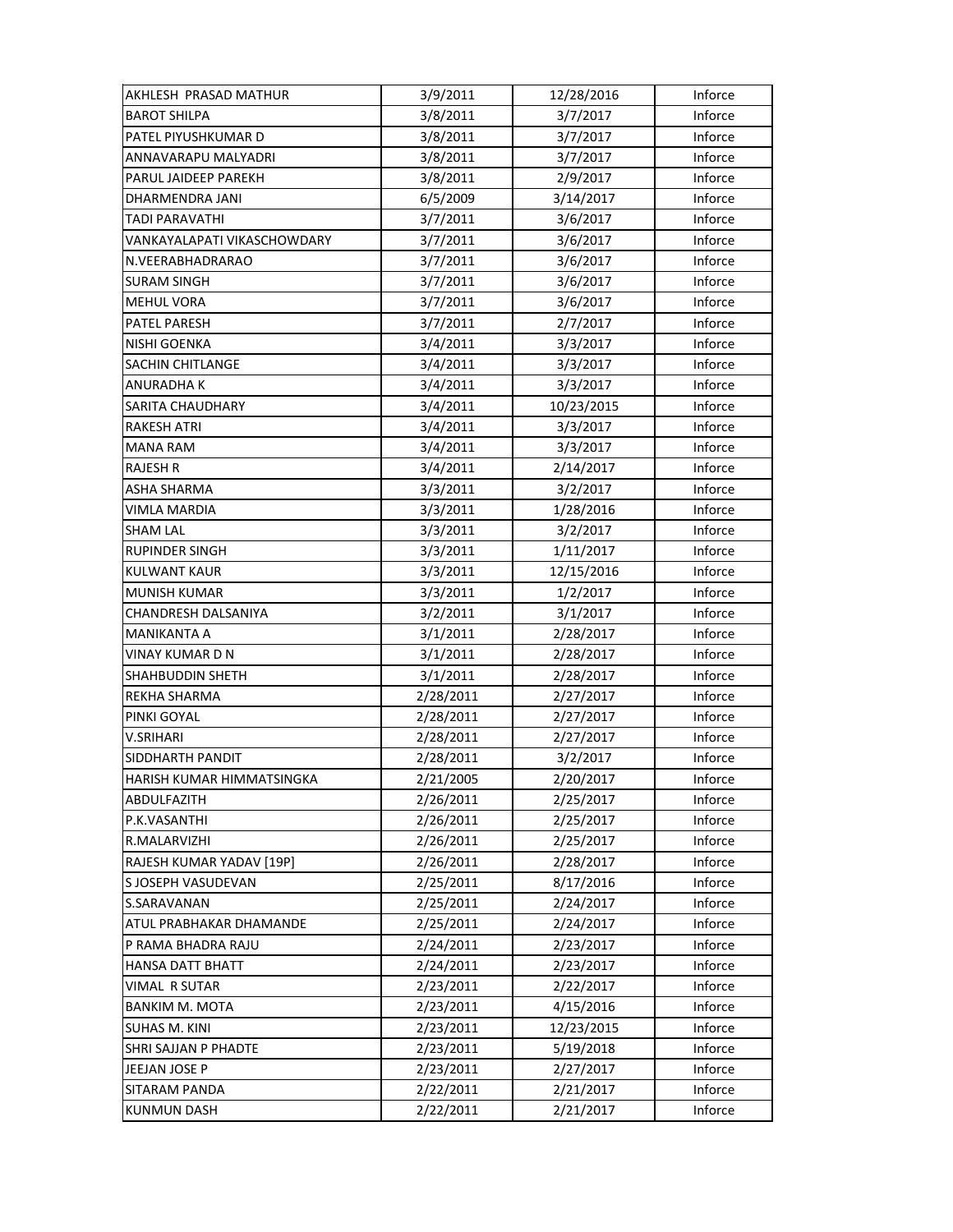| <b>B SEKHAR RAO</b>                | 2/22/2011  | 2/21/2017  | Inforce |
|------------------------------------|------------|------------|---------|
| SIDHARTH LAL                       | 2/22/2011  | 2/21/2017  | Inforce |
| <b>KULDEEP CHAND</b>               | 2/22/2011  | 2/21/2017  | Inforce |
| JIGAR SHAH                         | 2/21/2011  | 8/4/2016   | Inforce |
| <b>VISHAL CHORDIA</b>              | 2/9/2005   | 2/8/2017   | Inforce |
| <b>S.P ARORA</b>                   | 2/21/2011  | 2/20/2017  | Inforce |
| V.GIRIJA<br><b>RAO</b>             | 2/21/2011  | 3/13/2017  | Inforce |
| VISHNU KHATWALA (11U)              | 2/18/2011  | 11/23/2017 | Inforce |
| KANIKA MEDIRATTA                   | 2/18/2011  | 6/16/2018  | Inforce |
| <b>INDERJEET VERMA</b>             | 2/18/2011  | 2/17/2017  | Inforce |
| <b>MAHEK CHAWLA</b>                | 11/14/2007 | 11/13/2016 | Inforce |
| RANJANA NANDU WAGHMARE             | 2/16/2011  | 2/15/2017  | Inforce |
| SHRIPRAKASH GUPTA                  | 2/16/2011  | 7/29/2016  | Inforce |
| ANIL SITARAM BHOGE                 | 2/16/2011  | 2/15/2017  | Inforce |
| NARENDRA KUMAR A DUBEY             | 2/16/2011  | 2/15/2017  | Inforce |
| <b>RENU BATRA</b>                  | 2/16/2011  | 6/26/2018  | Inforce |
| <b>SARANG MEHTA</b>                | 2/16/2011  | 2/15/2017  | Inforce |
| <b>BHAVITA MAYANK MISTRY</b>       | 2/16/2011  | 1/3/2017   | Inforce |
| SRI GIRASE MAHIPALSINH NARAYANSINH | 2/16/2011  | 2/19/2017  | Inforce |
| <b>LALIT S JAIN</b>                | 2/15/2011  | 12/7/2016  | Inforce |
| MOHAMMAD HASIN KHAN                | 2/15/2011  | 2/14/2017  | Inforce |
| PURAV PATEL                        | 2/15/2011  | 2/16/2017  | Inforce |
| VEENA GULATI                       | 2/15/2011  | 9/2/2016   | Inforce |
| <b>SHAH KAUSHAL</b>                | 2/15/2011  | 3/13/2017  | Inforce |
| P THANGAM                          | 2/14/2011  | 2/13/2017  | Inforce |
| SAMIR LOHIYA                       | 2/14/2011  | 2/13/2017  | Inforce |
| PRAVIN BABARAO DAHATONDE           | 2/14/2011  | 2/13/2017  | Inforce |
| CHANDRA BHUSHANOPRASAD SINGH       | 2/14/2011  | 11/29/2016 | Inforce |
| <b>SUNIL KUMAR</b>                 | 2/14/2011  | 2/13/2017  | Inforce |
| G BRAHMANANDAREDDY                 | 2/14/2011  | 2/13/2017  | Inforce |
| LAKSHMINARASIMHAN S                | 2/14/2011  | 10/28/2016 | Inforce |
| <b>SACHIT PASSI</b>                | 2/22/2007  | 2/21/2016  | Inforce |
| <b>BHYRAVA Y.K</b>                 | 2/11/2011  | 2/10/2017  | Inforce |
| SANTOSH CHUGH                      | 2/11/2011  | 2/10/2017  | Inforce |
| SHAH RAJENDRABHAI                  | 2/11/2011  | 2/10/2017  | Inforce |
| HASVANTSINH SOMABHAI DABHI         | 2/11/2011  | 6/10/2016  | Inforce |
| SHRINIVAS MURUDKAR                 | 2/11/2011  | 2/10/2017  | Inforce |
| <b>MANDAR CHONKAR</b>              | 2/11/2011  | 1/11/2017  | Inforce |
| MANISHA HIREN BHANUSHALI           | 2/10/2011  | 2/9/2017   | Inforce |
| THRIVENI.J                         | 2/10/2011  | 2/9/2017   | Inforce |
| SALZINA A FERNANDES                | 2/10/2011  | 2/9/2017   | Inforce |
| <b>SURABHI MATHUR</b>              | 2/10/2011  | 2/9/2017   | Inforce |
| PRINCE MITTAL                      | 2/10/2011  | 2/9/2017   | Inforce |
| <b>KIRAN</b>                       | 2/9/2011   | 2/8/2017   | Inforce |
| RAJESH KUMAR SHARMA                | 2/9/2011   | 2/8/2017   | Inforce |
| S PRAKASH                          | 2/9/2011   | 2/8/2017   | Inforce |
| <b>GEETA VAIDYA</b>                | 2/9/2011   | 1/30/2017  | Inforce |
| AJAYA SHET M                       | 2/8/2011   | 6/15/2018  | Inforce |
| S.SHUBHA                           | 2/8/2011   | 1/4/2017   | Inforce |
| PANDYA MEHUL MUKESHCHANDRA         | 2/7/2011   | 2/6/2017   | Inforce |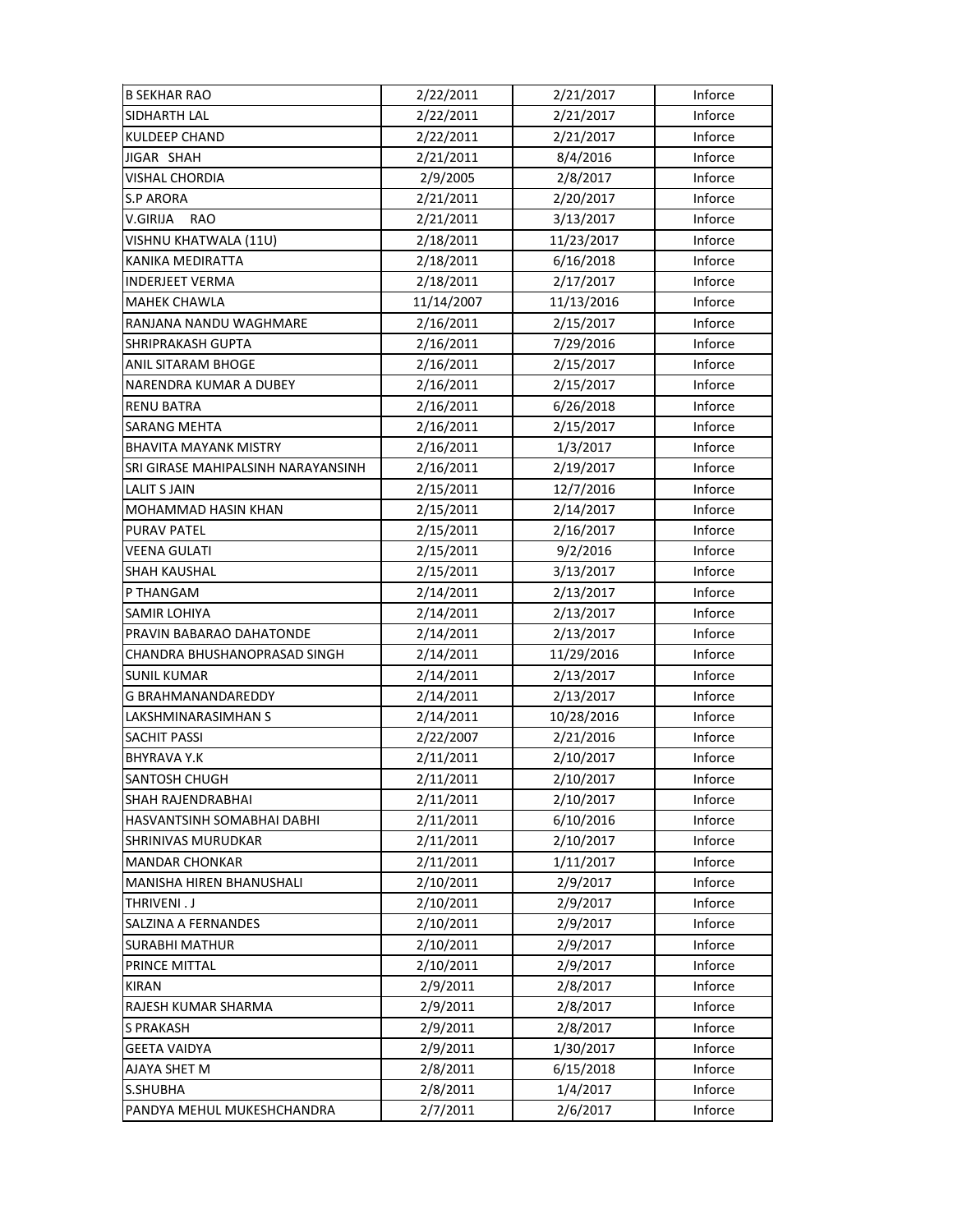| <b>RAJESH HANS</b>      | 2/7/2011  | 2/6/2017   | Inforce |
|-------------------------|-----------|------------|---------|
| RAJA DORAI MEDABALIMI   | 2/7/2011  | 2/6/2017   | Inforce |
| SHEKARAPPA KUMBAR       | 2/7/2011  | 2/6/2017   | Inforce |
| AMJAD KHAN              | 2/7/2011  | 2/6/2017   | Inforce |
| JOGANI VIRAL            | 2/10/2012 | 3/27/2017  | Inforce |
| KETKI NAGAR             | 2/7/2011  | 2/4/2016   | Inforce |
| <b>INDRAJ PARIHAR</b>   | 2/7/2011  | 1/27/2017  | Inforce |
| <b>HARIKISHAN RAWAT</b> | 2/7/2011  | 12/13/2016 | Inforce |
| M KALIMUTHU             | 2/7/2011  | 1/3/2017   | Inforce |
| D SRINIVASAN            | 2/7/2011  | 1/3/2017   | Inforce |
| SHRI RAGHUNATH SHARMA   | 2/4/2011  | 9/28/2016  | Inforce |
| DHARMA PANDAV           | 2/4/2011  | 2/3/2017   | Inforce |
| NAIM I TADHA            | 2/4/2011  | 2/3/2017   | Inforce |
| YASH PAUL SHARMA        | 2/4/2011  | 2/7/2017   | Inforce |
| HITESH - 11P            | 2/4/2011  | 2/14/2017  | Inforce |
| <b>BHAVYA MEHTA</b>     | 2/3/2011  | 2/2/2017   | Inforce |
| <b>SHAKILA M</b>        | 2/3/2011  | 2/5/2017   | Inforce |
| DINESHKUMAR GADHIYA     | 2/2/2011  | 2/1/2017   | Inforce |
| DHARA JAYESH JOSHI      | 2/2/2011  | 8/28/2017  | Inforce |
| <b>HARDIK HUMBAL</b>    | 2/2/2011  | 2/1/2017   | Inforce |
| SHRIKANT WAGHMARE       | 2/2/2011  | 2/1/2017   | Inforce |
| VIDYA GHUGE             | 2/2/2011  | 2/1/2017   | Inforce |
| SHAILESH DESAI          | 2/8/2005  | 2/7/2017   | Inforce |
| UTTAM KUMAR SINHA       | 2/1/2011  | 1/31/2017  | Inforce |
| SUKHDEVSINH GOHIL       | 7/10/2008 | 3/30/2017  | Inforce |
| SANJEEV SHARMA          | 2/1/2011  | 1/11/2017  | Inforce |
| <b>BRIJENDRA PANDEY</b> | 1/31/2011 | 1/30/2017  | Inforce |
| MADHUSOODHANA R         | 1/31/2011 | 6/19/2018  | Inforce |
| LAKSHMI.N               | 1/31/2011 | 1/30/2017  | Inforce |
| <b>VENKAPPA HEGDE</b>   | 1/31/2011 | 1/30/2017  | Inforce |
| RAMAPPA NYAMATHI        | 1/31/2011 | 1/30/2017  | Inforce |
| PALLAVI JAINI           | 1/31/2011 | 1/30/2017  | Inforce |
| <b>U ANJAIAH</b>        | 1/31/2011 | 9/26/2016  | Inforce |
| ANITA G CHOKSI          | 1/28/2011 | 2/26/2016  | Inforce |
| KRISHNA SHARMA          | 1/28/2011 | 1/27/2017  | Inforce |
| YASH PAL ARORA (11U)    | 1/28/2011 | 10/5/2017  | Inforce |
| RAHUL VIJ               | 1/28/2011 | 1/15/2017  | Inforce |
| NAVEEN KUMAR M          | 1/27/2011 | 1/26/2017  | Inforce |
| <b>UNTAVATKAR PARAG</b> | 1/27/2011 | 1/26/2017  | Inforce |
| SANGEETA JAIN           | 1/27/2011 | 1/26/2017  | Inforce |
| KANNAN SRINIVASAN       | 1/27/2011 | 1/26/2017  | Inforce |
| KHIMANI GIRISH          | 1/27/2011 | 1/27/2017  | Inforce |
| RAHUL DEV SHARMA        | 1/27/2011 | 1/3/2017   | Inforce |
| <b>BISHNU BHAGWAN</b>   | 1/25/2011 | 12/5/2016  | Inforce |
| R. THENDRAL             | 1/25/2011 | 2/3/2018   | Inforce |
| K.SIVASANKARAN          | 1/25/2011 | 9/6/2018   | Inforce |
| S.YOGESH KUMAR          | 1/25/2011 | 1/24/2017  | Inforce |
| MACWAN ABRAHAM          | 1/25/2011 | 3/25/2017  | Inforce |
| RITA MITTAL             | 1/24/2011 | 1/23/2017  | Inforce |
| SAMA FARID ISMAIL       | 1/24/2011 | 1/23/2017  | Inforce |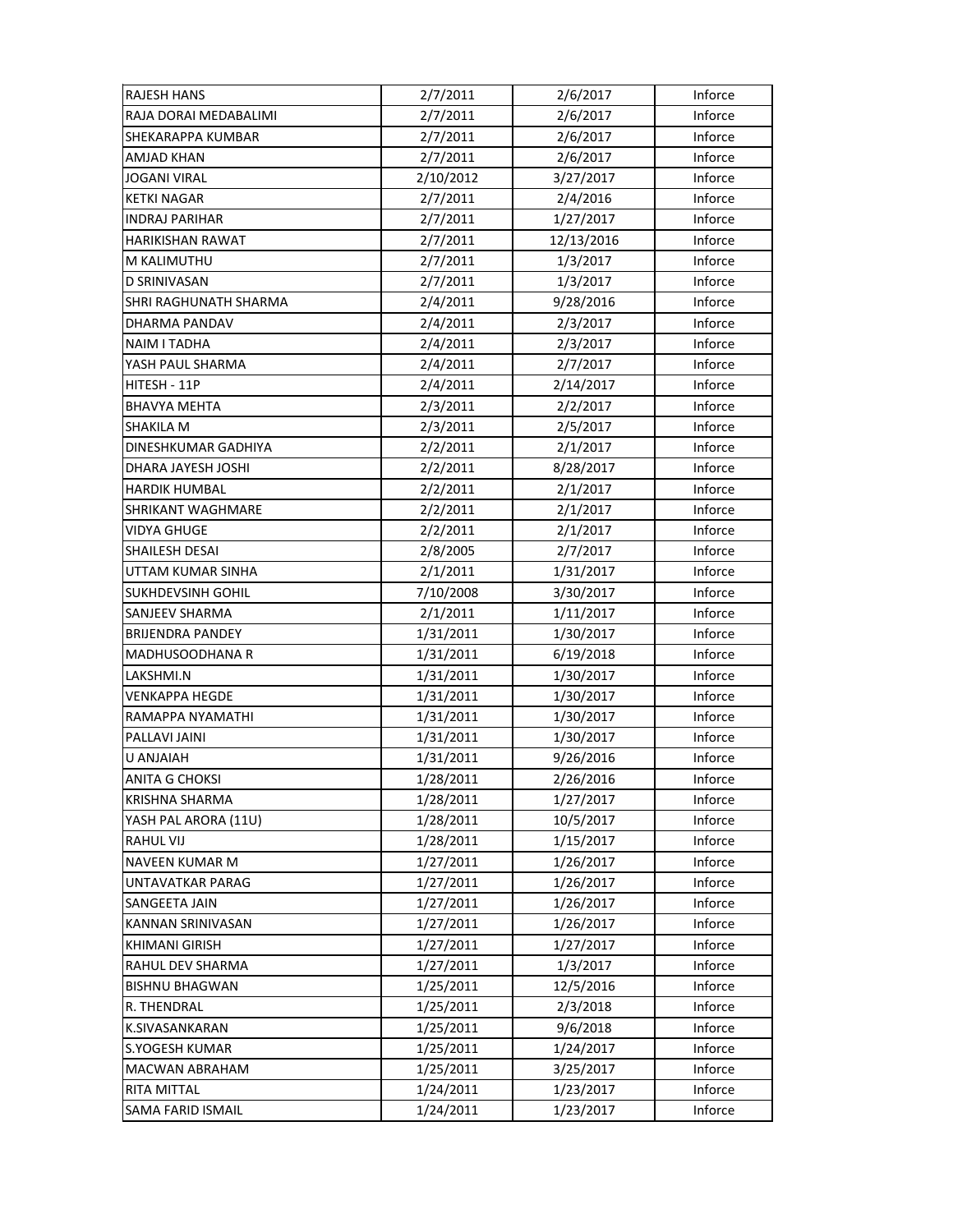| AMOL BHARWADE              | 1/24/2011 | 1/23/2017 | Inforce |
|----------------------------|-----------|-----------|---------|
| <b>BHUPENDER KUMAR</b>     | 1/24/2011 | 1/23/2017 | Inforce |
| NIKHIL JAIN[108]           | 1/24/2011 | 5/20/2018 | Inforce |
| <b>MANDAR RAJAS REGE</b>   | 1/24/2011 | 1/23/2017 | Inforce |
| KHUSHBU SALIM M H SIDDIKI  | 1/24/2011 | 1/23/2017 | Inforce |
| P PREMALATHA               | 1/22/2011 | 1/21/2017 | Inforce |
| <b>RUPESH SUROLIYA</b>     | 1/22/2011 | 1/21/2017 | Inforce |
| <b>JAYESH PUJARI</b>       | 1/22/2011 | 1/21/2017 | Inforce |
| NEELAM DATTATRAY BANSODE   | 1/22/2011 | 1/21/2017 | Inforce |
| DNYANESHWAR KHEDEKAR       | 1/22/2011 | 2/26/2016 | Inforce |
| <b>AKHIL GOEL</b>          | 1/22/2011 | 1/19/2017 | Inforce |
| <b>UMESH K HUGAR</b>       | 1/21/2011 | 1/20/2017 | Inforce |
| <b>RAGHU NAIK</b>          | 1/21/2011 | 1/20/2017 | Inforce |
| ABHINAV SHUKLA             | 1/21/2011 | 1/20/2017 | Inforce |
| <b>MADHU PURI</b>          | 1/21/2011 | 1/24/2017 | Inforce |
| RAVINDER SINGH YADAV [112] | 1/21/2011 | 3/16/2017 | Inforce |
| <b>SHEETAL PUROHIT</b>     | 1/20/2011 | 12/9/2015 | Inforce |
| AKHILESH D SINGH           | 1/20/2011 | 8/21/2018 | Inforce |
| ROSELIN M DANIEL           | 1/20/2011 | 1/19/2017 | Inforce |
| AJAY GAVIT                 | 1/19/2011 | 1/18/2017 | Inforce |
| <b>KAVITA SHUKLA</b>       | 1/19/2011 | 1/18/2017 | Inforce |
| RAJENDRA KUMAR AGGARWAL    | 1/19/2011 | 11/6/2016 | Inforce |
| <b>SOMAR BORUAH</b>        | 1/19/2011 | 1/18/2017 | Inforce |
| ANJALI JAIN                | 1/19/2011 | 1/18/2017 | Inforce |
| A.SIVAKUMAR                | 1/19/2011 | 1/18/2017 | Inforce |
| VIJAY NIWASKAR             | 1/19/2011 | 1/28/2017 | Inforce |
| PANDIT ARUNA               | 1/18/2005 | 1/17/2017 | Inforce |
| ANANDPRAKASH S UPADHYAY    | 1/18/2011 | 3/23/2016 | Inforce |
| <b>SUNIL KUMAR</b>         | 1/18/2011 | 4/27/2016 | Inforce |
| MEENAKSHI KUMARI           | 1/18/2011 | 1/17/2017 | Inforce |
| <b>VINOD KUMAR</b>         | 1/17/2011 | 1/16/2017 | Inforce |
| <b>CHETAN DESAI</b>        | 1/17/2011 | 1/16/2017 | Inforce |
| <b>MAYURI MAKWANA</b>      | 1/17/2011 | 1/16/2017 | Inforce |
| TAJINDER SINGH             | 1/17/2011 | 1/15/2017 | Inforce |
| REETI                      | 1/17/2011 | 1/15/2017 | Inforce |
| <b>MANJEET SINGH</b>       | 1/13/2011 | 1/12/2017 | Inforce |
| <b>RAJESH S</b>            | 1/13/2011 | 1/12/2017 | Inforce |
| S M JANARDHAN              | 1/13/2011 | 1/12/2017 | Inforce |
| <b>KANNAN M</b>            | 1/13/2011 | 1/12/2017 | Inforce |
| <b>TAMIL CHELVAN R</b>     | 1/13/2011 | 1/12/2017 | Inforce |
| J VIJAYAKUMAR              | 1/13/2011 | 1/12/2017 | Inforce |
| PATEL NARESH KUMAR         | 1/13/2011 | 1/12/2017 | Inforce |
| PRAMOD KUMAR PANDYA        | 1/13/2011 | 1/12/2017 | Inforce |
| SUTHAR ABDUL RAJJAK        | 1/13/2011 | 1/12/2017 | Inforce |
| RAKESH                     | 1/12/2011 | 9/12/2016 | Inforce |
| AWADHESH KUMAR SRIVASTAVA  | 1/12/2011 | 1/11/2017 | Inforce |
| <b>VIPIN GUPTA</b>         | 1/12/2011 | 1/11/2017 | Inforce |
| DEVKI NANDAN               | 1/11/2011 | 1/10/2017 | Inforce |
| PATEL JAYPRAKASH           | 1/11/2011 | 1/10/2017 | Inforce |
| <b>KARTHIKEYAN S</b>       | 1/11/2011 | 1/10/2017 | Inforce |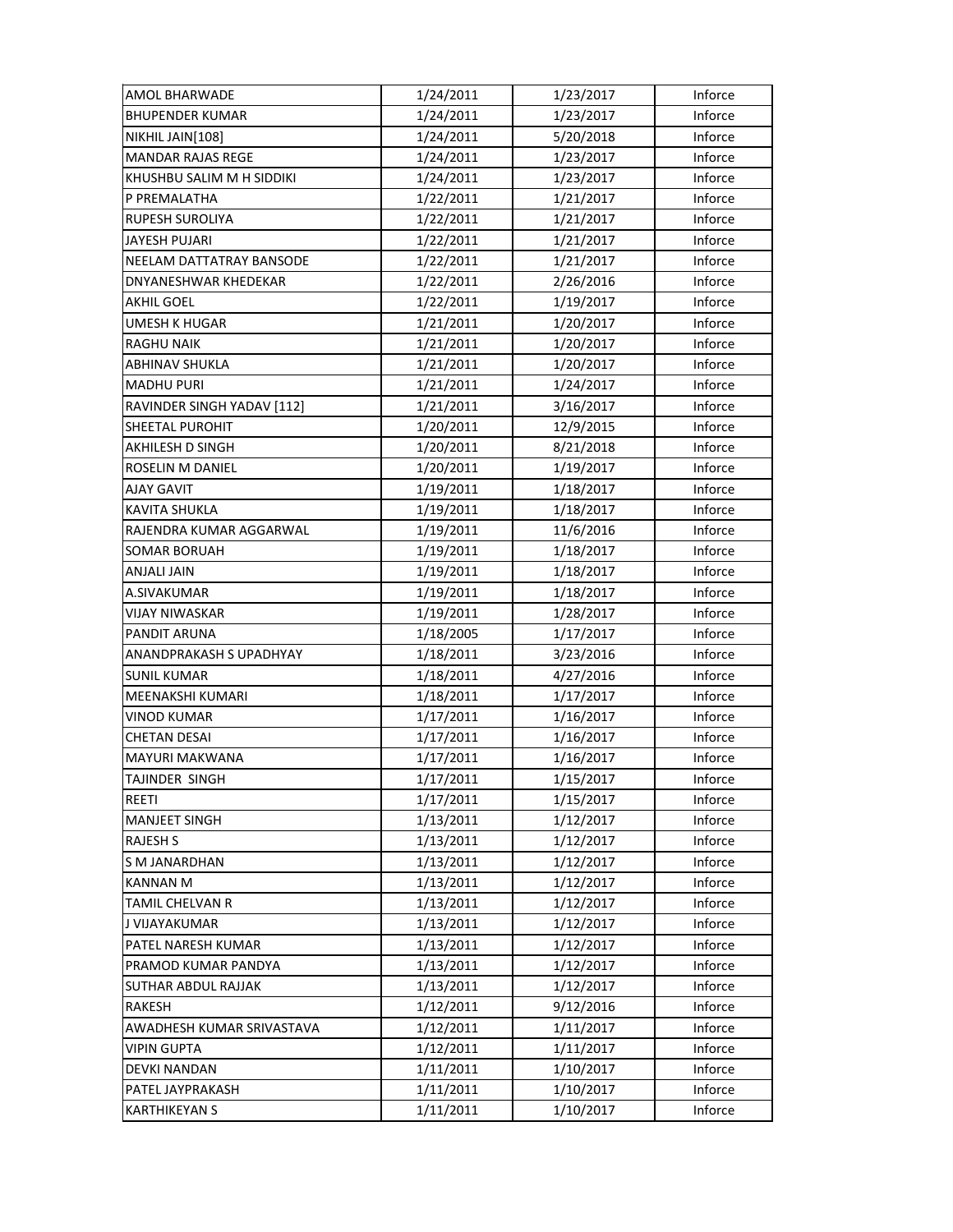| ASHOK KUMAR A                  | 1/11/2011  | 1/10/2017  | Inforce |
|--------------------------------|------------|------------|---------|
| <b>BENCY N FRANCIS</b>         | 1/11/2011  | 1/10/2017  | Inforce |
| KAVITA MAHAJAN                 | 1/11/2011  | 10/3/2016  | Inforce |
| DINESH DEDHIA                  | 1/11/2011  | 11/4/2016  | Inforce |
| RAJ BUTALA                     | 1/11/2011  | 11/1/2016  | Inforce |
| <b>JYOTISHKUMAR BHATT</b>      | 1/11/2011  | 1/3/2017   | Inforce |
| NAVNEET HEDDA                  | 1/10/2011  | 1/9/2017   | Inforce |
| CHANDA MODANI                  | 1/10/2011  | 1/9/2017   | Inforce |
| KAMAL KUMAR KHANDELWAL         | 1/10/2011  | 1/9/2017   | Inforce |
| <b>BRAHAMBHATT ROHITKUMAR</b>  | 1/10/2011  | 2/24/2017  | Inforce |
| SOUNDARARAJ M                  | 1/10/2011  | 10/8/2016  | Inforce |
| RITESH PAHUJA                  | 1/10/2011  | 2/7/2017   | Inforce |
| <b>G BRABAHAR</b>              | 1/8/2011   | 1/7/2017   | Inforce |
| SHAHZAD ANKLESARIA             | 1/8/2011   | 1/7/2017   | Inforce |
| PUSHP CHANDRA JAIN             | 1/8/2011   | 1/7/2017   | Inforce |
| SAPANA SAKLECHA                | 1/8/2011   | 1/7/2017   | Inforce |
| <b>JITENDR JAIN</b>            | 1/8/2011   | 1/7/2017   | Inforce |
| KAPIL KUMAR SINGH              | 1/8/2011   | 1/7/2017   | Inforce |
| UMA BABBAR                     | 1/8/2011   | 1/7/2017   | Inforce |
| <b>BALVINDER KAUR</b>          | 1/8/2011   | 1/7/2017   | Inforce |
| RAJESH SEHGAL                  | 1/8/2011   | 1/7/2017   | Inforce |
| <b>KIRANDEEP</b>               | 1/7/2011   | 1/6/2017   | Inforce |
| KUNAL AGGARWAL                 | 1/7/2011   | 1/6/2017   | Inforce |
| <b>BIDYADHAR BEHERA</b>        | 1/7/2011   | 1/6/2017   | Inforce |
| D SEETA KUMARI                 | 1/7/2011   | 1/6/2017   | Inforce |
| <b>MINAKETAN SAHU</b>          | 1/7/2011   | 1/6/2017   | Inforce |
| RACHANA SHARMA                 | 1/7/2011   | 10/2/2016  | Inforce |
| ROBIN RAJA S                   | 1/7/2011   | 1/6/2017   | Inforce |
| CHANDAN SINGH RANA             | 1/7/2011   | 3/12/2017  | Inforce |
| LALIT CHAUHAN                  | 1/6/2011   | 1/5/2017   | Inforce |
| K.K.SANKARAN                   | 1/6/2011   | 5/12/2018  | Inforce |
| PATIL HEMANT                   | 1/6/2011   | 5/24/2016  | Inforce |
| RAJESHKUMAR PANDYA             | 1/6/2011   | 1/5/2017   | Inforce |
| <b>HARIT GANATRA</b>           | 1/6/2011   | 1/5/2017   | Inforce |
| <b>NEHAL C RAO</b>             | 1/6/2011   | 4/26/2016  | Inforce |
| <b>SURESHKUMAR B CHAUDHARY</b> | 1/5/2011   | 1/4/2017   | Inforce |
| RAMAKANTA DASH                 | 1/5/2011   | 1/4/2017   | Inforce |
| <b>BINOD KUMAR AGARAWAL</b>    | 1/5/2011   | 1/4/2017   | Inforce |
| AMIT KUMAR BISWAL BURMA        | 1/5/2011   | 1/4/2017   | Inforce |
| <b>VINAY H TIWARI</b>          | 1/5/2011   | 1/4/2017   | Inforce |
| DHAN SINGH SISODIYA            | 1/5/2011   | 1/4/2017   | Inforce |
| UMAMAHESWARI                   | 1/4/2011   | 1/3/2017   | Inforce |
| K KOTI REDDY                   | 1/4/2011   | 1/3/2017   | Inforce |
| <b>TARUN KUMAR</b>             | 1/4/2011   | 1/3/2017   | Inforce |
| K ASHA DURGA                   | 12/27/2004 | 12/26/2016 | Inforce |
| PATEL VIJAY RAVJIBHAI          | 1/3/2011   | 1/2/2017   | Inforce |
| MANISHA FAKIRCHAND BHATTAD     | 1/3/2011   | 2/26/2016  | Inforce |
| MAHAMADBHAI KHALIF             | 1/3/2011   | 1/2/2017   | Inforce |
| AMRUT GOUDA                    | 1/3/2011   | 1/2/2017   | Inforce |
| VENKATESHWAR REDDY MOTATI      | 1/3/2011   | 1/2/2017   | Inforce |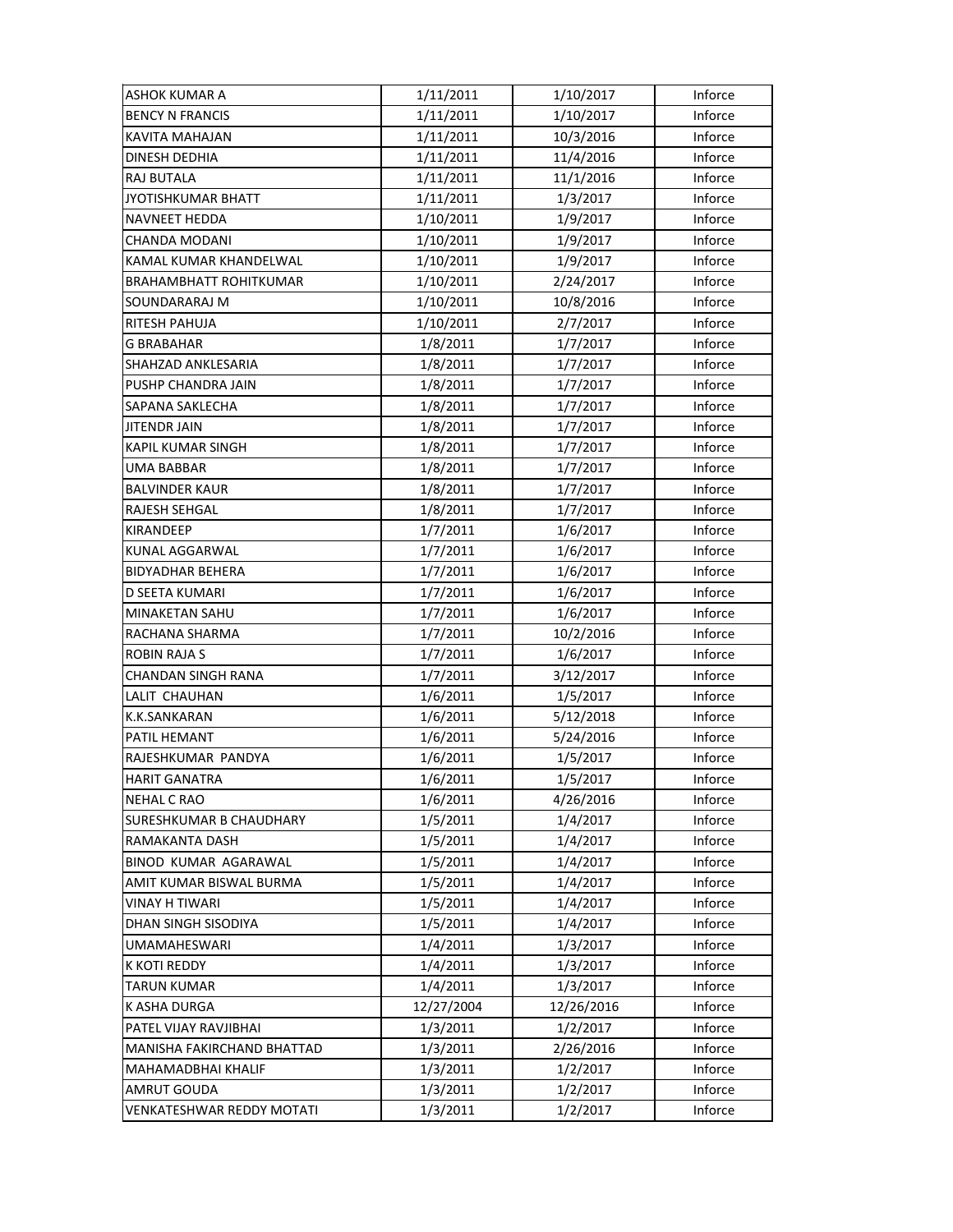| PREETI PRAMOD PATIL          | 1/3/2011  | 5/24/2016  | Inforce |
|------------------------------|-----------|------------|---------|
| <b>DWIJESH MEHTA</b>         | 1/3/2011  | 3/29/2017  | Inforce |
| AMITA VALLABH KUNCOLTENCAR   | 1/4/2005  | 1/3/2017   | Inforce |
| RENUKABEN KATARIYA           | 1/3/2011  | 1/3/2017   | Inforce |
| JAFARKHAN PATHAN             | 1/1/2011  | 1/16/2017  | Inforce |
| <b>BHANU DUTT SHARMA</b>     | 8/8/2011  | 8/8/2017   | Inforce |
| KUNAL RAI SETHIA             | 8/8/2011  | 8/8/2017   | Inforce |
| PRABODHA KUMAR PATRA         | 8/8/2011  | 8/7/2017   | Inforce |
| VISHNUKUMAR PADMASHALI       | 8/8/2011  | 8/7/2017   | Inforce |
| HIMANSHU TOPIWALA            | 8/8/2011  | 8/7/2017   | Inforce |
| BHUPENDRA KUMAR D LAKHATRIYA | 8/8/2011  | 8/7/2017   | Inforce |
| PARESH KUMAR KESHAVLAL PATEL | 8/8/2011  | 2/4/2016   | Inforce |
| TARUN KUMAR MANOCHA          | 8/8/2011  | 8/7/2017   | Inforce |
| <b>UDIT GUPTA</b>            | 8/9/2011  | 12/25/2016 | Inforce |
| SAMIK SAHA                   | 8/9/2011  | 8/9/2017   | Inforce |
| NIKESH CHOUDHARY             | 8/9/2011  | 8/9/2017   | Inforce |
| <b>MANDAR D LOKHANDE</b>     | 8/10/2011 | 8/9/2017   | Inforce |
| USHA KUMARI L                | 8/10/2011 | 3/26/2016  | Inforce |
| SONALI MODI                  | 8/10/2011 | 8/9/2017   | Inforce |
| <b>INDERJEET SINGH</b>       | 8/11/2011 | 6/29/2017  | Inforce |
| <b>BALRAJ KAPOOR</b>         | 8/11/2011 | 8/10/2017  | Inforce |
| VANSHIKE GARG                | 8/11/2011 | 8/10/2017  | Inforce |
| <b>NATER PAL</b>             | 8/11/2011 | 8/11/2017  | Inforce |
| PRATIK KATARIYIA             | 8/12/2011 | 8/11/2017  | Inforce |
| <b>VAIBHAV TIWARI</b>        | 8/12/2011 | 8/11/2017  | Inforce |
| NITIN KUMAR DOLPHODE         | 8/13/2011 | 8/12/2017  | Inforce |
| <b>SARATHBABU KS</b>         | 8/13/2011 | 8/13/2017  | Inforce |
| MADHU KUMAR A                | 8/16/2011 | 6/9/2018   | Inforce |
| NISHA SHARMA                 | 8/16/2011 | 8/15/2017  | Inforce |
| SANJAY KUMAR                 | 8/16/2011 | 8/15/2017  | Inforce |
| <b>JALPA GORASLA</b>         | 8/16/2011 | 8/15/2017  | Inforce |
| A ANTONYSAMY                 | 8/16/2011 | 12/5/2017  | Inforce |
| MANORANJINI                  | 8/17/2011 | 8/16/2017  | Inforce |
| <b>MAULIK G PAREKH</b>       | 8/17/2011 | 8/16/2017  | Inforce |
| GHANSHYAMSINH J PARMAR       | 8/17/2011 | 8/16/2017  | Inforce |
| <b>MAMTA SHAH</b>            | 8/18/2011 | 8/17/2017  | Inforce |
| SINGH INDRAJ                 | 8/18/2011 | 4/26/2016  | Inforce |
| <b>KETAN B AKBARI</b>        | 8/18/2011 | 7/30/2018  | Inforce |
| <b>LATA SINGH</b>            | 8/19/2011 | 8/18/2017  | Inforce |
| <b>HEENA RANA</b>            | 8/19/2011 | 8/18/2017  | Inforce |
| SANJAYBHAI SERSIYA           | 8/19/2011 | 8/18/2017  | Inforce |
| KAWAR SINGH JAL              | 8/19/2011 | 9/23/2017  | Inforce |
| ADIVEPPA MANASAGI            | 8/23/2011 | 8/22/2017  | Inforce |
| <b>MALEK RUBIYABANU</b>      | 8/23/2011 | 8/22/2017  | Inforce |
| S RANGA SINGH SORA           | 8/23/2011 | 2/10/2017  | Inforce |
| CHANDAN KUMAR BHATTACHAR     | 8/23/2011 | 8/22/2017  | Inforce |
| <b>NISHA</b>                 | 8/23/2011 | 8/22/2017  | Inforce |
| LOKENDRA SINGH BAGRI         | 8/23/2011 | 8/22/2017  | Inforce |
| SHRAWAN KUMAR DEWANGAN       | 8/24/2011 | 8/24/2017  | Inforce |
| <b>SURBHI DEWAN</b>          | 8/24/2011 | 8/23/2017  | Inforce |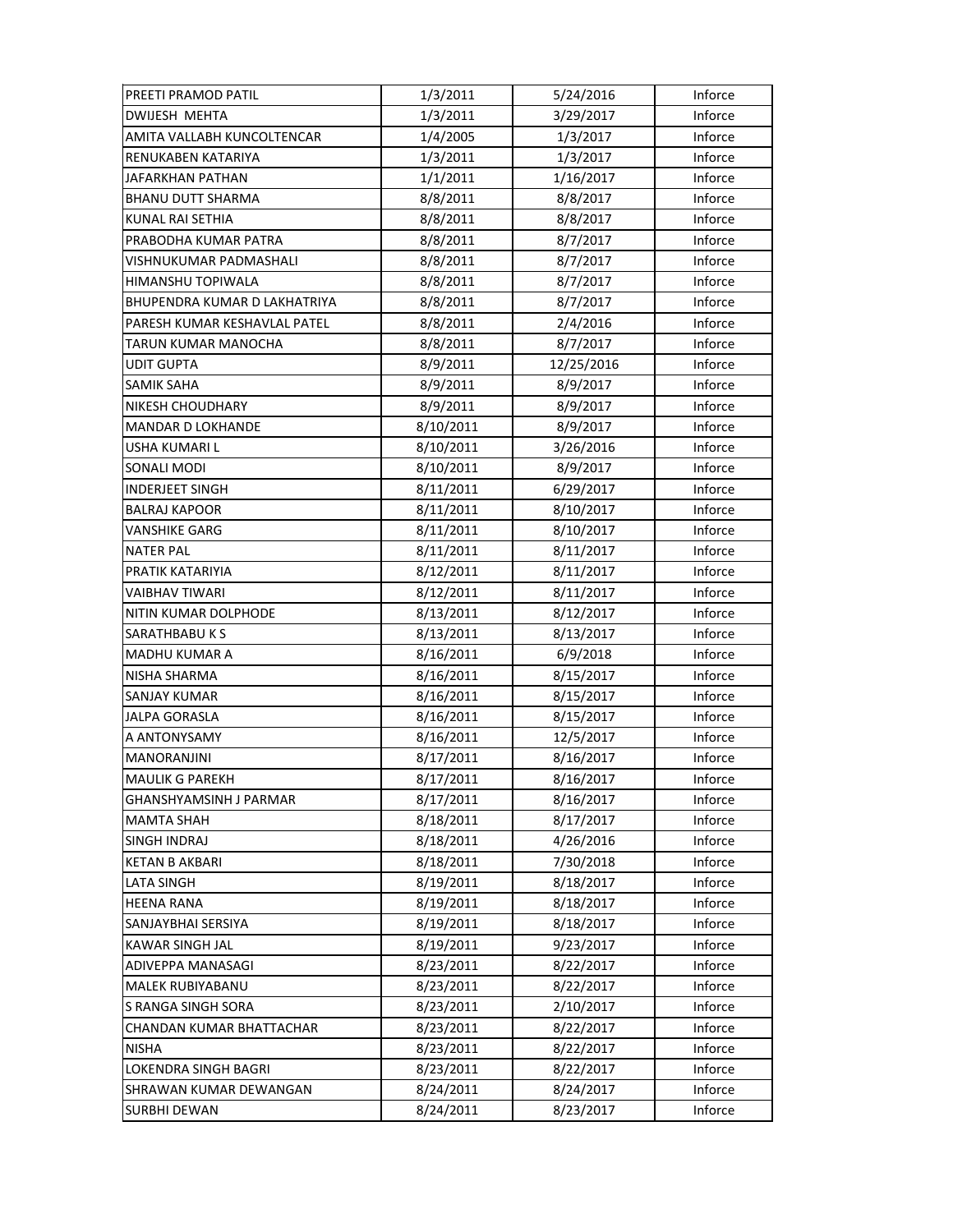| P NAGARAJU                       | 8/25/2011 | 8/25/2017  | Inforce |
|----------------------------------|-----------|------------|---------|
| <b>RAVI KANT GUPTA</b>           | 8/25/2011 | 8/24/2017  | Inforce |
| CHANDRA KUMAR                    | 8/25/2011 | 8/24/2017  | Inforce |
| <b>CHARLES BROMEO S</b>          | 8/25/2011 | 8/24/2017  | Inforce |
| VAHORA MUNAF                     | 8/25/2011 | 8/24/2017  | Inforce |
| <b>VILAS BHADAIT</b>             | 8/26/2011 | 1/16/2017  | Inforce |
| NIRANJAN SWAMI                   | 8/26/2011 | 8/25/2017  | Inforce |
| SOLANKI PRADYUMANSINH            | 8/26/2011 | 4/26/2016  | Inforce |
| <b>RAVI PATEL</b>                | 8/26/2011 | 8/25/2017  | Inforce |
| SATHISH KUMAR G                  | 8/26/2011 | 8/25/2017  | Inforce |
| <b>DHIRENDRA KUMAR</b>           | 8/26/2011 | 6/23/2017  | Inforce |
| <b>BHUPINDER CHAUHAN</b>         | 8/29/2011 | 10/9/2018  | Inforce |
| <b>VIKARM SINGH</b>              | 8/29/2011 | 4/20/2017  | Inforce |
| <b>KIRAN PAL RANA</b>            | 8/29/2011 | 10/17/2016 | Inforce |
| <b>GOBINDA SARKAR</b>            | 8/29/2011 | 8/28/2017  | Inforce |
| SARAT BABU GUNDAPANEN            | 8/29/2011 | 9/12/2017  | Inforce |
| <b>ABHISHEK GUPTA</b>            | 8/29/2011 | 8/28/2017  | Inforce |
| VINUTHA N                        | 8/29/2011 | 8/28/2017  | Inforce |
| <b>JITHESH M</b>                 | 8/29/2011 | 8/28/2017  | Inforce |
| SATHEESHA R                      | 8/29/2011 | 8/28/2017  | Inforce |
| ANURADHA GOPALA KRISHNA          | 8/29/2011 | 8/29/2017  | Inforce |
| DEVENDRA MORESHWAR DALVI         | 8/30/2011 | 8/29/2017  | Inforce |
| PRACHI SWASTIK JOSHI             | 8/30/2011 | 8/30/2017  | Inforce |
| <b>JAYBU NISHA</b>               | 8/30/2011 | 6/4/2018   | Inforce |
| <b>SENTHIL KUMAR K</b>           | 8/30/2011 | 8/29/2017  | Inforce |
| <b>DINESH KALAM</b>              | 8/30/2011 | 8/29/2017  | Inforce |
| SAVITA JAIN                      | 8/30/2011 | 8/29/2017  | Inforce |
| <b>BHAVNA DAHAKE</b>             | 8/30/2011 | 8/29/2017  | Inforce |
| <b>UMADEVITR</b>                 | 8/30/2011 | 8/29/2017  | Inforce |
| MISTRY BHAVIKKUMAR PREMNAT       | 8/30/2011 | 8/29/2017  | Inforce |
| <b>MANJULA B</b>                 | 8/30/2011 | 8/29/2017  | Inforce |
| POONAM PANDEY                    | 9/1/2011  | 8/31/2017  | Inforce |
| <b>BAPPADITYA SARKAR</b>         | 9/1/2011  | 8/31/2017  | Inforce |
| <b>NEHA AGARWAL</b>              | 9/1/2011  | 8/31/2017  | Inforce |
| <b>ASHISH PATEL</b>              | 9/1/2011  | 8/31/2017  | Inforce |
| RIYAZ PATHAN                     | 9/1/2011  | 9/5/2016   | Inforce |
| <b>HIMANSHU VYAS</b>             | 9/1/2011  | 9/6/2018   | Inforce |
| <b>SHANNON FRANCISCO DE LOUR</b> | 9/2/2011  | 9/1/2017   | Inforce |
| SIDDESH S G                      | 9/2/2011  | 9/1/2017   | Inforce |
| UPASANA UPADHAYAY                | 9/2/2011  | 9/1/2017   | Inforce |
| USHA GIRI                        | 9/5/2011  | 1/23/2017  | Inforce |
| RAJEEV KUMAR                     | 9/5/2011  | 10/6/2017  | Inforce |
| <b>NETAR SINGH</b>               | 9/5/2011  | 9/4/2017   | Inforce |
| SARANGDHAR NINOO PATIL           | 9/5/2011  | 9/4/2017   | Inforce |
| SIRISHA GUTTIKONDA               | 9/5/2011  | 9/4/2017   | Inforce |
| RAJSHREE R GUNDRE                | 9/5/2011  | 9/4/2017   | Inforce |
| S GOPALAKRISHNAN                 | 9/5/2011  | 5/27/2018  | Inforce |
| <b>ILANGO</b>                    | 9/5/2011  | 9/4/2017   | Inforce |
| <b>VADIVLE D</b>                 | 9/5/2011  | 1/7/2017   | Inforce |
| <b>S SENTHIL</b>                 | 9/5/2011  | 7/4/2016   | Inforce |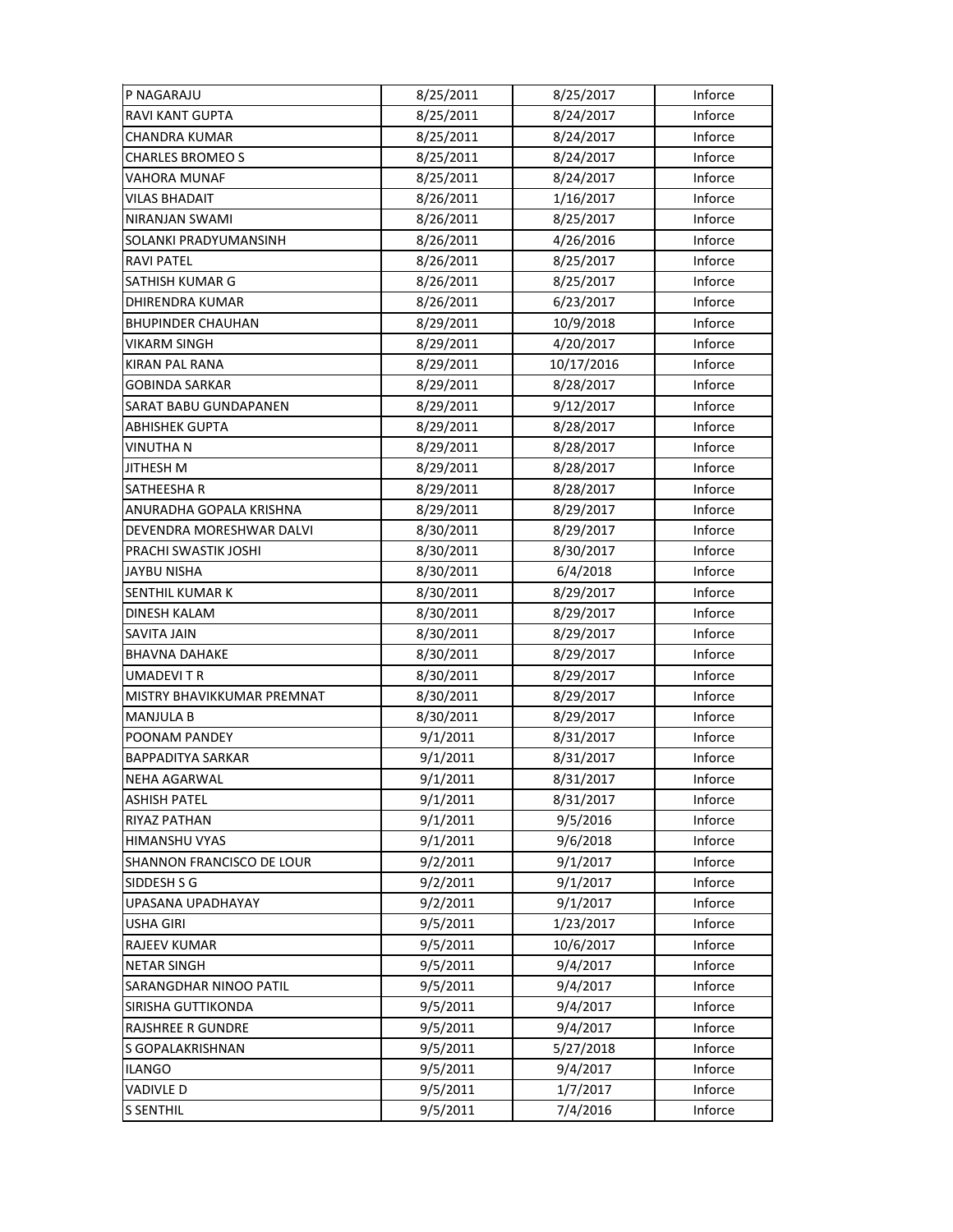| DEEPIKA PODDAR             | 9/6/2011  | 9/5/2017   | Inforce |
|----------------------------|-----------|------------|---------|
| <b>SWATI SHARMA</b>        | 9/6/2011  | 9/6/2017   | Inforce |
| ALPESH BHUPTANI            | 9/7/2011  | 9/6/2017   | Inforce |
| JISAHEB PARESH KUMAR       | 9/7/2011  | 8/25/2018  | Inforce |
| TUTU GOCHHAYAL             | 9/8/2011  | 9/7/2017   | Inforce |
| PRAKASH KUMAR SWAIN        | 9/8/2011  | 9/7/2017   | Inforce |
| AARADHNA SHARMA            | 9/8/2011  | 9/7/2017   | Inforce |
| <b>MAN SINGH RAO</b>       | 9/8/2011  | 2/11/2017  | Inforce |
| PANKAJ JAIN                | 9/8/2011  | 9/7/2017   | Inforce |
| <b>BHUPENDRA SETHIYA</b>   | 9/8/2011  | 9/7/2017   | Inforce |
| JATINDER SINGH             | 9/12/2011 | 9/11/2017  | Inforce |
| <b>DINANATH SONI</b>       | 9/12/2011 | 9/11/2017  | Inforce |
| C KARTHICK                 | 9/12/2011 | 9/11/2017  | Inforce |
| <b>JEGANATHAN S</b>        | 9/12/2011 | 9/12/2017  | Inforce |
| <b>JABARLAL K</b>          | 9/12/2011 | 9/11/2017  | Inforce |
| <b>MANISH H KAKWANI</b>    | 9/12/2011 | 9/11/2017  | Inforce |
| <b>VINODKUMAR GARVA</b>    | 9/12/2011 | 9/11/2017  | Inforce |
| MOHAMED ABUBACKA SIDDIQ    | 9/12/2011 | 9/12/2017  | Inforce |
| ARUNACHALAM S              | 9/12/2011 | 9/11/2017  | Inforce |
| MUTHULINGAM C              | 9/12/2011 | 9/11/2017  | Inforce |
| <b>RANBIR KAUR</b>         | 9/12/2011 | 10/26/2016 | Inforce |
| DILIP RAJ MEHTA            | 9/14/2011 | 9/13/2017  | Inforce |
| <b>SHUBHAM</b>             | 9/14/2011 | 9/13/2017  | Inforce |
| HARBANS LAL                | 9/14/2011 | 7/9/2016   | Inforce |
| PANKAJ SHARMA              | 9/14/2011 | 9/13/2017  | Inforce |
| <b>SUNITA BADADALE</b>     | 9/14/2011 | 9/13/2017  | Inforce |
| <b>SACHIN KUMAR</b>        | 9/15/2011 | 9/14/2017  | Inforce |
| RAMKRISHAN                 | 9/15/2011 | 9/14/2017  | Inforce |
| <b>RAMI DEVI</b>           | 9/15/2011 | 9/14/2017  | Inforce |
| HITEN DHIRENLAL GAJJAR     | 9/16/2011 | 9/15/2017  | Inforce |
| <b>MOHIT SHARMA</b>        | 9/16/2011 | 9/15/2017  | Inforce |
| <b>HEMAN NATH JOGI</b>     | 9/16/2011 | 9/15/2017  | Inforce |
| LAXMINATH CHANDRAWANSHI    | 9/16/2011 | 9/15/2017  | Inforce |
| RAVINDRA ISHVERLAL         | 9/16/2011 | 9/15/2017  | Inforce |
| <b>RAIHAN BEGUM BAIG S</b> | 9/16/2011 | 12/7/2015  | Inforce |
| <b>B VETRIVEL</b>          | 9/16/2011 | 12/20/2016 | Inforce |
| <b>SUJATHAT</b>            | 9/16/2011 | 9/15/2017  | Inforce |
| HIMANSHU PRASHAR           | 9/16/2011 | 9/15/2017  | Inforce |
| SATISH KUMAR               | 9/16/2011 | 11/14/2015 | Inforce |
| AMIT KUMAR ADHIKARY        | 9/16/2011 | 9/15/2017  | Inforce |
| ASHISH KUMAR MODI          | 9/19/2011 | 9/18/2017  | Inforce |
| <b>SUMATHI</b>             | 9/19/2011 | 9/18/2017  | Inforce |
| SARAVANAKUMAR              | 9/19/2011 | 9/18/2017  | Inforce |
| PRAMILA CHUG               | 9/19/2011 | 9/18/2017  | Inforce |
| <b>JITENDRA THAKUR</b>     | 9/19/2011 | 9/18/2017  | Inforce |
| LAVINA                     | 9/19/2011 | 9/18/2017  | Inforce |
| SANJAY KUMAR TRIPATHI      | 9/20/2011 | 9/19/2017  | Inforce |
| A V K SANKARAM             | 9/20/2011 | 11/14/2016 | Inforce |
| <b>KULDEEP VERMA</b>       | 9/20/2011 | 3/10/2017  | Inforce |
| RAI BIPIN KUMAR            | 9/21/2011 | 1/3/2018   | Inforce |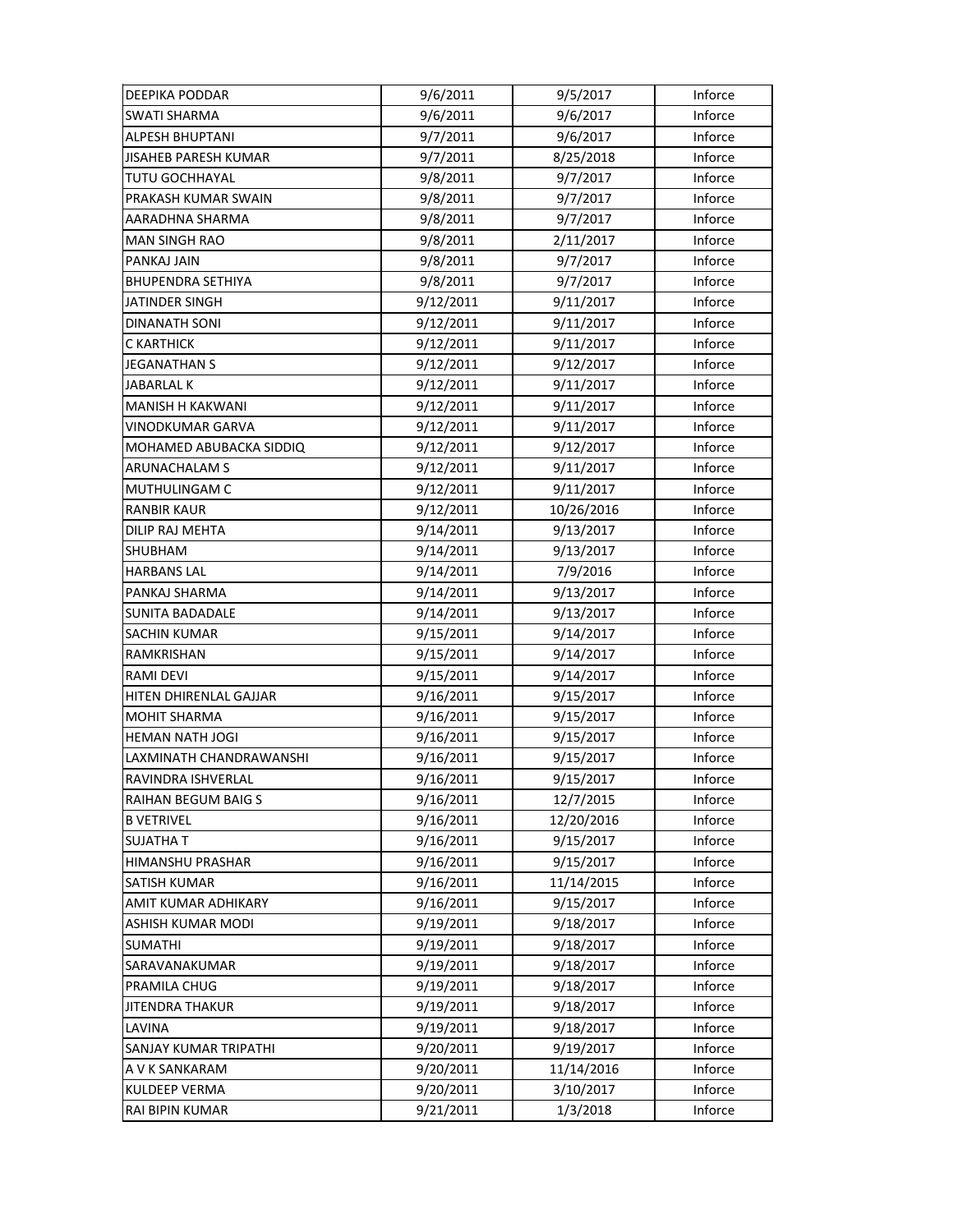| <b>NILESH BHATT</b>           | 9/21/2011  | 2/1/2017   | Inforce |
|-------------------------------|------------|------------|---------|
| AZIM AHMED SIDDIQUL           | 9/21/2011  | 9/20/2017  | Inforce |
| PIYUSH P GANDHI               | 9/22/2011  | 7/18/2017  | Inforce |
| <b>SUNITA GOPAL RATHI</b>     | 9/22/2011  | 9/21/2017  | Inforce |
| DEEPANSHU TYAGI               | 9/22/2011  | 9/21/2017  | Inforce |
| <b>JITENDER KUMAR SHARMA</b>  | 9/22/2011  | 9/21/2017  | Inforce |
| <b>SASIKUMAR S</b>            | 9/22/2011  | 9/21/2017  | Inforce |
| <b>JAGIT SINGH</b>            | 9/22/2011  | 9/21/2017  | Inforce |
| <b>ROHIT R PILLAI</b>         | 9/23/2011  | 9/22/2017  | Inforce |
| ARUNENDRA DWIVEDI             | 9/23/2011  | 9/22/2017  | Inforce |
| RAJENDRA KUSHWAHA             | 9/23/2011  | 2/20/2016  | Inforce |
| POONAM GOYAL                  | 9/23/2011  | 9/22/2017  | Inforce |
| ROSHNI SUBHASHRAO NAROTE      | 9/23/2011  | 9/22/2017  | Inforce |
| <b>KUNJAN S MEHTA</b>         | 9/23/2011  | 9/22/2017  | Inforce |
| <b>JITESH T DANKHARA</b>      | 9/23/2011  | 9/1/2017   | Inforce |
| NARENDRASINH I DEVDA          | 9/23/2011  | 9/23/2017  | Inforce |
| RIYAZHUSEN H MERCHANT         | 9/23/2011  | 1/27/2016  | Inforce |
| RAJIB MANDAL                  | 9/26/2011  | 9/25/2017  | Inforce |
| <b>VIVEK MALDHURE</b>         | 9/26/2011  | 12/13/2016 | Inforce |
| SHASHI KANTA VARSHNEY         | 9/26/2011  | 9/25/2017  | Inforce |
| PREETI TRIPATHI               | 9/26/2011  | 9/25/2017  | Inforce |
| <b>KIRAN KUMAR S</b>          | 9/26/2011  | 9/25/2017  | Inforce |
| <b>KHATIK MAMTA</b>           | 9/26/2011  | 9/25/2017  | Inforce |
| PAVAN KUMAR GUPTA             | 9/27/2011  | 9/26/2017  | Inforce |
| <b>NISHA GARG</b>             | 9/27/2011  | 5/31/2016  | Inforce |
| DEVA RAJ G                    | 9/27/2011  | 7/30/2018  | Inforce |
| <b>SUNNY GOYAL</b>            | 9/28/2011  | 9/27/2017  | Inforce |
| SAKET SHARMA                  | 9/29/2011  | 9/28/2017  | Inforce |
| SASI KUMAR T                  | 9/29/2011  | 9/28/2017  | Inforce |
| <b>SUBHASH RATHOD</b>         | 9/30/2011  | 9/29/2017  | Inforce |
| RAJ KUMA MARU                 | 10/3/2011  | 10/2/2017  | Inforce |
| <b>BHADRESH KUMAR V PATEL</b> | 10/3/2011  | 10/2/2017  | Inforce |
| <b>VEENA KHRANA</b>           | 10/3/2011  | 10/2/2017  | Inforce |
| RAGHAV SUKHADIYA              | 10/3/2011  | 10/2/2017  | Inforce |
| E JANANI                      | 10/3/2011  | 10/2/2017  | Inforce |
| DAHYABHAI K PATEL             | 10/3/2011  | 10/2/2017  | Inforce |
| <b>RAM CHANDR</b>             | 10/4/2011  | 12/17/2017 | Inforce |
| <b>RAKESH DABAS</b>           | 10/4/2011  | 10/3/2017  | Inforce |
| RAHUL KUMAR SONI              | 10/4/2011  | 10/3/2017  | Inforce |
| DINESH DUDI                   | 10/4/2011  | 10/3/2017  | Inforce |
| <b>GEORGE MASIH</b>           | 10/5/2011  | 10/4/2017  | Inforce |
| RAVINDRAKUMAR G MULANI        | 10/7/2011  | 10/6/2017  | Inforce |
| VINEET KUMAR MISHRA           | 10/7/2011  | 10/6/2017  | Inforce |
| PRAKASHKUMAR PATEL            | 10/11/2011 | 1/11/2017  | Inforce |
| <b>GAUTAM SETHI</b>           | 10/11/2011 | 10/10/2017 | Inforce |
| PARDHI SURESH                 | 10/11/2011 | 1/21/2018  | Inforce |
| <b>NILOFER</b>                | 10/11/2011 | 10/10/2017 | Inforce |
| RAJNI BALA                    | 10/11/2011 | 4/24/2017  | Inforce |
| <b>KAVITA SINGH</b>           | 10/12/2011 | 10/11/2017 | Inforce |
| <b>VIJAY ARORA</b>            | 10/13/2011 | 10/12/2017 | Inforce |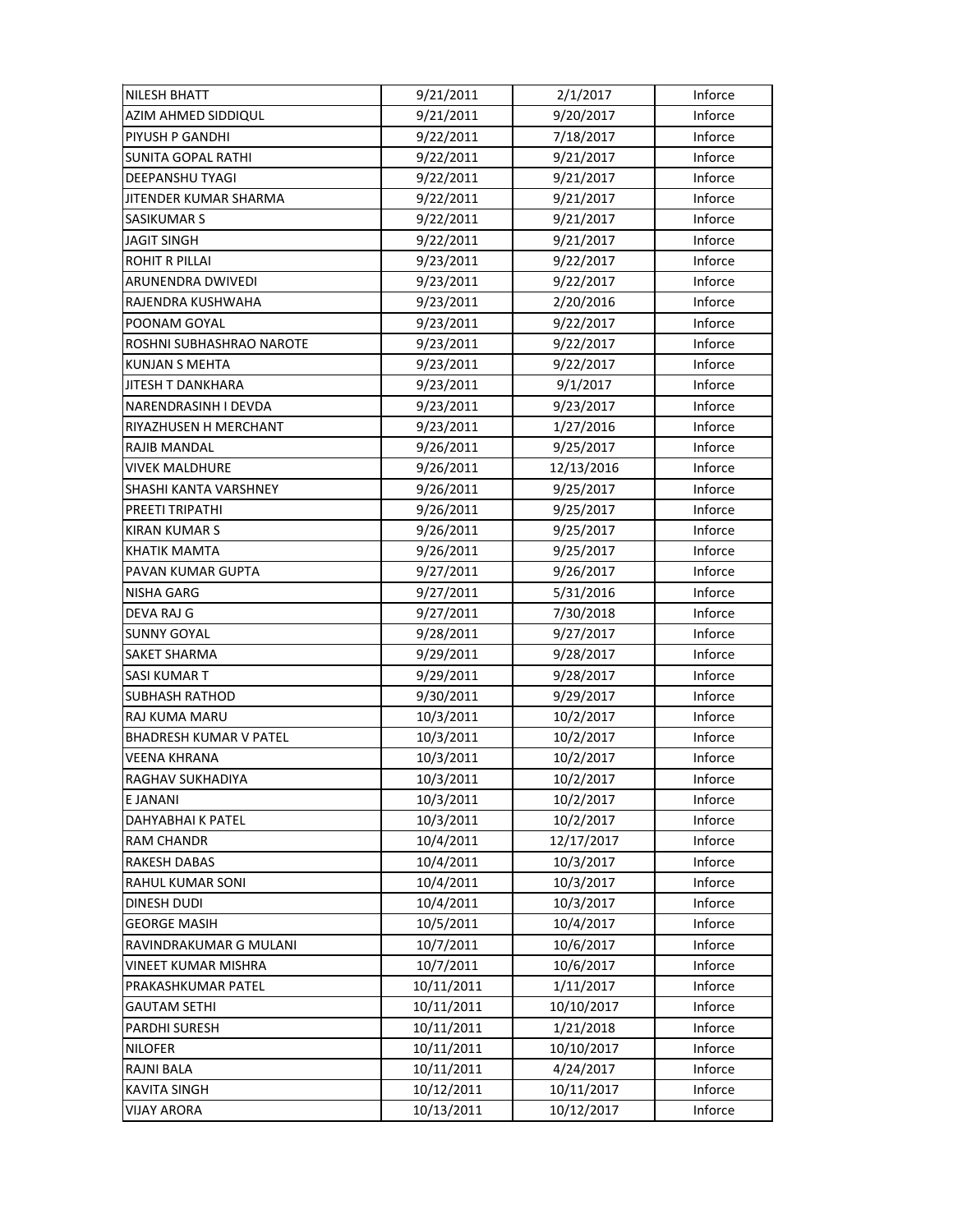| C S KRISHNAVENI              | 10/13/2011 | 10/12/2017 | Inforce |
|------------------------------|------------|------------|---------|
| <b>ANITA SHARMA</b>          | 10/14/2011 | 1/20/2018  | Inforce |
| SIKANDER SINGH               | 10/14/2011 | 10/13/2017 | Inforce |
| TRUPTIBEN JANI               | 10/17/2011 | 10/16/2017 | Inforce |
| MUKESH KUMAR YADAV           | 10/17/2011 | 10/16/2017 | Inforce |
| <b>UMESH BHUTADA</b>         | 10/17/2011 | 10/16/2017 | Inforce |
| PRAKASH NIRNE                | 10/17/2011 | 10/16/2017 | Inforce |
| <b>SRI PATEL CHANDRAKANT</b> | 10/17/2011 | 2/14/2017  | Inforce |
| <b>DEEPAK BANSAL</b>         | 10/17/2011 | 10/16/2017 | Inforce |
| <b>VIKAS MITTAL</b>          | 10/20/2011 | 10/19/2017 | Inforce |
| T SREENIVASULU               | 10/20/2011 | 10/19/2017 | Inforce |
| <b>GURDEV</b>                | 10/20/2011 | 10/19/2017 | Inforce |
| MANISHABEN PATEL             | 10/20/2011 | 10/19/2017 | Inforce |
| ANKUSH GHODKE                | 10/20/2011 | 10/20/2017 | Inforce |
| N VELUMANI                   | 10/21/2011 | 10/20/2017 | Inforce |
| <b>SUSHIL KUMAR GROVER</b>   | 10/21/2011 | 12/5/2017  | Inforce |
| <b>TUSHAR ASHOK GAIKWAD</b>  | 10/21/2011 | 10/20/2017 | Inforce |
| <b>SOURABH SONI</b>          | 10/21/2011 | 10/20/2017 | Inforce |
| <b>ARATI S CHAKULE</b>       | 10/21/2011 | 10/20/2017 | Inforce |
| VIKAS JANARDAN SINGH         | 10/21/2011 | 10/21/2017 | Inforce |
| HIMMAT SINGH MEENA           | 10/21/2011 | 12/6/2016  | Inforce |
| SABHAL NAWAZ                 | 10/21/2011 | 10/20/2017 | Inforce |
| MANOJ RANJAN DASH            | 10/21/2011 | 10/20/2017 | Inforce |
| BINABA BALBHADRASINH ZALA    | 10/21/2011 | 10/20/2017 | Inforce |
| <b>BIJESH A</b>              | 10/21/2011 | 10/20/2017 | Inforce |
| PANKAJ KUMAR ROY             | 10/22/2011 | 2/12/2018  | Inforce |
| <b>UMA SHANKER</b>           | 10/22/2011 | 10/21/2017 | Inforce |
| NISHA SAINI                  | 10/22/2011 | 10/21/2017 | Inforce |
| KAMLESH CHAUHAN              | 10/22/2011 | 10/21/2017 | Inforce |
| <b>ASHOK KUMAR RATHORE</b>   | 10/22/2011 | 2/18/2018  | Inforce |
| <b>MANISH VASISTH</b>        | 10/22/2011 | 10/21/2017 | Inforce |
| <b>MOHAN RAM</b>             | 10/23/2011 | 1/30/2017  | Inforce |
| <b>VANEET GARG</b>           | 10/23/2011 | 10/23/2017 | Inforce |
| <b>VINOD KUMAR</b>           | 10/23/2011 | 10/23/2017 | Inforce |
| UDAYKUMAR SHIVAJI DESAI      | 10/23/2011 | 10/23/2017 | Inforce |
| VINOD BHAGWANRAO KADAM       | 10/23/2011 | 10/23/2017 | Inforce |
| <b>KANNAN R</b>              | 10/23/2011 | 4/13/2018  | Inforce |
| <b>SANJAY PRALHAD MORE</b>   | 10/23/2011 | 10/23/2017 | Inforce |
| ASHISHKUMAR L DAMKONDAW      | 10/23/2011 | 10/23/2017 | Inforce |
| <b>NEHA DIXIT</b>            | 10/23/2011 | 10/23/2017 | Inforce |
| ARUNABA MAHENDRASINH JADEJA  | 10/23/2011 | 10/23/2017 | Inforce |
| VELMURUGAN A                 | 10/28/2011 | 11/14/2016 | Inforce |
| <b>RANJIT SINGH</b>          | 10/28/2011 | 10/30/2017 | Inforce |
| <b>RUDRA PRATAP SINGH</b>    | 10/28/2011 | 10/27/2017 | Inforce |
| RAJESHKUMAR SHUKLA           | 10/31/2011 | 8/18/2018  | Inforce |
| ARCHANA AJIT RUPANWAR        | 10/31/2011 | 8/28/2017  | Inforce |
| <b>IBRAHIM</b>               | 10/31/2011 | 10/30/2017 | Inforce |
| AKASH                        | 10/31/2011 | 10/30/2017 | Inforce |
| S PARVINKUMAR                | 10/31/2011 | 10/30/2017 | Inforce |
| <b>KARTICK KUMAR BISWAS</b>  | 11/2/2011  | 1/19/2018  | Inforce |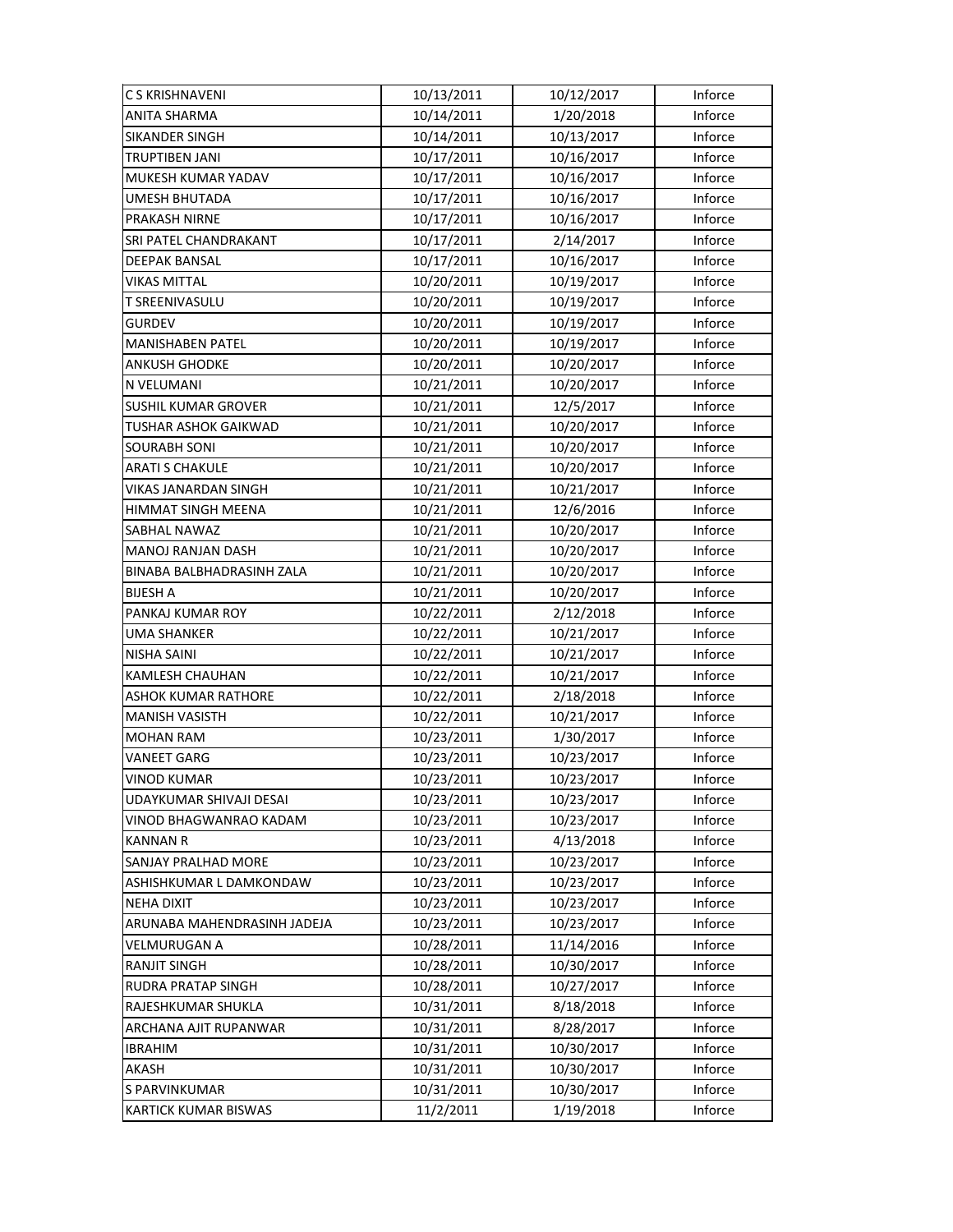| <b>JAGANI HITESH</b>            | 11/2/2011  | 11/1/2017  | Inforce |
|---------------------------------|------------|------------|---------|
| <b>SHRI AJAYKUMAR JOSHI</b>     | 11/2/2011  | 1/10/2016  | Inforce |
| VIDHYA ASHAR                    | 11/2/2011  | 11/1/2017  | Inforce |
| KIRAN BUDDHDEV                  | 11/2/2011  | 11/1/2017  | Inforce |
| <b>GOPAL TRIPATHI</b>           | 11/2/2011  | 6/25/2016  | Inforce |
| SHIBNATH HALDAR                 | 11/2/2011  | 11/1/2017  | Inforce |
| <b>GIRDAWARI</b>                | 11/3/2011  | 11/2/2017  | Inforce |
| <b>IMTIYAZ BOGAL</b>            | 11/3/2011  | 11/2/2017  | Inforce |
| <b>MAHESH TAMBADE</b>           | 11/3/2011  | 11/2/2017  | Inforce |
| <b>JAMES SHASHIKANT UJAGARE</b> | 11/3/2011  | 11/2/2017  | Inforce |
| ELIYAS ABBAS PAKHALI            | 11/3/2011  | 11/2/2017  | Inforce |
| DILIP GUPTA                     | 11/4/2011  | 11/3/2017  | Inforce |
| MILAP BRAHMBHATT                | 11/4/2011  | 5/4/2018   | Inforce |
| ASHISH KUMAR                    | 11/4/2011  | 11/3/2017  | Inforce |
| <b>SURESH J SAHARE</b>          | 11/4/2011  | 11/3/2017  | Inforce |
| <b>SHIVSHANKAR NISHAD</b>       | 11/5/2011  | 6/8/2016   | Inforce |
| KUSHWAHA SUNIL GAURISHANK       | 11/5/2011  | 8/31/2016  | Inforce |
| <b>MANOJ KUMAR MUDULI</b>       | 11/7/2011  | 11/7/2017  | Inforce |
| RAGHUNANDAN PRADHAN             | 11/7/2011  | 11/6/2017  | Inforce |
| V R MUTHUKARUPPAN               | 11/7/2011  | 11/6/2017  | Inforce |
| K V SENTHIKUMAR                 | 11/7/2011  | 11/6/2017  | Inforce |
| <b>KANNAN N</b>                 | 11/7/2011  | 6/4/2018   | Inforce |
| SUJAY HALDER                    | 11/7/2011  | 11/6/2017  | Inforce |
| HIREN ARVINDBHAI LASHKARI       | 11/7/2011  | 11/14/2016 | Inforce |
| <b>BHANU R JAIN</b>             | 11/8/2011  | 11/7/2017  | Inforce |
| PATEL MOHAMADRASHID A           | 11/8/2011  | 11/7/2017  | Inforce |
| TUSHAR PRAKAS VYAWAHARE         | 11/9/2011  | 11/8/2017  | Inforce |
| SURAJ NARAYAN SONI              | 11/9/2011  | 11/8/2017  | Inforce |
| K N KAVITHA                     | 11/9/2011  | 11/8/2017  | Inforce |
| <b>DHAVAL PATEL</b>             | 11/11/2011 | 11/10/2017 | Inforce |
| <b>TRIPTI DIXIT</b>             | 11/11/2011 | 11/11/2017 | Inforce |
| <b>ZEHRA ARIF</b>               | 11/11/2011 | 11/10/2017 | Inforce |
| VEENA KUMARI R T                | 11/11/2011 | 11/10/2017 | Inforce |
| <b>SURESH RAJA J</b>            | 11/11/2011 | 11/11/2017 | Inforce |
| <b>ANIL ANGELS</b>              | 11/11/2011 | 11/10/2017 | Inforce |
| D RAJASHEKAR REDDY              | 11/11/2011 | 2/5/2018   | Inforce |
| <b>BHAGENDRA RANI</b>           | 11/11/2011 | 11/10/2017 | Inforce |
| <b>SURENDRA PANWAR</b>          | 11/11/2011 | 11/10/2017 | Inforce |
| NISHA SHARMA                    | 11/11/2011 | 12/17/2016 | Inforce |
| RATIKA MAHAJAN                  | 11/14/2011 | 11/13/2017 | Inforce |
| <b>SUNDARJITSING MICHRA</b>     | 11/14/2011 | 11/14/2017 | Inforce |
| <b>DILIP SAINGHANI</b>          | 11/15/2011 | 9/10/2016  | Inforce |
| CHANDANI RASIKLAL JOSHI         | 11/15/2011 | 11/14/2017 | Inforce |
| AMBILY P G                      | 11/15/2011 | 11/14/2017 | Inforce |
| RAJENDER KUMAR SAHARAN          | 11/16/2011 | 11/15/2017 | Inforce |
| SHARANABASAPPA HANGARAGI        | 11/17/2011 | 11/16/2017 | Inforce |
| AJAY RADHESHYAM VYAS            | 11/18/2011 | 11/18/2017 | Inforce |
| KITAN PANDURANG BHARKAD         | 11/18/2011 | 11/17/2017 | Inforce |
| SANDEEP R JAWLEKAR              | 11/18/2011 | 11/17/2017 | Inforce |
| VIKAS ARORA                     | 11/21/2011 | 11/20/2017 | Inforce |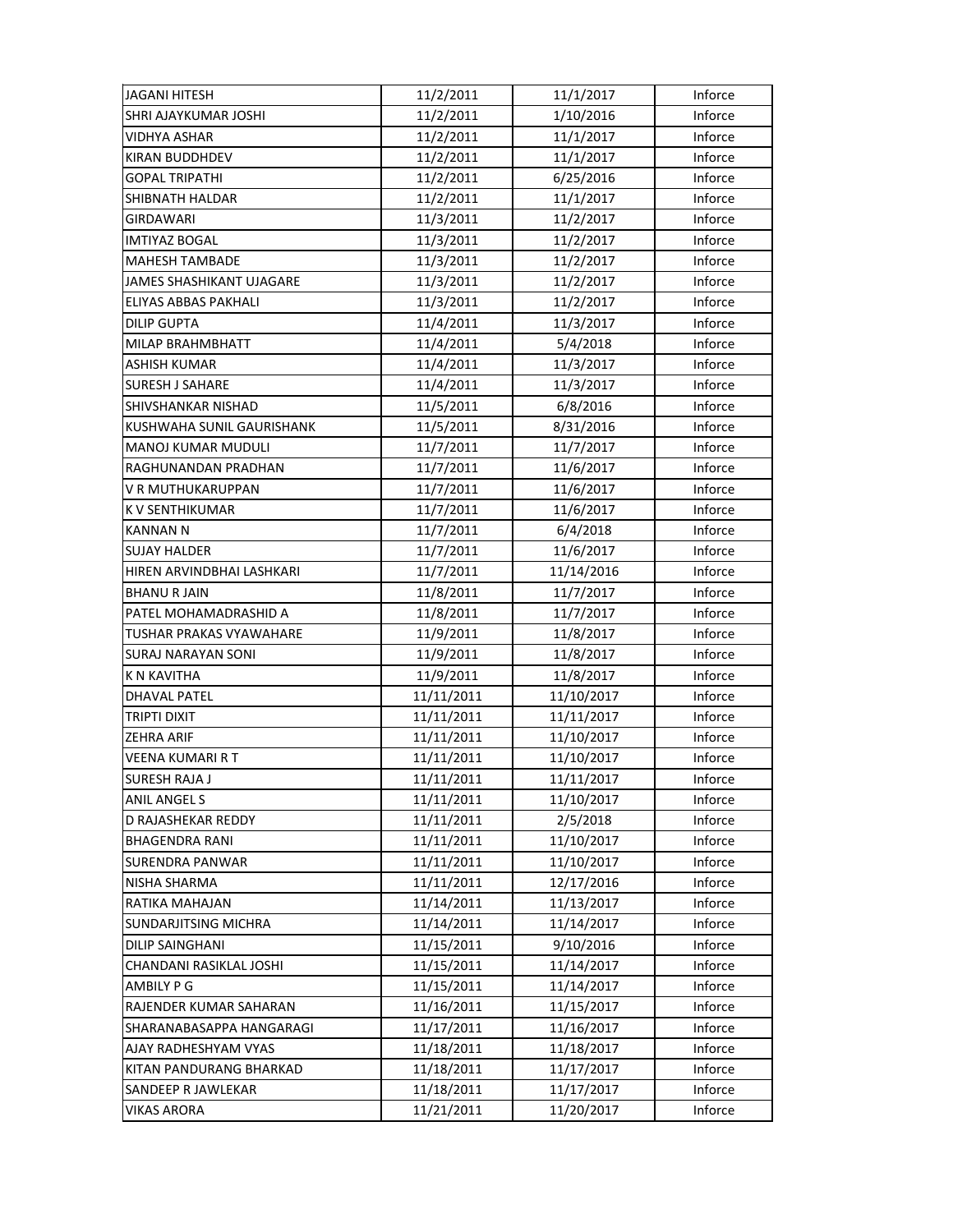| <b>RAJIV SHARMA</b>              | 11/21/2011 | 11/30/2016 | Inforce |
|----------------------------------|------------|------------|---------|
| <b>HUSEN VAHID MEMON</b>         | 11/21/2011 | 11/20/2017 | Inforce |
| RAJESH KUMAR SAINI               | 11/21/2011 | 11/20/2017 | Inforce |
| NEHABAHEN AGRAWAL                | 11/21/2011 | 3/29/2016  | Inforce |
| PONNUSAMY C                      | 11/21/2011 | 11/20/2017 | Inforce |
| <b>KUCHIPUDI NAVEENKUMAR</b>     | 11/22/2011 | 11/21/2017 | Inforce |
| SERMAN                           | 11/22/2011 | 11/21/2017 | Inforce |
| RUCHI SHARMA                     | 11/22/2011 | 11/21/2017 | Inforce |
| <b>ISHAN TRIVEDI</b>             | 11/22/2011 | 11/21/2017 | Inforce |
| PRAMESHWAR LAL                   | 11/22/2011 | 11/21/2017 | Inforce |
| SHIVAM POPLI                     | 11/22/2011 | 11/21/2017 | Inforce |
| <b>SOUVIK RAY</b>                | 11/22/2011 | 11/21/2017 | Inforce |
| <b>NEHA HARJAI</b>               | 11/23/2011 | 11/22/2017 | Inforce |
| GIRISH INDRAMANI MATHPAL         | 11/23/2011 | 11/22/2017 | Inforce |
| <b>SUDHIR</b>                    | 11/25/2011 | 11/24/2017 | Inforce |
| AJAY KUMAR TAWRE                 | 11/25/2011 | 9/16/2016  | Inforce |
| SMITHA PRASANNAN ASARI           | 11/25/2011 | 11/24/2017 | Inforce |
| JAYESHKUMAR DOSHI                | 11/25/2011 | 11/24/2017 | Inforce |
| <b>HARSHAD BALEJA</b>            | 11/24/2011 | 11/23/2017 | Inforce |
| <b>FIROZKHAN PATHAN</b>          | 11/24/2011 | 11/23/2017 | Inforce |
| VARSHABEN VITHALANI              | 11/24/2011 | 11/23/2017 | Inforce |
| ANUJ JAIN                        | 11/24/2011 | 10/26/2016 | Inforce |
| ANIL SINKAR                      | 11/24/2011 | 11/23/2017 | Inforce |
| PANDU RANGA RAO THOTA            | 11/28/2011 | 11/27/2017 | Inforce |
| NIRAV HARSHADKUMAR CHITARA       | 11/28/2011 | 11/27/2017 | Inforce |
| SANTOSH SHARMA                   | 11/30/2011 | 11/29/2017 | Inforce |
| <b>BHARATKUMAR VAGHELA</b>       | 11/30/2011 | 11/29/2017 | Inforce |
| SUNIL PANDURANG TAGADPALLIV      | 11/30/2011 | 11/29/2017 | Inforce |
| SIVAKUMAR H                      | 12/1/2011  | 11/30/2017 | Inforce |
| P GURUSAMY                       | 12/1/2011  | 12/16/2015 | Inforce |
| <b>SUNITA ZALA</b>               | 12/2/2011  | 8/4/2017   | Inforce |
| <b>BHAKTINADHA REDDY PYREDDY</b> | 12/5/2011  | 12/5/2017  | Inforce |
| PRADEEP KUMAR MISHRA             | 12/5/2011  | 12/4/2017  | Inforce |
| ANJU KUMARI                      | 12/5/2011  | 12/4/2017  | Inforce |
| NIRMALJIT                        | 12/5/2011  | 12/4/2017  | Inforce |
| <b>MOHIT MEHNDIRATTA</b>         | 12/5/2011  | 12/4/2017  | Inforce |
| VINOD KUMAR                      | 12/7/2011  | 12/6/2017  | Inforce |
| <b>SHUSHILA</b>                  | 12/7/2011  | 12/6/2017  | Inforce |
| SAJID NOOR MOHAMMED QURESHI      | 12/8/2011  | 12/7/2017  | Inforce |
| <b>SANJAY GUPTA</b>              | 12/8/2011  | 12/7/2017  | Inforce |
| <b>MAAHIR C SHAH</b>             | 12/8/2011  | 5/9/2016   | Inforce |
| AMBIGA                           | 12/9/2011  | 12/8/2017  | Inforce |
| MOTAPOTULA SADANANDAM            | 12/9/2011  | 1/12/2017  | Inforce |
| <b>MAYUR P GARADE</b>            | 12/12/2011 | 12/11/2017 | Inforce |
| SONAL KHANNA                     | 12/13/2011 | 3/8/2017   | Inforce |
| DEEPA LITORIYA                   | 12/13/2011 | 12/12/2017 | Inforce |
| ARFI SHEIKH FARID SHEIKH         | 12/13/2011 | 12/12/2017 | Inforce |
| PRASHANT M PATEL                 | 12/12/2011 | 12/12/2017 | Inforce |
| <b>GOVIND KUMAR</b>              | 12/13/2011 | 11/8/2016  | Inforce |
| <b>ANKIT MAKOL</b>               | 12/13/2011 | 12/12/2017 | Inforce |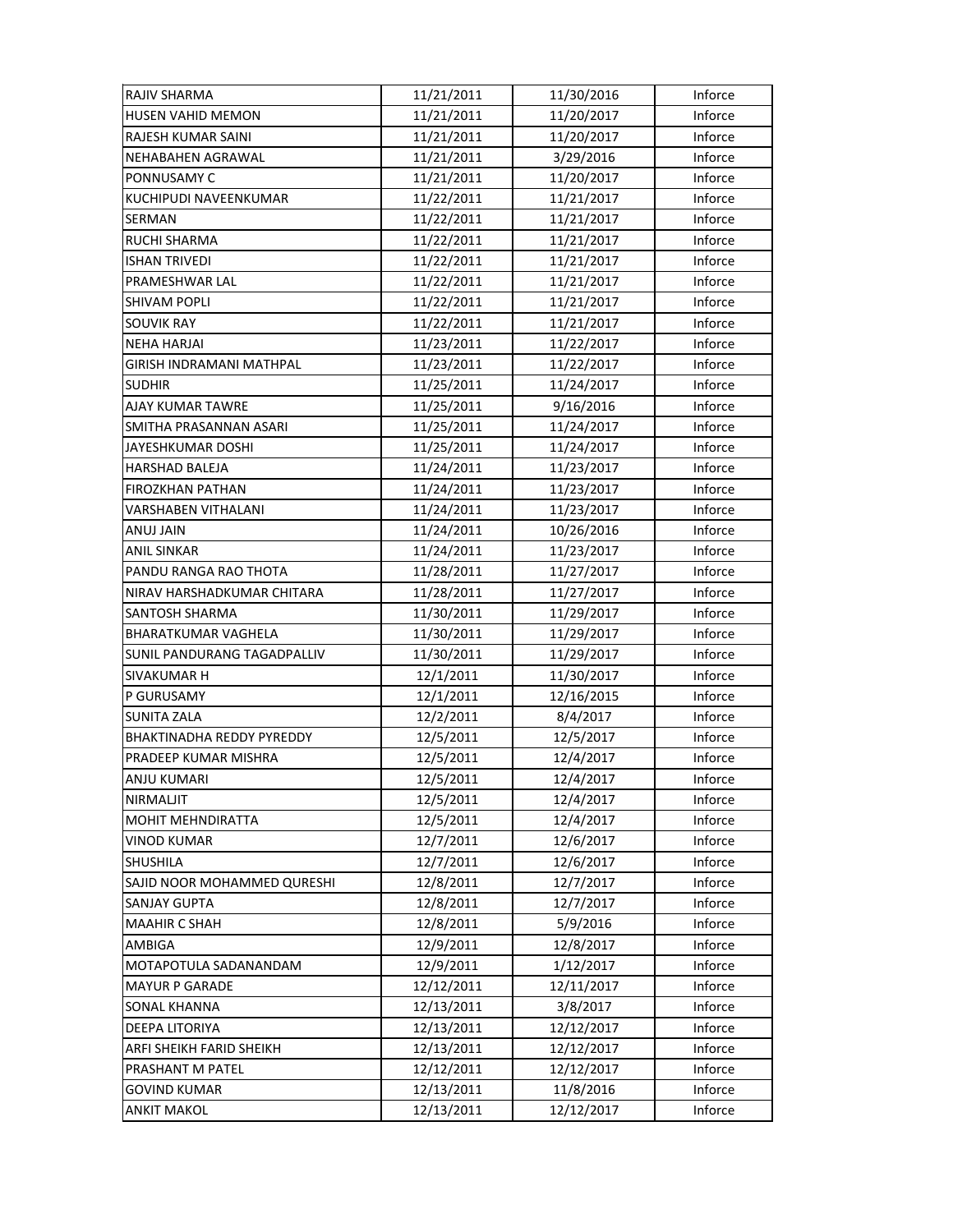| VISHAL PRAKASHCHAND MUTHA    | 12/14/2011 | 12/13/2017 | Inforce |
|------------------------------|------------|------------|---------|
| <b>ASHOK KUMARVYAS</b>       | 12/14/2011 | 4/22/2018  | Inforce |
| PRITHIPAL SINGH MATHARU      | 12/14/2011 | 12/1/2017  | Inforce |
| <b>MONIKA AGARWAL</b>        | 12/14/2011 | 2/1/2017   | Inforce |
| <b>MANISH ARORA</b>          | 12/15/2011 | 12/14/2017 | Inforce |
| DEVPRAKASH M KANORIA         | 12/16/2011 | 12/15/2017 | Inforce |
| <b>HASSAN CHIRAKKAI</b>      | 12/16/2011 | 12/15/2017 | Inforce |
| RAJESH KUMAR SAINI           | 12/16/2011 | 1/19/2016  | Inforce |
| <b>SHAHINA</b>               | 12/16/2011 | 12/15/2017 | Inforce |
| <b>SHWETA</b>                | 12/16/2011 | 2/11/2017  | Inforce |
| <b>SIMARPREET SINGH</b>      | 12/19/2011 | 8/24/2017  | Inforce |
| AVINASH KUMAR SRIVASTAVA     | 12/19/2011 | 3/2/2016   | Inforce |
| RAMRATAN RAI                 | 12/19/2011 | 12/18/2017 | Inforce |
| SUBHASHSINH DODIYA           | 12/19/2011 | 2/25/2018  | Inforce |
| <b>AMIT GARG</b>             | 12/19/2011 | 12/18/2017 | Inforce |
| <b>SWARUP KUNDU</b>          | 12/22/2011 | 12/21/2017 | Inforce |
| <b>N VENU</b>                | 12/22/2011 | 12/21/2017 | Inforce |
| NAGARAJA BABU KOSURU         | 12/22/2011 | 12/21/2017 | Inforce |
| <b>MD ZUBAIR</b>             | 12/22/2011 | 6/15/2018  | Inforce |
| <b>HARSHIT SRIVASTAVA</b>    | 12/22/2011 | 10/31/2017 | Inforce |
| <b>VIJAY MOHANLAL DANGRA</b> | 12/23/2011 | 12/22/2017 | Inforce |
| RAVI PRAVINCHANDRA PATEL     | 12/23/2011 | 12/22/2017 | Inforce |
| RAJESH MALIK                 | 12/23/2011 | 12/22/2017 | Inforce |
| <b>B RAVIKANTH</b>           | 12/24/2011 | 12/23/2017 | Inforce |
| GAJENDRA BAN GOSWAMI         | 12/24/2011 | 12/24/2017 | Inforce |
| ANURAG GUPTA                 | 12/24/2011 | 12/24/2017 | Inforce |
| SANJEEVA RAO M D             | 12/27/2011 | 12/26/2017 | Inforce |
| R THANGAM                    | 12/27/2011 | 12/26/2017 | Inforce |
| SARELIYA JAYESH              | 12/27/2011 | 12/26/2017 | Inforce |
| <b>SAMSUR ZAMAN</b>          | 12/27/2011 | 12/26/2017 | Inforce |
| <b>HARINI</b>                | 12/29/2011 | 12/28/2017 | Inforce |
| CHANDRASEKARN                | 12/29/2011 | 12/28/2017 | Inforce |
| <b>T SUMAPRIYA</b>           | 12/29/2011 | 12/28/2017 | Inforce |
| ANKITA AMARLAL MADHYAN       | 12/29/2011 | 12/28/2017 | Inforce |
| <b>JYOTI ARORA</b>           | 12/29/2011 | 12/28/2017 | Inforce |
| <b>MANOJ KUMAR</b>           | 12/30/2011 | 12/30/2017 | Inforce |
| VIJAY VISHWAKARMA            | 12/30/2011 | 12/30/2017 | Inforce |
| <b>TAJINDER SINGH</b>        | 1/3/2012   | 1/3/2018   | Inforce |
| <b>CHANDER SAGAR</b>         | 1/3/2012   | 1/2/2018   | Inforce |
| M.SURIYAPRABA                | 1/3/2012   | 1/2/2018   | Inforce |
| ROSHAN R MAHAKALKAR          | 1/3/2012   | 1/2/2018   | Inforce |
| <b>B R KUMAR SWAMY</b>       | 1/3/2012   | 1/2/2018   | Inforce |
| ATUL RATNAKAR KULKARNI       | 1/3/2012   | 1/2/2018   | Inforce |
| <b>RAJESH R</b>              | 1/3/2012   | 1/2/2018   | Inforce |
| <b>DEEPAK S DOKE</b>         | 1/5/2012   | 1/4/2018   | Inforce |
| <b>BIJUCK</b>                | 1/5/2012   | 1/4/2018   | Inforce |
| V PARAMJYOTHI SREEVALLI      | 1/5/2012   | 1/4/2018   | Inforce |
| JOHN AROKIA DASS             | 1/5/2012   | 1/4/2018   | Inforce |
| <b>RUBY TYAGI</b>            | 1/5/2012   | 1/4/2018   | Inforce |
| MINAKSHI D PADELKAR          | 1/6/2012   | 1/5/2018   | Inforce |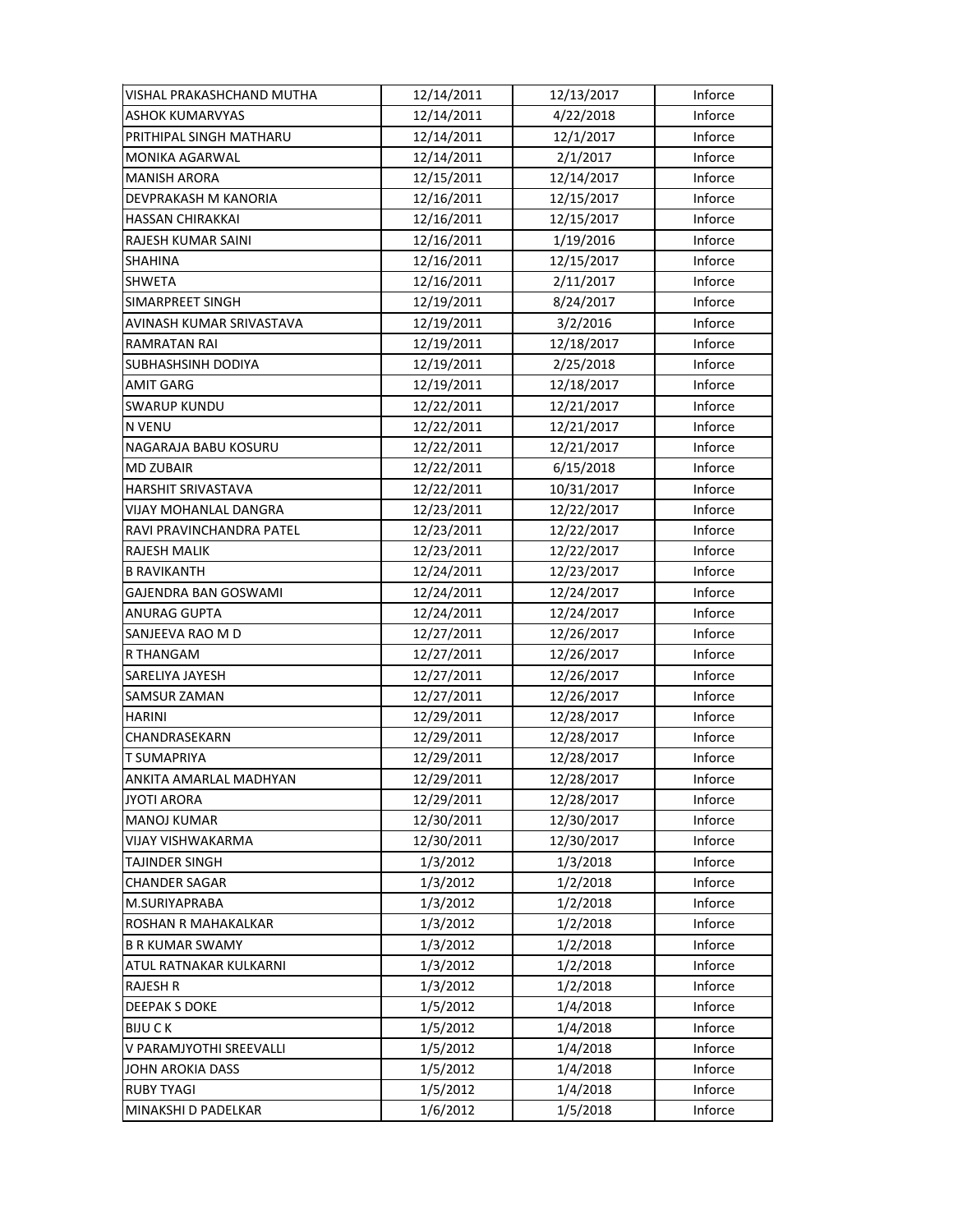| VASANTLAL M RANA                   | 1/7/2012  | 12/3/2015  | Inforce        |
|------------------------------------|-----------|------------|----------------|
| POONAM GUPTA                       | 1/9/2012  | 1/8/2018   | Inforce        |
| PALLAVI GUPTA                      | 1/9/2012  | 1/8/2018   | Inforce        |
| VARSHA YADAV                       | 1/10/2012 | 1/9/2018   | Inforce        |
| <b>SUDHAV</b>                      | 1/10/2012 | 2/21/2017  | Inforce        |
| <b>SUNIL KUMAR SAINI</b>           | 1/10/2012 | 1/9/2018   | Inforce        |
| NILESHKUMAR                        | 1/10/2012 | 1/9/2018   | Inforce        |
| <b>SHEO KUMAR MAHATO</b>           | 1/10/2012 | 1/9/2018   | Inforce        |
| S LAKSHMANAN                       | 1/12/2012 | 1/11/2018  | Inforce        |
| D VENKATESWARLU                    | 1/12/2012 | 1/11/2018  | Inforce        |
| <b>MONALI GHOSTEKAR</b>            | 1/12/2012 | 11/1/2015  | Inforce        |
| <b>BHAVESH BAJAJ</b>               | 1/12/2012 | 11/1/2015  | Inforce        |
| <b>MAHENDRA SINGH BISHT</b>        | 1/12/2012 | 11/1/2015  | Inforce        |
| JAYMIN SURANI                      | 1/12/2012 | 11/1/2015  | Inforce        |
| <b>BHAGIRATH</b>                   | 1/12/2012 | 2/25/2017  | Inforce        |
| THAKOR RAMESHJI NENAJI             | 1/12/2012 | 11/1/2015  | Inforce        |
| AYUBBHAI KESARBHAI SHAIKH          | 1/12/2012 | 11/1/2015  | Inforce        |
| <b>MADHABHAI A CHAUDHARY</b>       | 1/12/2012 | 1/11/2018  | Inforce        |
| RIYAZ S MEMON                      | 1/12/2012 | 1/11/2018  | Inforce        |
| PRASHANTKUMAR A BHIL               | 1/12/2012 | 1/11/2018  | Inforce        |
| URMILABEN B PATEL                  | 1/12/2012 | 1/11/2018  | Inforce        |
| <b>HEMANT GANESHBHAI PRAJAPATI</b> | 1/12/2012 | 1/11/2018  | Inforce        |
| SHEKAR HALGE                       | 1/14/2012 | 1/13/2018  | Inforce        |
| PALLAVI HAWAL                      | 1/14/2012 | 1/13/2018  | Inforce        |
| <b>MOHAN LAL</b>                   | 1/14/2012 | 12/16/2016 | Inforce        |
| <b>NAMITA RANI</b>                 | 1/14/2012 | 1/13/2018  | Inforce        |
| DHAVAL JASUBHAI PATEL              | 1/15/2012 | 3/29/2016  | Inforce        |
| PRASAD B                           | 1/15/2012 | 1/14/2018  | Inforce        |
| SABITHA GOPAL                      | 1/15/2012 | 1/14/2018  | Inforce        |
| <b>JAYAPRAKASH</b>                 | 1/15/2012 | 1/14/2018  | Inforce        |
| <b>TEJ SINGH</b>                   | 1/15/2012 | 1/14/2018  | Inforce        |
| <b>SANJEEV KUMAR SINGH</b>         | 1/17/2012 | 1/17/2018  | Inforce        |
| DINESH CHANDRA SARKAR              | 1/17/2012 | 1/16/2018  | Inforce        |
| <b>AMIT KUMAR</b>                  | 1/17/2012 | 9/10/2018  | Inforce        |
| GAURAV RAMESHCHANDRA JANI          | 1/17/2012 | 4/17/2017  | <b>Inforce</b> |
| KISHOREKUMAR MULAJIBHAI SINOJIYA   | 1/17/2012 | 8/27/2017  | Inforce        |
| <b>CHANDRA KUMAR SHROFF</b>        | 1/18/2012 | 1/17/2018  | Inforce        |
| <b>JANGAM SUHANI</b>               | 1/18/2012 | 1/6/2018   | Inforce        |
| <b>GOVIND RAM</b>                  | 1/18/2012 | 1/17/2018  | Inforce        |
| SANTOSH SAHOO                      | 1/18/2012 | 10/7/2016  | Inforce        |
| A.V.SATHEESHKUMAR                  | 1/18/2012 | 3/8/2018   | Inforce        |
| PRERNA DAWAR                       | 1/18/2012 | 2/4/2016   | Inforce        |
| <b>G R SRINIVASAN</b>              | 1/18/2012 | 5/6/2018   | Inforce        |
| ANIL KUMAR SHARMA                  | 1/18/2012 | 1/17/2018  | Inforce        |
| <b>K MAHESWARI</b>                 | 1/19/2012 | 1/18/2018  | Inforce        |
| <b>ASHOK BIRADAR</b>               | 1/19/2012 | 1/18/2018  | Inforce        |
| Y.GOPI                             | 1/19/2012 | 4/21/2018  | Inforce        |
| <b>NISHA BHALANI</b>               | 1/19/2012 | 1/18/2018  | Inforce        |
| RAJWINDER SINGH                    | 1/19/2012 | 1/18/2018  | Inforce        |
| <b>ARUN KUMAR</b>                  | 1/19/2012 | 1/18/2018  | Inforce        |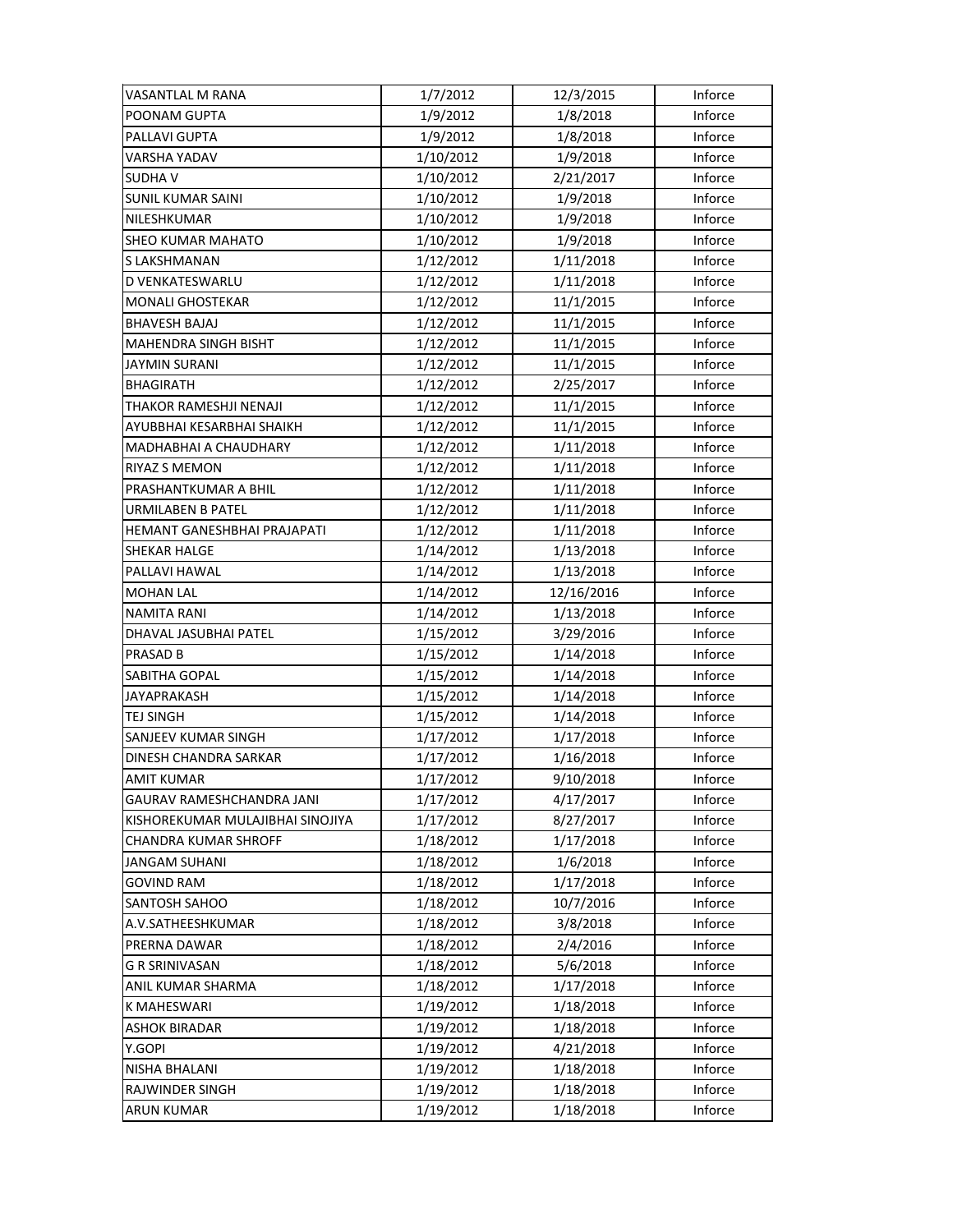| DAYA SHANKER                  | 1/19/2012 | 1/18/2018  | Inforce |
|-------------------------------|-----------|------------|---------|
| <b>NEGI KIRAN</b>             | 1/19/2012 | 1/18/2018  | Inforce |
| <b>DEV NARAYAN GURJAR</b>     | 1/21/2012 | 8/22/2016  | Inforce |
| SARANRAJ V                    | 1/21/2012 | 1/20/2018  | Inforce |
| <b>CHANDRAMOHAN K</b>         | 1/21/2012 | 1/20/2018  | Inforce |
| <b>JIGISHA DINESH BHATTER</b> | 1/23/2012 | 1/22/2018  | Inforce |
| <b>ANNADORAIN</b>             | 1/23/2012 | 1/22/2018  | Inforce |
| <b>NAVNEET SINGH CHANDEL</b>  | 1/25/2012 | 1/24/2018  | Inforce |
| PALLAVI PRABHAKAR DARNE       | 1/25/2012 | 1/24/2018  | Inforce |
| SHALINI                       | 1/25/2012 | 1/29/2017  | Inforce |
| <b>RAJA SARKAR</b>            | 1/25/2012 | 1/24/2018  | Inforce |
| SUVARNA K CHAUDHARY           | 1/25/2012 | 7/27/2017  | Inforce |
| <b>GURWINDER SINGH</b>        | 1/25/2012 | 1/24/2018  | Inforce |
| TILAK RAJ                     | 1/25/2012 | 1/24/2018  | Inforce |
| HANSIKA SEN                   | 1/25/2012 | 1/25/2018  | Inforce |
| <b>DIMPLE S VED</b>           | 1/30/2012 | 6/13/2017  | Inforce |
| <b>TILAK RAJ</b>              | 1/30/2012 | 9/8/2016   | Inforce |
| ASHOK KUMAR CHANDRAKAR        | 1/30/2012 | 1/29/2018  | Inforce |
| ANKIT AGRAWAL                 | 1/30/2012 | 1/30/2018  | Inforce |
| CHANDAN MAURYA                | 1/30/2012 | 1/30/2018  | Inforce |
| RAMESH KUMAR DEWANGAN         | 1/30/2012 | 1/29/2018  | Inforce |
| SAJJAN KUMAR KANDOI           | 1/30/2012 | 1/29/2018  | Inforce |
| SONAL JAIN                    | 1/30/2012 | 6/23/2018  | Inforce |
| GANESAN GURUUSHAMY            | 1/30/2012 | 1/29/2018  | Inforce |
| <b>SUNITA RAWAT</b>           | 2/2/2012  | 7/1/2017   | Inforce |
| <b>SANJAY GULAVANI</b>        | 2/2/2012  | 2/1/2018   | Inforce |
| PAVITHRA G                    | 2/2/2012  | 2/1/2018   | Inforce |
| KIMPAL DETROJA                | 2/2/2012  | 2/1/2018   | Inforce |
| JEETENDRA DIXIT               | 2/2/2012  | 2/1/2018   | Inforce |
| <b>VED PAL</b>                | 2/2/2012  | 2/1/2018   | Inforce |
| NURMAHMAD A BHOVANIYA         | 2/2/2012  | 2/2/2018   | Inforce |
| <b>FALGUNIBEN S PATEL</b>     | 2/4/2012  | 2/3/2018   | Inforce |
| <b>JAMES K FERNANDES</b>      | 2/5/2012  | 2/4/2018   | Inforce |
| <b>JITENDRA S CHIPKAR</b>     | 2/5/2012  | 2/4/2018   | Inforce |
| PULKIT KAPOOR                 | 2/7/2012  | 2/6/2018   | Inforce |
| SANGEETHA V                   | 2/7/2012  | 12/28/2016 | Inforce |
| <b>NARESH KUMAR</b>           | 2/7/2012  | 2/6/2018   | Inforce |
| <b>K PRAVEEN KUMAR</b>        | 2/8/2012  | 2/7/2018   | Inforce |
| PAWAN SHARMA                  | 2/8/2012  | 2/7/2018   | Inforce |
| <b>L.CHANDRA SEKAR</b>        | 2/8/2012  | 2/7/2018   | Inforce |
| V SRIDHAR                     | 2/10/2012 | 2/9/2018   | Inforce |
| JAMBULINGAM S                 | 2/10/2012 | 8/11/2016  | Inforce |
| NILAM AMOL BILE               | 2/10/2012 | 2/9/2018   | Inforce |
| <b>EKANT VIJAY PUNJABI</b>    | 2/10/2012 | 2/10/2018  | Inforce |
| NILESH EKNATH TODANKAR        | 2/10/2012 | 2/11/2018  | Inforce |
| HITESH SOLANKI                | 2/10/2012 | 2/7/2016   | Inforce |
| SHAILENDRA KUMAR DIWAKAR      | 2/11/2012 | 2/10/2018  | Inforce |
| NITABEN H RAVAL               | 2/11/2012 | 2/11/2018  | Inforce |
| <b>MD FIROZ KHAN</b>          | 2/12/2012 | 2/11/2018  | Inforce |
| PRAKASH YALLAPPA GORAL        | 2/12/2012 | 2/11/2018  | Inforce |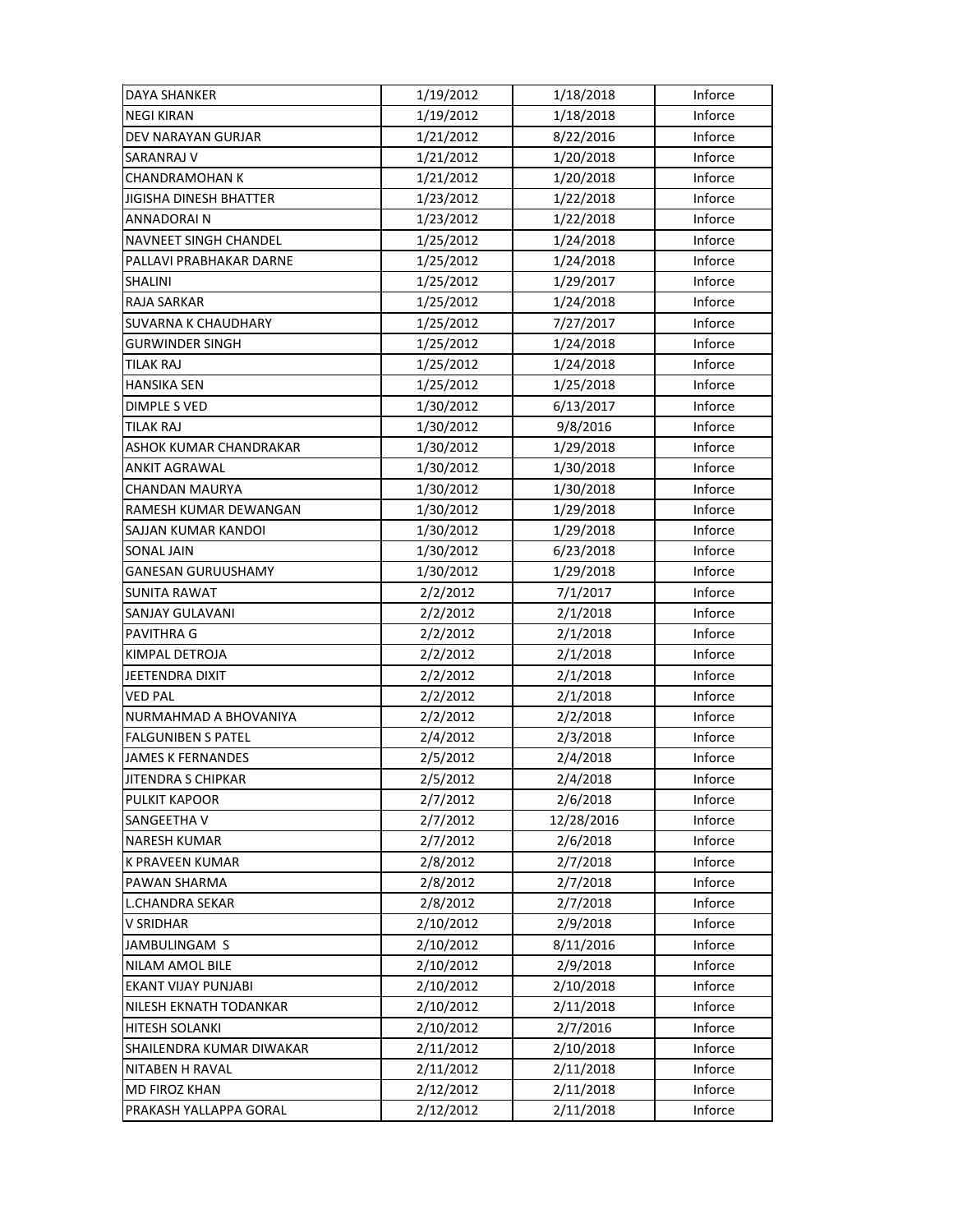| <b>PAWAN KUMAR</b>           | 2/12/2012 | 2/11/2018  | Inforce |
|------------------------------|-----------|------------|---------|
| <b>BHAVNABEN K PATEL</b>     | 2/12/2012 | 2/11/2018  | Inforce |
| <b>BALVINDER SINGH</b>       | 2/12/2012 | 2/11/2018  | Inforce |
| VIKRAM SINGH                 | 2/12/2012 | 12/13/2017 | Inforce |
| CH VENKATA RAMANA            | 2/13/2012 | 2/12/2018  | Inforce |
| SIVA DURGANPRASAD CHEBROLU   | 2/13/2012 | 2/12/2018  | Inforce |
| <b>KANHAIYA LAL</b>          | 2/13/2012 | 4/6/2017   | Inforce |
| RASHMI TALWAR                | 2/13/2012 | 3/27/2017  | Inforce |
| <b>LATIF KHAN</b>            | 2/13/2012 | 2/12/2018  | Inforce |
| PANKAJ DEDAR                 | 2/13/2012 | 2/12/2018  | Inforce |
| PRAVAT KUMAR BASTIA          | 2/16/2012 | 5/11/2017  | Inforce |
| SUSANTA KUMAR BHUYAN         | 2/16/2012 | 2/16/2018  | Inforce |
| <b>SMITA DAS</b>             | 2/16/2012 | 11/22/2016 | Inforce |
| CHINMAYEE PATTANAIK          | 2/16/2012 | 7/2/2017   | Inforce |
| S.JEYA LAKSHMI               | 2/16/2012 | 9/16/2016  | Inforce |
| S.MURUGESAN                  | 2/16/2012 | 3/12/2016  | Inforce |
| <b>DEBENDRA NATH SWAIN</b>   | 2/17/2012 | 2/1/2017   | Inforce |
| <b>G KRISHNAVENI</b>         | 2/17/2012 | 2/16/2018  | Inforce |
| PRASENJIT MANDAL             | 2/17/2012 | 12/10/2016 | Inforce |
| <b>KARTHIKEYAN K</b>         | 2/22/2012 | 2/21/2018  | Inforce |
| CHARUDATTA B SAWAI           | 2/22/2012 | 2/21/2018  | Inforce |
| RATHOD VINODBHAI             | 2/22/2012 | 2/21/2018  | Inforce |
| K HARI KRISHNAN              | 2/22/2012 | 2/16/2018  | Inforce |
| AKHILESH KUMAR JADHAV        | 2/23/2012 | 2/23/2018  | Inforce |
| ARSALAN A ARSHI              | 2/23/2012 | 2/22/2018  | Inforce |
| <b>NEHA ANIL THAKUR</b>      | 2/23/2012 | 2/23/2018  | Inforce |
| <b>KAPIL SINGH VOHRA</b>     | 2/24/2012 | 2/24/2018  | Inforce |
| LEENA GORAKH NAGARE          | 2/24/2012 | 2/24/2018  | Inforce |
| SHILPA CHAUDHARY             | 2/25/2012 | 2/24/2018  | Inforce |
| KULESHWAR SAHU               | 2/25/2012 | 2/24/2018  | Inforce |
| SAMIKSHA S PATIL             | 2/26/2012 | 2/25/2018  | Inforce |
| DHEERAJ LAXMANRAO RODE       | 2/26/2012 | 2/25/2018  | Inforce |
| SHABANA                      | 2/26/2012 | 7/31/2018  | Inforce |
| <b>VIJAY R SHELAR</b>        | 2/26/2012 | 2/25/2018  | Inforce |
| NITYA DUBEY                  | 2/26/2012 | 2/26/2018  | Inforce |
| PRASHANT SHARWANJI BOBADE    | 2/25/2012 | 12/13/2015 | Inforce |
| SAKSHI SAMEER GAONKAR        | 2/26/2012 | 8/24/2018  | Inforce |
| PRASHANTH RAJ U K            | 2/25/2012 | 2/22/2016  | Inforce |
| <b>VIRENDER KUMAR</b>        | 2/26/2012 | 8/26/2018  | Inforce |
| <b>MEENA THAKUR</b>          | 2/27/2012 | 2/27/2018  | Inforce |
| ASHWINI JAI PATIL            | 2/27/2012 | 2/26/2018  | Inforce |
| M PARAMESHWAR KUMAR          | 2/27/2012 | 6/2/2018   | Inforce |
| <b>KAMALJEET KAUR</b>        | 2/27/2012 | 2/26/2018  | Inforce |
| MR. CHANDRABHANU D. SINGH    | 2/27/2012 | 2/27/2017  | Inforce |
| SRI DHRUVILKUMAR K.BHADUWALA | 2/27/2012 | 10/15/2017 | Inforce |
| MRS.VARSHA VIJAY SHIKHARE    | 2/27/2012 | 6/9/2018   | Inforce |
| <b>DUSHYANT S KUSHWAH</b>    | 2/28/2012 | 3/1/2018   | Inforce |
| <b>BUDIGI KALYANI</b>        | 3/2/2012  | 3/1/2018   | Inforce |
| DARLA BHASKARAIAH            | 3/2/2012  | 3/1/2018   | Inforce |
| VEERESHA B JAVALI            | 3/2/2012  | 3/1/2018   | Inforce |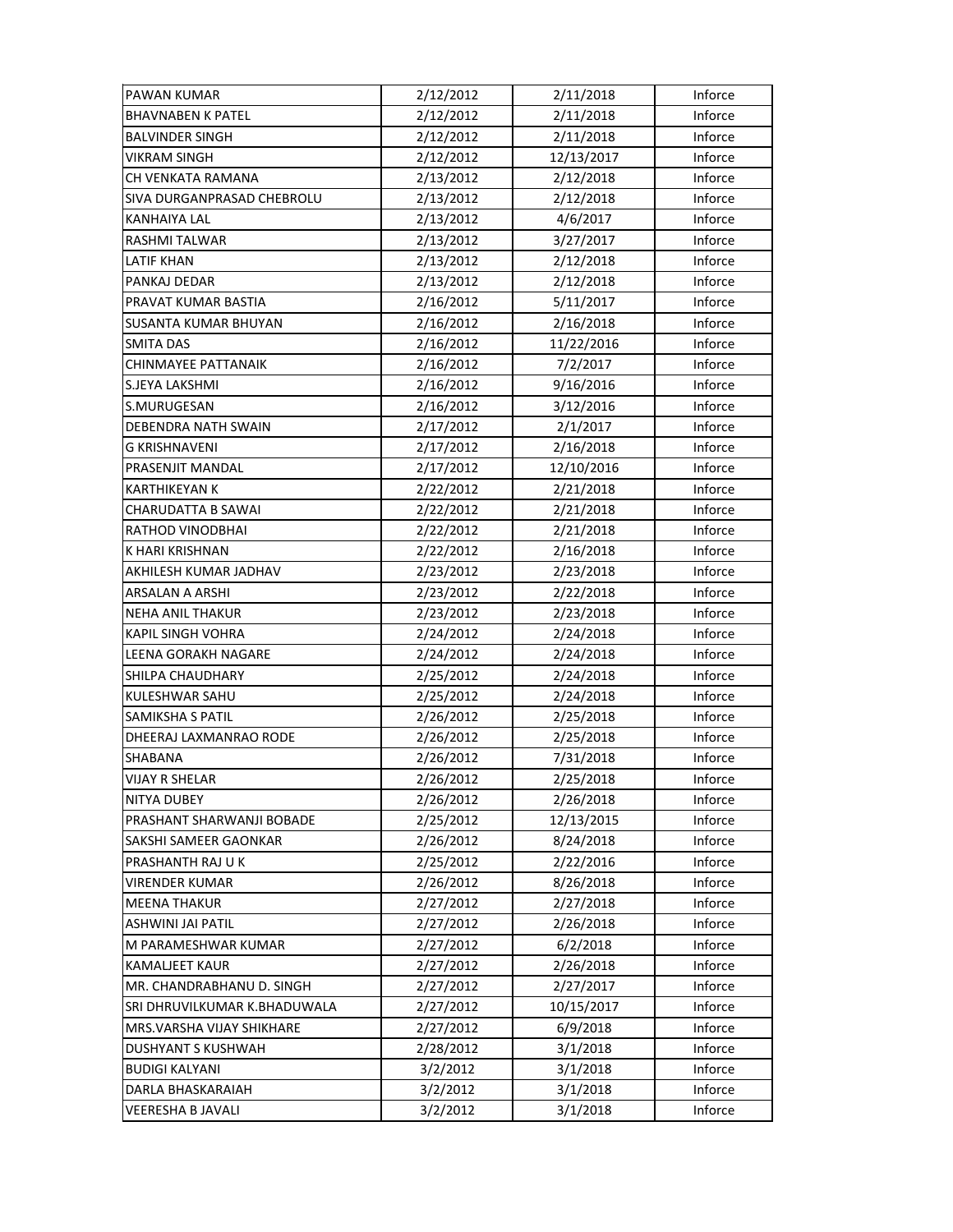| RANJEETSINGH N RAJPUT            | 3/2/2012  | 3/1/2018   | Inforce |
|----------------------------------|-----------|------------|---------|
| <b>UDATHA THULASI</b>            | 3/2/2012  | 3/1/2018   | Inforce |
| HEMALATHA. S                     | 3/2/2012  | 3/1/2018   | Inforce |
| <b>ABHILASH T P</b>              | 3/2/2012  | 9/11/2018  | Inforce |
| YUVRAJ SUNDER PATIL              | 3/2/2012  | 3/2/2018   | Inforce |
| PRIYANKA MITTAL                  | 3/2/2012  | 11/10/2016 | Inforce |
| <b>KULDEEP KUMAR</b>             | 3/2/2012  | 7/5/2017   | Inforce |
| <b>RAHUL KHARE</b>               | 3/2/2012  | 3/7/2018   | Inforce |
| DINESHBHAI PATEL                 | 3/2/2012  | 1/29/2018  | Inforce |
| SHALINI MAREJA                   | 3/2/2012  | 12/15/2017 | Inforce |
| <b>DEVENDER GUPTA</b>            | 3/2/2012  | 4/10/2017  | Inforce |
| PRAMOD NAMDEORAO YELNE           | 3/6/2012  | 3/6/2018   | Inforce |
| POLURI RAJESH KUMAR              | 3/6/2012  | 4/28/2018  | Inforce |
| <b>B LAXMA REDDY</b>             | 3/6/2012  | 3/6/2018   | Inforce |
| AVINASH KUMAR                    | 3/6/2012  | 3/5/2018   | Inforce |
| <b>CHIRAG B SHETH</b>            | 3/6/2012  | 3/10/2018  | Inforce |
| DN.VANISHRI                      | 3/6/2012  | 3/6/2018   | Inforce |
| DURGA PRASAD                     | 3/6/2012  | 3/5/2018   | Inforce |
| <b>HITESH THAKUR</b>             | 3/6/2012  | 3/5/2018   | Inforce |
| <b>RAJENDER KUMAR</b>            | 3/6/2012  | 3/5/2018   | Inforce |
| <b>NIMISHA SHAH</b>              | 3/6/2012  | 5/6/2018   | Inforce |
| RAM DHAN CHOUDHARY               | 3/6/2012  | 3/6/2018   | Inforce |
| RAVICHANDRAN G.                  | 3/6/2012  | 3/5/2018   | Inforce |
| JILEDAR SINGH                    | 3/6/2012  | 3/5/2018   | Inforce |
| SAJITHA N.                       | 3/6/2012  | 3/5/2018   | Inforce |
| <b>VIVEK KUMAR SAHU</b>          | 3/6/2012  | 3/5/2018   | Inforce |
| SHALAKA PRIYATOSH VISAL          | 3/6/2012  | 8/25/2017  | Inforce |
| MRS. HEERA KARMAKAR              | 3/6/2012  | 3/28/2016  | Inforce |
| <b>MOHAN SINGH</b>               | 3/6/2012  | 8/2/2017   | Inforce |
| <b>MUKUL AGRAWAL</b>             | 3/6/2012  | 7/14/2016  | Inforce |
| <b>DEEPAK TEWARI</b>             | 3/6/2012  | 6/23/2018  | Inforce |
| SURESHCHANDRA SOMCHAND SHAH      | 3/7/2012  | 2/19/2018  | Inforce |
| PRASAD ANAND PANDIT              | 3/7/2012  | 1/12/2018  | Inforce |
| SOPAN N KARMOLKAR                | 3/12/2012 | 1/17/2016  | Inforce |
| JAYESHKUMAR D SONI               | 3/12/2012 | 3/11/2018  | Inforce |
| JATHAVALLBHULA KARUNA            | 3/12/2012 | 4/21/2018  | Inforce |
| MOHAMMED KHAN                    | 3/12/2012 | 9/4/2017   | Inforce |
| SHRI RAJENDRA CHIPKAR            | 3/12/2012 | 9/23/2017  | Inforce |
| ANIRBAN TALUKDAR                 | 3/12/2012 | 3/11/2018  | Inforce |
| RUCHITA RUHATIYA                 | 3/12/2012 | 3/11/2018  | Inforce |
| <b>I.SRINIVAS SUNEEL KUMAR</b>   | 3/12/2012 | 3/11/2018  | Inforce |
| MR. PATEL GAURANGKUMAR A         | 3/12/2012 | 2/26/2016  | Inforce |
| <b>SHAIKH SADIK SHAIKH ANSAR</b> | 3/13/2012 | 3/12/2018  | Inforce |
| RAVINDER SINGH                   | 3/13/2012 | 3/12/2018  | Inforce |
| JASWANT ADITYA SINGH             | 3/13/2012 | 3/12/2018  | Inforce |
| MUKESH                           | 3/13/2012 | 3/12/2018  | Inforce |
| P BALAMURUGAN                    | 3/13/2012 | 1/7/2016   | Inforce |
| SANJAY NALINDE                   | 3/13/2012 | 7/24/2017  | Inforce |
| POONAM GUPTA                     | 3/14/2012 | 7/28/2016  | Inforce |
| <b>ILIYASMIYA SHEKH</b>          | 3/14/2012 | 3/13/2018  | Inforce |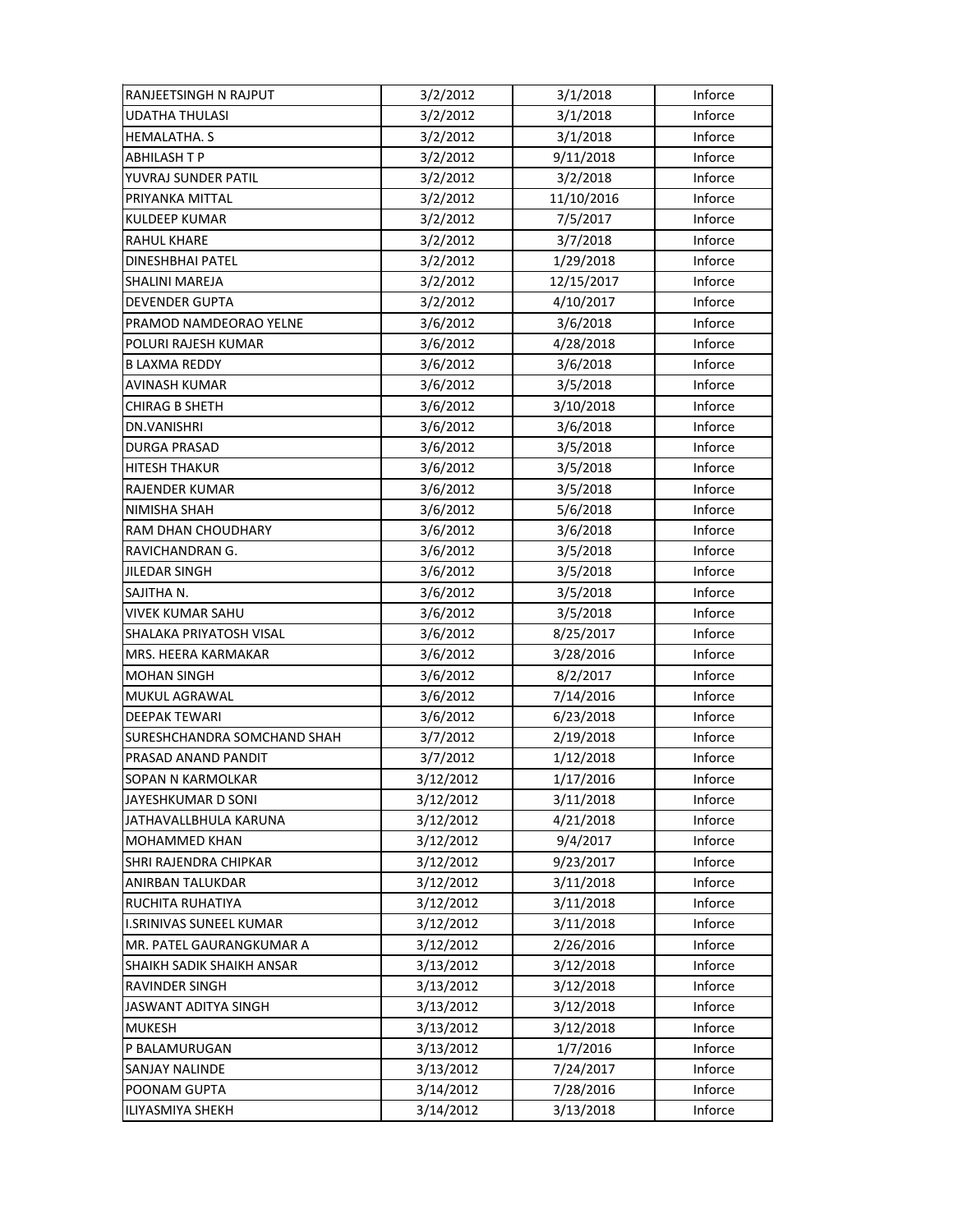| POONAM                           | 3/14/2012 | 3/13/2018  | Inforce |
|----------------------------------|-----------|------------|---------|
| <b>PARVEEN KUMAR</b>             | 3/14/2012 | 3/13/2018  | Inforce |
| ANJANA                           | 3/14/2012 | 3/13/2018  | Inforce |
| <b>RAJESH RATHORE</b>            | 3/14/2012 | 3/14/2018  | Inforce |
| RAMESH CHANDRA PATEL             | 3/14/2012 | 3/13/2018  | Inforce |
| <b>VIKAS R YADAV</b>             | 3/14/2012 | 1/6/2016   | Inforce |
| <b>JOVITA MASCARENHAS</b>        | 3/14/2012 | 3/13/2018  | Inforce |
| <b>ANITHA JAIN</b>               | 3/15/2012 | 3/14/2018  | Inforce |
| <b>ATUL BHADKE</b>               | 3/15/2012 | 5/2/2017   | Inforce |
| POOJA PATIL                      | 3/16/2012 | 3/16/2018  | Inforce |
| VIKASH KUMAR                     | 3/17/2012 | 1/11/2018  | Inforce |
| DHAVALKUMAR B KALOLA             | 3/17/2012 | 3/16/2018  | Inforce |
| HIMANSHU B KHAIRNAR              | 3/17/2012 | 3/16/2018  | Inforce |
| PARMAR KAMLESH                   | 3/17/2012 | 12/6/2015  | Inforce |
| SOLANKI AJAYSINH                 | 3/18/2012 | 3/17/2018  | Inforce |
| JITENDRA K VIRAMGAMI             | 3/18/2012 | 6/21/2016  | Inforce |
| SANJAY KUMAR KAUSHIK             | 3/18/2012 | 3/17/2018  | Inforce |
| SONALI HUKUMCHAND PARAKH         | 3/18/2012 | 3/17/2018  | Inforce |
| MOHAMED RAFI A.S.                | 3/18/2012 | 3/18/2018  | Inforce |
| <b>HARENDRA DHAKA</b>            | 3/18/2012 | 3/17/2018  | Inforce |
| LIMESH KUMAR BAGHEL              | 3/18/2012 | 3/17/2018  | Inforce |
| <b>RAJAT VENAIK</b>              | 3/18/2012 | 11/27/2017 | Inforce |
| SUDHIR KUMAR SAHOO               | 3/18/2012 | 6/26/2017  | Inforce |
| <b>UDAY SONI</b>                 | 3/18/2012 | 3/17/2018  | Inforce |
| PATEL KALPESHKUMAR AMRUTLAL      | 3/18/2012 | 3/17/2018  | Inforce |
| ZAIB SHABEEH JAWWADUL HASAN KHAN | 3/20/2012 | 3/19/2018  | Inforce |
| <b>NAYAN PAINTER</b>             | 3/20/2012 | 3/19/2018  | Inforce |
| GAJANAN LOKHANDE                 | 3/20/2012 | 3/20/2018  | Inforce |
| NEEPA HEMANT SHAH                | 3/20/2012 | 3/20/2018  | Inforce |
| <b>MAMATA BIPIN SHAH</b>         | 3/20/2012 | 3/19/2018  | Inforce |
| YATIN PATEL                      | 3/20/2012 | 8/30/2016  | Inforce |
| DEEPA PRAMOD KOKKULA             | 3/20/2012 | 3/20/2018  | Inforce |
| <b>AJMEER</b>                    | 3/20/2012 | 7/3/2018   | Inforce |
| DIPAKKUMAR ASHOKBHAI SHANKHALA   | 3/21/2012 | 3/20/2018  | Inforce |
| <b>SUREKHABEN K PATEL</b>        | 3/21/2012 | 3/20/2018  | Inforce |
| RUPALI ANANT NAIKNAWARE          | 3/21/2012 | 12/21/2017 | Inforce |
| RAJ KUMAR KAKKAD                 | 3/21/2012 | 9/16/2016  | Inforce |
| HITESH KANKARIA                  | 3/21/2012 | 12/11/2017 | Inforce |
| <b>MUGILAN K</b>                 | 3/21/2012 | 11/28/2017 | Inforce |
| <b>NEHA HIRANI</b>               | 3/22/2012 | 3/18/2017  | Inforce |
| <b>KAMAL LAKHANI</b>             | 3/22/2012 | 3/6/2018   | Inforce |
| SEEMA AGRAWAL                    | 3/25/2012 | 3/14/2017  | Inforce |
| <b>KUSHAL GUPTA</b>              | 3/25/2012 | 8/9/2017   | Inforce |
| <b>TAYADE MOHAN</b>              | 3/25/2012 | 1/18/2016  | Inforce |
| <b>MAHMAD ASHARAF TURK</b>       | 3/25/2012 | 3/24/2018  | Inforce |
| ANURADHA                         | 3/26/2012 | 3/25/2018  | Inforce |
| ARCHANA NILESH VORA              | 3/26/2012 | 3/25/2018  | Inforce |
| <b>MADHUSUDHAN P</b>             | 3/26/2012 | 3/25/2018  | Inforce |
| NIRMALA DEVI MALGATTI            | 3/26/2012 | 3/26/2018  | Inforce |
| SHIVA SHANKARA                   | 3/26/2012 | 3/25/2018  | Inforce |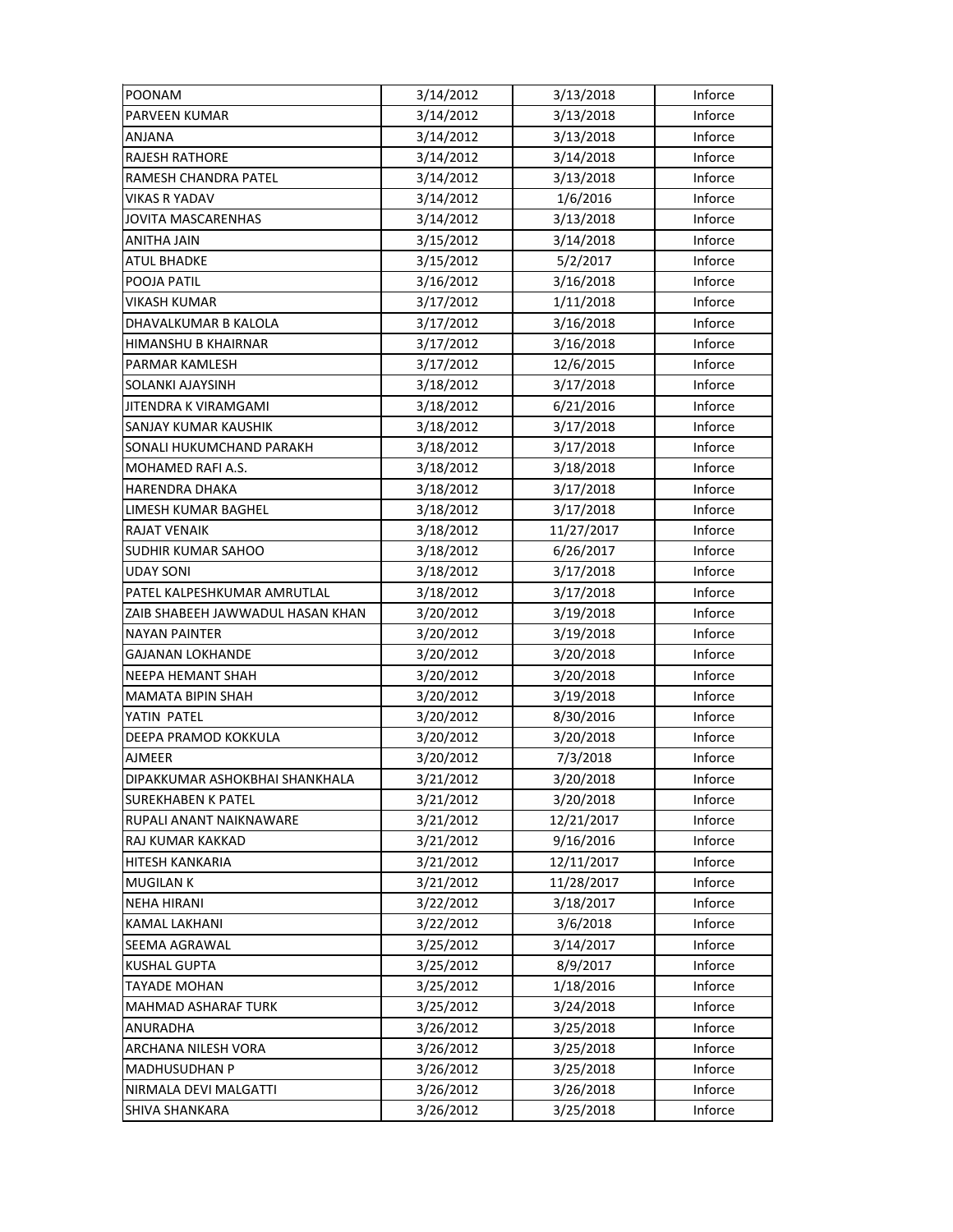| <b>GLECIA BAPTISTA</b>        | 3/26/2012 | 3/25/2018 | Inforce |
|-------------------------------|-----------|-----------|---------|
| PRIYA RANI                    | 3/26/2012 | 3/26/2018 | Inforce |
| <b>GEETA SONI</b>             | 3/26/2012 | 3/26/2018 | Inforce |
| VIKAS KUMAR                   | 3/26/2012 | 3/3/2017  | Inforce |
| SHINDE DILIP                  | 3/26/2012 | 1/5/2017  | Inforce |
| <b>VIKRAM PURI</b>            | 3/26/2012 | 3/13/2017 | Inforce |
| <b>SURINDER KUMAR CHANDEL</b> | 3/26/2012 | 9/9/2016  | Inforce |
| <b>SUSHILA KILA</b>           | 3/26/2012 | 2/27/2016 | Inforce |
| RAN VIJAY KUMAR (312)         | 3/26/2012 | 1/1/2018  | Inforce |
| <b>ANIP YADAV</b>             | 3/26/2012 | 2/14/2017 | Inforce |
| HARJI KANJI GAGAL             | 3/27/2012 | 3/26/2018 | Inforce |
| GYANCHAND JAIN ANITHA         | 3/27/2012 | 3/26/2018 | Inforce |
| SANTOSH MUKTAR MOURYA         | 3/27/2012 | 3/27/2018 | Inforce |
| <b>GURMIT SINGH</b>           | 3/27/2012 | 2/3/2017  | Inforce |
| PRACHI PRAMOD GAWAS           | 3/29/2012 | 3/28/2018 | Inforce |
| <b>JASMIN BI KHAN</b>         | 3/29/2012 | 3/28/2018 | Inforce |
| <b>VIJAYA SANKAR AITHA</b>    | 3/29/2012 | 3/28/2018 | Inforce |
| NIDHI NISHANT MANIHAR         | 3/29/2012 | 3/28/2018 | Inforce |
| RAJNISH SHARMA                | 3/29/2012 | 4/7/2017  | Inforce |
| DHIRENDER CHOUDHARY           | 3/31/2012 | 3/31/2018 | Inforce |
| SANJAY KUMAR SHARMA           | 3/31/2012 | 2/24/2018 | Inforce |
| SALUNKE MAYA AMRUT            | 3/31/2012 | 1/30/2018 | Inforce |
| MEENAKSHI SINGHAL             | 4/2/2012  | 4/1/2018  | Inforce |
| <b>JEGATHEESH</b>             | 4/2/2012  | 4/1/2018  | Inforce |
| KAWANEKAR NIVRUTTI D          | 4/3/2012  | 4/3/2018  | Inforce |
| SAMARENDRA SINGH              | 4/5/2012  | 5/10/2018 | Inforce |
| ASHISH SUKLECHA               | 4/5/2012  | 4/4/2018  | Inforce |
| SUNNY AGARWAL                 | 4/9/2012  | 4/8/2018  | Inforce |
| SHYAMKIRAN GOVINDARAJULU      | 4/9/2012  | 4/8/2018  | Inforce |
| RAMESHWAR                     | 4/9/2012  | 4/10/2018 | Inforce |
| <b>HARISH V</b>               | 4/12/2012 | 4/11/2018 | Inforce |
| <b>VIDYA AMITKUMAR NARA</b>   | 4/12/2012 | 4/11/2018 | Inforce |
| IMAMASAB BAKSHASAB JAGALUR    | 4/12/2012 | 4/29/2018 | Inforce |
| <b>KULJEET KUMAR</b>          | 4/12/2012 | 1/23/2018 | Inforce |
| <b>SONALBEN N PATEL</b>       | 4/12/2012 | 4/11/2018 | Inforce |
| <b>SANJAY BETKAR</b>          | 4/17/2012 | 8/25/2017 | Inforce |
| <b>MAHESH SHARMA</b>          | 4/17/2012 | 7/19/2016 | Inforce |
| <b>VIJAY BORADE</b>           | 4/17/2012 | 3/3/2017  | Inforce |
| KIRAN MANSUKHLAL ASHRA        | 4/17/2012 | 4/17/2018 | Inforce |
| ABDUL REHMAN RAUT             | 4/17/2012 | 7/28/2017 | Inforce |
| MINAKSHI SOMNATH SASE         | 4/17/2012 | 4/17/2018 | Inforce |
| <b>DALBIR SINGH</b>           | 4/19/2012 | 4/19/2018 | Inforce |
| NAVEEN SHARMA                 | 4/19/2012 | 2/26/2016 | Inforce |
| <b>MILLY DHANUKA</b>          | 4/19/2012 | 5/20/2018 | Inforce |
| RAMSAWROOP                    | 4/19/2012 | 4/19/2018 | Inforce |
| <b>GOPAL SINGH</b>            | 4/19/2012 | 6/28/2017 | Inforce |
| DINESH SINGH RAWAT            | 4/19/2012 | 3/14/2017 | Inforce |
| ABHIMANYU                     | 4/19/2012 | 4/19/2018 | Inforce |
| <b>SAKIR</b>                  | 4/19/2012 | 4/19/2018 | Inforce |
| RASHMI RAVINDRA GANGAN        | 4/19/2012 | 8/26/2017 | Inforce |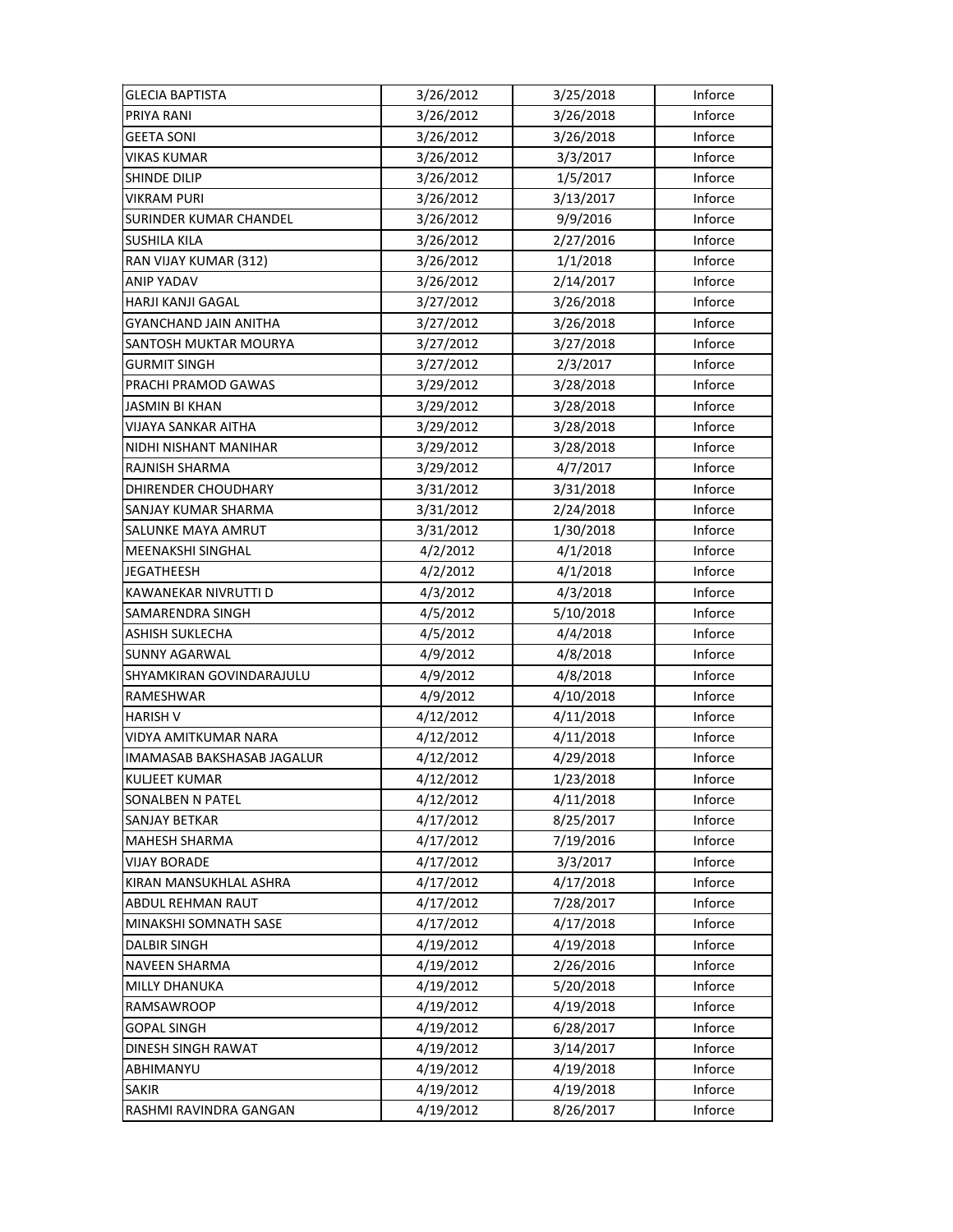| RAHUL DHINGRA                  | 4/23/2012 | 4/23/2018  | Inforce |
|--------------------------------|-----------|------------|---------|
| <b>SANJEEV HORKE</b>           | 4/23/2012 | 3/28/2016  | Inforce |
| HIREN VALLABHDAS JATANIA       | 4/23/2012 | 11/14/2017 | Inforce |
| MEENAXIBEN ATULBHAI PATEL      | 4/23/2012 | 4/23/2018  | Inforce |
| YASHPAL                        | 4/23/2012 | 4/23/2018  | Inforce |
| RAJIB SAM                      | 4/25/2012 | 5/11/2017  | Inforce |
| <b>SRI RAJIB BOR BORAH</b>     | 4/25/2012 | 4/21/2016  | Inforce |
| <b>SUBHASH RAJU BIRUDURAJU</b> | 4/25/2012 | 4/25/2018  | Inforce |
| <b>BADAL CHANDRA PAL</b>       | 4/25/2012 | 8/31/2018  | Inforce |
| <b>JAGDIP KUMAR</b>            | 4/25/2012 | 4/25/2018  | Inforce |
| SATYAM KUMAR RAI               | 4/25/2012 | 4/24/2018  | Inforce |
| <b>ARUN RAJ.S</b>              | 4/25/2012 | 4/24/2018  | Inforce |
| BASAVARAJ M HANAGODI           | 4/25/2012 | 4/25/2018  | Inforce |
| TANMAY MAKAR                   | 4/25/2012 | 4/25/2018  | Inforce |
| <b>VINODPAL SINGH</b>          | 4/25/2012 | 4/26/2018  | Inforce |
| DHANALAKSHMI B                 | 4/25/2012 | 4/25/2018  | Inforce |
| RUPAL ANKIT NAYTA              | 4/25/2012 | 4/24/2018  | Inforce |
| R MAHESWARI                    | 4/29/2012 | 4/29/2018  | Inforce |
| <b>MUKESH</b>                  | 4/29/2012 | 4/29/2018  | Inforce |
| <b>TAHIR KHAN</b>              | 4/29/2012 | 4/29/2018  | Inforce |
| VINOD KUMAR                    | 4/29/2012 | 9/19/2017  | Inforce |
| AASTHA NANDA                   | 4/30/2012 | 4/30/2018  | Inforce |
| VED PRAKASH SHARMA             | 5/1/2012  | 5/19/2018  | Inforce |
| <b>MAHENDRA SINGH</b>          | 5/2/2012  | 5/7/2018   | Inforce |
| HIRENBHAI PRAJAPATI            | 5/3/2012  | 7/11/2016  | Inforce |
| MAYURI MAHENDRA RAJWADE        | 5/3/2012  | 5/30/2018  | Inforce |
| MADHAV PUTHAVALA               | 5/3/2012  | 5/3/2018   | Inforce |
| NIKI SWETA                     | 5/3/2012  | 5/3/2018   | Inforce |
| RAKESH KUMAR KUSHWAHA          | 5/3/2012  | 3/9/2017   | Inforce |
| CHRISTOPHER LUCAS CHRISTIE     | 5/3/2012  | 5/3/2018   | Inforce |
| KAMAL PREET KAUR               | 5/6/2012  | 3/30/2018  | Inforce |
| PRASHANT RAJAN                 | 5/6/2012  | 5/5/2018   | Inforce |
| <b>SAGAR MAKKAR</b>            | 5/6/2012  | 5/5/2018   | Inforce |
| <b>VIVEK KUMAR</b>             | 5/6/2012  | 5/5/2018   | Inforce |
| SURESHCHANDRA DUBEY            | 5/6/2012  | 11/6/2017  | Inforce |
| <b>BHASIN BHUPINDER SINGH</b>  | 5/6/2012  | 9/8/2017   | Inforce |
| ROHIT GAUTAM                   | 5/6/2012  | 5/6/2018   | Inforce |
| ARUNKUMAR N.                   | 5/6/2012  | 5/6/2018   | Inforce |
| <b>SOBANA RATHAI S</b>         | 5/6/2012  | 5/6/2018   | Inforce |
| POONAM SRIVASTAVA              | 5/8/2012  | 5/19/2018  | Inforce |
| KAMAL KANT SHARMA              | 5/8/2012  | 3/29/2016  | Inforce |
| <b>SUBRATA BHOWMIK</b>         | 5/9/2012  | 5/9/2018   | Inforce |
| R PADMA                        | 5/9/2012  | 3/13/2018  | Inforce |
| RAGHAV DAGA                    | 5/9/2012  | 5/9/2018   | Inforce |
| VIJAYARANI                     | 5/9/2012  | 5/9/2018   | Inforce |
| S VINCENT PACKIARAJ            | 5/9/2012  | 5/9/2018   | Inforce |
| N V S MEENAKSHI MAI            | 5/9/2012  | 12/10/2015 | Inforce |
| <b>JASVIR SINGH</b>            | 5/10/2012 | 5/10/2018  | Inforce |
| VIRAG J MODI                   | 5/10/2012 | 5/10/2018  | Inforce |
| ARVIND R SOLANKI               | 5/10/2012 | 5/10/2018  | Inforce |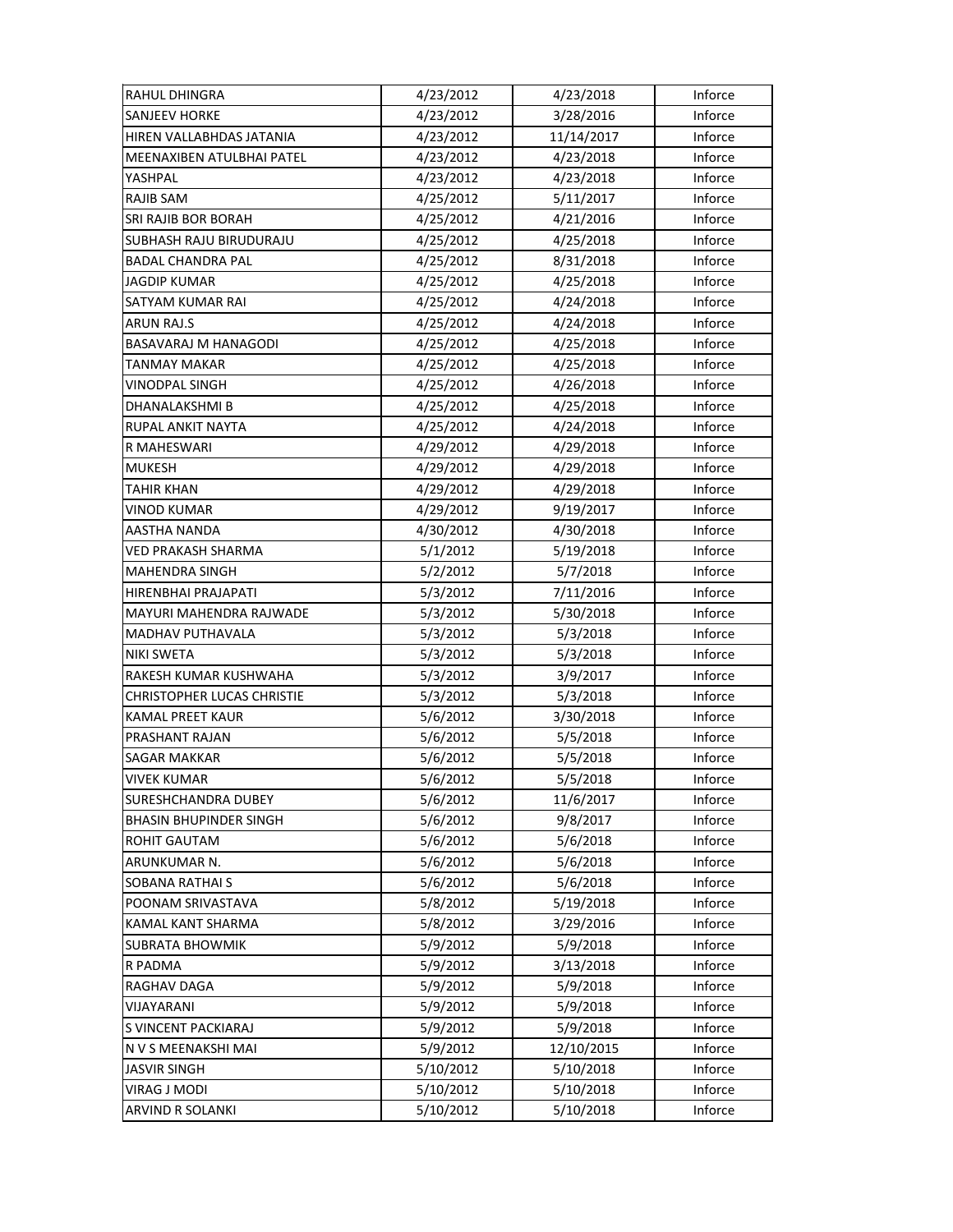| MITUL PRAVINBHAI SEJPAL            | 5/10/2012 | 5/10/2018  | Inforce |
|------------------------------------|-----------|------------|---------|
| JAIRAJ RAMESH CHOUDHARY            | 5/11/2012 | 5/11/2018  | Inforce |
| SUMEET BRAHMANKAR                  | 5/11/2012 | 5/14/2018  | Inforce |
| <b>KANAKARAJ P</b>                 | 5/11/2012 | 2/2/2018   | Inforce |
| NIKITA SHARMA                      | 5/11/2012 | 6/6/2017   | Inforce |
| <b>ATISH KUMAR</b>                 | 5/14/2012 | 5/14/2018  | Inforce |
| POONAM VERMA                       | 5/14/2012 | 5/14/2018  | Inforce |
| <b>SURAJ SUKUMARAN</b>             | 5/14/2012 | 5/14/2018  | Inforce |
| CHANDRAKANT BAGAWADE               | 5/14/2012 | 6/22/2017  | Inforce |
| <b>BABHARE RAVINDRA</b>            | 5/15/2012 | 11/27/2017 | Inforce |
| <b>KHASIM SAB</b>                  | 5/15/2012 | 5/27/2018  | Inforce |
| <b>BALAKRISHNAN TK</b>             | 5/15/2012 | 5/19/2018  | Inforce |
| MR. SATBIR                         | 5/15/2012 | 8/4/2018   | Inforce |
| CHRISELDA SVETLANA QUEROBINA ANTAO | 5/15/2012 | 5/15/2018  | Inforce |
| <b>RAJ KUMAR</b>                   | 5/15/2012 | 5/15/2018  | Inforce |
| CHIRAGI PIYUSH PATEL               | 5/15/2012 | 5/15/2018  | Inforce |
| <b>DEELIP RANJAN</b>               | 5/15/2012 | 5/15/2018  | Inforce |
| <b>SAMBHU PRADHAN</b>              | 5/15/2012 | 5/15/2018  | Inforce |
| MUNESH KUMAR SHARMA                | 5/18/2012 | 10/15/2018 | Inforce |
| <b>GAURI KHANNA</b>                | 5/18/2012 | 1/26/2017  | Inforce |
| NEEPA UPAL SHAH                    | 5/18/2012 | 5/18/2018  | Inforce |
| R THILAK DOSS                      | 5/18/2012 | 2/18/2017  | Inforce |
| ANAND T                            | 5/18/2012 | 5/18/2018  | Inforce |
| K PRAVEEN KUMAR                    | 5/18/2012 | 5/18/2018  | Inforce |
| PARASBHAI ATULBHAI GATHANI         | 5/18/2012 | 5/18/2018  | Inforce |
| <b>PARDEEP KUMAR</b>               | 5/18/2012 | 9/1/2018   | Inforce |
| <b>SUSHIL KUMAR</b>                | 5/20/2012 | 5/20/2018  | Inforce |
| SARBJIT LAL                        | 5/20/2012 | 5/20/2018  | Inforce |
| A N MANOJ                          | 5/20/2012 | 5/20/2018  | Inforce |
| MUTYALA SRILEKHA                   | 5/20/2012 | 5/20/2018  | Inforce |
| <b>NEELAM RASTOGI</b>              | 5/20/2012 | 5/20/2018  | Inforce |
| <b>SUSHANT P SAWARKAR</b>          | 5/20/2012 | 3/26/2018  | Inforce |
| SONI DEVI                          | 5/21/2012 | 5/21/2018  | Inforce |
| ANJU KALRA                         | 7/28/2005 | 7/27/2017  | Inforce |
| <b>AMIT G PATIL</b>                | 5/23/2012 | 5/23/2018  | Inforce |
| <b>KOMALA DEVI G</b>               | 5/23/2012 | 5/23/2018  | Inforce |
| VENKATA SUBRAMANIAN VASU           | 5/23/2012 | 5/24/2018  | Inforce |
| PATEL NIKITABEN                    | 5/23/2012 | 5/23/2018  | Inforce |
| RANJANBEN D LIMBACHIYA             | 5/23/2012 | 5/23/2018  | Inforce |
| <b>SANDEEP KUMAR</b>               | 5/23/2012 | 5/23/2018  | Inforce |
| <b>ASHA RANI</b>                   | 5/23/2012 | 5/23/2018  | Inforce |
| RAJESHSOJITRA                      | 5/23/2012 | 5/23/2018  | Inforce |
| SHASHIDHARA S                      | 5/23/2012 | 5/23/2018  | Inforce |
| <b>SUNITA RAJGURU</b>              | 5/23/2012 | 5/23/2018  | Inforce |
| PRAMOD PARDHI                      | 5/23/2012 | 5/23/2018  | Inforce |
| MITESH DINESHBHAI CHHAG            | 5/23/2012 | 5/23/2018  | Inforce |
| <b>REENU RANI</b>                  | 5/23/2012 | 5/23/2018  | Inforce |
| BYRESH.G                           | 5/23/2012 | 5/23/2018  | Inforce |
| ASHOK DINESHCHANDRA VALAND         | 5/23/2012 | 5/30/2017  | Inforce |
| DHANDAPANI.P                       | 5/23/2012 | 9/26/2017  | Inforce |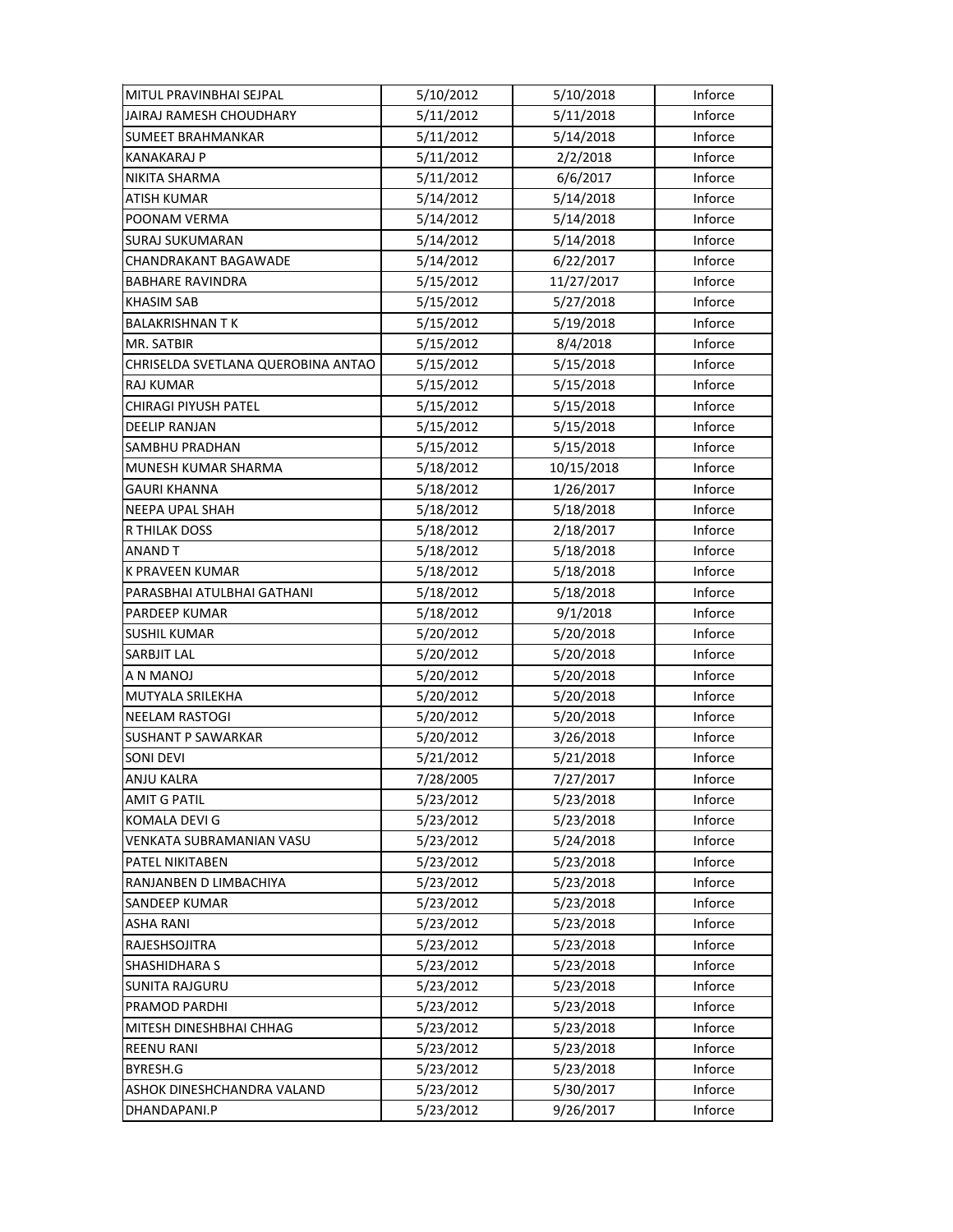| <b>AVNISH KUMAR</b>        | 5/24/2012 | 5/24/2018  | Inforce |
|----------------------------|-----------|------------|---------|
| JAGDISH CHADOKAR           | 5/24/2012 | 5/24/2018  | Inforce |
| KALASA RAJESHA             | 5/24/2012 | 5/24/2018  | Inforce |
| BIPINKUMAR CHAUHAN         | 5/28/2012 | 4/15/2018  | Inforce |
| P.R.HEMALATHA              | 5/28/2012 | 5/28/2018  | Inforce |
| V.BHARATHA DEVI            | 5/28/2012 | 5/28/2018  | Inforce |
| SRAVAN KUMAR CH            | 5/28/2012 | 5/28/2018  | Inforce |
| AJITPAL SINGH              | 5/28/2012 | 5/28/2018  | Inforce |
| <b>IMRAN SAYED</b>         | 5/28/2012 | 5/28/2018  | Inforce |
| PRAMOD MANIKRAO THORAT     | 6/3/2012  | 6/3/2018   | Inforce |
| KRISHNA PRATHEEKA SHARMA U | 6/3/2012  | 6/3/2018   | Inforce |
| JAYAPRAKASHA K M           | 6/3/2012  | 6/3/2018   | Inforce |
| SUNIL SHIVADASAN           | 6/3/2012  | 6/3/2018   | Inforce |
| DUBEY CHANDRA BHUSHAN      | 6/3/2012  | 7/11/2016  | Inforce |
| MADAN VISHWANATH GOVARDHAN | 6/3/2012  | 6/3/2018   | Inforce |
| PREM RAM ARYA              | 6/3/2012  | 8/26/2016  | Inforce |
| ROHIT KUMAR                | 6/3/2012  | 6/3/2018   | Inforce |
| <b>SMRITI</b>              | 6/3/2012  | 6/3/2018   | Inforce |
| PUNEET KAUR RATTI          | 6/4/2012  | 6/4/2018   | Inforce |
| CHANCHAL NARULA            | 6/4/2012  | 6/4/2018   | Inforce |
| DEEPIKA KALIDAS SONAR      | 6/4/2012  | 6/4/2018   | Inforce |
| KAILASH MALEKAR            | 6/4/2012  | 10/20/2016 | Inforce |
| VISHWAKARMA PRAMOD         | 6/4/2012  | 1/19/2018  | Inforce |
| KANABAR KAMINIBEN B        | 6/5/2012  | 6/5/2018   | Inforce |
| <b>NAVEEN GUPTA</b>        | 6/5/2012  | 6/5/2018   | Inforce |
| RAJESH RAMALINGAM NADAR    | 6/5/2012  | 6/5/2018   | Inforce |
| <b>HARISHCHANDRA</b>       | 6/5/2012  | 6/5/2018   | Inforce |
| V DHARMALINGAM             | 6/5/2012  | 6/5/2018   | Inforce |
| REKHA PATHANIA             | 6/5/2012  | 9/30/2017  | Inforce |
| RASLEEN KAUR MONGA         | 6/5/2012  | 8/27/2017  | Inforce |
| VIJAYKUMAR R LANJEWAR      | 6/6/2012  | 6/6/2018   | Inforce |
| SMRUTI PRINCE RAMTEKE      | 6/6/2012  | 6/6/2018   | Inforce |
| PAWAN                      | 6/6/2012  | 6/5/2018   | Inforce |
| NARESH KUMAR YADAV         | 6/6/2012  | 6/5/2018   | Inforce |
| PRASHANT KATIYAR           | 6/6/2012  | 6/6/2018   | Inforce |
| RAVINDER KUMAR             | 6/6/2012  | 6/6/2018   | Inforce |
| PUJA TUTEJA                | 6/6/2012  | 7/8/2017   | Inforce |
| NOMIT KUMAR DEV JOARDAR    | 6/6/2012  | 12/8/2017  | Inforce |
| <b>BALJEET KAUR</b>        | 6/7/2012  | 6/7/2018   | Inforce |
| RANJAN KUMAR SINGH         | 6/7/2012  | 10/20/2017 | Inforce |
| KAMALJEET SINGH            | 6/7/2012  | 8/28/2018  | Inforce |
| SANDHYA PRASHANT JOSHI     | 6/9/2012  | 6/9/2018   | Inforce |
| DIPIKA J JANI              | 6/9/2012  | 6/9/2018   | Inforce |
| <b>BEANT SINGH</b>         | 6/9/2012  | 6/26/2017  | Inforce |
| ANKIT SINGH                | 6/9/2012  | 9/24/2017  | Inforce |
| RAVI KUMAR M               | 6/9/2012  | 10/3/2017  | Inforce |
| MUKESH NASA                | 6/9/2012  | 9/24/2016  | Inforce |
| SRI LATHA K                | 6/11/2012 | 6/11/2018  | Inforce |
| KAFEEL AHMAD SIDDIQUI      | 6/11/2012 | 6/11/2018  | Inforce |
| VIVEK KUMAR                | 6/13/2012 | 6/13/2018  | Inforce |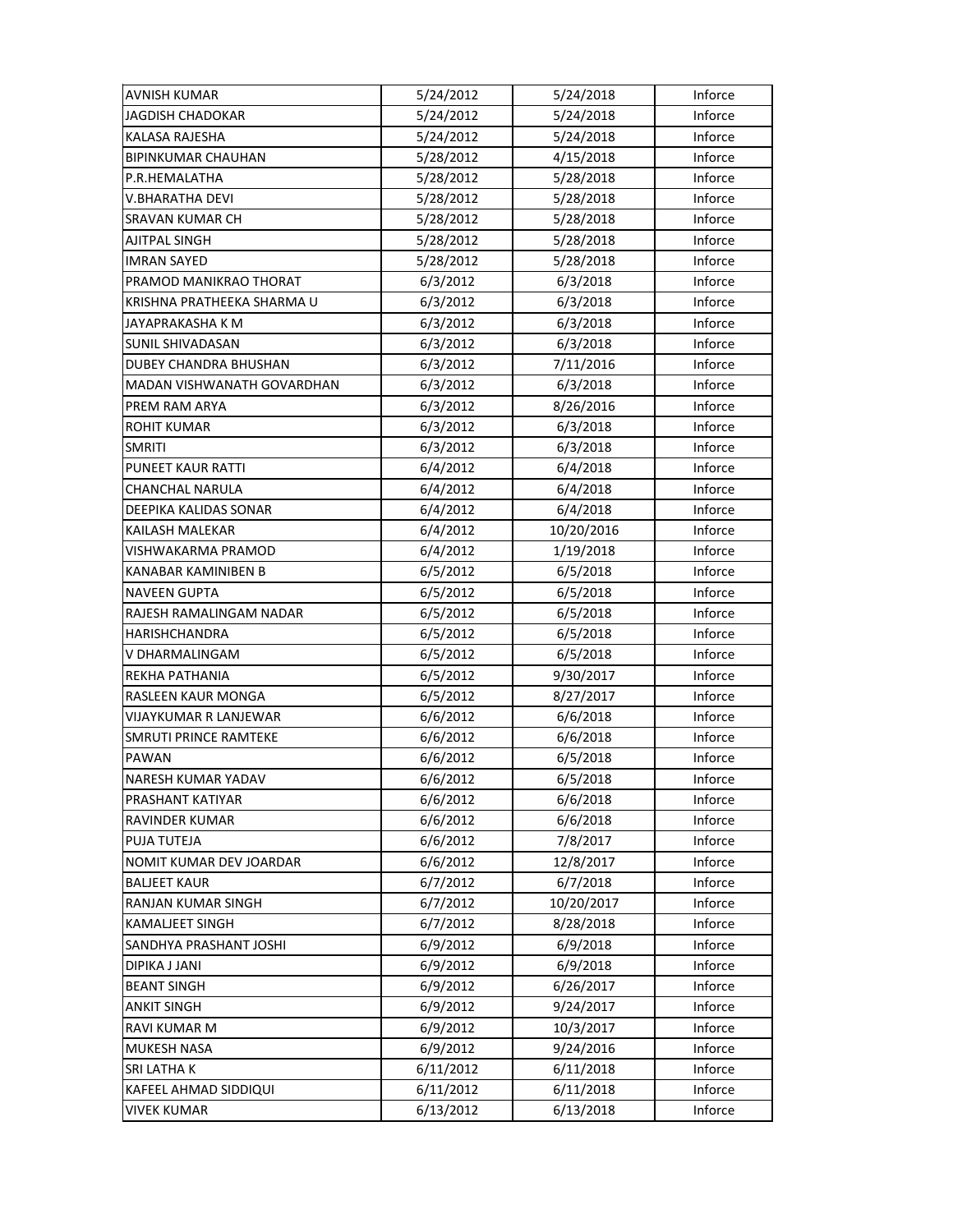| HARISH CHANDRA VERMA           | 6/13/2012 | 6/13/2018  | Inforce |
|--------------------------------|-----------|------------|---------|
| <b>PAVITHRA</b>                | 6/13/2012 | 6/12/2018  | Inforce |
| R SOMASHEKAR                   | 6/13/2012 | 7/6/2018   | Inforce |
| MOHAMMAD ISMAIL                | 6/13/2012 | 6/13/2018  | Inforce |
| V.S.ARUMUGHAM                  | 6/13/2012 | 6/24/2018  | Inforce |
| <b>ARUN DHAWAN</b>             | 6/13/2012 | 9/26/2016  | Inforce |
| SHAHENSHAH GUPTA               | 6/13/2012 | 3/5/2016   | Inforce |
| ARUN S GOWDA                   | 6/16/2012 | 6/16/2018  | Inforce |
| <b>SHANKAR P.L</b>             | 6/16/2012 | 6/16/2018  | Inforce |
| <b>BHUVNESH KALIA</b>          | 6/16/2012 | 6/16/2018  | Inforce |
| ADIRAJU SOMESWARA RAO          | 6/16/2012 | 6/16/2018  | Inforce |
| SAROJ KUMAR THAKUR             | 6/16/2012 | 6/4/2016   | Inforce |
| R.SUDHAKARAN                   | 6/16/2012 | 7/15/2017  | Inforce |
| KAVITABEN PARAGBHAI VYAS       | 6/18/2012 | 6/18/2018  | Inforce |
| <b>RAJNISH KUMAR</b>           | 6/18/2012 | 6/18/2018  | Inforce |
| BARKHA RANI SHARMA             | 6/18/2012 | 6/18/2018  | Inforce |
| SEEMA PAHWA                    | 6/18/2012 | 5/18/2018  | Inforce |
| <b>RAJVI S SHAH</b>            | 6/21/2012 | 6/21/2018  | Inforce |
| DHARMENDRASINH BHIKHUBHA GOHIL | 6/21/2012 | 11/23/2017 | Inforce |
| RAKESH KUMAR TRIPATHI          | 6/21/2012 | 6/21/2018  | Inforce |
| S KANNAN                       | 6/21/2012 | 6/21/2018  | Inforce |
| KIRAN AGGARWAL                 | 6/21/2012 | 6/21/2018  | Inforce |
| MOUMITA MUKHERJEE              | 6/21/2012 | 6/21/2018  | Inforce |
| VISHAL ONKAR MANAPURE          | 6/21/2012 | 6/21/2018  | Inforce |
| <b>SUNIL KISAN DAREKAR</b>     | 6/21/2012 | 6/21/2018  | Inforce |
| <b>MAHAVIR BAZAD</b>           | 6/21/2012 | 12/18/2018 | Inforce |
| KONDAMIDI DAYAKAR              | 6/21/2012 | 6/21/2018  | Inforce |
| <b>SWATI SETH</b>              | 6/24/2012 | 6/24/2018  | Inforce |
| PANKAJ KUMAR                   | 6/24/2012 | 6/24/2018  | Inforce |
| SHAIKH HAROON SHAIKH DULU      | 6/24/2012 | 6/24/2018  | Inforce |
| DEVENDRA SINGH                 | 6/24/2012 | 6/24/2018  | Inforce |
| DINESH KUMAR GUPTA             | 6/24/2012 | 6/24/2018  | Inforce |
| PRATIK PRAKASH JADHAV          | 6/24/2012 | 6/24/2018  | Inforce |
| NISHABEN G VYAS                | 6/24/2012 | 8/6/2018   | Inforce |
| NIMISHA B UPADHYAY             | 6/25/2012 | 6/25/2018  | Inforce |
| SHRADDHA MAHESH GUPTA          | 6/25/2012 | 6/25/2018  | Inforce |
| <b>S ANITHA</b>                | 6/25/2012 | 6/25/2018  | Inforce |
| R THANGA RAJESWARI             | 6/25/2012 | 6/25/2018  | Inforce |
| PATRAWALA ASLAM M              | 6/25/2012 | 9/8/2017   | Inforce |
| UPADHYAY UMANGKUMAR RAMCHANDRA | 6/27/2012 | 6/27/2018  | Inforce |
| <b>MEMON AIYUB ABDULRAJJAK</b> | 6/27/2012 | 6/27/2018  | Inforce |
| ALPESHBHAI H PATEL             | 6/27/2012 | 6/27/2018  | Inforce |
| MUGDHA MILIND SAWANT           | 6/27/2012 | 6/27/2018  | Inforce |
| RAHUL NANASAHEB KAMBLE         | 6/27/2012 | 6/27/2018  | Inforce |
| MRUTHUNJAYA M N                | 6/27/2012 | 9/12/2017  | Inforce |
| GHANSHYAMBHAI AMRUTBHAI PATEL  | 1/16/2013 | 6/3/2018   | Inforce |
| PANKAJ GUNDAPPA KORKE          | 6/29/2012 | 6/29/2018  | Inforce |
| <b>HUNNY</b>                   | 7/1/2012  | 7/1/2018   | Inforce |
| <b>SK FARIDUDDIN</b>           | 7/1/2012  | 7/1/2018   | Inforce |
| VANDANA VERMA                  | 7/1/2012  | 7/1/2018   | Inforce |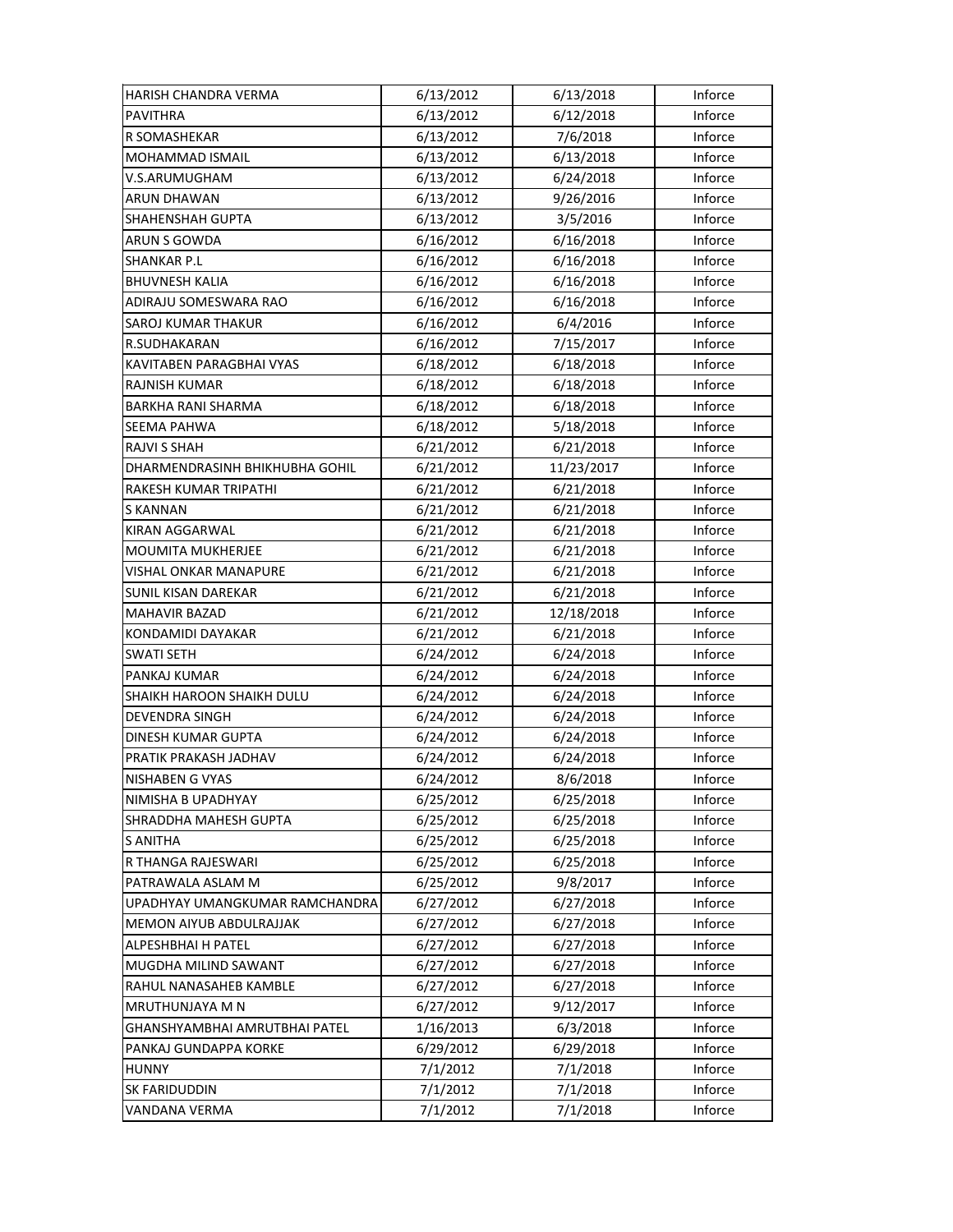| SATISHKUMAR JIVRAJBHAI PAMCHMATIA | 7/1/2012  | 7/1/2018   | Inforce |
|-----------------------------------|-----------|------------|---------|
| <b>K ABDUL NIZARUDEEN</b>         | 7/1/2012  | 7/1/2018   | Inforce |
| YOGESH AMRUTLAL DHOLARIYA         | 7/1/2012  | 7/1/2018   | Inforce |
| YUVARAJ. I                        | 7/1/2012  | 3/12/2018  | Inforce |
| <b>BADWAIK ARVIND</b>             | 7/1/2012  | 12/17/2017 | Inforce |
| SHAIKH MAHEJBIN ASIFHUSSAIN       | 7/3/2012  | 11/29/2017 | Inforce |
| <b>AKSHAY KARAPURKAR</b>          | 7/4/2012  | 7/4/2018   | Inforce |
| GIAN SINGH                        | 7/4/2012  | 7/4/2018   | Inforce |
| <b>AMARJEET SINGH</b>             | 7/4/2012  | 7/4/2018   | Inforce |
| CHETAN SUDHAKAR SAKHARKAR         | 7/4/2012  | 7/4/2018   | Inforce |
| SATISH KUMAR SINGH                | 7/4/2012  | 7/4/2018   | Inforce |
| SHAHNOOR BANO                     | 7/4/2012  | 7/4/2018   | Inforce |
| ANKUR HALWAI                      | 7/4/2012  | 7/4/2018   | Inforce |
| JANHAVI SANDESH PAWAR             | 7/4/2012  | 7/4/2018   | Inforce |
| AZIZ ULLAH KHAN                   | 7/4/2012  | 7/4/2018   | Inforce |
| <b>SURENDRAN M</b>                | 7/4/2012  | 7/4/2018   | Inforce |
| VEMULAPALLI SRINIVAS              | 7/4/2012  | 7/4/2018   | Inforce |
| SHAIK ASMA FARZANA                | 7/4/2012  | 7/4/2018   | Inforce |
| PAWAN KUMAR                       | 7/4/2012  | 7/4/2018   | Inforce |
| CHOTHANI HITEN HARISHBHAI         | 7/4/2012  | 7/4/2018   | Inforce |
| VAIDEHI MILANBHAI SHAH            | 7/4/2012  | 7/4/2018   | Inforce |
| RAJEEV KUMAR SINGH                | 7/4/2012  | 7/4/2018   | Inforce |
| SANTOSH S VAIDYA                  | 7/4/2012  | 1/3/2018   | Inforce |
| T SUBRAMANIYAN                    | 7/4/2012  | 4/26/2016  | Inforce |
| AMBRISH KUMAR                     | 7/4/2012  | 8/22/2017  | Inforce |
| <b>IMRAN KHAN</b>                 | 7/4/2012  | 12/28/2016 | Inforce |
| RAJESH DABHI                      | 7/4/2012  | 5/27/2017  | Inforce |
| <b>MANJUNATH N</b>                | 7/5/2012  | 7/5/2018   | Inforce |
| POONAM RAI                        | 7/5/2012  | 7/5/2018   | Inforce |
| P SEKAR                           | 7/5/2012  | 7/5/2018   | Inforce |
| R RAMESH                          | 7/5/2012  | 7/5/2018   | Inforce |
| VISHVA KUMAR C                    | 7/5/2012  | 7/5/2018   | Inforce |
| <b>G SRINIVASAN</b>               | 7/5/2012  | 7/5/2018   | Inforce |
| A GOKULA KRISHNAN                 | 7/5/2012  | 7/5/2018   | Inforce |
| RATHAMANI B                       | 7/5/2012  | 11/20/2015 | Inforce |
| <b>GURJEET SINGH</b>              | 7/5/2012  | 12/17/2015 | Inforce |
| <b>DEEPAK GUPTA</b>               | 7/9/2012  | 7/9/2018   | Inforce |
| <b>RANI DEVI</b>                  | 7/9/2012  | 7/9/2018   | Inforce |
| RAJESH POLAVARAPU                 | 7/9/2012  | 7/9/2018   | Inforce |
| <b>DIPAK BHAVSAR</b>              | 7/9/2012  | 5/5/2018   | Inforce |
| JAIMINIBEN S PATEL                | 7/10/2012 | 7/10/2018  | Inforce |
| PRAKASH SUVARNA                   | 7/10/2012 | 7/10/2018  | Inforce |
| LAKSHMI PRASAD                    | 7/10/2012 | 7/10/2018  | Inforce |
| NILAM DILIP PANSARE               | 7/10/2012 | 7/10/2018  | Inforce |
| SHRADDHA MANDOWARA                | 7/10/2012 | 7/10/2018  | Inforce |
| <b>KSHITIJ JAIN</b>               | 7/10/2012 | 7/10/2018  | Inforce |
| <b>MUKESH KUMAR</b>               | 7/10/2012 | 7/10/2018  | Inforce |
| <b>ADINATH VASANT SHEP</b>        | 7/10/2012 | 12/26/2016 | Inforce |
| <b>JUNAL NILESH</b>               |           |            |         |
|                                   | 7/10/2012 | 1/16/2018  | Inforce |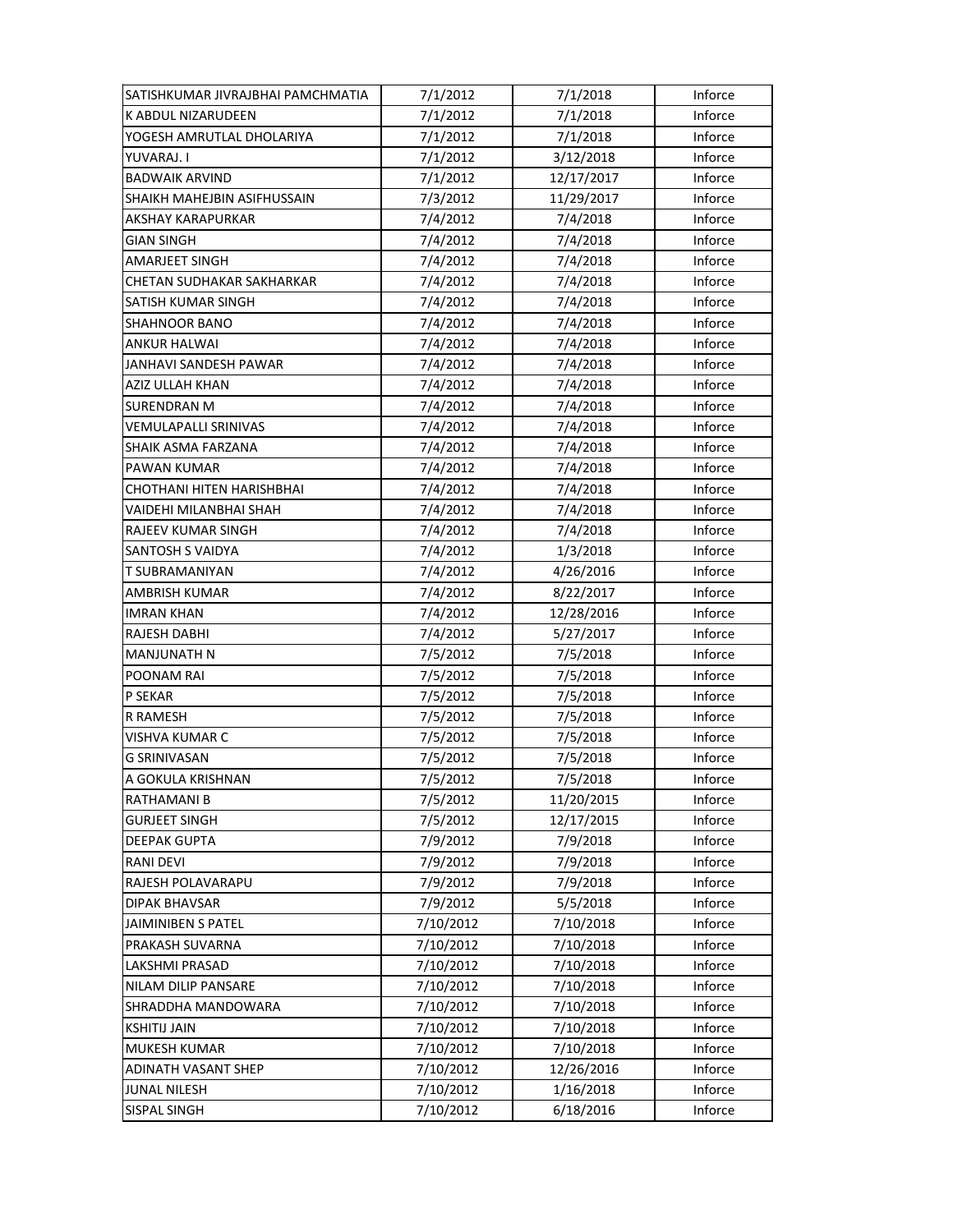| DAVINDER KUMAR                  | 7/10/2012 | 11/10/2015 | Inforce |
|---------------------------------|-----------|------------|---------|
| <b>GAUHAR FATIMA</b>            | 7/11/2012 | 7/11/2018  | Inforce |
| <b>NITHIN KUMAR PK</b>          | 7/11/2012 | 7/11/2018  | Inforce |
| G. POORNIMA                     | 7/11/2012 | 7/11/2018  | Inforce |
| K.ARUMUGASAMY                   | 7/11/2012 | 4/17/2018  | Inforce |
| ADITYA JAGDISH SHETTY           | 7/13/2012 | 7/13/2018  | Inforce |
| GIRISH CHANDRA SHRIVASTAV       | 7/12/2012 | 7/12/2018  | Inforce |
| <b>NAVEENA B</b>                | 7/15/2012 | 7/15/2018  | Inforce |
| M R SRINIVASULU                 | 7/15/2012 | 7/15/2018  | Inforce |
| <b>KRISHNA SINGH PATEL</b>      | 7/15/2012 | 7/15/2018  | Inforce |
| POORNIMA SEETARAM BANGERA       | 7/15/2012 | 7/15/2018  | Inforce |
| DEEPTI KOLVENKAR VILAS          | 7/15/2012 | 7/15/2018  | Inforce |
| PRIYA HARI SHIRODKAR            | 7/15/2012 | 8/12/2018  | Inforce |
| SANJU GARG                      | 7/15/2012 | 7/15/2018  | Inforce |
| <b>RUCHI SHARMA</b>             | 7/15/2012 | 7/15/2018  | Inforce |
| RAKESH CHOUHAN                  | 7/15/2012 | 7/15/2018  | Inforce |
| PRINCEPAL ANAND                 | 7/15/2012 | 3/16/2016  | Inforce |
| MR. SUNIL KUMAR CHATURVEDI      | 7/15/2012 | 1/20/2018  | Inforce |
| SANGEETA PRAJAPATI              | 7/16/2012 | 7/16/2018  | Inforce |
| SANJAY AGGARWAL                 | 7/16/2012 | 8/13/2018  | Inforce |
| <b>VIJAY KUMAR</b>              | 7/16/2012 | 1/18/2016  | Inforce |
| SEEMA SINGH                     | 7/16/2012 | 2/12/2018  | Inforce |
| PRAVIN MAHAJAN                  | 7/16/2012 | 2/10/2018  | Inforce |
| <b>MANJEET KAUR GADH</b>        | 7/16/2012 | 3/29/2016  | Inforce |
| <b>RP AMIN</b>                  | 7/18/2012 | 7/18/2018  | Inforce |
| RINABEN BHIKHUBHAI NAKUM        | 7/18/2012 | 7/18/2018  | Inforce |
| A SUMATHI                       | 7/18/2012 | 7/18/2018  | Inforce |
| MALAY NARHARIBHAI RAMANUJ       | 7/18/2012 | 7/18/2018  | Inforce |
| VINAY GUPTA                     | 7/18/2012 | 7/18/2018  | Inforce |
| <b>RAJKUMAR RAI</b>             | 7/18/2012 | 7/18/2018  | Inforce |
| HARSHITA CHAURASIYA             | 7/18/2012 | 7/18/2018  | Inforce |
| VITHALBHAI R BHUVA              | 7/18/2012 | 7/20/2018  | Inforce |
| SRINIVASARAO PEMMASANI          | 7/18/2012 | 7/18/2018  | Inforce |
| RAJU AMARSING ROKDE             | 7/18/2012 | 7/18/2018  | Inforce |
| DHARMENDRA CHANDRAKAR           | 7/18/2012 | 7/18/2018  | Inforce |
| MAHENDRA KUMAR CHATURVEDI       | 7/18/2012 | 7/18/2018  | Inforce |
| F.M. FRANCIS THARMA RANI        | 7/18/2012 | 7/18/2018  | Inforce |
| AMIR HUSSAIN                    | 7/18/2012 | 7/18/2018  | Inforce |
| GHANSHYAMBHAI DAYALJIBHAI PATEL | 7/18/2012 | 7/20/2018  | Inforce |
| <b>MUKESH R GUPTA</b>           | 7/18/2012 | 7/18/2018  | Inforce |
| <b>BUDDHIMAN PRASAD MISHRA</b>  | 7/18/2012 | 7/23/2018  | Inforce |
| VIKAS SHARMA                    | 7/18/2012 | 7/18/2018  | Inforce |
| VIKRAM CHAND DHURI              | 7/18/2012 | 7/18/2018  | Inforce |
| KULESHWAR PRASAD VERMA          | 7/18/2012 | 7/18/2018  | Inforce |
| SANDEEP KUMAR BOMBARDE          | 7/18/2012 | 7/18/2018  | Inforce |
| <b>MUKESH GARG</b>              | 7/18/2012 | 7/18/2018  | Inforce |
| <b>BHASKAR GUJJAR</b>           | 7/18/2012 | 7/17/2018  | Inforce |
| RUPESH KUMAR RAJPUT             | 7/18/2012 | 7/18/2018  | Inforce |
| <b>MANOJ KUMAR SAMOTA</b>       | 7/18/2012 | 7/18/2018  | Inforce |
| RAM SWAROOP                     | 7/18/2012 | 7/18/2018  | Inforce |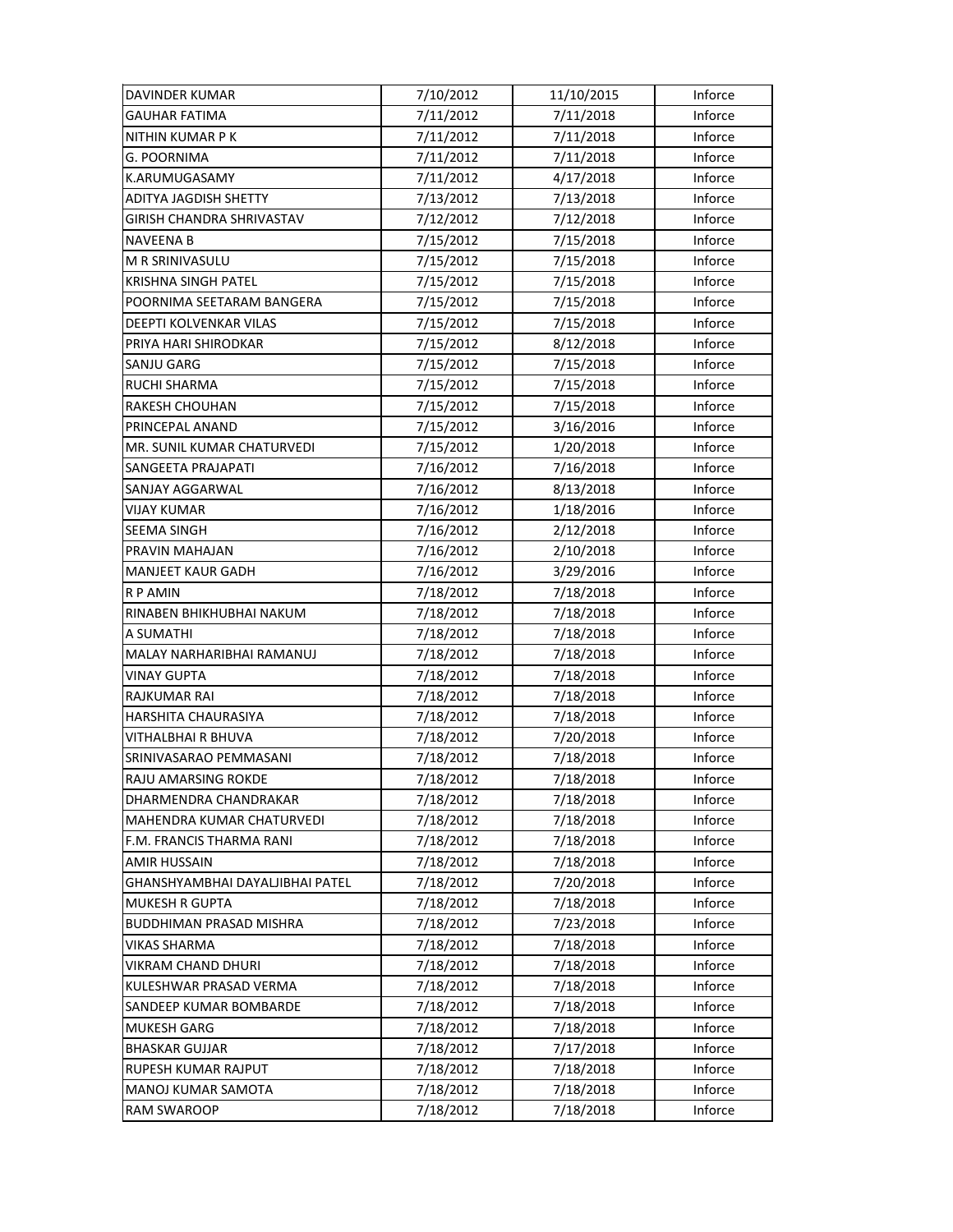| RAM AVATAR SIYAG              | 7/18/2012 | 7/18/2018  | Inforce |
|-------------------------------|-----------|------------|---------|
| <b>SH.HEM RAJ</b>             | 7/18/2012 | 2/28/2018  | Inforce |
| <b>MR SHANKAR THORAT</b>      | 7/18/2012 | 4/14/2017  | Inforce |
| K C VASANTHAKUMAR             | 7/18/2012 | 3/30/2016  | Inforce |
| VAIBHAV PAREEK                | 7/19/2012 | 7/19/2018  | Inforce |
| TABASSUM SHAFI PATEL          | 7/19/2012 | 7/19/2018  | Inforce |
| M.SUMATHI                     | 7/19/2012 | 7/19/2018  | Inforce |
| SRINIK RAJ JAIN D             | 7/19/2012 | 7/19/2018  | Inforce |
| PAWAN KUMAR DEVRATH           | 7/19/2012 | 7/19/2018  | Inforce |
| MR. GANESH BANGERA            | 7/19/2012 | 4/8/2018   | Inforce |
| <b>ISA AYUB BADU</b>          | 7/22/2012 | 7/22/2018  | Inforce |
| AVINASH N                     | 7/22/2012 | 7/22/2018  | Inforce |
| KARABASAPPA PATIL             | 7/22/2012 | 7/22/2018  | Inforce |
| KALLEM THIRUPATHI REDDY       | 7/22/2012 | 7/22/2018  | Inforce |
| <b>SUNIL KUMAR R SAYANIYA</b> | 7/22/2012 | 7/22/2018  | Inforce |
| SIDHESHWAR DANGE              | 7/22/2012 | 1/18/2018  | Inforce |
| PUNEETHKUMAR.S.M.             | 7/22/2012 | 5/9/2017   | Inforce |
| SHATRUDHAN KUMAR              | 7/23/2012 | 7/23/2018  | Inforce |
| <b>REENA JAIN</b>             | 7/23/2012 | 7/23/2018  | Inforce |
| BEENA KAUSHIK BHATIA          | 7/23/2012 | 7/23/2018  | Inforce |
| SHIVANI NAIK                  | 7/23/2012 | 7/23/2018  | Inforce |
| PANKAJ VINAYAKRAO GAWANDE     | 7/23/2012 | 7/23/2018  | Inforce |
| SAGAR PRAKASHARAO PANDE       | 7/23/2012 | 7/23/2018  | Inforce |
| ANAND KUMAR GOYAL             | 7/24/2012 | 7/24/2018  | Inforce |
| NEHA SRIVASTAVA               | 7/24/2012 | 7/24/2018  | Inforce |
| YASMEEN RIYAZ SHAIKH          | 7/26/2012 | 7/26/2018  | Inforce |
| RICHA RAVI JAIN               | 7/26/2012 | 7/26/2018  | Inforce |
| PAWAN KUMAR                   | 7/26/2012 | 9/24/2018  | Inforce |
| SHABNAM                       | 7/26/2012 | 7/26/2018  | Inforce |
| PRITI MAHENDRA BELGAONKAR     | 7/26/2012 | 7/26/2018  | Inforce |
| MUKESH KUMAR JAIN             | 7/26/2012 | 7/26/2018  | Inforce |
| PREETI KUMARI                 | 7/26/2012 | 2/26/2018  | Inforce |
| <b>ARUN SAWANT</b>            | 7/26/2012 | 3/15/2018  | Inforce |
| PRAVEEN KUMAR                 | 7/29/2012 | 7/29/2018  | Inforce |
| <b>MUSTAFA HUSSAIN</b>        | 7/29/2012 | 10/17/2016 | Inforce |
| ASHISHKUMAR R SHAH            | 7/29/2012 | 2/13/2018  | Inforce |
| <b>MANISH DUBEY</b>           | 7/29/2012 | 9/23/2016  | Inforce |
| AKASH DHIMANT SHAH            | 7/29/2012 | 7/29/2018  | Inforce |
| MISTRY MITULKUMAR             | 7/29/2012 | 7/29/2018  | Inforce |
| <b>DEEPAK KUMAR</b>           | 7/29/2012 | 1/3/2017   | Inforce |
| ALKA A PANDILWAR              | 7/31/2012 | 7/31/2018  | Inforce |
| KETANKUMAR M PATEL            | 7/31/2012 | 7/31/2018  | Inforce |
| RAJ KUMAR.P                   | 7/31/2012 | 7/31/2018  | Inforce |
| <b>KHUSHBOO JAIN P</b>        | 7/31/2012 | 7/31/2018  | Inforce |
| KINJAL NANJIBHAI PATEL        | 7/31/2012 | 7/31/2018  | Inforce |
| S DURGADEVI                   | 7/31/2012 | 8/4/2018   | Inforce |
| DEEPALI B SINDHVAD            | 7/31/2012 | 7/31/2018  | Inforce |
| AMIT PRATAP SINGH KUSHWAH     | 7/31/2012 | 7/31/2018  | Inforce |
| <b>BIKASH CHANDRA GURU</b>    | 7/31/2012 | 12/3/2017  | Inforce |
| R VENKADA VARATHAN            | 7/31/2012 | 5/5/2017   | Inforce |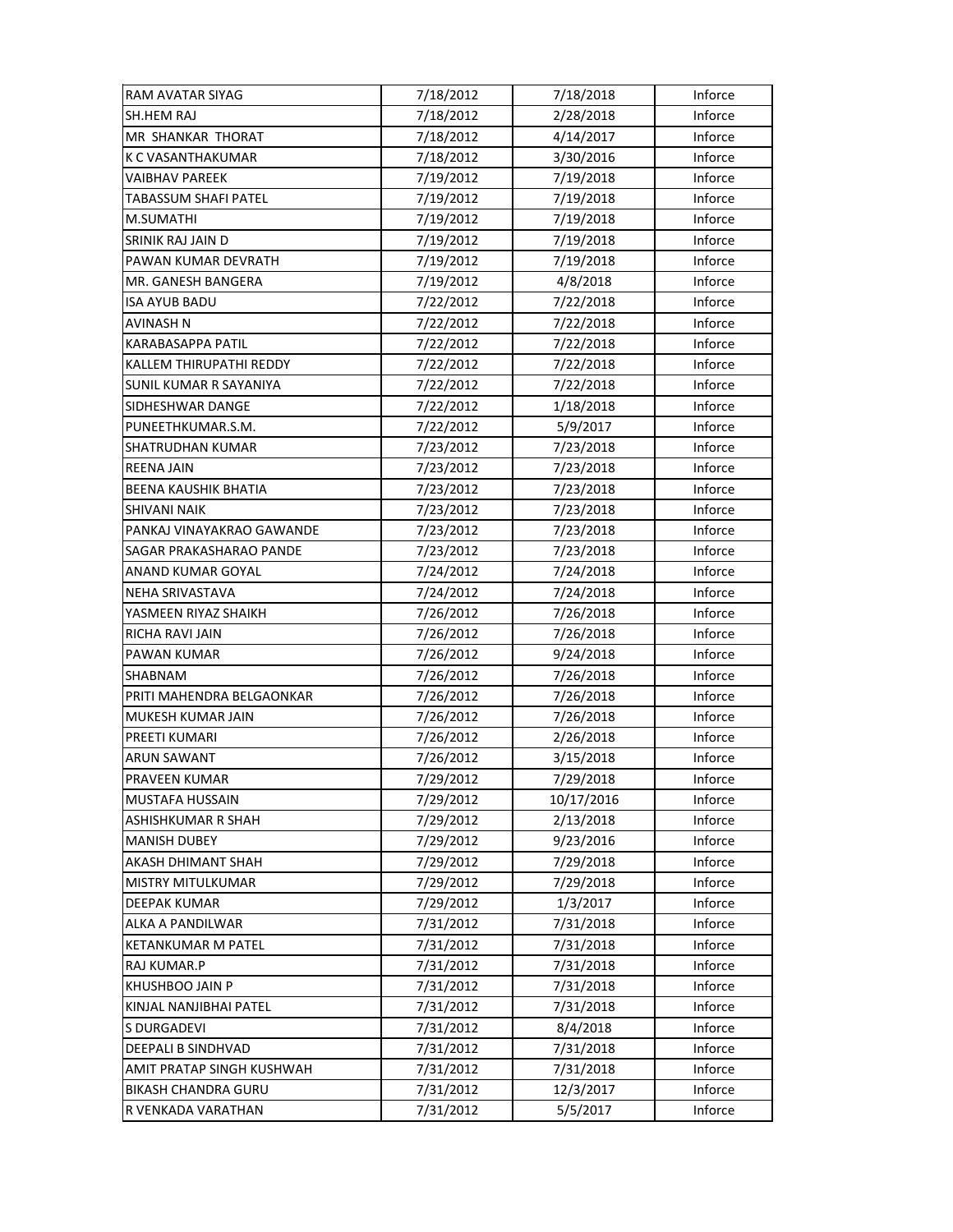| SANKARAN S N                    | 8/3/2012  | 2/9/2016   | Inforce |
|---------------------------------|-----------|------------|---------|
| <b>VIJAY MAHESHWARI</b>         | 8/5/2012  | 8/5/2018   | Inforce |
| JAGADEESHA K B                  | 8/5/2012  | 8/5/2018   | Inforce |
| <b>SUMITA PYNE</b>              | 8/5/2012  | 8/5/2018   | Inforce |
| RAJIV SINGH RANA                | 8/5/2012  | 8/5/2018   | Inforce |
| ZAHIR ABBAS                     | 8/5/2012  | 8/5/2018   | Inforce |
| AJINKYA MOHAN JOSHI             | 8/5/2012  | 8/5/2018   | Inforce |
| <b>MANINDERPREET SINGH PURI</b> | 8/5/2012  | 8/5/2018   | Inforce |
| SOHAN SINGH RATHORE             | 8/5/2012  | 8/5/2018   | Inforce |
| YOGITA TEWARI                   | 8/5/2012  | 8/5/2018   | Inforce |
| PRADEEP KUMAR                   | 8/5/2012  | 4/30/2017  | Inforce |
| <b>BHARAT ARORA</b>             | 8/5/2012  | 11/10/2016 | Inforce |
| NILESH HARICHANDRA DHURI        | 8/5/2012  | 6/2/2016   | Inforce |
| CHHOTELAL                       | 8/5/2012  | 7/20/2016  | Inforce |
| IRAMMA G ANKALAKOTI             | 8/7/2012  | 8/7/2018   | Inforce |
| DAYANAND APA GAVKAR             | 8/7/2012  | 8/7/2018   | Inforce |
| AMAR NATH UPADHYAYA             | 8/7/2012  | 8/7/2018   | Inforce |
| <b>MOUTUSI ROY</b>              | 8/7/2012  | 8/7/2018   | Inforce |
| M JOSEPH XAVIER ANTO            | 8/7/2012  | 8/7/2018   | Inforce |
| <b>MANHARAN LAL TIWARI</b>      | 8/7/2012  | 8/7/2018   | Inforce |
| RAMBHU KUMAR                    | 8/7/2012  | 8/10/2018  | Inforce |
| <b>KURZEKAR ARUN</b>            | 8/7/2012  | 11/14/2017 | Inforce |
| AJAY M                          | 8/9/2012  | 8/9/2018   | Inforce |
| <b>CHETAN PATEL</b>             | 8/9/2012  | 5/11/2018  | Inforce |
| PARIJAT CHAKRABORTY             | 8/12/2012 | 8/18/2018  | Inforce |
| ARATI SAHA                      | 8/12/2012 | 8/12/2018  | Inforce |
| KALI RAM                        | 8/12/2012 | 8/12/2018  | Inforce |
| RAVI PATEL                      | 8/12/2012 | 8/12/2018  | Inforce |
| KAMLESH KUMAR SEN               | 8/12/2012 | 8/12/2018  | Inforce |
| <b>DEEPA SINGH</b>              | 8/12/2012 | 8/12/2018  | Inforce |
| PAWAN KUMAR SHARMA              | 8/12/2012 | 8/12/2018  | Inforce |
| <b>ARICHANDREN T</b>            | 8/12/2012 | 8/16/2016  | Inforce |
| MHASKAR NILESH GANPAT           | 8/12/2012 | 3/2/2016   | Inforce |
| <b>BAM SHANKAR RAY</b>          | 8/12/2012 | 7/5/2017   | Inforce |
| CHETAN SANAS.                   | 8/12/2012 | 11/17/2017 | Inforce |
| <b>MRS KIRAN PANDEY</b>         | 8/12/2012 | 11/11/2016 | Inforce |
| KULDEEP SINGH                   | 8/15/2012 | 8/15/2018  | Inforce |
| ANIL KUMAR GURJAR               | 8/15/2012 | 8/15/2018  | Inforce |
| ANANDBHAI PATEL                 | 8/15/2012 | 2/26/2018  | Inforce |
| RAMESH BABAN MEMANE             | 8/15/2012 | 8/15/2018  | Inforce |
| PARASHURAM K G                  | 8/15/2012 | 8/15/2018  | Inforce |
| <b>ABHISHEK PARMAR</b>          | 8/15/2012 | 8/22/2018  | Inforce |
| BHAVIKA MANISH NOTANI           | 8/15/2012 | 2/2/2018   | Inforce |
| PATEL GUNJAN B                  | 8/15/2012 | 6/1/2018   | Inforce |
| <b>RAJPUT PRAVIN D</b>          | 8/17/2012 | 7/24/2018  | Inforce |
| KRUSHNA ANANDBHAI SONI          | 8/20/2012 | 8/20/2018  | Inforce |
| ROBERT NELSON P                 | 8/20/2012 | 8/20/2018  | Inforce |
| SACHIN GAJANAN KADAM            | 8/20/2012 | 8/20/2018  | Inforce |
| <b>ROHIT GANDHI</b>             | 8/20/2012 | 8/20/2018  | Inforce |
| RAJASHEKHARA A M                | 8/20/2012 | 8/20/2018  | Inforce |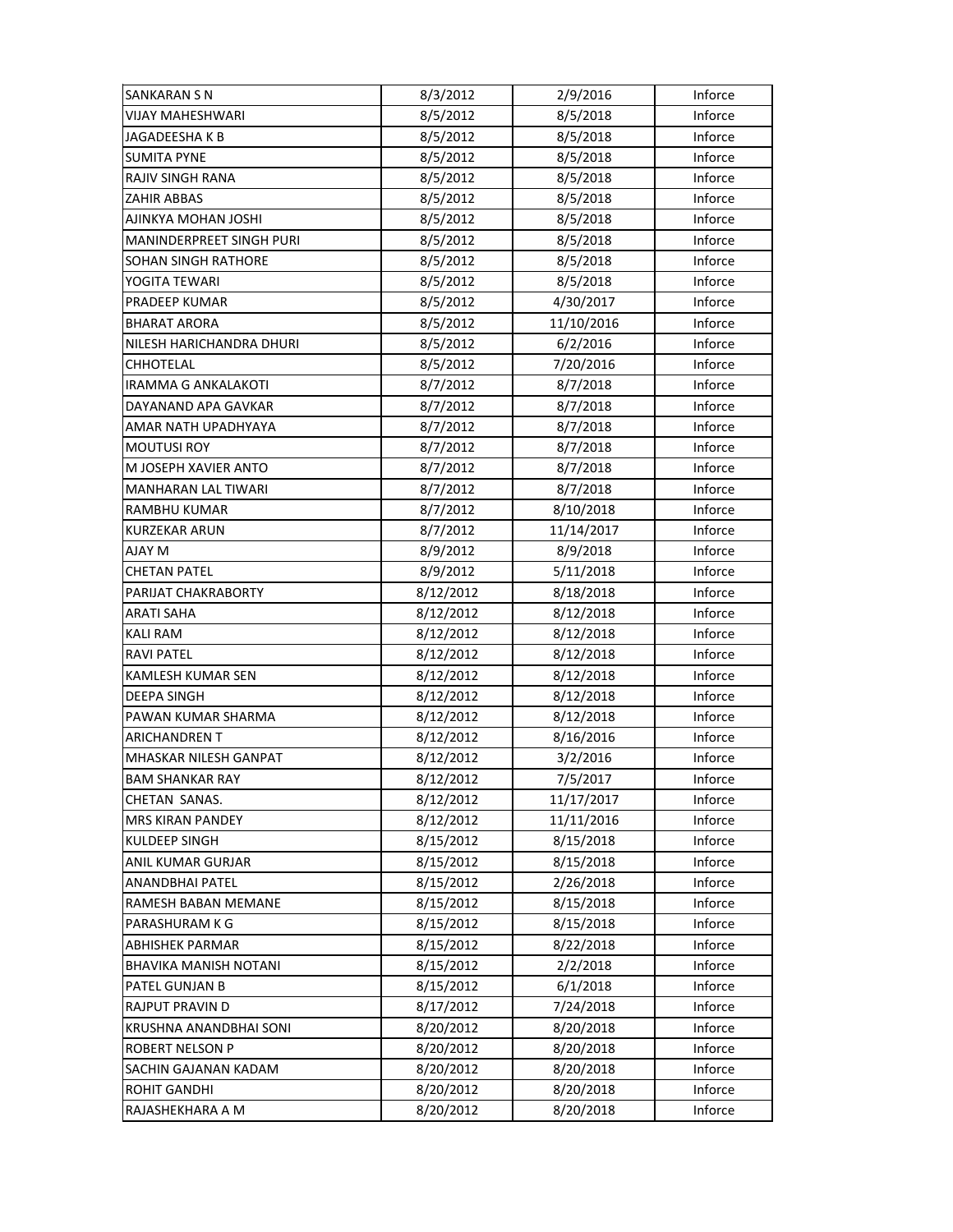| ASHIRWAD NILKANTH GAJBHIYE | 8/20/2012 | 8/20/2018  | Inforce |
|----------------------------|-----------|------------|---------|
| SAHIL MAHESHKUMAR VYAS     | 8/20/2012 | 8/20/2018  | Inforce |
| CHIGURUPATI VEERANJANEYULU | 8/20/2012 | 8/20/2018  | Inforce |
| <b>SUSHANT V SAWANT</b>    | 8/20/2012 | 8/20/2018  | Inforce |
| PRAJAPATI BHAVIKABEN B     | 8/20/2012 | 8/7/2017   | Inforce |
| MAHAVIRSINH ANOPSINH ZALA  | 8/20/2012 | 5/9/2018   | Inforce |
| SHANTHARAM KAMATH M        | 8/20/2012 | 9/12/2017  | Inforce |
| KHUSHBUBEN PATEL           | 8/22/2012 | 8/22/2018  | Inforce |
| PRAGYA KUMARI KUMAR        | 8/23/2012 | 8/23/2018  | Inforce |
| VINODKUMAR BABULAL RAVAL   | 8/23/2012 | 8/23/2018  | Inforce |
| SARAVANA BABU K            | 8/23/2012 | 8/23/2018  | Inforce |
| <b>VENKATESAN N</b>        | 8/23/2012 | 8/24/2018  | Inforce |
| SUNIL KUMAR VISHWAKARMA    | 8/23/2012 | 8/23/2018  | Inforce |
| S RAMESHKANNAN             | 8/25/2012 | 8/25/2018  | Inforce |
| SAGI VS RAJU               | 8/25/2012 | 8/25/2018  | Inforce |
| V SANKAR                   | 8/25/2012 | 8/25/2018  | Inforce |
| <b>G.RAMAKRISHNAN</b>      | 8/25/2012 | 3/30/2016  | Inforce |
| <b>SUBIR DALUI</b>         | 8/28/2012 | 8/29/2018  | Inforce |
| <b>KARTHICK KANNAN P</b>   | 8/28/2012 | 8/28/2018  | Inforce |
| <b>MEENAKSHIS</b>          | 8/28/2012 | 8/28/2018  | Inforce |
| <b>SOMA RANI PURI</b>      | 8/28/2012 | 1/24/2016  | Inforce |
| HARDIK U JOSHI             | 8/28/2012 | 8/9/2016   | Inforce |
| SANTOSH MHATRE             | 8/28/2012 | 11/23/2015 | Inforce |
| <b>SANDEEP KUMAR</b>       | 8/28/2012 | 5/6/2016   | Inforce |
| <b>RAM CHARAN</b>          | 8/28/2012 | 3/30/2018  | Inforce |
| <b>SANJAY KUMAR</b>        | 8/29/2012 | 5/20/2018  | Inforce |
| <b>AMARESHA S</b>          | 8/29/2012 | 8/29/2017  | Inforce |
| ABHILASH M                 | 8/29/2012 | 8/29/2018  | Inforce |
| <b>NAGARAJAN T</b>         | 8/29/2012 | 8/29/2018  | Inforce |
| SAWANT BALASAHEB BAJARANG  | 8/29/2012 | 8/29/2018  | Inforce |
| JEYASREE                   | 8/29/2012 | 8/30/2018  | Inforce |
| ANIL KUMAR                 | 8/29/2012 | 8/29/2018  | Inforce |
| JITENDRA KUMAR KUMAWAT     | 8/29/2012 | 8/28/2018  | Inforce |
| <b>ALOK KUMAR</b>          | 8/29/2012 | 8/29/2018  | Inforce |
| RUPALI NAGORAO CHOUDHARY   | 8/29/2012 | 8/29/2018  | Inforce |
| SANDHYA TARACHAND RAJAI    | 8/29/2012 | 8/29/2018  | Inforce |
| SAWANT VISHAL DAGDU        | 8/29/2012 | 3/18/2016  | Inforce |
| SHIV LAL YADAV             | 8/29/2012 | 3/27/2017  | Inforce |
| <b>VISHWANATH REDDY</b>    | 8/29/2012 | 1/16/2016  | Inforce |
| RAKESH DUTTA               | 8/29/2012 | 11/28/2016 | Inforce |
| PAWAN KUMAR JAIN           | 8/29/2012 | 3/30/2018  | Inforce |
| UPENDRA LALLAN DWIWEDEE    | 8/30/2012 | 8/30/2018  | Inforce |
| D.VIDYA                    | 9/3/2012  | 9/3/2018   | Inforce |
| <b>CHETAN YADAV</b>        | 9/3/2012  | 9/6/2018   | Inforce |
| RAKESH KUMAR               | 9/3/2012  | 11/3/2017  | Inforce |
| <b>VINOD NATH</b>          | 9/4/2012  | 9/4/2018   | Inforce |
| KHUSHAL RISHI              | 9/4/2012  | 9/4/2018   | Inforce |
| VIPUL NATWARLAL MAGIYA     | 9/4/2012  | 9/21/2017  | Inforce |
| P HARIDEEP                 | 9/5/2012  | 9/12/2018  | Inforce |
| J RAMESH                   | 9/5/2012  | 9/5/2018   | Inforce |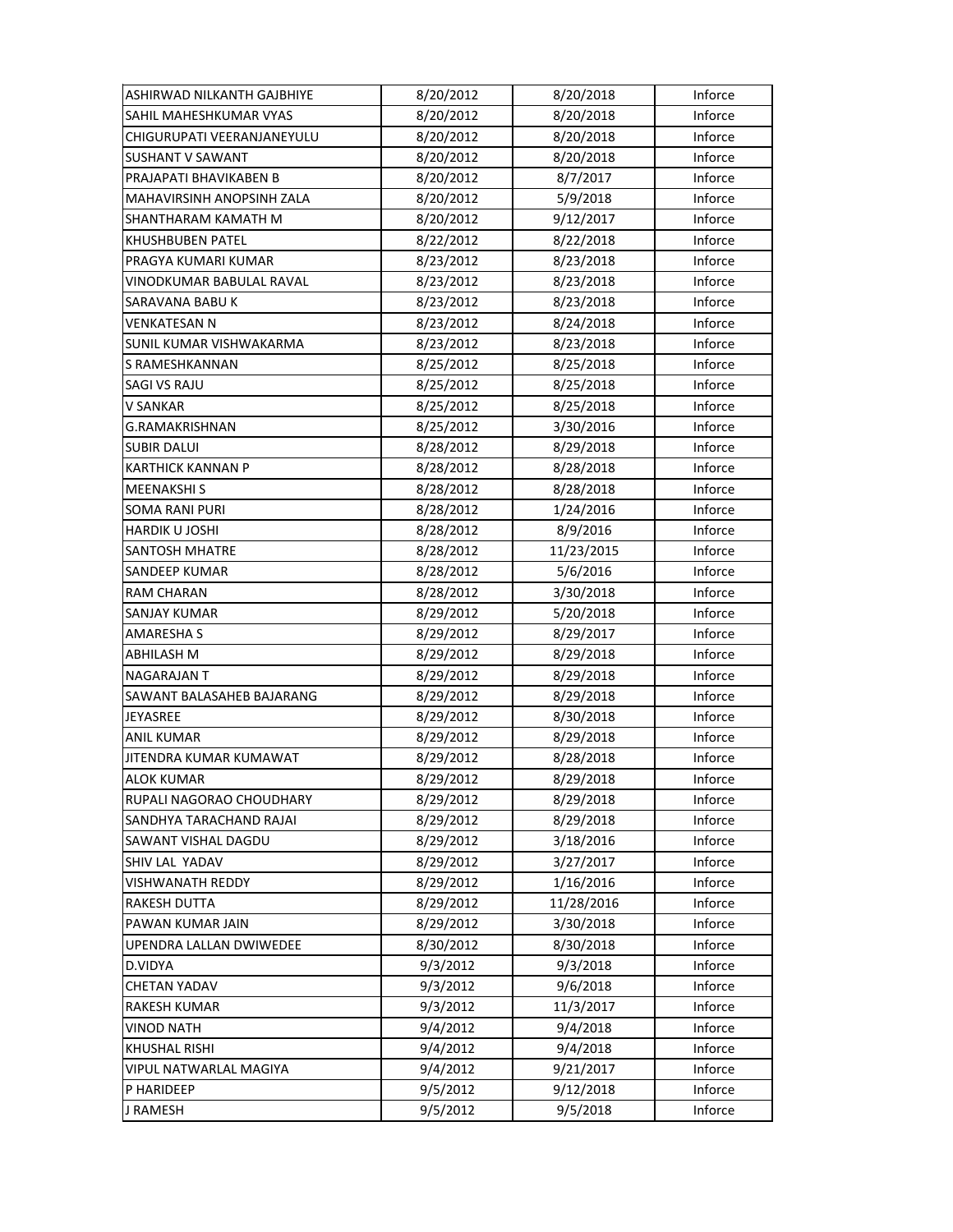| <b>SANDEEP SINGH</b>            | 9/5/2012  | 9/5/2018   | Inforce |
|---------------------------------|-----------|------------|---------|
| YAMINI D MEHTA                  | 9/5/2012  | 9/5/2018   | Inforce |
| RAJESH KUMAR                    | 9/5/2012  | 9/5/2018   | Inforce |
| M SHANJI MOHAN                  | 9/5/2012  | 9/5/2018   | Inforce |
| P GOPAL REDDY                   | 9/5/2012  | 10/3/2017  | Inforce |
| PAL RAJANISH                    | 9/5/2012  | 11/13/2017 | Inforce |
| <b>VITTHAL INGALE</b>           | 9/5/2012  | 8/26/2017  | Inforce |
| ARPNA MISHRA                    | 9/8/2012  | 9/8/2018   | Inforce |
| VIJENDRA SHANTARAM PATIL        | 9/8/2012  | 9/8/2018   | Inforce |
| CHITTARANJAN MOHARANA           | 9/8/2012  | 9/8/2018   | Inforce |
| MUKESH KUMAR SAHU               | 9/8/2012  | 9/10/2018  | Inforce |
| DILEEP S                        | 9/8/2012  | 9/8/2018   | Inforce |
| PRATIMA DUBEY                   | 9/8/2012  | 9/8/2018   | Inforce |
| SAMIRA S SHAIKH                 | 9/8/2012  | 9/10/2018  | Inforce |
| SUDHIR KUMAR SRIVASTAVA         | 9/8/2012  | 9/8/2018   | Inforce |
| <b>ILIYAS RAHIMSHA HINGORJA</b> | 9/8/2012  | 9/8/2018   | Inforce |
| AJAY PRATAP SINGH               | 9/8/2012  | 9/8/2018   | Inforce |
| <b>SAKIB RAFIQ SHAIKH</b>       | 9/9/2012  | 9/9/2018   | Inforce |
| SURESH RAMKEDAR YADAV           | 9/9/2012  | 9/9/2018   | Inforce |
| PRAKASH K GONDAKAR              | 9/9/2012  | 9/9/2018   | Inforce |
| AZRA RAFIA                      | 9/9/2012  | 9/9/2018   | Inforce |
| A BARANIDARAN                   | 9/9/2012  | 9/9/2018   | Inforce |
| <b>BADAL MAROTI DHAKNE</b>      | 9/9/2012  | 9/9/2018   | Inforce |
| AKHILESH BAJRANGI YADAV         | 9/9/2012  | 9/13/2018  | Inforce |
| VALEPPA M. MUNIVENKATASWAMY     | 9/9/2012  | 9/9/2018   | Inforce |
| <b>TUSHANT ARORA</b>            | 9/9/2012  | 9/9/2018   | Inforce |
| <b>SANDEEP KUMAR</b>            | 9/9/2012  | 9/9/2018   | Inforce |
| PRADNYA PRAVIN MAHAKAL          | 9/9/2012  | 9/13/2018  | Inforce |
| BHUPENDRA R CHHAPIYA            | 9/9/2012  | 9/13/2018  | Inforce |
| VIKASH KUMAR SHARMA             | 9/9/2012  | 9/9/2018   | Inforce |
| GURUPRASATH L                   | 9/9/2012  | 3/5/2018   | Inforce |
| <b>NEETU JAIN</b>               | 9/9/2012  | 3/18/2017  | Inforce |
| SOHAN RAI                       | 9/9/2012  | 11/8/2017  | Inforce |
| JHA SUNIL BAIJUNATH             | 9/9/2012  | 12/18/2015 | Inforce |
| <b>BHARATI JAISWAL</b>          | 9/9/2012  | 12/29/2015 | Inforce |
| SINGH SACHIN SHYAMNARAYAN       | 9/9/2012  | 11/17/2017 | Inforce |
| <b>JATIN AGARWAL</b>            | 9/9/2012  | 6/29/2018  | Inforce |
| <b>KIRAN GUPTA</b>              | 9/11/2012 | 2/3/2017   | Inforce |
| ANUJ KUMAR PATEL                | 9/11/2012 | 7/26/2016  | Inforce |
| PROMILA YADAV                   | 9/11/2012 | 2/27/2018  | Inforce |
| VANSHIKA AGGARWAL               | 9/11/2012 | 1/24/2018  | Inforce |
| DURAISAMY V                     | 9/12/2012 | 9/12/2018  | Inforce |
| VIKRANT GUPTA                   | 9/12/2012 | 9/12/2018  | Inforce |
| <b>ABHISHEK JOSHI</b>           | 9/12/2012 | 9/12/2018  | Inforce |
| ASHVINI KUMAR DOSHI             | 9/12/2012 | 9/12/2018  | Inforce |
| M.MANTHARACHELAMOORTHI          | 9/12/2012 | 9/12/2018  | Inforce |
| SURYANARAYANA CH                | 9/12/2012 | 9/12/2018  | Inforce |
| MANOJ KUMAR LOHIA               | 9/12/2012 | 9/12/2018  | Inforce |
| <b>GAURAV BHATIA</b>            | 9/12/2012 | 9/11/2018  | Inforce |
| VITHAL S NAKADI                 | 9/12/2012 | 1/8/2017   | Inforce |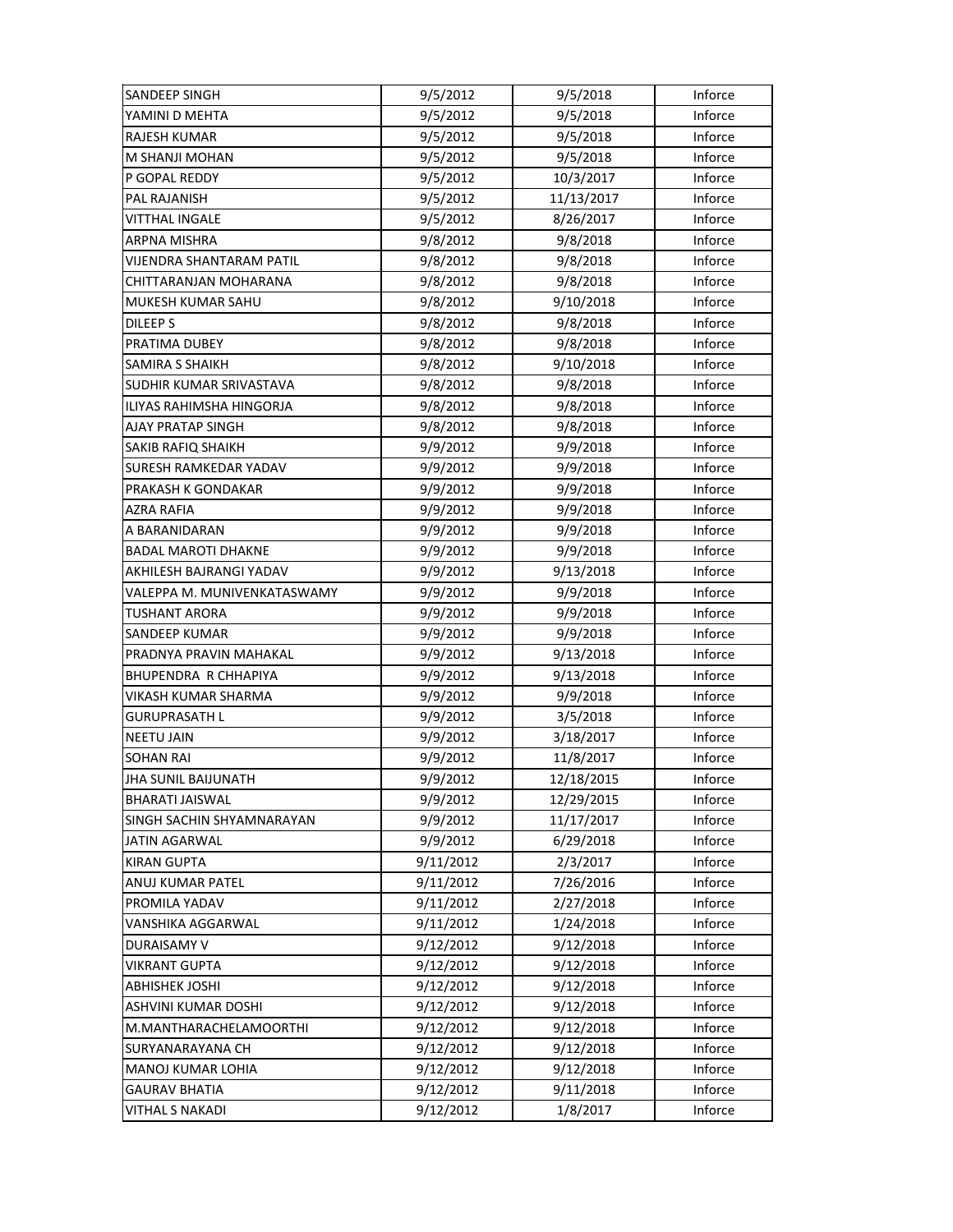| VIJAYKUMAR PANDAY               | 9/12/2012 | 1/10/2017  | Inforce |
|---------------------------------|-----------|------------|---------|
| <b>ATUL KUMAR</b>               | 9/13/2012 | 9/13/2018  | Inforce |
| JOSHI PRITIBEN                  | 9/17/2012 | 9/16/2018  | Inforce |
| <b>AMIT JAMWAL</b>              | 9/17/2012 | 9/17/2018  | Inforce |
| WARANKAR MANGAL DHONDU          | 9/18/2012 | 9/18/2018  | Inforce |
| <b>MANJUKARTHICK M</b>          | 9/18/2012 | 9/18/2018  | Inforce |
| RAGHUVEER SINGH                 | 9/18/2012 | 9/24/2018  | Inforce |
| <b>RAJAN D</b>                  | 9/18/2012 | 9/29/2018  | Inforce |
| SHRABAN KUMAR KAR               | 9/18/2012 | 9/2/2016   | Inforce |
| ATISH CHAVAN                    | 9/18/2012 | 7/16/2018  | Inforce |
| <b>RAJESH KUMAR</b>             | 9/20/2012 | 9/20/2018  | Inforce |
| PUSHPAVATHI M R                 | 9/20/2012 | 8/29/2017  | Inforce |
| YOGENDRA                        | 9/20/2012 | 9/20/2018  | Inforce |
| <b>MANMEET KOUR</b>             | 9/24/2012 | 9/25/2018  | Inforce |
| <b>SHAIK NABI</b>               | 9/24/2012 | 9/24/2018  | Inforce |
| <b>J SRINIVASA RAO</b>          | 9/24/2012 | 9/24/2018  | Inforce |
| <b>MANGESH NARADJI KANTODE</b>  | 9/24/2012 | 9/24/2018  | Inforce |
| D.ANITHA                        | 9/24/2012 | 9/27/2018  | Inforce |
| VIJETA HARENDRA KUMAR THAKUR    | 9/24/2012 | 9/27/2018  | Inforce |
| MINAKSHI N AKARE                | 9/24/2012 | 9/24/2018  | Inforce |
| MISS NEHA G. GORADIA            | 9/24/2012 | 6/9/2018   | Inforce |
| DAYA RAM SINGH                  | 9/24/2012 | 1/6/2017   | Inforce |
| <b>SHYAM DHAUSKAR</b>           | 9/24/2012 | 9/3/2017   | Inforce |
| SANGEETA C. KADADI              | 9/24/2012 | 3/18/2017  | Inforce |
| <b>VIKAS MAHADEV THOMBRE</b>    | 9/24/2012 | 3/14/2016  | Inforce |
| SUDHIR SHARMA                   | 9/24/2012 | 6/22/2016  | Inforce |
| <b>BIJENDER SINGH</b>           | 9/24/2012 | 4/22/2016  | Inforce |
| SAMRIDDHI SEHGAL                | 9/25/2012 | 9/24/2018  | Inforce |
| CHETANKUMARSHARMA               | 9/26/2012 | 9/29/2018  | Inforce |
| TANUJA BEHERA                   | 9/26/2012 | 9/26/2018  | Inforce |
| <b>BINOD KUMAR MOHARANA</b>     | 9/26/2012 | 9/27/2018  | Inforce |
| HETAL CHUNILAL KOTAK            | 9/26/2012 | 9/27/2018  | Inforce |
| DEVANDRA BHAGAWAN PATIL         | 9/26/2012 | 9/26/2018  | Inforce |
| <b>SOHAIL</b>                   | 9/26/2012 | 11/14/2017 | Inforce |
| RAMA PRASAD PANDA               | 9/26/2012 | 6/10/2016  | Inforce |
| PAWAN KUMAR CHOUDHARY           | 9/26/2012 | 11/25/2016 | Inforce |
| SOMASUNDARAM T                  | 9/26/2012 | 7/25/2016  | Inforce |
| V CHANDRASHEKAR                 | 9/28/2012 | 9/28/2018  | Inforce |
| A SHEIK ABDULLAH                | 9/28/2012 | 4/19/2018  | Inforce |
| <b>SUJIT MAHADEV BARKADE</b>    | 9/28/2012 | 9/28/2018  | Inforce |
| NADEEM ASHRAF MOHD NASIR ANSARI | 9/28/2012 | 9/28/2018  | Inforce |
| <b>SUSHIL BAJAJ</b>             | 9/28/2012 | 9/28/2018  | Inforce |
| <b>RAJESH KUMAR</b>             | 9/28/2012 | 9/28/2018  | Inforce |
| AKHILESH CHOUTHIRAM PAL         | 9/28/2012 | 9/28/2018  | Inforce |
| PAWAN YADAV                     | 9/28/2012 | 9/28/2018  | Inforce |
| DELVADIYA ATULKUMAR             | 9/28/2012 | 3/13/2017  | Inforce |
| <b>MR SUDESH PAWAR</b>          | 9/28/2012 | 12/6/2017  | Inforce |
| RAJENDRA KUMAR GOUR             | 9/28/2012 | 9/29/2017  | Inforce |
| SANDEEP KUMAR                   | 9/28/2012 | 8/22/2017  | Inforce |
| UMAMAHESHWAR HEGDE              | 9/28/2012 | 5/12/2017  | Inforce |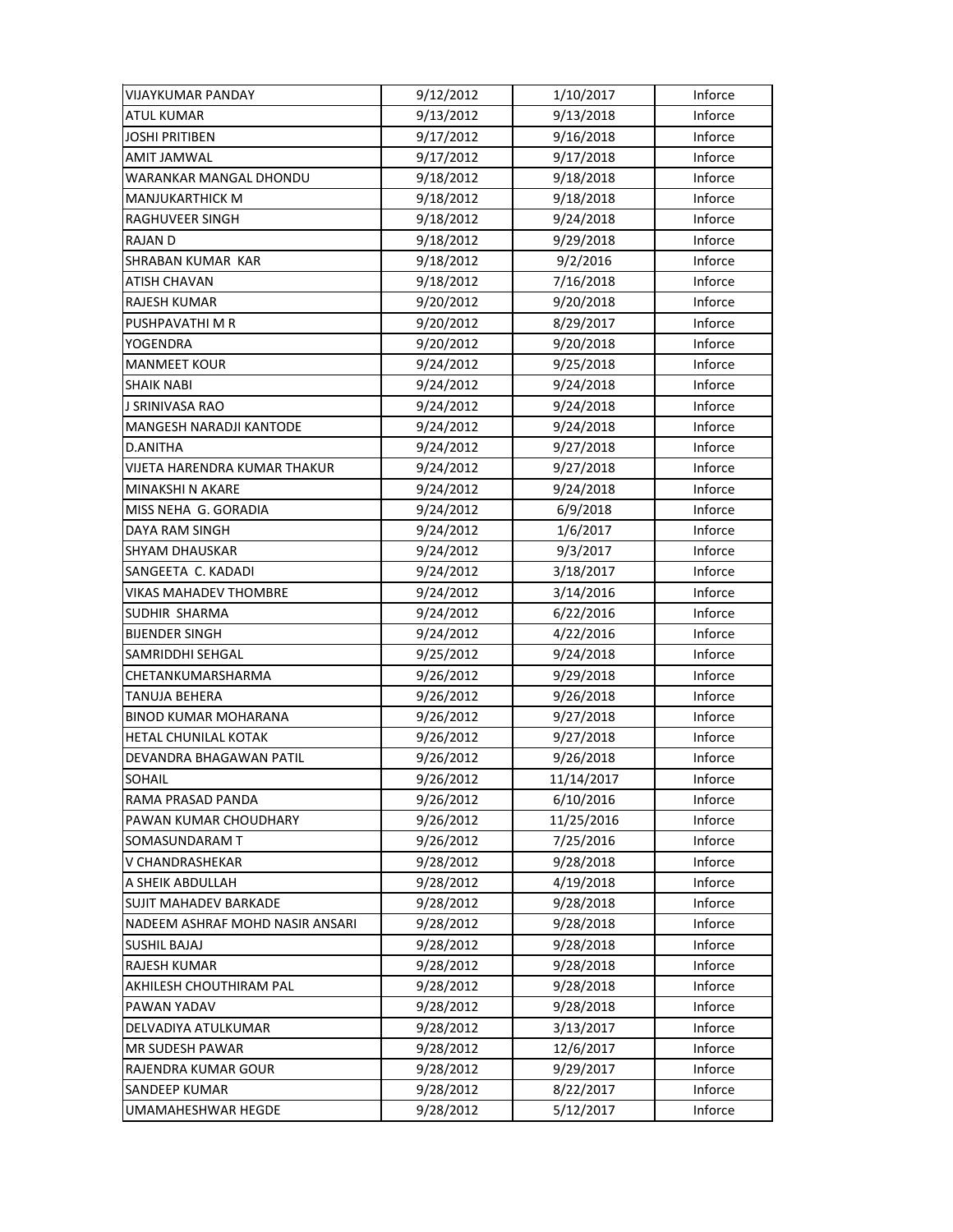| SHIV MANGAL VERMA                  | 9/28/2012  | 3/6/2017   | Inforce |
|------------------------------------|------------|------------|---------|
| <b>JAIPRAKASH TIWARI</b>           | 9/28/2012  | 8/23/2017  | Inforce |
| RAJEEV RAJ SHARMA                  | 9/28/2012  | 8/7/2018   | Inforce |
| SHIVAYOGI V NELOGAL                | 9/29/2012  | 9/29/2018  | Inforce |
| SHORAN JAIVEERSINGH DHARAMVEERSING | 9/29/2012  | 9/29/2018  | Inforce |
| <b>ALIASGAR M MIRZA</b>            | 9/29/2012  | 9/29/2018  | Inforce |
| KHODE DHARMESH NARAYAN             | 9/29/2012  | 9/29/2018  | Inforce |
| AMOL VASANT PATIL                  | 9/29/2012  | 3/6/2018   | Inforce |
| SANDEEP R YADAV                    | 9/29/2012  | 2/14/2018  | Inforce |
| ANIL KUMAR                         | 9/29/2012  | 9/29/2018  | Inforce |
| M.KARTHIK KUMAR                    | 9/29/2012  | 9/29/2018  | Inforce |
| <b>SREENIVASAN K</b>               | 9/29/2012  | 9/29/2018  | Inforce |
| KAMAL JIT KAUR                     | 9/29/2012  | 9/29/2018  | Inforce |
| RANJEET SINGH                      | 9/29/2012  | 3/8/2016   | Inforce |
| BHAWANA PURUSHOTTAM VAIDYA         | 10/5/2012  | 10/4/2015  | Inforce |
| <b>VRUSHALI ASHISH NAZAR</b>       | 10/8/2012  | 10/8/2018  | Inforce |
| SHIVCHARAN BANERKAR                | 10/8/2012  | 10/28/2017 | Inforce |
| SHIVMANGAL THAKUR                  | 10/8/2012  | 5/25/2017  | Inforce |
| SHWETA THAKKAR                     | 10/8/2012  | 7/11/2018  | Inforce |
| <b>KETULKUMAR PATEL</b>            | 10/8/2012  | 7/26/2017  | Inforce |
| <b>SARASUL</b>                     | 10/8/2012  | 12/22/2017 | Inforce |
| RANGANATHAN.K                      | 10/8/2012  | 7/4/2017   | Inforce |
| VISHAL                             | 10/8/2012  | 7/5/2016   | Inforce |
| GAJANAN NARAYAN PACHPOR            | 10/9/2012  | 10/8/2015  | Inforce |
| A SENTHIL KUMAR                    | 10/9/2012  | 10/13/2018 | Inforce |
| K SATHYANARAYANAN                  | 10/9/2012  | 10/8/2015  | Inforce |
| <b>MUNIYAPPAN K</b>                | 10/9/2012  | 10/8/2015  | Inforce |
| RUPESH KUMAR KAREBIA               | 10/9/2012  | 10/8/2015  | Inforce |
| G.NAGARAJU                         | 10/9/2012  | 10/8/2015  | Inforce |
| <b>SURAKSHA SAHU</b>               | 10/9/2012  | 10/13/2018 | Inforce |
| <b>TULSI NARAINDAS CHAWLA</b>      | 10/9/2012  | 10/11/2018 | Inforce |
| <b>RAJESH KUMAR</b>                | 10/9/2012  | 10/8/2015  | Inforce |
| NIHAL HIMANSUBHAI GOR              | 10/9/2012  | 10/8/2015  | Inforce |
| PREMSAGAR SURENDRA MANE            | 10/9/2012  | 10/8/2015  | Inforce |
| DARSHANKUMAR D. DESAI              | 10/9/2012  | 10/13/2018 | Inforce |
| VIJAYASARATHY K                    | 10/9/2012  | 10/8/2015  | Inforce |
| VIVEK SHUKLA                       | 10/9/2012  | 10/8/2015  | Inforce |
| SHAILESH KUMAR VERMA               | 10/9/2012  | 10/9/2018  | Inforce |
| KAMALA ASHA P                      | 10/9/2012  | 10/13/2018 | Inforce |
| NAGARAJAN                          | 10/9/2012  | 10/8/2015  | Inforce |
| SAVITA SHARMA                      | 10/9/2012  | 10/9/2018  | Inforce |
| G D BALASUBRAMANYAM                | 10/9/2012  | 10/8/2015  | Inforce |
| <b>AMAR KUMAR</b>                  | 10/9/2012  | 10/9/2018  | Inforce |
| MANOJ KUMAR BEHERA                 | 10/9/2012  | 10/8/2015  | Inforce |
| SUBHA RANJAN DASH                  | 10/9/2012  | 10/8/2015  | Inforce |
| R SEBASTIN NESA RAJ                | 10/9/2012  | 10/9/2018  | Inforce |
| ALTAF K SAMA                       | 10/9/2012  | 10/8/2015  | Inforce |
| ROSHANBEN SABIRHUSAIN SAMA         | 10/9/2012  | 10/9/2018  | Inforce |
| AMIN YUNUSBHAI MEMON               | 10/9/2012  | 6/21/2017  | Inforce |
| V VAISHNAVI                        | 10/10/2012 | 10/11/2018 | Inforce |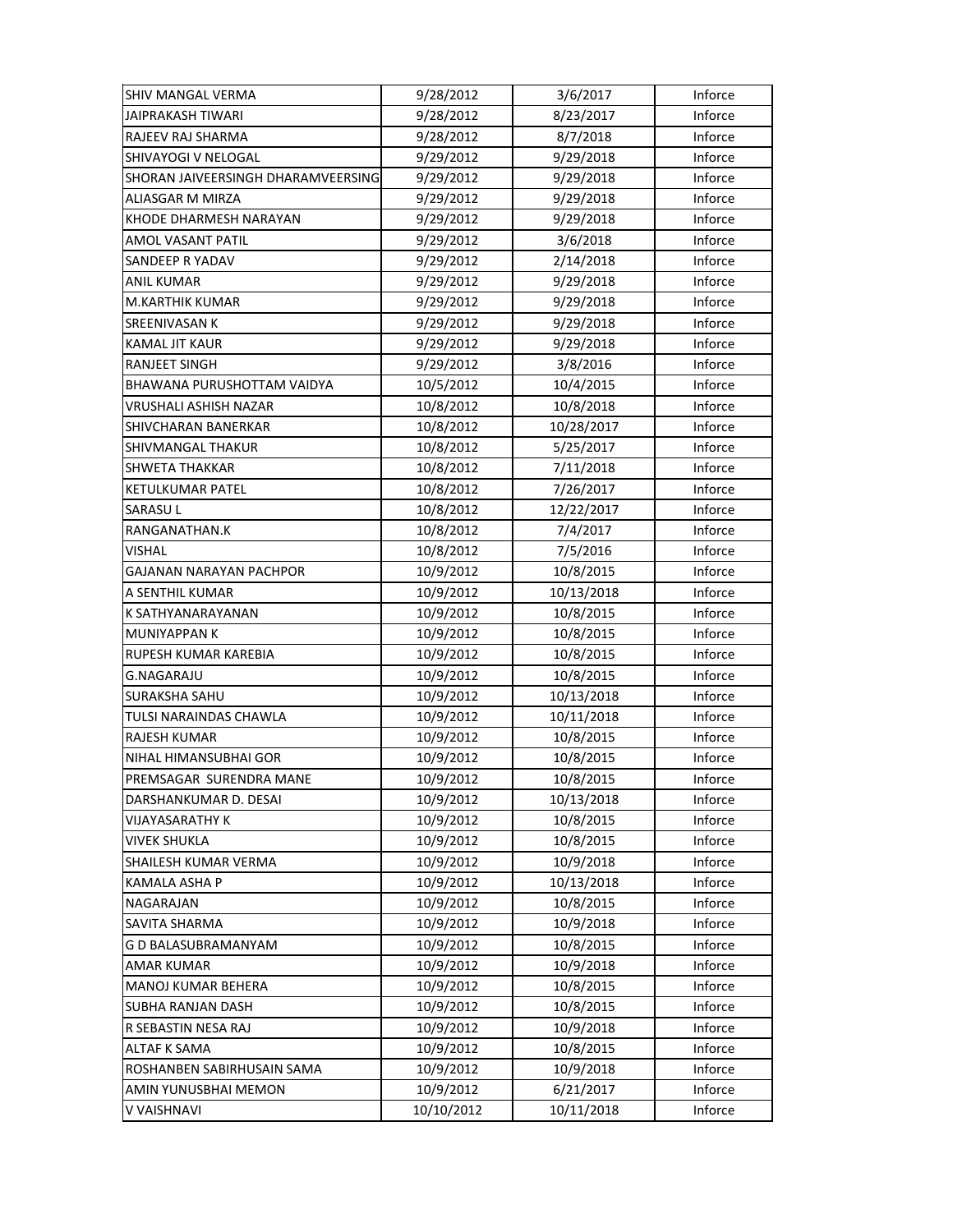| SHIVANSHU BHARDWAJ             | 10/10/2012 | 10/11/2018 | Inforce |
|--------------------------------|------------|------------|---------|
| <b>SURESH KUMAR</b>            | 10/10/2012 | 10/13/2018 | Inforce |
| VIJAYALAKSHMI R                | 10/10/2012 | 10/9/2015  | Inforce |
| RAJESHSINGH INDARAJSINGH BAIS  | 10/10/2012 | 10/10/2018 | Inforce |
| MAHAMMAD KHASIM K              | 10/10/2012 | 10/9/2015  | Inforce |
| <b>B SARITHA</b>               | 10/10/2012 | 10/10/2018 | Inforce |
| <b>JYOTI RANJAN BARIK</b>      | 10/10/2012 | 10/9/2015  | Inforce |
| <b>U.LINKAN KUMAR PATRO</b>    | 10/10/2012 | 10/10/2018 | Inforce |
| <b>VIVEK SUREH PATIL</b>       | 10/10/2012 | 10/19/2018 | Inforce |
| <b>SRAVANKUMAR THOTAKURI</b>   | 10/10/2012 | 10/9/2015  | Inforce |
| <b>SUKH PAUL</b>               | 10/10/2012 | 12/19/2016 | Inforce |
| PRACHI JAIN                    | 10/10/2012 | 7/12/2017  | Inforce |
| JAYAVANTRAO GANPATRAO SALUNKHE | 10/10/2012 | 9/20/2016  | Inforce |
| SANJAY KUMAR                   | 10/12/2012 | 2/4/2018   | Inforce |
| <b>NAVEEN RAJ</b>              | 10/15/2012 | 10/16/2018 | Inforce |
| D MARIA JENITH                 | 10/15/2012 | 10/16/2018 | Inforce |
| R. JOYCE CARCILIA              | 10/15/2012 | 10/14/2015 | Inforce |
| P GANGA                        | 10/15/2012 | 10/14/2015 | Inforce |
| <b>CHRISTYDOSS Y</b>           | 10/15/2012 | 10/14/2015 | Inforce |
| <b>GANESH CHAUDHARI</b>        | 10/15/2012 | 10/14/2015 | Inforce |
| SARITA KUMARI                  | 10/15/2012 | 10/19/2018 | Inforce |
| ANUPAMA SATPATHY               | 10/15/2012 | 10/15/2018 | Inforce |
| PRASHANTH A SHARMA             | 10/15/2012 | 10/14/2015 | Inforce |
| <b>SHABBIR ALI</b>             | 10/15/2012 | 10/14/2015 | Inforce |
| <b>BHUPENDRA C SINGH</b>       | 10/15/2012 | 10/14/2015 | Inforce |
| <b>BALKRISHNA P MEHTA</b>      | 10/15/2012 | 10/15/2018 | Inforce |
| PRAGATI SHUKLA                 | 10/15/2012 | 10/19/2018 | Inforce |
| NISHA ANAND JADHAV             | 10/15/2012 | 10/14/2015 | Inforce |
| SACHIN CHHAGAN KARNAGUTKAR     | 10/15/2012 | 10/14/2015 | Inforce |
| <b>SWATI AWASTHI</b>           | 10/15/2012 | 10/14/2015 | Inforce |
| KARTHIK SAI TULABANDULA        | 10/15/2012 | 10/14/2015 | Inforce |
| SOLANKI CHANDNI GANPATSINH     | 10/15/2012 | 10/14/2015 | Inforce |
| <b>SUMITRA MANDAL</b>          | 10/16/2012 | 10/19/2018 | Inforce |
| AMOLN BANOLE                   | 10/16/2012 | 10/19/2018 | Inforce |
| BASANT SURYAWANSHI             | 10/16/2012 | 10/17/2018 | Inforce |
| <b>SARMISTHA PATRA</b>         | 10/16/2012 | 10/16/2018 | Inforce |
| RAVISH KUMAR SINGH             | 10/16/2012 | 10/15/2015 | Inforce |
| SANDEEP KUMAR                  | 10/16/2012 | 10/15/2015 | Inforce |
| ASHUTOSH RAMLAGAN SINGH        | 10/16/2012 | 10/15/2015 | Inforce |
| REKHA SANDEEP BHOSALE          | 10/16/2012 | 10/15/2015 | Inforce |
| NAUSHEEN JALAL                 | 10/16/2012 | 10/16/2018 | Inforce |
| RAJENDRA KUMAR JOSHI           | 10/16/2012 | 10/19/2018 | Inforce |
| SHRAWAN PAWANKUMAR GATTANI     | 10/16/2012 | 10/17/2018 | Inforce |
| MANGESH MURLIDHAR PORE         | 10/16/2012 | 10/19/2018 | Inforce |
| <b>VIPIN KUMAR</b>             | 10/16/2012 | 10/17/2018 | Inforce |
| SANDEEP KUMAR GUPTA            | 10/16/2012 | 10/19/2018 | Inforce |
| SURYA PRAKASH PATEL            | 10/16/2012 | 10/15/2015 | Inforce |
| <b>SUNNY GOYAL</b>             | 10/18/2012 | 10/17/2015 | Inforce |
| DAVE SHEETAL KALPESHBHAI       | 10/18/2012 | 10/18/2018 | Inforce |
| <b>HEENA SAYED</b>             | 10/18/2012 | 10/19/2018 | Inforce |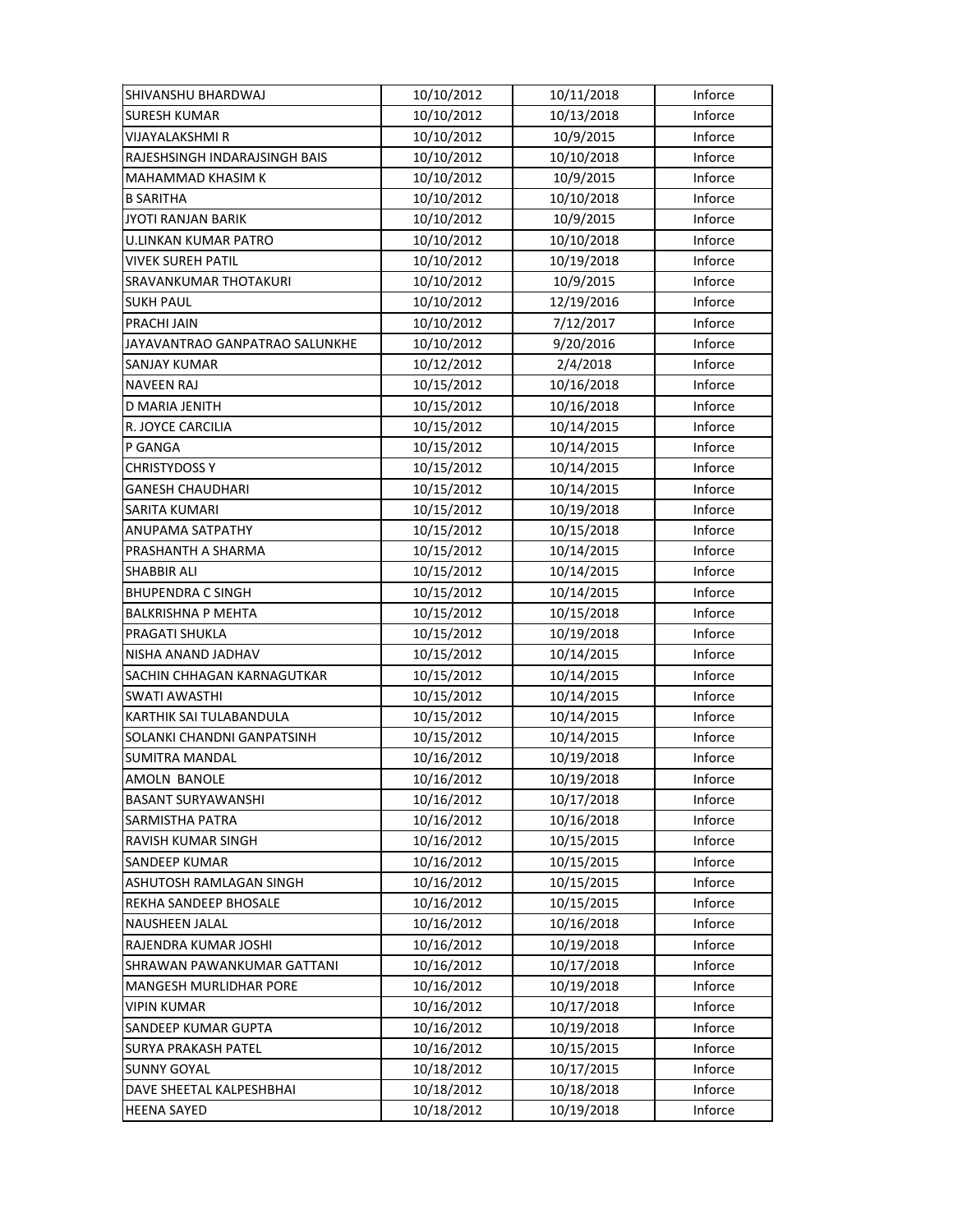| PRAVEEN PAHADE                   | 10/18/2012 | 12/7/2016  | Inforce |
|----------------------------------|------------|------------|---------|
| <b>BHAVSAR RINABEN</b>           | 10/18/2012 | 8/16/2017  | Inforce |
| <b>KULDEEP YADAV</b>             | 10/18/2012 | 4/30/2018  | Inforce |
| SRI AJAY B. KADAM                | 10/18/2012 | 8/27/2017  | Inforce |
| SHAIKH SHAFIC SALAM              | 10/18/2012 | 9/15/2017  | Inforce |
| VANDANA SHARMA                   | 10/18/2012 | 7/22/2017  | Inforce |
| <b>VINOD KUMAR</b>               | 10/18/2012 | 2/16/2016  | Inforce |
| VAIBHAV SHIVAJI SHIRSAT          | 10/18/2012 | 10/23/2018 | Inforce |
| SANDEEP                          | 10/19/2012 | 10/19/2018 | Inforce |
| SANJEEV KUMAR SINGH              | 10/22/2012 | 10/21/2015 | Inforce |
| VIJAY JAGANNATH BHOSALE          | 10/22/2012 | 10/21/2015 | Inforce |
| RAJ KUMAR R                      | 10/22/2012 | 10/21/2015 | Inforce |
| SABNAJ                           | 10/22/2012 | 10/21/2015 | Inforce |
| <b>MUKESH PANCHORE</b>           | 10/22/2012 | 10/24/2018 | Inforce |
| ASHISH DASONDIA                  | 10/22/2012 | 10/21/2015 | Inforce |
| PRAVEEN KUMAR                    | 10/22/2012 | 10/21/2015 | Inforce |
| SUDARSHANA GOWDA G.N             | 10/23/2012 | 10/22/2015 | Inforce |
| KALIL RAGHUMAN                   | 10/23/2012 | 10/22/2015 | Inforce |
| PREM PRAKASH GUPTA               | 10/23/2012 | 10/22/2015 | Inforce |
| PILLAJATTI.VIJAYASEKHAR.         | 10/23/2012 | 10/22/2015 | Inforce |
| MANE MAHESH LAXIMAN              | 10/23/2012 | 10/22/2015 | Inforce |
| AMIT VIJAY AGGRAWAL              | 10/23/2012 | 10/24/2018 | Inforce |
| MHASE DEEPAK VISHNU              | 10/23/2012 | 10/22/2015 | Inforce |
| ARCHANA SHARMA                   | 10/23/2012 | 10/22/2015 | Inforce |
| <b>BHUSHAN KUMAR SHARMA</b>      | 10/23/2012 | 10/22/2015 | Inforce |
| SAGAR BHIM RAJIWADE              | 10/23/2012 | 10/22/2015 | Inforce |
| KAUSHIKKUMAR KHETABHAI PRAJAPATI | 10/23/2012 | 10/22/2015 | Inforce |
| <b>GANESH SUNIL PATHRIKAR</b>    | 10/23/2012 | 10/22/2015 | Inforce |
| RASHMI HIRESH KADAM              | 10/23/2012 | 10/22/2015 | Inforce |
| VINAYAK VIJAY TODANKAR           | 10/23/2012 | 10/24/2018 | Inforce |
| KULDEEP VISHWAKARMA              | 10/23/2012 | 10/22/2015 | Inforce |
| DOLI ANUDEEP                     | 10/23/2012 | 10/22/2015 | Inforce |
| ANIL KUMAR V                     | 10/23/2012 | 10/22/2015 | Inforce |
| KALAVAKURI.NARASIMHA RAO.        | 10/23/2012 | 10/22/2015 | Inforce |
| SAMIKSHA SACHDEVA                | 10/23/2012 | 10/24/2018 | Inforce |
| <b>ANURAG BINDRA</b>             | 10/23/2012 | 10/22/2015 | Inforce |
| <b>MADHUSUDHAN K C</b>           | 10/23/2012 | 10/22/2015 | Inforce |
| CHANDRASHEKHARAIAH V.S           | 10/23/2012 | 10/23/2018 | Inforce |
| LAKSHMINARAYANACHARI.R           | 10/23/2012 | 10/22/2015 | Inforce |
| <b>KARAN KAPOOR</b>              | 10/23/2012 | 10/24/2018 | Inforce |
| M SAMPATH KUMAR                  | 10/23/2012 | 10/22/2015 | Inforce |
| UMESH KUMAR SHARMA               | 10/24/2012 | 10/23/2015 | Inforce |
| VIJAY LAKSHMI SHRIVASTAVA        | 10/24/2012 | 8/9/2018   | Inforce |
| <b>MANORANJAN MISHRA</b>         | 10/24/2012 | 9/29/2017  | Inforce |
| RAMESH R G                       | 10/24/2012 | 12/2/2017  | Inforce |
| ANUJA KUMAR PATTANAIK            | 10/24/2012 | 4/19/2016  | Inforce |
| DEVASISH DASH                    | 10/24/2012 | 7/23/2016  | Inforce |
| DINESHKUMAR MANILAL SUTHAR       | 10/24/2012 | 5/1/2018   | Inforce |
| CHETANKUMAR GANDABHAI PRAJAPATI  | 10/24/2012 | 3/23/2016  | Inforce |
| <b>BIJENDER KUMAR</b>            | 10/24/2012 | 12/12/2016 | Inforce |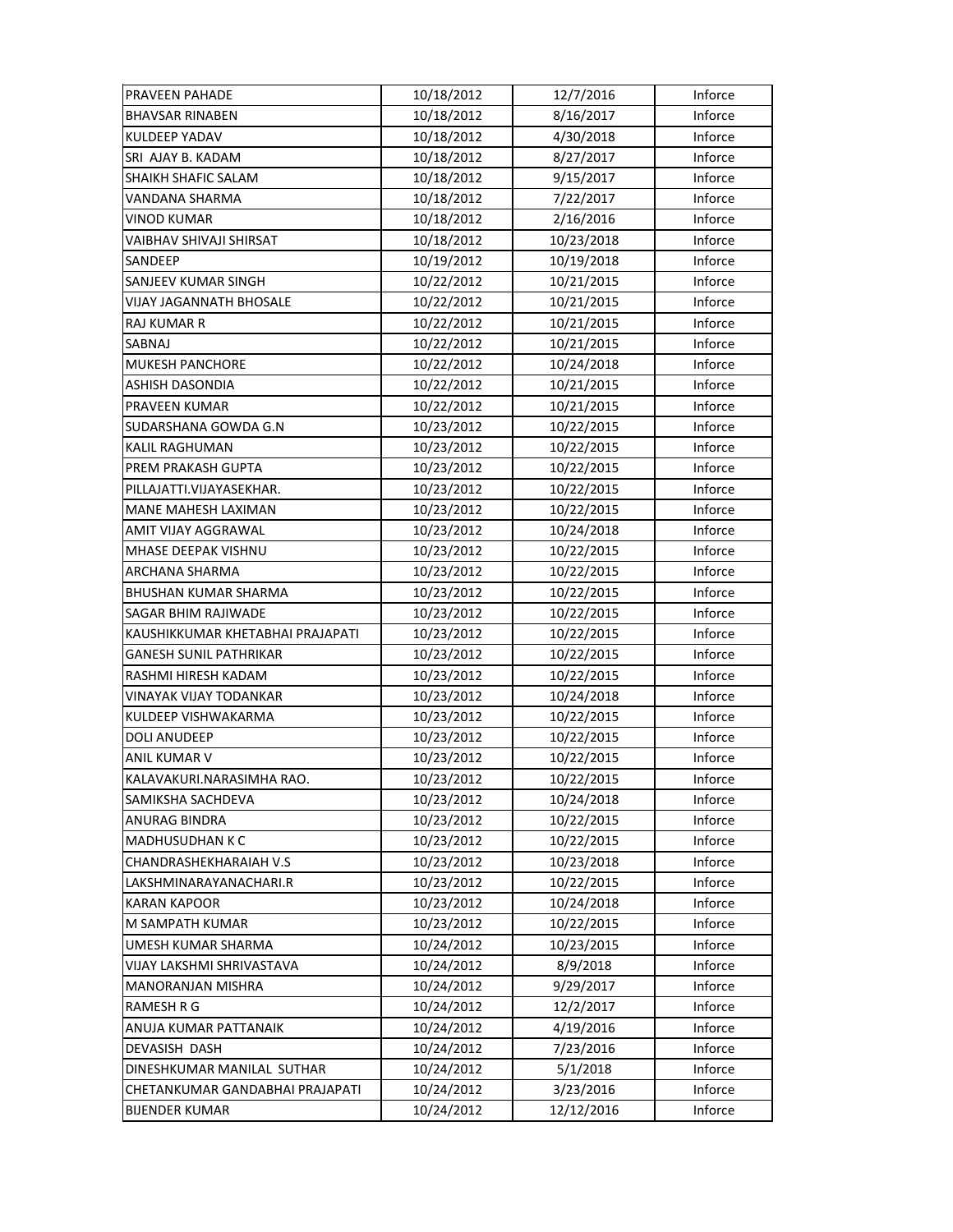| SANJAY MENDIRATTA           | 10/24/2012 | 6/28/2018  | Inforce |
|-----------------------------|------------|------------|---------|
| RITESH JOSHI                | 10/25/2012 | 10/24/2015 | Inforce |
| NISHANT GODHA               | 10/25/2012 | 10/30/2018 | Inforce |
| <b>SHIV NARAYAN</b>         | 10/25/2012 | 10/26/2018 | Inforce |
| ROHIT GOYAL                 | 10/25/2012 | 12/30/2015 | Inforce |
| <b>AJIT SINGH</b>           | 10/25/2012 | 3/15/2017  | Inforce |
| <b>RUBY KALRA</b>           | 10/25/2012 | 11/15/2018 | Inforce |
| AMITA ASHOK KAMAT           | 10/26/2012 | 8/13/2017  | Inforce |
| S SHIVANAND KISHOR BABU     | 10/31/2012 | 10/31/2018 | Inforce |
| PRATAP MOHANLAL BHANUSHALI  | 10/31/2012 | 10/30/2015 | Inforce |
| RAM PUNDALIK PATIL          | 10/31/2012 | 10/30/2015 | Inforce |
| RAM SINGH CHOUDHARY         | 10/31/2012 | 10/30/2018 | Inforce |
| ARUN SIAG                   | 10/31/2012 | 10/30/2015 | Inforce |
| <b>MAHESH P</b>             | 10/31/2012 | 10/30/2015 | Inforce |
| SADISH KUMAR                | 10/31/2012 | 10/30/2015 | Inforce |
| <b>MAHIMAN CHANDER</b>      | 10/31/2012 | 10/30/2018 | Inforce |
| <b>DEEPAK AGRAWAL</b>       | 10/31/2012 | 10/30/2015 | Inforce |
| ADITYA V JANI               | 10/31/2012 | 10/30/2015 | Inforce |
| KAUSHALYA THAKUR            | 10/31/2012 | 10/25/2017 | Inforce |
| DURGA PRASAD SAHOO          | 10/31/2012 | 5/6/2016   | Inforce |
| R V KANNAN                  | 10/31/2012 | 5/29/2018  | Inforce |
| POONAM SINGH                | 10/31/2012 | 9/13/2016  | Inforce |
| PANKAJ KUMAR BISHT          | 10/31/2012 | 7/13/2016  | Inforce |
| DEEPIKA CHOUDHARY           | 11/2/2012  | 11/1/2015  | Inforce |
| ARUN O M                    | 11/4/2012  | 11/3/2015  | Inforce |
| <b>NAINAHU M</b>            | 11/4/2012  | 11/3/2015  | Inforce |
| <b>SHIVAM SHARMA</b>        | 11/4/2012  | 11/3/2015  | Inforce |
| M.S.KARTHIKEYAN             | 11/4/2012  | 11/6/2018  | Inforce |
| SHISHIR KUMAR SHUKLA        | 11/4/2012  | 11/3/2015  | Inforce |
| PREETI GUPTA                | 11/4/2012  | 11/3/2015  | Inforce |
| <b>KUNAL SHARMA</b>         | 11/4/2012  | 11/3/2015  | Inforce |
| <b>ABHILASH K THULASI</b>   | 11/4/2012  | 11/3/2015  | Inforce |
| SAYAJI CHANGDEV SATPUTE     | 11/4/2012  | 11/3/2015  | Inforce |
| VEERAPPA H NANDIGAVI        | 11/4/2012  | 11/3/2015  | Inforce |
| <b>GURUMURTHY B C</b>       | 11/4/2012  | 11/3/2015  | Inforce |
| <b>GHANSHYAM NATEKAR</b>    | 11/4/2012  | 9/8/2016   | Inforce |
| <b>KUMAR GOURAV</b>         | 11/4/2012  | 1/4/2018   | Inforce |
| KOMAL KAMLAKAR PATIL        | 11/4/2012  | 9/7/2016   | Inforce |
| <b>SACHIN</b>               | 11/5/2012  | 11/4/2015  | Inforce |
| P KALYANI                   | 11/5/2012  | 11/4/2015  | Inforce |
| Y SEKHARAIAH                | 11/5/2012  | 11/6/2018  | Inforce |
| JAGRUTIBEN H HERMA          | 11/5/2012  | 11/4/2015  | Inforce |
| <b>SWATANTRA CHATURVEDI</b> | 11/5/2012  | 11/4/2015  | Inforce |
| SANJAY NAINAWA              | 11/5/2012  | 11/4/2015  | Inforce |
| <b>SOHAN LAL</b>            | 11/5/2012  | 11/4/2015  | Inforce |
| ATUL SHRIVASTAVA            | 11/5/2012  | 11/4/2015  | Inforce |
| <b>GAJENDRA SINGH</b>       | 11/5/2012  | 11/4/2015  | Inforce |
| <b>MUSHTAK KHAN</b>         | 11/5/2012  | 11/4/2015  | Inforce |
| MANISH PURUSHOTTAM MANSHANI | 11/5/2012  | 11/4/2015  | Inforce |
| HEMKRUSHNA BHAYYA BORKAR    | 11/5/2012  | 11/4/2015  | Inforce |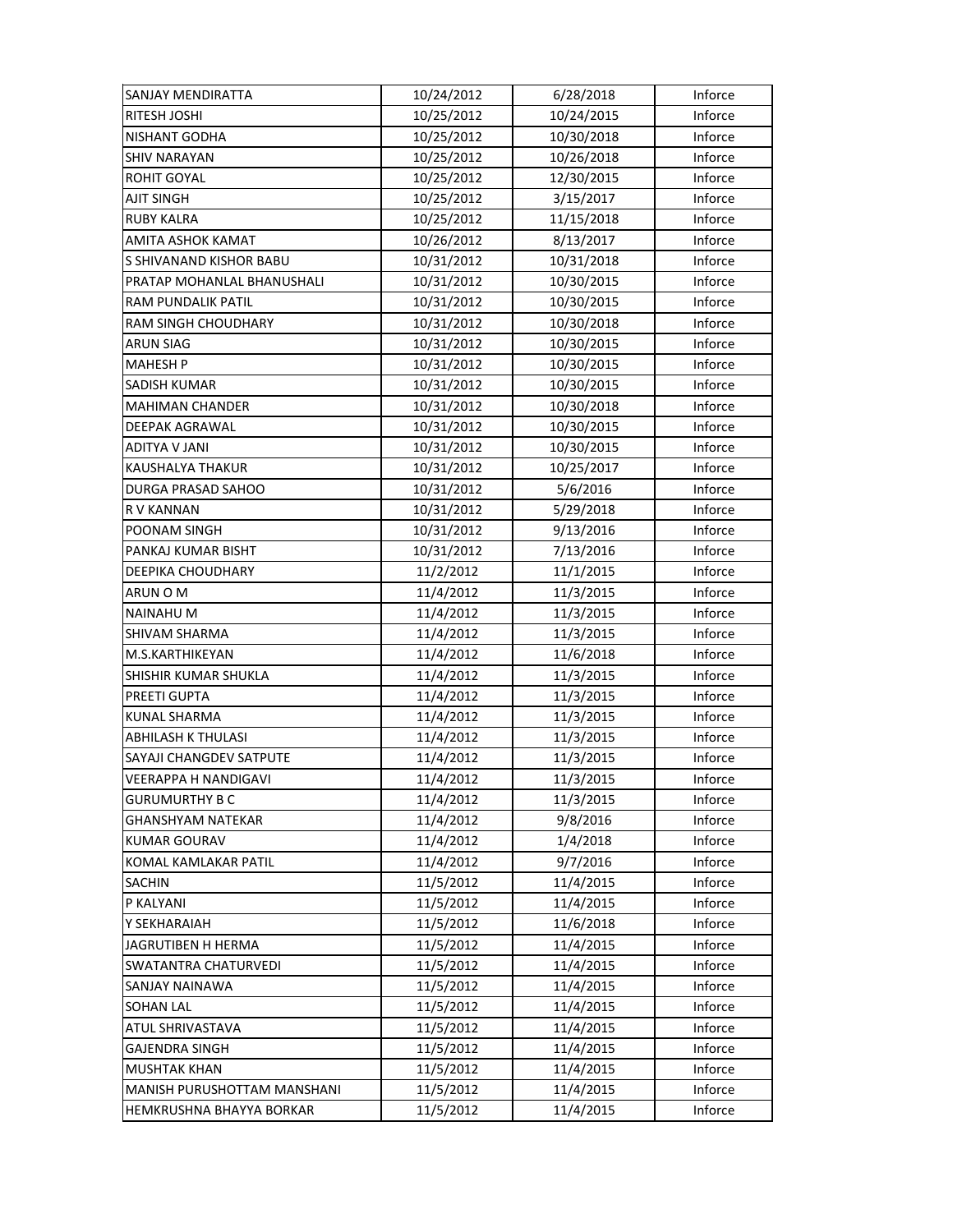| KOMAL KIRAN YADAV           | 11/5/2012  | 11/4/2015  | Inforce |
|-----------------------------|------------|------------|---------|
| MOHAMMAD MOHSIN             | 11/5/2012  | 11/4/2015  | Inforce |
| KAVITHA R                   | 11/5/2012  | 11/4/2015  | Inforce |
| <b>M ARUN KUMAR</b>         | 11/5/2012  | 11/4/2015  | Inforce |
| RAKESHKUMAR AGRAWAL         | 11/5/2012  | 11/4/2015  | Inforce |
| SEEMA DHOOT                 | 11/5/2012  | 11/4/2015  | Inforce |
| PUNEET KUMAR GOEL           | 11/5/2012  | 11/4/2015  | Inforce |
| <b>SACHIN VIG</b>           | 11/5/2012  | 11/4/2015  | Inforce |
| PRITESH R PATEL             | 11/5/2012  | 11/9/2018  | Inforce |
| P MOHANA                    | 11/5/2012  | 11/5/2018  | Inforce |
| S V SATHISH KUMAR           | 11/5/2012  | 11/4/2015  | Inforce |
| SELVAKUMARI S               | 11/5/2012  | 11/7/2018  | Inforce |
| JOTHIRAM K                  | 11/5/2012  | 11/5/2018  | Inforce |
| SUDHADEVI J                 | 11/5/2012  | 11/4/2015  | Inforce |
| DELISA OLIVEIRA             | 11/5/2012  | 6/16/2018  | Inforce |
| <b>KESA RAM</b>             | 11/7/2012  | 11/6/2015  | Inforce |
| SURENDRA BARBARWAL          | 11/7/2012  | 11/7/2018  | Inforce |
| RAVINDER KUMAR              | 11/7/2012  | 11/6/2015  | Inforce |
| RAKESH                      | 11/7/2012  | 11/7/2018  | Inforce |
| RAM NIWAS MOOND             | 11/7/2012  | 11/6/2015  | Inforce |
| SATYANARAYAN CHOUDHARY      | 11/7/2012  | 11/6/2015  | Inforce |
| M UDHAYA KUMAR              | 11/7/2012  | 11/6/2015  | Inforce |
| <b>J VIJAY</b>              | 11/7/2012  | 11/6/2015  | Inforce |
| <b>MANOJ JAIN</b>           | 11/7/2012  | 10/8/2015  | Inforce |
| <b>MITHUN SAVE</b>          | 11/7/2012  | 9/15/2017  | Inforce |
| <b>VICHITER SINGH</b>       | 11/7/2012  | 11/8/2018  | Inforce |
| MEMAN IMTIYAZHUSEN G        | 11/7/2012  | 12/14/2015 | Inforce |
| <b>VIKAS GUPTA</b>          | 11/7/2012  | 6/3/2016   | Inforce |
| ANJANA KESHARWANI           | 11/8/2012  | 11/7/2015  | Inforce |
| SAVITA BABUAPPA DONAGAPURE  | 11/8/2012  | 11/18/2018 | Inforce |
| PAWANKUMAR NANDKISHOR BATTU | 11/8/2012  | 11/7/2015  | Inforce |
| RATNAPRABHA ABHAY AWASTHI   | 11/8/2012  | 11/18/2018 | Inforce |
| VINOD KULKARNI              | 11/8/2012  | 11/18/2018 | Inforce |
| <b>JAIN MONICA PRAFUL</b>   | 11/8/2012  | 6/23/2018  | Inforce |
| THEHAR BASHA                | 11/14/2012 | 11/14/2018 | Inforce |
| SHINDE RUDRAKUMAR DIWAKAR   | 11/14/2012 | 11/13/2015 | Inforce |
| <b>SANDEEP RANE</b>         | 11/14/2012 | 11/13/2015 | Inforce |
| VASTIMAL VAJERAM PARIHAR    | 11/14/2012 | 11/13/2015 | Inforce |
| ANAND KUMAR PITALIYA        | 11/14/2012 | 11/13/2015 | Inforce |
| MAHESH NARAYAN JADHAV       | 11/14/2012 | 11/13/2015 | Inforce |
| <b>MUKESH TRIVENI SINGH</b> | 11/14/2012 | 11/13/2015 | Inforce |
| ANURAG GULABCHANDRA MISHRA  | 11/14/2012 | 11/13/2015 | Inforce |
| <b>RAKESH KUMAR</b>         | 11/14/2012 | 11/13/2015 | Inforce |
| <b>RAJ THAKUR</b>           | 11/14/2012 | 11/13/2015 | Inforce |
| SHAILESH RAMNIKLAL MEHTA    | 11/14/2012 | 11/13/2015 | Inforce |
| PRAGYA ANAND                | 11/14/2012 | 11/13/2015 | Inforce |
| DEVENDRA PAL YADUVANSHI     | 11/14/2012 | 11/13/2015 | Inforce |
| <b>RIJU PRADHAN</b>         | 11/14/2012 | 11/13/2015 | Inforce |
| MOHD AKRAM KHAN             | 11/14/2012 | 11/13/2015 | Inforce |
| DEVENDRA KUMAR              | 11/14/2012 | 11/19/2018 | Inforce |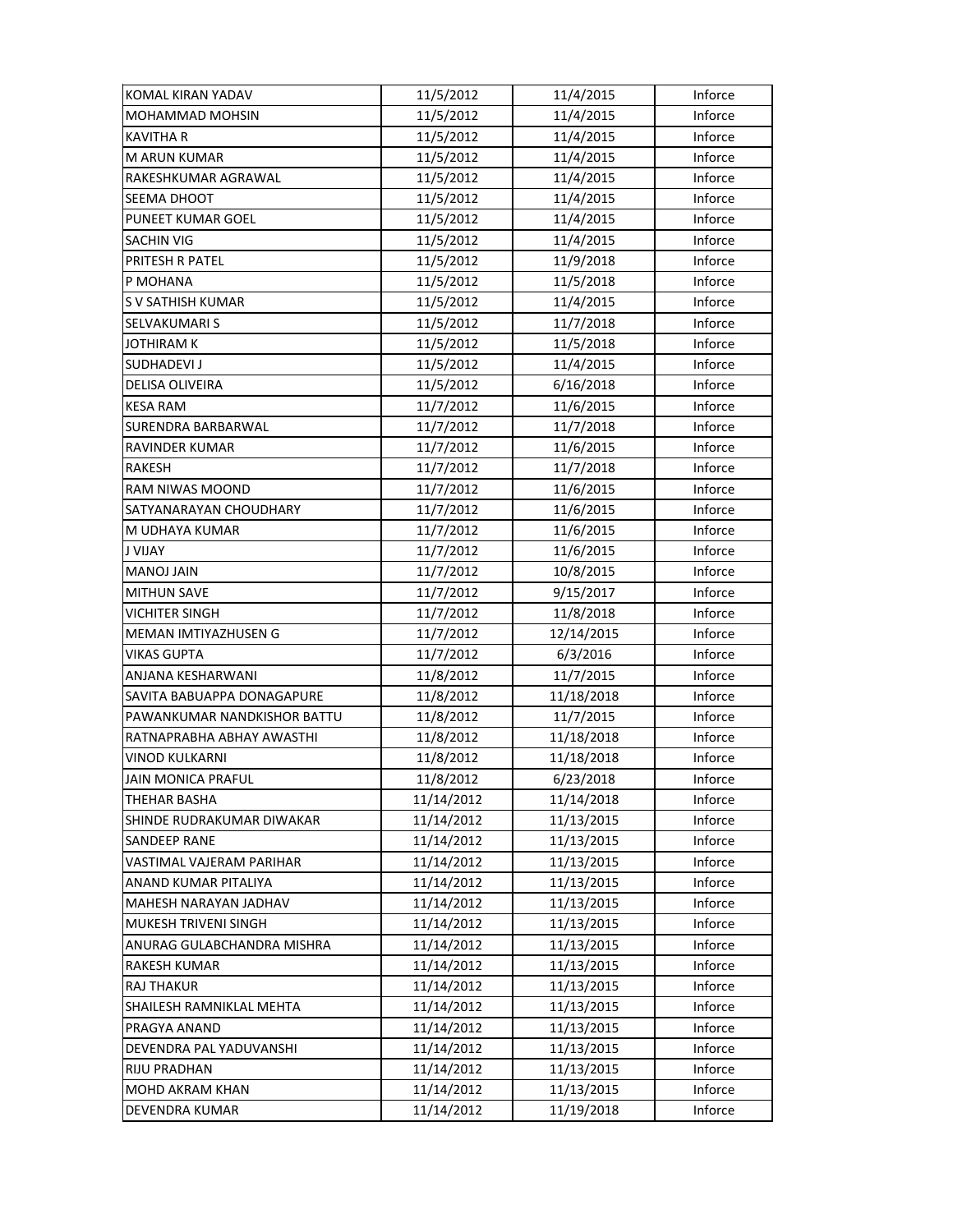| TANMAY MONDAL                   | 11/14/2012 | 11/13/2015 | Inforce |
|---------------------------------|------------|------------|---------|
| PRODIPTA ROY                    | 11/14/2012 | 11/13/2015 | Inforce |
| THOUFI B                        | 11/14/2012 | 11/13/2015 | Inforce |
| <b>DESH DEEPAK PANT</b>         | 11/14/2012 | 11/13/2015 | Inforce |
| USHABEN R PATEL                 | 11/14/2012 | 11/13/2015 | Inforce |
| <b>TENAZ ADIL BHOPTI</b>        | 11/14/2012 | 11/13/2015 | Inforce |
| N.JAGADESH                      | 11/14/2012 | 11/13/2015 | Inforce |
| PITAMBER VIJAYRAO ZADE          | 11/14/2012 | 11/13/2015 | Inforce |
| <b>SHIVAM SHIVHARE</b>          | 11/14/2012 | 11/13/2015 | Inforce |
| <b>MAHESH KUMAR</b>             | 11/14/2012 | 11/13/2015 | Inforce |
| <b>VIVEK PRAVIN CHAUGHULE</b>   | 11/17/2012 | 11/16/2015 | Inforce |
| RAMDAS BHAGAJI THANAGE          | 11/17/2012 | 11/16/2015 | Inforce |
| RASMIJA K                       | 11/17/2012 | 11/16/2015 | Inforce |
| ANUPAMA R                       | 11/17/2012 | 11/16/2015 | Inforce |
| V PRAVEENA                      | 11/17/2012 | 11/16/2015 | Inforce |
| R SENTHIL                       | 11/17/2012 | 11/16/2015 | Inforce |
| <b>MAHENDRA UTTAMRAO GANVIR</b> | 11/17/2012 | 11/16/2015 | Inforce |
| SARIKONDA ADITYA                | 11/17/2012 | 11/16/2015 | Inforce |
| KISHORE KU. VISHWAKARMA         | 11/17/2012 | 11/21/2018 | Inforce |
| PRAMOD KUMAR MUNDRA             | 11/17/2012 | 11/14/2017 | Inforce |
| MR. SHAIKH MD. H. HABIBULLA     | 11/17/2012 | 1/30/2017  | Inforce |
| SONIA V OJHA                    | 11/17/2012 | 3/23/2017  | Inforce |
| <b>VIBHA GOBHIL</b>             | 11/19/2012 | 1/12/2017  | Inforce |
| K SHANMUGA PRABHU               | 11/20/2012 | 11/19/2015 | Inforce |
| AHAMEDBATCHA A                  | 11/20/2012 | 11/19/2015 | Inforce |
| RAMNIWAS SHARMA                 | 11/20/2012 | 11/19/2015 | Inforce |
| <b>BAROT MITAL RISHIRAJ</b>     | 11/20/2012 | 11/19/2015 | Inforce |
| <b>GLENCY MAURICE FERNANDES</b> | 11/20/2012 | 11/19/2015 | Inforce |
| RANU GUPTA                      | 11/20/2012 | 11/19/2015 | Inforce |
| <b>G.PRATHAP SINGH</b>          | 11/20/2012 | 9/26/2016  | Inforce |
| JIGNESH M CHAUHAN               | 11/21/2012 | 11/20/2015 | Inforce |
| PAYAL MANISH CHAUHAN            | 11/21/2012 | 11/27/2018 | Inforce |
| SATNAM LABH SINGH               | 11/21/2012 | 11/20/2015 | Inforce |
| <b>BAHADUR SINGH KAREY</b>      | 11/21/2012 | 11/20/2015 | Inforce |
| SALAJ KUMAR PANDEY              | 11/21/2012 | 11/20/2015 | Inforce |
| <b>VINAY KUMAR TIWARI</b>       | 11/21/2012 | 11/20/2015 | Inforce |
| <b>MANDEEP SINGH BHATIA</b>     | 11/21/2012 | 11/20/2015 | Inforce |
| SHASHIKANT EKNATH KOLEKAR       | 11/21/2012 | 11/20/2015 | Inforce |
| SENTHIL KUMAR.T                 | 11/21/2012 | 11/28/2018 | Inforce |
| <b>KIRAN NARESH PATIL</b>       | 11/21/2012 | 11/20/2015 | Inforce |
| PRASHANT PRAKASHRAO KHAMKAR     | 11/21/2012 | 11/20/2015 | Inforce |
| AMOL PRAKASH YEOLE              | 11/21/2012 | 11/20/2015 | Inforce |
| <b>ASHUTOSH GUPTA</b>           | 11/21/2012 | 11/20/2015 | Inforce |
| <b>ASHOK YADAV</b>              | 11/21/2012 | 11/20/2015 | Inforce |
| AVINASH VERMA                   | 11/21/2012 | 11/20/2015 | Inforce |
| <b>HARIPAL SINGH BAIS</b>       | 11/21/2012 | 11/25/2018 | Inforce |
| <b>RAME PAL</b>                 | 11/21/2012 | 11/20/2015 | Inforce |
| <b>MANOHAR LAL</b>              | 11/21/2012 | 11/20/2015 | Inforce |
| <b>ADITYA GHOTANE</b>           | 11/21/2012 | 4/28/2018  | Inforce |
| SHIPRA SUSHIL KUMAR TYAGI       | 11/21/2012 | 3/28/2017  | Inforce |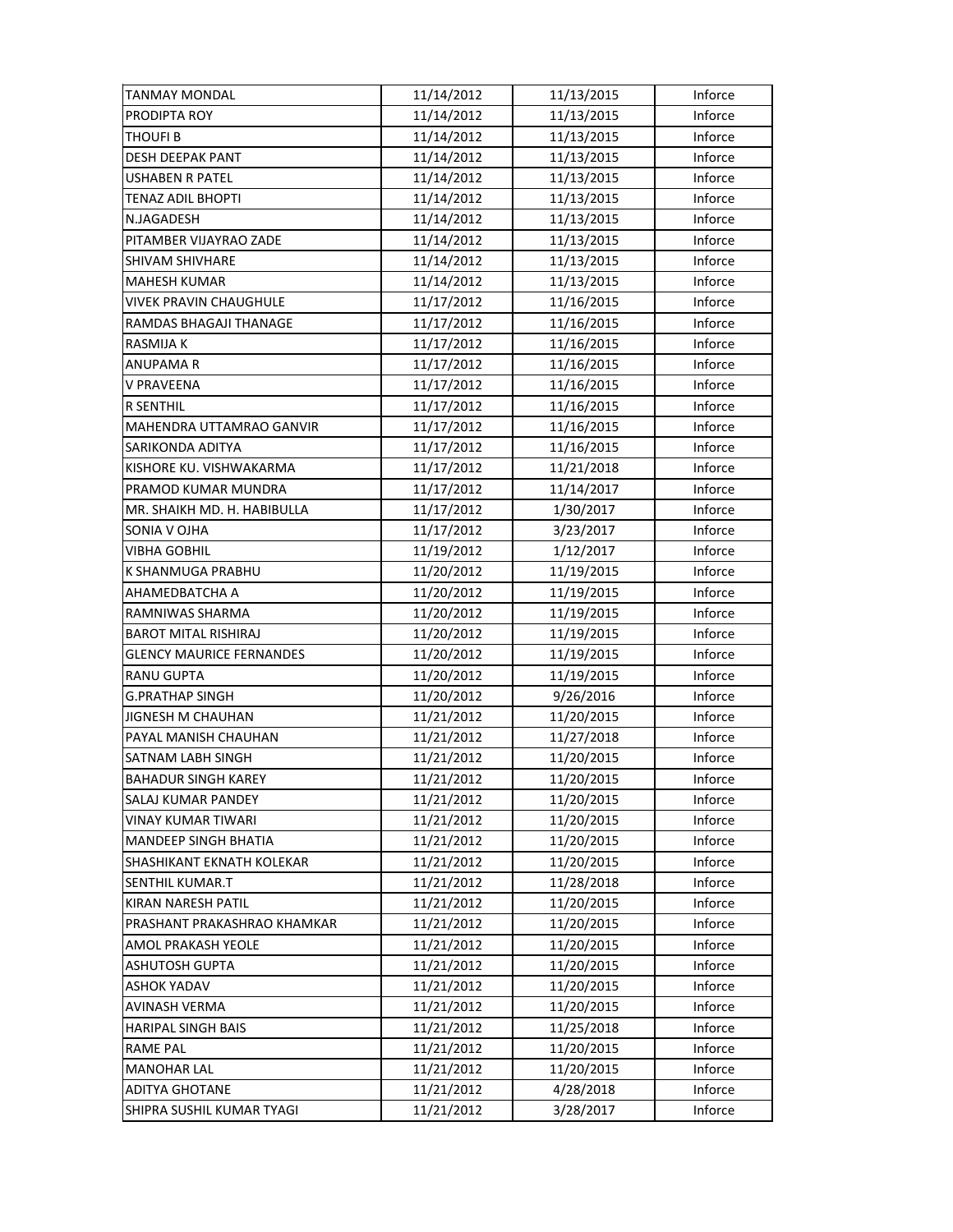| DUDHATRA JAYANTIBHAI M     | 11/22/2012 | 11/21/2015 | Inforce |
|----------------------------|------------|------------|---------|
| VISHAL MIRASHI             | 11/22/2012 | 11/21/2015 | Inforce |
| AHMAR ABDUL REHMAN FASHATE | 11/22/2012 | 11/21/2015 | Inforce |
| AVINASH GAHNINATH CHILME   | 11/22/2012 | 11/21/2015 | Inforce |
| M BASKAR                   | 11/22/2012 | 11/21/2015 | Inforce |
| SHIVAKUMAR VEERAPPA        | 11/22/2012 | 11/21/2015 | Inforce |
| ASHWINI SACHIN CHAVHAN     | 11/22/2012 | 11/21/2015 | Inforce |
| <b>JAGSIR SINGH</b>        | 11/22/2012 | 11/21/2015 | Inforce |
| ANJNA KAUSHIK              | 11/22/2012 | 11/21/2015 | Inforce |
| <b>SHEENAB MITTAL</b>      | 11/22/2012 | 11/21/2015 | Inforce |
| RAMLAL SUNDARLAL KHATRI    | 11/22/2012 | 11/21/2015 | Inforce |
| SUMIT BAJRANGLAL AGRAWAL   | 11/22/2012 | 11/21/2015 | Inforce |
| VISWESH C                  | 11/22/2012 | 11/22/2018 | Inforce |
| JERALD JOHN CRUZ           | 11/22/2012 | 12/23/2017 | Inforce |
| PARMAR BHARAT V.           | 11/22/2012 | 6/11/2017  | Inforce |
| <b>NACHHTAR SINGH</b>      | 11/22/2012 | 11/2/2017  | Inforce |
| <b>G TEERTHAPRASAD</b>     | 11/22/2012 | 8/23/2017  | Inforce |
| DHARA DOSHI                | 11/22/2012 | 6/19/2017  | Inforce |
| <b>HIRVA K BHAVSAR</b>     | 11/27/2012 | 11/28/2018 | Inforce |
| <b>SUDHA M P</b>           | 11/27/2012 | 11/26/2015 | Inforce |
| PAWAN RAJENDRA MAHAJAN     | 11/27/2012 | 11/26/2015 | Inforce |
| SYED MINHAJ UL HASAN       | 11/27/2012 | 11/26/2015 | Inforce |
| R PUNITHAVATHY             | 11/27/2012 | 11/26/2015 | Inforce |
| PARIMALA R                 | 11/27/2012 | 11/26/2015 | Inforce |
| <b>AHMED REYAS R</b>       | 11/27/2012 | 11/26/2015 | Inforce |
| ANANDHAKUMAR M             | 11/27/2012 | 11/26/2015 | Inforce |
| A VINOTH KUMAR             | 11/27/2012 | 11/26/2015 | Inforce |
| SAROJ KUMAWAT              | 11/27/2012 | 11/26/2015 | Inforce |
| <b>HAREKRUSHNA NAYAK</b>   | 11/27/2012 | 11/26/2015 | Inforce |
| JAYALAVA BEHERA            | 11/27/2012 | 11/26/2015 | Inforce |
| ASHOK KUMAR PARIDA         | 11/27/2012 | 11/28/2018 | Inforce |
| ANURAG YADAV               | 11/27/2012 | 11/28/2018 | Inforce |
| AMARJEET SINGH CHAWLA      | 11/27/2012 | 11/26/2015 | Inforce |
| PARMAR KINJALBAHEN         | 11/27/2012 | 11/28/2018 | Inforce |
| DINESH KUMAR               | 11/27/2012 | 11/26/2015 | Inforce |
| <b>BRAHMADEVI KIRAN</b>    | 11/27/2012 | 11/26/2015 | Inforce |
| CHILLAKURU ANAND REDDY     | 11/27/2012 | 11/30/2018 | Inforce |
| KUPPALA LOKANADHAM         | 11/27/2012 | 11/26/2015 | Inforce |
| AMIT HIRA                  | 11/27/2012 | 11/28/2018 | Inforce |
| AAFATAB AALAM ANSARI       | 11/27/2012 | 11/26/2015 | Inforce |
| KATE MAYUR CHANDRAKANT     | 11/27/2012 | 1/17/2017  | Inforce |
| <b>MANOJ SEN</b>           | 11/28/2012 | 11/27/2015 | Inforce |
| <b>GYANA RANJAN SAHOO</b>  | 11/28/2012 | 8/29/2016  | Inforce |
| <b>MANOJ KHOKHRA</b>       | 11/28/2012 | 11/27/2015 | Inforce |
| JADHAV DEEPAK VASANT       | 11/30/2012 | 3/6/2018   | Inforce |
| J SRIBALADEVI              | 11/30/2012 | 12/30/2015 | Inforce |
| <b>GHANSHYAM D KURANE</b>  | 11/30/2012 | 12/30/2015 | Inforce |
| PAWAN KUMAR                | 11/30/2012 | 12/30/2015 | Inforce |
| <b>AMIT KUMAR</b>          | 11/30/2012 | 12/30/2015 | Inforce |
| RASMITA KUMARI PATHI       | 11/30/2012 | 12/30/2015 | Inforce |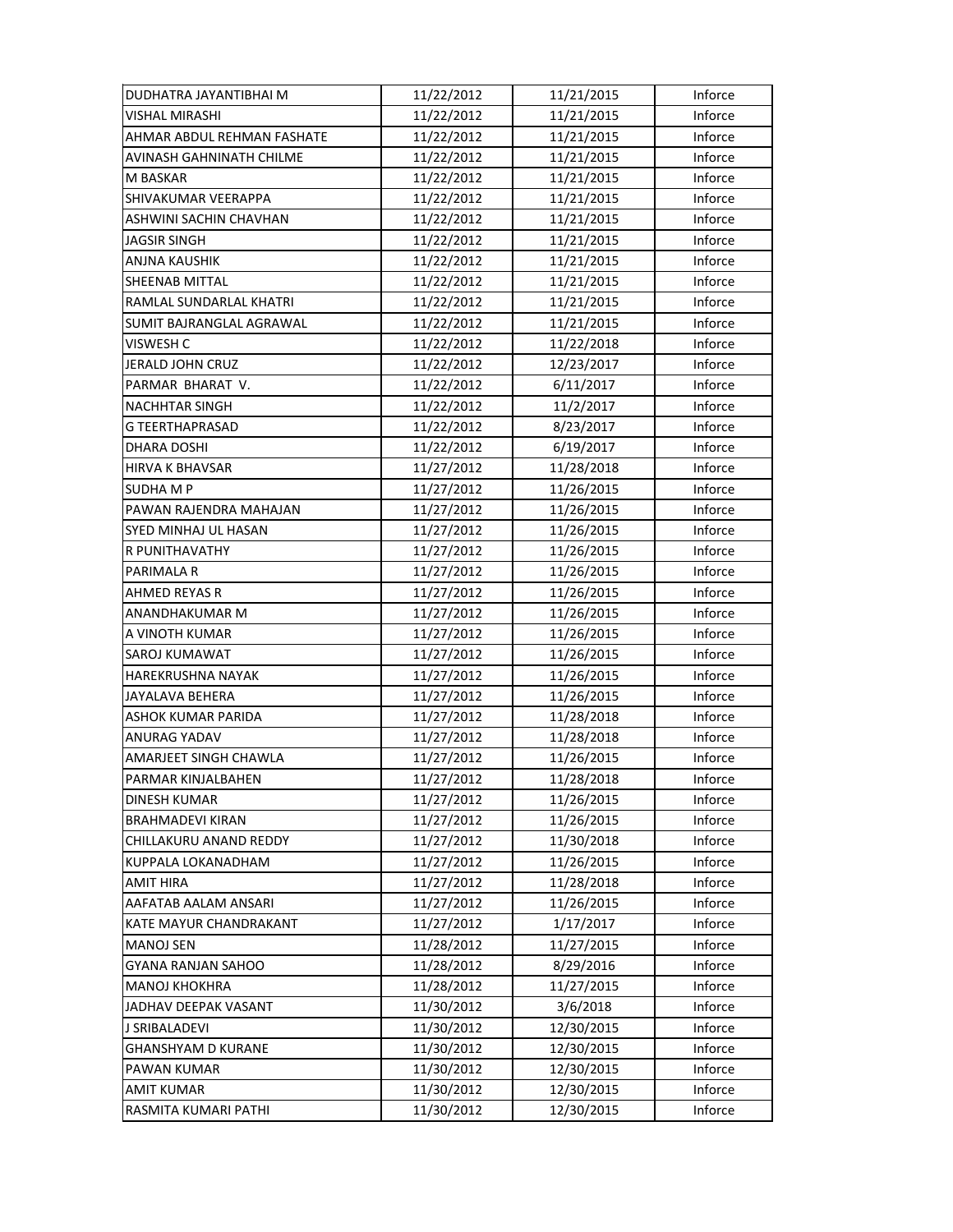| <b>ANUP MITTAL</b>           | 11/30/2012 | 12/30/2015 | Inforce |
|------------------------------|------------|------------|---------|
| PRAFULL KUMAR SHAH           | 11/30/2012 | 12/30/2015 | Inforce |
| AJAY KUMAR                   | 11/30/2012 | 12/30/2015 | Inforce |
| RABINARAYAN SAHU             | 11/30/2012 | 12/30/2015 | Inforce |
| SHREYANSH PAMECHA            | 11/30/2012 | 12/30/2015 | Inforce |
| <b>MR GULAB BARVE</b>        | 11/30/2012 | 3/13/2018  | Inforce |
| NISHA SANTOSH SONAWANE       | 11/30/2012 | 12/30/2015 | Inforce |
| A KARTHIK                    | 11/30/2012 | 12/30/2015 | Inforce |
| ANJALI SUR                   | 11/30/2012 | 12/30/2015 | Inforce |
| <b>GEETHA K.</b>             | 11/30/2012 | 12/30/2015 | Inforce |
| ASHWINI KUMAR KHANDAI        | 11/30/2012 | 12/30/2015 | Inforce |
| P.MUTHUKUMARAN               | 11/30/2012 | 12/30/2015 | Inforce |
| S THANGAM                    | 12/3/2012  | 12/2/2015  | Inforce |
| S BALAJI                     | 12/3/2012  | 12/2/2015  | Inforce |
| VIPULKUMAR P PATEL           | 12/3/2012  | 12/2/2015  | Inforce |
| MAAHI AJIT LAKHUPOTA         | 12/3/2012  | 12/2/2015  | Inforce |
| SARIKA VIJAYKUMAR GUPTA      | 12/3/2012  | 12/2/2015  | Inforce |
| <b>G JACOB RAJU</b>          | 12/3/2012  | 12/2/2015  | Inforce |
| JAGDISHBHAI SOMABHAI PATEL   | 12/3/2012  | 12/2/2015  | Inforce |
| VIJAYKUMAR S VADHAIYA        | 12/3/2012  | 12/2/2015  | Inforce |
| V SURYA SEKHARA REDDY        | 12/3/2012  | 12/2/2015  | Inforce |
| BHAVANISHANKARA              | 12/3/2012  | 12/2/2015  | Inforce |
| <b>SHOEB KHAN</b>            | 12/3/2012  | 12/2/2015  | Inforce |
| <b>ASHISH SHARMA</b>         | 12/3/2012  | 12/2/2015  | Inforce |
| N V P NARENDRA               | 12/3/2012  | 12/2/2015  | Inforce |
| CHETAN                       | 12/3/2012  | 12/3/2018  | Inforce |
| JITENDRA SINGH YADAV         | 12/3/2012  | 12/2/2015  | Inforce |
| VIKAS KUMAR SHARMA           | 12/3/2012  | 12/2/2015  | Inforce |
| SATISH KUMAR                 | 12/3/2012  | 12/2/2015  | Inforce |
| GEETA MARWAH                 | 12/3/2012  | 12/2/2015  | Inforce |
| <b>VIVEK JAIN</b>            | 12/3/2012  | 12/2/2015  | Inforce |
| VANGALI KIRAN KUMAR          | 12/3/2012  | 12/2/2015  | Inforce |
| <b>G SRINIVAS</b>            | 12/3/2012  | 12/2/2015  | Inforce |
| <b>KAPIL SAINI</b>           | 12/3/2012  | 12/3/2018  | Inforce |
| SIDDHARTH SUNEJA             | 12/3/2012  | 12/2/2015  | Inforce |
| ANIL RAO B S                 | 12/3/2012  | 12/4/2018  | Inforce |
| <b>MAHESH THAKARE</b>        | 12/3/2012  | 12/2/2015  | Inforce |
| CHANDRABHAN SINGH CHANDEL    | 12/3/2012  | 12/2/2015  | Inforce |
| PARMOD KUMAR                 | 12/3/2012  | 12/2/2015  | Inforce |
| <b>L.KUMAR</b>               | 12/3/2012  | 12/2/2015  | Inforce |
| D SIVAKUMAR                  | 12/3/2012  | 12/2/2015  | Inforce |
| CHETAN LAL SAHU              | 12/3/2012  | 12/2/2015  | Inforce |
| <b>BELA MANISH MEHTA</b>     | 12/3/2012  | 12/2/2015  | Inforce |
| PURUSOTTAM DIP               | 12/3/2012  | 12/2/2015  | Inforce |
| <b>NABA KRUSHNA KAR</b>      | 12/3/2012  | 12/2/2015  | Inforce |
| PRATISHTHA BARSE             | 12/3/2012  | 12/2/2015  | Inforce |
| MOHIT AGARWAL                | 12/3/2012  | 8/13/2017  | Inforce |
| <b>GOKULRAJ J</b>            | 12/10/2012 | 12/9/2015  | Inforce |
| MITHILES RAJBHDUR PANDEY     | 12/10/2012 | 12/9/2015  | Inforce |
| NEHALKUMAR HASMUKHLAL SURATI | 12/10/2012 | 12/9/2015  | Inforce |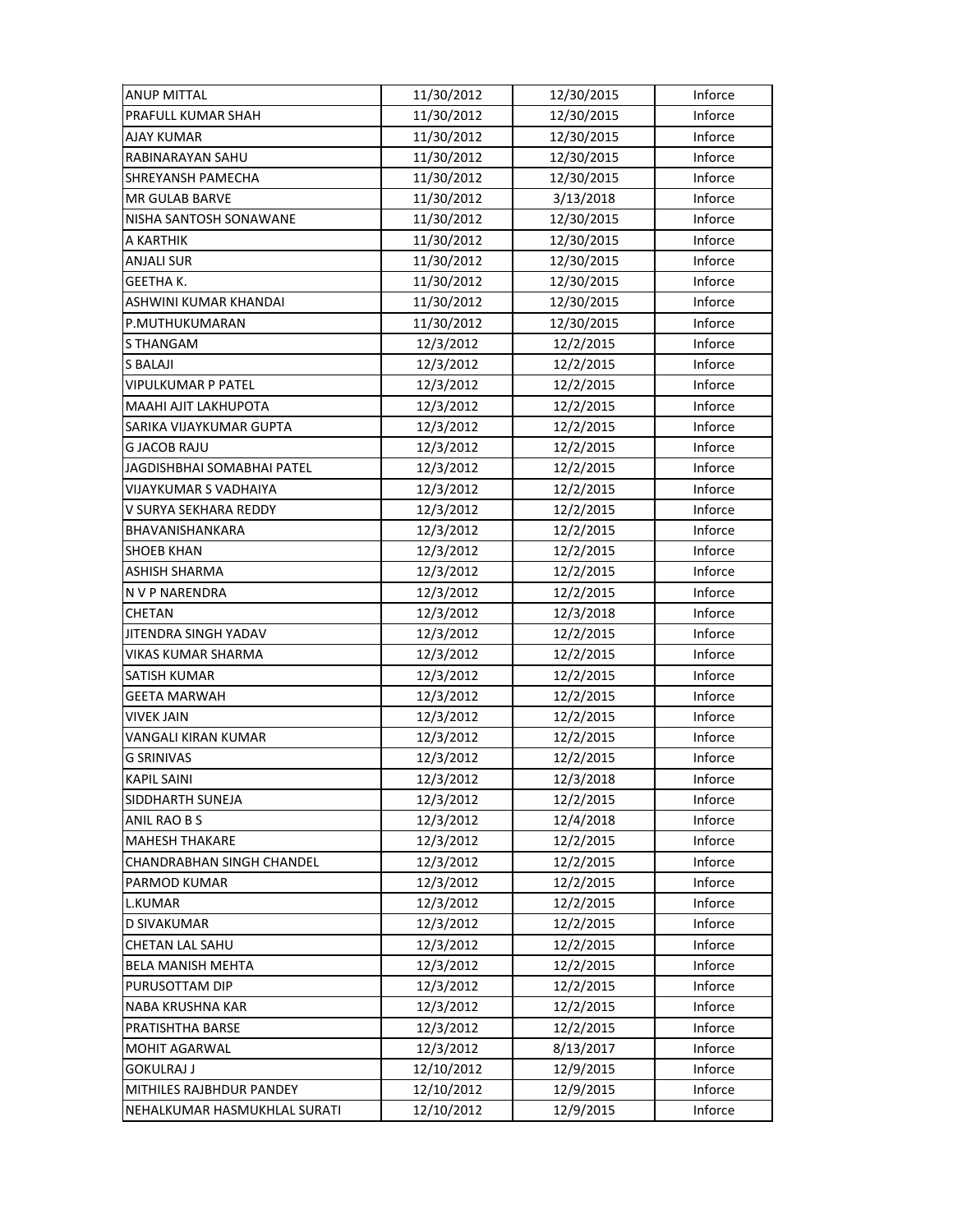| <b>SUMER SINGH</b>           | 12/10/2012 | 12/9/2015  | Inforce |
|------------------------------|------------|------------|---------|
| <b>SURBHI</b>                | 12/10/2012 | 12/9/2015  | Inforce |
| SATEESH KUMAR MADASU         | 12/10/2012 | 12/9/2015  | Inforce |
| JAYALAKSHMI K                | 12/10/2012 | 12/9/2015  | Inforce |
| <b>K.GUNASEKARAN</b>         | 12/10/2012 | 12/9/2015  | Inforce |
| RAVINDRA PRAKASH PADOLE      | 12/10/2012 | 12/9/2015  | Inforce |
| <b>VIJENDRA PRAJAPAT</b>     | 12/10/2012 | 12/9/2015  | Inforce |
| <b>BHEEMAJI M</b>            | 12/10/2012 | 12/9/2015  | Inforce |
| <b>SURESH S GUPTA</b>        | 12/10/2012 | 12/9/2015  | Inforce |
| MUKTANAND SUNDER SHETTY      | 12/10/2012 | 12/9/2015  | Inforce |
| SURESHKUMAR BAKELAL GUPTA    | 12/10/2012 | 12/9/2015  | Inforce |
| PARVEEN KUMAR                | 12/10/2012 | 12/9/2015  | Inforce |
| GOVINDARAJ K                 | 12/10/2012 | 12/9/2015  | Inforce |
| <b>MARIAPPAN L</b>           | 12/10/2012 | 12/9/2015  | Inforce |
| RAJESH POONIA                | 12/10/2012 | 12/9/2015  | Inforce |
| DORAISWAMY SUDHA             | 12/10/2012 | 12/9/2015  | Inforce |
| <b>ASU RAM</b>               | 12/10/2012 | 12/9/2015  | Inforce |
| <b>MUTHURAJA S</b>           | 12/10/2012 | 12/9/2015  | Inforce |
| <b>SUSHMA DUBEY</b>          | 12/10/2012 | 12/9/2015  | Inforce |
| SHREEHARSHA PASTAY           | 12/10/2012 | 12/9/2015  | Inforce |
| SADATH AHAMED                | 12/10/2012 | 12/10/2018 | Inforce |
| PRADEEP M BHATT              | 12/10/2012 | 12/9/2015  | Inforce |
| <b>MAYANK PATEL</b>          | 12/10/2012 | 12/9/2015  | Inforce |
| G.RAJA                       | 12/10/2012 | 12/9/2015  | Inforce |
| <b>SWAPNIL PINGALE</b>       | 12/10/2012 | 12/9/2015  | Inforce |
| <b>RENUKAR</b>               | 12/10/2012 | 12/9/2015  | Inforce |
| <b>RAHUL PATEL</b>           | 12/10/2012 | 12/9/2015  | Inforce |
| QURESHI ATEEQ NASIR          | 12/10/2012 | 12/9/2015  | Inforce |
| <b>ASHISH R SINGH</b>        | 12/10/2012 | 12/9/2015  | Inforce |
| SIDDHARTH PRADYOT KARNAWAT   | 12/10/2012 | 12/9/2015  | Inforce |
| <b>SHOBHA JOSHI</b>          | 12/10/2012 | 12/9/2015  | Inforce |
| V RAMA KRISHNA               | 12/10/2012 | 12/9/2015  | Inforce |
| LEELA VENKATA RAMANA SUNKARA | 12/10/2012 | 12/9/2015  | Inforce |
| <b>SWATI PATEL</b>           | 12/10/2012 | 12/9/2015  | Inforce |
| <b>RAMIT GUPTA</b>           | 12/10/2012 | 12/9/2015  | Inforce |
| SHAIK NAZIR AHAMAD           | 12/10/2012 | 12/9/2015  | Inforce |
| <b>KHUSHWANT KAUR</b>        | 12/10/2012 | 12/9/2015  | Inforce |
| <b>SANJAY DEB BARMAN</b>     | 12/10/2012 | 12/9/2015  | Inforce |
| ARUN KUMAR PATEL             | 12/10/2012 | 12/9/2015  | Inforce |
| MOHD SHAQIL RIZAVI           | 12/10/2012 | 12/11/2018 | Inforce |
| NAYANA RAMNIKLAL MIRANI      | 12/10/2012 | 12/9/2015  | Inforce |
| <b>VIVEK SONI</b>            | 12/10/2012 | 12/9/2015  | Inforce |
| NIROO UNIYAL                 | 12/10/2012 | 12/9/2015  | Inforce |
| SANTOSH GIRI GOSWAMI         | 12/10/2012 | 11/15/2016 | Inforce |
| <b>MONIKA SAHU</b>           | 12/10/2012 | 10/29/2016 | Inforce |
| <b>SELVI S</b>               | 12/10/2012 | 10/21/2016 | Inforce |
| NAVEEN DHAMDHERE             | 12/10/2012 | 5/22/2018  | Inforce |
| K.GUNASEKARAN                | 12/10/2012 | 12/8/2017  | Inforce |
| <b>ANUP SINGH</b>            | 12/10/2012 | 9/24/2017  | Inforce |
| A.AIYAPPASWAMY               | 12/10/2012 | 3/13/2017  | Inforce |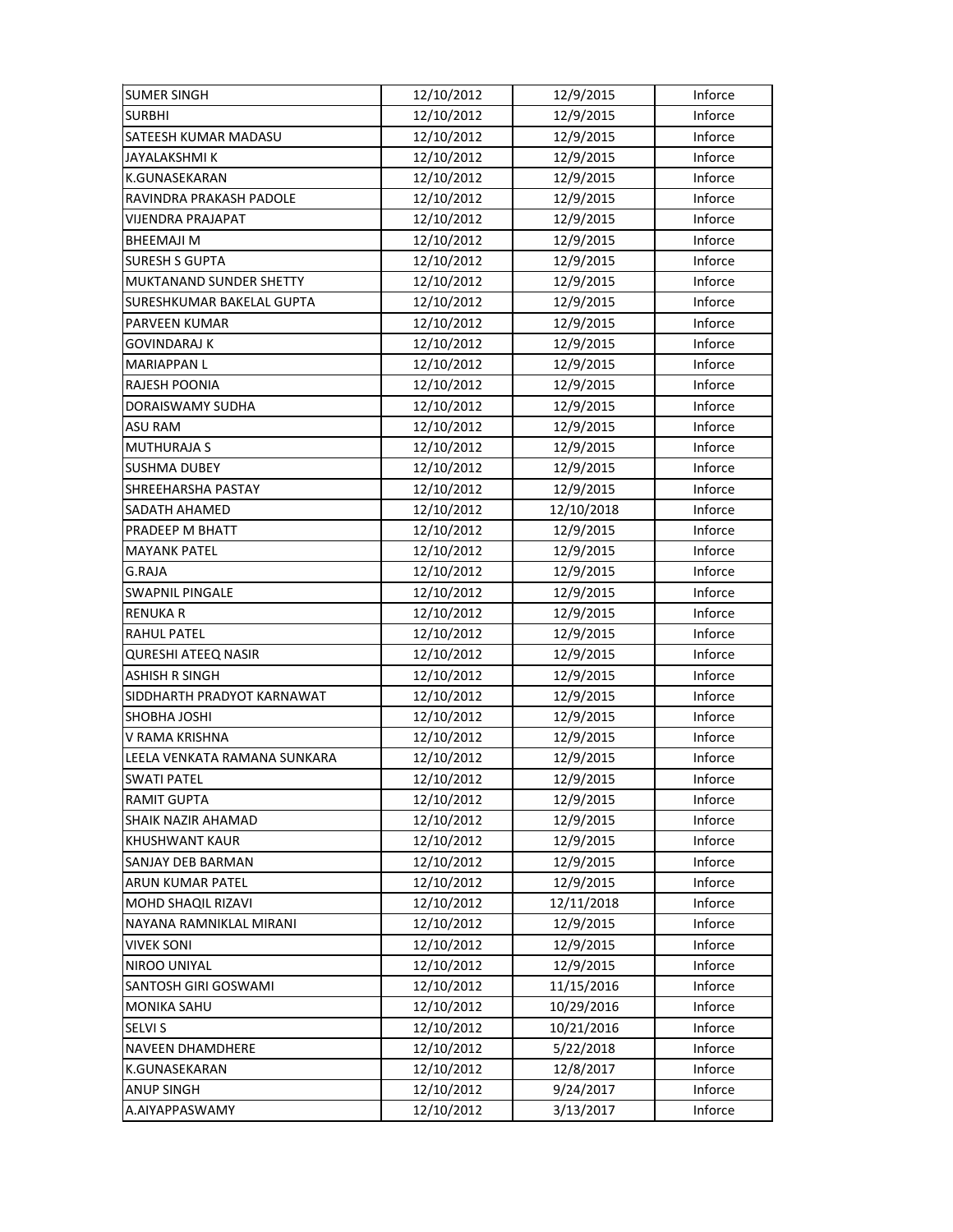| <b>TIWARI PREMILA</b>         | 12/10/2012 | 9/8/2016   | Inforce |
|-------------------------------|------------|------------|---------|
| PRALHAD VILAS SONAWALE        | 12/10/2012 | 11/15/2016 | Inforce |
| A.GASPAR                      | 12/10/2012 | 2/15/2018  | Inforce |
| PRAKASHCHANDRA YADAV          | 12/10/2012 | 8/17/2018  | Inforce |
| SIDDHARTH KUMAR LUTHARA       | 12/11/2012 | 7/25/2017  | Inforce |
| HARI RAM KARWASARA            | 12/11/2012 | 12/29/2015 | Inforce |
| <b>RAMESH MALI</b>            | 12/14/2012 | 12/6/2015  | Inforce |
| <b>NEEMA RAWAT</b>            | 12/17/2012 | 12/16/2015 | Inforce |
| <b>ASHOK KUMAR</b>            | 12/17/2012 | 12/16/2015 | Inforce |
| KRUTESH MUKUNDRAY KOTAK       | 12/17/2012 | 12/16/2015 | Inforce |
| AMITKUMAR L CHAVADA           | 12/17/2012 | 12/16/2015 | Inforce |
| MADDIPATI NAVEENKUMAR         | 12/17/2012 | 12/16/2015 | Inforce |
| AKILANDESWARI VENKATESH       | 12/17/2012 | 12/16/2015 | Inforce |
| RAHUL GUPTA                   | 12/17/2012 | 12/16/2015 | Inforce |
| PATEL MILANKUMAR DILIPBHAI    | 12/17/2012 | 12/16/2015 | Inforce |
| <b>VISHAL VINAYAK PALANDE</b> | 12/17/2012 | 12/16/2015 | Inforce |
| MERUGA.VENKATESWARA RAO.      | 12/17/2012 | 12/16/2015 | Inforce |
| JIGNESHKUMAR PATEL            | 12/17/2012 | 12/16/2015 | Inforce |
| <b>NISHANT SINGH</b>          | 12/17/2012 | 12/16/2015 | Inforce |
| SANTOSH KUMAR SRIVASTAVA      | 12/17/2012 | 12/17/2018 | Inforce |
| <b>DURGESH</b>                | 12/17/2012 | 12/16/2015 | Inforce |
| NIRMALJIT SINGH               | 12/17/2012 | 12/16/2015 | Inforce |
| RAMNARESH REDDY G             | 12/17/2012 | 12/16/2015 | Inforce |
| <b>CNVS CHOUDHARY.P</b>       | 12/17/2012 | 12/16/2015 | Inforce |
| <b>T MARUTHI</b>              | 12/17/2012 | 12/16/2015 | Inforce |
| <b>KAMLESH JAIN</b>           | 12/17/2012 | 12/16/2015 | Inforce |
| PARUL GIRISH SAVALIYA         | 12/17/2012 | 12/16/2015 | Inforce |
| MEETESHKUMAR RAMANLAL PATEL   | 12/17/2012 | 12/16/2015 | Inforce |
| <b>GAURAV SINGLA</b>          | 12/17/2012 | 12/16/2015 | Inforce |
| <b>JASPAL SINGH</b>           | 12/17/2012 | 12/16/2015 | Inforce |
| DIKSHA SHARMA                 | 12/17/2012 | 12/16/2015 | Inforce |
| <b>ANKIT DAGAR</b>            | 12/17/2012 | 6/21/2017  | Inforce |
| ALOK KUMAR TIWARI             | 12/17/2012 | 7/23/2017  | Inforce |
| DIPAKKUMAR VASAVA             | 12/17/2012 | 6/2/2017   | Inforce |
| SURESHKUMAR NAGARBHAI KACHIYA | 12/18/2012 | 12/17/2015 | Inforce |
| <b>RAJESH SINGH</b>           | 12/20/2012 | 12/19/2015 | Inforce |
| PATEL YOGITA KALPESHBHAI      | 12/21/2012 | 12/21/2018 | Inforce |
| LOKESH SEHGAL                 | 12/21/2012 | 12/20/2015 | Inforce |
| SANJIB KUMAR SEN              | 12/21/2012 | 12/20/2015 | Inforce |
| OM PRAKASH SHAW               | 12/21/2012 | 12/20/2015 | Inforce |
| R MATHANAGOPAL                | 12/21/2012 | 12/20/2015 | Inforce |
| ASHWANI KUMAR TYAGI           | 12/21/2012 | 12/20/2015 | Inforce |
| KISHOR JAGANNATH PAWAR        | 12/21/2012 | 12/20/2015 | Inforce |
| PRASANTA SINHA                | 12/21/2012 | 12/20/2015 | Inforce |
| MUNGARA DHARMESH D            | 12/21/2012 | 12/20/2015 | Inforce |
| M.VELMURUGAN                  | 12/21/2012 | 12/20/2015 | Inforce |
| DOKALLA SUJATHA               | 12/21/2012 | 12/20/2015 | Inforce |
| THOTA JAGADEESWARA RAO        | 12/21/2012 | 12/20/2015 | Inforce |
| PUSHPAKKUMAR BHASKARBHAI RAY  | 12/21/2012 | 12/20/2015 | Inforce |
| SHEMOLI N PUROHIT             | 12/21/2012 | 12/20/2015 | Inforce |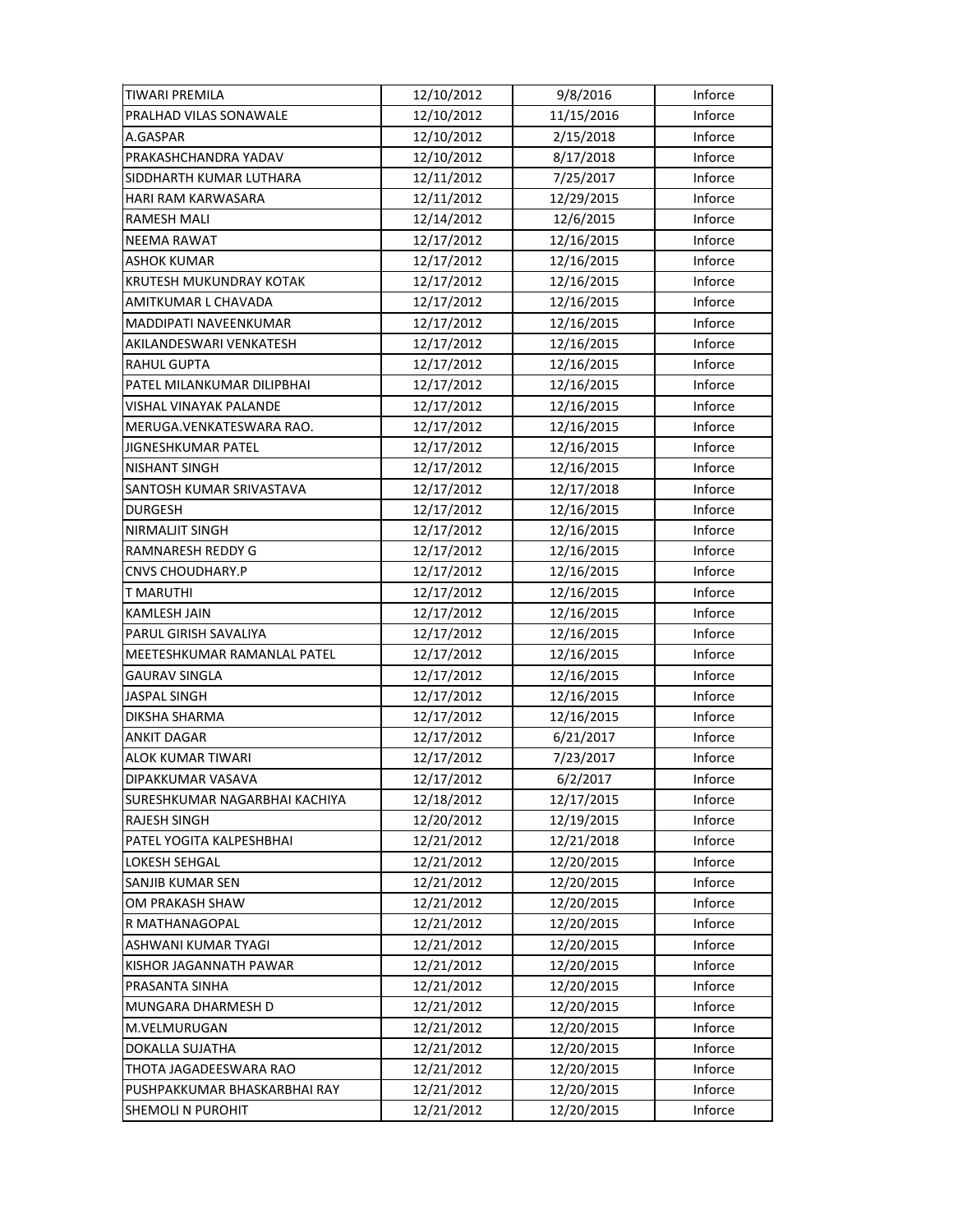| DINESH SITARAM KHANDELWAL    | 12/21/2012 | 12/20/2015 | Inforce |
|------------------------------|------------|------------|---------|
| VAJESHKUMAR V                | 12/21/2012 | 12/20/2015 | Inforce |
| <b>UJJWAL SINGH</b>          | 12/21/2012 | 12/20/2015 | Inforce |
| DEEPAK HABLANI               | 12/23/2012 | 12/22/2015 | Inforce |
| NEMA RAM CHOUDHARY           | 12/23/2012 | 12/22/2015 | Inforce |
| <b>ASLAM SHAIKH</b>          | 12/23/2012 | 12/22/2015 | Inforce |
| SATYOJYOTI MONDAL            | 12/23/2012 | 12/22/2015 | Inforce |
| <b>PINTU PAL</b>             | 12/23/2012 | 12/22/2015 | Inforce |
| <b>AYUB SEIKH</b>            | 12/23/2012 | 12/22/2015 | Inforce |
| PRAMOD KUMAR BEHERA          | 12/23/2012 | 12/22/2015 | Inforce |
| <b>JITENDRA PATHAK</b>       | 12/23/2012 | 12/22/2015 | Inforce |
| DHILEEPAN.C                  | 12/23/2012 | 12/22/2015 | Inforce |
| <b>M REVATHI</b>             | 12/23/2012 | 12/22/2015 | Inforce |
| VEERABHADRARAJU KANUMURI     | 12/23/2012 | 12/22/2015 | Inforce |
| NITINBHAI AMRUTBHAI PATEL    | 12/23/2012 | 12/22/2015 | Inforce |
| <b>SAYALI KIRAN IKHE</b>     | 12/23/2012 | 12/22/2015 | Inforce |
| ANSARI SHAKEEL NOOR HASAN    | 12/23/2012 | 12/22/2015 | Inforce |
| SONU CHOUDHARY               | 12/23/2012 | 12/22/2015 | Inforce |
| NOEL NEIL DSOUZA             | 12/23/2012 | 12/22/2015 | Inforce |
| PRAKASH PALIWAL              | 12/26/2012 | 12/25/2015 | Inforce |
| <b>KULDEEP SINGH RATHORE</b> | 12/26/2012 | 12/25/2015 | Inforce |
| <b>BALVINDRA</b>             | 12/26/2012 | 12/25/2015 | Inforce |
| <b>BAPPADITYA HATI</b>       | 12/26/2012 | 12/25/2015 | Inforce |
| SHAKSHI MISHRA               | 12/26/2012 | 12/25/2015 | Inforce |
| <b>FARUKH KHAN</b>           | 12/26/2012 | 12/25/2015 | Inforce |
| AJINKYA SHIVAJIRAO BHUSARE   | 12/26/2012 | 12/25/2015 | Inforce |
| JOJO P GEORGE                | 12/26/2012 | 12/25/2015 | Inforce |
| DIPTI J SOMPURA              | 12/26/2012 | 12/25/2015 | Inforce |
| P UTHIRAPPAN                 | 12/26/2012 | 12/25/2015 | Inforce |
| MOHD ALEEM SIDDIQUI          | 12/26/2012 | 12/30/2018 | Inforce |
| <b>ROHITASH SONI</b>         | 12/26/2012 | 12/25/2015 | Inforce |
| HARISH SURENDRA BISHT        | 12/26/2012 | 12/25/2015 | Inforce |
| ASHUTOSH RAMCHANDRA UPADHYAY | 12/26/2012 | 12/25/2015 | Inforce |
| SANJAY BHATNAGAR             | 12/26/2012 | 12/25/2015 | Inforce |
| P VENUGOPAL                  | 12/26/2012 | 12/25/2015 | Inforce |
| RAJENDRA SINGH TOMAR         | 12/26/2012 | 12/25/2015 | Inforce |
| UPPALAPATI.MOHAN RAJU        | 12/26/2012 | 12/25/2015 | Inforce |
| ASHOK RAJENDRA SAUDA         | 12/26/2012 | 12/25/2015 | Inforce |
| VAIBHAVI GAJANAN GANDHI      | 12/26/2012 | 12/25/2015 | Inforce |
| RAJENDRA MADHAV PURKAR       | 12/26/2012 | 12/25/2015 | Inforce |
| A LOHITHA                    | 12/26/2012 | 12/25/2015 | Inforce |
| ANAND SADASHIV BANSODE       | 12/26/2012 | 12/25/2015 | Inforce |
| <b>ALIJAN TOOR</b>           | 12/26/2012 | 12/25/2015 | Inforce |
| PATIL WALMIK KHANDU          | 12/26/2012 | 12/25/2015 | Inforce |
| TABREZ ABDUL AZIZ SHAIKH     | 12/26/2012 | 12/25/2015 | Inforce |
| YAJWENDRA GOPAL RANE         | 12/26/2012 | 12/25/2015 | Inforce |
| JITENDRA SANTOSH PAGARE      | 12/26/2012 | 12/25/2015 | Inforce |
| ARVIND LODWAL                | 12/26/2012 | 12/25/2015 | Inforce |
| SANTOSH K DESHMUKH           | 12/26/2012 | 12/25/2015 | Inforce |
| MUJAWAR ALIM KADAR           | 12/26/2012 | 12/8/2016  | Inforce |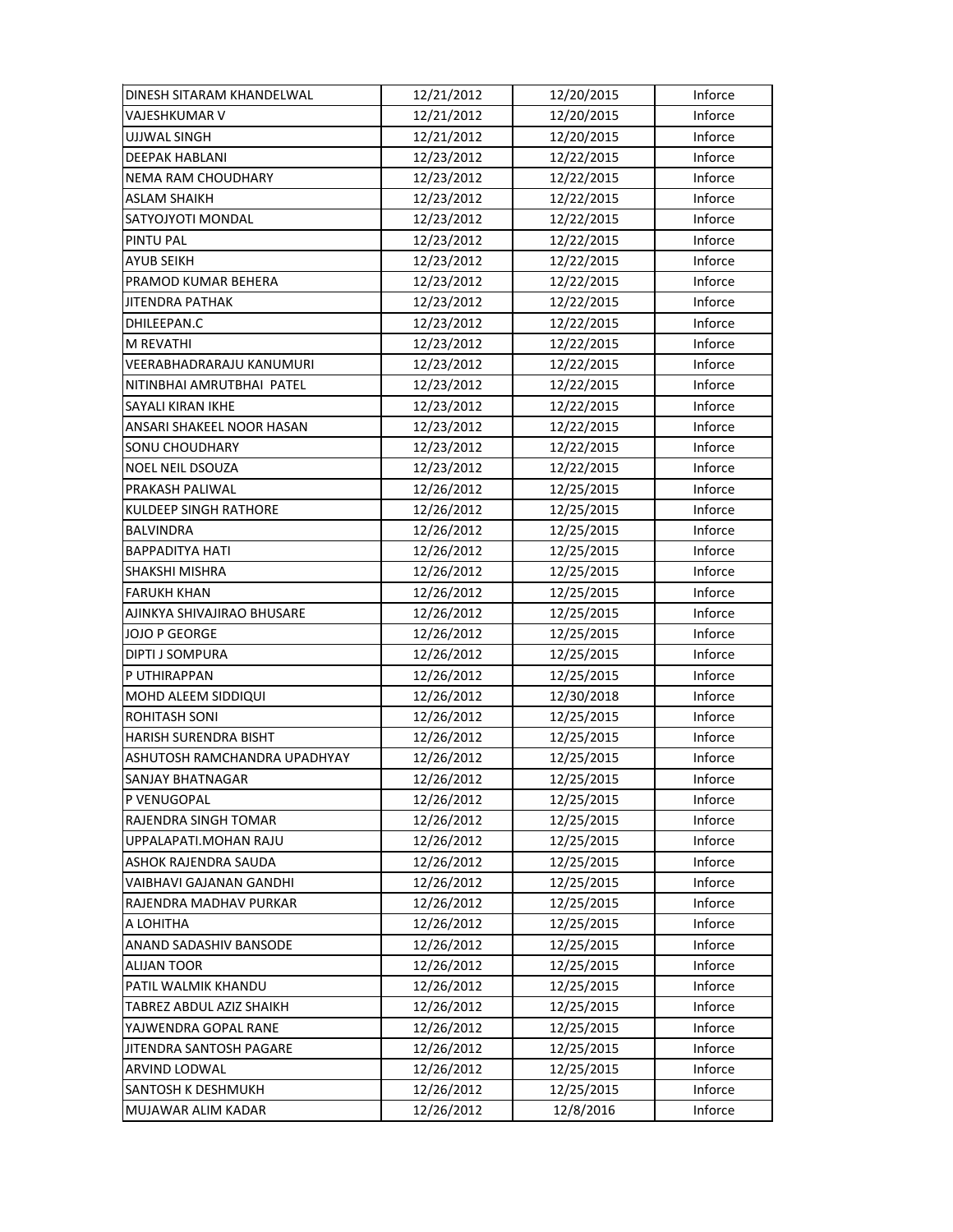| AMAR PAL SINGH                    | 12/26/2012 | 10/23/2017 | Inforce |
|-----------------------------------|------------|------------|---------|
| <b>BIKAS GOSWAMI</b>              | 12/26/2012 | 1/28/2017  | Inforce |
| <b>NISHA RANI</b>                 | 12/26/2012 | 12/22/2017 | Inforce |
| GANDHI SWATIBEN MRUNALBHAI        | 12/27/2012 | 12/26/2015 | Inforce |
| ALA MURALI MOHAN                  | 12/30/2012 | 12/29/2015 | Inforce |
| GHANASHYAM DAS                    | 12/30/2012 | 12/29/2015 | Inforce |
| DIPTIMAYEE PANDA                  | 12/30/2012 | 12/29/2015 | Inforce |
| <b>NAVNEET SINGH</b>              | 12/30/2012 | 12/29/2015 | Inforce |
| KANCHAN GANESH KAMBLE             | 12/30/2012 | 12/29/2015 | Inforce |
| RAGHUNATH KISAN BHADUGALE         | 12/30/2012 | 12/29/2015 | Inforce |
| <b>KUSAM DEVI</b>                 | 12/30/2012 | 12/29/2015 | Inforce |
| JAYAPAUL CHRISTOPHER S            | 12/30/2012 | 12/30/2018 | Inforce |
| ASHISH SHIVPRASAD LADDHA          | 12/30/2012 | 12/29/2015 | Inforce |
| <b>URMILA JAIN</b>                | 12/30/2012 | 12/29/2015 | Inforce |
| <b>KULDEEP DHAWAN</b>             | 12/30/2012 | 12/29/2015 | Inforce |
| <b>LOKNATH NAIK</b>               | 12/30/2012 | 12/29/2015 | Inforce |
| SHUKLA PRAVESHKUMAR SURESHCHANDRA | 12/30/2012 | 12/29/2015 | Inforce |
| PALAK BHIKHABHAI BHAVSAR          | 12/30/2012 | 12/29/2015 | Inforce |
| V.ARUMUGAKANI                     | 12/30/2012 | 12/29/2015 | Inforce |
| R.MANOHARAN                       | 12/30/2012 | 12/29/2015 | Inforce |
| S.MAHALAKSHMI                     | 12/30/2012 | 12/29/2015 | Inforce |
| G GOWTHAM                         | 12/30/2012 | 12/29/2015 | Inforce |
| <b>RAJENDRAN N</b>                | 12/30/2012 | 12/29/2015 | Inforce |
| SONI PRASHANTKUMAR                | 12/30/2012 | 12/29/2015 | Inforce |
| PRAMOD KUMAR CHATURVEDI           | 12/30/2012 | 7/9/2018   | Inforce |
| <b>SANJAY KUMAR</b>               | 12/30/2012 | 12/30/2018 | Inforce |
| ANIL KUMAR PAL                    | 12/30/2012 | 6/9/2016   | Inforce |
| SANDEEP SINGH                     | 12/30/2012 | 5/25/2016  | Inforce |
| KAUSHAL SOLANKI                   | 12/30/2012 | 1/18/2017  | Inforce |
| SADASIV JENA                      | 12/30/2012 | 3/25/2018  | Inforce |
| <b>AJAY PURANIK</b>               | 12/30/2012 | 3/5/2018   | Inforce |
| <b>NIRAJ PATEL</b>                | 12/30/2012 | 7/17/2017  | Inforce |
| <b>SK MASTAN VALI</b>             | 12/31/2012 | 12/30/2015 | Inforce |
| PRAMILA RAVINDRA BEJEKAR          | 12/31/2012 | 12/30/2015 | Inforce |
| AROKIYASAMY KAMALRAJ              | 12/31/2012 | 12/30/2015 | Inforce |
| <b>KARTHIKEYAN V</b>              | 12/31/2012 | 12/30/2015 | Inforce |
| VENKATA SIVA KUMAR D              | 12/31/2012 | 12/30/2015 | Inforce |
| <b>B YUVAKRISHNA</b>              | 12/31/2012 | 12/30/2015 | Inforce |
| VANDANA SHAHRAM LAD               | 12/31/2012 | 12/30/2015 | Inforce |
| R JOSEPH ANTONY STEPHEN           | 12/31/2012 | 12/30/2015 | Inforce |
| T ANNANDAKUMAR                    | 12/31/2012 | 12/30/2015 | Inforce |
| KATULA DIVYA PRAVITHA REDDY       | 12/31/2012 | 12/30/2015 | Inforce |
| SARIKA SUNILKUMAR MUNDADA         | 12/31/2012 | 12/30/2015 | Inforce |
| MURUGAN ARJUNAN                   | 12/31/2012 | 12/30/2015 | Inforce |
| S GNANASEKARAN                    | 12/31/2012 | 12/30/2015 | Inforce |
| DHINESH J                         | 12/31/2012 | 12/30/2015 | Inforce |
| <b>ANURAG PANDEY</b>              | 12/31/2012 | 12/30/2015 | Inforce |
| <b>VIVEK SAJJAN RAORANE</b>       | 12/31/2012 | 12/30/2015 | Inforce |
| PARMAR BEENABEN R                 | 12/31/2012 | 12/30/2015 | Inforce |
| RAHUL MITRA                       | 12/31/2012 | 12/30/2015 | Inforce |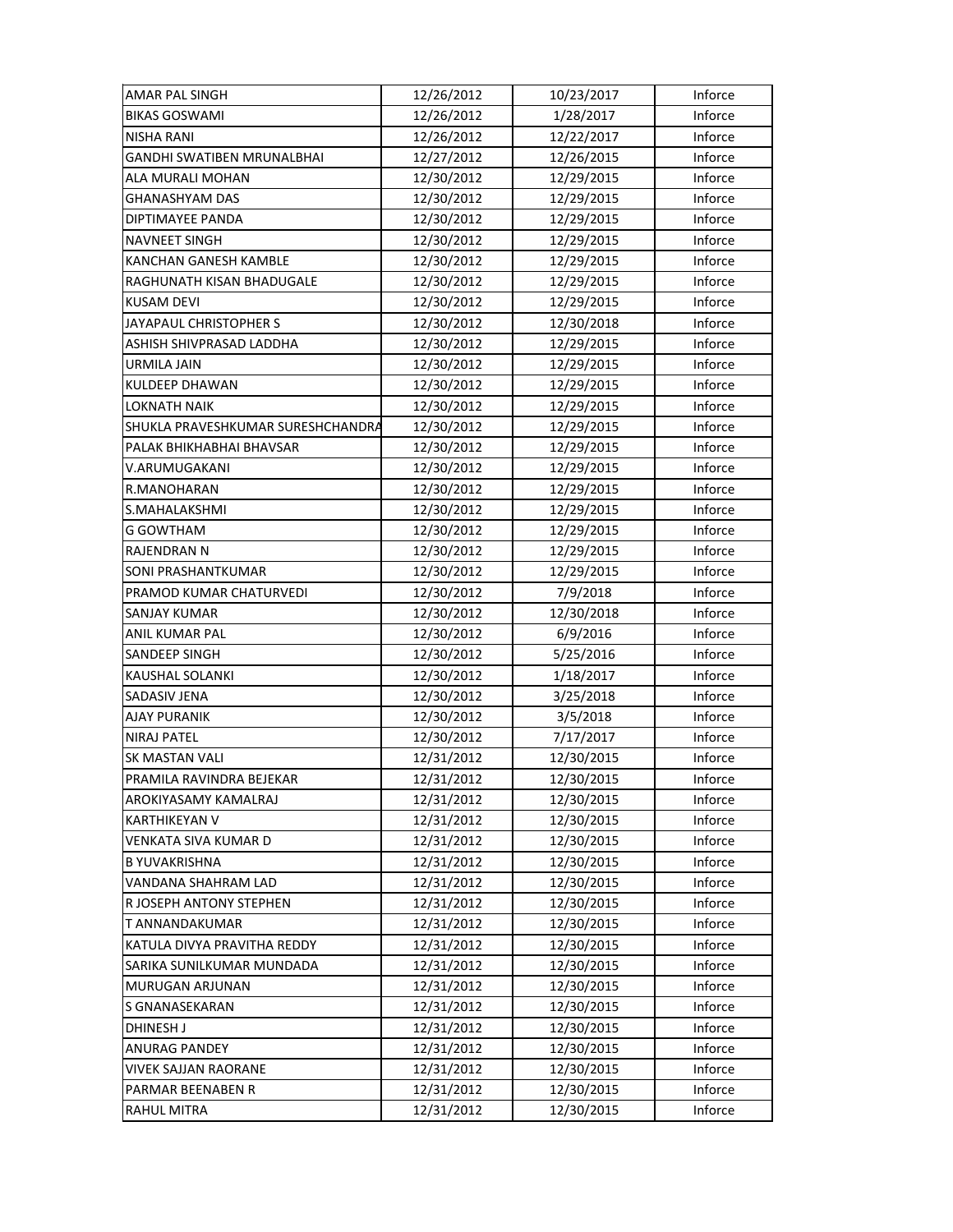| VASISHTHKUMAR THAKOR             | 12/31/2012 | 12/30/2015 | Inforce |
|----------------------------------|------------|------------|---------|
| MEHULKUMAR JIVRAJBHAI GANGANI    | 12/31/2012 | 12/30/2015 | Inforce |
| RAJENDRA KUMAR AGARWAL           | 12/31/2012 | 12/30/2015 | Inforce |
| SORAV GARG                       | 12/31/2012 | 12/30/2015 | Inforce |
| <b>MADAN SINGH</b>               | 12/31/2012 | 12/30/2015 | Inforce |
| AJAYSINH DHIRAJSINH THAKOR       | 12/31/2012 | 12/30/2015 | Inforce |
| THATI GANESH K                   | 12/31/2012 | 12/30/2015 | Inforce |
| RAKESH SOLANKI                   | 12/31/2012 | 2/15/2017  | Inforce |
| <b>ASOKAN N</b>                  | 12/31/2012 | 10/25/2015 | Inforce |
| ALPESH B. PATEL                  | 12/31/2012 | 7/5/2017   | Inforce |
| KANAIYALAL PRAGJIBHAI BAKARANIYA | 12/31/2012 | 10/25/2015 | Inforce |
| <b>ANKIT</b>                     | 1/2/2013   | 12/22/2017 | Inforce |
| RAJESH SAH                       | 1/4/2013   | 1/3/2016   | Inforce |
| T SARAVANAN                      | 1/5/2013   | 1/4/2016   | Inforce |
| <b>NARESH ARORA</b>              | 1/7/2013   | 1/6/2016   | Inforce |
| <b>MAYURDHWAJSINH B RATHOD</b>   | 1/7/2013   | 1/6/2016   | Inforce |
| P DEEPAK REDDY                   | 1/7/2013   | 1/6/2016   | Inforce |
| <b>ADIL KHAN</b>                 | 1/7/2013   | 1/6/2016   | Inforce |
| M DIVYA                          | 1/7/2013   | 1/6/2016   | Inforce |
| REEMA RAJENDRA ZAMBAULIKAR       | 1/7/2013   | 1/6/2016   | Inforce |
| <b>NALINI AWASTHI</b>            | 1/7/2013   | 1/6/2016   | Inforce |
| VIJENDRA SINGH                   | 1/7/2013   | 1/6/2016   | Inforce |
| PIYUSHKUMAR G. PARIKH            | 1/7/2013   | 1/6/2016   | Inforce |
| SOHAN PAL MEENA                  | 1/7/2013   | 1/6/2016   | Inforce |
| VRUSHALI VISHAL CHAWAK           | 1/7/2013   | 1/6/2016   | Inforce |
| HIRENDRA SINGH CHOUDHARY         | 1/7/2013   | 1/6/2016   | Inforce |
| <b>KARAMJEET KAUR</b>            | 1/7/2013   | 1/6/2016   | Inforce |
| NIDHI                            | 1/7/2013   | 1/6/2016   | Inforce |
| VIKRAM SINGH BHATI               | 1/7/2013   | 1/6/2016   | Inforce |
| <b>VARUN PRAKASH BHAWNANI</b>    | 1/7/2013   | 1/6/2016   | Inforce |
| M ARUNKUMAR                      | 1/7/2013   | 1/6/2016   | Inforce |
| P.YUGANDHAR                      | 1/7/2013   | 1/6/2016   | Inforce |
| PRAKASH PATANI                   | 1/7/2013   | 1/6/2016   | Inforce |
| <b>G MUKUNDA NAIDU</b>           | 1/7/2013   | 1/6/2016   | Inforce |
| <b>HEMLATA</b>                   | 1/7/2013   | 1/6/2016   | Inforce |
| VIJAYAKUMAR                      | 1/7/2013   | 1/6/2016   | Inforce |
| ANURAG CHOUBEY                   | 1/7/2013   | 1/6/2016   | Inforce |
| HARBHAJAN SINGH ARORA            | 1/7/2013   | 1/6/2016   | Inforce |
| <b>SWAMY PASPUNURI</b>           | 1/7/2013   | 1/6/2016   | Inforce |
| N VEERA GOUD                     | 1/7/2013   | 1/6/2016   | Inforce |
| <b>CHALLA SRINIVAS</b>           | 1/7/2013   | 1/6/2016   | Inforce |
| MANOHAR LALWANT                  | 1/7/2013   | 7/29/2018  | Inforce |
| PATEL NILESHKUMAR                | 1/7/2013   | 9/4/2017   | Inforce |
| DINABANDHU MUNA                  | 1/7/2013   | 4/7/2016   | Inforce |
| SARADA PRASAD MOHANTY            | 1/7/2013   | 9/24/2018  | Inforce |
| BHIKHAM CHAND BOTHRA             | 1/7/2013   | 3/26/2017  | Inforce |
| THOKALA JOHNMARK                 | 1/9/2013   | 1/8/2016   | Inforce |
| SUNDARA RAJA G                   | 1/9/2013   | 1/8/2016   | Inforce |
| A SREESHAILAM                    | 1/9/2013   | 1/8/2016   | Inforce |
| SARAVANA KUMAR J                 | 1/9/2013   | 1/8/2016   | Inforce |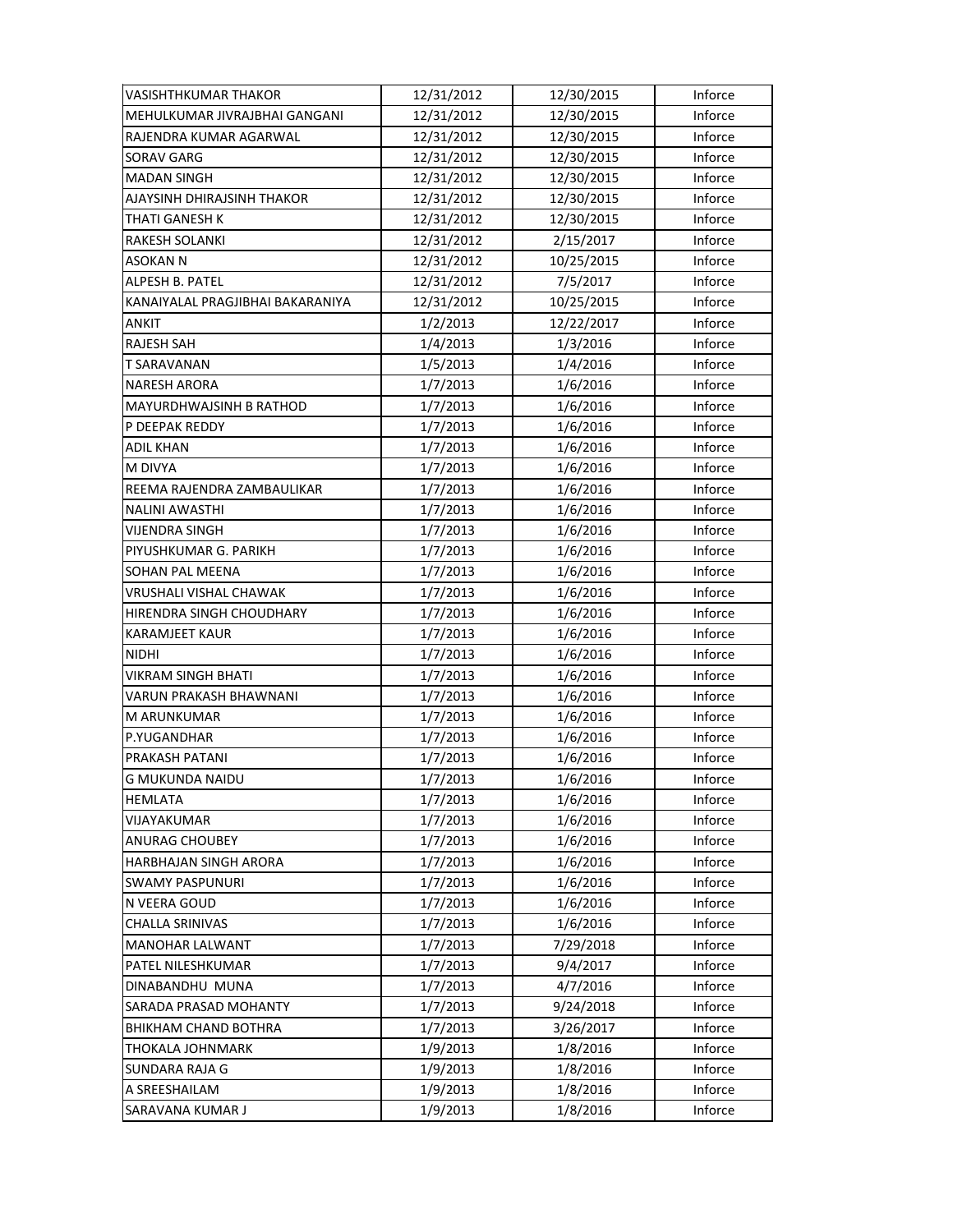| <b>SHWETHA K REDDY</b>     | 1/9/2013  | 1/8/2016  | Inforce |
|----------------------------|-----------|-----------|---------|
| <b>SISHIR KUMAR PARIDA</b> | 1/9/2013  | 1/8/2016  | Inforce |
| DARIDRA BHANJAN DAS        | 1/9/2013  | 1/8/2016  | Inforce |
| TAPAS KUMAR JENA           | 1/9/2013  | 1/8/2016  | Inforce |
| ABHIJIT MITRA              | 1/9/2013  | 1/8/2016  | Inforce |
| <b>MEENU MISHRA</b>        | 1/9/2013  | 1/8/2016  | Inforce |
| ARAVINDA DAYASAGAR AMBATI  | 1/9/2013  | 1/8/2016  | Inforce |
| VODAPALLY RAJANI           | 1/9/2013  | 1/8/2016  | Inforce |
| SHIRKE PANKAJ              | 1/9/2013  | 11/7/2015 | Inforce |
| NUSRAT ZARIN               | 1/9/2013  | 9/19/2017 | Inforce |
| <b>MUKESH</b>              | 1/9/2013  | 6/20/2016 | Inforce |
| NASARI SREENIVASULU        | 1/10/2013 | 1/9/2016  | Inforce |
| ASHWANI KUMAR              | 1/10/2013 | 1/9/2016  | Inforce |
| KIRITKUMAR SHAH            | 1/10/2013 | 1/9/2016  | Inforce |
| PUNEET SABHARWAL           | 1/10/2013 | 1/9/2016  | Inforce |
| PARIND TUKARAM LOTLIKAR    | 1/10/2013 | 1/9/2016  | Inforce |
| RUCHIKA SHARMA             | 1/10/2013 | 1/9/2016  | Inforce |
| ONKAR SINGH                | 1/10/2013 | 1/9/2016  | Inforce |
| M MAHENDRANATHA REDDY      | 1/10/2013 | 1/9/2016  | Inforce |
| <b>B.SIVASANKARAN</b>      | 1/10/2013 | 1/9/2016  | Inforce |
| <b>GURPOORANJIT SINGH</b>  | 1/10/2013 | 1/9/2016  | Inforce |
| RIZVAN ANVARKHAN KHAN      | 1/10/2013 | 1/9/2016  | Inforce |
| <b>HARPINDER SINGH</b>     | 1/10/2013 | 1/9/2016  | Inforce |
| NIMESH JAMNADAS HINDOCHA   | 1/10/2013 | 1/9/2016  | Inforce |
| CHIRANJIB BISWAL           | 1/10/2013 | 1/9/2016  | Inforce |
| <b>BHUVANA DEVI</b>        | 1/10/2013 | 1/9/2016  | Inforce |
| RAGHBIR SINGH KOCHER       | 1/10/2013 | 1/9/2016  | Inforce |
| AVANI RAJESH ANJARIA       | 1/10/2013 | 1/9/2016  | Inforce |
| PATTAN NAZEER BASHA        | 1/14/2013 | 1/13/2016 | Inforce |
| <b>VIVEK MALVIYA</b>       | 1/14/2013 | 1/13/2016 | Inforce |
| <b>VELMURUGAN T</b>        | 1/14/2013 | 1/13/2016 | Inforce |
| DAVINDER KUMAR SHARMA      | 1/14/2013 | 1/13/2016 | Inforce |
| <b>SHYAM SUNDER BAGORA</b> | 1/14/2013 | 1/13/2016 | Inforce |
| KAMLESH VAIRAGADE          | 1/14/2013 | 1/13/2016 | Inforce |
| MITNASALA SYAMBABU         | 1/14/2013 | 1/13/2016 | Inforce |
| S GURU JESSE               | 1/14/2013 | 1/13/2016 | Inforce |
| PANKAJ KUMAR CHOUDHARY     | 1/14/2013 | 1/13/2016 | Inforce |
| ROSHAN ISMAIL KADRI        | 1/14/2013 | 1/13/2016 | Inforce |
| PRASHANT S KALSHETTY       | 1/14/2013 | 1/13/2016 | Inforce |
| KAMAL KUMAR JAIN           | 1/14/2013 | 1/13/2016 | Inforce |
| JITENDRA KUMAR JAIN        | 1/14/2013 | 1/13/2016 | Inforce |
| YAMUNA C R                 | 1/14/2013 | 1/13/2016 | Inforce |
| <b>B VEENA</b>             | 1/14/2013 | 1/13/2016 | Inforce |
| <b>NARESH SINGH</b>        | 1/14/2013 | 1/13/2016 | Inforce |
| NILANCHALA PRADHAN         | 1/14/2013 | 1/13/2016 | Inforce |
| MRUTYUNJAYA NAYAK          | 1/14/2013 | 1/13/2016 | Inforce |
| <b>BOOMA NARAYANAN</b>     | 1/14/2013 | 1/13/2016 | Inforce |
| KRISHAN KUMAR NUEYA        | 1/14/2013 | 1/13/2016 | Inforce |
| PUNEET KUMAR SHEHRAWAT     | 1/14/2013 | 1/13/2016 | Inforce |
| <b>NARESH KUMAR</b>        | 1/14/2013 | 1/13/2016 | Inforce |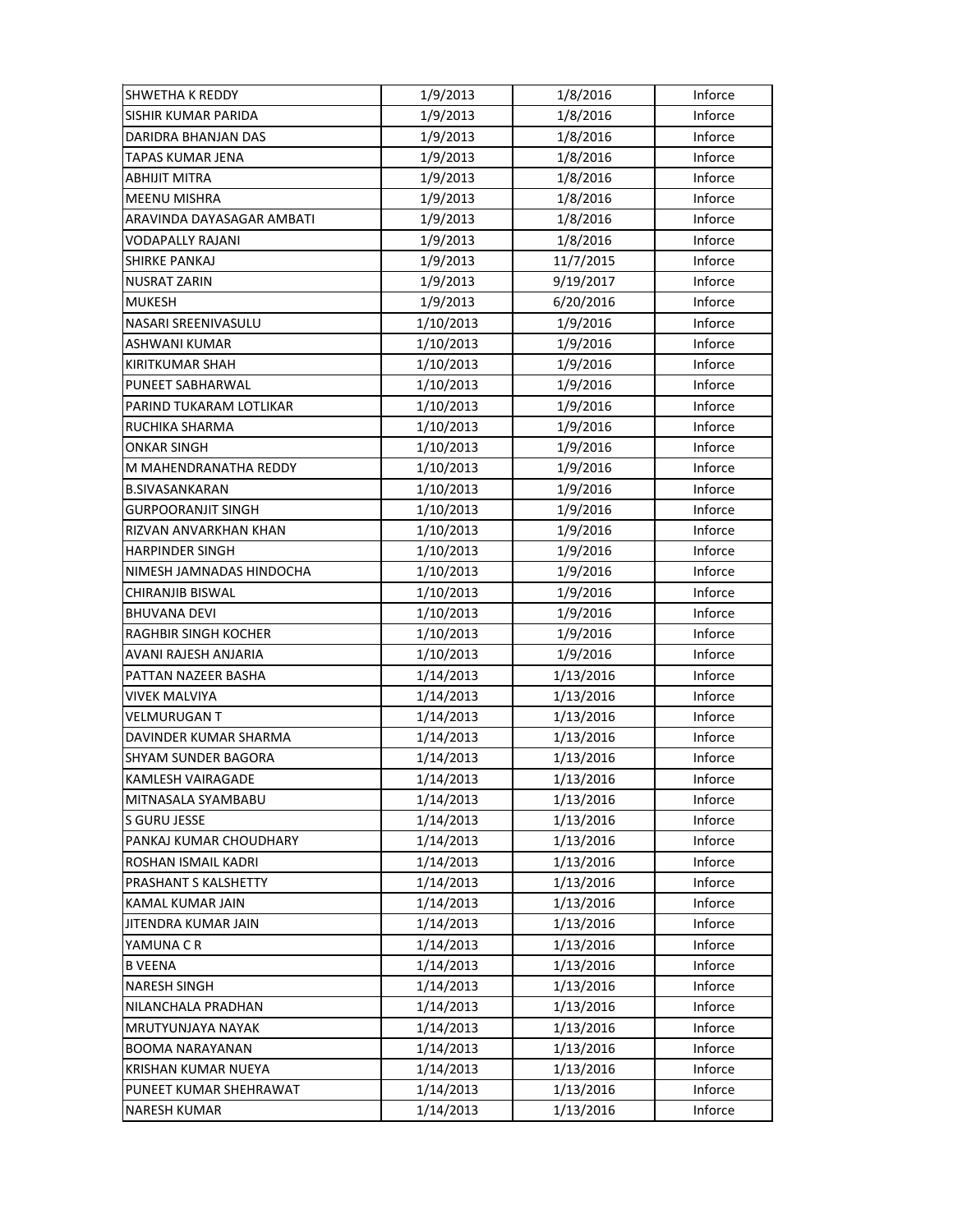| SELVAKUMARASAMY K                | 1/14/2013 | 1/13/2016  | Inforce |
|----------------------------------|-----------|------------|---------|
| RITESH KUMAR GUPTA               | 1/14/2013 | 1/13/2016  | Inforce |
| <b>GITESH RAMCHANDRA THOMBRE</b> | 1/14/2013 | 1/13/2016  | Inforce |
| <b>SURESH BHIKU NAIK</b>         | 1/14/2013 | 1/13/2016  | Inforce |
| <b>GREESHMA M</b>                | 1/14/2013 | 1/13/2016  | Inforce |
| V SURESH KUMAR                   | 1/14/2013 | 1/13/2016  | Inforce |
| <b>BALAJI S</b>                  | 1/14/2013 | 1/13/2016  | Inforce |
| <b>SATISH KUMAR</b>              | 1/14/2013 | 1/13/2016  | Inforce |
| C G VANI                         | 1/14/2013 | 1/13/2016  | Inforce |
| <b>GAGAN SONI</b>                | 1/14/2013 | 1/24/2016  | Inforce |
| AKHILESH KUMAR                   | 1/15/2013 | 1/14/2016  | Inforce |
| MS. ZALA PRAKASHBA MOHITSINH     | 1/16/2013 | 5/28/2017  | Inforce |
| NITIN SUDAM GIDDE                | 1/17/2013 | 1/16/2016  | Inforce |
| DEEPAK KUMAR ACHARYA             | 1/17/2013 | 1/16/2016  | Inforce |
| MANJUNATH YALLAPPA BHANAPUR      | 1/17/2013 | 1/16/2016  | Inforce |
| <b>KENABEN PATEL</b>             | 1/17/2013 | 1/16/2016  | Inforce |
| <b>JOYTI RAWAT</b>               | 1/17/2013 | 1/16/2016  | Inforce |
| <b>VISHESH YADAV</b>             | 1/17/2013 | 1/16/2016  | Inforce |
| VIJENDER KUMAR JAIN              | 1/17/2013 | 1/16/2016  | Inforce |
| <b>FOZIA AKHTAR</b>              | 1/17/2013 | 1/16/2016  | Inforce |
| <b>SUMIT KUMAR LAAD</b>          | 1/17/2013 | 1/16/2016  | Inforce |
| P VENKATARAMANA                  | 1/17/2013 | 1/16/2016  | Inforce |
| DODDA BASAVARAJ                  | 1/17/2013 | 1/16/2016  | Inforce |
| <b>RAHUL BHATT</b>               | 1/17/2013 | 1/16/2016  | Inforce |
| TANAJI UMAJI WADKAR              | 1/17/2013 | 1/16/2016  | Inforce |
| DABHI ASHOKKUMAR D               | 1/17/2013 | 1/16/2016  | Inforce |
| NAVNEET SHARMA                   | 1/17/2013 | 1/16/2016  | Inforce |
| ASHISH KUMAR AGRAWAL             | 1/17/2013 | 1/16/2016  | Inforce |
| P.MARUTHIRAO                     | 1/17/2013 | 1/16/2016  | Inforce |
| CHEGURU GURUPRASAD               | 1/17/2013 | 1/16/2016  | Inforce |
| ANITA BHIKOBA SHINDE             | 1/17/2013 | 1/16/2016  | Inforce |
| <b>JOE SAVIO ROCHA</b>           | 1/17/2013 | 1/16/2016  | Inforce |
| PUSALAVENKATESHWARLU             | 1/17/2013 | 1/16/2016  | Inforce |
| SATYAM SURESH KANKARIYA          | 1/17/2013 | 3/14/2016  | Inforce |
| GOSWAMI ALPA K                   | 1/17/2013 | 6/28/2016  | Inforce |
| ARCHANA SHARMA                   | 1/17/2013 | 11/8/2015  | Inforce |
| HARSHABEN PINAKINBHAI SONI       | 1/17/2013 | 12/10/2015 | Inforce |
| <b>NITEN PANCHAL</b>             | 1/17/2013 | 1/22/2018  | Inforce |
| SUDHANSHU KUMAR SINGH            | 1/17/2013 | 7/31/2018  | Inforce |
| SHRI SHIVDAYAL BIYANI            | 1/17/2013 | 9/19/2016  | Inforce |
| <b>SANTOSH P KOHAR</b>           | 1/21/2013 | 1/20/2016  | Inforce |
| SUSANTA KUMAR DEBATA             | 1/21/2013 | 8/17/2018  | Inforce |
| <b>ARVINDER SINGH</b>            | 1/21/2013 | 7/14/2017  | Inforce |
| THIMMAIAH                        | 1/21/2013 | 9/6/2017   | Inforce |
| <b>MOHD NAVED QURESHI</b>        | 1/22/2013 | 1/21/2016  | Inforce |
| ANISH RAKESHKUMAR DAVE           | 1/22/2013 | 1/21/2016  | Inforce |
| SREERAM ANANDA RAO               | 1/22/2013 | 1/21/2016  | Inforce |
| <b>SUNIL SITARAM KOLHE</b>       | 1/22/2013 | 1/21/2016  | Inforce |
| <b>HIRENKUMAR R SHAH</b>         | 1/22/2013 | 1/21/2016  | Inforce |
| <b>UDAY ASHOK KOTHAVALE</b>      | 1/22/2013 | 1/21/2016  | Inforce |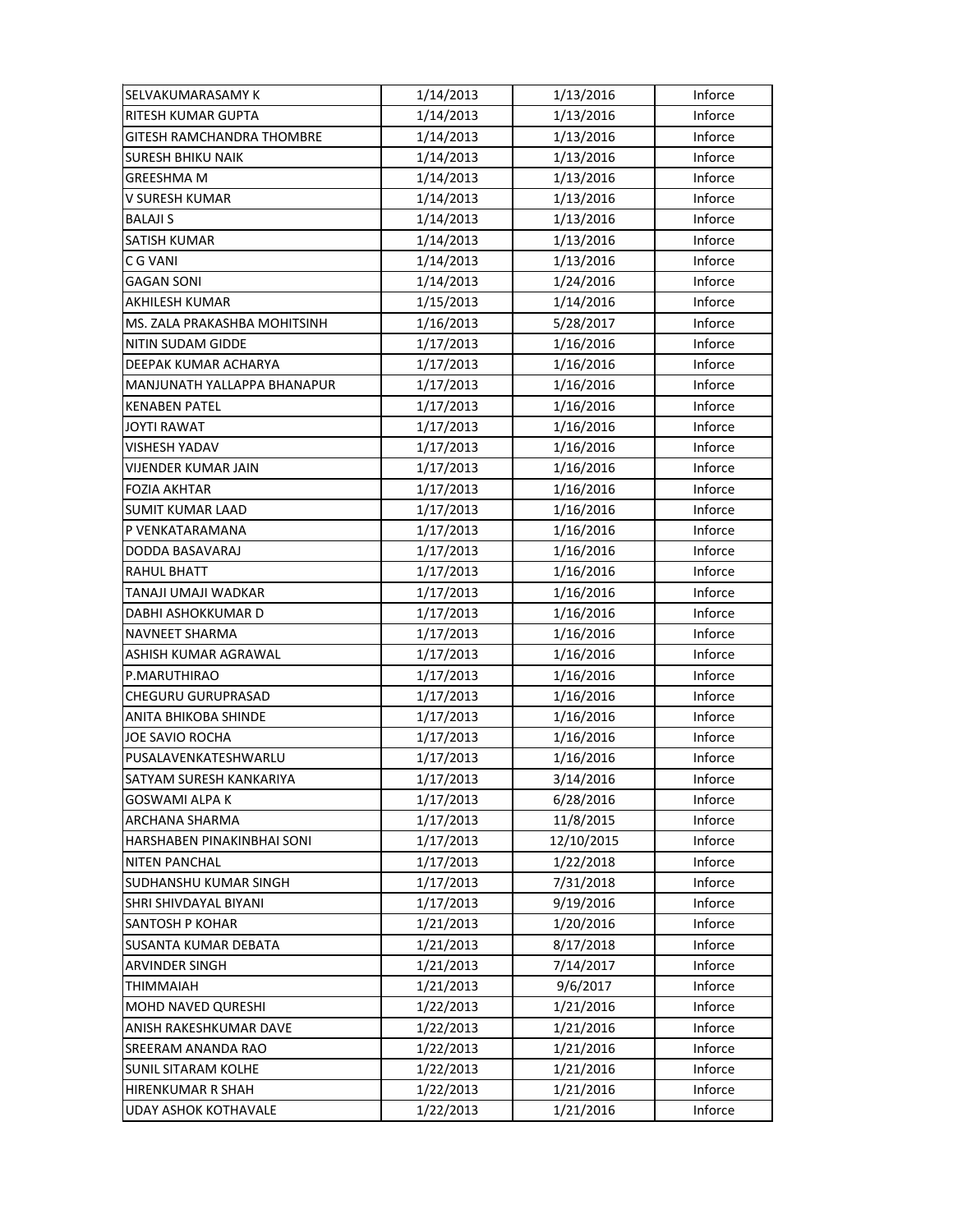| AMIT KUMAR YADAV                  | 1/22/2013 | 1/21/2016  | Inforce |
|-----------------------------------|-----------|------------|---------|
| <b>NISHANT MEHTA</b>              | 1/22/2013 | 1/21/2016  | Inforce |
| SOBHIT JAISWAL                    | 1/22/2013 | 1/21/2016  | Inforce |
| NIKIL CHAKRAVARTHI                | 1/22/2013 | 1/21/2016  | Inforce |
| PILLI V V SATYA SUBRAHMANYAM      | 1/22/2013 | 1/21/2016  | Inforce |
| PAPARAO KANTHI                    | 1/22/2013 | 1/21/2016  | Inforce |
| NITU GOVINDDAS VAISHNAV           | 1/22/2013 | 1/21/2016  | Inforce |
| <b>RAJ KUMAR</b>                  | 1/22/2013 | 1/21/2016  | Inforce |
| SADEZZAR RAHAMAN                  | 1/22/2013 | 1/21/2016  | Inforce |
| DEEPA TANWANI                     | 1/22/2013 | 1/21/2016  | Inforce |
| KOMAL CHANDRA GUPTA               | 1/22/2013 | 1/21/2016  | Inforce |
| <b>SUDEEP MADHUKAR PAWAR</b>      | 1/22/2013 | 1/21/2016  | Inforce |
| ASHITOSH PRAKASH DESAI            | 1/22/2013 | 1/21/2016  | Inforce |
| LACHIREDDY SRINIVASU              | 1/22/2013 | 1/21/2016  | Inforce |
| SAYED ISRAR HASAN                 | 1/22/2013 | 1/21/2016  | Inforce |
| <b>MANJU RANI</b>                 | 1/22/2013 | 1/21/2016  | Inforce |
| SARASWATHI A G                    | 1/22/2013 | 1/21/2016  | Inforce |
| SHAILENDRA SINGH                  | 1/22/2013 | 1/21/2016  | Inforce |
| KISHAN PAL SINGH                  | 1/22/2013 | 1/21/2016  | Inforce |
| RAMESH KUMAR PAWAR                | 1/22/2013 | 1/21/2016  | Inforce |
| RAVINDRA KUMAR OJHA               | 1/22/2013 | 1/21/2016  | Inforce |
| <b>BORICHA SHOBHNABEN D</b>       | 1/22/2013 | 1/21/2016  | Inforce |
| ANJANKUMAR N G                    | 1/22/2013 | 1/21/2016  | Inforce |
| UPADHYAY PANKAJBHAI RAMESHCHANDRA | 1/22/2013 | 5/26/2018  | Inforce |
| <b>MAMTA CHAUHAN</b>              | 1/22/2013 | 12/3/2015  | Inforce |
| PRASANTA KUMAR BANERJEE           | 1/22/2013 | 10/18/2016 | Inforce |
| ALI IRFAN.I.HAVERI                | 1/22/2013 | 1/16/2017  | Inforce |
| KUMAR B KAMBALI                   | 1/22/2013 | 2/16/2018  | Inforce |
| MR DIPAK GAIKWAD                  | 1/22/2013 | 1/29/2016  | Inforce |
| SURESH KUMAR SHANKARLAL PARMAR    | 1/24/2013 | 12/5/2015  | Inforce |
|                                   |           |            |         |
| <b>SHRI KANT</b>                  | 1/25/2013 | 1/24/2016  | Inforce |
| <b>RANI RAWAT</b>                 | 1/25/2013 | 1/24/2016  | Inforce |
| <b>NAND KISHORE</b>               | 1/25/2013 | 1/24/2016  | Inforce |
| <b>VINAY JAIN</b>                 | 1/25/2013 | 1/24/2016  | Inforce |
| <b>BALBEER SINGH DANGI</b>        | 1/25/2013 | 1/24/2016  | Inforce |
| D SOUNDAR RAJAN                   | 1/25/2013 | 1/24/2016  | Inforce |
| POONAM ARORA                      | 1/25/2013 | 3/28/2017  | Inforce |
| PANKAJ POKHRIYAL                  | 1/27/2013 | 1/26/2016  | Inforce |
| <b>MAHESH GOPALDAS KALANTRI</b>   | 1/27/2013 | 1/26/2016  | Inforce |
| KANCHAN NIKHIL RAUT               | 1/27/2013 | 1/26/2016  | Inforce |
| MEER NAHID FAZALE ALI             | 1/27/2013 | 1/26/2016  | Inforce |
| POOJA AMAR AGRAWAL                | 1/27/2013 | 1/26/2016  | Inforce |
| SHITAL GOVRINANDAN PARAB          | 1/27/2013 | 1/26/2016  | Inforce |
| TUSHAR ANIL BHAWSAR               | 1/27/2013 | 1/26/2016  | Inforce |
| SWAPNIL SADASHIV TAMBOLI          | 1/27/2013 | 1/26/2016  | Inforce |
| AKASH THAKUR                      | 1/27/2013 | 1/26/2016  | Inforce |
| PRABHNEET SINGH                   | 1/27/2013 | 1/26/2016  | Inforce |
| RANJEET KUMAR SAHU                | 1/27/2013 | 1/26/2016  | Inforce |
| <b>GURINDERPAL SINGH</b>          | 1/27/2013 | 1/26/2016  | Inforce |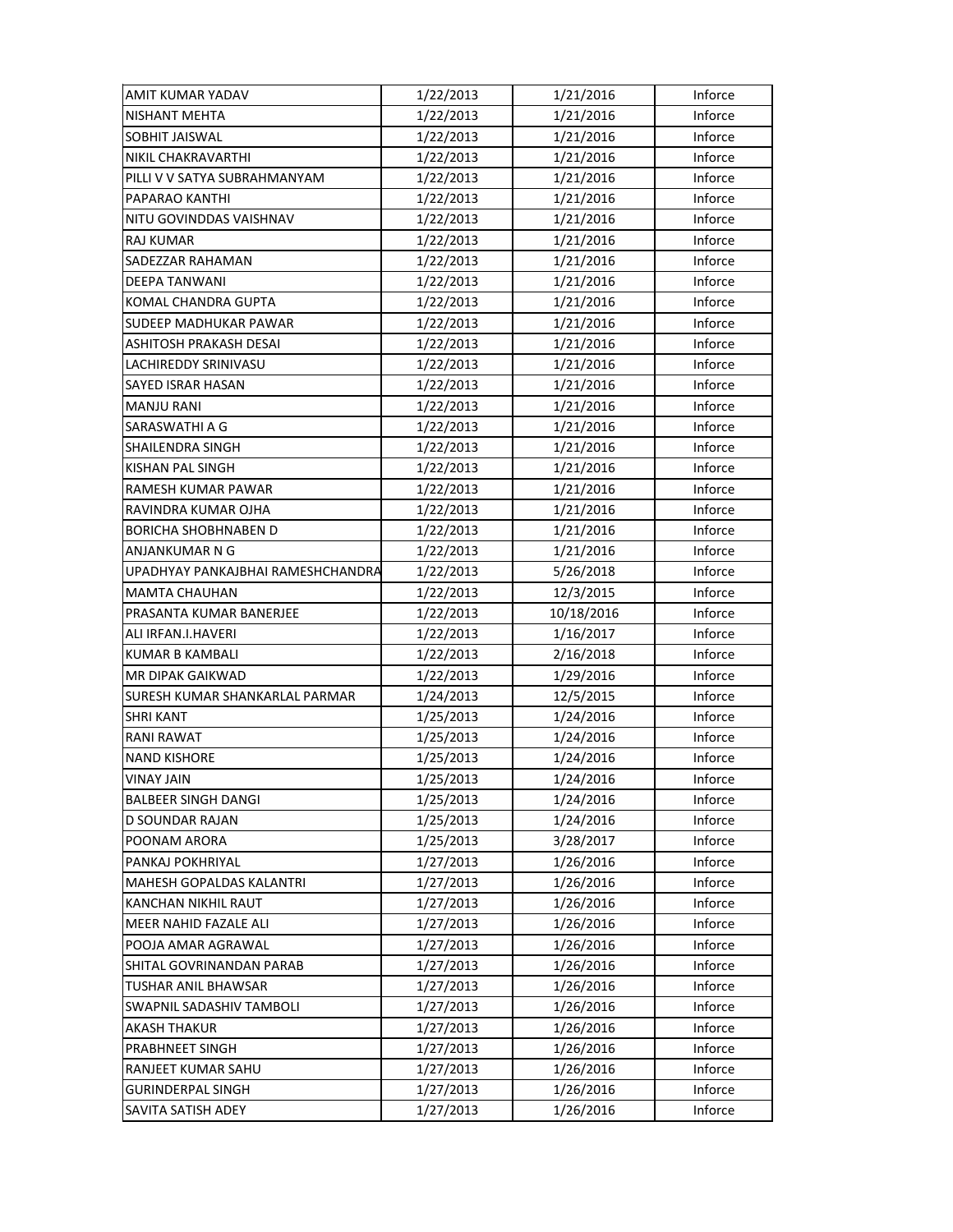| RAJANI SHAILESH LONARE      | 1/27/2013 | 1/26/2016  | Inforce |
|-----------------------------|-----------|------------|---------|
| KASHISH AMIT NAGRANI        | 1/27/2013 | 1/26/2016  | Inforce |
| VANITA KRISHNAT CHAVAN      | 1/27/2013 | 1/26/2016  | Inforce |
| POONGODI M                  | 1/27/2013 | 1/26/2016  | Inforce |
| CHHUTTAN KUMAR JANGID       | 1/27/2013 | 1/26/2016  | Inforce |
| <b>KULDEEP DAGAR</b>        | 1/27/2013 | 1/26/2016  | Inforce |
| KAPIL ROHIT DESHPANDE       | 1/27/2013 | 1/26/2016  | Inforce |
| NIL R MODI                  | 1/27/2013 | 1/26/2016  | Inforce |
| <b>WINSTON ANBARASU</b>     | 1/27/2013 | 1/26/2016  | Inforce |
| NEERAJ KAMRA                | 1/27/2013 | 1/26/2016  | Inforce |
| <b>SHREHA GOEL</b>          | 1/27/2013 | 1/26/2016  | Inforce |
| DEVANAND BACHHAV            | 1/27/2013 | 10/11/2015 | Inforce |
| ANBARASAN.A                 | 1/27/2013 | 11/28/2015 | Inforce |
| MURLI DHAR BALANI           | 1/27/2013 | 11/19/2015 | Inforce |
| <b>DEVILAL</b>              | 1/29/2013 | 1/28/2016  | Inforce |
| <b>SHARVAN VISHNOI</b>      | 1/29/2013 | 1/28/2016  | Inforce |
| PRIYANKA K PANDEY           | 1/29/2013 | 1/28/2016  | Inforce |
| <b>GURUPRASAD M SHENOY</b>  | 1/31/2013 | 1/30/2016  | Inforce |
| BHOGADI NAGA PADMAJA        | 1/31/2013 | 1/30/2016  | Inforce |
| POOJA KEVINBHAI VIDJA       | 1/31/2013 | 1/30/2016  | Inforce |
| DEEPAK KUMAR                | 1/31/2013 | 1/30/2016  | Inforce |
| AJMER SINGH                 | 1/31/2013 | 1/30/2016  | Inforce |
| <b>DEEPAK DASS</b>          | 1/31/2013 | 1/30/2016  | Inforce |
| <b>AJAY SALODE</b>          | 1/31/2013 | 1/30/2016  | Inforce |
| PAWANDEEP KAUR              | 1/31/2013 | 1/30/2016  | Inforce |
| <b>ARTI SONAR</b>           | 1/31/2013 | 1/30/2016  | Inforce |
| <b>BODAPATLA UPENDAR</b>    | 1/31/2013 | 1/30/2016  | Inforce |
| SURAJ MAL CHOUDHARY         | 1/31/2013 | 1/30/2016  | Inforce |
| YOGESH SONAR                | 1/31/2013 | 1/30/2016  | Inforce |
| SONU SINGH                  | 1/31/2013 | 1/30/2016  | Inforce |
| <b>MANIT SHARMA</b>         | 1/31/2013 | 1/30/2016  | Inforce |
| <b>GANGADHER THAKRE</b>     | 1/31/2013 | 1/30/2016  | Inforce |
| <b>VIJAY MAHADEO KAPASE</b> | 1/31/2013 | 1/30/2016  | Inforce |
| NIKAT NASRIN                | 1/31/2013 | 1/30/2016  | Inforce |
| <b>AMIT JAIN</b>            | 1/31/2013 | 1/30/2016  | Inforce |
| ANOOP KUMAR GUPTA           | 1/31/2013 | 1/30/2016  | Inforce |
| SAURABH PANDEY              | 1/31/2013 | 1/30/2016  | Inforce |
| <b>VIPUL DAJI PATIL</b>     | 1/31/2013 | 1/30/2016  | Inforce |
| <b>SUSHIL KUMAR</b>         | 1/31/2013 | 1/30/2016  | Inforce |
| <b>ANIKET AGARWAL</b>       | 1/31/2013 | 1/30/2016  | Inforce |
| JITENDRA SINGH SONGARA      | 1/31/2013 | 1/30/2016  | Inforce |
| RAHUL SHARMA                | 1/31/2013 | 1/30/2016  | Inforce |
| PRAKASH YADAV               | 1/31/2013 | 1/30/2016  | Inforce |
| V.KALPANA                   | 1/31/2013 | 1/30/2016  | Inforce |
| RAHUL SELWARIA              | 1/31/2013 | 8/2/2017   | Inforce |
| SUNIL VAMAN SATPUTE         | 1/31/2013 | 8/10/2017  | Inforce |
| DINESH MANDHANYA            | 1/31/2013 | 2/17/2017  | Inforce |
| NIDHI WALI                  | 1/31/2013 | 6/29/2017  | Inforce |
| <b>NUTANKUMAR PATEL</b>     | 1/31/2013 | 8/7/2017   | Inforce |
| GANESH KUMAR SHARMA         | 1/31/2013 | 9/30/2017  | Inforce |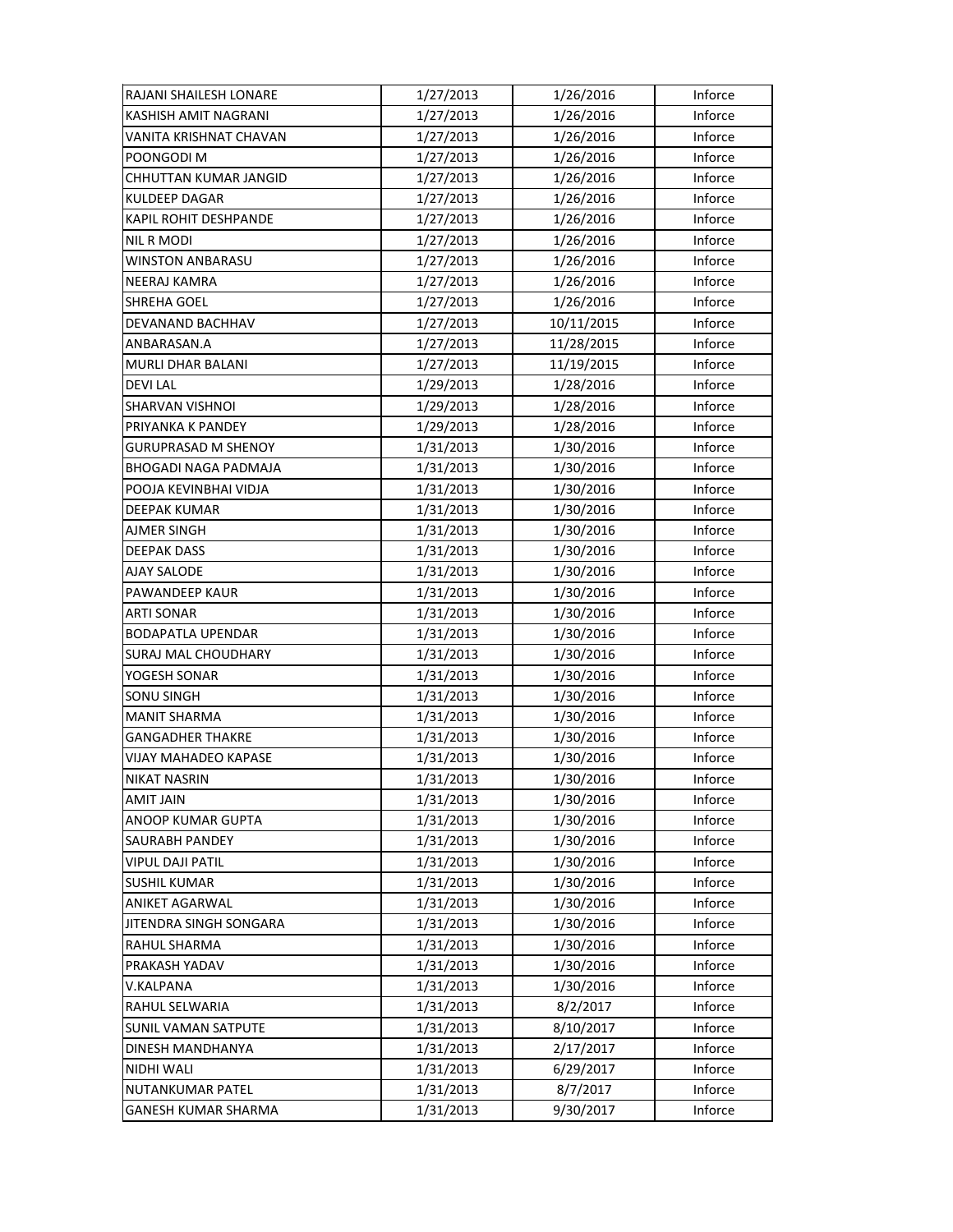| <b>GORDHAN PARMAR</b>           | 1/31/2013 | 5/31/2017  | Inforce |
|---------------------------------|-----------|------------|---------|
| <b>BIGHNESH KUMAR TIWARI</b>    | 1/31/2013 | 1/30/2018  | Inforce |
| GEETA R VISHWAKARMA             | 1/31/2013 | 9/13/2017  | Inforce |
| S GOPINATH                      | 2/2/2013  | 2/1/2016   | Inforce |
| NISHA KUMARI                    | 2/2/2013  | 4/17/2017  | Inforce |
| <b>GOVIND TULSANI</b>           | 2/4/2013  | 2/3/2016   | Inforce |
| <b>ANURAG KASHIV</b>            | 2/4/2013  | 2/3/2016   | Inforce |
| ABHISHEK KUMAR SINHA            | 2/6/2013  | 2/5/2016   | Inforce |
| <b>MOHIT SIYAG</b>              | 2/7/2013  | 2/6/2016   | Inforce |
| JAISA RAM                       | 2/7/2013  | 6/30/2016  | Inforce |
| PRACHI VIJAY CHHATWANI          | 2/7/2013  | 1/11/2017  | Inforce |
| PAWAN KUMAR VERMA               | 2/7/2013  | 8/25/2017  | Inforce |
| ANGREJ SINGH                    | 2/9/2013  | 2/8/2016   | Inforce |
| <b>SUKHVIR SINGH</b>            | 2/9/2013  | 2/8/2016   | Inforce |
| SHAMBHU NARAIN                  | 2/9/2013  | 2/8/2016   | Inforce |
| <b>MANDLIK SUNITA EKNATH</b>    | 2/9/2013  | 7/18/2018  | Inforce |
| <b>T.VINAYAGA MURTHY</b>        | 2/9/2013  | 7/24/2017  | Inforce |
| ABHISHEK KUMAR RAI              | 2/9/2013  | 11/11/2015 | Inforce |
| JOSHI MAHESH                    | 2/9/2013  | 7/1/2017   | Inforce |
| <b>RAKESH KUMAR</b>             | 2/9/2013  | 8/9/2018   | Inforce |
| LAXMANRAO T BHONSLE             | 2/9/2013  | 2/24/2018  | Inforce |
| <b>RITESH ATRI</b>              | 2/10/2013 | 2/9/2016   | Inforce |
| <b>THOMAS AUGUSTINE</b>         | 2/10/2013 | 2/9/2016   | Inforce |
| NELKUDRI .SHANTHAMURTHY         | 2/10/2013 | 2/9/2016   | Inforce |
| P.SIVASHANKAR                   | 2/10/2013 | 2/9/2016   | Inforce |
| SAVJIBHAI MOTIBHAI LIKHIA       | 2/10/2013 | 2/9/2016   | Inforce |
| <b>SAGAR MANGESH TIRODKAR</b>   | 2/10/2013 | 2/9/2016   | Inforce |
| KARABASAPPA J MARER             | 2/10/2013 | 2/9/2016   | Inforce |
| LAKKIREDDY PRIYANKA             | 2/10/2013 | 2/9/2016   | Inforce |
| RUPESH BHUPENDRA LOHAR          | 2/10/2013 | 2/9/2016   | Inforce |
| DINESH S MALUSARE               | 2/10/2013 | 2/9/2016   | Inforce |
| ROOPADEVI.C                     | 2/10/2013 | 2/9/2016   | Inforce |
| <b>SHIV NARAYAN</b>             | 2/10/2013 | 2/9/2016   | Inforce |
| A S SATHIYARAJ                  | 2/10/2013 | 2/9/2016   | Inforce |
| VASANTH KUMAR R                 | 2/10/2013 | 2/9/2016   | Inforce |
| HARISH CHANDRA SURYAVANSHI      | 2/10/2013 | 2/9/2016   | Inforce |
| RAMESHWAR PARIHAR               | 2/10/2013 | 2/9/2016   | Inforce |
| <b>MAHESH MOHANRAO DESHMUKH</b> | 2/10/2013 | 2/9/2016   | Inforce |
| AMIT UTTAM GHOTEKAR             | 2/10/2013 | 2/9/2016   | Inforce |
| SAMPAT TATYASAHEB PATIL         | 2/10/2013 | 2/9/2016   | Inforce |
| <b>SANDEEP HARRIS</b>           | 2/10/2013 | 2/9/2016   | Inforce |
| SURYAKANT RAGHUNATH GAWADE      | 2/10/2013 | 2/9/2016   | Inforce |
| DINESH JAYANTILAL PATEL         | 2/10/2013 | 2/9/2016   | Inforce |
| DHARMIK R KHAKHAR               | 2/10/2013 | 2/9/2016   | Inforce |
| Y.ASHRAF ALI                    | 2/10/2013 | 2/9/2016   | Inforce |
| ANWAR KHAN                      | 2/10/2013 | 2/9/2016   | Inforce |
| AVINASH CHANDRAKAR              | 2/10/2013 | 2/9/2016   | Inforce |
| <b>VANDANAS</b>                 | 2/10/2013 | 2/9/2016   | Inforce |
| <b>NAVEEN KUMAR PANDEY</b>      | 2/10/2013 | 2/9/2016   | Inforce |
| AASIF MOHMMAD ANSARI            | 2/10/2013 | 2/9/2016   | Inforce |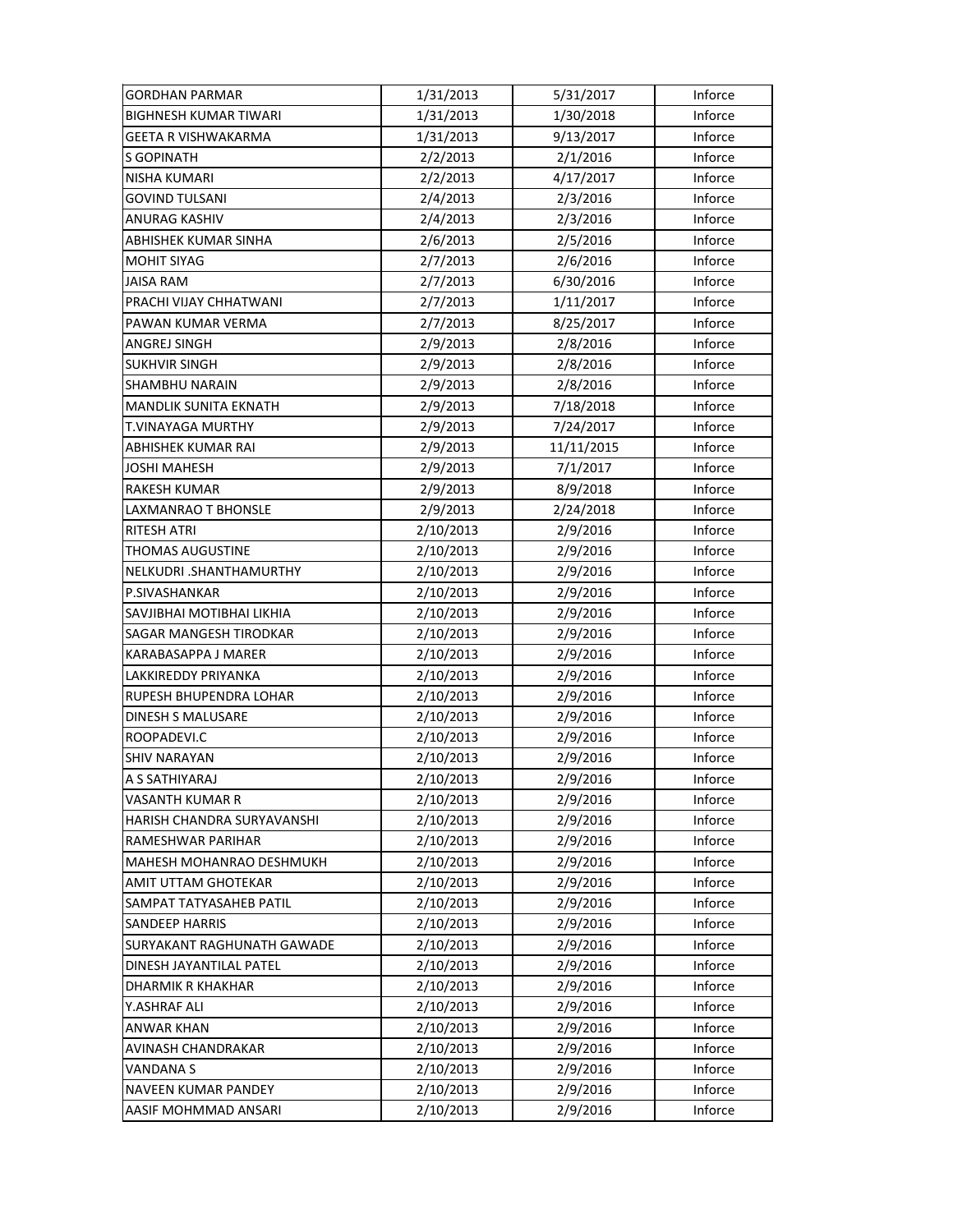| <b>RAKESH PATEL</b>            | 2/10/2013 | 2/9/2016  | Inforce |
|--------------------------------|-----------|-----------|---------|
| <b>RAJPUT SANTOSH</b>          | 2/10/2013 | 2/9/2016  | Inforce |
| ANURAG JAISWAL                 | 2/10/2013 | 2/9/2016  | Inforce |
| <b>MANORANJAN KUMAR SINGH</b>  | 2/10/2013 | 2/9/2016  | Inforce |
| JYOTI PRADEEP BANGERA          | 2/10/2013 | 2/9/2016  | Inforce |
| <b>KAPIL PATHAK</b>            | 2/10/2013 | 2/9/2016  | Inforce |
| <b>ANSHUL GUPTA</b>            | 2/10/2013 | 2/9/2016  | Inforce |
| <b>DEEPAK BINDRA</b>           | 2/10/2013 | 2/9/2016  | Inforce |
| RAHUL ASHOKRAO DHANDE          | 2/10/2013 | 2/9/2016  | Inforce |
| ANAND A                        | 2/10/2013 | 2/9/2016  | Inforce |
| ANU CHAUHAN                    | 2/10/2013 | 2/9/2016  | Inforce |
| MANOJ PRABHAKAR SHINKAR        | 2/10/2013 | 2/9/2016  | Inforce |
| <b>FIRDOUS SHIRI</b>           | 2/10/2013 | 6/30/2018 | Inforce |
| TEJ BAHADUR VERMA              | 2/10/2013 | 2/9/2016  | Inforce |
| DEEPAK KUMAR SHARMA            | 2/10/2013 | 2/9/2016  | Inforce |
| <b>ATREE KUMAR SAO</b>         | 2/10/2013 | 2/9/2016  | Inforce |
| AKASH AGRAWAL                  | 2/10/2013 | 2/9/2016  | Inforce |
| ARCHANA SURESHRAO KHANDALKAR   | 2/10/2013 | 2/9/2016  | Inforce |
| ADITYA BHAIYA                  | 2/10/2013 | 2/9/2016  | Inforce |
| <b>SACHIN PATEL</b>            | 2/10/2013 | 2/9/2016  | Inforce |
| AMIT KUMAR RAJPOOT             | 2/10/2013 | 2/9/2016  | Inforce |
| JITENDRA MOHANSINGH RAJPUT     | 2/10/2013 | 2/9/2016  | Inforce |
| JACKY JINDAL                   | 2/10/2013 | 2/9/2016  | Inforce |
| RUCHITA AMRUTESH AGRAWAL       | 2/10/2013 | 2/9/2016  | Inforce |
| RAJENDRADAS PRAKASHDAS BAIRAGI | 2/10/2013 | 2/9/2016  | Inforce |
| VISHWARADHYA S.N               | 2/10/2013 | 2/9/2016  | Inforce |
| <b>MP NIRMAL</b>               | 2/10/2013 | 2/9/2016  | Inforce |
| NIRAJ KUMAR CHOURASIA          | 2/10/2013 | 2/9/2016  | Inforce |
| KHAIRNAR TUSHAR RAMESH         | 2/13/2013 | 2/12/2016 | Inforce |
| JANESH HARSHKUMAR SHUKLA       | 2/13/2013 | 2/12/2016 | Inforce |
| PRAVEEN KUMAR SHETTY           | 2/13/2013 | 2/12/2016 | Inforce |
| SONAWANE PRADEEP AMBADAS       | 2/13/2013 | 2/12/2016 | Inforce |
| ANUPAMA DAMODAR BHAT           | 2/13/2013 | 2/12/2016 | Inforce |
| ROHIT RAMDAS BORKAR            | 2/13/2013 | 2/12/2016 | Inforce |
| <b>TANVEER SINGH KOHLI</b>     | 2/13/2013 | 2/12/2016 | Inforce |
| SUSHANT MAHADEO KADAM          | 2/13/2013 | 2/12/2016 | Inforce |
| YOGESH KUMAR JAISWAL           | 2/13/2013 | 2/12/2016 | Inforce |
| UTHAYAKUMAR R                  | 2/13/2013 | 2/12/2016 | Inforce |
| <b>GANESH KUMAR P</b>          | 2/13/2013 | 2/12/2016 | Inforce |
| ADITYA NARAYAN SHUKLA          | 2/13/2013 | 2/12/2016 | Inforce |
| <b>JIGAR B UPADHYAY</b>        | 2/13/2013 | 2/12/2016 | Inforce |
| PRAFULBHAI BABUYLAL BAROT      | 2/13/2013 | 2/12/2016 | Inforce |
| SELVAPRAKASH RAJENDRAN NADAR   | 2/13/2013 | 2/12/2016 | Inforce |
| KALATHIYA VITHALBHAI           | 2/13/2013 | 2/12/2016 | Inforce |
| SMITA MADHUKAR KHOBRAGADE      | 2/13/2013 | 2/12/2016 | Inforce |
| SHAIKH AFROZ MD SHAFI          | 2/13/2013 | 2/12/2016 | Inforce |
| RAJU NANA HEBBALKAR            | 2/13/2013 | 2/12/2016 | Inforce |
| <b>K G CHAUHAN</b>             | 2/13/2013 | 2/12/2016 | Inforce |
| SHRIDHAR BHATTAR               | 2/13/2013 | 2/12/2016 | Inforce |
| P.MUTHUKUMAR                   | 2/13/2013 | 2/12/2016 | Inforce |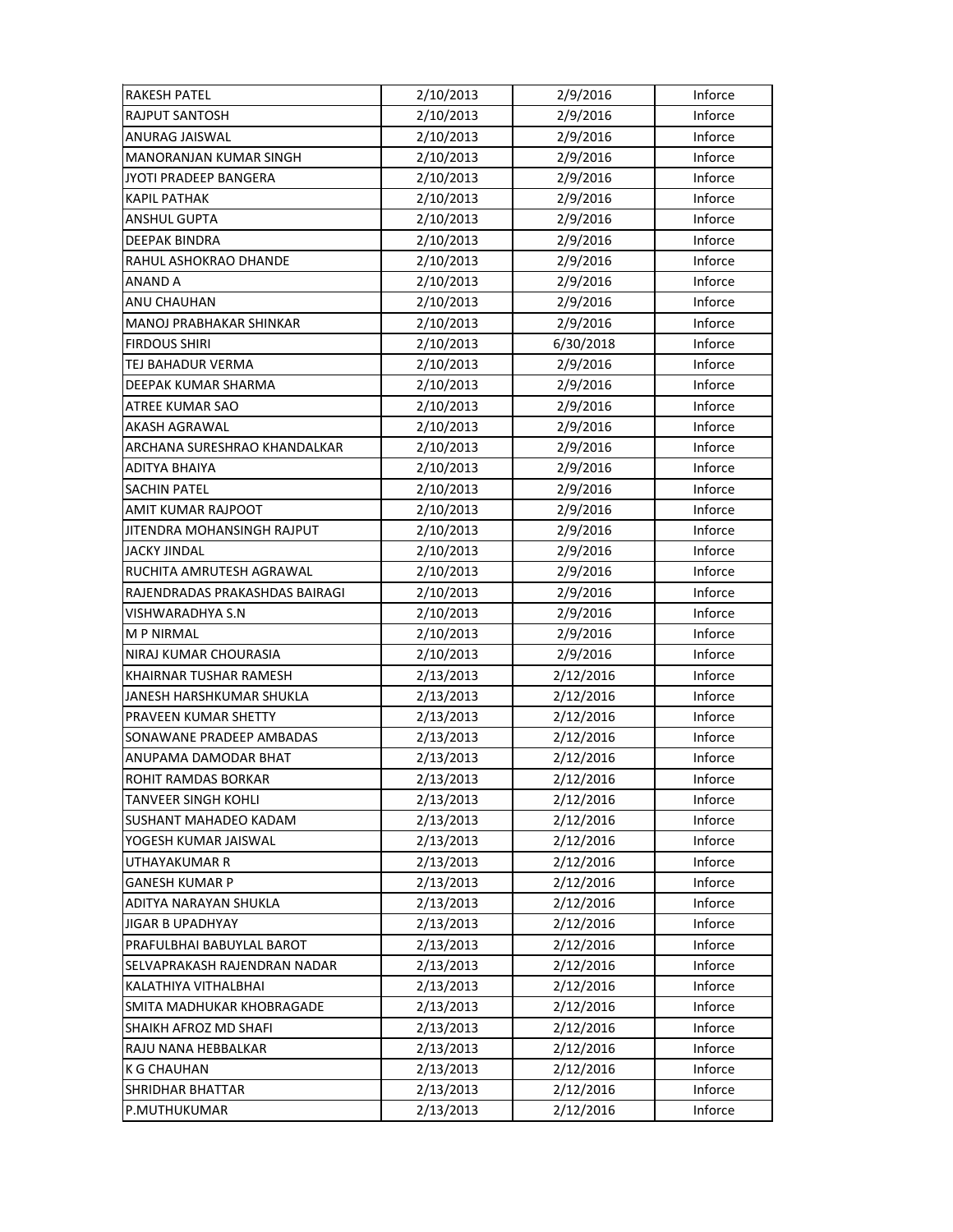| R ANATHAMOHAN                   | 2/13/2013 | 2/12/2016  | Inforce |
|---------------------------------|-----------|------------|---------|
| <b>USHA RANI</b>                | 2/13/2013 | 2/12/2016  | Inforce |
| <b>BHAGWAN DASS</b>             | 2/13/2013 | 2/12/2016  | Inforce |
| SAHIL RAMESHRAO LAKHE           | 2/13/2013 | 2/12/2016  | Inforce |
| <b>B. PAVITHRA</b>              | 2/13/2013 | 2/12/2016  | Inforce |
| <b>HARSHA G.A</b>               | 2/13/2013 | 2/12/2016  | Inforce |
| ASHISH KUMAR SHAKYA             | 2/13/2013 | 2/12/2016  | Inforce |
| RAMANUJAM C S                   | 2/13/2013 | 2/12/2016  | Inforce |
| ABHAY CHANDRAKANT PALANDE       | 2/13/2013 | 2/12/2016  | Inforce |
| PATEL KRUNAL                    | 2/13/2013 | 2/15/2018  | Inforce |
| <b>TEJALBEN PARAG KHATRI</b>    | 2/14/2013 | 2/13/2016  | Inforce |
| SUMIT CHATURVEDI                | 2/14/2013 | 2/13/2016  | Inforce |
| <b>JOHN SETIA</b>               | 2/14/2013 | 2/13/2016  | Inforce |
| SHAIK USMAN A                   | 2/14/2013 | 2/13/2016  | Inforce |
| <b>S MEERA</b>                  | 2/14/2013 | 2/13/2016  | Inforce |
| <b>B SHANMUGAVALLI</b>          | 2/14/2013 | 2/13/2016  | Inforce |
| <b>LAXMI DEVI</b>               | 2/14/2013 | 2/13/2016  | Inforce |
| <b>SHAFFY GARG</b>              | 2/14/2013 | 2/13/2016  | Inforce |
| PRASHANT BHARDWAJ               | 2/14/2013 | 2/13/2016  | Inforce |
| SANDEEP KUMAR SHARMA            | 2/14/2013 | 2/13/2016  | Inforce |
| MUSTQEEM KHAN NIYAZI            | 2/14/2013 | 2/13/2016  | Inforce |
| <b>BINDRAJ SINGH</b>            | 2/14/2013 | 2/13/2016  | Inforce |
| ANEESH KUMAR                    | 2/14/2013 | 2/13/2016  | Inforce |
| TAHER KASIM SAYED               | 2/14/2013 | 2/13/2016  | Inforce |
| SACHIN SINGH RATHORE            | 2/14/2013 | 2/13/2016  | Inforce |
| <b>BALVEER SINGH JUNEJA</b>     | 2/14/2013 | 12/30/2016 | Inforce |
| <b>VINOD KUMAR PANT</b>         | 2/14/2013 | 5/28/2018  | Inforce |
| VAISHALI A PATEL                | 2/14/2013 | 8/31/2016  | Inforce |
| VIJAY SINGH                     | 2/17/2013 | 2/16/2016  | Inforce |
| <b>KANIKA JAIN</b>              | 2/17/2013 | 2/16/2016  | Inforce |
| <b>CHARAN DASS</b>              | 2/17/2013 | 2/16/2016  | Inforce |
| <b>HARPREET KAUR</b>            | 2/17/2013 | 2/16/2016  | Inforce |
| HARI KUMAR KAMATHAM             | 2/17/2013 | 2/16/2016  | Inforce |
| <b>VISHAL P TANK</b>            | 2/17/2013 | 2/16/2016  | Inforce |
| ANIL SHARMA                     | 2/17/2013 | 2/16/2016  | Inforce |
| PRATIKSHA SITARAM KODAG         | 2/17/2013 | 2/16/2016  | Inforce |
| PAWAN CHOUDHARY                 | 2/17/2013 | 2/16/2016  | Inforce |
| GAJENDRA SINGH CHAUHAN          | 2/17/2013 | 2/16/2016  | Inforce |
| <b>BALJINDER SINGH</b>          | 2/17/2013 | 2/16/2016  | Inforce |
| <b>DHIAN CHAND</b>              | 2/17/2013 | 2/16/2016  | Inforce |
| <b>MANJEET KAUR</b>             | 2/17/2013 | 2/16/2016  | Inforce |
| CHAUDHARI UMESH ARVINDBHAI      | 2/17/2013 | 11/11/2017 | Inforce |
| SACHIN KUMAR                    | 2/17/2013 | 10/11/2017 | Inforce |
| CALVIN JOHN FERNANDES           | 2/17/2013 | 2/27/2018  | Inforce |
| PANKAJKUMAR ISHWARBHAI BHATIYA  | 2/19/2013 | 2/18/2016  | Inforce |
| DUDHREJIYA SHELJA VISHNUDAS     | 2/19/2013 | 2/18/2016  | Inforce |
| <b>BIBHUDATTA PATTANAIK</b>     | 2/19/2013 | 2/18/2016  | Inforce |
| <b>MALIN SAHOO</b>              | 2/19/2013 | 2/18/2016  | Inforce |
| JOSHI MUKESHKUMAR BALKRISHNA    | 2/19/2013 | 2/18/2016  | Inforce |
| JIGNESHKUMAR JAYANTILAL THAKKAR | 2/19/2013 | 2/18/2016  | Inforce |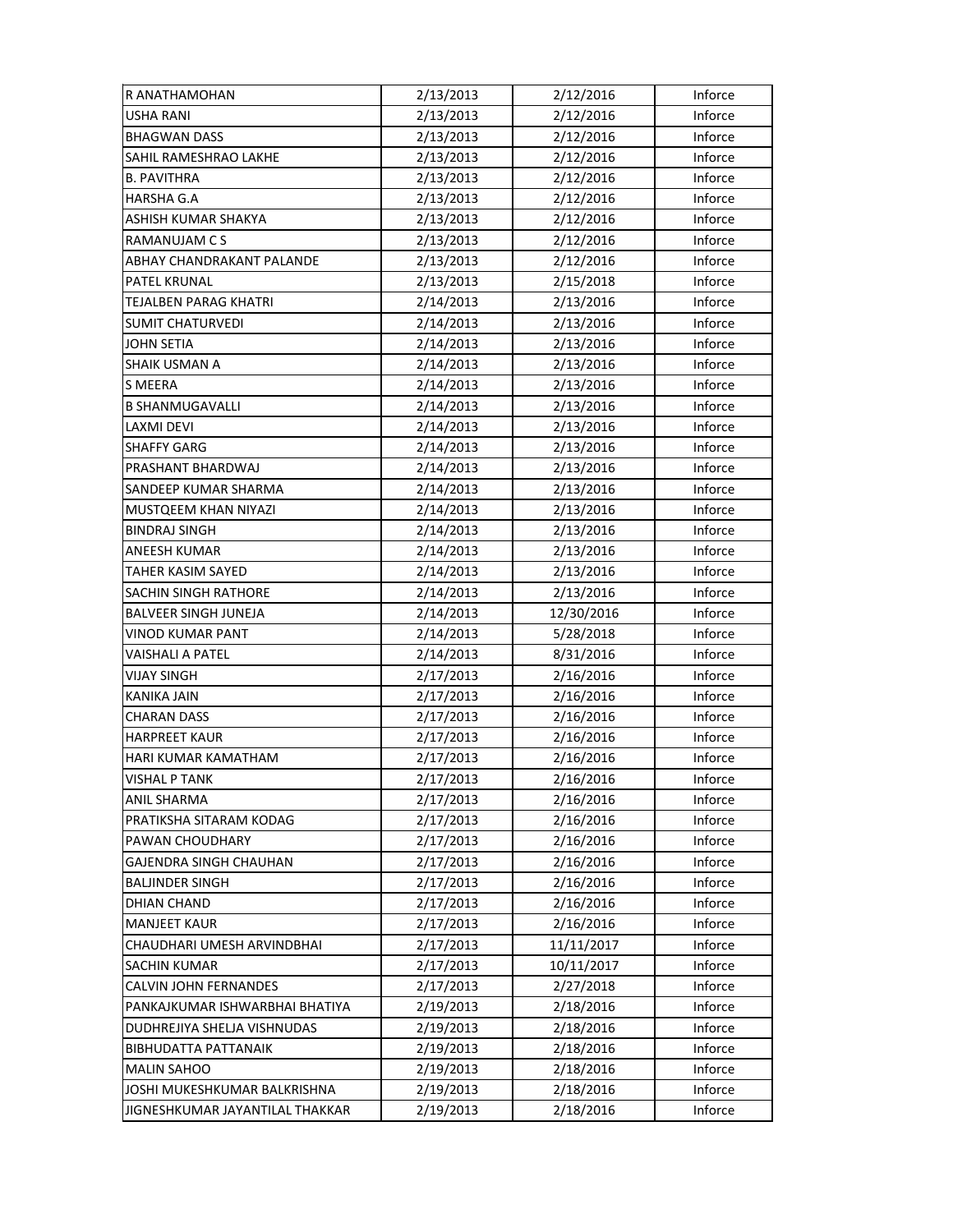| VANDANA BALHARA               | 2/19/2013 | 2/18/2016  | Inforce |
|-------------------------------|-----------|------------|---------|
| <b>G RAJAGOPAL</b>            | 2/19/2013 | 2/18/2016  | Inforce |
| KULDIP SINGH                  | 2/19/2013 | 2/18/2016  | Inforce |
| <b>NAVJOT SINGH</b>           | 2/19/2013 | 2/18/2016  | Inforce |
| DEEPAK VISHWAKARMA            | 2/19/2013 | 2/18/2016  | Inforce |
| <b>KAVYA P R</b>              | 2/19/2013 | 2/18/2016  | Inforce |
| <b>KAVIT THAKKAR</b>          | 2/19/2013 | 5/26/2018  | Inforce |
| SAMIR PANDIT                  | 2/19/2013 | 7/15/2017  | Inforce |
| HARISH CHANDRA PARIDA         | 2/19/2013 | 7/30/2018  | Inforce |
| VENKATRAMANA M.               | 2/19/2013 | 9/25/2017  | Inforce |
| JAYAPRAKASH RAI C             | 2/19/2013 | 3/29/2018  | Inforce |
| SANGEETA RAJPUROHIT           | 2/19/2013 | 3/16/2018  | Inforce |
| EDURU SARADA DEVI             | 2/25/2013 | 2/24/2016  | Inforce |
| RAVINDER                      | 2/25/2013 | 2/24/2016  | Inforce |
| PRIT PAL SINGH                | 2/25/2013 | 2/24/2016  | Inforce |
| V.DEEPAK KUMAR                | 2/25/2013 | 2/24/2016  | Inforce |
| PREM KUMAR                    | 2/25/2013 | 2/24/2016  | Inforce |
| <b>SUBHANGI BABARAO DHALE</b> | 2/25/2013 | 2/24/2016  | Inforce |
| SANJAY KUMAR VIJAY            | 2/25/2013 | 2/24/2016  | Inforce |
| A NAVANEETHAN                 | 2/25/2013 | 2/24/2016  | Inforce |
| SARITA AGARWAL                | 2/25/2013 | 2/24/2016  | Inforce |
| ANKIT AGARWAL                 | 2/25/2013 | 2/24/2016  | Inforce |
| <b>GURPREET KAUR</b>          | 2/25/2013 | 2/24/2016  | Inforce |
| VIVEKANAND THAKUR             | 2/25/2013 | 2/24/2016  | Inforce |
| RAM SAHAY MALI                | 2/25/2013 | 2/24/2016  | Inforce |
| PREETHAM RAO                  | 2/25/2013 | 2/24/2016  | Inforce |
| <b>MUNISH KUMAR</b>           | 2/25/2013 | 2/24/2016  | Inforce |
| ARJUN DAS JAISWAL             | 2/25/2013 | 2/24/2016  | Inforce |
| NARENDRA CHAURASIYA           | 2/25/2013 | 2/24/2016  | Inforce |
| KULDEEP BORAH                 | 2/25/2013 | 2/24/2016  | Inforce |
| ANJUM AQEEL                   | 2/25/2013 | 2/24/2016  | Inforce |
| NIKHIL M DALVI                | 2/25/2013 | 2/24/2016  | Inforce |
| DHRUV CHOURASIYA              | 2/25/2013 | 2/24/2016  | Inforce |
| SHAILESH SHANTARAM KADAM      | 2/25/2013 | 2/24/2016  | Inforce |
| ANUBEN THAKKAR                | 2/25/2013 | 2/24/2016  | Inforce |
| PARVEZ ANWAR ASHRAFI          | 2/25/2013 | 2/24/2016  | Inforce |
| <b>MANOJ KUMAR</b>            | 2/25/2013 | 2/24/2016  | Inforce |
| ARNOB MUKHERJEE               | 2/25/2013 | 2/24/2016  | Inforce |
| SIMRAN CHHABRA                | 2/25/2013 | 2/24/2016  | Inforce |
| PRABIR DHALI                  | 2/25/2013 | 2/24/2016  | Inforce |
| R.SATHIYA                     | 2/25/2013 | 2/24/2016  | Inforce |
| SAXENA BARKHA                 | 2/25/2013 | 5/10/2016  | Inforce |
| SARITA SINGH                  | 2/25/2013 | 7/29/2018  | Inforce |
| HARINDER SINGH PUNIA          | 2/25/2013 | 8/26/2016  | Inforce |
| VINOD SHARMA                  | 2/25/2013 | 11/14/2015 | Inforce |
| <b>BHUPESH R BANDEKAR</b>     | 2/25/2013 | 5/14/2018  | Inforce |
| SHANMUGAVEL T                 | 2/25/2013 | 10/18/2015 | Inforce |
| DARSHIKA KAUSHIK SOLANKI      | 2/25/2013 | 3/30/2018  | Inforce |
| <b>ARPIT RAJPUT</b>           | 2/26/2013 | 2/25/2016  | Inforce |
| <b>SURESHAKL</b>              | 2/26/2013 | 2/25/2016  | Inforce |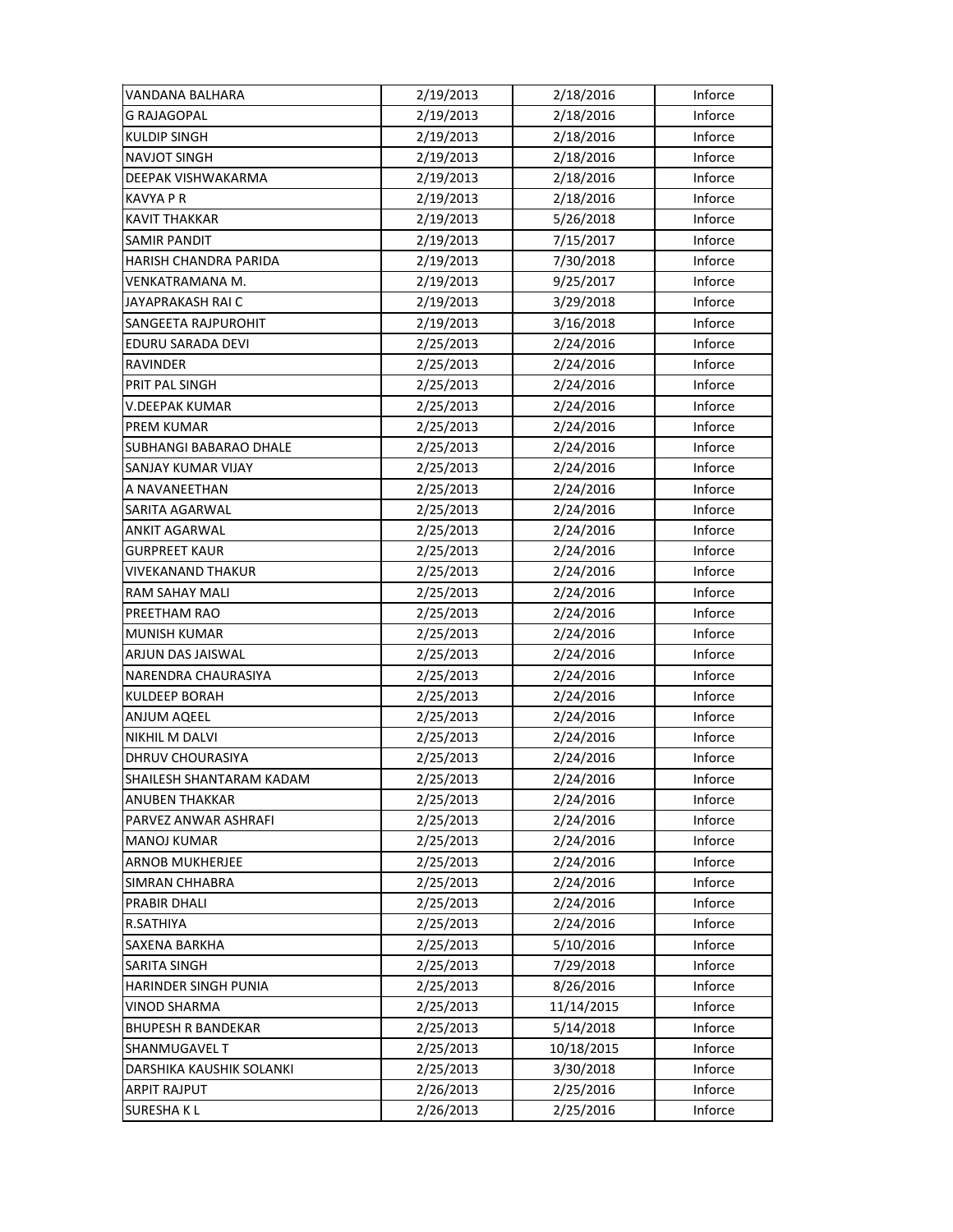| GANESH PRABHAKARRAO DHAKATE   | 2/26/2013 | 2/25/2016  | Inforce |
|-------------------------------|-----------|------------|---------|
| S UMA MAGESWARAN              | 2/26/2013 | 2/25/2016  | Inforce |
| P KUMARAVELU                  | 2/26/2013 | 2/25/2016  | Inforce |
| <b>MANJEET SINGH</b>          | 2/26/2013 | 2/25/2016  | Inforce |
| <b>DALJEET SINGH</b>          | 2/26/2013 | 2/25/2016  | Inforce |
| <b>RAKESH KUMAR TAWADE</b>    | 2/26/2013 | 2/25/2016  | Inforce |
| PUSHPA RAWAT                  | 2/26/2013 | 2/25/2016  | Inforce |
| <b>NARESH SHIVAHARE</b>       | 2/26/2013 | 2/25/2016  | Inforce |
| NITESH SINGH SHEKHAWAT        | 2/26/2013 | 2/25/2016  | Inforce |
| AMAR DEEPAK LOHEY             | 2/26/2013 | 2/25/2016  | Inforce |
| SONAL SACHINKUMAR RAVAL       | 2/26/2013 | 2/25/2016  | Inforce |
| KASMIRABEN M PANCHAL          | 2/26/2013 | 2/25/2016  | Inforce |
| SANJAY BORKAR                 | 2/26/2013 | 2/25/2016  | Inforce |
| <b>SNEHA KAURAV</b>           | 2/26/2013 | 2/25/2016  | Inforce |
| <b>MAHENDRA SINGH</b>         | 2/26/2013 | 2/25/2016  | Inforce |
| <b>AMANDEEP MITTAL</b>        | 2/26/2013 | 12/12/2015 | Inforce |
| PRAMOD MISHRA                 | 2/26/2013 | 11/9/2015  | Inforce |
| JAYESH JIVABHAI PARMAR        | 2/26/2013 | 7/24/2017  | Inforce |
| <b>NARAIN DASS</b>            | 2/26/2013 | 5/13/2018  | Inforce |
| <b>KISHNA RAM</b>             | 2/27/2013 | 2/26/2016  | Inforce |
| MODI KALPESH KUMAR            | 2/27/2013 | 2/26/2016  | Inforce |
| BHARAT KANAYALA SHAH          | 2/27/2013 | 2/26/2016  | Inforce |
| <b>NAVEEN VERMA</b>           | 2/27/2013 | 2/26/2016  | Inforce |
| SONAL AGRAWAL                 | 2/27/2013 | 2/26/2016  | Inforce |
| <b>VEER VIKRAM SINGH GAUR</b> | 2/27/2013 | 2/26/2016  | Inforce |
| <b>VIJAY ARSI DODIYA</b>      | 2/27/2013 | 2/26/2016  | Inforce |
| <b>BHARAT BHUSHAN</b>         | 2/27/2013 | 2/26/2016  | Inforce |
| DHANANJAY KUMAR               | 2/27/2013 | 2/26/2016  | Inforce |
| YOGENDER KUMAR BANSAL         | 2/27/2013 | 2/26/2016  | Inforce |
| <b>SHASHANK SINGH</b>         | 2/28/2013 | 2/27/2016  | Inforce |
| <b>MANOJ MEHTA</b>            | 2/28/2013 | 2/27/2016  | Inforce |
| SANJU BALA                    | 2/28/2013 | 2/27/2016  | Inforce |
| <b>BHARAT KUMAR</b>           | 2/28/2013 | 2/27/2016  | Inforce |
| SHASHANK CHANDRAKANT MOHRIL   | 2/28/2013 | 2/27/2016  | Inforce |
| ASHWANI KUMAR KARN            | 2/28/2013 | 2/27/2016  | Inforce |
| <b>KULDIP SINGH</b>           | 2/28/2013 | 2/27/2016  | Inforce |
| ANAS ALI KHAN                 | 2/28/2013 | 2/27/2016  | Inforce |
| CHANDRA KANT MISHRA           | 2/28/2013 | 2/27/2016  | Inforce |
| <b>NARESH KUMAR</b>           | 2/28/2013 | 2/27/2016  | Inforce |
| <b>SARAVANAN P</b>            | 2/28/2013 | 2/27/2016  | Inforce |
| NIRANJAN SAHU                 | 2/28/2013 | 2/27/2016  | Inforce |
| <b>ASHOK DAS</b>              | 2/28/2013 | 2/27/2016  | Inforce |
| MALKESH L BHATIA              | 2/28/2013 | 2/27/2016  | Inforce |
| <b>HITEND NAMDEV</b>          | 2/28/2013 | 2/27/2016  | Inforce |
| <b>SURESH SAMUEL J</b>        | 2/28/2013 | 2/27/2016  | Inforce |
| KISHANBHAI S SONI             | 2/28/2013 | 2/27/2016  | Inforce |
| <b>KAILASH KUMAR</b>          | 2/28/2013 | 2/27/2016  | Inforce |
| ASHWINI PRAVIN MALI           | 2/28/2013 | 2/27/2016  | Inforce |
| <b>SUKHJINDER SINGH</b>       | 2/28/2013 | 2/27/2016  | Inforce |
| E.SELVAM                      | 2/28/2013 | 2/27/2016  | Inforce |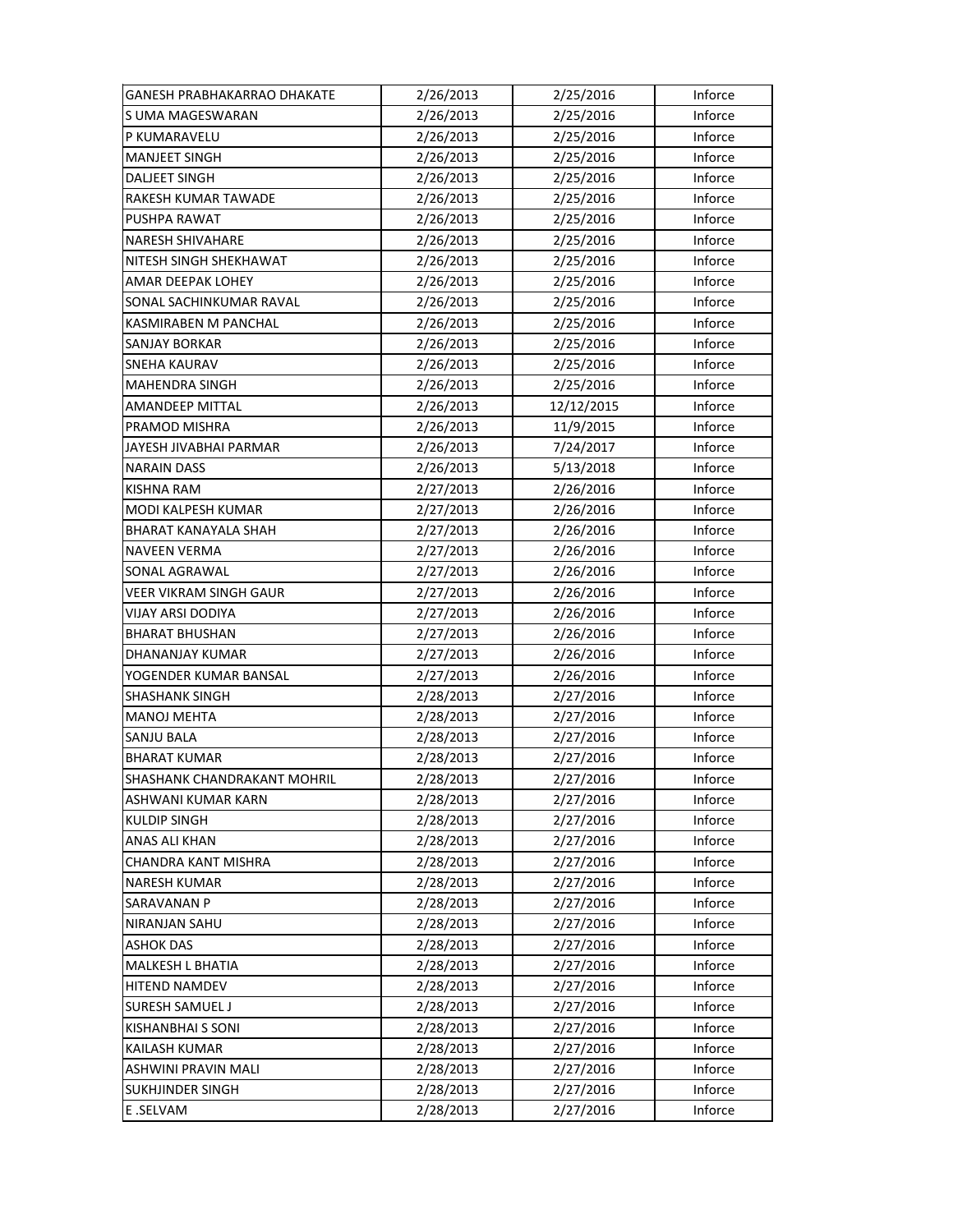| RAKESH KUMAR DADHICH           | 2/28/2013 | 2/27/2016 | Inforce |
|--------------------------------|-----------|-----------|---------|
| <b>JASODA BISHNOI</b>          | 2/28/2013 | 2/27/2016 | Inforce |
| MUKUND WATTAMWAR               | 2/28/2013 | 2/27/2016 | Inforce |
| CHAMKESH KARAR                 | 2/28/2013 | 2/27/2018 | Inforce |
| PAWAN BALA                     | 2/28/2013 | 7/13/2017 | Inforce |
| SHAH PINAL NAYANKUMAR          | 2/28/2013 | 6/29/2017 | Inforce |
| <b>MANJU SHARMA</b>            | 2/28/2013 | 8/8/2016  | Inforce |
| <b>S ABDULBASITH</b>           | 3/4/2013  | 3/3/2016  | Inforce |
| AHESAN N MAKWANA               | 3/4/2013  | 3/3/2016  | Inforce |
| <b>SHASHANKA S</b>             | 3/4/2013  | 3/3/2016  | Inforce |
| <b>SUNIL KUMAR PRUTHI</b>      | 3/4/2013  | 3/3/2016  | Inforce |
| <b>JOSE VARGHESE FERNANDEZ</b> | 3/4/2013  | 3/3/2016  | Inforce |
| ANITHA YOGANANTHAN             | 3/4/2013  | 3/3/2016  | Inforce |
| SHAKA RAJ BHAT                 | 3/4/2013  | 3/3/2016  | Inforce |
| GURAV NIKHIL CHANDRAKANT       | 3/4/2013  | 3/3/2016  | Inforce |
| S PARTHASARATHI                | 3/4/2013  | 3/3/2016  | Inforce |
| UMESH KUMAR YADUWANSHI         | 3/4/2013  | 3/3/2016  | Inforce |
| <b>BHAWANA TRIPATHI</b>        | 3/4/2013  | 3/3/2016  | Inforce |
| PRANATI MOHANTY                | 3/4/2013  | 3/3/2016  | Inforce |
| VASANT VALKU SURESHE           | 3/4/2013  | 3/3/2016  | Inforce |
| SWETA KRISHNANAND MISHRA       | 3/4/2013  | 3/3/2016  | Inforce |
| DHEERAJ SINGH CHOUHAN          | 3/4/2013  | 3/3/2016  | Inforce |
| SUBODH KUMAR GUPTA             | 3/4/2013  | 3/3/2016  | Inforce |
| <b>KAPIL PATEL</b>             | 3/4/2013  | 3/3/2016  | Inforce |
| RAJESWARI SWARGAM              | 3/4/2013  | 3/3/2016  | Inforce |
| M KALAIVANI                    | 3/4/2013  | 3/3/2016  | Inforce |
| P PENCHALAIAH                  | 3/4/2013  | 3/3/2016  | Inforce |
| M.ALAGENDRAN                   | 3/4/2013  | 3/3/2016  | Inforce |
| GODAVARI SAHU                  | 3/4/2013  | 3/3/2016  | Inforce |
| PATEL SHAILESHKUMAR G          | 3/4/2013  | 3/3/2016  | Inforce |
| <b>KIRAN PRALHAD KASBE</b>     | 3/4/2013  | 3/3/2016  | Inforce |
| <b>SAMEER ISMAIL MULLA</b>     | 3/4/2013  | 3/3/2016  | Inforce |
| BODKHE MOHAN PARASHRAM         | 3/4/2013  | 3/3/2016  | Inforce |
| RAVINDRA DIGAMBAR MAYEKAR      | 3/4/2013  | 3/3/2016  | Inforce |
| KONDA SATYANARAYANA            | 3/4/2013  | 3/3/2016  | Inforce |
| RAJESH SWAROOP BORU GADDA      | 3/4/2013  | 3/3/2016  | Inforce |
| VIKRAM NARENDRA KHETRE         | 3/4/2013  | 3/3/2016  | Inforce |
| <b>SAWANT ABHIJIT SURESH</b>   | 3/4/2013  | 6/27/2017 | Inforce |
| M NAVENA                       | 3/4/2013  | 9/16/2017 | Inforce |
| C.MURALI                       | 3/4/2013  | 6/28/2016 | Inforce |
| KRISHN KANT GAUTAM             | 3/4/2013  | 4/28/2017 | Inforce |
| <b>UDAY GAWALI</b>             | 3/4/2013  | 2/17/2017 | Inforce |
| <b>SATISHKUMAR PATEL</b>       | 3/4/2013  | 5/15/2018 | Inforce |
| PRIYAKUMAR G                   | 3/4/2013  | 5/12/2018 | Inforce |
| MANOJ KUMAR MAHESHWARI         | 3/5/2013  | 3/4/2016  | Inforce |
| AARTI BHAMBRI                  | 3/5/2013  | 3/4/2016  | Inforce |
| KHUSHIYAL SAINI                | 3/5/2013  | 3/4/2016  | Inforce |
| <b>AKTAR HUSSAIN</b>           | 3/5/2013  | 3/4/2016  | Inforce |
| <b>KARAN KUMAR</b>             | 3/5/2013  | 3/4/2016  | Inforce |
| <b>KRISHAN KUMAR</b>           | 3/5/2013  | 3/4/2016  | Inforce |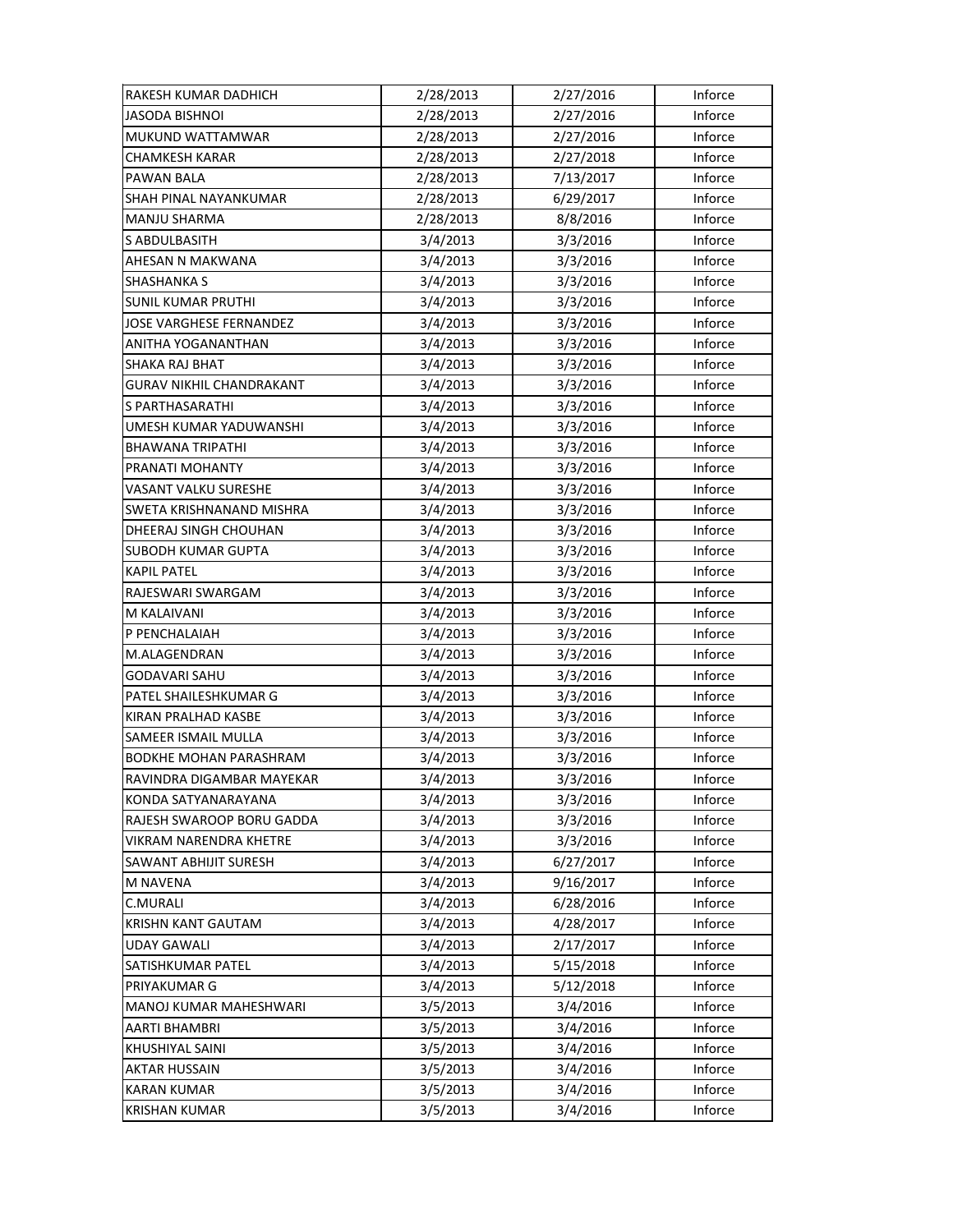| K C MAHAVEERA                  | 3/5/2013  | 3/4/2016   | Inforce |
|--------------------------------|-----------|------------|---------|
| ANIL SINGH PARMAR              | 3/5/2013  | 3/4/2016   | Inforce |
| <b>K.SHANKAR</b>               | 3/6/2013  | 3/6/2019   | Inforce |
| MOHMADJAKIR KURESHI            | 3/6/2013  | 3/5/2016   | Inforce |
| MUKESH KUMAR SAINI             | 3/6/2013  | 3/5/2016   | Inforce |
| <b>NEETU SINGLA</b>            | 3/6/2013  | 3/5/2016   | Inforce |
| <b>BHUPENDER SINGH</b>         | 3/6/2013  | 3/5/2016   | Inforce |
| KAKADIYA SANJAY KHIMJIBHAI     | 3/6/2013  | 3/5/2016   | Inforce |
| PUSHPAK KHEMKA                 | 3/10/2013 | 3/9/2016   | Inforce |
| AJAY KUMAR PALIWAL             | 3/10/2013 | 3/9/2016   | Inforce |
| PRASHANT KUMAR PATEL           | 3/10/2013 | 3/9/2016   | Inforce |
| SALIL SUDHIR KARNIK            | 3/10/2013 | 3/9/2016   | Inforce |
| <b>RENU TYAGI</b>              | 3/10/2013 | 3/9/2016   | Inforce |
| RANDDEPSINGH ANANDSINGH CHAWLA | 3/10/2013 | 3/9/2016   | Inforce |
| PAVITRA H J                    | 3/10/2013 | 3/9/2016   | Inforce |
| PRADEEP KUMAR                  | 3/10/2013 | 3/9/2016   | Inforce |
| GEETANJALI SHARMA              | 3/10/2013 | 3/9/2016   | Inforce |
| SURENDRA SINGH SENGAR          | 3/10/2013 | 3/9/2016   | Inforce |
| HIMANSHU CHANDRA               | 3/10/2013 | 3/9/2016   | Inforce |
| <b>SURENDER KUMAR</b>          | 3/10/2013 | 3/9/2016   | Inforce |
| RAMCHANDRA BALARAM BHILARE     | 3/10/2013 | 3/9/2016   | Inforce |
| SUNIL KUMAR BHARDWAJ           | 3/10/2013 | 3/9/2016   | Inforce |
| DIRAJ KUMAR B C                | 3/10/2013 | 3/9/2016   | Inforce |
| VIPUL HARIBHAI PATEL           | 3/10/2013 | 3/9/2016   | Inforce |
| P MITHUN                       | 3/10/2013 | 3/9/2016   | Inforce |
| NARENDRA LAXMANBHAI MAKWANA    | 3/10/2013 | 3/9/2016   | Inforce |
| NITINKUMAR KANUBHAI MODI       | 3/10/2013 | 3/9/2016   | Inforce |
| S.A.PRAKASH                    | 3/10/2013 | 3/9/2016   | Inforce |
| AJAY ASHOK JADHAV              | 3/10/2013 | 3/9/2016   | Inforce |
| <b>RAMESH KUMAR.S</b>          | 3/10/2013 | 3/9/2016   | Inforce |
| GAJENDRA KUMAR RAI             | 3/10/2013 | 3/9/2016   | Inforce |
| ANURADHA BATHRE                | 3/10/2013 | 3/9/2016   | Inforce |
| GNANA IRUDAYARAJ               | 3/10/2013 | 3/9/2016   | Inforce |
| <b>GANGA SAGAR PATRA</b>       | 3/10/2013 | 3/9/2016   | Inforce |
| AMIT ANAND                     | 3/10/2013 | 3/9/2016   | Inforce |
| <b>ARVIND KUMAR</b>            | 3/10/2013 | 3/9/2016   | Inforce |
| RAJESHKUMAR PANDEY             | 3/10/2013 | 3/9/2016   | Inforce |
| DEVENDRA SURYAKANT GANDHE      | 3/10/2013 | 3/9/2016   | Inforce |
| <b>NARINDER SINGH</b>          | 3/10/2013 | 3/15/2018  | Inforce |
| <b>NISHA SHARMA</b>            | 3/10/2013 | 11/25/2015 | Inforce |
| <b>ASHIK ALI</b>               | 3/11/2013 | 3/10/2016  | Inforce |
| <b>NITIN RAI</b>               | 3/11/2013 | 3/10/2016  | Inforce |
| VARUN SINGH THAKUR             | 3/11/2013 | 3/10/2016  | Inforce |
| KHYATI JIGNESHKUMAR SHAH       | 3/11/2013 | 3/10/2016  | Inforce |
| JAYESH NARAYANBHAI JOSHI       | 3/11/2013 | 3/10/2016  | Inforce |
| <b>BALASUBRAMANI V C</b>       | 3/11/2013 | 3/10/2016  | Inforce |
| <b>VIJAY KANT TIWARI</b>       | 3/11/2013 | 3/10/2016  | Inforce |
| <b>RAJIV KUMAR</b>             | 3/11/2013 | 3/10/2016  | Inforce |
| PATEL ILA H                    | 3/11/2013 | 3/10/2016  | Inforce |
| MALINENI V KRISHNA RAO         | 3/11/2013 | 3/10/2016  | Inforce |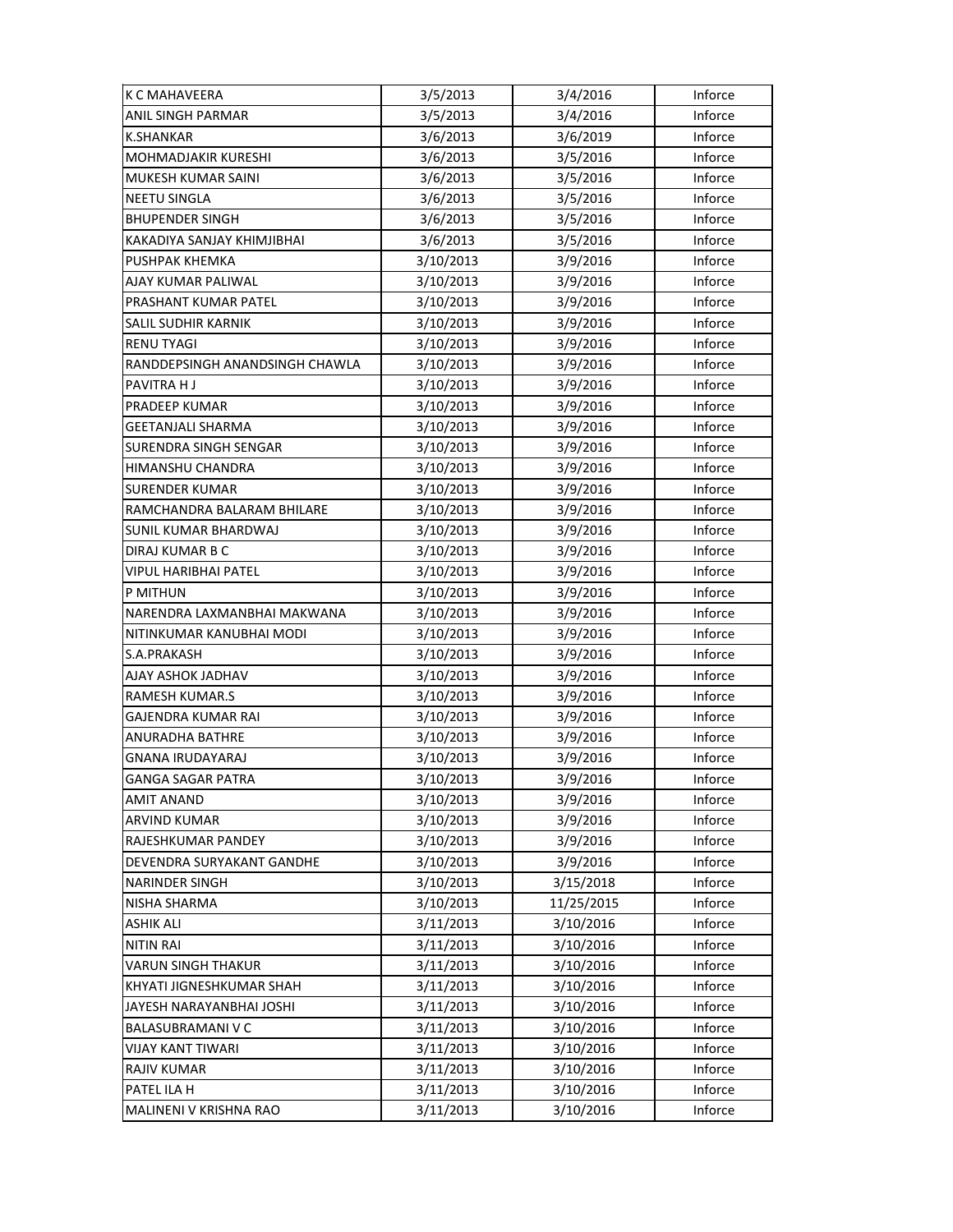| R A RAJ                       | 3/11/2013 | 3/10/2016  | Inforce |
|-------------------------------|-----------|------------|---------|
| DONTU NAGESWAR RAO            | 3/11/2013 | 3/10/2016  | Inforce |
| RAJDIPSINH N JADEJA           | 3/11/2013 | 3/10/2016  | Inforce |
| S DEEPIKA                     | 3/11/2013 | 8/20/2016  | Inforce |
| KIRAN S. JAIN                 | 3/11/2013 | 1/30/2017  | Inforce |
| JITENDRA CHOUHAN              | 3/11/2013 | 12/28/2015 | Inforce |
| SRI SANJAY KUMAR RAI          | 3/11/2013 | 5/24/2016  | Inforce |
| <b>RAMESH V</b>               | 3/11/2013 | 2/26/2018  | Inforce |
| <b>BABUL AHMED</b>            | 3/13/2013 | 3/12/2016  | Inforce |
| PANKAJ ASHOK PATIL            | 3/13/2013 | 3/12/2016  | Inforce |
| KATLA ANJABABU                | 3/13/2013 | 3/12/2016  | Inforce |
| SHWETHA.B.G                   | 3/13/2013 | 3/12/2016  | Inforce |
| SHARFAA SAMEER SHAIKH         | 3/13/2013 | 3/12/2016  | Inforce |
| REKHA                         | 3/13/2013 | 3/12/2016  | Inforce |
| MUKESH SACHDEVA               | 3/13/2013 | 3/12/2016  | Inforce |
| <b>ANURADHA ATRI</b>          | 3/13/2013 | 3/12/2016  | Inforce |
| POONAM SHARMA                 | 3/13/2013 | 3/12/2016  | Inforce |
| <b>RUTUBEN B PATEL</b>        | 3/13/2013 | 3/12/2016  | Inforce |
| RAJESH PRAKASH CHAVAN         | 3/13/2013 | 3/12/2016  | Inforce |
| TIWARI SURYAPRAKASH RUDRANATH | 3/13/2013 | 12/26/2017 | Inforce |
| <b>MANOJ KAKKAR</b>           | 3/13/2013 | 1/17/2016  | Inforce |
| AMIT DHIMAN                   | 3/15/2013 | 3/14/2016  | Inforce |
| BABARIYA VIJAY MANSUKHBHAI    | 3/15/2013 | 3/14/2016  | Inforce |
| NARENDRASINH C RANA           | 3/15/2013 | 3/14/2016  | Inforce |
| PRAJAPATI CHETAN CHANDUBHAI   | 3/15/2013 | 3/14/2016  | Inforce |
| <b>BRIJESHKUMAR PANDEY</b>    | 3/15/2013 | 3/14/2016  | Inforce |
| PREETI TARAN VASAN            | 3/15/2013 | 3/14/2016  | Inforce |
| PUPINDER SINGH ARORA          | 3/15/2013 | 3/14/2016  | Inforce |
| <b>MANOJ KUMAR ROUT</b>       | 3/15/2013 | 3/14/2016  | Inforce |
| NIRAJ SABHAPATI TIWARI        | 3/15/2013 | 3/14/2016  | Inforce |
| ARUN KUMAR BRAHMA             | 3/15/2013 | 3/14/2016  | Inforce |
| MILIND NILKANTH ZOPE          | 3/15/2013 | 3/14/2016  | Inforce |
| AJAY SINGH RAJPUT             | 3/15/2013 | 3/14/2016  | Inforce |
| SHAHZAD A KHAN                | 3/15/2013 | 3/14/2016  | Inforce |
| OM PRAKASH TRIVEDI            | 3/15/2013 | 3/14/2016  | Inforce |
| <b>SHRIKANT</b>               | 3/15/2013 | 3/14/2016  | Inforce |
| MILAN DUBEY                   | 3/15/2013 | 3/14/2016  | Inforce |
| <b>JITENDRA JAIN</b>          | 3/15/2013 | 3/14/2016  | Inforce |
| <b>ANIL CHOUHAN</b>           | 3/15/2013 | 3/14/2016  | Inforce |
| VADIREDDY BHASKAR REDDY       | 3/15/2013 | 3/14/2016  | Inforce |
| S.NAGAIAH                     | 3/15/2013 | 3/14/2016  | Inforce |
| <b>ESHWARAPPA S B</b>         | 3/15/2013 | 3/14/2016  | Inforce |
| SAMTA DHANOTIA                | 3/15/2013 | 3/14/2016  | Inforce |
| <b>VIVEK SINGH RATHORE</b>    | 3/15/2013 | 3/14/2016  | Inforce |
| ABDUL AZEEZ KHAN              | 3/15/2013 | 3/14/2016  | Inforce |
| SONAM NAMDEV                  | 3/15/2013 | 3/14/2016  | Inforce |
| <b>DHEERAJ SINGH</b>          | 3/15/2013 | 3/14/2016  | Inforce |
| NAVAL KISHORE MISHRA          | 3/15/2013 | 3/14/2016  | Inforce |
| ANIL KUMAR JAIN               | 3/15/2013 | 3/14/2016  | Inforce |
| <b>ANKUR SHUKLA</b>           | 3/15/2013 | 3/14/2016  | Inforce |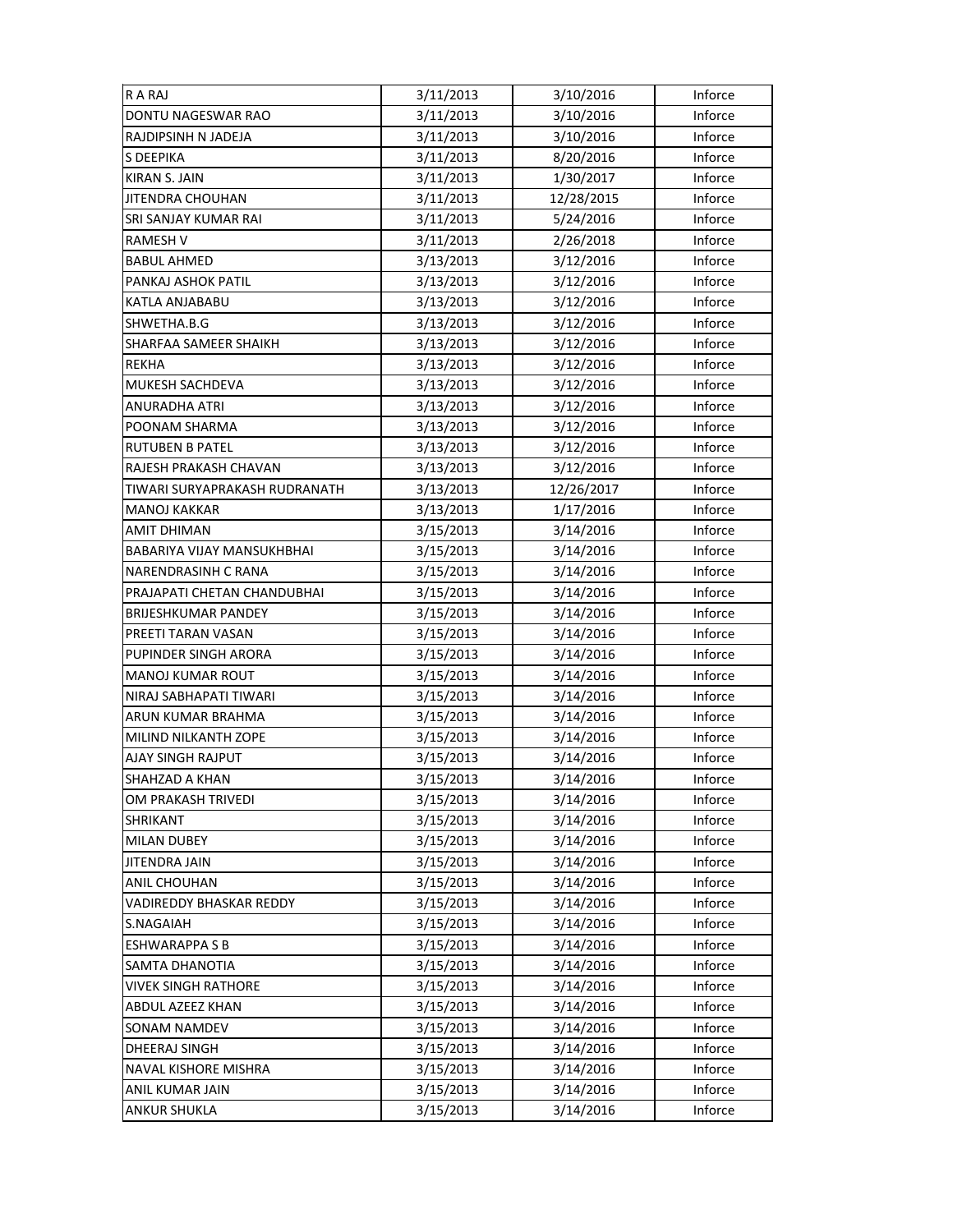| SANTOSH KUMAR SINGH               | 3/15/2013 | 3/14/2016 | Inforce |
|-----------------------------------|-----------|-----------|---------|
| <b>RAJA PRASAD GUPTA</b>          | 3/15/2013 | 3/14/2016 | Inforce |
| <b>KIRAN PANDEY</b>               | 3/15/2013 | 3/14/2016 | Inforce |
| SOHAN LAL SAHU                    | 3/15/2013 | 3/14/2016 | Inforce |
| YASH SULTANIA                     | 3/15/2013 | 3/14/2016 | Inforce |
| <b>HEMANT KUMAR</b>               | 3/15/2013 | 3/14/2016 | Inforce |
| <b>VIVEKT</b>                     | 3/15/2013 | 3/14/2016 | Inforce |
| <b>AJAY KUMAR MISHRA</b>          | 3/15/2013 | 3/14/2016 | Inforce |
| PRADEEP KUMAR                     | 3/15/2013 | 3/14/2016 | Inforce |
| <b>MANOJ KUMAR PATEL</b>          | 3/15/2013 | 3/14/2016 | Inforce |
| <b>BABITA UPRIT</b>               | 3/15/2013 | 3/14/2016 | Inforce |
| SATISHBABU S                      | 3/15/2013 | 3/14/2016 | Inforce |
| <b>MANISHA GUPTA</b>              | 3/15/2013 | 3/14/2016 | Inforce |
| AMAN SETIA                        | 3/15/2013 | 3/14/2016 | Inforce |
| <b>ARUN CHHIBBER</b>              | 3/16/2013 | 1/11/2017 | Inforce |
| <b>BHUSHAN SHEKHAR VISPUTE</b>    | 3/16/2013 | 5/26/2017 | Inforce |
| <b>SHOBHA RANI</b>                | 3/16/2013 | 7/21/2016 | Inforce |
| RAM LOK                           | 3/16/2013 | 1/22/2016 | Inforce |
| SANGITA MOHAN PAWAR               | 3/16/2013 | 6/6/2018  | Inforce |
| AMIT SHARMA                       | 3/17/2013 | 3/30/2018 | Inforce |
| PRATHAPCHANDRA H G                | 3/17/2013 | 9/19/2017 | Inforce |
| ASIFIQBAL SHAIKH                  | 3/18/2013 | 3/17/2016 | Inforce |
| VENU REDDY ERRAM                  | 3/19/2013 | 3/18/2016 | Inforce |
| THIRUPATHI REDDY N                | 3/19/2013 | 3/18/2016 | Inforce |
| MANOJ KALIDAS GAD                 | 3/19/2013 | 3/18/2016 | Inforce |
| SANGEETHA P V                     | 3/19/2013 | 3/18/2016 | Inforce |
| ASWATHY A A                       | 3/19/2013 | 3/18/2016 | Inforce |
| UDAYAN MAITRA                     | 3/19/2013 | 3/18/2016 | Inforce |
| UDAY RAJENDRA BHARADWAJ           | 3/19/2013 | 3/18/2016 | Inforce |
| MANISH DAYARAM BHANUSHALI         | 3/19/2013 | 3/18/2016 | Inforce |
| DIPAK BHAVAN MALI                 | 3/19/2013 | 3/18/2016 | Inforce |
| VINOD JETHALAL CHAUHAN            | 3/19/2013 | 3/18/2016 | Inforce |
| <b>JIGAR DILIPBHAI MEHTA</b>      | 3/19/2013 | 3/18/2016 | Inforce |
| KOTTE KAVITHA                     | 3/19/2013 | 3/18/2016 | Inforce |
| RAM KISHORE MISHRA                | 3/19/2013 | 3/18/2016 | Inforce |
| KHASA RAM                         | 3/19/2013 | 3/18/2016 | Inforce |
| POONAM VYAS                       | 3/19/2013 | 3/18/2016 | Inforce |
| <b>VARSHA KHARE</b>               | 3/19/2013 | 3/18/2016 | Inforce |
| <b>GUMAN SINGH GEHLOT</b>         | 3/19/2013 | 3/18/2016 | Inforce |
| MOHAMMED ZAHID SHAFIULLAH QURESHI | 3/19/2013 | 3/18/2016 | Inforce |
| VISHWAS KHANDELWAL                | 3/19/2013 | 3/18/2016 | Inforce |
| K.GANESH MARISHANKAR              | 3/19/2013 | 3/18/2016 | Inforce |
| V MUTHULAKSHMI                    | 3/19/2013 | 3/18/2016 | Inforce |
| KHUMAN SINGH DEVDA                | 3/19/2013 | 3/18/2016 | Inforce |
| <b>BHARATKUMAR LOH</b>            | 3/19/2013 | 3/18/2016 | Inforce |
| RAGHUNATHA G M                    | 3/19/2013 | 3/18/2016 | Inforce |
| RAGHAVENDRA D                     | 3/19/2013 | 3/18/2016 | Inforce |
| SANTOSH M KUNTAGI                 | 3/19/2013 | 3/18/2016 | Inforce |
| SHANKAR KUMAR SHAMBHU             | 3/19/2013 | 3/18/2016 | Inforce |
| ANIL SANDIPAN BHISE               | 3/19/2013 | 3/18/2016 | Inforce |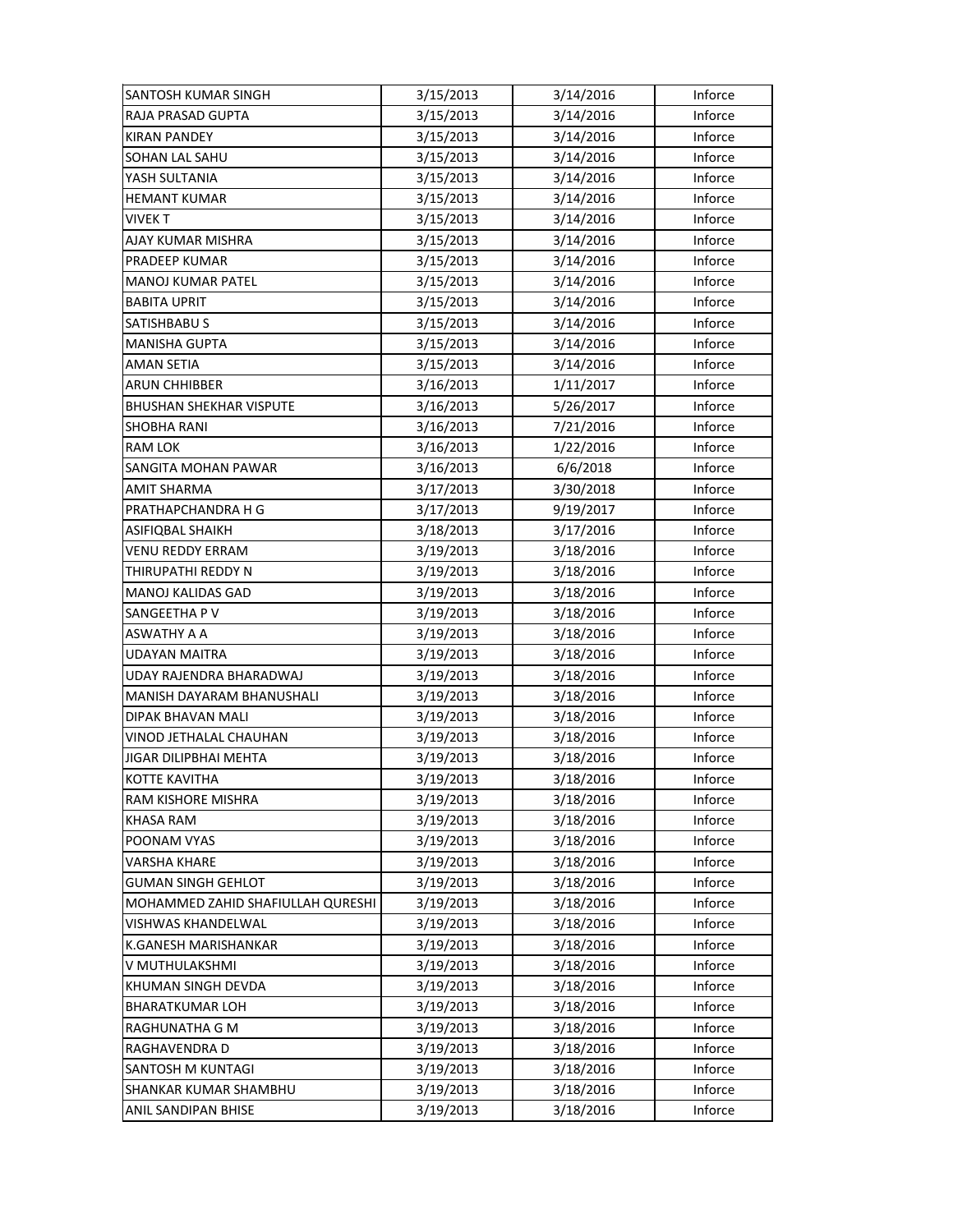| <b>SANTHOSH K DONI</b>      | 3/19/2013 | 3/13/2017  | Inforce |
|-----------------------------|-----------|------------|---------|
| <b>SHYAM LAL PARMAR</b>     | 3/19/2013 | 9/27/2017  | Inforce |
| <b>RAMAKANT RAY</b>         | 3/19/2013 | 10/12/2016 | Inforce |
| DEEPA RITESH MITTAL         | 3/21/2013 | 3/20/2016  | Inforce |
| INSIYA AMIRALI MANDVIVALA   | 3/21/2013 | 3/20/2016  | Inforce |
| MUKUL NIJHAWAN              | 3/21/2013 | 3/20/2016  | Inforce |
| <b>SARITHA</b>              | 3/21/2013 | 3/20/2016  | Inforce |
| <b>IFTEKHAR AHMAD</b>       | 3/21/2013 | 3/20/2016  | Inforce |
| ASHOK KUMAR                 | 3/21/2013 | 3/20/2016  | Inforce |
| <b>KAVITA KHARALE</b>       | 3/21/2013 | 9/11/2018  | Inforce |
| RAMESH YADAV                | 3/23/2013 | 3/22/2016  | Inforce |
| <b>MD IMRAN</b>             | 3/23/2013 | 3/22/2016  | Inforce |
| G SREENIVASULU              | 3/23/2013 | 3/22/2016  | Inforce |
| RAMALAKSHMI VIJAYAKUMAR     | 3/23/2013 | 3/22/2016  | Inforce |
| <b>BABU RAM CHOUDHARY</b>   | 3/23/2013 | 3/22/2016  | Inforce |
| <b>TADI PRAVEEN</b>         | 3/23/2013 | 3/22/2016  | Inforce |
| <b>AJAY KUMAR</b>           | 3/23/2013 | 3/22/2016  | Inforce |
| RAVINDER SINGH              | 3/23/2013 | 3/22/2016  | Inforce |
| LAKHAN SINGH THAKUR         | 3/23/2013 | 3/22/2016  | Inforce |
| ANURAG KUMAR SONI           | 3/23/2013 | 3/22/2016  | Inforce |
| NIRANJAN JAISWAL            | 3/23/2013 | 3/22/2016  | Inforce |
| MANISHA SHAMBHU RAY         | 3/23/2013 | 3/22/2016  | Inforce |
| B.KUMARESANATHAN            | 3/23/2013 | 3/22/2016  | Inforce |
| MANJUNATHA D                | 3/23/2013 | 3/22/2016  | Inforce |
| UTTAM YALMAR                | 3/23/2013 | 3/22/2016  | Inforce |
| PANKAJ MAHAVIRCHAND JAIN    | 3/23/2013 | 3/22/2016  | Inforce |
| D V S NARAYANA              | 3/23/2013 | 3/22/2016  | Inforce |
| DHARMENDRA B BHATT          | 3/23/2013 | 3/22/2016  | Inforce |
| YOGESH VALJIBHAI PARMAR     | 3/23/2013 | 3/22/2016  | Inforce |
| <b>AMIT KUMAR</b>           | 3/23/2013 | 3/22/2016  | Inforce |
| <b>SHRINIDHI</b>            | 3/23/2013 | 3/22/2016  | Inforce |
| <b>VISHNU SONI</b>          | 3/23/2013 | 3/22/2016  | Inforce |
| JITENDRA KUMAR YADAV        | 3/23/2013 | 3/22/2016  | Inforce |
| SHRUTI ARUN PATIL           | 3/23/2013 | 3/22/2016  | Inforce |
| <b>SANJAY V</b>             | 3/23/2013 | 3/22/2016  | Inforce |
| LAKSHMI SRI P R             | 3/23/2013 | 3/22/2016  | Inforce |
| RAM KUMAR BISNOI            | 3/23/2013 | 3/22/2016  | Inforce |
| LALIT MOHAN TEWARI          | 3/23/2013 | 3/22/2016  | Inforce |
| <b>MANDEEP SINGH BHASIN</b> | 3/23/2013 | 3/22/2016  | Inforce |
| <b>ROHIT KUMAR</b>          | 3/23/2013 | 3/22/2016  | Inforce |
| YOGESH SHRIVASTAVA          | 3/23/2013 | 3/22/2016  | Inforce |
| GARIMA KHANNA               | 3/23/2013 | 3/22/2016  | Inforce |
| RAMESHCHANDRA TRIPATHI      | 3/23/2013 | 12/7/2015  | Inforce |
| MUTHUKRISHNAN YADAVAR       | 3/23/2013 | 11/25/2015 | Inforce |
| <b>MANOJ MOHANLAL ASHER</b> | 3/23/2013 | 12/30/2015 | Inforce |
| SUMIT KUMAR GANGRADE        | 3/23/2013 | 11/23/2015 | Inforce |
| <b>NANDE VILAS</b>          | 3/23/2013 | 10/27/2017 | Inforce |
| <b>JYOTI RAVI GADE</b>      | 3/25/2013 | 3/24/2016  | Inforce |
| KAMLESH KUMAR CHAURASIA     | 3/25/2013 | 3/24/2016  | Inforce |
| VINAYAK BAJIRAO GOLE        | 3/25/2013 | 3/24/2016  | Inforce |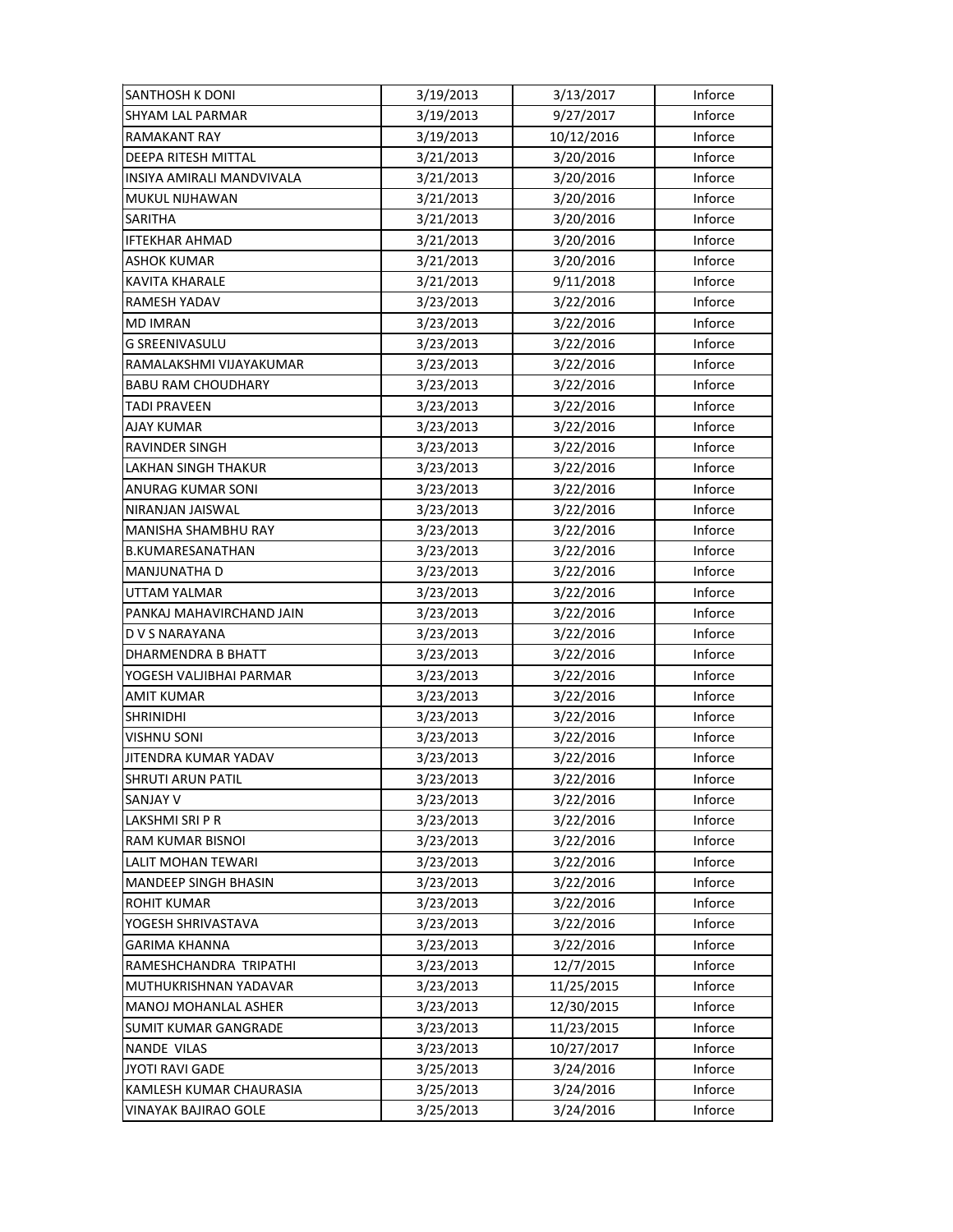| <b>SURESH RAJA G</b>           | 3/25/2013 | 3/24/2016  | Inforce |
|--------------------------------|-----------|------------|---------|
| <b>KALAKAPPA B NOOLVI</b>      | 3/25/2013 | 3/24/2016  | Inforce |
| PRAKASH. N                     | 3/25/2013 | 3/24/2016  | Inforce |
| UDAI SINGH                     | 3/25/2013 | 3/24/2016  | Inforce |
| VIBHAL A BAMBHANIYA            | 3/25/2013 | 3/24/2016  | Inforce |
| GOWARDHAN NARBHERAM CHANDE     | 3/25/2013 | 3/24/2016  | Inforce |
| AMBIKA M SAVAGANVI             | 3/25/2013 | 3/22/2017  | Inforce |
| RAHUL KUMAR RANA               | 3/25/2013 | 10/27/2015 | Inforce |
| MEKALA VINAY KUMAR             | 3/26/2013 | 3/25/2016  | Inforce |
| PRADEEP KUMAR KULSHRESTHA      | 3/26/2013 | 3/25/2016  | Inforce |
| SUSHIL KUMAR AGRAWAL           | 3/26/2013 | 3/25/2016  | Inforce |
| <b>ASHWINI AWASTHI</b>         | 3/26/2013 | 3/25/2016  | Inforce |
| <b>DEEPAK SONI</b>             | 3/26/2013 | 3/25/2016  | Inforce |
| <b>MADHURAT</b>                | 3/26/2013 | 3/25/2016  | Inforce |
| <b>ANJALI CHHABRIA</b>         | 3/26/2013 | 3/25/2016  | Inforce |
| <b>GYANENDER KUMAR SINGHAL</b> | 3/26/2013 | 3/25/2016  | Inforce |
| REENA A PATEKAR                | 3/26/2013 | 3/25/2016  | Inforce |
| <b>MANOJ KUMAR</b>             | 3/26/2013 | 3/25/2016  | Inforce |
| LALIT RAWAL                    | 3/26/2013 | 3/25/2016  | Inforce |
| UMME HANI M S ANSARI           | 3/26/2013 | 3/25/2016  | Inforce |
| <b>VAIDIK NATANI</b>           | 3/26/2013 | 3/25/2016  | Inforce |
| OM PRAKASH MANDORA             | 3/26/2013 | 3/25/2016  | Inforce |
| <b>AMIT SHEDAGE</b>            | 3/26/2013 | 3/25/2016  | Inforce |
| SANDEEP CHOUHAN                | 3/26/2013 | 3/25/2016  | Inforce |
| <b>CHANDRAPPA GUDIKETAR</b>    | 3/26/2013 | 3/25/2016  | Inforce |
| SHRI GIRJA PRASAD CHAURASIYA   | 3/26/2013 | 5/21/2016  | Inforce |
| GIRISH PRAJAPATI               | 3/26/2013 | 12/14/2016 | Inforce |
| K BALAMURUGAN                  | 3/28/2013 | 3/27/2016  | Inforce |
| <b>MARY ASHA</b>               | 3/28/2013 | 3/27/2016  | Inforce |
| <b>NIKHIL K VYAS</b>           | 3/28/2013 | 3/27/2016  | Inforce |
| MOHAMMADADIL ZAKIRHUSEN        | 3/28/2013 | 3/27/2016  | Inforce |
| RANJIT VIJAY KUMAR DUBEY       | 3/28/2013 | 3/27/2016  | Inforce |
| SARAVANAN J                    | 3/28/2013 | 3/27/2016  | Inforce |
| MINESH CHHAGANBHAI LAD         | 3/28/2013 | 3/27/2016  | Inforce |
| NISHA DAVE                     | 3/28/2013 | 3/27/2016  | Inforce |
| JALPABEN RANCHHODBHAI PARMAR   | 3/28/2013 | 3/27/2016  | Inforce |
| TEJASH BHARATBHAI NAIK         | 3/28/2013 | 3/27/2016  | Inforce |
| AJAY KUMAR SHARMA              | 3/28/2013 | 3/27/2016  | Inforce |
| <b>SUNIL KUMAR</b>             | 3/28/2013 | 3/27/2016  | Inforce |
| <b>NARAIN MAL GAUTAM</b>       | 3/28/2013 | 3/27/2016  | Inforce |
| JALANDHAR JAYWANT MOTE         | 3/28/2013 | 12/1/2015  | Inforce |
| ANIL KUMAR SHARMA              | 3/29/2013 | 3/28/2016  | Inforce |
| <b>MEENU GANOTRA</b>           | 3/29/2013 | 3/28/2016  | Inforce |
| <b>MOHD NASIR</b>              | 3/29/2013 | 3/28/2016  | Inforce |
| GUJJULA VENKATA SUBBAIAH       | 3/29/2013 | 3/28/2016  | Inforce |
| M SETHU                        | 3/29/2013 | 3/28/2016  | Inforce |
| <b>SURENDRA PARTAP SINGH</b>   | 3/29/2013 | 3/28/2016  | Inforce |
| SANJIV GUPTA                   | 3/29/2013 | 3/28/2016  | Inforce |
| RAJESH KUMAR SINGH             | 3/29/2013 | 3/28/2016  | Inforce |
| Y.NARASA REDDY                 | 3/29/2013 | 3/28/2016  | Inforce |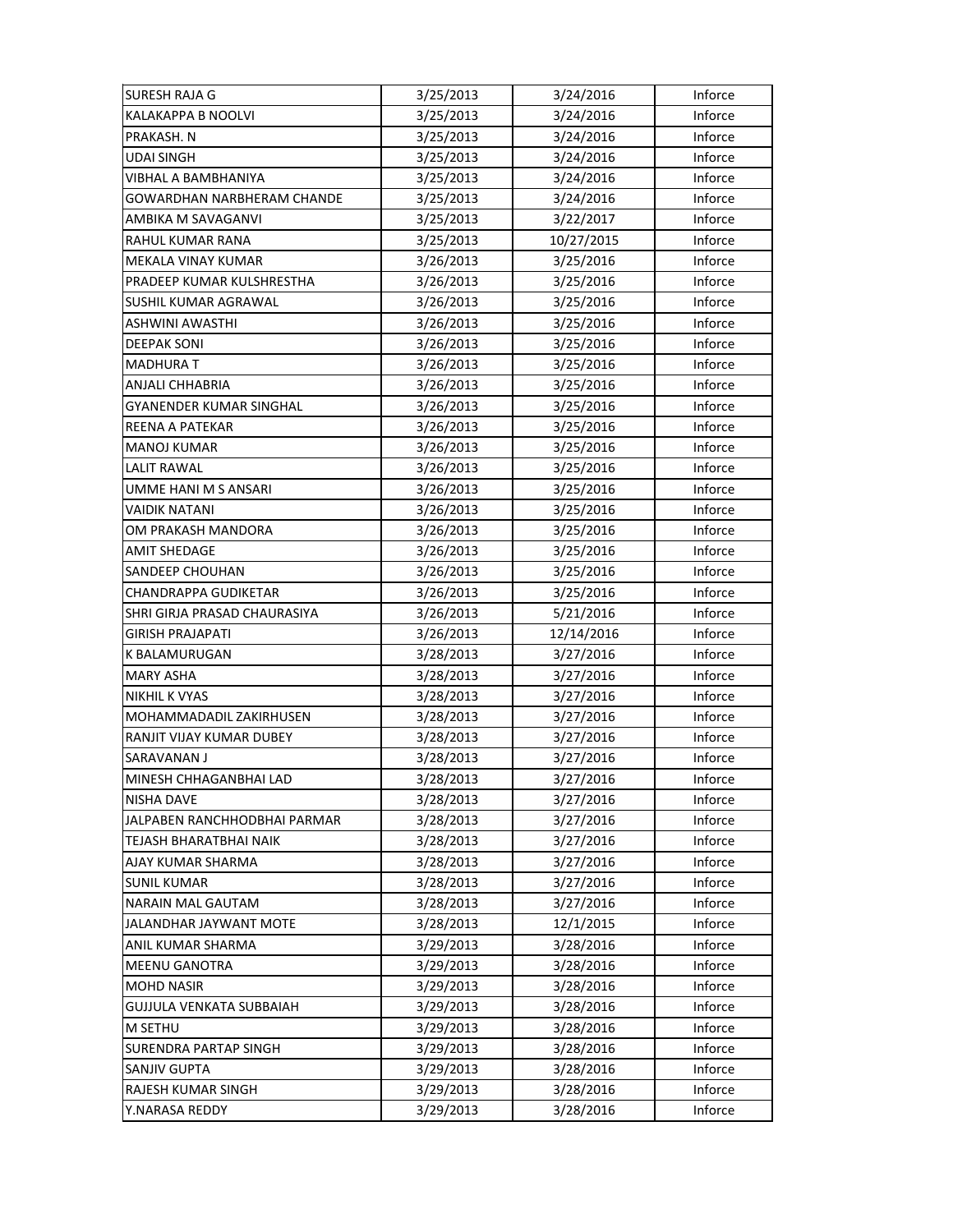| D AMUDHA                    | 3/29/2013 | 3/28/2016 | Inforce |
|-----------------------------|-----------|-----------|---------|
| <b>T.KRISHNAMURTHY</b>      | 3/29/2013 | 3/28/2016 | Inforce |
| RANGANATH                   | 3/29/2013 | 3/28/2016 | Inforce |
| PASUPULETI SAIKRISHNA       | 3/29/2013 | 3/28/2016 | Inforce |
| SANJEEVKUMAR                | 3/29/2013 | 3/28/2016 | Inforce |
| KOTIA JITENDRA KARSAN       | 3/29/2013 | 3/28/2016 | Inforce |
| ANURUDH PRASAD              | 3/29/2013 | 3/28/2016 | Inforce |
| PREMENDRA PRATAP SINGH      | 3/29/2013 | 3/28/2016 | Inforce |
| ARVINDKUMAR S SHUKLA        | 3/29/2013 | 3/28/2016 | Inforce |
| <b>JOGINDER SINGH</b>       | 3/29/2013 | 3/28/2016 | Inforce |
| PALANIVEL                   | 3/29/2013 | 3/28/2016 | Inforce |
| <b>KULDEEP KUMAR</b>        | 3/29/2013 | 3/28/2016 | Inforce |
| UTHIRAKUMAR B               | 3/29/2013 | 3/29/2016 | Inforce |
| RAJENDER KUMAR              | 3/30/2013 | 3/29/2016 | Inforce |
| <b>LOVIT GARG</b>           | 3/30/2013 | 3/29/2016 | Inforce |
| AKSHATHA SREENAG            | 3/30/2013 | 3/29/2016 | Inforce |
| <b>VIMAL JANGID</b>         | 3/30/2013 | 3/29/2016 | Inforce |
| R GODWIN SHINY              | 3/30/2013 | 3/29/2016 | Inforce |
| <b>RAHUL SHARMA</b>         | 3/30/2013 | 3/29/2016 | Inforce |
| SNEHA LALITKUMAR CHOPDE     | 3/30/2013 | 3/29/2016 | Inforce |
| <b>MUKESH KUMAR SAINI</b>   | 3/30/2013 | 3/29/2016 | Inforce |
| <b>ANKIT GODARA</b>         | 3/30/2013 | 3/29/2016 | Inforce |
| <b>SHER SINGH</b>           | 3/30/2013 | 3/29/2016 | Inforce |
| OM PRAKASH                  | 3/30/2013 | 3/29/2016 | Inforce |
| ATUL RAKESH RAJPUROHIT      | 3/30/2013 | 3/29/2016 | Inforce |
| DILIPBHAI K KARANKAL        | 3/30/2013 | 3/29/2016 | Inforce |
| AINALA HAREESH              | 3/30/2013 | 3/29/2016 | Inforce |
| SWARNALATA SAHU             | 3/30/2013 | 3/29/2016 | Inforce |
| <b>BINA RANI SHIT</b>       | 3/30/2013 | 3/29/2016 | Inforce |
| RAJESH KUMAR JAIN           | 3/30/2013 | 3/29/2016 | Inforce |
| <b>UDIT SUDHAKAR HADKE</b>  | 3/30/2013 | 3/29/2016 | Inforce |
| SHIVAJI SHRIPATI DESAI      | 3/30/2013 | 3/29/2016 | Inforce |
| <b>JAYPRAKASH A SINGH</b>   | 3/30/2013 | 3/29/2016 | Inforce |
| RAMESH MAHADEV SHIRSAT      | 3/30/2013 | 3/29/2016 | Inforce |
| ALFENSO JOYWIN FABIYAN      | 3/30/2013 | 3/29/2016 | Inforce |
| <b>NIDHI P GUPTA</b>        | 3/30/2013 | 3/29/2016 | Inforce |
| <b>MANOJ RATHEE</b>         | 3/30/2013 | 3/29/2016 | Inforce |
| VIJAY KUMAR AGRAWAL         | 3/30/2013 | 3/29/2016 | Inforce |
| <b>RENU BALA PANDA</b>      | 3/30/2013 | 3/29/2016 | Inforce |
| <b>BASANT KUMAR SAINI</b>   | 4/5/2013  | 4/4/2016  | Inforce |
| DILIP NAVARIYA              | 4/5/2013  | 4/4/2016  | Inforce |
| RAHUL RAJ                   | 4/5/2013  | 4/4/2016  | Inforce |
| SAIYED RAAZIKHUSEIN M.      | 4/5/2013  | 4/4/2016  | Inforce |
| NIRMALKUMAR MADHUSUDAN DAVE | 4/5/2013  | 4/4/2016  | Inforce |
| RAJEEV KUMAR AGRAWAL        | 4/5/2013  | 4/4/2016  | Inforce |
| AKSHAY KUMAR SINGH          | 4/5/2013  | 4/4/2016  | Inforce |
| <b>B.SARAVANAKUMAR</b>      | 4/5/2013  | 4/4/2016  | Inforce |
| <b>SUMIT MAKKAD</b>         | 4/5/2013  | 4/4/2016  | Inforce |
| <b>AKSHAY GARG</b>          | 4/5/2013  | 4/4/2016  | Inforce |
| RAM SINGH VERMA             | 4/5/2013  | 8/11/2016 | Inforce |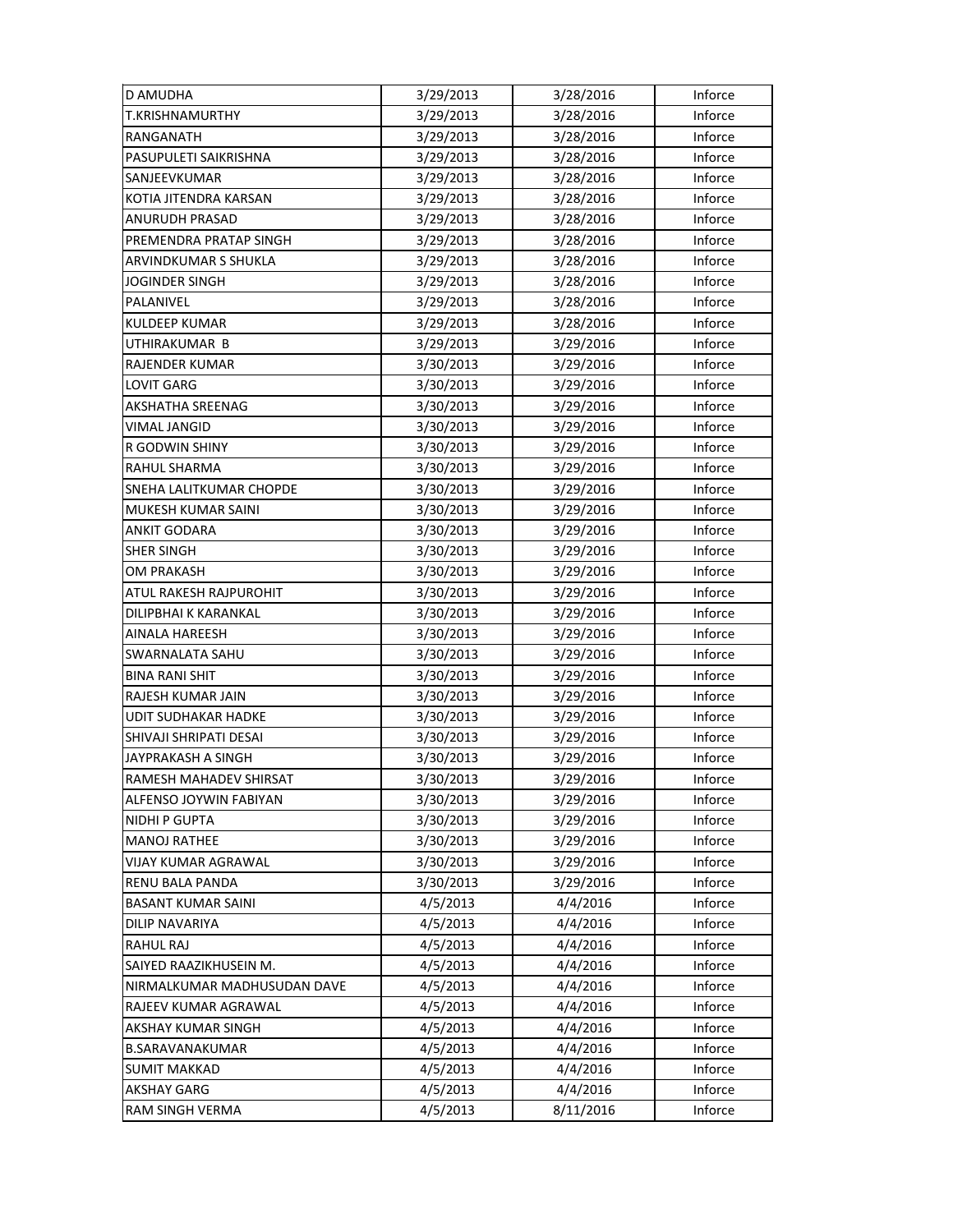| <b>PREM SAGAR</b>                  | 4/5/2013  | 3/30/2017  | Inforce |
|------------------------------------|-----------|------------|---------|
| <b>BIJENDRA K.MEHROTRA</b>         | 4/5/2013  | 1/17/2016  | Inforce |
| LOGANATHAN M                       | 4/5/2013  | 2/14/2018  | Inforce |
| SEMALAIAPPAN M                     | 4/5/2013  | 12/27/2015 | Inforce |
| <b>BHARAT BABU D</b>               | 4/5/2013  | 12/21/2015 | Inforce |
| <b>VIJAY KUNHARE</b>               | 4/8/2013  | 4/7/2016   | Inforce |
| RAJENDRA D MESHRAM                 | 4/8/2013  | 4/7/2016   | Inforce |
| AJAY MADHUKARRAO VAIDYA            | 4/8/2013  | 4/7/2016   | Inforce |
| <b>MANJULA H R</b>                 | 4/8/2013  | 4/7/2016   | Inforce |
| RAJENDRA SINGH                     | 4/8/2013  | 4/7/2016   | Inforce |
| T PARAMESWARI                      | 4/8/2013  | 4/7/2016   | Inforce |
| ANIRUDDHA ARUN GHOGARE             | 4/8/2013  | 4/7/2016   | Inforce |
| <b>GOURSHETTE SATISH SHRIMANTH</b> | 4/8/2013  | 4/7/2016   | Inforce |
| SOPAN RAMESHWAR AWAKALE            | 4/8/2013  | 4/7/2016   | Inforce |
| <b>MANOJ SHARMA</b>                | 4/8/2013  | 4/7/2018   | Inforce |
| <b>SURESH KUMAR K</b>              | 4/8/2013  | 1/8/2016   | Inforce |
| SHIV PAL YADAV                     | 4/8/2013  | 3/21/2018  | Inforce |
| VENKATESHA S                       | 4/9/2013  | 4/8/2016   | Inforce |
| SANDEEP SADASHIV GOKHALE           | 4/9/2013  | 4/8/2016   | Inforce |
| DAVE PRANAV SUDHIRBHAI             | 4/9/2013  | 4/8/2016   | Inforce |
| AAKRITI JAIN                       | 4/9/2013  | 4/8/2016   | Inforce |
| SATBIR SINGH J RATTI               | 4/9/2013  | 4/8/2016   | Inforce |
| KIRTESH DEVIDAS SHIRODKAR          | 4/9/2013  | 4/8/2016   | Inforce |
| <b>JAIN HIREN A</b>                | 4/9/2013  | 6/12/2018  | Inforce |
| <b>RAHUL GULATI</b>                | 4/10/2013 | 4/9/2016   | Inforce |
| <b>SANDEEP AHUJA</b>               | 4/10/2013 | 4/9/2016   | Inforce |
| <b>ARVIND KUMAR</b>                | 4/10/2013 | 4/9/2016   | Inforce |
| RAVINDER KUMAR                     | 4/10/2013 | 4/9/2016   | Inforce |
| ARUN KUMAR                         | 4/10/2013 | 4/9/2016   | Inforce |
| GAGANDEEP SINGH                    | 4/10/2013 | 1/20/2017  | Inforce |
| <b>NAVIN KUMAR</b>                 | 4/11/2013 | 4/10/2016  | Inforce |
| ANIL KUMAR LAWANIA                 | 4/11/2013 | 4/10/2016  | Inforce |
| RASHMI GOYAL                       | 4/11/2013 | 4/10/2016  | Inforce |
| <b>AMIT KUMAR</b>                  | 4/11/2013 | 4/10/2016  | Inforce |
| DEEPAK CHAUDHARY                   | 4/11/2013 | 4/10/2016  | Inforce |
| <b>ANITA SINGH</b>                 | 4/11/2013 | 4/10/2016  | Inforce |
| IQBAL JAFARULLAKHAN MALIK          | 4/11/2013 | 4/10/2016  | Inforce |
| PATEL KUNALKUMAR BHIKHABHAI        | 4/11/2013 | 4/10/2016  | Inforce |
| PUSHPENDRA KUMAR SAHU              | 4/12/2013 | 4/11/2016  | Inforce |
| <b>MINTU ROY</b>                   | 4/12/2013 | 4/11/2016  | Inforce |
| RINKI DUTTA CHAUDHURY DAS          | 4/12/2013 | 4/11/2016  | Inforce |
| <b>HETAL H PARMAR</b>              | 4/12/2013 | 4/11/2016  | Inforce |
| SARAIAH CHILUVERU                  | 4/12/2013 | 4/11/2016  | Inforce |
| JAY A VASHI                        | 4/12/2013 | 4/11/2016  | Inforce |
| BRAHMAN BHOLARAM SHANKARBHAI       | 4/12/2013 | 4/11/2016  | Inforce |
| <b>HETAL D BARODIA</b>             | 4/12/2013 | 4/11/2016  | Inforce |
| JITENDRAKUMAR DINKARRAI PATEL      | 4/12/2013 | 4/11/2016  | Inforce |
| <b>GOKULBHAI V VARU</b>            | 4/12/2013 | 4/11/2016  | Inforce |
| GANESH                             | 4/12/2013 | 12/7/2015  | Inforce |
| SRIDEVI.S                          | 4/15/2013 | 4/14/2016  | Inforce |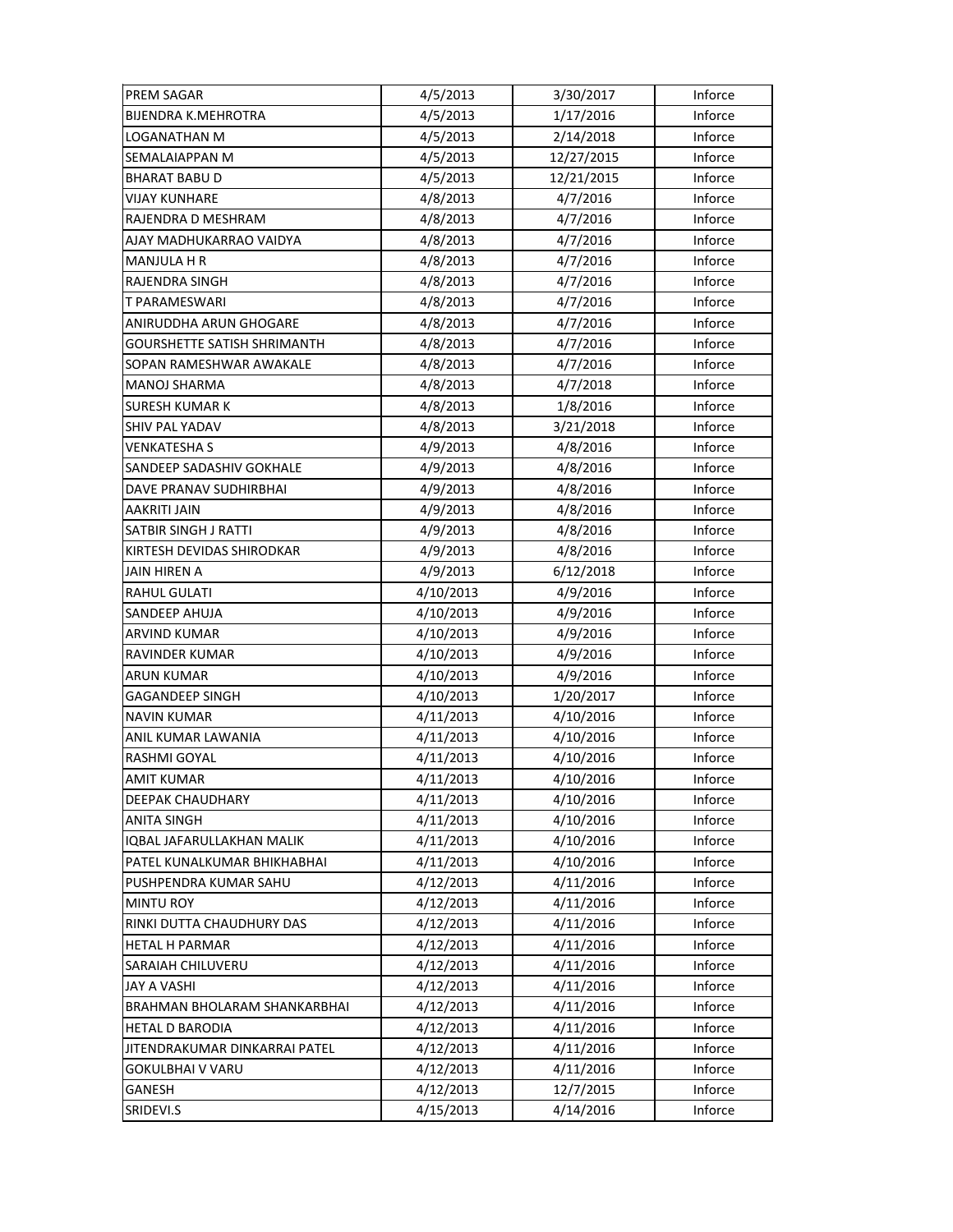| <b>ABUTHAHIR J</b>             | 4/15/2013 | 4/14/2016  | Inforce |
|--------------------------------|-----------|------------|---------|
| RAJESWARI T                    | 4/15/2013 | 4/14/2016  | Inforce |
| PARVATHA VARTHINI K            | 4/15/2013 | 4/14/2016  | Inforce |
| R.SOBI                         | 4/15/2013 | 4/14/2016  | Inforce |
| V MOHANRAJ                     | 4/15/2013 | 4/14/2016  | Inforce |
| RIZHWAN BASHA J                | 4/15/2013 | 4/14/2016  | Inforce |
| <b>KAPIL SHARMA</b>            | 4/15/2013 | 4/14/2016  | Inforce |
| <b>INDUMATHIR</b>              | 4/15/2013 | 4/14/2016  | Inforce |
| SABBINENI TEJADHAR             | 4/15/2013 | 4/14/2016  | Inforce |
| NAVKIRAN MALHOTRA              | 4/15/2013 | 4/14/2016  | Inforce |
| JITENDER KUMAR                 | 4/15/2013 | 4/14/2016  | Inforce |
| RAJESH KUMAR                   | 4/15/2013 | 1/4/2018   | Inforce |
| <b>SALIM KHAN</b>              | 4/16/2013 | 4/15/2016  | Inforce |
| VIRENDRA FATEHBAHADUR SINGH    | 4/16/2013 | 4/15/2016  | Inforce |
| LAVAN JAIN                     | 4/17/2013 | 4/16/2016  | Inforce |
| <b>G NETHRARAJ</b>             | 4/17/2013 | 4/16/2016  | Inforce |
| MEHTA NEHAL SHILPESHKUMAR      | 4/18/2013 | 4/17/2016  | Inforce |
| <b>BARUN SINGLA</b>            | 4/18/2013 | 4/17/2016  | Inforce |
| SALIM KHAN                     | 4/18/2013 | 4/17/2016  | Inforce |
| RAVINDER                       | 4/18/2013 | 4/17/2016  | Inforce |
| GAURAV SUNDARLAL RATHI         | 4/18/2013 | 4/17/2016  | Inforce |
| <b>MOHD NASAR KHAN</b>         | 4/18/2013 | 4/17/2016  | Inforce |
| DHURBA KUMAR SARKI             | 4/18/2013 | 4/17/2016  | Inforce |
| <b>UMA KANT SHARMA</b>         | 4/18/2013 | 11/1/2017  | Inforce |
| SHAHISTA I MAMLEKAR            | 4/23/2013 | 4/22/2016  | Inforce |
| PIRASAHEB SAIPHAN NAGARE       | 4/23/2013 | 4/22/2016  | Inforce |
| CHANDRAKANT JADHAV             | 4/23/2013 | 4/22/2016  | Inforce |
| PABITRA MOHAN MISHRA           | 4/23/2013 | 11/28/2017 | Inforce |
| <b>DRISHTY GARG</b>            | 4/23/2013 | 4/22/2016  | Inforce |
| <b>SUNIL SINGLA</b>            | 4/23/2013 | 4/22/2016  | Inforce |
| VANDANA MANOJ VYAS             | 4/23/2013 | 4/22/2016  | Inforce |
| SOLANKI JAYESHKUMAR BHIKHABHAI | 4/23/2013 | 4/22/2016  | Inforce |
| RUSHAB SANJAY KOTHARI          | 4/23/2013 | 4/22/2016  | Inforce |
| RUPESH PRABHAKAR TAWADE        | 4/23/2013 | 4/22/2016  | Inforce |
| FIROJ RAUF ARBI                | 4/23/2013 | 4/22/2016  | Inforce |
| ANOOP K S BISHT                | 4/23/2013 | 4/22/2016  | Inforce |
| DIVYA SHARMA                   | 4/23/2013 | 4/22/2016  | Inforce |
| SARVAIYA ANKIT RAJENDRABHAI    | 4/23/2013 | 4/22/2016  | Inforce |
| SAVITARI RAVI DESHMUKH         | 4/23/2013 | 4/22/2016  | Inforce |
| DILIP KISANRAOJI KHASBAGE      | 4/23/2013 | 4/22/2016  | Inforce |
| PIYUSH MANGILAL JAIN           | 4/23/2013 | 4/22/2016  | Inforce |
| PARMAR VIMALKANT AMRUTLAL      | 4/23/2013 | 4/22/2016  | Inforce |
| SUBHASH ATMARAM SAWANT         | 4/23/2013 | 4/22/2016  | Inforce |
| PREM NARAYAN MAURYA            | 4/23/2013 | 11/24/2017 | Inforce |
| JAIMINI BHAVESHKUMAR SONI      | 4/25/2013 | 4/24/2016  | Inforce |
| BIMAL RAMANLAL RAVAL           | 4/25/2013 | 4/24/2016  | Inforce |
| JAGADISHWAR T MADIWALAR        | 4/25/2013 | 4/24/2016  | Inforce |
| SHARAD MAHENDRABHAI VADERA     | 4/25/2013 | 4/24/2016  | Inforce |
| KANYAKUMARI                    | 4/25/2013 | 4/24/2016  | Inforce |
| SANDEEP SHARMA                 | 4/25/2013 | 4/24/2016  | Inforce |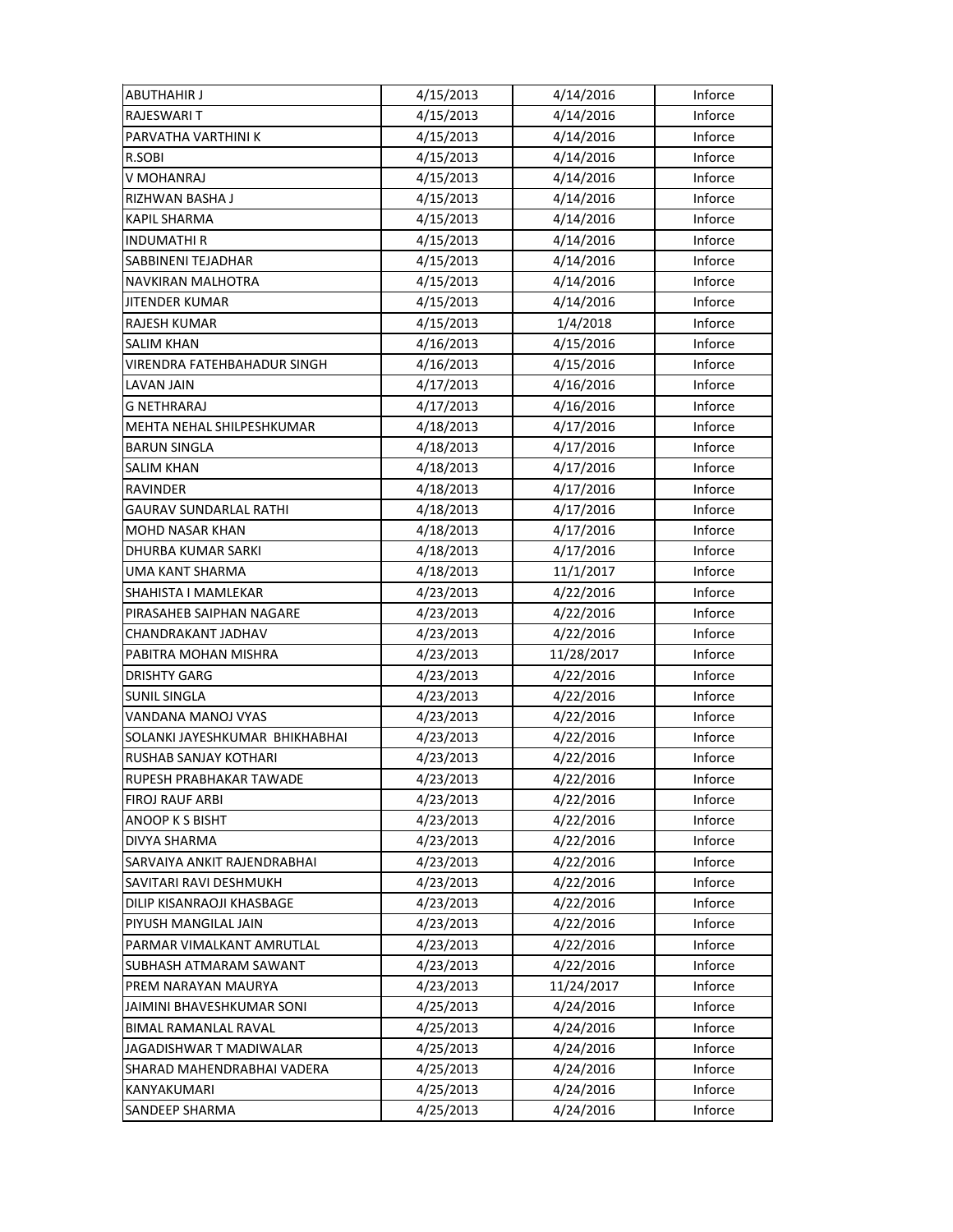| VIMAL GURJAR                     | 4/25/2013 | 4/24/2016  | Inforce |
|----------------------------------|-----------|------------|---------|
| <b>RAJA RAM</b>                  | 4/25/2013 | 4/24/2016  | Inforce |
| SANDEEP KUMAR                    | 4/25/2013 | 4/24/2016  | Inforce |
| <b>SMITA GAUR</b>                | 4/25/2013 | 4/24/2016  | Inforce |
| <b>DIMPLE RANI</b>               | 4/25/2013 | 4/24/2016  | Inforce |
| KRISHNA DHAKARWAL                | 4/25/2013 | 4/24/2016  | Inforce |
| ZAHIDA BEGUM                     | 4/25/2013 | 4/24/2016  | Inforce |
| <b>MAHESH VITHAL RANE</b>        | 4/25/2013 | 4/24/2016  | Inforce |
| <b>HEMANT KUMAR</b>              | 4/25/2013 | 4/24/2016  | Inforce |
| <b>HEMANT KUMAR</b>              | 4/25/2013 | 4/24/2016  | Inforce |
| <b>MANIKANDAN S</b>              | 4/25/2013 | 4/24/2016  | Inforce |
| AYUSH GARG                       | 4/25/2013 | 4/24/2016  | Inforce |
| SHWETA AGARWAL                   | 4/25/2013 | 11/27/2017 | Inforce |
| T A JOHN                         | 4/25/2013 | 2/23/2017  | Inforce |
| <b>MANISHA D RANK</b>            | 4/27/2013 | 4/26/2016  | Inforce |
| KOLADIYA BIPIN CHATURBHAI        | 4/27/2013 | 4/26/2016  | Inforce |
| NISHITH KIRIT RAMI               | 4/27/2013 | 4/26/2016  | Inforce |
| NOORESABA MOHAMMED NASIR LABBAIK | 4/27/2013 | 4/26/2016  | Inforce |
| ASHWINBHAI M PATEL               | 4/27/2013 | 4/26/2016  | Inforce |
| PRIYA BHAVIN SHAH                | 4/27/2013 | 4/26/2016  | Inforce |
| PARIKH SWEETY DHARMESH           | 4/27/2013 | 4/26/2016  | Inforce |
| DILEEP KUMAR MISHRA              | 4/27/2013 | 4/26/2016  | Inforce |
| ROHIT TUTEJA                     | 4/27/2013 | 4/26/2016  | Inforce |
| SUBHASH CHAND SHARMA             | 4/27/2013 | 4/26/2016  | Inforce |
| MITHUN KUMAWAT                   | 4/27/2013 | 4/26/2016  | Inforce |
| AJAY PRAKASH SONDHIYA            | 4/27/2013 | 4/26/2016  | Inforce |
| PANKAJ                           | 4/27/2013 | 4/26/2016  | Inforce |
| <b>NEHA GUPTA</b>                | 4/27/2013 | 4/26/2016  | Inforce |
| DEEPAK BHARDWAJ                  | 4/29/2013 | 4/26/2016  | Inforce |
| <b>ABDUL RAHEMAN</b>             | 4/27/2013 | 4/26/2016  | Inforce |
| <b>MAYA PATI TRIPATHI</b>        | 4/27/2013 | 12/9/2015  | Inforce |
| <b>MURAD KHAN MIRASI</b>         | 4/27/2013 | 6/9/2017   | Inforce |
| DHARMESH RADADIYA                | 4/27/2013 | 5/3/2016   | Inforce |
| NIDHI DEVESH KUMBHAT             | 4/29/2013 | 4/28/2016  | Inforce |
| SHASHI DWIVEDI                   | 4/29/2013 | 4/28/2016  | Inforce |
| PRABHJOT SINGH                   | 4/29/2013 | 4/28/2016  | Inforce |
| <b>AMIT KUMAR</b>                | 4/29/2013 | 4/28/2016  | Inforce |
| RISHABH SANCHETI                 | 4/29/2013 | 4/28/2016  | Inforce |
| MUGALI SOLABAPPA                 | 4/29/2013 | 4/28/2016  | Inforce |
| SHITALBEN PRABHASHANKAR RAVAIYA  | 4/29/2013 | 4/28/2016  | Inforce |
| <b>SUBI ANITHA. P</b>            | 4/29/2013 | 4/28/2016  | Inforce |
| A.NAGARAJAN                      | 4/29/2013 | 4/28/2016  | Inforce |
| P.SUNDARI                        | 4/29/2013 | 4/28/2016  | Inforce |
| SANDEEP KUMAR                    | 4/29/2013 | 10/12/2017 | Inforce |
| PRABHA S MALI                    | 4/29/2013 | 1/5/2018   | Inforce |
| RAM SHARAN MEENA                 | 4/30/2013 | 4/29/2016  | Inforce |
| HIRDESH TIWARI                   | 4/30/2013 | 4/29/2016  | Inforce |
| <b>KAUSHAL KUMAR</b>             | 4/30/2013 | 4/29/2016  | Inforce |
| NITIKA GOYANKA                   | 4/30/2013 | 4/29/2016  | Inforce |
| MUKESH KUMAR GULIYA              | 4/30/2013 | 4/29/2016  | Inforce |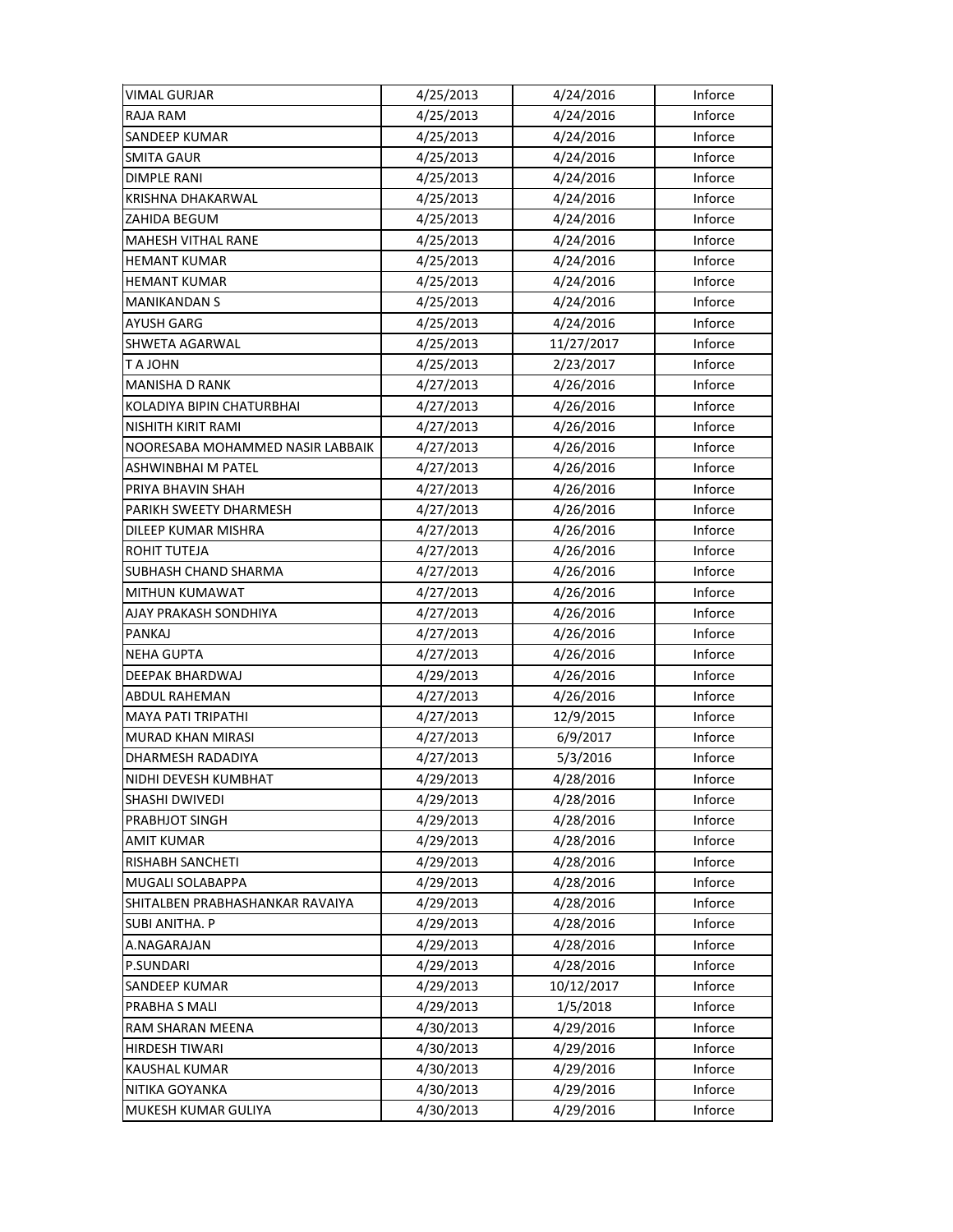| <b>MYTHRIKP</b>                  | 4/30/2013 | 4/29/2016 | Inforce |
|----------------------------------|-----------|-----------|---------|
| M.VANUMAMALAI                    | 4/30/2013 | 4/29/2016 | Inforce |
| PANKAJ SETHIA                    | 4/30/2013 | 4/29/2016 | Inforce |
| <b>MAMTA RANI</b>                | 4/30/2013 | 4/29/2016 | Inforce |
| <b>NALIN TANK</b>                | 4/30/2013 | 4/29/2016 | Inforce |
| <b>DINESH KUMAR</b>              | 4/30/2013 | 2/27/2016 | Inforce |
| SRI KHIROD GOGOI                 | 4/30/2013 | 6/29/2017 | Inforce |
| RAVINDER KUMAR ANAND             | 4/30/2013 | 3/17/2018 | Inforce |
| MAMTA SHARMA                     | 4/30/2013 | 2/28/2017 | Inforce |
| <b>BAROT BHARAT K</b>            | 5/1/2013  | 4/30/2016 | Inforce |
| SHUBHAM RAJESH GUPTA             | 5/1/2013  | 4/30/2016 | Inforce |
| SANJAY KUMAR JHA                 | 5/2/2013  | 5/1/2016  | Inforce |
| <b>ABHIJIT GHOSH</b>             | 5/2/2013  | 5/1/2016  | Inforce |
| LAKSHMAN                         | 5/2/2013  | 5/1/2016  | Inforce |
| <b>MONIKA GAUR</b>               | 5/3/2013  | 5/2/2016  | Inforce |
| <b>SARWAN SHANKAR SINGH</b>      | 5/3/2013  | 5/2/2016  | Inforce |
| <b>AFSANA BANO</b>               | 5/3/2013  | 5/2/2016  | Inforce |
| <b>AFREEN FATIMA</b>             | 5/3/2013  | 5/2/2016  | Inforce |
| VAGESH T G                       | 5/3/2013  | 5/2/2016  | Inforce |
| DARSHIT KIRANBHAI PAREKH         | 5/3/2013  | 5/2/2016  | Inforce |
| R.BHUVANESWARI                   | 5/3/2013  | 5/2/2016  | Inforce |
| SHANTHI IMMANUEL                 | 5/3/2013  | 5/2/2016  | Inforce |
| SHAH JAYESHKUMAR ARUNBHAI        | 5/6/2013  | 5/5/2016  | Inforce |
| JAYESH R RAJMALANI               | 5/6/2013  | 5/5/2016  | Inforce |
| JAGDEEPAK PRAKASHCHAND CHOUDHARY | 5/6/2013  | 5/5/2016  | Inforce |
| VIKAS RAMVATAR CHAUDHARY         | 5/6/2013  | 5/5/2016  | Inforce |
| <b>MAMTA</b>                     | 5/6/2013  | 5/5/2016  | Inforce |
| KISHOR KUMAR SWAMI               | 5/6/2013  | 5/5/2016  | Inforce |
| SANJAY DONGARSING MANKAR         | 5/6/2013  | 5/5/2016  | Inforce |
| JAMIL KHAN ANWAR KHAN            | 5/6/2013  | 5/5/2016  | Inforce |
| <b>JOSHI PRANAVKUMAR N</b>       | 5/6/2013  | 5/5/2016  | Inforce |
| <b>IMRAN DAYATAR</b>             | 5/7/2013  | 5/6/2016  | Inforce |
| M.VENKATACHALAM                  | 5/7/2013  | 5/6/2016  | Inforce |
| T.PRABHAKARAN                    | 5/7/2013  | 5/6/2016  | Inforce |
| S MANICKAVASAGAM                 | 5/7/2013  | 5/6/2016  | Inforce |
| C MALLIKARJUNA RAO               | 5/7/2013  | 5/6/2016  | Inforce |
| D PRAKASH KUMAR                  | 5/7/2013  | 5/6/2016  | Inforce |
| USANALE DIGAMBAR KESHAV          | 5/7/2013  | 5/6/2016  | Inforce |
| CHELLAMUTHU M                    | 5/7/2013  | 5/6/2016  | Inforce |
| HARISHCHANDRA TANAJI BANSODE     | 5/8/2013  | 5/7/2016  | Inforce |
| KRISHNAKANT SADASHIV PAWAR       | 5/8/2013  | 5/7/2016  | Inforce |
| <b>SUNIL NANDKUMAR JETLY</b>     | 5/8/2013  | 5/7/2016  | Inforce |
| LOLAKAPURI BHARGAVI              | 5/9/2013  | 5/8/2016  | Inforce |
| PASUNURI MAHESHBABU              | 5/9/2013  | 5/8/2016  | Inforce |
| VIVEK RANA                       | 5/9/2013  | 5/8/2016  | Inforce |
| SAMIR BHARATKUMAR PATEL          | 5/9/2013  | 5/8/2016  | Inforce |
| ASHOK MANEKLAL GOHEL             | 5/9/2013  | 5/8/2016  | Inforce |
| JITENDRA KUMAR SHARMA            | 5/9/2013  | 5/8/2016  | Inforce |
| <b>KHEM SINGH</b>                | 5/9/2013  | 5/8/2016  | Inforce |
| RAJEEV BASOYA                    | 5/9/2013  | 5/8/2016  | Inforce |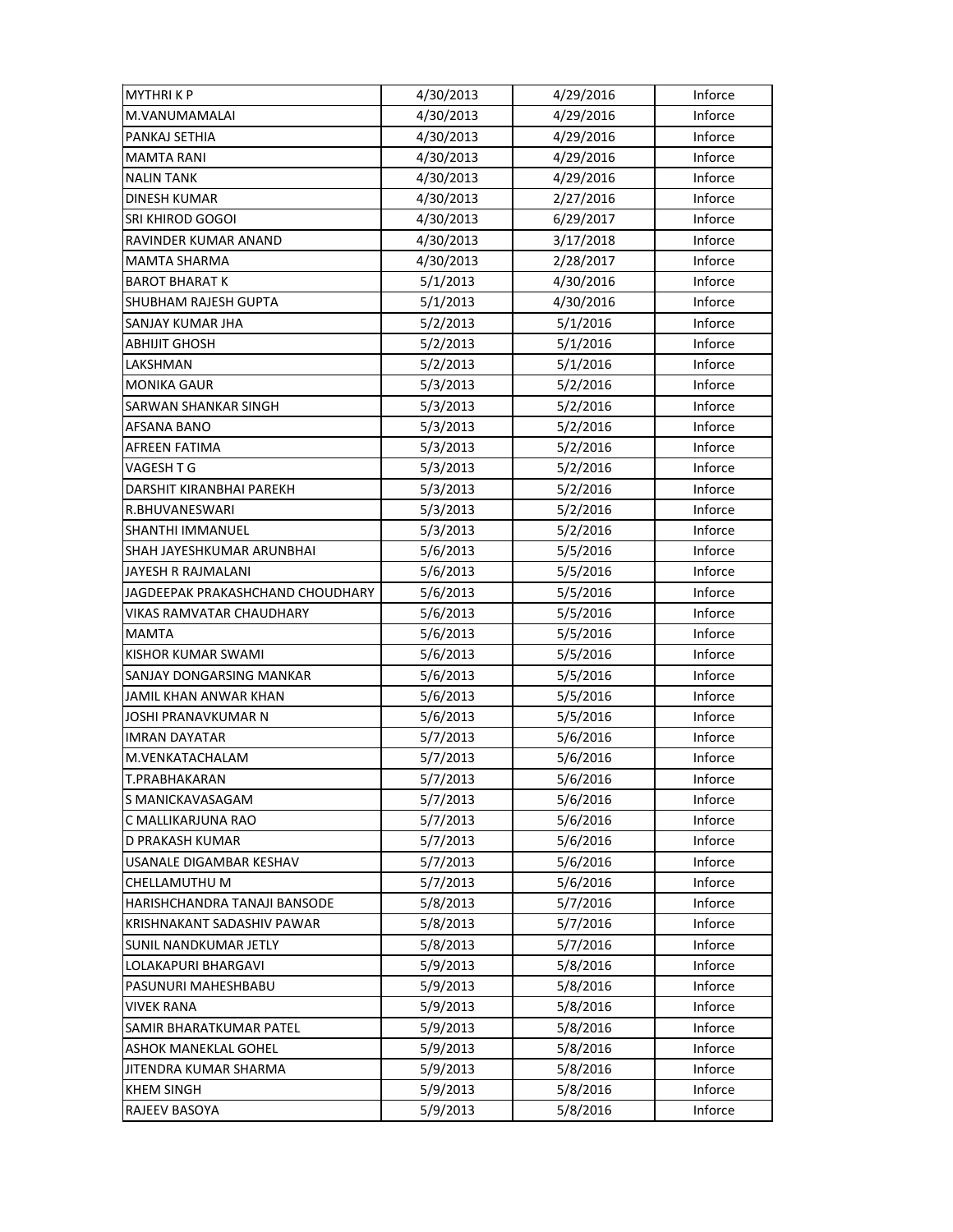| MOHAMMAD SALEEM           | 5/9/2013  | 10/15/2015 | Inforce |
|---------------------------|-----------|------------|---------|
| <b>JOSHI TARAK</b>        | 5/9/2013  | 7/17/2018  | Inforce |
| <b>SARITA CHAUDHARY</b>   | 5/10/2013 | 5/9/2016   | Inforce |
| <b>NISHA</b>              | 5/10/2013 | 5/9/2016   | Inforce |
| JITENDRA GOKUL PATIL      | 5/10/2013 | 5/9/2016   | Inforce |
| <b>MANOJ KUMAR SINGH</b>  | 5/10/2013 | 5/9/2016   | Inforce |
| YASEEN AHAMED             | 5/13/2013 | 5/12/2016  | Inforce |
| <b>G. PREMKUMAR</b>       | 5/13/2013 | 5/12/2016  | Inforce |
| <b>S.C.SUJATHA KUMAR</b>  | 5/13/2013 | 5/12/2016  | Inforce |
| <b>SARVAM GUPTA</b>       | 5/13/2013 | 5/12/2016  | Inforce |
| RAJKUMAR RELWANI          | 5/13/2013 | 5/12/2016  | Inforce |
| V MUNEESDEEPA             | 5/13/2013 | 5/12/2016  | Inforce |
| <b>MANI SHANKAR</b>       | 5/13/2013 | 5/12/2016  | Inforce |
| HIMANSHU BABBAR           | 5/13/2013 | 5/12/2016  | Inforce |
| DHARANI BASKAR.P          | 5/13/2013 | 5/12/2016  | Inforce |
| PATEL JIGNESHKUMAR M      | 5/13/2013 | 5/12/2016  | Inforce |
| TAPAN BOHORA              | 5/13/2013 | 5/16/2018  | Inforce |
| KALPESHKUMAR              | 5/13/2013 | 2/8/2017   | Inforce |
| VAHORA FARUK              | 5/13/2013 | 3/12/2018  | Inforce |
| CHAMANJIT SINGH RAJWANSHI | 5/13/2013 | 4/11/2017  | Inforce |
| KARAMJEET SINGH MALHOTRA  | 5/13/2013 | 5/29/2017  | Inforce |
| ROHITKUMAR J BALDHA       | 5/14/2013 | 5/13/2016  | Inforce |
| PARAMJEET SINGH           | 5/14/2013 | 5/13/2016  | Inforce |
| VINOD KUMAR KOTALA        | 5/14/2013 | 5/13/2016  | Inforce |
| <b>USHA J KHONA</b>       | 5/14/2013 | 1/23/2016  | Inforce |
| AMIRTHALINGAM             | 5/15/2013 | 5/14/2016  | Inforce |
| PANKAJ KUMAR DEVAL        | 5/16/2013 | 5/15/2016  | Inforce |
| DOLI ARAVIND              | 5/16/2013 | 5/15/2016  | Inforce |
| <b>B NAGARAJU</b>         | 5/16/2013 | 5/15/2016  | Inforce |
| MEREDDY RAHULREDDY        | 5/16/2013 | 5/15/2016  | Inforce |
| MOHD ISLAM RODE           | 5/16/2013 | 5/15/2016  | Inforce |
| PRADEEP SINGH RATHORE     | 5/16/2013 | 5/15/2016  | Inforce |
| ANIL KUMAR                | 5/16/2013 | 5/15/2016  | Inforce |
| <b>SADDAM KHAN</b>        | 5/16/2013 | 5/15/2016  | Inforce |
| AMITESH KUMAR             | 5/16/2013 | 5/15/2016  | Inforce |
| <b>NEERAJ SINGH</b>       | 5/16/2013 | 5/15/2016  | Inforce |
| SYED QUARRAR ABBAS RIZVI  | 5/16/2013 | 5/15/2016  | Inforce |
| <b>MANORANJAN DASH</b>    | 5/16/2013 | 5/15/2016  | Inforce |
| ASHISH KUMAR ROY          | 5/16/2013 | 5/15/2016  | Inforce |
| MAKWANA NADIM MOHMADHANIF | 5/17/2013 | 5/16/2016  | Inforce |
| RAVINDRA R SHARMA         | 5/17/2013 | 5/16/2016  | Inforce |
| PAWAN RATNAWAT            | 5/17/2013 | 6/26/2017  | Inforce |
| <b>LALIT KUMAR</b>        | 5/20/2013 | 5/19/2016  | Inforce |
| ASHISH P SISODIYA         | 5/20/2013 | 5/19/2016  | Inforce |
| <b>BHAGYALAKSHMITV</b>    | 5/20/2013 | 5/19/2016  | Inforce |
| <b>ASHEEM ARYA</b>        | 5/20/2013 | 5/19/2016  | Inforce |
| ABHAY RAM SAHU            | 5/20/2013 | 5/19/2016  | Inforce |
| VISHNU KUMAR SINGH        | 5/20/2013 | 5/19/2016  | Inforce |
| <b>MOHIT KUMAR</b>        | 5/20/2013 | 5/19/2016  | Inforce |
| RUCHIKA TIWARI            | 5/20/2013 | 7/28/2018  | Inforce |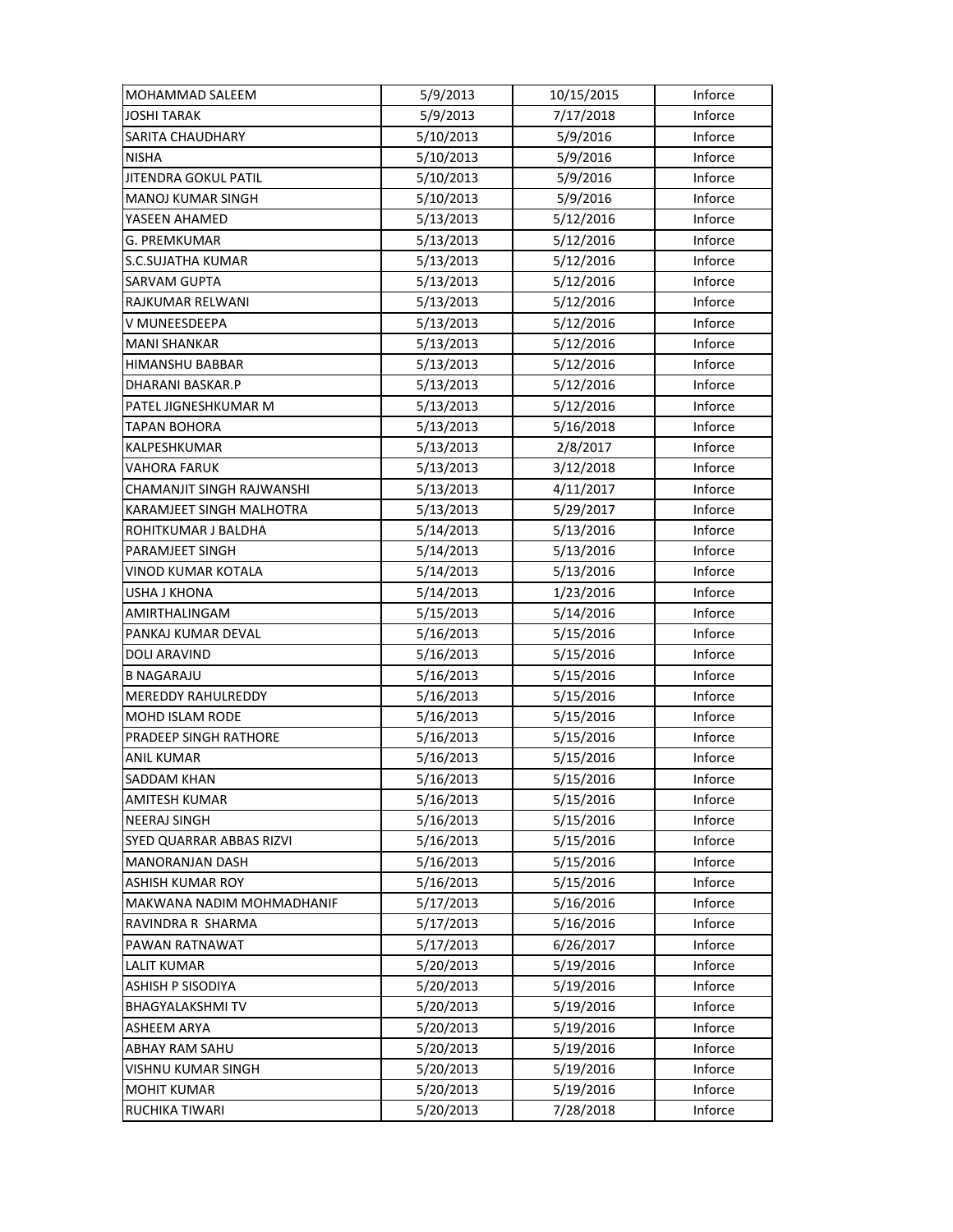| <b>KANAKARAJA D K</b>          | 5/21/2013 | 5/20/2016  | Inforce |
|--------------------------------|-----------|------------|---------|
| BASALINGAPPA GOUDA MALIPATIL   | 5/21/2013 | 5/20/2016  | Inforce |
| <b>BONTE BALAJI PRABHU</b>     | 5/21/2013 | 5/20/2016  | Inforce |
| CHHAYA ANIL SARAP              | 5/21/2013 | 5/20/2016  | Inforce |
| RAJ KUMARI GUPTA               | 5/21/2013 | 5/20/2016  | Inforce |
| NIRAJ B UPADYAY                | 5/21/2013 | 5/20/2016  | Inforce |
| MANSURI SHABNAMBANU SAFIMAHMAD | 5/21/2013 | 5/20/2016  | Inforce |
| <b>ABRISH KHAN</b>             | 5/21/2013 | 2/14/2016  | Inforce |
| DEEPIKA SHARMA                 | 5/22/2013 | 5/21/2016  | Inforce |
| <b>SUMITRA PADHY</b>           | 5/22/2013 | 5/21/2016  | Inforce |
| RAHUL MISHRA                   | 5/22/2013 | 5/21/2016  | Inforce |
| PRAMOD SHINDE                  | 5/22/2013 | 7/26/2016  | Inforce |
| CHANDRASHEKHARA B A            | 5/25/2013 | 5/24/2016  | Inforce |
| ALOK TIWARI                    | 5/25/2013 | 5/24/2016  | Inforce |
| <b>S GEETHA REDDY</b>          | 5/25/2013 | 5/24/2016  | Inforce |
| <b>NANDI KISHOR CHHATRIA</b>   | 5/25/2013 | 5/24/2016  | Inforce |
| <b>SHAIK ISMAIL</b>            | 5/25/2013 | 5/24/2016  | Inforce |
| <b>MAMTA SHARMA</b>            | 5/25/2013 | 5/24/2016  | Inforce |
| <b>ANJU RANI</b>               | 5/25/2013 | 5/24/2016  | Inforce |
| <b>DOLAT RAM SAINI</b>         | 5/25/2013 | 5/24/2016  | Inforce |
| ARSHDEEP SINGH                 | 5/25/2013 | 5/24/2016  | Inforce |
| RAJESH YADAV                   | 5/25/2013 | 5/24/2016  | Inforce |
| ANANTHAN.K                     | 5/25/2013 | 5/24/2016  | Inforce |
| <b>BHUPENDRA SONI</b>          | 5/25/2013 | 5/24/2016  | Inforce |
| PRAVEEN KUMAR YADAV            | 5/25/2013 | 5/24/2016  | Inforce |
| ANKUR JAIN                     | 5/25/2013 | 5/24/2016  | Inforce |
| RAKESH DAHIYA                  | 5/25/2013 | 5/24/2016  | Inforce |
| BIKRAMPATAL SINGH              | 5/25/2013 | 5/24/2016  | Inforce |
| <b>ASHISH AGARWAL</b>          | 5/25/2013 | 11/27/2016 | Inforce |
| <b>MINDHE TUSHAR GORAKH</b>    | 5/25/2013 | 8/23/2016  | Inforce |
| DEVRAJ ODICH                   | 5/25/2013 | 11/20/2017 | Inforce |
| SENTHILKUMAR T                 | 5/25/2013 | 11/25/2016 | Inforce |
| JAMES C                        | 5/25/2013 | 9/29/2017  | Inforce |
| <b>SUPRIYA JAIN</b>            | 5/30/2013 | 5/29/2016  | Inforce |
| <b>BHIM SINGH</b>              | 5/30/2013 | 5/29/2016  | Inforce |
| <b>SUMIT KUMAR</b>             | 5/30/2013 | 5/29/2016  | Inforce |
| RUCHIKA ARORA                  | 5/30/2013 | 5/29/2016  | Inforce |
| <b>AKASH BISLA</b>             | 5/30/2013 | 5/29/2016  | Inforce |
| <b>JOGENDER SINGH</b>          | 5/30/2013 | 5/29/2016  | Inforce |
| <b>UMA DEVI</b>                | 5/30/2013 | 5/29/2016  | Inforce |
| SUCHITRA DEEPA JACOB           | 5/30/2013 | 5/29/2016  | Inforce |
| NITESH KUMAR                   | 5/30/2013 | 5/29/2016  | Inforce |
| MOHAMMED JAMIL                 | 5/30/2013 | 5/29/2016  | Inforce |
| <b>RAJITHA P</b>               | 5/30/2013 | 5/29/2016  | Inforce |
| <b>RAM TVS</b>                 | 5/30/2013 | 5/29/2016  | Inforce |
| SIMRANJEET SINGH               | 5/30/2013 | 5/29/2016  | Inforce |
| <b>PRITI RAI</b>               | 5/30/2013 | 5/29/2016  | Inforce |
| T.SELVASEKARAN                 | 5/30/2013 | 5/29/2016  | Inforce |
| ROBINS KEBA.X                  | 5/30/2013 | 5/29/2016  | Inforce |
| AMITKUMAR RAMESHBHAI PATEL     | 5/30/2013 | 5/29/2016  | Inforce |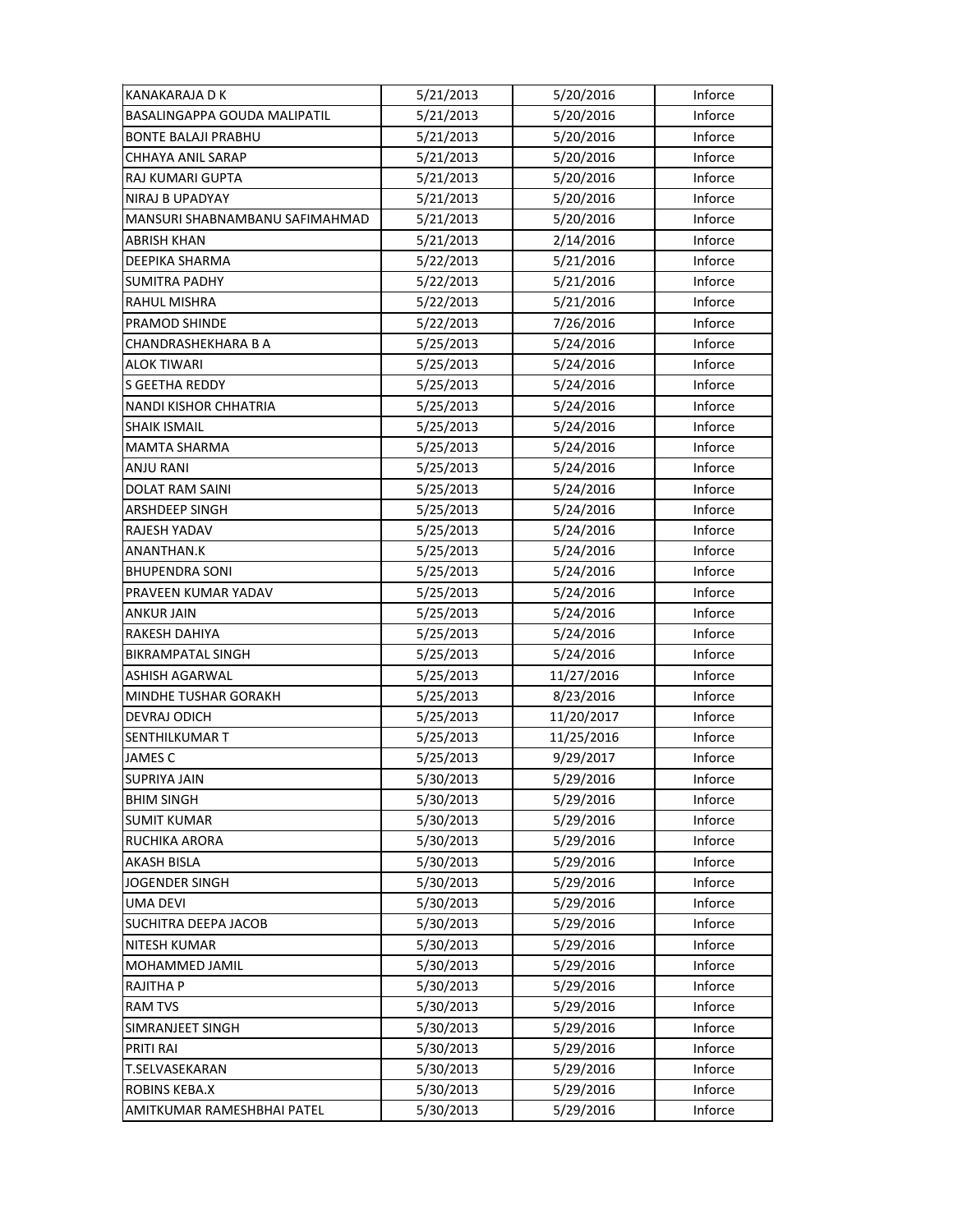| MIRAJ AMRUTLAL PATEL      | 5/30/2013 | 5/29/2016  | Inforce |
|---------------------------|-----------|------------|---------|
| <b>G.NARENDER</b>         | 5/30/2013 | 5/29/2016  | Inforce |
| SRIDHAR TEEGALA           | 5/30/2013 | 5/29/2016  | Inforce |
| RAJESH DHINGRA            | 5/30/2013 | 5/29/2016  | Inforce |
| <b>MANOJ GUPTA</b>        | 5/30/2013 | 5/29/2016  | Inforce |
| <b>ALOK VASHISHTH</b>     | 5/30/2013 | 5/29/2016  | Inforce |
| SAGAR SHARMA              | 5/30/2013 | 5/29/2016  | Inforce |
| SANTOSH DEVI              | 5/30/2013 | 5/29/2016  | Inforce |
| HUMBAL HARESHBHAI G       | 5/30/2013 | 5/29/2016  | Inforce |
| V V P CHANDRA SEKHARARAO  | 5/30/2013 | 5/29/2016  | Inforce |
| PRADEEP SHARMA            | 5/30/2013 | 5/29/2016  | Inforce |
| <b>JASPREET SINGH</b>     | 5/30/2013 | 5/29/2016  | Inforce |
| <b>GURUNATHEN AS</b>      | 5/30/2013 | 9/11/2016  | Inforce |
| KIRANKUMAR PATEL          | 5/30/2013 | 5/26/2017  | Inforce |
| <b>ARSHAD BEG</b>         | 5/30/2013 | 3/17/2016  | Inforce |
| <b>JAYALAKSHMI S</b>      | 5/30/2013 | 3/29/2018  | Inforce |
| <b>SARVESH KUMAR</b>      | 5/30/2013 | 12/14/2015 | Inforce |
| <b>SANDEEP KUMAR</b>      | 5/30/2013 | 5/20/2018  | Inforce |
| <b>ANKIT GOEL</b>         | 5/30/2013 | 9/6/2016   | Inforce |
| RAJESH KUMAR JHA          | 6/3/2013  | 6/2/2016   | Inforce |
| MOHAMMED SHIYAS M         | 6/3/2013  | 6/2/2016   | Inforce |
| S.THEIVANAI               | 6/3/2013  | 6/2/2016   | Inforce |
| SAVEETHA                  | 6/3/2013  | 6/2/2016   | Inforce |
| N. PURUSHOTHAMAN          | 6/3/2013  | 6/2/2016   | Inforce |
| <b>NANTHAKUMAR.S</b>      | 6/3/2013  | 6/2/2016   | Inforce |
| <b>RENUKA N RAO</b>       | 6/3/2013  | 6/2/2016   | Inforce |
| MARUTHI PADMAJA           | 6/3/2013  | 6/2/2016   | Inforce |
| KOLLI.SHILPA              | 6/3/2013  | 6/2/2016   | Inforce |
| J.JASPER SHALINI GETCIAH  | 6/3/2013  | 6/2/2016   | Inforce |
| RAMSWAROOP                | 6/3/2013  | 6/2/2016   | Inforce |
| <b>VINOD CHAPLOT</b>      | 6/3/2013  | 8/12/2016  | Inforce |
| RACHCHH HITEN JAYANTILAL  | 6/3/2013  | 4/14/2018  | Inforce |
| <b>HARI OM GUPTA</b>      | 6/4/2013  | 6/3/2016   | Inforce |
| MADHU B M                 | 6/4/2013  | 6/3/2016   | Inforce |
| <b>SHAIK JAMEERULLA</b>   | 6/4/2013  | 6/3/2016   | Inforce |
| <b>ROHIT NAGAR</b>        | 6/4/2013  | 6/3/2016   | Inforce |
| ADWAIT UPADHYAY           | 6/4/2013  | 3/17/2016  | Inforce |
| KOTHAWADE SUBHASH         | 6/4/2013  | 10/29/2017 | Inforce |
| <b>JAI KUMAR SHIVNANI</b> | 6/5/2013  | 6/4/2016   | Inforce |
| SANDEEP                   | 6/5/2013  | 6/4/2016   | Inforce |
| ANUJ KUMAR                | 6/5/2013  | 6/4/2016   | Inforce |
| V. JAGADEESH KUMAR        | 6/6/2013  | 6/5/2016   | Inforce |
| JAGANNATH SHINDE          | 6/6/2013  | 6/5/2016   | Inforce |
| <b>GURDEEP SINGH</b>      | 6/6/2013  | 6/5/2016   | Inforce |
| PATEL SONAM SHASHIKAN     | 6/6/2013  | 6/5/2016   | Inforce |
| MD ARIFUL ISLAM           | 6/6/2013  | 6/5/2016   | Inforce |
| PRASANTA KUMAR MAHATO     | 6/6/2013  | 6/5/2016   | Inforce |
| RAJENDRASINH JADEJA       | 6/6/2013  | 7/11/2016  | Inforce |
| <b>NAVNEET TANEJA</b>     | 6/6/2013  | 5/17/2016  | Inforce |
| RAHUL BANSAL              | 6/7/2013  | 6/6/2016   | Inforce |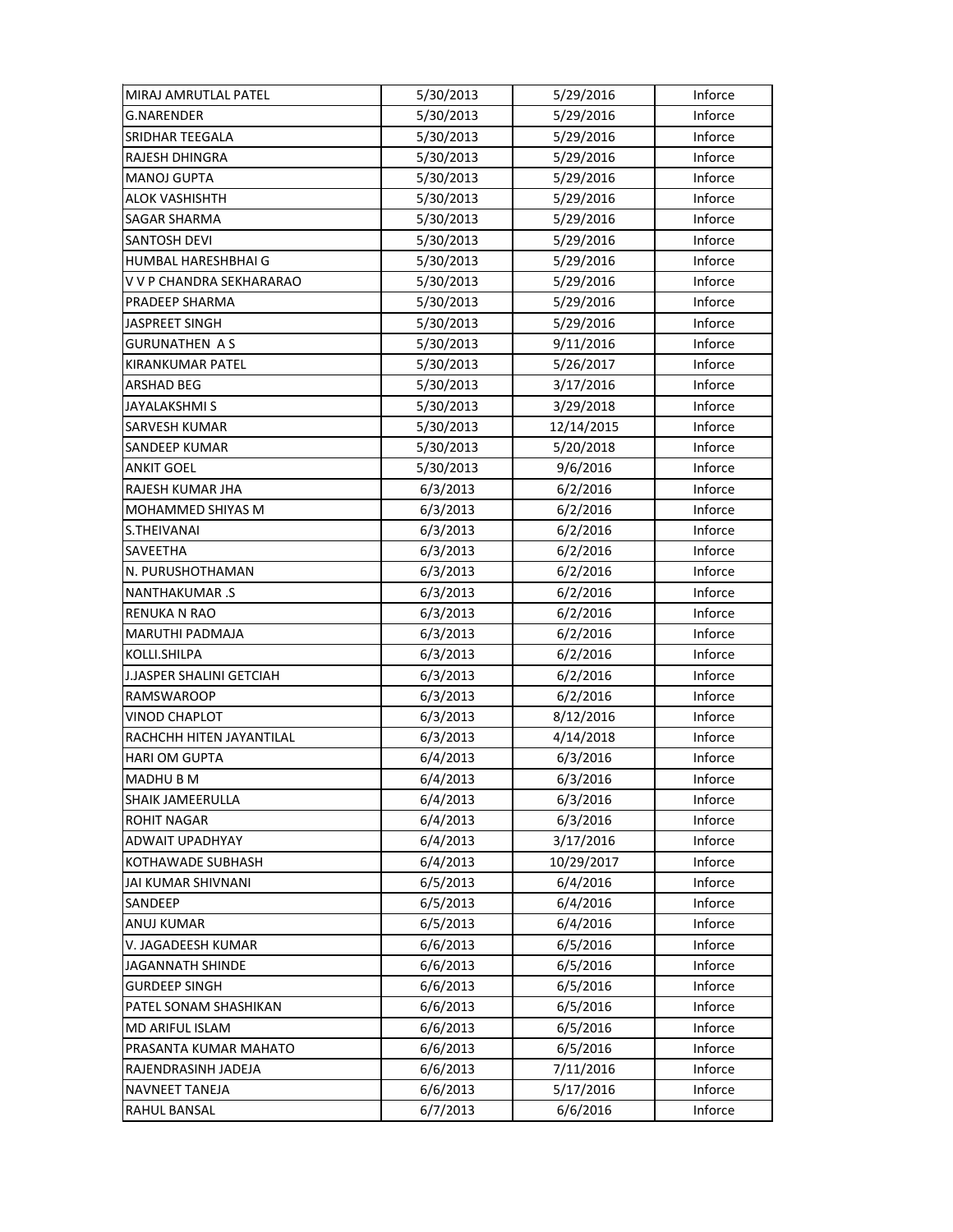| ARINDAM BHATTACHARJEE         | 6/7/2013  | 6/6/2016   | Inforce |
|-------------------------------|-----------|------------|---------|
| <b>UMAMAGUESVARY</b>          | 6/7/2013  | 6/6/2016   | Inforce |
| AROUL SELVAM RAMADASS         | 6/7/2013  | 6/6/2016   | Inforce |
| SANDIP KUMAR                  | 6/7/2013  | 6/6/2016   | Inforce |
| NITIN KUMAR JAIN              | 6/7/2013  | 6/6/2016   | Inforce |
| PALASH DUA                    | 6/7/2013  | 6/6/2016   | Inforce |
| <b>VINOD KUMAR</b>            | 6/7/2013  | 6/6/2016   | Inforce |
| SHELJA SHARMA                 | 6/7/2013  | 6/6/2016   | Inforce |
| MANOHAR RANARAM MALI          | 6/7/2013  | 3/11/2016  | Inforce |
| SACHIN GARG                   | 6/7/2013  | 2/21/2016  | Inforce |
| SATWANT SINGH                 | 6/7/2013  | 2/1/2016   | Inforce |
| JAWALA PERSAD                 | 6/7/2013  | 2/17/2018  | Inforce |
| SRINIVASARAO PRATHIPATI       | 6/10/2013 | 6/9/2016   | Inforce |
| RAJASHEKARAPPA Y              | 6/10/2013 | 6/9/2016   | Inforce |
| <b>MADHU DEVI</b>             | 6/10/2013 | 6/9/2016   | Inforce |
| <b>VIJAY KUMAR</b>            | 6/10/2013 | 6/9/2016   | Inforce |
| RADHA KISHAN                  | 6/10/2013 | 6/9/2016   | Inforce |
| UGAR SEN                      | 6/10/2013 | 6/9/2016   | Inforce |
| <b>MANOJ KUMAR</b>            | 6/10/2013 | 6/9/2016   | Inforce |
| AKHILESH SINGH                | 6/10/2013 | 6/9/2016   | Inforce |
| SHAILESH KUMAR YADAV          | 6/10/2013 | 6/9/2016   | Inforce |
| IRJAN AAMADBHAI RAJA          | 6/10/2013 | 6/9/2016   | Inforce |
| ANKIT DAVE                    | 6/10/2013 | 6/9/2016   | Inforce |
| <b>VINAYAK KURSE</b>          | 6/10/2013 | 12/30/2015 | Inforce |
| P.RAMAKRISHNAN                | 6/10/2013 | 6/12/2018  | Inforce |
|                               |           |            |         |
| WAJID KHAN                    | 6/11/2013 | 6/10/2016  | Inforce |
| <b>SABIR HUSSAIN</b>          | 6/11/2013 | 6/10/2016  | Inforce |
| KOLI SHASHANK RAMESH          | 6/11/2013 | 6/10/2016  | Inforce |
| ADARSH RAMESH PATEL           | 6/11/2013 | 6/10/2016  | Inforce |
| <b>SKUMAR</b>                 | 6/11/2013 | 6/10/2016  | Inforce |
| KOTWAL MAHENDRA               | 6/11/2013 | 11/11/2016 | Inforce |
| <b>BHARAT SHARMA</b>          | 6/11/2013 | 12/26/2015 | Inforce |
| A.INDRANI                     | 6/12/2013 | 6/11/2016  | Inforce |
| PATEL MITTALBEN VISHNUPRASAD  | 6/12/2013 | 6/11/2016  | Inforce |
| <b>VIJAY KUMAR DUBEY</b>      | 6/12/2013 | 2/24/2016  | Inforce |
| <b>SHARAD GUPTA</b>           | 6/12/2013 | 9/23/2017  | Inforce |
| PURNIMA CHOURDIYA             | 6/13/2013 | 6/12/2016  | Inforce |
| ANIL YASHWANT PATIL           | 6/13/2013 | 6/12/2016  | Inforce |
| PANDURANG AHER DAGDU          | 6/13/2013 | 6/12/2016  | Inforce |
| <b>VIJENDRA S YADAV</b>       | 6/13/2013 | 6/12/2016  | Inforce |
| DIGAMBAR RAVINDRA DEVKAR      | 6/13/2013 | 6/12/2016  | Inforce |
| SIRINBANUA ASIKHUSEN SHEKH    | 6/13/2013 | 6/12/2016  | Inforce |
| <b>MAHMMADZOHEB G KURESHI</b> | 6/13/2013 | 6/12/2016  | Inforce |
| <b>SHRIKANT YERKAL</b>        | 6/13/2013 | 6/12/2016  | Inforce |
| ARJANBHAI R GORANIA           | 6/13/2013 | 6/12/2016  | Inforce |
| CHAVDA JAGDISH DHIRAJLAL      | 6/13/2013 | 6/12/2016  | Inforce |
| SWAPNIL NARAYAN JADHAV        | 6/13/2013 | 6/12/2016  | Inforce |
| <b>BHAVNA PATEL</b>           | 6/13/2013 | 3/12/2016  | Inforce |
| <b>SUKHJINDER SINGH</b>       | 6/13/2013 | 12/20/2015 | Inforce |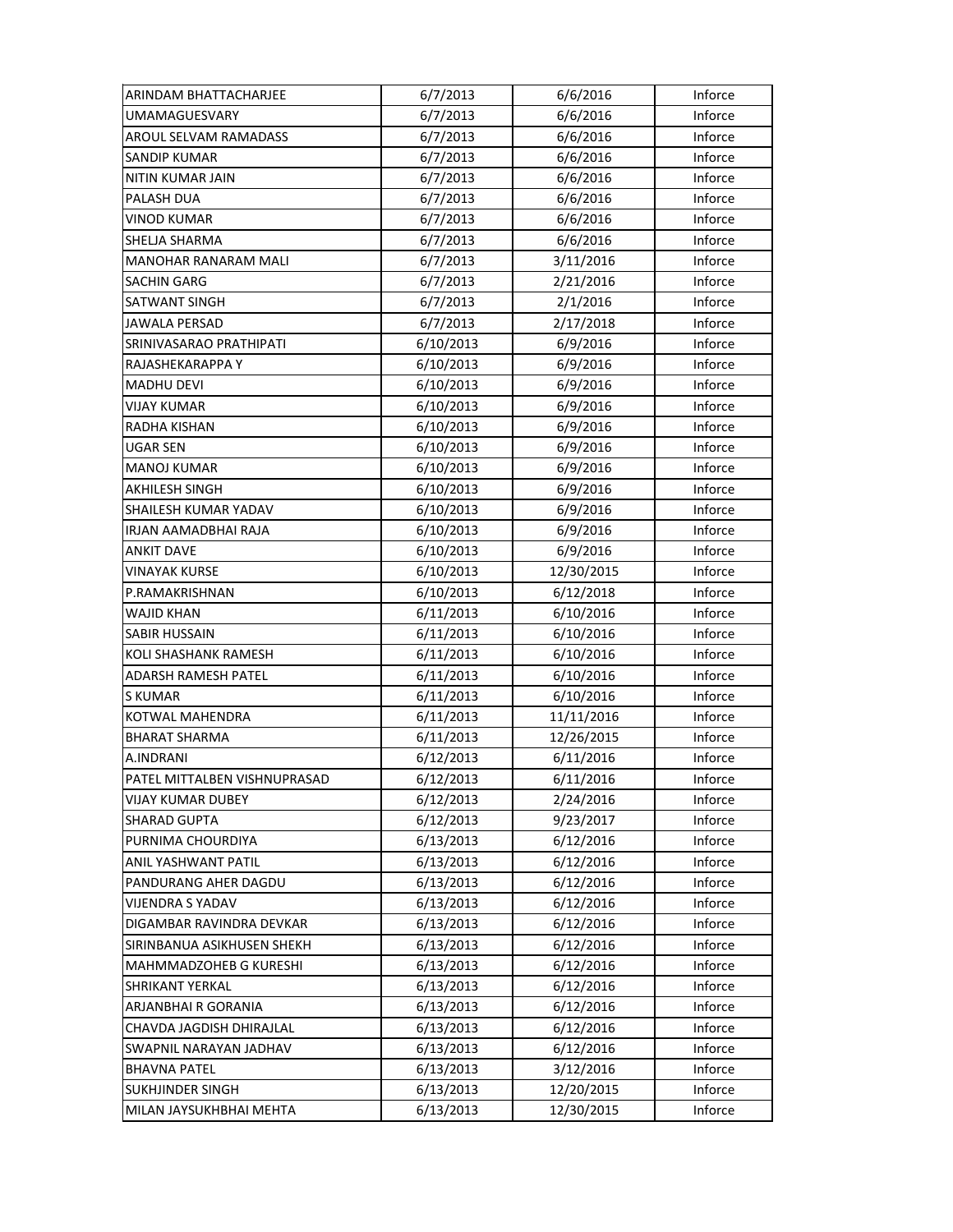| <b>R PRADEEP</b>            | 6/14/2013 | 6/13/2016  | Inforce |
|-----------------------------|-----------|------------|---------|
| <b>RAJNI BALA</b>           | 6/14/2013 | 6/13/2016  | Inforce |
| RAMAKANT SHARMA             | 6/14/2013 | 6/13/2016  | Inforce |
| RAMA CHANDRA BARAL          | 6/14/2013 | 6/13/2016  | Inforce |
| KAILASH CHANDRA             | 6/14/2013 | 6/13/2016  | Inforce |
| <b>NARENDRA PARMAR</b>      | 6/14/2013 | 6/13/2016  | Inforce |
| P. RAGHAVAN                 | 6/14/2013 | 8/25/2017  | Inforce |
| <b>MANJUNATHA K</b>         | 6/17/2013 | 6/16/2016  | Inforce |
| G.M.ANUPAMA                 | 6/17/2013 | 6/16/2016  | Inforce |
| NITESH G BHANUSHALI         | 6/17/2013 | 6/16/2016  | Inforce |
| VINA MADHUKAR KHOBRAGADE    | 6/17/2013 | 6/16/2016  | Inforce |
| <b>BHAGWAN DHONDU PAWAR</b> | 6/17/2013 | 6/16/2016  | Inforce |
| RAJIV KUMAR                 | 6/17/2013 | 6/16/2016  | Inforce |
| <b>UDIT KUMAR</b>           | 6/17/2013 | 6/16/2016  | Inforce |
| SADHANA JAIN                | 6/17/2013 | 6/16/2016  | Inforce |
| <b>CHETNA SHARMA</b>        | 6/17/2013 | 6/16/2016  | Inforce |
| <b>ANKIT CHAUDHARY</b>      | 6/17/2013 | 6/16/2016  | Inforce |
| PRIYANKA CHOKHANI           | 6/17/2013 | 6/16/2016  | Inforce |
| AJIT KUMAR KHARE            | 6/17/2013 | 2/3/2016   | Inforce |
| JASWINDER SINGH SEKHON      | 6/17/2013 | 3/22/2016  | Inforce |
| <b>MADHAV PAI P</b>         | 6/18/2013 | 6/17/2016  | Inforce |
| M.RAMALINGAM                | 6/18/2013 | 6/17/2016  | Inforce |
| <b>G.RAJALAKSHMI</b>        | 6/18/2013 | 6/17/2016  | Inforce |
| MUKESH KUMAR GURJAR         | 6/18/2013 | 6/17/2016  | Inforce |
| <b>KISHAN LAL</b>           | 6/18/2013 | 6/17/2016  | Inforce |
| <b>VIKASH TRIPATHI</b>      | 6/18/2013 | 6/17/2016  | Inforce |
| <b>NARENDRA SINGH</b>       | 6/18/2013 | 6/17/2016  | Inforce |
| <b>BALAVINDRA SINGH</b>     | 6/18/2013 | 6/17/2016  | Inforce |
| SARITA                      | 6/18/2013 | 6/17/2016  | Inforce |
| <b>KUSHMA DEVI</b>          | 6/18/2013 | 6/17/2016  | Inforce |
| <b>AMIT KUMAR</b>           | 6/18/2013 | 6/17/2016  | Inforce |
| M.PRABHU                    | 6/20/2013 | 6/19/2016  | Inforce |
| C.RAVIKUMAR                 | 6/20/2013 | 6/19/2016  | Inforce |
| P.KRISHNA KUMAR             | 6/20/2013 | 6/19/2016  | Inforce |
| J.VENKATESAN                | 6/20/2013 | 6/19/2016  | Inforce |
| <b>TARUN BHATIA</b>         | 6/20/2013 | 6/19/2016  | Inforce |
| TEJASKUMAR RAMESHBHAI POKAR | 6/20/2013 | 6/19/2016  | Inforce |
| <b>BIJILI.S</b>             | 6/20/2013 | 6/19/2016  | Inforce |
| MR PRADIP ZUNZARRAO         | 6/20/2013 | 11/11/2015 | Inforce |
| <b>MANTOSH CHANDRA ROY</b>  | 6/21/2013 | 6/20/2016  | Inforce |
| <b>SUKDEB BISWAS</b>        | 6/21/2013 | 6/20/2016  | Inforce |
| R.JEEVANRAJ                 | 6/21/2013 | 6/20/2016  | Inforce |
| <b>SUMITHRAKL</b>           | 6/21/2013 | 6/20/2016  | Inforce |
| <b>SUDHIR KUMAR</b>         | 6/21/2013 | 6/20/2016  | Inforce |
| <b>MAN SINGH MEENA</b>      | 6/21/2013 | 1/29/2016  | Inforce |
| KRISHNA JALIHAL             | 6/24/2013 | 6/23/2016  | Inforce |
| <b>SYED ZAMEER</b>          | 6/24/2013 | 6/23/2016  | Inforce |
| PRYANKA                     | 6/24/2013 | 6/23/2016  | Inforce |
| <b>HARPREET</b>             | 6/24/2013 | 6/23/2016  | Inforce |
| <b>KRISHAN KANT</b>         | 6/24/2013 | 6/23/2016  | Inforce |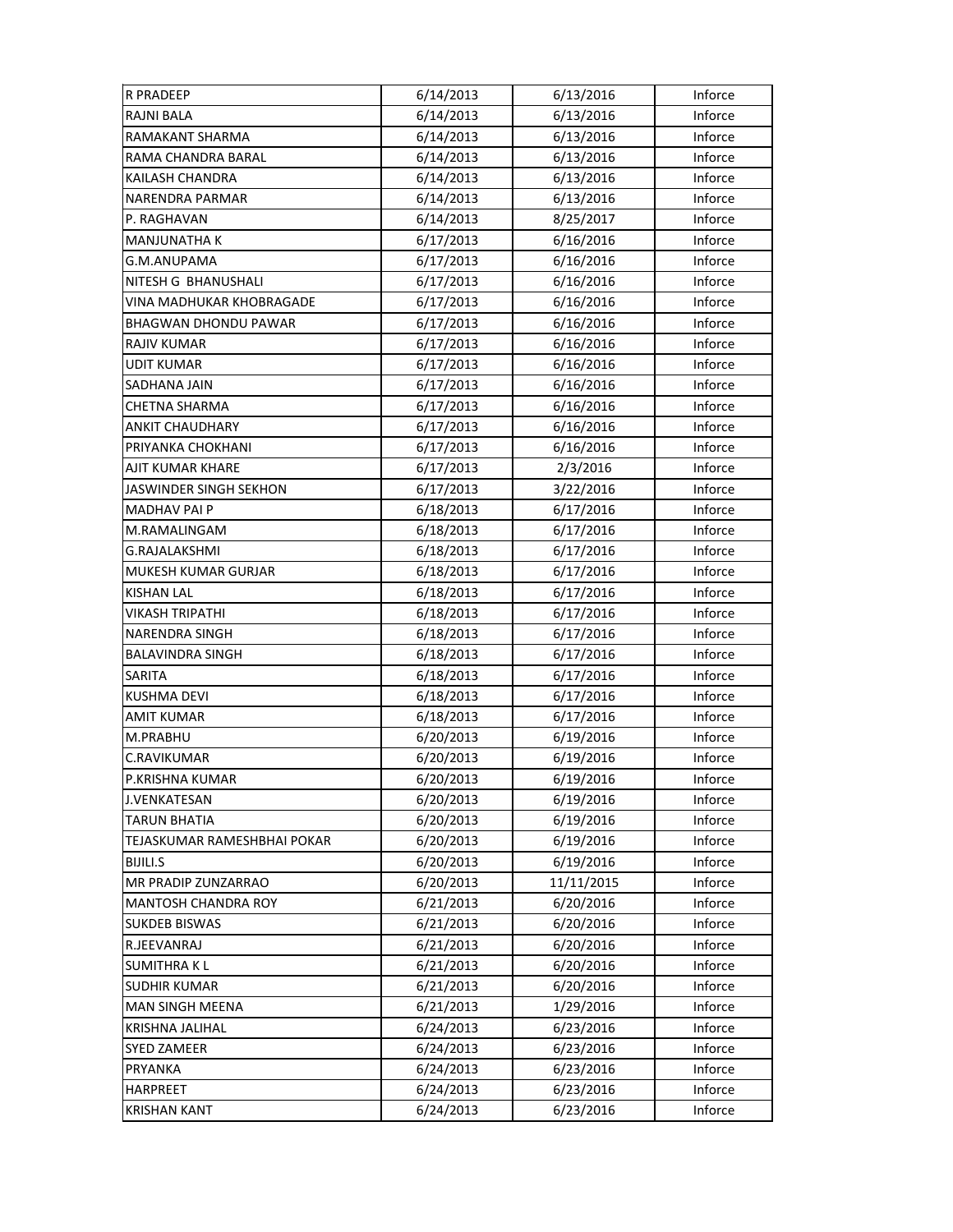| HARISH CHANDRA PATHAK           | 6/24/2013 | 6/23/2016  | Inforce |
|---------------------------------|-----------|------------|---------|
| <b>TASNEEM KHAN</b>             | 6/24/2013 | 6/23/2016  | Inforce |
| ARJUN P M                       | 6/24/2013 | 6/23/2016  | Inforce |
| <b>ANKUR SHARMA</b>             | 6/24/2013 | 6/23/2016  | Inforce |
| RAMESH KUMAR SINGLA             | 6/24/2013 | 6/23/2016  | Inforce |
| <b>INDU SHARMA</b>              | 6/24/2013 | 6/23/2016  | Inforce |
| AMRIT PAL SINGH                 | 6/24/2013 | 6/23/2016  | Inforce |
| <b>MAHESH KUMAR GARG</b>        | 6/24/2013 | 6/23/2016  | Inforce |
| V SELVAKUMAR                    | 6/24/2013 | 6/23/2016  | Inforce |
| <b>DAVENDER MALIK</b>           | 6/24/2013 | 6/23/2016  | Inforce |
| KARNAMAHARAJ TV                 | 6/24/2013 | 2/10/2016  | Inforce |
| PARDEEP                         | 6/24/2013 | 11/26/2015 | Inforce |
| MANJULIKA MOHAPATRA             | 6/25/2013 | 6/24/2016  | Inforce |
| K.PRIYADHARSHINI                | 6/25/2013 | 6/24/2016  | Inforce |
| <b>SUYASH VASISTHA</b>          | 6/25/2013 | 6/24/2016  | Inforce |
| RAJESH PAWAR                    | 6/25/2013 | 6/24/2016  | Inforce |
| <b>ANANTA GOPAL DEY</b>         | 6/25/2013 | 2/11/2016  | Inforce |
| <b>TILAK RAJ</b>                | 6/25/2013 | 8/29/2017  | Inforce |
| <b>JITIN KUMAR</b>              | 6/26/2013 | 6/25/2016  | Inforce |
| KULDEEP DWIVEDI                 | 6/26/2013 | 6/25/2016  | Inforce |
| T VIJAYA KUMAR                  | 6/26/2013 | 6/25/2016  | Inforce |
| S SRINIVAS REDDY                | 6/26/2013 | 6/25/2016  | Inforce |
| <b>B.VISHWANATH</b>             | 6/26/2013 | 6/25/2016  | Inforce |
| NANASAHEB JAISINGH MANE         | 6/27/2013 | 6/26/2016  | Inforce |
| SIDDESH SHANKAR YARANALE        | 6/27/2013 | 6/26/2016  | Inforce |
| RAJYAGURU HEMAL H               | 6/27/2013 | 6/26/2016  | Inforce |
| <b>SHUBHRA CHANDAK</b>          | 6/27/2013 | 6/26/2016  | Inforce |
| <b>MOHANDOSS A</b>              | 6/27/2013 | 6/26/2016  | Inforce |
| T.BALAMURUGAN                   | 6/27/2013 | 6/26/2016  | Inforce |
| S.ANAND                         | 6/27/2013 | 6/26/2016  | Inforce |
| V.VASANTHAMANI                  | 6/27/2013 | 6/26/2016  | Inforce |
| <b>SUBHASH VIR</b>              | 7/1/2013  | 6/30/2016  | Inforce |
| JAYAKRISHNAN S                  | 7/1/2013  | 6/30/2016  | Inforce |
| <b>SARATH S S</b>               | 7/1/2013  | 6/30/2016  | Inforce |
| CHANDRASHEKAR VASANTRAO PAJGADE | 7/1/2013  | 6/30/2016  | Inforce |
| VIKRAM SINGH                    | 7/1/2013  | 6/30/2016  | Inforce |
| AARTI MALHOTRA                  | 7/1/2013  | 6/30/2016  | Inforce |
| <b>AMANINDER SINGH</b>          | 7/1/2013  | 6/30/2016  | Inforce |
| <b>SUMIT SHARMA</b>             | 7/1/2013  | 6/30/2016  | Inforce |
| SANDEEP                         | 7/1/2013  | 6/30/2016  | Inforce |
| <b>MAHESH SHARMA</b>            | 7/1/2013  | 6/30/2016  | Inforce |
| JEET RAM MEENA                  | 7/1/2013  | 6/30/2016  | Inforce |
| <b>BABU LAL JAT</b>             | 7/1/2013  | 6/30/2016  | Inforce |
| NARENDRA VITHOBA MALI           | 7/1/2013  | 6/30/2016  | Inforce |
| K SRINIVASA RAO                 | 7/1/2013  | 6/30/2016  | Inforce |
| VIMAL AGGARWAL                  | 7/1/2013  | 6/30/2016  | Inforce |
| <b>JAIMAL SINGH</b>             | 7/1/2013  | 6/30/2016  | Inforce |
| DIVYANSHU GOEL                  | 7/1/2013  | 6/30/2016  | Inforce |
| <b>SOHAN LAL</b>                | 7/1/2013  | 6/30/2016  | Inforce |
| AMIT KUMAR RANA                 | 7/1/2013  | 6/30/2016  | Inforce |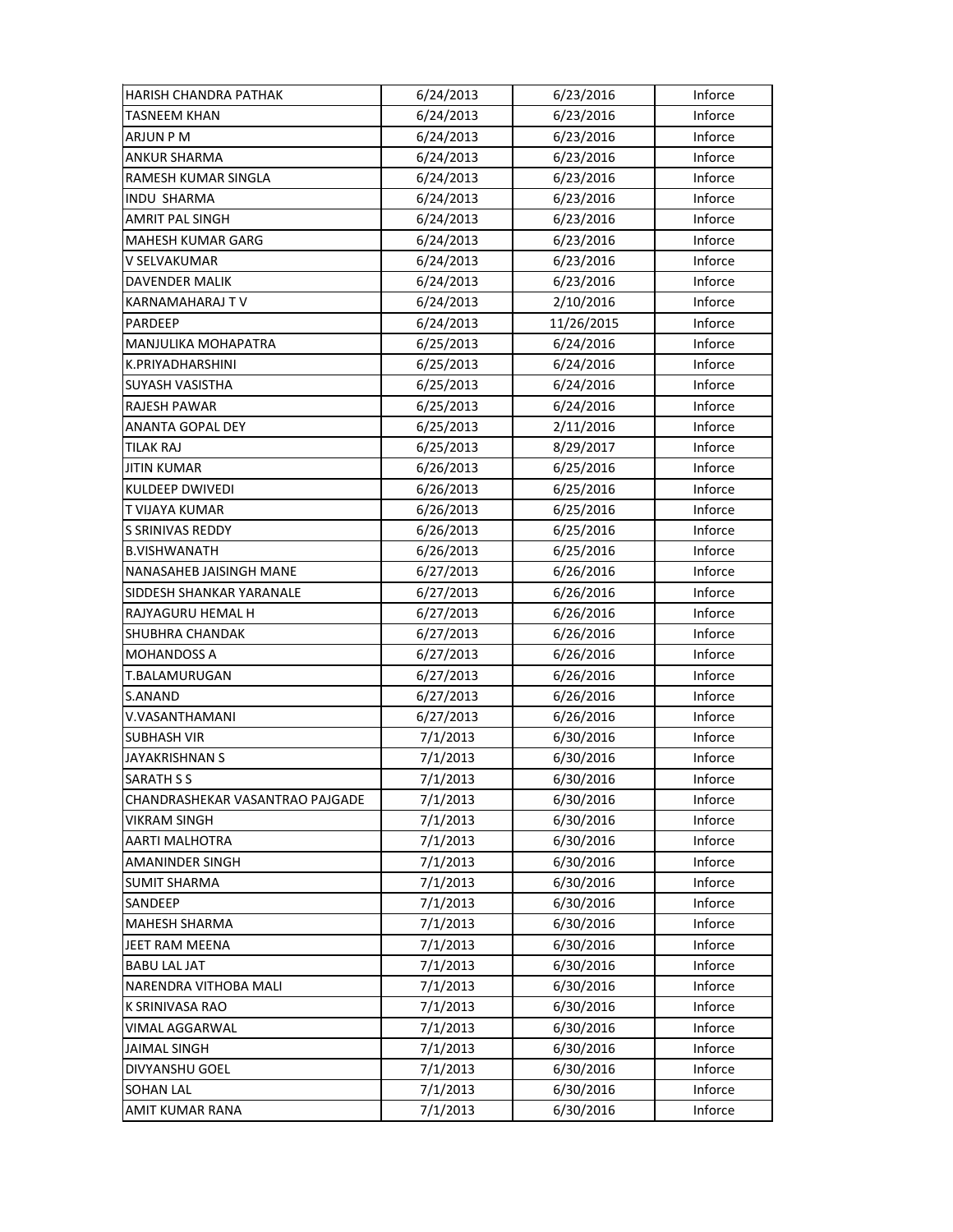| <b>ASHISH GUPTA</b>            | 7/1/2013 | 1/13/2016  | Inforce |
|--------------------------------|----------|------------|---------|
| SHIKHA KHANNA                  | 7/1/2013 | 10/15/2015 | Inforce |
| SHAMMI                         | 7/2/2013 | 7/1/2016   | Inforce |
| GAGANBIR SINGH                 | 7/2/2013 | 7/1/2016   | Inforce |
| <b>AMIRUL SEKH</b>             | 7/2/2013 | 7/1/2016   | Inforce |
| <b>HEMANT ARORA</b>            | 7/2/2013 | 7/1/2016   | Inforce |
| <b>SUMIT KUMAR</b>             | 7/2/2013 | 7/1/2016   | Inforce |
| ANIL VITHOBA PATEKAR           | 7/2/2013 | 7/1/2016   | Inforce |
| SENTHIL KUMARAN K              | 7/2/2013 | 7/1/2016   | Inforce |
| M VINOD KUMAR                  | 7/2/2013 | 7/1/2016   | Inforce |
| SHARMA INDRAMANI J             | 7/2/2013 | 7/1/2016   | Inforce |
| CHANDRAMOHAN K                 | 7/2/2013 | 7/1/2016   | Inforce |
| RAMPRASAD.L                    | 7/2/2013 | 7/1/2016   | Inforce |
| SHAHBAJ S KHAN                 | 7/2/2013 | 7/1/2016   | Inforce |
| <b>DEEPAK GOYAL</b>            | 7/2/2013 | 3/29/2016  | Inforce |
| <b>SONIA GUPTA</b>             | 7/3/2013 | 7/2/2016   | Inforce |
| SHAH KEYUR CHANDRAKANT         | 7/3/2013 | 7/2/2016   | Inforce |
| RAHUL SRIVASTAVA               | 7/3/2013 | 7/2/2016   | Inforce |
| <b>DEVESH BANSAL</b>           | 7/3/2013 | 7/2/2016   | Inforce |
| <b>NAREN SMART</b>             | 7/3/2013 | 7/2/2016   | Inforce |
| P SUMATHI                      | 7/3/2013 | 7/2/2016   | Inforce |
| <b>GANDHI SHILPA S</b>         | 7/3/2013 | 7/2/2016   | Inforce |
| ROHIT KUMAR JAIN               | 7/3/2013 | 7/2/2016   | Inforce |
| <b>ANKUR PRAJAPATI</b>         | 7/3/2013 | 7/2/2016   | Inforce |
| KAUSHAL KUMAR                  | 7/3/2013 | 7/2/2016   | Inforce |
| ANKUSH UDARAM WANJARI          | 7/3/2013 | 7/2/2016   | Inforce |
| VHORA NIHALBHAI S              | 7/3/2013 | 7/2/2016   | Inforce |
| JHUMALI SEAL                   | 7/3/2013 | 7/2/2016   | Inforce |
| <b>BHAVESH JITENDRA TAILOR</b> | 7/3/2013 | 7/2/2016   | Inforce |
| NILESH SHELADIYA               | 7/3/2013 | 7/2/2016   | Inforce |
| <b>RAVI K GANDHI</b>           | 7/3/2013 | 7/2/2016   | Inforce |
| GAURAV SATYENDRA TYAGI         | 7/3/2013 | 7/2/2016   | Inforce |
| <b>VIPUL GOHEL</b>             | 7/3/2013 | 12/29/2017 | Inforce |
| NUTAN RUPESH DHARMIK           | 7/3/2013 | 8/30/2016  | Inforce |
| RAJ AJITSINH                   | 7/3/2013 | 5/16/2016  | Inforce |
| <b>N.NEWTON SANTHAKUMAR</b>    | 7/3/2013 | 12/29/2017 | Inforce |
| SUBHASH SINGH SHEKHAWAT        | 7/3/2013 | 10/2/2015  | Inforce |
| <b>KRISHNAKUMAR PANDEY</b>     | 7/3/2013 | 4/15/2018  | Inforce |
| UDAY VISHWAKARMA               | 7/3/2013 | 6/2/2017   | Inforce |
| PATEL TEJASH                   | 7/3/2013 | 6/29/2016  | Inforce |
| P SHYAM SUNDER                 | 7/4/2013 | 7/3/2016   | Inforce |
| <b>ABDUL ZUBER</b>             | 7/4/2013 | 7/3/2016   | Inforce |
| ASHISH KUMAR                   | 7/4/2013 | 7/3/2016   | Inforce |
| NAGESH SHIVAJI GIDCHINI        | 7/4/2013 | 7/3/2016   | Inforce |
| <b>IFAT AMJAD SHAIKH</b>       | 7/4/2013 | 7/3/2016   | Inforce |
| <b>JASWINDER SINGH</b>         | 7/4/2013 | 7/3/2016   | Inforce |
| ANANDSINH D SHITOLE            | 7/4/2013 | 7/3/2016   | Inforce |
| REENA VERMA                    | 7/4/2013 | 7/3/2016   | Inforce |
| <b>BHUPINDER SINGH</b>         | 7/4/2013 | 7/3/2016   | Inforce |
| <b>GURMAIL SINGH</b>           | 7/4/2013 | 7/3/2016   | Inforce |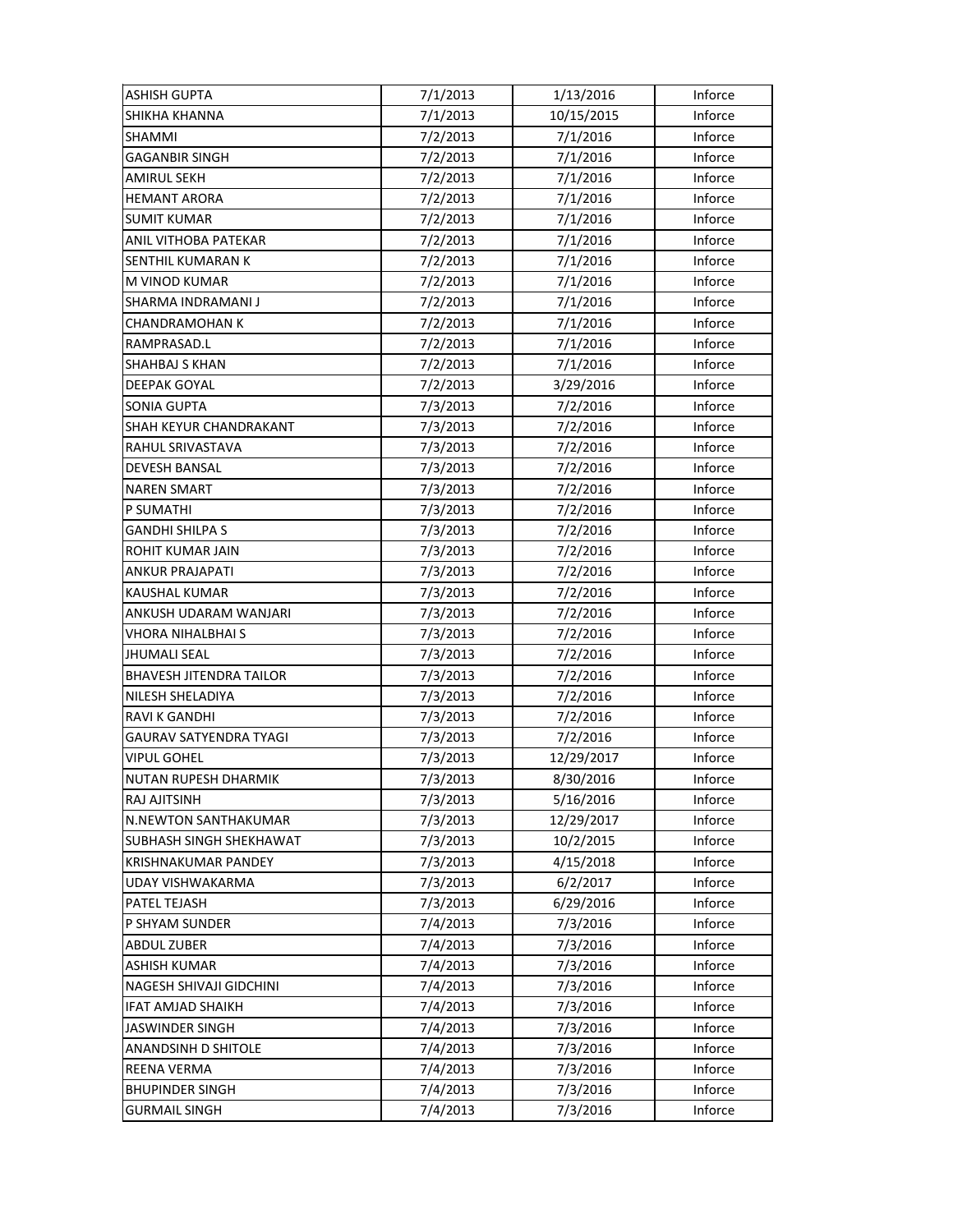| <b>HARNEK SINGH</b>          | 7/4/2013 | 7/3/2016   | Inforce |
|------------------------------|----------|------------|---------|
| KISHAN LAL SAINI             | 7/4/2013 | 7/3/2016   | Inforce |
| JASDEEP SINGH RANDHAWA       | 7/4/2013 | 7/3/2016   | Inforce |
| AJAY ASARE.                  | 7/4/2013 | 6/11/2018  | Inforce |
| HARKESH KUMAR                | 7/4/2013 | 10/18/2016 | Inforce |
| <b>MAYANK H TRIVEDI</b>      | 7/5/2013 | 7/4/2016   | Inforce |
| TUSHAR KANTA PRAHARAJ        | 7/5/2013 | 7/4/2016   | Inforce |
| <b>JOGINDER SINGH</b>        | 7/5/2013 | 7/4/2016   | Inforce |
| <b>HEMANT KUMAR</b>          | 7/5/2013 | 7/4/2016   | Inforce |
| <b>GIRRAJ SHARMA</b>         | 7/5/2013 | 7/4/2016   | Inforce |
| <b>RAVI RANJAN KUMAR</b>     | 7/5/2013 | 7/4/2016   | Inforce |
| T.SASIKALA                   | 7/5/2013 | 7/4/2016   | Inforce |
| R.JAYANTHI                   | 7/5/2013 | 7/4/2016   | Inforce |
| B.LAKSHMINARAYANAN           | 7/5/2013 | 7/4/2016   | Inforce |
| PRANEET A RAO                | 7/5/2013 | 7/4/2016   | Inforce |
| <b>SUDHIR KUMAR TIWARI</b>   | 7/5/2013 | 7/4/2016   | Inforce |
| PUSPARANI MISHRA             | 7/5/2013 | 7/4/2016   | Inforce |
| <b>HAQUIKAT KHAN</b>         | 7/5/2013 | 7/4/2016   | Inforce |
| <b>SANGEETA GUPTA</b>        | 7/5/2013 | 7/4/2016   | Inforce |
| <b>GURPREET KOUR UBEJA</b>   | 7/5/2013 | 7/4/2016   | Inforce |
| GOURAV SONI                  | 7/5/2013 | 7/4/2016   | Inforce |
| <b>JASMINE MATHEW</b>        | 7/5/2013 | 7/4/2016   | Inforce |
| ANU                          | 7/5/2013 | 7/4/2016   | Inforce |
| <b>BIJU FRANCIS</b>          | 7/5/2013 | 7/4/2016   | Inforce |
| JERRIPOTULA KRISHNAIAH       | 7/5/2013 | 7/4/2016   | Inforce |
| <b>SACHIN BARSIYA</b>        | 7/5/2013 | 5/5/2016   | Inforce |
| S PONRAJ                     | 7/8/2013 | 7/7/2016   | Inforce |
| <b>PUNKESH NAKRA</b>         | 7/8/2013 | 7/7/2016   | Inforce |
| M.CHANDRU                    | 7/8/2013 | 7/7/2016   | Inforce |
| S KRISHNASAMY                | 7/8/2013 | 7/7/2016   | Inforce |
| AASIM SHEHZAD KHAN           | 7/8/2013 | 7/7/2016   | Inforce |
| DHARMENDRA V DOD             | 7/8/2013 | 7/7/2016   | Inforce |
| RAVINDRA NILKANTHRAO THAKARE | 7/8/2013 | 7/7/2016   | Inforce |
| KSHIRSAGAR POONAM VISHAL     | 7/8/2013 | 7/7/2016   | Inforce |
| CHAVADA NARESH HARESHBHAI    | 7/8/2013 | 7/7/2016   | Inforce |
| <b>SEEMA PANDA</b>           | 7/8/2013 | 7/7/2016   | Inforce |
| <b>SUPRIA DEVI</b>           | 7/8/2013 | 7/7/2016   | Inforce |
| VINOD SRINIVASA GOWDA        | 7/8/2013 | 7/7/2016   | Inforce |
| <b>JANAK RANI</b>            | 7/8/2013 | 7/7/2016   | Inforce |
| PRATIKKUMAR I PRAJAPATI      | 7/8/2013 | 7/7/2016   | Inforce |
| <b>MUDIT TIWARI</b>          | 7/8/2013 | 7/7/2016   | Inforce |
| <b>BHARAT BHUSHAN</b>        | 7/8/2013 | 7/7/2016   | Inforce |
| <b>KIRAN KALA</b>            | 7/8/2013 | 3/17/2018  | Inforce |
| RAJENDRAKUMAR RATHOD         | 7/8/2013 | 10/12/2017 | Inforce |
| S.MANIKANDAN                 | 7/9/2013 | 7/8/2016   | Inforce |
| R VENKATAJALAPATHI           | 7/9/2013 | 7/8/2016   | Inforce |
| T.GANESHKUMAR                | 7/9/2013 | 7/8/2016   | Inforce |
| K.MANOHARAN                  | 7/9/2013 | 7/8/2016   | Inforce |
| <b>HEMANT KUMAR</b>          | 7/9/2013 | 7/8/2016   | Inforce |
| PAWAN KUMAR                  | 7/9/2013 | 7/8/2016   | Inforce |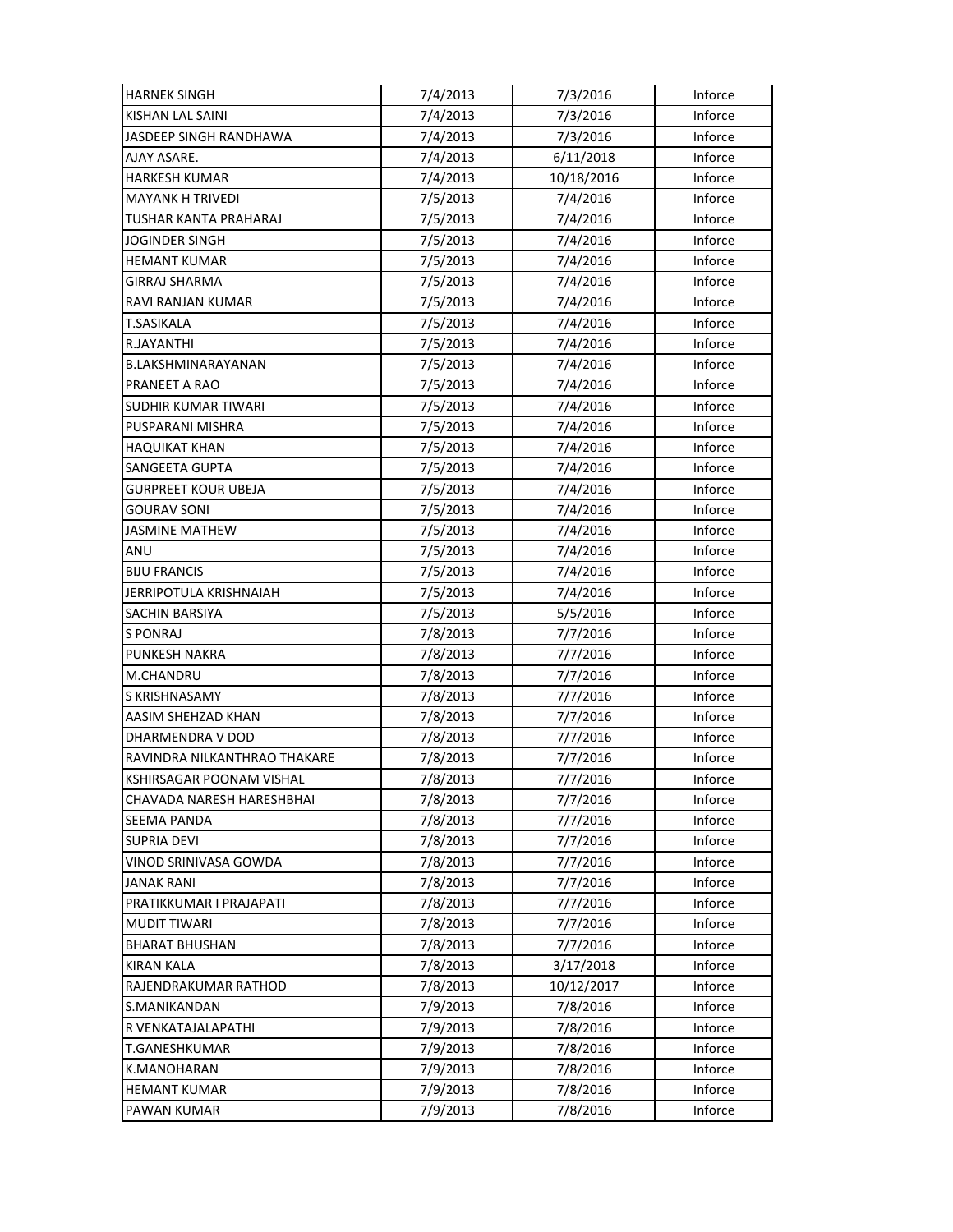| <b>TELI PRAVIN VILAS</b>      | 7/9/2013  | 7/8/2016   | Inforce |
|-------------------------------|-----------|------------|---------|
| TRIVEDI SHARMISHTHABEN N      | 7/9/2013  | 7/8/2016   | Inforce |
| ZANKHANA ARUNBHAI RAVAL       | 7/9/2013  | 7/8/2016   | Inforce |
| MOHSINAHEMAD M KAZI           | 7/9/2013  | 7/8/2016   | Inforce |
| MUZAFFAR A ATTAR              | 7/9/2013  | 7/8/2016   | Inforce |
| NIKULKUMAR JESHINGBHAI PATEL  | 7/9/2013  | 7/18/2017  | Inforce |
| <b>SUBHRA DAS</b>             | 7/9/2013  | 10/18/2017 | Inforce |
| AAKANSHA AMIT BHAGAT          | 7/10/2013 | 7/9/2016   | Inforce |
| AMIT KUMAR SINGH              | 7/10/2013 | 7/9/2016   | Inforce |
| <b>VIKRAM CHOUDHARY</b>       | 7/10/2013 | 7/9/2016   | Inforce |
| <b>DEVA RAM PATEL</b>         | 7/10/2013 | 7/9/2016   | Inforce |
| MEGHANA DIPEN SHAH            | 7/10/2013 | 7/9/2016   | Inforce |
| RIDDHISH P PATEL              | 7/10/2013 | 7/9/2016   | Inforce |
| MANOJKUMAR BABUSINGH RAJPUT   | 7/10/2013 | 7/25/2016  | Inforce |
| SYED RAFIUDDIN AHMED          | 7/10/2013 | 5/13/2016  | Inforce |
| SANTOSH KANTILAL PESHIWADIYA  | 7/10/2013 | 11/9/2015  | Inforce |
| JITENDRA PRABHAKAR JOSHI      | 7/11/2013 | 7/10/2016  | Inforce |
| RAJEEV RANJAN SHRIVASTAV      | 7/11/2013 | 7/10/2016  | Inforce |
| VHORA PARVEZBHAI SIKANDARBHAI | 7/11/2013 | 7/10/2016  | Inforce |
| SWATI WALIA                   | 7/11/2013 | 7/10/2016  | Inforce |
| <b>SHAIK RIZWANUDDIN</b>      | 7/11/2013 | 7/10/2016  | Inforce |
| TAJINDER SINGH                | 7/11/2013 | 7/10/2016  | Inforce |
| DEV DUTT                      | 7/11/2013 | 7/10/2016  | Inforce |
| AMIT KUMAR SINGH              | 7/11/2013 | 7/10/2016  | Inforce |
| <b>MANISH</b>                 | 7/11/2013 | 7/10/2016  | Inforce |
| <b>FIROJ GAFUR SHEIKH</b>     | 7/11/2013 | 7/10/2016  | Inforce |
| <b>NAMRATA SINGH</b>          | 7/11/2013 | 7/10/2016  | Inforce |
| JIGNESHKUMAR P PATEL          | 7/11/2013 | 3/17/2016  | Inforce |
| VAIBHAV BABANRAO UBALE        | 7/11/2013 | 5/31/2018  | Inforce |
| <b>ASHOK D LONDHE</b>         | 7/11/2013 | 3/3/2016   | Inforce |
| <b>TEENA</b>                  | 7/11/2013 | 1/27/2016  | Inforce |
| <b>CHETA A</b>                | 7/12/2013 | 7/11/2016  | Inforce |
| KUBAVAT JAYDEEP TULSHIDAS     | 7/12/2013 | 7/11/2016  | Inforce |
| SUSHMA AMOL CHANORE           | 7/12/2013 | 7/11/2016  | Inforce |
| <b>MANGESH MANIK DESHMUKH</b> | 7/12/2013 | 7/11/2016  | Inforce |
| VIVEK VASANTRAO BADWAIK       | 7/12/2013 | 7/11/2016  | Inforce |
| <b>G RAJARAJAN</b>            | 7/12/2013 | 7/11/2016  | Inforce |
| N S MAHENDIRAN                | 7/12/2013 | 7/11/2016  | Inforce |
| <b>D.SURESH</b>               | 7/12/2013 | 7/11/2016  | Inforce |
| P ANBARASU                    | 7/12/2013 | 7/11/2016  | Inforce |
| A ANURATHA                    | 7/12/2013 | 7/11/2016  | Inforce |
| M SHEIK ABDUL LATHEEF         | 7/12/2013 | 5/29/2018  | Inforce |
| SHEKHAR SUBHASH BANAFAR       | 7/15/2013 | 7/14/2016  | Inforce |
| MEETU AGGARWAL                | 7/15/2013 | 7/14/2016  | Inforce |
| HARSHABEN R AMIN              | 7/15/2013 | 7/14/2016  | Inforce |
| POONAM RANI                   | 7/15/2013 | 7/14/2016  | Inforce |
| <b>KUMAR DEEPAK</b>           | 7/15/2013 | 7/14/2016  | Inforce |
| MAHIMA NAND RAI               | 7/15/2013 | 7/14/2016  | Inforce |
| PRAVIN PANDEY                 | 7/15/2013 | 7/14/2016  | Inforce |
| UTTAM KUMAR CHOUHAN           | 7/15/2013 | 7/14/2016  | Inforce |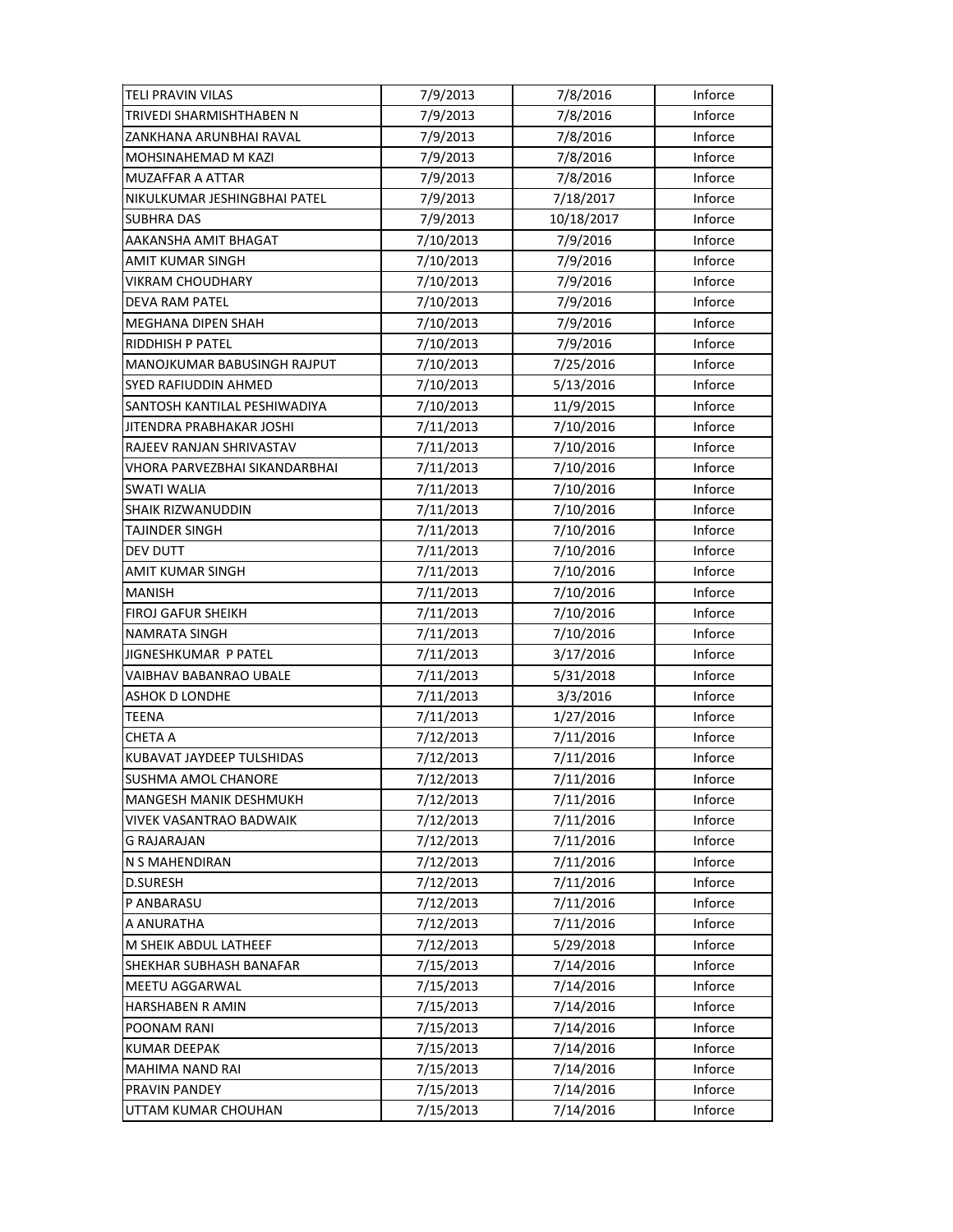| YOGESH SINGLA                 | 7/15/2013 | 7/14/2016  | Inforce |
|-------------------------------|-----------|------------|---------|
| <b>CHANDER PRAKASH GUPTA</b>  | 7/15/2013 | 7/14/2016  | Inforce |
| <b>GIRASE PRATIBHA SANJAY</b> | 7/15/2013 | 7/14/2016  | Inforce |
| GANGAVVA PURANIKAMATH         | 7/15/2013 | 7/14/2016  | Inforce |
| NITIN CHADHA                  | 7/15/2013 | 7/14/2016  | Inforce |
| <b>KARANDEEP SINGH BHATIA</b> | 7/15/2013 | 7/14/2016  | Inforce |
| LAXMANBHAI MANGALBHAI PARMAR  | 7/15/2013 | 7/14/2016  | Inforce |
| <b>MANISH CHHATBAR</b>        | 7/15/2013 | 7/22/2017  | Inforce |
| HEMAL NITINBHAI RUPAREL       | 7/16/2013 | 7/15/2016  | Inforce |
| <b>GULAB SINGH</b>            | 7/16/2013 | 7/15/2016  | Inforce |
| ABBAS SHABBIR BURHANPURWALA   | 7/16/2013 | 7/15/2016  | Inforce |
| RAJEEV BALAKRISHNAN           | 7/16/2013 | 7/15/2016  | Inforce |
| DEVENDRA KADAM                | 7/16/2013 | 7/15/2016  | Inforce |
| C NARAYANAN                   | 7/16/2013 | 7/15/2016  | Inforce |
| <b>RAGHU</b>                  | 7/16/2013 | 7/15/2016  | Inforce |
| <b>MOHANDASS</b>              | 7/16/2013 | 7/15/2016  | Inforce |
| NEELAM                        | 7/16/2013 | 7/15/2016  | Inforce |
| <b>KASHMIR SINGH</b>          | 7/16/2013 | 7/15/2016  | Inforce |
| PANKAJ BHALLA                 | 7/16/2013 | 7/15/2016  | Inforce |
| ANAND JAIN                    | 7/16/2013 | 3/25/2018  | Inforce |
| <b>BHUSHAN VISHRAM MHASE</b>  | 7/16/2013 | 9/7/2017   | Inforce |
| ANITA KAMALAKAR BHOSALE       | 7/17/2013 | 7/16/2016  | Inforce |
| MEGHRAJ SAMBHAJIRAO KAKADE    | 7/17/2013 | 7/16/2016  | Inforce |
| SHAH KAVITA VIPUL             | 7/17/2013 | 7/16/2016  | Inforce |
| RAHUL KESHAV GAIKWAD          | 7/17/2013 | 7/16/2016  | Inforce |
| NIYAJAHAMAD RAMJAN MULANI     | 7/17/2013 | 7/16/2016  | Inforce |
| JIGNESHBHAI K UPADHYAY        | 7/17/2013 | 7/16/2016  | Inforce |
| VISHAL MAHADEV MORE           | 7/17/2013 | 7/16/2016  | Inforce |
| RANJIT VITTHAL GAIKWAD        | 7/17/2013 | 7/16/2016  | Inforce |
| BHAVISHYA SATISH TYAGI        | 7/17/2013 | 7/16/2016  | Inforce |
| SHITAL DILIP VANKUDRE         | 7/17/2013 | 7/16/2016  | Inforce |
| <b>VIRAL N PATEL</b>          | 7/17/2013 | 7/16/2016  | Inforce |
| <b>GULAB SUKHAI PAL</b>       | 7/17/2013 | 7/16/2016  | Inforce |
| JAGDISH KUMAR                 | 7/17/2013 | 7/16/2016  | Inforce |
| JAYANTHI DAYANA               | 7/17/2013 | 7/16/2016  | Inforce |
| KIRAN HITESH MODI             | 7/17/2013 | 7/16/2016  | Inforce |
| SACHIN BHARATBHAI PATEL       | 7/17/2013 | 7/16/2016  | Inforce |
| VIJAY PRABHA                  | 7/17/2013 | 1/29/2016  | Inforce |
| <b>ISHWARJI V.THAKOR</b>      | 7/17/2013 | 1/4/2018   | Inforce |
| M S RAMACHANDRAPPA            | 7/18/2013 | 7/17/2016  | Inforce |
| PALWINDER SINGH               | 7/18/2013 | 7/17/2016  | Inforce |
| DIPAK TANAJI YADAV            | 7/18/2013 | 7/17/2016  | Inforce |
| <b>JAHUR MUSTAFA SHEKH</b>    | 7/18/2013 | 7/17/2016  | Inforce |
| DEEPAK KUMAR S NIGAM          | 7/18/2013 | 7/17/2016  | Inforce |
| SHASHIKANT R TIWARI           | 7/18/2013 | 7/17/2016  | Inforce |
| <b>GANDHI SHRUTI DEEPAK</b>   | 7/18/2013 | 7/17/2016  | Inforce |
| SHAKEELA                      | 7/18/2013 | 7/17/2016  | Inforce |
| SHITALBEN VIRENDRASINH MEDHAT | 7/18/2013 | 7/17/2016  | Inforce |
| PRASANT PANI                  | 7/18/2013 | 2/6/2016   | Inforce |
| <b>DEEPAK SETHI</b>           | 7/18/2013 | 12/29/2015 | Inforce |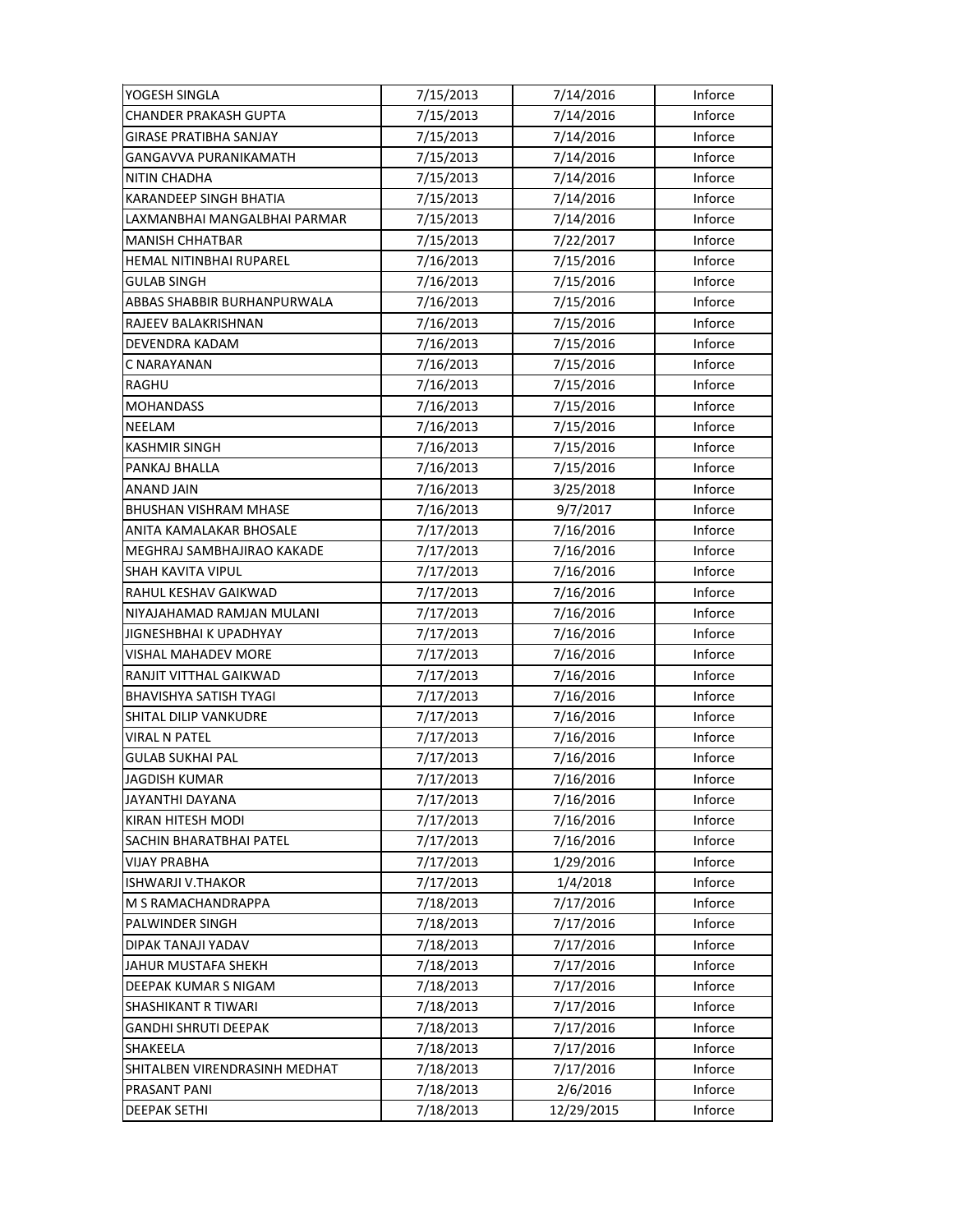| AMRITA DEEPAK MUDLIAR            | 7/18/2013 | 3/20/2018  | Inforce |
|----------------------------------|-----------|------------|---------|
| ROHIT SHARMA                     | 7/18/2013 | 6/22/2018  | Inforce |
| PRAVINKUMAR PRAJAPATI            | 7/19/2013 | 7/18/2016  | Inforce |
| RAJESH KUMAR                     | 7/19/2013 | 7/18/2016  | Inforce |
| SRIDHAR REDDY                    | 7/19/2013 | 7/18/2016  | Inforce |
| SURESH VALJIBHAI KERASIYA        | 7/19/2013 | 7/18/2016  | Inforce |
| KOTHARI DHARAMKUMAR JAYESH       | 7/19/2013 | 7/18/2016  | Inforce |
| MAHMADMINHAJ Z MEMAN             | 7/19/2013 | 7/18/2016  | Inforce |
| <b>BHARATBHAIR CHAUHAN</b>       | 7/19/2013 | 7/18/2016  | Inforce |
| IQBAL HUSSAIN TAPADAR            | 7/19/2013 | 7/18/2016  | Inforce |
| SATWINDER SINGH                  | 7/19/2013 | 7/18/2016  | Inforce |
| <b>DIDAR SINGH</b>               | 7/19/2013 | 7/18/2016  | Inforce |
| <b>SIMMY</b>                     | 7/19/2013 | 7/18/2016  | Inforce |
| KANADE JAYESH ANANT              | 7/19/2013 | 7/18/2016  | Inforce |
| <b>GOPAL BRIJPAL VALMIKI</b>     | 7/19/2013 | 7/18/2016  | Inforce |
| <b>JAYDEEP KISHORBHAI PARMAR</b> | 7/19/2013 | 12/10/2015 | Inforce |
| <b>DALAL ILABEN</b>              | 7/19/2013 | 6/8/2016   | Inforce |
| RAMNIKLAL BABUBHAI UKANI         | 7/19/2013 | 12/22/2017 | Inforce |
| MEMON ABDULKADIR IBRAHIMBHAI     | 7/22/2013 | 7/21/2016  | Inforce |
| SACHIN MAHADEO GANTHADE          | 7/22/2013 | 7/21/2016  | Inforce |
| RANI HEMANT BAJAJ                | 7/22/2013 | 7/21/2016  | Inforce |
| VIMALBHAI D PATEL                | 7/22/2013 | 7/21/2016  | Inforce |
| SHAHEENAPARVIN AKBARHUSEN SAIYED | 7/22/2013 | 7/21/2016  | Inforce |
| <b>AMIT SETHI</b>                | 7/22/2013 | 7/21/2016  | Inforce |
| <b>PARVEEN</b>                   | 7/22/2013 | 7/21/2016  | Inforce |
| PIYUSH HASIJA                    | 7/22/2013 | 7/21/2016  | Inforce |
| NITIN BANSAL                     | 7/22/2013 | 7/21/2016  | Inforce |
| <b>BHARWAD ANIL B</b>            | 7/22/2013 | 5/30/2016  | Inforce |
| <b>GURVINDER SINGH</b>           | 7/22/2013 | 5/20/2016  | Inforce |
| DHRUPAD RAVSAHEB WAGHMARE        | 7/23/2013 | 7/22/2016  | Inforce |
| DEEPAK NAVICHANDRA GANDHI        | 7/23/2013 | 7/22/2016  | Inforce |
| PAYAL MEHULKUMAR JADIA           | 7/23/2013 | 7/22/2016  | Inforce |
| TRAPSIYA PRAFULBHAI B            | 7/23/2013 | 7/22/2016  | Inforce |
| PANKAJ JATWANI                   | 7/23/2013 | 7/22/2016  | Inforce |
| PATEL JAIMIN PANKAJBHAI          | 7/23/2013 | 7/22/2016  | Inforce |
| <b>SUMANTH RAJ PAI</b>           | 7/23/2013 | 7/22/2016  | Inforce |
| PAVITHRA.M                       | 7/23/2013 | 7/22/2016  | Inforce |
| <b>BAIJANATH PRATAP SINGH</b>    | 7/23/2013 | 7/22/2016  | Inforce |
| VAISHALI JANARDHAN VATHARKAR     | 7/23/2013 | 7/22/2016  | Inforce |
| <b>DILLIP DAS</b>                | 7/23/2013 | 7/22/2016  | Inforce |
| MANOJ KUMAR GOUDA                | 7/23/2013 | 7/22/2016  | Inforce |
| AKSHAYA KUMAR MALLICK            | 7/23/2013 | 7/22/2016  | Inforce |
| CHANDRA KUMAR PATNAIK            | 7/23/2013 | 7/22/2016  | Inforce |
| DINESH SINGH                     | 7/23/2013 | 7/22/2016  | Inforce |
| SANKAR CHANDRA CHOUDHURY         | 7/23/2013 | 6/6/2018   | Inforce |
| <b>GANDHI DIVYESH</b>            | 7/23/2013 | 3/20/2016  | Inforce |
| RAMAN JEET SINGH                 | 7/23/2013 | 5/28/2016  | Inforce |
| <b>JIGNESH A DESAI</b>           | 7/23/2013 | 9/8/2018   | Inforce |
| KRUPALKUMAR RAJESHBHAI           | 7/24/2013 | 7/23/2016  | Inforce |
| PATEL NISARG PRAVINBHAI          | 7/24/2013 | 7/23/2016  | Inforce |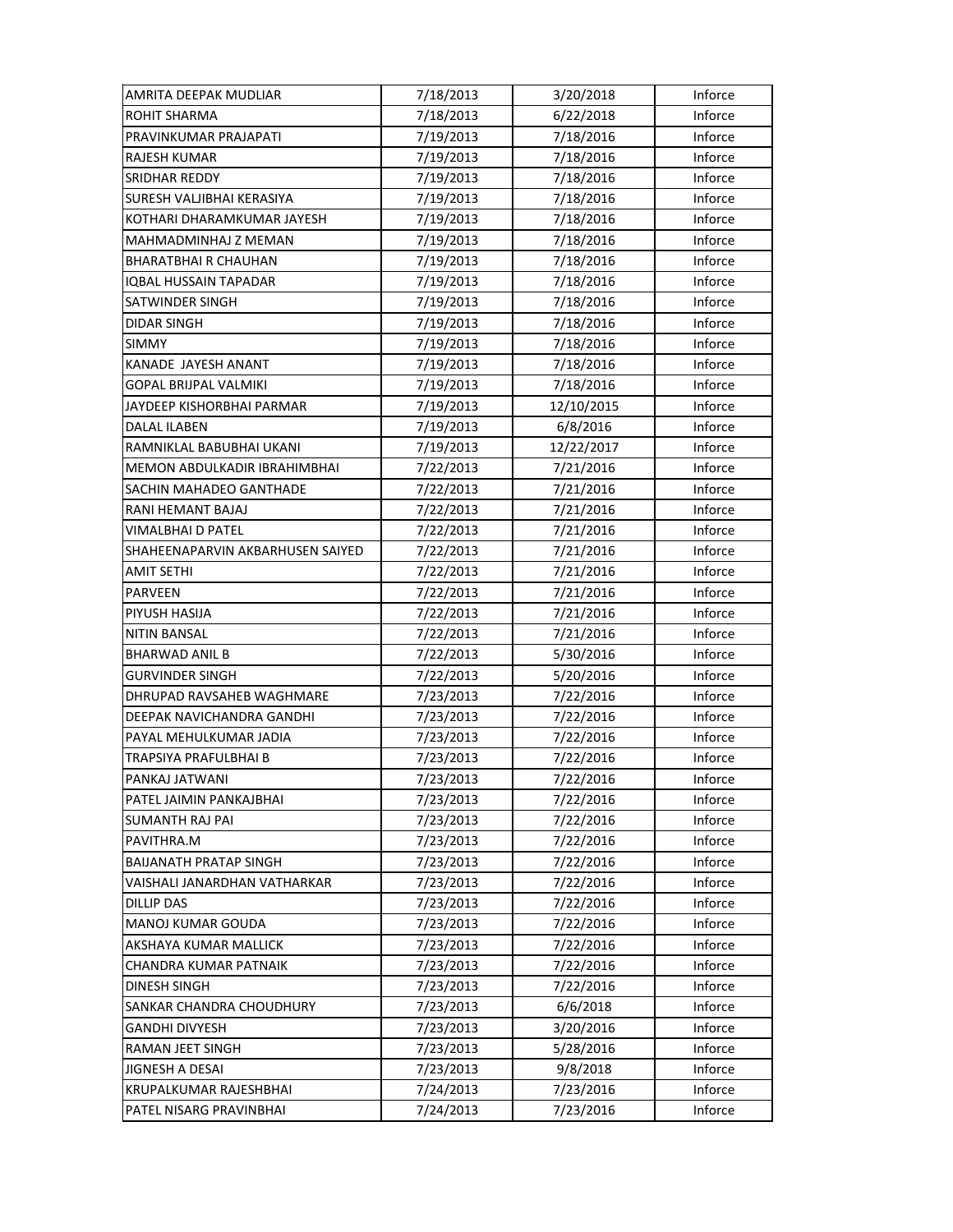| ARUN B DAVDA                    | 7/24/2013 | 7/23/2016 | Inforce |
|---------------------------------|-----------|-----------|---------|
| <b>DURGESH NANDANI CHAURASI</b> | 7/24/2013 | 7/23/2016 | Inforce |
| GHAZALA JUNAID                  | 7/24/2013 | 7/23/2016 | Inforce |
| SARANG PAHADE                   | 7/24/2013 | 7/23/2016 | Inforce |
| S V KEERTHI                     | 7/24/2013 | 7/23/2016 | Inforce |
| <b>KENCHARAJU P</b>             | 7/24/2013 | 7/23/2016 | Inforce |
| <b>VENUGOPAL V</b>              | 7/24/2013 | 7/23/2016 | Inforce |
| PAREKH RAJESH                   | 7/24/2013 | 4/21/2016 | Inforce |
| DHEERAJ PATIL                   | 7/25/2013 | 7/24/2016 | Inforce |
| DHEERAJ                         | 7/25/2013 | 7/24/2016 | Inforce |
| NITA MUKESH BHAMBHANI           | 7/25/2013 | 7/24/2016 | Inforce |
| RAJAT KUMAR GARG                | 7/25/2013 | 7/24/2016 | Inforce |
| <b>GURDEEP SINGH VERMA</b>      | 7/25/2013 | 7/24/2016 | Inforce |
| PARDEEP KUMAR                   | 7/25/2013 | 7/24/2016 | Inforce |
| ALOK RANJAN MANDAL              | 7/25/2013 | 7/24/2016 | Inforce |
| PRANATI KUMARI SAHU             | 7/25/2013 | 7/24/2016 | Inforce |
| <b>GUPTA PRASAD PADHI</b>       | 7/25/2013 | 7/24/2016 | Inforce |
| <b>ANANYA AMEY BHISE</b>        | 7/25/2013 | 7/24/2016 | Inforce |
| ABHISHEK GAUTAM                 | 7/25/2013 | 7/24/2016 | Inforce |
| PUSHPENDRA PAL                  | 7/25/2013 | 7/24/2016 | Inforce |
| DHEERAJ KUMAR                   | 7/25/2013 | 7/24/2016 | Inforce |
| PREM LATA                       | 7/25/2013 | 7/24/2016 | Inforce |
| MANAS RANJAN SAMAL              | 7/25/2013 | 1/8/2018  | Inforce |
| <b>DINESH KUMAR</b>             | 7/25/2013 | 3/5/2018  | Inforce |
| PRASANTA KUMAR BARAL            | 7/25/2013 | 7/12/2016 | Inforce |
| SWADHIN KUMAR JENA              | 7/25/2013 | 4/27/2016 | Inforce |
| MOHAN CHARAN BEHERA             | 7/25/2013 | 2/11/2018 | Inforce |
| AKSHAY MADAAN                   | 7/25/2013 | 4/26/2016 | Inforce |
| MAHESH KUMAR SONI               | 7/25/2013 | 10/2/2015 | Inforce |
| LAJPAT RAI                      | 7/26/2013 | 7/25/2016 | Inforce |
| HIREN THAKARSHIBHAI VADHER      | 7/26/2013 | 7/25/2016 | Inforce |
| <b>SUNIL KUMAR S PATEL</b>      | 7/26/2013 | 7/25/2016 | Inforce |
| <b>LITON SAHA</b>               | 7/26/2013 | 7/25/2016 | Inforce |
| PRATIMA SAHA ROY                | 7/26/2013 | 7/25/2016 | Inforce |
| <b>NARESH CHANDRA THAKUR</b>    | 7/26/2013 | 7/25/2016 | Inforce |
| TARUN RATHORE                   | 7/26/2013 | 7/25/2016 | Inforce |
| JALANDHAR SIDAR                 | 7/26/2013 | 7/25/2016 | Inforce |
| <b>BRIJESH A BUCH</b>           | 7/26/2013 | 7/25/2016 | Inforce |
| AMIT BHARATBHAI VYAS            | 7/26/2013 | 7/25/2016 | Inforce |
| VISHAL P OZA                    | 7/26/2013 | 7/25/2016 | Inforce |
| SWATI SUDHIR SUTAR              | 7/26/2013 | 7/25/2016 | Inforce |
| TEJPRAKASH VISHWAKARMA          | 7/26/2013 | 7/25/2016 | Inforce |
| SAMITA SAKHARAM GAIKWAD         | 7/26/2013 | 7/25/2016 | Inforce |
| YOGESH AGARWAL                  | 7/26/2013 | 7/25/2016 | Inforce |
| OMKAR SHARMA                    | 7/26/2013 | 3/27/2016 | Inforce |
| HARPREET SINGH BHAMRA           | 7/29/2013 | 7/28/2016 | Inforce |
| SAMIR HALDER                    | 7/29/2013 | 7/28/2016 | Inforce |
| RAVI Y N                        | 7/29/2013 | 7/28/2016 | Inforce |
| <b>SUNDAR KUMAR CK</b>          | 7/29/2013 | 7/28/2016 | Inforce |
| ANSARI MAHEBUBALAM J            | 7/29/2013 | 7/28/2016 | Inforce |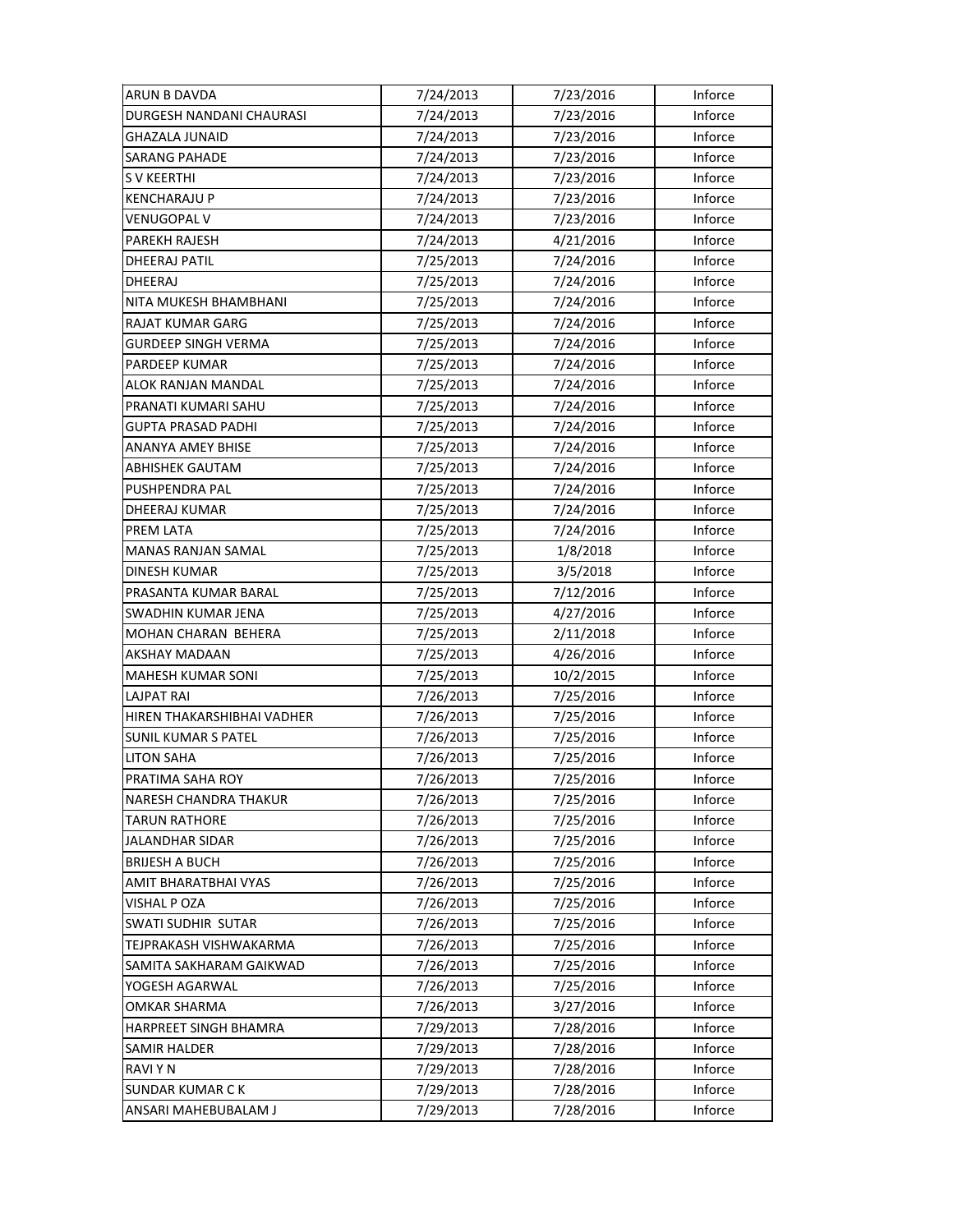| <b>T.JANE KISHORIA</b>        | 7/29/2013 | 7/28/2016 | Inforce |
|-------------------------------|-----------|-----------|---------|
| <b>HASMUKH K KANJARIYA</b>    | 7/29/2013 | 7/28/2016 | Inforce |
| PRAVINSINH K JADEJA           | 7/29/2013 | 7/28/2016 | Inforce |
| SYED SABIUR REHAMAN           | 7/29/2013 | 7/28/2016 | Inforce |
| PRAVEEN KUMAR                 | 7/29/2013 | 7/28/2016 | Inforce |
| <b>HAIDER ALI</b>             | 7/29/2013 | 6/6/2018  | Inforce |
| <b>MURALI S</b>               | 7/29/2013 | 9/13/2016 | Inforce |
| SAPNA PRIYASHA UDANI          | 7/29/2013 | 5/16/2017 | Inforce |
| ANAND NIRAJANHAI VORA         | 7/29/2013 | 3/28/2018 | Inforce |
| <b>GAGANJEET SINGH GUJRAL</b> | 7/30/2013 | 7/29/2016 | Inforce |
| HARISHCHANDRA R PAL           | 7/30/2013 | 7/29/2016 | Inforce |
| NILESH NALIN SHETH            | 7/30/2013 | 7/29/2016 | Inforce |
| ZALA MULRAJSINH NAVALSINH     | 7/30/2013 | 7/29/2016 | Inforce |
| ASHOKKUMAR HARIBHAI RAIYANI   | 7/30/2013 | 7/29/2016 | Inforce |
| <b>MAKHAN SINGH</b>           | 7/30/2013 | 7/29/2016 | Inforce |
| <b>SHETH ASHISHKUMAR</b>      | 7/30/2013 | 7/29/2016 | Inforce |
| <b>KRISHAN KUMAR</b>          | 7/30/2013 | 7/29/2016 | Inforce |
| <b>BHUPINDER SINGH SOHAL</b>  | 7/30/2013 | 7/29/2016 | Inforce |
| <b>ASHIT DILIP GUPTA</b>      | 7/30/2013 | 7/29/2016 | Inforce |
| RAJHANS SUNIL KURLEKAR        | 7/30/2013 | 7/29/2016 | Inforce |
| ROOD MAL                      | 7/30/2013 | 2/8/2017  | Inforce |
| SHILPA GOEL                   | 7/30/2013 | 2/19/2016 | Inforce |
| NIKUNJ SINGHANIA              | 7/30/2013 | 7/18/2017 | Inforce |
| SHAIKH NASEEM BANU            | 7/30/2013 | 9/1/2018  | Inforce |
| <b>ACHANJOT SINGH</b>         | 8/1/2013  | 7/31/2016 | Inforce |
| MUKESH KUMAR MISHRA           | 8/1/2013  | 7/31/2016 | Inforce |
| RAMESHWAR RAWAT               | 8/1/2013  | 7/31/2016 | Inforce |
| GOPAL SUBHASH                 | 8/1/2013  | 7/31/2016 | Inforce |
| ZEENAT BANU MD AZHARUDDIN     | 8/1/2013  | 7/31/2016 | Inforce |
| REVANSIDDAPPA N WADDANKERI    | 8/1/2013  | 7/31/2016 | Inforce |
| <b>NARESH KHILRANI</b>        | 8/1/2013  | 7/31/2016 | Inforce |
| JOTE OMKAR DEEPAK             | 8/1/2013  | 7/31/2016 | Inforce |
| AFREEN IRFAN SHAIKH           | 8/1/2013  | 7/31/2016 | Inforce |
| SHEETAL NITIN KAMTHE          | 8/1/2013  | 7/31/2016 | Inforce |
| KISHOR MARUTI KAMBALE         | 8/1/2013  | 7/31/2016 | Inforce |
| REKHABA Y JADEJA              | 8/1/2013  | 7/31/2016 | Inforce |
| PATEL HEMANGIU                | 8/1/2013  | 7/31/2016 | Inforce |
| MAHESH NATHABHAI BAGTHARIYA   | 8/1/2013  | 9/10/2017 | Inforce |
| CHARU                         | 8/1/2013  | 3/17/2017 | Inforce |
| <b>KRISHNA SAHA</b>           | 8/2/2013  | 8/1/2016  | Inforce |
| <b>GURVINDER SINGH</b>        | 8/2/2013  | 8/1/2016  | Inforce |
| RAMYA BANDARU                 | 8/2/2013  | 8/1/2016  | Inforce |
| <b>RAIS SHAIKH</b>            | 8/2/2013  | 8/1/2016  | Inforce |
| GUDURU ROOPKARAN REDDY        | 8/2/2013  | 8/1/2016  | Inforce |
| MOLAKA VENKATA NAGARAJU       | 8/2/2013  | 8/1/2016  | Inforce |
| RAHUL KAKASAHEB BHOSALE       | 8/2/2013  | 8/1/2016  | Inforce |
| VIKAS GULABRAO JADHAV         | 8/2/2013  | 8/1/2016  | Inforce |
| RAKESH VINAYAK PATIL          | 8/2/2013  | 8/1/2016  | Inforce |
| <b>SHAMBHU NATH GHOSH</b>     | 8/2/2013  | 8/1/2016  | Inforce |
| S.AMIT                        | 8/2/2013  | 8/1/2016  | Inforce |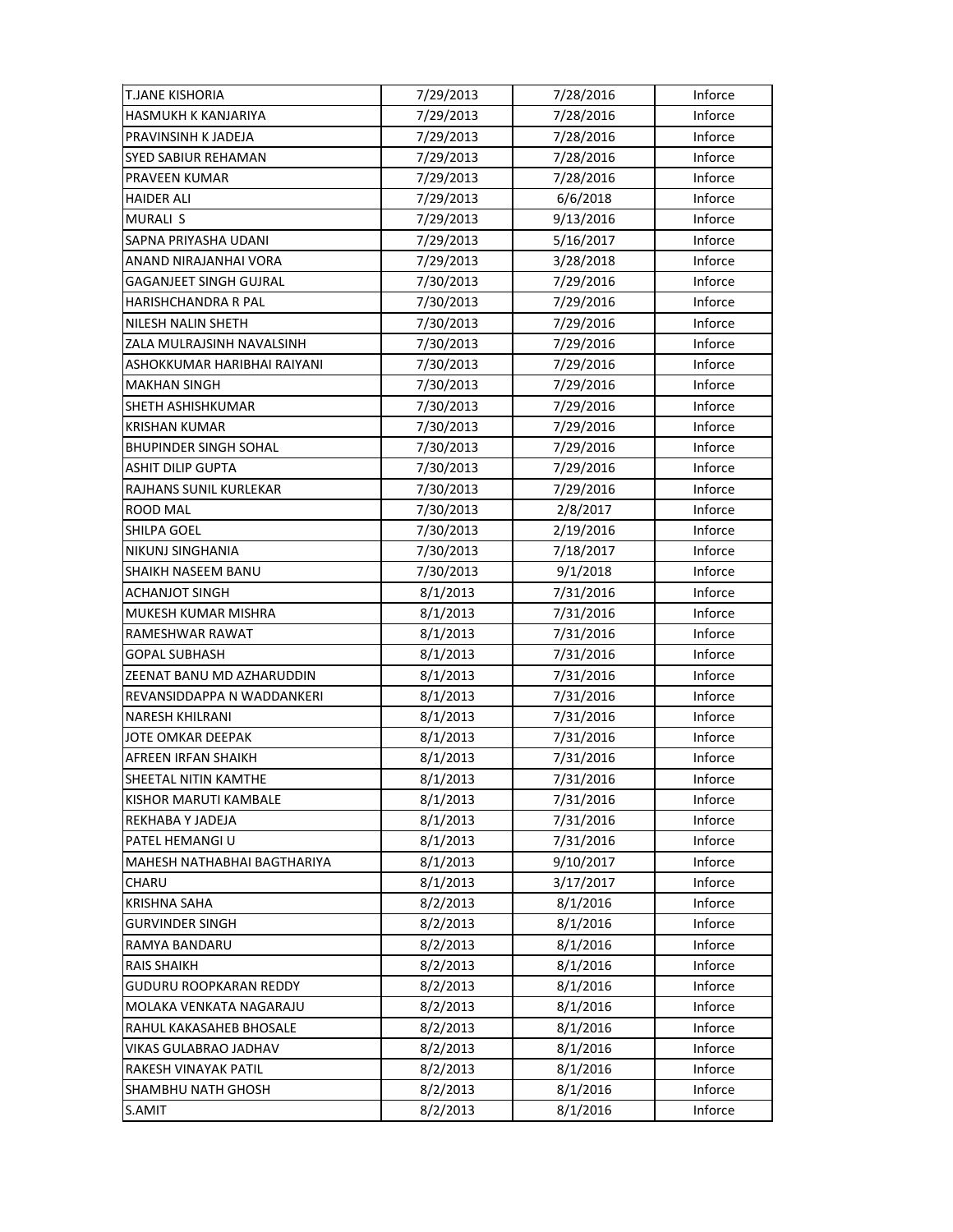| DEEPAK DINKAR MORE                  | 8/2/2013 | 8/1/2016   | Inforce |
|-------------------------------------|----------|------------|---------|
| BAKSHI AMARDEEP SINGH GURSHARAN SIN | 8/2/2013 | 8/1/2016   | Inforce |
| MANISH RAJKUMAR KANHED              | 8/2/2013 | 8/1/2016   | Inforce |
| RAHUL SHANKARRAO SONWANE            | 8/2/2013 | 8/1/2016   | Inforce |
| RASHID NISAR SAYYED                 | 8/2/2013 | 8/1/2016   | Inforce |
| <b>SHRIKANT BABAN BANPATTE</b>      | 8/2/2013 | 8/1/2016   | Inforce |
| NITISH KUMAR AGARWAL                | 8/2/2013 | 8/1/2016   | Inforce |
| <b>NITIN RAO</b>                    | 8/2/2013 | 12/7/2015  | Inforce |
| ASHOK KUMAR KAR                     | 8/2/2013 | 4/28/2016  | Inforce |
| VIJAY NAGAR                         | 8/2/2013 | 8/6/2018   | Inforce |
| K.M.VISHNU                          | 8/5/2013 | 8/4/2016   | Inforce |
| P KALAIVEL                          | 8/5/2013 | 8/4/2016   | Inforce |
| <b>KANNAN G</b>                     | 8/5/2013 | 8/4/2016   | Inforce |
| G KANNAN                            | 8/5/2013 | 8/4/2016   | Inforce |
| SACHIN GULABRAO INGLE               | 8/5/2013 | 8/4/2016   | Inforce |
| NITIN NAMDEV POPETA                 | 8/5/2013 | 8/4/2016   | Inforce |
| <b>GOURAV KHATRI</b>                | 8/5/2013 | 8/4/2016   | Inforce |
| <b>BIKRAMJIT SINGH</b>              | 8/5/2013 | 8/4/2016   | Inforce |
| ABHILASH K S                        | 8/5/2013 | 8/4/2016   | Inforce |
| A MATHANKUMAR                       | 8/5/2013 | 8/4/2016   | Inforce |
| VARSHABEN SOLANKI                   | 8/5/2013 | 8/29/2017  | Inforce |
| MAHESH PALSHIKAR                    | 8/5/2013 | 2/3/2016   | Inforce |
| CHIDANANDA.C                        | 8/5/2013 | 1/23/2017  | Inforce |
| VIJAY LAKHABHAI ALAGOTAR            | 8/6/2013 | 8/5/2016   | Inforce |
| <b>ROMI SHARMA</b>                  | 8/6/2013 | 8/5/2016   | Inforce |
| <b>MAILA MADHAVI</b>                | 8/6/2013 | 8/5/2016   | Inforce |
| MOUSUMI SUTRADHAR PAUL              | 8/6/2013 | 8/5/2016   | Inforce |
| GURJIT SINGH                        | 8/6/2013 | 8/5/2016   | Inforce |
| VIPIN DEVATWAL                      | 8/6/2013 | 8/5/2016   | Inforce |
| RAJESH YADAV                        | 8/6/2013 | 8/5/2016   | Inforce |
| VIPUL VASANTLAL UMRANIA             | 8/6/2013 | 8/5/2016   | Inforce |
| NARENDRA SINGH RANAWAT              | 8/6/2013 | 8/5/2016   | Inforce |
| <b>GOTAM PANWAR</b>                 | 8/6/2013 | 8/5/2016   | Inforce |
| JADEJA HARDEVSINH TAKHUBHA          | 8/6/2013 | 8/5/2016   | Inforce |
| PATEL MAYANKKUMAR                   | 8/6/2013 | 8/5/2016   | Inforce |
| <b>DIXIT SAHNI</b>                  | 8/6/2013 | 5/25/2017  | Inforce |
| CHIRAGKUMAR PRAVINBHAI PATEL        | 8/6/2013 | 6/27/2016  | Inforce |
| <b>SHAH SHITAL K</b>                | 8/6/2013 | 5/31/2016  | Inforce |
| <b>KUNJ P NAGARIA</b>               | 8/6/2013 | 11/23/2015 | Inforce |
| KEYUR NAVINCHANDRA SHETH            | 8/7/2013 | 8/6/2016   | Inforce |
| ANANTH.P                            | 8/7/2013 | 8/6/2016   | Inforce |
| PATEL ALPESHKUMAR DAHYALAL          | 8/7/2013 | 8/6/2016   | Inforce |
| SHRADHHABEN HITESHKUMAR PATEL       | 8/7/2013 | 8/6/2016   | Inforce |
| PRATIKKUMAR N CHAUDHARI             | 8/7/2013 | 8/6/2016   | Inforce |
| M VENKATESWARAN                     | 8/7/2013 | 8/6/2016   | Inforce |
| THIRUPPATHI M                       | 8/7/2013 | 8/6/2016   | Inforce |
| <b>B NAVANEETHA KRISHNAN</b>        | 8/7/2013 | 8/6/2016   | Inforce |
| M SASIKALA                          | 8/7/2013 | 8/6/2016   | Inforce |
| G.KOHILA                            | 8/7/2013 | 8/6/2016   | Inforce |
| SURESH.R                            | 8/7/2013 | 8/6/2016   | Inforce |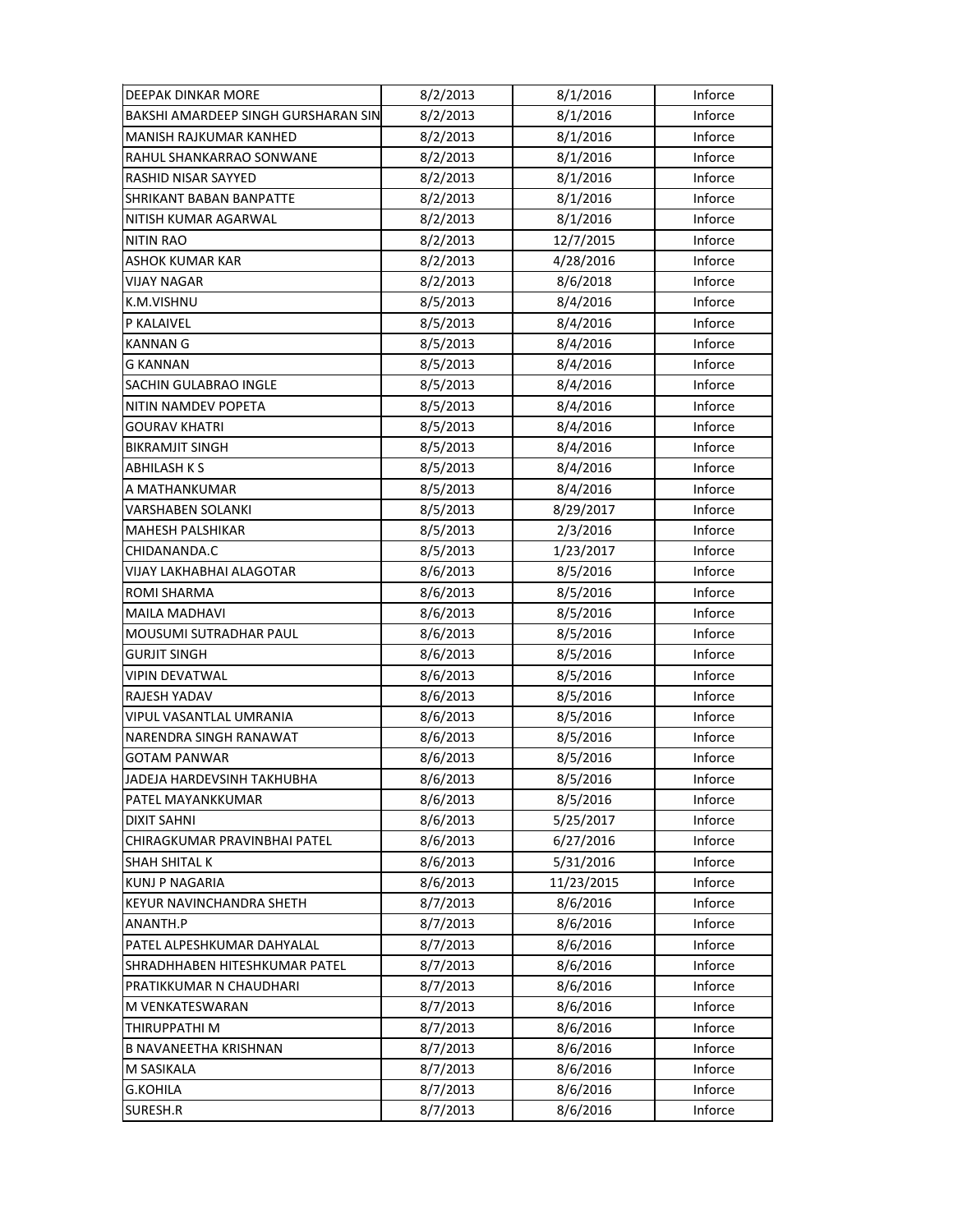| A.THANASEKAR GUNALAN           | 8/7/2013  | 8/6/2016   | Inforce |
|--------------------------------|-----------|------------|---------|
| THAKKAR PRATIKKUMAR NATAVARLAL | 8/7/2013  | 8/6/2016   | Inforce |
| <b>MOHIT SONI</b>              | 8/7/2013  | 8/6/2016   | Inforce |
| SANTOSHI GUDIKANDLA            | 8/7/2013  | 8/6/2016   | Inforce |
| <b>SARDARJI S THAKOR</b>       | 8/7/2013  | 4/30/2016  | Inforce |
| <b>G.VICTOR JOHNSON</b>        | 8/7/2013  | 9/10/2017  | Inforce |
| P.SENTHILVEL MURUGAN           | 8/7/2013  | 7/23/2017  | Inforce |
| KOTALUKKAR SARIKA SHARAD       | 8/7/2013  | 6/19/2016  | Inforce |
| <b>SHAH PRATIK PARESH</b>      | 8/7/2013  | 12/7/2017  | Inforce |
| VIRAL RAJIV MEHTA              | 8/7/2013  | 1/4/2016   | Inforce |
| PREETI SHARMA                  | 8/8/2013  | 8/7/2016   | Inforce |
| <b>MUKESH KUMAR</b>            | 8/8/2013  | 8/7/2016   | Inforce |
| GARGI VASHISTHA                | 8/8/2013  | 8/7/2016   | Inforce |
| NARAYAN SINGH RAO              | 8/8/2013  | 8/7/2016   | Inforce |
| E MUTHUKUMAR                   | 8/8/2013  | 8/7/2016   | Inforce |
| AMIT KUMAR JAIN                | 8/8/2013  | 8/7/2016   | Inforce |
| <b>PULKIT MEHTA</b>            | 8/8/2013  | 8/7/2016   | Inforce |
| PARESH BHAGWANJIBHAI ABHANGI   | 8/8/2013  | 8/7/2016   | Inforce |
| RABINDRA RAY                   | 8/8/2013  | 8/7/2016   | Inforce |
| <b>RAJWANT KAUR</b>            | 8/8/2013  | 8/7/2016   | Inforce |
| <b>K VENKATESH</b>             | 8/8/2013  | 8/7/2016   | Inforce |
| RAJESWARI                      | 8/8/2013  | 8/7/2016   | Inforce |
| ARPIT PUJARI                   | 8/8/2013  | 8/7/2016   | Inforce |
| <b>CHETAN JOSHI</b>            | 8/8/2013  | 8/7/2016   | Inforce |
| <b>SANDEEP KUMAR</b>           | 8/8/2013  | 8/7/2016   | Inforce |
| <b>SHAMSHER SINGH</b>          | 8/8/2013  | 8/7/2016   | Inforce |
| <b>NAKUL MISHRA</b>            | 8/8/2013  | 3/28/2016  | Inforce |
| R.HARISH                       | 8/8/2013  | 1/5/2016   | Inforce |
| <b>SACHIN SONI</b>             | 8/8/2013  | 2/22/2016  | Inforce |
| <b>RAVI PARYANI</b>            | 8/8/2013  | 4/28/2016  | Inforce |
| VENKATA KRISHNAMA NAIDU P      | 8/8/2013  | 3/29/2016  | Inforce |
| <b>SATISH R</b>                | 8/12/2013 | 8/11/2016  | Inforce |
| SINTA D SILVA                  | 8/12/2013 | 8/11/2016  | Inforce |
| ANUMOD P J                     | 8/12/2013 | 8/11/2016  | Inforce |
| SRINIVASAN.V                   | 8/12/2013 | 8/11/2016  | Inforce |
| <b>GOVINDARAJ</b>              | 8/12/2013 | 8/11/2016  | Inforce |
| PREMA R                        | 8/12/2013 | 8/11/2016  | Inforce |
| <b>NAVJOT SINGH KANG</b>       | 8/12/2013 | 8/11/2016  | Inforce |
| <b>RAJEEV</b>                  | 8/12/2013 | 8/11/2016  | Inforce |
| <b>SURAJ SINGH</b>             | 8/12/2013 | 8/11/2016  | Inforce |
| MUGDHA MILIND DICHOLKAR        | 8/12/2013 | 8/11/2016  | Inforce |
| <b>KALYAN GHOSH</b>            | 8/12/2013 | 8/11/2016  | Inforce |
| RAMAJEYAM M                    | 8/12/2013 | 8/11/2016  | Inforce |
| M K RAMASAMY                   | 8/12/2013 | 8/11/2016  | Inforce |
| PRITI BESEKAR                  | 8/12/2013 | 2/19/2016  | Inforce |
| SURENDRAKUMAR SARIYAM          | 8/12/2013 | 10/29/2015 | Inforce |
| <b>BABU B CHAVAN</b>           | 8/12/2013 | 3/21/2016  | Inforce |
| <b>GAURAV S BANSAL</b>         | 8/13/2013 | 8/12/2016  | Inforce |
| PREENU A PUSHPARAJAN           | 8/13/2013 | 8/12/2016  | Inforce |
| RAMESHWAR PRABHAKAR MUNDE      | 8/13/2013 | 8/12/2016  | Inforce |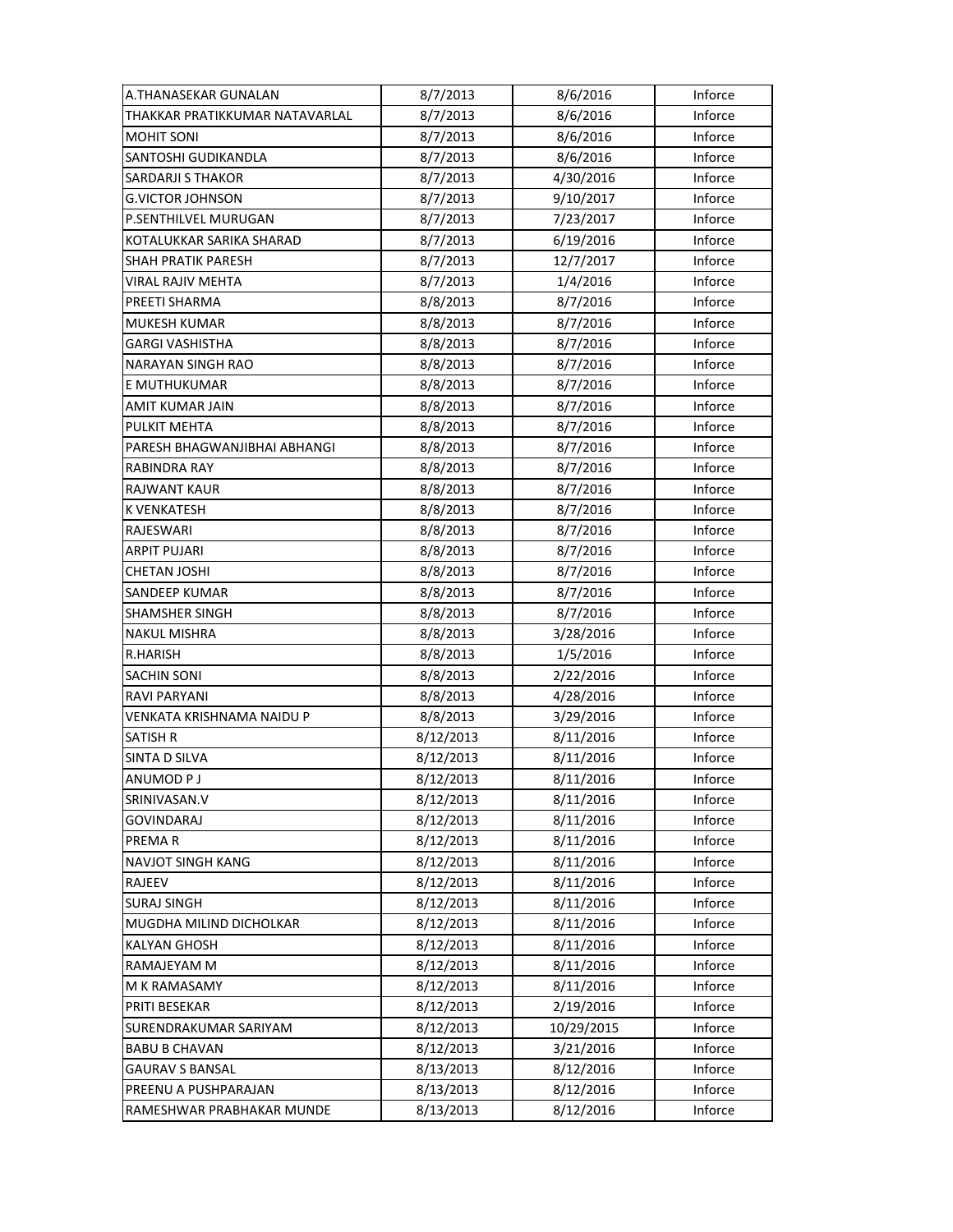| <b>RAKHI SINGH</b>           | 8/13/2013 | 8/12/2016  | Inforce |
|------------------------------|-----------|------------|---------|
| MR. KAWALE HARENDRA RATANLAL | 8/13/2013 | 8/12/2016  | Inforce |
| ANANT YADAO BHOYAR           | 8/13/2013 | 8/12/2016  | Inforce |
| ARCHANA KUNDANLAL BAWANE     | 8/13/2013 | 8/12/2016  | Inforce |
| PRAVEEN SAINI                | 8/13/2013 | 8/12/2016  | Inforce |
| <b>HEMANT KUMAR</b>          | 8/13/2013 | 8/12/2016  | Inforce |
| NAKHAVA RAHUL PARFULBHAI     | 8/13/2013 | 8/12/2016  | Inforce |
| <b>MADHAVI C MEHTA</b>       | 8/13/2013 | 8/12/2016  | Inforce |
| REENA SUNDEEP KARIA          | 8/13/2013 | 8/12/2016  | Inforce |
| <b>ABHISHEK S</b>            | 8/13/2013 | 8/12/2016  | Inforce |
| <b>MANI MATHANKUMAR</b>      | 8/13/2013 | 8/12/2016  | Inforce |
| <b>SONI RUPESH K</b>         | 8/13/2013 | 8/12/2016  | Inforce |
| SANJAYKUMAR M KAPDI          | 8/13/2013 | 8/12/2016  | Inforce |
| ARCHANA SHANKARRAO PATKAR    | 8/13/2013 | 8/12/2016  | Inforce |
| GANESH RAJKUMAR MANDE        | 8/13/2013 | 8/12/2016  | Inforce |
| CHANNABASAPPA K              | 8/13/2013 | 3/9/2018   | Inforce |
| <b>MANJUNATHA M</b>          | 8/13/2013 | 3/10/2018  | Inforce |
| <b>MANISH SHARMA</b>         | 8/13/2013 | 3/24/2016  | Inforce |
| NAVEEN KUMAR CHANDRASHEKAR   | 8/13/2013 | 12/19/2016 | Inforce |
| <b>SUNITA SHARMA</b>         | 8/13/2013 | 8/10/2016  | Inforce |
| SONI NEEL RASHMIKANT         | 8/13/2013 | 10/28/2016 | Inforce |
| <b>SUSEELAK</b>              | 8/19/2013 | 8/17/2016  | Inforce |
| V SUJATHA                    | 8/19/2013 | 8/17/2016  | Inforce |
| SARITA SOOD                  | 8/19/2013 | 8/17/2016  | Inforce |
| <b>MANPREET KAUR BHATIA</b>  | 8/19/2013 | 8/17/2016  | Inforce |
| <b>HEM LATA GUPTA</b>        | 8/19/2013 | 8/17/2016  | Inforce |
| <b>SUNIL SINGH RAJPUT</b>    | 8/19/2013 | 8/17/2016  | Inforce |
| ARUN KUMAR SHARMA            | 8/19/2013 | 8/17/2016  | Inforce |
| SAURABH AGRAWAL              | 8/19/2013 | 8/17/2016  | Inforce |
| <b>BHAVIN RATHOR</b>         | 8/19/2013 | 8/17/2016  | Inforce |
| PRALAY SINGH THAKUR          | 8/19/2013 | 8/17/2016  | Inforce |
| <b>B. VENKATESHWARA RAO</b>  | 8/19/2013 | 8/17/2016  | Inforce |
| <b>BALGOVIND VAISHNAV</b>    | 8/19/2013 | 8/17/2016  | Inforce |
| <b>GOPAL KRISHNA JAISWAL</b> | 8/19/2013 | 8/17/2016  | Inforce |
| SHAH SRUSHTI RAJNIKANT       | 8/19/2013 | 8/17/2016  | Inforce |
| <b>SUNIL PATEL</b>           | 8/19/2013 | 8/17/2016  | Inforce |
| <b>THUSHAR KARKERA</b>       | 8/19/2013 | 8/17/2016  | Inforce |
| SIDDALINGASWAMY              | 8/19/2013 | 8/17/2016  | Inforce |
| RAJENDRA K K                 | 8/19/2013 | 8/17/2016  | Inforce |
| <b>SUMITA SHARMA</b>         | 8/19/2013 | 8/17/2016  | Inforce |
| <b>BHIM SINGH</b>            | 8/19/2013 | 8/17/2016  | Inforce |
| VISHAL KUMAR                 | 8/19/2013 | 8/17/2016  | Inforce |
| SAHIL DANG                   | 8/19/2013 | 8/17/2016  | Inforce |
| ATUL JOSHI                   | 8/19/2013 | 8/17/2016  | Inforce |
| BHAGYASHRI BHAGWAN PATIL     | 8/19/2013 | 8/17/2016  | Inforce |
| HIRENKUMAR BHATT             | 8/19/2013 | 8/17/2016  | Inforce |
| RAFIQ MOHAMMAD               | 8/19/2013 | 8/17/2016  | Inforce |
| PATEL KRISHNABEN HARSHADBHAI | 8/19/2013 | 8/17/2016  | Inforce |
| CHANDAN KUMAR SINGH          | 8/19/2013 | 8/17/2016  | Inforce |
| NIRMAL SINGH                 | 8/19/2013 | 8/17/2016  | Inforce |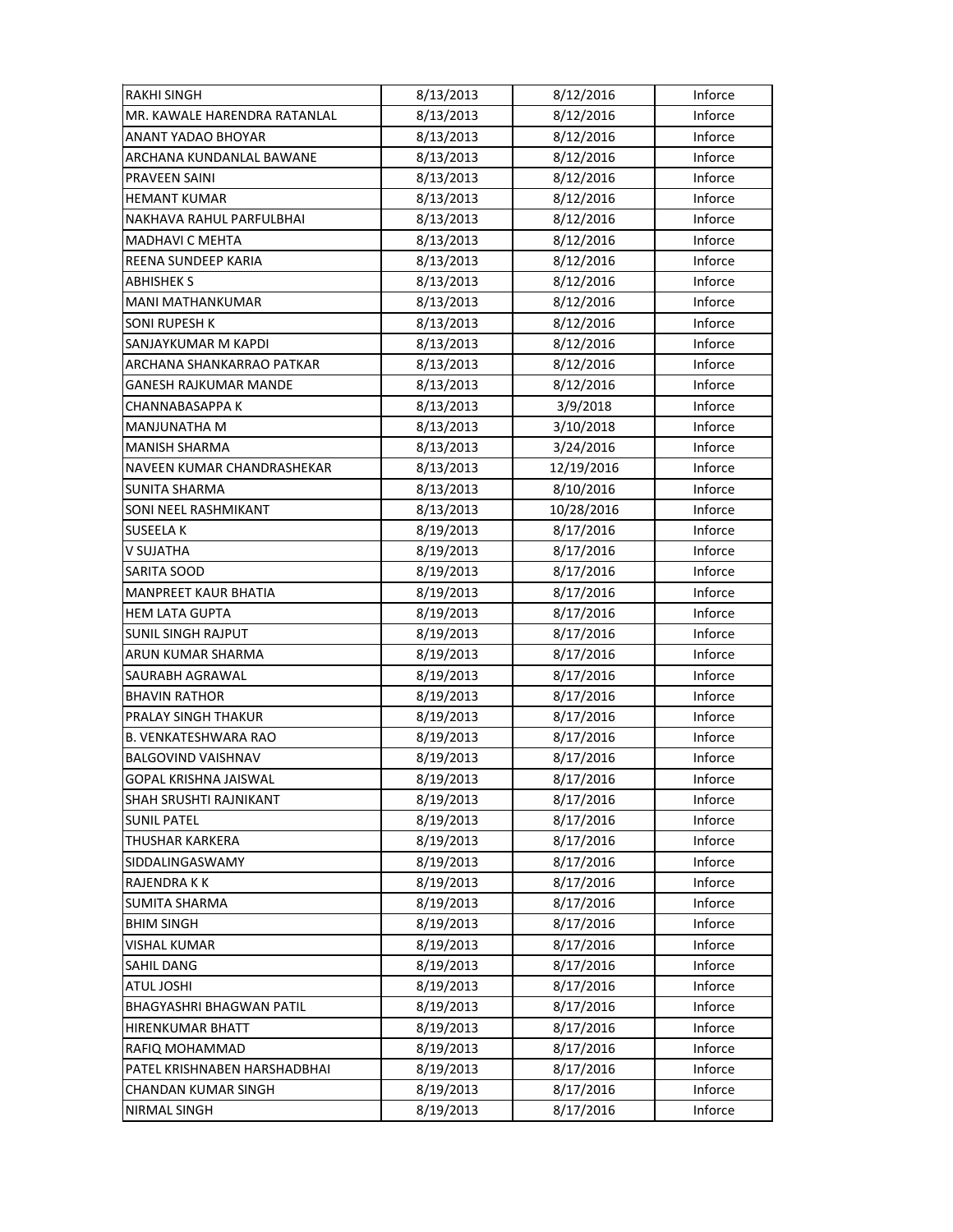| <b>GURPREET SINGH</b>             | 8/19/2013 | 8/17/2016 | Inforce |
|-----------------------------------|-----------|-----------|---------|
| <b>SHUBHANGI RAMESH KOKATE</b>    | 8/19/2013 | 8/17/2016 | Inforce |
| PARMAR GIRDHAR KARSANBHAI         | 8/19/2013 | 8/17/2016 | Inforce |
| <b>BHAGAT RAJEEVKUMAR</b>         | 8/19/2013 | 9/3/2018  | Inforce |
| KUSHWAH JITENDRASINGH S           | 8/19/2013 | 12/1/2016 | Inforce |
| CHANDRIKA D BAROT                 | 8/19/2013 | 3/9/2016  | Inforce |
| <b>ASHISH GANDHI</b>              | 8/19/2013 | 2/17/2018 | Inforce |
| LOKENDRA RAMBAHADUR SINGH         | 8/19/2013 | 9/19/2017 | Inforce |
| SANJEEV KUMAR                     | 8/19/2013 | 1/18/2016 | Inforce |
| <b>RAMAN GULATI</b>               | 8/19/2013 | 6/11/2016 | Inforce |
| PATEL BRIJESH HASMUKHBHAI         | 8/19/2013 | 9/27/2017 | Inforce |
| DHAVAL GHANSHYAMBHAI BHATT        | 8/19/2013 | 3/12/2016 | Inforce |
| SANJANA RAVI ALIMCHANDANI         | 8/22/2013 | 8/21/2016 | Inforce |
| <b>RAJEN SHA</b>                  | 8/22/2013 | 8/21/2016 | Inforce |
| SARIKA KHANDELWAL                 | 8/22/2013 | 8/21/2016 | Inforce |
| RAHUL VISHWAKARMA                 | 8/22/2013 | 8/21/2016 | Inforce |
| <b>NAVEEN SINGH THAKUR</b>        | 8/22/2013 | 8/21/2016 | Inforce |
| CHANDRAPAL SINGH THAKUR           | 8/22/2013 | 8/21/2016 | Inforce |
| NARENDRA SINGH YADAV              | 8/22/2013 | 8/21/2016 | Inforce |
| ANIL KUMAR GUPTA                  | 8/22/2013 | 8/21/2016 | Inforce |
| RAJ KUMAR VAISHYA                 | 8/22/2013 | 8/21/2016 | Inforce |
| <b>MANISH GUPTA</b>               | 8/22/2013 | 8/21/2016 | Inforce |
| ASAD KHAN                         | 8/22/2013 | 8/21/2016 | Inforce |
| ANIL KUMAR SAXENA                 | 8/22/2013 | 8/21/2016 | Inforce |
| ARUN KUMAR GUPTA                  | 8/22/2013 | 8/21/2016 | Inforce |
| RANA JAYVIRSINH LAXMANSINH        | 8/22/2013 | 8/21/2016 | Inforce |
| <b>USHABEN R PATEL</b>            | 8/22/2013 | 8/21/2016 | Inforce |
| PRAGNABEN S DODIYA                | 8/22/2013 | 8/21/2016 | Inforce |
| <b>GANESH PRASAD ASATI</b>        | 8/22/2013 | 8/21/2016 | Inforce |
| KIRAN VIJAY HANCHATE              | 8/22/2013 | 8/21/2016 | Inforce |
| DUMRATTI CHANDRASHEKHAR KAMALAKAI | 8/22/2013 | 8/21/2016 | Inforce |
| URMILA SURYAKANT SWAMI            | 8/22/2013 | 8/21/2016 | Inforce |
| NASRIN HAMID SAYYAD               | 8/22/2013 | 8/21/2016 | Inforce |
| KADAM BALKRISHNA VITTHAL          | 8/22/2013 | 8/21/2016 | Inforce |
| <b>SNEHATA S THAKUR</b>           | 8/22/2013 | 8/21/2016 | Inforce |
| <b>HARPREET KAUR BHATIA</b>       | 8/22/2013 | 8/21/2016 | Inforce |
| <b>T SENTHIL</b>                  | 8/22/2013 | 8/21/2016 | Inforce |
| M MANIVANNAN                      | 8/22/2013 | 8/21/2016 | Inforce |
| <b>K RAMANATHAN</b>               | 8/22/2013 | 8/21/2016 | Inforce |
| <b>BALAGANGADHARA D B</b>         | 8/22/2013 | 8/21/2016 | Inforce |
| <b>GANDI JAYANTH</b>              | 8/22/2013 | 8/21/2016 | Inforce |
| U KISHAN REDDY                    | 8/22/2013 | 8/21/2016 | Inforce |
| AVINASH SINHA                     | 8/22/2013 | 8/21/2016 | Inforce |
| <b>VINAY KUMAR SHUKLA</b>         | 8/22/2013 | 8/21/2016 | Inforce |
| SATHISH PARIKIPANDLA              | 8/22/2013 | 8/21/2016 | Inforce |
| RITESH SHRIVASTAVA                | 8/22/2013 | 3/15/2018 | Inforce |
| JIGNESH KUMAR PATEL               | 8/22/2013 | 1/27/2017 | Inforce |
| <b>AMIT SOLANKI</b>               | 8/22/2013 | 5/30/2016 | Inforce |
| MUKESH SHARMA                     | 8/22/2013 | 2/26/2016 | Inforce |
| C K KIRAN                         | 8/23/2013 | 8/22/2016 | Inforce |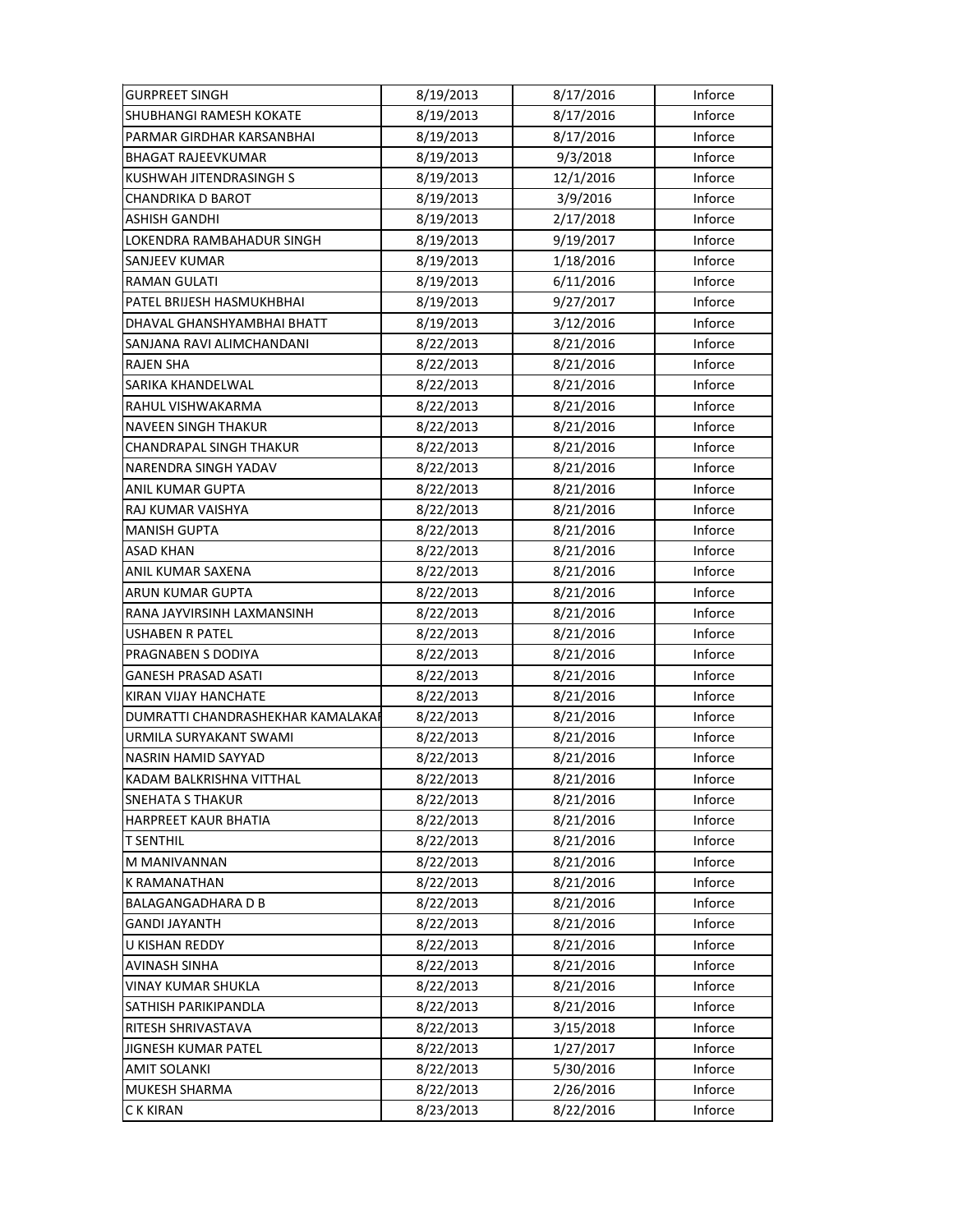| <b>ROHIET SHARMA</b>            | 8/23/2013 | 8/22/2016 | Inforce |
|---------------------------------|-----------|-----------|---------|
| <b>SUBHASH CHANDRA RAY</b>      | 8/23/2013 | 8/22/2016 | Inforce |
| <b>DIPAK SARKAR</b>             | 8/23/2013 | 8/22/2016 | Inforce |
| <b>SUBHAS MONDAL</b>            | 8/23/2013 | 8/22/2016 | Inforce |
| ARPITA DEY SARKAR               | 8/23/2013 | 8/22/2016 | Inforce |
| MANOJ KRISHANARAO SURYAWANSHI   | 8/23/2013 | 8/22/2016 | Inforce |
| ANIL PANDHARINATH PATIL         | 8/23/2013 | 8/22/2016 | Inforce |
| HITESHBHAI M RANA               | 8/23/2013 | 8/22/2016 | Inforce |
| DIGVIJAYSINH SINGHA             | 8/23/2013 | 8/22/2016 | Inforce |
| SANJAYKUMAR NEBULAL NISHAD      | 8/23/2013 | 8/22/2016 | Inforce |
| <b>ASHOK BISTANAGOUDAR</b>      | 8/23/2013 | 8/22/2016 | Inforce |
| TILAK F AGRAWAL                 | 8/23/2013 | 8/22/2016 | Inforce |
| SEEMA CHOUDHARY                 | 8/23/2013 | 8/22/2016 | Inforce |
| SUDHANSHU TRIPATHI              | 8/23/2013 | 8/22/2016 | Inforce |
| <b>SANJAY PARIHAR</b>           | 8/23/2013 | 8/22/2016 | Inforce |
| <b>MAHESH KUMAR KHATRI</b>      | 8/23/2013 | 8/22/2016 | Inforce |
| AADITYA NAHATA                  | 8/23/2013 | 3/12/2018 | Inforce |
| <b>DIMPLE RANI</b>              | 8/23/2013 | 3/19/2018 | Inforce |
| <b>KATHIRESAN B</b>             | 8/24/2013 | 8/23/2016 | Inforce |
| MIDHUN.R                        | 8/24/2013 | 8/23/2016 | Inforce |
| DINESH CV                       | 8/24/2013 | 8/23/2016 | Inforce |
| NAGENDRA KUMAR R V              | 8/24/2013 | 8/23/2016 | Inforce |
| <b>AMIT SETHI</b>               | 8/24/2013 | 8/23/2016 | Inforce |
| <b>BHUDEV SHARMA</b>            | 8/24/2013 | 8/23/2016 | Inforce |
| <b>DILSHAD BI</b>               | 8/24/2013 | 8/23/2016 | Inforce |
| <b>VIKRAM</b>                   | 8/24/2013 | 8/23/2016 | Inforce |
| <b>SURJA KUMAR METE</b>         | 8/24/2013 | 8/23/2016 | Inforce |
| NEERAJ KUMAR OJHA               | 8/24/2013 | 8/23/2016 | Inforce |
| AJINKYA DATTATRAY GOSAVI        | 8/24/2013 | 8/23/2016 | Inforce |
| NAGUESH KAMAT                   | 8/24/2013 | 8/27/2016 | Inforce |
| ANIL DASADIA                    | 8/24/2013 | 8/24/2017 | Inforce |
| <b>RATNAKAR</b>                 | 8/24/2013 | 6/10/2017 | Inforce |
| NISHIT HARSINHBHAI SHAH         | 8/26/2013 | 8/25/2016 | Inforce |
| <b>CHINUBHAI R PATEL</b>        | 8/26/2013 | 8/25/2016 | Inforce |
| JAYAPRAKASH B                   | 8/26/2013 | 3/10/2018 | Inforce |
| SAROJ KUMARI                    | 8/27/2013 | 8/26/2016 | Inforce |
| PANKAJ KALRA                    | 8/27/2013 | 8/26/2016 | Inforce |
| PARASARA ABDULRAHIM IBRAHIMBHAI | 8/27/2013 | 8/26/2016 | Inforce |
| <b>VIPUL GIRISHBHAI SOLANKI</b> | 8/27/2013 | 8/26/2016 | Inforce |
| <b>SHAHIN N.S</b>               | 8/27/2013 | 8/26/2016 | Inforce |
| ARCHANA.P                       | 8/27/2013 | 8/26/2016 | Inforce |
| DIPAKKUMAR S KALAL              | 8/27/2013 | 8/26/2016 | Inforce |
| <b>ANKUR GARG</b>               | 8/27/2013 | 8/26/2016 | Inforce |
| RAJAN MUKESHKUMAR BHAVSAR       | 8/27/2013 | 8/26/2016 | Inforce |
| <b>UMASANKAR S</b>              | 8/27/2013 | 8/26/2016 | Inforce |
| PUTHRAN CHIRAG PURUSHOTHAM      | 8/27/2013 | 8/26/2016 | Inforce |
| VINAYAK S GAYAKUDE              | 8/27/2013 | 8/26/2016 | Inforce |
| <b>T.SAI PRASANTH</b>           | 8/27/2013 | 8/26/2016 | Inforce |
| <b>RATAN</b>                    | 8/27/2013 | 8/26/2016 | Inforce |
| ASHISH KUMAR SINGH              | 8/27/2013 | 8/26/2016 | Inforce |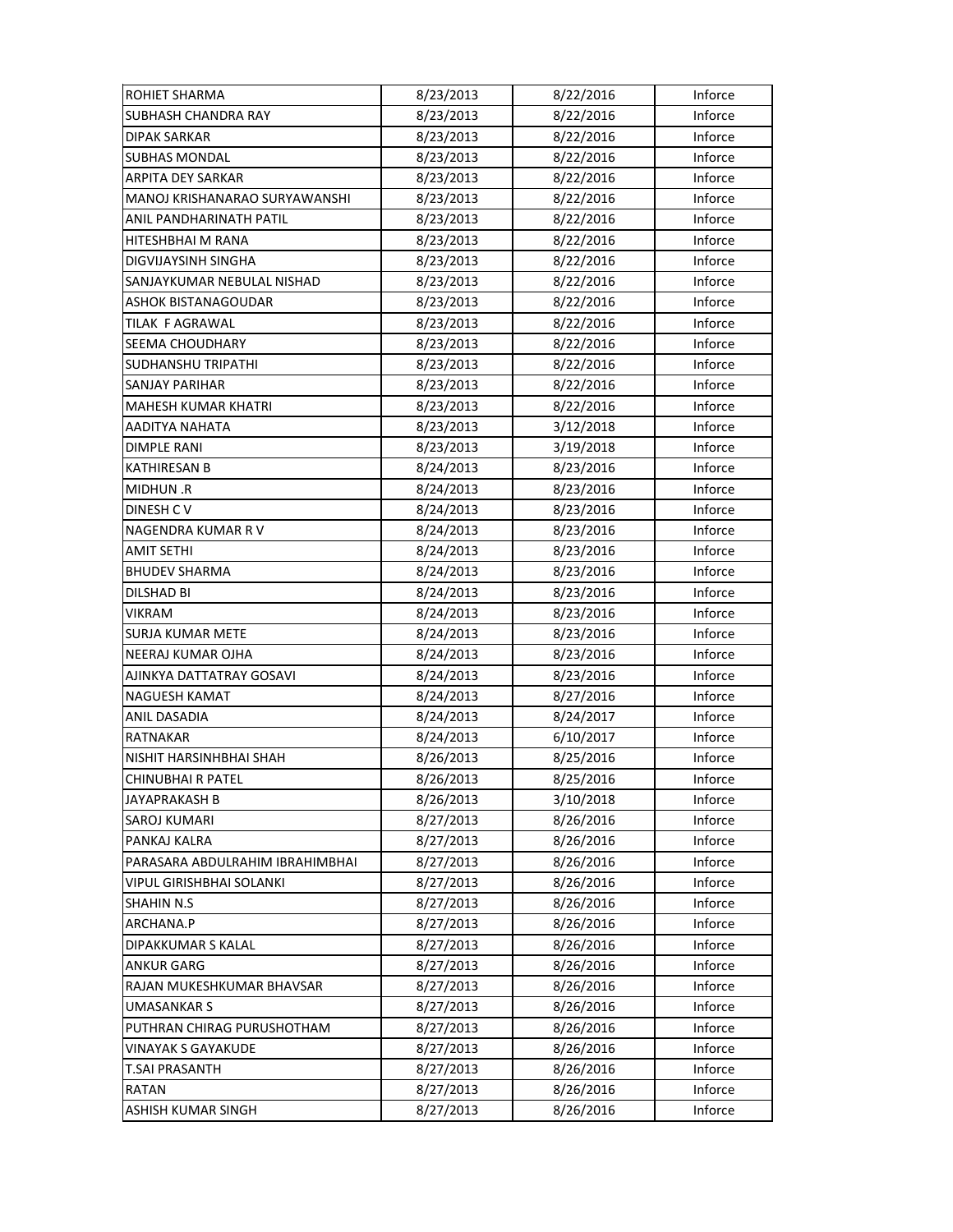| <b>ALOKITA MISHRA</b>      | 8/27/2013 | 8/26/2016 | Inforce |
|----------------------------|-----------|-----------|---------|
| <b>CHETAN MANDLOI</b>      | 8/27/2013 | 8/26/2016 | Inforce |
| PANKAJ VERMA               | 8/27/2013 | 8/26/2016 | Inforce |
| <b>GWAL DAS ANANT</b>      | 8/27/2013 | 8/26/2016 | Inforce |
| RAJAT PRATAP SINGH         | 8/27/2013 | 8/26/2016 | Inforce |
| <b>RAJEEV VP</b>           | 8/27/2013 | 8/26/2016 | Inforce |
| RIMPLE ASHOKKUMAR MISTRY   | 8/27/2013 | 8/26/2016 | Inforce |
| <b>JANKIBEN PATEL</b>      | 8/27/2013 | 11/7/2016 | Inforce |
| <b>DINESH KUMAR</b>        | 8/27/2013 | 9/5/2018  | Inforce |
| NARESH KUMAR BARMAN        | 8/27/2013 | 7/6/2018  | Inforce |
| PATEL HARESHKUMAR K        | 8/27/2013 | 4/11/2016 | Inforce |
| KAPIL KUMAR MAVI           | 8/29/2013 | 8/28/2016 | Inforce |
| S.RATHIPADMA               | 8/29/2013 | 8/28/2016 | Inforce |
| <b>B.BARATHADEVI</b>       | 8/29/2013 | 8/28/2016 | Inforce |
| S PREETHAM RAJU            | 8/29/2013 | 8/28/2016 | Inforce |
| <b>SHAMA PARVEEN</b>       | 8/29/2013 | 8/28/2016 | Inforce |
| <b>VIJENDRA KUMAWAT</b>    | 8/29/2013 | 8/28/2016 | Inforce |
| <b>GURMEET SINGH</b>       | 8/29/2013 | 8/28/2016 | Inforce |
| <b>SUNITHA ANTONY</b>      | 8/29/2013 | 8/28/2016 | Inforce |
| SHAIKH JAKIR HUSNODDIN     | 8/29/2013 | 8/28/2016 | Inforce |
| PRIYA E                    | 8/29/2013 | 8/28/2016 | Inforce |
| N.ABDUL SAMAD              | 8/29/2013 | 8/28/2016 | Inforce |
| PRAVINKUMAR GARSAR         | 8/29/2013 | 3/20/2018 | Inforce |
| VRISHALI BAGI              | 8/29/2013 | 7/12/2016 | Inforce |
| RAMCHANDRA REDDY           | 8/29/2013 | 1/17/2016 | Inforce |
| <b>BHARATBHAI POLARA</b>   | 8/29/2013 | 6/23/2017 | Inforce |
| PATIL VIJAYKUMAR           | 8/29/2013 | 8/29/2017 | Inforce |
| RAJPUT ASHWINI             | 8/29/2013 | 9/28/2018 | Inforce |
| <b>ANITA</b>               | 8/30/2013 | 8/29/2016 | Inforce |
| <b>KANIKA GANDHI</b>       | 8/30/2013 | 8/29/2016 | Inforce |
| AYUSHI DAPORKAR            | 8/30/2013 | 8/29/2016 | Inforce |
| HARSH KUMAR SHARMA         | 8/30/2013 | 8/29/2016 | Inforce |
| <b>DANGAR MAYUR</b>        | 8/30/2013 | 8/29/2016 | Inforce |
| INDIRABEN H PANCHAL        | 8/30/2013 | 8/29/2016 | Inforce |
| UPADHYAY BHAVIN G          | 8/30/2013 | 8/29/2016 | Inforce |
| ZINALBEN SANJAYKUMAR PATEL | 8/30/2013 | 8/29/2016 | Inforce |
| VINODKUMAR C SOLANKI       | 8/30/2013 | 8/29/2016 | Inforce |
| <b>ATUL MANHAS</b>         | 8/30/2013 | 8/29/2016 | Inforce |
| <b>AMARJEET KOUR</b>       | 8/30/2013 | 8/29/2016 | Inforce |
| <b>VARUN GUPTA</b>         | 8/30/2013 | 8/29/2016 | Inforce |
| SOHAIL MANSOORI            | 8/30/2013 | 8/29/2016 | Inforce |
| SHANKAR LAL MATA           | 8/30/2013 | 8/29/2016 | Inforce |
| <b>NAMAN TIWARI</b>        | 8/30/2013 | 8/29/2016 | Inforce |
| ANIL SAHU                  | 8/30/2013 | 8/29/2016 | Inforce |
| <b>MONIKA GOEL</b>         | 8/30/2013 | 8/29/2016 | Inforce |
| PATEL PARESHKUMAR B.       | 8/30/2013 | 8/29/2016 | Inforce |
| SHAH KETAN KIRITKUMAR      | 8/30/2013 | 8/29/2016 | Inforce |
| CHALLA RAMACHANDRA RAO     | 8/30/2013 | 8/29/2016 | Inforce |
| DAMOR HIRABHAI KALUBHAI    | 8/30/2013 | 8/29/2016 | Inforce |
| N N RAJU                   | 8/30/2013 | 8/29/2016 | Inforce |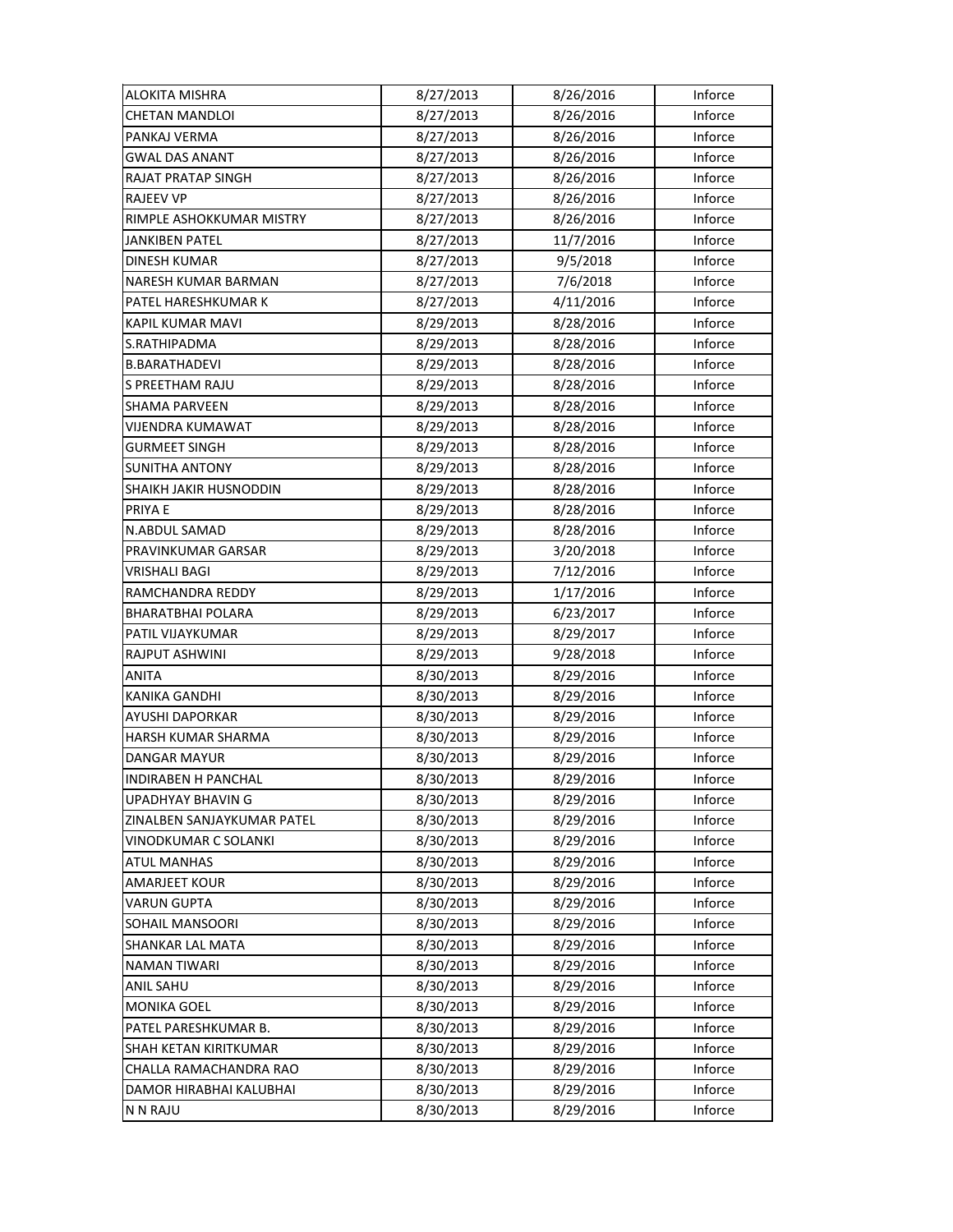| MADHU PRAVEENKUMAR SHAH    | 8/30/2013 | 8/29/2016  | Inforce |
|----------------------------|-----------|------------|---------|
| DOSHI SAMIR VINODRAI       | 8/30/2013 | 8/29/2016  | Inforce |
| VYAS HIREN HASMUKHBHAI     | 8/30/2013 | 8/29/2016  | Inforce |
| VETTI LAKSHMI PRASANNA     | 8/30/2013 | 8/29/2016  | Inforce |
| VIJENDRA R RAIJEE          | 8/30/2013 | 8/29/2016  | Inforce |
| SITARAM MAGANLAL TELY      | 8/30/2013 | 8/29/2016  | Inforce |
| VAISHALI SRIVASTAVA        | 8/30/2013 | 8/29/2016  | Inforce |
| R. CHALUVAIAH              | 8/30/2013 | 8/10/2016  | Inforce |
| VIRENDER SINGH CHAUHAN     | 8/30/2013 | 3/22/2016  | Inforce |
| RENU SHARMA                | 8/30/2013 | 11/13/2017 | Inforce |
| SHASHI PRASAD SHARMA       | 8/30/2013 | 9/1/2018   | Inforce |
| JAYESH DHARAMSHI BHINDE    | 8/30/2013 | 5/27/2016  | Inforce |
| <b>SEEMA SINGH</b>         | 8/30/2013 | 6/23/2016  | Inforce |
| JAYNARAYAN SHUKLA          | 8/30/2013 | 8/9/2017   | Inforce |
| SHARMA HIMANSHU H          | 8/30/2013 | 2/10/2016  | Inforce |
| <b>MOHINDER PAL SINGH</b>  | 9/4/2013  | 9/3/2016   | Inforce |
| PRABODHANI AGRAWAL         | 9/4/2013  | 9/3/2016   | Inforce |
| VINODRAI TANKARIYA         | 9/4/2013  | 3/28/2017  | Inforce |
| YOGENDER KUMAR             | 9/4/2013  | 3/15/2016  | Inforce |
| UPENDRA BECHU KALWAR       | 9/5/2013  | 9/4/2016   | Inforce |
| <b>MOHAMMAD GOUSE</b>      | 9/5/2013  | 9/4/2016   | Inforce |
| PRAKASH CHAND GUPTA        | 9/5/2013  | 9/4/2016   | Inforce |
| <b>MANICKAM V</b>          | 9/5/2013  | 9/4/2016   | Inforce |
| SHAH DHRUMIL RAJESHKUMAR   | 9/5/2013  | 9/4/2016   | Inforce |
| SUMANGALABAI               | 9/5/2013  | 9/4/2016   | Inforce |
| G.BHARATHIRAJA             | 9/5/2013  | 9/4/2016   | Inforce |
| JATIN VISHNUBHAI PATEL     | 9/5/2013  | 9/4/2016   | Inforce |
| JAIMINKUMAR RATILAL PATEL  | 9/5/2013  | 9/4/2016   | Inforce |
| P.MUTHUKUMAR               | 9/5/2013  | 9/4/2016   | Inforce |
| MEHUL DHANABHAI VAGHELA    | 9/5/2013  | 9/4/2016   | Inforce |
| PARMAR JAYABEN NAYANKUMAR  | 9/5/2013  | 9/4/2016   | Inforce |
| SUNIL KUMAR ROY            | 9/5/2013  | 9/4/2016   | Inforce |
| R G RAGHUNATH MENON        | 9/5/2013  | 9/4/2016   | Inforce |
| KAMANI SILPABEN LAVAJIBHAI | 9/5/2013  | 9/4/2016   | Inforce |
| VINAY SHARMA               | 9/5/2013  | 7/22/2016  | Inforce |
| RAMRATAN JAISWAL           | 9/5/2013  | 7/29/2016  | Inforce |
| <b>SUMANT KUMAR SHARMA</b> | 9/5/2013  | 12/28/2015 | Inforce |
| <b>KAUSHAL BHAVSAR</b>     | 9/5/2013  | 12/23/2017 | Inforce |
| MADHUSMITA SAHOO           | 9/5/2013  | 9/4/2017   | Inforce |
| KRISHNA CHANDRA VERMA      | 9/5/2013  | 4/7/2017   | Inforce |
| C JEGATHESSAN              | 9/5/2013  | 4/25/2016  | Inforce |
| RANJEETA JHA               | 9/5/2013  | 6/10/2016  | Inforce |
| <b>NAVEEN Y</b>            | 9/5/2013  | 2/23/2016  | Inforce |
| <b>NILESH B MEHTA</b>      | 9/5/2013  | 7/3/2018   | Inforce |
| C A MAHESH                 | 9/5/2013  | 1/9/2018   | Inforce |
| MOHD. TARIQE               | 9/5/2013  | 7/13/2016  | Inforce |
| PANDEY PINKY CHANDRAKANT   | 9/5/2013  | 11/28/2015 | Inforce |
| <b>GHERADE SURESH S</b>    | 9/5/2013  | 6/18/2016  | Inforce |
| <b>UDHAM SINGH</b>         | 9/5/2013  | 2/21/2016  | Inforce |
| ANNA BALA ROY              | 9/5/2013  | 2/17/2016  | Inforce |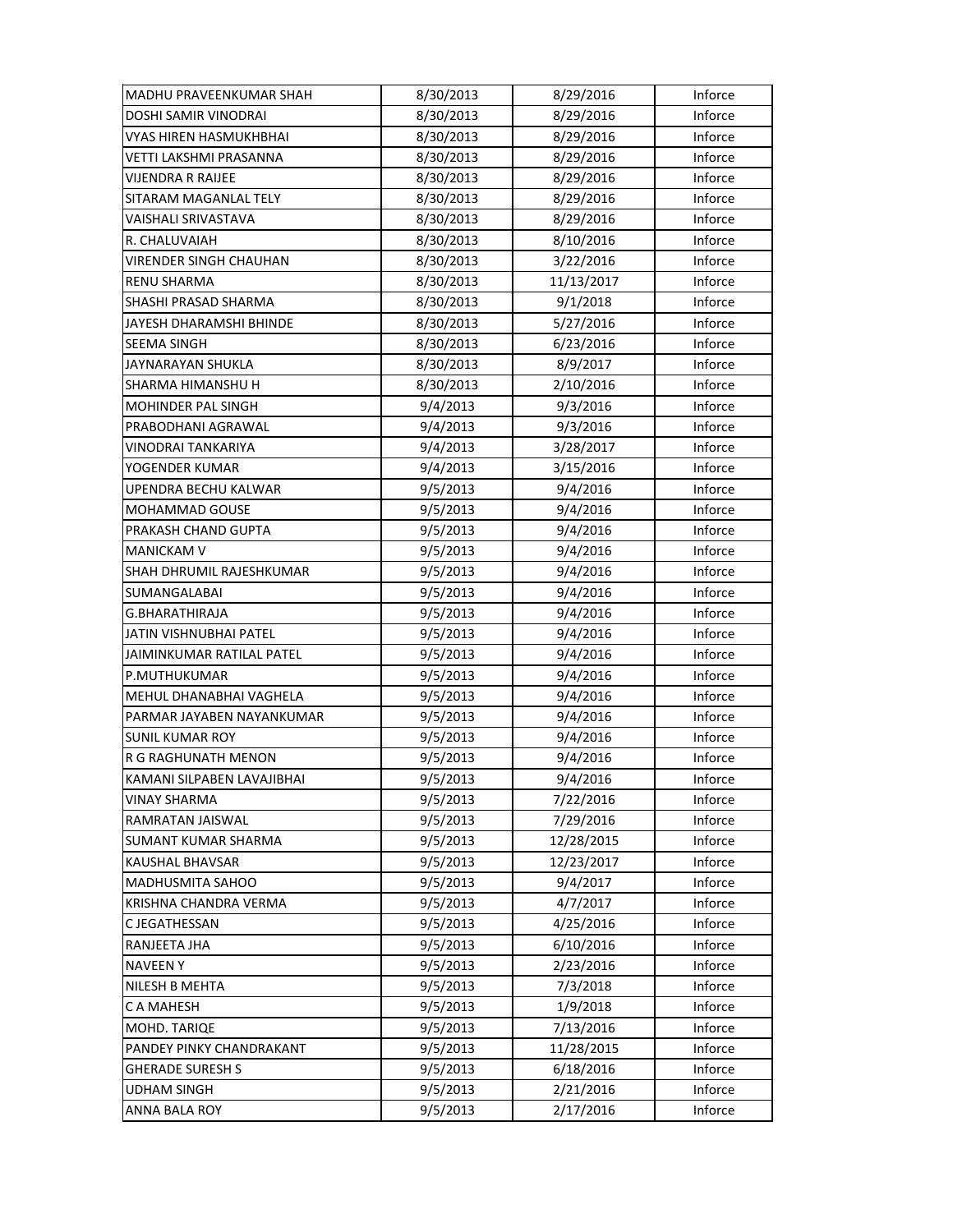| RAVISHANKAR PRASAD            | 9/5/2013 | 7/4/2016 | Inforce |
|-------------------------------|----------|----------|---------|
| <b>BANDARI DEVENDER</b>       | 9/6/2013 | 9/5/2016 | Inforce |
| RASHMI REKHA HOTA             | 9/6/2013 | 9/5/2016 | Inforce |
| SANDEEP V VAST                | 9/6/2013 | 9/5/2016 | Inforce |
| <b>ANKIT CHATURVEDI</b>       | 9/6/2013 | 9/5/2016 | Inforce |
| <b>PRAKASH R</b>              | 9/6/2013 | 9/5/2016 | Inforce |
| HIMANSHU PACHAURI             | 9/6/2013 | 9/5/2016 | Inforce |
| <b>DILLIP KUMAR MISHRA</b>    | 9/6/2013 | 9/5/2016 | Inforce |
| JOSHI DHAVALKUMAR HARISHKUMAR | 9/6/2013 | 9/5/2016 | Inforce |
| HEMLATA                       | 9/6/2013 | 9/5/2016 | Inforce |
| <b>MAMTA ANAND</b>            | 9/6/2013 | 9/5/2016 | Inforce |
| VISHWANTH SHARMA GURUVULA     | 9/6/2013 | 9/5/2016 | Inforce |
| RUPESH MANIKRAO PATIL         | 9/6/2013 | 9/5/2016 | Inforce |
| S.MUTHUKUMAR                  | 9/6/2013 | 9/5/2016 | Inforce |
| KATTA SRUJAN TEJA             | 9/6/2013 | 9/5/2016 | Inforce |
| R.MAHESWARI                   | 9/6/2013 | 9/5/2016 | Inforce |
| <b>KALLAGUNTA KRANTHI</b>     | 9/6/2013 | 9/5/2016 | Inforce |
| SIVAPRASAD CHALLAGUNDLA       | 9/6/2013 | 9/5/2016 | Inforce |
| A RAMA MOHAN RAO              | 9/6/2013 | 9/5/2016 | Inforce |
| NIRUPAMA RAJESH SHETTY        | 9/6/2013 | 9/5/2016 | Inforce |
| KAPIL LAXMANRAO WANKHADE      | 9/6/2013 | 9/5/2016 | Inforce |
| <b>ANKIT SINGHAL</b>          | 9/6/2013 | 9/5/2016 | Inforce |
| VIRENDRA SINGH CHOUDHARY      | 9/6/2013 | 9/5/2016 | Inforce |
| ARPULA VENKATESH              | 9/6/2013 | 9/5/2016 | Inforce |
| DIVYAJYOTHI S                 | 9/6/2013 | 9/5/2016 | Inforce |
| R.VENKATESH                   | 9/6/2013 | 9/5/2016 | Inforce |
| MOHAMED SHAHAZAD KHAN         | 9/6/2013 | 9/5/2016 | Inforce |
| UMESH KUMAR JAISWAL           | 9/6/2013 | 9/5/2016 | Inforce |
| <b>SHIV KUMAR</b>             | 9/6/2013 | 9/5/2016 | Inforce |
| <b>PRATHAP N</b>              | 9/6/2013 | 9/5/2016 | Inforce |
| JEETENDRA PATIDAR             | 9/6/2013 | 9/5/2016 | Inforce |
| <b>MAHESH PANWAR</b>          | 9/6/2013 | 9/5/2016 | Inforce |
| VAIBHAV SAXENA                | 9/6/2013 | 9/5/2016 | Inforce |
| <b>HARDEEP SINGH</b>          | 9/6/2013 | 9/5/2016 | Inforce |
| SATISH MADHUKARRAO INAMDAR    | 9/6/2013 | 9/5/2016 | Inforce |
| <b>NILESH PATIDAR</b>         | 9/6/2013 | 9/5/2016 | Inforce |
| <b>GOPAL SINGH RAJPUT</b>     | 9/6/2013 | 9/5/2016 | Inforce |
| SUNIL VISHWAKARMA             | 9/6/2013 | 9/5/2016 | Inforce |
| <b>CHETAN RAWAT</b>           | 9/6/2013 | 9/5/2016 | Inforce |
| <b>GOURAV VIJAYVARGIY</b>     | 9/6/2013 | 9/5/2016 | Inforce |
| RAKHI SHARMA                  | 9/6/2013 | 9/5/2016 | Inforce |
| R ALAGUDURAI                  | 9/6/2013 | 9/5/2016 | Inforce |
| ANUP ASHOK DHAKNE             | 9/6/2013 | 9/5/2016 | Inforce |
| PRISCILLAL GRACE              | 9/6/2013 | 9/5/2016 | Inforce |
| DHAKU BHIVA PARAB             | 9/6/2013 | 9/5/2016 | Inforce |
| SANTOSH KASHINATH BORADE      | 9/6/2013 | 9/5/2016 | Inforce |
| DHANANJAY SAMBHAJI SASANE     | 9/6/2013 | 9/5/2016 | Inforce |
| RANJEETA J SINGH              | 9/6/2013 | 9/5/2016 | Inforce |
| <b>SUNIL KALAL</b>            | 9/6/2013 | 9/5/2016 | Inforce |
|                               | 9/6/2013 |          |         |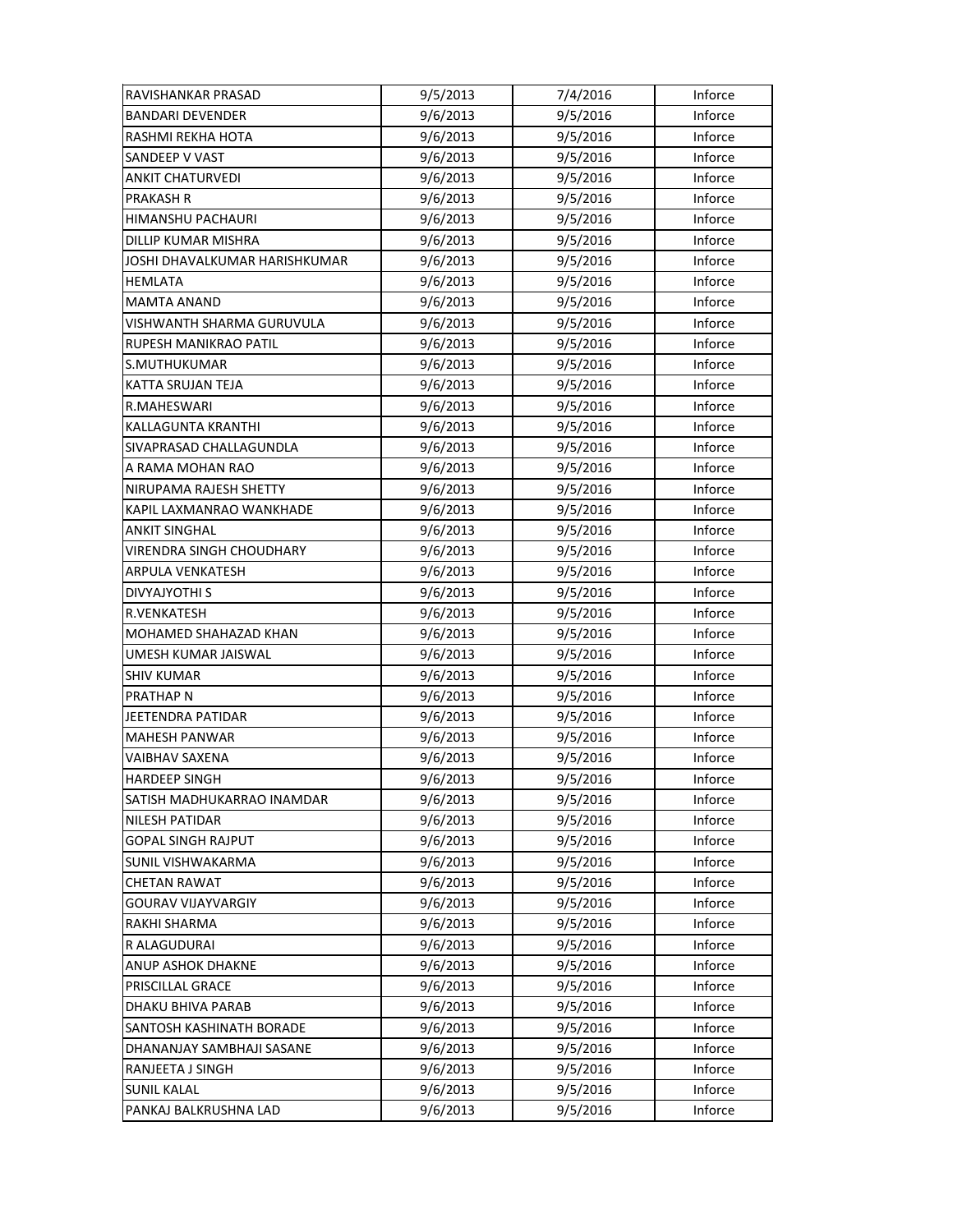| LUKESH BHARAT METHIYA          | 9/6/2013  | 9/5/2016   | Inforce |
|--------------------------------|-----------|------------|---------|
| PATEL KHYATI PRADIP            | 9/7/2013  | 9/6/2016   | Inforce |
| DISHA YATIN PATEL              | 9/7/2013  | 9/6/2016   | Inforce |
| <b>BAMAN JAYNIL</b>            | 9/7/2013  | 9/6/2016   | Inforce |
| FOJABHAI MEGHABHAI PARMAR      | 9/7/2013  | 9/6/2016   | Inforce |
| HARSHAD AMRUTLAL PATEL         | 9/7/2013  | 9/6/2016   | Inforce |
| RAVI KUMAR H C                 | 9/7/2013  | 9/6/2016   | Inforce |
| <b>MANJUNATHA CD</b>           | 9/7/2013  | 9/6/2016   | Inforce |
| R PALANIVEL                    | 9/7/2013  | 9/6/2016   | Inforce |
| KARUNA KUMARI                  | 9/7/2013  | 9/6/2016   | Inforce |
| AKASH KANUNGO                  | 9/7/2013  | 9/6/2016   | Inforce |
| <b>TARUN VERMA</b>             | 9/7/2013  | 9/6/2016   | Inforce |
| <b>RAJ SINGH</b>               | 9/7/2013  | 9/6/2016   | Inforce |
| <b>ROHIT KAKKAR</b>            | 9/7/2013  | 9/6/2016   | Inforce |
| <b>BALKAR SINGH</b>            | 9/7/2013  | 9/6/2016   | Inforce |
| <b>PRAWIN KUMAR</b>            | 9/7/2013  | 9/6/2016   | Inforce |
| ABU JAID                       | 9/7/2013  | 9/6/2016   | Inforce |
| <b>VIJAY KUMAR GUPTA</b>       | 9/7/2013  | 9/6/2016   | Inforce |
| DEVENDRA KUMAR MISHRA          | 9/7/2013  | 9/6/2016   | Inforce |
| SANJAY BABAN SHINDE            | 9/7/2013  | 9/6/2016   | Inforce |
| <b>VIKAS CHANDRA</b>           | 9/7/2013  | 9/6/2016   | Inforce |
| PRITHVI SINGH CHAUHAN          | 9/7/2013  | 9/6/2016   | Inforce |
| ASHISH H KARIA                 | 9/7/2013  | 9/6/2016   | Inforce |
| SARITA JAIN                    | 9/7/2013  | 9/6/2016   | Inforce |
| <b>SAGAR RAGHUNATH SHINDE</b>  | 9/7/2013  | 9/6/2016   | Inforce |
| ALANDE RITESHKUMAR NARAYANRAO  | 9/7/2013  | 9/6/2016   | Inforce |
| <b>MERLIN ROSE</b>             | 9/7/2013  | 9/6/2016   | Inforce |
| HITENDRA TAWAR                 | 9/7/2013  | 9/6/2016   | Inforce |
| SURESH DAMJI KHASA             | 9/7/2013  | 9/6/2016   | Inforce |
| <b>ONKARESHWARDM</b>           | 9/7/2013  | 9/6/2016   | Inforce |
| SHRIKRISHNA RAMDAS GHYARE      | 9/7/2013  | 9/6/2016   | Inforce |
| JAYESH P BHANUSHALI            | 9/7/2013  | 9/6/2016   | Inforce |
| KAILAS MARUTI GURAV            | 9/7/2013  | 9/6/2016   | Inforce |
| <b>SUMIT SHARMA</b>            | 9/7/2013  | 9/6/2016   | Inforce |
| PANKAJ THAKUR                  | 9/7/2013  | 9/6/2016   | Inforce |
| <b>MANOJ PARIHAR</b>           | 9/7/2013  | 9/6/2016   | Inforce |
| ASHA CHAURASIYA                | 9/7/2013  | 9/6/2016   | Inforce |
| <b>KRISHNA MOHAN PANDEY</b>    | 9/7/2013  | 9/6/2016   | Inforce |
| <b>MANISH PANCHAL</b>          | 9/7/2013  | 12/10/2016 | Inforce |
| <b>B.MARE GOWDA</b>            | 9/7/2013  | 3/13/2017  | Inforce |
| <b>B SUNDARARAJAN</b>          | 9/7/2013  | 1/8/2016   | Inforce |
| NARESH KUMAR                   | 9/7/2013  | 2/27/2017  | Inforce |
| <b>CHRISTIAN SANJAY</b>        | 9/7/2013  | 2/16/2016  | Inforce |
| CH SRIDHAR REDDY               | 9/8/2013  | 9/7/2016   | Inforce |
| SHAIKH WASEEM SALEEM           | 9/12/2013 | 9/11/2016  | Inforce |
| CHOTHANI KEYUR VALLABHBHAI     | 9/12/2013 | 9/11/2016  | Inforce |
| DILIP KUMAR GUPTA              | 9/12/2013 | 9/11/2016  | Inforce |
| <b>SHAIKH PARVEZ R</b>         | 9/13/2013 | 9/12/2016  | Inforce |
| <b>VISHVANATH HUGAR</b>        | 9/13/2013 | 9/12/2016  | Inforce |
| MEMON MOHAMMADSAFVAN HANIFBHAI | 9/13/2013 | 9/12/2016  | Inforce |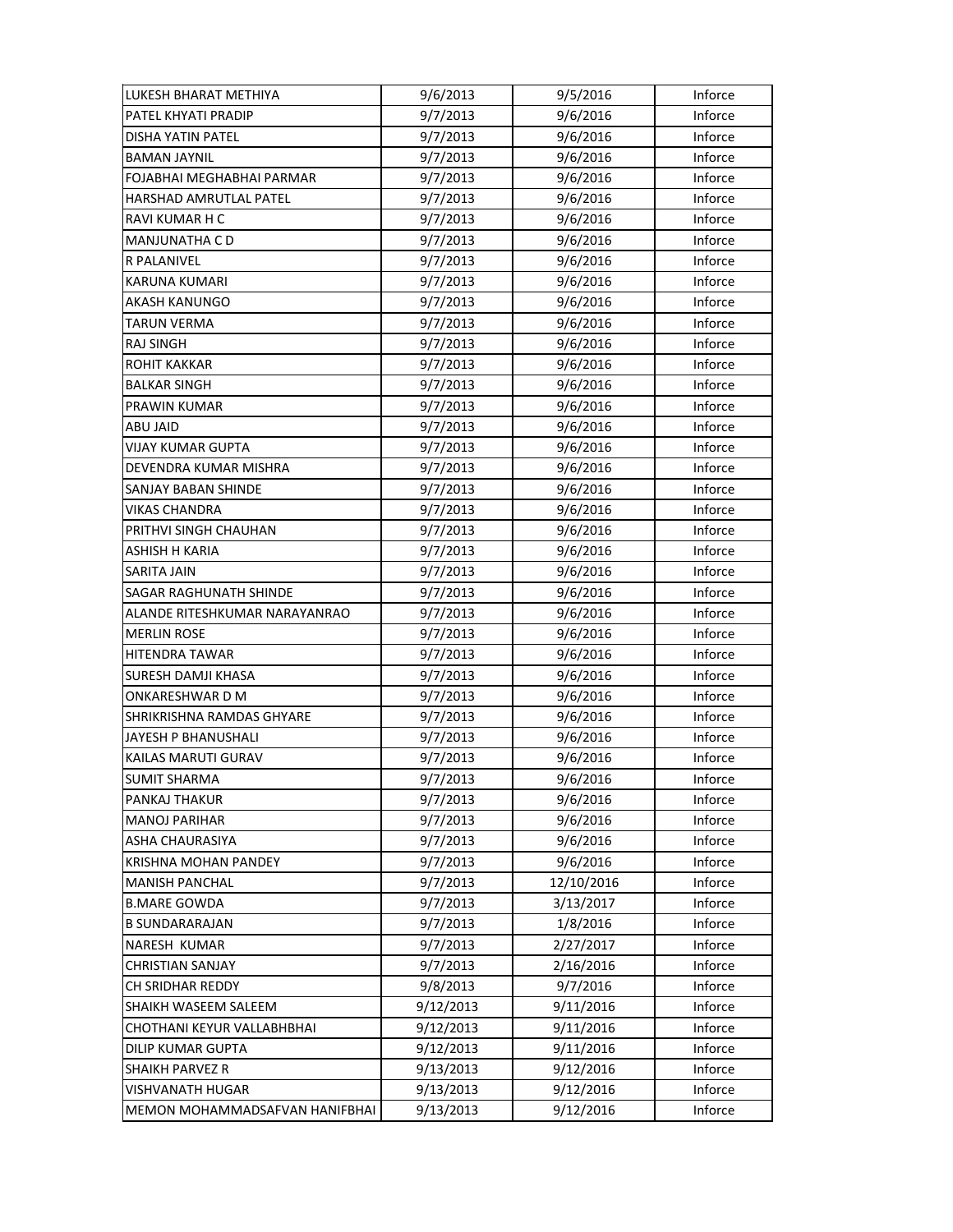| VIDYA YOGESH SAVANT         | 9/13/2013 | 9/12/2016  | Inforce |
|-----------------------------|-----------|------------|---------|
| <b>RISHI KUMAR</b>          | 9/13/2013 | 9/12/2016  | Inforce |
| <b>PRAKASH P</b>            | 9/13/2013 | 9/12/2016  | Inforce |
| SHASHI KANT SHUKLA          | 9/13/2013 | 9/12/2016  | Inforce |
| ANANDA CHANDRA DAS          | 9/13/2013 | 9/12/2016  | Inforce |
| ASHISH KUMAR KALME          | 9/13/2013 | 9/12/2016  | Inforce |
| <b>USHA RAJPUT</b>          | 9/13/2013 | 9/12/2016  | Inforce |
| MOHAMMAD MUNTJAR            | 9/13/2013 | 9/12/2016  | Inforce |
| RAJESH KUMAR SHARMA         | 9/13/2013 | 9/12/2016  | Inforce |
| T LALITHA                   | 9/13/2013 | 9/12/2016  | Inforce |
| <b>UMA KANT</b>             | 9/13/2013 | 9/12/2016  | Inforce |
| SRI KRISHAN GUPTA           | 9/13/2013 | 9/12/2016  | Inforce |
| <b>RENU KUMARI</b>          | 9/13/2013 | 9/12/2016  | Inforce |
| SHEETAL SHREEKANT POPAT     | 9/13/2013 | 9/12/2016  | Inforce |
| HARISHGOWD RANGAPPAGARI     | 9/13/2013 | 9/12/2016  | Inforce |
| NITU PALRIWALA              | 9/13/2013 | 9/12/2016  | Inforce |
| PERIYASAMY M                | 9/13/2013 | 9/12/2016  | Inforce |
| ANKIT RAMESHBHAI DARJI      | 9/13/2013 | 9/12/2016  | Inforce |
| D SENTHILKUMAR              | 9/13/2013 | 9/12/2016  | Inforce |
| LOVNESH SETH                | 9/13/2013 | 9/12/2016  | Inforce |
| KHEM SHARMA                 | 9/13/2013 | 3/14/2016  | Inforce |
| <b>SHAHID KHAN</b>          | 9/14/2013 | 9/13/2016  | Inforce |
| RAMSURESH RAMPALAT YADAV    | 9/14/2013 | 5/22/2016  | Inforce |
| RAVI KUMAR CHAUDHARI        | 9/14/2013 | 12/10/2015 | Inforce |
| KOMMERA ARUNENDER REDDY     | 9/14/2013 | 10/29/2015 | Inforce |
| RAJ MANI MAURYA             | 9/14/2013 | 2/11/2016  | Inforce |
| RAMESH M. MALI              | 9/14/2013 | 6/14/2016  | Inforce |
| VIRENDRA KUMAR              | 9/14/2013 | 3/14/2016  | Inforce |
| <b>VASUDEV PATEL</b>        | 9/15/2013 | 9/14/2016  | Inforce |
| NUSRUDDIN ANSARI            | 9/15/2013 | 9/14/2016  | Inforce |
| RAHUL SHUKLA                | 9/15/2013 | 9/14/2016  | Inforce |
| <b>PRADEEP CJ</b>           | 9/15/2013 | 9/14/2016  | Inforce |
| SHIVAPRASADA ACHARYA        | 9/15/2013 | 9/14/2016  | Inforce |
| SANTOSH KUMAR SHAH          | 9/15/2013 | 9/14/2016  | Inforce |
| <b>SANTOSHI GUPTA</b>       | 9/15/2013 | 9/14/2016  | Inforce |
| VENKAT RAMANA KHADGUL       | 9/15/2013 | 9/14/2016  | Inforce |
| SHAIKH ARIF ABDULREHMAN     | 9/15/2013 | 9/14/2016  | Inforce |
| <b>GHIA JEET JAYESHBHAI</b> | 9/15/2013 | 9/14/2016  | Inforce |
| <b>MEET UDAY SHAH</b>       | 9/15/2013 | 9/14/2016  | Inforce |
| <b>SUNNY KUMAR DEWANGAN</b> | 9/15/2013 | 9/14/2016  | Inforce |
| KULDEEP KUMAR VATS          | 9/15/2013 | 9/14/2016  | Inforce |
| RAVAL SIDDHARTH CHANDRAKANT | 9/15/2013 | 9/14/2016  | Inforce |
| TARUN SHARMA                | 9/15/2013 | 9/14/2016  | Inforce |
| JAI BHAGWAN                 | 9/15/2013 | 9/14/2016  | Inforce |
| RASHMI JINDAL               | 9/15/2013 | 9/14/2016  | Inforce |
| <b>BASKAR V</b>             | 9/15/2013 | 9/14/2016  | Inforce |
| SAGARDEEP JAIN              | 9/15/2013 | 9/14/2016  | Inforce |
| O JOTHIRAMALINGAM           | 9/15/2013 | 9/14/2016  | Inforce |
| <b>SUBHASHREE R</b>         | 9/15/2013 | 9/14/2016  | Inforce |
| VATAN DEEP SAINI            | 9/15/2013 | 9/14/2016  | Inforce |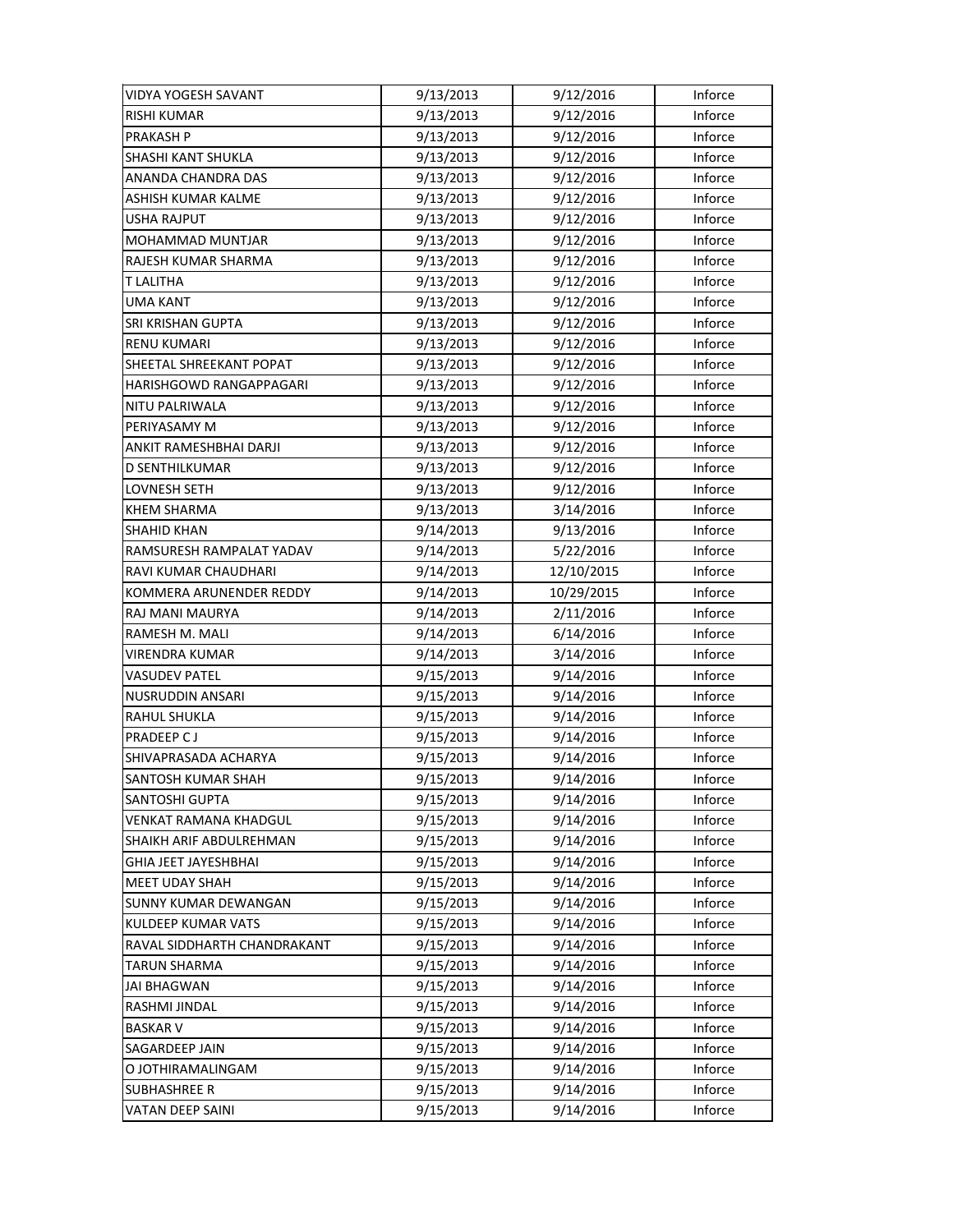| JAGDISH CHANDER               | 9/15/2013 | 9/14/2016  | Inforce |
|-------------------------------|-----------|------------|---------|
| <b>MAYANK TIWARI</b>          | 9/15/2013 | 9/14/2016  | Inforce |
| <b>BEENA PATEL</b>            | 9/15/2013 | 9/14/2016  | Inforce |
| <b>ABHISHEK KUMAR</b>         | 9/15/2013 | 9/14/2016  | Inforce |
| <b>VIJAY KUMAR GOYAL</b>      | 9/15/2013 | 9/14/2016  | Inforce |
| SUMAN                         | 9/15/2013 | 9/14/2016  | Inforce |
| SANGEETA VERMA                | 9/15/2013 | 9/14/2016  | Inforce |
| DODIYA DIPAK DATTUBHAI        | 9/15/2013 | 9/14/2016  | Inforce |
| <b>MANOJ KUMAR SINGH</b>      | 9/15/2013 | 9/14/2016  | Inforce |
| VISHAL KUMAR                  | 9/15/2013 | 9/14/2016  | Inforce |
| KALPESH RANCHHOD VARCHAND     | 9/15/2013 | 9/14/2016  | Inforce |
| MYDAM VENKANNA                | 9/15/2013 | 5/31/2018  | Inforce |
| RAJENDRA SONI                 | 9/15/2013 | 11/28/2017 | Inforce |
| <b>KARAN DUBE</b>             | 9/15/2013 | 7/7/2016   | Inforce |
| PANKAJ BHATI                  | 9/15/2013 | 3/29/2016  | Inforce |
| <b>KAMAL SHARMA</b>           | 9/15/2013 | 11/4/2016  | Inforce |
| <b>HIMANSHU PUROHIT</b>       | 9/15/2013 | 5/14/2016  | Inforce |
| <b>BHAVIN VIRPARIYA</b>       | 9/15/2013 | 10/6/2016  | Inforce |
| ABHI JAYESHKUMAR DESAI        | 9/15/2013 | 1/27/2016  | Inforce |
| SHEETAL GALANI                | 9/15/2013 | 6/4/2016   | Inforce |
| RAKESH DINESH BHAVSAR         | 9/15/2013 | 1/29/2016  | Inforce |
| NAKUL BHARATBHAI PANDIT       | 9/15/2013 | 6/12/2018  | Inforce |
| VIKAS BALUBHAI SENJALIYA      | 9/15/2013 | 8/1/2016   | Inforce |
| RUPABEN PRAKASHKUMAR HINGU    | 9/15/2013 | 7/25/2016  | Inforce |
| <b>HARDIK B HARDE</b>         | 9/16/2013 | 9/15/2016  | Inforce |
| <b>ABHAY SETHI</b>            | 9/17/2013 | 9/16/2016  | Inforce |
| RAHIM HASAN PADANIYA          | 9/17/2013 | 9/16/2016  | Inforce |
| MANOJ KUMAR PANDEY            | 9/17/2013 | 9/16/2016  | Inforce |
| DOBARIA PRAKASH C             | 9/17/2013 | 9/16/2016  | Inforce |
| DILEEP KUMAR SONI             | 9/17/2013 | 9/16/2016  | Inforce |
| <b>FIROZA KHAN</b>            | 9/17/2013 | 9/16/2016  | Inforce |
| UMMED SINGH                   | 9/17/2013 | 9/16/2016  | Inforce |
| <b>MOHD ANAS</b>              | 9/17/2013 | 9/16/2016  | Inforce |
| <b>AJAY RENIWAL</b>           | 9/17/2013 | 9/16/2016  | Inforce |
| NITESH VIJAYVARGIYA           | 9/17/2013 | 9/16/2016  | Inforce |
| DEVENDRA AMRUTLAL SHAH        | 9/17/2013 | 9/16/2016  | Inforce |
| SUDHIR RAGHUVANSHI            | 9/17/2013 | 9/16/2016  | Inforce |
| <b>DEEPAK TIWARI</b>          | 9/17/2013 | 9/16/2016  | Inforce |
| PARVEEN SAHARAN               | 9/17/2013 | 9/16/2016  | Inforce |
| DHEERAJ BANSAL                | 9/17/2013 | 9/16/2016  | Inforce |
| DHARMI DEVI                   | 9/17/2013 | 9/16/2016  | Inforce |
| PARMINDER SINGH               | 9/17/2013 | 9/16/2016  | Inforce |
| <b>RITU DEVI</b>              | 9/17/2013 | 9/16/2016  | Inforce |
| RAJESHKUMAR NATVARLAL CHAUHAN | 9/17/2013 | 3/27/2016  | Inforce |
| PATEL SANJAY R                | 9/17/2013 | 8/11/2016  | Inforce |
| SAPNA DEVI MISHRA             | 9/17/2013 | 12/25/2016 | Inforce |
| GEETABEN DHARMAPAL JURYANI    | 9/17/2013 | 2/27/2016  | Inforce |
| <b>SUNITA MAURYA</b>          | 9/17/2013 | 2/18/2017  | Inforce |
| <b>GANESH KOTHARI</b>         | 9/17/2013 | 5/24/2016  | Inforce |
| YUNUSH MIRAJIBHAI SHERSIYA    | 9/18/2013 | 9/17/2016  | Inforce |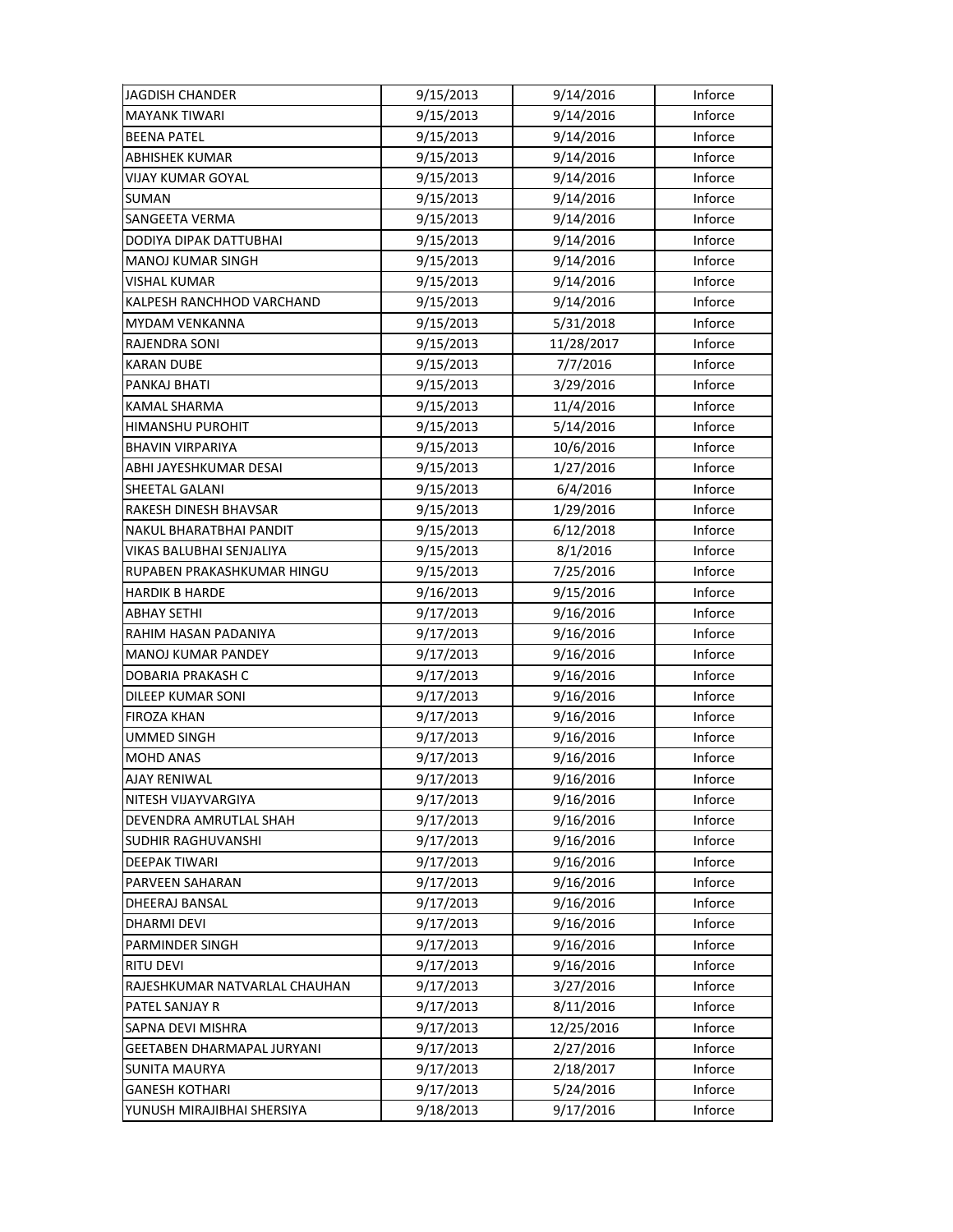| RAMAN RAMCHANDRA CHANDAK        | 9/18/2013 | 9/17/2016  | Inforce |
|---------------------------------|-----------|------------|---------|
| RAVI KUMAR MANDALA              | 9/18/2013 | 9/17/2016  | Inforce |
| RAKESH KUMAR                    | 9/18/2013 | 9/17/2016  | Inforce |
| HARJEETKAUR BALDEVSINGH VASU    | 9/18/2013 | 9/17/2016  | Inforce |
| <b>SUNITA DEVI</b>              | 9/18/2013 | 9/17/2016  | Inforce |
| SALUNKE ROHIT GAUTAM            | 9/18/2013 | 9/17/2016  | Inforce |
| <b>GANESH PRAKASH SINKAR</b>    | 9/18/2013 | 9/17/2016  | Inforce |
| MUTTEPPA KARENNAWAR             | 9/18/2013 | 9/17/2016  | Inforce |
| PRASHANT N BACHAGUNDI           | 9/18/2013 | 9/17/2016  | Inforce |
| BASAVANNEPPA.B.MATTUR           | 9/18/2013 | 9/17/2016  | Inforce |
| PULI PULLA REDDY                | 9/18/2013 | 9/17/2016  | Inforce |
| T KUMUTHAVALLI                  | 9/18/2013 | 9/17/2016  | Inforce |
| <b>KRISHAN KUMAR</b>            | 9/18/2013 | 6/30/2016  | Inforce |
| CHANDRASHEKHAR FANINDRA SHROFF  | 9/18/2013 | 12/17/2016 | Inforce |
| RAMASUBRAMANIAN TL              | 9/18/2013 | 10/30/2015 | Inforce |
| <b>SWAMI NATH YADAV</b>         | 9/18/2013 | 3/19/2016  | Inforce |
| <b>RAHAT PASHA</b>              | 9/18/2013 | 11/11/2015 | Inforce |
| KIRITKUMAR UMABHAI TAPARIA      | 9/18/2013 | 6/7/2018   | Inforce |
| TALWANI MOHMADRAHIL MOHMADRAFIQ | 9/19/2013 | 9/18/2016  | Inforce |
| PATEL SONALBEN MAULIKKUMAR      | 9/19/2013 | 9/18/2016  | Inforce |
| N.RENUKA                        | 9/19/2013 | 9/18/2016  | Inforce |
| VISHWANATH A                    | 9/19/2013 | 9/18/2016  | Inforce |
| HARMANDEEP SINGH                | 9/19/2013 | 9/18/2016  | Inforce |
| K DURGADASA                     | 9/19/2013 | 9/18/2016  | Inforce |
| <b>GOPIVP</b>                   | 9/19/2013 | 9/18/2016  | Inforce |
| <b>RAJKUMAR</b>                 | 9/19/2013 | 9/18/2016  | Inforce |
| SANGEETA                        | 9/19/2013 | 9/18/2016  | Inforce |
| <b>M ARUN</b>                   | 9/19/2013 | 9/18/2016  | Inforce |
| <b>G BALUSAMY</b>               | 9/19/2013 | 9/18/2016  | Inforce |
| AJAYSINH ARVINDSINH JADEJA      | 9/19/2013 | 2/26/2016  | Inforce |
| DULAL KUMAR BISWAS              | 9/19/2013 | 5/26/2016  | Inforce |
| <b>KULWANT SINGH</b>            | 9/19/2013 | 5/30/2016  | Inforce |
| <b>ALPANA S DAREKAR</b>         | 9/19/2013 | 9/3/2016   | Inforce |
| AMARDEEP AHIRWAR                | 9/19/2013 | 7/29/2016  | Inforce |
| MANOJ KUMAR UCHADIYA            | 9/19/2013 | 7/29/2016  | Inforce |
| <b>MAHENDRA JAIN</b>            | 9/20/2013 | 9/19/2016  | Inforce |
| GOPALAKRISHNA KAMATH K          | 9/20/2013 | 9/19/2016  | Inforce |
| HEMAL Y.VADODARIA               | 9/20/2013 | 9/19/2016  | Inforce |
| RAJESH KUMAR SAINI              | 9/20/2013 | 9/19/2016  | Inforce |
| <b>MAHESH VATTIPELLY</b>        | 9/20/2013 | 9/19/2016  | Inforce |
| <b>SHAIK RAFEEKH</b>            | 9/20/2013 | 9/19/2016  | Inforce |
| VEMULA SUDHAKAR                 | 9/20/2013 | 9/19/2016  | Inforce |
| CHANDRA VENKATESWARLU           | 9/20/2013 | 9/19/2016  | Inforce |
| ADITYA BANSAL                   | 9/20/2013 | 9/19/2016  | Inforce |
| SATISH KUMAR KAUSHIK            | 9/20/2013 | 9/19/2016  | Inforce |
| SANJAY KUMAR                    | 9/20/2013 | 9/19/2016  | Inforce |
| SONI DAXA NIRAV                 | 9/20/2013 | 9/19/2016  | Inforce |
| PADMANABH RAJENDRA ATOLEY       | 9/20/2013 | 9/19/2016  | Inforce |
| <b>RAJESH KUMAR</b>             | 9/20/2013 | 9/19/2016  | Inforce |
| BEZAWADA.N V RAKESH GUPTA.      | 9/20/2013 | 9/19/2016  | Inforce |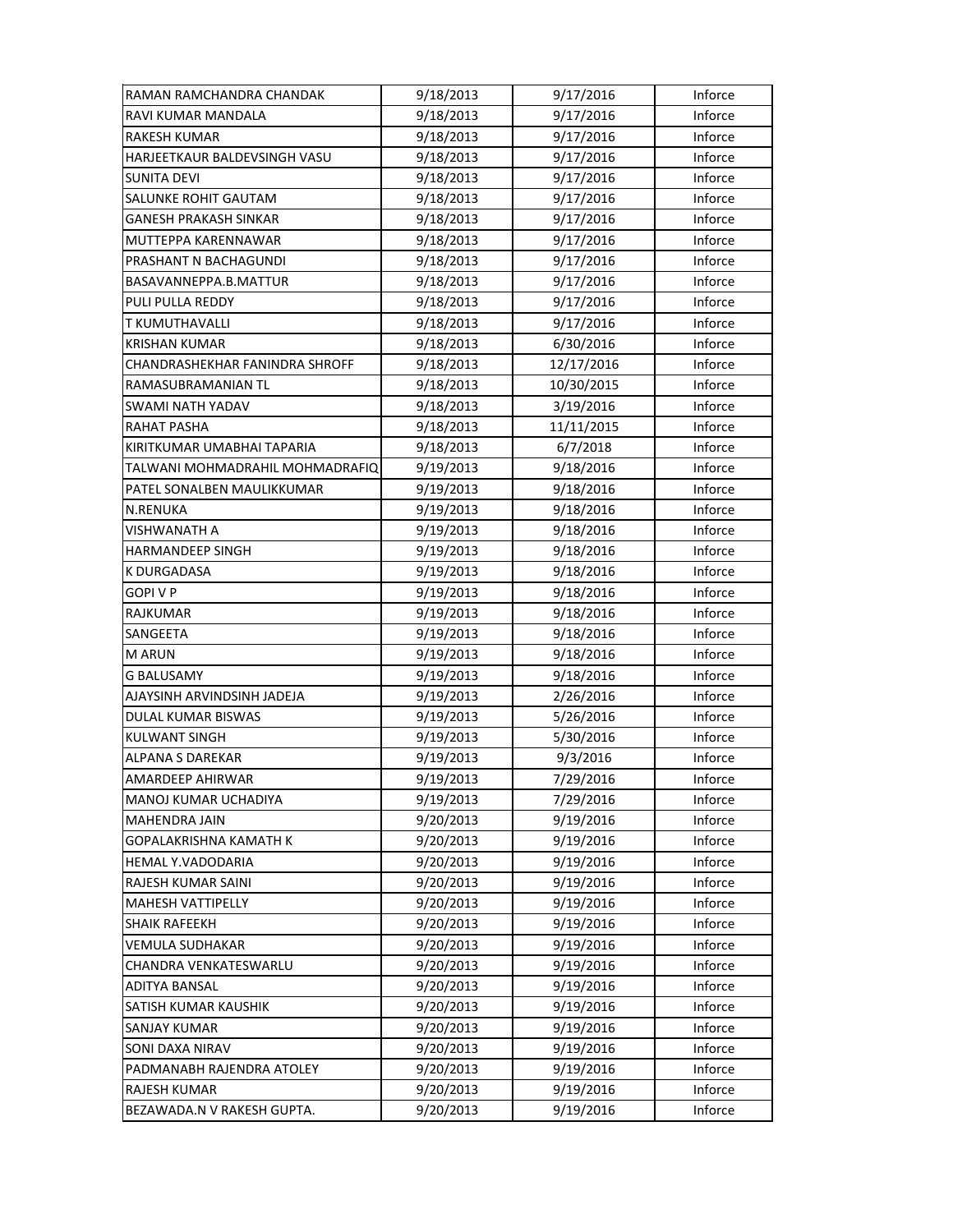| DARISI PRASADA RAO            | 9/20/2013 | 9/19/2016 | Inforce |
|-------------------------------|-----------|-----------|---------|
| MAHENDRA PAL CHIMMA.          | 9/20/2013 | 9/19/2016 | Inforce |
| DASARI.ANIL SUNDAR.           | 9/20/2013 | 9/19/2016 | Inforce |
| PRAMOD RAMPURKAR              | 9/20/2013 | 12/9/2015 | Inforce |
| RAJENDRA KINGER               | 9/20/2013 | 9/26/2017 | Inforce |
| <b>BIRENDRA PRATAP SINGH</b>  | 9/20/2013 | 1/28/2016 | Inforce |
| <b>SUDHEER PASUPULETI</b>     | 9/20/2013 | 7/14/2016 | Inforce |
| <b>GURINDER SINGH</b>         | 9/22/2013 | 9/21/2016 | Inforce |
| <b>MAHMADIRFAN N SHEKH</b>    | 9/22/2013 | 9/21/2016 | Inforce |
| A BALU                        | 9/22/2013 | 9/21/2016 | Inforce |
| NINAD N SAWANT                | 9/22/2013 | 9/21/2016 | Inforce |
| MD DIDARUL ISLAM              | 9/22/2013 | 9/21/2016 | Inforce |
| NEENA GOYAL                   | 9/22/2013 | 9/21/2016 | Inforce |
| <b>SWETA PRUSTY</b>           | 9/22/2013 | 9/21/2016 | Inforce |
| <b>AMIT N MODI</b>            | 9/22/2013 | 9/21/2016 | Inforce |
| <b>BINOD YADAV</b>            | 9/22/2013 | 9/21/2016 | Inforce |
| <b>CHANDAN SARKAR</b>         | 9/22/2013 | 9/21/2016 | Inforce |
| <b>SWATI UPADHAYAY</b>        | 9/22/2013 | 9/21/2016 | Inforce |
| SURESHBHAI R NADODA           | 9/22/2013 | 9/21/2016 | Inforce |
| PINKU KUMAR YADAV             | 9/22/2013 | 9/21/2016 | Inforce |
| VIJAY PRATAP SINGH BHADANA    | 9/22/2013 | 9/21/2016 | Inforce |
| <b>SUBRATA DAS</b>            | 9/22/2013 | 9/21/2016 | Inforce |
| VAKTA PADA DAS                | 9/22/2013 | 4/17/2017 | Inforce |
| KHUSHAL BANSAL                | 9/24/2013 | 9/23/2016 | Inforce |
| <b>SUDHA</b>                  | 9/24/2013 | 9/23/2016 | Inforce |
| <b>NIDHI TAMRAKAR</b>         | 9/24/2013 | 9/23/2016 | Inforce |
| P BRAHMADUT SHARMA            | 9/24/2013 | 9/23/2016 | Inforce |
| <b>SUMATHI</b>                | 9/24/2013 | 9/23/2016 | Inforce |
| PRITI MAHENDRA AHIRE          | 9/24/2013 | 9/23/2016 | Inforce |
| RAJU VASKULA                  | 9/24/2013 | 9/23/2016 | Inforce |
| ARRABELLY PRAMOD KUMAR        | 9/24/2013 | 9/23/2016 | Inforce |
| <b>KAVITA KADAM</b>           | 9/24/2013 | 6/30/2016 | Inforce |
| SHIVAJI APPA YAMAGAR          | 9/25/2013 | 9/24/2016 | Inforce |
| AKSHAY NIVRUTTI NAIKARE       | 9/25/2013 | 9/24/2016 | Inforce |
| HEMANTA KUMAR JENA            | 9/25/2013 | 9/24/2016 | Inforce |
| ARWINDER SINGH                | 9/25/2013 | 9/24/2016 | Inforce |
| MOHD ANISH                    | 9/25/2013 | 9/24/2016 | Inforce |
| DHULIPALLA SINGARAO CHOWDARY  | 9/25/2013 | 9/24/2016 | Inforce |
| KONJETI RAJESH KUMAR          | 9/25/2013 | 9/24/2016 | Inforce |
| <b>BHAGWATI SINGH</b>         | 9/25/2013 | 9/24/2016 | Inforce |
| SEJALBEN D PATEL              | 9/25/2013 | 9/24/2016 | Inforce |
| DILIPBHAI TRIBHIVANDAS KATIRA | 9/25/2013 | 9/24/2016 | Inforce |
| H V NARENDRABABU              | 9/25/2013 | 9/24/2016 | Inforce |
| S.KAMALAKANNAN                | 9/25/2013 | 9/24/2016 | Inforce |
| S.SIVAKUMAR                   | 9/25/2013 | 9/24/2016 | Inforce |
| <b>JAYA SHARMA</b>            | 9/25/2013 | 9/24/2016 | Inforce |
| <b>SUNIL KUMAR</b>            | 9/25/2013 |           | Inforce |
|                               |           | 9/24/2016 |         |
| RACHAMALLU RAMANA REDDY       | 9/25/2013 | 9/24/2016 | Inforce |
| RAJ KUMAR SAHU                | 9/25/2013 | 9/24/2016 | Inforce |
| <b>RADHA PATEL</b>            | 9/25/2013 | 9/24/2016 | Inforce |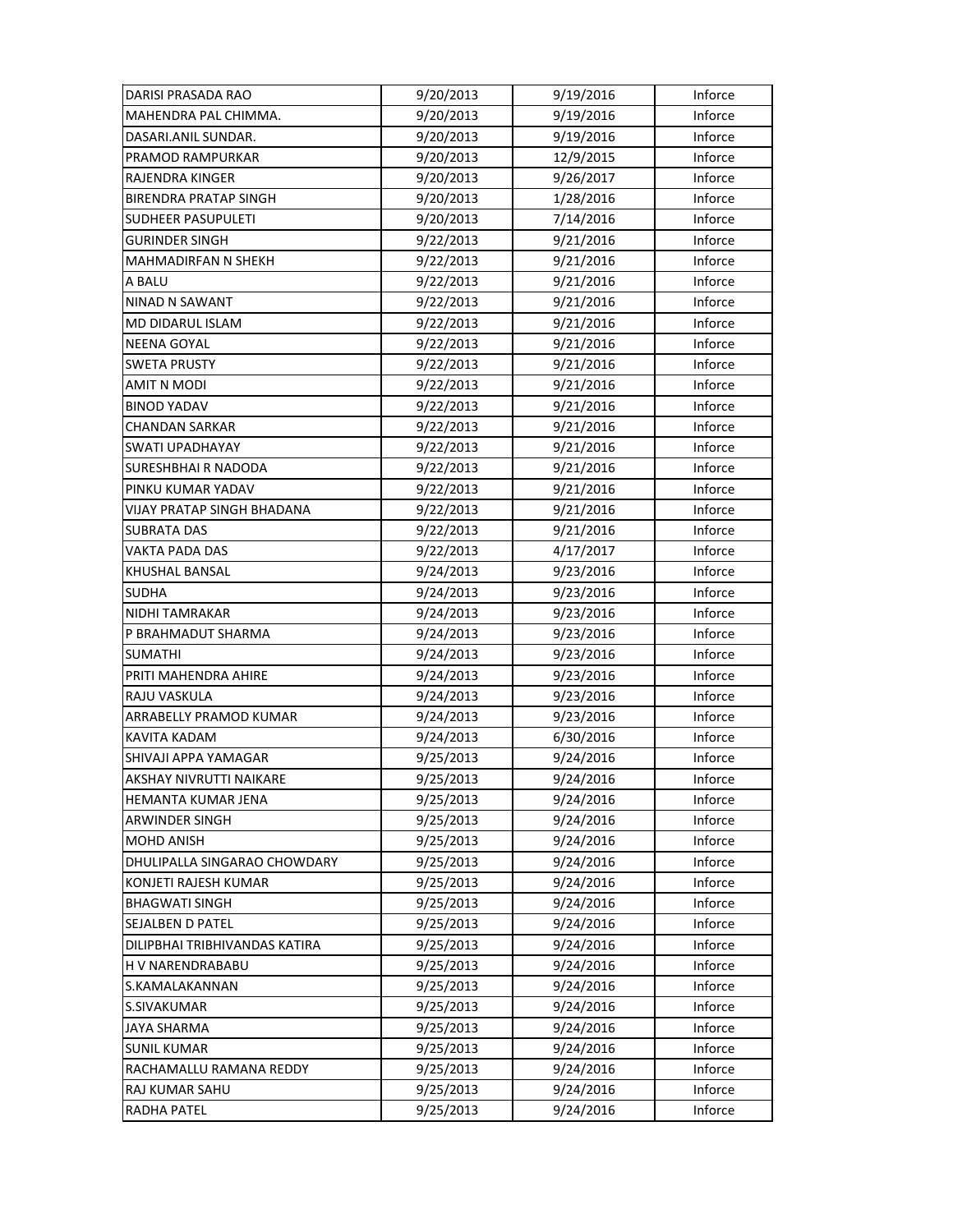| RANI KODAMANCHILI R GITA     | 9/25/2013 | 9/24/2016  | Inforce |
|------------------------------|-----------|------------|---------|
| RAKESH RAJARAM GELYE         | 9/25/2013 | 9/24/2016  | Inforce |
| N.BALAJI                     | 9/25/2013 | 9/24/2016  | Inforce |
| AMIT AWADH BIHARI SINGH      | 9/25/2013 | 9/24/2016  | Inforce |
| PRAMOD GANESH SURJUSE        | 9/25/2013 | 9/24/2016  | Inforce |
| <b>BALJEET SINGH</b>         | 9/25/2013 | 9/24/2016  | Inforce |
| <b>VUNDI NAGARAJU</b>        | 9/25/2013 | 9/24/2016  | Inforce |
| DEEPA SHIJIL KUMAR           | 9/25/2013 | 9/24/2016  | Inforce |
| JAGDISH MANIKCHAND SHAHU     | 9/25/2013 | 9/24/2016  | Inforce |
| PARWINDER SINGH              | 9/25/2013 | 9/24/2016  | Inforce |
| SHAIKH ZAHID IQBALAHMED      | 9/25/2013 | 9/24/2016  | Inforce |
| BADI JAINULABEDIN HUSHENBHAI | 9/25/2013 | 9/24/2016  | Inforce |
| ANIRUDDHA MUDULI             | 9/25/2013 | 9/24/2016  | Inforce |
| RAMANI RANJAN PAGADA         | 9/25/2013 | 9/24/2016  | Inforce |
| DIG VIJAY SINGH SOLANKI      | 9/25/2013 | 9/24/2016  | Inforce |
| RAJ KUMAR HASANI             | 9/25/2013 | 9/24/2016  | Inforce |
| <b>MUKESH RANA</b>           | 9/25/2013 | 9/24/2016  | Inforce |
| <b>AMIT RAWAT</b>            | 9/25/2013 | 9/24/2016  | Inforce |
| KOLANUPAKA SATHEESH          | 9/25/2013 | 9/24/2016  | Inforce |
| AJIT KUMAR PATNAIK           | 9/25/2013 | 9/24/2016  | Inforce |
| CHATURANANA SAMAL            | 9/25/2013 | 9/24/2016  | Inforce |
| MANISHA AGARWALLA            | 9/25/2013 | 9/24/2016  | Inforce |
| PRITHVI RAJ BENIWAL          | 9/25/2013 | 9/24/2016  | Inforce |
| KAPIL KUMAR                  | 9/25/2013 | 9/24/2016  | Inforce |
| <b>NEHA M BIYANI</b>         | 9/25/2013 | 9/24/2016  | Inforce |
| <b>MAHESHBHAI A PATEL</b>    | 9/25/2013 | 9/24/2016  | Inforce |
| LIKHITA PATNAIK              | 9/25/2013 | 9/24/2016  | Inforce |
| ANITA NARENDRA               | 9/25/2013 | 4/9/2016   | Inforce |
| SAMAR KUMAR GHOSH            | 9/25/2013 | 11/13/2015 | Inforce |
| MADHUSUDAN MISHRA            | 9/25/2013 | 1/22/2016  | Inforce |
| CHANDRAKANTA PANDUA          | 9/25/2013 | 11/29/2015 | Inforce |
| PONNUDURAI RAJ R             | 9/25/2013 | 10/16/2016 | Inforce |
| <b>NEELIMA JAIN</b>          | 9/25/2013 | 2/23/2016  | Inforce |
| SHRI SURENDRA SINGH          | 9/25/2013 | 9/29/2016  | Inforce |
| CHANDRA SEKHAR JATA          | 9/25/2013 | 3/25/2016  | Inforce |
| DILIP PATEL                  | 9/25/2013 | 2/7/2016   | Inforce |
| SHRAVAN SINGH RAJPUROHIT     | 9/25/2013 | 9/27/2017  | Inforce |
| <b>DILIP GOTHI</b>           | 9/26/2013 | 9/25/2016  | Inforce |
| VIRENDRA KUMAR SRIVASTAVA    | 9/26/2013 | 1/9/2016   | Inforce |
| RAHUL CHAPRANA               | 9/27/2013 | 9/26/2016  | Inforce |
| RAJBEER                      | 9/27/2013 | 9/26/2016  | Inforce |
| DIPTI AACHORIYA              | 9/27/2013 | 9/26/2016  | Inforce |
| CHITRANSH JAIN               | 9/27/2013 | 9/26/2016  | Inforce |
| SANJEEV KUMAR                | 9/27/2013 | 9/26/2016  | Inforce |
| ANKUSH DHAWAN                | 9/27/2013 | 9/26/2016  | Inforce |
| RAHUL KUMAR MAURYA           | 9/27/2013 | 9/26/2016  | Inforce |
| DEVARAPALLI MULLER           | 9/27/2013 | 9/26/2016  | Inforce |
| <b>DEVA RAM</b>              | 9/27/2013 | 9/26/2016  | Inforce |
| <b>UDAYBHAN AJIT SINGH</b>   | 9/27/2013 | 9/26/2016  | Inforce |
| RAKESH KUMAR                 | 9/27/2013 | 9/26/2016  | Inforce |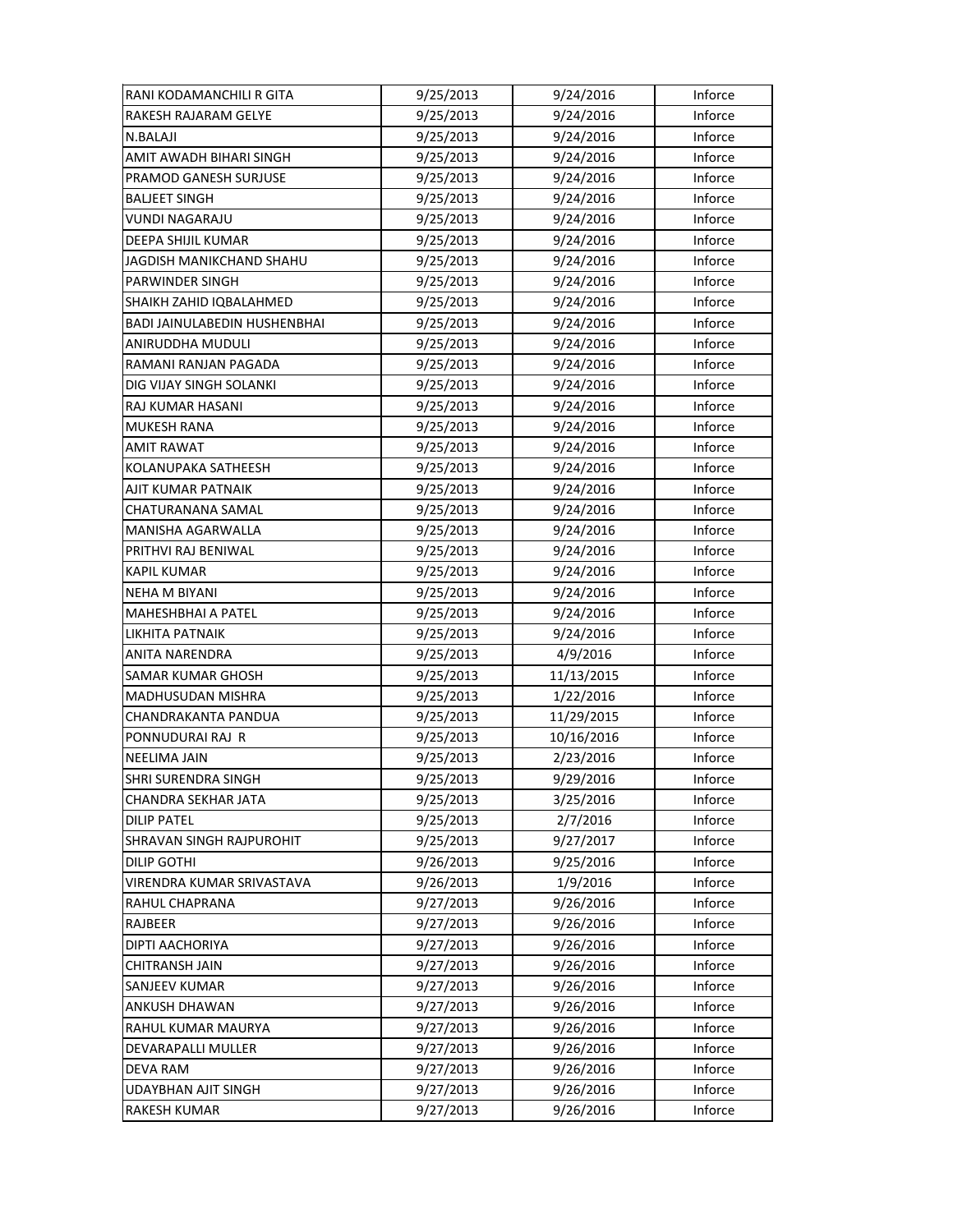| MURLIDHAR MADANLAL ZAWAR         | 9/27/2013 | 9/26/2016 | Inforce |
|----------------------------------|-----------|-----------|---------|
| <b>ABHISHEK RAVI BAGHEL</b>      | 9/27/2013 | 9/26/2016 | Inforce |
| <b>BALJEET</b>                   | 9/27/2013 | 9/26/2016 | Inforce |
| ANU                              | 9/27/2013 | 9/26/2016 | Inforce |
| RAM KUMAR CHOUDHARY              | 9/27/2013 | 9/26/2016 | Inforce |
| KAMLESH KUMAR PRAJAPATI          | 9/27/2013 | 9/26/2016 | Inforce |
| MUTYAM ESHA REDDY                | 9/27/2013 | 9/26/2016 | Inforce |
| <b>SHANKAR ANTHATI</b>           | 9/27/2013 | 9/26/2016 | Inforce |
| P CHAITANYA                      | 9/27/2013 | 9/26/2016 | Inforce |
| T KRISHNA KANTH                  | 9/27/2013 | 9/26/2016 | Inforce |
| <b>FIFADARA MAYUR P</b>          | 9/27/2013 | 9/26/2016 | Inforce |
| <b>SRINIVAS GUNDA</b>            | 9/27/2013 | 9/26/2016 | Inforce |
| YEDLA VIKRAM GOUD                | 9/27/2013 | 9/26/2016 | Inforce |
| SHAIK JOHNY BHASHA               | 9/27/2013 | 9/26/2016 | Inforce |
| <b>BHAVIKBHAI C VINCHHI</b>      | 9/27/2013 | 9/26/2016 | Inforce |
| BARADIYAVADRA KANABHAI MERAMANBH | 9/27/2013 | 9/26/2016 | Inforce |
| <b>BHAVESH M RAITHATHTHA</b>     | 9/27/2013 | 9/26/2016 | Inforce |
| MANDAVIYA RAKESHKUMAR B          | 9/27/2013 | 9/26/2016 | Inforce |
| MAHESWAR A                       | 9/27/2013 | 9/26/2016 | Inforce |
| AMITH KUMAR J                    | 9/27/2013 | 9/26/2016 | Inforce |
| AMARESWAR                        | 9/27/2013 | 9/26/2016 | Inforce |
| BASAWANNAPPA                     | 9/27/2013 | 9/26/2016 | Inforce |
| LAXSMANA SHETTY                  | 9/27/2013 | 9/26/2016 | Inforce |
| <b>VICKY</b>                     | 9/27/2013 | 9/26/2016 | Inforce |
| RABARI SANJAYKUMAR RAMJIBHAI     | 9/27/2013 | 9/26/2016 | Inforce |
| POLA SANTOSH                     | 9/27/2013 | 9/26/2016 | Inforce |
| AXAYKUMAR M. PATEL               | 9/27/2013 | 9/26/2016 | Inforce |
| PARAS DHIRAJLAL SONI             | 9/27/2013 | 9/26/2016 | Inforce |
| <b>AJAY V BHUTANI</b>            | 9/27/2013 | 9/26/2016 | Inforce |
| NANDVIRKUMAR J BATA              | 9/27/2013 | 9/26/2016 | Inforce |
| P JYOTHI                         | 9/27/2013 | 9/26/2016 | Inforce |
| <b>SUDHIR KUMAR SHUKLA</b>       | 9/27/2013 | 9/26/2016 | Inforce |
| <b>BHUVNESH KUMAR</b>            | 9/27/2013 | 9/26/2016 | Inforce |
| <b>B CHANDRASEKHARA REDDY</b>    | 9/27/2013 | 9/26/2016 | Inforce |
| <b>B UDAYA BHASKAR</b>           | 9/27/2013 | 9/26/2016 | Inforce |
| <b>SANDEEP VINAYAK GHORPADE</b>  | 9/27/2013 | 9/26/2016 | Inforce |
| DAYANAND N MALVE                 | 9/27/2013 | 9/26/2016 | Inforce |
| <b>ASHWIN HARI SOMAI</b>         | 9/27/2013 | 9/26/2016 | Inforce |
| RAKESH KUMAR PATEL               | 9/27/2013 | 9/26/2016 | Inforce |
| <b>JAGDEEP SINGH</b>             | 9/27/2013 | 9/26/2016 | Inforce |
| PARAMR                           | 9/27/2013 | 9/26/2016 | Inforce |
| NITABEN J MALAKIYA               | 9/27/2013 | 9/26/2016 | Inforce |
| PRADUMN KUMAR                    | 9/27/2013 | 9/26/2016 | Inforce |
| <b>IMRAN KHAN</b>                | 9/27/2013 | 9/26/2016 | Inforce |
| SANJAY KUMAR SINGH               | 9/27/2013 | 9/26/2016 | Inforce |
| <b>AMIT PANDEY</b>               | 9/27/2013 | 9/26/2016 | Inforce |
| <b>KOTARU SUNIL</b>              | 9/27/2013 | 9/26/2016 | Inforce |
| V N K SAI RAMA PRASAD B          | 9/27/2013 | 9/26/2016 | Inforce |
| RUPALI KESHERWANI                | 9/27/2013 | 9/26/2016 | Inforce |
| HITESH KUMAR PARMAR              | 9/27/2013 | 9/26/2016 | Inforce |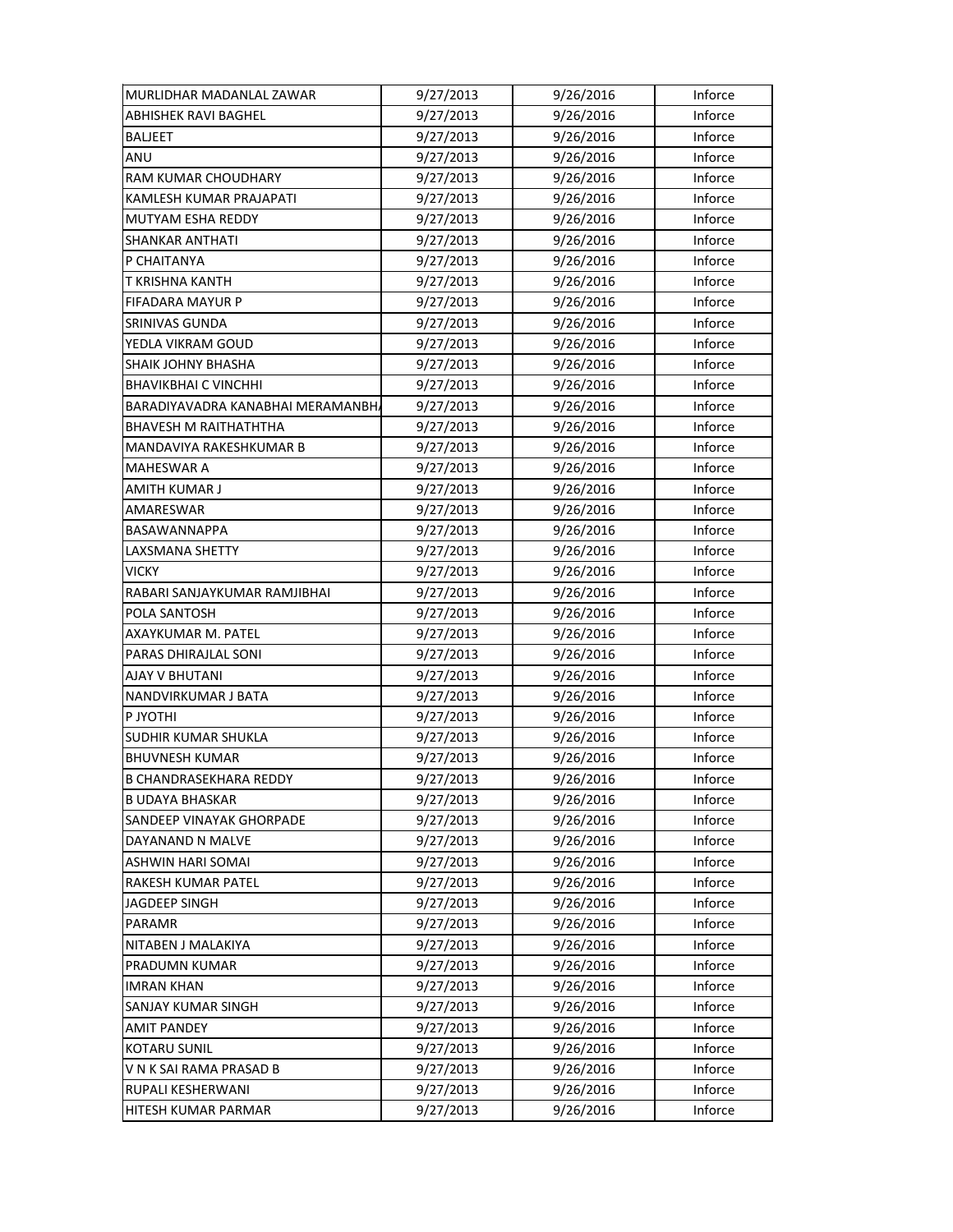| <b>TARANJOT SINGH</b>      | 9/27/2013 | 9/26/2016  | Inforce |
|----------------------------|-----------|------------|---------|
| <b>SANTOSH KUMAR</b>       | 9/27/2013 | 9/26/2016  | Inforce |
| RANJEETA YOGESH KUTHE      | 9/27/2013 | 9/26/2016  | Inforce |
| NIDHI SINGH                | 9/27/2013 | 9/26/2016  | Inforce |
| <b>SHEKHAR VERMA</b>       | 9/27/2013 | 9/26/2016  | Inforce |
| PRADEEP PROMOTHA BALA      | 9/27/2013 | 9/26/2016  | Inforce |
| <b>NALINIT</b>             | 9/27/2013 | 9/26/2016  | Inforce |
| <b>SHEKHAR KUMAR VERMA</b> | 9/27/2013 | 9/26/2016  | Inforce |
| HIMANSHU JAIN              | 9/27/2013 | 7/29/2017  | Inforce |
| JALADHAR HEMBRAM           | 9/27/2013 | 7/16/2016  | Inforce |
| PRAVIN SOLANKY             | 9/27/2013 | 3/15/2017  | Inforce |
| RAMESHBHATTAR              | 9/27/2013 | 6/18/2016  | Inforce |
| PRITHBI SINGH MIYAN        | 9/27/2013 | 1/29/2016  | Inforce |
| DEBASISH DEBNATH           | 9/27/2013 | 8/21/2018  | Inforce |
| MUKESH MEWADA              | 9/27/2013 | 10/29/2016 | Inforce |
| ANUPAM KUMAR RAI           | 9/27/2013 | 7/28/2016  | Inforce |
| <b>JYOTI SINGH</b>         | 9/27/2013 | 3/15/2016  | Inforce |
| POONAM DEVI                | 9/27/2013 | 7/8/2017   | Inforce |
| <b>SINGH NARAYAN</b>       | 9/27/2013 | 1/3/2018   | Inforce |
| <b>MANOJ BHAU THAKUR</b>   | 9/30/2013 | 9/29/2016  | Inforce |
| SANJAY TRIPATHI            | 9/30/2013 | 9/29/2016  | Inforce |
| DEEPAK RAJ MINJ            | 9/30/2013 | 9/29/2016  | Inforce |
| DNYANESHWARI RITESH INGLE  | 9/30/2013 | 9/29/2016  | Inforce |
| VIJAY LAXMI SINGH          | 9/30/2013 | 9/29/2016  | Inforce |
| <b>GURDEEP SINGH</b>       | 9/30/2013 | 9/29/2016  | Inforce |
| <b>SURINDERPREET SINGH</b> | 9/30/2013 | 9/29/2016  | Inforce |
| ARVIND KUSHWAHA            | 9/30/2013 | 9/29/2016  | Inforce |
| SEEMA SAKHARAM THAKUR      | 9/30/2013 | 9/29/2016  | Inforce |
| MANOJ BANDAWDE             | 9/30/2013 | 9/29/2016  | Inforce |
| SANJAY KUMAR PANDEY        | 9/30/2013 | 9/29/2016  | Inforce |
| AKBAR HUSSAIN              | 9/30/2013 | 9/29/2016  | Inforce |
| <b>ANDANAGOUDA S PATIL</b> | 9/30/2013 | 9/29/2016  | Inforce |
| <b>ANTER SINGH</b>         | 9/30/2013 | 9/29/2016  | Inforce |
| <b>VIKRAM SINGH</b>        | 9/30/2013 | 9/29/2016  | Inforce |
| PARMAR DIPTIBEN ASHOKBHAI  | 9/30/2013 | 9/29/2016  | Inforce |
| NEELKANT MISHRA            | 9/30/2013 | 9/29/2016  | Inforce |
| RAMESH BABANRAO IDATE      | 9/30/2013 | 9/29/2016  | Inforce |
| YASALAPU APPALANAIDU       | 9/30/2013 | 9/29/2016  | Inforce |
| SATYA RAVI KUMAR NUNNA     | 9/30/2013 | 9/29/2016  | Inforce |
| AMALAPURAPU MAHALAKSHMI    | 9/30/2013 | 9/29/2016  | Inforce |
| P.PENCHALA PRASAD          | 9/30/2013 | 9/29/2016  | Inforce |
| RAVIKANT SHETTY            | 9/30/2013 | 9/29/2016  | Inforce |
| CHAITANYA RAMA RAO RAJANA  | 9/30/2013 | 9/29/2016  | Inforce |
| VADDI VAMSIKRISHNA         | 9/30/2013 | 9/29/2016  | Inforce |
| AMIT KANTILAL MOTA         | 9/30/2013 | 9/29/2016  | Inforce |
| MALLANA GOUDA P            | 9/30/2013 | 9/29/2016  | Inforce |
| SABHA JEET SINGH           | 9/30/2013 | 9/29/2016  | Inforce |
| <b>AGYA DUTT</b>           | 9/30/2013 | 9/29/2016  | Inforce |
| HIMANSHU                   | 9/30/2013 | 9/29/2016  | Inforce |
| VIKRAM KUMAR               | 9/30/2013 | 9/29/2016  | Inforce |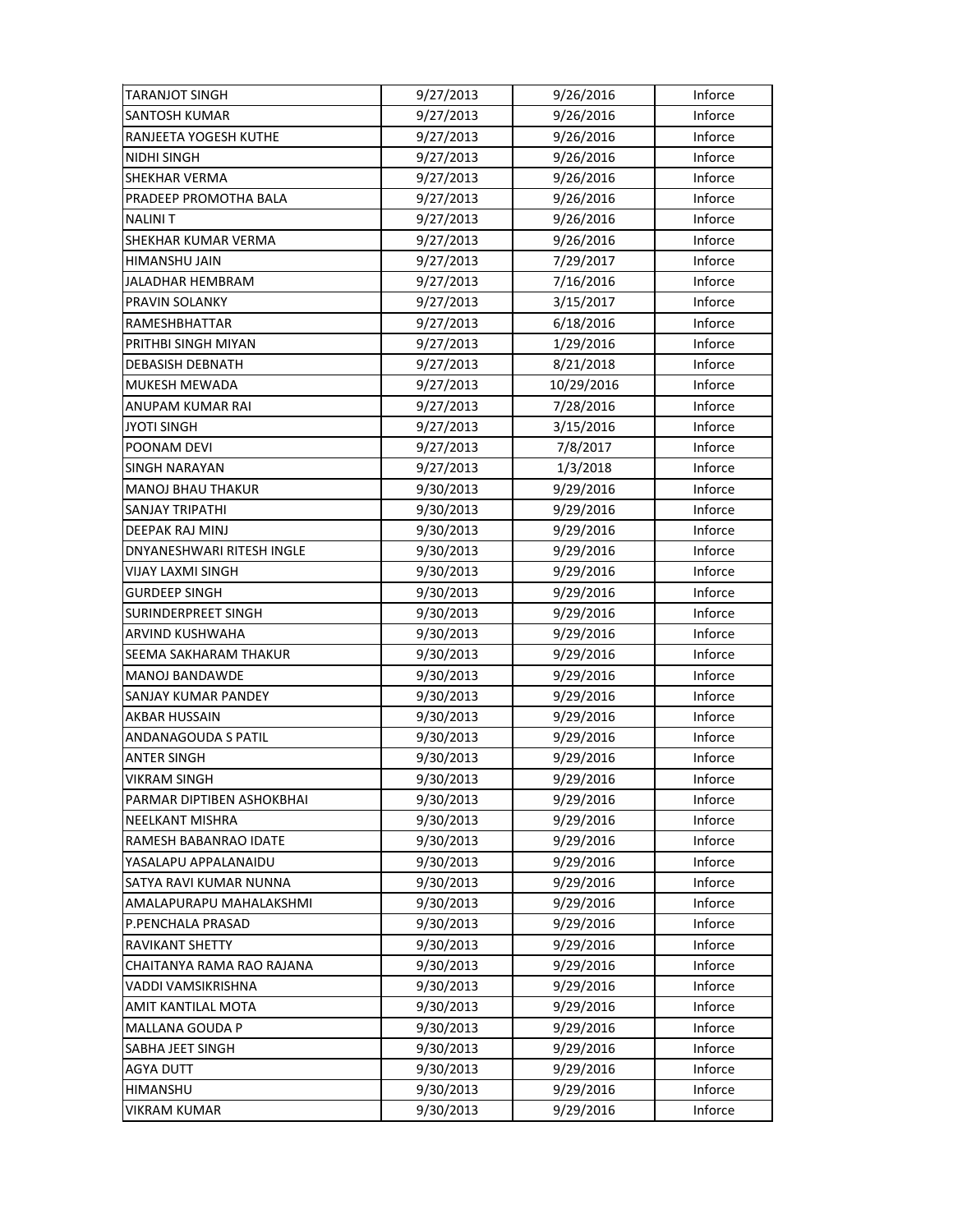| <b>JAGDEV SINGH</b>            | 9/30/2013 | 9/29/2016  | Inforce |
|--------------------------------|-----------|------------|---------|
| SATISH KUMAR JANGIR            | 9/30/2013 | 9/29/2016  | Inforce |
| PUSHPLATA CHAUHAN              | 9/30/2013 | 9/29/2016  | Inforce |
| SOUMITRA PAUL                  | 9/30/2013 | 9/29/2016  | Inforce |
| <b>BIRENDRA SINGH PORTE</b>    | 9/30/2013 | 9/29/2016  | Inforce |
| UTKARSH SHARMA                 | 9/30/2013 | 12/26/2015 | Inforce |
| PATHAN FARZANA                 | 9/30/2013 | 5/15/2018  | Inforce |
| <b>RAGINI ROHIDAS TAMBDE</b>   | 9/30/2013 | 6/30/2017  | Inforce |
| SANJAY NAAMDEV                 | 10/1/2013 | 7/24/2017  | Inforce |
| <b>JASMINDER SINGH</b>         | 10/1/2013 | 10/5/2016  | Inforce |
| <b>BHAVIKABEN P GOHIL</b>      | 10/3/2013 | 10/2/2016  | Inforce |
| KAVITA R KADAM                 | 10/3/2013 | 11/30/2015 | Inforce |
| RAMSWAROOP                     | 10/4/2013 | 10/3/2016  | Inforce |
| S.HEPZIBA VEDAMANI             | 10/4/2013 | 10/3/2016  | Inforce |
| <b>BHUPENDRAKUMAR B SUTHAR</b> | 10/4/2013 | 10/3/2016  | Inforce |
| WAGHMARE SATISH SUDHAKAR       | 10/4/2013 | 10/3/2016  | Inforce |
| MOIN AKHTAR BOLINJKAR          | 10/4/2013 | 10/3/2016  | Inforce |
| RAVINDRA KHAIRE                | 10/4/2013 | 10/3/2016  | Inforce |
| DUSHALA KUMARI                 | 10/4/2013 | 10/3/2016  | Inforce |
| PATEL NAYANKUMAR J             | 10/4/2013 | 10/3/2016  | Inforce |
| PATEL RAHULKUMAR L             | 10/7/2013 | 10/6/2016  | Inforce |
| PRAVINSINH K RAULAJI           | 10/7/2013 | 10/6/2016  | Inforce |
| PATEL TRUPTESHKUMAR G          | 10/7/2013 | 10/6/2016  | Inforce |
| SANKHAT BADHUBHAI DEVAYATBHAI  | 10/7/2013 | 10/6/2016  | Inforce |
| VIHANG DEEPAK HATALKAR         | 10/7/2013 | 10/6/2016  | Inforce |
| MUSTAK PIRBHAI CHAUHAN         | 10/7/2013 | 10/6/2016  | Inforce |
| MEHABOOB A SHAIKH              | 10/7/2013 | 10/6/2016  | Inforce |
| SUJANA REDDY KUNTA             | 10/7/2013 | 10/6/2016  | Inforce |
| <b>JITEN SURESH PATIL</b>      | 10/7/2013 | 10/6/2016  | Inforce |
| <b>RAM KUMAR</b>               | 10/7/2013 | 10/6/2016  | Inforce |
| <b>SIMRAN MURLI RAMANI</b>     | 10/7/2013 | 10/6/2016  | Inforce |
| <b>AMITH N</b>                 | 10/7/2013 | 10/6/2016  | Inforce |
| MEDEPALLE SUBBARAO             | 10/7/2013 | 10/6/2016  | Inforce |
| <b>GAURAV MISHRA</b>           | 10/7/2013 | 10/6/2016  | Inforce |
| PAPANI LAXMAN BABU             | 10/7/2013 | 10/6/2016  | Inforce |
| ANIL KUMAR SINGH               | 10/7/2013 | 10/6/2016  | Inforce |
| <b>YOUDHISHTER</b>             | 10/7/2013 | 10/6/2016  | Inforce |
| NIKHIL NARAYAN POOJARY         | 10/7/2013 | 10/6/2016  | Inforce |
| <b>SUPRIYA P PANCHAL</b>       | 10/7/2013 | 10/6/2016  | Inforce |
| PUNEET SHARMA                  | 10/7/2013 | 10/6/2016  | Inforce |
| <b>SUKUMAR GUCHAIT</b>         | 10/7/2013 | 10/6/2016  | Inforce |
| <b>S MAHESH BABU</b>           | 10/7/2013 | 10/6/2016  | Inforce |
| AJAYBHAI J CHUAHAN             | 10/7/2013 | 6/28/2016  | Inforce |
| <b>AJAY KUMAR</b>              | 10/7/2013 | 11/12/2016 | Inforce |
| C.P.JOSE                       | 10/7/2013 | 5/10/2018  | Inforce |
| <b>SURAJIT PODDER</b>          | 10/7/2013 | 5/17/2018  | Inforce |
| RAKESHKUMAR AMRATLAL PATEL     | 10/7/2013 | 11/7/2015  | Inforce |
| PATEL JAYENDRAKUMAR            | 10/7/2013 | 10/10/2018 | Inforce |
| PRAVIN SAHEBRAO KUMAVAT        | 10/8/2013 | 10/7/2016  | Inforce |
| SHAH TARUNKUMAR YOGESHKUMAR    | 10/8/2013 | 10/7/2016  | Inforce |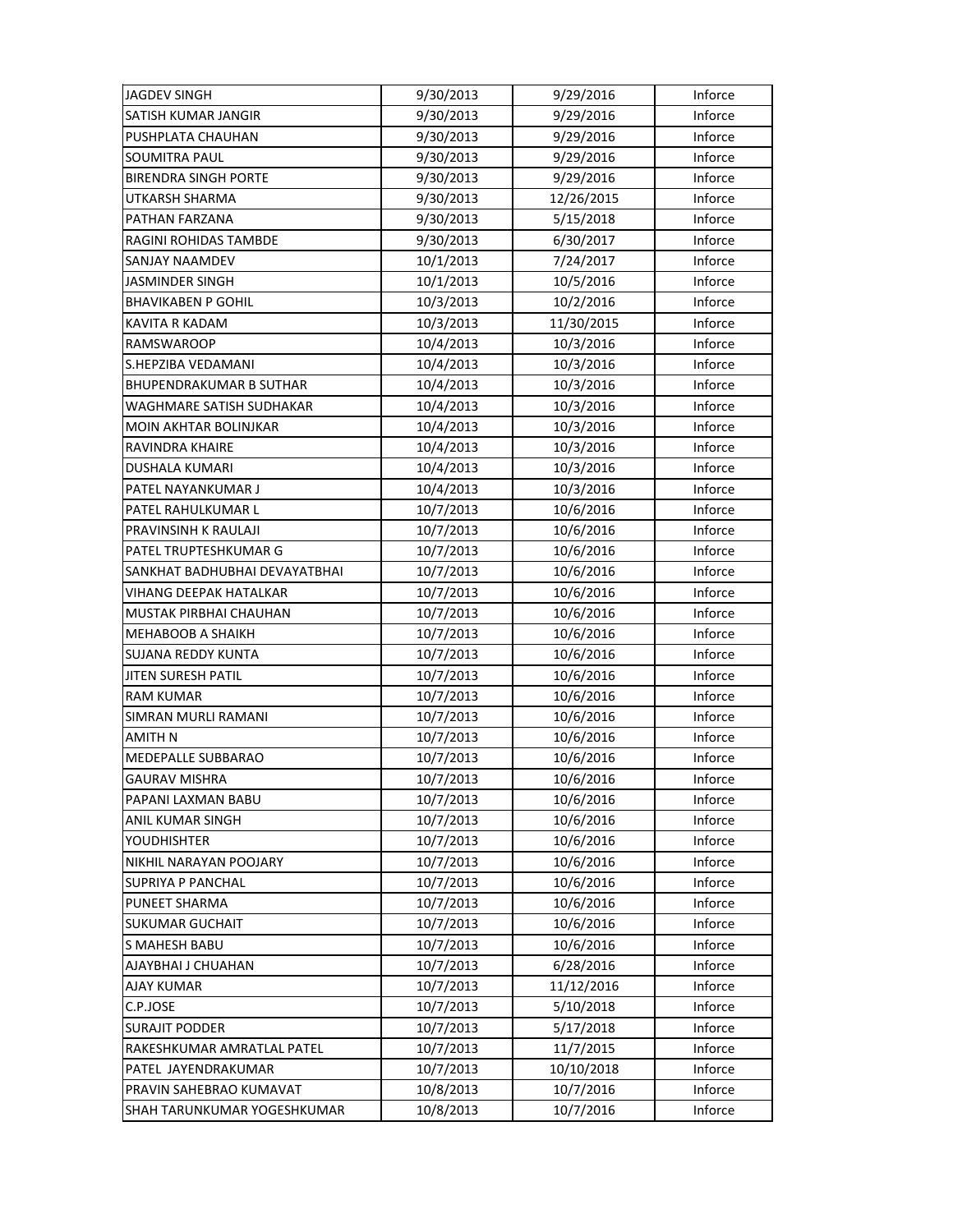| <b>BHAVESH K PRAJAPATI</b>        | 10/8/2013  | 10/7/2016  | Inforce |
|-----------------------------------|------------|------------|---------|
| ASIF SULEMAN BHIMLA               | 10/8/2013  | 10/7/2016  | Inforce |
| PRACHI V NARSINGHANI              | 10/8/2013  | 10/7/2016  | Inforce |
| R USHA                            | 10/9/2013  | 10/8/2016  | Inforce |
| <b>BIPIN CHANDRA BAHUGUNA</b>     | 10/9/2013  | 10/8/2016  | Inforce |
| <b>HEM CHANDRA JOSHI</b>          | 10/9/2013  | 10/8/2016  | Inforce |
| BHAKTISHKUMAR RAJENDRAKUMAR POBAF | 10/9/2013  | 10/8/2016  | Inforce |
| SAMPATHAKUMAR S NEGULAR           | 10/9/2013  | 10/8/2016  | Inforce |
| VIKAS                             | 10/9/2013  | 10/8/2016  | Inforce |
| SUMITRA KUMARI NANDA              | 10/9/2013  | 10/8/2016  | Inforce |
| ANIL R PATEL                      | 10/9/2013  | 10/8/2016  | Inforce |
| <b>S MAHER BANU</b>               | 10/9/2013  | 10/8/2016  | Inforce |
| <b>ASHISH KUMAR</b>               | 10/9/2013  | 10/8/2016  | Inforce |
| PRASHANT GHEDIYA                  | 10/9/2013  | 5/29/2017  | Inforce |
| <b>HARDIK A BHAVSAR</b>           | 10/9/2013  | 12/14/2016 | Inforce |
| TARKESHWAR NATH TIWARI            | 10/9/2013  | 9/20/2018  | Inforce |
| G.BARATH                          | 10/9/2013  | 1/19/2017  | Inforce |
| ANIL KUMAR BHATAYA                | 10/9/2013  | 10/9/2017  | Inforce |
| PRIYA R                           | 10/9/2013  | 4/29/2016  | Inforce |
| <b>HEMANT PHOGAT</b>              | 10/9/2013  | 11/13/2015 | Inforce |
| <b>AVINASH D</b>                  | 10/10/2013 | 10/9/2016  | Inforce |
| <b>NARESH KUMAR</b>               | 10/10/2013 | 10/9/2016  | Inforce |
| MARSHA M W                        | 10/10/2013 | 10/9/2016  | Inforce |
| LALITA JAISWAL                    | 10/10/2013 | 10/9/2016  | Inforce |
| <b>DEENA KISHAN</b>               | 10/10/2013 | 10/9/2016  | Inforce |
| NAVEENCHANDRA NAIK                | 10/10/2013 | 10/9/2016  | Inforce |
| C.R.CHANDRASHEKARA                | 10/10/2013 | 10/9/2016  | Inforce |
| <b>GURUPRASAD ANCHAN</b>          | 10/10/2013 | 10/9/2016  | Inforce |
| JASMITABEN NARESHBHAI BHATT       | 10/10/2013 | 10/9/2016  | Inforce |
| <b>DHANPAL SHAH</b>               | 10/10/2013 | 1/27/2016  | Inforce |
| <b>VIJAY SAMBHAJI BANSODE</b>     | 10/10/2013 | 11/18/2015 | Inforce |
| MUKESH NAVARAGRAI MISHRA          | 10/10/2013 | 11/25/2017 | Inforce |
| IDRISHBHAI MAHAMMADBHAI V         | 10/14/2013 | 10/13/2016 | Inforce |
| <b>ARVIND SHARMA</b>              | 10/14/2013 | 10/13/2016 | Inforce |
| GIRISH KUMAR                      | 10/14/2013 | 10/13/2016 | Inforce |
| <b>SURESH</b>                     | 10/14/2013 | 10/13/2016 | Inforce |
| MUKESH DEVI                       | 10/14/2013 | 10/13/2016 | Inforce |
| AMIT BHARDWAJ                     | 10/14/2013 | 10/13/2016 | Inforce |
| SANDIPSINH V JADAV                | 10/14/2013 | 10/13/2016 | Inforce |
| <b>CHHAYABEN H PAREKH</b>         | 10/14/2013 | 10/13/2016 | Inforce |
| <b>AMIT KUMAR</b>                 | 10/14/2013 | 10/13/2016 | Inforce |
| JANSI VELANGANNI                  | 10/14/2013 | 10/13/2016 | Inforce |
| DEVENDRA KUMAR MALVIYA            | 10/14/2013 | 10/13/2016 | Inforce |
| SHYAM SUNDAR SHARMA               | 10/14/2013 | 10/13/2016 | Inforce |
| <b>ARVIND JAIN</b>                | 10/14/2013 | 10/13/2016 | Inforce |
| MUKESH KUMAR PRAJAPATI            | 10/14/2013 | 10/13/2016 | Inforce |
| <b>ISHWAR PRASAD JAIN</b>         | 10/14/2013 | 10/13/2016 | Inforce |
| <b>SUNIL RAMLAL PATIL</b>         | 10/14/2013 | 10/13/2016 | Inforce |
| <b>MANDAR ANIL PATIL</b>          | 10/14/2013 | 10/13/2016 | Inforce |
| ROHIT SUNIL GADRE                 | 10/14/2013 | 10/13/2016 | Inforce |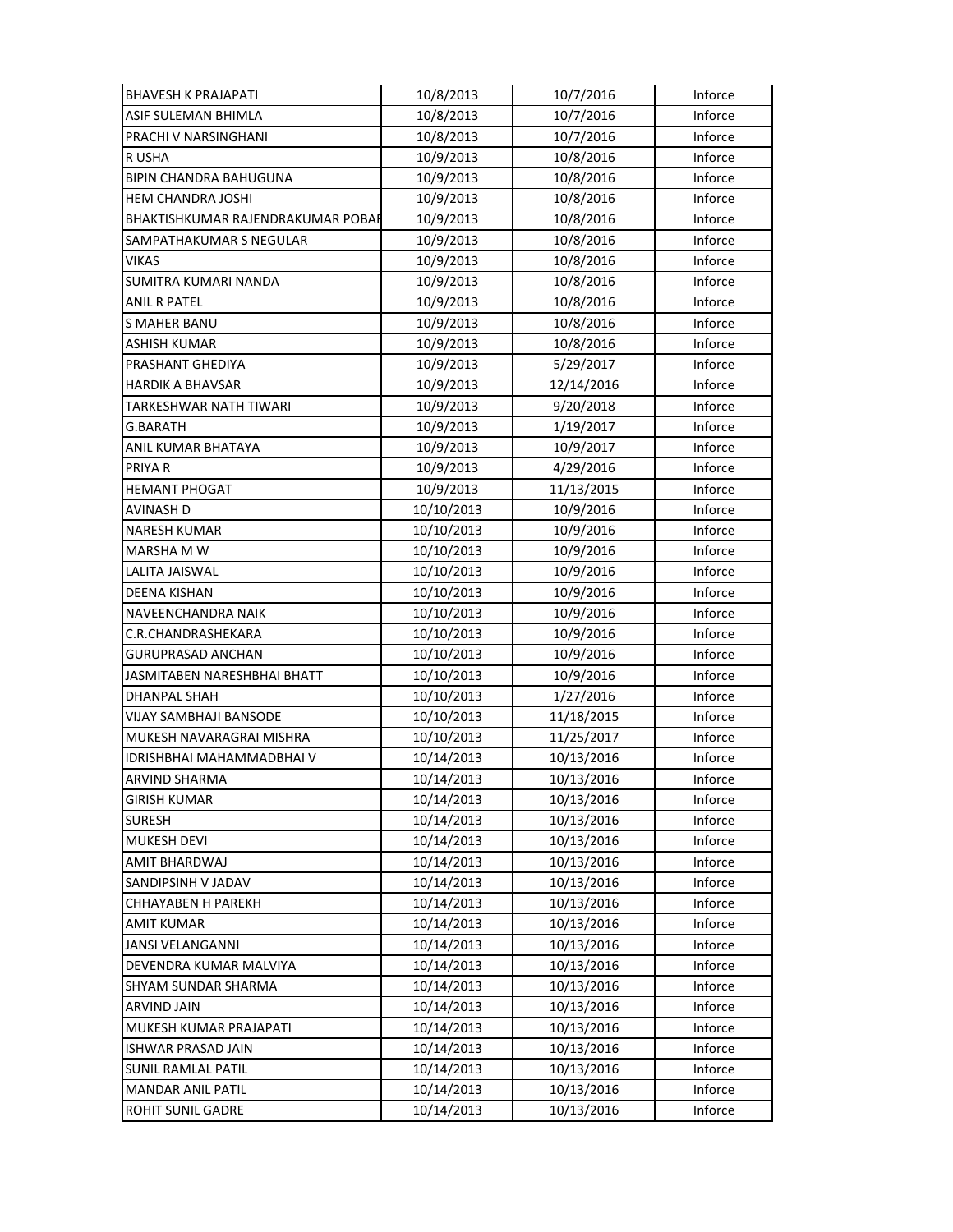| <b>RAJNI SHUKLA</b>          | 10/14/2013 | 10/13/2016 | Inforce |
|------------------------------|------------|------------|---------|
| <b>SHEFFALI GUPTA</b>        | 10/14/2013 | 10/13/2016 | Inforce |
| <b>SHIV LAL</b>              | 10/14/2013 | 10/13/2016 | Inforce |
| ASHESHBEN H THAKAR           | 10/14/2013 | 10/13/2016 | Inforce |
| ATUL H GAIKWAD               | 10/14/2013 | 1/17/2016  | Inforce |
| <b>SUNIL LAMBA</b>           | 10/14/2013 | 8/8/2016   | Inforce |
| <b>ANAND KUMAR</b>           | 10/14/2013 | 6/17/2016  | Inforce |
| <b>BHOJANI VINAY</b>         | 10/14/2013 | 7/21/2016  | Inforce |
| RAM AVTAR SHARMA             | 10/14/2013 | 9/14/2016  | Inforce |
| ASHISH JAIN                  | 10/15/2013 | 10/14/2016 | Inforce |
| SAHIL KOHLI                  | 10/15/2013 | 10/14/2016 | Inforce |
| RAJENDRA KUMAR               | 10/16/2013 | 10/15/2016 | Inforce |
| JIGARALI KARIMALI HAMIRANI   | 10/16/2013 | 10/15/2016 | Inforce |
| HARSHESH GAJANANBHAI TRIVEDI | 10/16/2013 | 10/15/2016 | Inforce |
| V.VINOTHA                    | 10/16/2013 | 10/15/2016 | Inforce |
| SHINDE PRASHANT DEELIP       | 10/16/2013 | 10/15/2016 | Inforce |
| <b>VIKRAM DUBEY</b>          | 10/16/2013 | 10/15/2016 | Inforce |
| PATEL HEMANTBHAI             | 10/16/2013 | 11/26/2015 | Inforce |
| SANDEEP BANSAL               | 10/17/2013 | 10/16/2016 | Inforce |
| SIMRANDEEP                   | 10/17/2013 | 10/16/2016 | Inforce |
| PATIL KRISHNA BAPU           | 10/17/2013 | 10/16/2016 | Inforce |
| VIKRANT SINGH                | 10/17/2013 | 10/16/2016 | Inforce |
| <b>VISHAL NAIK</b>           | 10/17/2013 | 10/16/2016 | Inforce |
| <b>CHANDRA SHEKHAR</b>       | 10/17/2013 | 10/16/2016 | Inforce |
| MEDASANI HARIBABU            | 10/17/2013 | 10/16/2016 | Inforce |
| PANKAJ SINGHAL               | 10/17/2013 | 7/6/2016   | Inforce |
| A PRABAKARAN                 | 10/18/2013 | 10/17/2016 | Inforce |
| VANARA ALPA JAGADISHBHAI     | 10/18/2013 | 10/17/2016 | Inforce |
| <b>HEMANT KUMAR</b>          | 10/18/2013 | 10/17/2016 | Inforce |
| RAJENDRA SINGH               | 10/18/2013 | 1/16/2017  | Inforce |
| NARENDER KUMAR               | 10/21/2013 | 10/20/2016 | Inforce |
| PAWAN KUMAR                  | 10/21/2013 | 10/20/2016 | Inforce |
| <b>MANDEEP SINGH</b>         | 10/21/2013 | 10/20/2016 | Inforce |
| <b>SONIA RANI</b>            | 10/21/2013 | 10/20/2016 | Inforce |
| N.RAVI                       | 10/21/2013 | 10/20/2016 | Inforce |
| <b>NAVEEN KUMAR</b>          | 10/21/2013 | 10/20/2016 | Inforce |
| YOGESH PRATAP SINGH          | 10/21/2013 | 10/20/2016 | Inforce |
| <b>MUKESH SINHA</b>          | 10/21/2013 | 10/20/2016 | Inforce |
| CHINTANKUMAR H PANCHAL       | 10/21/2013 | 10/20/2016 | Inforce |
| RUPESH KUMAR SAHU            | 10/21/2013 | 10/20/2016 | Inforce |
| THAKKAR YAGNESH BIPINKUMAR   | 10/21/2013 | 10/20/2016 | Inforce |
| ALI AHMED                    | 10/21/2013 | 3/28/2016  | Inforce |
| RAJINDER PRASHAD             | 10/21/2013 | 2/1/2016   | Inforce |
| DHAMJI BHADRU                | 10/21/2013 | 12/8/2017  | Inforce |
| <b>HANS RAJ GODARA</b>       | 10/21/2013 | 8/25/2016  | Inforce |
| <b>MAMTA</b>                 | 10/22/2013 | 10/21/2016 | Inforce |
| <b>GOLATGAONKAR CHHAYA R</b> | 10/22/2013 | 10/21/2016 | Inforce |
| VISHAL DATTARAM PENDHARI     | 10/22/2013 | 10/21/2016 | Inforce |
| <b>NAVEEN BOHRA</b>          | 10/22/2013 | 10/21/2016 | Inforce |
| KADUBA PRABHAKAR KHARAT      | 10/22/2013 | 10/21/2016 | Inforce |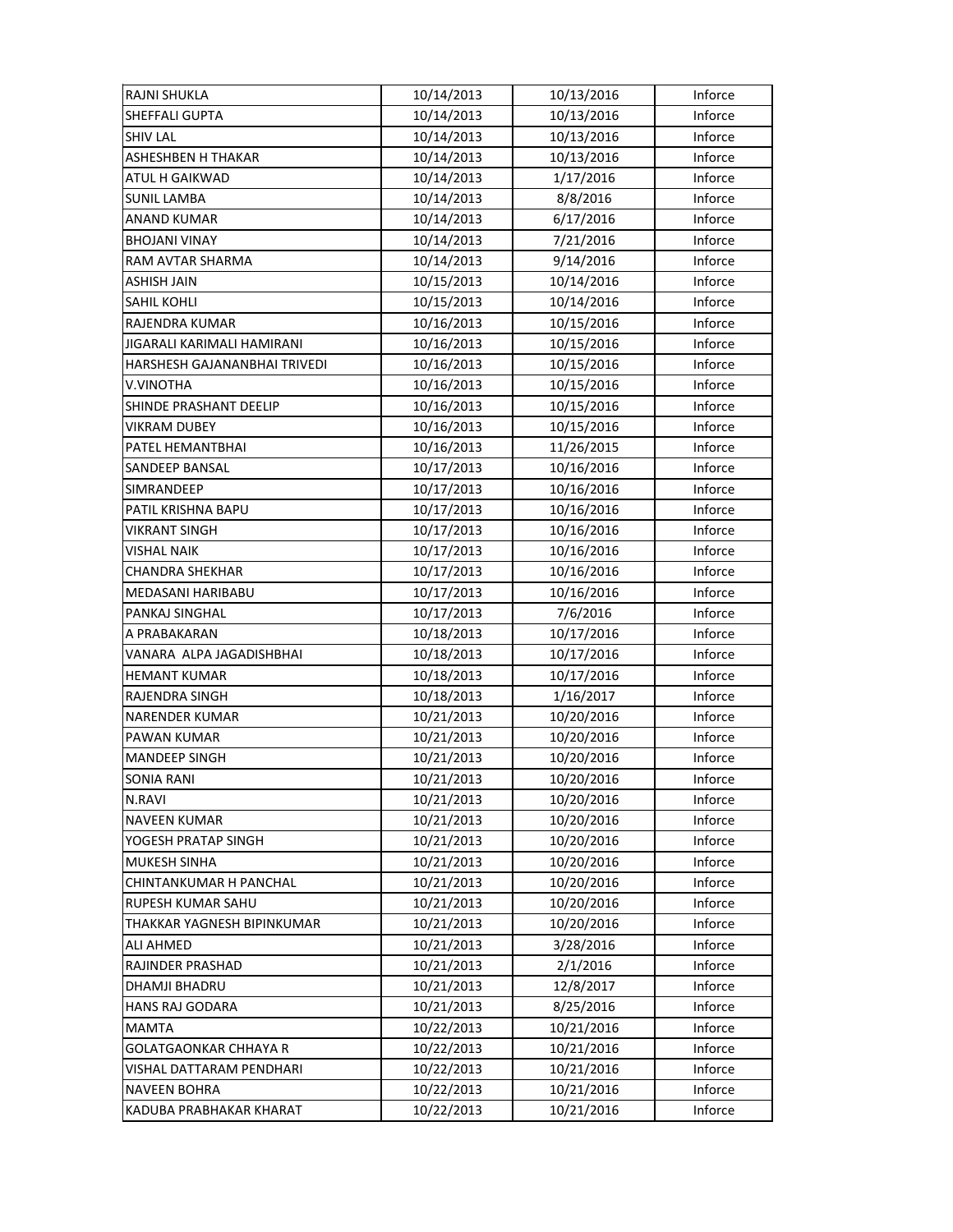| SHIROLE SUJEET DANIYAL         | 10/22/2013 | 10/21/2016 | Inforce |
|--------------------------------|------------|------------|---------|
| <b>SANDHYA R</b>               | 10/22/2013 | 10/21/2016 | Inforce |
| <b>TEJASH R PATEL</b>          | 10/22/2013 | 10/21/2016 | Inforce |
| RAJESH KUMAR YADAV             | 10/22/2013 | 10/21/2016 | Inforce |
| DEVENDRA SINGH GAUTAM          | 10/22/2013 | 10/21/2016 | Inforce |
| DHARMESH POPATLAL SUREJA       | 10/22/2013 | 10/21/2016 | Inforce |
| PADAM KUMAR                    | 10/22/2013 | 10/21/2016 | Inforce |
| <b>RAMINDER SINGH</b>          | 10/22/2013 | 9/5/2018   | Inforce |
| RAM BILAS VERMA                | 10/22/2013 | 10/25/2018 | Inforce |
| <b>SUMIR SHARMA</b>            | 10/23/2013 | 10/22/2016 | Inforce |
| PANKAJ YADAV                   | 10/23/2013 | 10/22/2016 | Inforce |
| SAMARINDER SINGH MANDER        | 10/23/2013 | 10/22/2016 | Inforce |
| VIKASH KUMAR                   | 10/23/2013 | 10/22/2016 | Inforce |
| ABHISHEK GIRI                  | 10/23/2013 | 10/22/2016 | Inforce |
| HIMANSHU BHUSHAN JENA          | 10/23/2013 | 10/22/2016 | Inforce |
| <b>K.NAGARAJAN</b>             | 10/23/2013 | 10/22/2016 | Inforce |
| NIBEDITA MOHAPATRA             | 10/23/2013 | 10/22/2016 | Inforce |
| RANJAN KUMAR PRADHAN           | 10/23/2013 | 10/22/2016 | Inforce |
| ARUNANSHU PANIGRAHI            | 10/23/2013 | 10/22/2016 | Inforce |
| NIKHIL KUMAR                   | 10/23/2013 | 10/22/2016 | Inforce |
| RUTAMBHARA SENAPATI            | 10/23/2013 | 10/22/2016 | Inforce |
| RAGHUNATH GUPTA                | 10/23/2013 | 10/22/2016 | Inforce |
| GORAKHNATH C PENDHARKAR        | 10/23/2013 | 10/22/2016 | Inforce |
| RAKESH KUMAR JOSHI             | 10/23/2013 | 10/22/2016 | Inforce |
| <b>DHARMVEER JANGIR</b>        | 10/23/2013 | 10/22/2016 | Inforce |
| E DHIREN KUMAR PATRO           | 10/23/2013 | 2/27/2018  | Inforce |
| TAPAN KUMAR SAHOO              | 10/23/2013 | 5/6/2016   | Inforce |
| <b>SUDEVAN PANICKAR</b>        | 10/23/2013 | 12/22/2016 | Inforce |
| <b>MANOJ KUMAR</b>             | 10/23/2013 | 1/9/2016   | Inforce |
| RAMESHBHAI MADHAVLAL CHAUDHARY | 10/23/2013 | 1/17/2018  | Inforce |
| <b>GHANASHYAM DAS</b>          | 10/25/2013 | 10/24/2016 | Inforce |
| SANKAR SAHA                    | 10/25/2013 | 10/24/2016 | Inforce |
| VIJESH KUMAR V                 | 10/25/2013 | 10/24/2016 | Inforce |
| <b>PUNITHA</b>                 | 10/25/2013 | 10/24/2016 | Inforce |
| PRABHAKAR                      | 10/25/2013 | 10/24/2016 | Inforce |
| N.SUDHA                        | 10/25/2013 | 10/24/2016 | Inforce |
| A ANSARI                       | 10/25/2013 | 10/24/2016 | Inforce |
| R. SATHIA KUMAR                | 10/25/2013 | 10/24/2016 | Inforce |
| <b>MANJUR ALI</b>              | 10/25/2013 | 10/24/2016 | Inforce |
| MITAL R BAGTHARIA              | 10/25/2013 | 10/24/2016 | Inforce |
| PUJA JAIN                      | 10/25/2013 | 10/24/2016 | Inforce |
| <b>DEEPAK GUPTA</b>            | 10/25/2013 | 5/8/2016   | Inforce |
| SUDHIR SRIVASTAVA              | 10/25/2013 | 10/28/2018 | Inforce |
| RAKESH CHANDRA KESARVANI       | 10/25/2013 | 3/29/2018  | Inforce |
| ARVIND KUMAR MISHRA            | 10/25/2013 | 2/26/2016  | Inforce |
| ANBUSELVI K                    | 10/28/2013 | 10/27/2016 | Inforce |
| <b>BALDEV SINGH</b>            | 10/28/2013 | 10/27/2016 | Inforce |
| <b>KAVITA GUPTA</b>            | 10/28/2013 | 10/27/2016 | Inforce |
| <b>SUSHANTA KUMAR DUTTA</b>    | 10/28/2013 | 10/27/2016 | Inforce |
| <b>DILPREET KAUR</b>           | 10/28/2013 | 10/27/2016 | Inforce |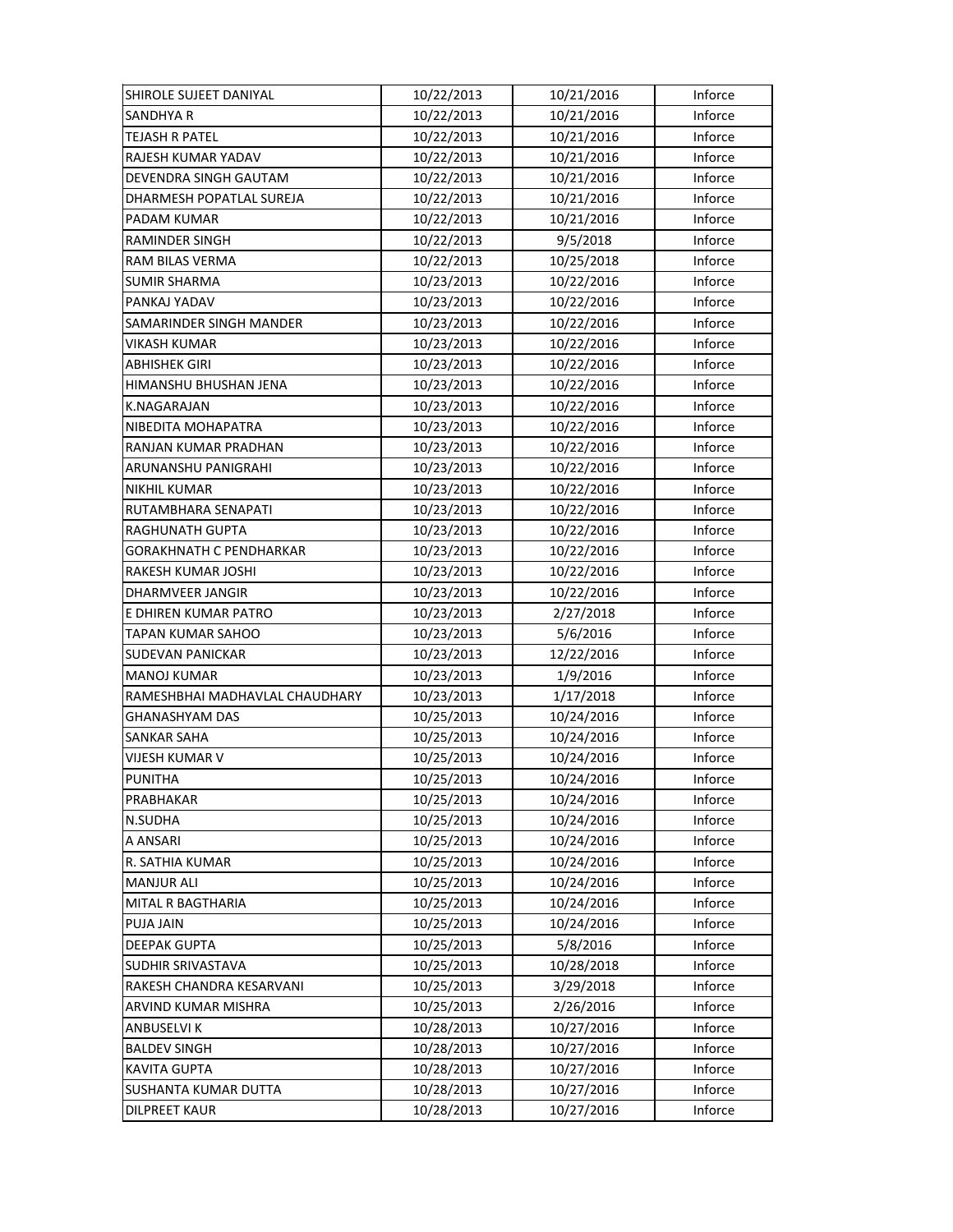| <b>ALOK KV</b>                | 10/28/2013 | 10/27/2016 | Inforce |
|-------------------------------|------------|------------|---------|
| <b>NAYAN N PATEL</b>          | 10/28/2013 | 10/27/2016 | Inforce |
| <b>SUMATHIN</b>               | 10/28/2013 | 7/17/2016  | Inforce |
| <b>JAGDISH JOSHI</b>          | 10/29/2013 | 10/28/2016 | Inforce |
| <b>MUKESH KUMAR</b>           | 10/29/2013 | 10/28/2016 | Inforce |
| <b>RITESH SINGH</b>           | 10/29/2013 | 10/28/2016 | Inforce |
| PRASHANT KUMAR AGRAWAL        | 10/29/2013 | 10/28/2016 | Inforce |
| <b>KALPANA TANDALE</b>        | 10/29/2013 | 7/28/2018  | Inforce |
| <b>BRINDHA RANI, R</b>        | 10/29/2013 | 8/5/2016   | Inforce |
| <b>SAGEER KHAN</b>            | 10/29/2013 | 10/30/2018 | Inforce |
| PANKAJ KALITA                 | 10/30/2013 | 10/29/2016 | Inforce |
| GIRIJA PRASANNA NAIK          | 10/30/2013 | 10/29/2016 | Inforce |
| <b>GAYATREE PATTANAIK</b>     | 10/30/2013 | 10/29/2016 | Inforce |
| AMAR PASWAN                   | 10/30/2013 | 10/29/2016 | Inforce |
| AMIT BIKRAM CHOUDHURY         | 10/30/2013 | 10/29/2016 | Inforce |
| UJJWAL KUMAR AGRAWAL          | 10/30/2013 | 10/29/2016 | Inforce |
| <b>SANDIP NANDY</b>           | 10/30/2013 | 10/29/2016 | Inforce |
| <b>NIKHIL KUMAR</b>           | 10/30/2013 | 10/29/2016 | Inforce |
| PRADEEP KUMAR GULERIA         | 10/30/2013 | 10/29/2016 | Inforce |
| ABHISHEK DILIP HARSOLE        | 10/30/2013 | 10/29/2016 | Inforce |
| <b>MADHUKARA CJ</b>           | 10/30/2013 | 10/29/2016 | Inforce |
| VINOD KUMAR                   | 10/30/2013 | 10/29/2016 | Inforce |
| ABDUL FIROZ KHAN              | 10/30/2013 | 11/1/2018  | Inforce |
| ARUP KUMAR BORAH              | 10/30/2013 | 6/21/2016  | Inforce |
| <b>MEETA SAHNI</b>            | 10/31/2013 | 10/30/2016 | Inforce |
| <b>NEHA CHAMPAWAT</b>         | 10/31/2013 | 10/30/2016 | Inforce |
| PRADIP PATEL                  | 10/31/2013 | 5/30/2017  | Inforce |
| DEEPAK KUMAR SRIVASTAVA       | 11/7/2013  | 10/31/2016 | Inforce |
| <b>MAMTA MISHRA</b>           | 11/7/2013  | 12/20/2016 | Inforce |
| <b>ASHOK KUMAR</b>            | 11/11/2013 | 11/10/2016 | Inforce |
| <b>VIKALP JAIN</b>            | 11/11/2013 | 11/10/2016 | Inforce |
| P AMARAVARDHAN                | 11/11/2013 | 11/10/2016 | Inforce |
| <b>MADHAVA RAO GULLAPALLI</b> | 11/11/2013 | 11/10/2016 | Inforce |
| P CHARAN                      | 11/11/2013 | 11/10/2016 | Inforce |
| NAVEENA                       | 11/11/2013 | 11/10/2016 | Inforce |
| <b>VEERLA MAHESH</b>          | 11/11/2013 | 11/10/2016 | Inforce |
| MANAM NAGAMALLESWARARAO       | 11/11/2013 | 11/10/2016 | Inforce |
| <b>BALINDER SHARMA</b>        | 11/11/2013 | 11/10/2016 | Inforce |
| AMOL GAURAM TORMAL            | 11/11/2013 | 11/10/2016 | Inforce |
| AVINASH SINGH PATEL           | 11/11/2013 | 11/10/2016 | Inforce |
| RAHIM RAZZAK SHAIKH           | 11/11/2013 | 11/10/2016 | Inforce |
| <b>SUDEEP CHITTI</b>          | 11/11/2013 | 11/10/2016 | Inforce |
| <b>K GIRIJA</b>               | 11/11/2013 | 11/10/2016 | Inforce |
| SATTYAWAN JYOTIRAM SAWANT     | 11/11/2013 | 11/10/2016 | Inforce |
| NITIN DATTATRAY TAVALE        | 11/11/2013 | 11/10/2016 | Inforce |
| VAISHALI JAYWANT KURAWALE     | 11/11/2013 | 11/10/2016 | Inforce |
| RAJU BHAGWAN GADE             | 11/11/2013 | 11/10/2016 | Inforce |
| <b>NEERAJ GROVER</b>          | 11/11/2013 | 11/10/2016 | Inforce |
| NANDADULAL MONDAL             | 11/11/2013 | 11/10/2016 | Inforce |
| ANAND NIMBALAKAR              | 11/11/2013 | 11/10/2016 | Inforce |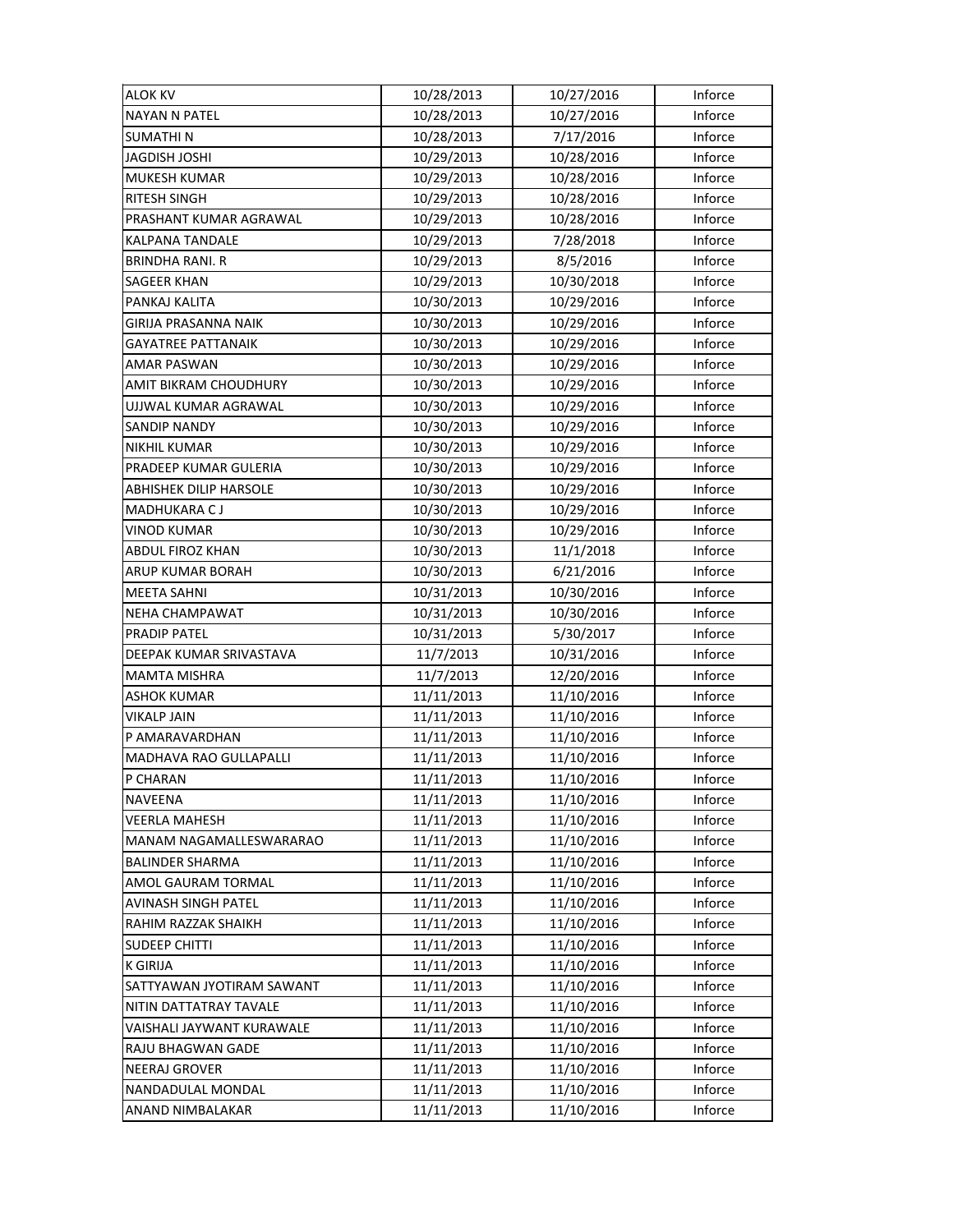| <b>SWATI GAJBHIYE</b>       | 11/11/2013 | 11/10/2016 | Inforce |
|-----------------------------|------------|------------|---------|
| FARHANA SADIKHUSEN MALEK    | 11/11/2013 | 11/10/2016 | Inforce |
| <b>SIRISH K</b>             | 11/11/2013 | 11/10/2016 | Inforce |
| NITHYA J                    | 11/11/2013 | 11/10/2016 | Inforce |
| SUBHENDU SEKHAR JENA        | 11/11/2013 | 11/10/2016 | Inforce |
| <b>ARUN KUMAR MOHANTY</b>   | 11/11/2013 | 11/10/2016 | Inforce |
| SHRADDHANANDA GURU          | 11/11/2013 | 11/10/2016 | Inforce |
| GUNASEKARAN.G               | 11/11/2013 | 11/10/2016 | Inforce |
| PRIYADARSINI M              | 11/11/2013 | 11/10/2016 | Inforce |
| <b>MINU KUMARI</b>          | 11/11/2013 | 11/10/2016 | Inforce |
| DIVYA PREET KAUR            | 11/11/2013 | 11/10/2016 | Inforce |
| MANJUNATH G.N               | 11/11/2013 | 11/10/2016 | Inforce |
| <b>VINAY KUMAR RAY</b>      | 11/11/2013 | 11/10/2016 | Inforce |
| JAGDISH CHAND               | 11/11/2013 | 11/10/2016 | Inforce |
| RAJANI MANEPALLI            | 11/11/2013 | 11/10/2016 | Inforce |
| <b>MAHENDRA BISHNOI</b>     | 11/11/2013 | 11/10/2016 | Inforce |
| SABITA DWIVEDI              | 11/11/2013 | 11/10/2016 | Inforce |
| <b>SURESHAHV</b>            | 11/11/2013 | 11/10/2016 | Inforce |
| <b>AJAY SINGH</b>           | 11/11/2013 | 11/10/2016 | Inforce |
| NITIN SHARMA                | 11/11/2013 | 11/10/2016 | Inforce |
| <b>MANDEEP SINGH</b>        | 11/11/2013 | 11/10/2016 | Inforce |
| RAJESH KUMAR GARG           | 11/11/2013 | 11/10/2016 | Inforce |
| ASHISH KUMAR RAO            | 11/11/2013 | 11/10/2016 | Inforce |
| MAMATA PRIYADARSINI DASH    | 11/11/2013 | 11/10/2016 | Inforce |
| SEJAL D PRAJAPATI           | 11/11/2013 | 11/10/2016 | Inforce |
| DIPIKABEN JADAV             | 11/11/2013 | 11/10/2016 | Inforce |
| <b>BELI MUNAVVAR MEHBUB</b> | 11/11/2013 | 11/10/2016 | Inforce |
| RAJSINH MAHIDA              | 11/11/2013 | 11/10/2016 | Inforce |
| AMAR CHANDRA DUTTA          | 11/11/2013 | 11/10/2016 | Inforce |
| DEVOJEET CHATTERJEE         | 11/11/2013 | 11/10/2016 | Inforce |
| <b>SURESH KUMAR</b>         | 11/11/2013 | 11/10/2016 | Inforce |
| SIDDESH SUMAN               | 11/11/2013 | 11/10/2016 | Inforce |
| JITESH KUMAR DEWANGAN       | 11/11/2013 | 11/10/2016 | Inforce |
| ARTI SRIVASTAVA             | 11/11/2013 | 11/10/2016 | Inforce |
| VARSHA V KUNCOLIENCAR       | 11/11/2013 | 11/10/2016 | Inforce |
| ANIL B MAKWANA              | 11/11/2013 | 11/10/2016 | Inforce |
| GAGANDEEP                   | 11/11/2013 | 8/11/2016  | Inforce |
| PRADEEP KUMAR DAS           | 11/11/2013 | 2/16/2017  | Inforce |
| <b>SUNIL C SALVI</b>        | 11/11/2013 | 9/20/2016  | Inforce |
| RAJENDRA SINGH              | 11/11/2013 | 8/10/2017  | Inforce |
| PANDORIYA NAYAN             | 11/11/2013 | 12/20/2016 | Inforce |
| RAJENDRA B SHARMA           | 11/11/2013 | 9/25/2016  | Inforce |
| <b>HARJEET KAUR</b>         | 11/11/2013 | 3/30/2018  | Inforce |
| NILESH PREMCHAND JADHAO     | 11/11/2013 | 12/20/2015 | Inforce |
| <b>SWAPNIL FAYE</b>         | 11/11/2013 | 12/20/2015 | Inforce |
| RAMLAL PRAJAPATI            | 11/11/2013 | 2/11/2016  | Inforce |
| T BALAKRISHNAN              | 11/11/2013 | 5/30/2016  | Inforce |
| <b>KIRAN SHAH</b>           | 11/11/2013 | 11/14/2015 | Inforce |
| <b>RAMAN DEEP SINGH</b>     | 11/11/2013 | 5/30/2016  | Inforce |
| <b>JINSI VERMA</b>          | 11/11/2013 | 12/4/2015  | Inforce |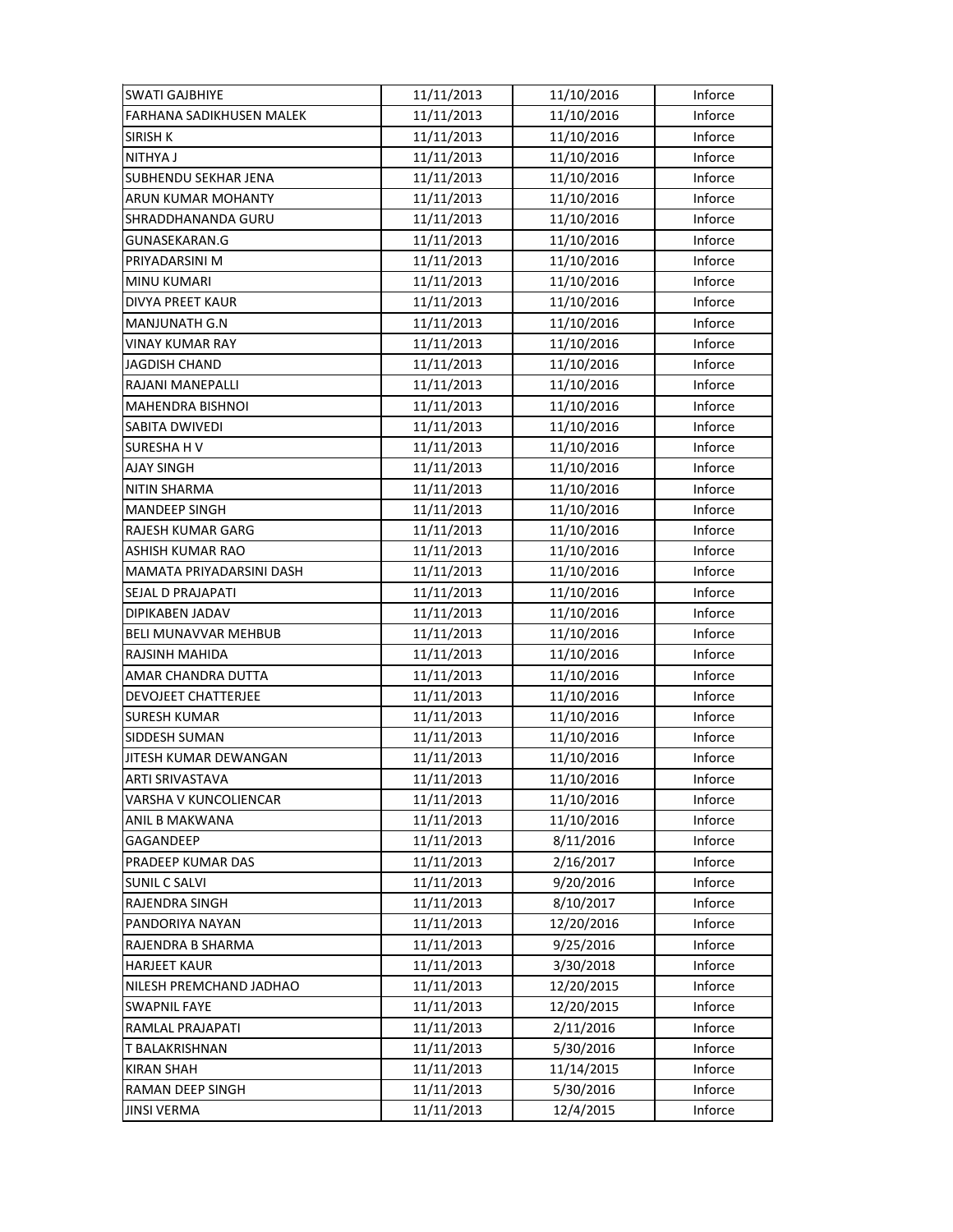| <b>RAMADEVIC</b>               | 11/11/2013 | 3/11/2016  | Inforce |
|--------------------------------|------------|------------|---------|
| N BHUVANESHWARI                | 11/11/2013 | 8/7/2016   | Inforce |
| PIYUSH KUMAR                   | 11/13/2013 | 11/12/2016 | Inforce |
| SHAILESH VILASRAO NINORE       | 11/13/2013 | 11/12/2016 | Inforce |
| ZEENAT SHAMSAD IDRISI          | 11/13/2013 | 11/12/2016 | Inforce |
| AJGAR ALI GAZI                 | 11/13/2013 | 11/7/2017  | Inforce |
| GAURAV RADHAKRISHAN ARORA      | 11/13/2013 | 8/27/2016  | Inforce |
| RINKU J UPADHYAY               | 11/13/2013 | 12/14/2017 | Inforce |
| <b>AVTAR SINGH</b>             | 11/13/2013 | 9/27/2016  | Inforce |
| <b>AVANISH KUMAR</b>           | 11/14/2013 | 11/13/2016 | Inforce |
| <b>MANTOSH SHARMA</b>          | 11/14/2013 | 11/13/2016 | Inforce |
| AMIT CHOUDHARY                 | 11/14/2013 | 11/13/2016 | Inforce |
| <b>VINOD KUMAR</b>             | 11/14/2013 | 11/13/2016 | Inforce |
| <b>NABANITA ROY</b>            | 11/14/2013 | 11/13/2016 | Inforce |
| <b>VIVEK RAI</b>               | 11/14/2013 | 11/13/2016 | Inforce |
| SANDEEP                        | 11/14/2013 | 11/13/2016 | Inforce |
| PATEL ANKITA N                 | 11/14/2013 | 7/25/2016  | Inforce |
| <b>BANI SINGH VERMA</b>        | 11/14/2013 | 3/10/2016  | Inforce |
| VAIBHAV VASANT BHOBASKAR       | 11/14/2013 | 3/4/2016   | Inforce |
| <b>SATISH PATIDAR</b>          | 11/18/2013 | 11/17/2016 | Inforce |
| RITESH KUMAR CHOUDA            | 11/18/2013 | 11/17/2016 | Inforce |
| YOGESH SUBHASH PAWAR           | 11/18/2013 | 11/17/2016 | Inforce |
| ANKITA PANDEY                  | 11/18/2013 | 8/7/2016   | Inforce |
| <b>RUCHIT NANDU</b>            | 11/18/2013 | 1/26/2016  | Inforce |
| HARVINDER SINGH SAINI          | 11/18/2013 | 7/22/2016  | Inforce |
| <b>SK. FARUQUE AHMED</b>       | 11/18/2013 | 12/20/2015 | Inforce |
| SANDEEP KUMAR                  | 11/18/2013 | 12/7/2015  | Inforce |
| V BHASKAR                      | 11/18/2013 | 2/22/2017  | Inforce |
| <b>SHWETHAKP</b>               | 11/18/2013 | 6/23/2016  | Inforce |
| <b>KSHIRSAGAR NANDKISHORE</b>  | 11/18/2013 | 12/10/2017 | Inforce |
| VIRENDER KUMAR.                | 11/18/2013 | 6/12/2018  | Inforce |
| TAPAS KUMAR SAHOO              | 11/18/2013 | 2/21/2016  | Inforce |
| DHARMENDRA NAHAR               | 11/18/2013 | 1/15/2018  | Inforce |
| <b>KEDAR SUDHAKAR SAWEDKAR</b> | 11/18/2013 | 2/9/2018   | Inforce |
| DEEPA K HIRANI                 | 11/19/2013 | 11/18/2016 | Inforce |
| SHOBHNA PORWAL                 | 11/19/2013 | 11/18/2016 | Inforce |
| KAVITA D PAMNANI               | 11/19/2013 | 11/18/2016 | Inforce |
| SARASWATHI S                   | 11/19/2013 | 11/18/2016 | Inforce |
| CHANCHAL JYOTI BORDOLOI        | 11/19/2013 | 11/18/2016 | Inforce |
| <b>VENKAT REDDY POLICE</b>     | 11/19/2013 | 11/18/2016 | Inforce |
| SWAPNIL BHAGWANRAO CHAUDHARI   | 11/19/2013 | 11/18/2016 | Inforce |
| OMPRAKASH SEN                  | 11/19/2013 | 11/18/2016 | Inforce |
| OMPARKASH KAUSHIK              | 11/19/2013 | 12/14/2015 | Inforce |
| <b>KEMPARAJU NP</b>            | 11/20/2013 | 11/19/2016 | Inforce |
| VIVEK KUMAR PANDEY             | 11/20/2013 | 11/19/2016 | Inforce |
| V.RAMESH                       | 11/20/2013 | 11/19/2016 | Inforce |
| CHINTHAM BHASKAR               | 11/20/2013 | 11/19/2016 | Inforce |
| S GITANAJALI SHYAMLAL          | 11/20/2013 | 11/19/2016 | Inforce |
| AMULYA PRASAD DAS              | 11/20/2013 | 11/19/2016 | Inforce |
| SUJATA ACHARYA                 | 11/20/2013 | 11/19/2016 | Inforce |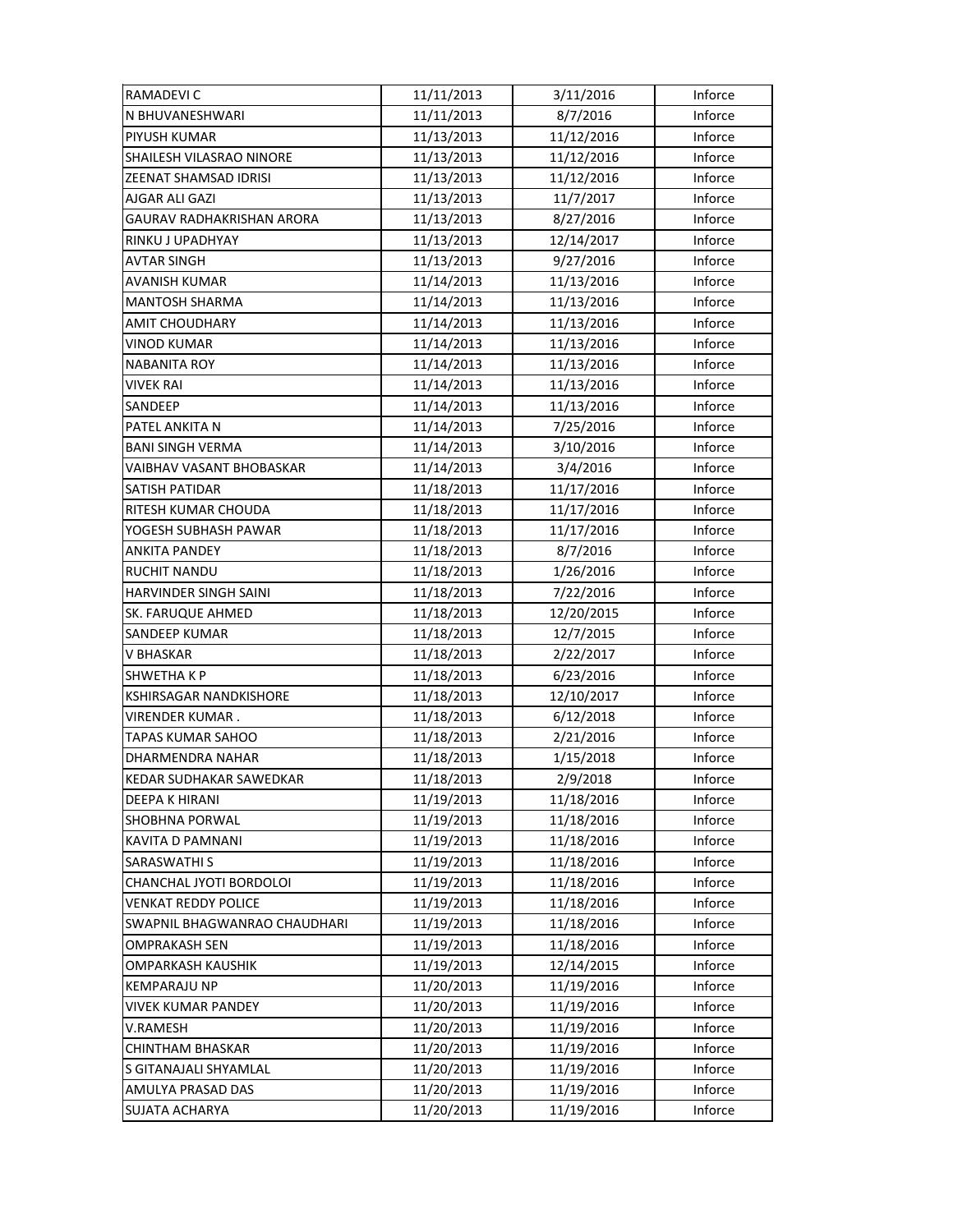| RAJIB LOCHAN SAHOO            | 11/20/2013 | 11/19/2016 | Inforce |
|-------------------------------|------------|------------|---------|
| VEMULA SATYANARAYANA          | 11/20/2013 | 11/19/2016 | Inforce |
| NAGESH BHADANA                | 11/20/2013 | 11/19/2016 | Inforce |
| VINI GANDHI                   | 11/20/2013 | 11/19/2016 | Inforce |
| AMITESH SARAN SRIVASTAVA      | 11/20/2013 | 11/19/2016 | Inforce |
| SOUBHAGYA RANJAN BEHERA       | 11/20/2013 | 7/5/2016   | Inforce |
| VIJAYBHAI BUDDHDEV            | 11/20/2013 | 3/28/2016  | Inforce |
| <b>BRIJ BIHARI DIXIT</b>      | 11/21/2013 | 11/20/2016 | Inforce |
| RAJAN DEWAN                   | 11/21/2013 | 11/20/2016 | Inforce |
| S.RAMAMOORTHI                 | 11/21/2013 | 11/20/2016 | Inforce |
| SOMNATH SINHA                 | 11/21/2013 | 11/20/2016 | Inforce |
| JULEKHA JAGDISH NIJAI         | 11/21/2013 | 8/27/2016  | Inforce |
| DAL CHAND SHARMA              | 11/21/2013 | 4/29/2016  | Inforce |
| RAJAT CHAWLA                  | 11/21/2013 | 11/14/2017 | Inforce |
| <b>JEEVAN KUMAR</b>           | 11/22/2013 | 11/21/2016 | Inforce |
| RAMESH KUMAR SHARMA           | 11/22/2013 | 11/21/2016 | Inforce |
| JINAL ASHOKBHAI THAKKAR       | 11/22/2013 | 11/21/2016 | Inforce |
| JIGNESHKUMAR ASHOKBHAI PATEL  | 11/22/2013 | 11/21/2016 | Inforce |
| <b>SANDIP MARUTI BHOSALE</b>  | 11/22/2013 | 11/21/2016 | Inforce |
| PRATIBHA MANI                 | 11/22/2013 | 11/21/2016 | Inforce |
| CHANDRESH MAHENDRANATH TIWARI | 11/22/2013 | 11/21/2016 | Inforce |
| SAKSHI CHHABRA                | 11/22/2013 | 11/21/2016 | Inforce |
| AJAY J TRIPATHI               | 11/22/2013 | 11/21/2016 | Inforce |
| SRIRAMULA V S R NAIDU         | 11/22/2013 | 11/21/2016 | Inforce |
| AMIT MADAN SAKPAL             | 11/22/2013 | 3/14/2016  | Inforce |
| <b>SUNITA RANI</b>            | 11/22/2013 | 3/27/2018  | Inforce |
| <b>KAMALJIT KAUR</b>          | 11/22/2013 | 7/14/2016  | Inforce |
| CHUTRA RAM CHOUDHARY          | 11/22/2013 | 11/24/2015 | Inforce |
| YOGESH                        | 11/25/2013 | 11/24/2016 | Inforce |
| <b>MONU</b>                   | 11/25/2013 | 11/24/2016 | Inforce |
| <b>VASANT GHAI</b>            | 11/25/2013 | 11/24/2016 | Inforce |
| <b>MEGHA BHANDARI</b>         | 11/25/2013 | 11/24/2016 | Inforce |
| PREMANAND JAYSING ASWAR       | 11/25/2013 | 11/24/2016 | Inforce |
| <b>RIMPI GOEL</b>             | 11/25/2013 | 11/24/2016 | Inforce |
| NIKITHA T                     | 11/25/2013 | 11/24/2016 | Inforce |
| MAHENDRA KANAKRAJ             | 11/25/2013 | 11/24/2016 | Inforce |
| MAHESH HAMIRBHAI CHAIYA       | 11/25/2013 | 11/24/2016 | Inforce |
| CHETAN PRABHAKAR MASKEY       | 11/25/2013 | 11/24/2016 | Inforce |
| POOJA BHASKAR WARKE           | 11/25/2013 | 11/24/2016 | Inforce |
| <b>LOKESH PATIDAR</b>         | 11/25/2013 | 5/22/2016  | Inforce |
| MUKESH KUMAR GUPTA            | 11/25/2013 | 10/10/2018 | Inforce |
| NARAYANAN R M                 | 11/25/2013 | 9/6/2016   | Inforce |
| KISHOR SUBHASH NAGARKAR       | 11/25/2013 | 9/30/2016  | Inforce |
| <b>B VENKAT PRUDHVIRAJ</b>    | 11/26/2013 | 11/25/2016 | Inforce |
| <b>MANISH ANKUSH NAIK</b>     | 11/26/2013 | 11/25/2016 | Inforce |
| KRISHAN LAL SHARMA            | 11/26/2013 | 11/25/2016 | Inforce |
| MOHIT KUMAR SINGH             | 11/26/2013 | 3/30/2016  | Inforce |
| <b>NARAYANA N</b>             | 11/27/2013 | 11/26/2016 | Inforce |
| RAJ KUMAR KOSLE               | 11/27/2013 | 11/26/2016 | Inforce |
| <b>RC RAMYA</b>               | 11/27/2013 | 11/26/2016 | Inforce |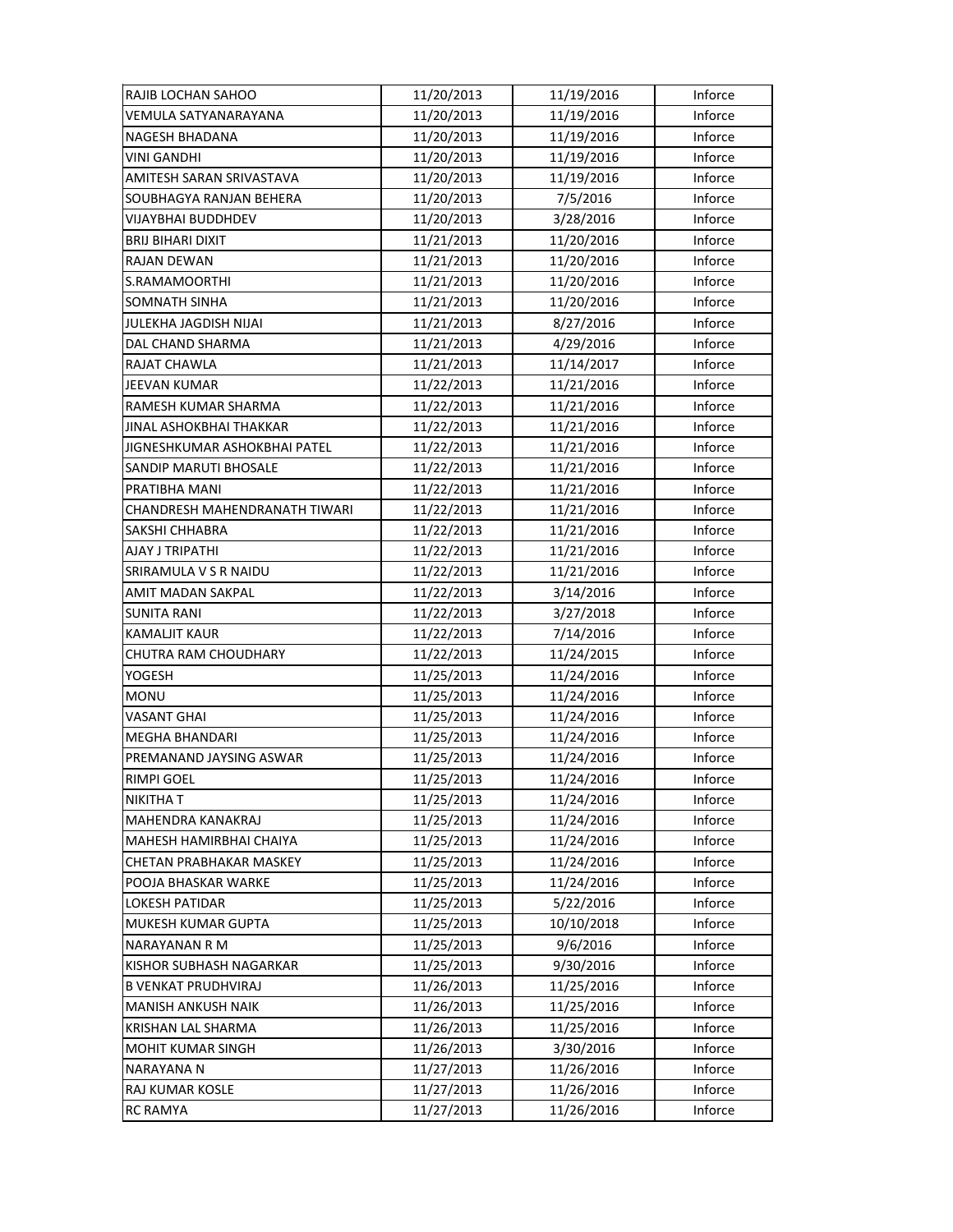| RAHUL KUMAR AGRAWAL                 | 11/27/2013 | 11/26/2016 | Inforce |
|-------------------------------------|------------|------------|---------|
| <b>BHAGIRATHI CHOUHAN</b>           | 11/27/2013 | 11/26/2016 | Inforce |
| PANKAJ KUMAR MISHRA                 | 11/27/2013 | 11/26/2016 | Inforce |
| ATHANG HARISHCHANDRA MEHER          | 11/27/2013 | 2/27/2016  | Inforce |
| <b>MAMTA SINGH CHOUHAN</b>          | 11/29/2013 | 11/28/2016 | Inforce |
| KAMALESH KUMAR                      | 11/29/2013 | 11/28/2016 | Inforce |
| AJAYKUMAR M JAYAGOND                | 11/29/2013 | 11/28/2016 | Inforce |
| AVIKANT PRAKASH VIKHARE             | 11/29/2013 | 11/28/2016 | Inforce |
| <b>SANTOSH MOHAN</b>                | 11/29/2013 | 11/28/2016 | Inforce |
| <b>ASHIS PAUL</b>                   | 11/29/2013 | 11/28/2016 | Inforce |
| PARUCHURI V VENKATA LAKSHMI NARAYAN | 11/29/2013 | 11/28/2016 | Inforce |
| S MANJUNATH                         | 11/29/2013 | 11/28/2016 | Inforce |
| <b>SURESHA B</b>                    | 11/29/2013 | 11/28/2016 | Inforce |
| SHAIK MEERA SAHEB                   | 11/29/2013 | 11/28/2016 | Inforce |
| REKA SANTHOSH KUMAR                 | 11/29/2013 | 11/28/2016 | Inforce |
| <b>SHEKHAR GUPTA</b>                | 11/29/2013 | 11/28/2016 | Inforce |
| P V SANTHOSH KUMAR                  | 11/29/2013 | 11/28/2016 | Inforce |
| <b>HEMANT VINOD SAKPAL</b>          | 11/29/2013 | 5/12/2016  | Inforce |
| VIJAY LAXMI                         | 12/2/2013  | 12/1/2016  | Inforce |
| V.S.VINODH                          | 12/3/2013  | 12/2/2016  | Inforce |
| PANDYA MAULIK SHAMALBHAI            | 12/3/2013  | 12/2/2016  | Inforce |
| <b>BALWINDER SINGH</b>              | 12/3/2013  | 12/2/2016  | Inforce |
| ADESH KUMAR                         | 12/3/2013  | 12/2/2016  | Inforce |
| PRABHURAJ S PATIL                   | 12/3/2013  | 12/2/2016  | Inforce |
| SRINIVASA M                         | 12/3/2013  | 12/2/2016  | Inforce |
| <b>NOMULA VANI</b>                  | 12/3/2013  | 12/2/2016  | Inforce |
| VAIBHAV SHARMA                      | 12/3/2013  | 12/2/2016  | Inforce |
| <b>GUMAN PRATAP JANNI</b>           | 12/3/2013  | 12/2/2016  | Inforce |
| MALLIKARJUN                         | 12/3/2013  | 12/2/2016  | Inforce |
| K.MAKESHKUMAR                       | 12/3/2013  | 12/2/2016  | Inforce |
| <b>BANWARI LAL</b>                  | 12/3/2013  | 12/2/2016  | Inforce |
| PADMAVATHI                          | 12/3/2013  | 12/2/2016  | Inforce |
| RAMESHWAR                           | 12/3/2013  | 12/2/2016  | Inforce |
| JITENDRA J RATHOD                   | 12/3/2013  | 12/2/2016  | Inforce |
| MISTRY UDAYKUMAR SHANTILAL          | 12/3/2013  | 12/2/2016  | Inforce |
| DHEERAJ                             | 12/3/2013  | 12/2/2016  | Inforce |
| VIJAYSINH DILUBHA VADHER            | 12/3/2013  | 12/2/2016  | Inforce |
| KANTA PRASAD CARPENTER              | 12/3/2013  | 9/10/2016  | Inforce |
| <b>HINA JIGNESH PATEL</b>           | 12/3/2013  | 6/17/2016  | Inforce |
| PATEL DIPAK                         | 12/3/2013  | 4/15/2016  | Inforce |
| <b>KULWANT SINGH</b>                | 12/3/2013  | 10/16/2017 | Inforce |
| <b>SANDEEP GUPTA</b>                | 12/3/2013  | 12/13/2015 | Inforce |
| M MOHAMED BASHITH                   | 12/5/2013  | 12/4/2016  | Inforce |
| DURGESH NANDAN PANDEY               | 12/5/2013  | 12/4/2016  | Inforce |
| <b>MANJAPPA N GUREMATTI</b>         | 12/5/2013  | 12/4/2016  | Inforce |
| NEEL KAMLESH PANCHAL                | 12/5/2013  | 12/4/2016  | Inforce |
| <b>GURTEJ SINGH</b>                 | 12/5/2013  | 12/4/2016  | Inforce |
| PANKAJ AHUJA                        | 12/5/2013  | 12/4/2016  | Inforce |
| PRIYA GUPTA                         | 12/5/2013  | 12/4/2016  | Inforce |
| RESHMA BHASKAR SURVE                | 12/5/2013  | 12/4/2016  | Inforce |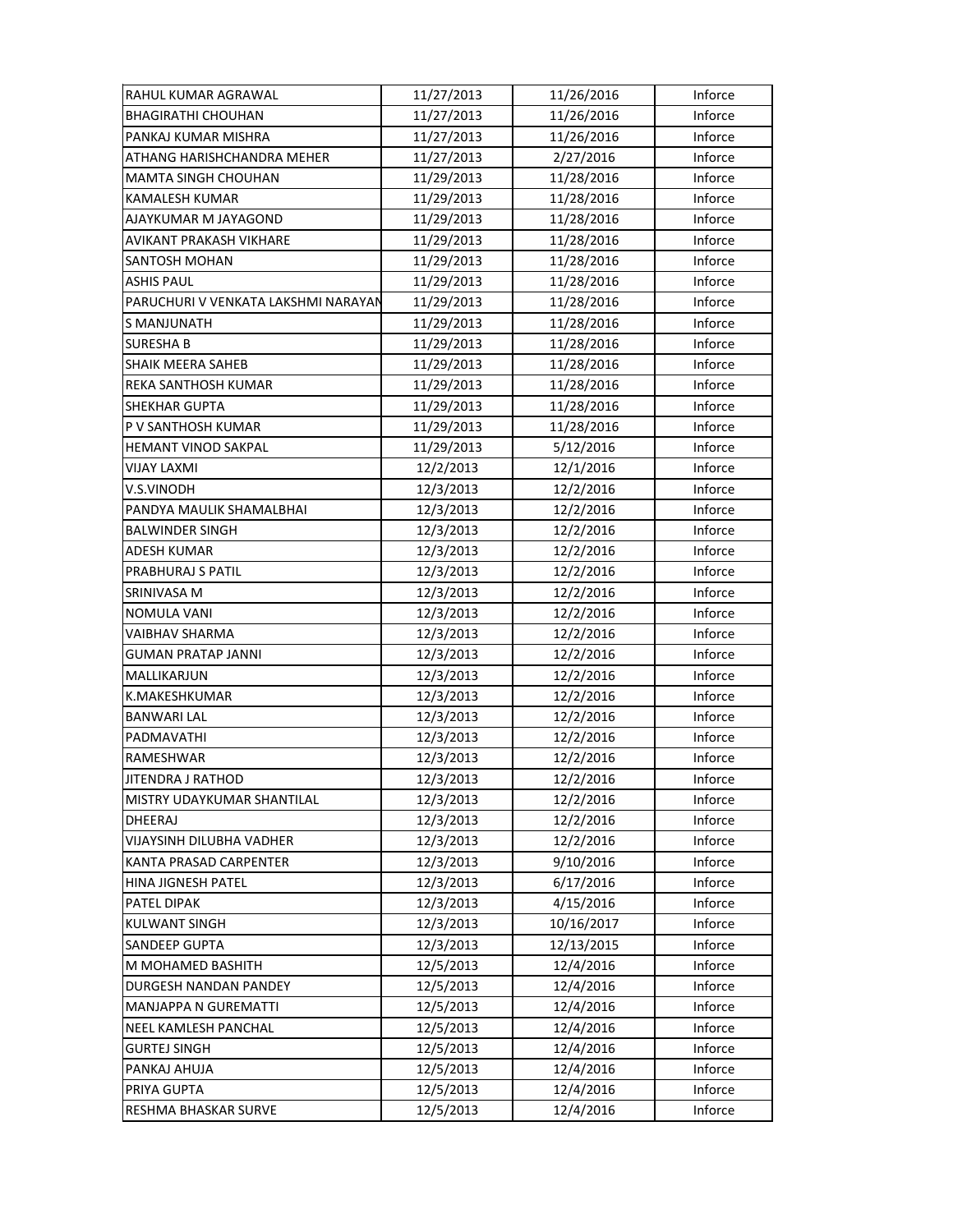| MANISHKUMAR MADANLAL JAIN        | 12/6/2013  | 12/6/2016  | Inforce |
|----------------------------------|------------|------------|---------|
| PRIYADHARSHINI                   | 12/6/2013  | 12/5/2016  | Inforce |
| K SANDEEP KUMAR                  | 12/6/2013  | 12/5/2016  | Inforce |
| N NAGAPRATAP REDDY               | 12/6/2013  | 12/5/2016  | Inforce |
| M SUNITHA                        | 12/6/2013  | 12/5/2016  | Inforce |
| <b>DEEPAK PURI</b>               | 12/6/2013  | 12/5/2016  | Inforce |
| YOGESH                           | 12/6/2013  | 12/5/2016  | Inforce |
| MANJUNATH BULLANNANAVAR          | 12/6/2013  | 12/5/2016  | Inforce |
| PARAMPREET SINGH                 | 12/6/2013  | 12/5/2016  | Inforce |
| <b>MANISH GEHLOT</b>             | 12/6/2013  | 12/5/2016  | Inforce |
| <b>V.NAVEEN</b>                  | 12/6/2013  | 12/5/2016  | Inforce |
| KHAJA HUSSAIN M                  | 12/6/2013  | 12/5/2016  | Inforce |
| <b>S ARAVIND</b>                 | 12/6/2013  | 12/5/2016  | Inforce |
| RAJDIP DEY                       | 12/6/2013  | 8/23/2018  | Inforce |
| <b>INDU BALA 12T</b>             | 12/6/2013  | 6/26/2018  | Inforce |
| <b>UMESH KUMAR</b>               | 12/6/2013  | 9/23/2016  | Inforce |
| SRIDHAR NAMINDLA                 | 12/6/2013  | 5/16/2016  | Inforce |
| GURUSHANTHAYYA NADUVINAMATH      | 12/10/2013 | 12/9/2016  | Inforce |
| NARESH.S                         | 12/10/2013 | 12/9/2016  | Inforce |
| S MANIK REDDY                    | 12/10/2013 | 12/9/2016  | Inforce |
| <b>GUNDU SANTHOSH KUMAR</b>      | 12/10/2013 | 12/9/2016  | Inforce |
| <b>GOVINDANKUTTY K</b>           | 12/10/2013 | 12/9/2016  | Inforce |
| BRIJESH KUMAR SHARMA             | 12/10/2013 | 12/9/2016  | Inforce |
| KAMINI MANISHBHAI MISTRY         | 12/10/2013 | 12/9/2016  | Inforce |
| <b>SUBRAMANIAN V</b>             | 12/10/2013 | 12/9/2016  | Inforce |
| A. L. SHIYA BANU                 | 12/10/2013 | 12/9/2016  | Inforce |
| RAGHAVENDRA R                    | 12/10/2013 | 12/9/2016  | Inforce |
| DIPIKA BANSAL                    | 12/10/2013 | 7/4/2018   | Inforce |
| SUBHASH VERMA                    | 12/10/2013 | 9/25/2016  | Inforce |
| LOHOTE RAVINDRA                  | 12/10/2013 | 3/5/2016   | Inforce |
| <b>VINOD JAISWAL</b>             | 12/11/2013 | 12/10/2016 | Inforce |
| <b>HIMMAT SINGH</b>              | 12/11/2013 | 12/10/2016 | Inforce |
| K UDAYGAUTAM                     | 12/11/2013 | 12/10/2016 | Inforce |
| C SAMINATHAN                     | 12/11/2013 | 12/10/2016 | Inforce |
| PATEL MAHESHBHAI SOMABHAI        | 12/11/2013 | 12/10/2016 | Inforce |
| <b>GHANSHYAMSINH P GOHIL</b>     | 12/11/2013 | 12/10/2016 | Inforce |
| RAGHUVIRSINH J GOHIL             | 12/11/2013 | 12/10/2016 | Inforce |
| SHERATHIYA BAKUL J               | 12/11/2013 | 12/10/2016 | Inforce |
| TIKA RAM SAHU                    | 12/11/2013 | 12/10/2016 | Inforce |
| RANJITHA S M                     | 12/11/2013 | 12/10/2016 | Inforce |
| <b>GOVARDHANE RAMESH SHIVAJI</b> | 12/11/2013 | 12/10/2016 | Inforce |
| <b>JANAK RAJ</b>                 | 12/11/2013 | 12/10/2016 | Inforce |
| PREETI SHARMA                    | 12/13/2013 | 12/12/2016 | Inforce |
| DEEPA NARESH CHAWLA              | 12/13/2013 | 12/12/2016 | Inforce |
| SALOKHE KEDAR JAYANT             | 12/13/2013 | 12/12/2016 | Inforce |
| <b>MANGI LAL</b>                 | 12/13/2013 | 12/12/2016 | Inforce |
| LOKESHWAR PRASAD DEWANGAN        | 12/13/2013 | 12/12/2016 | Inforce |
| NIRMAL JAIN                      | 12/13/2013 | 12/12/2016 | Inforce |
| <b>BASANT KUMAR MANDLE</b>       | 12/13/2013 | 12/12/2016 | Inforce |
| YUZINE MASIH                     | 12/13/2013 | 12/12/2016 | Inforce |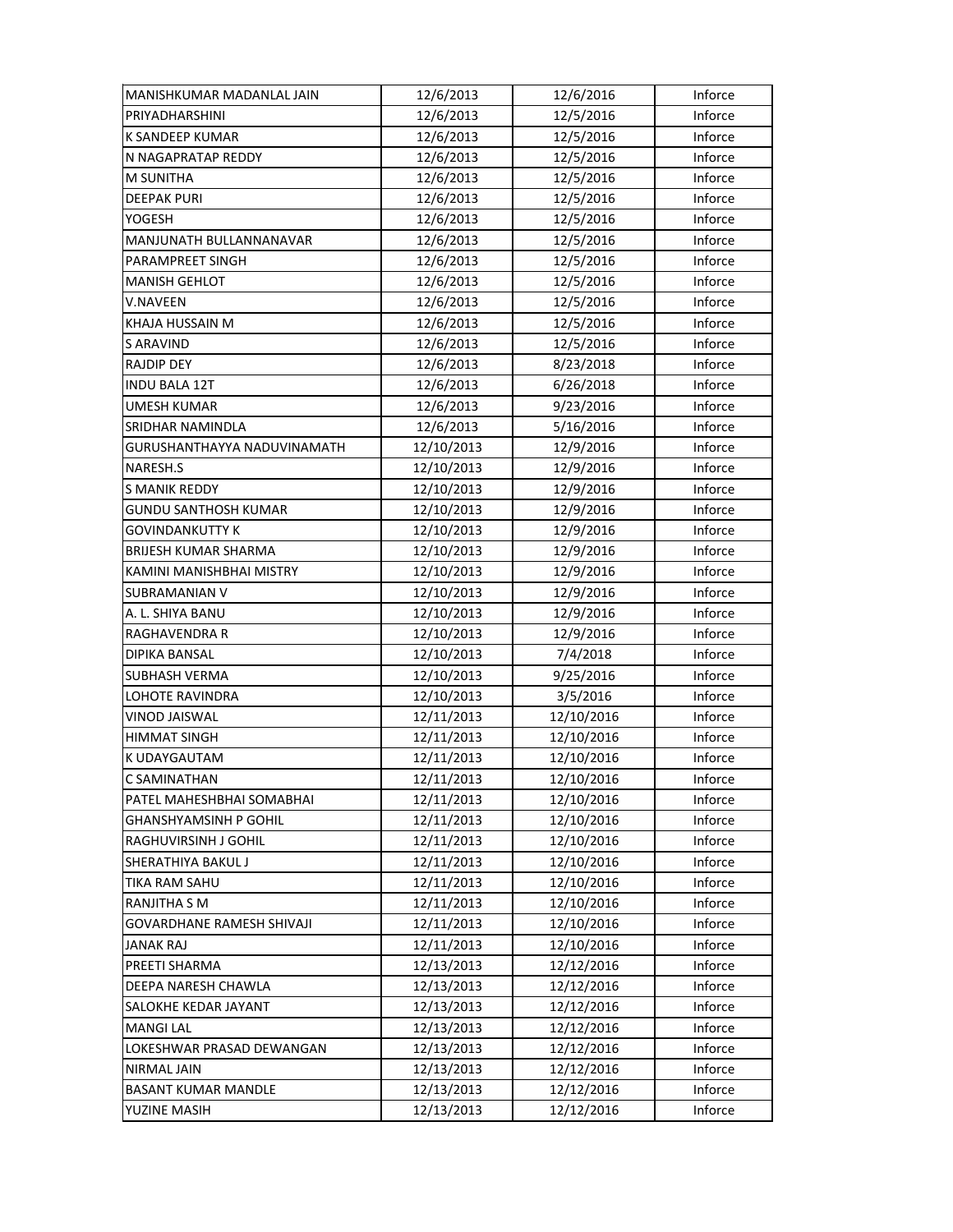| <b>MADHU DHAKREY</b>        | 12/13/2013 | 12/12/2016 | Inforce |
|-----------------------------|------------|------------|---------|
| <b>RAJKUMAR UIKEY</b>       | 12/13/2013 | 12/12/2016 | Inforce |
| PATEL TUSHAR K              | 12/13/2013 | 12/12/2016 | Inforce |
| TAMIL SELVI                 | 12/13/2013 | 12/12/2016 | Inforce |
| <b>MAHENDRA GOUR</b>        | 12/13/2013 | 12/12/2016 | Inforce |
| VIMAL KUMAR KAPILDEO RAI    | 12/13/2013 | 12/12/2016 | Inforce |
| NIKAHAT MANSUR HUNDEKAR     | 12/13/2013 | 12/12/2016 | Inforce |
| <b>MAGH RAJ VERMA</b>       | 12/13/2013 | 12/12/2016 | Inforce |
| SANTOSH KUMAR SAHU          | 12/13/2013 | 12/12/2016 | Inforce |
| MARUTI GULAB KASARE         | 12/13/2013 | 12/12/2016 | Inforce |
| <b>RIYAZ KHAN MANSURI</b>   | 12/13/2013 | 12/12/2016 | Inforce |
| UDDESHYA TEMBHARE           | 12/13/2013 | 12/12/2016 | Inforce |
| VINAYAK BHIMRAO KADAM       | 12/13/2013 | 12/12/2016 | Inforce |
| MUSHAYAD                    | 12/13/2013 | 12/12/2016 | Inforce |
| PARAMJEET DHRUV             | 12/13/2013 | 12/12/2016 | Inforce |
| <b>J.MUTHU RAJ</b>          | 12/13/2013 | 12/12/2016 | Inforce |
| RAMESH KUMAR SAHU           | 12/13/2013 | 5/12/2017  | Inforce |
| <b>VINIT SONI</b>           | 12/16/2013 | 12/15/2016 | Inforce |
| AVINASH TEJLAL PANDIT       | 12/17/2013 | 12/16/2016 | Inforce |
| <b>AYUSH BHOJASIA</b>       | 12/17/2013 | 12/16/2016 | Inforce |
| MOHD AFZAL                  | 12/17/2013 | 12/16/2016 | Inforce |
| SANTHOSH P                  | 12/17/2013 | 12/16/2016 | Inforce |
| SAHIL UMEDALI GILANI        | 12/17/2013 | 12/16/2016 | Inforce |
| KUNAL KASHINATH GHARAT      | 12/17/2013 | 12/16/2016 | Inforce |
| <b>MEENA S MENGHARE</b>     | 12/17/2013 | 12/16/2016 | Inforce |
| SHISHIR SHYAMPRAKASH GULATI | 12/17/2013 | 12/16/2016 | Inforce |
| <b>GURPREET SINGH</b>       | 12/17/2013 | 12/16/2016 | Inforce |
| KULDEEP YADAV               | 12/17/2013 | 12/16/2016 | Inforce |
| GAUTAM PANDIT JADHAV        | 12/17/2013 | 12/16/2016 | Inforce |
| M DHANASEKARAN              | 12/17/2013 | 12/16/2016 | Inforce |
| <b>VENKATESH E</b>          | 12/17/2013 | 12/16/2016 | Inforce |
| TRIPTI PRATAP SADBHAIYE     | 12/17/2013 | 12/16/2016 | Inforce |
| <b>MARAGANI RAVI KIRAN</b>  | 12/17/2013 | 12/16/2016 | Inforce |
| <b>SUDHIR GUPTA</b>         | 12/17/2013 | 12/16/2016 | Inforce |
| PRASHANT LAJPAL             | 12/17/2013 | 12/16/2016 | Inforce |
| PRAVINBHAI RATILAL KAILA    | 12/17/2013 | 12/16/2016 | Inforce |
| PRATIK VIJAY MAKWANA        | 12/17/2013 | 12/16/2016 | Inforce |
| LOKESH B                    | 12/17/2013 | 12/16/2016 | Inforce |
| SURINDERPAL SINGH           | 12/17/2013 | 12/16/2016 | Inforce |
| PURNENDU MOHAPATRA          | 12/17/2013 | 12/16/2016 | Inforce |
| <b>SANGRAM KUMAR SINGH</b>  | 12/17/2013 | 12/16/2016 | Inforce |
| SONISH MAHESHWARI           | 12/17/2013 | 12/16/2016 | Inforce |
| REKHA SHARMA                | 12/17/2013 | 12/16/2016 | Inforce |
| <b>AMIT SHARMA</b>          | 12/17/2013 | 11/21/2016 | Inforce |
| KAILASH CHANDRA ROUT        | 12/17/2013 | 5/4/2016   | Inforce |
| OMPRAKASH SAINI             | 12/17/2013 | 12/7/2015  | Inforce |
| <b>AMIT LAL</b>             | 12/17/2013 | 11/14/2015 | Inforce |
| PADMALAYA PRADHAN           | 12/17/2013 | 7/19/2016  | Inforce |
| PRASANTA KUMAR SAHOO        | 12/17/2013 | 8/19/2016  | Inforce |
|                             |            |            |         |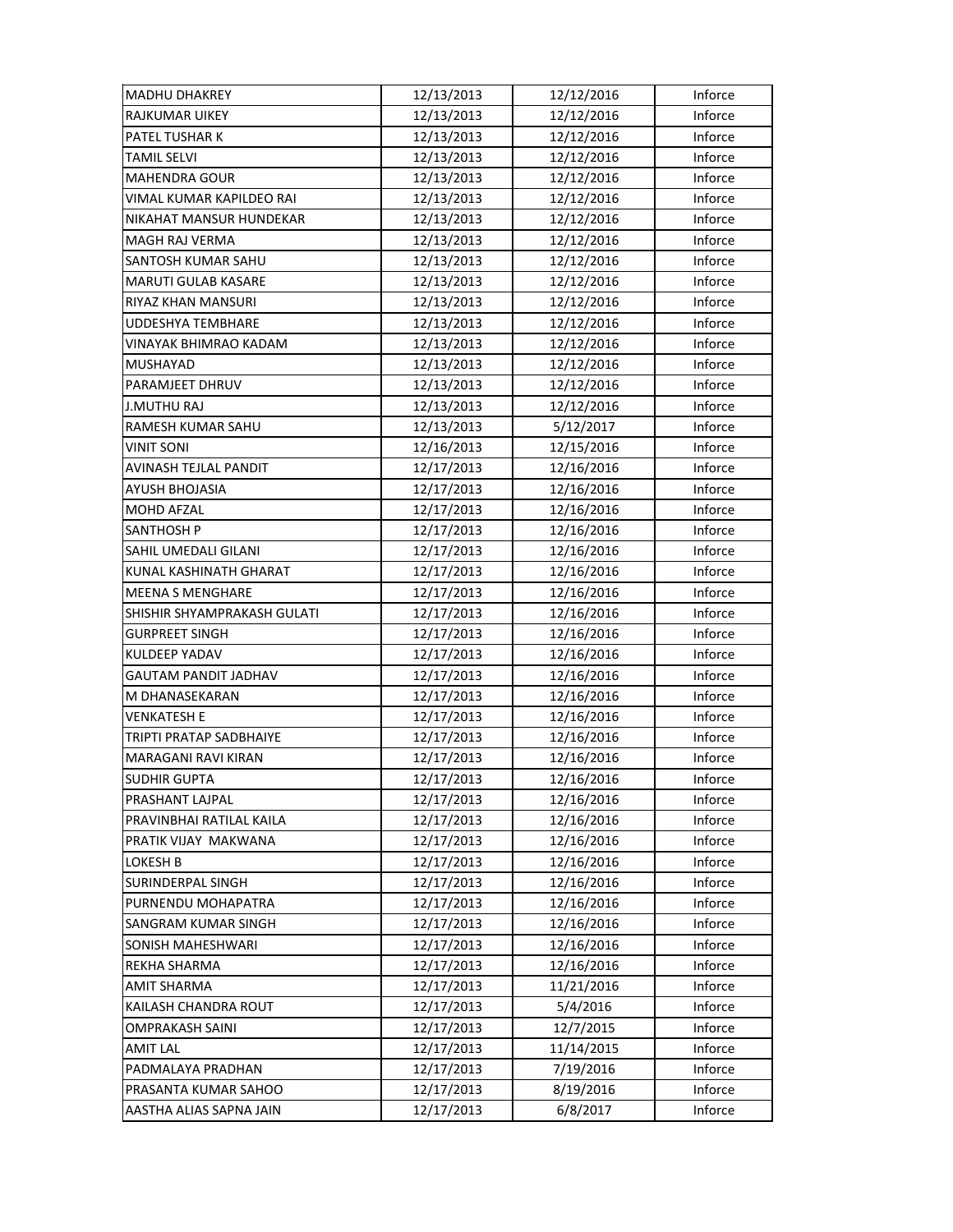| <b>VENKATESAN.R</b>       | 12/17/2013 | 3/13/2018  | Inforce |
|---------------------------|------------|------------|---------|
| <b>KALPESH PATEL</b>      | 12/17/2013 | 8/2/2016   | Inforce |
| LAXMIDHAR DAS             | 12/17/2013 | 7/25/2016  | Inforce |
| <b>SANDEEP RANA</b>       | 12/17/2013 | 12/10/2015 | Inforce |
| NEELAM SHARMA             | 12/17/2013 | 1/9/2016   | Inforce |
| <b>GAJENDRA MOYAL</b>     | 12/18/2013 | 12/17/2016 | Inforce |
| ZARINA MENDES             | 12/18/2013 | 12/17/2016 | Inforce |
| SANDIP DEVRAM WAGH        | 12/18/2013 | 12/17/2016 | Inforce |
| <b>OM PRAKASH</b>         | 12/18/2013 | 12/17/2016 | Inforce |
| <b>PARVINDER KAUR</b>     | 12/18/2013 | 12/17/2016 | Inforce |
| ANUPRIYA ROHIT PAWAR      | 12/18/2013 | 12/17/2016 | Inforce |
| <b>GURVINDER SINGH</b>    | 12/18/2013 | 8/1/2016   | Inforce |
| LOKESH SHIRAGUPPI         | 12/18/2013 | 8/20/2018  | Inforce |
| NIRMLA SAINI              | 12/18/2013 | 9/29/2016  | Inforce |
| <b>KARAMBIR SINGH</b>     | 12/18/2013 | 6/23/2017  | Inforce |
| <b>NARESH KUMAR</b>       | 12/18/2013 | 10/12/2017 | Inforce |
| <b>DEEPA RANI</b>         | 12/19/2013 | 12/18/2016 | Inforce |
| <b>RAJENDER SINGH</b>     | 12/19/2013 | 12/18/2016 | Inforce |
| RAJNI                     | 12/19/2013 | 12/18/2016 | Inforce |
| <b>DIGVIJAY SHARMA</b>    | 12/19/2013 | 12/18/2016 | Inforce |
| <b>VARUN PATEL</b>        | 12/19/2013 | 12/18/2016 | Inforce |
| <b>NARDEEP SINGH</b>      | 12/19/2013 | 12/18/2016 | Inforce |
| QURESHI AALIYA TABASSUM   | 12/19/2013 | 12/18/2016 | Inforce |
| <b>MAYUR M PANCHAL</b>    | 12/19/2013 | 12/18/2016 | Inforce |
| <b>SANJAY BAIS</b>        | 12/19/2013 | 12/18/2016 | Inforce |
| DEEPAK KUMAR JENA         | 12/20/2013 | 12/19/2016 | Inforce |
| PRIYANKA ROY              | 12/20/2013 | 12/19/2016 | Inforce |
| YOGESH MAHAVIR RUGE       | 12/20/2013 | 12/19/2016 | Inforce |
| <b>DEEP GANPAT BHONG</b>  | 12/20/2013 | 12/19/2016 | Inforce |
| ARCHANA KUMARI            | 12/20/2013 | 12/19/2016 | Inforce |
| <b>BISWARUPA MOHANTA</b>  | 12/20/2013 | 12/19/2016 | Inforce |
| RAJESHKUMAR G             | 12/20/2013 | 12/19/2016 | Inforce |
| K.R.MURALI RAMASAMY       | 12/20/2013 | 12/19/2016 | Inforce |
| C.PANCHAVARNAM            | 12/20/2013 | 12/19/2016 | Inforce |
| <b>APARNA GHOSH</b>       | 12/20/2013 | 12/19/2016 | Inforce |
| NISHA MEHUL BHANUSHALI    | 12/20/2013 | 12/19/2016 | Inforce |
| <b>FLAVIA NUNES</b>       | 12/20/2013 | 12/19/2016 | Inforce |
| <b>HARDIK N PAREKH</b>    | 12/20/2013 | 12/19/2016 | Inforce |
| MANJUNATHGOUD V MEDAGOPPA | 12/20/2013 | 12/19/2016 | Inforce |
| V.NAGARAJAN               | 12/20/2013 | 12/19/2016 | Inforce |
| NIHAR RANJAN DAS          | 12/20/2013 | 6/25/2016  | Inforce |
| <b>SMITA BEHERA</b>       | 12/20/2013 | 10/16/2016 | Inforce |
| DHARMA RAM SARAN          | 12/20/2013 | 5/6/2016   | Inforce |
| <b>OSCAR MARTIN</b>       | 12/20/2013 | 8/5/2016   | Inforce |
| <b>BALASAHEB R CHAVAN</b> | 12/20/2013 | 1/9/2018   | Inforce |
| VANDANA SONEJI            | 12/20/2013 | 7/1/2017   | Inforce |
| K.HARINARAYANA            | 12/23/2013 | 12/22/2016 | Inforce |
| <b>SUMIT RAI</b>          | 12/23/2013 | 12/22/2016 | Inforce |
| YOGESHWAR DHAR DIWAN      | 12/23/2013 | 12/22/2016 | Inforce |
| BHANWAR LAL SARAN         | 12/23/2013 | 12/22/2016 | Inforce |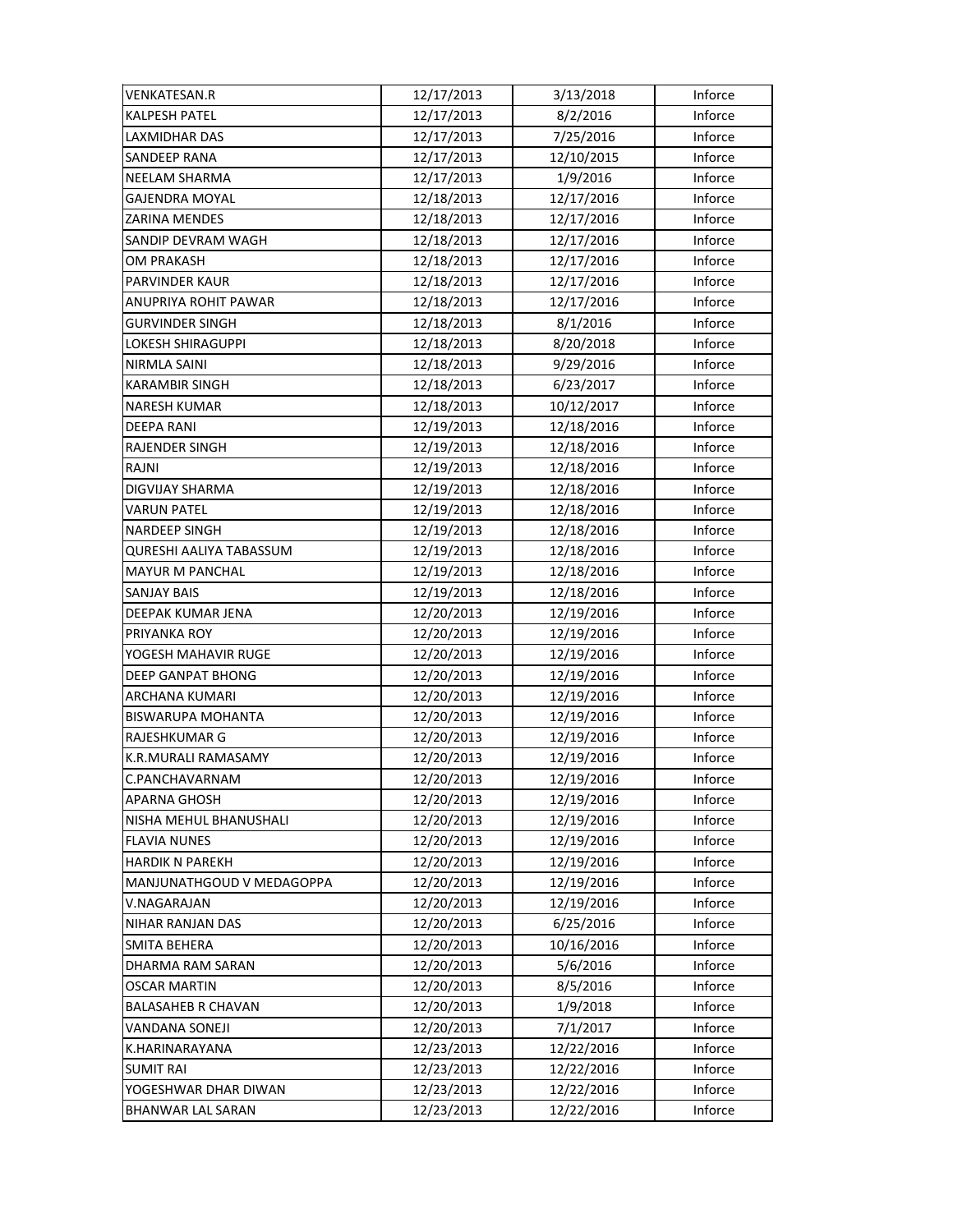| MONU JAINWAL                   | 12/23/2013 | 12/22/2016 | Inforce |
|--------------------------------|------------|------------|---------|
| RAJESH ARVIND CHOTHANI         | 12/23/2013 | 12/22/2016 | Inforce |
| R GEETHA                       | 12/23/2013 | 12/22/2016 | Inforce |
| RAJENDRAN J                    | 12/23/2013 | 12/22/2016 | Inforce |
| SADHNA MISHRA                  | 12/23/2013 | 12/22/2016 | Inforce |
| <b>SARAT KUMAR PATI</b>        | 12/23/2013 | 12/22/2016 | Inforce |
| SUBHASH KUMAR                  | 12/23/2013 | 12/22/2016 | Inforce |
| DEBI PRASAD DALABEHERA         | 12/23/2013 | 12/22/2016 | Inforce |
| <b>PREETI GOURWAR</b>          | 12/23/2013 | 8/12/2016  | Inforce |
| <b>ARJUN M PUJARI</b>          | 12/23/2013 | 9/16/2016  | Inforce |
| MAHESH P. GORULE               | 12/23/2013 | 12/13/2016 | Inforce |
| YOGENDRA SHAMJIBHAI AMBALIYA   | 12/23/2013 | 9/23/2016  | Inforce |
| ROMIL LAKHANI                  | 12/23/2013 | 1/14/2018  | Inforce |
| <b>BANDNA KATIYAR</b>          | 12/24/2013 | 12/23/2016 | Inforce |
| <b>SUDHIR R</b>                | 12/24/2013 | 12/23/2016 | Inforce |
| <b>SANTHOSH PAI</b>            | 12/24/2013 | 12/23/2016 | Inforce |
| <b>MAZEED ALI</b>              | 12/24/2013 | 12/23/2016 | Inforce |
| <b>VIJENDRA NATH TRIPATHI</b>  | 12/24/2013 | 12/23/2016 | Inforce |
| <b>SHIVA KANTI</b>             | 12/24/2013 | 12/23/2016 | Inforce |
| <b>GAUTAM H DAFDA</b>          | 12/24/2013 | 12/23/2016 | Inforce |
| <b>MUNAJIR KHAN</b>            | 12/24/2013 | 12/23/2016 | Inforce |
| D.K.RAVI                       | 12/24/2013 | 6/17/2016  | Inforce |
| BISHWA PRATAP SINGH            | 12/24/2013 | 8/4/2016   | Inforce |
| KAILASH SHARMA                 | 12/24/2013 | 7/25/2016  | Inforce |
| VISHAKH B KRISHNAN             | 12/27/2013 | 12/25/2016 | Inforce |
| <b>TARUN N PATEL</b>           | 12/27/2013 | 12/26/2016 | Inforce |
| RAVINDRA KUMAR GIRI            | 12/30/2013 | 12/29/2016 | Inforce |
| USHA GOPAL KAPGATE             | 12/30/2013 | 12/29/2016 | Inforce |
| <b>MITESH G THAKKAR</b>        | 12/30/2013 | 12/29/2016 | Inforce |
| ANJU TARUN VOHRA               | 12/30/2013 | 12/29/2016 | Inforce |
| <b>SHIV KUMAR</b>              | 12/30/2013 | 12/29/2016 | Inforce |
| AMARJEET SINGH                 | 12/30/2013 | 12/29/2016 | Inforce |
| PARVEEN KUMAR                  | 12/30/2013 | 12/29/2016 | Inforce |
| <b>MALKEET KAUR</b>            | 12/30/2013 | 12/29/2016 | Inforce |
| ASHWINI SANJEEV MHANTA         | 12/30/2013 | 12/29/2016 | Inforce |
| KAMBLE RAJENDRA SHANKAR        | 12/30/2013 | 12/29/2016 | Inforce |
| ANKUSH BHANUDAS BHAWAR         | 12/30/2013 | 12/29/2016 | Inforce |
| PRABHAKER                      | 12/30/2013 | 12/29/2016 | Inforce |
| <b>HEMANT KUMAR</b>            | 12/30/2013 | 12/29/2016 | Inforce |
| DAXABA RANA                    | 12/30/2013 | 12/29/2016 | Inforce |
| SUNIL VISHVAKARMA              | 12/30/2013 | 12/29/2016 | Inforce |
| VIVEK KUMAR NIGAM              | 12/30/2013 | 4/19/2016  | Inforce |
| <b>MATA PRASAD GUPTA</b>       | 12/30/2013 | 1/29/2018  | Inforce |
| ARUN KUMAR JALA                | 12/30/2013 | 3/2/2017   | Inforce |
| FARID AHMAD KHAN               | 12/30/2013 | 12/30/2018 | Inforce |
| M LANKALINGAM                  | 1/2/2014   | 1/1/2017   | Inforce |
| REETA LANKALINGAM              | 1/2/2014   | 1/1/2017   | Inforce |
| <b>BODDUPALLI PRABHU CHARY</b> | 1/2/2014   | 1/1/2017   | Inforce |
| PALSA RAMESH                   | 1/2/2014   | 1/1/2017   | Inforce |
| MEHUL M THAKKAR                | 1/2/2014   | 1/1/2017   | Inforce |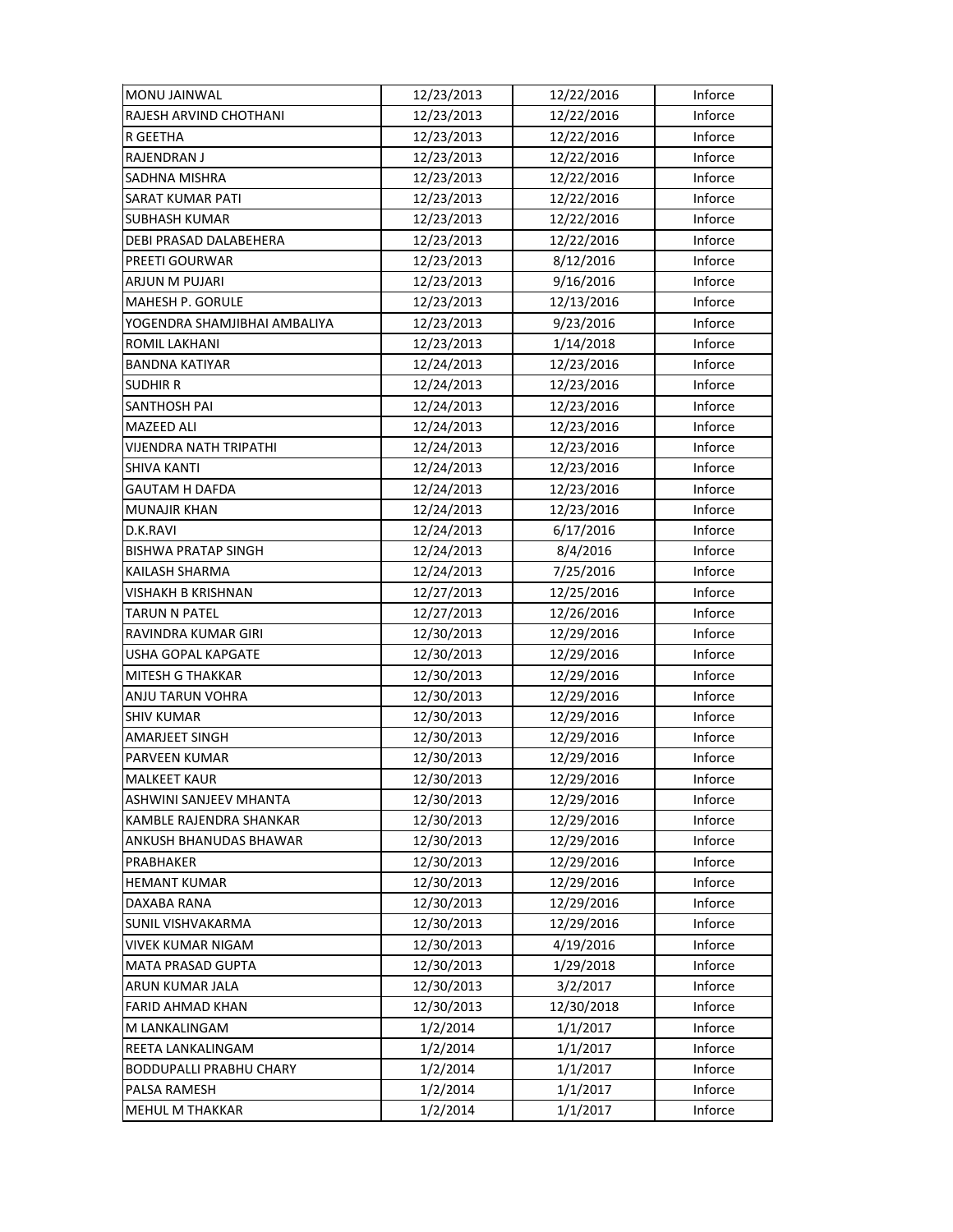| PARMAR RAMJI KANJI                 | 1/2/2014 | 1/1/2017   | Inforce |
|------------------------------------|----------|------------|---------|
| DHRUV RAJESH MODI                  | 1/2/2014 | 1/1/2017   | Inforce |
| PATEL HIRENKUMAR H                 | 1/2/2014 | 1/1/2017   | Inforce |
| <b>RAHUL PARE</b>                  | 1/2/2014 | 1/1/2017   | Inforce |
| DABHI PRATAPSINH                   | 1/2/2014 | 4/7/2016   | Inforce |
| <b>BHARAT DESAI</b>                | 1/2/2014 | 1/24/2016  | Inforce |
| <b>LALLAN SINGH</b>                | 1/2/2014 | 5/7/2016   | Inforce |
| <b>MITHUN P SHAH</b>               | 1/3/2014 | 1/2/2017   | Inforce |
| DHOKIYA PRAFULABEN J               | 1/3/2014 | 1/2/2017   | Inforce |
| RIDDHI KAPIL HAJARE                | 1/3/2014 | 1/2/2017   | Inforce |
| DURGESH KUMAR PANDEY               | 1/3/2014 | 1/2/2017   | Inforce |
| SACHIN D NATE                      | 1/3/2014 | 1/2/2017   | Inforce |
| SHENBAGA VALLI M                   | 1/3/2014 | 1/2/2017   | Inforce |
| SIDDHARTH RAGHUBANSHI              | 1/3/2014 | 1/2/2017   | Inforce |
| DIPALI A. BORATE                   | 1/3/2014 | 1/2/2017   | Inforce |
| <b>CHIRAGKUMAR B PATEL</b>         | 1/3/2014 | 1/3/2017   | Inforce |
| ASHUTOSH KUMAR SINGH               | 1/3/2014 | 1/2/2017   | Inforce |
| V.LAKSHMINARAYANA                  | 1/3/2014 | 5/3/2016   | Inforce |
| SANDIP PRAKASHKUMAR SHAH           | 1/3/2014 | 6/23/2017  | Inforce |
| JAGANNATH MAHADEV PATKAR           | 1/6/2014 | 1/5/2017   | Inforce |
| VIJAY SAINI                        | 1/6/2014 | 1/5/2017   | Inforce |
| <b>ZUBAIR KHAN</b>                 | 1/6/2014 | 1/5/2017   | Inforce |
| RAM MOHAN CHOUDHARY                | 1/6/2014 | 1/5/2017   | Inforce |
| PRASHANT KUMAR                     | 1/6/2014 | 1/5/2017   | Inforce |
| <b>ANKIT PANDEY</b>                | 1/6/2014 | 1/5/2017   | Inforce |
| <b>NARESH</b>                      | 1/6/2014 | 1/5/2017   | Inforce |
| SHELKE JAYASHREE DASHARATH         | 1/6/2014 | 1/5/2017   | Inforce |
| AMIT SHIVAJI KADAM                 | 1/6/2014 | 1/5/2017   | Inforce |
| KHUMAN DAS MANIKPURI               | 1/6/2014 | 1/5/2017   | Inforce |
| <b>VIKASH KUMAR</b>                | 1/6/2014 | 1/5/2017   | Inforce |
| <b>MANISH CHOUKSEY</b>             | 1/6/2014 | 10/28/2016 | Inforce |
| <b>DINESH ARORA</b>                | 1/6/2014 | 1/8/2018   | Inforce |
| <b>BOHRA DARSHAK SURESH</b>        | 1/6/2014 | 10/10/2016 | Inforce |
| NISHANT                            | 1/7/2014 | 1/6/2017   | Inforce |
| PANKAJ SHARMA                      | 1/7/2014 | 1/6/2017   | Inforce |
| DINESHKUMAR PRAHLADBHAI LIMBACHIYA | 1/7/2014 | 1/6/2017   | Inforce |
| PRAJAPATI SANJAYKUMAR              | 1/7/2014 | 1/6/2017   | Inforce |
| BHAVANA BALU KAMBLE                | 1/7/2014 | 1/6/2017   | Inforce |
| <b>SUDHAN S</b>                    | 1/7/2014 | 1/6/2017   | Inforce |
| LAV PRAKASH SAHU                   | 1/7/2014 | 1/6/2017   | Inforce |
| SAQUIB AHMED KHAN                  | 1/7/2014 | 1/6/2017   | Inforce |
| KALIDINDI UMA SIRISHA              | 1/7/2014 | 1/6/2017   | Inforce |
| DEEPAK BHARDWAJ                    | 1/7/2014 | 1/6/2017   | Inforce |
| DHAN RAJ DUDI                      | 1/7/2014 | 1/6/2017   | Inforce |
| RISHIKESH RAJENDRA DOSHI           | 1/7/2014 | 1/6/2017   | Inforce |
| <b>SHRISH VISHRAM MORE</b>         | 1/7/2014 | 8/25/2016  | Inforce |
|                                    |          |            |         |
| S.THIRUKUMARAN                     | 1/7/2014 | 8/24/2016  | Inforce |
| KAMLESH KUMAR GURJAR               | 1/7/2014 | 4/18/2016  | Inforce |
| RAKESH GHAWRI                      | 1/7/2014 | 9/28/2016  | Inforce |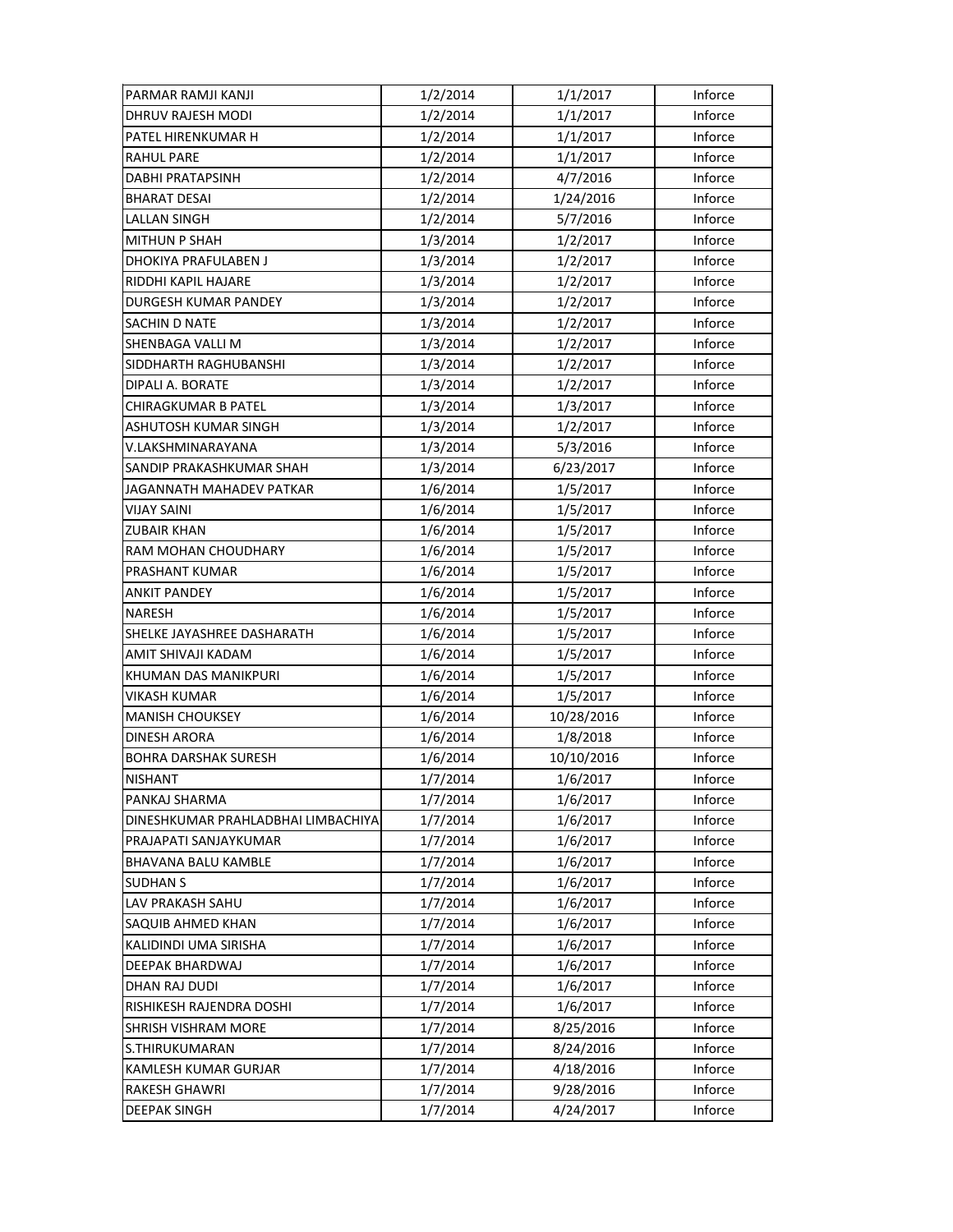| <b>KETANKUMAR PATEL</b>          | 1/8/2014  | 1/7/2017  | Inforce |
|----------------------------------|-----------|-----------|---------|
| HASMUKHBHAI JIVRAMBHAI PRAJAPATI | 1/8/2014  | 1/7/2017  | Inforce |
| <b>KAMAL SAHA</b>                | 1/8/2014  | 1/7/2017  | Inforce |
| MANJUNATHA.G.C                   | 1/8/2014  | 1/7/2017  | Inforce |
| <b>NANDA KUMAR N</b>             | 1/8/2014  | 1/7/2017  | Inforce |
| S MANJUNATHA                     | 1/8/2014  | 1/7/2017  | Inforce |
| SYEDJAMALABDULNASAR A            | 1/8/2014  | 1/7/2017  | Inforce |
| <b>KALWANT SINGH</b>             | 1/8/2014  | 1/7/2017  | Inforce |
| <b>SITESH SONI</b>               | 1/8/2014  | 1/7/2017  | Inforce |
| SABBIR ALI HUSAINALI SAIYED      | 1/8/2014  | 1/7/2017  | Inforce |
| <b>NITHIN MK</b>                 | 1/8/2014  | 1/7/2017  | Inforce |
| M C PRAKASHA                     | 1/8/2014  | 1/7/2017  | Inforce |
| <b>BADUGU MAMTA</b>              | 1/8/2014  | 1/7/2017  | Inforce |
| <b>MONA</b>                      | 1/8/2014  | 7/28/2017 | Inforce |
| RAKESHKUMAR PANDEY               | 1/8/2014  | 12/1/2016 | Inforce |
| VIJAY LALCHAND KHAJURIA          | 1/8/2014  | 9/26/2016 | Inforce |
| TIMMANNA P HULASAD               | 1/8/2014  | 1/26/2018 | Inforce |
| <b>VIPUL PRAJAPATI</b>           | 1/8/2014  | 8/18/2017 | Inforce |
| <b>SACHIN GARG</b>               | 1/9/2014  | 1/8/2017  | Inforce |
| <b>OM PARKASH</b>                | 1/9/2014  | 1/8/2017  | Inforce |
| RAVIN                            | 1/9/2014  | 1/8/2017  | Inforce |
| RAHUL MADHUKAR LAHORKAR          | 1/9/2014  | 1/8/2017  | Inforce |
| PARASMAL MULCHAND BORA           | 1/9/2014  | 1/8/2017  | Inforce |
| <b>MAHESH CHANDRA GIRI</b>       | 1/9/2014  | 1/8/2017  | Inforce |
| <b>VINAYA VINOD MAYEKAR</b>      | 1/9/2014  | 1/8/2017  | Inforce |
| AMIN HENIKA DINESHBHAI           | 1/9/2014  | 1/8/2017  | Inforce |
| <b>SHAH MAHESH R</b>             | 1/9/2014  | 1/8/2017  | Inforce |
| JITENDRA K NAHAR                 | 1/9/2014  | 1/8/2017  | Inforce |
| PREETI GUPTA                     | 1/9/2014  | 1/8/2017  | Inforce |
| <b>SWAMY R</b>                   | 1/9/2014  | 1/8/2017  | Inforce |
| SRINIVASAN.V                     | 1/9/2014  | 1/8/2017  | Inforce |
| VINOD PRAJAPATI                  | 1/9/2014  | 1/8/2017  | Inforce |
| HIMANSHU MISHRA                  | 1/9/2014  | 1/8/2017  | Inforce |
| NAGLANI SANJAY K                 | 1/9/2014  | 1/8/2017  | Inforce |
| <b>PUNEET SACHDEVA</b>           | 1/9/2014  | 1/8/2017  | Inforce |
| <b>BINDIYA</b>                   | 1/9/2014  | 1/27/2016 | Inforce |
| <b>MANOJ KUMAR</b>               | 1/9/2014  | 3/19/2016 | Inforce |
| PUNEET GOYAL                     | 1/9/2014  | 3/27/2017 | Inforce |
| RAHIMA BI MOHAMMED IBRAHIM       | 1/13/2014 | 1/12/2017 | Inforce |
| <b>NAVEEN KUMAR</b>              | 1/13/2014 | 1/12/2017 | Inforce |
| <b>SUNITA</b>                    | 1/13/2014 | 1/12/2017 | Inforce |
| ANCHAL AGRAWAL                   | 1/13/2014 | 1/12/2017 | Inforce |
| <b>KAMAL DHALL</b>               | 1/13/2014 | 1/12/2017 | Inforce |
| <b>GAURAV JAIN</b>               | 1/13/2014 | 1/12/2017 | Inforce |
| JEETESH SHARMA                   | 1/15/2014 | 1/14/2017 | Inforce |
| ASHUTOSH PRASAD NAYAK            | 1/15/2014 | 1/14/2017 | Inforce |
| PRIYA.R                          | 1/15/2014 | 1/14/2017 | Inforce |
| JAYAPRAKASH.A                    | 1/15/2014 | 1/14/2017 | Inforce |
| <b>RAJENDRA S R</b>              | 1/15/2014 | 1/14/2017 | Inforce |
| DEBAKANTA SARANGI                | 1/15/2014 | 1/14/2017 | Inforce |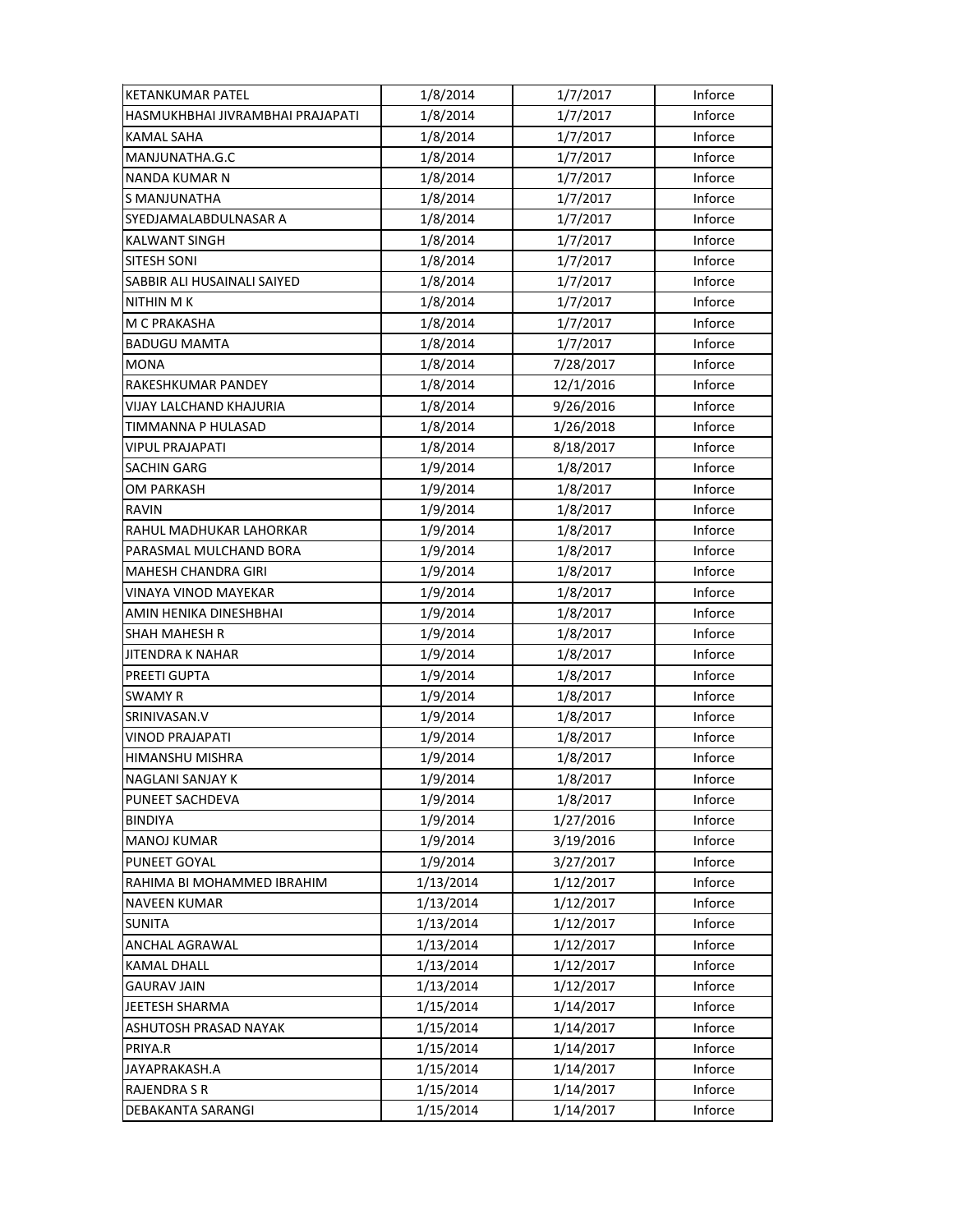| MUKTESWAR PADHY             | 1/15/2014 | 1/14/2017  | Inforce |
|-----------------------------|-----------|------------|---------|
| MUKESH KUMAR VISHVKARMA     | 1/15/2014 | 1/14/2017  | Inforce |
| <b>PRATIK N BHAVSAR</b>     | 1/15/2014 | 1/14/2017  | Inforce |
| AAKASH VITTHAL SHINDE       | 1/15/2014 | 1/14/2017  | Inforce |
| <b>KALU SINGH</b>           | 1/15/2014 | 1/14/2017  | Inforce |
| <b>VISHAL PARMAR</b>        | 1/15/2014 | 2/15/2017  | Inforce |
| <b>MUZAFAR HUSSAIN</b>      | 1/15/2014 | 2/26/2016  | Inforce |
| <b>SUBHASH CHANDRA</b>      | 1/15/2014 | 10/31/2016 | Inforce |
| PARESHKUMAR DUDHAT          | 1/15/2014 | 3/22/2016  | Inforce |
| A.PAUL RAJ                  | 1/17/2014 | 1/16/2017  | Inforce |
| SONAL J VYAS                | 1/17/2014 | 1/16/2017  | Inforce |
| <b>ASHWINI JOSHI</b>        | 1/21/2014 | 1/20/2017  | Inforce |
| YOGESH BANJARA              | 1/21/2014 | 1/20/2017  | Inforce |
| CHANDRAVADAN JOSHI          | 1/21/2014 | 2/11/2016  | Inforce |
| ANITA KAMLESH GADHIYA       | 1/21/2014 | 7/29/2016  | Inforce |
| KIRANSINH VAGHELA           | 1/22/2014 | 1/21/2017  | Inforce |
| PRAJAPATI DIPIKABEN MANILAL | 1/22/2014 | 1/21/2017  | Inforce |
| YOGESH D CHAVAN             | 1/22/2014 | 1/21/2017  | Inforce |
| HARSHAVARDHANA RAO GADE     | 1/22/2014 | 1/21/2017  | Inforce |
| DURGA RAO PEDAVEGI          | 1/22/2014 | 1/21/2017  | Inforce |
| DINESH KUMAR YADAV          | 1/22/2014 | 1/21/2017  | Inforce |
| GAURAV MAHENDRABHAI KOTECHA | 1/22/2014 | 1/21/2017  | Inforce |
| GAUTAM KUMAR SAHU           | 1/22/2014 | 1/21/2017  | Inforce |
| H S SANTHOSH                | 1/22/2014 | 1/21/2017  | Inforce |
| M ASHWINI                   | 1/22/2014 | 1/21/2017  | Inforce |
| <b>MADHUR ARORA</b>         | 1/22/2014 | 1/21/2017  | Inforce |
| <b>ANIL KUMAR</b>           | 1/22/2014 | 1/21/2017  | Inforce |
| PRIYANKA C SHIRODKAR        | 1/22/2014 | 1/21/2017  | Inforce |
| <b>MAHENDRA B THADKAR</b>   | 1/22/2014 | 1/21/2017  | Inforce |
| PRADEEP KUMAR UPADHYAY      | 1/22/2014 | 1/21/2017  | Inforce |
| MOHAMMAD ANSAR              | 1/22/2014 | 1/21/2017  | Inforce |
| <b>GAUTAM A CHOWGULE</b>    | 1/22/2014 | 1/21/2017  | Inforce |
| KISHAN LAL MUNJEWAR         | 1/22/2014 | 1/21/2017  | Inforce |
| JYOTI CHAUDHARI             | 1/22/2014 | 1/21/2017  | Inforce |
| SANTOSH BABAN CHINCHAWADE   | 1/22/2014 | 1/21/2017  | Inforce |
| RAJNISH KUMAR DHIMAN        | 1/22/2014 | 8/26/2017  | Inforce |
| <b>N.RAMESH KUMAR</b>       | 1/22/2014 | 11/25/2017 | Inforce |
| <b>EDLA MOUNIKA</b>         | 1/23/2014 | 1/22/2017  | Inforce |
| ANJU CHAUDHARY              | 1/23/2014 | 1/22/2017  | Inforce |
| MUKESH KUMAR MARKAM         | 1/23/2014 | 1/22/2017  | Inforce |
| H S PATEL                   | 1/23/2014 | 1/22/2017  | Inforce |
| <b>ANITA RAY</b>            | 1/23/2014 | 1/22/2017  | Inforce |
| NIKHIL VAISHNAV             | 1/23/2014 | 1/22/2017  | Inforce |
| PRAVIN K TIWARI             | 1/23/2014 | 1/22/2017  | Inforce |
| <b>AMIT KUMAR</b>           | 1/23/2014 | 1/22/2017  | Inforce |
| DEEPAK KUMAR                | 1/23/2014 | 1/22/2017  | Inforce |
| MANJULA DEVI                | 1/23/2014 | 1/22/2017  | Inforce |
| <b>SAHIL VIJ</b>            | 1/23/2014 | 1/22/2017  | Inforce |
| <b>VISHAL DHAMI</b>         | 1/23/2014 | 1/22/2017  | Inforce |
| MANOJ GUGLANI               | 1/23/2014 | 1/22/2017  | Inforce |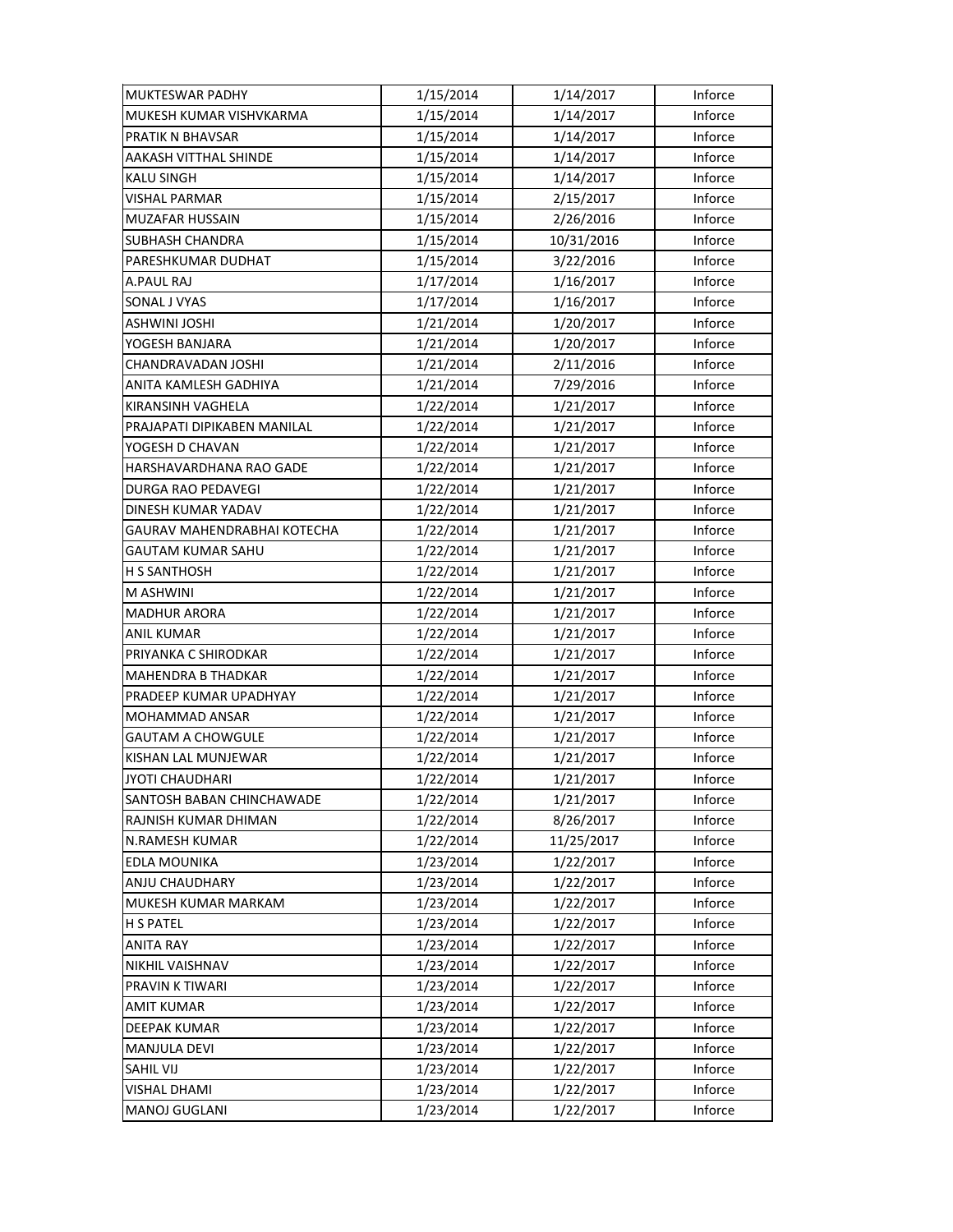| <b>JYOTI KAPOOR</b>              | 1/23/2014 | 1/22/2017  | Inforce |
|----------------------------------|-----------|------------|---------|
| SUBHASH CHANDRA DUBEY            | 1/23/2014 | 1/22/2017  | Inforce |
| <b>RAVI KUMAR</b>                | 1/23/2014 | 1/22/2017  | Inforce |
| <b>SALU MON.T</b>                | 1/23/2014 | 1/22/2017  | Inforce |
| SARIKONDA VIJAY KUMAR RAJU       | 1/23/2014 | 1/22/2017  | Inforce |
| <b>RUCHI SHARMA</b>              | 1/23/2014 | 1/22/2017  | Inforce |
| PRADEEP KUMAR CHAHAR             | 1/23/2014 | 1/22/2017  | Inforce |
| <b>MAGIDDI RAJKUMAR</b>          | 1/23/2014 | 1/22/2017  | Inforce |
| <b>JOYDEB GHOSH</b>              | 1/23/2014 | 1/22/2017  | Inforce |
| PRIYANKA CHOUDHURY               | 1/24/2014 | 1/23/2017  | Inforce |
| VALA DINESHKUMAR DANSINH         | 1/24/2014 | 1/23/2017  | Inforce |
| ANSHUL JAIN                      | 1/24/2014 | 1/23/2017  | Inforce |
| <b>BABITA MALLICK</b>            | 1/24/2014 | 1/23/2017  | Inforce |
| KULDIPSINH RAOL                  | 1/24/2014 | 1/23/2017  | Inforce |
| DHAVALKUMAR SURESHBHAI PRAJAPATI | 1/24/2014 | 1/23/2017  | Inforce |
| KAMINI CHINTAN SHAH              | 1/24/2014 | 1/23/2017  | Inforce |
| SHAKUNTALA KARTAM                | 1/24/2014 | 1/23/2017  | Inforce |
| VASIM M SHAIKH                   | 1/24/2014 | 1/23/2017  | Inforce |
| GHELANI PRITI                    | 1/24/2014 | 1/23/2017  | Inforce |
| <b>KAVITA THAKUR</b>             | 1/24/2014 | 1/23/2017  | Inforce |
| <b>RANJIT SINGH</b>              | 1/24/2014 | 2/10/2016  | Inforce |
| SATYANANDA MOHANTY               | 1/24/2014 | 5/29/2016  | Inforce |
| SRI JYOTIRAJ PANDA               | 1/24/2014 | 8/21/2017  | Inforce |
| MASOORA MUSTAK PENWALA           | 1/24/2014 | 7/15/2016  | Inforce |
| MAHARUDRA SADASHIV BEDAGE        | 1/24/2014 | 2/19/2016  | Inforce |
| <b>SHAH MAULIK A</b>             | 1/24/2014 | 6/10/2016  | Inforce |
| PRAKASH HIRABHAI KUVADIYA        | 1/24/2014 | 2/10/2016  | Inforce |
| <b>BISWAJIT NAYEK</b>            | 1/27/2014 | 1/26/2017  | Inforce |
| SHAILENDRA PANCHAL               | 1/27/2014 | 1/26/2017  | Inforce |
| R.BALAPRASATH                    | 1/27/2014 | 1/26/2017  | Inforce |
| G.JEYASHIYAMALA                  | 1/27/2014 | 1/26/2017  | Inforce |
| <b>AMAN KUMAR</b>                | 1/27/2014 | 1/26/2017  | Inforce |
| <b>VIJAY PANDIT</b>              | 1/27/2014 | 1/26/2017  | Inforce |
| MURALIDHAR BANSIYA               | 1/27/2014 | 1/26/2017  | Inforce |
| <b>VISHAL MALIK</b>              | 1/27/2014 | 1/26/2017  | Inforce |
| <b>MEENAKSHI DABAS</b>           | 1/27/2014 | 1/26/2017  | Inforce |
| <b>ISHU KUMAR</b>                | 1/27/2014 | 9/16/2016  | Inforce |
| <b>LALIT VASHISHT</b>            | 1/27/2014 | 12/14/2016 | Inforce |
| LUNAGARIYA MANISHBHAI P          | 1/28/2014 | 1/27/2017  | Inforce |
| SIVAKAMISUNDARI.S                | 1/28/2014 | 1/27/2017  | Inforce |
| S RAMACHANDRAN                   | 1/28/2014 | 1/27/2017  | Inforce |
| <b>S SANTHOSH</b>                | 1/28/2014 | 1/27/2017  | Inforce |
| <b>ASHOK KUMAR</b>               | 1/28/2014 | 1/27/2017  | Inforce |
| <b>SAURAV KUMAR</b>              | 1/28/2014 | 1/27/2017  | Inforce |
| <b>MUNISH BANSAL</b>             | 1/28/2014 | 1/27/2017  | Inforce |
| <b>JATINDER SINGH</b>            | 1/28/2014 | 1/27/2017  | Inforce |
| DILPREET SINGH                   | 1/28/2014 | 1/27/2017  | Inforce |
| <b>NAVIN ARYA</b>                | 1/28/2014 | 1/27/2017  | Inforce |
| <b>KITTY</b>                     | 1/28/2014 | 1/27/2017  | Inforce |
| AMBIKA V JHA                     | 1/28/2014 | 1/27/2017  | Inforce |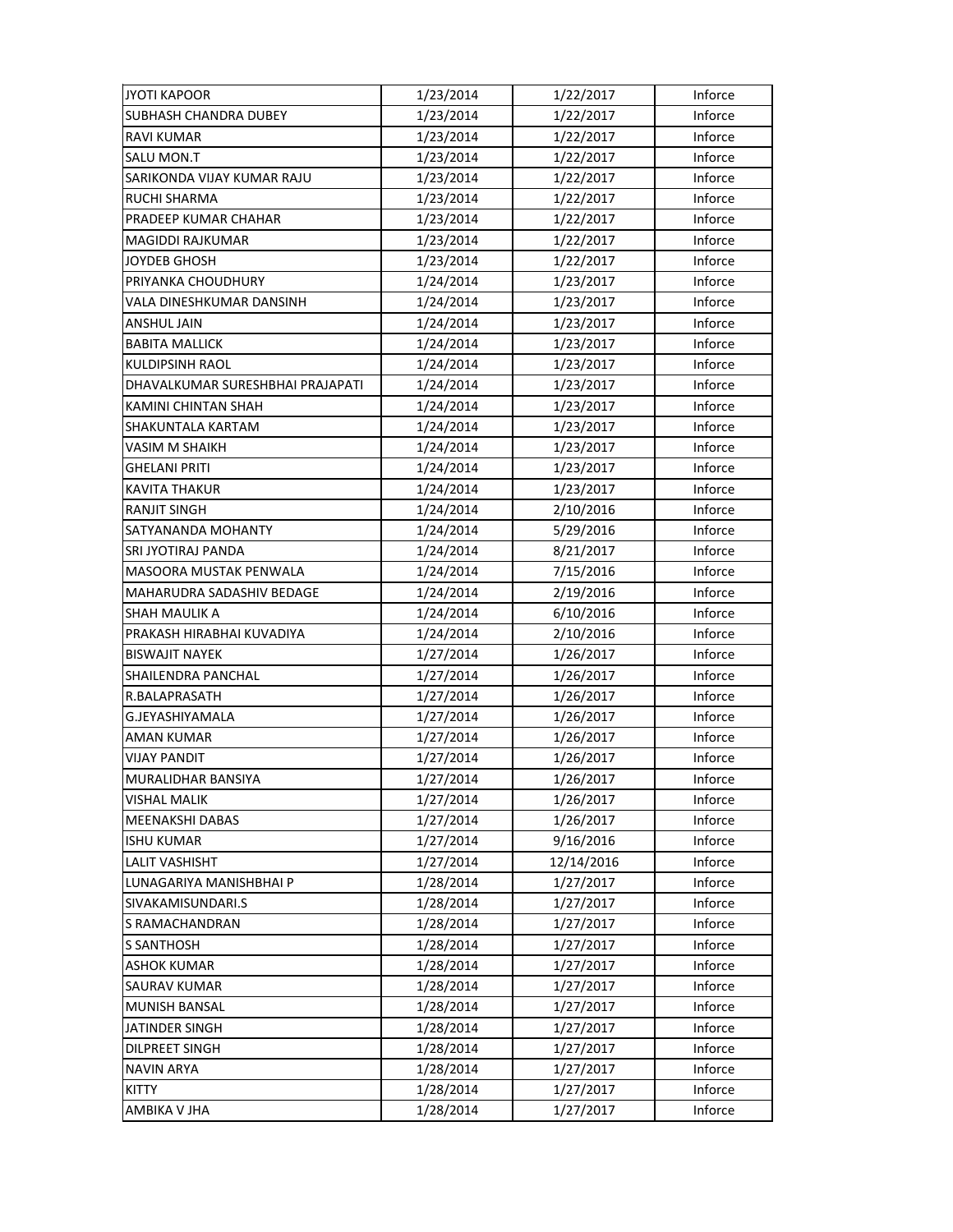| <b>SACHIN VADNERE</b>         | 1/28/2014 | 5/9/2017   | Inforce |
|-------------------------------|-----------|------------|---------|
| PAWAN KUMAR                   | 1/28/2014 | 10/21/2016 | Inforce |
| VISHESH KUMAR SHARMA          | 1/29/2014 | 1/28/2017  | Inforce |
| VANZARA MAHENDRASINH M        | 1/29/2014 | 1/28/2017  | Inforce |
| <b>S GANESHMOORTHY</b>        | 1/29/2014 | 1/28/2017  | Inforce |
| R. HENRY SAMUEL               | 1/29/2014 | 1/28/2017  | Inforce |
| <b>BHAGAT SINGH</b>           | 1/29/2014 | 1/28/2017  | Inforce |
| <b>SUBHASH YADAV</b>          | 1/29/2014 | 1/28/2017  | Inforce |
| MINAKSHI JAISWAL              | 1/29/2014 | 1/28/2017  | Inforce |
| SIDDALINGAPPA KOTI            | 1/29/2014 | 1/28/2017  | Inforce |
| MAJAHARAHAMMAD I KHATIB       | 1/29/2014 | 1/28/2017  | Inforce |
| T.KANIAPPAN                   | 1/29/2014 | 1/28/2017  | Inforce |
| KAYALVIZHI N                  | 1/29/2014 | 1/28/2017  | Inforce |
| S.MUMMOORTHY                  | 1/29/2014 | 1/28/2017  | Inforce |
| <b>BHAGVATSINH ZALA</b>       | 1/29/2014 | 1/28/2017  | Inforce |
| ABDULRAJAK HAIDARAKHAN        | 1/29/2014 | 1/28/2017  | Inforce |
| <b>BALAJISINGH DHARWAD</b>    | 1/29/2014 | 1/28/2017  | Inforce |
| SAHIL GANDHI                  | 1/29/2014 | 1/28/2017  | Inforce |
| PRAMOD BALOJI                 | 1/29/2014 | 1/28/2017  | Inforce |
| <b>BHEEMANNA B TALWAR</b>     | 1/29/2014 | 1/28/2017  | Inforce |
| <b>MOHD GAUS SAYYED</b>       | 1/29/2014 | 1/28/2017  | Inforce |
| <b>SUDHA DEVI</b>             | 1/29/2014 | 12/28/2015 | Inforce |
| GEETA KAHAL                   | 1/29/2014 | 10/31/2016 | Inforce |
| BALAKUMAR G R                 | 1/29/2014 | 3/29/2017  | Inforce |
| POOJA KUMARI                  | 1/29/2014 | 6/14/2016  | Inforce |
| K.S.KANDASAMY                 | 2/3/2014  | 2/2/2017   | Inforce |
| <b>SUBHENDU SEKHAR BRAHMA</b> | 2/3/2014  | 2/2/2017   | Inforce |
| SUBASH CHANDRA BENYA          | 2/3/2014  | 2/2/2017   | Inforce |
| <b>ROOPA</b>                  | 2/3/2014  | 2/2/2017   | Inforce |
| VISHAL NARSINHBHAI RAJVANSH   | 2/3/2014  | 2/2/2017   | Inforce |
| NISAR NAVAB SHAIKH            | 2/3/2014  | 2/2/2017   | Inforce |
| <b>RIYAS S</b>                | 2/3/2014  | 2/2/2017   | Inforce |
| <b>KONETI SURESH</b>          | 2/3/2014  | 2/2/2017   | Inforce |
| <b>DWIPAN SARKAR</b>          | 2/3/2014  | 2/2/2017   | Inforce |
| VIPUL DEEPAK YADAV            | 2/3/2014  | 2/2/2017   | Inforce |
| <b>KAVITA SAINI</b>           | 2/3/2014  | 2/2/2017   | Inforce |
| URMILA DEVI                   | 2/3/2014  | 2/2/2017   | Inforce |
| VISHAL B. MONANI              | 2/3/2014  | 2/2/2017   | Inforce |
| MANCHALA PUSHPARAJU           | 2/3/2014  | 2/2/2017   | Inforce |
| M.SANDHYARANI                 | 2/3/2014  | 2/2/2017   | Inforce |
| VENKATESH N                   | 2/3/2014  | 2/2/2017   | Inforce |
| RAJU YADAV                    | 2/3/2014  | 2/2/2017   | Inforce |
| ARULMOZHIVARMAN G             | 2/3/2014  | 2/22/2016  | Inforce |
| <b>CH VENKATESH</b>           | 2/3/2014  | 11/26/2016 | Inforce |
| RAKESH KUMAR BEHERA           | 2/3/2014  | 6/27/2018  | Inforce |
| LAILAJ CHANDRA BHANU          | 2/3/2014  | 11/26/2016 | Inforce |
| <b>BHARTI V PALAV</b>         | 2/3/2014  | 7/29/2016  | Inforce |
| CHIRAG SACHDEVA               | 2/3/2014  | 11/28/2016 | Inforce |
| MR. KAMLESH B. PATEL          | 2/3/2014  | 9/11/2017  | Inforce |
| MUKESH NARAN ZILADIYA         | 2/5/2014  | 2/4/2017   | Inforce |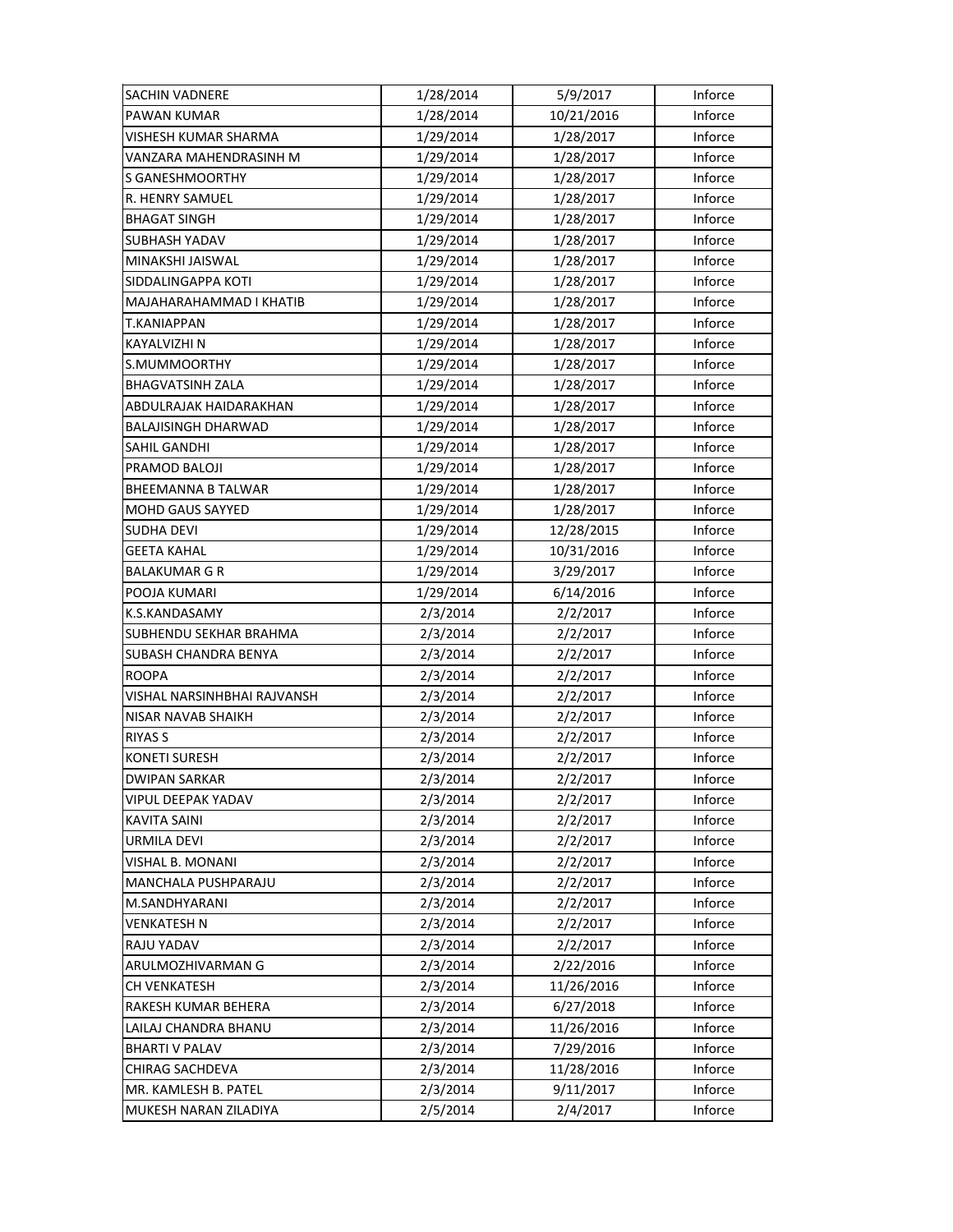| <b>G.RAMESH</b>                 | 2/5/2014 | 2/4/2017  | Inforce |
|---------------------------------|----------|-----------|---------|
| SACHINKUMAR H. MODI             | 2/5/2014 | 2/4/2017  | Inforce |
| SURESHKUMAR PREMAJIBHAI CHAUHAN | 2/5/2014 | 2/4/2017  | Inforce |
| SURENDRA GUPTA                  | 2/5/2014 | 2/4/2017  | Inforce |
| <b>MAREENA DSOUZA</b>           | 2/5/2014 | 2/4/2017  | Inforce |
| RINKU SHARMA                    | 2/5/2014 | 2/4/2017  | Inforce |
| <b>RUBINA</b>                   | 2/5/2014 | 2/4/2017  | Inforce |
| PANKAJ SHARMA                   | 2/5/2014 | 2/4/2017  | Inforce |
| KRISHNANANDA M A                | 2/5/2014 | 2/4/2017  | Inforce |
| <b>SUNIL KUMAR</b>              | 2/5/2014 | 6/19/2016 | Inforce |
| <b>VINOD THAKUR</b>             | 2/5/2014 | 2/19/2016 | Inforce |
| HEMA SHYAM MURKUTE              | 2/5/2014 | 2/17/2017 | Inforce |
| RIDDHI MARVANIYA                | 2/6/2014 | 2/5/2017  | Inforce |
| SANDEEP S BANDIWADEKAR          | 2/6/2014 | 2/5/2017  | Inforce |
| SHAILESH R PATKAR               | 2/6/2014 | 2/5/2017  | Inforce |
| <b>ANKIT SHARMA</b>             | 2/6/2014 | 2/5/2017  | Inforce |
| PRANJALI VAIBHAV DUDULWAR       | 2/6/2014 | 2/5/2017  | Inforce |
| SANJAY YADAV                    | 2/6/2014 | 2/5/2017  | Inforce |
| <b>BHUSHAN ASHOK SARFARE</b>    | 2/6/2014 | 2/5/2017  | Inforce |
| DABULU KUMAR SAHOO              | 2/6/2014 | 2/5/2017  | Inforce |
| SAI CHANDANA MADIRAJU           | 2/6/2014 | 2/5/2017  | Inforce |
| <b>MOHIT RAMESH CHHEDA</b>      | 2/6/2014 | 2/5/2017  | Inforce |
| <b>BIBHUBHUSHAN BEHURIA</b>     | 2/6/2014 | 2/5/2017  | Inforce |
| RANJAN KUMAR ROUT               | 2/6/2014 | 2/5/2017  | Inforce |
| MOHD. HASAN SIDDIQUI            | 2/6/2014 | 3/8/2016  | Inforce |
| <b>VIVEK ACHARYA</b>            | 2/6/2014 | 3/19/2018 | Inforce |
| AJIT KUMAR NAIK                 | 2/6/2014 | 7/31/2016 | Inforce |
| GANPAT LAL JANI                 | 2/7/2014 | 2/6/2017  | Inforce |
| SATHYANARAYANA CHANDANAPU       | 2/7/2014 | 2/6/2017  | Inforce |
| THAMIZHARASAN.B                 | 2/7/2014 | 2/6/2017  | Inforce |
| AMEER DAS TONDARE               | 2/7/2014 | 2/6/2017  | Inforce |
| <b>MOHAN LAL</b>                | 2/7/2014 | 2/6/2017  | Inforce |
| SATHISH K L                     | 2/7/2014 | 2/6/2017  | Inforce |
| ROHIT KEJRIWAL                  | 2/7/2014 | 2/6/2017  | Inforce |
| <b>ABHIJEET DEY</b>             | 2/7/2014 | 2/6/2017  | Inforce |
| <b>DEEPAK AGRAWAL</b>           | 2/7/2014 | 2/6/2017  | Inforce |
| DEEPAK VISHWAS VARPE            | 2/7/2014 | 2/6/2017  | Inforce |
| NADEEM RAHIM SHAIKH             | 2/7/2014 | 2/6/2017  | Inforce |
| RANCHODARAM                     | 2/7/2014 | 2/6/2017  | Inforce |
| RAMGOPAL SHARMA                 | 2/7/2014 | 2/6/2017  | Inforce |
| MOHIT DEMBLANI                  | 2/7/2014 | 2/6/2017  | Inforce |
| HARI PRAKASH GOSAWAMI           | 2/7/2014 | 2/6/2017  | Inforce |
| <b>ASHISH DEWAN</b>             | 2/7/2014 | 2/6/2017  | Inforce |
| <b>ANJALI SINGH</b>             | 2/7/2014 | 2/6/2017  | Inforce |
| RAVINDRA BHARAT FUSE            | 2/7/2014 | 2/6/2017  | Inforce |
| S MASILAMANI                    | 2/7/2014 | 2/6/2017  | Inforce |
| <b>KANCHAN SAHU</b>             | 2/7/2014 | 2/6/2017  | Inforce |
| NIMESH BABURAM SHARMA           | 2/7/2014 | 2/6/2017  | Inforce |
| MAYUR DINESHBHAI PAGHADAL       | 2/7/2014 | 2/6/2017  | Inforce |
| P.MARIMUTHU                     | 2/7/2014 | 2/6/2017  | Inforce |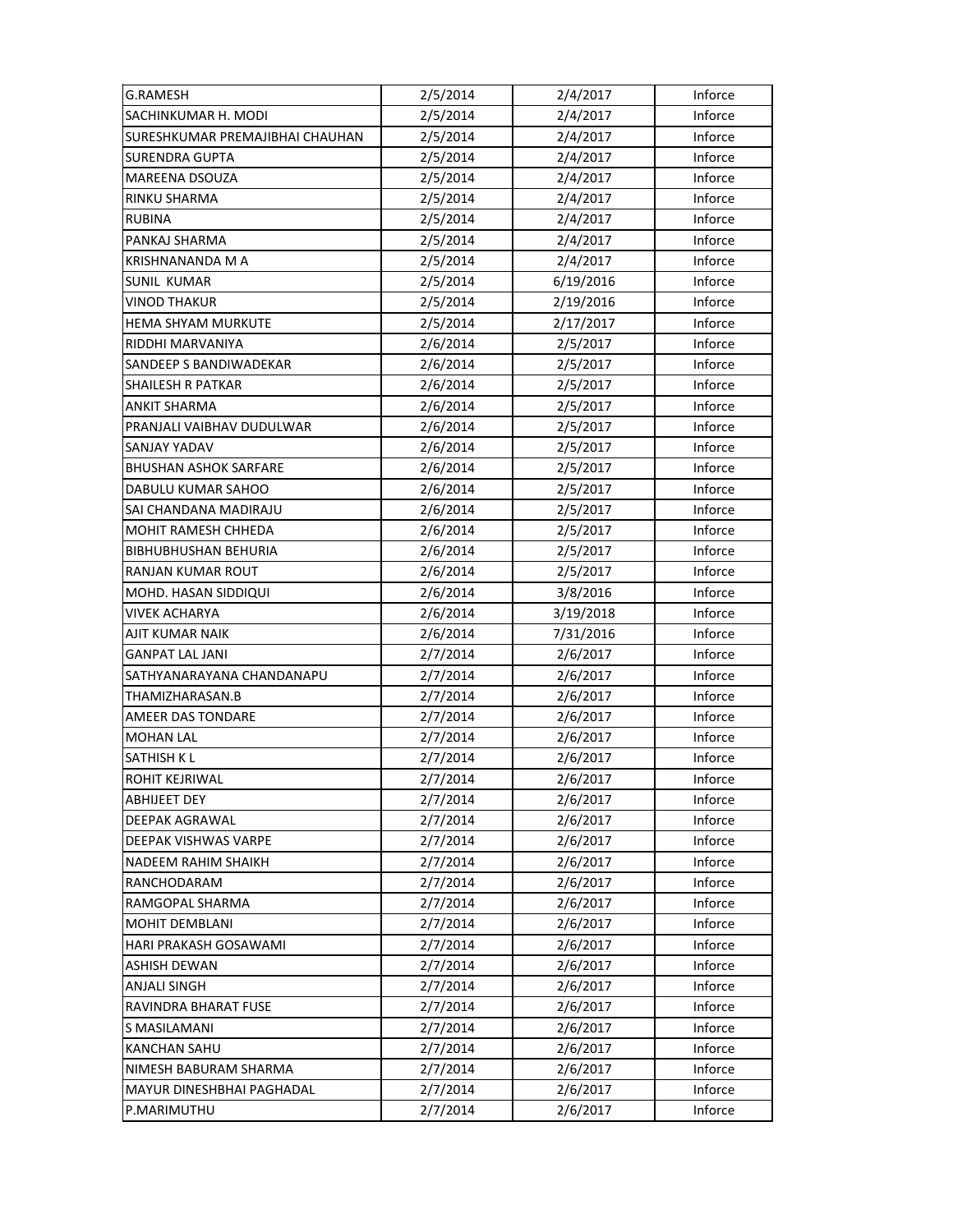| <b>SUNIL GUPTA</b>              | 2/7/2014  | 2/6/2017   | Inforce |
|---------------------------------|-----------|------------|---------|
| <b>ASHISH TETRI</b>             | 2/7/2014  | 2/6/2017   | Inforce |
| <b>TAJENDRA SINGH</b>           | 2/7/2014  | 2/6/2017   | Inforce |
| SEEMA SHARMA                    | 2/7/2014  | 2/6/2017   | Inforce |
| ASHA ANKITA                     | 2/7/2014  | 2/6/2017   | Inforce |
| YERRISWAMY                      | 2/7/2014  | 2/6/2017   | Inforce |
| MALLANAGOUDA K PATIL            | 2/7/2014  | 2/6/2017   | Inforce |
| <b>MANOJ KUMAR</b>              | 2/7/2014  | 2/6/2017   | Inforce |
| <b>ATHANG AJAY PATIL</b>        | 2/7/2014  | 2/6/2017   | Inforce |
| KASAR PRASAD SURYAKANT          | 2/7/2014  | 2/6/2017   | Inforce |
| RANJIT DATTARAM CHOGALE         | 2/9/2014  | 2/8/2017   | Inforce |
| <b>NAV BHARAT</b>               | 2/9/2014  | 2/8/2017   | Inforce |
| NITINKUMAR A PATEL              | 2/9/2014  | 2/8/2017   | Inforce |
| SAGAR V SONAWANE                | 2/9/2014  | 2/8/2017   | Inforce |
| <b>BHAVESHBHAI I. PATEL</b>     | 2/9/2014  | 2/8/2017   | Inforce |
| <b>JITENDRABHAI N TARSARIA</b>  | 2/9/2014  | 2/8/2017   | Inforce |
| <b>VIPAN SHARMA</b>             | 2/9/2014  | 9/26/2016  | Inforce |
| SIMRANJIT KAUR KOHLI            | 2/9/2014  | 12/17/2016 | Inforce |
| MOHANLAL DEVARIYA               | 2/9/2014  | 3/5/2017   | Inforce |
| PATEL NITESHKUMAR               | 2/9/2014  | 11/10/2017 | Inforce |
| VIJENDRA SHARMA                 | 2/9/2014  | 11/26/2016 | Inforce |
| SANDEEP BANDEKAR                | 2/9/2014  | 7/29/2017  | Inforce |
| NILAM MAHENDRAKUMAR PARMAR      | 2/9/2014  | 11/27/2016 | Inforce |
| <b>MANOJ THAKUR</b>             | 2/9/2014  | 6/18/2016  | Inforce |
| VIKRANT.                        | 2/9/2014  | 8/18/2018  | Inforce |
| SHAIKH MOHAMMED ARIF ABDULHAMID | 2/10/2014 | 2/9/2017   | Inforce |
| <b>AARTI SINGH</b>              | 2/10/2014 | 2/9/2017   | Inforce |
| RAMESHCHAND PRAJAPATI           | 2/12/2014 | 2/11/2017  | Inforce |
| VIKAS KUMAR                     | 2/12/2014 | 2/11/2017  | Inforce |
| <b>SUBASH CHANDRA BAROI</b>     | 2/12/2014 | 2/11/2017  | Inforce |
| PANNEERSELVAM                   | 2/12/2014 | 2/11/2017  | Inforce |
| <b>SANDIP DAS</b>               | 2/12/2014 | 2/11/2017  | Inforce |
| <b>GURBHEJ SINGH BHATIA</b>     | 2/12/2014 | 2/11/2017  | Inforce |
| <b>VARINDER SINGH</b>           | 2/12/2014 | 2/11/2017  | Inforce |
| <b>CHANDANA S DAS</b>           | 2/12/2014 | 2/11/2017  | Inforce |
| KISHAN LAL VAISHNAV             | 2/12/2014 | 2/11/2017  | Inforce |
| <b>AVINASH SHARMA</b>           | 2/12/2014 | 2/11/2017  | Inforce |
| <b>SELVIR</b>                   | 2/12/2014 | 2/11/2017  | Inforce |
| HIRALBAHEN CHANDUBHAI PATEL     | 2/12/2014 | 2/11/2017  | Inforce |
| <b>SONIA KATARIA</b>            | 2/12/2014 | 2/11/2017  | Inforce |
| <b>HARPREET SINGH</b>           | 2/12/2014 | 2/11/2017  | Inforce |
| MANIDIPA SAHA MONDAL            | 2/12/2014 | 2/11/2017  | Inforce |
| PIRUGOPAL GHOSH                 | 2/12/2014 | 2/11/2017  | Inforce |
| <b>GAURAVI GURUNATHPATADE</b>   | 2/12/2014 | 2/23/2017  | Inforce |
| <b>BALBIR KUMAR</b>             | 2/12/2014 | 11/18/2016 | Inforce |
| SUNEEL KUMAR SHARMA             | 2/12/2014 | 9/17/2016  | Inforce |
| SANJAY                          | 2/12/2014 | 12/25/2015 | Inforce |
| PALANISAMY.B                    | 2/13/2014 | 2/12/2017  | Inforce |
| <b>MOHIT BHIDE</b>              | 2/13/2014 | 2/12/2017  | Inforce |
| RUCHI BARGAL                    | 2/13/2014 | 2/12/2017  | Inforce |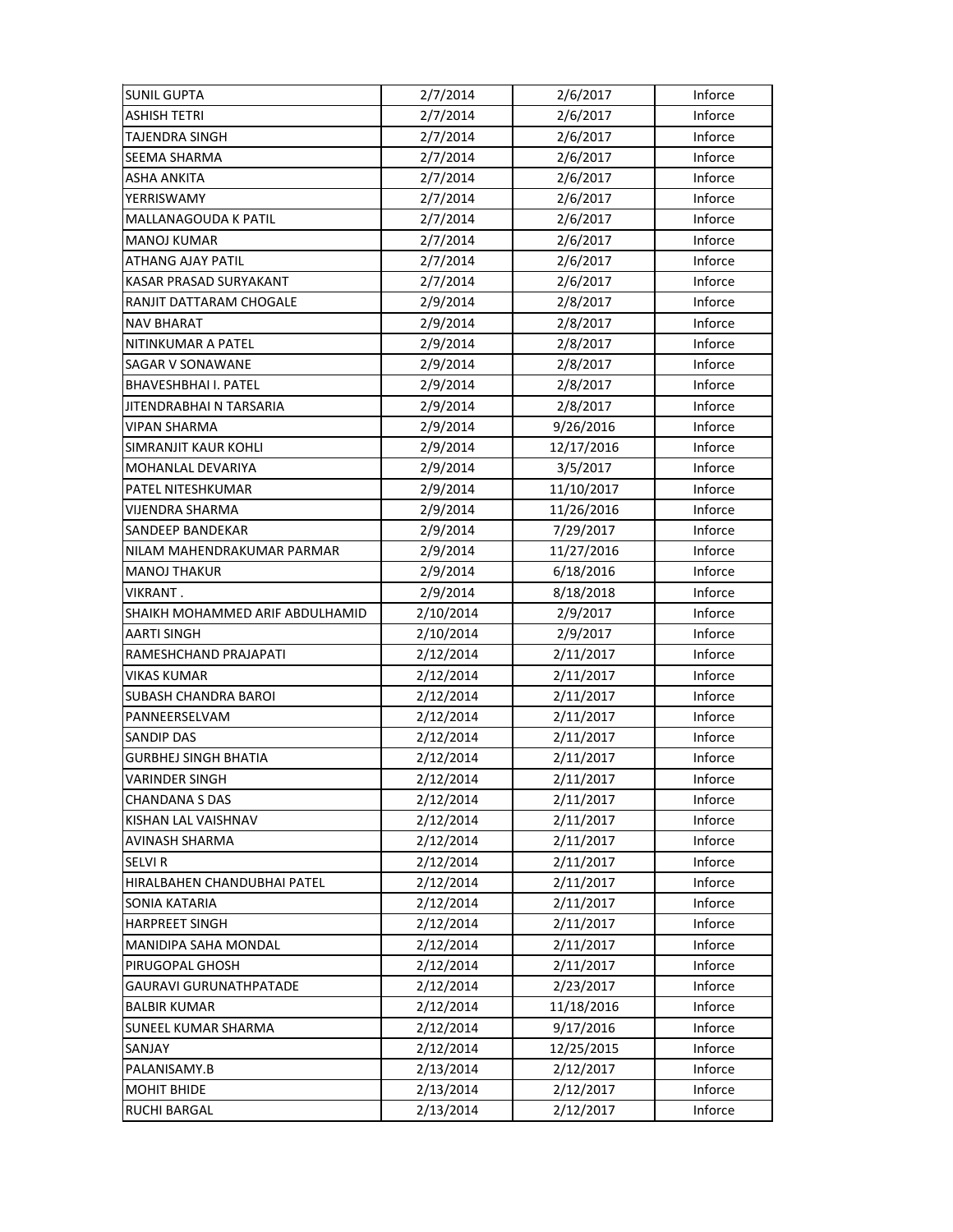| PRAVEEN KUMAR CHAURASIA       | 2/13/2014 | 2/12/2017  | Inforce |
|-------------------------------|-----------|------------|---------|
| <b>T.JAISHANTHI</b>           | 2/13/2014 | 2/12/2017  | Inforce |
| T VENKATESHKUMAR              | 2/13/2014 | 2/12/2017  | Inforce |
| PRADIPKUMAR JAYANTILAL MISTRI | 2/13/2014 | 2/12/2017  | Inforce |
| ANTARYAMI SAHOO               | 2/13/2014 | 2/12/2017  | Inforce |
| AMAR KUMAR PARIDA             | 2/13/2014 | 2/12/2017  | Inforce |
| <b>IPASITA DAS</b>            | 2/13/2014 | 2/12/2017  | Inforce |
| SUPREETH DV                   | 2/13/2014 | 2/12/2017  | Inforce |
| <b>AKSHAY B KARANGUTKAR</b>   | 2/13/2014 | 2/12/2017  | Inforce |
| MEGALA S                      | 2/13/2014 | 2/12/2017  | Inforce |
| <b>MAMTA</b>                  | 2/13/2014 | 2/12/2017  | Inforce |
| <b>SHIV KUMAR</b>             | 2/13/2014 | 2/12/2017  | Inforce |
| HAREKRUSHNA SAHOO             | 2/13/2014 | 2/12/2017  | Inforce |
| JITESH KUMAR PUROHIT          | 2/13/2014 | 9/29/2016  | Inforce |
| MR. UTTAM B. KOLAPE           | 2/13/2014 | 12/30/2015 | Inforce |
| SONAL MAHESH MANSINGHANI      | 2/14/2014 | 2/13/2017  | Inforce |
| NAGARAJ SHERIKAR              | 2/14/2014 | 2/13/2017  | Inforce |
| PRANIT NAGENDRA MISHRA        | 2/14/2014 | 2/13/2017  | Inforce |
| ANKUR M. DARJI                | 2/14/2014 | 2/13/2017  | Inforce |
| M.SOHEL M.JAFAR HARSOLIA      | 2/14/2014 | 7/13/2017  | Inforce |
| <b>NARESH KUMAR</b>           | 2/17/2014 | 2/16/2017  | Inforce |
| <b>ANKIT SINGH</b>            | 2/17/2014 | 2/16/2017  | Inforce |
| <b>KEWAL KRISHAN</b>          | 2/17/2014 | 2/16/2017  | Inforce |
| AKHILESH KUMAR TIWARI         | 2/17/2014 | 2/16/2017  | Inforce |
| JAYKUMAR KANUBHAI JADAV       | 2/17/2014 | 2/16/2017  | Inforce |
| PRITI N NAGDEOTE              | 2/17/2014 | 2/16/2017  | Inforce |
| <b>MONIKA PRABHAKER</b>       | 2/17/2014 | 1/20/2017  | Inforce |
| DHAVAL SHETH                  | 2/17/2014 | 3/22/2016  | Inforce |
| DERASHRI JAYDEEP P            | 2/17/2014 | 12/16/2016 | Inforce |
| VIJAY KUMAR MALAWALIYA        | 2/17/2014 | 12/29/2015 | Inforce |
| <b>MANISHA KAPURE KAPURE</b>  | 2/17/2014 | 7/4/2017   | Inforce |
| RAKESH MRUTUYUNJA TURAMARI    | 2/17/2014 | 2/15/2017  | Inforce |
| RATNESH KUMAR PANDEY          | 2/18/2014 | 2/17/2017  | Inforce |
| <b>SUDESH KUMAR</b>           | 2/18/2014 | 2/17/2017  | Inforce |
| SATISH SHARMA                 | 2/18/2014 | 2/17/2017  | Inforce |
| AMAN SHARMA                   | 2/18/2014 | 2/17/2017  | Inforce |
| <b>KUMAR LAMANI</b>           | 2/18/2014 | 2/17/2017  | Inforce |
| S T MANJUNATHA                | 2/18/2014 | 2/17/2017  | Inforce |
| JAYRAJSINH L. JETAVAT         | 2/18/2014 | 2/17/2017  | Inforce |
| SNAJAY KUMAR JAISWAL          | 2/18/2014 | 2/17/2017  | Inforce |
| <b>MANJUNATH BN</b>           | 2/18/2014 | 2/17/2017  | Inforce |
| ATUL AGGARWAL                 | 2/18/2014 | 2/17/2017  | Inforce |
| RANJAN VERMA                  | 2/18/2014 | 2/17/2017  | Inforce |
| VIVEK BIPINBHAI PANCHAL       | 2/18/2014 | 2/17/2017  | Inforce |
| DALPAT RAM MEGHWAL            | 2/18/2014 | 2/17/2017  | Inforce |
| MOHAMMED AKRAM SHAIKH         | 2/18/2014 | 2/17/2017  | Inforce |
| V KOWSIK                      | 2/18/2014 | 2/17/2017  | Inforce |
| <b>MOHIT TIWARI</b>           | 2/18/2014 | 2/17/2017  | Inforce |
| A.RAMESHKUMAR                 | 2/18/2014 | 2/17/2017  | Inforce |
| LALIT KUMAR                   | 2/18/2014 | 2/17/2017  | Inforce |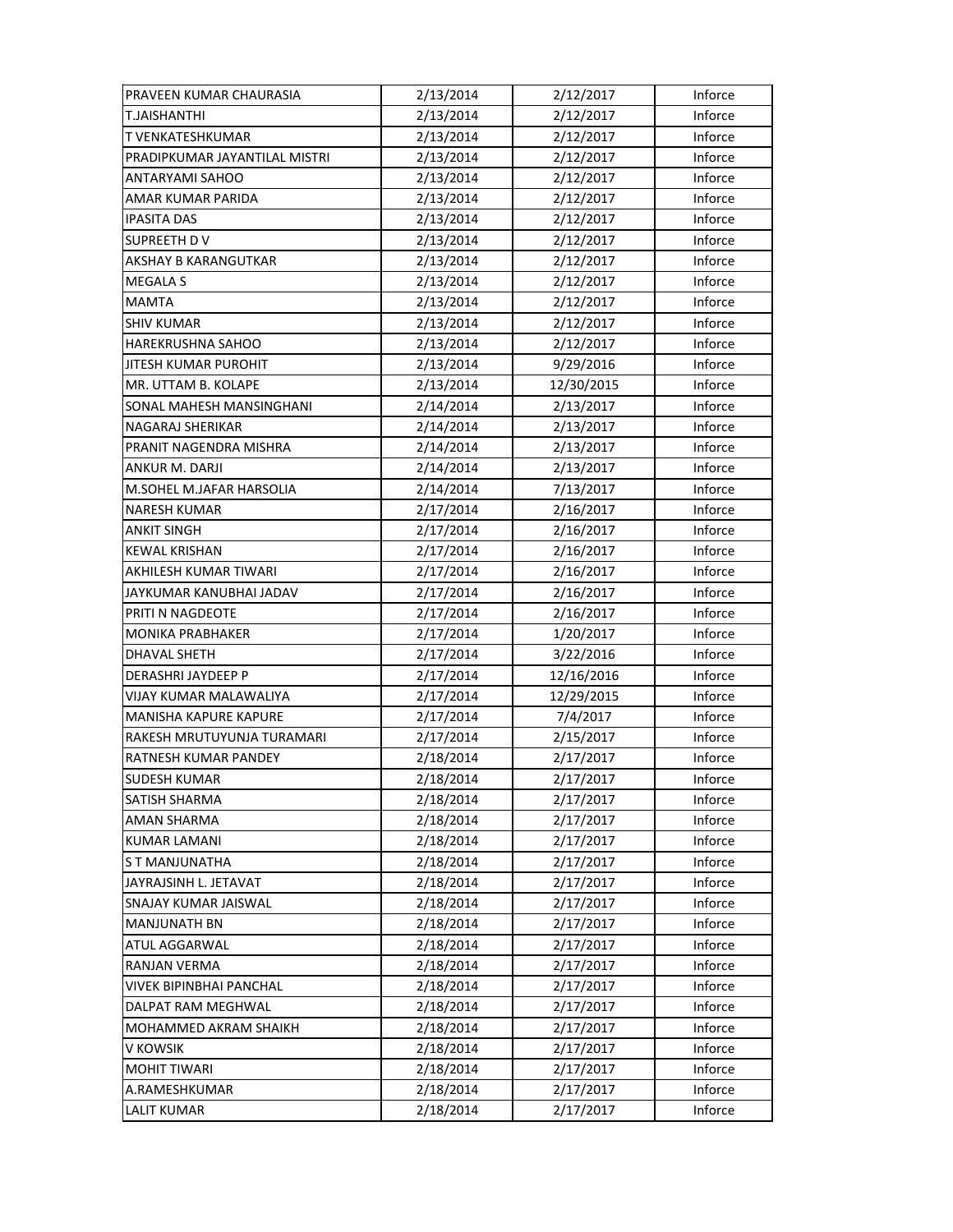| DHARMENDRA TIWARI              | 2/18/2014 | 2/17/2017  | Inforce |
|--------------------------------|-----------|------------|---------|
| <b>ANJALI SAHU</b>             | 2/18/2014 | 2/17/2017  | Inforce |
| ABDUL RAHIM                    | 2/18/2014 | 2/17/2017  | Inforce |
| NAGAPPA KUNDARAGI              | 2/18/2014 | 2/17/2017  | Inforce |
| <b>KRESN RAI</b>               | 2/18/2014 | 2/17/2017  | Inforce |
| TUSHAR KANTI SENAPATI          | 2/18/2014 | 2/17/2017  | Inforce |
| YOGESH KUMAR CHAUHAN           | 2/18/2014 | 11/29/2016 | Inforce |
| <b>SHASHI</b>                  | 2/18/2014 | 8/14/2018  | Inforce |
| ARTHIKA S                      | 2/18/2014 | 8/6/2016   | Inforce |
| <b>MARY SHEELA</b>             | 2/18/2014 | 8/5/2016   | Inforce |
| SRI HARIPRASAD V.N.            | 2/18/2014 | 5/21/2016  | Inforce |
| MURALIDHARA B K                | 2/18/2014 | 9/27/2016  | Inforce |
| NEERAJ SHARMA                  | 2/18/2014 | 7/14/2018  | Inforce |
| NISHAR AHAMMAD                 | 2/21/2014 | 2/20/2017  | Inforce |
| PRADEEP TAKKEKAR               | 2/21/2014 | 2/20/2017  | Inforce |
| SONIA                          | 2/21/2014 | 2/20/2017  | Inforce |
| PRASHANT D. AWARE              | 2/21/2014 | 2/20/2017  | Inforce |
| SATISH KUMAR YADAV             | 2/21/2014 | 2/20/2017  | Inforce |
| ASHWINI P WAIKAR               | 2/21/2014 | 2/20/2017  | Inforce |
| MAMTA SACHIN GAWANDE           | 2/21/2014 | 2/20/2017  | Inforce |
| SANDEEP CHHATRIWALA            | 2/21/2014 | 2/20/2017  | Inforce |
| MACHAVARAM RAMESH KUMAR        | 2/21/2014 | 2/20/2017  | Inforce |
| RAJESH KANNAN.F                | 2/21/2014 | 2/20/2017  | Inforce |
| NAGESHWARI.A                   | 2/21/2014 | 2/20/2017  | Inforce |
| <b>ANKIT PRAJAPATI</b>         | 2/21/2014 | 2/20/2017  | Inforce |
| SANJAY KAUSHIK                 | 2/21/2014 | 2/20/2017  | Inforce |
| TADIGOPPULA NARENDER           | 2/21/2014 | 2/20/2017  | Inforce |
| JAYAKRUSHNA PANDA              | 2/21/2014 | 2/20/2017  | Inforce |
| AHEMAD RAJA KHAN               | 2/21/2014 | 2/20/2017  | Inforce |
| SANJAYA KUMAR JADAB            | 2/21/2014 | 2/20/2017  | Inforce |
| RAJKISHORE BEHERA              | 2/21/2014 | 2/20/2017  | Inforce |
| RAJESH KUMAR MANGARAJ          | 2/21/2014 | 2/20/2017  | Inforce |
| <b>BHASKAR CS</b>              | 2/21/2014 | 2/20/2017  | Inforce |
| YELLAGONDA DINESH              | 2/21/2014 | 2/20/2017  | Inforce |
| <b>HARJEET SHARMA</b>          | 2/21/2014 | 2/20/2017  | Inforce |
| <b>ASTHA JAYDEV MISTRY</b>     | 2/21/2014 | 2/20/2017  | Inforce |
| MOHD AZHARUDDIN GHAURI         | 2/21/2014 | 2/20/2017  | Inforce |
| <b>SUDHIR KUMAR</b>            | 2/21/2014 | 2/20/2017  | Inforce |
| JAYESHKUMAR CHHOTALAL GELOT    | 2/21/2014 | 2/19/2017  | Inforce |
| <b>AJAY KUMAR</b>              | 2/21/2014 | 2/20/2017  | Inforce |
| SAMBHUNATH DAS                 | 2/21/2014 | 2/20/2017  | Inforce |
| SMITA SUVADARSINI              | 2/21/2014 | 2/20/2017  | Inforce |
| NAVINCHANDRA CHANDULAL THAKKAR | 2/21/2014 | 9/23/2017  | Inforce |
| PIMPALKAR ANIL ANANT           | 2/21/2014 | 7/28/2017  | Inforce |
| SRINIVASA RAO VALLEM           | 2/21/2014 | 2/17/2016  | Inforce |
| <b>IMRAN KHAN</b>              | 2/21/2014 | 12/17/2016 | Inforce |
| PRAJYOTI GAITONDE              | 2/21/2014 | 6/30/2016  | Inforce |
| DEV DUTT SHARMA                | 2/21/2014 | 11/7/2016  | Inforce |
| SAPNA MUDGAL                   | 2/21/2014 | 4/14/2016  | Inforce |
| ASHA BHATIA                    | 2/21/2014 | 1/30/2016  | Inforce |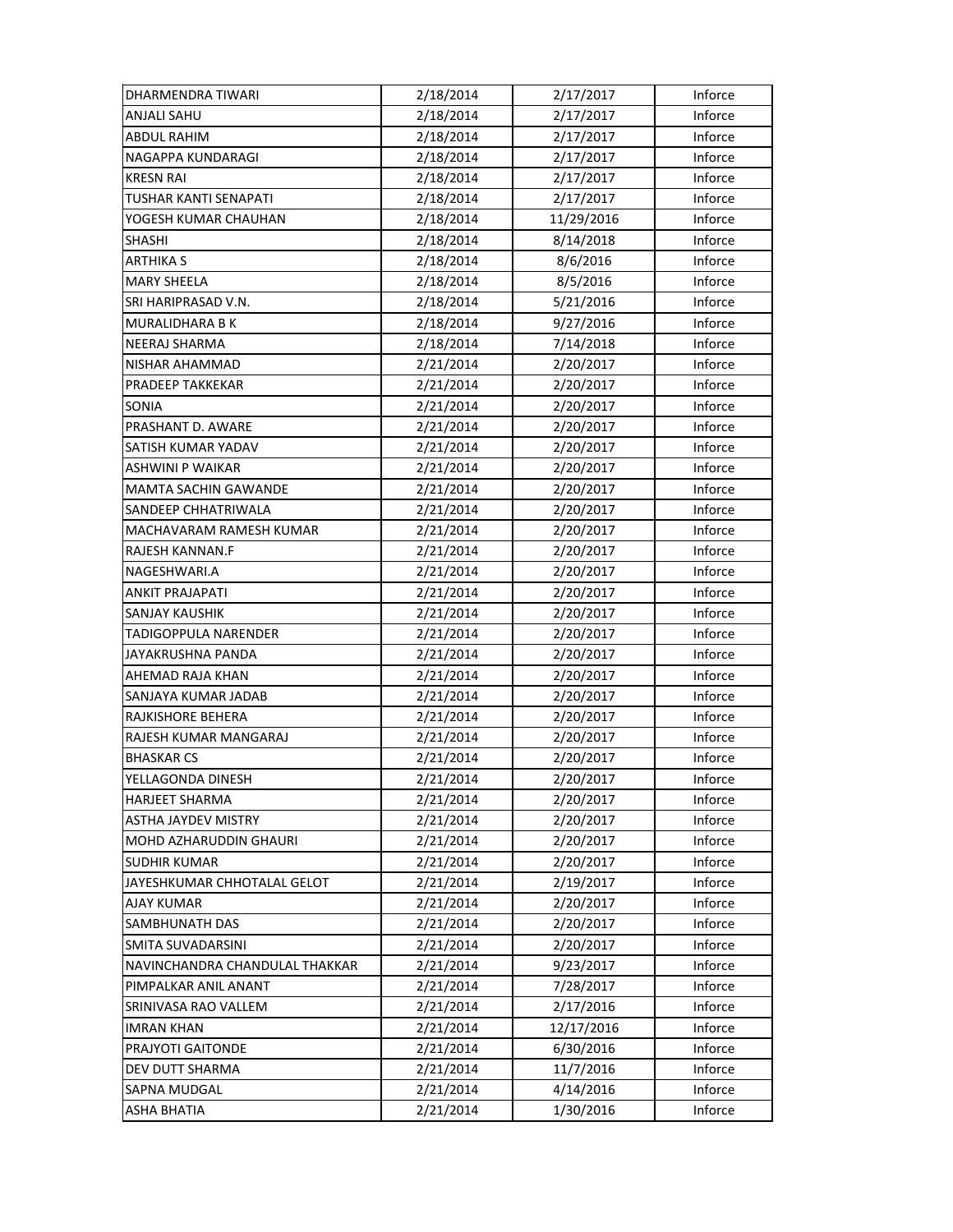| MINAL AVINASH BANSOD          | 2/25/2014 | 2/24/2017  | Inforce |
|-------------------------------|-----------|------------|---------|
| V. VARADHA KUMARI             | 2/25/2014 | 2/24/2017  | Inforce |
| AKSHARKUMAR NARSINHBHAI PATEL | 2/25/2014 | 2/24/2017  | Inforce |
| RAHUL HIRALAL SONAWANE        | 2/25/2014 | 2/24/2017  | Inforce |
| <b>DEVA RAM</b>               | 2/25/2014 | 2/24/2017  | Inforce |
| <b>MAHADEV SHUKLA</b>         | 2/25/2014 | 2/24/2017  | Inforce |
| RAJESH TIWARI                 | 2/25/2014 | 2/24/2017  | Inforce |
| HARESH KANTILAL KHAIRNAR      | 2/25/2014 | 2/24/2017  | Inforce |
| <b>SANDIP KUMAR PADHEE</b>    | 2/25/2014 | 2/24/2017  | Inforce |
| SANJAYA KUMAR PANDA           | 2/25/2014 | 2/24/2017  | Inforce |
| PATEL UPENDRAKUMAR A          | 2/25/2014 | 2/24/2017  | Inforce |
| JOG SINGH                     | 2/25/2014 | 2/24/2017  | Inforce |
| <b>ARIJIT PRAMANICK</b>       | 2/25/2014 | 2/24/2017  | Inforce |
| PATEL BHAVIN MAHESHBHAI       | 2/25/2014 | 2/24/2017  | Inforce |
| <b>CHETANA C PATEL</b>        | 2/25/2014 | 2/24/2017  | Inforce |
| HARDEEP MALHOTRA              | 2/25/2014 | 2/24/2017  | Inforce |
| THOTA PRAMOD                  | 2/25/2014 | 2/24/2017  | Inforce |
| <b>RAMESH KUMAR</b>           | 2/25/2014 | 2/24/2017  | Inforce |
| <b>MUNISH UPPAL</b>           | 2/25/2014 | 2/24/2017  | Inforce |
| MOHANLAL GUPTA                | 2/25/2014 | 4/11/2016  | Inforce |
| VISHWASH CHAUDHARY            | 2/25/2014 | 12/1/2016  | Inforce |
| <b>KETAN SHAH</b>             | 2/25/2014 | 2/27/2018  | Inforce |
| CHANCHAL SARKAR               | 2/25/2014 | 7/10/2016  | Inforce |
| ARUNABEN PATEL                | 2/25/2014 | 1/7/2017   | Inforce |
| <b>MADAN SINGH</b>            | 2/25/2014 | 4/8/2016   | Inforce |
| MITHLESH KUMAR                | 2/26/2014 | 2/25/2017  | Inforce |
| SANDEEP SHARMA                | 2/26/2014 | 2/25/2017  | Inforce |
| NEETU KHANDELWAL              | 2/26/2014 | 2/25/2017  | Inforce |
| <b>RAKESH GEHLOT</b>          | 2/26/2014 | 2/25/2017  | Inforce |
| SHEEBA HASHMI                 | 2/26/2014 | 2/25/2017  | Inforce |
| <b>AROON GEETE</b>            | 2/26/2014 | 2/25/2017  | Inforce |
| RAMNARAYAN MISHRA             | 2/26/2014 | 2/25/2017  | Inforce |
| POONAM Y CHAUHAN              | 2/26/2014 | 2/25/2017  | Inforce |
| PARMAR JAYDEEPKUMAR NAGINBHAI | 2/26/2014 | 2/25/2017  | Inforce |
| HARDEEP SINGH MALHOTRA        | 2/26/2014 | 11/14/2016 | Inforce |
| JIGNESH VASANTKUMAR SHAH      | 2/26/2014 | 9/12/2016  | Inforce |
| <b>DILIP TAK</b>              | 2/26/2014 | 3/7/2016   | Inforce |
| VARSHA MILIND TICHKULE        | 2/27/2014 | 2/26/2017  | Inforce |
| <b>MAMTA PARMAR</b>           | 2/27/2014 | 2/26/2017  | Inforce |
| NAKAR AKSHAY HITENDRA         | 2/27/2014 | 2/26/2017  | Inforce |
| <b>KUSUM MALIK</b>            | 2/27/2014 | 2/26/2017  | Inforce |
| UJJWAL KUMARI                 | 2/27/2014 | 2/26/2017  | Inforce |
| MINAL MOHAN HOLKAR            | 2/27/2014 | 2/26/2017  | Inforce |
| PRADNYA MAHESH FARANDE        | 2/27/2014 | 2/26/2017  | Inforce |
| CH VENKATESHWARULU            | 2/27/2014 | 2/26/2017  | Inforce |
| REENA YADAV                   | 2/27/2014 | 2/26/2017  | Inforce |
| SAMALA MONIKA REDDY           | 2/27/2014 | 2/26/2017  | Inforce |
| SHANKALAVATI                  | 2/27/2014 | 2/26/2017  | Inforce |
| TAMGOUNDA SANGAPPA NATTIGATE  | 2/27/2014 | 2/26/2017  | Inforce |
| <b>SHAHID KHAN</b>            | 2/27/2014 | 2/26/2017  | Inforce |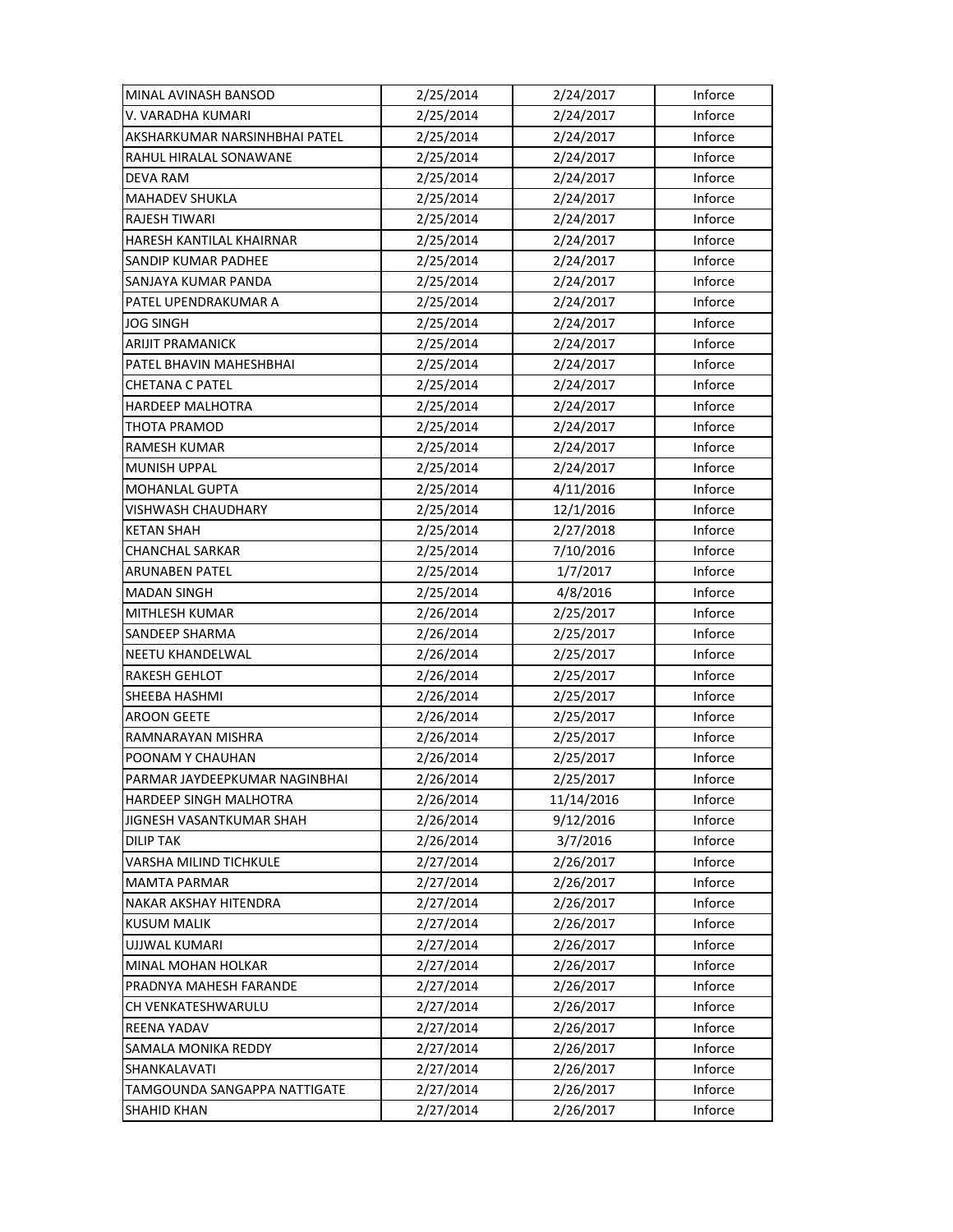| <b>SUNITA N DEVRUKHKAR</b>   | 2/27/2014 | 2/26/2017  | Inforce |
|------------------------------|-----------|------------|---------|
| UDAY RAMESHBHAI MAKWANA      | 2/27/2014 | 2/26/2017  | Inforce |
| KRUTI AKSHAYKUMAR JOSHI      | 2/27/2014 | 2/26/2017  | Inforce |
| MUKESH LILADHAR BONDE        | 2/27/2014 | 2/26/2017  | Inforce |
| GITANJALI KARBHARI ADHAV     | 2/27/2014 | 2/26/2017  | Inforce |
| JAYESHKUMAR K CHAUDHARY      | 2/27/2014 | 2/26/2017  | Inforce |
| SOHILBHAI IBRAHIMBHAI MANKAD | 2/27/2014 | 2/26/2017  | Inforce |
| YOGESH SHANKAR SAWANT        | 2/27/2014 | 2/26/2017  | Inforce |
| ANIL RAJU BASUDE             | 2/27/2014 | 2/26/2017  | Inforce |
| MOHAN D. PATIL               | 2/27/2014 | 2/26/2017  | Inforce |
| JEESHAN KHAN                 | 2/27/2014 | 2/26/2017  | Inforce |
| SANTOSH ASHOK DESHPANDE      | 2/27/2014 | 11/21/2016 | Inforce |
| SANDEEP ANANDA SHEDGE        | 2/27/2014 | 12/23/2016 | Inforce |
| <b>GURINDER KAUR SETHI</b>   | 2/27/2014 | 7/12/2016  | Inforce |
| <b>ISRAIL SAYYAD</b>         | 2/27/2014 | 9/16/2016  | Inforce |
| <b>BRAJ KISHOR JHA</b>       | 2/27/2014 | 9/1/2017   | Inforce |
| <b>VIKAS SHANDAL</b>         | 3/4/2014  | 3/3/2017   | Inforce |
| DILIP SINGH                  | 3/4/2014  | 3/3/2017   | Inforce |
| <b>R.SENTHIL KUMAR</b>       | 3/4/2014  | 3/3/2017   | Inforce |
| M.SHUNMUGAVEL                | 3/4/2014  | 3/3/2017   | Inforce |
| PATEL KALPESHKUMAR BABULAL   | 3/4/2014  | 3/3/2017   | Inforce |
| <b>BELA PRAVIN TAYADE</b>    | 3/4/2014  | 3/3/2017   | Inforce |
| VINAYAK KRISHANA SHARMA      | 3/4/2014  | 3/2/2017   | Inforce |
| <b>HARDIK MEHTA</b>          | 3/4/2014  | 3/3/2017   | Inforce |
| ARVINDBHAI K PATEL           | 3/4/2014  | 3/3/2017   | Inforce |
| <b>ASHU DEVI</b>             | 3/4/2014  | 3/3/2017   | Inforce |
| <b>HARSIMRAN SINGH</b>       | 3/4/2014  | 3/3/2017   | Inforce |
| SURESH G                     | 3/4/2014  | 3/3/2017   | Inforce |
| PADMAVATHI                   | 3/4/2014  | 3/3/2017   | Inforce |
| ASHOKKUMAR RAMLINGAM         | 3/4/2014  | 3/3/2017   | Inforce |
| SACHIN LALWANI               | 3/4/2014  | 3/3/2017   | Inforce |
| <b>RAKESH KUMAR</b>          | 3/4/2014  | 3/3/2017   | Inforce |
| <b>MANVINDER SINGH</b>       | 3/4/2014  | 3/3/2017   | Inforce |
| P J MATHAI                   | 3/4/2014  | 2/17/2017  | Inforce |
| MITTAL I LIMBAD              | 3/4/2014  | 12/22/2015 | Inforce |
| <b>KAUSAR ALI</b>            | 3/4/2014  | 3/5/2018   | Inforce |
| MUKESH KUMAR CHAUHAN         | 3/4/2014  | 1/9/2018   | Inforce |
| POOJABA JADEJA               | 3/4/2014  | 3/7/2018   | Inforce |
| RAJENDRA KUMAR BHATI         | 3/5/2014  | 3/4/2017   | Inforce |
| <b>REWANT RAM</b>            | 3/5/2014  | 3/4/2017   | Inforce |
| <b>BHAWANIL KUMAWAT</b>      | 3/5/2014  | 3/4/2017   | Inforce |
| <b>BALRAM CHHIPA</b>         | 3/5/2014  | 3/4/2017   | Inforce |
| VIJAY CHANDRAKAR             | 3/5/2014  | 3/4/2017   | Inforce |
| <b>HARJIT SINGH DHALLA</b>   | 3/5/2014  | 3/4/2017   | Inforce |
| <b>NIRDESH KUMAR</b>         | 3/5/2014  | 3/4/2017   | Inforce |
| <b>DEEPAK VIJ</b>            | 3/5/2014  | 3/4/2017   | Inforce |
| AKTA SHARMA                  | 3/5/2014  | 3/4/2017   | Inforce |
| <b>VIJAY SINGH CHAUHAN</b>   | 3/5/2014  | 3/4/2017   | Inforce |
| <b>JAGDEEP KUMAR</b>         | 3/5/2014  | 3/4/2017   | Inforce |
| SHRIKANT GHANSHAM ZADE       | 3/5/2014  | 3/4/2017   | Inforce |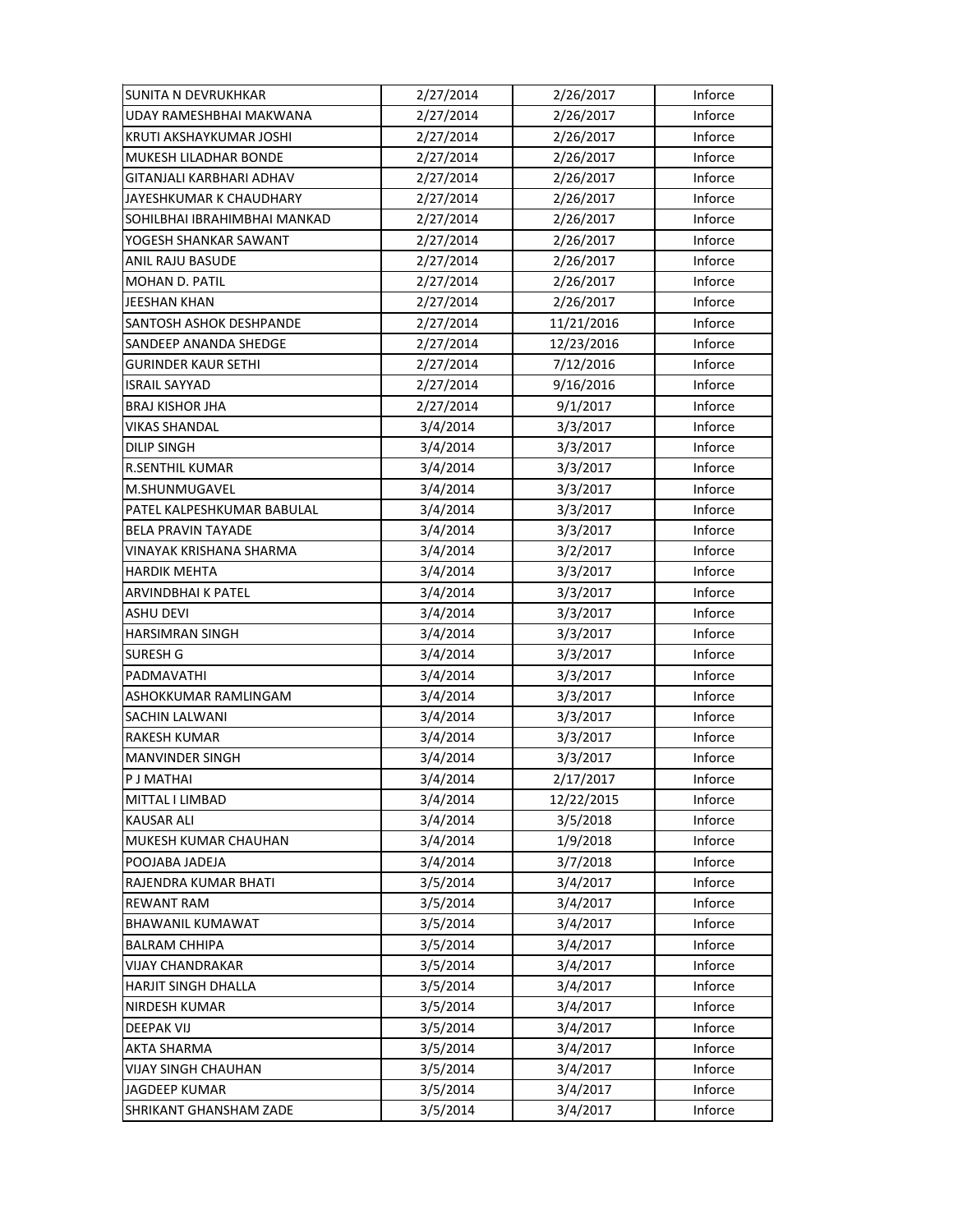| SHRIDHAR POCHAMALLU GUNDU    | 3/5/2014  | 3/4/2017   | Inforce |
|------------------------------|-----------|------------|---------|
| MRINAL PODDAR                | 3/5/2014  | 3/4/2017   | Inforce |
| S.MARAGATHAVALLI             | 3/5/2014  | 3/4/2017   | Inforce |
| HEMANT RAMINDER YADAV        | 3/5/2014  | 3/4/2017   | Inforce |
| WAJID ARIF SYED              | 3/5/2014  | 3/4/2017   | Inforce |
| <b>SMITA NAGLE</b>           | 3/5/2014  | 2/12/2018  | Inforce |
| <b>SH.DEEPAK DEWASI</b>      | 3/5/2014  | 2/20/2017  | Inforce |
| SHABANAJABI NASIM AKHTAR     | 3/5/2014  | 6/26/2016  | Inforce |
| SHAILESH M. JOSHI            | 3/5/2014  | 12/12/2016 | Inforce |
| <b>MANOJ KUMAR THAKUR</b>    | 3/6/2014  | 3/5/2017   | Inforce |
| <b>MUKESH S PATEL</b>        | 3/6/2014  | 3/5/2017   | Inforce |
| <b>DILLIP BARAL</b>          | 3/6/2014  | 3/5/2017   | Inforce |
| LEENABEN VIJAYBHAI JANI      | 3/6/2014  | 3/5/2017   | Inforce |
| SHIV BHOLA                   | 3/6/2014  | 3/5/2017   | Inforce |
| <b>B S JYOTIRMAYEE SAHOO</b> | 3/6/2014  | 3/5/2017   | Inforce |
| <b>BIRJU G PARMAR</b>        | 3/6/2014  | 3/5/2017   | Inforce |
| <b>RITA MEHER</b>            | 3/6/2014  | 3/5/2017   | Inforce |
| <b>DEEPAK KUMAR</b>          | 3/6/2014  | 3/5/2017   | Inforce |
| VIRENDER KUMAR SAHAI         | 3/6/2014  | 6/23/2016  | Inforce |
| PRASANNA KUMAR GARNAIK       | 3/6/2014  | 9/13/2018  | Inforce |
| NAVDEEPKR N CHORARIYA        | 3/6/2014  | 9/11/2016  | Inforce |
| SAROJ KUMAR SAHOO            | 3/6/2014  | 10/17/2016 | Inforce |
| UMESH KUMAR SUBUDHI          | 3/6/2014  | 5/30/2016  | Inforce |
| <b>MANDALAPU SIBA</b>        | 3/7/2014  | 3/6/2017   | Inforce |
| AJAYA NAG                    | 3/7/2014  | 3/6/2017   | Inforce |
| NARANSINH R. JADEJA          | 3/7/2014  | 3/6/2017   | Inforce |
| <b>VALIULLA S MEMAN</b>      | 3/7/2014  | 3/6/2017   | Inforce |
| HITENDRASINH K. CHAUHAN      | 3/7/2014  | 3/6/2017   | Inforce |
| D SATHISH PRABHU             | 3/7/2014  | 3/6/2017   | Inforce |
| <b>AMIT SUNARIA</b>          | 3/7/2014  | 3/6/2017   | Inforce |
| <b>RAJAP</b>                 | 3/7/2014  | 3/6/2017   | Inforce |
| PAVAN RAMCHANDRA MANE        | 3/7/2014  | 3/6/2017   | Inforce |
| <b>DEEPIKA</b>               | 3/7/2014  | 3/9/2017   | Inforce |
| <b>VIPIN KUMAR</b>           | 3/7/2014  | 4/2/2016   | Inforce |
| DEEPAK BHALCHANDRA DALVI     | 3/7/2014  | 5/13/2016  | Inforce |
| S.PECHIMUTHU                 | 3/7/2014  | 7/11/2016  | Inforce |
| CHHANDA SARKAR               | 3/13/2014 | 3/11/2017  | Inforce |
| DEVARAJ G M                  | 3/13/2014 | 3/14/2017  | Inforce |
| <b>RANJIT KUMAR</b>          | 3/13/2014 | 9/27/2016  | Inforce |
| <b>MIHIR SONEJI</b>          | 3/13/2014 | 6/22/2018  | Inforce |
| SANJEEV KUMAR                | 3/13/2014 | 6/14/2016  | Inforce |
| <b>SELVAM G</b>              | 3/18/2014 | 3/17/2017  | Inforce |
| <b>JAIRAJ</b>                | 3/18/2014 | 3/17/2017  | Inforce |
| SHAMEEMBANU U GUTTAL         | 3/18/2014 | 3/17/2017  | Inforce |
| ANAND MAHAVIR DONGARE        | 3/18/2014 | 3/17/2017  | Inforce |
| <b>MOHIT SINGH</b>           | 3/18/2014 | 3/17/2017  | Inforce |
| SUNITABEN NITINBHAI PATEL    | 3/18/2014 | 3/17/2017  | Inforce |
| <b>MONIKA</b>                | 3/18/2014 | 3/17/2017  | Inforce |
| <b>AMIT SIHAG</b>            | 3/18/2014 | 3/17/2017  | Inforce |
| MANVENDRA SINGH              | 3/18/2014 | 3/17/2017  | Inforce |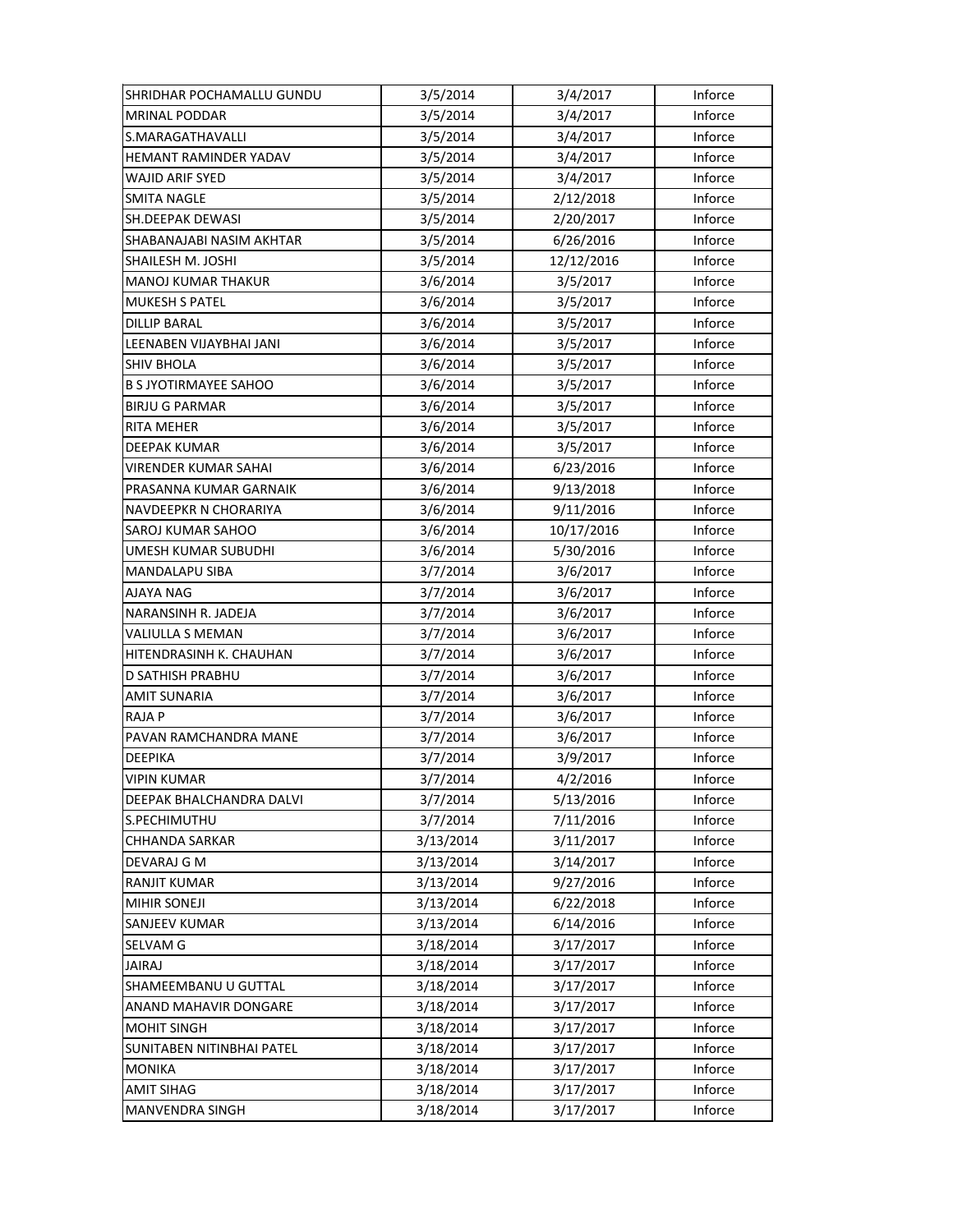| M.RAMKUMAR ARVIND               | 3/18/2014 | 3/17/2017 | Inforce |
|---------------------------------|-----------|-----------|---------|
| RAGHVENDRA SINGH SENGAR         | 3/18/2014 | 3/17/2017 | Inforce |
| URVI OZA                        | 3/18/2014 | 3/17/2017 | Inforce |
| <b>MEET KANTILAL KOTAK</b>      | 3/18/2014 | 3/17/2017 | Inforce |
| <b>MEKA AKHILA</b>              | 3/18/2014 | 3/17/2017 | Inforce |
| <b>MANOHAR MADANLAL PALIWAL</b> | 3/18/2014 | 3/17/2017 | Inforce |
| <b>NAVNITKUMAR PATEL</b>        | 3/18/2014 | 3/17/2017 | Inforce |
| <b>NAYNABEN KHANT</b>           | 3/18/2014 | 3/17/2017 | Inforce |
| <b>GURTAR SINGH</b>             | 3/18/2014 | 3/17/2017 | Inforce |
| <b>JAGJEET SINGH</b>            | 3/18/2014 | 3/17/2017 | Inforce |
| <b>BANDARU NARESH KUMAR</b>     | 3/18/2014 | 3/17/2017 | Inforce |
| VORUGANTI PRAVEEN               | 3/18/2014 | 3/17/2017 | Inforce |
| UTTAM KUMAR                     | 3/18/2014 | 3/17/2017 | Inforce |
| SOOREJ K S                      | 3/18/2014 | 3/17/2017 | Inforce |
| <b>ABDUL RASHEED</b>            | 3/18/2014 | 3/17/2017 | Inforce |
| LEKHA S PISTOLWALA              | 3/18/2014 | 3/17/2017 | Inforce |
| NISHANT PANKAJSINH SOLANKI      | 3/18/2014 | 3/17/2017 | Inforce |
| AJAY KUMAR PATTNAIK             | 3/18/2014 | 3/17/2017 | Inforce |
| BALAMURUGAN A                   | 3/18/2014 | 3/17/2017 | Inforce |
| DINESH KUMAR JOSHI              | 3/18/2014 | 3/17/2017 | Inforce |
| <b>SUHAIB KHAN</b>              | 3/18/2014 | 3/17/2017 | Inforce |
| MAHESH V HADAWALE               | 3/18/2014 | 3/17/2017 | Inforce |
| AMRITA SUBHASH RAUT             | 3/18/2014 | 3/17/2017 | Inforce |
| <b>BHARAT PATIDAR</b>           | 3/18/2014 | 3/17/2017 | Inforce |
| <b>ROHIT ORA</b>                | 3/18/2014 | 3/17/2017 | Inforce |
| <b>RAJESH JOSHI</b>             | 3/18/2014 | 3/17/2017 | Inforce |
| MADHURI VASANT RANE             | 3/18/2014 | 3/17/2017 | Inforce |
| SHEETAL BHAGVANT AWATI          | 3/18/2014 | 3/17/2017 | Inforce |
| <b>SUBHASH CHANDRA</b>          | 3/18/2014 | 3/17/2017 | Inforce |
| SUNIL G                         | 3/18/2014 | 3/17/2017 | Inforce |
| RAJENDRA KISHOR BHARDIA         | 3/18/2014 | 3/17/2017 | Inforce |
| <b>VAIBHAV SURESHRAO WATH</b>   | 3/18/2014 | 3/17/2017 | Inforce |
| HOZEFA TAJAMMUL HASSONJEE       | 3/18/2014 | 3/17/2017 | Inforce |
| <b>IRFAN SHAIKH</b>             | 3/18/2014 | 3/17/2017 | Inforce |
| NOORAHEMED M PATHAN             | 3/18/2014 | 3/17/2017 | Inforce |
| <b>SURESH KUMAR SAHU</b>        | 3/18/2014 | 3/17/2017 | Inforce |
| RAJKUMAR PANDA                  | 3/18/2014 | 3/17/2017 | Inforce |
| SHAKTISINH SHEKHAWAT            | 3/18/2014 | 3/17/2017 | Inforce |
| RAVI THOURANI                   | 3/18/2014 | 3/17/2017 | Inforce |
| S SUDHARSAN                     | 3/18/2014 | 3/17/2017 | Inforce |
| <b>DEVI SINGH</b>               | 3/18/2014 | 3/17/2017 | Inforce |
| LAKSHMI.V                       | 3/18/2014 | 3/17/2017 | Inforce |
| K S SHOBHA                      | 3/18/2014 | 3/17/2017 | Inforce |
| INDRARAJ RAMESH PADOLE          | 3/18/2014 | 3/17/2017 | Inforce |
| SHAFI MOHAMMAD                  | 3/18/2014 | 3/17/2017 | Inforce |
| DIPALI MAPARA                   | 3/18/2014 | 3/17/2017 | Inforce |
| <b>KUMAR M</b>                  | 3/18/2014 | 3/17/2017 | Inforce |
| VISHAL KUMAR NAYAK              | 3/18/2014 | 3/17/2017 | Inforce |
| <b>KAPIL ARYA</b>               | 3/18/2014 | 3/17/2017 | Inforce |
| TABASSUM ANSARI                 | 3/18/2014 | 3/17/2017 | Inforce |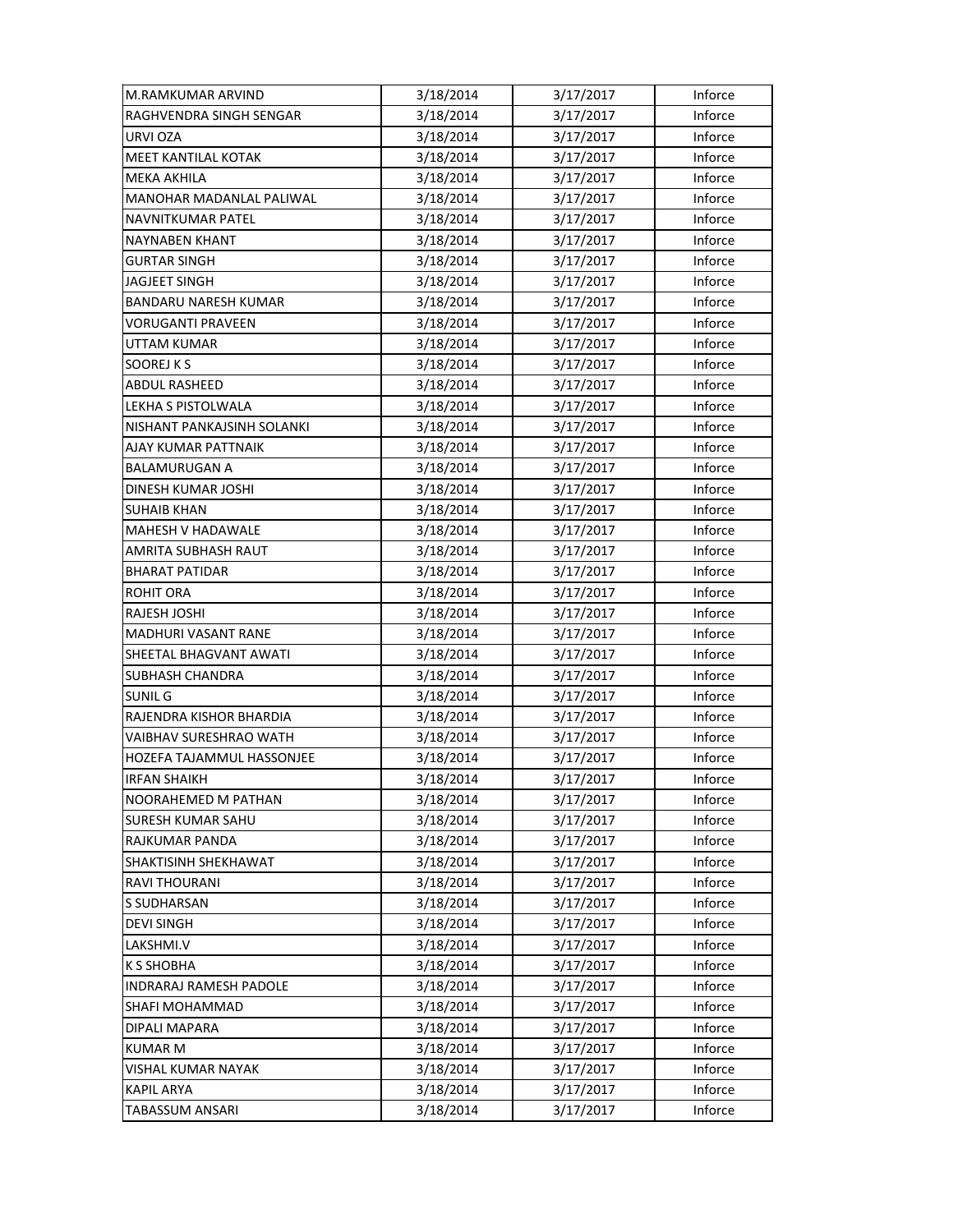| ASHWINI KUMAR SRIVASTAVA        | 3/18/2014 | 3/17/2017  | Inforce |
|---------------------------------|-----------|------------|---------|
| <b>RENU DEVI</b>                | 3/18/2014 | 3/17/2017  | Inforce |
| HARSHKUMAR N. CHAUDHARI         | 3/18/2014 | 3/17/2017  | Inforce |
| HARESHBHAI SOMABHAI LOH         | 3/18/2014 | 3/17/2017  | Inforce |
| SHITAL S WASAN                  | 3/18/2014 | 3/17/2017  | Inforce |
| GUNDA SRAVANI                   | 3/18/2014 | 3/17/2017  | Inforce |
| <b>GIRISH UMAKANT CHAUDHARI</b> | 3/18/2014 | 3/17/2017  | Inforce |
| <b>TARKESHWAR PANDEY</b>        | 3/18/2014 | 3/17/2017  | Inforce |
| <b>JUHI SRIVASTAVA</b>          | 3/18/2014 | 3/17/2017  | Inforce |
| ARUN KUMAR JAIN                 | 3/18/2014 | 3/17/2017  | Inforce |
| <b>VIPIN SURANA</b>             | 3/18/2014 | 3/17/2017  | Inforce |
| <b>VINEESH AGGARWAL</b>         | 3/18/2014 | 3/17/2017  | Inforce |
| SANJAY WAALI                    | 3/18/2014 | 11/27/2016 | Inforce |
| NAWALKISHOR JAJOO               | 3/18/2014 | 10/11/2016 | Inforce |
| <b>ABHISHEK BANSAL</b>          | 3/18/2014 | 7/24/2017  | Inforce |
| PRIYANKA                        | 3/18/2014 | 12/18/2016 | Inforce |
| THOTA SURESH KUMAR              | 3/18/2014 | 8/10/2016  | Inforce |
| VASUKI T N                      | 3/18/2014 | 7/21/2016  | Inforce |
| RAJESH KUMAR GARG               | 3/18/2014 | 1/15/2017  | Inforce |
| PANDYA HIMANSHU                 | 3/18/2014 | 7/25/2018  | Inforce |
| <b>RAVINDER KAUR</b>            | 3/18/2014 | 5/12/2016  | Inforce |
| DHARMEDRA RABARI                | 3/18/2014 | 10/25/2016 | Inforce |
| RAGINIBEN PATEL                 | 3/18/2014 | 11/13/2017 | Inforce |
| PRAJAPATI ARVIND                | 3/18/2014 | 9/16/2016  | Inforce |
| OM PRAKASH GUPTA                | 3/18/2014 | 3/20/2018  | Inforce |
| SRI RAJU PAUL                   | 3/18/2014 | 9/6/2017   | Inforce |
| DEVENKUMAR BHATNAGAR            | 3/18/2014 | 9/26/2016  | Inforce |
| <b>PUNEETA</b>                  | 3/18/2014 | 9/22/2016  | Inforce |
| <b>GHANSHYAM</b>                | 3/18/2014 | 8/29/2016  | Inforce |
| ABHINAY HANAMANT KAMBLE         | 3/18/2014 | 7/22/2016  | Inforce |
| JYOTIKUMAR KRISHNADEO SAHAY     | 3/18/2014 | 3/27/2016  | Inforce |
| CHANDRAKANT BIRAJDAR            | 3/18/2014 | 1/16/2017  | Inforce |
| P.BALAJI                        | 3/18/2014 | 11/7/2015  | Inforce |
| RAY CHIRAG YOGESHBHAI           | 3/18/2014 | 6/16/2016  | Inforce |
| ANUJ KUMAR                      | 3/20/2014 | 3/19/2017  | Inforce |
| NARASHIMA V REDDY               | 3/20/2014 | 3/19/2017  | Inforce |
| SHAIK AFZAL BASHA               | 3/20/2014 | 3/19/2017  | Inforce |
| H.S.KAMAKSHAMMA                 | 3/20/2014 | 3/19/2017  | Inforce |
| <b>KN R SANTOSH RAJ</b>         | 3/20/2014 | 3/19/2017  | Inforce |
| <b>IMTIYAZ AHMED</b>            | 3/20/2014 | 3/19/2017  | Inforce |
| <b>CHAIN LAL</b>                | 3/20/2014 | 3/19/2017  | Inforce |
| SACHIN GORAKH MANE              | 3/20/2014 | 3/19/2017  | Inforce |
| <b>HARISH S PINGULKAR</b>       | 3/20/2014 | 3/19/2017  | Inforce |
| PRITESH PRADEEP JAIN            | 3/20/2014 | 3/19/2017  | Inforce |
| <b>KANIKA MODI</b>              | 3/20/2014 | 3/19/2017  | Inforce |
| PREMA RAM                       | 3/20/2014 | 3/19/2017  | Inforce |
| VARSHA R CHAURASIYA             | 3/20/2014 | 3/19/2017  | Inforce |
| PAYAL VERMA                     | 3/20/2014 | 3/19/2017  | Inforce |
| DIPAK UTTAM GHOGARE             | 3/20/2014 | 3/19/2017  | Inforce |
| MOHD HAFZAL                     | 3/20/2014 | 3/19/2017  | Inforce |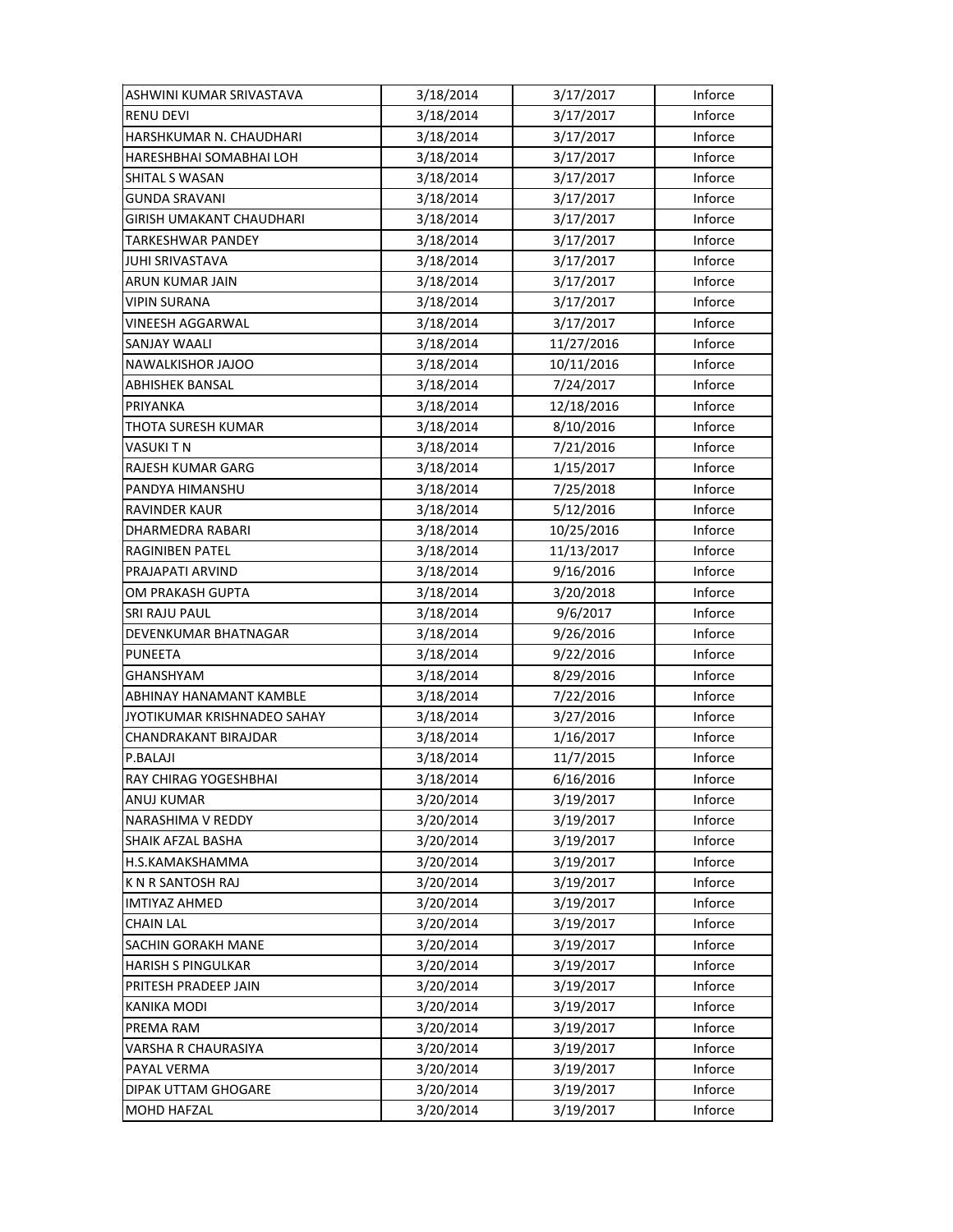| AWADHESH MOTILAL GUPTA           | 3/20/2014 | 3/19/2017  | Inforce |
|----------------------------------|-----------|------------|---------|
| ARIF                             | 3/20/2014 | 3/19/2017  | Inforce |
| <b>ASHUTOSH N PATIL</b>          | 3/20/2014 | 11/5/2016  | Inforce |
| RAVINDRA MESHRAM                 | 3/20/2014 | 12/25/2016 | Inforce |
| UMESH GHATE                      | 3/20/2014 | 11/15/2016 | Inforce |
| ASHUTOSH KUMAR PANDEY            | 3/20/2014 | 12/27/2015 | Inforce |
| UJJAL KUMAR JAIN                 | 3/20/2014 | 9/26/2016  | Inforce |
| <b>VIJAY KUMAR</b>               | 3/20/2014 | 2/27/2017  | Inforce |
| <b>MANAN S MEHTA</b>             | 3/20/2014 | 12/30/2015 | Inforce |
| DHARA RAVAL                      | 3/20/2014 | 8/6/2016   | Inforce |
| <b>GAGANDEEP GARG</b>            | 3/24/2014 | 3/23/2017  | Inforce |
| NISHA AGRAWAL                    | 3/24/2014 | 3/23/2017  | Inforce |
| SHOYEB ALAM                      | 3/24/2014 | 3/23/2017  | Inforce |
| <b>SUDHA</b>                     | 3/24/2014 | 3/23/2017  | Inforce |
| <b>HEM KUMAR SAHU</b>            | 3/24/2014 | 3/23/2017  | Inforce |
| <b>SANJAY NAGORI</b>             | 3/24/2014 | 3/23/2017  | Inforce |
| SHIPRA KHANDELWAL                | 3/24/2014 | 3/23/2017  | Inforce |
| <b>JITENDRA SINGH</b>            | 3/24/2014 | 3/23/2017  | Inforce |
| <b>JAGDEEP KUMAR</b>             | 3/24/2014 | 3/23/2017  | Inforce |
| POONAM NAIK                      | 3/24/2014 | 3/23/2017  | Inforce |
| R.SASIKALA                       | 3/24/2014 | 3/23/2017  | Inforce |
| CHAUHAN MAHEMANDAYUSUF FAKIRMOH. | 3/24/2014 | 3/23/2017  | Inforce |
| P KARTHIK                        | 3/24/2014 | 3/23/2017  | Inforce |
| <b>JASHODA POTLIYA</b>           | 3/24/2014 | 3/23/2017  | Inforce |
| <b>DEEPAK SOLANKI</b>            | 3/24/2014 | 3/23/2017  | Inforce |
| SUBRATA KUMAR GOSWAMI            | 3/24/2014 | 3/23/2017  | Inforce |
| <b>KANCHAN BALA</b>              | 3/24/2014 | 3/23/2017  | Inforce |
| <b>SUNITA DEVI</b>               | 3/24/2014 | 3/23/2017  | Inforce |
| <b>BHATT SEEMA K</b>             | 3/24/2014 | 5/22/2018  | Inforce |
| VISHAL RAMESH SOLANKI            | 3/24/2014 | 12/25/2016 | Inforce |
| <b>ANJU RANI</b>                 | 3/24/2014 | 6/14/2016  | Inforce |
| NITESH BARGALI                   | 3/24/2014 | 10/10/2017 | Inforce |
| <b>HEMANT YADAV</b>              | 3/24/2014 | 10/10/2016 | Inforce |
| PAYAL MADAAN                     | 3/24/2014 | 7/23/2016  | Inforce |
| <b>VINOD KUMAR</b>               | 3/24/2014 | 1/19/2017  | Inforce |
| ROSHIKUTTI K                     | 3/24/2014 | 7/26/2016  | Inforce |
| MOHD. RASHID KHAN                | 3/24/2014 | 2/27/2016  | Inforce |
| PUNABHAI PATEL                   | 3/24/2014 | 1/7/2016   | Inforce |
| <b>MEGHA SORTE</b>               | 3/24/2014 | 3/23/2017  | Inforce |
| DONGAR SINGH SAHU                | 3/26/2014 | 3/25/2017  | Inforce |
| <b>SUJIT M LONDHE</b>            | 3/26/2014 | 3/25/2017  | Inforce |
| <b>VINOD KUMAR</b>               | 3/26/2014 | 3/25/2017  | Inforce |
| <b>ABDUL AZIZ</b>                | 3/26/2014 | 3/25/2017  | Inforce |
| AMOL GOWARDHAN PATIL             | 3/26/2014 | 3/25/2017  | Inforce |
| SATISH TUKARAM SURVE             | 3/26/2014 | 3/25/2017  | Inforce |
| HARENDRA PRATAP PAL              | 3/26/2014 | 3/25/2017  | Inforce |
| <b>MENKA DUBEY</b>               | 3/26/2014 | 3/25/2017  | Inforce |
| ZAKRA AKHLAK                     | 3/26/2014 | 3/24/2017  | Inforce |
| <b>BHEEM PRAKASH</b>             | 3/26/2014 | 3/24/2017  | Inforce |
| PRANIL NARAMSHETTIWAR            | 3/26/2014 | 3/25/2017  | Inforce |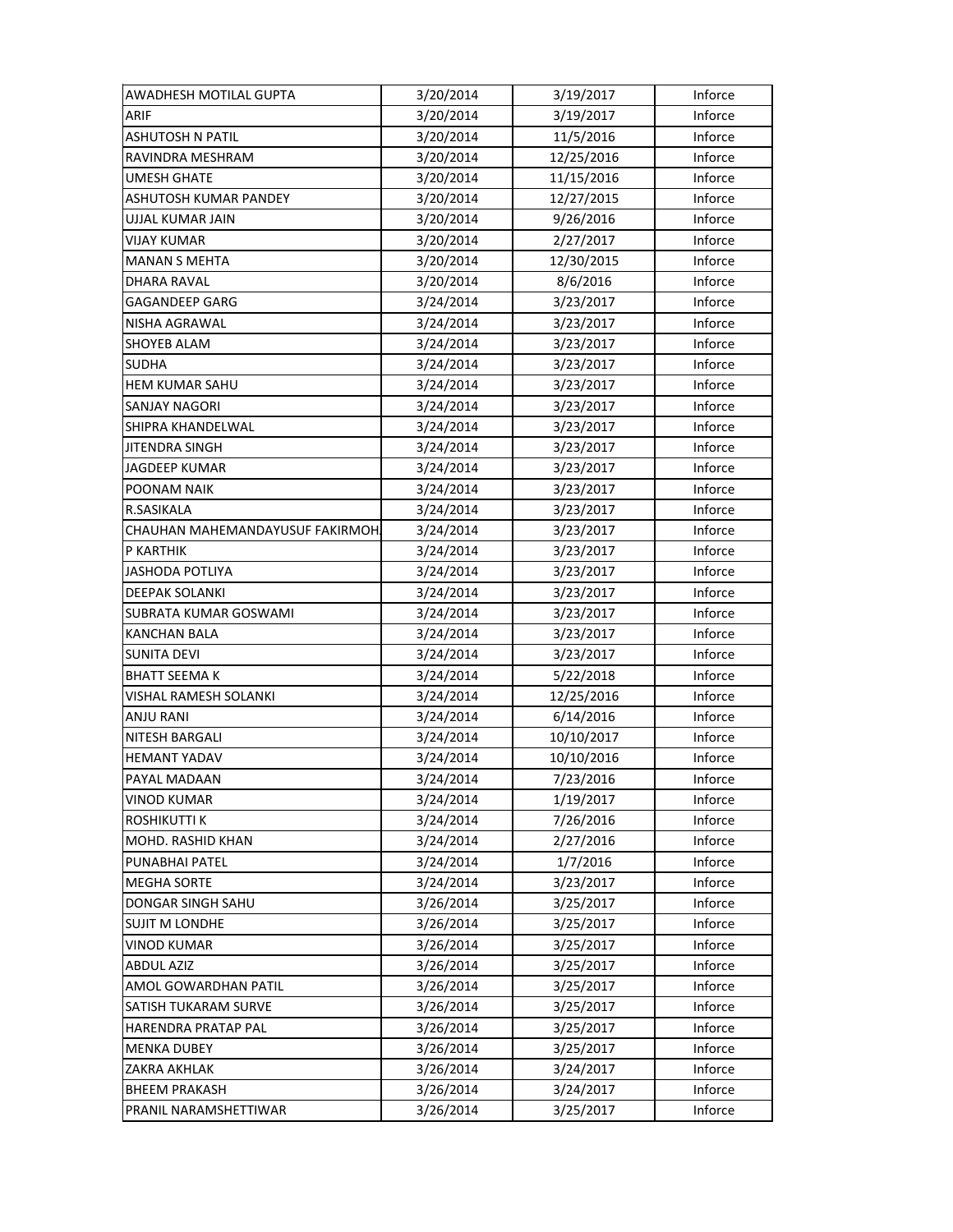| NITUMANI BEHERA                | 3/26/2014 | 3/25/2017  | Inforce |
|--------------------------------|-----------|------------|---------|
| RASHMI KANTA SAHOO             | 3/26/2014 | 3/25/2017  | Inforce |
| TUNA SWAIN                     | 3/26/2014 | 3/25/2017  | Inforce |
| SAMIT KUMAR MOHANTY            | 3/26/2014 | 3/25/2017  | Inforce |
| ASHISH ROUT                    | 3/26/2014 | 3/25/2017  | Inforce |
| SK ABDUL WAZID                 | 3/26/2014 | 3/25/2017  | Inforce |
| PANKAJIT SAMAL                 | 3/26/2014 | 3/25/2017  | Inforce |
| <b>SOBHINI PATHROS</b>         | 3/26/2014 | 3/25/2017  | Inforce |
| M RAMESH                       | 3/26/2014 | 3/25/2017  | Inforce |
| <b>AVINASH S THORAT</b>        | 3/26/2014 | 3/25/2017  | Inforce |
| MEHTA AMIBEN SANJAYKUMAR       | 3/26/2014 | 3/25/2017  | Inforce |
| RAJESH KUMAR DUTTA             | 3/26/2014 | 3/25/2017  | Inforce |
| RAMAKANT SHARMA                | 3/26/2014 | 3/25/2017  | Inforce |
| <b>GOVINDA PADHI</b>           | 3/26/2014 | 3/3/2018   | Inforce |
| PRAVAT KUMAR MISHRA            | 3/26/2014 | 4/27/2018  | Inforce |
| MILAN KR. DAS                  | 3/26/2014 | 11/21/2015 | Inforce |
| <b>ARUNADEVIR</b>              | 3/26/2014 | 6/4/2018   | Inforce |
| <b>VISHAL MEHTA</b>            | 3/26/2014 | 12/16/2016 | Inforce |
| B ANANTHARAMA BHAT             | 3/26/2014 | 7/29/2018  | Inforce |
| DIPESHKUMAR MAHENDRABHAI PATEL | 3/26/2014 | 2/20/2018  | Inforce |
| MITHUN VASANT MHATRE           | 3/26/2014 | 12/23/2016 | Inforce |
| <b>KISHAN KUMAR</b>            | 3/26/2014 | 12/27/2015 | Inforce |
| PINKU KHAN                     | 3/26/2014 | 12/17/2015 | Inforce |
| <b>MONISH BALARAM PATIL</b>    | 3/28/2014 | 3/27/2017  | Inforce |
| SANJAYBHAI B RATHOD            | 3/28/2014 | 3/27/2017  | Inforce |
| AGYAN BALA BAMBOLE             | 3/28/2014 | 3/27/2017  | Inforce |
| HETAL DIVYESH MONANI           | 3/28/2014 | 3/27/2017  | Inforce |
| DIPALI KIRAN GHORPADE          | 3/28/2014 | 3/27/2017  | Inforce |
| SHIVSHANKAR SARVJEET SHARMA    | 3/28/2014 | 3/27/2017  | Inforce |
| JAYESH PADMAKAR DUPARE         | 3/28/2014 | 3/27/2017  | Inforce |
| SAGAR DINESHBHAI HARSORA       | 3/28/2014 | 3/27/2017  | Inforce |
| <b>JATIN NARANG</b>            | 3/28/2014 | 3/27/2017  | Inforce |
| <b>MAKWANA SHIRISH G</b>       | 3/28/2014 | 3/27/2017  | Inforce |
| TALLAPALLY VENKATESHWARLU      | 3/28/2014 | 3/27/2017  | Inforce |
| CHILUSANI RAJU                 | 3/28/2014 | 3/27/2017  | Inforce |
| <b>RAKESH KACHER</b>           | 3/28/2014 | 3/27/2017  | Inforce |
| <b>DHARMESH B PATEL</b>        | 3/28/2014 | 3/27/2017  | Inforce |
| NEHA AGGARWAL                  | 3/28/2014 | 3/27/2017  | Inforce |
| AJAY NATHULAL MALVIYA          | 3/28/2014 | 3/27/2017  | Inforce |
| N.ATHINARAYANAN                | 3/28/2014 | 3/27/2017  | Inforce |
| N.RAMACHANDRAN                 | 3/28/2014 | 3/27/2017  | Inforce |
| <b>UPKAR SINGH CHHABRA</b>     | 3/28/2014 | 3/27/2017  | Inforce |
| SACHINKUMAR G SHAH             | 3/28/2014 | 3/27/2017  | Inforce |
| VIMAL K BRAHMBHATT             | 3/28/2014 | 3/27/2017  | Inforce |
| RAJ KAMAL MAHATO               | 3/28/2014 | 3/27/2017  | Inforce |
| <b>MADHU GUPTA</b>             | 3/28/2014 | 3/27/2017  | Inforce |
| <b>MAHANDER SINGH</b>          | 3/28/2014 | 3/27/2017  | Inforce |
| <b>SURABHI JAIN</b>            | 3/28/2014 | 3/27/2017  | Inforce |
| ANAND MAGADUM                  | 3/28/2014 | 3/27/2017  | Inforce |
| REENA SINGHAL                  | 3/28/2014 | 3/27/2017  | Inforce |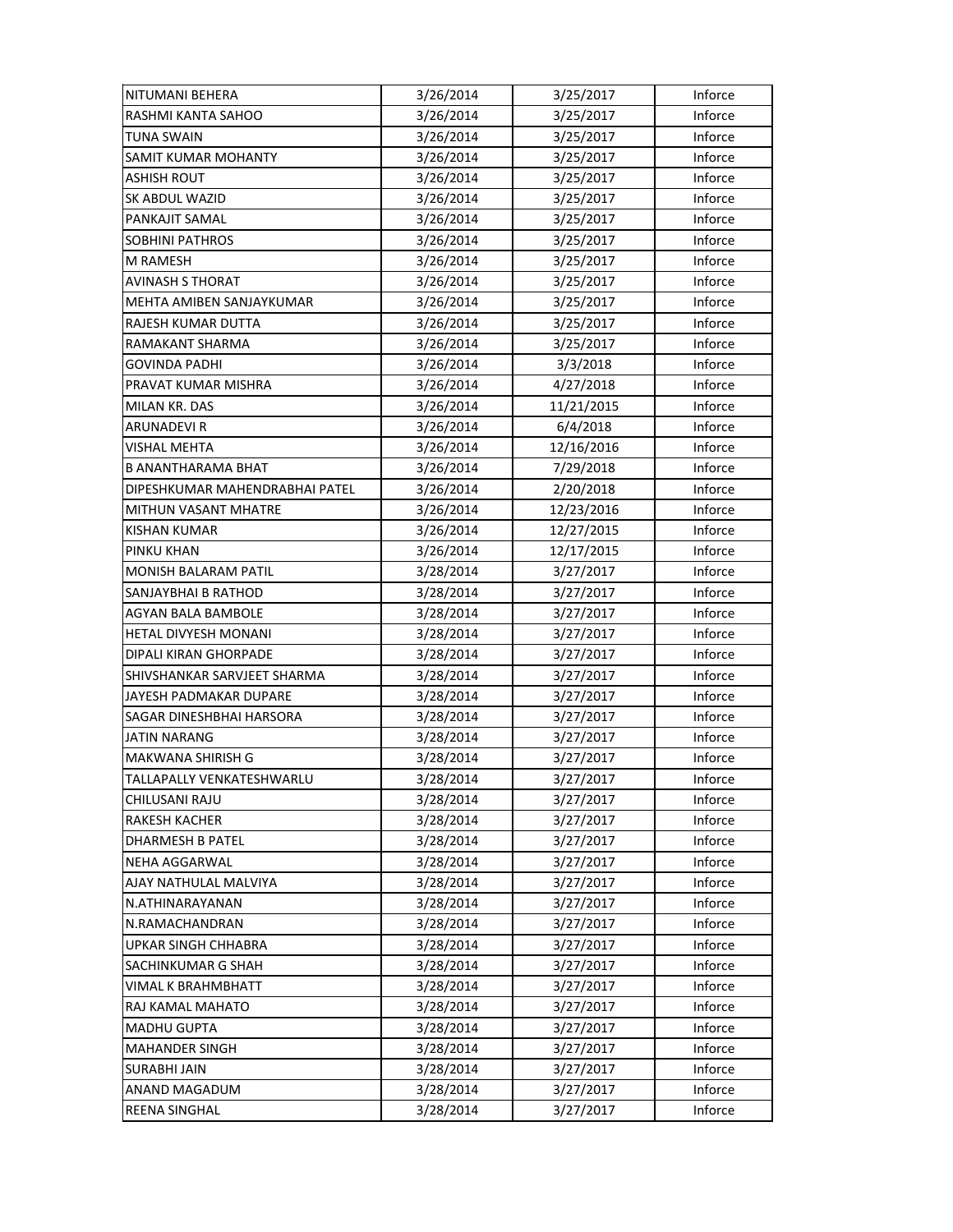| <b>RAJNESH KUMAR</b>           | 3/28/2014 | 3/27/2017  | Inforce |
|--------------------------------|-----------|------------|---------|
| DHARMENDRA JAT                 | 3/28/2014 | 3/27/2017  | Inforce |
| <b>BABLU PANDYA</b>            | 3/28/2014 | 3/27/2017  | Inforce |
| <b>HEMANTKUMAR RATHOD</b>      | 3/28/2014 | 3/9/2018   | Inforce |
| SHINOJ                         | 3/28/2014 | 2/24/2016  | Inforce |
| <b>VINOD KUMAR</b>             | 3/28/2014 | 1/25/2018  | Inforce |
| <b>JAVED BHIMLA</b>            | 3/28/2014 | 11/19/2016 | Inforce |
| <b>MANJU BHARDWAJ</b>          | 3/28/2014 | 11/14/2015 | Inforce |
| <b>GANESH BHOIR</b>            | 3/28/2014 | 3/4/2016   | Inforce |
| GIRWAR PRASAD SINHA            | 3/28/2014 | 11/15/2015 | Inforce |
| VELUMANI S                     | 3/28/2014 | 12/1/2016  | Inforce |
| <b>GAUTAM BOHARA</b>           | 3/28/2014 | 9/26/2016  | Inforce |
| S. SAYEEDAHMEDKHAN             | 3/28/2014 | 11/16/2018 | Inforce |
| RIYAZ A SHAIKH                 | 3/28/2014 | 6/14/2016  | Inforce |
| <b>JUMME KHAN</b>              | 3/29/2014 | 3/28/2017  | Inforce |
| <b>BHANWAR LAL</b>             | 3/29/2014 | 3/28/2017  | Inforce |
| <b>S P SIVANIVAS</b>           | 3/31/2014 | 3/30/2017  | Inforce |
| <b>ASHUTOSH GUPTA</b>          | 3/31/2014 | 3/30/2017  | Inforce |
| <b>TARSAM SINGH</b>            | 3/31/2014 | 3/30/2017  | Inforce |
| SUSHANT YUVARAJ PATIL          | 3/31/2014 | 3/30/2017  | Inforce |
| DIVYA BHARAT                   | 3/31/2014 | 3/30/2017  | Inforce |
| <b>DUJRAM VERMA</b>            | 3/31/2014 | 3/30/2017  | Inforce |
| RESHMA SARJERAO GAIKWAD        | 3/31/2014 | 3/30/2017  | Inforce |
| JANI AMITKUMAR ANILBHAI        | 3/31/2014 | 3/30/2017  | Inforce |
| <b>GURPREET SINGH</b>          | 3/31/2014 | 3/30/2017  | Inforce |
| RAMSAKHI PATEL                 | 3/31/2014 | 3/30/2017  | Inforce |
| DHANASEKARAN.P                 | 3/31/2014 | 3/30/2017  | Inforce |
| TAMBOLI SHAKIRA NASIR          | 3/31/2014 | 3/30/2017  | Inforce |
| ANITA NILESH DHAGE             | 3/31/2014 | 3/30/2017  | Inforce |
| MORE VINOD MOTIRAM             | 3/31/2014 | 3/30/2017  | Inforce |
| <b>SURESH KUMAR</b>            | 3/31/2014 | 3/30/2017  | Inforce |
| RUPINDER KUKREJA               | 3/31/2014 | 3/30/2017  | Inforce |
| <b>KARAMJIT SINGH</b>          | 3/31/2014 | 3/30/2017  | Inforce |
| RAJIV SWAMI                    | 3/31/2014 | 3/30/2017  | Inforce |
| ANIL KUMAR                     | 3/31/2014 | 3/30/2017  | Inforce |
| <b>HAIDAR KHAN MEHAR</b>       | 3/31/2014 | 3/30/2017  | Inforce |
| ANKIT RAJENDRA NAIK            | 3/31/2014 | 3/30/2017  | Inforce |
| <b>BHAGABAN KHUNTIA</b>        | 3/31/2014 | 3/30/2017  | Inforce |
| SACHIN M SATUNKAR              | 3/31/2014 | 3/30/2017  | Inforce |
| <b>DHANRAJ R</b>               | 3/31/2014 | 3/30/2017  | Inforce |
| RACHNA JAYANT MHATRE           | 3/31/2014 | 3/30/2017  | Inforce |
| CHAMAN LAL                     | 3/31/2014 | 3/30/2017  | Inforce |
| AJAY CHAKRADHARI               | 3/31/2014 | 3/30/2017  | Inforce |
| <b>ARUN CHOUDHARY</b>          | 3/31/2014 | 3/30/2017  | Inforce |
| <b>R.SURESH</b>                | 3/31/2014 | 3/30/2017  | Inforce |
| AJAYKUMAR                      | 3/31/2014 | 3/30/2017  | Inforce |
| <b>TANU KALE</b>               | 3/31/2014 | 3/30/2017  | Inforce |
| CHANDRAKANT VISHWANATH BHOJANE | 3/31/2014 | 3/30/2017  | Inforce |
| RENUKA ASHAPPA YELSATTI        | 3/31/2014 | 3/30/2017  | Inforce |
| RAHUL TANAJI MALUSARE          | 3/31/2014 | 3/30/2017  | Inforce |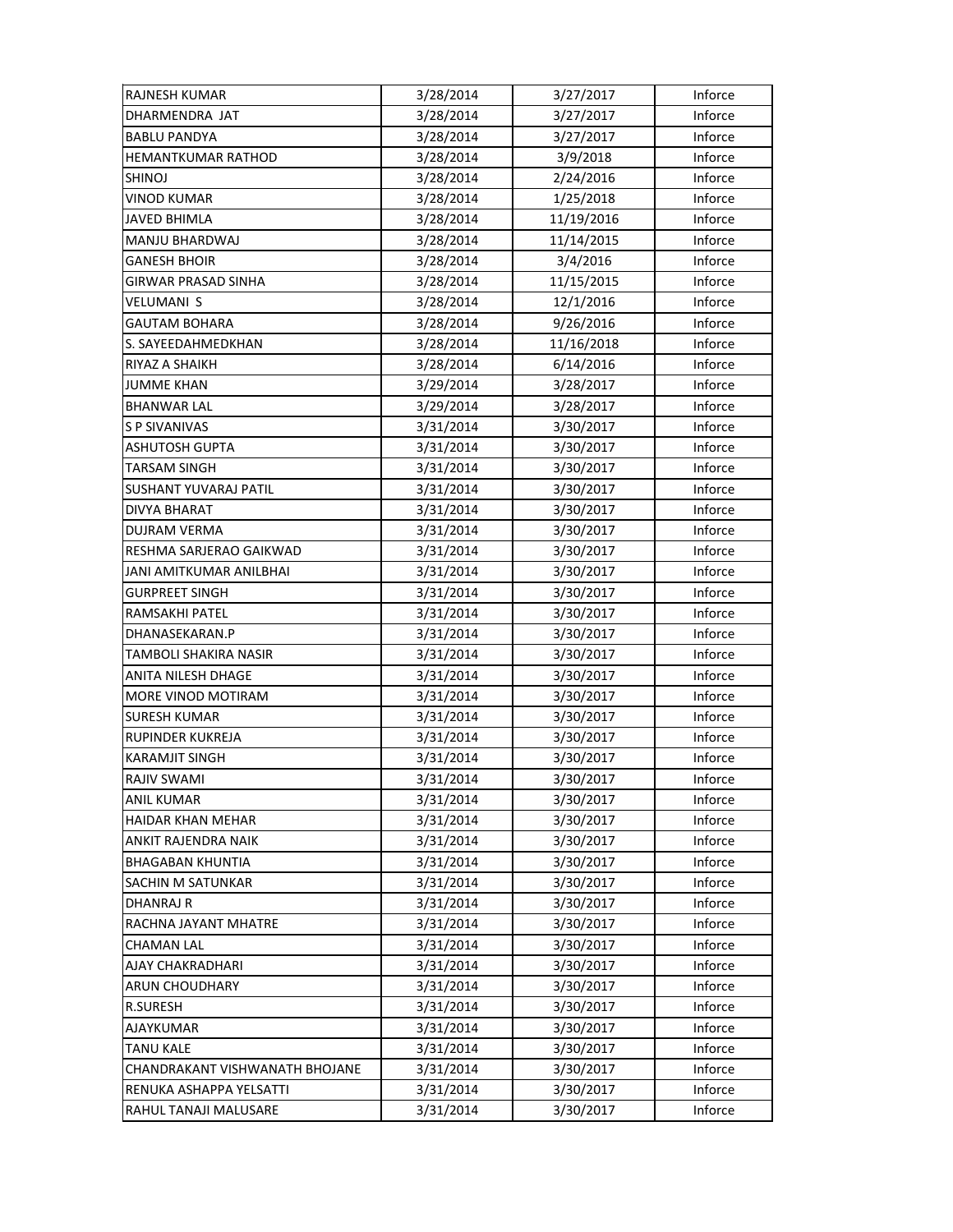| <b>MEENAKSHI SINGH</b>         | 3/31/2014 | 3/30/2017  | Inforce |
|--------------------------------|-----------|------------|---------|
| <b>GANESH KISAN MHASE</b>      | 3/31/2014 | 3/30/2017  | Inforce |
| MAUSHAM AGRAWAL                | 3/31/2014 | 3/30/2017  | Inforce |
| SONAL VIDNYAN SAWANT           | 3/31/2014 | 3/30/2017  | Inforce |
| <b>GANESH DINKAR SURVE</b>     | 3/31/2014 | 3/30/2017  | Inforce |
| <b>RAVI KUMAR SAHU</b>         | 3/31/2014 | 3/30/2017  | Inforce |
| <b>BIPIN SAPARIYA</b>          | 3/31/2014 | 3/30/2017  | Inforce |
| RAVINDRA KUMAR PATEL           | 3/31/2014 | 3/30/2017  | Inforce |
| JAI SINGH RAWAT                | 3/31/2014 | 3/30/2017  | Inforce |
| THAKKAR JAIMINKUMAR            | 3/31/2014 | 11/29/2016 | Inforce |
| RAVI SATYAMOORTHY              | 3/31/2014 | 11/2/2015  | Inforce |
| RACHANA HITESH SHAH            | 3/31/2014 | 11/11/2016 | Inforce |
| <b>GANDHI DEVANG</b>           | 3/31/2014 | 3/12/2017  | Inforce |
| ASHWINI KUMAR SAHOO            | 3/31/2014 | 12/21/2015 | Inforce |
| <b>CHETNA CHHATRI</b>          | 3/31/2014 | 2/27/2016  | Inforce |
| SANDEEP NAGPAL                 | 4/7/2014  | 4/6/2017   | Inforce |
| <b>SMITA TUSHAR PAWAR</b>      | 4/7/2014  | 4/6/2017   | Inforce |
| HEMARAJ VITTHAL NIKAM          | 4/7/2014  | 4/6/2017   | Inforce |
| ANAND ASHOK BHANDARE           | 4/7/2014  | 4/6/2017   | Inforce |
| HETAL PARESH RUPARELIA         | 4/7/2014  | 4/6/2017   | Inforce |
| SUBHASH MEHTA                  | 4/7/2014  | 4/6/2017   | Inforce |
| SOMANATH SAHU                  | 4/7/2014  | 4/6/2017   | Inforce |
| KINJAL SATISHBHAI PATEL        | 4/7/2014  | 4/6/2017   | Inforce |
| TAUSHEEF AHMAD                 | 4/7/2014  | 4/6/2017   | Inforce |
| CHANDU LAL VERMA               | 4/7/2014  | 4/6/2017   | Inforce |
| DHARAM MONDAL                  | 4/7/2014  | 4/6/2017   | Inforce |
| AVIJIT PODDAR                  | 4/7/2014  | 4/6/2017   | Inforce |
| RANJAN BAUL                    | 4/7/2014  | 4/6/2017   | Inforce |
| CHOGEL PAKHRIN                 | 4/7/2014  | 4/6/2017   | Inforce |
| RAHUL CHOWRASIA                | 4/7/2014  | 4/6/2017   | Inforce |
| VARINDER KUMAR MAHAJAN         | 4/7/2014  | 1/28/2017  | Inforce |
| PRAJAPATI JAYANTI LAXMANBHAI   | 4/9/2014  | 4/8/2017   | Inforce |
| NASEER AHAMMED KK              | 4/9/2014  | 4/8/2017   | Inforce |
| <b>BALAKESI CHANDRA SEKHAR</b> | 4/9/2014  | 4/8/2017   | Inforce |
| A.GAYATHRI                     | 4/9/2014  | 4/8/2017   | Inforce |
| <b>SANDIP GHOSH</b>            | 4/9/2014  | 1/4/2016   | Inforce |
| VIKASH KUMAR GUPTA             | 4/9/2014  | 8/4/2016   | Inforce |
| <b>SURENDER SINGH</b>          | 4/9/2014  | 2/5/2016   | Inforce |
| S.MURALI                       | 4/9/2014  | 8/5/2016   | Inforce |
| PRADEEPA R                     | 4/15/2014 | 4/14/2017  | Inforce |
| <b>ASHA KUMARI</b>             | 4/15/2014 | 4/14/2017  | Inforce |
| <b>BIBHA MISHRA</b>            | 4/15/2014 | 4/14/2017  | Inforce |
| SHANTANU ALOK GUPTA            | 4/15/2014 | 4/14/2017  | Inforce |
| <b>ADITYA SINGHAL</b>          | 4/15/2014 | 4/14/2017  | Inforce |
| SAHDEV JHINJHA                 | 4/15/2014 | 4/14/2017  | Inforce |
| <b>BANDANA SENGUPTA ROY</b>    | 4/15/2014 | 4/14/2017  | Inforce |
| PRASHANT DIPAKBHAI PATEL       | 4/15/2014 | 4/14/2017  | Inforce |
| <b>NIKUNJ K PATEL</b>          | 4/15/2014 | 4/14/2017  | Inforce |
| MANSURI IKBALBHAI M            | 4/15/2014 | 4/14/2017  | Inforce |
| SAHIRBHAI S VOHRA              | 4/15/2014 | 4/14/2017  | Inforce |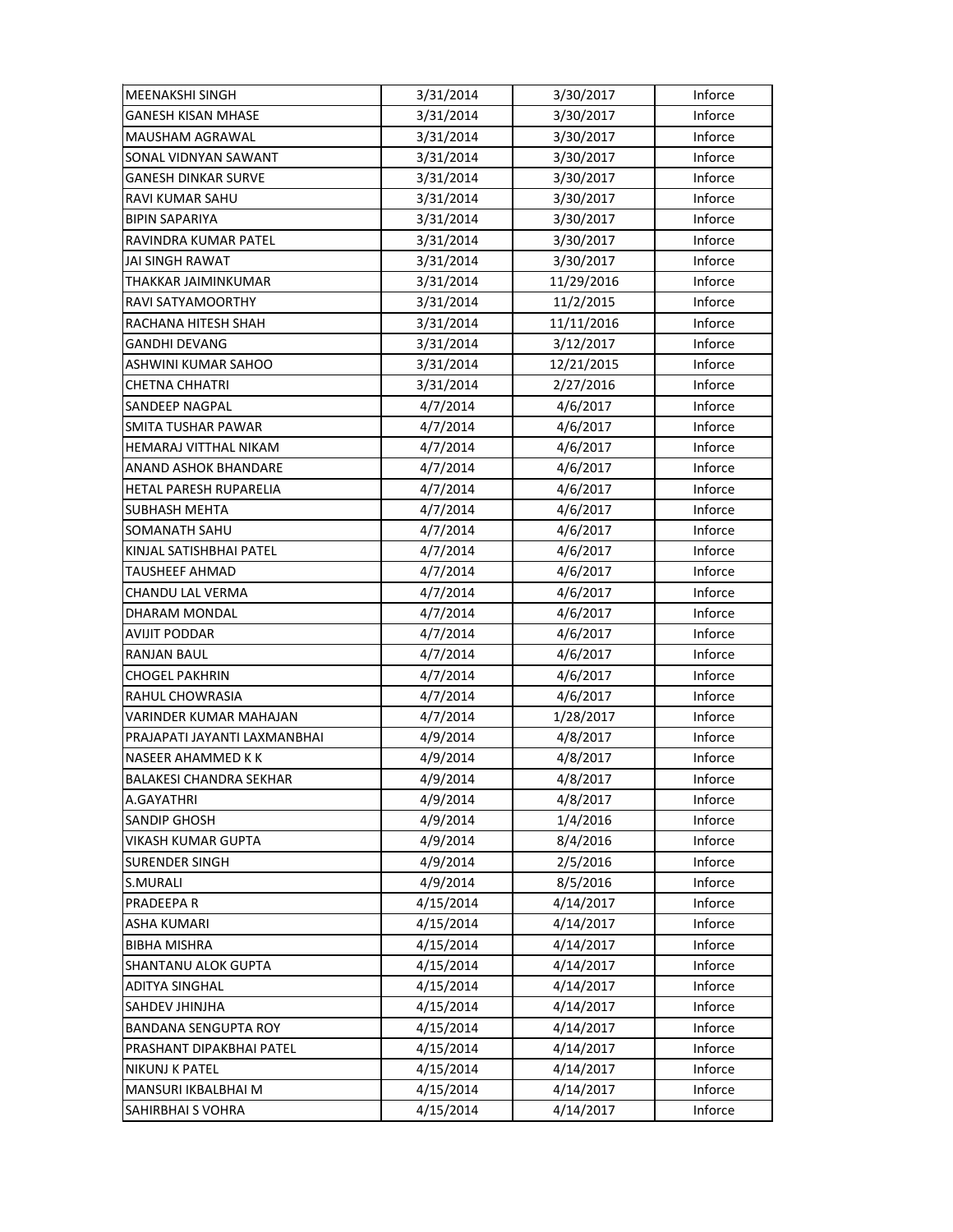| <b>RAJ KUMAR GUPTA</b>  | 4/15/2014 | 4/14/2017  | Inforce |
|-------------------------|-----------|------------|---------|
| ANKIT KANTI JAIN        | 4/15/2014 | 4/14/2017  | Inforce |
| SONALI JARIWALA         | 4/15/2014 | 4/14/2017  | Inforce |
| YOGESH KHANDAL          | 4/15/2014 | 4/14/2017  | Inforce |
| <b>BIKRAMJIT SINGH</b>  | 4/15/2014 | 4/14/2017  | Inforce |
| <b>ZIA UR REHMAN</b>    | 4/15/2014 | 4/14/2017  | Inforce |
| <b>MANISH N PANCHAL</b> | 4/15/2014 | 4/14/2017  | Inforce |
| SMEETA A RANGDAL        | 4/15/2014 | 4/14/2017  | Inforce |
| PURUSHOTTAMA B P        | 4/15/2014 | 4/14/2017  | Inforce |
| MANJULA.S               | 4/15/2014 | 4/14/2017  | Inforce |
| ANNALAKSHMI.R           | 4/15/2014 | 4/14/2017  | Inforce |
| <b>MAULIK VELANI</b>    | 4/15/2014 | 4/14/2017  | Inforce |
| <b>M PRABHU</b>         | 4/15/2014 | 4/14/2017  | Inforce |
| LAVKUSH MALIK           | 4/15/2014 | 4/14/2017  | Inforce |
| HITENDRA PARMAR         | 4/15/2014 | 4/14/2017  | Inforce |
| TRUPTIBEN M CHAVDA      | 4/15/2014 | 4/14/2017  | Inforce |
| <b>JASPREET SINGH</b>   | 4/15/2014 | 4/14/2017  | Inforce |
| T NAGA SANTHOSH KUMAR   | 4/15/2014 | 4/14/2017  | Inforce |
| <b>SWATI JHA</b>        | 4/15/2014 | 11/7/2017  | Inforce |
| <b>SHAH NIRAV</b>       | 4/15/2014 | 2/6/2017   | Inforce |
| RAJENDER SINGH YADAV    | 4/15/2014 | 10/28/2016 | Inforce |
| RAVAL DIPAKBHAI         | 4/15/2014 | 10/13/2016 | Inforce |
| OMPRAKASH WADAKAR       | 4/15/2014 | 3/23/2016  | Inforce |
| NAGARAJ G G             | 4/15/2014 | 10/21/2016 | Inforce |
| <b>ASHISH TATER</b>     | 4/15/2014 | 11/27/2016 | Inforce |
| DHARMINDER PAL SINGH    | 4/15/2014 | 1/23/2016  | Inforce |
| <b>BRIJ LAL VIDHURI</b> | 4/15/2014 | 10/30/2016 | Inforce |
| <b>NARENDER KUMAR</b>   | 4/15/2014 | 11/23/2016 | Inforce |
| <b>SEKAR M</b>          | 4/15/2014 | 3/19/2016  | Inforce |
| <b>KEMPAREDDY TN</b>    | 4/22/2014 | 7/22/2016  | Inforce |
| LATHIGARA VASANT        | 4/22/2014 | 6/2/2018   | Inforce |
| PREM DAS                | 4/24/2014 | 4/23/2017  | Inforce |
| L.PRADEEPKUMAR          | 4/24/2014 | 4/23/2017  | Inforce |
| SIMRANJIT KAUR          | 4/24/2014 | 4/23/2017  | Inforce |
| <b>VIKAS BHADU</b>      | 4/24/2014 | 4/23/2017  | Inforce |
| <b>VARUN GUPTA</b>      | 4/24/2014 | 4/23/2017  | Inforce |
| <b>GANESHKUMAR K</b>    | 4/24/2014 | 4/23/2017  | Inforce |
| PRITHVIRAJ C BORKER     | 4/24/2014 | 4/23/2017  | Inforce |
| AMIT SACHENDRA JHA      | 4/24/2014 | 4/23/2017  | Inforce |
| RAHUL KUMAR             | 4/24/2014 | 4/23/2017  | Inforce |
| NEELAM JINESH PAREKH    | 4/24/2014 | 4/23/2017  | Inforce |
| MOHAMMED RIZWAN S       | 4/24/2014 | 4/23/2017  | Inforce |
| <b>MANOJ BANSAL</b>     | 4/24/2014 | 4/23/2017  | Inforce |
| ABDUR RAHMAN A          | 4/24/2014 | 4/23/2017  | Inforce |
| S SIVAKAMASUNDARI       | 4/24/2014 | 4/23/2017  | Inforce |
| BHARAT AJITRAM KAPADI   | 4/24/2014 | 4/23/2017  | Inforce |
| SATHKHED MANJUNATH      | 4/24/2014 | 4/23/2017  | Inforce |
| P NAGARAJAN             | 4/24/2014 | 4/23/2017  | Inforce |
| <b>GHAZALA NAHEED</b>   | 4/24/2014 | 4/23/2017  | Inforce |
| KAPIL KUMAR BHILWARE    | 4/24/2014 | 4/23/2017  | Inforce |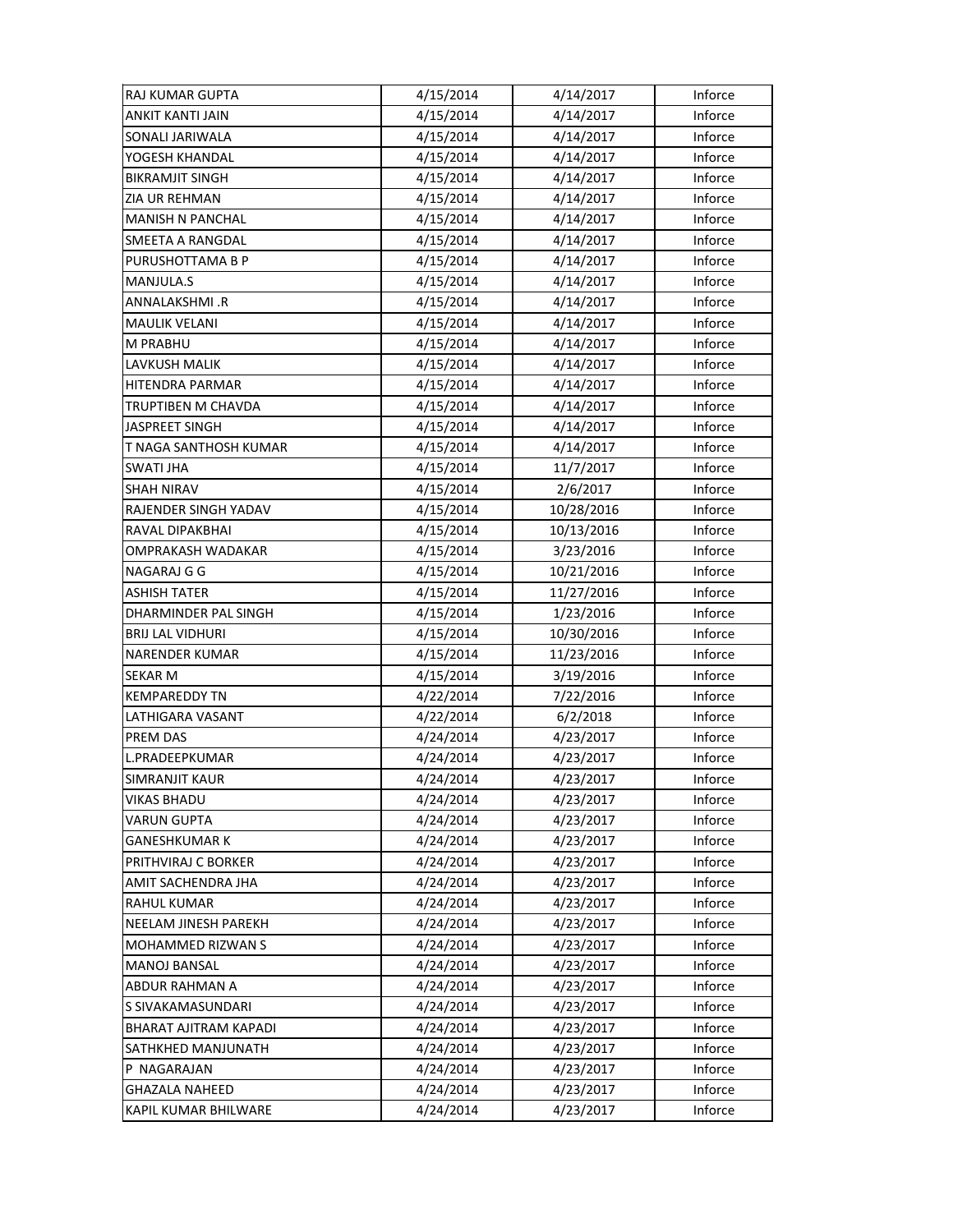| <b>GAURAV NANDA</b>               | 4/24/2014 | 4/23/2017  | Inforce |
|-----------------------------------|-----------|------------|---------|
| <b>NARESH KUMARI</b>              | 4/24/2014 | 4/23/2017  | Inforce |
| SHAILENDRA ARYA                   | 4/24/2014 | 4/23/2017  | Inforce |
| NIRANJAN A                        | 4/24/2014 | 4/23/2017  | Inforce |
| NILESH MANIK JAMBHULE             | 4/24/2014 | 4/23/2017  | Inforce |
| <b>B.SUNITHA</b>                  | 4/24/2014 | 4/23/2017  | Inforce |
| PREETAM NAIK                      | 4/24/2014 | 4/23/2017  | Inforce |
| <b>SAYED HAIDAR SHAH</b>          | 4/24/2014 | 4/23/2017  | Inforce |
| <b>MAMTA PRAVIN SONNE</b>         | 4/24/2014 | 4/23/2017  | Inforce |
| MANDEEPAKSINGH SURJITSINGH BHATIA | 4/24/2014 | 4/23/2017  | Inforce |
| SANDEEP YADAV                     | 4/24/2014 | 4/23/2017  | Inforce |
| DEEPAK                            | 4/24/2014 | 4/23/2017  | Inforce |
| MUNIRAJAPPA B                     | 4/24/2014 | 4/23/2017  | Inforce |
| <b>BHUPINDER POSWAL</b>           | 4/24/2014 | 4/23/2017  | Inforce |
| YOGESH YADAV                      | 4/24/2014 | 4/23/2017  | Inforce |
| <b>JITENDER MANOCHA</b>           | 4/24/2014 | 4/23/2017  | Inforce |
| PRITI BHIMRAOJI PADOLE            | 4/24/2014 | 4/23/2017  | Inforce |
| ISHWAR CHANDRA SHARMA             | 4/24/2014 | 4/23/2017  | Inforce |
| GANESH MANAKLAL CHANDAK           | 4/24/2014 | 10/23/2016 | Inforce |
| VINOD JADHAO                      | 4/24/2014 | 9/26/2016  | Inforce |
| <b>MANISH YADAV</b>               | 4/24/2014 | 2/26/2017  | Inforce |
| <b>GIRISH GURUNATH JOSHI</b>      | 4/24/2014 | 6/9/2016   | Inforce |
| SAKTI KUMAR BOSE                  | 4/24/2014 | 4/22/2016  | Inforce |
| R.BOOBESH                         | 4/24/2014 | 10/26/2016 | Inforce |
| A SUBRAMANIAM                     | 4/24/2014 | 10/29/2016 | Inforce |
| YATIN SAHNI                       | 4/24/2014 | 11/22/2016 | Inforce |
| ROHIT LAKHANPAUL                  | 4/24/2014 | 5/30/2016  | Inforce |
| KASHMIRA D PATEL                  | 4/24/2014 | 9/16/2017  | Inforce |
| SANTOSH MISHRA                    | 4/24/2014 | 11/15/2015 | Inforce |
| PIYUSH R VAYEDA                   | 4/28/2014 | 4/27/2017  | Inforce |
| AHIR VIMALBHAI B                  | 5/1/2014  | 4/30/2017  | Inforce |
| SAPAN KUMAR RAULO                 | 5/1/2014  | 4/30/2017  | Inforce |
| RAJENDRA N THAKAR                 | 5/1/2014  | 4/30/2017  | Inforce |
| <b>SUSHIL KUMAR</b>               | 5/1/2014  | 4/30/2017  | Inforce |
| POOJA YADAV                       | 5/1/2014  | 4/30/2017  | Inforce |
| <b>SANTHAKUMARI G</b>             | 5/1/2014  | 4/30/2017  | Inforce |
| <b>BHAVIK HASMUKHBHAI SHAH</b>    | 5/1/2014  | 4/30/2017  | Inforce |
| HITESHKUMAR KANTILAL PATEL        | 5/1/2014  | 4/30/2017  | Inforce |
| RAKESH KUMAR MAHTO                | 5/1/2014  | 4/30/2017  | Inforce |
| <b>RAHUL KUMAR</b>                | 5/1/2014  | 4/30/2017  | Inforce |
| MM HYDER HUSSAIN KHAN             | 5/1/2014  | 4/30/2017  | Inforce |
| SYED SHIRAJUDDIN                  | 5/1/2014  | 4/30/2017  | Inforce |
| <b>MOHIT SURANA</b>               | 5/1/2014  | 4/30/2017  | Inforce |
| SANGITA GUIN                      | 5/1/2014  | 4/30/2017  | Inforce |
| <b>SUMANTA DHAR</b>               | 5/1/2014  | 4/30/2017  | Inforce |
| <b>NASIRUDDIN SHEIKH</b>          | 5/1/2014  | 4/30/2017  | Inforce |
| KAMALDIP G. BANVAYAT              | 5/1/2014  | 4/30/2017  | Inforce |
| <b>DINESH SONI</b>                | 5/1/2014  | 7/1/2016   | Inforce |
| <b>NAM KALYAN MOHAPATRA</b>       | 5/1/2014  | 12/3/2015  | Inforce |
| <b>JOSHI BHARATBHAI</b>           | 5/1/2014  | 3/1/2016   | Inforce |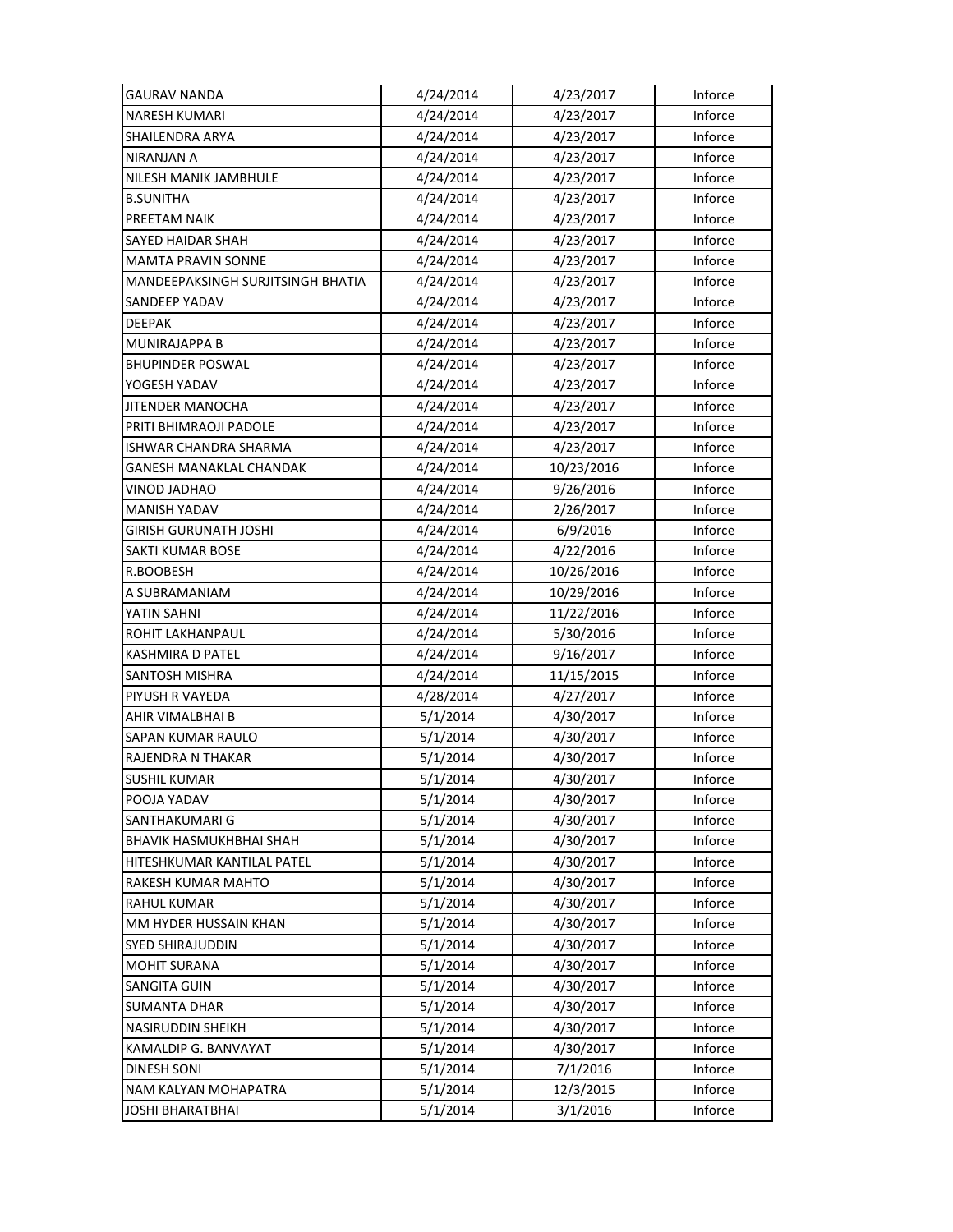| <b>DUDH NATH</b>                | 5/1/2014 | 11/1/2016  | Inforce |
|---------------------------------|----------|------------|---------|
| <b>SHAKUNTLA KUMARI</b>         | 5/1/2014 | 2/12/2016  | Inforce |
| SHARANU V HUGAR                 | 5/5/2014 | 5/4/2017   | Inforce |
| BHARAT KANJI CHHANGA            | 5/5/2014 | 5/4/2017   | Inforce |
| AMAN BHASKER                    | 5/5/2014 | 5/4/2017   | Inforce |
| <b>LALIT KISHORE DAGDI</b>      | 5/5/2014 | 5/4/2017   | Inforce |
| <b>ABHISHEK PUJARA</b>          | 5/5/2014 | 5/4/2017   | Inforce |
| <b>VELJI ARJAN CHHANGA</b>      | 5/5/2014 | 5/4/2017   | Inforce |
| SOMNATH HARIBHAU MALI           | 5/5/2014 | 5/4/2017   | Inforce |
| PATEL MAHESH                    | 5/5/2014 | 8/22/2016  | Inforce |
| <b>KUNAL KAUNDAL</b>            | 5/7/2014 | 5/6/2017   | Inforce |
| K SATHISHKUMAR                  | 5/7/2014 | 5/6/2017   | Inforce |
| <b>SURESH KUMAR</b>             | 5/7/2014 | 5/6/2017   | Inforce |
| VENKATESHA B K                  | 5/7/2014 | 5/6/2017   | Inforce |
| PRAMENDRA KUMAR PATHAK          | 5/7/2014 | 5/6/2017   | Inforce |
| YATHEESHA B B                   | 5/7/2014 | 5/6/2017   | Inforce |
| <b>NITIN NIRVAN</b>             | 5/7/2014 | 5/6/2017   | Inforce |
| <b>SAGAR BABULAL SUCHAK</b>     | 5/7/2014 | 5/6/2017   | Inforce |
| LAXMIBEN PRAFULBHAI BHANDERI    | 5/7/2014 | 5/6/2017   | Inforce |
| ARPIT GOYAL                     | 5/7/2014 | 5/6/2017   | Inforce |
| DILIP KUMAR MEHTA               | 5/7/2014 | 5/6/2017   | Inforce |
| JONNADA MUSALAIAH               | 5/7/2014 | 10/20/2016 | Inforce |
| V SASIKALA                      | 5/8/2014 | 5/7/2017   | Inforce |
| GAYATHRI SHANKAR                | 5/8/2014 | 5/7/2017   | Inforce |
| MOHD MUZAMIL                    | 5/8/2014 | 5/7/2017   | Inforce |
| <b>KAPIL JAIN</b>               | 5/8/2014 | 5/7/2017   | Inforce |
| RUSHITA DIPAKBHAI KHETIA        | 5/8/2014 | 5/7/2017   | Inforce |
| ABHISHEK TAMRAKAR               | 5/8/2014 | 5/7/2017   | Inforce |
| CHANDAN K S                     | 5/8/2014 | 5/7/2017   | Inforce |
| ANUJ KUMAR AGRWAL               | 5/8/2014 | 5/7/2017   | Inforce |
| ANURAG YADAV                    | 5/8/2014 | 5/7/2017   | Inforce |
| <b>ANUP KAUSHIK</b>             | 5/8/2014 | 9/5/2016   | Inforce |
| K MANOJ KUMAR                   | 5/8/2014 | 2/21/2016  | Inforce |
| <b>INDER PAL</b>                | 5/8/2014 | 2/26/2017  | Inforce |
| AMIT SHARMA                     | 5/8/2014 | 5/20/2018  | Inforce |
| <b>HEMANT KUMAR YADAV</b>       | 5/8/2014 | 3/25/2017  | Inforce |
| RAJNI PRAKASH SINGH DOGRA       | 5/8/2014 | 10/24/2016 | Inforce |
| N.NAGARAJA                      | 5/8/2014 | 11/23/2016 | Inforce |
| MANOJ KUMAR SHUKLA              | 5/8/2014 | 3/14/2017  | Inforce |
| <b>VIKRAM NILAWAR</b>           | 5/9/2014 | 5/8/2017   | Inforce |
| <b>KUNDAN KUMAR SINGH</b>       | 5/9/2014 | 5/8/2017   | Inforce |
| PRASHANT SUKHADEO GADKARI       | 5/9/2014 | 5/8/2017   | Inforce |
| <b>MANAS KUMAR PATEL</b>        | 5/9/2014 | 5/8/2017   | Inforce |
| NALINBHAI ARVINDBHAI LIMBACHIYA | 5/9/2014 | 5/8/2017   | Inforce |
| SANTOSH KUMAR PAL               | 5/9/2014 | 5/8/2017   | Inforce |
| ALOK KUMAR VISHWAKARMA          | 5/9/2014 | 5/8/2017   | Inforce |
| <b>MAHBOOB ALI</b>              | 5/9/2014 | 5/8/2017   | Inforce |
|                                 |          |            |         |
| MOHANISH DATTARAM AKHADE        | 5/9/2014 | 5/8/2017   | Inforce |
| PASHAM ROHITH REDDY             | 5/9/2014 | 5/8/2017   | Inforce |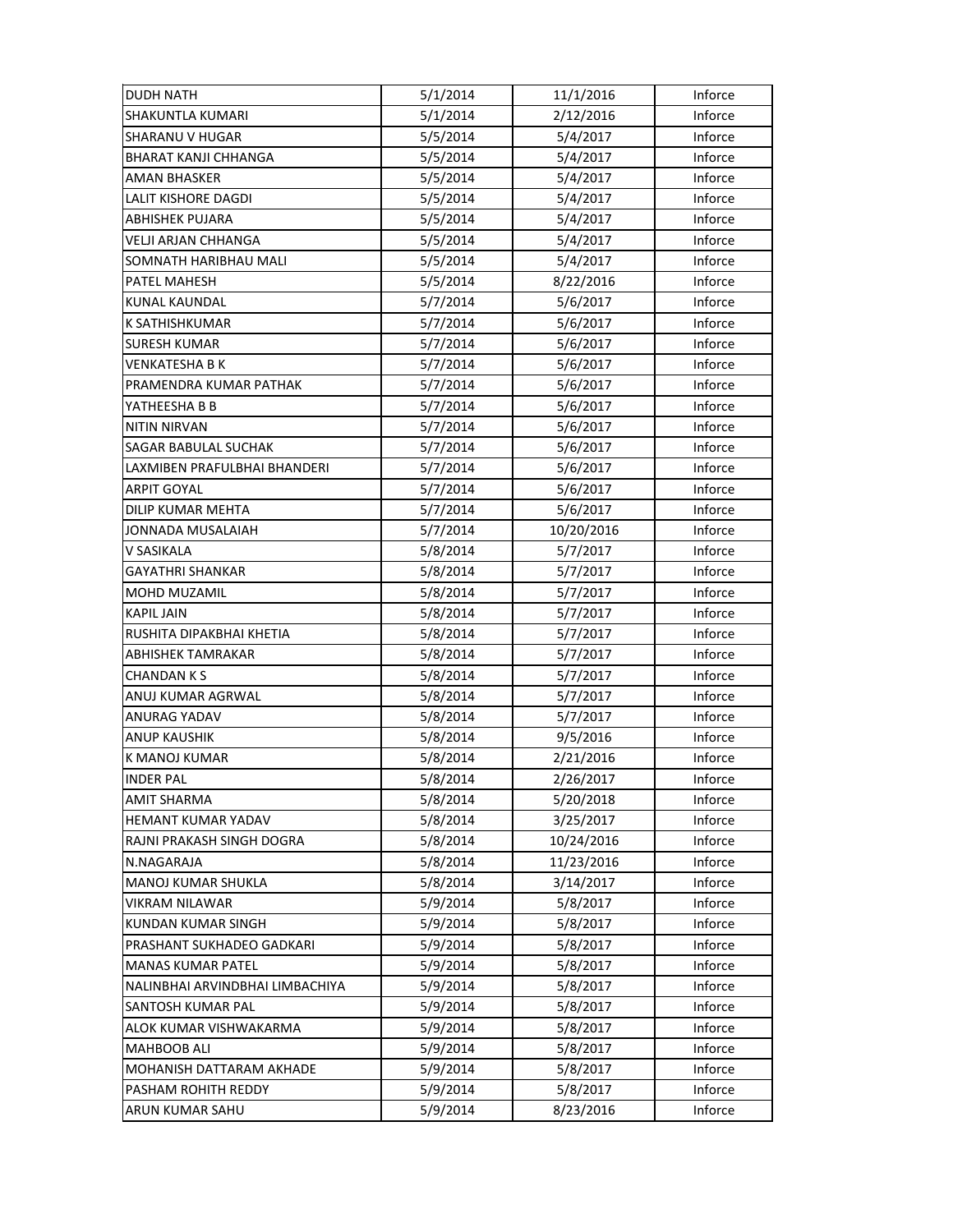| JYOTI MANGAL KHAIRNAR          | 5/9/2014  | 7/12/2016  | Inforce |
|--------------------------------|-----------|------------|---------|
| <b>GANESH JADHAO</b>           | 5/9/2014  | 9/16/2016  | Inforce |
| KESHARILAL DAYARAM SHRIWAS     | 5/9/2014  | 1/30/2017  | Inforce |
| <b>NISHA</b>                   | 5/9/2014  | 12/7/2015  | Inforce |
| SITARAM SONDLYA                | 5/9/2014  | 5/31/2017  | Inforce |
| <b>SYED ILYAS AHMED</b>        | 5/13/2014 | 5/12/2017  | Inforce |
| M.PERUMAL                      | 5/13/2014 | 5/12/2017  | Inforce |
| P.MAHALINGAM                   | 5/13/2014 | 5/12/2017  | Inforce |
| DHARMENDRA NARAYAN TRIPATHI    | 5/13/2014 | 5/12/2017  | Inforce |
| SARIKA SHARMA                  | 5/13/2014 | 5/12/2017  | Inforce |
| <b>K.RANJITH</b>               | 5/13/2014 | 5/12/2017  | Inforce |
| A.ARUNADEVI                    | 5/13/2014 | 5/12/2017  | Inforce |
| RACHNA T PATEL                 | 5/13/2014 | 5/12/2017  | Inforce |
| KHARADI FIRADOS NISARBHAI      | 5/13/2014 | 5/12/2017  | Inforce |
| <b>P S PARMAR</b>              | 5/13/2014 | 5/12/2017  | Inforce |
| <b>BAKSISH SINGH</b>           | 5/13/2014 | 5/12/2017  | Inforce |
| <b>SACHIN GUPTA</b>            | 5/13/2014 | 5/12/2017  | Inforce |
| SATYA NARAIN SINGH             | 5/13/2014 | 5/12/2017  | Inforce |
| PARDEEP KUMAR                  | 5/13/2014 | 5/12/2017  | Inforce |
| <b>SMITA PATEL</b>             | 5/13/2014 | 5/12/2017  | Inforce |
| <b>BHUVANESWARAN C</b>         | 5/13/2014 | 5/12/2017  | Inforce |
| <b>RATNA KAPOOR</b>            | 5/13/2014 | 5/12/2017  | Inforce |
| ARUN RAJ S                     | 5/13/2014 | 1/28/2016  | Inforce |
| <b>RAVIKANT DUBEY</b>          | 5/13/2014 | 2/25/2018  | Inforce |
| <b>NAVEEN KUMAR</b>            | 5/13/2014 | 10/12/2017 | Inforce |
| PROSENJIT PRAMANICK            | 5/13/2014 | 7/31/2016  | Inforce |
| ANU PRIYA                      | 5/15/2014 | 5/14/2017  | Inforce |
| <b>SANDEEP KUMAR</b>           | 5/15/2014 | 5/14/2017  | Inforce |
| <b>KUSHAGRA MUNGEE</b>         | 5/15/2014 | 5/14/2017  | Inforce |
| RAJESH PARIHAR                 | 5/15/2014 | 5/14/2017  | Inforce |
| <b>MOHAN LAL YADAV</b>         | 5/15/2014 | 5/14/2017  | Inforce |
| RAJESHKUMAR R THAKUR           | 5/15/2014 | 5/13/2017  | Inforce |
| HEMANT KUMAR PANDEY            | 5/15/2014 | 5/14/2017  | Inforce |
| <b>HUSSANPREET SINGH</b>       | 5/15/2014 | 5/14/2017  | Inforce |
| RAJATH SISODAYA                | 5/15/2014 | 5/14/2017  | Inforce |
| SNEHAL BRIJESHKUMAR RAVAL      | 5/15/2014 | 5/14/2017  | Inforce |
| ANKUR VISHWAKARMA              | 5/15/2014 | 5/14/2017  | Inforce |
| NITU SURESH CHANDNANI          | 5/15/2014 | 5/14/2017  | Inforce |
| <b>MOHAN MATA</b>              | 5/15/2014 | 5/14/2017  | Inforce |
| <b>SANJAY CHOUDHARY</b>        | 5/15/2014 | 5/14/2017  | Inforce |
| JAIVEEKKUMAR HASMUKHBHAI PATEL | 5/15/2014 | 5/14/2017  | Inforce |
| <b>HIRALBAHEN PATEL</b>        | 5/15/2014 | 5/14/2017  | Inforce |
| AMAN KHAN                      | 5/15/2014 | 5/14/2017  | Inforce |
| R KRISHNAVENI                  | 5/15/2014 | 2/27/2018  | Inforce |
| AMITA KUMARI                   | 5/15/2014 | 1/26/2017  | Inforce |
| GHOHIL JAGDISH KUMAR           | 5/15/2014 | 7/31/2017  | Inforce |
| <b>ROSHAN KUMAR</b>            | 5/15/2014 | 9/19/2016  | Inforce |
| RAMESH BAVANDLAPELLI           | 5/19/2014 | 5/18/2017  | Inforce |
| <b>MUDIT RATHEE</b>            | 5/19/2014 | 5/18/2017  | Inforce |
| <b>IRAGOND BIRADAR</b>         | 5/19/2014 | 5/18/2017  | Inforce |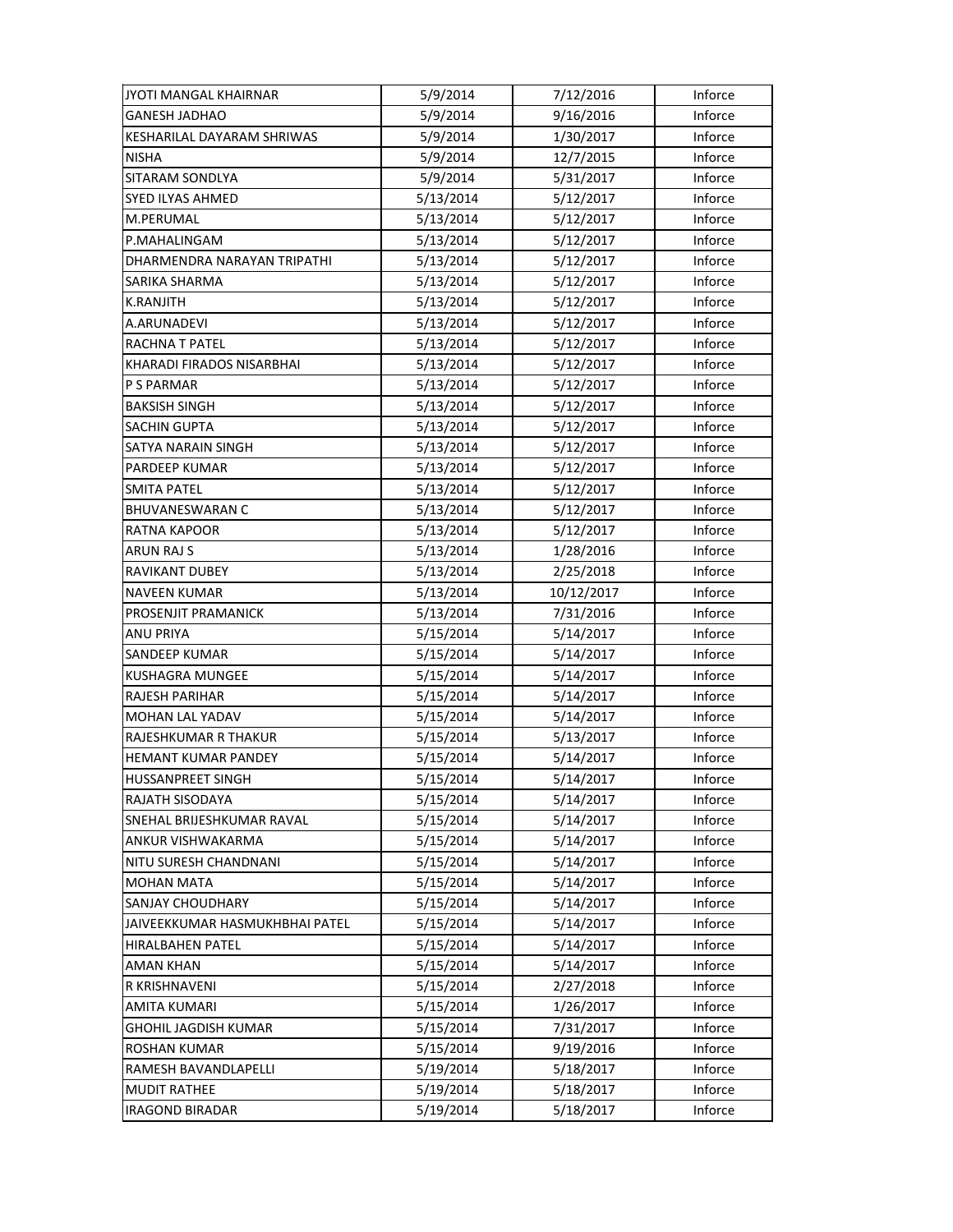| NAVIN KUMAR VERMA                 | 5/19/2014 | 5/18/2017  | Inforce |
|-----------------------------------|-----------|------------|---------|
| <b>GOVIND SHEP</b>                | 5/19/2014 | 5/18/2017  | Inforce |
| YOGINI AJAY SOLANKI               | 5/19/2014 | 5/18/2017  | Inforce |
| PRATIK BHANUDAS JIWANE            | 5/19/2014 | 5/18/2017  | Inforce |
| AVINASH RAMNATHKAR                | 5/19/2014 | 2/7/2016   | Inforce |
| SANGAMNATH                        | 5/19/2014 | 7/9/2016   | Inforce |
| SATPAL GABA                       | 5/19/2014 | 10/30/2016 | Inforce |
| <b>VIRENDER PANDIT</b>            | 5/19/2014 | 11/9/2015  | Inforce |
| V S SRE SANTHI DHEVI              | 5/20/2014 | 5/19/2017  | Inforce |
| YANAMAALA VENKATESWARLU           | 5/20/2014 | 5/19/2017  | Inforce |
| ATTILI LAKSHMI                    | 5/20/2014 | 5/19/2017  | Inforce |
| <b>KANNAN G</b>                   | 5/20/2014 | 5/19/2017  | Inforce |
| <b>K MARYFLORA</b>                | 5/20/2014 | 5/19/2017  | Inforce |
| SENTHILKUMAR K                    | 5/20/2014 | 5/19/2017  | Inforce |
| RAVURI SURESHKUMAR                | 5/20/2014 | 5/19/2017  | Inforce |
| <b>DHIRUBHAI N GALIYA</b>         | 5/20/2014 | 5/19/2017  | Inforce |
| MORDHWAJ SHARMA                   | 5/20/2014 | 10/28/2016 | Inforce |
| KALIAMMAL.K                       | 5/20/2014 | 9/19/2017  | Inforce |
| <b>MEGHA SHARMA</b>               | 5/21/2014 | 5/20/2017  | Inforce |
| ANKUSH KATARIA                    | 5/21/2014 | 5/20/2017  | Inforce |
| SILI THOMAS                       | 5/21/2014 | 5/20/2017  | Inforce |
| JITENDRA KUMAR SHARMA             | 5/21/2014 | 5/20/2017  | Inforce |
| <b>KAMAL SWAMI</b>                | 5/21/2014 | 5/20/2017  | Inforce |
| SHIVASHANKAR C NAGOJI             | 5/21/2014 | 5/20/2017  | Inforce |
| ALKABEN ALPESH PATEL              | 5/21/2014 | 2/27/2017  | Inforce |
| RONAK JASHUBHAI MODI              | 5/22/2014 | 5/21/2017  | Inforce |
| <b>AKASH GUPTA</b>                | 5/22/2014 | 5/21/2017  | Inforce |
| <b>MAHAVIR BOTHRA</b>             | 5/22/2014 | 5/21/2017  | Inforce |
| BHABANI SHANKAR PANDA             | 5/22/2014 | 5/21/2017  | Inforce |
| <b>BISWAJEET PANIGRAHI</b>        | 5/22/2014 | 5/21/2017  | Inforce |
| ABHISHEK SHARMA                   | 5/22/2014 | 9/14/2017  | Inforce |
| <b>BIBHUTI BHUSAN MALLICK</b>     | 5/22/2014 | 11/26/2015 | Inforce |
| <b>ROHIT BORDIA</b>               | 5/23/2014 | 5/22/2017  | Inforce |
| <b>MANDEEP</b>                    | 5/23/2014 | 5/22/2017  | Inforce |
| SELVAMALAR                        | 5/23/2014 | 5/22/2017  | Inforce |
| <b>TUMATI SREENADH</b>            | 5/23/2014 | 5/22/2017  | Inforce |
| M MARIAPPAN                       | 5/23/2014 | 5/22/2017  | Inforce |
| <b>MOHINDER PAL</b>               | 5/23/2014 | 6/25/2016  | Inforce |
| ASHOK KUMAR SHARMA                | 5/23/2014 | 11/14/2016 | Inforce |
| RAMESH YELLA                      | 5/23/2014 | 2/27/2017  | Inforce |
| <b>B.JANAKIRAMAN</b>              | 5/23/2014 | 7/23/2016  | Inforce |
| <b>JASBIR BHATT</b>               | 5/23/2014 | 5/23/2018  | Inforce |
| <b>DILIP O MISTRY</b>             | 5/23/2014 | 1/15/2017  | Inforce |
| PRUDHVI SRI HARI REDDY NALLAMILLI | 5/27/2014 | 5/26/2017  | Inforce |
| VARUNKUMAR N PATEL                | 5/27/2014 | 5/26/2017  | Inforce |
| VANGA LATHA                       | 5/27/2014 | 5/26/2017  | Inforce |
| <b>T.MAHESH</b>                   | 5/27/2014 | 5/26/2017  | Inforce |
| LIZYPAMY                          | 5/27/2014 | 5/26/2017  | Inforce |
| <b>MUTHUKUMARAN S</b>             | 5/27/2014 | 5/26/2017  | Inforce |
| SIVAKUMAR R                       | 5/27/2014 | 5/26/2017  | Inforce |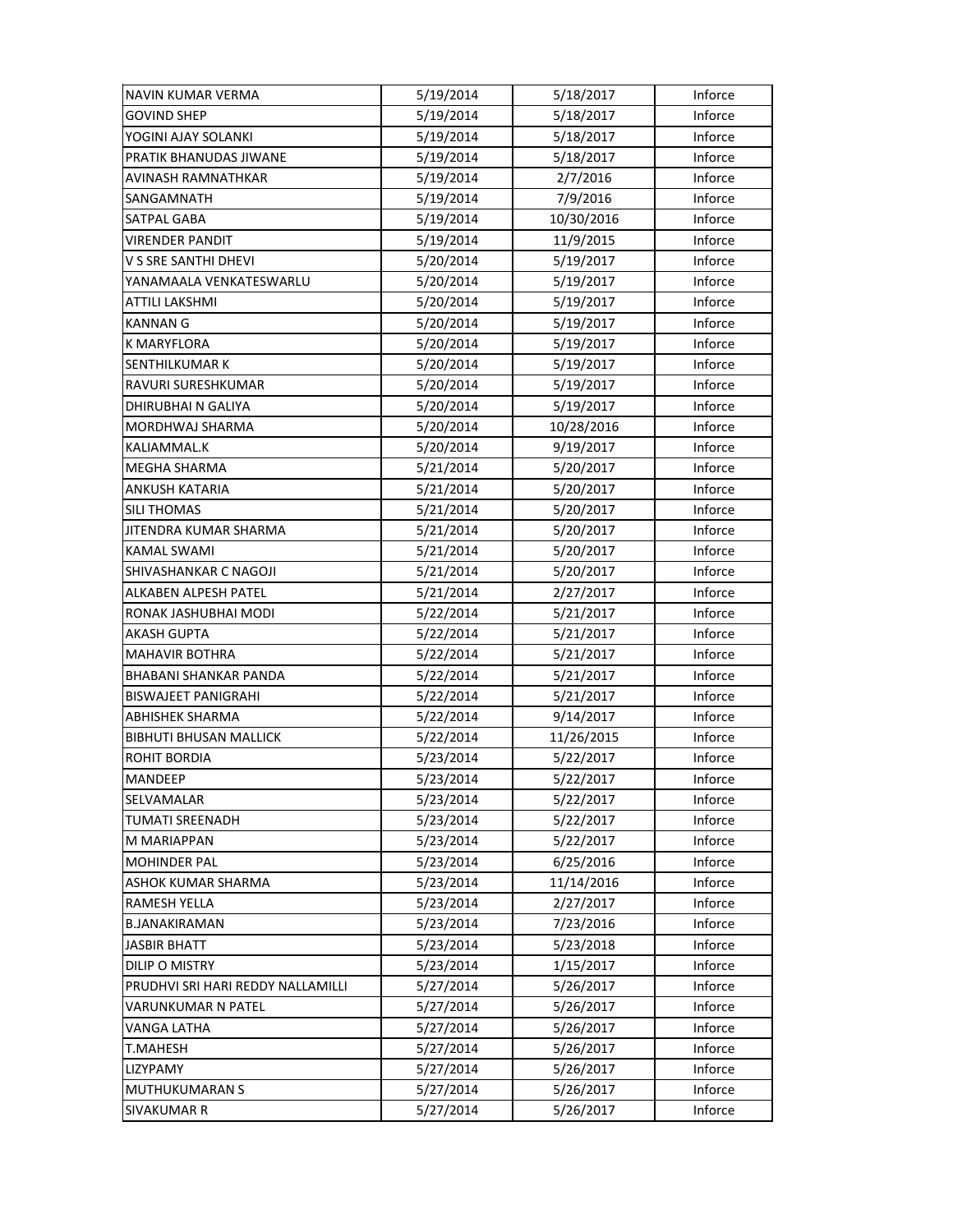| AKASH U                      | 5/27/2014 | 5/26/2017  | Inforce |
|------------------------------|-----------|------------|---------|
| NATARAJA M                   | 5/27/2014 | 5/26/2017  | Inforce |
| <b>KESARA RABARI</b>         | 5/27/2014 | 2/19/2016  | Inforce |
| <b>VIVEK KUMAR VASWANI</b>   | 5/28/2014 | 5/27/2017  | Inforce |
| PRAVEEN KUMAR T              | 5/28/2014 | 5/27/2017  | Inforce |
| PANKAJ PURI                  | 5/28/2014 | 3/28/2016  | Inforce |
| AMJAD A. GHANCHI             | 5/28/2014 | 7/14/2016  | Inforce |
| <b>NAVEEN KUMAR V</b>        | 6/2/2014  | 6/1/2017   | Inforce |
| R SURESH                     | 6/2/2014  | 6/1/2017   | Inforce |
| <b>MADAN R SUGUR</b>         | 6/2/2014  | 6/1/2017   | Inforce |
| VIRAL SHARADKUMAR BRAHMBHATT | 6/2/2014  | 6/1/2017   | Inforce |
| <b>NANJAPPA</b>              | 6/2/2014  | 6/1/2017   | Inforce |
| MOHAMMED HAROON              | 6/2/2014  | 6/1/2017   | Inforce |
| R SENTHIL KUMAR              | 6/2/2014  | 6/1/2017   | Inforce |
| M GOPI                       | 6/2/2014  | 6/1/2017   | Inforce |
| ALPESH P JOSHI               | 6/2/2014  | 6/1/2017   | Inforce |
| <b>PARDEEP KUMAR</b>         | 6/2/2014  | 6/1/2017   | Inforce |
| PRAMOD SAINI                 | 6/2/2014  | 6/1/2017   | Inforce |
| YOGESH KUMAR                 | 6/2/2014  | 6/1/2017   | Inforce |
| CHANDRA PRAKASH SHARMA       | 6/2/2014  | 6/1/2017   | Inforce |
| TEJA RAM                     | 6/2/2014  | 6/1/2017   | Inforce |
| YOGESH RATOD                 | 6/2/2014  | 6/1/2017   | Inforce |
| MAYURI NARESHKUMAR JETHWA    | 6/2/2014  | 6/1/2017   | Inforce |
| MD NEYAZ AHMAD               | 6/2/2014  | 10/28/2016 | Inforce |
| <b>MOHIT KUMAR ARORA</b>     | 6/2/2014  | 1/29/2016  | Inforce |
| NEERAJ AGGARWAL              | 6/2/2014  | 4/29/2016  | Inforce |
| RAMACHANDRA JOSHI            | 6/2/2014  | 2/11/2017  | Inforce |
| PARGAT SINGH                 | 6/2/2014  | 10/25/2016 | Inforce |
| ANUBHA MALVIYA               | 6/2/2014  | 6/4/2018   | Inforce |
| <b>CHANDERKANT MUDGAL</b>    | 6/3/2014  | 6/2/2017   | Inforce |
| DIWAKAR MARDA                | 6/3/2014  | 3/25/2017  | Inforce |
| <b>MEENA KUMARI</b>          | 6/3/2014  | 9/4/2018   | Inforce |
| SANTOSH VENKUBA PAWAR        | 6/4/2014  | 6/3/2017   | Inforce |
| RAKSHITH GOWDA M R           | 6/4/2014  | 6/3/2017   | Inforce |
| <b>AMIT KUMAR</b>            | 6/4/2014  | 6/3/2017   | Inforce |
| HITESH MANOCHA               | 6/4/2014  | 6/3/2017   | Inforce |
| <b>VIPIN UPADHYAY</b>        | 6/4/2014  | 6/3/2017   | Inforce |
| RAM JI BAJPAI                | 6/4/2014  | 6/3/2017   | Inforce |
| PATIL SHARAD BABASO          | 6/4/2014  | 6/3/2017   | Inforce |
| RAVIKIRRAN M                 | 6/4/2014  | 1/3/2016   | Inforce |
| SANJOY HALDAR                | 6/4/2014  | 1/19/2017  | Inforce |
| SHAILENDRA NATH GUPTA        | 6/4/2014  | 4/28/2018  | Inforce |
| <b>AMAN KUMAR</b>            | 6/5/2014  | 6/4/2017   | Inforce |
| PRERNA                       | 6/5/2014  | 6/4/2017   | Inforce |
| S.MANIKANDAN                 | 6/5/2014  | 3/25/2018  | Inforce |
| <b>HANSABEN PATEL</b>        | 6/5/2014  | 1/5/2016   | Inforce |
| <b>MANGAL CHAND</b>          | 6/5/2014  | 5/30/2017  | Inforce |
| PARVEEN KUMAR SHARMA         | 6/5/2014  | 6/5/2017   | Inforce |
| MACHA LACHAIAH               | 6/9/2014  | 6/8/2017   | Inforce |
| <b>BHUPENDRA AMERIA</b>      | 6/9/2014  | 6/8/2017   | Inforce |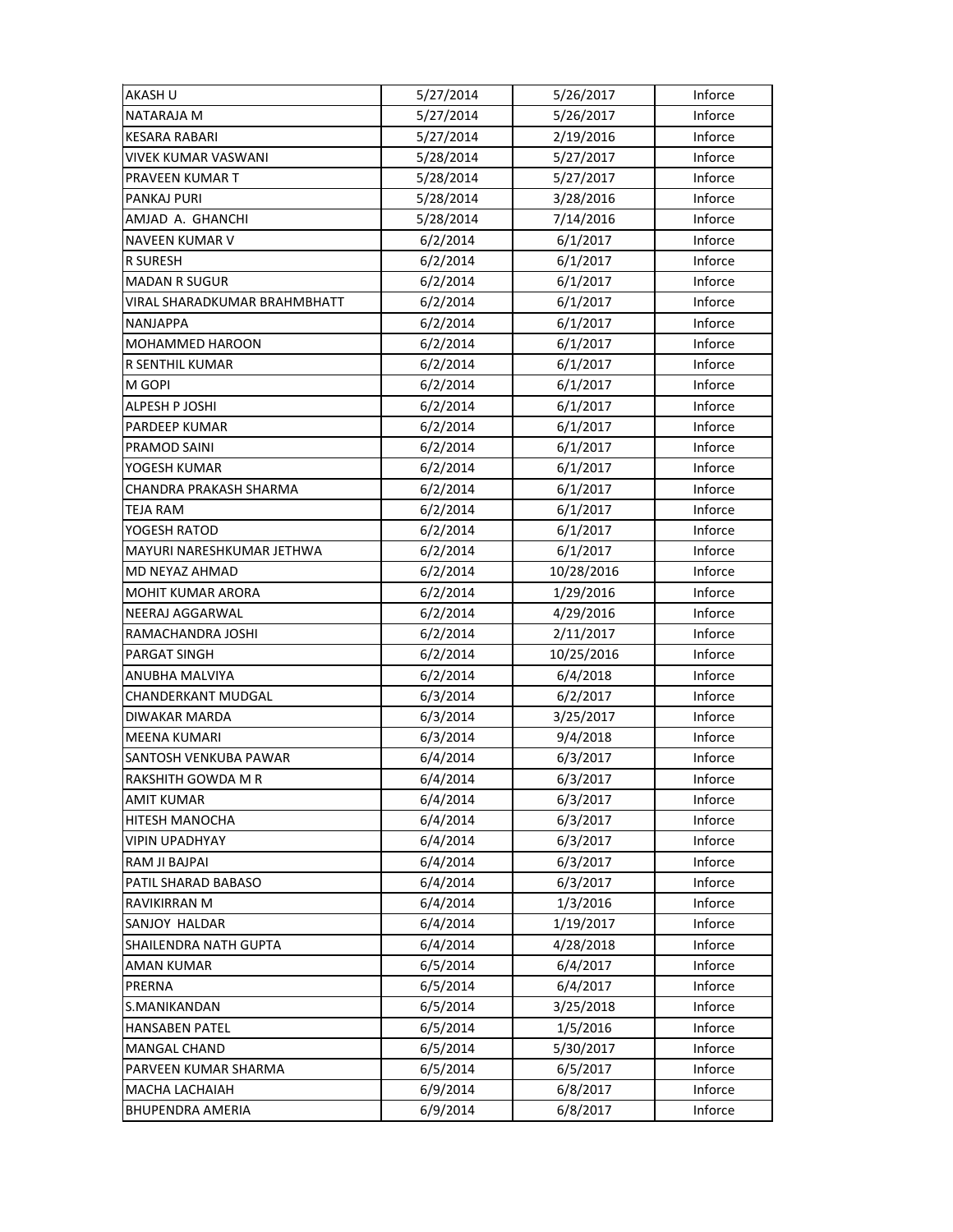| S.RAJARAM                     | 6/9/2014  | 6/8/2017   | Inforce |
|-------------------------------|-----------|------------|---------|
| I.VENANCIOUS                  | 6/9/2014  | 6/8/2017   | Inforce |
| <b>T.N.SENTHIL MURUGAN</b>    | 6/9/2014  | 6/8/2017   | Inforce |
| <b>KALEESWARAN K</b>          | 6/9/2014  | 6/8/2017   | Inforce |
| SIVARAMAKRISHNAN              | 6/9/2014  | 6/8/2017   | Inforce |
| CHAVADA DEVUBHA A             | 6/9/2014  | 6/8/2017   | Inforce |
| <b>SURESH KUMAR AMARAGANI</b> | 6/9/2014  | 6/8/2017   | Inforce |
| PUSHPENDRA SURESHCHANDRA JAIN | 6/9/2014  | 6/8/2017   | Inforce |
| VANASHREE SUNIL PAWAR         | 6/9/2014  | 6/8/2017   | Inforce |
| MONALI K BHAVSAR              | 6/9/2014  | 6/8/2017   | Inforce |
| ABRAR SHAIKH                  | 6/9/2014  | 6/8/2017   | Inforce |
| AMIT RANGNEKAR                | 6/9/2014  | 6/8/2017   | Inforce |
| <b>TARA VERMA</b>             | 6/9/2014  | 6/29/2018  | Inforce |
| RACHANA P KOLI                | 6/9/2014  | 2/18/2017  | Inforce |
| CHAURASIYA PRADEEP KUMAR      | 6/9/2014  | 12/26/2015 | Inforce |
| <b>SURESH P SANGPARI</b>      | 6/9/2014  | 4/29/2017  | Inforce |
| <b>NEERAJ KUMAR</b>           | 6/9/2014  | 3/5/2017   | Inforce |
| <b>PAPPU KUMAR</b>            | 6/9/2014  | 10/11/2016 | Inforce |
| PARAG SHRIRAM MANOHAR         | 6/9/2014  | 3/4/2017   | Inforce |
| YATINKUMAR K DESAI            | 6/9/2014  | 4/12/2018  | Inforce |
| IRANNA B NASHI                | 6/10/2014 | 6/9/2017   | Inforce |
| <b>SHASHANK S KARAJGI</b>     | 6/10/2014 | 6/9/2017   | Inforce |
| <b>SURESHAKS</b>              | 6/10/2014 | 6/9/2017   | Inforce |
| N.RAGHAVENDRA                 | 6/10/2014 | 6/9/2017   | Inforce |
| <b>MAHANTHESHA D</b>          | 6/10/2014 | 6/9/2017   | Inforce |
| <b>S.GNANA RABECCA</b>        | 6/10/2014 | 6/9/2017   | Inforce |
| <b>D.MERVINSON</b>            | 6/10/2014 | 6/9/2017   | Inforce |
| M.FLEMMING                    | 6/10/2014 | 6/9/2017   | Inforce |
| S JYOTEENDRA KUMAR            | 6/10/2014 | 6/9/2017   | Inforce |
| KISHOR KUMAR PANDAYA          | 6/10/2014 | 6/9/2017   | Inforce |
| <b>ATUL JOSHI</b>             | 6/10/2014 | 6/9/2017   | Inforce |
| <b>SYED TAHIRUDDIN</b>        | 6/10/2014 | 6/9/2017   | Inforce |
| A K S MANIPANDIAN             | 6/10/2014 | 6/9/2017   | Inforce |
| ATI MEHTA                     | 6/10/2014 | 6/9/2017   | Inforce |
| JINESH PANKAJBHAI SHAH        | 6/10/2014 | 6/9/2017   | Inforce |
| THAKKAR BRINDABEN D           | 6/10/2014 | 6/9/2017   | Inforce |
| TAMILSELVAN.                  | 6/10/2014 | 6/9/2017   | Inforce |
| <b>JITENDRA SINGH</b>         | 6/10/2014 | 6/9/2017   | Inforce |
| <b>JIGNESH MOCHI</b>          | 6/10/2014 | 6/9/2017   | Inforce |
| <b>GAGAN DEEP VERMA</b>       | 6/10/2014 | 6/9/2017   | Inforce |
| SURYAKANT BAJIRAO SHINDE      | 6/10/2014 | 6/9/2017   | Inforce |
| RAJASHEKAR A P                | 6/10/2014 | 6/9/2017   | Inforce |
| POOJA LAXMAN DALWAI           | 6/10/2014 | 6/9/2017   | Inforce |
| SANJAY BHALLA                 | 6/10/2014 | 6/9/2017   | Inforce |
| SIDDAYYA SWAMI                | 6/10/2014 | 9/13/2018  | Inforce |
| TAPAN KUMAR KAR               | 6/11/2014 | 6/10/2017  | Inforce |
| THAKKAR TEJALBEN              | 6/11/2014 | 6/10/2017  | Inforce |
| <b>SUMIT</b>                  | 6/12/2014 | 6/11/2017  | Inforce |
| RAJIV KUMAR                   | 6/12/2014 | 6/11/2017  | Inforce |
| <b>RAKESH PANT</b>            | 6/12/2014 | 6/11/2017  | Inforce |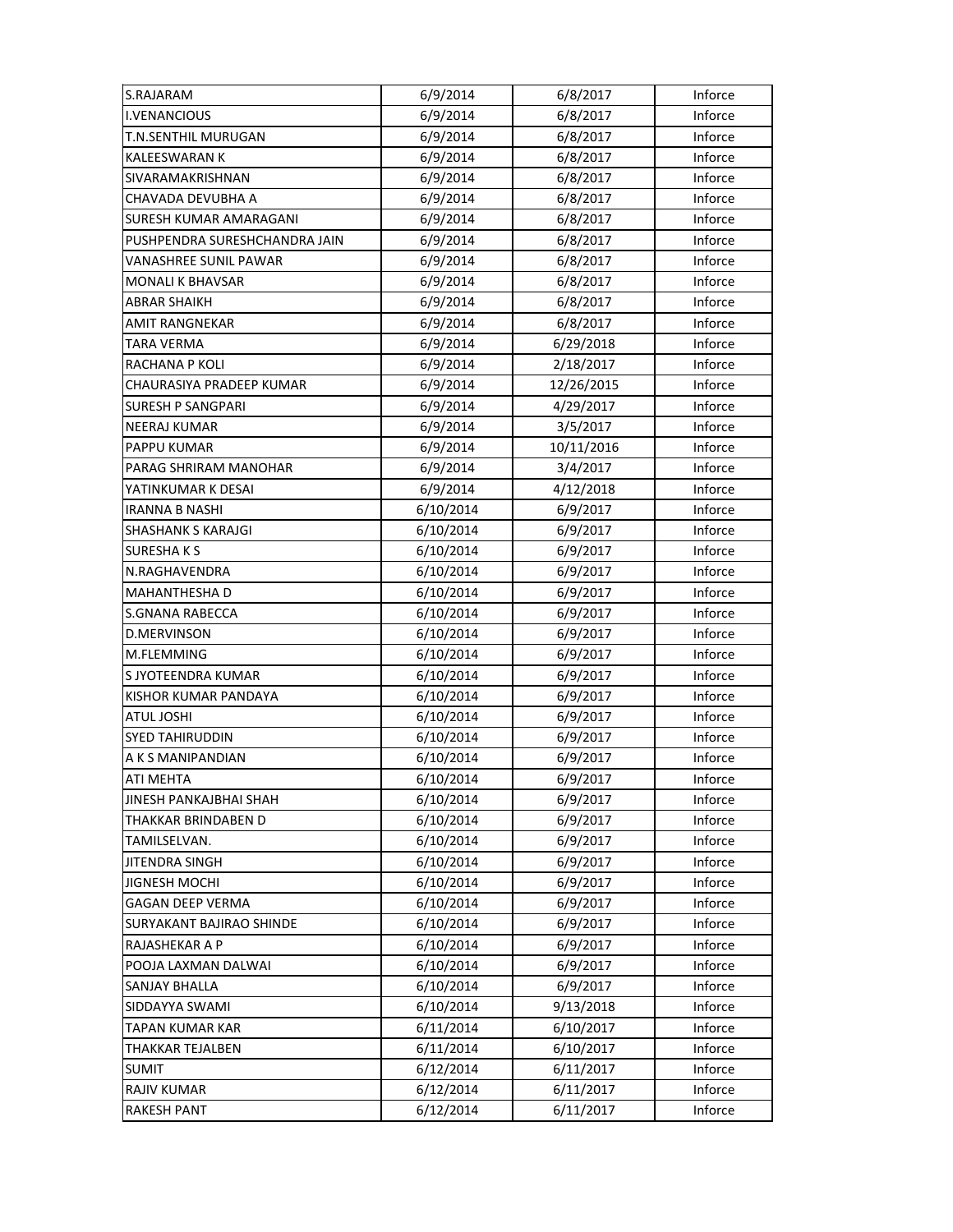| ROHITH SHARMA GANGAVARAM      | 6/12/2014 | 6/11/2017  | Inforce |
|-------------------------------|-----------|------------|---------|
| NAVEEN.V                      | 6/12/2014 | 6/11/2017  | Inforce |
| RAJENDRA JOSHI                | 6/12/2014 | 6/11/2017  | Inforce |
| MINAKSHI AMOL PATIL           | 6/12/2014 | 6/11/2017  | Inforce |
| GAURAV BAKSHI                 | 6/12/2014 | 6/11/2017  | Inforce |
| DHEERENDRACHAR M              | 6/12/2014 | 6/11/2017  | Inforce |
| <b>BIPIN U PARMAR</b>         | 6/12/2014 | 6/11/2017  | Inforce |
| AMANDEEP                      | 6/12/2014 | 10/29/2016 | Inforce |
| <b>UMEDBHAI SOLANKI</b>       | 6/12/2014 | 9/28/2017  | Inforce |
| <b>SEEMA DEVI</b>             | 6/12/2014 | 10/6/2017  | Inforce |
| <b>NEELAM NARSARIA</b>        | 6/12/2014 | 8/21/2016  | Inforce |
| RAVINDRA B J                  | 6/12/2014 | 3/6/2017   | Inforce |
| <b>GURPREET SINGH</b>         | 6/12/2014 | 2/22/2016  | Inforce |
| <b>MEENA PANDEY</b>           | 6/12/2014 | 2/17/2018  | Inforce |
| ARSAPALLY BALAKRISHNA         | 6/16/2014 | 6/15/2017  | Inforce |
| <b>VIJAY DEEPAK THORAT</b>    | 6/16/2014 | 6/15/2017  | Inforce |
| <b>RAJIV GUPTA</b>            | 6/16/2014 | 6/15/2017  | Inforce |
| <b>RANJEET KUMAR JHA</b>      | 6/16/2014 | 6/15/2017  | Inforce |
| KOPPALA PRASANNA GOURI        | 6/16/2014 | 6/15/2017  | Inforce |
| <b>ACHI PURUSHOTHAM</b>       | 6/16/2014 | 6/15/2017  | Inforce |
| N KASINATHAN                  | 6/16/2014 | 6/15/2017  | Inforce |
| SINQUILINE RICHARD L          | 6/16/2014 | 6/15/2017  | Inforce |
| GEETHAKUMARY P                | 6/16/2014 | 6/15/2017  | Inforce |
| K.SOUNDARRAJAN                | 6/16/2014 | 6/15/2017  | Inforce |
| SARANYA.S                     | 6/16/2014 | 6/15/2017  | Inforce |
| JERIPOTULA NAGALAKSHMI        | 6/16/2014 | 6/15/2017  | Inforce |
| <b>AMIT AGARWAL</b>           | 6/16/2014 | 6/15/2017  | Inforce |
| L.ARAVINDAN                   | 6/16/2014 | 6/15/2017  | Inforce |
| <b>NAMRATA MISHRA</b>         | 6/16/2014 | 6/15/2017  | Inforce |
| ASHOK KUMAR BAKLIWAL          | 6/16/2014 | 6/15/2017  | Inforce |
| <b>E SENTHIL</b>              | 6/16/2014 | 6/15/2017  | Inforce |
| SAMPATHKUMAR G R              | 6/16/2014 | 6/15/2017  | Inforce |
| PONNURU RAVI KUMAR            | 6/16/2014 | 6/15/2017  | Inforce |
| ATUL KUMAR CHOUHAN            | 6/16/2014 | 6/15/2017  | Inforce |
| <b>GUNASEKARAN M</b>          | 6/16/2014 | 7/25/2016  | Inforce |
| HAMENDER KUMAR                | 6/16/2014 | 9/6/2016   | Inforce |
| NTMK CHAITANYA                | 6/16/2014 | 7/18/2016  | Inforce |
| <b>SMT NITA BAHUBALI SHAH</b> | 6/16/2014 | 11/19/2016 | Inforce |
| <b>SUBASH CHANDER GARG</b>    | 6/16/2014 | 12/25/2016 | Inforce |
| SH NAMIT KUMAR JAIN           | 6/16/2014 | 10/23/2018 | Inforce |
| RAJ KUNVAR SINGH              | 6/16/2014 | 8/17/2017  | Inforce |
| <b>GURPREET SINGH</b>         | 6/18/2014 | 6/17/2017  | Inforce |
| SANJAY KUMAR                  | 6/18/2014 | 6/17/2017  | Inforce |
| <b>K MANJUNATHA</b>           | 6/18/2014 | 6/17/2017  | Inforce |
| NUPUR MONDAL CHAKI            | 6/18/2014 | 6/17/2017  | Inforce |
| MANOJ KUMAR SHAW              | 6/18/2014 | 6/17/2017  | Inforce |
| AMOL ARUNRAO NAGEKAR          | 6/18/2014 | 6/17/2017  | Inforce |
| MADHUKAR BABURAO ISHWARKAR    | 6/18/2014 | 6/17/2017  | Inforce |
| RAMAJEEVAN                    | 6/18/2014 | 6/17/2017  | Inforce |
| ASHISH SONI                   | 6/18/2014 | 6/17/2017  | Inforce |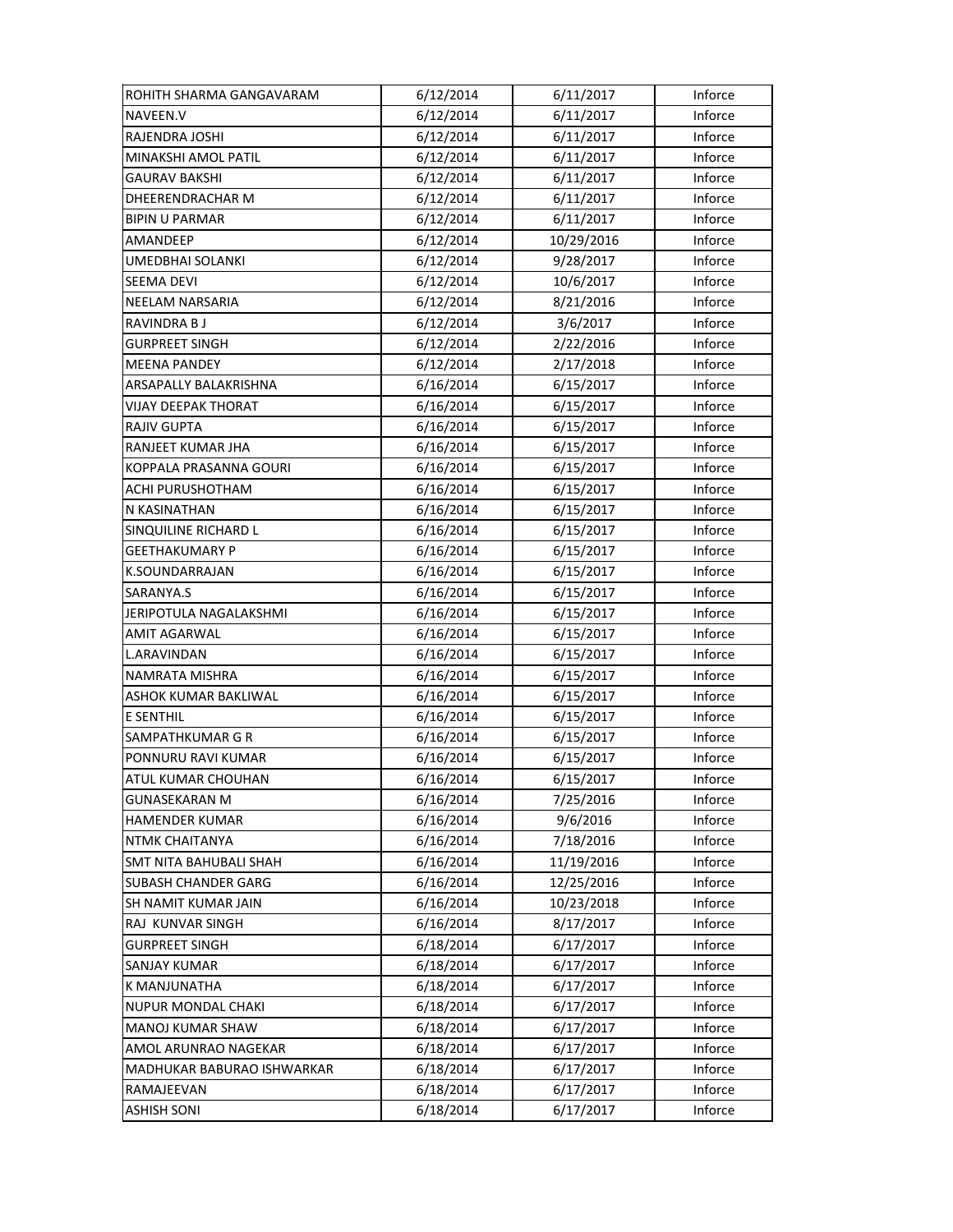| <b>ANKUSH JASWAL</b>          | 6/18/2014 | 6/17/2017  | Inforce |
|-------------------------------|-----------|------------|---------|
| <b>CHALLA MANIKANTA</b>       | 6/18/2014 | 6/17/2017  | Inforce |
| N UPENDER REDDY               | 6/18/2014 | 6/17/2017  | Inforce |
| HARI NARAYAN JAT              | 6/18/2014 | 6/17/2017  | Inforce |
| <b>NATHU SINGH</b>            | 6/18/2014 | 6/17/2017  | Inforce |
| PAWAN                         | 6/18/2014 | 6/17/2017  | Inforce |
| SANJEEV BHANDARI              | 6/18/2014 | 3/27/2017  | Inforce |
| RAJESH SARDHARA               | 6/18/2014 | 3/10/2017  | Inforce |
| <b>SACHIN</b>                 | 6/18/2014 | 1/30/2018  | Inforce |
| <b>BHUPINDER SNGH BHORJEE</b> | 6/18/2014 | 12/21/2016 | Inforce |
| <b>HARSHIT KEDIA</b>          | 6/20/2014 | 6/19/2017  | Inforce |
| <b>NAND KISHORE GUNDIYA</b>   | 6/20/2014 | 6/19/2017  | Inforce |
| SRINIVASAN.S                  | 6/20/2014 | 6/19/2017  | Inforce |
| <b>ADIL SAEED</b>             | 6/20/2014 | 6/19/2017  | Inforce |
| PAYAL CHAUDHRY                | 6/20/2014 | 6/19/2017  | Inforce |
| HIMANSHU RAWAT                | 6/20/2014 | 6/19/2017  | Inforce |
| <b>AJAY KUMAR</b>             | 6/20/2014 | 10/18/2017 | Inforce |
| RANJEET SHUKLA                | 6/20/2014 | 11/26/2016 | Inforce |
| ANIL KUMAR BANSAL             | 6/20/2014 | 4/30/2018  | Inforce |
| ANKUR KUMAR GUPTA             | 6/23/2014 | 6/22/2017  | Inforce |
| <b>TULIKA TANDON</b>          | 6/23/2014 | 6/22/2017  | Inforce |
| SANDEEP SHARMA                | 6/23/2014 | 6/22/2017  | Inforce |
| ASHISH GULIA                  | 6/23/2014 | 6/22/2017  | Inforce |
| <b>DALJEET KAUR</b>           | 6/23/2014 | 6/22/2017  | Inforce |
| <b>DEEPAK</b>                 | 6/23/2014 | 6/22/2017  | Inforce |
| HIMASHREE BUZAR BARUAH        | 6/23/2014 | 6/22/2017  | Inforce |
| <b>RAVINDER KUMAR</b>         | 6/23/2014 | 6/22/2017  | Inforce |
| ASHOK KUMAR GUPTA             | 6/23/2014 | 2/24/2017  | Inforce |
| RAHUL RAJENDRA THAKUR         | 6/24/2014 | 6/23/2017  | Inforce |
| SANDARSHA C C                 | 6/24/2014 | 6/23/2017  | Inforce |
| GANDHAVALLA VIJAYA LAKSHMI    | 6/24/2014 | 6/23/2017  | Inforce |
| VELLANKI MURALI KRISHNA       | 6/24/2014 | 6/23/2017  | Inforce |
| PRATHIMA P                    | 6/24/2014 | 6/23/2017  | Inforce |
| T LAKSHMI NARASIMHA RAO       | 6/24/2014 | 6/23/2017  | Inforce |
| R.SREEHARSHA                  | 6/24/2014 | 6/23/2017  | Inforce |
| <b>ADITYA PRAVIN GUPTA</b>    | 6/24/2014 | 6/23/2017  | Inforce |
| <b>SUNIL KUMAR NOKHAWAL</b>   | 6/24/2014 | 6/23/2017  | Inforce |
| <b>S PRADEEP SINGH</b>        | 6/24/2014 | 5/9/2017   | Inforce |
| ANAND KUMAR SHRIVASTAVA       | 6/27/2014 | 6/26/2017  | Inforce |
| <b>MAHESH RAMESH AGRE</b>     | 6/27/2014 | 6/26/2017  | Inforce |
| <b>KULDEEP MANAK</b>          | 6/27/2014 | 6/26/2017  | Inforce |
| MEENAKSHI SINGH               | 6/27/2014 | 6/26/2017  | Inforce |
| <b>GABBAR SINGH BATHAM</b>    | 6/27/2014 | 6/26/2017  | Inforce |
| HEMANT KUMAR HUMNEKAR         | 6/27/2014 | 6/26/2017  | Inforce |
| <b>TAHAL SINGH</b>            | 6/27/2014 | 6/26/2017  | Inforce |
| <b>SUNIL SHARMA</b>           | 6/27/2014 | 6/26/2017  | Inforce |
| MUKESH KUMAR JANGID           | 6/27/2014 | 6/26/2017  | Inforce |
| <b>GOPU SASIKALA</b>          | 6/27/2014 | 6/26/2017  | Inforce |
| <b>KISHOR</b>                 | 6/27/2014 | 6/26/2017  | Inforce |
| M MANIKANDAN                  | 6/27/2014 | 6/26/2017  | Inforce |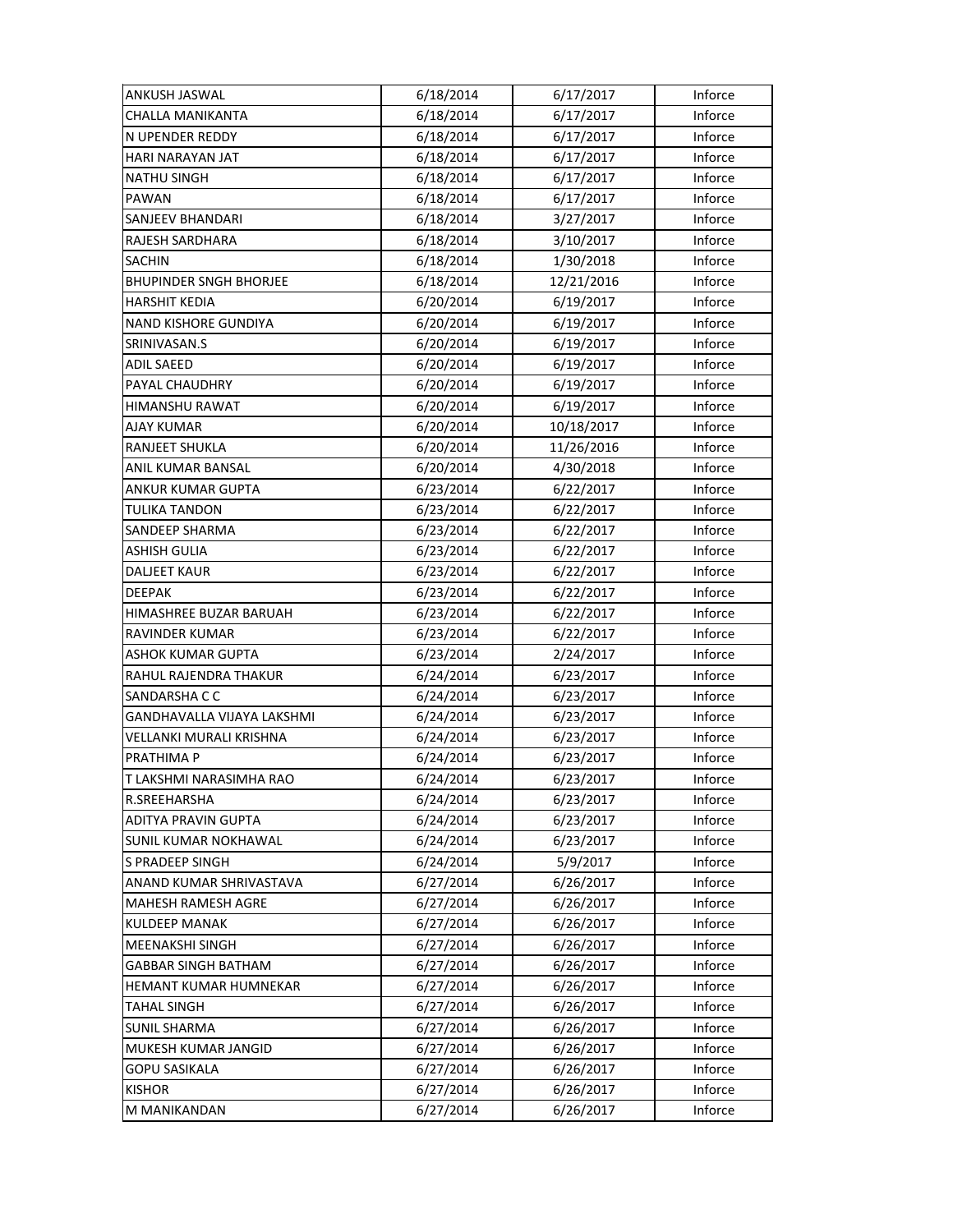| <b>HEMLATA</b>                 | 6/27/2014 | 6/26/2017  | Inforce |
|--------------------------------|-----------|------------|---------|
| <b>SUDHIR KUMAR RAJPUROHIT</b> | 6/27/2014 | 6/26/2017  | Inforce |
| <b>NARENDER SINGH</b>          | 6/27/2014 | 12/11/2016 | Inforce |
| PRABHA DEVI                    | 6/27/2014 | 6/20/2017  | Inforce |
| CHARANJEET                     | 6/27/2014 | 2/26/2017  | Inforce |
| YOGESH KUMAR                   | 6/27/2014 | 1/22/2017  | Inforce |
| <b>MINAL MEHTA</b>             | 6/27/2014 | 1/29/2016  | Inforce |
| JYOTI JADHAO                   | 6/27/2014 | 3/21/2016  | Inforce |
| MANOJ KUMAR YADAV              | 6/27/2014 | 12/19/2015 | Inforce |
| MUKESH CHHABRA                 | 6/30/2014 | 8/18/2017  | Inforce |
| <b>SANA SALIM HAMDARE</b>      | 7/1/2014  | 6/30/2017  | Inforce |
| JITENDRA PARSHURAM VICHARE     | 7/1/2014  | 6/30/2017  | Inforce |
| <b>JOSHI POOJA PRATIK</b>      | 7/1/2014  | 6/30/2017  | Inforce |
| ASHOK KUMAR PRADHAN            | 7/1/2014  | 6/30/2017  | Inforce |
| SATYABHAMA PATRA               | 7/1/2014  | 6/30/2017  | Inforce |
| KHAGESWAR SAHU                 | 7/1/2014  | 6/30/2017  | Inforce |
| PARDEEP KUMAR                  | 7/1/2014  | 6/30/2017  | Inforce |
| <b>AMIT JAIN</b>               | 7/1/2014  | 6/30/2017  | Inforce |
| <b>SUSMITHA SRILAM</b>         | 7/1/2014  | 6/30/2017  | Inforce |
| <b>S VEERENDER</b>             | 7/1/2014  | 6/30/2017  | Inforce |
| <b>SRIDEVIPR</b>               | 7/1/2014  | 6/30/2017  | Inforce |
| RAM DAYAL YADAV                | 7/1/2014  | 6/30/2017  | Inforce |
| ROHIT TIWARI                   | 7/1/2014  | 6/30/2017  | Inforce |
| <b>HEMANT KUMAR</b>            | 7/1/2014  | 6/30/2017  | Inforce |
| <b>RAJIV RANJAN</b>            | 7/1/2014  | 6/30/2017  | Inforce |
| AMIT KUMAR                     | 7/1/2014  | 6/30/2017  | Inforce |
| DINESH KUMAR CHECHANI          | 7/1/2014  | 6/30/2017  | Inforce |
| <b>SURESH SEERVI</b>           | 7/1/2014  | 6/30/2017  | Inforce |
| <b>ANNAPOORANIS</b>            | 7/1/2014  | 6/30/2017  | Inforce |
| <b>INDRAJEET SINGH BUNDELA</b> | 7/1/2014  | 6/30/2017  | Inforce |
| SHRIDEVI ASHOK SOOJI           | 7/1/2014  | 6/30/2017  | Inforce |
| K.MUTHU MURUGAN                | 7/1/2014  | 6/30/2017  | Inforce |
| <b>SHUBHAM NAIK</b>            | 7/1/2014  | 10/29/2016 | Inforce |
| <b>DEEPA BACHANI</b>           | 7/1/2014  | 5/20/2017  | Inforce |
| <b>KAPIL ISSAR</b>             | 7/1/2014  | 10/17/2017 | Inforce |
| NAINA RATILAL CHITRODA         | 7/1/2014  | 5/13/2016  | Inforce |
| KAMAL KUMAR NANDA              | 7/1/2014  | 2/7/2016   | Inforce |
| SANJEEV KUMAR SAINI            | 7/1/2014  | 1/27/2017  | Inforce |
| <b>KONDE RAHUL MARUTI</b>      | 7/1/2014  | 1/6/2017   | Inforce |
| <b>NITIN DIXIT</b>             | 7/1/2014  | 2/24/2017  | Inforce |
| YOGESH KUMAR SHARMA            | 7/1/2014  | 8/30/2017  | Inforce |
| PRADEEP SHRIVASTAVA            | 7/1/2014  | 6/17/2016  | Inforce |
| NILESHKUMAR N PAREJIYA         | 7/3/2014  | 7/2/2017   | Inforce |
| AMRATBHAI ISWERBHAI DESAI      | 7/3/2014  | 7/2/2017   | Inforce |
| JAVED SALIMBHAI MANVA          | 7/3/2014  | 7/2/2017   | Inforce |
| SANJEEV KUMAR JAIN             | 7/3/2014  | 7/2/2017   | Inforce |
| AMIT DODA                      | 7/3/2014  | 7/2/2017   | Inforce |
| <b>HITESH MEHRA</b>            | 7/3/2014  | 7/2/2017   | Inforce |
| NEELAM                         | 7/3/2014  | 7/2/2017   | Inforce |
| <b>CHARAN JEET SINGH</b>       | 7/3/2014  | 7/2/2017   | Inforce |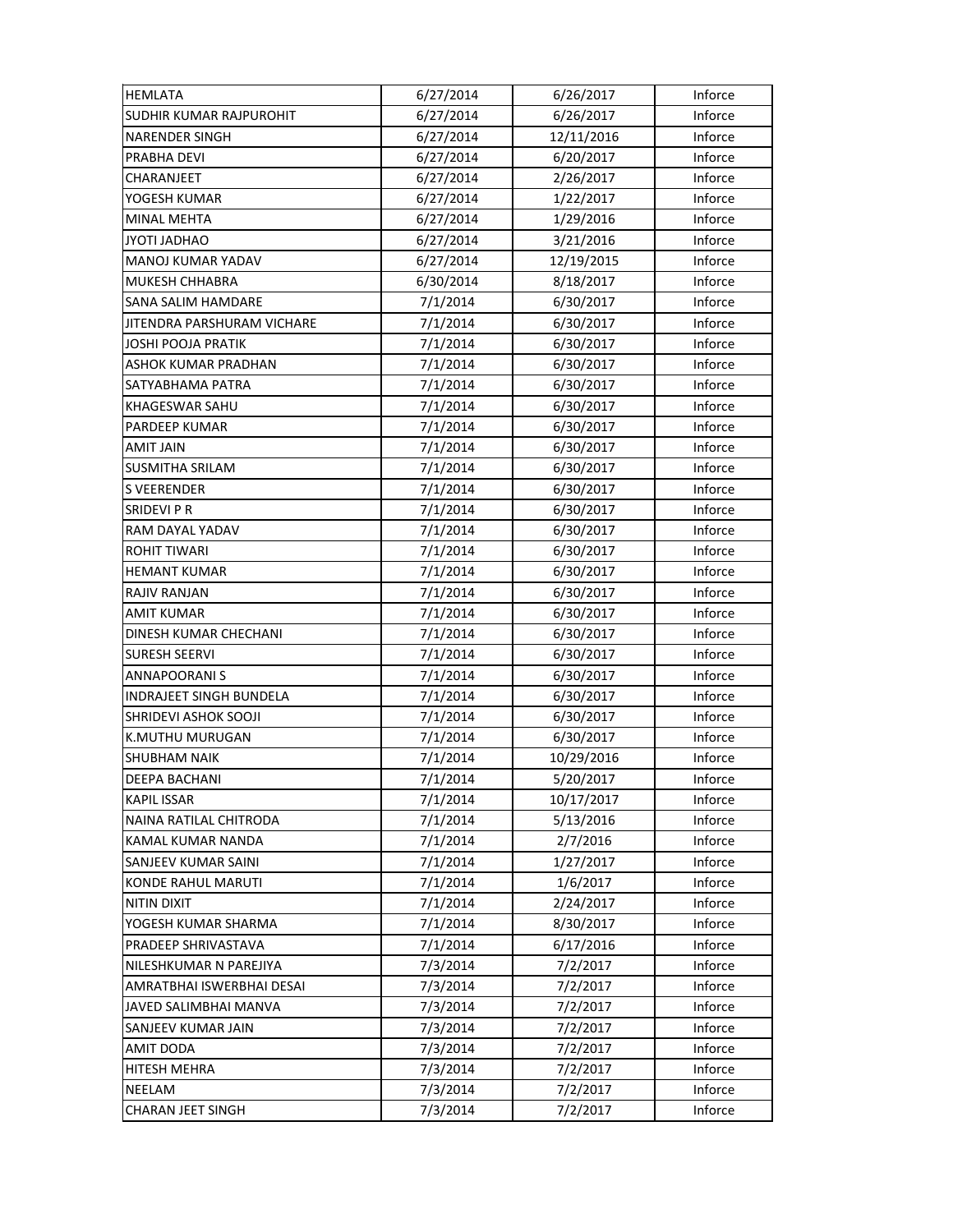| ANUPAMA PANDEY               | 7/3/2014  | 7/2/2017   | Inforce |
|------------------------------|-----------|------------|---------|
| YAGESH SHARMA                | 7/3/2014  | 7/2/2017   | Inforce |
| <b>SANDEEP MANI</b>          | 7/3/2014  | 7/2/2017   | Inforce |
| ASHWANI AGGARWAL             | 7/3/2014  | 7/2/2017   | Inforce |
| SHAIKH MOHAMMAD ASIF ALI     | 7/3/2014  | 7/2/2017   | Inforce |
| ANKITA ADLAKHA               | 7/3/2014  | 7/2/2017   | Inforce |
| <b>BIPRADAS MONDAL</b>       | 7/3/2014  | 11/17/2015 | Inforce |
| VANDANA KHOSLA               | 7/3/2014  | 3/24/2017  | Inforce |
| R KARTHIKEYAN                | 7/4/2014  | 7/3/2017   | Inforce |
| M.INDIRANI                   | 7/4/2014  | 7/3/2017   | Inforce |
| JOSHI ASHISH S               | 7/4/2014  | 7/3/2017   | Inforce |
| <b>KULDEEP SINGH RAJPOOT</b> | 7/4/2014  | 7/3/2017   | Inforce |
| SUNANDA PARICHHA             | 7/4/2014  | 7/3/2017   | Inforce |
| SHUBHASHREE MAHAPATRA        | 7/4/2014  | 7/3/2017   | Inforce |
| <b>VIKRAM</b>                | 7/4/2014  | 7/3/2017   | Inforce |
| REKHA AGGARWAL               | 7/4/2014  | 7/3/2017   | Inforce |
| <b>ARUN BHARDWAJ</b>         | 7/4/2014  | 7/3/2017   | Inforce |
| VIVEK KUMAR SHARMA           | 7/4/2014  | 8/28/2016  | Inforce |
| CHAHAT CHATURVEDI            | 7/7/2014  | 7/6/2017   | Inforce |
| AASHI RUPESH MORE            | 7/7/2014  | 7/6/2017   | Inforce |
| <b>BEENA DIXIT</b>           | 7/7/2014  | 7/6/2017   | Inforce |
| PRASAD.M.S                   | 7/7/2014  | 7/6/2017   | Inforce |
| MUTHUKRISHNAN P              | 7/7/2014  | 7/6/2017   | Inforce |
| <b>K.JOTHIVELU</b>           | 7/7/2014  | 7/6/2017   | Inforce |
| L MOHANAPRIYA                | 7/7/2014  | 7/6/2017   | Inforce |
| PARDEEP                      | 7/7/2014  | 7/6/2017   | Inforce |
| R RAJ                        | 7/7/2014  | 7/6/2017   | Inforce |
| R.VENKATESAN                 | 7/7/2014  | 7/6/2017   | Inforce |
| JITENDRA KUMAR SHARMA        | 7/7/2014  | 7/6/2017   | Inforce |
| PANKAJ KUMAR SHARMA          | 7/7/2014  | 7/6/2017   | Inforce |
| SINDHU A                     | 7/7/2014  | 7/6/2017   | Inforce |
| VANDANA SODHI                | 7/7/2014  | 11/13/2017 | Inforce |
| NILAMBEN CHIMANLAL PATEL     | 7/9/2014  | 7/8/2017   | Inforce |
| MEHULBHAI J DHAMSANIYA       | 7/9/2014  | 7/8/2017   | Inforce |
| UMESH KUMAR SHAKYA           | 7/9/2014  | 3/25/2016  | Inforce |
| HITESH GIRDHARBHAI KHORASIA  | 7/11/2014 | 7/10/2017  | Inforce |
| <b>BINDU SANTOSH</b>         | 7/11/2014 | 7/10/2017  | Inforce |
| H MOHAMMED SALMAN            | 7/11/2014 | 7/10/2017  | Inforce |
| SANYOGITA                    | 7/11/2014 | 7/10/2017  | Inforce |
| ANJU B SHARMA                | 7/11/2014 | 7/10/2017  | Inforce |
| <b>SATISH THAKUR</b>         | 7/11/2014 | 7/10/2017  | Inforce |
| S SARKAR PAUL CHOWDHURY      | 7/11/2014 | 7/10/2017  | Inforce |
| KAILASH UPADHYAY             | 7/11/2014 | 7/10/2017  | Inforce |
| <b>RITU CHAUDHARY</b>        | 7/11/2014 | 1/30/2017  | Inforce |
| VIJAYA SHARMA                | 7/11/2014 | 3/18/2017  | Inforce |
| SUSHIL KUMAR SINGLA          | 7/11/2014 | 5/18/2017  | Inforce |
| MADHULIKA SHARMA             | 7/11/2014 | 3/29/2017  | Inforce |
| ANITA PREMJIBHAI CHUDASAMA   | 7/11/2014 | 3/5/2017   | Inforce |
| <b>NAVNEET SINGH</b>         | 7/11/2014 | 6/17/2016  | Inforce |
| GANESH KRISHNA PRABHU        | 7/14/2014 | 7/13/2017  | Inforce |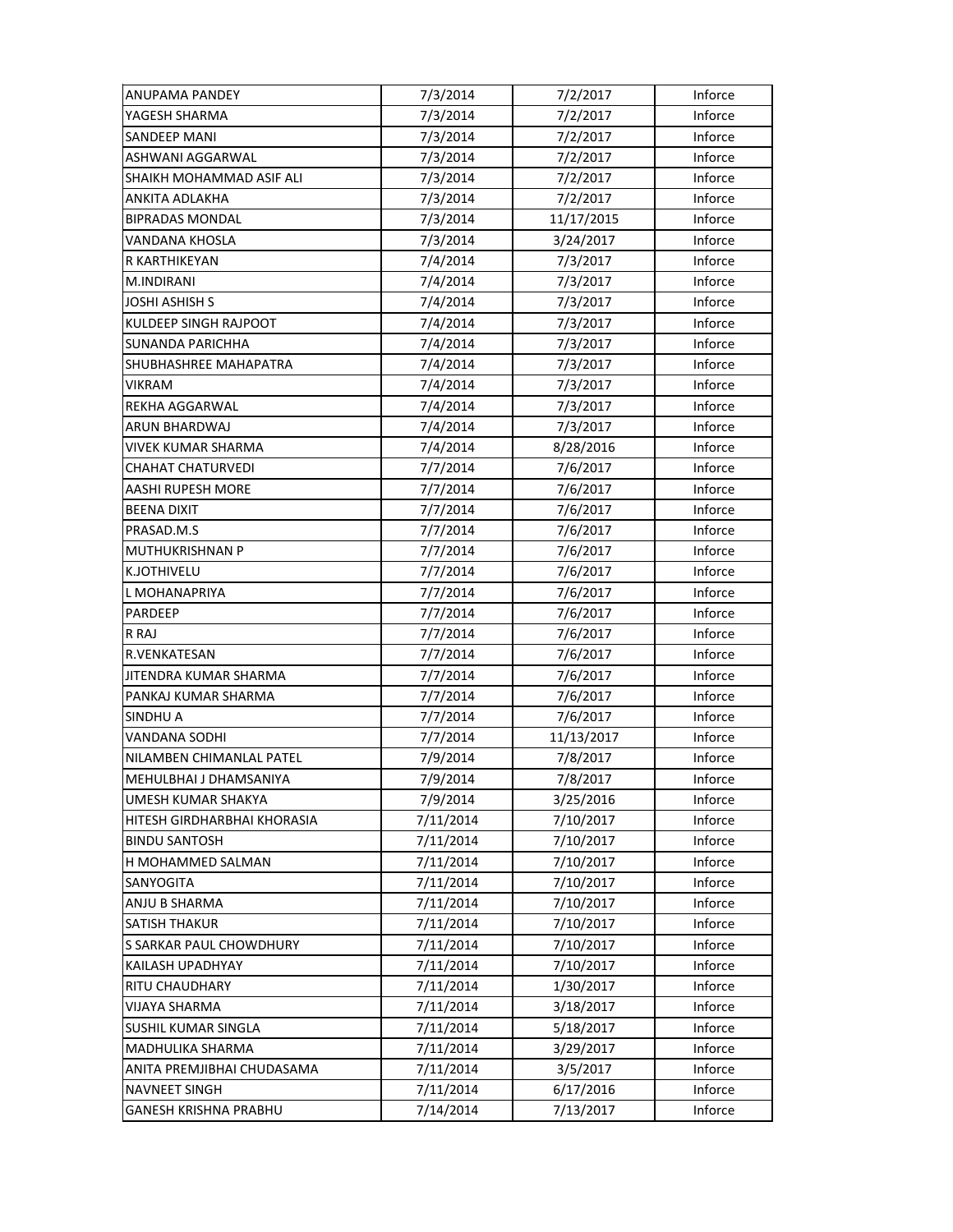| R RAJA GANAPATHY               | 7/14/2014 | 7/13/2017 | Inforce |
|--------------------------------|-----------|-----------|---------|
| ANIKET VIJAY JADHAV            | 7/14/2014 | 7/13/2017 | Inforce |
| MAHENDRAKUMAR A CHAUDHARI      | 7/14/2014 | 7/13/2017 | Inforce |
| ARVIND NANDLAL YADAV           | 7/14/2014 | 7/13/2017 | Inforce |
| VINAY PATEL                    | 7/14/2014 | 7/13/2017 | Inforce |
| JYOTI RAMESH PATIL             | 7/14/2014 | 7/13/2017 | Inforce |
| SHAIKH SHOEB SHAIKH SHAKOOR    | 7/14/2014 | 7/13/2017 | Inforce |
| <b>KRISHNA J</b>               | 7/14/2014 | 7/13/2017 | Inforce |
| <b>SNEHAL K PATEL</b>          | 7/14/2014 | 7/13/2017 | Inforce |
| DAMODAR BHIKAJI NAIK           | 7/14/2014 | 5/27/2017 | Inforce |
| <b>SHRI JITENDRA AHIRRAO</b>   | 7/14/2014 | 3/29/2016 | Inforce |
| HARSHVARDHAN NIRANJANBHAI VORA | 7/14/2014 | 4/1/2016  | Inforce |
| <b>NAEEM SHAIKH</b>            | 7/14/2014 | 6/20/2017 | Inforce |
| JAG PARVESH                    | 7/15/2014 | 7/14/2017 | Inforce |
| <b>SUSHIL KUMAR RAMNANI</b>    | 7/15/2014 | 7/14/2017 | Inforce |
| K.THIRAVIARATHINAM             | 7/15/2014 | 7/14/2017 | Inforce |
| <b>VINODH KUMAR</b>            | 7/15/2014 | 7/14/2017 | Inforce |
| <b>GANGADHARAIAH S</b>         | 7/15/2014 | 7/14/2017 | Inforce |
| VIJAY L S                      | 7/15/2014 | 7/14/2017 | Inforce |
| <b>SYED SHAH FAISAL</b>        | 7/15/2014 | 7/14/2017 | Inforce |
| T. SHAJI                       | 7/15/2014 | 7/14/2017 | Inforce |
| N.SHIVA SANKARA PRASANA        | 7/15/2014 | 7/14/2017 | Inforce |
| <b>BHAVNA N SONAWANE</b>       | 7/15/2014 | 7/14/2017 | Inforce |
| MURALIDHAR NAYAKA E            | 7/15/2014 | 7/14/2017 | Inforce |
| <b>KAMBLE ARJUN VITTHAL</b>    | 7/15/2014 | 7/14/2017 | Inforce |
| <b>SUNILKUMAR G PATEL</b>      | 7/15/2014 | 7/14/2017 | Inforce |
| <b>MOSAMI H TRIVADI</b>        | 7/15/2014 | 1/4/2017  | Inforce |
| RAJ KUMAR PAL                  | 7/15/2014 | 5/5/2017  | Inforce |
| PUNIT CHOPRA                   | 7/15/2014 | 7/23/2016 | Inforce |
| DHOLU DHARMESH HIMATLAL        | 7/16/2014 | 7/15/2017 | Inforce |
| <b>LEENA BAIS</b>              | 7/16/2014 | 7/15/2017 | Inforce |
| <b>ABHISHEK TRIPATHI</b>       | 7/16/2014 | 7/15/2017 | Inforce |
| KIRAN ULHAS KAMBLE             | 7/16/2014 | 7/15/2017 | Inforce |
| NIRANJAN BEHERA                | 7/16/2014 | 7/15/2017 | Inforce |
| <b>ARUN KUMAR</b>              | 7/16/2014 | 7/15/2017 | Inforce |
| <b>KAMAL KUMAR</b>             | 7/16/2014 | 9/15/2016 | Inforce |
| <b>MAMATA DAS</b>              | 7/16/2014 | 8/5/2016  | Inforce |
| KASHYAPKUMAR MUKUNDBHAI PATEL  | 7/18/2014 | 7/17/2017 | Inforce |
| <b>SIYA KAMAT</b>              | 7/18/2014 | 7/17/2017 | Inforce |
| <b>BURRA PREMALATHA</b>        | 7/18/2014 | 7/17/2017 | Inforce |
| <b>BRAJESH KUMAR</b>           | 7/18/2014 | 7/17/2017 | Inforce |
| <b>MANISH KUMAR</b>            | 7/18/2014 | 7/17/2017 | Inforce |
| ATULKUMAR P RANA               | 7/18/2014 | 4/29/2017 | Inforce |
| <b>SOUMYAJIT PAL</b>           | 7/18/2014 | 7/31/2017 | Inforce |
| RAM PRAKASH SAW                | 7/18/2014 | 5/5/2017  | Inforce |
| RAJESH GULATI HUF              | 7/21/2014 | 7/20/2017 | Inforce |
| ASHWANI KUMAR                  | 7/21/2014 | 7/20/2017 | Inforce |
| <b>SAURABH JAIN</b>            | 7/21/2014 | 7/20/2017 | Inforce |
| SUNIL ASHOK VASTRAD            | 7/21/2014 | 7/20/2017 | Inforce |
| PANKAJ KUMAR SINGH             | 7/21/2014 | 7/20/2017 | Inforce |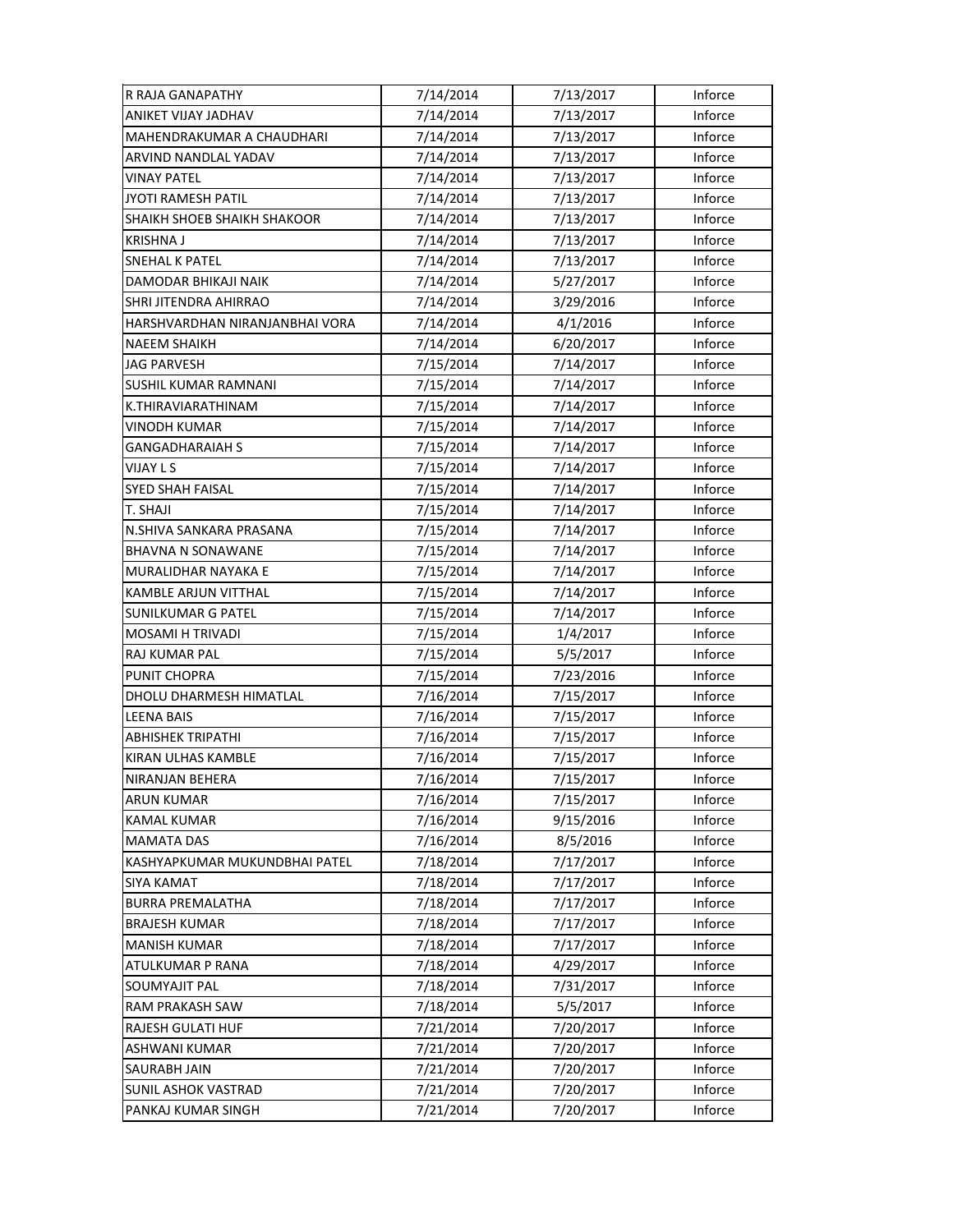| NITIN SURESH KATE           | 7/21/2014 | 7/20/2017  | Inforce |
|-----------------------------|-----------|------------|---------|
| P.SENTHILVELNATHAN          | 7/21/2014 | 7/20/2017  | Inforce |
| P.I.SELVARAJ                | 7/21/2014 | 7/20/2017  | Inforce |
| TEJESWARA REDDY GANUGAPANTA | 7/21/2014 | 7/20/2017  | Inforce |
| DARELLI DORIS               | 7/21/2014 | 7/20/2017  | Inforce |
| <b>RAHUL GUPTA</b>          | 7/21/2014 | 7/20/2017  | Inforce |
| RAMAGONI NATARAJ            | 7/21/2014 | 7/20/2017  | Inforce |
| <b>SHARATH KUMAR BODDU</b>  | 7/21/2014 | 7/20/2017  | Inforce |
| THIKKA SHIVASHANKAR         | 7/21/2014 | 7/20/2017  | Inforce |
| RAVIKUMAR K P               | 7/21/2014 | 7/20/2017  | Inforce |
| PREMILA ISABELLE STEPHEN    | 7/21/2014 | 7/20/2017  | Inforce |
| PRAKASH CHANDRA SUTHAR      | 7/21/2014 | 7/20/2017  | Inforce |
| R NARMATHA                  | 7/21/2014 | 7/20/2017  | Inforce |
| <b>SUNIL KUMAR (312)</b>    | 7/21/2014 | 10/27/2017 | Inforce |
| CHIRANJIVI PARIKH           | 7/21/2014 | 5/10/2017  | Inforce |
| <b>KUSH SHRIVASTAVA</b>     | 7/21/2014 | 6/17/2016  | Inforce |
| <b>SHWETA GARG</b>          | 7/21/2014 | 12/5/2015  | Inforce |
| PAHUL JINDAL                | 7/21/2014 | 5/18/2017  | Inforce |
| <b>MANDEEP KAUR</b>         | 7/21/2014 | 10/27/2016 | Inforce |
| KIRTI AJINKYA RAHANE        | 7/23/2014 | 7/22/2017  | Inforce |
| <b>MUTHU PRAVEEN.K</b>      | 7/23/2014 | 7/22/2017  | Inforce |
| <b>BRAJESH KUMAR PANDAY</b> | 7/23/2014 | 7/22/2017  | Inforce |
| DOMMETI VENKATESWARA RAO    | 7/23/2014 | 7/22/2017  | Inforce |
| KOPPADA S L GANAPATHI RAO   | 7/23/2014 | 7/22/2017  | Inforce |
| MIRIYALA DEVI               | 7/23/2014 | 7/22/2017  | Inforce |
| PANCHAL KAMLESH M           | 7/23/2014 | 7/22/2017  | Inforce |
| <b>GURANMOLBIR SINGH</b>    | 7/23/2014 | 7/22/2017  | Inforce |
| PINKY N CHITARA             | 7/23/2014 | 7/22/2017  | Inforce |
| <b>ASHISH SHARMA</b>        | 7/23/2014 | 7/22/2017  | Inforce |
| <b>C.THANGA RAJA</b>        | 7/23/2014 | 7/22/2017  | Inforce |
| <b>RAKESH KUMAR</b>         | 7/23/2014 | 7/22/2017  | Inforce |
| <b>KAMALDEEP</b>            | 7/23/2014 | 7/22/2017  | Inforce |
| RAJINDER SINGH              | 7/23/2014 | 7/22/2017  | Inforce |
| PATEL DHAVAL GIRISHKUMAR    | 7/23/2014 | 7/22/2017  | Inforce |
| CHITHRA.P                   | 7/23/2014 | 7/22/2017  | Inforce |
| <b>AKSHAY KUMAR</b>         | 7/23/2014 | 7/22/2017  | Inforce |
| DIPAK BHAGWAT BADHE         | 7/23/2014 | 7/22/2017  | Inforce |
| <b>BAVISKAR JYOTI</b>       | 7/23/2014 | 3/19/2016  | Inforce |
| PRIYA DEEPAK BHUTADA        | 7/23/2014 | 8/6/2016   | Inforce |
| <b>SMITA KAPIL BADHAN</b>   | 7/23/2014 | 9/22/2016  | Inforce |
| PATEL DIPTI C               | 7/23/2014 | 4/18/2016  | Inforce |
| NAGARATHINAM A              | 7/23/2014 | 7/14/2017  | Inforce |
| <b>CHINTAN SUKESH SHAH</b>  | 7/23/2014 | 1/28/2016  | Inforce |
| <b>SALIL GUPTA</b>          | 7/24/2014 | 7/23/2017  | Inforce |
| <b>TARUN RAWAT</b>          | 7/24/2014 | 7/23/2017  | Inforce |
| <b>KARTIK SINGH</b>         | 7/24/2014 | 7/23/2017  | Inforce |
| <b>VENKATESAN T</b>         | 7/24/2014 | 7/23/2017  | Inforce |
| TONY KUMAR SADEWANI         | 7/24/2014 | 7/23/2017  | Inforce |
| PRIYA SHARMA                | 7/24/2014 | 7/23/2017  | Inforce |
| <b>BALMUKUND SAHU</b>       | 7/24/2014 | 7/23/2017  | Inforce |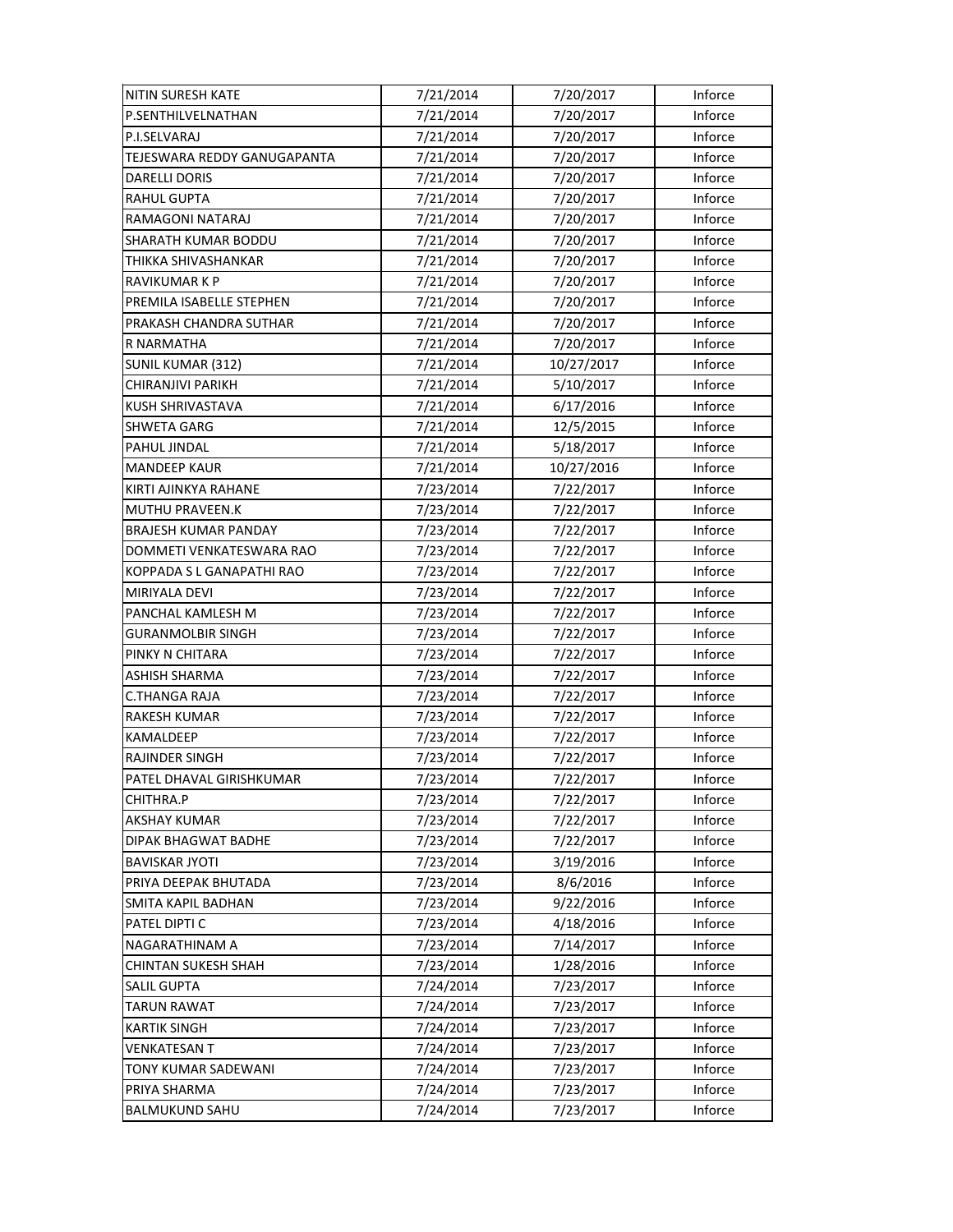| <b>FAHAD AHMED</b>                 | 7/24/2014 | 7/23/2017  | Inforce |
|------------------------------------|-----------|------------|---------|
| AJAY DATTARAM GELEYE               | 7/24/2014 | 7/23/2017  | Inforce |
| <b>MD NAZIR NOOR</b>               | 7/24/2014 | 7/23/2017  | Inforce |
| <b>SHAIFALI JAIN</b>               | 7/24/2014 | 7/23/2017  | Inforce |
| MUKESH KUMAR MEENA                 | 7/24/2014 | 7/23/2017  | Inforce |
| <b>AKSHAY KUMAR</b>                | 7/24/2014 | 7/23/2017  | Inforce |
| NITIN SRIVASTAVA                   | 7/24/2014 | 2/27/2017  | Inforce |
| <b>HARSHADA MORE</b>               | 7/24/2014 | 11/26/2015 | Inforce |
| LALIT KUMAR SINHA                  | 7/24/2014 | 1/29/2017  | Inforce |
| VINOD KASOTIYA                     | 7/24/2014 | 9/28/2017  | Inforce |
| <b>LALITA DEVI</b>                 | 7/24/2014 | 8/30/2016  | Inforce |
| <b>DHEERAJ NAGPAL</b>              | 7/25/2014 | 7/24/2017  | Inforce |
| PRASHIL PRAPHULL PARAB             | 7/25/2014 | 7/24/2017  | Inforce |
| RAVI K RATHOD                      | 7/25/2014 | 7/24/2017  | Inforce |
| DAVE HITESH CHANDRAKANT            | 7/25/2014 | 7/24/2017  | Inforce |
| <b>GURRAPU P SUNILDUTT</b>         | 7/28/2014 | 7/27/2017  | Inforce |
| <b>SARBJIT KAUR</b>                | 7/28/2014 | 7/27/2017  | Inforce |
| CHANDU BHASKAR JAMBHULKAR          | 7/28/2014 | 7/27/2017  | Inforce |
| D.PREMA                            | 7/28/2014 | 7/27/2017  | Inforce |
| VARUN TREHAN                       | 7/28/2014 | 7/27/2017  | Inforce |
| RAMASHISH JAGADISH SINGH           | 7/28/2014 | 7/27/2017  | Inforce |
| NEETI ARUN KHARBANDA               | 7/28/2014 | 7/27/2017  | Inforce |
| SUMIT DHINGRA                      | 7/28/2014 | 7/27/2017  | Inforce |
| <b>NANJUNDA M</b>                  | 7/28/2014 | 7/27/2017  | Inforce |
| DEEPIKA NITIN YADAV                | 7/28/2014 | 7/27/2017  | Inforce |
| NAYAN VISHWANATH LOLAM             | 7/28/2014 | 7/27/2017  | Inforce |
| SANJEEV KUMAR KHURANA              | 7/28/2014 | 7/27/2017  | Inforce |
| SATISH KUMAR                       | 7/28/2014 | 7/27/2017  | Inforce |
| SHREYA JAISWAL                     | 7/28/2014 | 7/27/2017  | Inforce |
| ANUJ BHANDARI                      | 7/28/2014 | 7/27/2017  | Inforce |
| NEERAJ KHANDELWAL                  | 7/28/2014 | 7/27/2017  | Inforce |
| PATEL MEHULKUMAR VINOD             | 7/28/2014 | 7/27/2017  | Inforce |
| BHAVNA JAYSUKH PRAJAPATI           | 7/28/2014 | 7/27/2017  | Inforce |
| <b>SHARUKH KHAN</b>                | 7/28/2014 | 7/27/2017  | Inforce |
| S PRIYANGA                         | 7/28/2014 | 7/27/2017  | Inforce |
| <b>MAHESHPURI GOSWAMY</b>          | 7/28/2014 | 7/27/2017  | Inforce |
| <b>K NAGARAJ</b>                   | 7/28/2014 | 7/27/2017  | Inforce |
| <b>SAHEB BAKSH MISHRA</b>          | 7/28/2014 | 7/27/2017  | Inforce |
| <b>GUNWANT PARASRAM LAMBODHARI</b> | 7/28/2014 | 12/4/2017  | Inforce |
| <b>SK RAFI</b>                     | 7/28/2014 | 10/27/2017 | Inforce |
| <b>GAURAV AJMERA</b>               | 7/28/2014 | 3/17/2017  | Inforce |
| MANORANJAN KHAMRAI                 | 7/28/2014 | 8/4/2017   | Inforce |
| NARESHKUMAR DINESHBHAI MEWADA      | 7/28/2014 | 3/27/2017  | Inforce |
| RAM DAYAL KUSHWAHA                 | 7/28/2014 | 2/22/2016  | Inforce |
| <b>BHASKAR SAHU</b>                | 7/28/2014 | 2/23/2017  | Inforce |
| SONAL BIPIN PALAN                  | 7/28/2014 | 8/1/2018   | Inforce |
| JIGNESH D MISTRY                   | 7/30/2014 | 7/29/2017  | Inforce |
| <b>REHANA SHAIKH</b>               | 7/30/2014 | 7/29/2017  | Inforce |
| <b>REKHAK</b>                      | 7/30/2014 | 7/29/2017  | Inforce |
| <b>AGNES</b>                       | 7/30/2014 | 7/29/2017  | Inforce |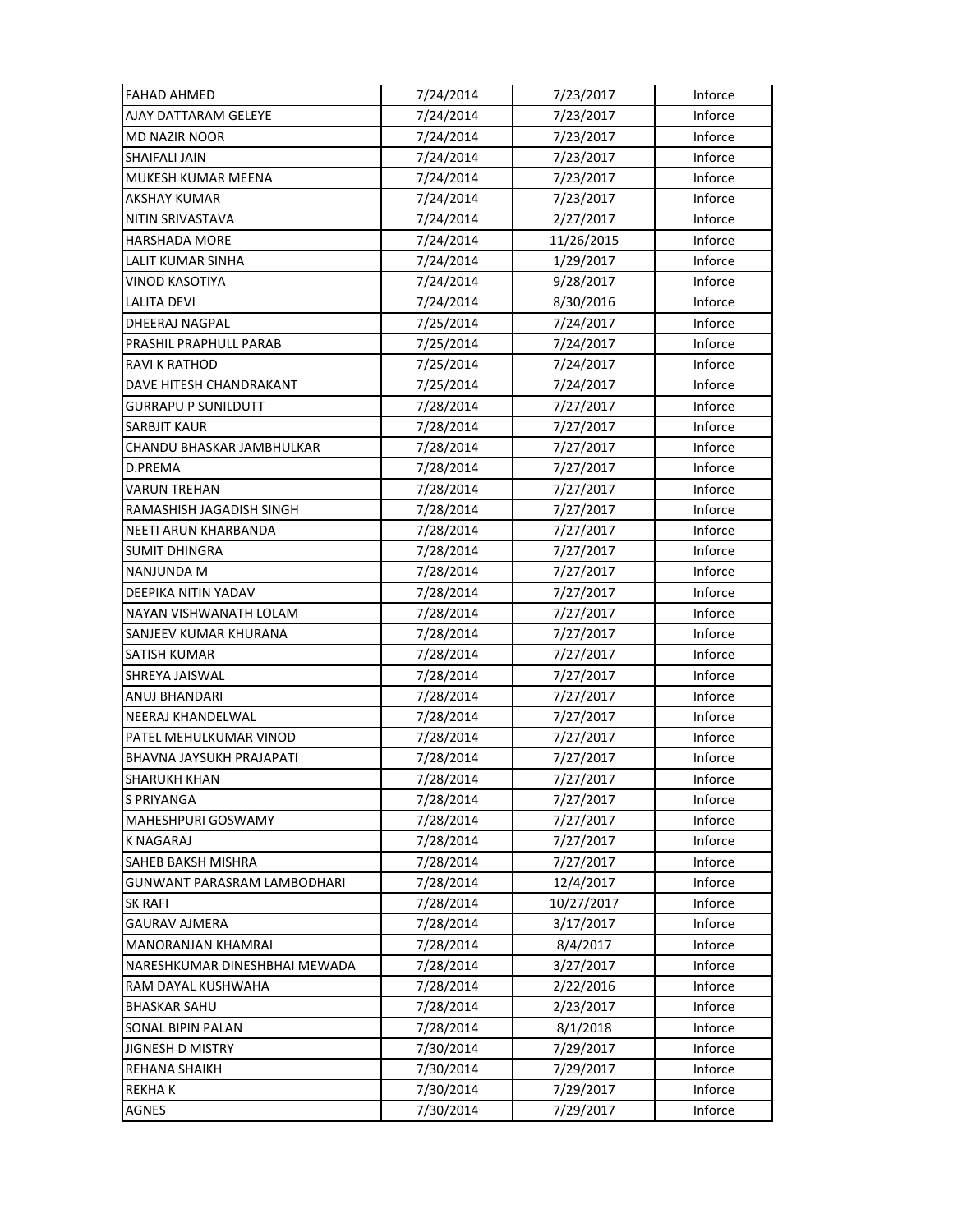| <b>VIMALA P</b>              | 7/30/2014 | 7/29/2017  | Inforce        |
|------------------------------|-----------|------------|----------------|
| AATISH GAHLAWAT              | 7/30/2014 | 7/29/2017  | Inforce        |
| DILLI VENUGOPAL              | 7/30/2014 | 7/29/2017  | Inforce        |
| ANKATHI NAGARAJU             | 7/30/2014 | 7/29/2017  | Inforce        |
| ANURAG SINGHAL               | 7/30/2014 | 7/29/2017  | Inforce        |
| <b>GOPAL SINGH CHOUHAN</b>   | 7/30/2014 | 7/29/2017  | Inforce        |
| SHOBHIT GUPTA                | 7/30/2014 | 7/29/2017  | Inforce        |
| PAWAN KUMAR                  | 7/30/2014 | 7/29/2017  | Inforce        |
| NIRAJ KOTHARI                | 7/30/2014 | 8/11/2016  | Inforce        |
| UDAY KUMAR REDDY BOYAPALLI   | 8/1/2014  | 8/1/2017   | Inforce        |
| RAGHAV V JHA                 | 8/1/2014  | 8/1/2017   | Inforce        |
| NITIN PARMAR                 | 8/1/2014  | 8/1/2017   | Inforce        |
| MEGHNA NILESH PAREKH         | 8/1/2014  | 8/1/2017   | Inforce        |
| CHANDRAKANT RAMANLAL JOSHI   | 8/1/2014  | 8/1/2017   | Inforce        |
| PATHAN NAUMANKHAN AIYUBKHAN  | 8/1/2014  | 8/1/2017   | Inforce        |
| RAVEENDRAN KASILIYA RAJARAM  | 8/1/2014  | 8/1/2017   | Inforce        |
| POOJA KAKKAR                 | 8/1/2014  | 8/1/2017   | Inforce        |
| DEEPAK KUMAR JHA             | 8/1/2014  | 8/1/2017   | Inforce        |
| CHANDRA                      | 8/1/2014  | 8/1/2017   | Inforce        |
| V SURUTHI HASAN              | 8/1/2014  | 8/1/2017   | Inforce        |
| TRILOCHAN SAHOO              | 8/1/2014  | 7/11/2016  | <b>Inforce</b> |
| SATISH CHANDRA SUBHASH VERMA | 8/1/2014  | 3/10/2017  | Inforce        |
| ANNET AROKIASWAMY MUDALIAR   | 8/4/2014  | 8/3/2017   | Inforce        |
| AAKASH ARORA                 | 8/5/2014  | 8/4/2017   | Inforce        |
| TITIXA M PATEL               | 8/5/2014  | 8/4/2017   | Inforce        |
| <b>SURESH KUMAR VANI</b>     | 8/5/2014  | 8/4/2017   | Inforce        |
| <b>RENU LASHE</b>            | 8/5/2014  | 8/4/2017   | Inforce        |
| RAJ JAIN                     | 8/5/2014  | 8/4/2017   | Inforce        |
| SANDESH PARAB                | 8/5/2014  | 8/4/2017   | Inforce        |
| VINAYAK SHETYE               | 8/5/2014  | 8/4/2017   | Inforce        |
| NAGESHWAR SINGH              | 8/5/2014  | 8/4/2017   | Inforce        |
| TANNA JINESH PARESHBHAI      | 8/5/2014  | 8/4/2017   | Inforce        |
| PRASHANT MANIKRAO PATIL      | 8/5/2014  | 8/4/2017   | Inforce        |
| ASHWINI C DALAVI             | 8/5/2014  | 8/4/2017   | Inforce        |
| S.VENKATESH                  | 8/5/2014  | 8/4/2017   | Inforce        |
| <b>MANAS DAS</b>             | 8/5/2014  | 8/4/2017   | Inforce        |
| DHARMENDRA SINGH             | 8/5/2014  | 8/4/2017   | Inforce        |
| MADHUSUDHAN K H              | 8/5/2014  | 8/4/2017   | Inforce        |
| <b>SHOBANA S</b>             | 8/5/2014  | 8/4/2017   | Inforce        |
| ANOOP R DESAI                | 8/5/2014  | 8/4/2017   | Inforce        |
| SIDDHESHWAR MAHADEO RODE     | 8/5/2014  | 8/4/2017   | Inforce        |
| SANTOSH KUMAR KAPOOR         | 8/5/2014  | 9/24/2016  | Inforce        |
| SAROJ BALA GOEL              | 8/5/2014  | 5/21/2016  | Inforce        |
| JUDE.P.V                     | 8/5/2014  | 12/10/2015 | Inforce        |
| PANKAJ KUMAR VERMA           | 8/5/2014  | 5/13/2016  | Inforce        |
| RAJESH                       | 8/5/2014  | 2/18/2016  | Inforce        |
| <b>VICKY KHAMBRA</b>         | 8/7/2014  | 8/6/2017   | Inforce        |
| LEKHRAJ BANSIWAL             | 8/7/2014  | 8/6/2017   | Inforce        |
| SAHIL MEHTANI                | 8/7/2014  | 8/6/2017   | Inforce        |
| NYATI PANKAJ NANDKISHOR      | 8/7/2014  | 8/6/2017   | Inforce        |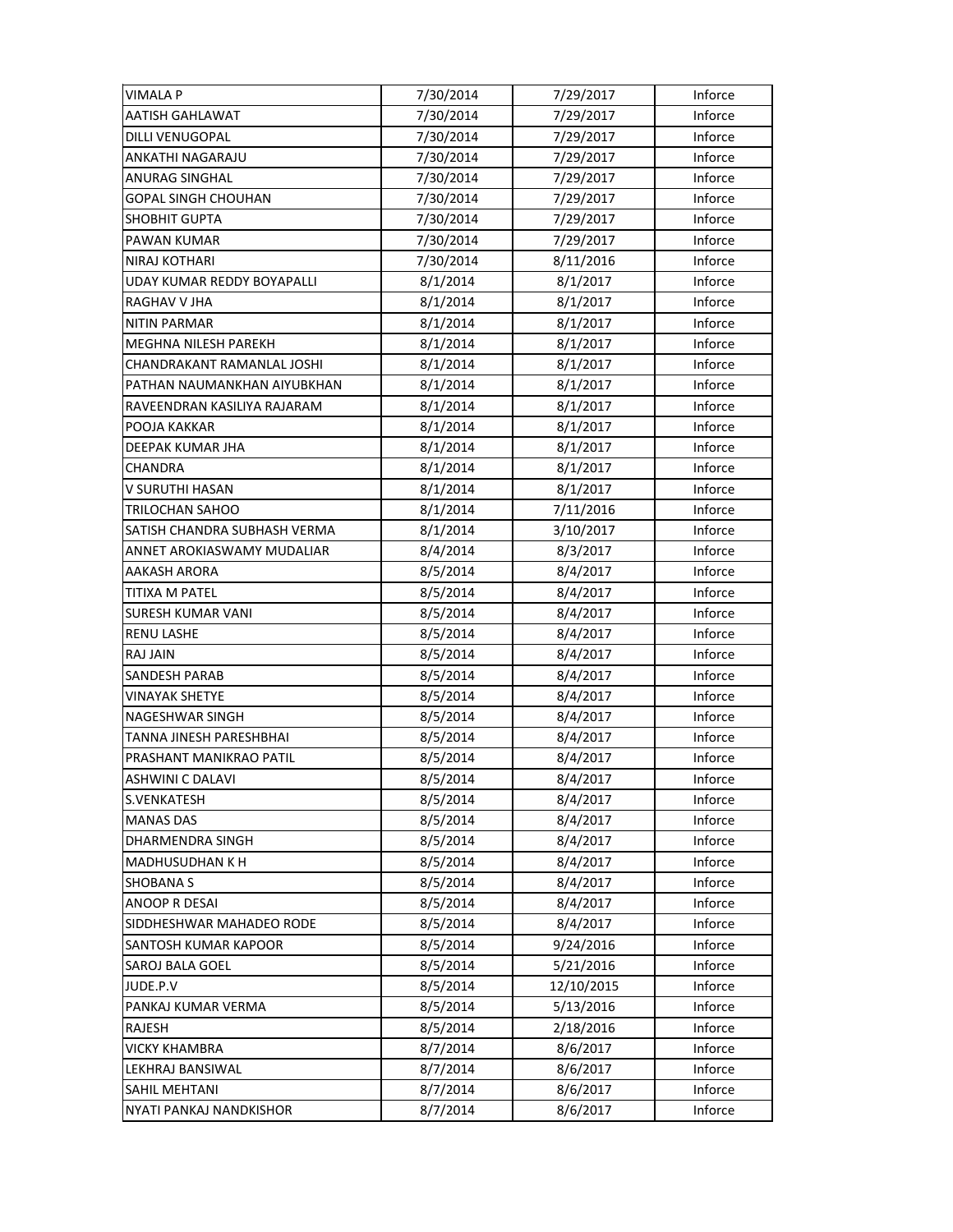| <b>BAISHALI MUKHERJEE</b>   | 8/7/2014  | 8/6/2017   | Inforce |
|-----------------------------|-----------|------------|---------|
| <b>ARPAN PANDA</b>          | 8/7/2014  | 8/6/2017   | Inforce |
| <b>MAHESH MUNASA</b>        | 8/7/2014  | 8/6/2017   | Inforce |
| M KASTHURI                  | 8/7/2014  | 8/6/2017   | Inforce |
| VAISHALIBAHEN K PARIKH      | 8/7/2014  | 8/6/2017   | Inforce |
| RUSHABH GHANSHYAMBHAI PATEL | 8/7/2014  | 8/6/2017   | Inforce |
| DADAKHALANDAR SHIRAHATTI    | 8/7/2014  | 8/6/2017   | Inforce |
| <b>BASAVARAJ NUGGIKERI</b>  | 8/7/2014  | 8/6/2017   | Inforce |
| ANIL WADHWA                 | 8/7/2014  | 8/6/2017   | Inforce |
| KUDTE SHIVRAJ MALLIKARJUN   | 8/7/2014  | 6/24/2018  | Inforce |
| V.S.BHAT                    | 8/8/2014  | 8/7/2017   | Inforce |
| SHIVAYA VIKRAM SINGH        | 8/8/2014  | 8/7/2017   | Inforce |
| UPASANA MITTAL              | 8/8/2014  | 8/7/2017   | Inforce |
| <b>SURESH CHANDRA</b>       | 8/8/2014  | 8/7/2017   | Inforce |
| PREMLATA                    | 8/8/2014  | 8/7/2017   | Inforce |
| MANISH KUMAR KUSHWAHA       | 8/8/2014  | 8/7/2017   | Inforce |
| MAHESH NARAYAN POOJARY      | 8/8/2014  | 8/7/2017   | Inforce |
| HARISHCHANDRA IVALLE        | 8/8/2014  | 8/7/2017   | Inforce |
| <b>MOHSIN KHAN</b>          | 8/8/2014  | 8/7/2017   | Inforce |
| AMBRISH HARSHVADAN TRIVEDI  | 8/8/2014  | 8/7/2017   | Inforce |
| <b>DUBEY MAYUR</b>          | 8/8/2014  | 7/25/2016  | Inforce |
| JITESH SHAMJIBHAI BHADRA    | 8/8/2014  | 5/28/2016  | Inforce |
| <b>ABHIJEET KACHARE</b>     | 8/8/2014  | 9/3/2016   | Inforce |
| VIVEK SINGH                 | 8/11/2014 | 8/10/2017  | Inforce |
| <b>SHARAD VIR SINGH</b>     | 8/11/2014 | 8/10/2017  | Inforce |
| DHANAJI JANARDHAN RASKAR    | 8/11/2014 | 8/10/2017  | Inforce |
| <b>VINOD JAMAD</b>          | 8/11/2014 | 8/10/2017  | Inforce |
| S LATHA                     | 8/11/2014 | 8/10/2017  | Inforce |
| MEHMOODUL HAQUE KHAN        | 8/11/2014 | 8/10/2017  | Inforce |
| BAGTHARIYA VISHAL P         | 8/11/2014 | 8/10/2017  | Inforce |
| PRERAK D PATEL              | 8/11/2014 | 8/10/2017  | Inforce |
| <b>LAKSHYA JAIN</b>         | 8/11/2014 | 8/10/2017  | Inforce |
| VRINDAVAN PRADHAN           | 8/11/2014 | 8/10/2017  | Inforce |
| <b>MAHESH MESRAM</b>        | 8/11/2014 | 8/10/2017  | Inforce |
| SAGAR BHANUDAS SHINDE       | 8/11/2014 | 8/10/2017  | Inforce |
| <b>MR PRAMODKUMAR GUPTA</b> | 8/11/2014 | 8/29/2016  | Inforce |
| <b>KRISHNA DESAI</b>        | 8/11/2014 | 12/3/2017  | Inforce |
| <b>MALKEET SINGH</b>        | 8/13/2014 | 8/12/2017  | Inforce |
| KAMAL JAGWANI               | 8/13/2014 | 8/12/2017  | Inforce |
| OBULAREDDY RAGHUNATHA REDDY | 8/13/2014 | 8/12/2017  | Inforce |
| AMISH CHANDRAKANTBHAI PATEL | 8/13/2014 | 8/12/2017  | Inforce |
| <b>NEHA SINGH</b>           | 8/13/2014 | 8/12/2017  | Inforce |
| <b>AKHIL GUPTA</b>          | 8/13/2014 | 8/12/2017  | Inforce |
| AJIT BABURAO MATKAR         | 8/13/2014 | 2/21/2016  | Inforce |
| WANI RAJENDRA J.            | 8/13/2014 | 11/27/2015 | Inforce |
| SUBHASH KALIDAS KONERU      | 8/13/2014 | 9/25/2016  | Inforce |
| DEEPA G                     | 8/13/2014 | 10/17/2016 | Inforce |
| <b>SUNIL VIJAYVARGIYA</b>   | 8/19/2014 | 8/13/2017  | Inforce |
| <b>SHANTAL G KAMAT</b>      | 8/19/2014 | 8/18/2017  | Inforce |
| AVINASH NARAYAN CHOURE      | 8/19/2014 | 8/18/2017  | Inforce |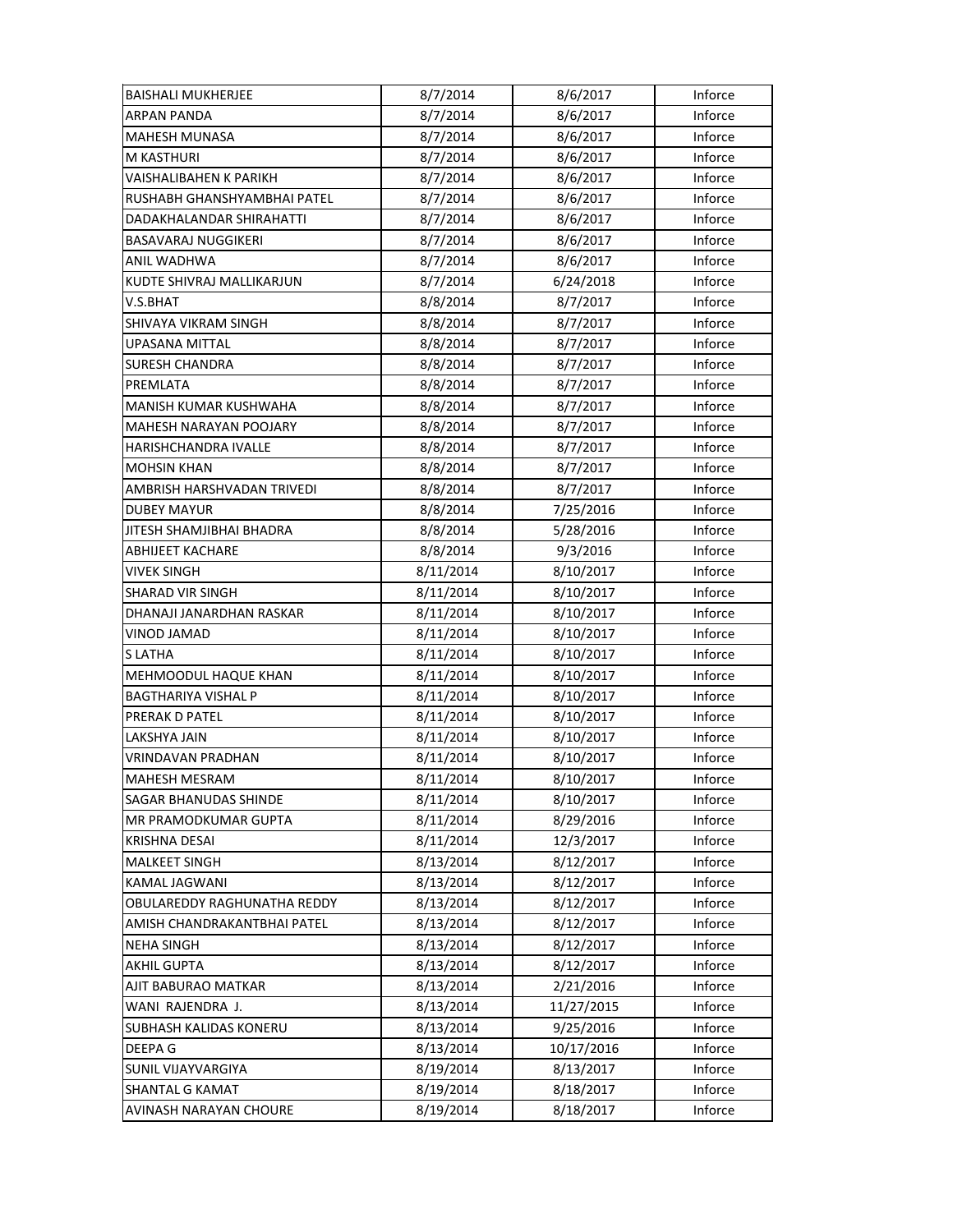| <b>MAMTA NAGPAL</b>        | 8/19/2014 | 8/18/2017  | Inforce |
|----------------------------|-----------|------------|---------|
| <b>SHAIK JAMMELUDDIN</b>   | 8/19/2014 | 8/18/2017  | Inforce |
| PANCHADARLA.MURALIKRISHNA  | 8/19/2014 | 8/18/2017  | Inforce |
| RAVINDER KUMAR             | 8/19/2014 | 12/12/2016 | Inforce |
| <b>MALAY CHAKRABORTY</b>   | 8/19/2014 | 10/30/2017 | Inforce |
| <b>AJIT SINGH</b>          | 8/19/2014 | 8/19/2018  | Inforce |
| <b>APARNA GUPTA</b>        | 8/19/2014 | 1/27/2017  | Inforce |
| RAJENDRA REDDY AVUTHU      | 8/21/2014 | 8/20/2017  | Inforce |
| SATHIYABANU K              | 8/21/2014 | 8/20/2017  | Inforce |
| M.S.VIGNESH                | 8/21/2014 | 8/20/2017  | Inforce |
| <b>ASHNEET KAUR NANDA</b>  | 8/21/2014 | 8/20/2017  | Inforce |
| <b>RENU BINDAL</b>         | 8/21/2014 | 8/20/2017  | Inforce |
| DHAVAL DAKSHESHKUMAR GOHEL | 8/21/2014 | 8/20/2017  | Inforce |
| HITESHKUMAR K PATEL        | 8/21/2014 | 8/20/2017  | Inforce |
| PAYAL SHARMA               | 8/21/2014 | 8/20/2017  | Inforce |
| <b>RENU</b>                | 8/21/2014 | 8/20/2017  | Inforce |
| PRIYANKA KUMARI            | 8/21/2014 | 8/20/2017  | Inforce |
| THUKARUL HEMANT VIJAY      | 8/21/2014 | 8/20/2017  | Inforce |
| <b>ASHOK S</b>             | 8/21/2014 | 8/20/2017  | Inforce |
| PAWAN KUMAR                | 8/21/2014 | 8/20/2017  | Inforce |
| NARENDER                   | 8/21/2014 | 8/20/2017  | Inforce |
| SUSHAMA PRASAD MENON       | 8/21/2014 | 8/20/2017  | Inforce |
| SANOOP.P.T                 | 8/21/2014 | 8/19/2017  | Inforce |
| <b>ASGAR KHAN</b>          | 8/21/2014 | 8/20/2017  | Inforce |
| <b>MUTHUKESHAVA R</b>      | 8/21/2014 | 8/20/2017  | Inforce |
| <b>KUNAL GAURAV DHRU</b>   | 8/21/2014 | 8/20/2017  | Inforce |
| MITESH LAKHE               | 8/21/2014 | 8/20/2017  | Inforce |
| <b>ANURAG MITTAL</b>       | 8/21/2014 | 6/27/2017  | Inforce |
| ARUNKANT MISHRA            | 8/21/2014 | 10/16/2017 | Inforce |
| <b>BEEMANATINI NARESH</b>  | 8/21/2014 | 3/23/2017  | Inforce |
| <b>INDERPREET KAUR</b>     | 8/21/2014 | 7/10/2016  | Inforce |
| PRATIXA DESAI              | 8/21/2014 | 4/7/2016   | Inforce |
| <b>RUDRA BANERJEE</b>      | 8/21/2014 | 5/19/2016  | Inforce |
| JEEWAN CHANDRA             | 8/25/2014 | 8/24/2017  | Inforce |
| <b>SEEMA GUPTA</b>         | 8/25/2014 | 8/24/2017  | Inforce |
| <b>DHARMENDRA KUMAR</b>    | 8/25/2014 | 8/24/2017  | Inforce |
| <b>DEEPAK GUPTA</b>        | 8/25/2014 | 8/24/2017  | Inforce |
| MARIA BENIRO RAJAN S       | 8/25/2014 | 8/24/2017  | Inforce |
| P.MOSESDEVADOSS            | 8/25/2014 | 8/24/2017  | Inforce |
| <b>SUSHMA GIRDHAR</b>      | 8/25/2014 | 8/24/2017  | Inforce |
| <b>DEEPAK SAHNI</b>        | 8/25/2014 | 8/24/2017  | Inforce |
| <b>VIJAY CHANDWANI</b>     | 8/25/2014 | 8/24/2017  | Inforce |
| SANTOSH KUMAR TIWARI       | 8/25/2014 | 8/24/2017  | Inforce |
| VINOD BABU MISHRA          | 8/25/2014 | 8/24/2017  | Inforce |
| <b>JAGDISH</b>             | 8/25/2014 | 8/24/2017  | Inforce |
| NITIN NARAYAN MALAP        | 8/25/2014 | 8/24/2017  | Inforce |
| MOHAMED IRFAN SHAIKH       | 8/25/2014 | 8/24/2017  | Inforce |
| <b>MITESH S KHAKHKHAR</b>  | 8/25/2014 | 8/24/2017  | Inforce |
| <b>VIKRAM</b>              | 8/25/2014 | 8/24/2017  | Inforce |
| SAHIL KHATTAR              | 8/25/2014 | 8/21/2017  | Inforce |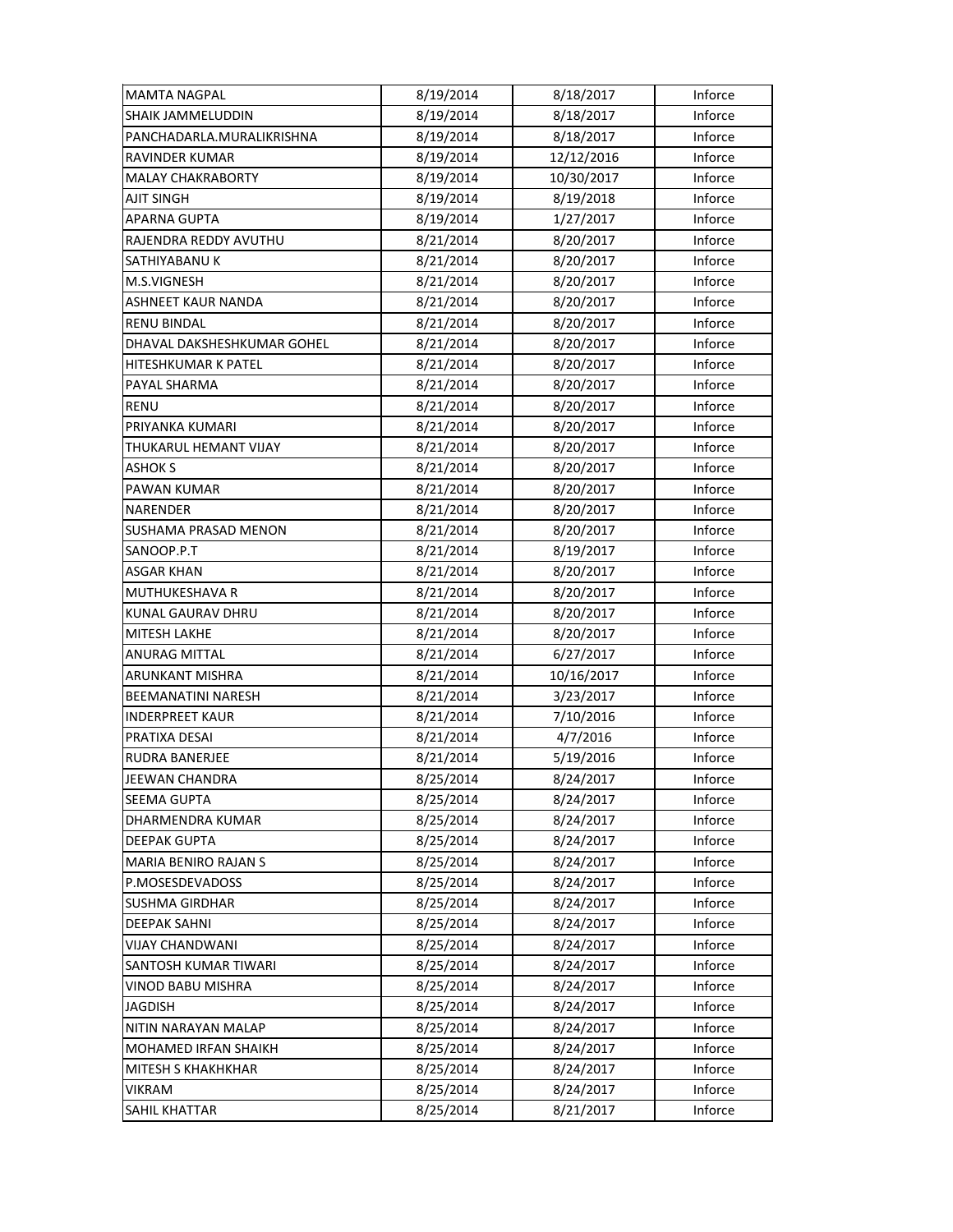| DINESH GORANA                   | 8/25/2014 | 8/24/2017  | Inforce |
|---------------------------------|-----------|------------|---------|
| <b>VISHAL SINGH</b>             | 8/25/2014 | 8/24/2017  | Inforce |
| RAJ KUMAR MISHRA                | 8/25/2014 | 8/24/2017  | Inforce |
| MOHAMMAD SABIR                  | 8/25/2014 | 6/25/2017  | Inforce |
| RAJESH KUMAR GIRI               | 8/25/2014 | 1/6/2017   | Inforce |
| <b>SHRIKANT KUDALE</b>          | 8/25/2014 | 5/27/2017  | Inforce |
| <b>CHOKHAT SHANKAR</b>          | 8/25/2014 | 5/11/2016  | Inforce |
| <b>INDERJEET SINGH</b>          | 8/25/2014 | 11/15/2015 | Inforce |
| RAMIZRAJA S SHAIKH              | 8/25/2014 | 2/15/2017  | Inforce |
| GANESH DURYODHAN YADAV          | 8/27/2014 | 8/26/2017  | Inforce |
| ASTHA JAIN                      | 8/27/2014 | 8/26/2017  | Inforce |
| LOKESHATS                       | 8/27/2014 | 8/26/2017  | Inforce |
| MANTHAN BIPINBHAI DAVE          | 8/27/2014 | 8/26/2017  | Inforce |
| SANIYA KHATOON                  | 8/27/2014 | 8/26/2017  | Inforce |
| <b>SUSHMA</b>                   | 8/27/2014 | 8/26/2017  | Inforce |
| MILAV D PATEL                   | 8/27/2014 | 8/26/2017  | Inforce |
| RAVI G B                        | 8/27/2014 | 8/26/2017  | Inforce |
| PATHAN FIROJKHAN ZINNATKHAN     | 8/27/2014 | 8/26/2017  | Inforce |
| CHETAN                          | 8/27/2014 | 8/26/2017  | Inforce |
| <b>BHAGABAT MAHANTA</b>         | 8/27/2014 | 8/25/2017  | Inforce |
| BABURAM CHANDRIKAPRASAD SHARMA  | 8/27/2014 | 8/26/2017  | Inforce |
| P ABRAHAM PAUL SELVAM           | 8/27/2014 | 8/26/2017  | Inforce |
| ASHISH KUMAR MISHRA             | 8/27/2014 | 8/26/2017  | Inforce |
| KAVITA GOVIND RATHOD            | 8/27/2014 | 8/26/2017  | Inforce |
| AKBAR USMAN SHAIKH              | 8/27/2014 | 8/26/2017  | Inforce |
| <b>CHINTAN VASANI</b>           | 8/27/2014 | 8/26/2017  | Inforce |
| <b>SUSHIL DATTATRAY KUMBHAR</b> | 8/27/2014 | 8/26/2017  | Inforce |
| PAWAN KOTHARI                   | 8/27/2014 | 8/26/2017  | Inforce |
| ARUN KUMAR CHAURASIA            | 8/27/2014 | 8/26/2017  | Inforce |
| <b>BATTLA RATNAIAH</b>          | 8/27/2014 | 9/26/2016  | Inforce |
| RAMRATAN CHHAGAN JADHAV         | 8/27/2014 | 8/29/2016  | Inforce |
| <b>DIVYA JAIN</b>               | 8/27/2014 | 2/1/2017   | Inforce |
| <b>SUNIL KUMAR</b>              | 8/27/2014 | 5/18/2017  | Inforce |
| SRINIVAS GUNTA                  | 8/27/2014 | 1/15/2017  | Inforce |
| PANKAJ SHARMA                   | 8/27/2014 | 9/19/2016  | Inforce |
| RAJENDER PAL                    | 8/27/2014 | 2/24/2017  | Inforce |
| MR. RAKESH KUMAR JAIN           | 8/27/2014 | 6/22/2017  | Inforce |
| DIKSHA KAKAR                    | 8/28/2014 | 8/27/2017  | Inforce |
| TWINKLE RONAKKUMAR PATEL        | 8/28/2014 | 3/6/2016   | Inforce |
| <b>USHA SUBRAMANI</b>           | 9/2/2014  | 6/27/2016  | Inforce |
| SHURYA PRAKASH KUSHWAHA         | 9/2/2014  | 2/4/2018   | Inforce |
| SHIPRA GOVIL                    | 9/2/2014  | 9/1/2017   | Inforce |
| <b>VINIT SHEKHAR</b>            | 9/2/2014  | 3/25/2017  | Inforce |
| S CHAITHANYA                    | 9/4/2014  | 9/4/2017   | Inforce |
| KISHAN GOYAL                    | 9/4/2014  | 9/4/2017   | Inforce |
| <b>ARUN SINGH</b>               | 9/4/2014  | 9/4/2017   | Inforce |
| VARPE SURENDRA PRABHAKAR        | 9/4/2014  | 9/4/2017   | Inforce |
| <b>T.THIPAKAR</b>               | 9/4/2014  | 9/4/2017   | Inforce |
| <b>SANJAY RAWAT</b>             | 9/4/2014  | 9/4/2017   | Inforce |
| JIGNESH D. VORA                 | 9/4/2014  | 9/4/2017   | Inforce |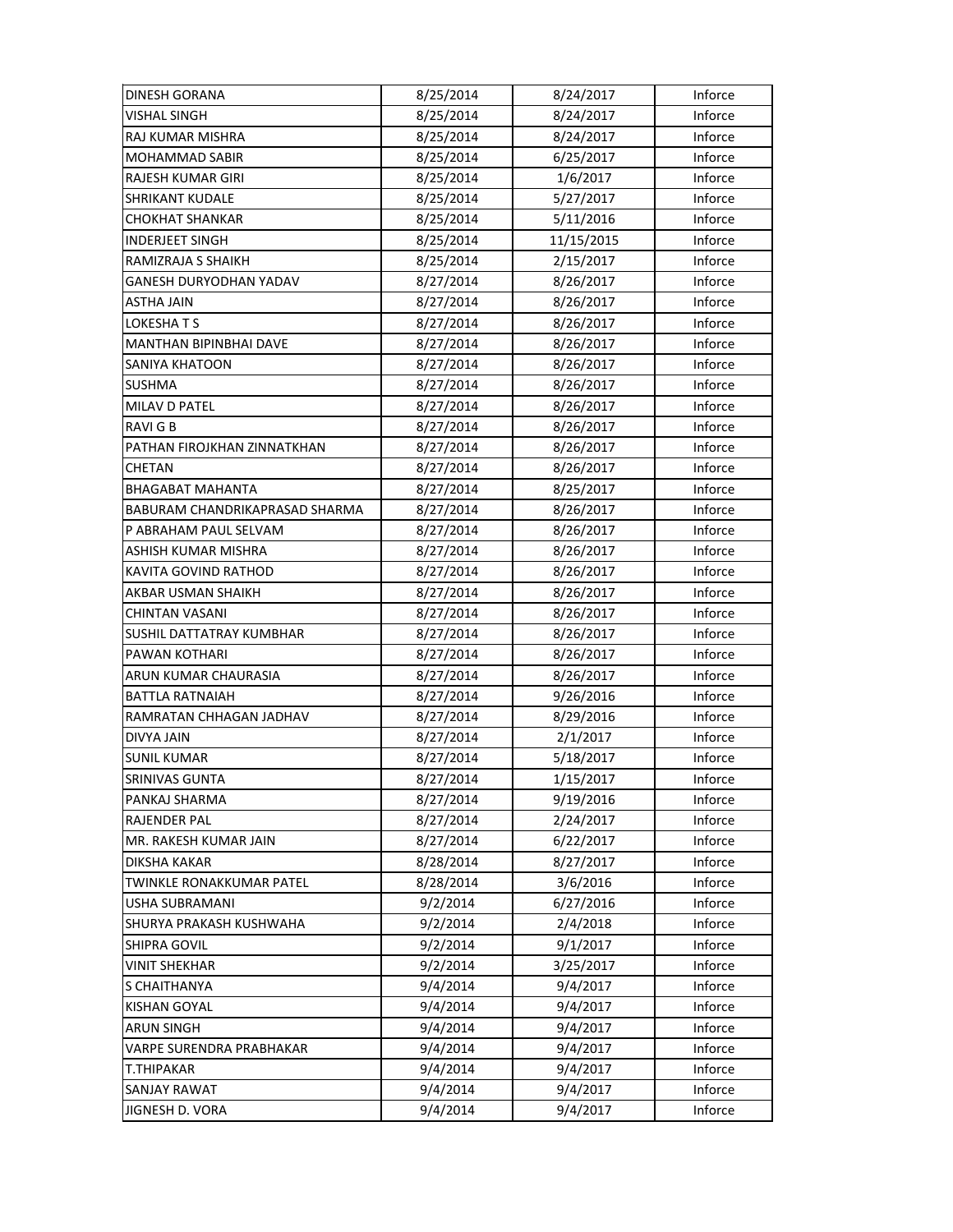| <b>MAYUR JAYSING DUMBRE</b>      | 9/4/2014 | 9/4/2017   | Inforce |
|----------------------------------|----------|------------|---------|
| A DHANUNJARAO                    | 9/4/2014 | 9/4/2017   | Inforce |
| SATHISHKUMAR R                   | 9/4/2014 | 9/4/2017   | Inforce |
| SURINDER PAL                     | 9/4/2014 | 9/4/2017   | Inforce |
| SHARDA OJHA                      | 9/4/2014 | 9/4/2017   | Inforce |
| <b>ASHISH GARG</b>               | 9/4/2014 | 9/4/2017   | Inforce |
| <b>GURBIR SINGH</b>              | 9/4/2014 | 9/4/2017   | Inforce |
| <b>VARSHA GULABANI</b>           | 9/4/2014 | 9/4/2017   | Inforce |
| PARTHKUMAR KANTIBHAI PATEL       | 9/4/2014 | 9/4/2017   | Inforce |
| PALAYYAN SAJUMON                 | 9/4/2014 | 9/4/2017   | Inforce |
| HAMEIN DIPAKKUMAR NAIK           | 9/4/2014 | 9/4/2017   | Inforce |
| ARPIT MANCHANDA                  | 9/4/2014 | 9/4/2017   | Inforce |
| SANJEEV KUMAR CHAWLA             | 9/4/2014 | 9/4/2017   | Inforce |
| <b>RAJESH KUMAR</b>              | 9/4/2014 | 9/4/2017   | Inforce |
| <b>SUDHIR KUMAR</b>              | 9/4/2014 | 9/4/2017   | Inforce |
| RAVINDAR JATOTHU                 | 9/4/2014 | 9/4/2017   | Inforce |
| NARENDRA KUMAR BARWAL            | 9/4/2014 | 9/4/2017   | Inforce |
| <b>RUPINDER KAUR</b>             | 9/4/2014 | 9/4/2017   | Inforce |
| SUKHRATANJIT KAUR                | 9/4/2014 | 9/4/2017   | Inforce |
| <b>MUNNI DEVI</b>                | 9/4/2014 | 9/4/2017   | Inforce |
| <b>NAMITA KAR</b>                | 9/4/2014 | 9/4/2017   | Inforce |
| DEVDATT NAVINCHANDRA PUROHIT     | 9/4/2014 | 9/4/2017   | Inforce |
| ARUN KUMAR GARG                  | 9/4/2014 | 9/4/2017   | Inforce |
| ANBARASAN.S                      | 9/4/2014 | 9/4/2017   | Inforce |
| <b>S PRABHU</b>                  | 9/4/2014 | 9/4/2017   | Inforce |
| <b>SHUBHAM ARORA</b>             | 9/4/2014 | 9/4/2017   | Inforce |
| NARESH UPADHYAYA                 | 9/4/2014 | 9/4/2017   | Inforce |
| JUNTI BORAH                      | 9/4/2014 | 9/4/2017   | Inforce |
| <b>NANDINIC</b>                  | 9/4/2014 | 9/4/2017   | Inforce |
| <b>JAIRAM M</b>                  | 9/4/2014 | 9/4/2017   | Inforce |
| <b>SHILEN K THAKKARAR</b>        | 9/4/2014 | 9/4/2017   | Inforce |
| <b>VIJAY KUMAR G</b>             | 9/4/2014 | 9/4/2017   | Inforce |
| SUBRAMANIAN.D                    | 9/4/2014 | 9/4/2017   | Inforce |
| R NANJAPPAN                      | 9/4/2014 | 9/4/2017   | Inforce |
| VIJAYAKUMAR                      | 9/4/2014 | 9/4/2017   | Inforce |
| <b>SUKHVEER SINGH LODHI</b>      | 9/4/2014 | 9/4/2017   | Inforce |
| MAHALAKSHMI                      | 9/4/2014 | 9/4/2017   | Inforce |
| <b>ABHAY PRATAP SINGH</b>        | 9/4/2014 | 9/4/2017   | Inforce |
| <b>NARAYAN SINGH RAGHUWANSHI</b> | 9/4/2014 | 9/4/2017   | Inforce |
| P.VIJI                           | 9/4/2014 | 9/4/2017   | Inforce |
| MR VINODBHAI H VYAS              | 9/4/2014 | 3/10/2018  | Inforce |
| <b>HAMIL GUJRATY</b>             | 9/4/2014 | 1/5/2018   | Inforce |
| <b>ALNOOR PARBATANI</b>          | 9/4/2014 | 11/29/2016 | Inforce |
| SACHIN SAHGAL                    | 9/4/2014 | 2/28/2016  | Inforce |
| AWANISH KUMAR SINGH              | 9/4/2014 | 3/28/2017  | Inforce |
| RAVINDER KUMAR                   | 9/4/2014 | 11/30/2016 | Inforce |
| FIZZA CHUDVAWALA                 | 9/4/2014 | 6/30/2017  | Inforce |
| RADHE SHYAM SINGH                | 9/4/2014 | 12/7/2015  | Inforce |
| <b>E.GNANAPRAKASH</b>            | 9/4/2014 | 8/26/2016  | Inforce |
| JYOTSNA THAKKAR [112]            | 9/4/2014 | 1/15/2018  | Inforce |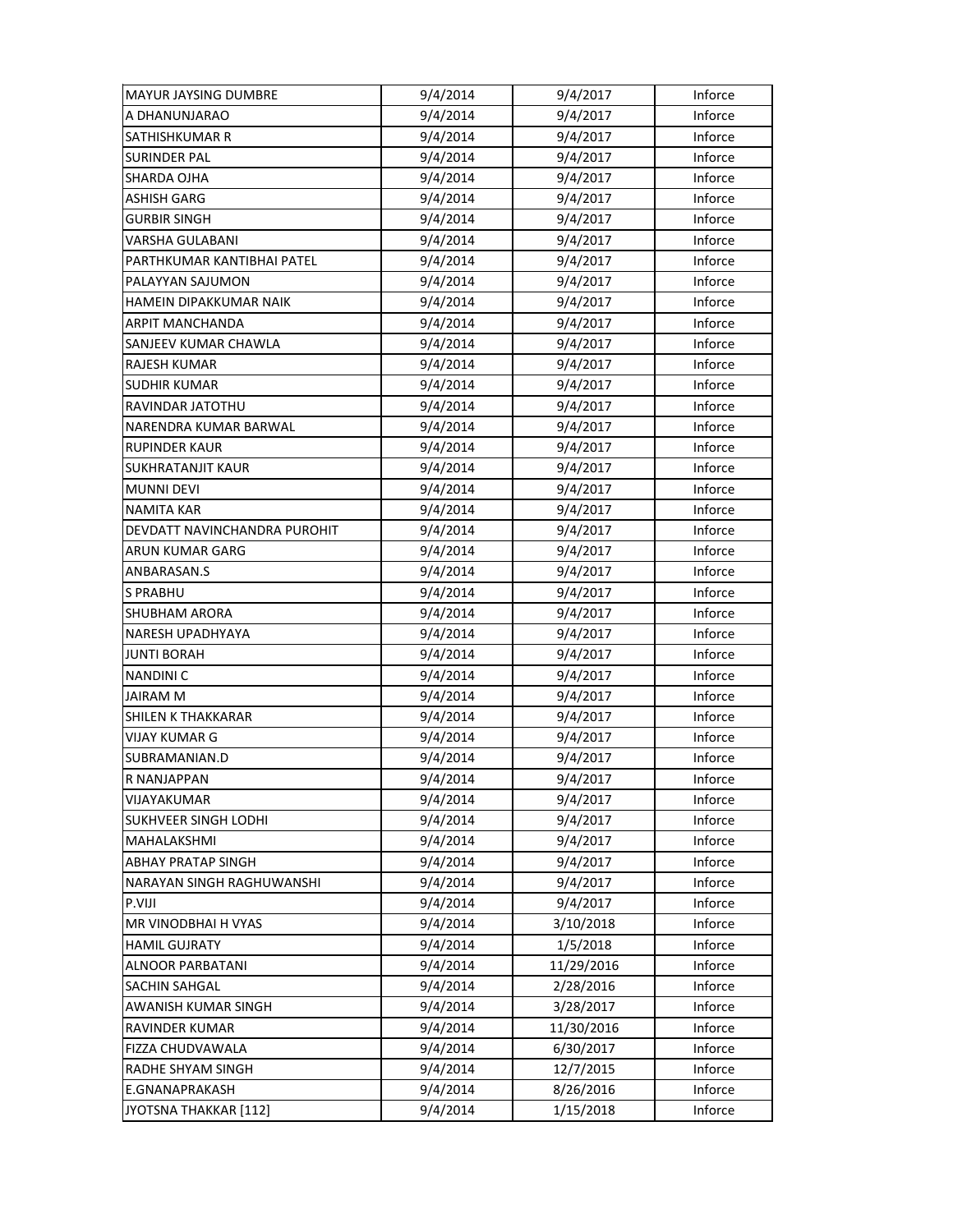| <b>MAHESH KUMAR</b>            | 9/4/2014  | 10/11/2016 | Inforce |
|--------------------------------|-----------|------------|---------|
| <b>ITOYL</b>                   | 9/4/2014  | 5/31/2016  | Inforce |
| MADHUKAR BHARADWAJ             | 9/4/2014  | 9/6/2017   | Inforce |
| SEIKH ABDUL SALAM              | 9/9/2014  | 9/8/2017   | Inforce |
| T.LOGEESHWARAN                 | 9/9/2014  | 9/8/2017   | Inforce |
| <b>FOUZIYA SULTANA</b>         | 9/9/2014  | 9/8/2017   | Inforce |
| DAYANAND SHIVAJI NIKAM         | 9/9/2014  | 9/8/2017   | Inforce |
| <b>ABUDAHIR</b>                | 9/9/2014  | 9/8/2017   | Inforce |
| <b>RAVINDER KUMAR</b>          | 9/9/2014  | 9/8/2017   | Inforce |
| JEEVAN LAL AGRAWAL             | 9/9/2014  | 9/8/2017   | Inforce |
| <b>MANISH KUMAR SAINI</b>      | 9/9/2014  | 9/8/2017   | Inforce |
| RAHUL SHARMA                   | 9/9/2014  | 9/8/2017   | Inforce |
| SIMRAN ARORA                   | 9/9/2014  | 9/8/2017   | Inforce |
| PRAKASHKUMAR KALUBHAI DHAKECHA | 9/9/2014  | 9/8/2017   | Inforce |
| <b>NARENDER KUMAR</b>          | 9/9/2014  | 9/8/2017   | Inforce |
| <b>NAVEEN PURI</b>             | 9/9/2014  | 9/8/2017   | Inforce |
| <b>HAREESH NAIDU</b>           | 9/9/2014  | 9/8/2017   | Inforce |
| PANKAJ MANOHAR DALAL           | 9/9/2014  | 9/8/2017   | Inforce |
| <b>PUNEET KUMAR</b>            | 9/9/2014  | 9/8/2017   | Inforce |
| JITENDRA KUMAR VERMA           | 9/9/2014  | 1/19/2016  | Inforce |
| <b>MILIND NATEKAR</b>          | 9/9/2014  | 4/20/2017  | Inforce |
| <b>HARA PRASAD MISHRA</b>      | 9/9/2014  | 8/12/2016  | Inforce |
| SINGH AKHILESH BALRAM          | 9/9/2014  | 2/13/2017  | Inforce |
| ANMOL KUMAR JHA                | 9/9/2014  | 9/6/2016   | Inforce |
| <b>MR AMORJIT MUKTIAR</b>      | 9/9/2014  | 8/21/2017  | Inforce |
| PITAMBER SHARMA                | 9/9/2014  | 5/5/2016   | Inforce |
| <b>UMESH PATEL</b>             | 9/9/2014  | 3/12/2018  | Inforce |
| N.C.PUTTARAJU                  | 9/11/2014 | 9/10/2017  | Inforce |
| S.K.SHIVAKUMAR                 | 9/11/2014 | 9/10/2017  | Inforce |
| M.K.GAYATHRI                   | 9/11/2014 | 9/10/2017  | Inforce |
| JAMEEL RAFIQUE SHAIKH          | 9/11/2014 | 9/10/2017  | Inforce |
| PRUTHWISHEKHAR R               | 9/11/2014 | 9/10/2017  | Inforce |
| AJIT KUMAR MISHRA              | 9/11/2014 | 9/10/2017  | Inforce |
| <b>SUNIL KUMAR MAURYA</b>      | 9/11/2014 | 9/10/2017  | Inforce |
| <b>BHAVESH HARESH SAVALIYA</b> | 9/11/2014 | 9/10/2017  | Inforce |
| SHYAMKUMAR CHAUBEY             | 9/11/2014 | 9/10/2017  | Inforce |
| <b>MAHESH T R</b>              | 9/11/2014 | 9/10/2017  | Inforce |
| <b>SHRUTHI S</b>               | 9/11/2014 | 9/10/2017  | Inforce |
| PAPPU PATEL                    | 9/11/2014 | 9/10/2017  | Inforce |
| POOJA SOLANKI                  | 9/11/2014 | 9/10/2017  | Inforce |
| <b>MASHOOK</b>                 | 9/11/2014 | 9/10/2017  | Inforce |
| <b>JITENDRA SINGH</b>          | 9/11/2014 | 9/10/2017  | Inforce |
| <b>NIKHIL GOYAL</b>            | 9/11/2014 | 9/10/2017  | Inforce |
| AJAY PRATAP SINGH              | 9/11/2014 | 9/10/2017  | Inforce |
| <b>SUBASH</b>                  | 9/11/2014 | 9/10/2017  | Inforce |
| PINNINTI RAJESH                | 9/11/2014 | 9/10/2017  | Inforce |
| <b>SWETA DHAWAN</b>            | 9/11/2014 | 9/10/2017  | Inforce |
| AKULA SRINIVAS                 | 9/11/2014 | 9/9/2017   | Inforce |
| RAFIQUE MOHMMED SHAIKH         | 9/11/2014 | 9/10/2017  | Inforce |
| ANUPAM AGRAWAL                 | 9/11/2014 | 9/10/2017  | Inforce |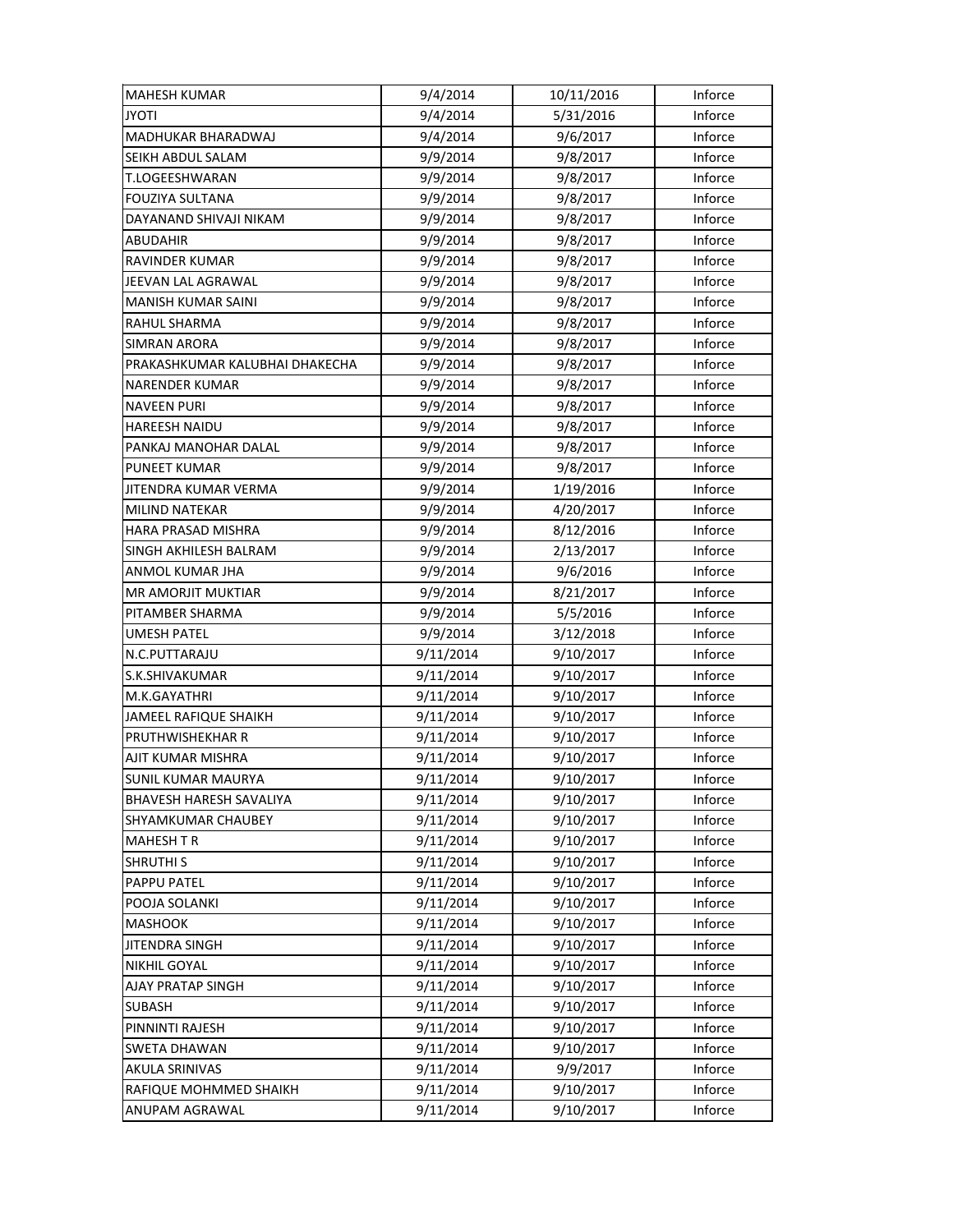| <b>SHAH JIMIT</b>            | 9/11/2014 | 4/24/2016              | Inforce            |
|------------------------------|-----------|------------------------|--------------------|
| RAMESH B.M.                  | 9/11/2014 | 11/4/2016              | Inforce            |
| VAISHALI ANIL HALDE          | 9/11/2014 | 3/2/2017               | Inforce            |
| PRASAD.C.S.                  | 9/11/2014 | 5/13/2016              | Inforce            |
| ARJUN PASRICHA               | 9/11/2014 | 5/30/2017              | Inforce            |
| PREM SAGAR SINGH             | 9/11/2014 | 7/31/2017              | Inforce            |
| T.SHANMUGAPRIYA              | 9/11/2014 | 7/20/2016              | Inforce            |
| <b>RAJAT KUMAR PRUSTY</b>    | 9/11/2014 | 8/23/2016              | Inforce            |
| SURENDRA KU. TRIPATHI        | 9/11/2014 | 2/15/2017              | Inforce            |
| RAMKUMAR VISWAKARMA          | 9/11/2014 | 3/18/2016              | Inforce            |
| ARPANA SHARMA                | 9/11/2014 | 9/13/2018              | Inforce            |
| IMRANKHAN HABIBKHAN PATHAN   | 9/15/2014 | 9/14/2017              | Inforce            |
| R SARVANAN                   | 9/15/2014 | 9/14/2017              | Inforce            |
| JAKKUVA SUNITA               | 9/15/2014 | 9/14/2017              | Inforce            |
| <b>SUDARSHAN H S</b>         | 9/15/2014 | 9/14/2017              | Inforce            |
| RANAJIT KUMAR MAITI          | 9/15/2014 | 9/14/2017              | Inforce            |
| RAVINDER SINGH               | 9/15/2014 | 9/14/2017              | Inforce            |
| CHAMANA V H MANGA RAO        | 9/15/2014 | 9/14/2017              | Inforce            |
| NIRMAL SINGH                 | 9/15/2014 | 9/14/2017              | Inforce            |
| <b>DEVARAJ</b>               | 9/15/2014 | 9/14/2017              | Inforce            |
| <b>HARSH PANDYA</b>          | 9/15/2014 | 9/14/2017              | Inforce            |
| RAHULKUMAR T SOLANKI         | 9/15/2014 | 9/14/2017              | Inforce            |
| DHARMENDRASINH G THAKOR      | 9/15/2014 | 9/14/2017              | Inforce            |
| N. NAVEEN KUMAR              | 9/15/2014 | 9/14/2017              | Inforce            |
| <b>SUSHIL SAINI</b>          | 9/15/2014 | 9/14/2017              | Inforce            |
| <b>DISHA SIL</b>             | 9/15/2014 | 9/14/2017              | Inforce            |
| <b>ANJU KAPUR</b>            | 9/12/2014 | 9/11/2017              | Inforce            |
| SUMATI NARAYAN PRABHU        | 9/15/2014 | 9/14/2017              | Inforce            |
| K SHAMBHULINGAPPA            | 9/15/2014 | 9/14/2017              | Inforce            |
|                              |           |                        |                    |
| <b>GURURAJA V</b>            | 9/15/2014 | 9/14/2017              | Inforce            |
| <b>UMRAO</b>                 | 9/15/2014 | 9/14/2017              | Inforce            |
| VARUNDEV MISHRA              | 9/15/2014 | 6/30/2017              | Inforce            |
| <b>VINNERPAL SINGH</b>       | 9/15/2014 | 8/20/2016              | Inforce            |
| <b>ABHAY PANDYA</b>          | 9/15/2014 | 9/29/2016              | Inforce            |
| VISHNUPRATHAP AD             | 9/15/2014 | 8/4/2016               | Inforce            |
| <b>RAM KIRPAL</b>            | 9/15/2014 | 2/20/2018              | Inforce            |
| <b>VIPUL VYAS</b>            | 9/15/2014 | 9/16/2018              | Inforce            |
| <b>SANJAY DASHRATH HARNE</b> | 9/15/2014 | 1/26/2017              | Inforce            |
| SAMEER                       | 9/16/2014 | 9/15/2017              | Inforce            |
| <b>GOPAL GONTELA</b>         | 9/16/2014 | 9/15/2017              | Inforce            |
| <b>RAMAN SINGH</b>           | 9/16/2014 | 9/15/2017              | Inforce            |
| AMIYA GIRI                   | 9/16/2014 | 9/15/2017              | Inforce            |
| SANJAY SINGH RATHOR          | 9/16/2014 | 9/15/2017              | Inforce            |
| <b>NARENDRA KUMAR</b>        | 9/16/2014 | 9/15/2017              | Inforce            |
| D VANAMALI                   | 9/16/2014 | 9/15/2017              | Inforce            |
| AMIT KUMAR MAURYA            | 9/16/2014 | 9/15/2017              | Inforce            |
| <b>SWATI JAIN</b>            | 9/16/2014 | 9/15/2017              | Inforce            |
| <b>GOLLAMUDI LEVI</b>        | 9/16/2014 | 9/15/2017              | Inforce            |
| VIPUL KUMAR TIWARI           | 9/16/2014 | 9/15/2017<br>9/15/2017 | Inforce<br>Inforce |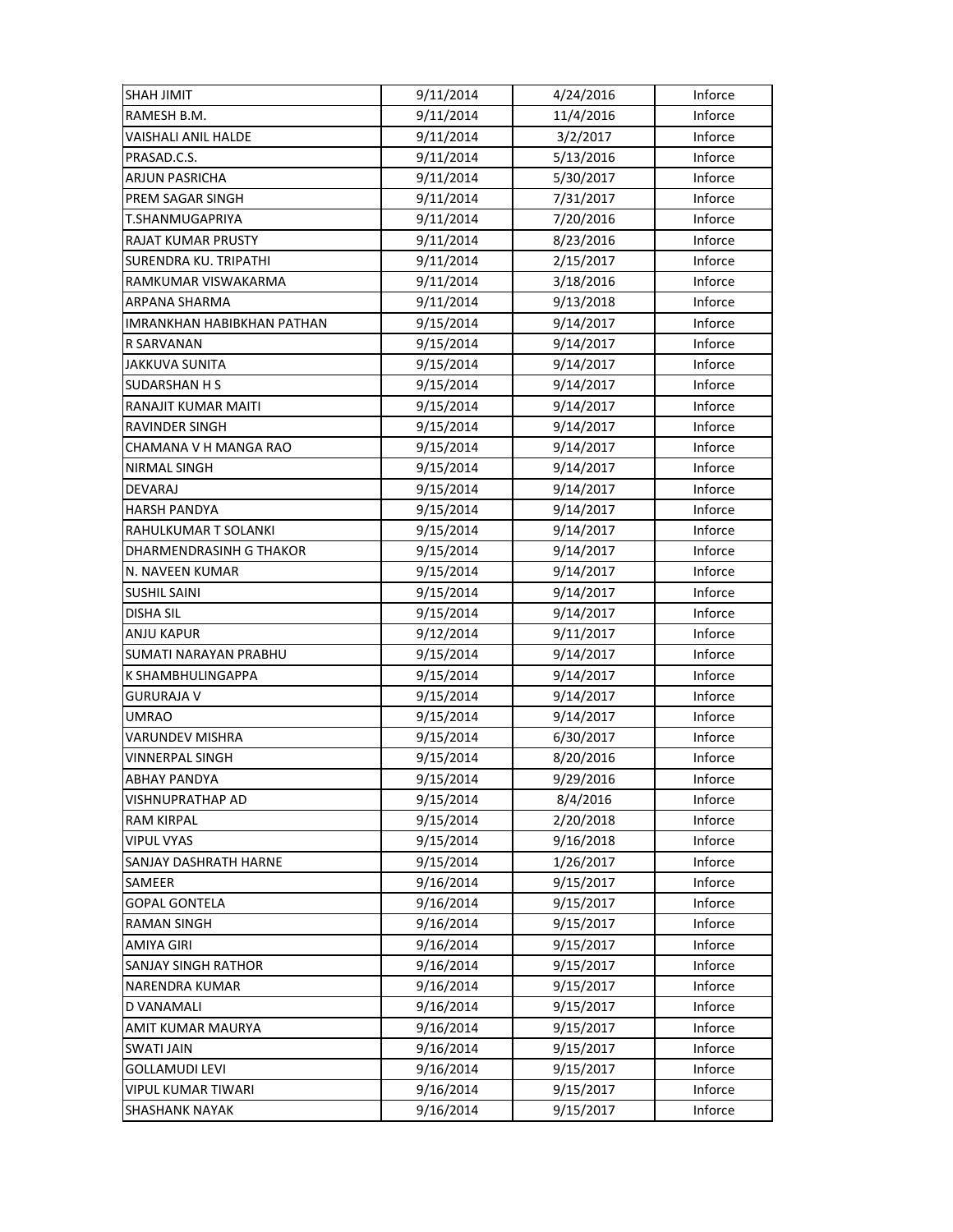| RAVI VARMA K                     | 9/16/2014 | 9/15/2017  | Inforce |
|----------------------------------|-----------|------------|---------|
| PULAKUNTLA.DINAKARA              | 9/16/2014 | 9/15/2017  | Inforce |
| YARRAGADDA UPENDHERR RAO         | 9/16/2014 | 9/15/2017  | Inforce |
| AILURI NARASIMHA REDDY.          | 9/16/2014 | 9/15/2017  | Inforce |
| KARPAGAM.R                       | 9/16/2014 | 9/15/2017  | Inforce |
| P RANJITH                        | 9/16/2014 | 9/15/2017  | Inforce |
| SONU PRASAD GUPTA                | 9/16/2014 | 9/15/2017  | Inforce |
| <b>UPENDRA KUMAR SINGH</b>       | 9/16/2014 | 9/15/2017  | Inforce |
| <b>SHALINI PAL</b>               | 9/16/2014 | 9/15/2017  | Inforce |
| MURUGESAN.J                      | 9/16/2014 | 9/15/2017  | Inforce |
| M. SREEKANTH                     | 9/16/2014 | 11/24/2015 | Inforce |
| HIREN KUMAR DAS                  | 9/16/2014 | 6/27/2017  | Inforce |
| AMANDEEP KUMAR                   | 9/20/2014 | 9/19/2017  | Inforce |
| SHAHANA                          | 9/20/2014 | 9/19/2017  | Inforce |
| <b>GAZALPREET KAUR</b>           | 9/20/2014 | 9/19/2017  | Inforce |
| ABHINENDRA SHARMA                | 9/20/2014 | 9/19/2017  | Inforce |
| <b>ANUPAM DAS</b>                | 9/20/2014 | 9/19/2017  | Inforce |
| SRIKANTA MISHRA                  | 9/20/2014 | 9/19/2017  | Inforce |
| <b>VIJAY KUMAR SINGH PARIHAR</b> | 9/20/2014 | 9/19/2017  | Inforce |
| RAJ NARAYAN TIWARI               | 9/20/2014 | 9/19/2017  | Inforce |
| SABIRA HAMZA                     | 9/20/2014 | 9/19/2017  | Inforce |
| ASHISH TIRTHANI                  | 9/20/2014 | 9/19/2017  | Inforce |
| VIKASH KUMAR YADAV               | 9/20/2014 | 9/19/2017  | Inforce |
| GAURAV MAJUMDAR                  | 9/20/2014 | 9/19/2017  | Inforce |
| <b>AKHIL TRIPATHI</b>            | 9/20/2014 | 9/19/2017  | Inforce |
| AMIT MITTAL                      | 9/20/2014 | 9/19/2017  | Inforce |
| <b>VEERAN LAL SAHU</b>           | 9/20/2014 | 9/19/2017  | Inforce |
| <b>RAJESH S</b>                  | 9/20/2014 | 9/19/2017  | Inforce |
| <b>MANISH KUMAR</b>              | 9/20/2014 | 9/19/2017  | Inforce |
| <b>DEEPENDRA SHARMA</b>          | 9/20/2014 | 9/19/2017  | Inforce |
| VIVEK                            | 9/20/2014 | 9/19/2017  | Inforce |
| VIJAYALAKSHMI RAMASUBRAMANIAN    | 9/20/2014 | 9/19/2017  | Inforce |
| SUDHANSHU KUKREJA                | 9/20/2014 | 9/19/2017  | Inforce |
| <b>GURDEEP SINGH</b>             | 9/20/2014 | 9/19/2017  | Inforce |
| ASHOKKUMAR SHAH                  | 9/20/2014 | 11/17/2017 | Inforce |
| WALUNJ VAIBHAV SHIVAJI           | 9/20/2014 | 7/16/2016  | Inforce |
| <b>K B GANGADHARA</b>            | 9/20/2014 | 10/12/2016 | Inforce |
| PHILIP JOHNSON                   | 9/20/2014 | 6/29/2018  | Inforce |
| SRI PURNA CHANDRA TRIPATHY       | 9/20/2014 | 2/4/2018   | Inforce |
| GOWRISHANKAR K N                 | 9/20/2014 | 6/9/2018   | Inforce |
| DHARMENDRA SINGH CHUNDAWAT       | 9/20/2014 | 5/5/2017   | Inforce |
| SANJAY SUBBARAO ARANGADY         | 9/20/2014 | 1/6/2016   | Inforce |
| <b>CHARAN SINGH NAYAK</b>        | 9/20/2014 | 3/25/2017  | Inforce |
| SONAL CHAVAN                     | 9/20/2014 | 6/5/2016   | Inforce |
| SMT. SANGEETA BEOHAR             | 9/20/2014 | 1/14/2018  | Inforce |
| <b>MAHESH MOHANSINGH BISHT</b>   | 9/20/2014 | 7/30/2016  | Inforce |
| <b>RAVI GUPTA</b>                | 9/24/2014 | 9/21/2017  | Inforce |
| MUKESHKUMAR MOTIBHAI DESAI       | 9/24/2014 | 9/23/2017  | Inforce |
| <b>SUBIN MS</b>                  | 9/24/2014 | 9/23/2017  | Inforce |
| N KOTI PRAKASH M NADIGER         | 9/24/2014 | 9/23/2017  | Inforce |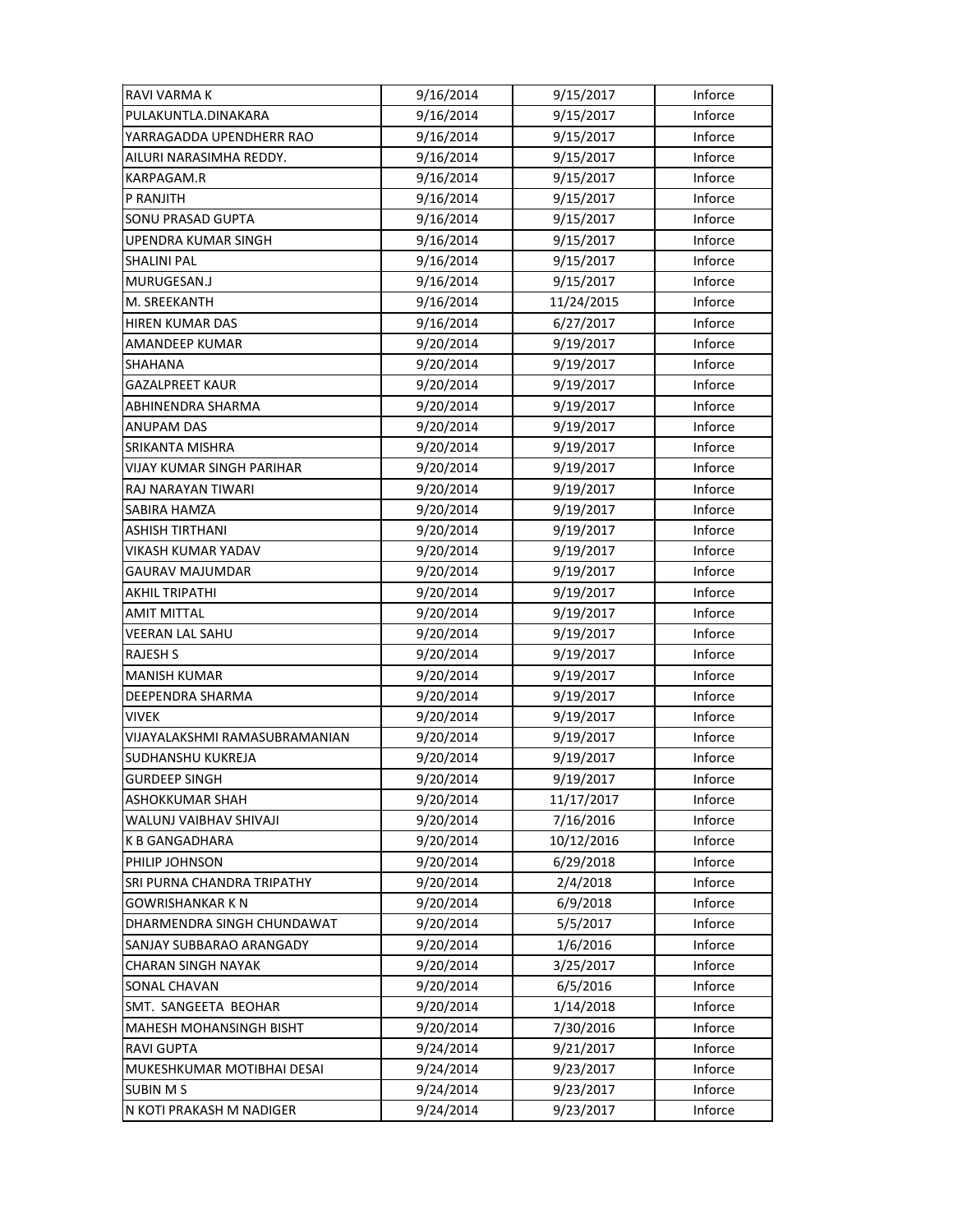| <b>AMAR NOWBADE</b>           | 9/24/2014 | 9/23/2017 | Inforce |
|-------------------------------|-----------|-----------|---------|
| SHRIKRISHNA SAMADHAN BHAMBERE | 9/24/2014 | 9/21/2017 | Inforce |
| HARSHWARDHAN SINGH RATHORE    | 9/24/2014 | 9/23/2017 | Inforce |
| SHUBHANGI RAJESH PAWAR        | 9/24/2014 | 9/23/2017 | Inforce |
| <b>PAWAN KUMAR</b>            | 9/24/2014 | 9/23/2017 | Inforce |
| <b>SYED NAIMATHULLA</b>       | 9/24/2014 | 9/23/2017 | Inforce |
| <b>MADHURIAV</b>              | 9/24/2014 | 9/23/2017 | Inforce |
| <b>MAYANK ANAND</b>           | 9/24/2014 | 9/22/2017 | Inforce |
| <b>HUSNA SANISH</b>           | 9/24/2014 | 8/28/2016 | Inforce |
| <b>MOHAN SWAIN</b>            | 9/24/2014 | 1/5/2018  | Inforce |
| <b>JITHIN JACOB</b>           | 9/24/2014 | 4/10/2016 | Inforce |
| ANU S                         | 9/24/2014 | 4/14/2016 | Inforce |
| <b>MADHAVI SANJAY PATIL</b>   | 9/24/2014 | 1/17/2016 | Inforce |
| JAGJEET SINGH                 | 9/24/2014 | 7/6/2017  | Inforce |
| <b>VIVEK</b>                  | 9/24/2014 | 9/29/2017 | Inforce |
| <b>KULVINDER KAUR</b>         | 9/24/2014 | 7/30/2017 | Inforce |
| RUPESHKUMAR OMKARNATH PATHAK  | 9/24/2014 | 6/29/2017 | Inforce |
| <b>LEENA ASHAR</b>            | 9/24/2014 | 6/13/2016 | Inforce |
| RAJEEV CHAWLA                 | 9/25/2014 | 9/24/2017 | Inforce |
| <b>RICHA PRIYA</b>            | 9/25/2014 | 9/24/2017 | Inforce |
| PRASENJIT ROY                 | 9/25/2014 | 9/24/2017 | Inforce |
| DEEPAK SINGH JADON            | 9/25/2014 | 9/24/2017 | Inforce |
| ASHA JADHAV                   | 9/25/2014 | 9/24/2017 | Inforce |
| RAKESH KUMAR PANCHOLI         | 9/25/2014 | 9/24/2017 | Inforce |
| NIKAM YOGESH MAHARU           | 9/25/2014 | 9/24/2017 | Inforce |
| <b>AMANDEEP KAUR</b>          | 9/25/2014 | 9/24/2017 | Inforce |
| TAMBE ABHAY DASRATH           | 9/25/2014 | 9/24/2017 | Inforce |
| SUNAINA                       | 9/25/2014 | 9/24/2017 | Inforce |
| RAKESH JATAV                  | 9/25/2014 | 9/24/2017 | Inforce |
| <b>SUNIL P AURANGABADKAR</b>  | 9/25/2014 | 9/24/2017 | Inforce |
| ALI SHAGUFTA ANJUM            | 9/25/2014 | 9/24/2017 | Inforce |
| PUSHPA MANOJ                  | 9/25/2014 | 9/24/2017 | Inforce |
| <b>S ANBARASU</b>             | 9/25/2014 | 9/24/2017 | Inforce |
| MANISH KUMAR JANGIR           | 9/25/2014 | 9/24/2017 | Inforce |
| <b>MOHD JAVED</b>             | 9/25/2014 | 9/24/2017 | Inforce |
| SHASHIKANT S JADHAV           | 9/25/2014 | 9/24/2017 | Inforce |
| PRAMOD PANDURANG PAWAR        | 9/25/2014 | 9/24/2017 | Inforce |
| <b>SELJI THOMAS</b>           | 9/25/2014 | 9/24/2017 | Inforce |
| SHINGALA JAYDEEP K            | 9/25/2014 | 9/24/2017 | Inforce |
| <b>SHAH ROSHNI VIPULKUMAR</b> | 9/25/2014 | 9/24/2017 | Inforce |
| PANKAJ KUMAR                  | 9/25/2014 | 6/3/2018  | Inforce |
| NILESH KUMAR JAGARNATH JHA    | 9/29/2014 | 9/28/2017 | Inforce |
| VISHNUJI B THAKOR             | 9/29/2014 | 9/28/2017 | Inforce |
| <b>B NARAYANA REDDY</b>       | 9/29/2014 | 9/28/2017 | Inforce |
| DEVENDRA BHARGAVA             | 9/29/2014 | 9/28/2017 | Inforce |
| M RAMESH                      | 9/29/2014 | 9/28/2017 | Inforce |
| KRINA DINESH GALIYA           | 9/29/2014 | 9/28/2017 | Inforce |
| PARSHANT                      | 9/29/2014 | 9/28/2017 | Inforce |
| <b>SHRAVANKUMAR S BHOSALE</b> | 9/29/2014 | 9/28/2017 | Inforce |
| NAGENDRAN                     | 9/29/2014 | 9/28/2017 | Inforce |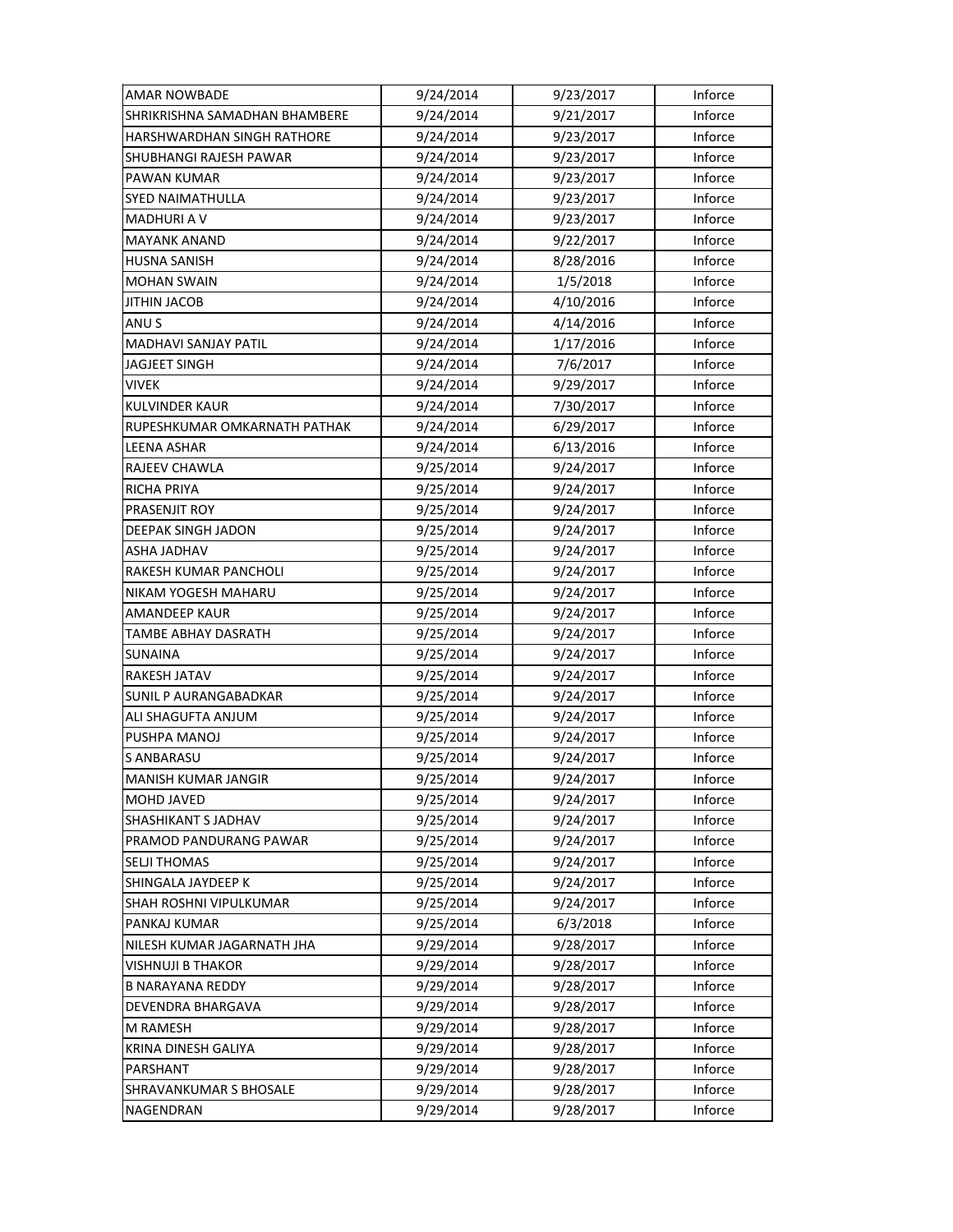| <b>MURALIKRISHNAN K</b>     | 9/29/2014 | 9/28/2017  | Inforce |
|-----------------------------|-----------|------------|---------|
| SIDDHARTH K DIVEKAR         | 9/29/2014 | 9/28/2017  | Inforce |
| <b>MOHD RAZA NARSINH</b>    | 9/29/2014 | 9/28/2017  | Inforce |
| SATYA BAHADUR G YADAV       | 9/29/2014 | 9/28/2017  | Inforce |
| PRATHMESH P PUNYARTHI       | 9/29/2014 | 9/28/2017  | Inforce |
| RANDHIR L NANDGAONKAR       | 9/29/2014 | 9/28/2017  | Inforce |
| <b>HEERA BHARGAV DHEBE</b>  | 9/29/2014 | 9/28/2017  | Inforce |
| <b>NISHANTHI</b>            | 9/29/2014 | 9/28/2017  | Inforce |
| <b>AMIT MANDAL</b>          | 9/29/2014 | 9/28/2017  | Inforce |
| ROY SHAILESH BHARATBHAI     | 9/29/2014 | 9/28/2017  | Inforce |
| <b>MAHENDRA SINGH</b>       | 9/29/2014 | 9/28/2017  | Inforce |
| SILLIRANI BISWAL            | 9/29/2014 | 9/28/2017  | Inforce |
| SANJAY NANDA                | 9/29/2014 | 9/28/2017  | Inforce |
| SUBHASH A K                 | 9/29/2014 | 9/28/2017  | Inforce |
| <b>SELVA KUMAR R</b>        | 9/29/2014 | 9/28/2017  | Inforce |
| KHILESH KUMAR CHANDRAKER    | 9/29/2014 | 9/28/2017  | Inforce |
| <b>ARUN</b>                 | 9/29/2014 | 9/28/2017  | Inforce |
| PANYAM VENKATA KONDA REDDY  | 9/29/2014 | 9/28/2017  | Inforce |
| FAYAZ                       | 9/29/2014 | 9/28/2017  | Inforce |
| V RAJYA LAKSHMI             | 9/29/2014 | 9/28/2017  | Inforce |
| <b>AMIT GUPTA</b>           | 9/29/2014 | 9/28/2017  | Inforce |
| <b>NEHA SINGH</b>           | 9/29/2014 | 9/28/2017  | Inforce |
| MAYA SHUKLA                 | 9/29/2014 | 9/28/2017  | Inforce |
| <b>ADITYA SINGH</b>         | 9/29/2014 | 9/28/2017  | Inforce |
| <b>SYED SALEEM</b>          | 9/29/2014 | 9/28/2017  | Inforce |
| PRAGNESH R BHARWAD          | 9/29/2014 | 9/28/2017  | Inforce |
| <b>ASHOK KANAKAM</b>        | 9/29/2014 | 9/28/2017  | Inforce |
| HARINARAYANAN D             | 9/29/2014 | 1/7/2017   | Inforce |
| <b>JITENDRA SINGH</b>       | 9/29/2014 | 4/22/2017  | Inforce |
| <b>SAKPAL SHRIKANT</b>      | 9/29/2014 | 10/2/2016  | Inforce |
| <b>MANISH GUPTA</b>         | 9/29/2014 | 8/26/2016  | Inforce |
| AYUBKHAN                    | 9/29/2014 | 4/22/2017  | Inforce |
| RINA SHRIVASTAV             | 9/29/2014 | 4/1/2016   | Inforce |
| K.THANGAKUMAR               | 9/30/2014 | 9/29/2017  | Inforce |
| S MOHANASUNDARAM            | 9/30/2014 | 9/29/2017  | Inforce |
| REVANASIDDAPPA AMBANNA      | 9/30/2014 | 9/29/2017  | Inforce |
| <b>K KALIDASS</b>           | 9/30/2014 | 9/29/2017  | Inforce |
| SUNEEL                      | 9/30/2014 | 9/29/2017  | Inforce |
| <b>NIKETH KUMAR</b>         | 9/30/2014 | 9/29/2017  | Inforce |
| YASHIKA BHARDWAJ            | 9/30/2014 | 9/29/2017  | Inforce |
| ANITHA JACINTHA MASCARENHAS | 9/30/2014 | 9/29/2017  | Inforce |
| NIRANJAN HIRALAL BAROT      | 9/30/2014 | 9/29/2017  | Inforce |
| D RAJESH KUMAR              | 9/30/2014 | 9/29/2017  | Inforce |
| SARANDEEP SINGH             | 9/30/2014 | 9/29/2017  | Inforce |
| <b>BINDIYA</b>              | 9/30/2014 | 9/29/2017  | Inforce |
| PINKI                       | 9/30/2014 | 9/29/2017  | Inforce |
| SHASHIKANT J BIRAJDAR       | 9/30/2014 | 6/23/2017  | Inforce |
| <b>ANKIT SURESH SATRA</b>   | 9/30/2014 | 9/29/2017  | Inforce |
| <b>KHUSHWANT SINGH</b>      | 9/30/2014 | 7/11/2017  | Inforce |
| K.P.MANJUNATHA SWAMY        | 9/30/2014 | 12/10/2016 | Inforce |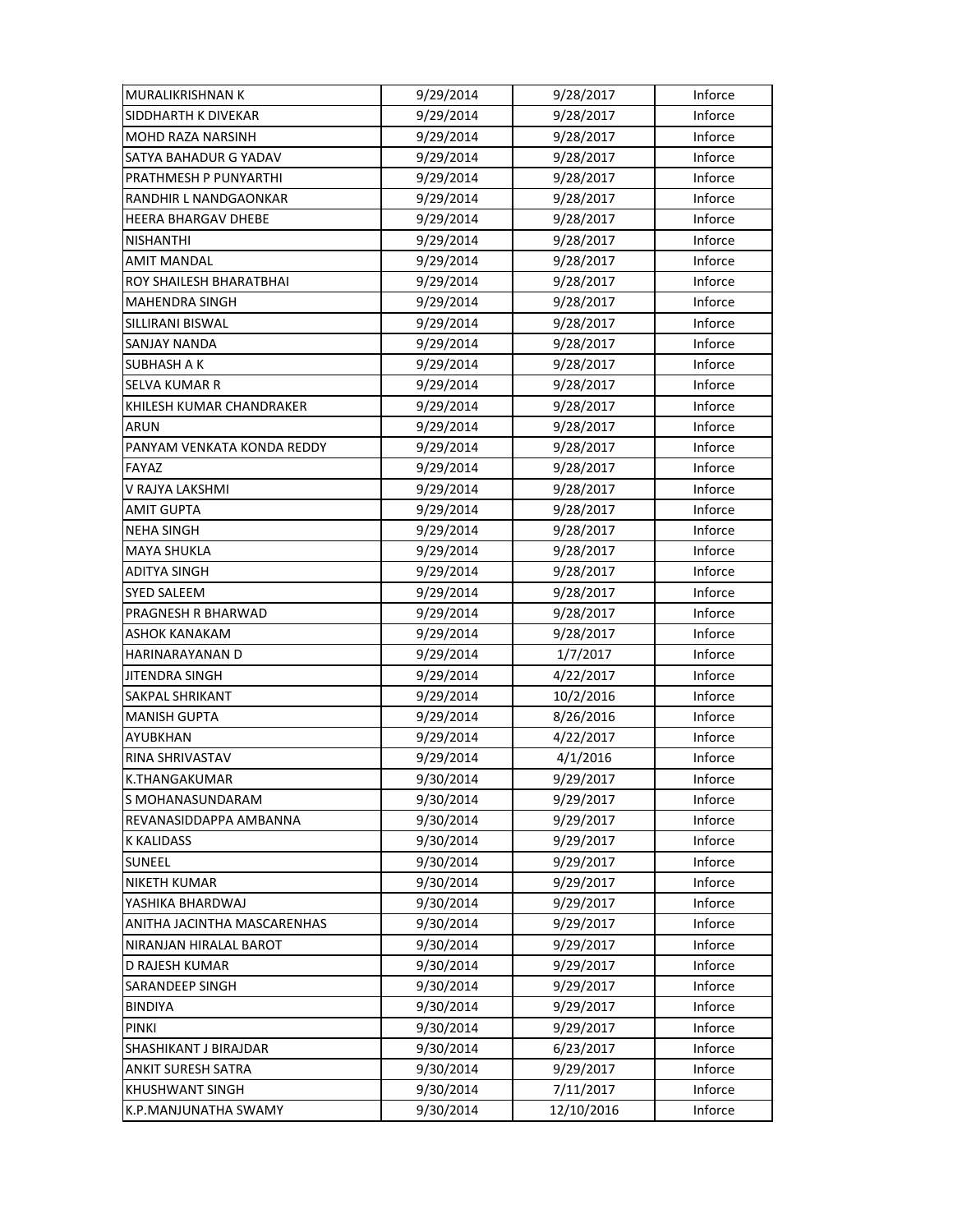| S. POORNIMA                   | 9/30/2014 | 7/30/2016  | Inforce |
|-------------------------------|-----------|------------|---------|
| <b>SANKET DESHPANDE</b>       | 9/30/2014 | 7/26/2018  | Inforce |
| NARMADA.M                     | 10/6/2014 | 10/5/2017  | Inforce |
| CHETAN AM                     | 10/6/2014 | 10/5/2017  | Inforce |
| RAKESH OMPRAKASH SHARMA       | 10/6/2014 | 10/5/2017  | Inforce |
| MANNEPALLI VIKRAM KUMAR       | 10/6/2014 | 10/5/2017  | Inforce |
| <b>KOTA SUMALATHA</b>         | 10/6/2014 | 10/5/2017  | Inforce |
| <b>RAJENDRA KUMAR</b>         | 10/6/2014 | 10/5/2017  | Inforce |
| RALLABANDI MANASA             | 10/6/2014 | 10/5/2017  | Inforce |
| KONTHAM SHESHIKANTH REDDY     | 10/6/2014 | 10/5/2017  | Inforce |
| A.J BHARATHY                  | 10/6/2014 | 10/5/2017  | Inforce |
| <b>JYOTI RANJAN</b>           | 10/6/2014 | 10/5/2017  | Inforce |
| <b>GOPAL SINGH RAJAWAT</b>    | 10/6/2014 | 10/5/2017  | Inforce |
| SANDEEP                       | 10/6/2014 | 10/5/2017  | Inforce |
| RISHIKESH SANJAY JAWARKAR     | 10/6/2014 | 10/5/2017  | Inforce |
| RENU RAMKISHORE YADAV         | 10/6/2014 | 10/5/2017  | Inforce |
| ASHA G CHOVATIYA              | 10/6/2014 | 10/5/2017  | Inforce |
| GADDAM SRINIVASULU            | 10/6/2014 | 10/5/2017  | Inforce |
| DHAVAL ADESARA                | 10/6/2014 | 1/28/2018  | Inforce |
| PRABIR KUMAR SAHA             | 10/6/2014 | 3/18/2017  | Inforce |
| PATIL BHATU                   | 10/6/2014 | 10/18/2016 | Inforce |
| SAHILKHAN RASULKHAN PATHAN    | 10/6/2014 | 3/21/2017  | Inforce |
| <b>MUKESH KUMAR</b>           | 10/6/2014 | 5/14/2016  | Inforce |
| <b>AKSHAY MONGA</b>           | 10/7/2014 | 10/6/2017  | Inforce |
| <b>HARMEET SINGH BEDI</b>     | 10/7/2014 | 10/6/2017  | Inforce |
| <b>RAHUL MISHRA</b>           | 10/7/2014 | 10/6/2017  | Inforce |
| MANORANJANA PATIL D           | 10/7/2014 | 10/6/2017  | Inforce |
| SITARAM GHANSHYAMBHAI PATEL   | 10/7/2014 | 5/27/2016  | Inforce |
| <b>SURAJ DESHMUKH</b>         | 10/7/2014 | 5/28/2017  | Inforce |
| KIRANKUMAR HARILAL BODIWALA   | 10/7/2014 | 4/17/2016  | Inforce |
| SHARMA PRAMOD KUMAR           | 10/7/2014 | 11/8/2015  | Inforce |
| ASHWANI KUMAR SHARMA          | 10/7/2014 | 12/25/2017 | Inforce |
| VENKATACHANDRA SEKHAR KUNALA  | 10/7/2014 | 12/21/2015 | Inforce |
| D MALLIKARJUNA RAO            | 10/7/2014 | 4/21/2016  | Inforce |
| <b>VIKRAM SINGH</b>           | 10/8/2014 | 10/7/2017  | Inforce |
| RAJAT GOYAL                   | 10/8/2014 | 10/7/2017  | Inforce |
| <b>RAM KRISHNA</b>            | 10/8/2014 | 10/7/2017  | Inforce |
| <b>KSHITIJ KUMAR</b>          | 10/8/2014 | 10/7/2017  | Inforce |
| <b>ASHOK KUMAR</b>            | 10/8/2014 | 11/26/2016 | Inforce |
| NIMESHKUMAR DILIPBHAI TRIVEDI | 10/8/2014 | 9/10/2017  | Inforce |
| VARTEJI RAHATSIMA S.          | 10/8/2014 | 9/30/2017  | Inforce |
| REYAZ AHAMED                  | 10/9/2014 | 10/8/2017  | Inforce |
| ABISHEK M                     | 10/9/2014 | 10/8/2017  | Inforce |
| ARJUN M                       | 10/9/2014 | 10/8/2017  | Inforce |
| YOGESH N                      | 10/9/2014 | 10/8/2017  | Inforce |
| <b>SHANTALA R</b>             | 10/9/2014 | 10/8/2017  | Inforce |
| <b>AMRIT SINGH</b>            | 10/9/2014 | 10/8/2017  | Inforce |
| <b>HARISH GARG</b>            | 10/9/2014 | 10/8/2017  | Inforce |
| <b>SHUBHAM AHUJA</b>          | 10/9/2014 | 10/8/2017  | Inforce |
| NELLURU VISHNUVARDHAN REDDY   | 10/9/2014 | 10/8/2017  | Inforce |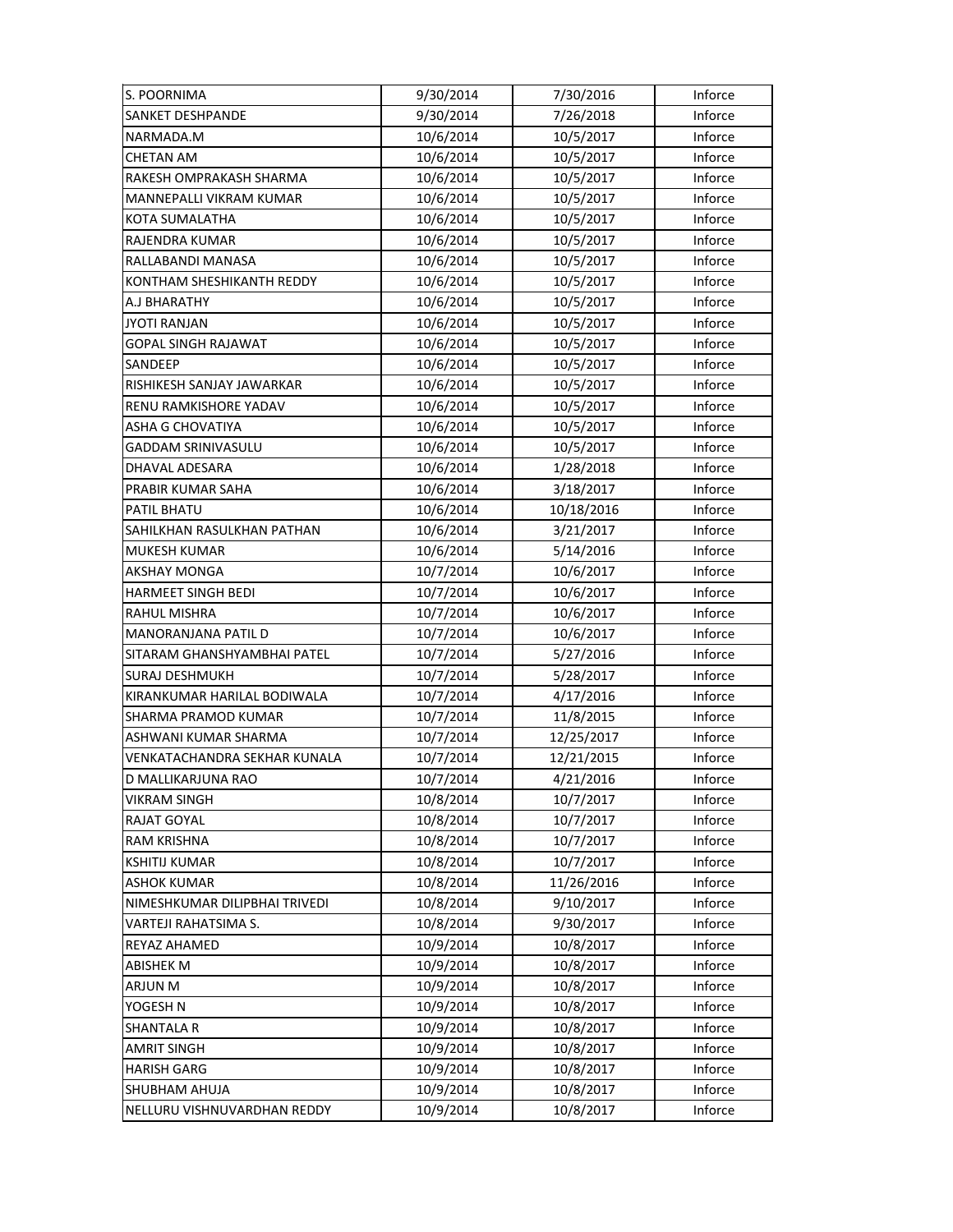| RAMARAO CHENNA                 | 10/9/2014  | 10/8/2017  | Inforce |
|--------------------------------|------------|------------|---------|
| PRAVEEN KUMAR H                | 10/9/2014  | 10/8/2017  | Inforce |
| AJAY SHAMRAO JADHAV            | 10/9/2014  | 10/8/2017  | Inforce |
| PANCHAL HEMANG CHANDRAKANTBHAI | 10/9/2014  | 10/8/2017  | Inforce |
| FARZANA BEGUM                  | 10/9/2014  | 12/26/2016 | Inforce |
| <b>ANJALI SHINDE</b>           | 10/9/2014  | 3/4/2016   | Inforce |
| ABHISHEK KUMAR GHAI            | 10/10/2014 | 10/9/2017  | Inforce |
| <b>HARISH KUMAR.M</b>          | 10/10/2014 | 10/9/2017  | Inforce |
| <b>BHAGAT SINGH</b>            | 10/10/2014 | 10/9/2017  | Inforce |
| NISCHALKUMAR ASHOKBHAI JOSHI   | 10/10/2014 | 10/9/2017  | Inforce |
| SANJAY KUMAR SRIVASTAVA        | 10/10/2014 | 10/9/2017  | Inforce |
| PRAVEEN KUMAR.S                | 10/10/2014 | 10/9/2017  | Inforce |
| <b>VIJESH KUMAR SAINI</b>      | 10/10/2014 | 10/9/2017  | Inforce |
| KRISHAN VIR SINGH              | 10/10/2014 | 10/9/2017  | Inforce |
| <b>ABHILASH D SHENOY</b>       | 10/10/2014 | 10/9/2017  | Inforce |
| <b>RAHUL KUMAR</b>             | 10/10/2014 | 10/9/2017  | Inforce |
| <b>JAHANGEER ALI</b>           | 10/10/2014 | 10/9/2017  | Inforce |
| HITENDRA SHARMA                | 10/10/2014 | 10/9/2017  | Inforce |
| MAHESHKUMAR P G                | 10/10/2014 | 10/9/2017  | Inforce |
| ANKITKUMAR JAYESHCHANDRA SHAH  | 10/10/2014 | 8/21/2017  | Inforce |
| <b>KARTIK KAUSHAL</b>          | 10/10/2014 | 4/14/2017  | Inforce |
| HARIKRISHNAN K G               | 10/10/2014 | 3/4/2017   | Inforce |
| RAJENDRA KUMAR SHARMA          | 10/10/2014 | 3/26/2016  | Inforce |
| <b>KRUNAL PATEL</b>            | 10/10/2014 | 10/6/2016  | Inforce |
| <b>GOSULA SOBHAN</b>           | 10/13/2014 | 10/12/2017 | Inforce |
| VINAY JOSHI                    | 10/13/2014 | 10/12/2017 | Inforce |
| <b>ABDUL IRFAN QUAZI</b>       | 10/13/2014 | 10/12/2017 | Inforce |
| S.SEKHAR                       | 10/13/2014 | 10/12/2017 | Inforce |
| DHARMIK YOGESHKUMAR JOSHI      | 10/13/2014 | 10/12/2017 | Inforce |
| PIYUSH KUMAR ACHARYA           | 10/13/2014 | 7/6/2017   | Inforce |
| SHEEBA E S                     | 10/13/2014 | 5/30/2016  | Inforce |
| <b>RAJ KUMAR TOMAR</b>         | 10/13/2014 | 5/20/2016  | Inforce |
| HARISH MOHAN GUPTA             | 10/13/2014 | 2/26/2017  | Inforce |
| <b>AMANDEEP SINGH</b>          | 10/13/2014 | 3/30/2017  | Inforce |
| ANIKET CHHABRA                 | 10/13/2014 | 6/2/2017   | Inforce |
| <b>RAJIB KR GHOSH</b>          | 10/13/2014 | 8/8/2017   | Inforce |
| PRABHAT KUMAR PADHY            | 10/13/2014 | 9/5/2016   | Inforce |
| UMESH RASIKLAL SHETH           | 10/13/2014 | 2/13/2018  | Inforce |
| <b>MAYURI JAIN</b>             | 10/13/2014 | 9/30/2016  | Inforce |
| <b>ARUN KUMAR</b>              | 10/14/2014 | 10/13/2017 | Inforce |
| HEMANT TUKARAM DEVALEKAR       | 10/14/2014 | 10/13/2017 | Inforce |
| RITU SAXENA                    | 10/14/2014 | 10/13/2017 | Inforce |
| ALPESHKUMAR SHANTILAL GOR      | 10/14/2014 | 10/13/2017 | Inforce |
| <b>HARSHIT PANDYA</b>          | 10/14/2014 | 10/13/2017 | Inforce |
| SETHURAMAN S                   | 10/14/2014 | 10/13/2017 | Inforce |
| SASMITA DASH                   | 10/14/2014 | 10/13/2017 | Inforce |
| INDURTI SRINIVASARAO           | 10/14/2014 | 10/13/2017 | Inforce |
| RAKESH POTNURU                 | 10/14/2014 | 10/13/2017 | Inforce |
| MOHD. YUSUF                    | 10/14/2014 | 10/13/2017 | Inforce |
| <b>DEPENDER MANN</b>           | 10/14/2014 | 10/13/2017 | Inforce |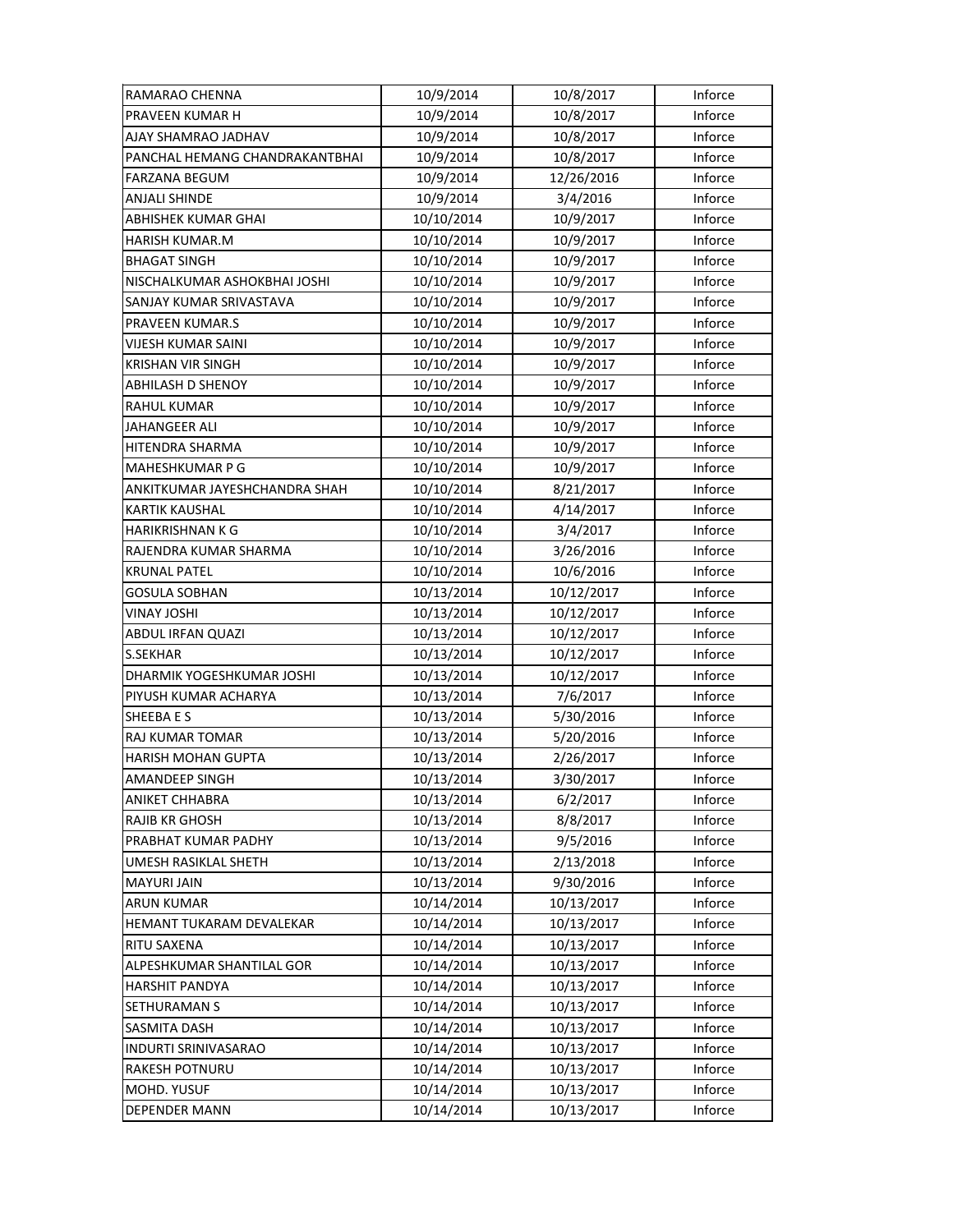| CHIGONDA MALLIKARJUNA            | 10/14/2014 | 10/13/2017 | Inforce |
|----------------------------------|------------|------------|---------|
| PRADEEP KUMAR NG                 | 10/14/2014 | 10/13/2017 | Inforce |
| UMESH DWIVEDI                    | 10/14/2014 | 10/13/2017 | Inforce |
| SIVAKUMAR                        | 10/14/2014 | 10/13/2017 | Inforce |
| SHWETA DIXIT                     | 10/14/2014 | 10/13/2017 | Inforce |
| ANIKET SHRIVASTAVA               | 10/14/2014 | 10/13/2017 | Inforce |
| JAYANTILAL V CHAVDA              | 10/14/2014 | 10/13/2017 | Inforce |
| <b>JYOTI</b>                     | 10/14/2014 | 10/13/2017 | Inforce |
| PRASHANTH KUMAR                  | 10/14/2014 | 10/13/2017 | Inforce |
| VANITA R SHARMA                  | 10/14/2014 | 10/13/2017 | Inforce |
| SRI SHIVKUMAR J TIWARI           | 10/14/2014 | 2/2/2017   | Inforce |
| <b>REENU JANGRA</b>              | 10/16/2014 | 10/15/2017 | Inforce |
| <b>TARSEM SINGH</b>              | 10/16/2014 | 10/15/2017 | Inforce |
| VIPUL NANDAN MISHRA              | 10/16/2014 | 10/15/2017 | Inforce |
| NEERAJ SETIA                     | 10/16/2014 | 10/15/2017 | Inforce |
| RAVINDER KUMAR                   | 10/16/2014 | 10/15/2017 | Inforce |
| SANJEEV GULERIA                  | 10/16/2014 | 10/15/2017 | Inforce |
| HIMANTAK CHOUDHARY               | 10/16/2014 | 10/15/2017 | Inforce |
| SEEMA SHARMA                     | 10/16/2014 | 10/28/2016 | Inforce |
| <b>GOVARDHAN CHENNA</b>          | 10/16/2014 | 7/24/2017  | Inforce |
| U.SUDALAIMANI                    | 10/17/2014 | 10/16/2017 | Inforce |
| SAKTHIVEL                        | 10/17/2014 | 10/16/2017 | Inforce |
| MURUGAN                          | 10/17/2014 | 10/16/2017 | Inforce |
| <b>SURESHBABU V</b>              | 10/17/2014 | 10/16/2017 | Inforce |
| NIRALI BHARATENDU SHARMA         | 10/17/2014 | 10/16/2017 | Inforce |
| ANILKUMAR CHAURSIYA              | 10/17/2014 | 10/16/2017 | Inforce |
| <b>MANJU</b>                     | 10/17/2014 | 10/16/2017 | Inforce |
| UPMA SHARMA                      | 10/17/2014 | 10/16/2017 | Inforce |
| RAVINDRA PRATAP SINGH PARMAR     | 10/17/2014 | 10/16/2017 | Inforce |
| DAKSHA ASHIT PABARI              | 10/17/2014 | 10/16/2017 | Inforce |
| PRADEEP YADAV                    | 10/17/2014 | 10/16/2017 | Inforce |
| <b>RAJNISH KUMAR</b>             | 10/17/2014 | 10/16/2017 | Inforce |
| JUNED ISMAILBHAI MANSURI         | 10/17/2014 | 10/16/2017 | Inforce |
| <b>VEMULACHEDU RAVI</b>          | 10/17/2014 | 10/16/2017 | Inforce |
| SUBBARAO VELPULA                 | 10/17/2014 | 10/16/2017 | Inforce |
| DARSHAN KUMAR                    | 10/17/2014 | 10/16/2017 | Inforce |
| <b>MAHESH KUMAR</b>              | 10/17/2014 | 10/16/2017 | Inforce |
| JAYESH PRAJAPATI                 | 10/17/2014 | 12/29/2015 | Inforce |
| <b>BHAWANI SINGH</b>             | 10/17/2014 | 12/4/2016  | Inforce |
| MOHAMMAD MOHSIN KHAN SARFARAZ KH | 10/20/2014 | 10/19/2017 | Inforce |
| GORE SHARMISHTA SUBHASHRAO       | 10/20/2014 | 10/19/2017 | Inforce |
| JAJNURKAR SAGAR A                | 10/20/2014 | 10/19/2017 | Inforce |
| <b>ASHISH SHARMA</b>             | 10/20/2014 | 10/19/2017 | Inforce |
| ADITYA KUMAR                     | 10/20/2014 | 10/19/2017 | Inforce |
| JAIGANESH VENKATESH NAIDU        | 10/20/2014 | 10/19/2017 | Inforce |
| CHUTAKE SACHIN PRALHADRAO        | 10/20/2014 | 10/19/2017 | Inforce |
| RAMESH KUMAR                     | 10/20/2014 | 10/19/2017 | Inforce |
| NARENDER KUMAR YADAV             | 10/20/2014 | 10/19/2017 | Inforce |
| <b>MAHESH LAHOTI</b>             | 10/20/2014 | 10/19/2017 | Inforce |
| <b>JAYASHREE T</b>               | 10/20/2014 | 10/19/2017 | Inforce |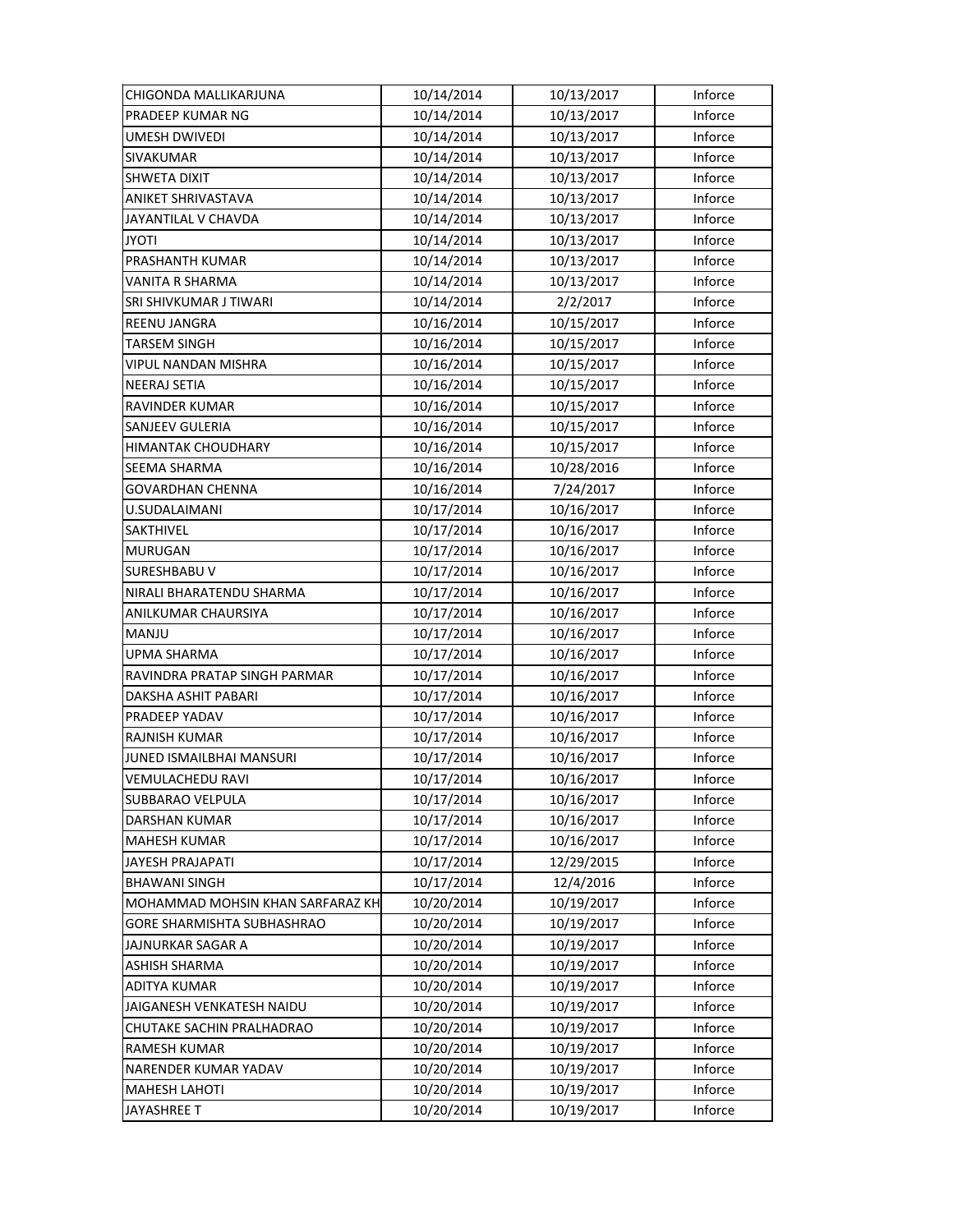| SRIKANTH H                   | 10/20/2014 | 10/19/2017 | Inforce |
|------------------------------|------------|------------|---------|
| SHEEBA ADENS                 | 10/20/2014 | 10/19/2017 | Inforce |
| POOJA DUA                    | 10/20/2014 | 10/19/2017 | Inforce |
| PATEL VIRALBEN               | 10/20/2014 | 10/19/2017 | Inforce |
| <b>CHANPRIT SINGH TANEJA</b> | 10/20/2014 | 10/19/2017 | Inforce |
| <b>BABU LAL SHARMA</b>       | 10/20/2014 | 10/19/2017 | Inforce |
| VIJAY LAXMI MISHRA           | 10/20/2014 | 10/19/2017 | Inforce |
| AKSHAY KUMAR SHARMA          | 10/20/2014 | 10/19/2017 | Inforce |
| <b>NITIN KHATRI</b>          | 10/20/2014 | 10/19/2017 | Inforce |
| SAFDAR M RAFEEQUE            | 10/20/2014 | 10/19/2017 | Inforce |
| MARUTHUPANDIYAN K            | 10/20/2014 | 10/19/2017 | Inforce |
| <b>J.SREEDEVI</b>            | 10/20/2014 | 10/19/2017 | Inforce |
| AMARNATH C                   | 10/20/2014 | 10/19/2017 | Inforce |
| <b>RAKESH KUMAR</b>          | 10/20/2014 | 10/19/2017 | Inforce |
| ABHIJIT HANAMANT DHEMBARE    | 10/20/2014 | 10/19/2017 | Inforce |
| <b>SACHIN MARUTI BODAKE</b>  | 10/20/2014 | 10/19/2017 | Inforce |
| SANGANABASAPPA               | 10/20/2014 | 10/19/2017 | Inforce |
| <b>ARJUN KUMAR</b>           | 10/20/2014 | 10/19/2017 | Inforce |
| SHAILESH KUMAR DIWAKAR       | 10/20/2014 | 10/19/2017 | Inforce |
| NAVEEN KUMAR MAURYA          | 10/20/2014 | 7/6/2017   | Inforce |
| PANKAJ KUMAR                 | 10/20/2014 | 2/5/2017   | Inforce |
| T.G.RAJARAJESWARI            | 10/20/2014 | 3/15/2016  | Inforce |
| <b>MURARI PATEL</b>          | 10/20/2014 | 10/22/2017 | Inforce |
| <b>VED PRAKASH</b>           | 10/20/2014 | 11/24/2016 | Inforce |
| NITIN G CHANDE               | 10/20/2014 | 7/1/2017   | Inforce |
| PRAVEEN CHHONKAR             | 10/25/2014 | 10/24/2017 | Inforce |
| <b>AMIT PANDEY</b>           | 10/25/2014 | 10/24/2017 | Inforce |
| SURESH.D                     | 10/25/2014 | 10/24/2017 | Inforce |
| ISHIKA JULANIYA              | 10/25/2014 | 10/24/2017 | Inforce |
| ASHISH BABULAL RAJGOR        | 10/25/2014 | 10/24/2017 | Inforce |
| NITIN .P.NAIK                | 10/25/2014 | 10/24/2017 | Inforce |
| <b>CHARCHIT CHABDA</b>       | 10/25/2014 | 10/24/2017 | Inforce |
| BEJAGUM POORNACHANDRA SEKHAR | 10/25/2014 | 10/24/2017 | Inforce |
| K KEERTHI REDDY              | 10/25/2014 | 10/24/2017 | Inforce |
| <b>KOPPULA RAMU</b>          | 10/25/2014 | 10/24/2017 | Inforce |
| <b>GURURAJ H L</b>           | 10/25/2014 | 10/24/2017 | Inforce |
| DIKESH KUMAR                 | 10/25/2014 | 10/24/2017 | Inforce |
| <b>VIJAY SINGH</b>           |            |            |         |
|                              | 10/25/2014 | 10/24/2017 | Inforce |
| S MOHAMED AZARUDIN           | 10/25/2014 | 10/24/2017 | Inforce |
| CHHANGA RAMESH RUPA          | 10/25/2014 | 10/24/2017 | Inforce |
| KALYAN KUMAR GAUTAM          | 10/25/2014 | 10/24/2017 | Inforce |
| LOKESH SAXENA                | 10/25/2014 | 10/24/2017 | Inforce |
| <b>SHIVA KUMAR S</b>         | 10/25/2014 | 10/24/2017 | Inforce |
| RAJENDRA BARSAIYAN           | 10/25/2014 | 10/24/2017 | Inforce |
| KAMAL CHOUHAN                | 10/25/2014 | 10/24/2017 | Inforce |
| AJAY SINGH                   | 10/25/2014 | 10/24/2017 | Inforce |
| <b>S RAJA</b>                | 10/25/2014 | 10/24/2017 | Inforce |
| <b>AMIT KAUSHAL</b>          | 10/24/2014 | 10/23/2017 | Inforce |
| PARVEEN KUMAR MEHTA          | 10/24/2014 | 10/23/2017 | Inforce |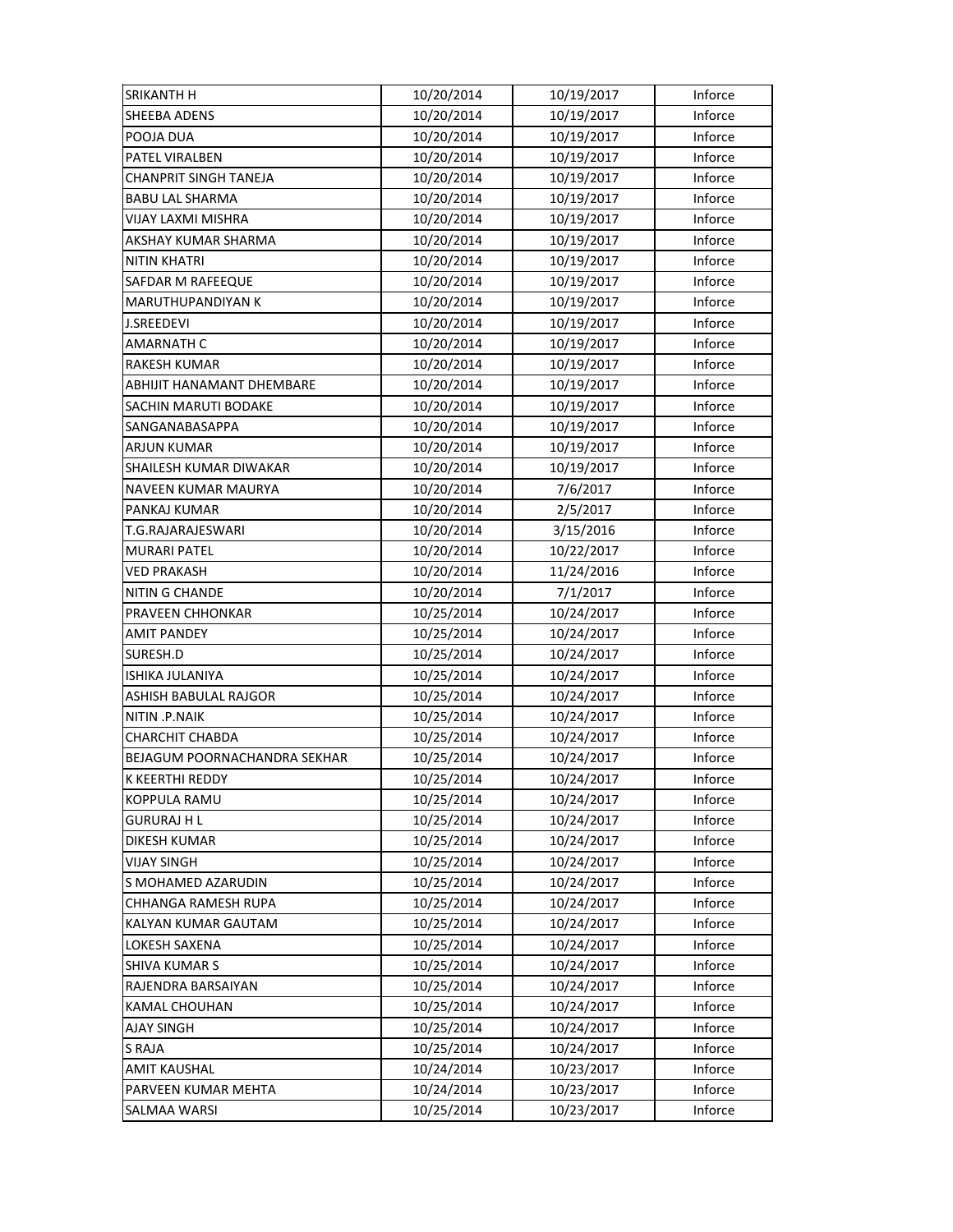| <b>BALWINDER SINGH</b>      | 10/24/2014 | 7/12/2017  | Inforce |
|-----------------------------|------------|------------|---------|
| <b>MANOJ RANA</b>           | 10/25/2014 | 12/4/2016  | Inforce |
| <b>MAHIPAL SINGH</b>        | 10/25/2014 | 1/26/2017  | Inforce |
| LAL BIHARI CHOUDHARY        | 10/25/2014 | 9/21/2017  | Inforce |
| MANAV MEHANDIRATTA          | 10/25/2014 | 6/16/2016  | Inforce |
| <b>MANOJ JAIN</b>           | 10/28/2014 | 6/26/2016  | Inforce |
| <b>ROHAN</b>                | 10/28/2014 | 7/1/2016   | Inforce |
| AMIT KUMAR SINGH            | 10/30/2014 | 10/29/2017 | Inforce |
| KARANRAJ MAHESHBHAI RUGHANI | 10/30/2014 | 10/29/2017 | Inforce |
| HARISH KUMAR                | 10/30/2014 | 10/29/2017 | Inforce |
| <b>VIKAS KUMAR</b>          | 10/30/2014 | 10/29/2017 | Inforce |
| ALKA SHARMA                 | 10/30/2014 | 10/29/2017 | Inforce |
| AJAY KRISHAN SAXENA         | 10/30/2014 | 10/29/2017 | Inforce |
| R RAMYASHREE                | 10/30/2014 | 10/29/2017 | Inforce |
| LAXMIDHAR MOHAPATRA         | 10/30/2014 | 10/29/2017 | Inforce |
| K GAYATHRI NARTHAGI         | 10/30/2014 | 10/29/2017 | Inforce |
| <b>ISHAM SINGH MANDHAN</b>  | 10/30/2014 | 10/29/2017 | Inforce |
| ANUJ YADAV                  | 10/30/2014 | 10/29/2017 | Inforce |
| ADITI ARVIND PALAN          | 10/30/2014 | 10/29/2017 | Inforce |
| KALPESH RAMESHBHAI PATEL    | 10/30/2014 | 10/29/2017 | Inforce |
| SANJEEV KUMAR JHA           | 10/30/2014 | 10/29/2017 | Inforce |
| <b>AVINASH KAUR</b>         | 10/30/2014 | 10/29/2017 | Inforce |
| HEENA AJAY DAHIYA           | 10/30/2014 | 10/29/2017 | Inforce |
| RASEENABINP                 | 10/30/2014 | 10/29/2017 | Inforce |
| ANJALI GAJANAN BIJAGARE     | 10/30/2014 | 10/29/2017 | Inforce |
| <b>VENKAT REDDY YAPALA</b>  | 10/30/2014 | 10/29/2017 | Inforce |
| <b>GAUTHAM M C</b>          | 10/30/2014 | 10/29/2017 | Inforce |
| VINNY                       | 10/30/2014 | 10/29/2017 | Inforce |
| RAZIA                       | 10/30/2014 | 10/29/2017 | Inforce |
| ARPAN SINGH PARIHAR         | 10/30/2014 | 10/29/2017 | Inforce |
| DINABANDHU NAIK             | 10/30/2014 | 10/29/2017 | Inforce |
| <b>GURINDER SINGH GILL</b>  | 10/30/2014 | 10/29/2017 | Inforce |
| <b>RACHANNA</b>             | 10/30/2014 | 10/29/2017 | Inforce |
| IRANNA JANGAMANI            | 10/30/2014 | 10/29/2017 | Inforce |
| THEJESHKUMAR SL             | 10/30/2014 | 10/29/2017 | Inforce |
| SANTOSHKUMAR P KULKARNI     | 10/30/2014 | 10/29/2017 | Inforce |
| MAMTA BHARATBHAI DESAI      | 10/30/2014 | 10/29/2017 | Inforce |
| <b>RAM SINGH</b>            | 10/30/2014 | 10/29/2017 | Inforce |
| RAJENDRA S BOMBLE           | 10/30/2014 | 10/29/2017 | Inforce |
| RUSHABH PARASMAL MODI       | 10/30/2014 | 10/29/2017 | Inforce |
| DHARAVATH JYOTHIBASU        | 10/30/2014 | 10/29/2017 | Inforce |
| MADHUSUDHANA KN             | 10/30/2014 | 10/29/2017 | Inforce |
| S DINESH KUMAR              | 10/30/2014 | 10/29/2017 | Inforce |
| MOTI LAL SHAKYA             | 10/30/2014 | 10/29/2017 | Inforce |
| VAGHELA MIHIRSINH VIJAYSINH | 10/30/2014 | 10/29/2017 | Inforce |
| R KARTHIKEYAN               | 10/30/2014 | 10/29/2017 | Inforce |
| <b>GANESHMOORTHI P</b>      | 10/30/2014 | 10/29/2017 | Inforce |
| DHAVALKUMAR P CHAUDHARI     | 10/30/2014 | 10/29/2017 | Inforce |
| MOHAMEDRAKIB A SAIYED       | 10/30/2014 | 10/29/2017 | Inforce |
| JAYACHANDRAN R              | 10/30/2014 | 10/29/2017 | Inforce |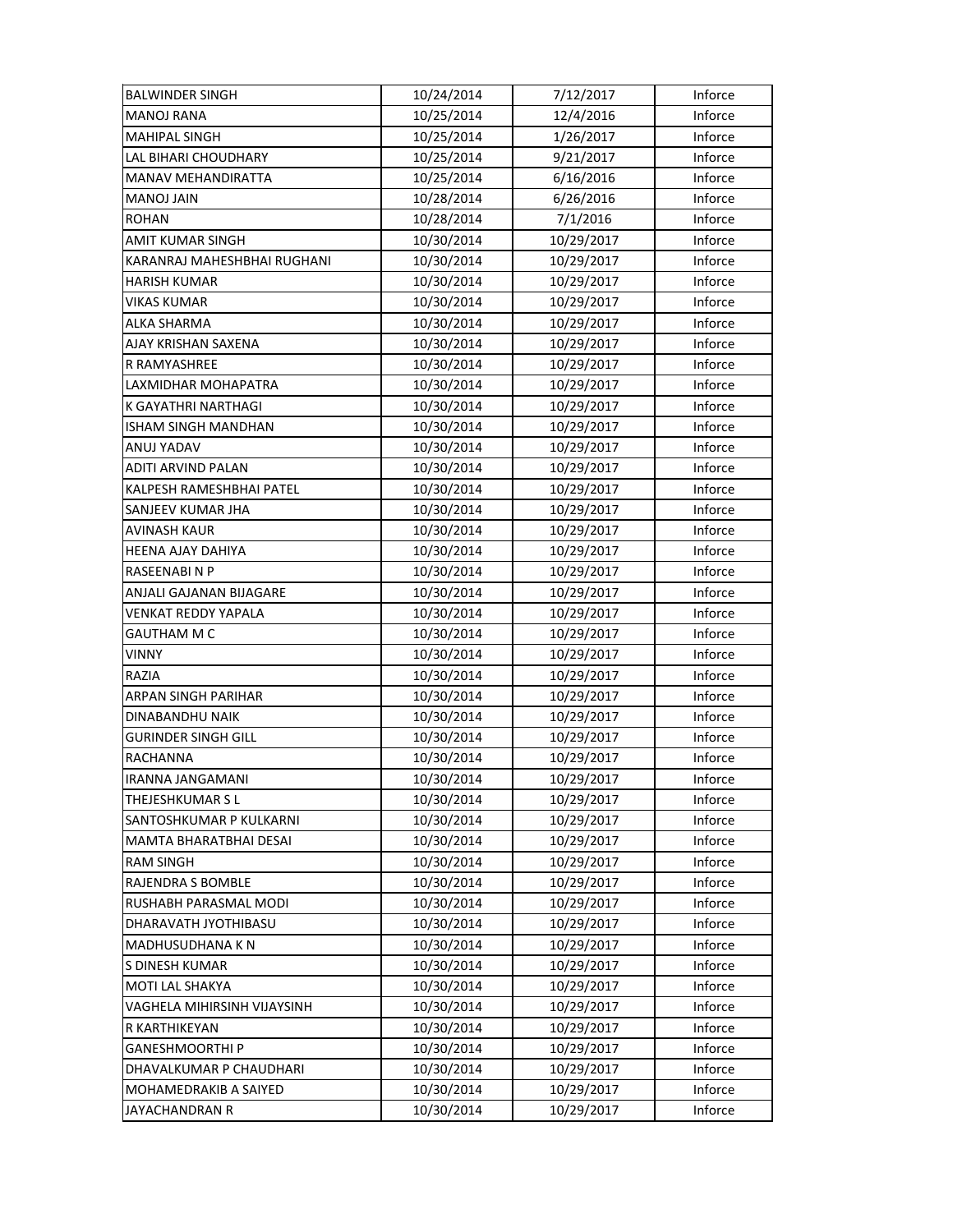| THOMAS SHARON M A                  | 10/30/2014 | 10/29/2017 | Inforce |
|------------------------------------|------------|------------|---------|
| <b>BRIJIT KJ</b>                   | 10/30/2014 | 10/29/2017 | Inforce |
| RAVISANKAR T                       | 10/30/2014 | 10/29/2017 | Inforce |
| P P PAUL                           | 10/30/2014 | 10/29/2017 | Inforce |
| N RAJAPANDY                        | 10/30/2014 | 10/29/2017 | Inforce |
| R.N.ANIL                           | 10/30/2014 | 10/29/2017 | Inforce |
| MOHAN RAMBHAUJI KUMBHALKAR         | 10/30/2014 | 10/29/2017 | Inforce |
| PRAVIN PANDEY                      | 10/30/2014 | 10/29/2017 | Inforce |
| SOUMYA RANJAN RATHA                | 10/30/2014 | 10/29/2017 | Inforce |
| GOJIYA MAHESH KARSHANBHAI          | 10/30/2014 | 10/29/2017 | Inforce |
| PRATAP KUMAR SHETTY                | 10/30/2014 | 10/29/2017 | Inforce |
| ANIS MOHAMMED CHOUGLE              | 10/30/2014 | 10/29/2017 | Inforce |
| LUPAMUDRA HAZARIKA                 | 10/30/2014 | 10/29/2017 | Inforce |
| RAJESH DAS                         | 10/30/2014 | 10/29/2017 | Inforce |
| VIJAYAKUMAR.N                      | 10/30/2014 | 10/29/2017 | Inforce |
| <b>KANAGARAJ K</b>                 | 10/30/2014 | 10/29/2017 | Inforce |
| NELLURI SHILPA                     | 10/30/2014 | 10/29/2017 | Inforce |
| AKURATI RAJU                       | 10/30/2014 | 10/29/2017 | Inforce |
| SHANTKUMAR SUBHASH MULGE           | 10/30/2014 | 3/28/2017  | Inforce |
| S.KOVALAN                          | 10/30/2014 | 5/1/2016   | Inforce |
| K VENKATAREDDY                     | 10/30/2014 | 11/17/2016 | Inforce |
| ASHOKAN V D                        | 10/30/2014 | 1/23/2017  | Inforce |
| DHANAJI YASHWANT GADE              | 10/30/2014 | 4/3/2016   | Inforce |
| <b>TANUSHREE DAS</b>               | 10/30/2014 | 6/24/2016  | Inforce |
| PRASHANT SHASHIKANT KULKARNI       | 10/30/2014 | 6/3/2016   | Inforce |
| ARCHANA MALLIKARJUN SAJJAN         | 10/30/2014 | 5/30/2017  | Inforce |
| SNEHA MAHADU KADAM                 | 10/30/2014 | 3/24/2017  | Inforce |
| <b>BHARTI AHIRE</b>                | 10/30/2014 | 2/4/2017   | Inforce |
| N.THAMBURAJ                        | 10/30/2014 | 9/2/2017   | Inforce |
| BRENDON GEORGE LOBO                | 10/30/2014 | 12/15/2016 | Inforce |
| RAJESH YADAV                       | 10/30/2014 | 3/5/2016   | Inforce |
| MANOJ KUMAR PARIDA                 | 10/30/2014 | 4/20/2017  | Inforce |
| ASHVINI N KOLWANKAR                | 10/30/2014 | 7/17/2017  | Inforce |
| <b>KAUSHIK ZALA</b>                | 10/30/2014 | 7/28/2016  | Inforce |
| <b>JOHNSON GEORGE</b>              | 10/30/2014 | 8/26/2016  | Inforce |
| <b>KISHORE SINGH NEGI</b>          | 10/30/2014 | 1/2/2016   | Inforce |
| <b>SANJAYSINH THAKOR</b>           | 10/30/2014 | 10/6/2017  | Inforce |
| K SARAVANAKUMAR                    | 10/30/2014 | 8/22/2017  | Inforce |
| DHARAMVIR YADAV                    | 11/3/2014  | 11/2/2017  | Inforce |
| <b>BHOOMIBEN KRITIKUMAR PARMAR</b> | 11/3/2014  | 11/2/2017  | Inforce |
| N SANGEETHA                        | 11/3/2014  | 11/2/2017  | Inforce |
| PEBEYAL G                          | 11/3/2014  | 11/2/2017  | Inforce |
| MURTUZA KAMAR DOCTOR               | 11/3/2014  | 11/2/2017  | Inforce |
| <b>INSAF KHAN QURESHI</b>          | 11/3/2014  | 11/2/2017  | Inforce |
| PUJA KUMARI                        | 11/3/2014  | 11/2/2017  | Inforce |
| VIKAS ARUN GHADGE                  | 11/3/2014  | 11/2/2017  | Inforce |
| ANANDA SANTRA                      | 11/3/2014  | 11/30/2015 | Inforce |
| T.M.PRAKASHA                       | 11/3/2014  | 5/19/2018  | Inforce |
| ARABINDA PRITAM PODH               | 11/4/2014  | 11/3/2017  | Inforce |
| ROHIT MAHESHWARI                   | 11/4/2014  | 11/3/2017  | Inforce |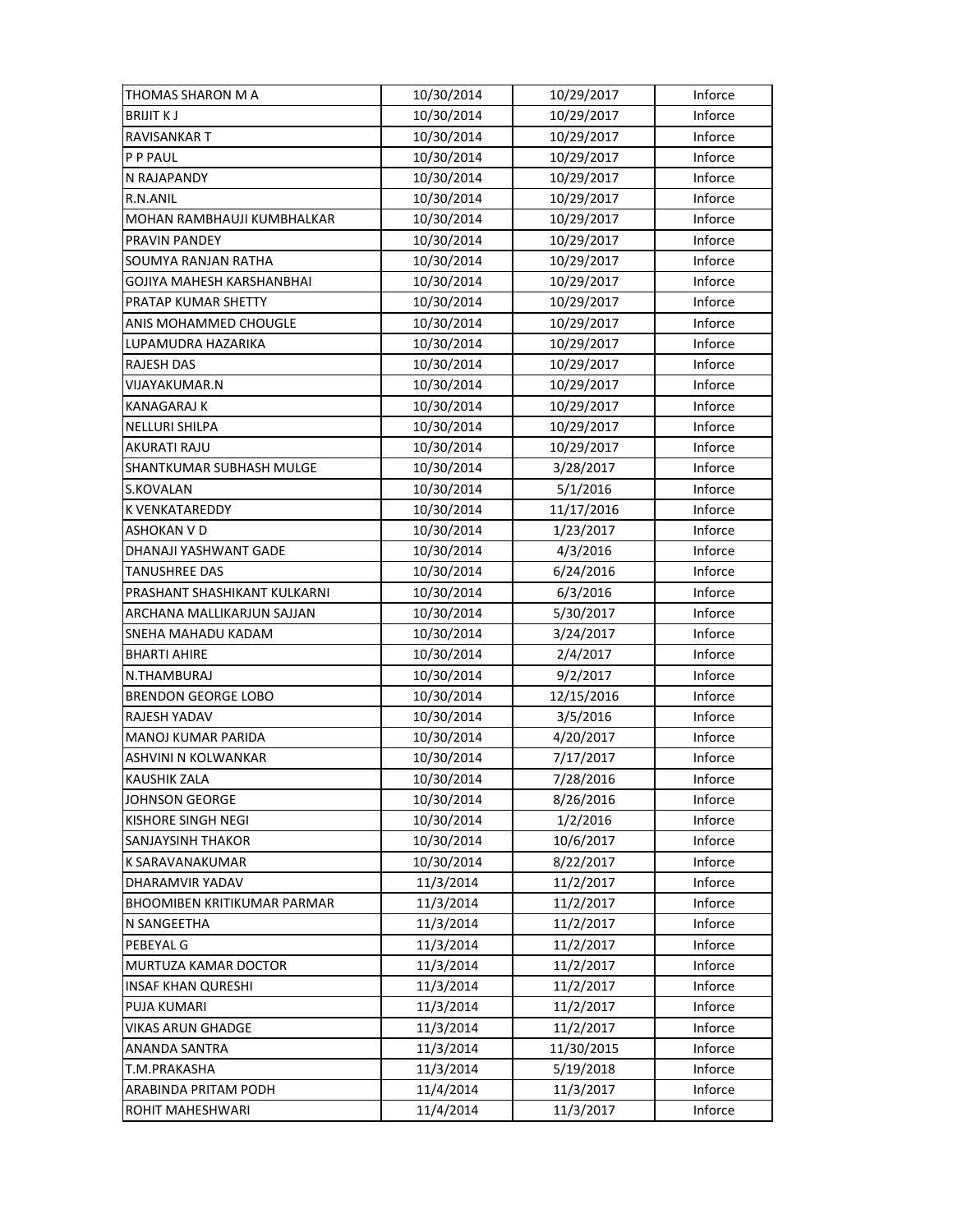| MOHAMMED MUJEEBUDDIN          | 11/4/2014 | 11/3/2017  | Inforce |
|-------------------------------|-----------|------------|---------|
| <b>MAHESH C</b>               | 11/4/2014 | 11/3/2017  | Inforce |
| <b>SIVAKUMARAN PC</b>         | 11/4/2014 | 11/3/2017  | Inforce |
| <b>MOHIT MADAN</b>            | 11/4/2014 | 11/3/2017  | Inforce |
| <b>VIJAY SINGH MEENA</b>      | 11/4/2014 | 11/3/2017  | Inforce |
| AKIL IBRAHIMBHAI SUMARA       | 11/4/2014 | 11/3/2017  | Inforce |
| <b>NITIN MANGAL</b>           | 11/4/2014 | 11/3/2017  | Inforce |
| <b>SHAWETA</b>                | 11/4/2014 | 11/3/2017  | Inforce |
| VIJAY KUMAR B BIRADAR         | 11/4/2014 | 11/3/2017  | Inforce |
| PARTHA PRATIM SAHOO           | 11/4/2014 | 11/3/2017  | Inforce |
| ANKUR RAI                     | 11/4/2014 | 11/3/2017  | Inforce |
| PANKAJ AGARWAL                | 11/4/2014 | 11/3/2017  | Inforce |
| <b>SURYAKANT SHUKLA</b>       | 11/4/2014 | 11/3/2017  | Inforce |
| CHEPURI NAGENDRA RAO          | 11/4/2014 | 11/3/2017  | Inforce |
| MEENAKSHI DEVI                | 11/4/2014 | 11/3/2017  | Inforce |
| GHANCHI PARVEZBHAI M          | 11/4/2014 | 6/3/2016   | Inforce |
| <b>VIPUL CHATURVEDI</b>       | 11/4/2014 | 2/23/2016  | Inforce |
| GAURAV NEHRA                  | 11/4/2014 | 6/27/2018  | Inforce |
| SHRI RAMKRISHNA TIROLE        | 11/4/2014 | 9/29/2016  | Inforce |
| <b>AMAN VASHIST</b>           | 11/4/2014 | 6/18/2017  | Inforce |
| AMANPREET SINGH               | 11/4/2014 | 9/7/2017   | Inforce |
| <b>INDRA KUMAR PATEL</b>      | 11/4/2014 | 4/16/2017  | Inforce |
| VEGI SRINIVASARAO             | 11/4/2014 | 5/16/2017  | Inforce |
| SYED MUJAHID                  | 11/5/2014 | 11/4/2017  | Inforce |
| HAVAGIRAO N BIRADAR           | 11/5/2014 | 11/4/2017  | Inforce |
| <b>SWAPNA</b>                 | 11/5/2014 | 11/4/2017  | Inforce |
| AMULYA VUNNAMATLA             | 11/5/2014 | 11/4/2017  | Inforce |
| HIMANSHI MURJANI              | 11/5/2014 | 11/4/2017  | Inforce |
| GOPAL KRUSHNA MAHAPATRA       | 11/5/2014 | 11/4/2017  | Inforce |
| SACHIN SHARMA                 | 11/5/2014 | 11/4/2017  | Inforce |
| RASHMI AGRAWAL                | 11/5/2014 | 11/4/2017  | Inforce |
| <b>BIHARI LAL RAIKWAR</b>     | 11/5/2014 | 11/4/2017  | Inforce |
| A.BALACHANDRAN                | 11/5/2014 | 11/4/2017  | Inforce |
| SANJIDA SHAIKH                | 11/5/2014 | 11/4/2017  | Inforce |
| DALVEER SINGH YADAV           | 11/5/2014 | 11/4/2017  | Inforce |
| S SURYA PRAKASH               | 11/5/2014 | 11/4/2017  | Inforce |
| SAGAR KUMAR SAHU              | 11/5/2014 | 12/13/2015 | Inforce |
| PRATEEK GOSWAMI               | 11/5/2014 | 8/31/2017  | Inforce |
| SMT. PRATIBHA BHARTIYA        | 11/5/2014 | 1/14/2017  | Inforce |
| PRABHAT CHHONKAR              | 11/5/2014 | 12/4/2015  | Inforce |
| ASHISH SONI                   | 11/5/2014 | 8/26/2017  | Inforce |
| DOSTDAR MUZAMMILHUSAN ALIBHAI | 11/5/2014 | 1/14/2018  | Inforce |
| <b>KETULKUMAR SONI</b>        | 11/5/2014 | 7/24/2016  | Inforce |
| PREMSINGHBAGHEL               | 11/5/2014 | 2/13/2016  | Inforce |
| CHANDANA.S                    | 11/5/2014 | 3/3/2017   | Inforce |
| BAJRANG PRASAD AGGARWAL       | 11/5/2014 | 7/23/2017  | Inforce |
| <b>SUNIL KUMAR. R</b>         | 11/5/2014 | 7/20/2017  | Inforce |
| SANJEET KUMAR CHAUDHARY       | 11/8/2014 | 11/7/2017  | Inforce |
| <b>BHEEMRAJ KUMAWAT</b>       | 11/8/2014 | 11/7/2017  | Inforce |
| SATISH KUMAR MEHARA           | 11/8/2014 | 11/7/2017  | Inforce |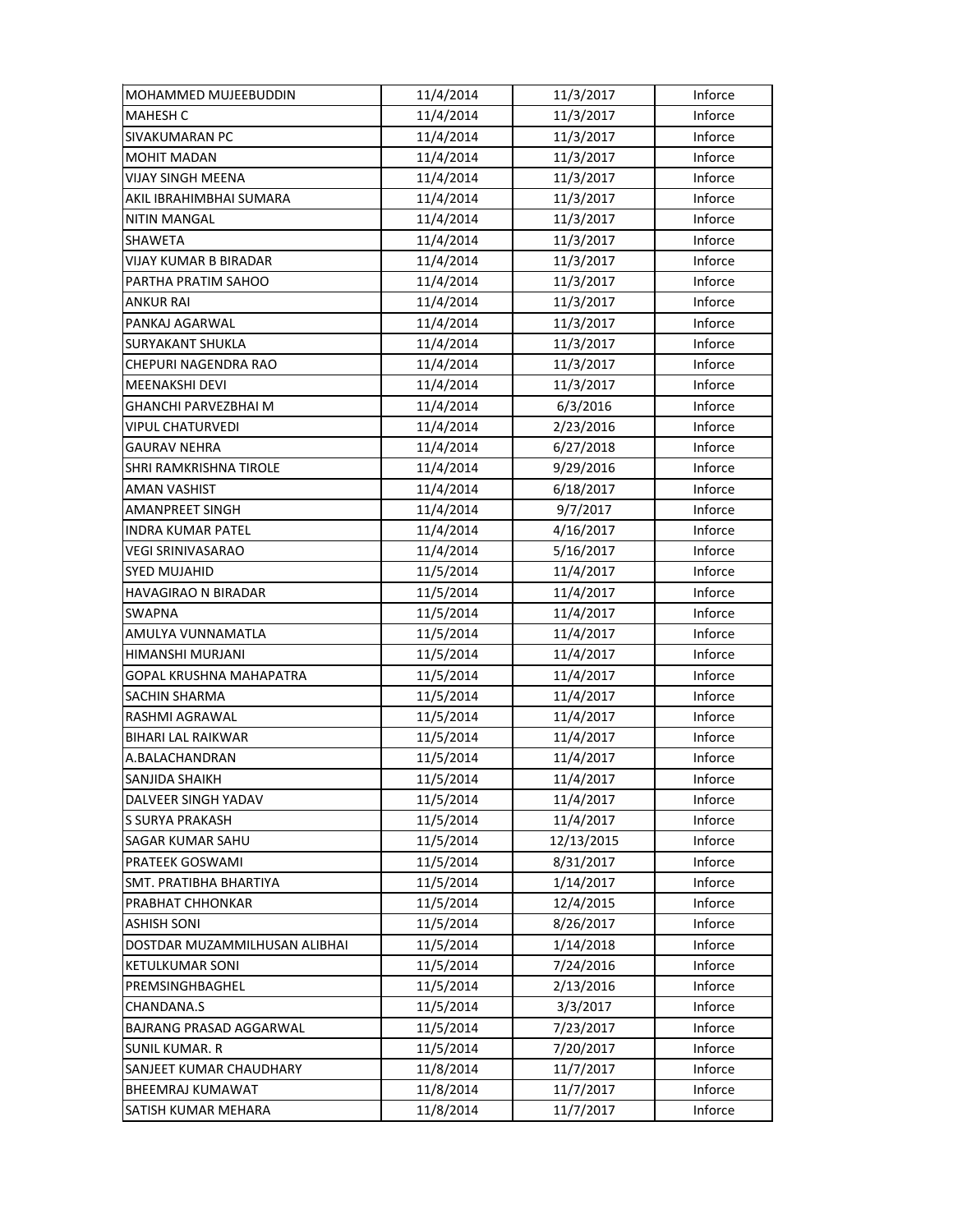| <b>SUBATHRA TH</b>               | 11/8/2014  | 11/7/2017  | Inforce |
|----------------------------------|------------|------------|---------|
| <b>GADIPALLI NARSIMHA</b>        | 11/8/2014  | 11/7/2017  | Inforce |
| APHEENA P A                      | 11/8/2014  | 11/7/2017  | Inforce |
| <b>SURESH RAJ P R</b>            | 11/8/2014  | 11/7/2017  | Inforce |
| AJITH KUMAR.A                    | 11/8/2014  | 11/7/2017  | Inforce |
| <b>JIJIN JOSEPH</b>              | 11/8/2014  | 11/7/2017  | Inforce |
| <b>PRAN VEER SINGH</b>           | 11/8/2014  | 11/7/2017  | Inforce |
| A.KARTHIK                        | 11/8/2014  | 11/7/2017  | Inforce |
| P BOOPATHY                       | 11/8/2014  | 11/7/2017  | Inforce |
| <b>CHANDRA H S</b>               | 11/8/2014  | 11/7/2017  | Inforce |
| <b>NALLA PRANEETH</b>            | 11/8/2014  | 11/7/2017  | Inforce |
| PALLAVI B                        | 11/8/2014  | 11/7/2017  | Inforce |
| WADHWA ABHIK SHASHIRAJ           | 11/8/2014  | 11/7/2017  | Inforce |
| <b>KIRAN SANDEEP</b>             | 11/8/2014  | 11/7/2017  | Inforce |
| NAGINENI HARIBABU                | 11/8/2014  | 11/7/2017  | Inforce |
| <b>NEETU RANI</b>                | 11/8/2014  | 11/7/2017  | Inforce |
| <b>DIBYADYUTI SINHA</b>          | 11/8/2014  | 11/7/2017  | Inforce |
| <b>SHRABANTI CHATTERJEE</b>      | 11/8/2014  | 11/7/2017  | Inforce |
| MURUGAVEL                        | 11/8/2014  | 11/7/2017  | Inforce |
| RAJESH KUMAR                     | 11/8/2014  | 11/7/2017  | Inforce |
| NIMESH BHANUPRASAD JANI          | 11/8/2014  | 11/7/2017  | Inforce |
| MANISHA YADAV                    | 11/8/2014  | 11/7/2017  | Inforce |
| SHAHIDA MOHAMMAD ALI KHAN        | 11/8/2014  | 11/7/2017  | Inforce |
| SAURABH RAJITNATH PANDEY         | 11/8/2014  | 11/7/2017  | Inforce |
| <b>VINAY P JADHAV</b>            | 11/8/2014  | 11/7/2017  | Inforce |
| ANIL KUMAR GOSWAMY               | 11/8/2014  | 8/29/2017  | Inforce |
| SACHIN SHARMA                    | 11/8/2014  | 4/23/2016  | Inforce |
| <b>MADHAV G PRABHU</b>           | 11/8/2014  | 6/20/2016  | Inforce |
| <b>FARAZ BHARDWAJ</b>            | 11/8/2014  | 8/28/2017  | Inforce |
| C. SEKAR                         | 11/8/2014  | 1/16/2016  | Inforce |
| SARITA P CHAUDHARI               | 11/11/2014 | 11/10/2017 | Inforce |
| VIJAY SUWALKA                    | 11/11/2014 | 11/10/2017 | Inforce |
| <b>IMRAN RAFIK SHAIKH</b>        | 11/11/2014 | 11/10/2017 | Inforce |
| PRAMOD CHOURASIYA                | 11/11/2014 | 11/10/2017 | Inforce |
| SHIVSHANKAR YADAV                | 11/11/2014 | 11/10/2017 | Inforce |
| REHAN AHMAD AKHLAQUE AHMAD ANSAR | 11/11/2014 | 11/10/2017 | Inforce |
| VINAY KUMAR VERMA                | 11/11/2014 | 11/10/2017 | Inforce |
| JHARIYA NITESHKUMAR UDAYCHAND    | 11/11/2014 | 11/10/2017 | Inforce |
| YOGESH                           | 11/11/2014 | 11/10/2017 | Inforce |
| <b>KANTHARAJU K S</b>            | 11/11/2014 | 11/10/2017 | Inforce |
| TILAKYADAV                       | 11/11/2014 | 11/10/2017 | Inforce |
| <b>BASAVARAJU CR</b>             | 11/11/2014 | 11/10/2017 | Inforce |
| PURUSHOTTAM RAMACHANDRA CHAVAN   | 11/11/2014 | 11/10/2017 | Inforce |
| <b>SIMMI</b>                     | 11/11/2014 | 11/10/2017 | Inforce |
| T A JOHNSON                      | 11/11/2014 | 11/10/2017 | Inforce |
| PRAVEEN SINGH SOLANKI            | 11/11/2014 | 11/10/2017 | Inforce |
| <b>JOGA RAM JAKHAR</b>           | 11/11/2014 | 11/10/2017 | Inforce |
| ANIL UPADHYAY                    | 11/11/2014 | 5/20/2016  | Inforce |
| SANJEEV KUMAR ROUT               | 11/11/2014 | 2/6/2018   | Inforce |
| <b>SACHIN PAI</b>                | 11/11/2014 | 9/11/2017  | Inforce |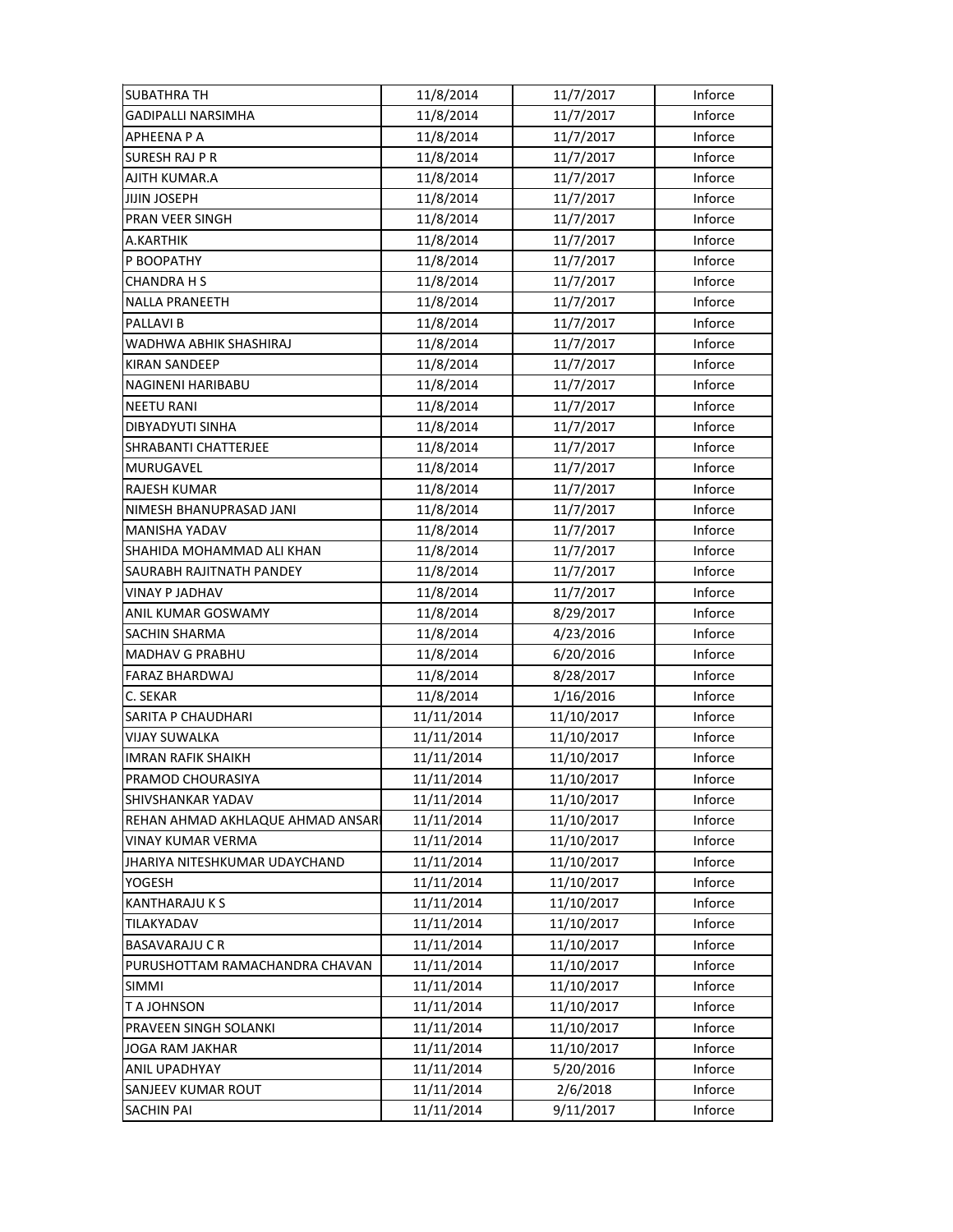| MAHENDRA SURANA                  | 11/13/2014 | 11/11/2017 | Inforce |
|----------------------------------|------------|------------|---------|
| PASHAM RAJESH YADAV              | 11/13/2014 | 11/11/2017 | Inforce |
| VINAY KUMAR MEHTA                | 11/13/2014 | 11/12/2017 | Inforce |
| MANISHA BAJIRAO DHONNAR          | 11/13/2014 | 11/12/2017 | Inforce |
| P.SIMSON                         | 11/13/2014 | 11/12/2017 | Inforce |
| <b>JAGADEESH</b>                 | 11/13/2014 | 11/12/2017 | Inforce |
| <b>E.CHITRA</b>                  | 11/13/2014 | 11/12/2017 | Inforce |
| <b>ANIMAY PAL</b>                | 11/13/2014 | 11/12/2017 | Inforce |
| KAMINI SINGH                     | 11/13/2014 | 3/24/2017  | Inforce |
| <b>GURMEET SINGH</b>             | 11/14/2014 | 11/13/2017 | Inforce |
| SAJAL KUMAR MALVIYA              | 11/14/2014 | 11/13/2017 | Inforce |
| <b>BADRI PRASAD RAI</b>          | 11/14/2014 | 11/13/2017 | Inforce |
| <b>VIVEK MALHOTRA</b>            | 11/14/2014 | 11/13/2017 | Inforce |
| JAYSHREE DHARMENDRA DUBEY        | 11/14/2014 | 11/13/2017 | Inforce |
| JAYNULABIDIN GULAMJILANI ANSARI  | 11/14/2014 | 11/13/2017 | Inforce |
| SHIVANAND HALAGALI               | 11/14/2014 | 11/13/2017 | Inforce |
| RAJARAM BARKU KUNDEKAR           | 11/14/2014 | 11/13/2017 | Inforce |
| PRITI D JULKA                    | 11/14/2014 | 11/13/2017 | Inforce |
| HITESH J TRIVEDI                 | 11/14/2014 | 11/13/2017 | Inforce |
| RAVINDER YADAV                   | 11/14/2014 | 11/13/2017 | Inforce |
| ANU KIRAN                        | 11/14/2014 | 11/13/2017 | Inforce |
| AVINASH                          | 11/14/2014 | 11/13/2017 | Inforce |
| <b>RAVI KUMAR</b>                | 11/14/2014 | 11/13/2017 | Inforce |
| NAGESWARA RAO KONDETI            | 11/14/2014 | 11/13/2017 | Inforce |
| HIRENKUMAR A BARAIA              | 11/14/2014 | 11/13/2017 | Inforce |
| SAGAR DESAI                      | 11/14/2014 | 11/13/2017 | Inforce |
| MAHESH BALKRUSHNA PATIL          | 11/14/2014 | 11/13/2017 | Inforce |
| SACHIN GANESH DHAMANKAR          | 11/14/2014 | 11/13/2017 | Inforce |
| KATARIYA PRAVINKUMAR D           | 11/14/2014 | 11/13/2017 | Inforce |
| PRADEEP KUMAR KESHARWANI         | 11/14/2014 | 11/18/2017 | Inforce |
| BHANU PRATAP VISHWAKARMA         | 11/14/2014 | 6/10/2017  | Inforce |
| SAGAR RAJESH PUNJABI             | 11/14/2014 | 7/14/2017  | Inforce |
| ARUL G                           | 11/14/2014 | 7/2/2017   | Inforce |
| RADHESHYAM SHRIVAS               | 11/14/2014 | 3/20/2017  | Inforce |
| MANUBHAI PARMAR                  | 11/14/2014 | 12/27/2015 | Inforce |
| <b>RAJNISH GARG</b>              | 11/14/2014 | 5/8/2017   | Inforce |
| FEHMIDA BANO MOHD IBRAHIM SHAIKH | 11/18/2014 | 11/17/2017 | Inforce |
| CHINMAYA KUMAR PRADHAN           | 11/18/2014 | 11/17/2017 | Inforce |
| <b>G. AUSTIN KUMAR</b>           | 11/18/2014 | 11/17/2017 | Inforce |
| <b>GAURANG PATEL</b>             | 11/18/2014 | 11/17/2017 | Inforce |
| RAKESH KUMAR                     | 11/18/2014 | 11/17/2017 | Inforce |
| HITESH R VAGHELA                 | 11/18/2014 | 11/17/2017 | Inforce |
| SHRIKANTA B M                    | 11/18/2014 | 11/17/2017 | Inforce |
| <b>MANAS RANJAN SAHOO</b>        | 11/18/2014 | 11/17/2017 | Inforce |
| BALRAJ KUMAR BANSAL              | 11/18/2014 | 11/17/2017 | Inforce |
| VANDANA GAUTAM                   | 11/18/2014 | 11/17/2017 | Inforce |
| DHOULI LAL SHARMA                | 11/18/2014 | 11/17/2017 | Inforce |
| DEEPENDRA SINGH SHEKHAWAT        | 11/18/2014 | 11/17/2017 | Inforce |
| <b>JAINIK ADANI</b>              | 11/18/2014 | 11/17/2017 | Inforce |
| PREMA                            | 11/18/2014 | 11/17/2017 | Inforce |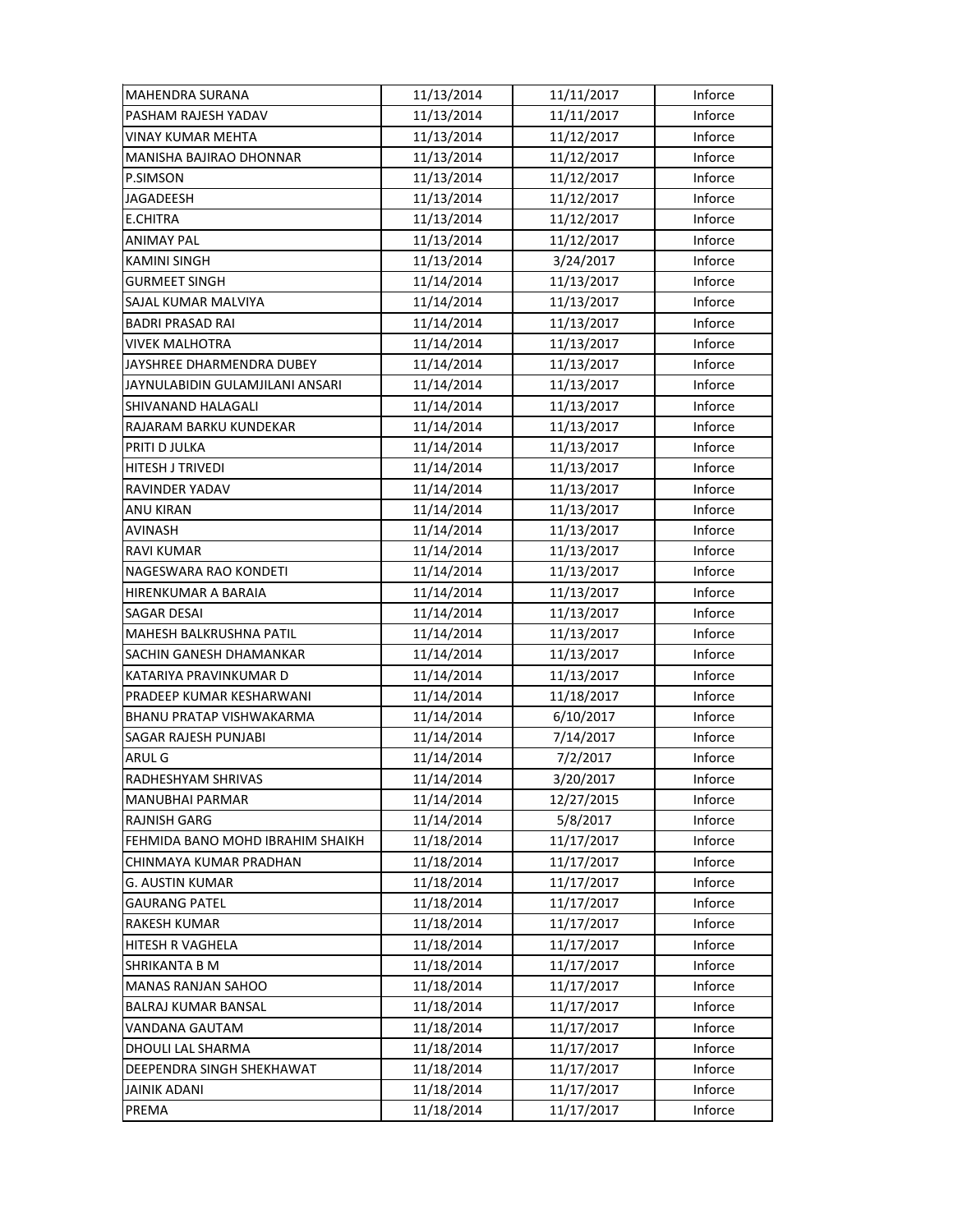| DIGAMBAR SETHY                                | 11/18/2014               | 11/17/2017               | Inforce            |
|-----------------------------------------------|--------------------------|--------------------------|--------------------|
| JYOTIRANJAN ROUTRAY                           | 11/18/2014               | 11/17/2017               | Inforce            |
| <b>SUMIT NAGAR</b>                            | 11/18/2014               | 11/17/2017               | Inforce            |
| SULAIMAN.M                                    | 11/18/2014               | 11/17/2017               | Inforce            |
| C MANOJ                                       | 11/18/2014               | 11/17/2017               | Inforce            |
| PHULMANI TALUKDAR                             | 11/18/2014               | 11/17/2017               | Inforce            |
| VENKATESWARA RAO RAVI                         | 11/18/2014               | 11/17/2017               | Inforce            |
| POOJA BAIRAGI                                 | 11/18/2014               | 11/17/2017               | Inforce            |
| <b>ANIL CHAURASIYA</b>                        | 11/18/2014               | 11/17/2017               | Inforce            |
| MANGESH PANDHARI PARWATE                      | 11/18/2014               | 11/17/2017               | Inforce            |
| RAVIKNAT BHOJARAM PETKULE                     | 11/18/2014               | 11/17/2017               | Inforce            |
| GHANSHYAM DAS AGARWAL                         | 11/18/2014               | 11/17/2017               | Inforce            |
| S.RAJESH                                      | 11/18/2014               | 11/17/2017               | Inforce            |
| K.RATHIKA                                     | 11/18/2014               | 11/17/2017               | Inforce            |
| KESHAV NAWNATH KHADGI                         | 11/18/2014               | 3/19/2018                | Inforce            |
| <b>BUDHADEB MAKAR</b>                         | 11/18/2014               | 10/3/2017                | Inforce            |
| JANBHANDHU SHAILESH                           | 11/18/2014               | 6/14/2016                | Inforce            |
| <b>TANUJA GAUR</b>                            | 11/18/2014               | 6/24/2017                | Inforce            |
| ANKITA HARIKRISHNA KACHHIA                    | 11/18/2014               | 8/1/2017                 | Inforce            |
| PAVAN VIJAY RANPISE                           | 11/18/2014               | 8/12/2017                | Inforce            |
| <b>JITENDRA KUMAR</b>                         | 11/18/2014               | 10/29/2016               | Inforce            |
| SHRIMALI GUNVANTRAY M                         | 11/18/2014               | 3/26/2017                | Inforce            |
| <b>RITU GARG</b>                              | 11/18/2014               | 12/21/2017               | Inforce            |
| USHMA VIJAYBHAI SHAH                          | 11/18/2014               | 6/29/2017                | Inforce            |
| ISHPREET SINGH JOHAR                          | 11/20/2014               | 11/19/2017               | Inforce            |
| <b>MANOJ KS</b>                               | 11/20/2014               | 11/19/2017               | Inforce            |
| KUNWAR VIKAS CHANDRA SINGH                    | 11/20/2014               | 11/19/2017               | Inforce            |
| ASHWIN DILIP BORKAR                           |                          | 11/19/2017               |                    |
|                                               | 11/20/2014               |                          | Inforce            |
| <b>MAMTA</b>                                  | 11/20/2014               | 11/19/2017               | Inforce            |
| AJAY MAHESHWARI                               | 11/20/2014               | 11/19/2017               | Inforce            |
| <b>SWAPNIL UPADHYAY</b>                       | 11/20/2014               | 11/19/2017               | Inforce            |
| <b>SHIVANI BHATIA</b>                         | 11/20/2014               | 11/19/2017               | Inforce            |
| P SARAVANAKUMAR                               | 11/20/2014               | 11/19/2017               | Inforce            |
| <b>VINOD KUMAR CHAWDA</b>                     | 11/20/2014               | 11/19/2017               | Inforce            |
| <b>JITENDRA YADAV</b>                         | 11/20/2014               | 11/19/2017               | Inforce            |
| <b>TUSHAR NARULA</b>                          | 11/20/2014               | 11/19/2017               | Inforce            |
| REENA SHARMA                                  | 11/20/2014               | 6/24/2017                | Inforce            |
| <b>BHARAT BHUSHAN</b>                         | 11/20/2014               | 9/17/2017                | Inforce            |
| PREM CHAND                                    | 11/20/2014               | 3/17/2017                | Inforce            |
| <b>SUKHVINDER SINGH</b>                       | 11/20/2014               | 3/22/2017                | Inforce            |
| KALYANI SHRIKANT GIJARE                       | 11/20/2014               | 3/30/2018                | Inforce            |
| RAJESH KUMAR JANGRA                           | 11/24/2014               | 11/23/2017               | Inforce            |
| <b>GOPAL C VISHNANI</b>                       | 11/24/2014               | 11/23/2017               | Inforce            |
| ARUSHI ANAND                                  | 11/24/2014               | 11/23/2017               | Inforce            |
| <b>MAYUR DEEPAK SAGARE</b>                    | 11/24/2014               | 11/23/2017               | Inforce            |
| RAJESH VERMA                                  | 11/24/2014               | 11/23/2017               | Inforce            |
| DILIP KUMAR RATHORE                           | 11/24/2014               | 11/23/2017               | Inforce            |
| DEVID ALEX TOPPO                              | 11/24/2014               | 11/23/2017               | Inforce            |
| <b>RAVI KUMAR</b><br>MAKWANA MINABEN MULUBHAI | 11/24/2014<br>11/24/2014 | 11/23/2017<br>11/23/2017 | Inforce<br>Inforce |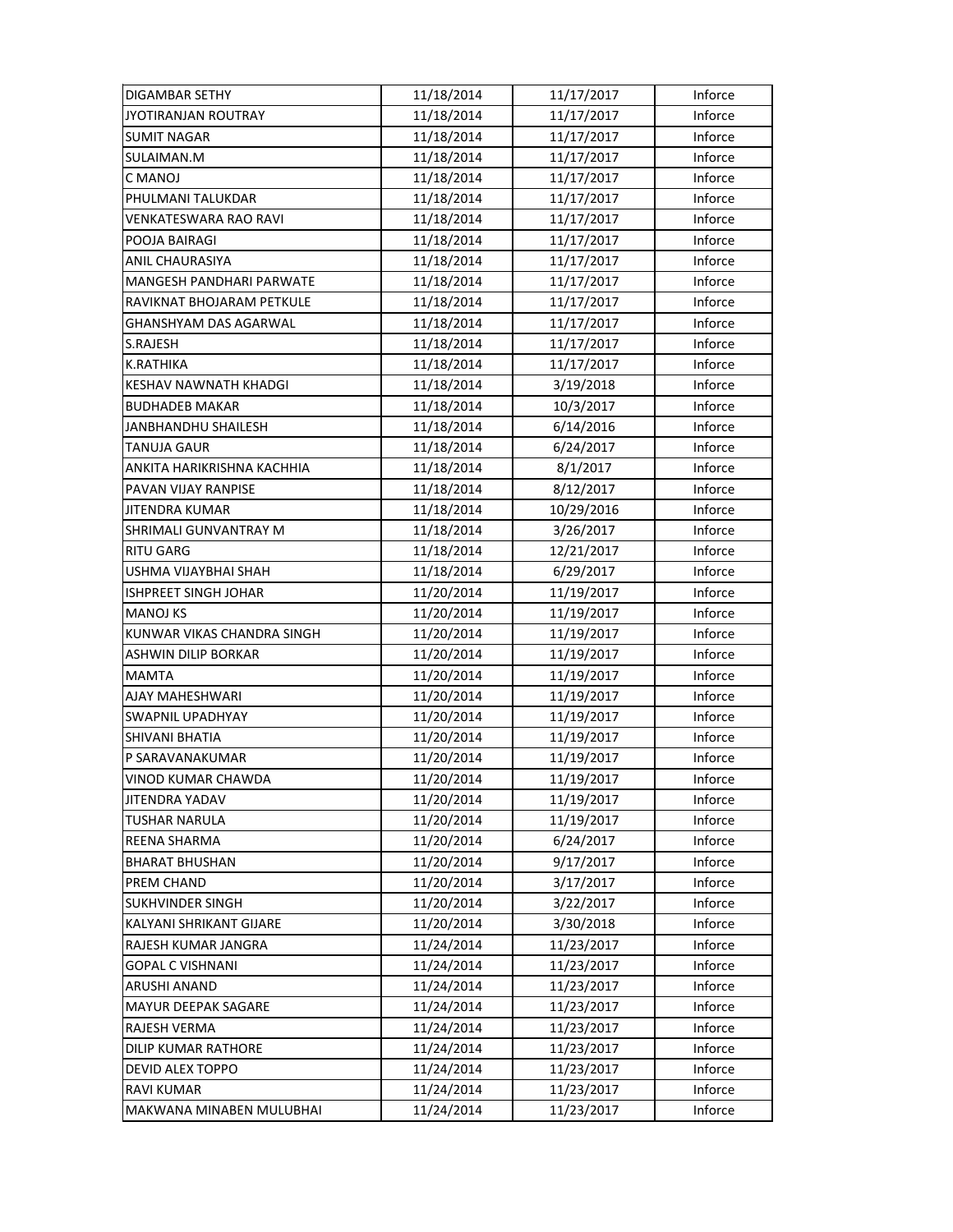| VEDPRAKASH BHATT           | 11/24/2014 | 11/23/2017 | Inforce |
|----------------------------|------------|------------|---------|
| <b>MANENDRA YADU</b>       | 11/24/2014 | 11/23/2017 | Inforce |
| PARDEEP SINGH              | 11/24/2014 | 11/23/2017 | Inforce |
| NARENDRA KUMAR DOODI       | 11/24/2014 | 11/23/2017 | Inforce |
| PRATEEK SHARMA             | 11/24/2014 | 11/23/2017 | Inforce |
| <b>SHREY B MATHURIA</b>    | 11/24/2014 | 11/23/2017 | Inforce |
| PRAVEEN KUMAR BINDUA       | 11/24/2014 | 11/23/2017 | Inforce |
| <b>NEKHAT SHAIKH</b>       | 11/24/2014 | 10/24/2017 | Inforce |
| ASHOK KUMAR KUSHWAHA       | 11/24/2014 | 7/28/2016  | Inforce |
| M VENKATA RATNAM           | 11/24/2014 | 2/11/2017  | Inforce |
| SANJAY PRABHU              | 11/24/2014 | 9/13/2016  | Inforce |
| <b>NITTURE RAJU</b>        | 11/24/2014 | 2/7/2018   | Inforce |
| ATULKUMAR J PATEL          | 11/26/2014 | 11/25/2017 | Inforce |
| <b>FAHEEM UR REHMAN</b>    | 11/26/2014 | 11/25/2017 | Inforce |
| K DEEPA                    | 11/26/2014 | 11/25/2017 | Inforce |
| <b>BHARATHI</b>            | 11/26/2014 | 11/25/2017 | Inforce |
| S VISHNU SUNDAR            | 11/26/2014 | 11/25/2017 | Inforce |
| <b>KAMRU KHAN</b>          | 11/26/2014 | 11/25/2017 | Inforce |
| GAURAV CHANDRAKANT KHATKUL | 11/26/2014 | 11/25/2017 | Inforce |
| RAKESHA B R                | 11/26/2014 | 11/25/2017 | Inforce |
| BHAVESH KUMAR A PANDYA     | 11/26/2014 | 11/25/2017 | Inforce |
| <b>NILESH H PATEL</b>      | 11/26/2014 | 11/25/2017 | Inforce |
| KALPESHKUMAR P PATEL       | 11/26/2014 | 11/25/2017 | Inforce |
| RANI CHAKRAPANI DOHANE     | 11/26/2014 | 11/25/2017 | Inforce |
| MUKESH KUMAR UPADHYAY      | 11/26/2014 | 11/25/2017 | Inforce |
| <b>UMESH</b>               | 11/26/2014 | 11/25/2017 | Inforce |
| <b>ISH OBEROI</b>          | 11/26/2014 | 11/25/2017 | Inforce |
| KALPESH MOHANBHAI BIJ      | 11/26/2014 | 11/25/2017 | Inforce |
| CHANCHAL BRAHMAN           | 11/26/2014 | 11/25/2017 | Inforce |
| <b>VIKARM SINGH</b>        | 11/26/2014 | 11/25/2017 | Inforce |
| KHERWAJI HEENA HARUNBHAI   | 11/26/2014 | 11/25/2017 | Inforce |
| <b>RAHUL K VETAL</b>       | 11/26/2014 | 11/25/2017 | Inforce |
| AHETHESHAM MOHAMMAD        | 11/26/2014 | 11/25/2017 | Inforce |
| ARAVIND S                  | 11/26/2014 | 11/25/2017 | Inforce |
| ADITYA JAIN                | 11/26/2014 | 11/25/2017 | Inforce |
| RAVINDER SINGH BHAMRAH     | 11/26/2014 |            | Inforce |
|                            |            | 11/25/2017 |         |
| SNEHAL RAJENDRA AGRE       | 11/26/2014 | 11/25/2017 | Inforce |
| HASMUKH RAITHATHA          | 11/26/2014 | 11/25/2017 | Inforce |
| <b>BAIJU</b>               | 11/26/2014 | 11/25/2017 | Inforce |
| PARDEEP KUMAR              | 11/26/2014 | 11/25/2017 | Inforce |
| <b>SHRUTHIYP</b>           | 11/26/2014 | 11/25/2017 | Inforce |
| <b>HEMA KISHORE</b>        | 11/26/2014 | 11/25/2017 | Inforce |
| HEMANT KUMAR CHOUDHURY     | 11/26/2014 | 11/25/2017 | Inforce |
| KETAN AMRATBHAI PATEL      | 11/26/2014 | 11/25/2017 | Inforce |
| VIKAS                      | 11/26/2014 | 11/25/2017 | Inforce |
| PARTHAV SARTHI BANERJEE    | 11/26/2014 | 11/25/2017 | Inforce |
| <b>PRAVEEN B</b>           | 11/26/2014 | 11/25/2017 | Inforce |
| P C PRIYA                  | 11/26/2014 | 11/25/2017 | Inforce |
| <b>ANKUSH GUPTA</b>        | 11/26/2014 | 11/25/2017 | Inforce |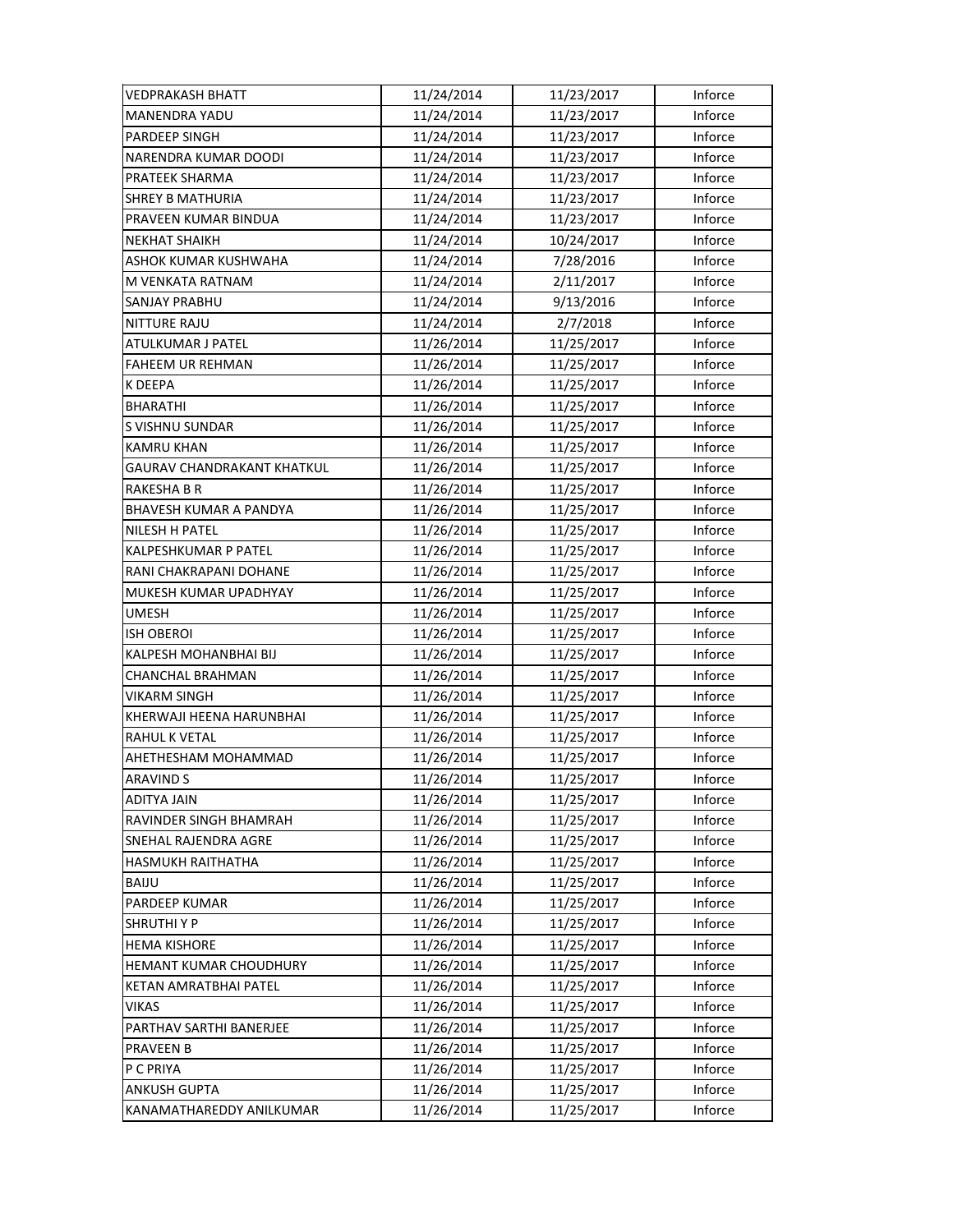| VATTEPALLI SUPRIYA        | 11/26/2014 | 11/25/2017 | Inforce |
|---------------------------|------------|------------|---------|
| KAILASH AGRAWAL           | 11/26/2014 | 11/25/2017 | Inforce |
| MANOJ KUMAR SAHU          | 11/26/2014 | 11/25/2017 | Inforce |
| <b>BHARTIBEN R GULANI</b> | 11/26/2014 | 11/25/2017 | Inforce |
| ALKA KUMARI               | 11/26/2014 | 11/25/2017 | Inforce |
| <b>NARESH KUMAR</b>       | 11/26/2014 | 11/25/2017 | Inforce |
| MANGALA M C               | 11/26/2014 | 11/25/2017 | Inforce |
| ANITA YADAV               | 11/26/2014 | 3/20/2017  | Inforce |
| THAKKAR HARDIK A          | 11/26/2014 | 7/15/2017  | Inforce |
| VIKAS KAYASTH             | 11/26/2014 | 3/4/2017   | Inforce |
| PANGARE MANGESH JANU      | 11/26/2014 | 3/9/2017   | Inforce |
| AJITPAL SINGH BHUI        | 11/26/2014 | 3/11/2016  | Inforce |
| PRASANT KUMAR SAHOO       | 11/26/2014 | 7/21/2016  | Inforce |
| PATEL CHETNABEN K         | 11/26/2014 | 6/4/2018   | Inforce |
| SALLY JOSEPH LOPES        | 11/27/2014 | 11/26/2017 | Inforce |
| AJAY G S                  | 11/27/2014 | 11/26/2017 | Inforce |
| <b>AQUIB LATIF SAYYED</b> | 11/27/2014 | 11/26/2017 | Inforce |
| SHAMMY CHHABRA            | 11/27/2014 | 11/26/2017 | Inforce |
| TARUN                     | 11/27/2014 | 11/26/2017 | Inforce |
| APARNA ROY                | 11/27/2014 | 11/26/2017 | Inforce |
| THAHU IBRAHIM             | 11/27/2014 | 11/26/2017 | Inforce |
| NEERAJ KUMAR              | 11/27/2014 | 11/26/2017 | Inforce |
| SRINATH R                 | 11/27/2014 | 11/26/2017 | Inforce |
| <b>RAVICK</b>             | 11/27/2014 | 11/26/2017 | Inforce |
| <b>KAMINI PATEL</b>       | 11/27/2014 | 11/26/2017 | Inforce |
| PRITESHKUMAR A PATEL      | 11/27/2014 | 11/26/2017 | Inforce |
| MANOHAR SINGH RATHORE     | 11/27/2014 | 3/24/2017  | Inforce |
| RAKESH SINGH              | 11/28/2014 | 11/27/2017 | Inforce |
| RASMI RANJAN KARAN        | 11/28/2014 | 11/27/2017 | Inforce |
| KUNJA BIHARI DAS          | 11/28/2014 | 11/27/2017 | Inforce |
| ARUN KUMAR NUWAL          | 11/28/2014 | 11/27/2017 | Inforce |
| <b>GAJENDRA DARGAR</b>    | 11/28/2014 | 11/27/2017 | Inforce |
| NARESH KUMAR CHOUDHARY    | 11/28/2014 | 11/27/2017 | Inforce |
| GOURAV YADAV              | 11/28/2014 | 11/27/2017 | Inforce |
| BIRENDRA KUMAR TRIPATHI   | 11/28/2014 | 11/27/2017 | Inforce |
| SUSHANT RAMAKANT KANTAK   | 11/28/2014 | 11/27/2017 | Inforce |
| LUV PRAKASH RUPANI        | 11/28/2014 | 11/27/2017 | Inforce |
| VENKATA NAVEENBABU M      | 11/28/2014 | 11/27/2017 | Inforce |
| SHEELA FRANCIS            | 11/28/2014 | 11/27/2017 | Inforce |
| P SIVAKUMAR               | 11/28/2014 | 11/27/2017 | Inforce |
| GUSAI KAMLESHGAR SHIVGAR  | 11/28/2014 | 11/27/2017 | Inforce |
| LAKHANI MUKESH G          | 11/28/2014 | 11/27/2017 | Inforce |
| SHIVABODHA M I            | 11/28/2014 | 11/27/2017 | Inforce |
| KRANTHI KUMAR YADAV       | 11/28/2014 | 11/27/2017 | Inforce |
| SRINIVASA RAO JASTI       | 11/28/2014 | 11/27/2017 | Inforce |
| APARNA WAYKAR             | 11/28/2014 | 11/27/2017 | Inforce |
| KARTHEEK ENDLURI          | 11/28/2014 | 11/27/2017 | Inforce |
| ANILKUMAR VALLERU         | 11/28/2014 | 11/27/2017 | Inforce |
| PENDOTA CHANDRA SHEKAR    | 11/28/2014 | 11/27/2017 | Inforce |
| PANUGANTI VINAY CHANDRA   | 11/28/2014 | 11/27/2017 | Inforce |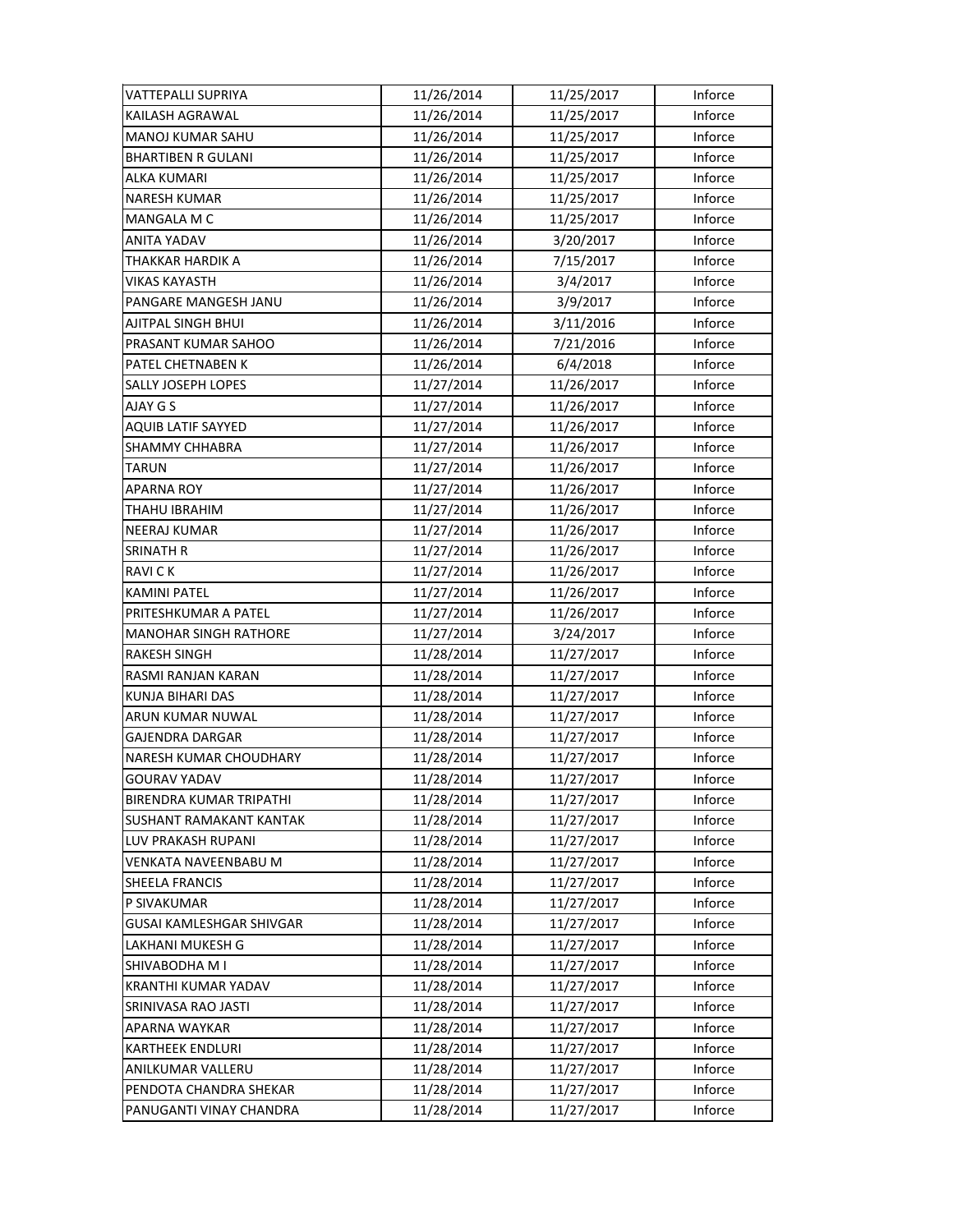| <b>INDUKURI SUREKHA</b>        | 11/28/2014 | 11/27/2017 | Inforce |
|--------------------------------|------------|------------|---------|
| <b>KARRA SANTOSH</b>           | 11/28/2014 | 11/27/2017 | Inforce |
| <b>DEEPAK</b>                  | 11/28/2014 | 11/27/2017 | Inforce |
| <b>T KRISHNA MURTHY</b>        | 11/28/2014 | 11/27/2017 | Inforce |
| MAYADHAR SAHU                  | 11/28/2014 | 11/29/2018 | Inforce |
| <b>VIRENDRA KUMAR</b>          | 11/28/2014 | 11/15/2015 | Inforce |
| SURENDRA SINGH NARVARIYA       | 11/28/2014 | 8/11/2016  | Inforce |
| <b>JOGESWAR BISWAL</b>         | 11/28/2014 | 3/2/2017   | Inforce |
| <b>ASLAM KHAN</b>              | 11/28/2014 | 12/20/2016 | Inforce |
| SHASHIKANT SHARMA              | 11/28/2014 | 12/22/2016 | Inforce |
| M ARUL SELASTIN RAJ            | 11/28/2014 | 8/13/2017  | Inforce |
| <b>MARUTI PINJARI</b>          | 11/28/2014 | 6/12/2016  | Inforce |
| HARINATHA REDDY KASIREDDY      | 11/28/2014 | 3/12/2017  | Inforce |
| SYED SADIQ                     | 11/28/2014 | 9/22/2017  | Inforce |
| <b>SUNIL KUMAR DUBEY</b>       | 11/28/2014 | 3/20/2016  | Inforce |
| PARDESSHI LAL PRAJAPATI        | 11/28/2014 | 12/25/2015 | Inforce |
| <b>SANJAY KUMAR GUPTA</b>      | 11/28/2014 | 4/25/2018  | Inforce |
| SHAILESH M SHIRKE              | 11/30/2014 | 11/29/2017 | Inforce |
| KARISHMA MANOJBHAI PATEL       | 11/30/2014 | 11/29/2017 | Inforce |
| <b>ASHISH ARUN TIWARI</b>      | 11/30/2014 | 7/31/2017  | Inforce |
| <b>S.SWARNA LATHA</b>          | 12/1/2014  | 11/30/2017 | Inforce |
| MOHAMMAD MUNZOOR ALI           | 12/1/2014  | 11/30/2017 | Inforce |
| <b>MALARVIZHI T</b>            | 12/1/2014  | 11/30/2017 | Inforce |
| Y ESTHER GNANA BENINAL         | 12/1/2014  | 11/30/2017 | Inforce |
| POONKOTHAI S                   | 12/1/2014  | 11/30/2017 | Inforce |
| <b>VERGANTI SREELATHA</b>      | 12/1/2014  | 11/30/2017 | Inforce |
| NISHA V                        | 12/1/2014  | 11/30/2017 | Inforce |
| SANA TANVEER DINGANKAR         | 12/1/2014  | 11/30/2017 | Inforce |
| INJMAM ZAKIRHUSEN BANDI        | 12/1/2014  | 11/30/2017 | Inforce |
| <b>ARPITA DE</b>               | 12/1/2014  | 7/21/2017  | Inforce |
| <b>NITU SINGH</b>              | 12/1/2014  | 5/12/2017  | Inforce |
| <b>S SATHISH KUMAR</b>         | 12/1/2014  | 9/15/2017  | Inforce |
| <b>SURESH BALDEV BAJAJ</b>     | 12/1/2014  | 10/19/2017 | Inforce |
| RITESHKUMAR RAMESHCHANDRA SHAH | 12/1/2014  | 7/30/2017  | Inforce |
| CHINTAN SHARMA                 | 12/1/2014  | 9/7/2016   | Inforce |
| <b>VIJAY DIDWANIA</b>          | 12/3/2014  | 12/2/2017  | Inforce |
| <b>BHAWANI SANKAR KHUNTIA</b>  | 12/3/2014  | 12/2/2017  | Inforce |
| M S SANDHYA                    | 12/3/2014  | 12/2/2017  | Inforce |
| <b>KIRUTHIKA V</b>             | 12/3/2014  | 12/2/2017  | Inforce |
| <b>NITIN MAHURKAR</b>          | 12/3/2014  | 12/2/2017  | Inforce |
| S.BALAMURUGAN                  | 12/3/2014  | 12/2/2017  | Inforce |
| <b>JOSEPHINE</b>               | 12/3/2014  | 12/2/2017  | Inforce |
| JAYALAKSHMI JOSHI              | 12/3/2014  | 12/2/2017  | Inforce |
| K JAVEEDALI                    | 12/3/2014  | 12/2/2017  | Inforce |
| <b>SURESH MISHRA</b>           | 12/3/2014  | 12/2/2017  | Inforce |
| <b>GUGANESH RADHAKRISHNAN</b>  | 12/3/2014  | 12/2/2017  | Inforce |
| VINOTH BABU N                  | 12/3/2014  | 12/2/2017  | Inforce |
| DEEPAM                         | 12/3/2014  | 12/2/2017  | Inforce |
| N ASRAF ALI                    | 12/3/2014  | 12/2/2017  | Inforce |
| R NITHYANANDHAM                | 12/3/2014  | 12/2/2017  | Inforce |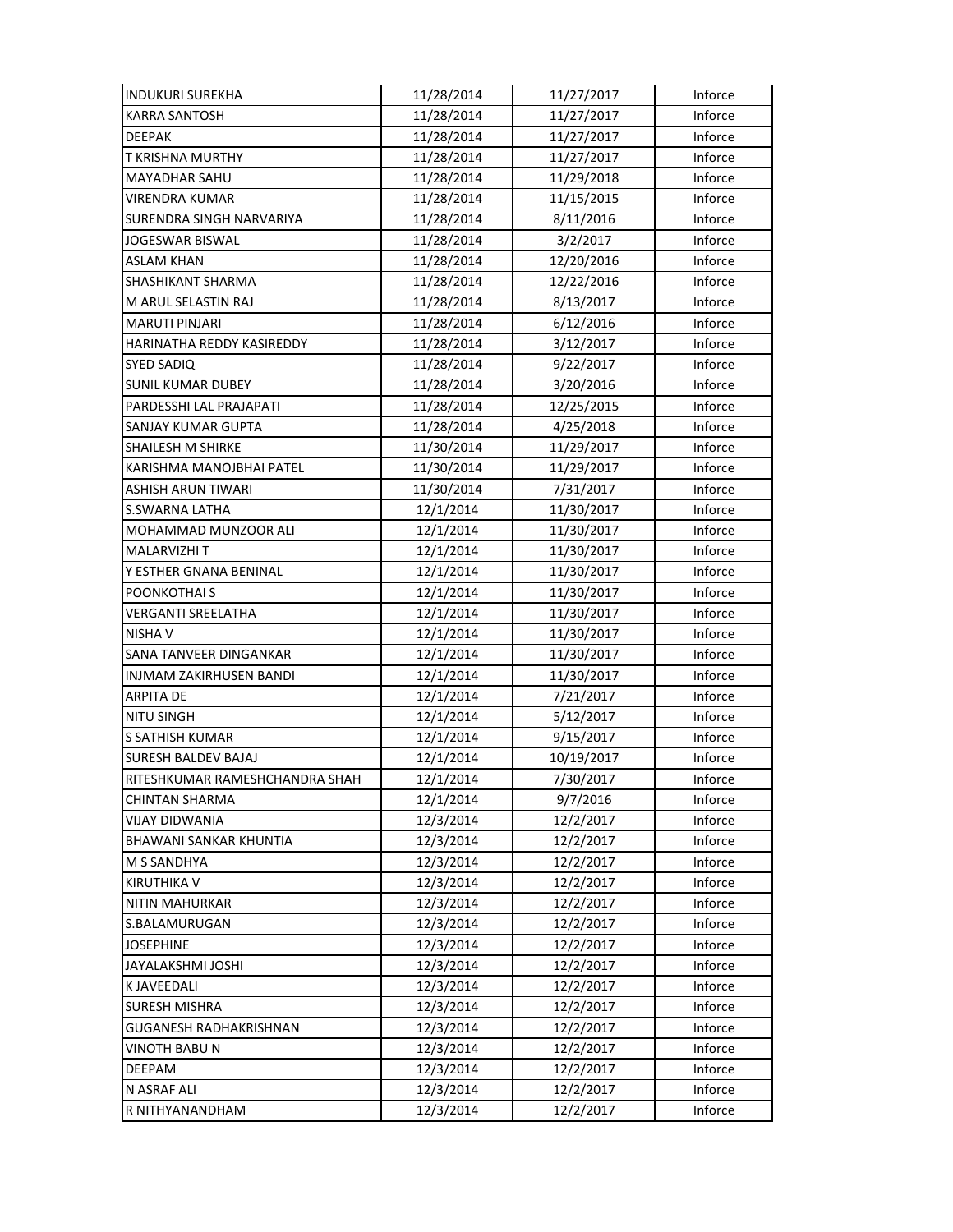| MANJUNATHA B.M.                   | 12/3/2014 | 9/17/2017  | Inforce |
|-----------------------------------|-----------|------------|---------|
| <b>SHRIKANT PANDEY</b>            | 12/3/2014 | 7/28/2017  | Inforce |
| SONAL SRIVASTAVA                  | 12/3/2014 | 4/8/2016   | Inforce |
| <b>SUNIL KUMAR DAS</b>            | 12/3/2014 | 12/16/2015 | Inforce |
| DEEPAK KUMAR DASH                 | 12/3/2014 | 4/25/2016  | Inforce |
| <b>GIRIJA SANKAR BHAGAT</b>       | 12/3/2014 | 7/13/2017  | Inforce |
| VINAYKUMAR KAMREKAR               | 12/3/2014 | 10/8/2016  | Inforce |
| <b>VERMA SUDIP KUMAR</b>          | 12/3/2014 | 9/21/2016  | Inforce |
| PRAVAN P NAIK                     | 12/5/2014 | 12/4/2017  | Inforce |
| PETERSON VALENTINO GOMES          | 12/5/2014 | 12/4/2017  | Inforce |
| <b>DINESH MALI</b>                | 12/5/2014 | 12/4/2017  | Inforce |
| TINA MURLIDHAR KAMBLE             | 12/5/2014 | 12/4/2017  | Inforce |
| <b>ABHISHEK MISHRA</b>            | 12/5/2014 | 12/4/2017  | Inforce |
| <b>HUSAIN M VHORA</b>             | 12/5/2014 | 12/4/2017  | Inforce |
| SATISH KUMAR SAGWALIA             | 12/5/2014 | 12/4/2017  | Inforce |
| <b>MANOJ KUMAR MANDLOI</b>        | 12/5/2014 | 12/4/2017  | Inforce |
| <b>MUKESH KUMAR</b>               | 12/5/2014 | 12/4/2017  | Inforce |
| SAYAM RAI                         | 12/5/2014 | 12/4/2017  | Inforce |
| <b>S SURESH</b>                   | 12/5/2014 | 12/4/2017  | Inforce |
| SHAIKH NAZNEEN                    | 12/5/2014 | 12/4/2017  | Inforce |
| VIJAYKUMAR K PATEL                | 12/5/2014 | 12/4/2017  | Inforce |
| NAGIREDDY SOMA SEKHAR             | 12/5/2014 | 12/4/2017  | Inforce |
| JASVINDER KAUR                    | 12/5/2014 | 12/4/2017  | Inforce |
| <b>KALLA SRIKANTH</b>             | 12/5/2014 | 12/4/2017  | Inforce |
| PRATIBHA UPADHYAY                 | 12/5/2014 | 12/4/2017  | Inforce |
| JAYDEEP SINGH SIDHU               | 12/5/2014 | 12/4/2017  | Inforce |
| MUKESH KUMAR SAHU                 | 12/5/2014 | 12/4/2017  | Inforce |
| ACHLERE PRAVIN SHANKARAO          | 12/5/2014 | 12/4/2017  | Inforce |
| TOSHNIWAL VISHVANAND              | 12/5/2014 | 12/4/2017  | Inforce |
| ARCHANA SINGH                     | 12/5/2014 | 12/4/2017  | Inforce |
| <b>IKRARKHAN ISRARKHAN PATHAN</b> | 12/5/2014 | 8/17/2017  | Inforce |
| RANA NARENDRA                     | 12/5/2014 | 9/6/2017   | Inforce |
| <b>MD FAIZ KHAN</b>               | 12/5/2014 | 1/7/2016   | Inforce |
| POONAM BISHT                      | 12/5/2014 | 11/8/2015  | Inforce |
| SHASHI KANT SHUKLA                | 12/5/2014 | 11/3/2017  | Inforce |
| <b>VIDYA KAMBLE</b>               | 12/5/2014 | 10/30/2017 | Inforce |
| <b>JYOTI PURI</b>                 | 12/5/2014 | 2/2/2017   | Inforce |
| UPASNA JAIN                       | 12/5/2014 | 11/5/2017  | Inforce |
| <b>DINESH KUMAR</b>               | 12/9/2014 | 12/8/2017  | Inforce |
| <b>BHIM SINGH</b>                 | 12/9/2014 | 12/8/2017  | Inforce |
| <b>RAKHI SINGH</b>                | 12/9/2014 | 12/8/2017  | Inforce |
| NAEEM BISMILLAH SHAIKH            | 12/9/2014 | 12/8/2017  | Inforce |
| SHIVAJI SHALIGRAM SONAWANE        | 12/9/2014 | 12/8/2017  | Inforce |
| DIVYANK GAUR                      | 12/9/2014 | 12/8/2017  | Inforce |
| <b>SITA BARTWAL</b>               | 12/9/2014 | 12/8/2017  | Inforce |
| N SANTOSH KUMAR                   | 12/9/2014 | 12/8/2017  | Inforce |
| <b>GURU PRASHANTH POOJARY</b>     | 12/9/2014 | 12/8/2017  | Inforce |
| SATHYANARAYANA SV                 | 12/9/2014 | 12/8/2017  | Inforce |
| <b>INAYATH ULLAH BAIG</b>         | 12/9/2014 | 12/8/2017  | Inforce |
| SANDIPBHAI AMRUTBHAI PATEL        | 12/9/2014 | 12/8/2017  | Inforce |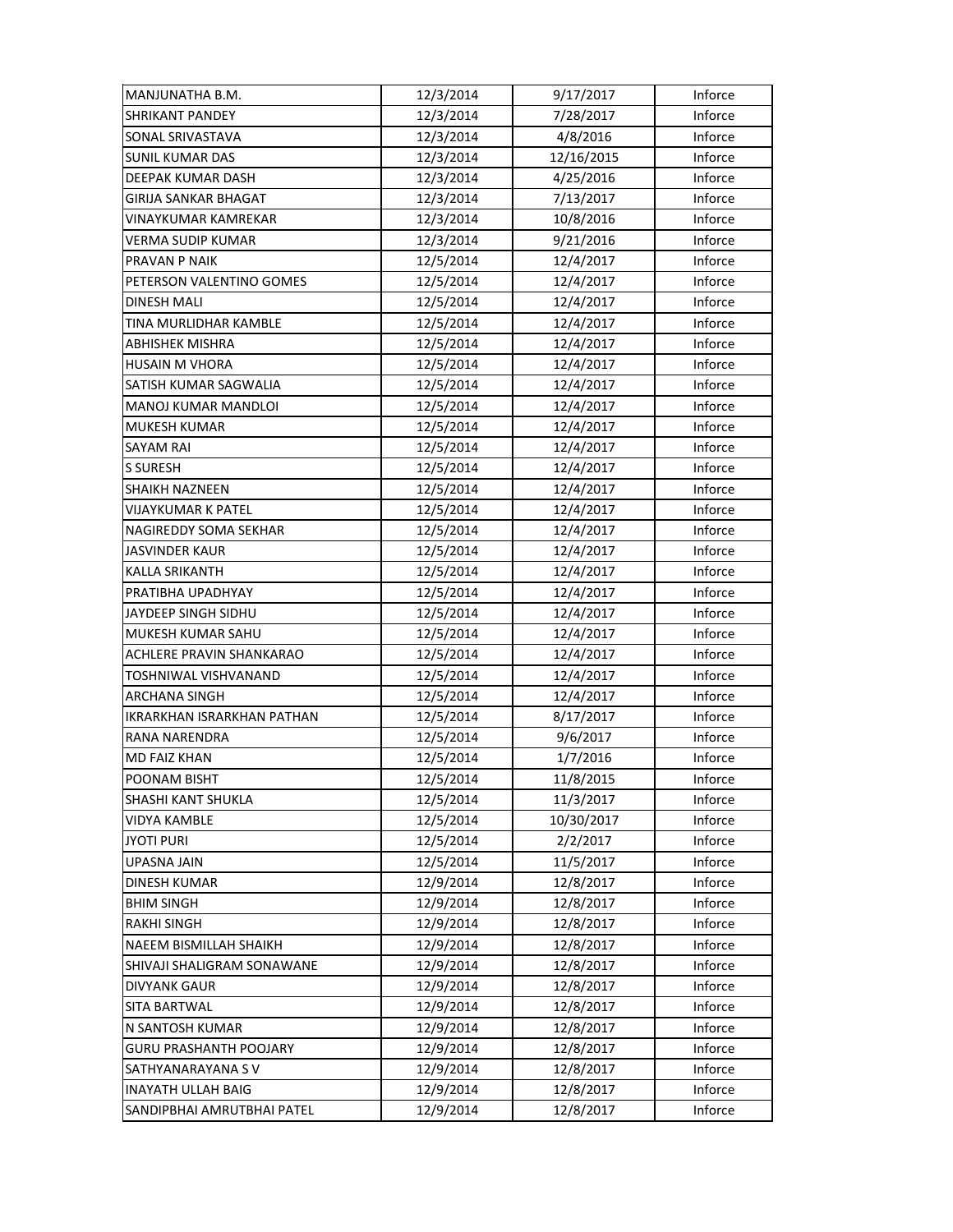| PATEL SANDIP SURYAKANT         | 12/9/2014  | 12/8/2017  | Inforce |
|--------------------------------|------------|------------|---------|
| <b>DHRUV D NAIK</b>            | 12/9/2014  | 12/8/2017  | Inforce |
| NAVEEN                         | 12/9/2014  | 12/8/2017  | Inforce |
| <b>MADHURA SHEEGIHALLIMATH</b> | 12/9/2014  | 12/8/2017  | Inforce |
| SAJID MANJURHUSEN SAIYED       | 12/9/2014  | 12/8/2017  | Inforce |
| YOUVARAJU N                    | 12/9/2014  | 12/8/2017  | Inforce |
| SUSHILKUMAR BASAVRAJ MHETRE    | 12/9/2014  | 12/8/2017  | Inforce |
| <b>ANOOP SHARMA</b>            | 12/9/2014  | 12/8/2017  | Inforce |
| S VAIGUNDAVALARMATHI           | 12/9/2014  | 12/8/2017  | Inforce |
| P. DHILLI RAO                  | 12/9/2014  | 6/28/2017  | Inforce |
| <b>HEMLATA DHYANI</b>          | 12/9/2014  | 10/15/2017 | Inforce |
| GOSWAMI MITUL                  | 12/9/2014  | 5/15/2017  | Inforce |
| DEEPAK S.HEGDE                 | 12/9/2014  | 11/29/2015 | Inforce |
| SATHISHA.N                     | 12/9/2014  | 9/13/2016  | Inforce |
| S.R.RAHUL                      | 12/9/2014  | 7/9/2017   | Inforce |
| PUSHPA N KADAM                 | 12/9/2014  | 12/19/2015 | Inforce |
| <b>VISHAL KAUSHIK</b>          | 12/11/2014 | 12/10/2017 | Inforce |
| <b>BHANU PRAKASH</b>           | 12/11/2014 | 12/10/2017 | Inforce |
| <b>MAMTA RANI</b>              | 12/11/2014 | 12/10/2017 | Inforce |
| PRAJAPATI NARENDRABHAI P       | 12/11/2014 | 12/10/2017 | Inforce |
| SANJAY KUMAR PANDA             | 12/11/2014 | 12/10/2017 | Inforce |
| <b>MAHENDRA SINGH</b>          | 12/11/2014 | 12/10/2017 | Inforce |
| <b>RAJAN GUPTA</b>             | 12/11/2014 | 12/10/2017 | Inforce |
| PARIMAL KUMAR                  | 12/11/2014 | 12/10/2017 | Inforce |
| ANJU CHHABINATH JAISWAR        | 12/11/2014 | 12/10/2017 | Inforce |
| DAULAT HARI SHAMBHARKAR        | 12/11/2014 | 12/10/2017 | Inforce |
| KISAN SHANKAR PAWAR            | 12/11/2014 | 12/10/2017 | Inforce |
| JUNIR GULAMNABI VAHORA         | 12/11/2014 | 12/10/2017 | Inforce |
| JYOTI PRAKASH SWAIN            | 12/11/2014 | 2/12/2018  | Inforce |
| JYOTI PRAKASH DUBEY            | 12/11/2014 | 7/5/2018   | Inforce |
| AMANDEEP SINGH                 | 12/11/2014 | 6/28/2016  | Inforce |
| <b>SANDESH BHOPI</b>           | 12/11/2014 | 8/29/2016  | Inforce |
| HIMANSHU SHAH                  | 12/11/2014 | 4/1/2018   | Inforce |
| <b>CHAND MALIK</b>             | 12/12/2014 | 12/11/2017 | Inforce |
| SACHIN SOMA SAWANT             | 12/12/2014 | 12/11/2017 | Inforce |
| NARESH KUMAR MEHTA             | 12/12/2014 | 12/11/2017 | Inforce |
| ARJUN LAL ANJANA               | 12/12/2014 | 12/11/2017 | Inforce |
| <b>GOBIKRISHNAN A P</b>        | 12/12/2014 | 12/11/2017 | Inforce |
| <b>MAHENDRAN N</b>             | 12/12/2014 | 12/11/2017 | Inforce |
| S.G.JINESH SAM JOSE            | 12/12/2014 | 12/11/2017 | Inforce |
| <b>MARY SATHYA</b>             | 12/12/2014 | 12/11/2017 | Inforce |
| <b>G.RAJA SUNIL</b>            | 12/12/2014 | 12/11/2017 | Inforce |
| KAMLESH HARIBHAU BORHADE       | 12/12/2014 | 12/11/2017 | Inforce |
| DIVYA ANIRUDDH SAGATHIYA       | 12/12/2014 | 12/11/2017 | Inforce |
| RICHA KANOUJIA                 | 12/12/2014 | 12/11/2017 | Inforce |
| <b>HITESH KUMAR</b>            | 12/12/2014 | 6/2/2017   | Inforce |
| MANSI JAYESH PARIKH            | 12/12/2014 | 12/16/2016 | Inforce |
| SANGITA SINGH                  | 12/12/2014 | 5/12/2017  | Inforce |
| <b>ROHIT TILVA</b>             | 12/12/2014 | 1/19/2017  | Inforce |
| ASHISH SRIVASTAVA              | 12/12/2014 | 12/26/2015 | Inforce |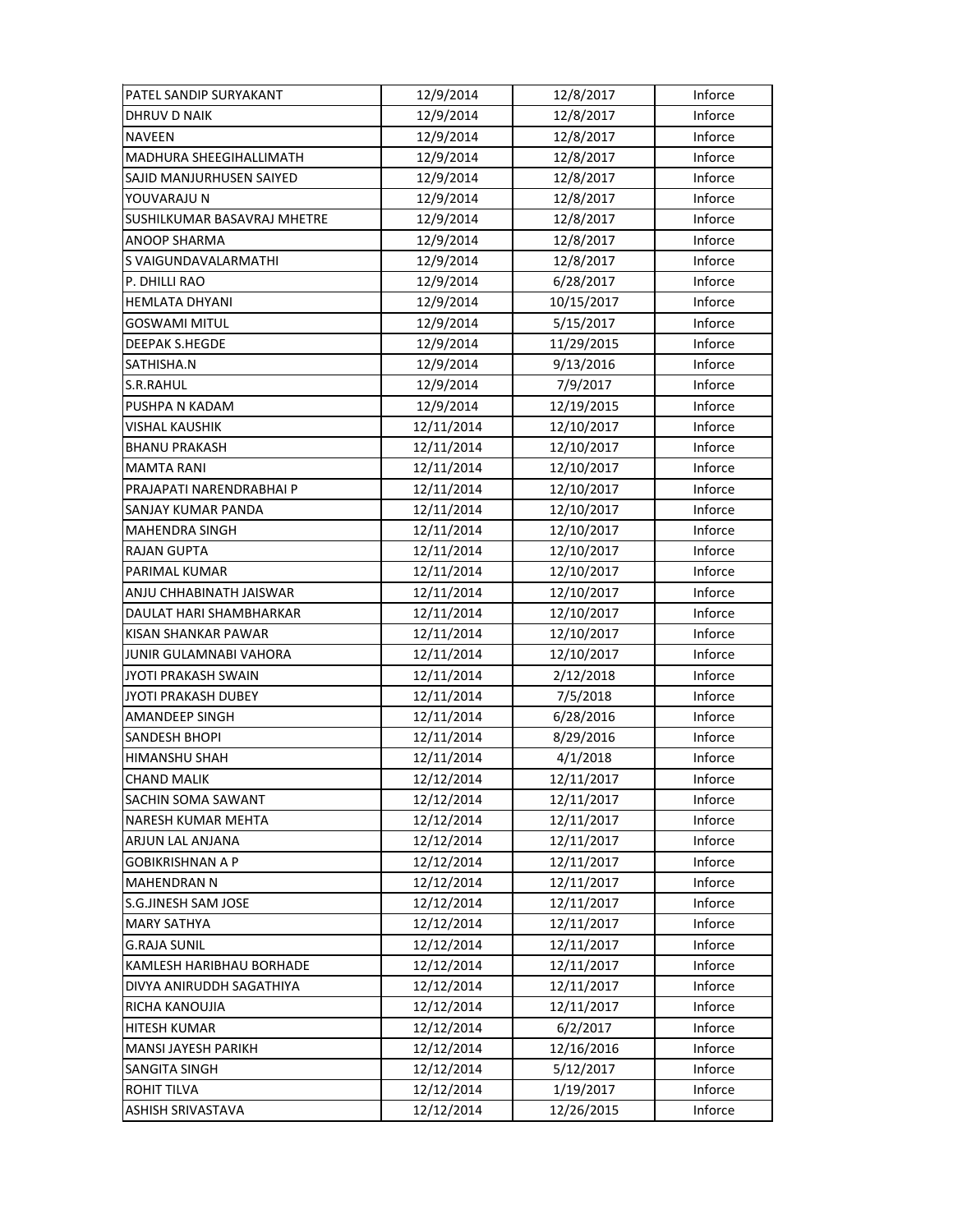| NARENDER                    | 12/16/2014 | 12/15/2017 | Inforce |
|-----------------------------|------------|------------|---------|
| NILESH KUMAR SINGH          | 12/16/2014 | 12/15/2017 | Inforce |
| PRANAV B SHERE              | 12/16/2014 | 12/15/2017 | Inforce |
| <b>VARGHESE BINU BABY</b>   | 12/16/2014 | 12/15/2017 | Inforce |
| JAVED AHMAD                 | 12/16/2014 | 10/18/2016 | Inforce |
| RAJARAM PRAJAPATI           | 12/16/2014 | 12/15/2017 | Inforce |
| AJEESH                      | 12/16/2014 | 12/15/2017 | Inforce |
| <b>HARSH HIRAWAT</b>        | 12/16/2014 | 12/15/2017 | Inforce |
| PURAN SINGH                 | 12/16/2014 | 12/15/2017 | Inforce |
| <b>BRIJ KISHORE VERMA</b>   | 12/16/2014 | 9/13/2017  | Inforce |
| <b>MANOJ KUMAR PANDEY</b>   | 12/16/2014 | 2/27/2016  | Inforce |
| <b>SUSHIL BABOO</b>         | 12/16/2014 | 3/5/2017   | Inforce |
| SAGLANI RITESH              | 12/16/2014 | 10/9/2017  | Inforce |
| RAUT VAISHALI               | 12/16/2014 | 3/7/2016   | Inforce |
| REEJABAI M S                | 12/16/2014 | 10/30/2016 | Inforce |
| <b>NILIMA PAL</b>           | 12/16/2014 | 7/31/2018  | Inforce |
| JAYA V                      | 12/18/2014 | 12/17/2017 | Inforce |
| RAJU PRALHAD WANKHADE       | 12/18/2014 | 12/17/2017 | Inforce |
| AMIT NARAYANRAO ZILPE       | 12/18/2014 | 12/17/2017 | Inforce |
| <b>IRFAN KHAN</b>           | 12/18/2014 | 12/17/2017 | Inforce |
| HARMEET KOUR                | 12/18/2014 | 12/17/2017 | Inforce |
| RAYEES AHMAD BHAT           | 12/18/2014 | 12/17/2017 | Inforce |
| ABHISHEK SHARMA             | 12/18/2014 | 12/17/2017 | Inforce |
| <b>LALIT ROY</b>            | 12/18/2014 | 12/17/2017 | Inforce |
| V K JOSHI                   | 12/18/2014 | 12/17/2017 | Inforce |
| AMIT OJHA                   | 12/18/2014 | 10/26/2015 | Inforce |
| ANJU GULGULIA               | 12/19/2014 | 12/18/2017 | Inforce |
| DHARINI NAVLAKHA            | 12/19/2014 | 1/16/2018  | Inforce |
| PUNEET TANWAR               | 12/19/2014 | 6/23/2018  | Inforce |
| <b>KARAN PAHWA</b>          | 12/23/2014 | 12/22/2017 | Inforce |
| KHURSHEED AHMED             | 12/23/2014 | 12/22/2017 | Inforce |
| RAJIB PRAMANIK              | 12/23/2014 | 12/22/2017 | Inforce |
| <b>JASWANT KAUR</b>         | 12/23/2014 | 12/22/2017 | Inforce |
| THOTIPAMMULU SRIKANTH       | 12/23/2014 | 12/22/2017 | Inforce |
| ANIL KUMAR JAIN             | 12/23/2014 | 12/22/2017 | Inforce |
| SRI S. P. SURESH            | 12/23/2014 | 6/18/2017  | Inforce |
| NARAYAN MALLIK              | 12/23/2014 | 11/9/2017  | Inforce |
| <b>INDRA BHUSHAN PATHAK</b> | 12/23/2014 | 11/25/2015 | Inforce |
| HASHMI SAEEDAKHTAR          | 12/23/2014 | 2/20/2017  | Inforce |
| RAJBIR SINGH RATHI          | 12/23/2014 | 6/11/2016  | Inforce |
| BHARTI NARAYAN SHETTY       | 12/26/2014 | 12/25/2017 | Inforce |
| RAM DEV VERMA               | 12/24/2014 | 11/25/2017 | Inforce |
| SMT. ASHA KAUSHAL           | 12/26/2014 | 2/13/2018  | Inforce |
| RAJESH KUMAR SAHOO          | 12/29/2014 | 12/28/2017 | Inforce |
| SANTOSH KUMAR MOHANTA       | 12/29/2014 | 12/28/2017 | Inforce |
| RAMAKRISHNA KV              | 12/29/2014 | 12/28/2017 | Inforce |
| <b>UPENDRA PATHAK</b>       | 12/29/2014 | 12/28/2017 | Inforce |
| <b>URVISH V PATEL</b>       | 12/29/2014 | 12/28/2017 | Inforce |
| <b>AMITA RATHORE</b>        | 12/29/2014 | 12/28/2017 | Inforce |
| HEMRAJ                      | 12/29/2014 | 12/28/2017 | Inforce |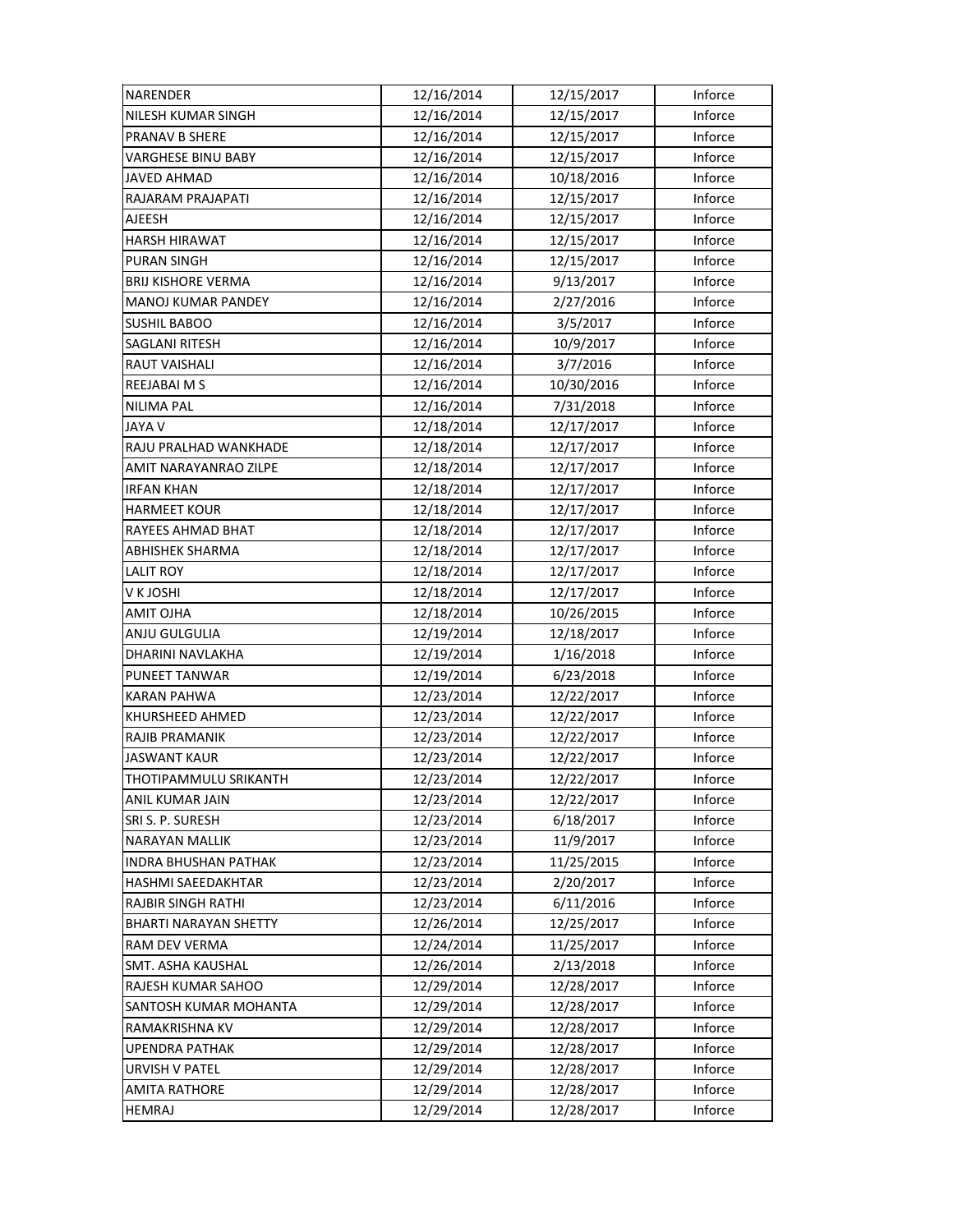| SAMINATHAN B                 | 12/29/2014 | 12/28/2017 | Inforce |
|------------------------------|------------|------------|---------|
| YOGESH ROHITASH SHARMA       | 12/29/2014 | 12/28/2017 | Inforce |
| N MATHANKI                   | 12/29/2014 | 12/28/2017 | Inforce |
| N BASKARAN                   | 12/29/2014 | 12/28/2017 | Inforce |
| VIKASH SHUKLA                | 12/29/2014 | 12/28/2017 | Inforce |
| V SIVARAMAKRISHNAN           | 12/29/2014 | 12/28/2017 | Inforce |
| <b>ASHA DEVI</b>             | 12/29/2014 | 12/28/2017 | Inforce |
| <b>B.RAJESH KANNAN</b>       | 12/29/2014 | 12/28/2017 | Inforce |
| <b>SWATI RAWAT</b>           | 12/29/2014 | 12/28/2017 | Inforce |
| <b>KHUSHNUMA KHAN</b>        | 12/29/2014 | 12/28/2017 | Inforce |
| <b>ASHA TIWARI</b>           | 12/29/2014 | 12/28/2017 | Inforce |
| <b>BIKASH PRAMANICK</b>      | 12/29/2014 | 12/28/2017 | Inforce |
| JITENDRA SUDAM PATEL         | 12/29/2014 | 12/28/2017 | Inforce |
| DEBABRATA PAKHIRA            | 12/29/2014 | 12/28/2017 | Inforce |
| HARDEEP KAUR JUNEJA          | 12/29/2014 | 12/28/2017 | Inforce |
| POTNURU AMRUTA               | 12/29/2014 | 12/28/2017 | Inforce |
| PREMALATHA R                 | 12/29/2014 | 12/28/2017 | Inforce |
| SK MOHAMMAD ALI              | 12/29/2014 | 12/28/2017 | Inforce |
| <b>RAVICHANDRAN S</b>        | 12/29/2014 | 1/12/2018  | Inforce |
| <b>BHAGWANN SINGH RAJPUT</b> | 12/29/2014 | 6/2/2016   | Inforce |
| SHIVAM TIWARI                | 12/29/2014 | 5/25/2017  | Inforce |
| ROHIT KUMAR AGARWAL          | 12/29/2014 | 3/17/2017  | Inforce |
| <b>ANKIT KAPOOR</b>          | 12/29/2014 | 9/29/2017  | Inforce |
| PRAKASH M GAWAND             | 12/29/2014 | 5/13/2016  | Inforce |
| TARA KESHAV SHETTY           | 12/29/2014 | 10/30/2017 | Inforce |
| <b>RENU BANSAL</b>           | 12/29/2014 | 1/27/2017  | Inforce |
| ASHIM KUMAR KUNDU            | 12/29/2014 | 12/6/2015  | Inforce |
| KHANDVI RAJENDRA             | 12/29/2014 | 2/29/2016  | Inforce |
| SHAH YAGNIKA                 | 12/29/2014 | 7/22/2017  | Inforce |
| T.Y.YALA                     | 12/29/2014 | 2/6/2017   | Inforce |
| <b>MANTHAN SHAH</b>          | 12/29/2014 | 8/12/2016  | Inforce |
| PRADEEP DUBEY                | 12/29/2014 | 10/12/2017 | Inforce |
| SANDHYARANI RANA             | 1/1/2015   | 12/31/2017 | Inforce |
| PRAMODBHAI K PATEL           | 1/1/2015   | 12/31/2017 | Inforce |
| R NAGARAJAN                  |            |            |         |
|                              | 1/1/2015   | 12/31/2017 | Inforce |
| <b>SHAILESH BABAN POL</b>    | 1/1/2015   | 12/31/2017 | Inforce |
| <b>MAMTA SHARMA</b>          | 1/1/2015   | 12/31/2017 | Inforce |
| <b>NEELAM UPPAL</b>          | 1/1/2015   | 8/29/2017  | Inforce |
| PRASHANT KUMAR GUPTA         | 1/5/2015   | 1/4/2018   | Inforce |
| <b>SUNIL KUMAR LENKA</b>     | 1/5/2015   | 1/4/2018   | Inforce |
| MD KHAJA MIYAN               | 1/5/2015   | 1/4/2018   | Inforce |
| <b>UDAY KUMAR</b>            | 1/5/2015   | 1/4/2018   | Inforce |
| <b>BALWANT</b>               | 1/5/2015   | 1/4/2018   | Inforce |
| SANJEEV KUMAR JHA            | 1/5/2015   | 7/17/2017  | Inforce |
| SANJEEV GUPTA                | 1/5/2015   | 8/2/2016   | Inforce |
| <b>MD YASIN</b>              | 1/5/2015   | 4/29/2018  | Inforce |
| ARVINDKUMAR BALDEVBHAI PATEL | 1/6/2015   | 1/5/2018   | Inforce |
| <b>GUGILA VIPLAV KUMAR</b>   | 1/6/2015   | 1/5/2018   | Inforce |
| KOLANUPAKA HARI KUMAR        | 1/6/2015   | 1/5/2018   | Inforce |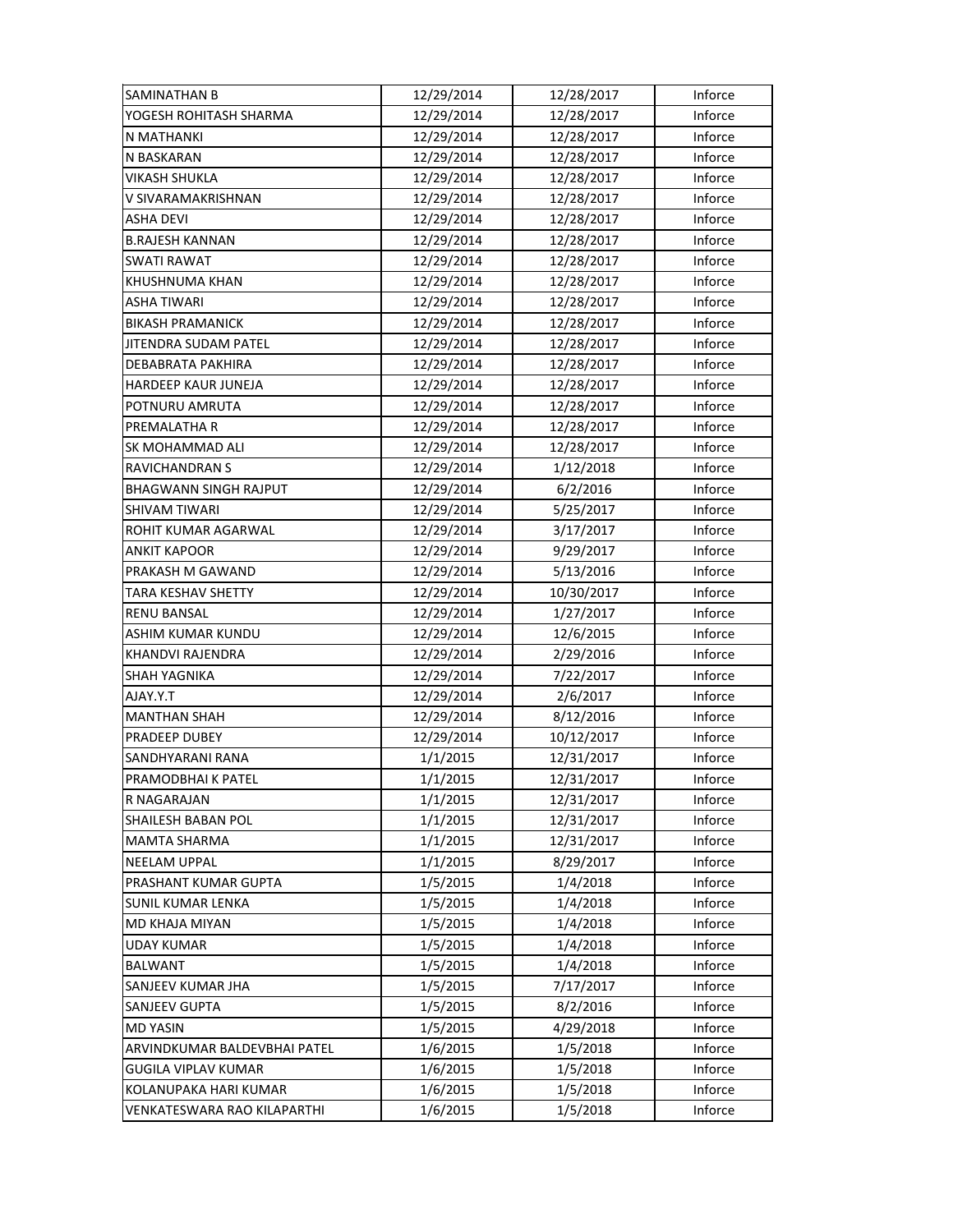| PARVINDER KUMAR                | 1/6/2015  | 1/5/2018   | Inforce |
|--------------------------------|-----------|------------|---------|
| <b>RISHI KUMAR</b>             | 1/6/2015  | 1/5/2018   | Inforce |
| <b>MALKHAN SINGH</b>           | 1/6/2015  | 1/5/2018   | Inforce |
| MUKESH KUMAR JAKHAR            | 1/9/2015  | 1/8/2018   | Inforce |
| SIRAJ HUSEN RAMDUL             | 1/9/2015  | 1/8/2018   | Inforce |
| <b>VINAY BHATIA</b>            | 1/9/2015  | 1/8/2018   | Inforce |
| SUSHILKUMAR SHIVAJIRAO CHEVALE | 1/9/2015  | 1/8/2018   | Inforce |
| <b>H A RAGHUNANDAN</b>         | 1/9/2015  | 1/8/2018   | Inforce |
| JAGDISH CHAND GROVER           | 1/9/2015  | 1/8/2018   | Inforce |
| AMANDEEP SINGH KOHLI           | 1/9/2015  | 1/8/2018   | Inforce |
| NITIN TYAGI                    | 1/9/2015  | 1/8/2018   | Inforce |
| <b>NITIN NAMDEO</b>            | 1/9/2015  | 1/8/2018   | Inforce |
| PRADEEPKUMAR T                 | 1/9/2015  | 1/8/2018   | Inforce |
| SAURABH BHATTACHARJEE          | 1/9/2015  | 1/8/2018   | Inforce |
| <b>RANVEER SINGH</b>           | 1/9/2015  | 11/29/2017 | Inforce |
| <b>VINOD RANGA</b>             | 1/9/2015  | 7/5/2016   | Inforce |
| RESHMA PANDA                   | 1/13/2015 | 1/12/2018  | Inforce |
| <b>AVTAR SINGH</b>             | 1/13/2015 | 1/12/2018  | Inforce |
| MUKUL SHARMA                   | 1/13/2015 | 1/12/2018  | Inforce |
| TARUNABEN MINESHKUMAR LAD      | 1/13/2015 | 1/12/2018  | Inforce |
| BAROT TUSHARKUMAR JAYKISHANDAS | 1/13/2015 | 1/12/2018  | Inforce |
| SANJAY H V                     | 1/13/2015 | 1/12/2018  | Inforce |
| CH BHAGYASRI                   | 1/13/2015 | 1/12/2018  | Inforce |
| RAMESH CHANDRA MAHARANA        | 1/13/2015 | 1/12/2018  | Inforce |
| <b>ASHOK KOCHAR</b>            | 1/13/2015 | 1/12/2018  | Inforce |
| DEEPIKA YADAV                  | 1/13/2015 | 1/12/2018  | Inforce |
| SATISH KAMBLE                  | 1/13/2015 | 12/16/2016 | Inforce |
| SHIVA GOYAL                    | 1/13/2015 | 6/5/2017   | Inforce |
| <b>MAHI RAM</b>                | 1/13/2015 | 12/30/2015 | Inforce |
| <b>AMARJEET SINGH</b>          | 1/13/2015 | 9/10/2016  | Inforce |
| JESHADIYA DHARMISHTHABEN N     | 1/16/2015 | 1/15/2018  | Inforce |
| T M VISHAKAN                   | 1/16/2015 | 1/15/2018  | Inforce |
| <b>AVIPATEL G N</b>            | 1/16/2015 | 1/15/2018  | Inforce |
| SARABJIT SINGH                 | 1/16/2015 | 1/15/2018  | Inforce |
| RAJESH R HALAGERI              | 1/16/2015 | 1/15/2018  | Inforce |
| <b>SURENDER SINGH</b>          | 1/16/2015 | 1/15/2018  | Inforce |
| ARCHANA RAHUL DHYANI           | 1/16/2015 | 1/15/2018  | Inforce |
| PRABHAVATHY M R                | 1/16/2015 | 1/15/2018  | Inforce |
| <b>SUJAN ATMARAM NAIK</b>      | 1/16/2015 | 1/15/2018  | Inforce |
| PEDIREDLA RAVI                 | 1/16/2015 | 1/15/2018  | Inforce |
| DILEEP KUMAR SWAMI             | 1/16/2015 | 1/15/2018  | Inforce |
| <b>BHARAT</b>                  | 1/16/2015 | 1/15/2018  | Inforce |
| KHALIL GIBRAN KHAN             | 1/16/2015 | 1/15/2018  | Inforce |
| KUNAL RAMESHRAO WANKHEDE       | 1/16/2015 | 1/15/2018  | Inforce |
| REEMA S JOSHI                  | 1/16/2015 | 1/14/2018  | Inforce |
| SRI RAJAN J. KHEDEKAR          | 1/16/2015 | 9/2/2017   | Inforce |
| <b>SUNILBHAI PATEL</b>         | 1/16/2015 | 6/8/2017   | Inforce |
| PRAJAPATI RAKESH               | 1/16/2015 | 10/10/2017 | Inforce |
| <b>MUNIRAJU S V</b>            | 1/16/2015 | 3/4/2018   | Inforce |
| <b>JITENDER KUMAR</b>          | 1/16/2015 | 9/14/2017  | Inforce |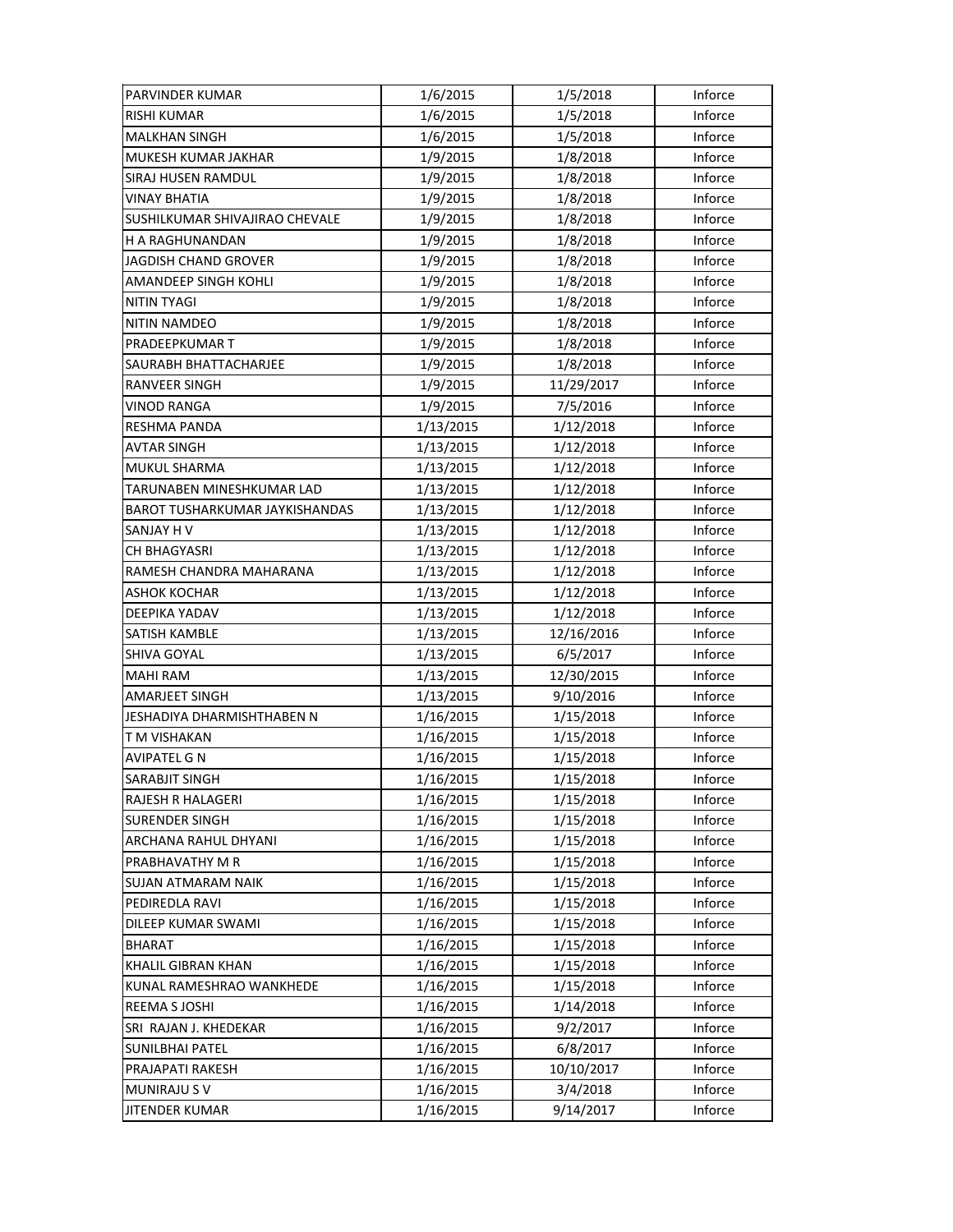| <b>D KAVITHA</b>                | 1/28/2015 | 1/27/2018  | Inforce |
|---------------------------------|-----------|------------|---------|
| MOUMITA CHATTERJEE              | 1/28/2015 | 1/27/2018  | Inforce |
| A.GOKUL                         | 1/28/2015 | 1/27/2018  | Inforce |
| <b>RAGHI RAVI</b>               | 1/28/2015 | 1/27/2018  | Inforce |
| <b>SARVAN SINGH</b>             | 1/28/2015 | 1/27/2018  | Inforce |
| RAVIKUMAR VINODKUMAR RAMI       | 1/28/2015 | 1/27/2018  | Inforce |
| SHRIDHAR NAIK D                 | 1/28/2015 | 1/27/2018  | Inforce |
| PAYAL DAYMA                     | 1/28/2015 | 1/27/2018  | Inforce |
| <b>MOHIT GOEL</b>               | 1/28/2015 | 1/26/2018  | Inforce |
| AWANISH KUMAR SINGH             | 1/28/2015 | 1/26/2018  | Inforce |
| <b>SANDEEP KUMAR</b>            | 1/28/2015 | 1/27/2018  | Inforce |
| RAMCHANDRA JAYANTILAL PRAJAPATI | 1/28/2015 | 1/27/2018  | Inforce |
| <b>HEMANT ARORA</b>             | 1/28/2015 | 1/27/2018  | Inforce |
| SACHIN SHREEPAD KALUSKAR        | 1/28/2015 | 1/27/2018  | Inforce |
| DHRUV HITESH RESHAMWALA         | 1/28/2015 | 1/27/2018  | Inforce |
| <b>REKHA</b>                    | 1/28/2015 | 1/27/2018  | Inforce |
| <b>SUMAN</b>                    | 1/28/2015 | 1/27/2018  | Inforce |
| <b>BHUPINDER</b>                | 1/28/2015 | 1/27/2018  | Inforce |
| SAMPATHKUMAR MARIMUTHU          | 1/28/2015 | 1/27/2018  | Inforce |
| <b>SUMIT GUPTA</b>              | 1/28/2015 | 1/27/2018  | Inforce |
| M VALLIAMMAI SRUTHI             | 1/28/2015 | 1/27/2018  | Inforce |
| DEEPAK YADAV                    | 1/28/2015 | 1/27/2018  | Inforce |
| <b>NARESH KUMAR</b>             | 1/28/2015 | 1/27/2018  | Inforce |
| VAIBHAV SURESHRAO WAGHULKAR     | 1/28/2015 | 1/22/2018  | Inforce |
| <b>DURGESH GARG</b>             | 1/28/2015 | 1/27/2018  | Inforce |
| <b>VIJAY RANI GUPTA</b>         | 1/28/2015 | 1/27/2018  | Inforce |
| SARTHI DEWAN                    | 1/28/2015 | 6/30/2017  | Inforce |
| SUBRAMANIAM V                   | 1/28/2015 | 9/17/2016  | Inforce |
| THAKOR CHANDRESHKUMAR           | 1/28/2015 | 10/10/2016 | Inforce |
| <b>CHETAN CHOUHAN</b>           | 1/28/2015 | 9/24/2017  | Inforce |
| <b>AMIT BURA</b>                | 1/28/2015 | 9/22/2017  | Inforce |
| <b>AARTI DHAGE</b>              | 2/2/2015  | 2/1/2018   | Inforce |
| M.ELANGO                        | 2/2/2015  | 2/1/2018   | Inforce |
| C PRAKASH                       | 2/2/2015  | 2/1/2018   | Inforce |
| SARAVANA KUMAR S                | 2/2/2015  | 2/1/2018   | Inforce |
| PRASHANT HANUMANT DESAI         | 2/2/2015  | 2/1/2018   | Inforce |
| MD SALAUDIN SAUKAT ALI          | 2/2/2015  | 2/1/2018   | Inforce |
| <b>KAVITHANJANA G</b>           | 2/2/2015  | 2/1/2018   | Inforce |
| KAUSHAL DINESHBHAI SHAH         | 2/2/2015  | 2/1/2018   | Inforce |
| VIKRAM SINGH                    | 2/2/2015  | 2/1/2018   | Inforce |
| LACCHI RAM GAYARI               | 2/2/2015  | 2/1/2018   | Inforce |
| JITENDER SHARMA                 | 2/2/2015  | 2/1/2018   | Inforce |
| CHETANA JAYSUKHLAL PETHAD       | 2/2/2015  | 2/1/2018   | Inforce |
| SANJEEV KUMAR                   | 2/2/2015  | 2/1/2018   | Inforce |
| <b>MAHESH KARA</b>              | 2/2/2015  | 2/1/2018   | Inforce |
| VADDEPELLI SRIDHAR              | 2/2/2015  | 2/1/2018   | Inforce |
| JAGGARI RAJESH                  | 2/2/2015  | 2/1/2018   | Inforce |
| THONTADARYA M                   | 2/2/2015  | 2/1/2018   | Inforce |
| RAJESH LADKE                    | 2/2/2015  | 2/1/2018   | Inforce |
| VIKAS SAINI                     | 2/2/2015  | 2/1/2018   | Inforce |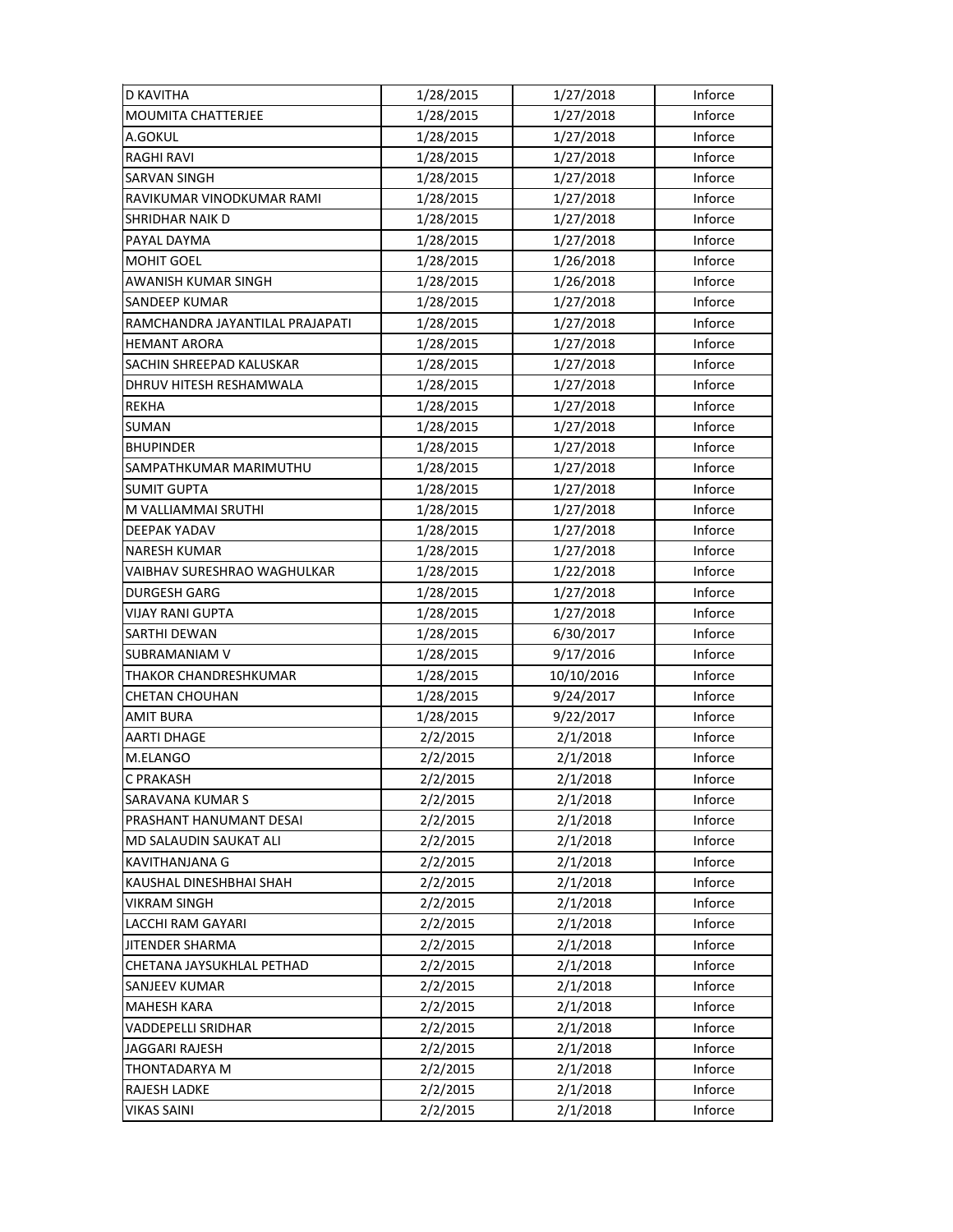| DINESH CHOUDHARY                     | 2/2/2015 | 2/1/2018   | Inforce |
|--------------------------------------|----------|------------|---------|
| VINAY KUMAR PANDAY                   | 2/2/2015 | 2/1/2018   | Inforce |
| <b>MAHENDRA P SUTAR</b>              | 2/2/2015 | 2/1/2018   | Inforce |
| AMOL SHANTARAM THAKUR                | 2/2/2015 | 2/1/2018   | Inforce |
| D SHIVANNA                           | 2/2/2015 | 2/1/2018   | Inforce |
| <b>BABITA</b>                        | 2/2/2015 | 2/1/2018   | Inforce |
| <b>SWAPNIL LOTAN PATIL</b>           | 2/2/2015 | 2/1/2018   | Inforce |
| RAKESH KUMAR MISHRA                  | 2/2/2015 | 2/1/2018   | Inforce |
| SUNIL KUMAR SAHU                     | 2/2/2015 | 2/1/2018   | Inforce |
| KUMARAKALVA RATNADEEPTHI             | 2/2/2015 | 2/1/2018   | Inforce |
| <b>SHYLAJA S</b>                     | 2/2/2015 | 2/1/2018   | Inforce |
| <b>JYOTI RANI</b>                    | 2/2/2015 | 2/1/2018   | Inforce |
| <b>ANIL KUMAR</b>                    | 2/2/2015 | 2/1/2018   | Inforce |
| LINGAYAT ACHUAT                      | 2/2/2015 | 3/18/2017  | Inforce |
| <b>MANORANJAN PATRA</b>              | 2/2/2015 | 3/9/2017   | Inforce |
| <b>SUNIL KUMAR MISHRA</b>            | 2/2/2015 | 11/18/2015 | Inforce |
| ANOWAR HOSSAIN                       | 2/2/2015 | 10/29/2017 | Inforce |
| VIKAS UPADHYAY                       | 2/2/2015 | 9/27/2016  | Inforce |
| <b>PRAVIN PATWARE</b>                | 2/2/2015 | 12/5/2015  | Inforce |
| PALLAVI GUPTA                        | 2/2/2015 | 3/25/2016  | Inforce |
| <b>DNYANESHWAR DHOBALE</b>           | 2/4/2015 | 2/3/2018   | Inforce |
| <b>HEMANT V SHIMPI</b>               | 2/4/2015 | 2/3/2018   | Inforce |
| <b>RANVEER SINGH</b>                 | 2/4/2015 | 2/3/2018   | Inforce |
| <b>DEVESH</b>                        | 2/4/2015 | 2/3/2018   | Inforce |
| <b>GOPAL CHARAN SATPATHY</b>         | 2/4/2015 | 2/3/2018   | Inforce |
| GIRISH CHANDRA SHARMA                | 2/4/2015 | 2/3/2018   | Inforce |
| AMIT KUMAR JAIN                      | 2/4/2015 | 2/3/2018   | Inforce |
| CHANDA JAISWAL                       | 2/4/2015 | 2/3/2018   | Inforce |
| <b>JAGJEET SINGH</b>                 | 2/4/2015 | 2/3/2018   | Inforce |
| A YUVARAJ                            | 2/4/2015 | 2/3/2018   | Inforce |
| RALLABANDI NAGA SAI LAKSHMI SINDHURA | 2/4/2015 | 2/3/2018   | Inforce |
| DINESH JALWANIYA                     | 2/4/2015 | 2/3/2018   | Inforce |
| ADIP KUMAR HALDAR                    | 2/4/2015 | 2/3/2018   | Inforce |
| <b>KAUSTUBH DESHPANDE</b>            | 2/4/2015 | 2/3/2018   | Inforce |
| RAKSHA SHARMA                        | 2/4/2015 | 2/3/2018   | Inforce |
| <b>RAMESH S</b>                      | 2/4/2015 | 2/3/2018   | Inforce |
| PAVAN KUMAR DIXIT                    | 2/4/2015 | 2/3/2018   | Inforce |
| <b>BHAWNA KUMARI</b>                 | 2/4/2015 | 2/3/2018   | Inforce |
| PRITI PRALHAD MORE                   | 2/4/2015 | 2/3/2018   | Inforce |
| DHARMENDRA P TALAPADA                | 2/4/2015 | 2/3/2018   | Inforce |
| HARE KRISHAN PANDIT                  | 2/4/2015 | 2/3/2018   | Inforce |
| AMIT AGARWAL                         | 2/4/2015 | 2/3/2018   | Inforce |
| JASPREET MALIKA GANDEOK              | 2/4/2015 | 2/3/2018   | Inforce |
| M.MUTHU                              | 2/4/2015 | 2/3/2018   | Inforce |
| NARENDRA VISHWANATH DHOTRE           | 2/4/2015 | 2/3/2018   | Inforce |
| DEEPIKA JENA                         | 2/4/2015 | 2/3/2018   | Inforce |
| ASHOK KUMAR PAIKARAY                 | 2/4/2015 | 2/3/2018   | Inforce |
| HETALBEN VIRALKUMAR PATEL            | 2/4/2015 | 2/3/2018   | Inforce |
| <b>MAHESH VINAYAK CHINCHOLE</b>      | 2/4/2015 | 2/3/2018   | Inforce |
| <b>VENKATACHALAM S</b>               | 2/4/2015 | 7/27/2018  | Inforce |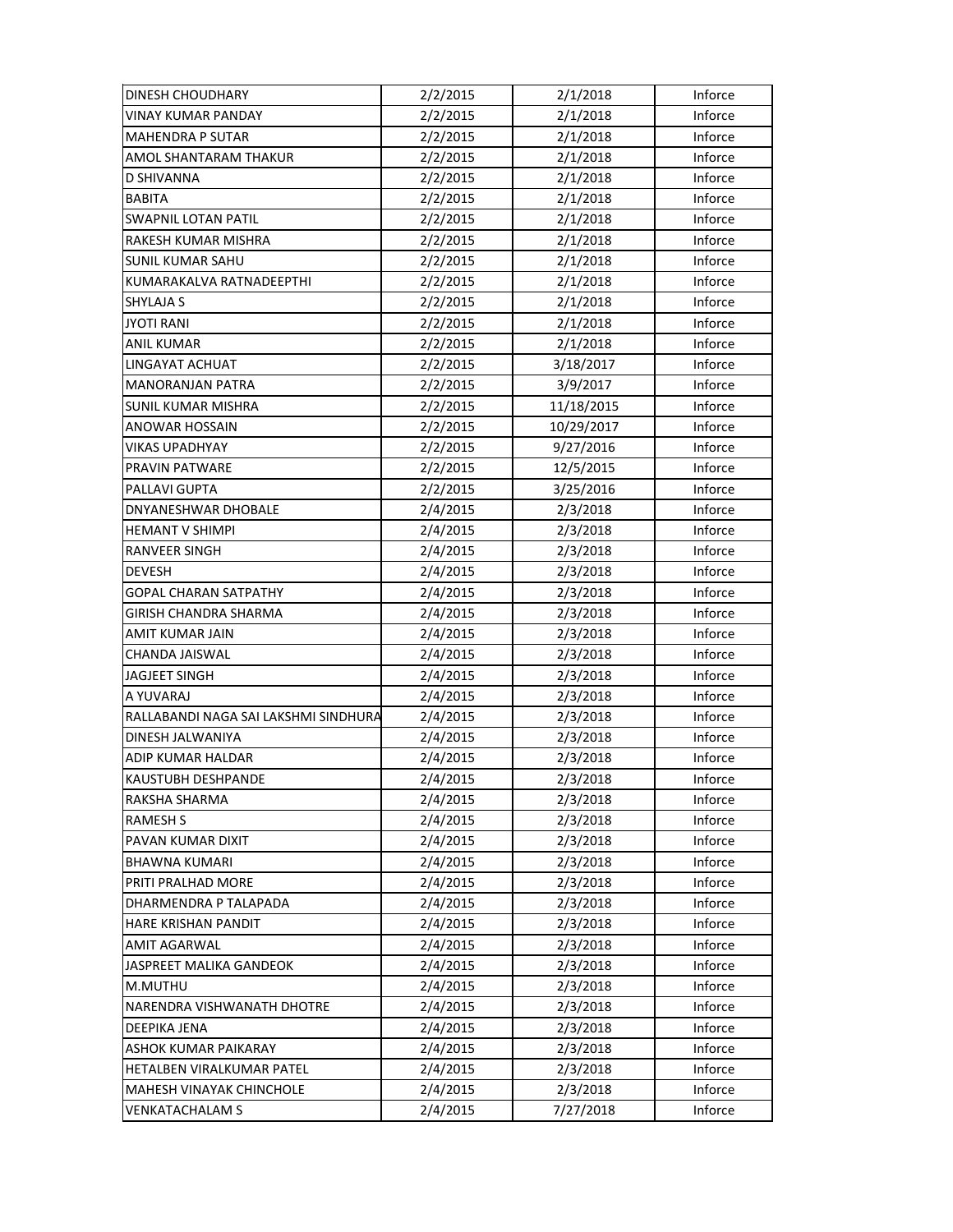| <b>BHAWANI LAL PATEL</b>       | 2/4/2015  | 12/29/2016 | Inforce |
|--------------------------------|-----------|------------|---------|
| <b>K VENKATESH</b>             | 2/4/2015  | 11/28/2015 | Inforce |
| LOKESH KUMAR CHAUHAN           | 2/6/2015  | 2/5/2018   | Inforce |
| <b>NARESH WARTE</b>            | 2/6/2015  | 2/5/2018   | Inforce |
| MANJU LALMANI MAURYA           | 2/6/2015  | 2/5/2018   | Inforce |
| <b>GAURAV VERMA</b>            | 2/6/2015  | 2/5/2018   | Inforce |
| AKASH                          | 2/6/2015  | 2/5/2018   | Inforce |
| ANKIT DARSHAK KOTHARI          | 2/6/2015  | 2/5/2018   | Inforce |
| JAVED BEG                      | 2/6/2015  | 2/5/2018   | Inforce |
| MOULIK DHIRAJLAL KAMADIYA      | 2/6/2015  | 2/5/2018   | Inforce |
| AJIJUR RAHAMAN                 | 2/6/2015  | 2/5/2018   | Inforce |
| SUVABRATA DUTTA                | 2/6/2015  | 2/5/2018   | Inforce |
| <b>BRAJESH KUMAR CHOUDHARY</b> | 2/6/2015  | 2/5/2018   | Inforce |
| SHOBHNA KALRA                  | 2/6/2015  | 2/5/2018   | Inforce |
| <b>DINESH KUMAR</b>            | 2/6/2015  | 12/21/2017 | Inforce |
| YOGITA MISHRA                  | 2/6/2015  | 6/30/2016  | Inforce |
| AJAY KUMAR SWAMI               | 2/6/2015  | 12/22/2017 | Inforce |
| JADHAV SUBHASH                 | 2/6/2015  | 12/2/2015  | Inforce |
| KEERTHI PRIYADARSHINI KOTLA    | 2/9/2015  | 2/8/2018   | Inforce |
| SRIHARI TINNELAPUDI            | 2/9/2015  | 2/8/2018   | Inforce |
| KOLATI PAVAN KUMAR             | 2/9/2015  | 2/8/2018   | Inforce |
| <b>SRAVANI CHITTURI</b>        | 2/9/2015  | 2/8/2018   | Inforce |
| DESIREDDY SESHA SENA REDDY     | 2/9/2015  | 2/8/2018   | Inforce |
| M SARAVANAN                    | 2/9/2015  | 2/8/2018   | Inforce |
| PRAKASH M                      | 2/9/2015  | 2/8/2018   | Inforce |
| <b>KRISHNA</b>                 | 2/9/2015  | 2/8/2018   | Inforce |
| <b>MAHENDER GOUD KALAL</b>     | 2/9/2015  | 9/25/2017  | Inforce |
| RANDEEP SINGH                  | 2/9/2015  | 12/7/2017  | Inforce |
| SANJAY MADHUSUDAN PAREEK       | 2/9/2015  | 12/23/2016 | Inforce |
| R SURENDRABABU                 | 2/10/2015 | 2/9/2018   | Inforce |
| SATYENDRA PRASAD SINHA         | 2/10/2015 | 2/9/2018   | Inforce |
| <b>MANISH KUMAR THAKUR</b>     | 2/10/2015 | 2/9/2018   | Inforce |
| SHASHIKALA SHARMA              | 2/10/2015 | 2/9/2018   | Inforce |
| <b>V PRABHU</b>                | 2/10/2015 | 2/9/2018   | Inforce |
| PRASAD JAYANT SATHE            | 2/10/2015 | 2/9/2018   | Inforce |
| KADAR BASHA HAWALDAR           | 2/10/2015 | 2/9/2018   | Inforce |
| ASHOKKUMAR BHATT               | 2/10/2015 | 5/15/2018  | Inforce |
| MOLESHREE MEHTA                | 2/12/2015 | 2/11/2018  | Inforce |
| M KULANTHAIVEL                 | 2/12/2015 | 2/11/2018  | Inforce |
| SANJAYKUMAR J RAVAL            | 2/12/2015 | 2/11/2018  | Inforce |
| RAHUL                          | 2/12/2015 | 2/11/2018  | Inforce |
| SUGUMARI J                     | 2/12/2015 | 2/11/2018  | Inforce |
| <b>VISHAL KOTHARI</b>          | 2/12/2015 | 2/11/2018  | Inforce |
| <b>KIRTISH KUMAR BHATT</b>     | 2/12/2015 | 2/11/2018  | Inforce |
| SARADA PRASAD JENA             | 2/12/2015 | 3/29/2016  | Inforce |
| SADASHIV SANTOSH PATIL         | 2/12/2015 | 7/19/2017  | Inforce |
| <b>ARUN T KADAM</b>            | 2/12/2015 | 11/21/2017 | Inforce |
| K.A.HEMALAKSHMI                | 2/12/2015 | 3/15/2018  | Inforce |
| <b>SHRUTHI</b>                 | 2/16/2015 | 2/15/2018  | Inforce |
| MANJUNATHA H B                 | 2/16/2015 | 2/15/2018  | Inforce |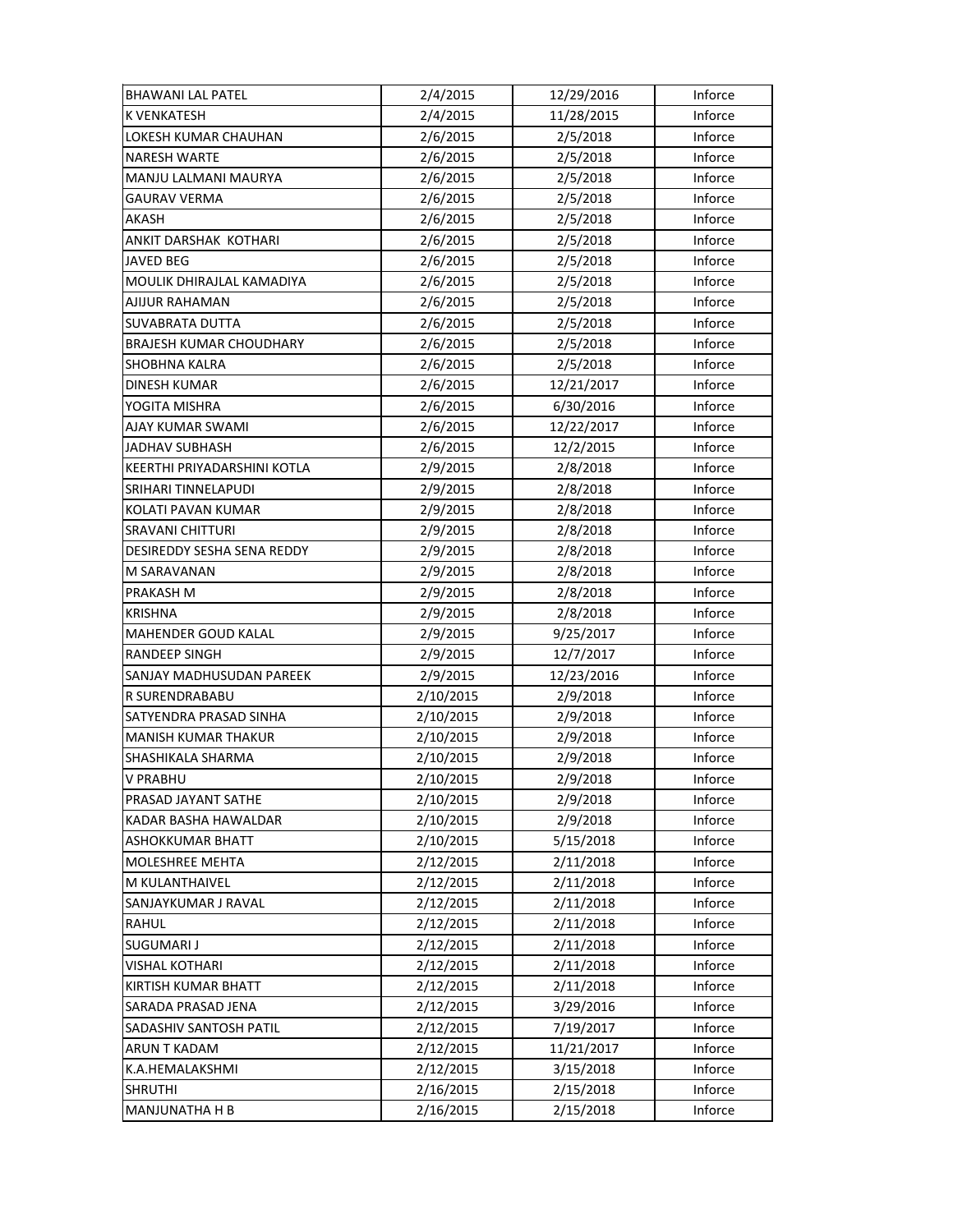| SONU JINENDRA JAIN          | 2/16/2015 | 2/15/2018 | Inforce |
|-----------------------------|-----------|-----------|---------|
| VINOD KUMAR YADAV           | 2/16/2015 | 2/15/2018 | Inforce |
| GOPAL KRUSHNA PANIGRAHI     | 2/16/2015 | 2/15/2018 | Inforce |
| ARUN KUMAR S                | 2/16/2015 | 2/15/2018 | Inforce |
| JEEVAN JHAMANDAS WADHWANI   | 2/16/2015 | 2/15/2018 | Inforce |
| <b>SAWAN FATORPEKAR</b>     | 2/16/2015 | 2/15/2018 | Inforce |
| PATEL HARSHITKUMAR R        | 2/16/2015 | 2/15/2018 | Inforce |
| <b>MAMRAJ SAIN</b>          | 2/16/2015 | 2/15/2018 | Inforce |
| <b>SURENDER SINGH</b>       | 2/16/2015 | 2/15/2018 | Inforce |
| <b>PRAVEEN</b>              | 2/16/2015 | 2/15/2018 | Inforce |
| <b>RATIKANTA ROUT</b>       | 2/16/2015 | 2/15/2018 | Inforce |
| PAWAN KUMAR SAXENA          | 2/16/2015 | 2/15/2018 | Inforce |
| SALUNKHE AMIT DILIP         | 2/16/2015 | 2/15/2018 | Inforce |
| PUNEET SHARMA               | 2/16/2015 | 8/22/2016 | Inforce |
| MS SMITA V VEDAK            | 2/16/2015 | 2/21/2017 | Inforce |
| MANOJ AMBALAL DESAI         | 2/16/2015 | 6/25/2017 | Inforce |
| SAMIRKUMAR S PATEL          | 2/16/2015 | 9/29/2017 | Inforce |
| UMESH CHANDRA               | 2/18/2015 | 7/10/2017 | Inforce |
| SOMENATH CHAKRABORTY        | 2/18/2015 | 7/18/2017 | Inforce |
| RAM SWAROOP NAGAR           | 2/18/2015 | 1/6/2017  | Inforce |
| <b>MEHAR TRILOKCHAD</b>     | 2/18/2015 | 9/15/2017 | Inforce |
| SOHAN SINGH                 | 2/18/2015 | 6/11/2017 | Inforce |
| VISHAL GOLCHHA              | 2/18/2015 | 3/27/2017 | Inforce |
| <b>MANOHARAN V</b>          | 2/18/2015 | 3/16/2016 | Inforce |
| <b>VIRDULA</b>              | 2/19/2015 | 2/18/2018 | Inforce |
| PUSHPENDRA KUMAR            | 2/19/2015 | 2/18/2018 | Inforce |
| A.DHASTHAKIR HUSSAIN        | 2/19/2015 | 2/18/2018 | Inforce |
| KAVITA RAWAT                | 2/19/2015 | 2/18/2018 | Inforce |
| <b>BHASKAR DUTTA</b>        | 2/19/2015 | 2/18/2018 | Inforce |
| <b>AMIT CHAKRABARTY</b>     | 2/19/2015 | 2/18/2018 | Inforce |
| RAMZAN M THEBA              | 2/19/2015 | 2/18/2018 | Inforce |
| <b>JITENDRA VERMA</b>       | 2/19/2015 | 2/18/2018 | Inforce |
| ANIL KUMAR SHARMA           | 2/19/2015 | 2/18/2018 | Inforce |
| PRAVIN B AHIR               | 2/19/2015 | 2/18/2018 | Inforce |
| UMESH KUMAR                 | 2/19/2015 | 2/18/2018 | Inforce |
| <b>IKBALUDDIN</b>           | 2/19/2015 | 2/18/2018 | Inforce |
| <b>HEMRAJ SHARMA</b>        | 2/19/2015 | 2/18/2018 | Inforce |
| <b>SHADAT ALI</b>           | 2/19/2015 | 2/18/2018 | Inforce |
| <b>VINOD YADAV</b>          | 2/19/2015 | 2/18/2018 | Inforce |
| PARDEEP KUMAR JAIN          | 2/19/2015 | 2/18/2018 | Inforce |
| DAULAT SINGH RATHOR         | 2/19/2015 | 2/18/2018 | Inforce |
| NILESH SHIVAJI SHELAR       | 2/19/2015 | 2/18/2018 | Inforce |
| THAKKAR JAYDEEP VITHTHAL    | 2/24/2015 | 2/23/2018 | Inforce |
| <b>GHANSHYAM THACKER</b>    | 2/24/2015 | 2/23/2018 | Inforce |
| PATEL PARESHBHAI CHIMANBHAI | 2/24/2015 | 2/23/2018 | Inforce |
| ROHIT DAMJIBHAI SAVANI      | 2/24/2015 | 2/23/2018 | Inforce |
| RAJESH BRIJRAJ              | 2/24/2015 | 2/23/2018 | Inforce |
| <b>HARPREET SINGH</b>       | 2/24/2015 | 2/23/2018 | Inforce |
| ASHISH PRAKASH PATIL        | 2/24/2015 | 2/23/2018 | Inforce |
| ANIL MADHUKAR SHETE         | 2/24/2015 | 2/23/2018 | Inforce |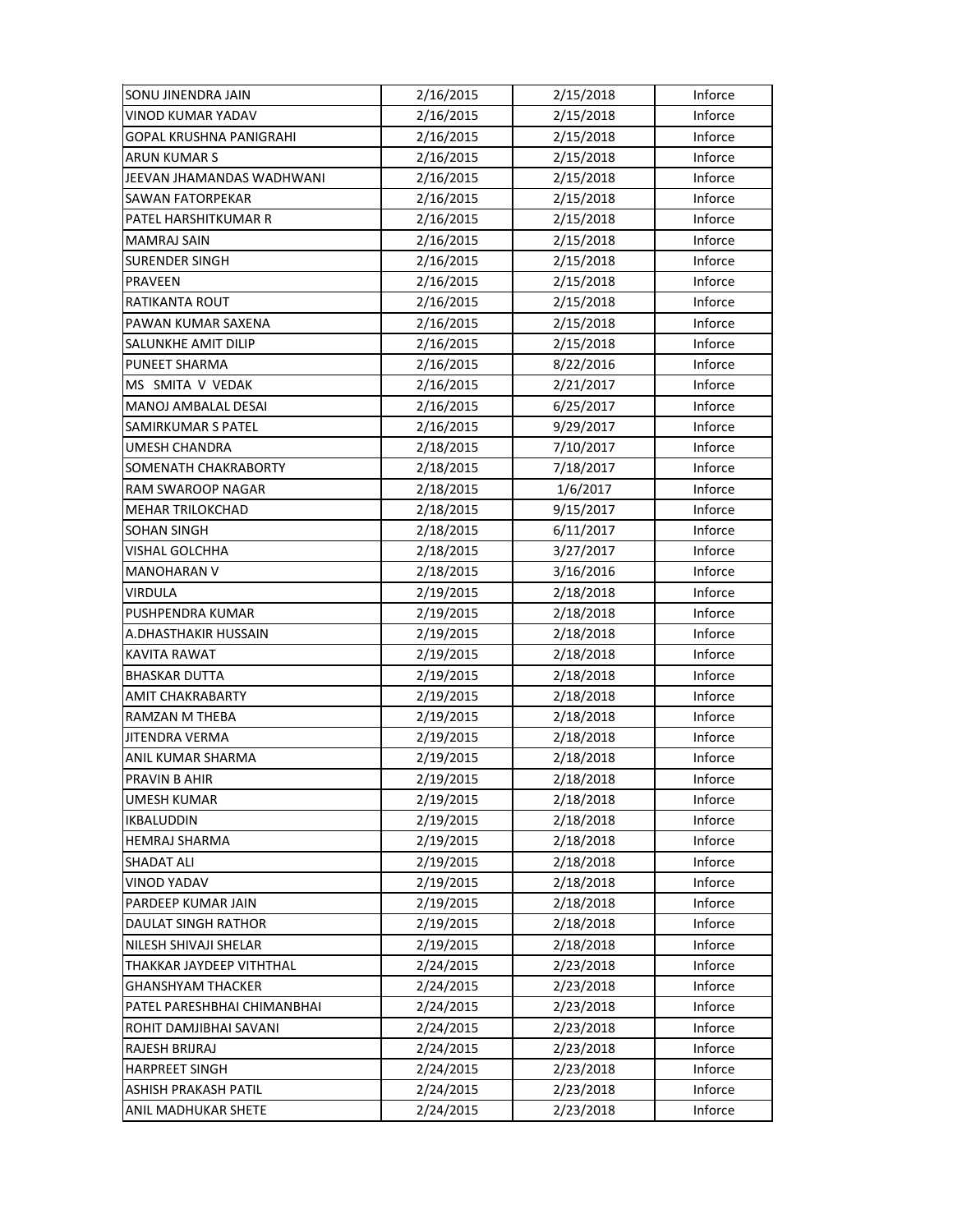| <b>ISHA MITTAL</b>               | 2/24/2015 | 2/23/2018  | Inforce |
|----------------------------------|-----------|------------|---------|
| <b>ANIL BHATI</b>                | 2/24/2015 | 2/23/2018  | Inforce |
| NARPATSINH GAMBHIRSINH CHUDASAMA | 2/24/2015 | 2/23/2018  | Inforce |
| <b>SURESH J LAKSHKAR</b>         | 2/24/2015 | 2/23/2018  | Inforce |
| JYOTHILAKSHMI Y ANTAD            | 2/24/2015 | 2/23/2018  | Inforce |
| <b>SUMAN</b>                     | 2/24/2015 | 2/23/2018  | Inforce |
| METHANI DIPAKBHAI V              | 2/24/2015 | 2/23/2018  | Inforce |
| <b>MAHESH K SOLANKI</b>          | 2/24/2015 | 2/23/2018  | Inforce |
| S PARAMASIVAN                    | 2/24/2015 | 2/23/2018  | Inforce |
| RAM MOHAN VASA                   | 2/24/2015 | 2/23/2018  | Inforce |
| R NAVEEN RAJ                     | 2/24/2015 | 2/23/2018  | Inforce |
| <b>SUHAS B R</b>                 | 2/24/2015 | 2/23/2018  | Inforce |
| DHOR MALLIKARJUN                 | 2/24/2015 | 2/23/2018  | Inforce |
| RAM AVTAR KUMAWAT                | 2/24/2015 | 2/23/2018  | Inforce |
| ABHIDHA K MEHTA                  | 2/24/2015 | 2/23/2018  | Inforce |
| <b>DURGARAM CHOUDHARY</b>        | 2/24/2015 | 9/14/2016  | Inforce |
| <b>SAURABH MITTAL</b>            | 2/24/2015 | 12/15/2017 | Inforce |
| RAJIV                            | 2/24/2015 | 8/10/2017  | Inforce |
| DINESH KUMAR SHARMA              | 2/24/2015 | 1/10/2016  | Inforce |
| PRABHA UPADHYAY                  | 2/24/2015 | 8/25/2017  | Inforce |
| SACHIN VORA                      | 2/24/2015 | 11/29/2016 | Inforce |
| PARVEZ PATHAN                    | 2/24/2015 | 1/30/2018  | Inforce |
| DEVANAND GHELA GOJIYA            | 2/27/2015 | 2/26/2018  | Inforce |
| <b>RAKESH KUMAR</b>              | 2/27/2015 | 6/30/2017  | Inforce |
| <b>JASBIR KAUR</b>               | 3/2/2015  | 3/1/2018   | Inforce |
| GOVIND                           | 3/2/2015  | 3/1/2018   | Inforce |
| KULJEET SINGH GIDDEY             | 3/2/2015  | 3/1/2018   | Inforce |
| NIRAVKUMAR Y DESAI               | 3/2/2015  | 3/1/2018   | Inforce |
| <b>MADHULI A KHANDEKAR</b>       | 3/2/2015  | 3/1/2018   | Inforce |
| ARUL MARAN ANTHONY               | 3/2/2015  | 3/1/2018   | Inforce |
| FENIL GIRISHBHAI SHAH            | 3/2/2015  | 3/1/2018   | Inforce |
| <b>SUMIT ARORA</b>               | 3/2/2015  | 3/1/2018   | Inforce |
| <b>DHARAM PAUL</b>               | 3/2/2015  | 3/1/2018   | Inforce |
| <b>K.SAI BABU</b>                | 3/2/2015  | 3/1/2018   | Inforce |
| <b>KARUNA GOEL</b>               | 3/2/2015  | 3/1/2018   | Inforce |
| MINAL G SAWANT                   | 3/2/2015  | 3/1/2018   | Inforce |
| <b>SHIVAM SEMWAL</b>             | 3/2/2015  | 3/1/2018   | Inforce |
| <b>SHRIKANT DHONDIRAM BONGLE</b> | 3/2/2015  | 3/1/2018   | Inforce |
| SUNAKSHI BAJAJ                   | 3/2/2015  | 3/1/2018   | Inforce |
| ASHUTOSH KUMAR SINGH             | 3/2/2015  | 3/1/2018   | Inforce |
| AMAR PREET SINGH                 | 3/2/2015  | 3/1/2018   | Inforce |
| ASHISH KUMAR JHA                 | 3/2/2015  | 3/1/2018   | Inforce |
| DIWAKAR SHARMA                   | 3/2/2015  | 3/1/2018   | Inforce |
| <b>SHUBHAM RASTOGI</b>           | 3/2/2015  | 3/1/2018   | Inforce |
| <b>CHIRANJEEVI B</b>             | 3/2/2015  | 3/1/2018   | Inforce |
| <b>JATIN PAUL</b>                | 3/2/2015  | 3/1/2018   | Inforce |
| GAURAV LAMBA                     | 3/2/2015  | 3/1/2018   | Inforce |
| A.V.EZHILARASI                   | 3/2/2015  | 3/1/2018   | Inforce |
| <b>VIKASH KUSHAWAHA</b>          | 3/2/2015  | 3/1/2018   | Inforce |
| <b>JASVIR KAUR</b>               | 3/2/2015  | 3/1/2018   | Inforce |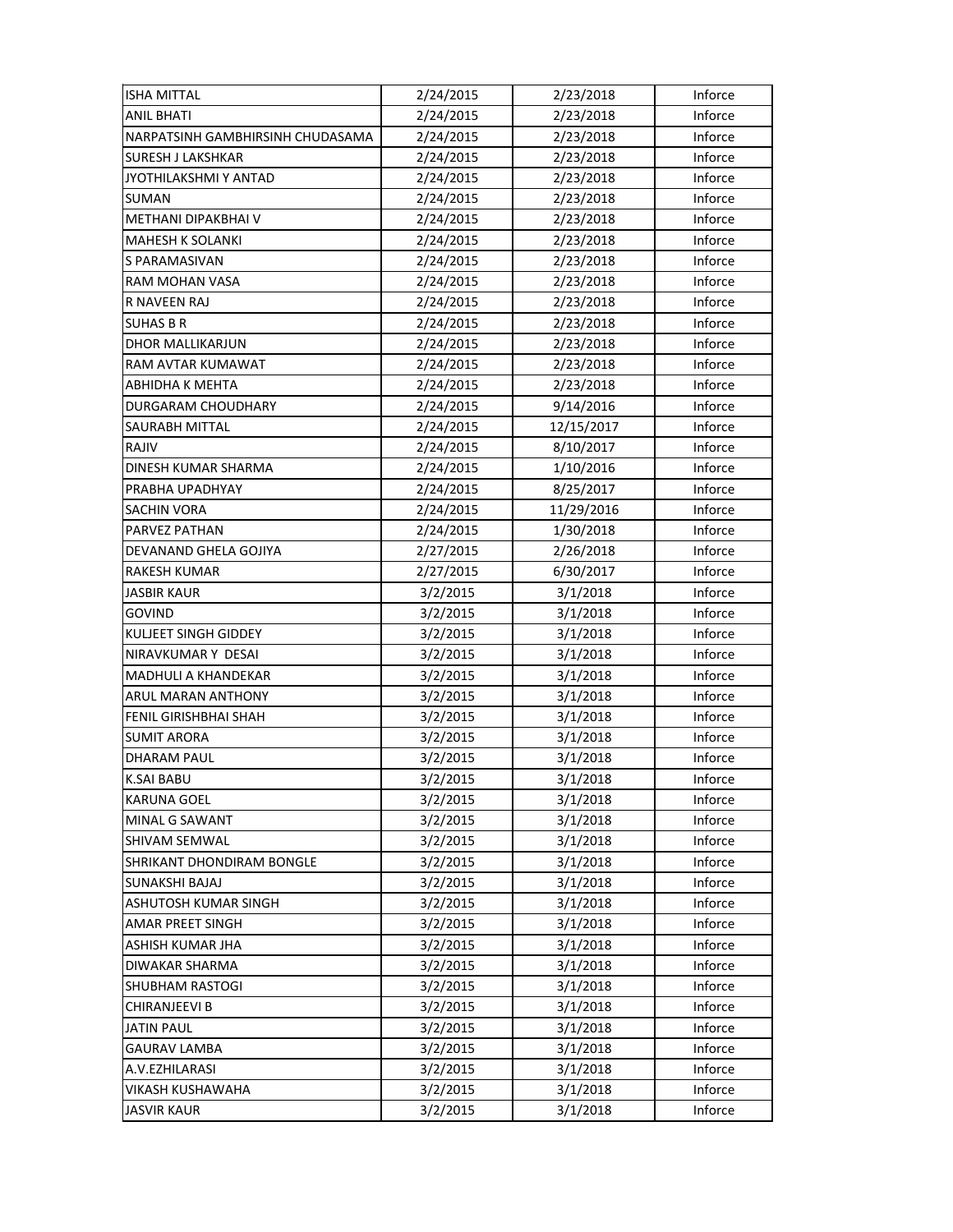| <b>UMA</b>                    | 3/2/2015  | 3/1/2018   | Inforce |
|-------------------------------|-----------|------------|---------|
| MADHVI MANOJBHAI DETROJA      | 3/2/2015  | 9/26/2016  | Inforce |
| SANGEETA SHARMA               | 3/2/2015  | 2/29/2016  | Inforce |
| ZOPE SHAILESH DEVIDAS         | 3/2/2015  | 11/11/2015 | Inforce |
| KOTTY VENKATCHANDRA           | 3/2/2015  | 3/24/2017  | Inforce |
| <b>RAJEEV TRIPATHI</b>        | 3/2/2015  | 1/29/2017  | Inforce |
| RITESH KUMAR SHARMA           | 3/2/2015  | 8/29/2017  | Inforce |
| PANKAJ KUMAR CHAURASIA        | 3/2/2015  | 12/19/2015 | Inforce |
| RAJAT JOGALEKAR               | 3/5/2015  | 3/4/2018   | Inforce |
| MOHAMMAD ASFAR IQBAL          | 3/5/2015  | 3/4/2018   | Inforce |
| VIPIN KUMAR SHUKLA            | 3/5/2015  | 3/4/2018   | Inforce |
| AYAR PRADIPBHAI MOHANLAL      | 3/5/2015  | 3/4/2018   | Inforce |
| RAMAWTAR PAREEK               | 3/5/2015  | 3/4/2018   | Inforce |
| ARBAB ALI SHAD                | 3/5/2015  | 3/4/2018   | Inforce |
| <b>SYED SHABIB HAIDER</b>     | 3/5/2015  | 3/4/2018   | Inforce |
| <b>BHUPENDRA KUMAR PATAIL</b> | 3/5/2015  | 3/4/2018   | Inforce |
| <b>NARESH KUMAR SAHU</b>      | 3/5/2015  | 3/4/2018   | Inforce |
| P.SIVANANTHINI                | 3/5/2015  | 3/4/2018   | Inforce |
| P.KALPANA                     | 3/5/2015  | 3/4/2018   | Inforce |
| K.AYYANGKALAI                 | 3/5/2015  | 3/4/2018   | Inforce |
| <b>GEETA</b>                  | 3/5/2015  | 3/4/2018   | Inforce |
| PRITI PRAVIN SHRINAGARWAR     | 3/5/2015  | 3/4/2018   | Inforce |
| VIJAY KALYANBHAI CHAUDHARY    | 3/5/2015  | 3/4/2018   | Inforce |
| CHANDNI S. PANDYA             | 3/5/2015  | 3/4/2018   | Inforce |
| <b>AMRIT SINGH</b>            | 3/5/2015  | 3/4/2018   | Inforce |
| PRAJAPATI ALKABEN B           | 3/5/2015  | 3/4/2018   | Inforce |
| <b>HARIOM SHARMA</b>          | 3/5/2015  | 3/4/2018   | Inforce |
| <b>KRISHAN KUMAR</b>          | 3/5/2015  | 3/4/2018   | Inforce |
| AMIT KUMAR JANGID             | 3/5/2015  | 3/4/2018   | Inforce |
| DEEPAK SINGH RAGHAV           | 3/5/2015  | 3/4/2018   | Inforce |
| UTHAYAKUMAR                   | 3/5/2015  | 3/4/2018   | Inforce |
| EMRAN JAIFULLAH KHAN          | 3/5/2015  | 3/4/2018   | Inforce |
| <b>GABRIEL SELVAKUMAR S</b>   | 3/5/2015  | 3/4/2018   | Inforce |
| <b>BISWANATH PRUSTY</b>       | 3/5/2015  | 1/23/2018  | Inforce |
| SRI DAYANIDHI DASH            | 3/5/2015  | 12/14/2017 | Inforce |
| SABLE NAVNATH NAMDEO          | 3/5/2015  | 10/3/2016  | Inforce |
| <b>BIDHAN CHANDRA RAY</b>     | 3/5/2015  | 3/12/2018  | Inforce |
| <b>HEM LAL SAHU</b>           | 3/5/2015  | 4/6/2017   | Inforce |
| <b>AMIT SAINI</b>             | 3/10/2015 | 3/9/2018   | Inforce |
| KRUNAL KUMAR V PATEL          | 3/10/2015 | 3/9/2018   | Inforce |
| VANDANA SALWAN                | 3/10/2015 | 5/29/2016  | Inforce |
| MANISH CHANDRA SHUKLA         | 3/10/2015 | 9/17/2016  | Inforce |
| PRAKASH.N                     | 3/11/2015 | 3/10/2018  | Inforce |
| HEMANT LAXMAN UPADHYAY        | 3/11/2015 | 3/10/2018  | Inforce |
| PRADEEP KUMAR GUPTA           | 3/11/2015 | 3/10/2018  | Inforce |
| HANSPREET SINGH NANRAH        | 3/11/2015 | 3/10/2018  | Inforce |
| <b>GULAB CHAND SAINI</b>      | 3/11/2015 | 3/10/2018  | Inforce |
| YOGI AGRAWAL                  | 3/11/2015 | 3/10/2018  | Inforce |
| <b>KAMESH RAHUL JOSHI</b>     | 3/11/2015 | 3/10/2018  | Inforce |
| MEHTA HETAL BHARATBHAI        | 3/11/2015 | 3/10/2018  | Inforce |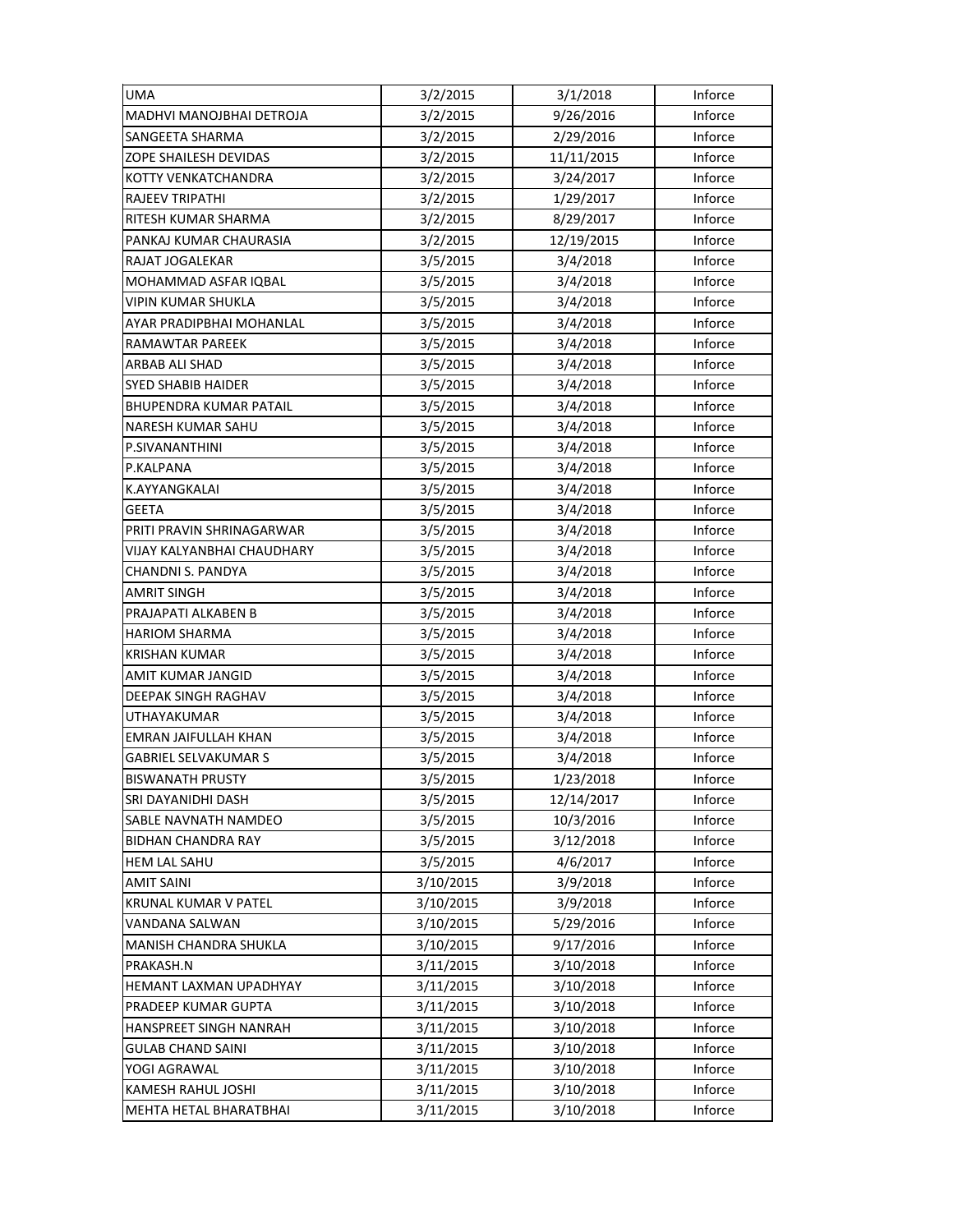| <b>SAMAR KANTHALI</b>     | 3/11/2015 | 3/10/2018  | Inforce |
|---------------------------|-----------|------------|---------|
| PRIYANKA                  | 3/11/2015 | 3/10/2018  | Inforce |
| MOHMD HAFIZUDDIN HASSAN   | 3/11/2015 | 3/10/2018  | Inforce |
| <b>WRATANT SHARMA</b>     | 3/11/2015 | 3/10/2018  | Inforce |
| <b>MANU SHARMA</b>        | 3/11/2015 | 3/10/2018  | Inforce |
| SHIVKUMAR GHANSHYAM SINGH | 3/11/2015 | 3/10/2018  | Inforce |
| SANJU RAGHAV              | 3/11/2015 | 3/10/2018  | Inforce |
| RAJENDRA ACHARYA          | 3/11/2015 | 3/10/2018  | Inforce |
| SAWAI SINGH PANWAR        | 3/11/2015 | 3/10/2018  | Inforce |
| <b>UMESH CHHABRA</b>      | 3/11/2015 | 6/23/2016  | Inforce |
| <b>SHIV KUMAR</b>         | 3/11/2015 | 9/27/2016  | Inforce |
| RAVINDRA SOPAN GAWLI      | 3/11/2015 | 10/8/2017  | Inforce |
| K.PRAKASAM                | 3/11/2015 | 9/18/2016  | Inforce |
| RAM KISHAN                | 3/11/2015 | 12/16/2017 | Inforce |
| <b>GORI KARAN</b>         | 3/11/2015 | 12/2/2016  | Inforce |
| <b>SONIA NARANG</b>       | 3/11/2015 | 9/16/2016  | Inforce |
| POOJA JAIN                | 3/13/2015 | 3/12/2018  | Inforce |
| MANJU LATA VIJAY          | 3/13/2015 | 3/12/2018  | Inforce |
| <b>MAMTA PAREEK</b>       | 3/13/2015 | 3/12/2018  | Inforce |
| MUKESH KUMAR BALIWAL      | 3/13/2015 | 3/12/2018  | Inforce |
| <b>SUMAN TANK</b>         | 3/13/2015 | 3/12/2018  | Inforce |
| RAJ KUMAR                 | 3/13/2015 | 3/12/2018  | Inforce |
| SHINTO ANTONY             | 3/13/2015 | 3/12/2018  | Inforce |
| DONTHINENY PRANAY RAO     | 3/13/2015 | 3/12/2018  | Inforce |
| AJAY RAJ KHANDELWAL       | 3/13/2015 | 3/12/2018  | Inforce |
| <b>NAVEEN NAMA</b>        | 3/13/2015 | 3/12/2018  | Inforce |
| KUKUDAPU ARUN             | 3/13/2015 | 3/12/2018  | Inforce |
| VALLAKONDA RAJESH REDDY   | 3/13/2015 | 3/12/2018  | Inforce |
| <b>JAI PRAKASH</b>        | 3/13/2015 | 3/12/2018  | Inforce |
| <b>KOMAL VICKY PAREKH</b> | 3/13/2015 | 3/12/2018  | Inforce |
| SUSHIL KUMAR SRIVASTAVA   | 3/13/2015 | 3/12/2018  | Inforce |
| SAHIL SINGH               | 3/12/2015 | 3/11/2018  | Inforce |
| <b>AVADHESH BANSAL</b>    | 3/13/2015 | 3/12/2018  | Inforce |
| PRINSHA KS                | 3/13/2015 | 3/12/2018  | Inforce |
| <b>BIJAL DIPEN NAIK</b>   | 3/13/2015 | 3/12/2018  | Inforce |
| <b>MIDHUN P</b>           | 3/13/2015 | 3/12/2018  | Inforce |
| DHARMENDRA AUDICHYA       | 3/13/2015 | 1/13/2016  | Inforce |
| SRI ANAND SHRIVASTAV      | 3/13/2015 | 2/8/2016   | Inforce |
| <b>SRINIVAS</b>           | 3/13/2015 | 3/20/2018  | Inforce |
| <b>SUNIL KUMAR SHAH</b>   | 3/13/2015 | 1/29/2018  | Inforce |
| DIVESH KUMAR JAIN         | 3/13/2015 | 10/18/2016 | Inforce |
| VAGISH KUMAR SRIVASTAVA   | 3/13/2015 | 5/23/2017  | Inforce |
| U S ASHWIN                | 3/17/2015 | 3/16/2018  | Inforce |
| <b>MADHUSUDAN N</b>       | 3/17/2015 | 3/16/2018  | Inforce |
| <b>SURESHATN</b>          | 3/17/2015 | 3/16/2018  | Inforce |
| DEVANG RATANSHIBHAI GOHEL | 3/17/2015 | 3/16/2018  | Inforce |
| <b>RAKESH KUMAR</b>       | 3/17/2015 | 3/16/2018  | Inforce |
| SOWMYAVIJAY               | 3/17/2015 | 3/16/2018  | Inforce |
| PRABHUDEV C DANI          | 3/17/2015 | 3/16/2018  | Inforce |
| J.PERRYSKUMAR             | 3/17/2015 | 3/16/2018  | Inforce |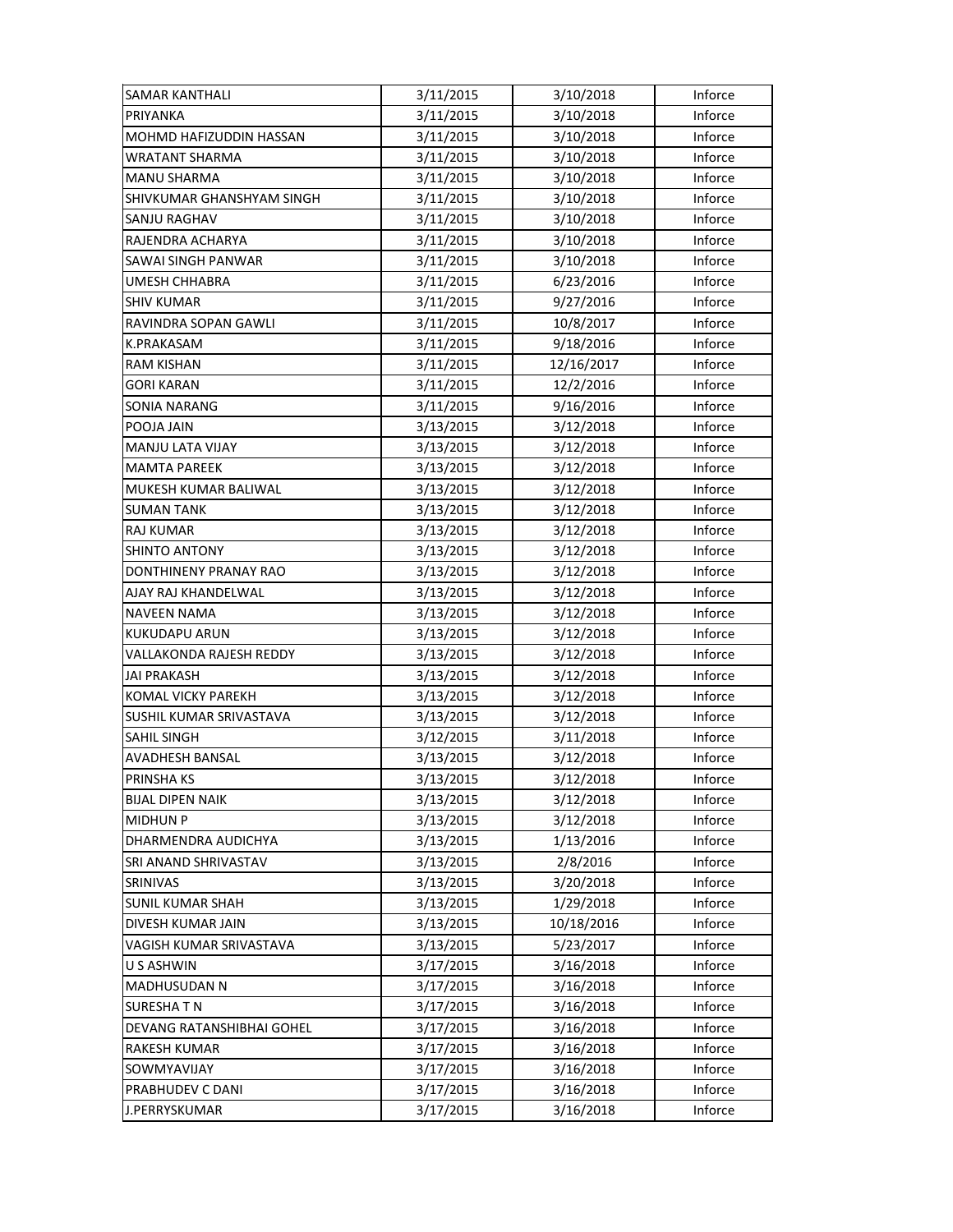| AJAY KUMAR SINGH                | 3/17/2015 | 3/16/2018  | Inforce |
|---------------------------------|-----------|------------|---------|
| PRAJAPATI HIRENKUMAR C          | 3/17/2015 | 3/16/2018  | Inforce |
| <b>MANOJ KUMAR PRAJAPATI</b>    | 3/17/2015 | 3/16/2018  | Inforce |
| SANDEEP SINGH                   | 3/17/2015 | 3/16/2018  | Inforce |
| BISWA BHUSAN AMANTA             | 3/17/2015 | 3/16/2018  | Inforce |
| PRAKASINI NAYAK                 | 3/17/2015 | 3/16/2018  | Inforce |
| <b>KAMINI THACKER</b>           | 3/17/2015 | 3/16/2018  | Inforce |
| RAJENDRA KUMAR SUTHAR           | 3/17/2015 | 3/16/2018  | Inforce |
| SAWANT SACHIN SHRIRAM           | 3/17/2015 | 2/22/2017  | Inforce |
| RAJESHWARI DASWANI              | 3/17/2015 | 6/21/2018  | Inforce |
| SANJAY KUMAR VERMA              | 3/17/2015 | 6/15/2016  | Inforce |
| SHYLAJA.G                       | 3/17/2015 | 6/6/2016   | Inforce |
| <b>SUMIT BANSAL</b>             | 3/17/2015 | 8/29/2016  | Inforce |
| ARUN KUMAR                      | 3/17/2015 | 1/22/2018  | Inforce |
| <b>AMIT MEHTA</b>               | 3/17/2015 | 3/14/2016  | Inforce |
| ARUP KUMAR DE                   | 3/17/2015 | 6/28/2017  | Inforce |
| <b>HARSITA CHHAPARIA</b>        | 3/17/2015 | 4/25/2018  | Inforce |
| <b>ARUN KUMAR</b>               | 3/18/2015 | 3/17/2018  | Inforce |
| <b>MANJEET SINGH MAAN</b>       | 3/18/2015 | 3/17/2018  | Inforce |
| V K KALYANA BABU                | 3/18/2015 | 3/17/2018  | Inforce |
| NEHA RAJAN SHAH                 | 3/18/2015 | 3/17/2018  | Inforce |
| <b>S KUMAR</b>                  | 3/18/2015 | 3/17/2018  | Inforce |
| LOVE KUMAR MANCHANDA            | 3/18/2015 | 3/17/2018  | Inforce |
| RAJ KUMAR YADAV                 | 3/18/2015 | 3/17/2018  | Inforce |
| GAURAV RAMANKUMAR WANJANI       | 3/18/2015 | 3/17/2018  | Inforce |
| <b>TARLOCHAN SINGH</b>          | 3/18/2015 | 12/29/2017 | Inforce |
| <b>JARNAIL SINGH</b>            | 3/18/2015 | 4/21/2016  | Inforce |
| RAGHAV NARALKAR                 | 3/18/2015 | 12/21/2017 | Inforce |
| <b>MURUGANT</b>                 | 3/18/2015 | 12/30/2015 | Inforce |
| RAM KUMAR SHARMA                | 3/18/2015 | 8/9/2016   | Inforce |
| <b>ANANTA NARAYAN PANIGRAHI</b> | 3/18/2015 | 6/28/2017  | Inforce |
| <b>DEVKI</b>                    | 3/23/2015 | 3/19/2018  | Inforce |
| <b>AMIT RAO</b>                 | 3/23/2015 | 3/19/2018  | Inforce |
| RAHUL KUMAR PAL                 | 3/23/2015 | 3/19/2018  | Inforce |
| <b>SUBRATA SAHA</b>             | 3/23/2015 | 3/19/2018  | Inforce |
| RAJ KUMAR GUPTA                 | 3/23/2015 | 3/19/2018  | Inforce |
| SHUJAUR REHMAN                  | 3/23/2015 | 3/19/2018  | Inforce |
| PARVISH GOYAL                   | 3/23/2015 | 3/19/2018  | Inforce |
| <b>NIKKY AGARWAL</b>            | 3/23/2015 | 3/19/2018  | Inforce |
| PANKAJ MALIK                    | 3/23/2015 | 3/19/2018  | Inforce |
| SURBHI MADHAV BAPAT             | 3/23/2015 | 3/19/2018  | Inforce |
| CHANDRA SHEKHAR                 | 3/23/2015 | 3/22/2018  | Inforce |
| VAHORA ANJUMBEN MUNAFBHAI       | 3/23/2015 | 3/22/2018  | Inforce |
| GUGAPRIYAN B                    | 3/23/2015 | 3/22/2018  | Inforce |
| SACHIN MEHRA                    | 3/23/2015 | 3/22/2018  | Inforce |
| DHRUV MAYURSINH JHALA           | 3/23/2015 | 3/22/2018  | Inforce |
| JADEJA JAYPALSINH SURUBHA       | 3/23/2015 | 3/22/2018  | Inforce |
| JALDIP RAMESHBHAI PATEL         | 3/23/2015 | 3/22/2018  | Inforce |
|                                 |           |            |         |
| <b>BHAGWAT PRASAD PANDEY</b>    | 3/23/2015 | 3/12/2018  | Inforce |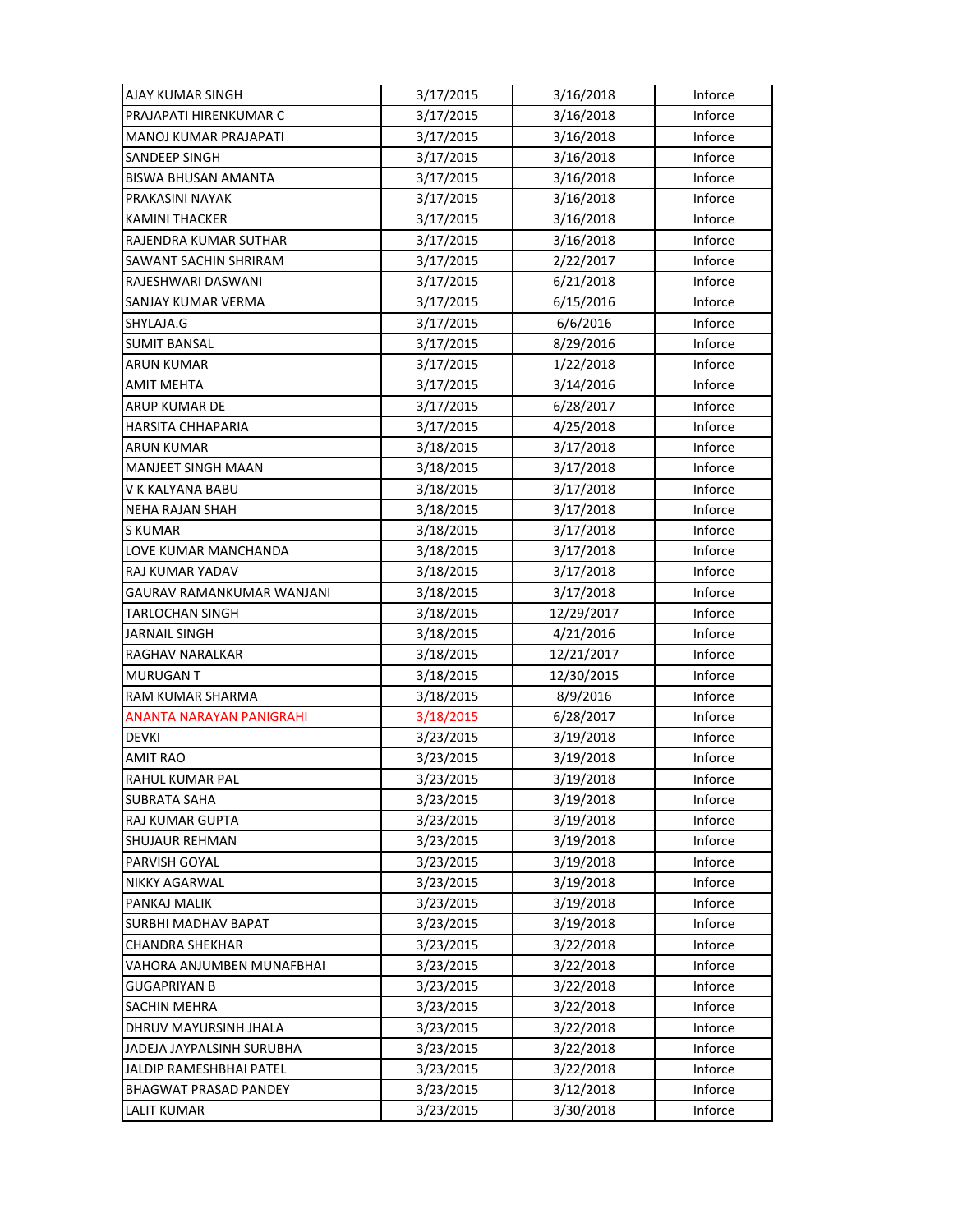| <b>MUSALE NARENDRA</b>          | 3/23/2015 | 12/2/2015 | Inforce |
|---------------------------------|-----------|-----------|---------|
| RAJEEV YADAV                    | 3/23/2015 | 11/9/2017 | Inforce |
| <b>SURESH KUMAR MAAN</b>        | 3/23/2015 | 5/21/2017 | Inforce |
| M THIYAGARAJAN                  | 3/25/2015 | 3/24/2018 | Inforce |
| <b>JUBAIR KHAN</b>              | 3/25/2015 | 3/24/2018 | Inforce |
| RAFEEQ AHMED HUSSAIN N          | 3/25/2015 | 3/24/2018 | Inforce |
| DHANIRAM YADAV                  | 3/25/2015 | 3/24/2018 | Inforce |
| <b>RAKHI BANIK</b>              | 3/25/2015 | 3/24/2018 | Inforce |
| KAJAL KRIPALANI                 | 3/25/2015 | 3/24/2018 | Inforce |
| SATYAKESH BAHADUR CHAND         | 3/25/2015 | 3/24/2018 | Inforce |
| S S LOGESWARAN                  | 3/25/2015 | 3/24/2018 | Inforce |
| KAMLESH KUMAR                   | 3/25/2015 | 2/28/2017 | Inforce |
| RAMESH KUMAR SINGH              | 3/25/2015 | 7/13/2018 | Inforce |
| SHEELA KUMAR                    | 3/25/2015 | 3/26/2018 | Inforce |
| PIYUSHKUMAR DALPATLAL RAVAL     | 3/26/2015 | 3/25/2018 | Inforce |
| NARESHPURI DAYALPURI GAUSWAMI   | 3/26/2015 | 3/25/2018 | Inforce |
| RAMESHBHAI LALAJIBHAI CHAUDHARY | 3/26/2015 | 3/25/2018 | Inforce |
| <b>TEK SINGH</b>                | 3/26/2015 | 3/25/2018 | Inforce |
| M.PERIASAMY                     | 3/26/2015 | 3/25/2018 | Inforce |
| <b>BHAGWAN SINGH</b>            | 3/26/2015 | 3/25/2018 | Inforce |
| ASITKUMAR BHIMRAO INGLE         | 3/26/2015 | 3/25/2018 | Inforce |
| <b>TINA</b>                     | 3/26/2015 | 3/25/2018 | Inforce |
| RAJIV SHARMA                    | 3/26/2015 | 2/21/2016 | Inforce |
| <b>SANDEEP KUMAR</b>            | 3/26/2015 | 5/28/2018 | Inforce |
| RAJENDRA KUMAR SAINI            | 3/27/2015 | 3/26/2018 | Inforce |
| <b>PRINCE</b>                   | 3/27/2015 | 3/26/2018 | Inforce |
| DEV HARESH ADVANI               | 3/27/2015 | 3/26/2018 | Inforce |
| RAJENDRA KUMAR PATEL            | 3/27/2015 | 3/26/2018 | Inforce |
| SONI PODDAR                     | 3/27/2015 | 3/26/2018 | Inforce |
| PRAVIN KUMAR SAINI              | 3/27/2015 | 1/2/2018  | Inforce |
| GAJENDRA SINGH CHAUHAN          | 3/27/2015 | 2/9/2017  | Inforce |
| MALEK RIZWANAHMED M             | 3/27/2015 | 6/21/2016 | Inforce |
| S P RAMANJANEYA REDDY           | 3/30/2015 | 3/29/2018 | Inforce |
| YADAV VIJAYBHAI LALJIBHAI       | 3/30/2015 | 3/29/2018 | Inforce |
| <b>GANESHRAM RATHOR</b>         | 3/30/2015 | 3/29/2018 | Inforce |
| <b>ADITI SARDA</b>              | 3/30/2015 | 3/29/2018 | Inforce |
| PRIYANKA VERMA                  | 3/30/2015 | 3/29/2018 | Inforce |
| RAMAWATAR PAREEK                | 3/30/2015 | 3/29/2018 | Inforce |
| <b>NEHA SHARMA</b>              | 3/30/2015 | 3/29/2018 | Inforce |
| <b>MANISH PRADHAN</b>           | 3/30/2015 | 3/29/2018 | Inforce |
| MOOLA RAM                       | 3/30/2015 | 3/29/2018 | Inforce |
| RIZWAN SAYYED                   | 3/30/2015 | 3/29/2018 | Inforce |
| HUSAIN FIDA ALI FIDVI           | 3/30/2015 | 3/29/2018 | Inforce |
| ASHISH SANDIPRAO DATEY          | 3/30/2015 | 3/29/2018 | Inforce |
| PRAMOD KUMAR PRADHAN            | 3/30/2015 | 3/29/2018 | Inforce |
| <b>VIJAY SONI</b>               | 3/30/2015 | 3/29/2018 | Inforce |
| <b>GURVINDER KAUR</b>           | 3/30/2015 | 1/20/2018 | Inforce |
| <b>HEMLATA JAIN</b>             | 3/30/2015 | 2/27/2017 | Inforce |
| <b>NATARAJAN K</b>              | 3/30/2015 | 3/15/2016 | Inforce |
| MONIKA SHARMA                   | 3/30/2015 | 8/14/2018 | Inforce |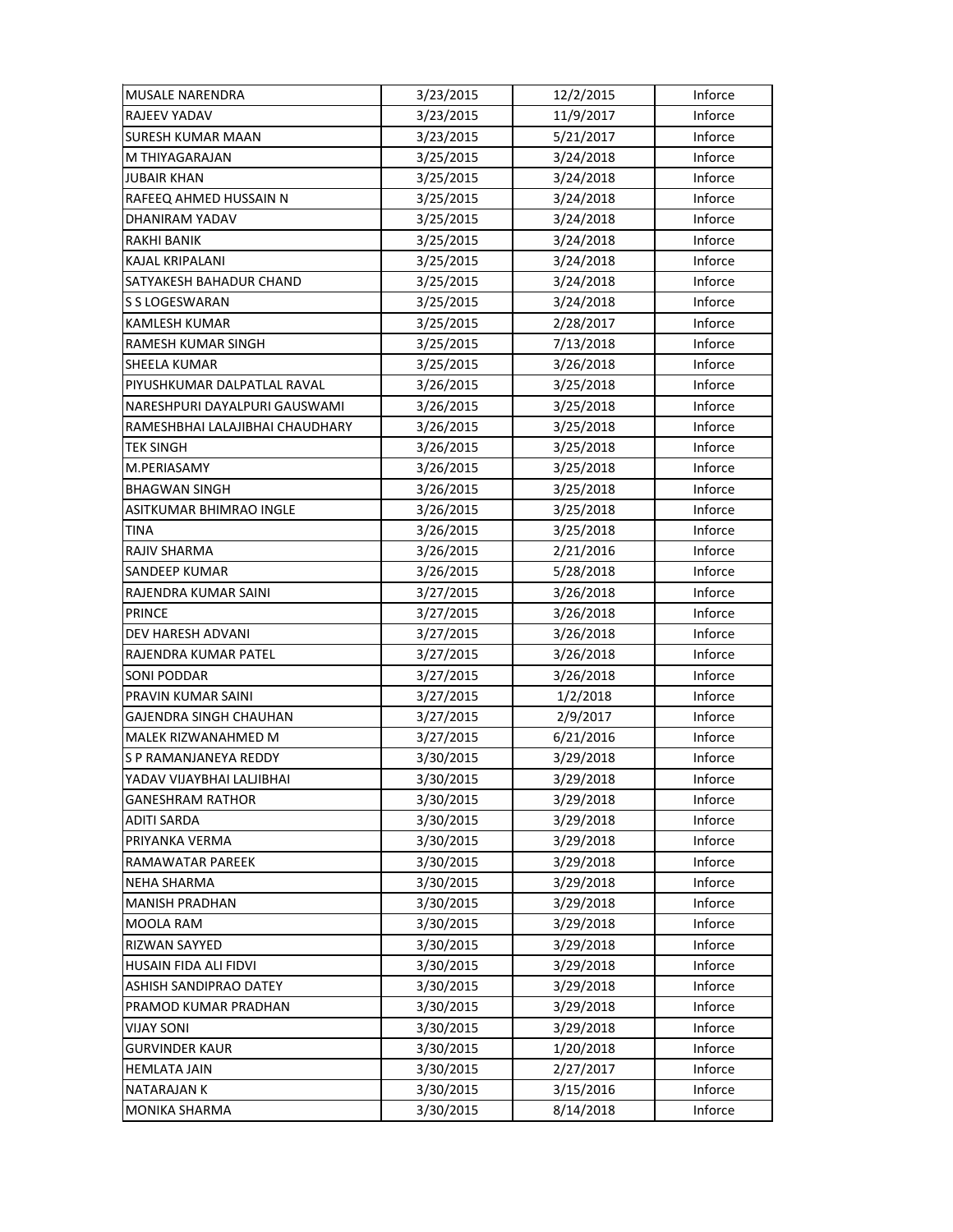| <b>ANKIT</b>                   | 3/30/2015 | 7/26/2016  | Inforce |
|--------------------------------|-----------|------------|---------|
| VALLABH VANMALI MORSANA        | 3/30/2015 | 8/25/2016  | Inforce |
| <b>KARAMJEET KAUR</b>          | 3/30/2015 | 10/27/2017 | Inforce |
| RAJESH KUMAR MISHRA            | 3/30/2015 | 12/30/2017 | Inforce |
| MEENU SHARMA                   | 3/30/2015 | 1/27/2018  | Inforce |
| <b>SUNITA BORA</b>             | 3/30/2015 | 8/25/2016  | Inforce |
| VARUN KUMAR DADLANI            | 3/31/2015 | 3/30/2018  | Inforce |
| JANAK PRAVINBHAI TIVARI        | 3/31/2015 | 3/30/2018  | Inforce |
| <b>VIKASH KUMAR</b>            | 3/31/2015 | 3/30/2018  | Inforce |
| MAHENDRA TULSHIRAM BHINGARDIVE | 3/31/2015 | 3/30/2018  | Inforce |
| RUCHI SHARMA                   | 3/31/2015 | 2/14/2016  | Inforce |
| <b>SACHIN KUMAR</b>            | 4/20/2015 | 4/21/2018  | Inforce |
| SATYANARAYANA JADAPALLE        | 4/20/2015 | 4/21/2018  | Inforce |
| RAVI AGRAWAL                   | 4/20/2015 | 4/21/2018  | Inforce |
| SHARVAN KUMAR MISHRA           | 4/24/2015 | 4/24/2018  | Inforce |
| <b>SIMRAN THUKRAL</b>          | 4/24/2015 | 4/24/2018  | Inforce |
| <b>VINOD KUMAR</b>             | 4/28/2015 | 4/28/2018  | Inforce |
| <b>JITEN H VITHALANI</b>       | 4/28/2015 | 4/28/2018  | Inforce |
| SAURABH KUMAR SHARMA           | 4/28/2015 | 4/28/2018  | Inforce |
| <b>GOUTAM CHATTERJEE</b>       | 4/28/2015 | 4/28/2018  | Inforce |
| REENA GAUTAM                   | 4/28/2015 | 4/28/2018  | Inforce |
| KIRTI KHANDUJA                 | 4/28/2015 | 4/28/2018  | Inforce |
| PAWAN KUMAR                    | 4/28/2015 | 4/28/2018  | Inforce |
| YOGESH PRAKASH SAWANT          | 4/28/2015 | 4/28/2018  | Inforce |
| <b>VIRENDER KUMAR</b>          | 4/28/2015 | 4/28/2018  | Inforce |
| KISHORE KUMAR SHARMA           | 4/28/2015 | 4/28/2018  | Inforce |
| MANGESH SHRIRANG NIKAM         | 4/28/2015 | 4/27/2018  | Inforce |
| SHEEL CHANDRA PAL              | 4/29/2015 | 4/29/2018  | Inforce |
| MOHAMMED HABEEB UDDIN          | 4/29/2015 | 5/29/2018  | Inforce |
| <b>BHARAT KEDARNATH PANDEY</b> | 4/29/2015 | 5/29/2018  | Inforce |
| ADARSH - SRIVASTAVA            | 4/29/2015 | 5/29/2018  | Inforce |
| RAMYA A P                      | 4/29/2015 | 5/29/2018  | Inforce |
| PREETI ASTHANA                 | 4/29/2015 | 5/29/2018  | Inforce |
| TEJENDRA KUMAR SAHU            | 4/29/2015 | 5/29/2018  | Inforce |
| DEEPAK GANGADHAR JADHAV        | 5/6/2015  | 6/6/2018   | Inforce |
| <b>VINAY JAIN</b>              | 5/6/2015  | 6/6/2018   | Inforce |
| SANTOSH KUMAR VIASHARAJ        | 5/6/2015  | 6/10/2018  | Inforce |
| <b>SUNIL KUMAR JHA</b>         | 5/6/2015  | 6/16/2018  | Inforce |
| SHAILENDRA SHIVKUMAR VERMA     | 5/6/2015  | 6/20/2018  | Inforce |
| PRANATI BEHERA                 | 5/6/2015  | 6/24/2018  | Inforce |
| <b>SACHIN AGRE</b>             | 5/6/2015  | 6/26/2018  | Inforce |
| SATISH KUMAR                   | 5/6/2015  | 5/7/2018   | Inforce |
| KAMAL KUMAR BHARTI             | 5/6/2015  | 5/7/2018   | Inforce |
| MLAP - GANDECHA                | 5/6/2015  | 5/7/2018   | Inforce |
| MOHD ABDUL NADEEM              | 5/6/2015  | 5/7/2018   | Inforce |
| <b>DINESH TIWARI</b>           | 5/7/2015  | 5/8/2018   | Inforce |
| DHANABAL R                     | 5/7/2015  | 5/8/2018   | Inforce |
| YASMIN M                       | 5/7/2015  | 5/8/2018   | Inforce |
| <b>DEVARAJ P</b>               | 5/7/2015  | 5/8/2018   | Inforce |
| RAHUL RAJPAL                   | 5/7/2015  | 5/8/2018   | Inforce |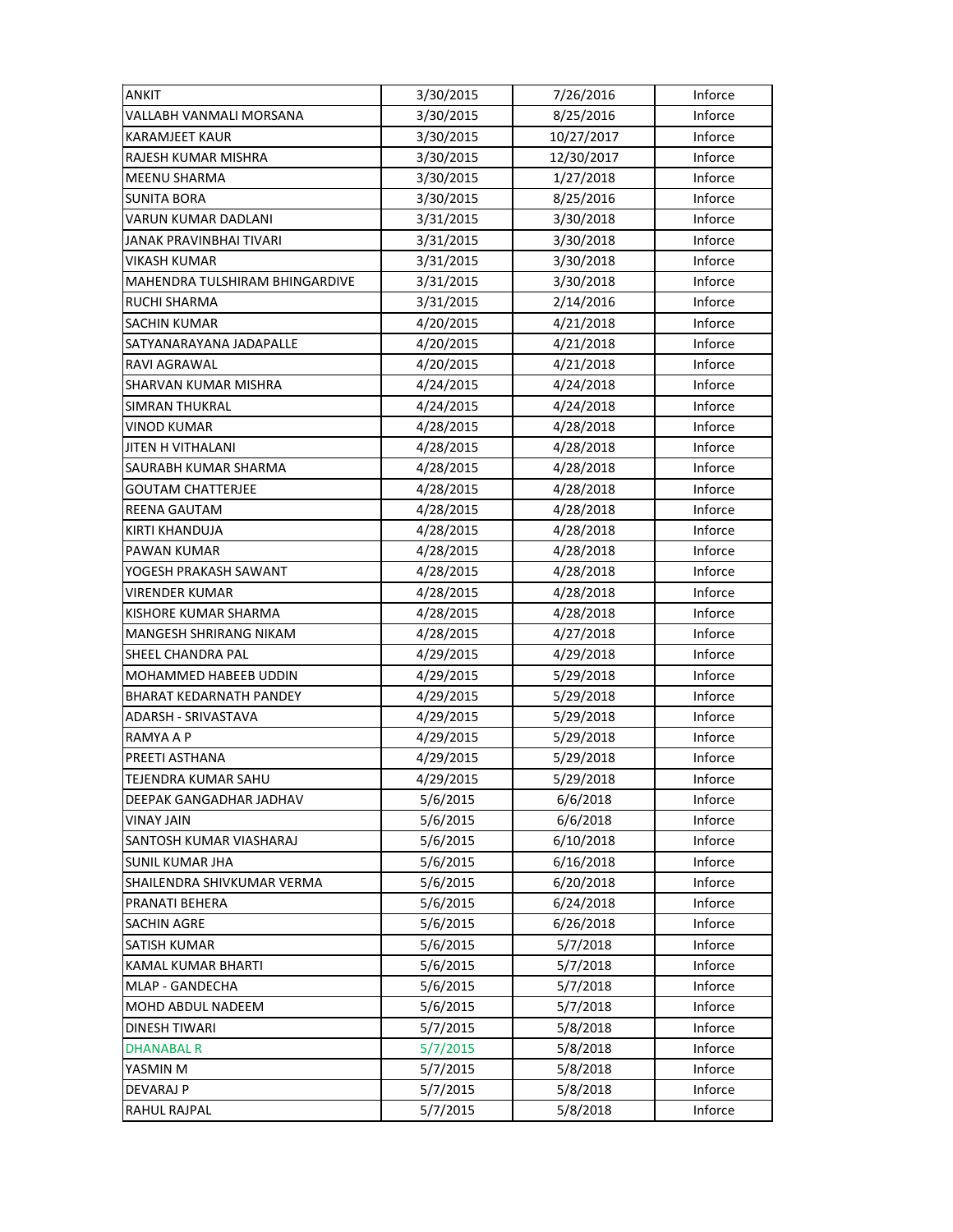| R.GEETHA NIL RAMADOSS          | 5/7/2015  | 5/8/2018  | Inforce |
|--------------------------------|-----------|-----------|---------|
| PRAVEEN KUMAR BOTHRA           | 5/7/2015  | 5/8/2018  | Inforce |
| GHADGE VAIBHAV RAMCHANDRA      | 5/7/2015  | 5/8/2018  | Inforce |
| MEHULBHAI DAHYABHAI PATEL      | 5/7/2015  | 5/8/2018  | Inforce |
| FORAM MAHESHBHAI PATEL         | 5/7/2015  | 5/8/2018  | Inforce |
| VIJAYAMAHENDRAN A              | 5/7/2015  | 5/8/2018  | Inforce |
| MITESH MAYUR THAKKAR           | 5/7/2015  | 5/8/2018  | Inforce |
| AMRUTLAL DHANABHAI PARMAR      | 5/12/2015 | 5/12/2018 | Inforce |
| VIKRAM SINGH                   | 5/12/2015 | 5/12/2018 | Inforce |
| <b>GANESH M</b>                | 5/12/2015 | 5/9/2018  | Inforce |
| SATISH KODAMALA                | 5/12/2015 | 5/9/2018  | Inforce |
| <b>PERUMAL K</b>               | 5/12/2015 | 5/12/2018 | Inforce |
| KARUPPUSAMY A                  | 5/12/2015 | 5/12/2018 | Inforce |
| M.KARTHIKEYAN NIL MATHIAZHAGAN | 5/12/2015 | 5/9/2018  | Inforce |
| <b>MUGAPPA D</b>               | 5/12/2015 | 5/12/2018 | Inforce |
| <b>NITIN GUPTA</b>             | 5/12/2015 | 5/12/2018 | Inforce |
| <b>GURDIP KAUR SANDHU</b>      | 5/12/2015 | 5/12/2018 | Inforce |
| <b>SAURAV VERMA</b>            | 5/12/2015 | 5/12/2018 | Inforce |
| KIRTI KIRAN SINGH KARAKOTI     | 5/12/2015 | 5/9/2018  | Inforce |
| PADMA SANTOSH GANDHAT          | 5/12/2015 | 5/9/2018  | Inforce |
| <b>DIXITA C FULSUNGE</b>       | 5/12/2015 | 5/12/2018 | Inforce |
| KHANDELWAL RAVSAHEB KADUBA     | 5/12/2015 | 5/12/2018 | Inforce |
| PRABAKARAN V                   | 5/12/2015 | 5/12/2018 | Inforce |
| PAVAK VRUNDAVANDAS PADIYA      | 5/12/2015 | 5/12/2018 | Inforce |
| D.VINODHAN NIL DURAISAMY       | 5/12/2015 | 5/12/2018 | Inforce |
| JIGNESH ASHOK DAVE             | 5/12/2015 | 5/12/2018 | Inforce |
| SOURABH DINESH TOSHNIWAL       | 5/12/2015 | 5/12/2018 | Inforce |
| <b>FAHIZA F</b>                | 5/12/2015 | 5/12/2018 | Inforce |
| TARANPREET KAUR                | 5/12/2015 | 5/12/2018 | Inforce |
| <b>VINIT M GHARAT</b>          | 5/12/2015 | 5/12/2018 | Inforce |
| LAVKUSH - SHARMA               | 5/13/2015 | 5/14/2018 | Inforce |
| <b>BHARAT SHANTARAM RANA</b>   | 5/13/2015 | 5/14/2018 | Inforce |
| PRABHAT SINGH                  | 5/13/2015 | 5/13/2018 | Inforce |
| <b>KAVITA</b>                  | 5/13/2015 | 5/14/2018 | Inforce |
| PURNANAND G PRABHUGAONKAR      | 5/13/2015 | 5/14/2018 | Inforce |
| <b>VIJAY KUMAR</b>             | 5/13/2015 | 5/14/2018 | Inforce |
| <b>GURBAKHSIS SINGH</b>        | 5/13/2015 | 5/14/2018 | Inforce |
| SANJEEV JOSHI                  | 5/13/2015 | 5/14/2018 | Inforce |
| DHEERAJ                        | 5/13/2015 | 5/14/2018 | Inforce |
| DAIVAT JAGDISHCHANDRA ZALA     | 5/13/2015 | 5/14/2018 | Inforce |
| ABILASH G C                    | 5/13/2015 | 5/14/2018 | Inforce |
| <b>SURESHKUMAR V T</b>         | 5/13/2015 | 5/14/2018 | Inforce |
| <b>KEDAR S RAGHOJI</b>         | 5/13/2015 | 5/14/2018 | Inforce |
| MOHAMMAD ZEESHAN ANSARI        | 5/13/2015 | 5/14/2018 | Inforce |
| POTHIRAJ P                     | 5/13/2015 | 5/14/2018 | Inforce |
| SUMITKUMAR J JOSHI             | 5/13/2015 | 5/14/2018 | Inforce |
| ARUN AGRAWAL                   | 5/13/2015 | 5/14/2018 | Inforce |
| PALANISAMY T                   | 5/13/2015 | 5/14/2018 | Inforce |
| ASHOK KUMAR SHARMA             | 5/13/2015 | 5/14/2018 | Inforce |
| ANURAG SHARMA                  | 5/13/2015 | 5/14/2018 | Inforce |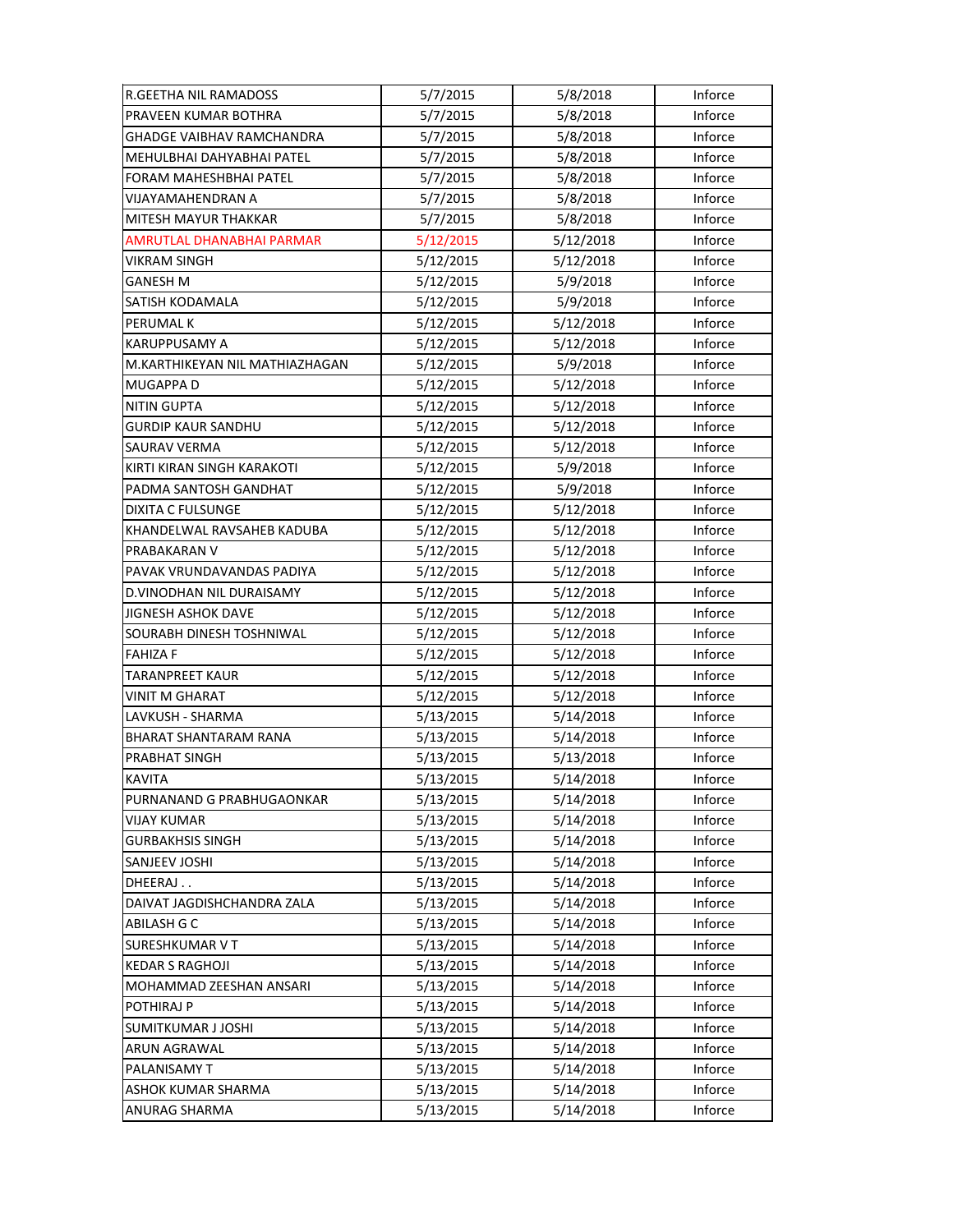| <b>ANOOPINDER SINGH</b>              | 5/13/2015 | 5/14/2018 | Inforce |
|--------------------------------------|-----------|-----------|---------|
| <b>RAHUL</b>                         | 5/13/2015 | 5/15/2018 | Inforce |
| VEDAMURTHI V                         | 5/18/2015 | 5/19/2018 | Inforce |
| <b>JYOTI DEKA</b>                    | 5/18/2015 | 5/19/2018 | Inforce |
| YASH HITENDRA JOSHI                  | 5/18/2015 | 5/19/2018 | Inforce |
| RAMESHKUMAR R                        | 5/18/2015 | 5/19/2018 | Inforce |
| MOBIN AIYUBBHAI KHANDU               | 5/18/2015 | 5/19/2018 | Inforce |
| PRITHVI MOHAN SUBRAMANIAM            | 5/18/2015 | 5/19/2018 | Inforce |
| <b>NAJEEB HUSAIN</b>                 | 5/18/2015 | 5/19/2018 | Inforce |
| <b>SURESH P HEGDE</b>                | 5/18/2015 | 5/19/2018 | Inforce |
| <b>HUKUM SING</b>                    | 5/18/2015 | 5/19/2018 | Inforce |
| VAIBHAV SADANAND MENDON              | 5/18/2015 | 5/19/2018 | Inforce |
| NAGARAJ S SAYHYANARAYAN              | 5/18/2015 | 5/19/2018 | Inforce |
| RAGHAVENDRA P PRAKASH M              | 5/18/2015 | 5/19/2018 | Inforce |
| NAGARAJA MURTHY H.R. HALASAHALLI RUD | 5/18/2015 | 5/19/2018 | Inforce |
| D.RANJEETH PAVAN DORESWAMY           | 5/18/2015 | 5/19/2018 | Inforce |
| <b>MAHENDRAKH</b>                    | 5/18/2015 | 5/19/2018 | Inforce |
| NANJEGOWDA M                         | 5/18/2015 | 5/19/2018 | Inforce |
| SAMIR JANA GAONKAR                   | 5/18/2015 | 5/19/2018 | Inforce |
| DEEPANSHU SALUJA                     | 5/18/2015 | 5/19/2018 | Inforce |
| M GANAPATHI                          | 5/18/2015 | 5/19/2018 | Inforce |
| NAGABHUSHAN R V                      | 5/18/2015 | 5/19/2018 | Inforce |
| ATUL - -                             | 5/18/2015 | 5/19/2018 | Inforce |
| LAL - SINGH                          | 5/18/2015 | 5/19/2018 | Inforce |
| <b>FATEH SINGH</b>                   | 5/18/2015 | 5/19/2018 | Inforce |
| PRANAV KUNDRA                        | 5/25/2015 | 5/26/2018 | Inforce |
| <b>IRFAN KHAN</b>                    | 5/25/2015 | 5/26/2018 | Inforce |
| ROOPA S DEVARI                       | 5/25/2015 | 5/22/2018 | Inforce |
| <b>B.DHANYA BALAKRISHNAN</b>         | 5/25/2015 | 5/22/2018 | Inforce |
| <b>PRADEEP J</b>                     | 5/25/2015 | 5/22/2018 | Inforce |
| NARENDRA BABU A M                    | 5/25/2015 | 5/22/2018 | Inforce |
| SHRADDHA RAMKRUSHNA BHANDARKAR       | 5/25/2015 | 5/26/2018 | Inforce |
| SUROOCHI CHAWLA                      | 5/25/2015 | 5/26/2018 | Inforce |
| PARAMJEET SINGH MAKKAR               | 5/25/2015 | 5/26/2018 | Inforce |
| SILIVERI JAIRAM                      | 5/25/2015 | 5/26/2018 | Inforce |
| <b>SHEKAR ORUGANTI</b>               | 5/25/2015 | 5/26/2018 | Inforce |
| RASHID - RAZA                        | 5/25/2015 | 5/26/2018 | Inforce |
| KRISHNA RABIPRASAD NAYAK             | 5/25/2015 | 5/26/2018 | Inforce |
| JAINIKA GAURANGBHAI DUDHIYA          | 5/25/2015 | 5/26/2018 | Inforce |
| N.S.VINUTHA SREENIVASA               | 5/25/2015 | 5/26/2018 | Inforce |
| D.CHIDAMBAR DASAPPA                  | 5/25/2015 | 5/26/2018 | Inforce |
| V.N.RAMESH VIDYAM NAGARAHARAO        | 5/25/2015 | 5/26/2018 | Inforce |
| P BHARAT CHANDRA                     | 5/25/2015 | 5/26/2018 | Inforce |
| KONNERU RAVI KUMAR                   | 5/25/2015 | 5/26/2018 | Inforce |
| <b>ASLAM SHAH</b>                    | 5/25/2015 | 5/26/2018 | Inforce |
| SONALI HEMAL SANGRAJKA               | 5/25/2015 | 5/26/2018 | Inforce |
| SACHIN . SHARMA                      | 5/26/2015 | 5/27/2018 | Inforce |
| <b>MAHESH - CHAND</b>                | 5/26/2015 | 5/27/2018 | Inforce |
| DINDAYAL BADODIYA                    | 5/26/2015 | 5/27/2018 | Inforce |
| <b>JADISH ROHADE</b>                 | 5/26/2015 | 5/27/2018 | Inforce |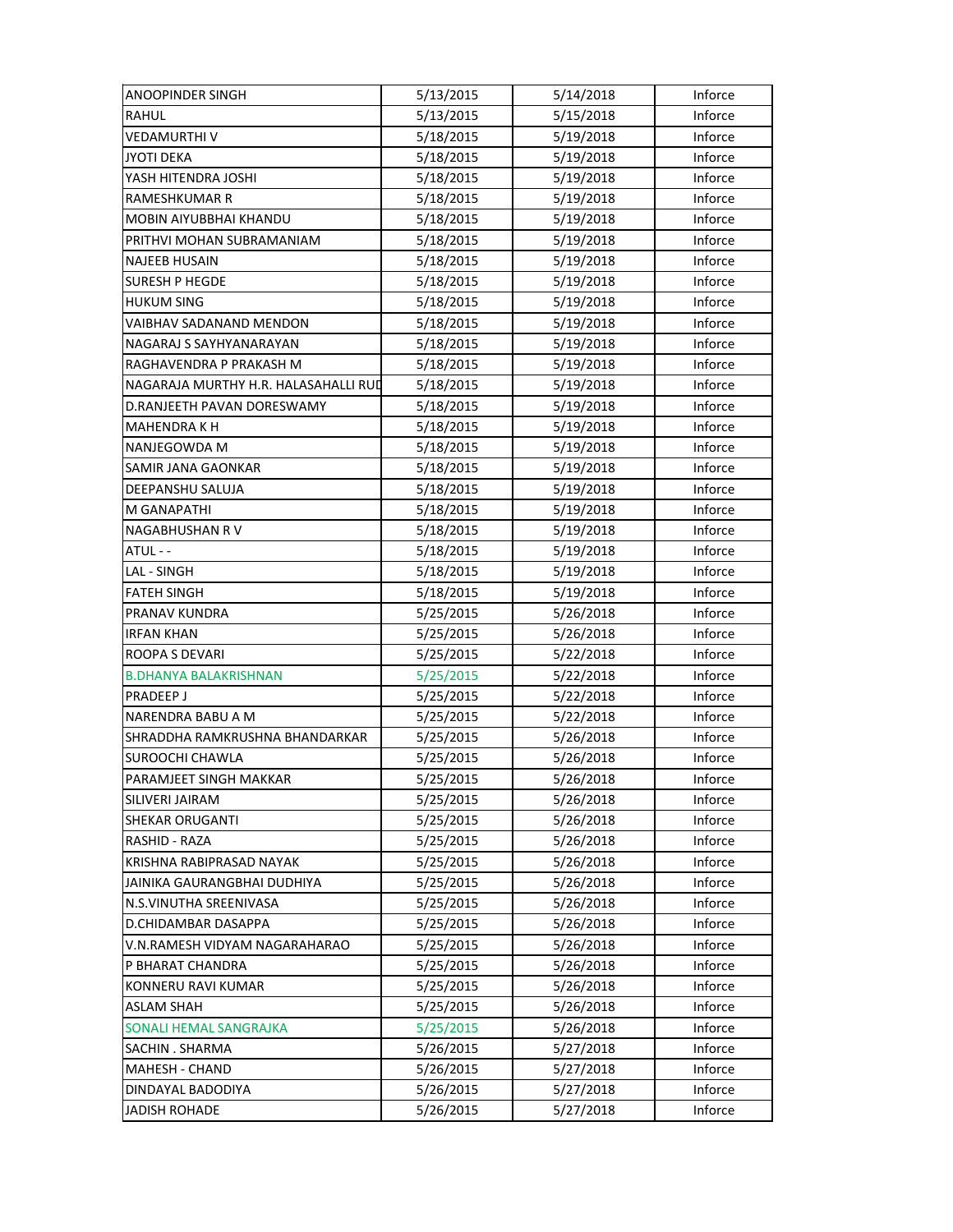| SANTOSH PANCHAL                | 5/26/2015 | 5/27/2018 | Inforce |
|--------------------------------|-----------|-----------|---------|
| RUKHSAR YASIN KHAN             | 5/28/2015 | 5/29/2018 | Inforce |
| <b>KULDEEP KUMAR</b>           | 5/28/2015 | 5/29/2018 | Inforce |
| <b>RUBEENA</b>                 | 5/28/2015 | 5/29/2018 | Inforce |
| <b>MYTHILI G</b>               | 5/28/2015 | 5/29/2018 | Inforce |
| PARMAR TRIBHOVANBHAI MAGANBHAI | 5/28/2015 | 5/29/2018 | Inforce |
| MAYURSINH S CHUDASMA           | 5/28/2015 | 5/29/2018 | Inforce |
| ZALAP PARIMALBHAI TRIVEDI      | 5/28/2015 | 5/29/2018 | Inforce |
| <b>RAVI KUMAR E</b>            | 5/28/2015 | 5/29/2018 | Inforce |
| RAVIKUMAR T                    | 5/28/2015 | 5/29/2018 | Inforce |
| PRADEEP KUMAR                  | 5/28/2015 | 5/29/2018 | Inforce |
| DHARMESH DEVENDRABHAI TRIVEDI  | 5/28/2015 | 5/29/2018 | Inforce |
| RITESH SINGH                   | 5/28/2015 | 5/29/2018 | Inforce |
| JAGDEEP SINGH                  | 5/28/2015 | 5/29/2018 | Inforce |
| <b>SUNEER DHINGRA</b>          | 5/28/2015 | 5/29/2018 | Inforce |
| KANSARA RUSHABH SUDHIRBHAI     | 5/29/2015 | 5/30/2018 | Inforce |
| HARIT ISHWARSINGH HARDEVSINGH  | 5/29/2015 | 5/30/2018 | Inforce |
| PUNEET NARULA                  | 5/29/2015 | 5/30/2018 | Inforce |
| <b>ROHIT S GURAV</b>           | 5/29/2015 | 5/30/2018 | Inforce |
| SHRIKANTA SHARMA               | 5/29/2015 | 5/30/2018 | Inforce |
| PANKAJ KUMAR                   | 5/29/2015 | 5/30/2018 | Inforce |
| <b>SHAKTI SINGH CHOUHAN</b>    | 5/29/2015 | 5/30/2018 | Inforce |
| RAJENDRA KUMAR NANDA           | 5/29/2015 | 5/30/2018 | Inforce |
| SHARMATHI S                    | 5/29/2015 | 5/30/2018 | Inforce |
| CHHAVI SRIVASTAVA              | 5/29/2015 | 5/30/2018 | Inforce |
| <b>ASHOK KUMAR RATHORE</b>     | 5/29/2015 | 5/30/2018 | Inforce |
| SAVAN PRAFULCHANDRA PAREKH     | 5/29/2015 | 5/30/2018 | Inforce |
| ROSHANIBEN MUKESHKUMAR PATEL   | 5/29/2015 | 5/30/2018 | Inforce |
| ARUNKUMAR GIRDHARLAL SODAGAR   | 5/29/2015 | 5/30/2018 | Inforce |
| KIRANKUMAR DAHYALAL MODI       | 5/29/2015 | 5/30/2018 | Inforce |
| DEPAK.GOYAL                    | 5/29/2015 | 5/30/2018 | Inforce |
| TANUJ MAHESHWARI               | 5/29/2015 | 5/30/2018 | Inforce |
| <b>KUSUM</b>                   | 5/29/2015 | 5/30/2018 | Inforce |
| PRAKASH CHANDRA PORWAL         | 5/29/2015 | 5/30/2018 | Inforce |
| AMOL GOVINDRAO BHOLANE         | 5/29/2015 | 5/30/2018 | Inforce |
| SONAL PRAKASH KUMAVAT          | 5/29/2015 | 5/30/2018 | Inforce |
| KRISHNA KUMAR YADAV            | 5/29/2015 | 5/30/2018 | Inforce |
| SHAMBHULINGANAGOUDA J          | 5/31/2015 | 6/3/2018  | Inforce |
| M DILIP KUMAR                  | 5/31/2015 | 6/3/2018  | Inforce |
| RAVI VALLABHBHAI SHIHORA       | 5/31/2015 | 6/3/2018  | Inforce |
| RAMESH ALLI                    | 5/31/2015 | 6/3/2018  | Inforce |
| MAHENDRA SINGH CHAUHAN         | 5/31/2015 | 6/3/2018  | Inforce |
| GOPAL KUNDU                    | 5/31/2015 | 6/3/2018  | Inforce |
| <b>JUNMONI BARUAH</b>          | 5/31/2015 | 6/3/2018  | Inforce |
| RAVI JAISWAL                   | 5/31/2015 | 6/3/2018  | Inforce |
| SANTOSH KUMAR MAHAPATRA        | 5/31/2015 | 6/3/2018  | Inforce |
| KIRAN KUMAR REDDY GADWALAVARI  | 5/31/2015 | 6/3/2018  | Inforce |
| KALAPATI SREENIVASULU          | 5/31/2015 | 6/3/2018  | Inforce |
| <b>PARDEEP KAUR</b>            | 5/31/2015 | 6/3/2018  | Inforce |
| <b>LOVELY THAPAR</b>           | 5/31/2015 | 6/3/2018  | Inforce |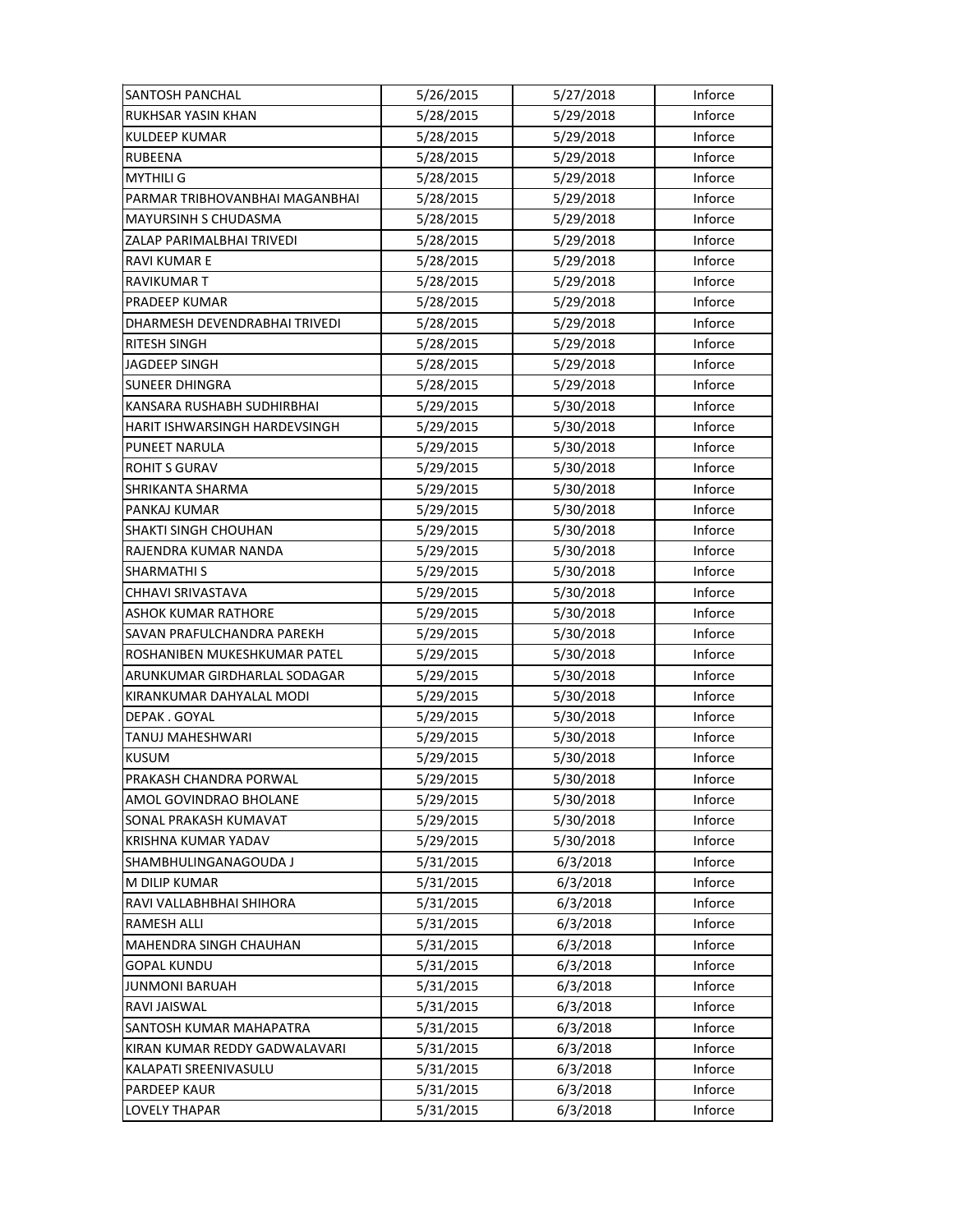| MAHENDRA KUMAR YADAV         | 5/31/2015 | 6/3/2018  | Inforce |
|------------------------------|-----------|-----------|---------|
| <b>NIKITA UBALE</b>          | 5/31/2015 | 6/3/2018  | Inforce |
| SATISH NARENDRABHAI TOLANI   | 5/31/2015 | 6/3/2018  | Inforce |
| HARSH VARDHAN TAPURIAH       | 5/31/2015 | 6/3/2018  | Inforce |
| PRADEEP KUMAR MOHAPATRA      | 5/31/2015 | 6/3/2018  | Inforce |
| YOGESH GANGARAMBHAI OZA      | 5/31/2015 | 6/3/2018  | Inforce |
| <b>MAZAHIR HASAN</b>         | 5/31/2015 | 6/3/2018  | Inforce |
| <b>KAMAL DEEP SINGH</b>      | 5/31/2015 | 6/3/2018  | Inforce |
| <b>NARESH KUMAR</b>          | 5/31/2015 | 6/3/2018  | Inforce |
| SACHINKUMAR DILIPBHAI PATEL  | 6/5/2015  | 6/6/2018  | Inforce |
| <b>MANOJ KUMAR SINGH</b>     | 6/5/2015  | 6/6/2018  | Inforce |
| <b>ABHAY TANDON</b>          | 6/5/2015  | 6/6/2018  | Inforce |
| WASI RAZA                    | 6/5/2015  | 6/6/2018  | Inforce |
| MUKESH KUMAWAT               | 6/5/2015  | 6/6/2018  | Inforce |
| SOUMYAJEET SAMAL             | 6/5/2015  | 6/6/2018  | Inforce |
| A MANIKANDAN                 | 6/5/2015  | 6/6/2018  | Inforce |
| AALLA PRAVEEN KUMAR          | 6/5/2015  | 6/6/2018  | Inforce |
| RADHEY SHYAM VERMA           | 6/5/2015  | 6/6/2018  | Inforce |
| <b>SHAEK IMAM SAHEB</b>      | 6/5/2015  | 6/6/2018  | Inforce |
| <b>FOZIA KHAN</b>            | 6/5/2015  | 6/6/2018  | Inforce |
| Y SHAIK VAZEED AHMED         | 6/5/2015  | 6/6/2018  | Inforce |
| VENKATA RAMANA RAJU B        | 6/5/2015  | 6/6/2018  | Inforce |
| R RAMASUBRAMANIARAJA         | 6/5/2015  | 6/6/2018  | Inforce |
| P PRABHU                     | 6/5/2015  | 6/6/2018  | Inforce |
| <b>S MALATHI</b>             | 6/5/2015  | 6/6/2018  | Inforce |
| <b>SANJAY KUMAR</b>          | 6/5/2015  | 6/6/2018  | Inforce |
| <b>NARESH KUMAR</b>          | 6/5/2015  | 6/6/2018  | Inforce |
| SUDHIR KUMAR                 | 6/5/2015  | 6/6/2018  | Inforce |
| SHAH KARAN JAYLESHBHAI       | 6/5/2015  | 6/6/2018  | Inforce |
| <b>JISHA KRISHNAN</b>        | 6/5/2015  | 6/6/2018  | Inforce |
| <b>GAURAV - CHAUHAN</b>      | 6/5/2015  | 6/6/2018  | Inforce |
| <b>SURESH KUMAR GUPTA</b>    | 6/5/2015  | 6/6/2018  | Inforce |
| T S PRAVEEN KUMAR RAJU       | 6/5/2015  | 6/6/2018  | Inforce |
| <b>AJAY KANT</b>             | 6/5/2015  | 6/6/2018  | Inforce |
| SHANKARRAO GOVINDRAO DOLTADE | 6/5/2015  | 6/5/2018  | Inforce |
| <b>KAPIL ARORA</b>           | 6/5/2015  | 6/6/2018  | Inforce |
| M RAGHAVENDRAREDDY           | 6/5/2015  | 6/6/2018  | Inforce |
| DURAISELVAN S                | 6/5/2015  | 6/6/2018  | Inforce |
| V SUDHA                      | 6/9/2015  | 6/10/2018 | Inforce |
| DINESH KUMAR KASANA          | 6/9/2015  | 6/10/2018 | Inforce |
| <b>RAJESH PATEL</b>          | 6/9/2015  | 6/10/2018 | Inforce |
| <b>ISHAQUE MOHD</b>          | 6/9/2015  | 6/10/2018 | Inforce |
| <b>SACHIN KUMAR</b>          | 6/9/2015  | 6/10/2018 | Inforce |
| MOHAK CHAUDHARY              | 6/9/2015  | 6/10/2018 | Inforce |
| SALAUDDIN ASA MOHAMMED       | 6/9/2015  | 6/10/2018 | Inforce |
| SIMRANJIT SINGH. GHAI        | 6/9/2015  | 6/10/2018 | Inforce |
| AKHILA P S                   | 6/9/2015  | 6/10/2018 | Inforce |
| CHANDRASHEKHARAIAH S         | 6/9/2015  | 6/10/2018 | Inforce |
| P THILAGAVATHI               | 6/9/2015  | 6/10/2018 | Inforce |
| <b>SUNIL KUMAR</b>           | 6/9/2015  | 6/10/2018 | Inforce |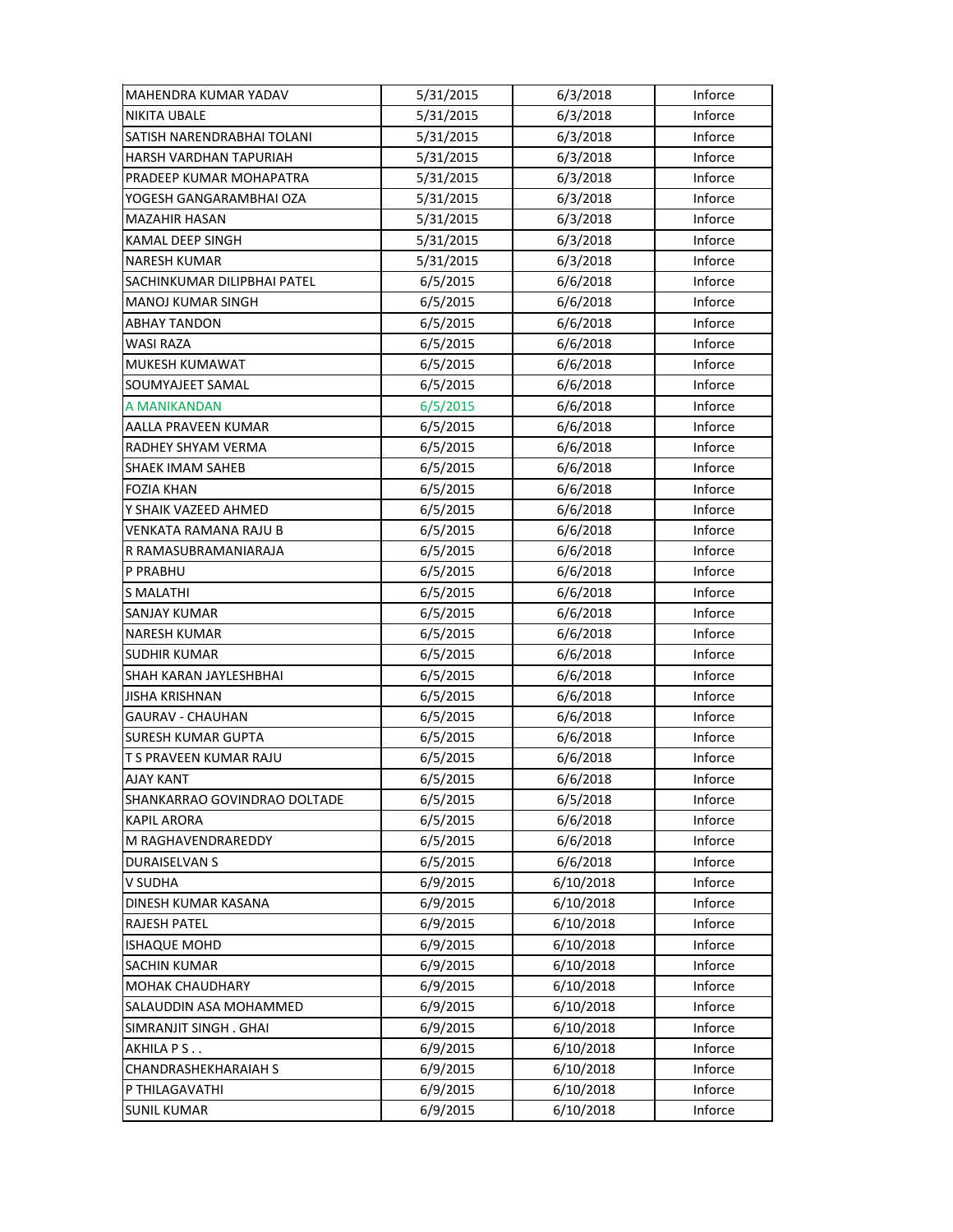| <b>K REDDAIAH</b>               | 6/9/2015  | 6/10/2018 | Inforce |
|---------------------------------|-----------|-----------|---------|
| VADLAMUDI SIREESHA              | 6/9/2015  | 6/10/2018 | Inforce |
| <b>JAYDEEP NAKUM</b>            | 6/9/2015  | 6/10/2018 | Inforce |
| HARBHAJAN SINGH BHATIA          | 6/9/2015  | 6/10/2018 | Inforce |
| NARINDER . SINGH                | 6/9/2015  | 6/10/2018 | Inforce |
| DILIP SHIVSHANKAR PAREEK        | 6/9/2015  | 6/10/2018 | Inforce |
| <b>AMAR - SINGH</b>             | 6/9/2015  | 6/10/2018 | Inforce |
| ANUBHAV - -                     | 6/9/2015  | 6/10/2018 | Inforce |
| <b>BABITA</b>                   | 6/10/2015 | 6/11/2018 | Inforce |
| CHAMANDEEP.                     | 6/10/2015 | 6/11/2018 | Inforce |
| VIJAY ANAND MAHADIK             | 6/10/2015 | 6/11/2018 | Inforce |
| UJJWAL PRAKASH                  | 6/10/2015 | 6/11/2018 | Inforce |
| SOMITRA VERMA                   | 6/10/2015 | 6/11/2018 | Inforce |
| SHEETAL NARAYANDASJI WARMA      | 6/10/2015 | 6/11/2018 | Inforce |
| NANDINI SUNIL BARVE             | 6/10/2015 | 6/11/2018 | Inforce |
| VIKAS - -                       | 6/12/2015 | 6/12/2018 | Inforce |
| SANTOSH KUMAR SHARMA            | 6/12/2015 | 6/13/2018 | Inforce |
| <b>SETHUPATHY S</b>             | 6/12/2015 | 6/13/2018 | Inforce |
| MEERJA IMRAN HUSSAIN            | 6/12/2015 | 6/13/2018 | Inforce |
| CHINTAKRINDA PENCHALAIAH        | 6/12/2015 | 6/13/2018 | Inforce |
| LOKESH SHARRMA                  | 6/12/2015 | 6/13/2018 | Inforce |
| DILIP R                         | 6/12/2015 | 6/13/2018 | Inforce |
| HARISH M                        | 6/15/2015 | 6/16/2018 | Inforce |
| RAGHUNATH D                     | 6/15/2015 | 6/16/2018 | Inforce |
| <b>RAKESH PANDEY</b>            | 6/15/2015 | 6/16/2018 | Inforce |
| <b>KAMLESH KUMAR</b>            | 6/15/2015 | 6/16/2018 | Inforce |
| A. BINITA ANANDAN               | 6/15/2015 | 6/16/2018 | Inforce |
| SUBODH KUMAR DUBEY              | 6/15/2015 | 6/16/2018 | Inforce |
| <b>DINESH KUMAR</b>             | 6/15/2015 | 6/16/2018 | Inforce |
| PARDEEP KUMAR                   | 6/15/2015 | 6/16/2018 | Inforce |
| PURAMA NAGA AASLESHA            | 6/15/2015 | 6/16/2018 | Inforce |
| <b>GURMANJOT SINGH</b>          | 6/17/2015 | 6/18/2018 | Inforce |
| <b>SHAH RAJESH VIDHI</b>        | 6/17/2015 | 6/18/2018 | Inforce |
| MOHAMMED IBRAHIM HABEEBULLAH    | 6/17/2015 | 6/18/2018 | Inforce |
| <b>VIGNESH KV</b>               | 6/17/2015 | 6/18/2018 | Inforce |
| ROHIT CHADDA                    | 6/17/2015 | 6/18/2018 | Inforce |
| <b>BAL KISHAN</b>               | 6/17/2015 | 6/18/2018 | Inforce |
| AMANDEEP SINGH MALHOTRA         | 6/17/2015 | 6/18/2018 | Inforce |
| MOHMMADABRAR BHIKHANKHAN MAKAR/ | 6/17/2015 | 6/18/2018 | Inforce |
| <b>CHANDRA BHANU MOHANTY</b>    | 6/17/2015 | 6/18/2018 | Inforce |
| <b>MANMOHAN SHARMA</b>          | 6/18/2015 | 6/19/2018 | Inforce |
| <b>NITIN SINGH</b>              | 6/18/2015 | 6/19/2018 | Inforce |
| KAUSHIK SOLANKI                 | 6/18/2015 | 6/19/2018 | Inforce |
| <b>NILESH KAUSHAL</b>           | 6/18/2015 | 6/19/2018 | Inforce |
| ASHISH KUMAR DANDAK             | 6/18/2015 | 6/19/2018 | Inforce |
| <b>MAHESH KUMAR</b>             | 6/18/2015 | 6/19/2018 | Inforce |
| KONTHAM MOHAN PRASAD            | 6/18/2015 | 6/19/2018 | Inforce |
| <b>MAHENDRAN V</b>              | 6/18/2015 | 6/19/2018 | Inforce |
| <b>ANKUSH SHARMA</b>            | 6/18/2015 | 6/19/2018 | Inforce |
| <b>BONANGI SANTHOSH KUMAR</b>   | 6/18/2015 | 6/19/2018 | Inforce |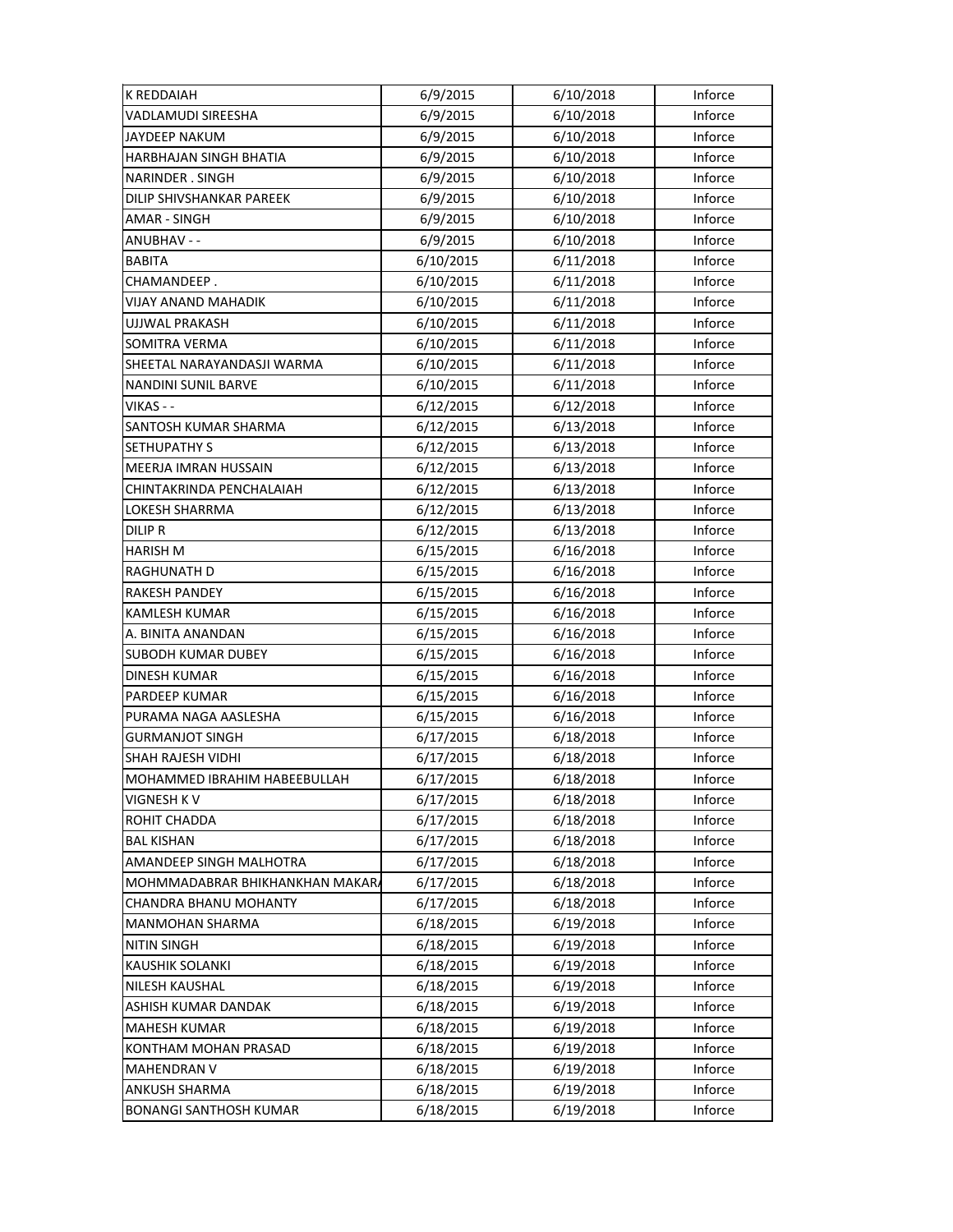| SIYA SATAPPA KUMBHAR       | 6/18/2015 | 6/19/2018 | Inforce |
|----------------------------|-----------|-----------|---------|
| A MANOJ                    | 6/18/2015 | 6/19/2018 | Inforce |
| <b>S RAGHU</b>             | 6/18/2015 | 6/19/2018 | Inforce |
| <b>GIRISH R</b>            | 6/18/2015 | 6/19/2018 | Inforce |
| VIRENDRA KHANDELWAL        | 6/18/2015 | 6/19/2018 | Inforce |
| NARENDRABHAI RAVAL         | 6/18/2015 | 6/19/2018 | Inforce |
| ROOPA K G                  | 6/18/2015 | 6/19/2018 | Inforce |
| <b>AMRAT PRAJAPATI</b>     | 6/18/2015 | 6/19/2018 | Inforce |
| ASHOK KUMAR PUNIA          | 6/19/2015 | 6/20/2018 | Inforce |
| ARUNA NITIN JADHAV         | 6/19/2015 | 6/20/2018 | Inforce |
| <b>DEEPTI SHARMA</b>       | 6/19/2015 | 6/20/2018 | Inforce |
| MAHENDRA RAMSWARUP SAINI   | 6/19/2015 | 6/20/2018 | Inforce |
| JADAV RAMESHWAR            | 6/19/2015 | 6/20/2018 | Inforce |
| V.K.S. SELVARAJ            | 6/19/2015 | 6/20/2018 | Inforce |
| UMAR FAROOQ H A            | 6/23/2015 | 6/24/2018 | Inforce |
| RAKHI SRIKANTH             | 6/23/2015 | 6/24/2018 | Inforce |
| VIJAY KUMAR JAIN           | 6/23/2015 | 6/24/2018 | Inforce |
| SANKARSAN BARIK            | 6/23/2015 | 6/24/2018 | Inforce |
| M SHENBAGANATHAN           | 6/23/2015 | 6/24/2018 | Inforce |
| <b>RENU SINGH</b>          | 6/23/2015 | 6/24/2018 | Inforce |
| <b>HARSHITH T P</b>        | 6/23/2015 | 6/24/2018 | Inforce |
| <b>BHARAT HARENDRA RAY</b> | 6/23/2015 | 6/24/2018 | Inforce |
| DEEPA J PADIYA             | 6/23/2015 | 6/24/2018 | Inforce |
| ASHOK KUMAR BARMAN         | 6/23/2015 | 6/24/2018 | Inforce |
| <b>SACHIN MITTAL</b>       | 6/23/2015 | 6/24/2018 | Inforce |
| VENKATESWARA RAO EATHARA   | 6/23/2015 | 6/24/2018 | Inforce |
| <b>AMRIK. SINGH</b>        | 6/23/2015 | 6/24/2018 | Inforce |
| ANIKET PRABHAKAR KALMKAR   | 6/23/2015 | 6/24/2018 | Inforce |
| <b>SUNIL KUMAR. BHALLA</b> | 6/23/2015 | 6/24/2018 | Inforce |
| <b>SAGAR PATEL</b>         | 6/23/2015 | 6/24/2018 | Inforce |
| M MUNIASAMY                | 6/23/2015 | 6/24/2018 | Inforce |
| <b>DEEPAK RAGHAW</b>       | 6/23/2015 | 6/24/2018 | Inforce |
| ROHINI ARALIMAR            | 6/23/2015 | 6/24/2018 | Inforce |
| <b>KATHIRESAN E</b>        | 6/23/2015 | 6/24/2018 | Inforce |
| LALIT KUMAR SHARMA         | 6/23/2015 | 6/24/2018 | Inforce |
| YOGESH KUMAR               | 6/23/2015 | 6/24/2018 | Inforce |
| MUDEDLA CHAITANYA KUMAR    | 6/23/2015 | 6/24/2018 | Inforce |
| TIKKAVARAPU TRILOK REDDY   | 6/23/2015 | 6/24/2018 | Inforce |
| <b>USMAN SHAREEF</b>       | 6/23/2015 | 6/24/2018 | Inforce |
| USHA RANI                  | 6/23/2015 | 6/24/2018 | Inforce |
| P SARADHI SETTIPALLI       | 6/24/2015 | 6/24/2018 | Inforce |
| <b>ISHA AJAY PRAJAPATI</b> | 6/24/2015 | 6/24/2018 | Inforce |
| JEETENDRA SHOBHNATH YADAV  | 6/24/2015 | 6/24/2018 | Inforce |
| AJAYKUMAR BABULAL DARJI    | 6/24/2015 | 6/24/2018 | Inforce |
| <b>AJAY KUMAR GOYAL</b>    | 6/24/2015 | 6/24/2018 | Inforce |
| PREETIKA KALIA             | 6/24/2015 | 6/24/2018 | Inforce |
| VINAY KUMAR SACHDEVA       | 6/25/2015 | 6/26/2018 | Inforce |
| N. SANKARA KUMAR           | 6/25/2015 | 6/26/2018 | Inforce |
| NIDHI DHILLON              | 6/25/2015 | 6/26/2018 | Inforce |
| SANDIP TARANATH GHODE      | 6/25/2015 | 6/26/2018 | Inforce |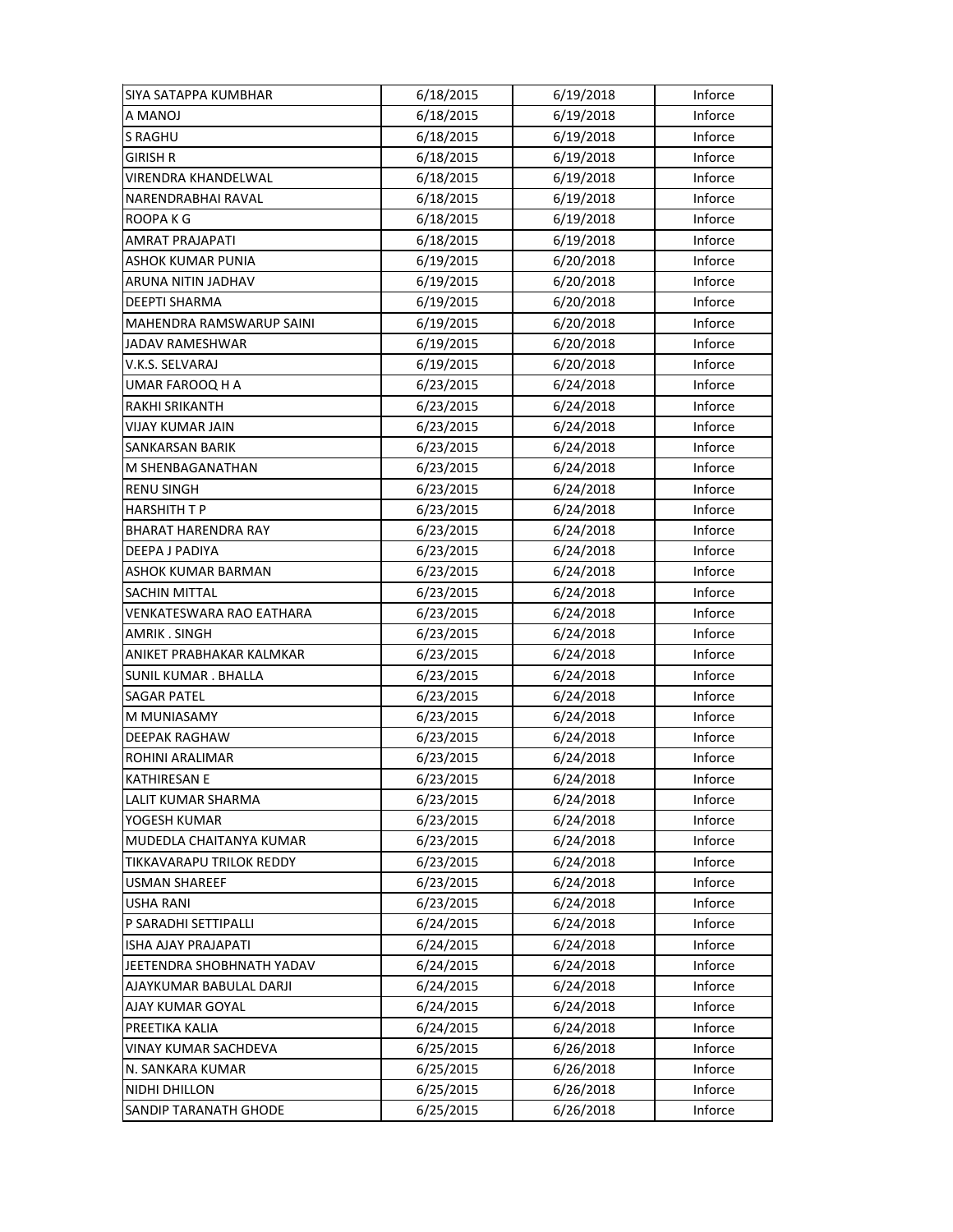| MUTHUKURI VENKATESWARLU         | 6/25/2015 | 6/26/2018 | Inforce |
|---------------------------------|-----------|-----------|---------|
| P. VIJAYAKUMAR                  | 6/25/2015 | 6/26/2018 | Inforce |
| UMESH SAINI                     | 6/25/2015 | 6/26/2018 | Inforce |
| HARESHKUMAR POPATJI GOHIL       | 6/25/2015 | 6/26/2018 | Inforce |
| TEJPAL SINGH RAJPUT             | 6/25/2015 | 6/26/2018 | Inforce |
| <b>VISHAL MOKHERE</b>           | 6/25/2015 | 6/26/2018 | Inforce |
| <b>BRIJESH TRIPATHI</b>         | 6/25/2015 | 6/26/2018 | Inforce |
| <b>MD TANWEER ALAM</b>          | 6/25/2015 | 6/26/2018 | Inforce |
| NIRMALKAR DHUN RAM              | 6/25/2015 | 6/26/2018 | Inforce |
| DEEPTI - AGRAWAL                | 6/25/2015 | 6/26/2018 | Inforce |
| SAHU KUMAR AJAY                 | 6/25/2015 | 6/26/2018 | Inforce |
| <b>ASIT KUMAR PARAMANIK</b>     | 6/25/2015 | 6/26/2018 | Inforce |
| R. KALAVATHI                    | 6/25/2015 | 6/26/2018 | Inforce |
| P SUDHAKAR                      | 6/25/2015 | 6/26/2018 | Inforce |
| <b>JITENDER KUMAR</b>           | 6/25/2015 | 6/26/2018 | Inforce |
| <b>ARISE NAGA KISHORE</b>       | 6/25/2015 | 6/26/2018 | Inforce |
| <b>T RAMADEVI</b>               | 6/25/2015 | 6/26/2018 | Inforce |
| KUMMITHA RAJASEKHARA REDDY      | 6/25/2015 | 6/26/2018 | Inforce |
| DASARI SATISH KUMAR             | 6/25/2015 | 6/26/2018 | Inforce |
| <b>GANAPATHI N BOODE</b>        | 6/25/2015 | 6/26/2018 | Inforce |
| YASHWANT SHANKAR YADAV          | 6/25/2015 | 6/26/2018 | Inforce |
| AJIT NATWERLAL NAGAR            | 6/25/2015 | 6/26/2018 | Inforce |
| SATISH GURMUKH CHOPRA           | 6/25/2015 | 6/26/2018 | Inforce |
| DINESH UDHAVDAS CHAWLA          | 6/25/2015 | 6/26/2018 | Inforce |
| <b>SURYAKANT BHAURAO GAWARE</b> | 6/25/2015 | 6/26/2018 | Inforce |
| S. SAHAYA BEULA                 | 5/26/2015 | 6/27/2018 | Inforce |
| <b>NAVEEN BABERWAL</b>          | 5/26/2015 | 6/27/2018 | Inforce |
| R. SELVA NAVEEN                 | 5/26/2015 | 6/27/2018 | Inforce |
| RANJIT KUMAR PADHI              | 5/26/2015 | 6/27/2018 | Inforce |
| <b>GEETHAN</b>                  | 5/26/2015 | 6/27/2018 | Inforce |
| URVI V JOSHI                    | 5/26/2015 | 6/27/2018 | Inforce |
| <b>BISWAJIT MISHRA</b>          | 5/26/2015 | 6/27/2018 | Inforce |
| JAIDEEP S PUROHIT               | 5/26/2015 | 6/27/2018 | Inforce |
| RAJESH M SONCHHATRA             | 5/26/2015 | 6/27/2018 | Inforce |
| CHHATTAR LAL NAIK               | 5/26/2015 | 6/27/2018 | Inforce |
| PRAGATI SHARMA                  | 5/26/2015 | 6/27/2018 | Inforce |
| PREMA KUMAR K                   | 5/26/2015 | 6/27/2018 | Inforce |
| SAMUDRALA LAKSHMI               | 5/26/2015 | 6/27/2018 | Inforce |
| K VIVEKANANDA REDDY             | 5/26/2015 | 6/27/2018 | Inforce |
| <b>MAJETI PUNNARAO</b>          | 5/26/2015 | 6/27/2018 | Inforce |
| <b>BANDARU KISHORE BABU</b>     | 5/26/2015 | 6/27/2018 | Inforce |
| CHAVA SURESH                    | 5/26/2015 | 6/27/2018 | Inforce |
| TAVVA NAGA VENKATA AVINASH      | 5/26/2015 | 6/27/2018 | Inforce |
| M SIVASUBRAHMANYAM              | 5/26/2015 | 6/27/2018 | Inforce |
| MRINMOY KSHITENDU CHATTERJEE    | 5/26/2015 | 6/27/2018 | Inforce |
| <b>MOHIT KUMAR</b>              | 5/26/2015 | 6/27/2018 | Inforce |
| MADHAVA PRASAD RAMSEWAK MISHRA  | 5/26/2015 | 6/27/2018 | Inforce |
| <b>RAJ KUMAR</b>                | 6/29/2015 | 6/30/2018 | Inforce |
| <b>MAYUR NANDANWAR</b>          | 6/29/2015 | 6/30/2018 | Inforce |
| SANJOG                          | 6/29/2015 | 6/30/2018 | Inforce |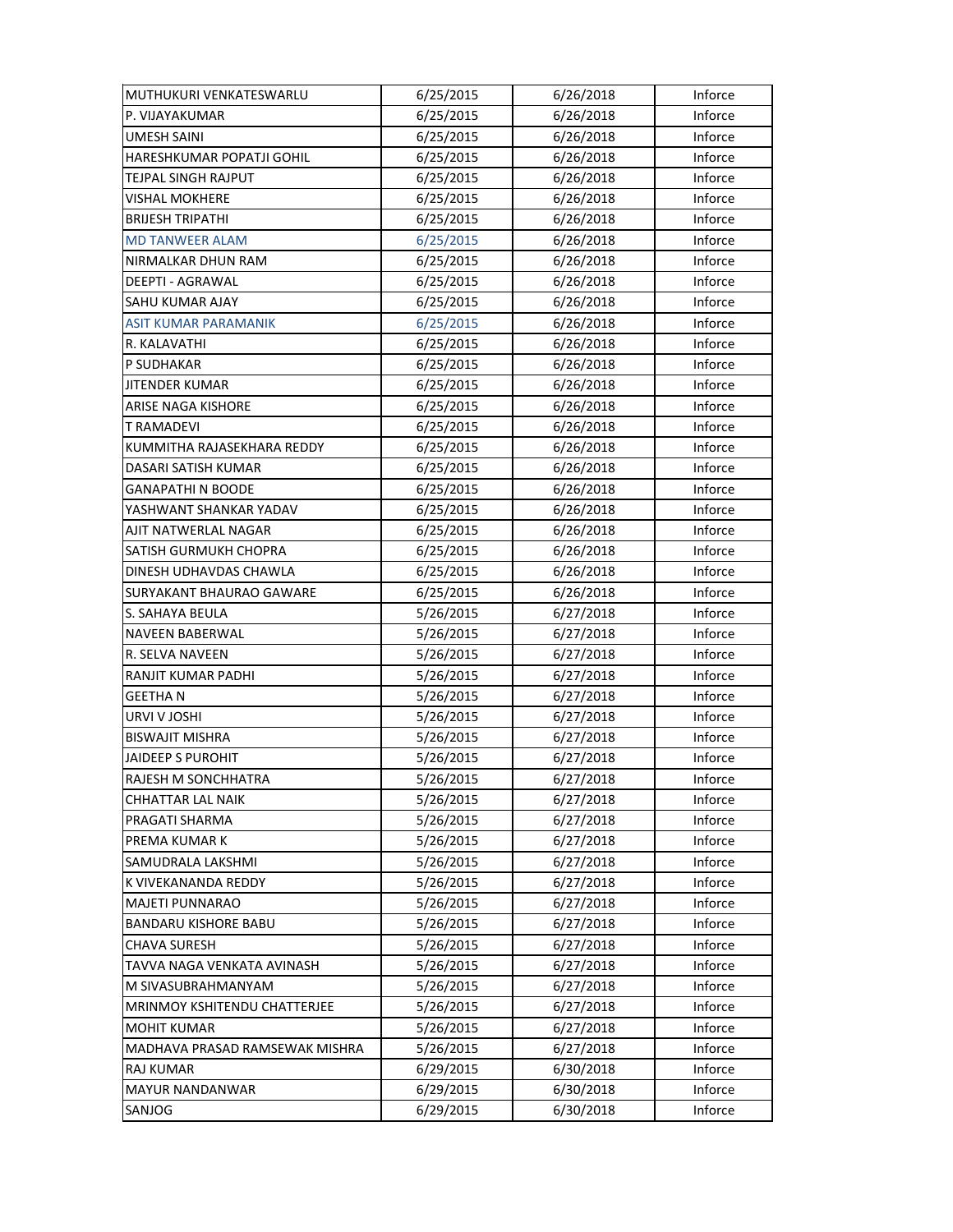| ANIL KUMAR RASTOGI            | 6/29/2015 | 6/30/2018 | Inforce |
|-------------------------------|-----------|-----------|---------|
| SARAVANAKUMAR S               | 6/29/2015 | 6/30/2018 | Inforce |
| TANUJ SHARMA                  | 6/29/2015 | 6/30/2018 | Inforce |
| JEETENDRA D. SHAH             | 6/29/2015 | 6/30/2018 | Inforce |
| ARATI SHRIDHAR ASHTEKAR       | 6/29/2015 | 6/30/2018 | Inforce |
| RAMESH B MAHADIK              | 6/29/2015 | 6/30/2018 | Inforce |
| G KEDARNATH PANDYA            | 6/29/2015 | 6/30/2018 | Inforce |
| <b>ROHIT RUBAB SOHANI</b>     | 6/29/2015 | 6/30/2018 | Inforce |
| SAROJ                         | 6/29/2015 | 6/30/2018 | Inforce |
| DHARMENDRA - KUMAR            | 6/29/2015 | 6/30/2018 | Inforce |
| AAKASH OHLYAN                 | 6/29/2015 | 6/30/2018 | Inforce |
| PANKAJ PANDEY                 | 6/29/2015 | 6/30/2018 | Inforce |
| SAGAR SHARMA                  | 6/29/2015 | 6/30/2018 | Inforce |
| <b>KUMAR RAJIV</b>            | 6/29/2015 | 6/30/2018 | Inforce |
| NIKITBHAI RAJNIKANTBHAI DOSHI | 6/29/2015 | 6/30/2018 | Inforce |
| PENAGANTI VENKATA PAPA RAO    | 6/30/2015 | 7/1/2018  | Inforce |
| SHIV RAJ SARHADI              | 6/30/2015 | 7/1/2018  | Inforce |
| HIMMTA RAM                    | 6/30/2015 | 7/1/2018  | Inforce |
| DHEEWAR KUMAR DHANESHWAR      | 6/30/2015 | 7/1/2018  | Inforce |
| <b>RAJESH LAIK</b>            | 6/30/2015 | 7/1/2018  | Inforce |
| CHHATRAPAL SINGH RAJ          | 6/30/2015 | 7/1/2018  | Inforce |
| <b>BRIJESH KUMAR SINGH</b>    | 6/30/2015 | 7/1/2018  | Inforce |
| SHAMAMA SAMREEN               | 6/30/2015 | 7/1/2018  | Inforce |
| PARDEEP SHARMA                | 6/30/2015 | 7/1/2018  | Inforce |
| MUTHUPRAKASH M                | 6/30/2015 | 7/1/2018  | Inforce |
| HALIMABEN USMANBHAI KHATUMBRA | 6/30/2015 | 7/1/2018  | Inforce |
| MR VISHAL VINOD NARALKAR      | 6/30/2015 | 7/1/2018  | Inforce |
| VIVEK TEWARI                  | 6/30/2015 | 7/1/2018  | Inforce |
| MOHIT PRAKASH ANCHALIY        | 6/30/2015 | 7/1/2018  | Inforce |
| <b>SURAJ PRAKAS VANWARI</b>   | 6/30/2015 | 7/1/2018  | Inforce |
| TAIYAB KHAN                   | 6/30/2015 | 7/1/2018  | Inforce |
| <b>ARTI SHARMA</b>            | 6/30/2015 | 7/1/2018  | Inforce |
| SHRUTI - NARULA               | 6/30/2015 | 7/1/2018  | Inforce |
| P. JEYARAJAN                  | 6/30/2015 | 7/1/2018  | Inforce |
| MAJAHARALI LIYAKATALI SAYYED  | 6/30/2015 | 7/1/2018  | Inforce |
| <b>HEMANT PAL</b>             | 6/30/2015 | 7/1/2018  | Inforce |
| ANGSHUMAN PODDAR              | 6/30/2015 | 7/1/2018  | Inforce |
| <b>MUKESH SHARMA</b>          | 6/30/2015 | 7/1/2018  | Inforce |
| ANJANA NARULA                 | 7/3/2015  | 7/3/2018  | Inforce |
| AGARWAL MANISHA               | 7/3/2015  | 7/3/2018  | Inforce |
| <b>SURESH DHIMAN</b>          | 7/3/2015  | 7/3/2018  | Inforce |
| <b>SUNIL GATTANI</b>          | 7/3/2015  | 7/3/2018  | Inforce |
| <b>AMAR DEEP</b>              | 7/3/2015  | 7/3/2018  | Inforce |
| <b>PRABIR SARKAR</b>          | 7/3/2015  | 7/3/2018  | Inforce |
| RAVISHANKAR ANCHAL            | 7/3/2015  | 7/3/2018  | Inforce |
| GANGADHARAN KANNAN            | 7/3/2015  | 7/3/2018  | Inforce |
| PAYAL JAIN                    | 7/3/2015  | 7/3/2018  | Inforce |
| <b>MALKIT SINGH</b>           | 7/3/2015  | 7/3/2018  | Inforce |
| YADNESH HARISHCHANDR SHINGARE | 7/3/2015  | 7/3/2018  | Inforce |
| RAJU SOMNATH AVHAD            | 7/3/2015  | 7/3/2018  | Inforce |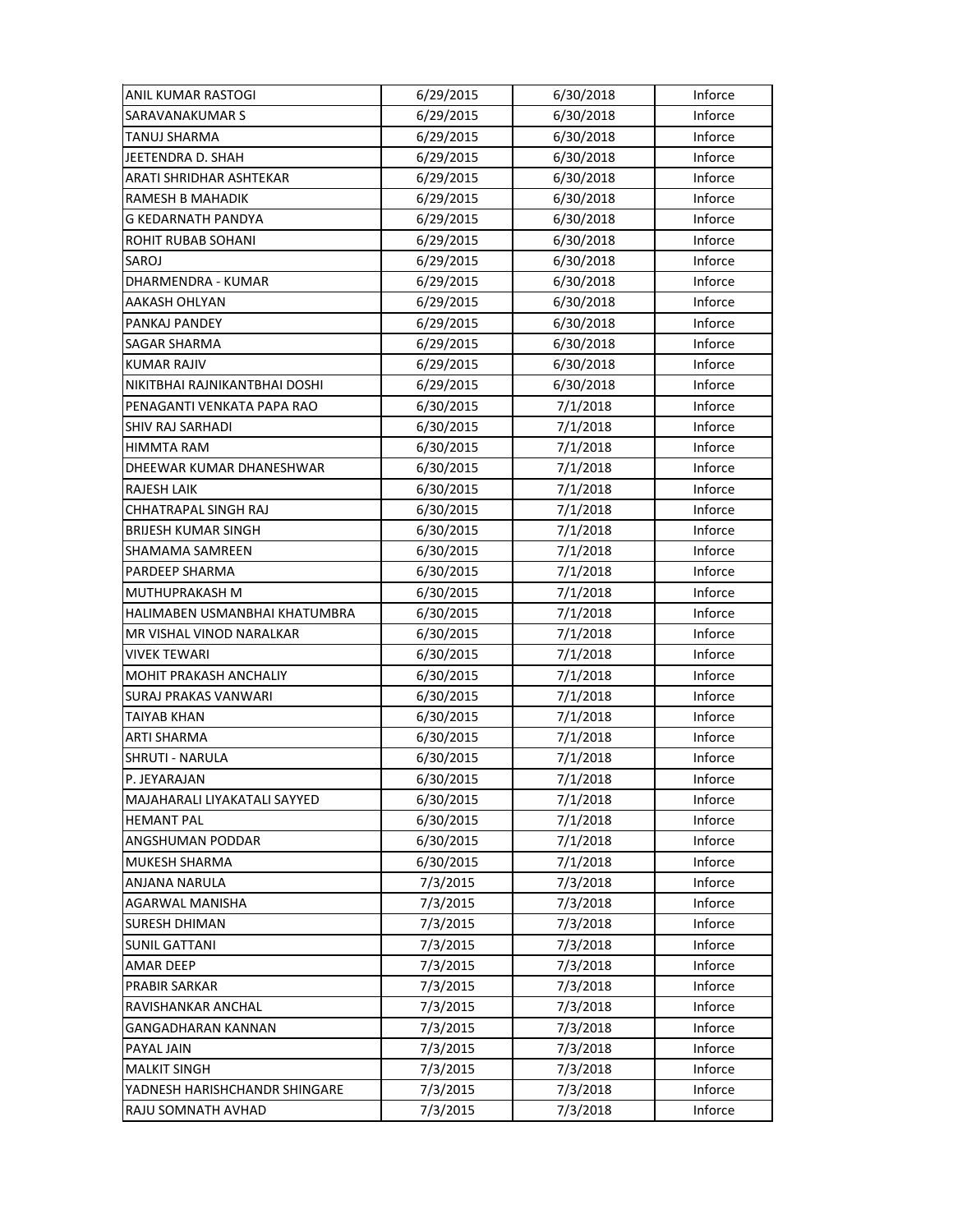| LIPI BHATTACHARYA              | 7/3/2015 | 7/3/2018 | Inforce |
|--------------------------------|----------|----------|---------|
| <b>ANKIT SIKARWAR</b>          | 7/3/2015 | 7/3/2018 | Inforce |
| G BHAKYALAKSHMI                | 7/3/2015 | 7/3/2018 | Inforce |
| GOSWAMI RITA SANJAYBHAI        | 7/3/2015 | 7/3/2018 | Inforce |
| SITA RAM GUPTA                 | 7/3/2015 | 7/3/2018 | Inforce |
| SANDEEP PATIL G R              | 7/3/2015 | 7/3/2018 | Inforce |
| SOJITRA HITESH VRAJLAL         | 7/3/2015 | 7/3/2018 | Inforce |
| DINESH ARJANBHAI KANANI        | 7/3/2015 | 7/3/2018 | Inforce |
| <b>MARUTI KUSHABA ROHOKALE</b> | 7/3/2015 | 7/3/2018 | Inforce |
| RAVNEET SINGH                  | 7/3/2015 | 7/3/2018 | Inforce |
| <b>NAND KUMAR SAHU</b>         | 7/3/2015 | 7/3/2018 | Inforce |
| KAPIL PAHWA                    | 7/3/2015 | 7/3/2018 | Inforce |
| VISHAL                         | 7/3/2015 | 7/3/2018 | Inforce |
| GONDALIYA JAGDISH JANAKRAM     | 7/3/2015 | 7/3/2018 | Inforce |
| NIKITA A KOTHARI               | 7/3/2015 | 7/3/2018 | Inforce |
| REETA PRAJAPATI                | 7/3/2015 | 7/3/2018 | Inforce |
| <b>HARSH KHURANA</b>           | 7/3/2015 | 7/3/2018 | Inforce |
| PURUSHOTTAMA G                 | 7/3/2015 | 7/3/2018 | Inforce |
| RAKESH GOWDA D G               | 7/3/2015 | 7/3/2018 | Inforce |
| <b>HARISH S M</b>              | 7/3/2015 | 7/3/2018 | Inforce |
| GHANSHYAM RAMJIBHAI PEDVA      | 7/7/2015 | 7/7/2018 | Inforce |
| <b>SHANKAR S</b>               | 7/7/2015 | 7/7/2018 | Inforce |
| ASISH MALLICK                  | 7/7/2015 | 7/7/2018 | Inforce |
| JITESH KUMAR PANDA             | 7/7/2015 | 7/7/2018 | Inforce |
| RAGHVENDRA K SINGH             | 7/7/2015 | 7/7/2018 | Inforce |
| <b>KAVITA SINGH</b>            | 7/7/2015 | 7/7/2018 | Inforce |
| <b>SANDIP</b>                  | 7/7/2015 | 7/7/2018 | Inforce |
| <b>BHIKAM SINGH KUSHWAH</b>    | 7/7/2015 | 7/7/2018 | Inforce |
| VINCENT K A                    | 7/7/2015 | 7/7/2018 | Inforce |
| <b>RAM GOPAL</b>               | 7/7/2015 | 7/7/2018 | Inforce |
| PRASHANT SURESH SANGHVI        | 7/7/2015 | 7/7/2018 | Inforce |
| <b>SURESH BHATI</b>            | 7/7/2015 | 7/7/2018 | Inforce |
| <b>MEKAPOTHULA RAMESH</b>      | 7/7/2015 | 7/7/2018 | Inforce |
| A SANKAR                       | 7/7/2015 | 7/7/2018 | Inforce |
| UPPALASRIKANTH GOUD            | 7/7/2015 | 7/7/2018 | Inforce |
| <b>SYED ASIF</b>               | 7/7/2015 | 7/7/2018 | Inforce |
| <b>BAIRI BHASKER</b>           | 7/7/2015 | 7/7/2018 | Inforce |
| <b>VIKAS JAIN</b>              | 7/7/2015 | 7/7/2018 | Inforce |
| <b>SURYAKANT CHAVAN</b>        | 7/7/2015 | 7/7/2018 | Inforce |
| VAYEDA VAISHALI JANARDAN       | 7/7/2015 | 7/7/2018 | Inforce |
| <b>VIPUL S JOSHI</b>           | 7/7/2015 | 7/7/2018 | Inforce |
| SYED ELIYAS AHMED              | 7/7/2015 | 7/7/2018 | Inforce |
| IMAM SAHAB MOHAMMED SUFI       | 7/7/2015 | 7/7/2018 | Inforce |
| S SHAKUNTALA                   | 7/7/2015 | 7/7/2018 | Inforce |
| MAHIPAL SINGH JAGAWAT          | 7/7/2015 | 7/7/2018 | Inforce |
| NAGARAJ B AIRANI               | 7/7/2015 | 7/7/2018 | Inforce |
| <b>ASHOK H R</b>               | 7/7/2015 | 7/7/2018 | Inforce |
| <b>BHUWAN CHANDER PANDEY</b>   | 7/7/2015 | 7/7/2018 | Inforce |
| SANJEEV KUMAR                  | 7/7/2015 | 7/7/2018 | Inforce |
| <b>JUNAID V M</b>              | 7/7/2015 | 7/7/2018 | Inforce |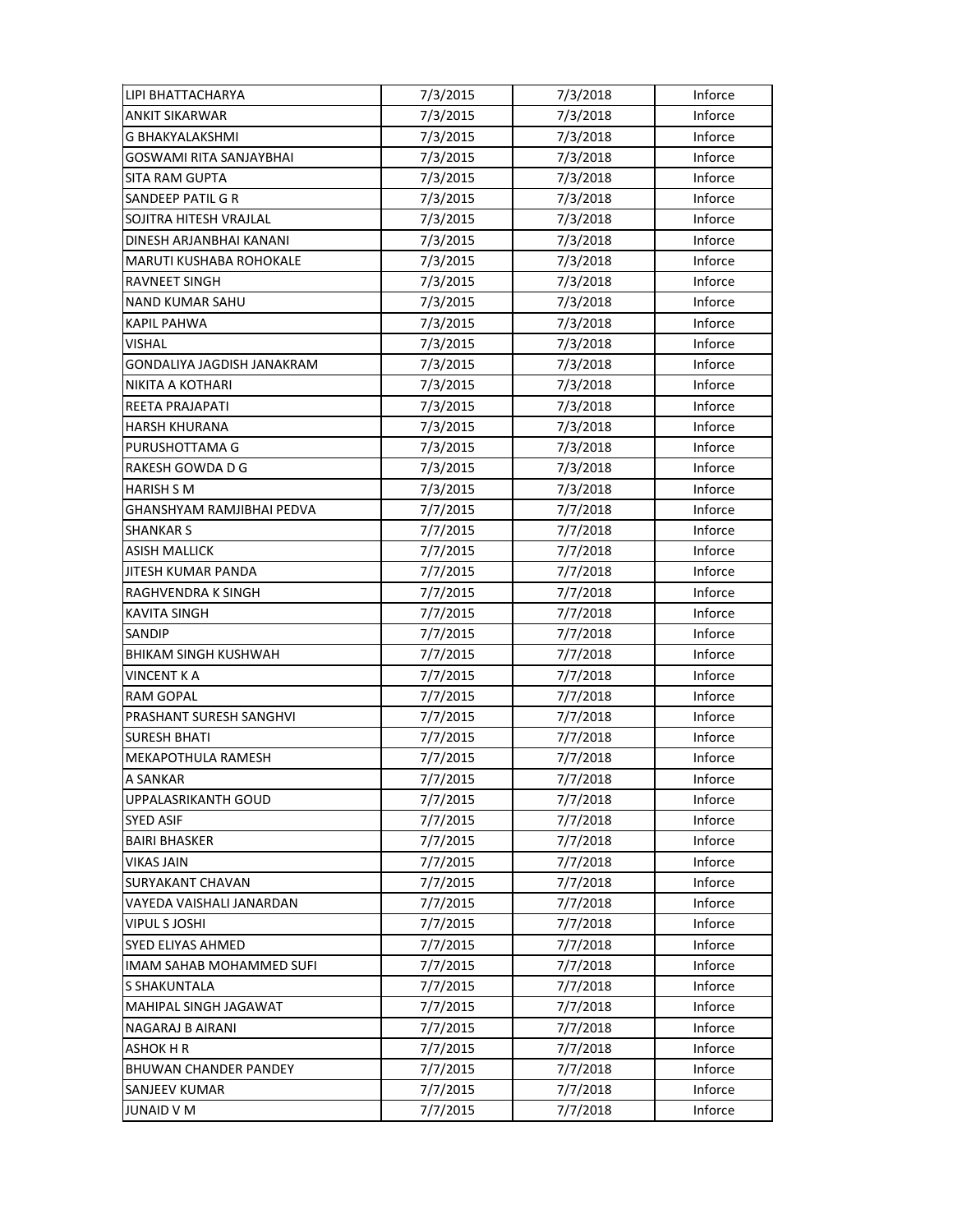| NAVEEN SHRIKANT KULKARNI      | 7/7/2015  | 7/7/2018  | Inforce |
|-------------------------------|-----------|-----------|---------|
| RAI VIJAY VIKRANTH            | 7/10/2015 | 7/10/2018 | Inforce |
| <b>BHAVESH K PADHIYAR</b>     | 7/10/2015 | 7/10/2018 | Inforce |
| M AYYAPPAN                    | 7/10/2015 | 7/10/2018 | Inforce |
| ANJANABEN BARIA               | 7/10/2015 | 7/10/2018 | Inforce |
| <b>B UVARAJ</b>               | 7/10/2015 | 7/10/2018 | Inforce |
| <b>RAHUL CHAUDHARY</b>        | 7/10/2015 | 7/10/2018 | Inforce |
| PRADEEP KUMAR MAHTO           | 7/10/2015 | 7/10/2018 | Inforce |
| HARJINDER KUMAR KAPOOR        | 7/10/2015 | 7/10/2018 | Inforce |
| <b>RAHUL TANEJA</b>           | 7/10/2015 | 7/10/2018 | Inforce |
| <b>NAKUL RINWA</b>            | 7/10/2015 | 7/10/2018 | Inforce |
| <b>BHAL SINGH</b>             | 7/10/2015 | 7/10/2018 | Inforce |
| RANA SAHIB                    | 7/10/2015 | 7/10/2018 | Inforce |
| SMRUTI RANJAN SAHOO           | 7/10/2015 | 7/10/2018 | Inforce |
| SURINDER KUMAR CHADHA         | 7/10/2015 | 7/10/2018 | Inforce |
| <b>GURINDER SINGH</b>         | 7/10/2015 | 7/10/2018 | Inforce |
| <b>GAFUR BAIG</b>             | 7/10/2015 | 7/10/2018 | Inforce |
| <b>DEEPAK CHOURASIYA</b>      | 7/10/2015 | 7/10/2018 | Inforce |
| <b>BHAGWAN PATIDAR</b>        | 7/10/2015 | 7/10/2018 | Inforce |
| RAKESH KUMAR DANGARH          | 7/10/2015 | 7/10/2018 | Inforce |
| PAVAN KUMAR RATHOR            | 7/10/2015 | 7/10/2018 | Inforce |
| PANKAJ GANDHI                 | 7/10/2015 | 7/10/2018 | Inforce |
| K RAVICHANDRAN                | 7/10/2015 | 7/10/2018 | Inforce |
| AMIT ANANT DESHPANDE          | 7/10/2015 | 7/10/2018 | Inforce |
| NITIN KUMAR RAJPUT            | 7/10/2015 | 7/10/2018 | Inforce |
| <b>KJ SATHPRIYAN</b>          | 7/10/2015 | 7/10/2018 | Inforce |
| J GUNAPRIYA                   | 7/10/2015 | 7/10/2018 | Inforce |
| MADDURI S R K PRASAD          | 7/10/2015 | 7/10/2018 | Inforce |
| NILESHKUMAR M NATHANI         | 7/10/2015 | 7/10/2018 | Inforce |
| MANJUNATHA KV                 | 7/10/2015 | 7/10/2018 | Inforce |
| <b>MEGHA MODI</b>             | 7/10/2015 | 7/10/2018 | Inforce |
| <b>NAVJOT SINGH SAINI</b>     | 7/10/2015 | 8/10/2018 | Inforce |
| <b>ICHHA ARORA</b>            | 7/10/2015 | 7/10/2018 | Inforce |
| PUSHPENDRA KUMAR JAIN         | 7/10/2015 | 7/10/2018 | Inforce |
| <b>MEHTA PRATIK VIJAYBHAI</b> | 7/13/2015 | 7/13/2018 | Inforce |
| ALVE SRIPAD SAJJAN            | 7/13/2015 | 7/3/2018  | Inforce |
| <b>JAYA VERMA</b>             | 7/13/2015 | 7/13/2018 | Inforce |
| DAVDA JAY RAJNIBHAI           | 7/13/2015 | 7/13/2018 | Inforce |
| <b>GUTHA GIRIDHAR REDDY</b>   | 7/13/2015 | 7/13/2018 | Inforce |
| <b>ANITHA ARISE</b>           | 7/13/2015 | 7/13/2018 | Inforce |
| SIVA SANKAR RAO CHIGURUPATI   | 7/13/2015 | 7/13/2018 | Inforce |
| SINGISALA NAGESWARA RAO       | 7/13/2015 | 7/13/2018 | Inforce |
| <b>SOHAN RAM</b>              | 7/13/2015 | 7/13/2018 | Inforce |
| <b>HARPREET SINGH</b>         | 7/13/2015 | 7/13/2018 | Inforce |
| <b>ANIL KUMAR</b>             | 7/13/2015 | 7/13/2018 | Inforce |
| PRAMILA YADAV                 | 7/13/2015 | 7/13/2018 | Inforce |
| <b>VIVEK RAMAKANT WANI</b>    | 7/13/2015 | 7/13/2018 | Inforce |
| HEMANT SURESH AGARWAL         | 7/13/2015 | 7/13/2018 | Inforce |
| VISHAL KUMAR                  | 7/13/2015 | 7/13/2018 | Inforce |
| <b>KAMAL KUMAR</b>            | 7/13/2015 | 7/13/2018 | Inforce |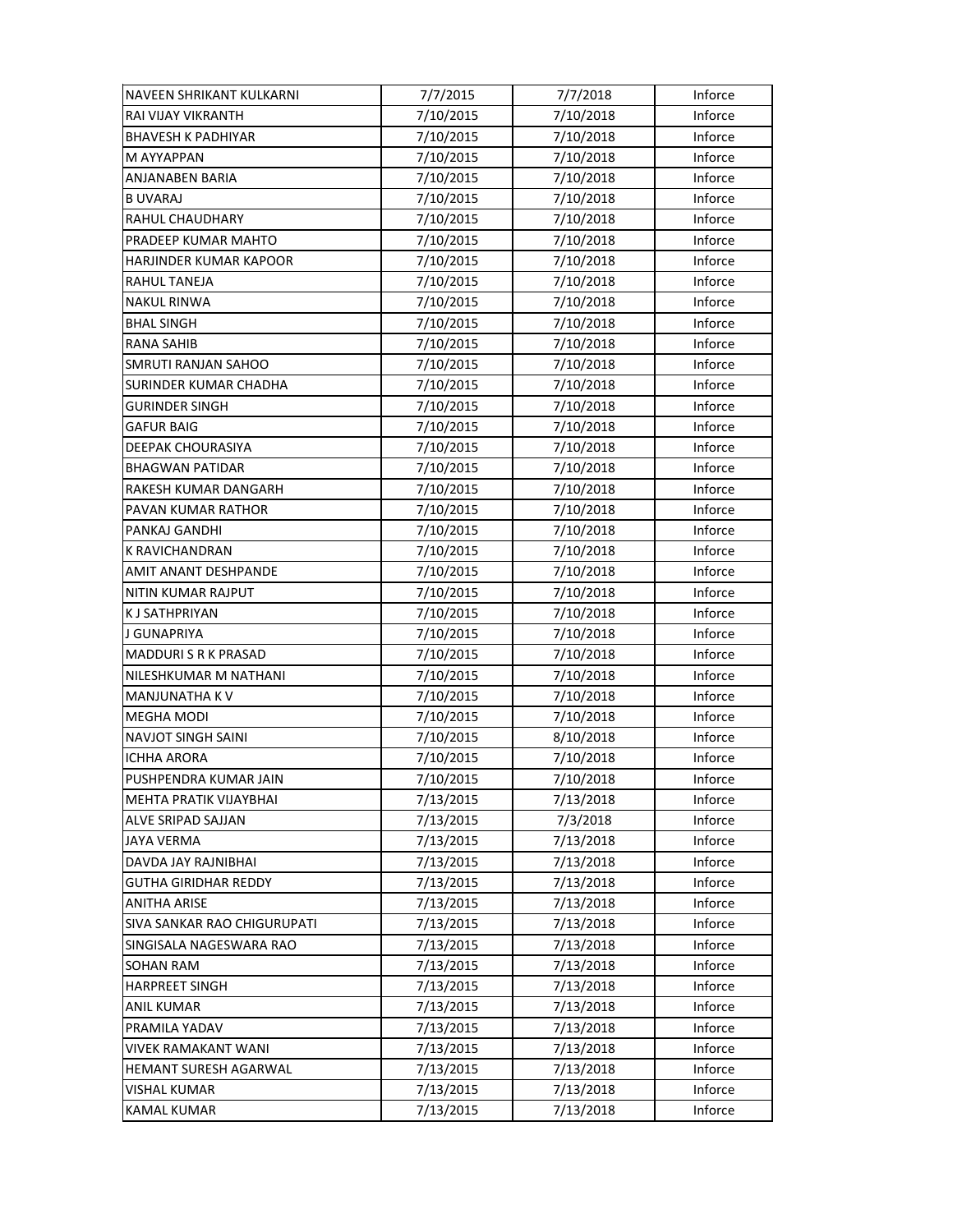| <b>AMIT KUMAR</b>             | 7/13/2015 | 7/13/2018 | Inforce |
|-------------------------------|-----------|-----------|---------|
| <b>RAVINDER KUMAR</b>         | 7/13/2015 | 7/13/2018 | Inforce |
| <b>HARSHA H V</b>             | 7/13/2015 | 7/13/2018 | Inforce |
| RAMA SHANKAR GUPTA            | 7/13/2015 | 7/13/2018 | Inforce |
| <b>SUNIL KUMAR</b>            | 7/13/2015 | 7/13/2018 | Inforce |
| SWATI CHANDRAKANT WALUNJKAR   | 7/13/2015 | 7/13/2018 | Inforce |
| KAUSHIKKUMAR H SHAH           | 7/13/2015 | 7/13/2018 | Inforce |
| PATEL HEMANTKUMAR S           | 7/13/2015 | 7/13/2018 | Inforce |
| SONUKUMAR SANTOSHKUM KUSHWAHA | 7/14/2015 | 7/14/2018 | Inforce |
| ANKUR GARG                    | 7/14/2015 | 7/14/2018 | Inforce |
| RAVI                          | 7/14/2015 | 7/14/2018 | Inforce |
| <b>DALWINDER KAUR</b>         | 7/14/2015 | 7/14/2018 | Inforce |
| YOGESH B PEDNEKAR             | 7/14/2015 | 7/14/2018 | Inforce |
| SANTOSH B GAIKWAD             | 7/14/2015 | 7/14/2018 | Inforce |
| NEELANCHALA PANDA             | 7/14/2015 | 7/14/2018 | Inforce |
| <b>ANKITA JAIN</b>            | 7/14/2015 | 7/14/2018 | Inforce |
| BAJRANGLAL AGARWAL            | 7/14/2015 | 7/14/2018 | Inforce |
| <b>RAJ KUMAR</b>              | 7/14/2015 | 7/14/2018 | Inforce |
| <b>GANESH</b>                 | 7/14/2015 | 7/14/2018 | Inforce |
| RAJESH DWARKANATH DESHMUKH    | 7/14/2015 | 7/14/2018 | Inforce |
| JAGADISH J                    | 7/14/2015 | 7/14/2018 | Inforce |
| NITHYANANDAN S                | 7/14/2015 | 7/14/2018 | Inforce |
| DEEPAK KUMAR                  | 7/14/2015 | 7/14/2018 | Inforce |
| <b>NISHANT</b>                | 7/14/2015 | 7/14/2018 | Inforce |
| <b>NEEL ALPESH SHAH</b>       | 7/14/2015 | 7/14/2018 | Inforce |
| <b>SUNITA RAMASWAMY NAIK</b>  | 7/14/2015 | 7/14/2018 | Inforce |
| SAVIO J FERNANDES             | 7/14/2015 | 7/14/2018 | Inforce |
| SATHISHKUMAR P                | 7/14/2015 | 7/14/2018 | Inforce |
| SURENDRA SAHU                 | 7/14/2015 | 7/14/2018 | Inforce |
| <b>NARENDRA KUMAR</b>         | 7/14/2015 | 7/14/2018 | Inforce |
| <b>SANJOLI TATER</b>          | 7/14/2015 | 7/14/2018 | Inforce |
| RAMESH JAYWANT BAGAD          | 7/14/2015 | 7/14/2018 | Inforce |
| <b>MOSES GABRIEL GUDDETI</b>  | 7/14/2015 | 7/14/2018 | Inforce |
| <b>ABDUL RAUF KHAN</b>        | 7/14/2015 | 7/14/2018 | Inforce |
| <b>VENKATESH K</b>            | 7/15/2015 | 7/15/2018 | Inforce |
| R MALLUSAMY                   | 7/15/2015 | 7/15/2018 | Inforce |
| PANARA AMIT PRAVINBHAI        | 7/15/2015 | 7/15/2018 | Inforce |
| ZAKIR HUSSAIN                 | 7/15/2015 | 7/15/2018 | Inforce |
| <b>UMA SHANKAR</b>            | 7/15/2015 | 7/15/2018 | Inforce |
| <b>SUSHIL KUMAR VERMA</b>     | 7/15/2015 | 7/15/2018 | Inforce |
| ANUP JATA SHANKAR TIWARI      | 7/15/2015 | 7/15/2018 | Inforce |
| <b>GURPREET SINGH</b>         | 7/15/2015 | 7/15/2018 | Inforce |
| <b>SOM DUTT</b>               | 7/15/2015 | 7/15/2018 | Inforce |
| NARENDER                      | 7/15/2015 | 7/15/2018 | Inforce |
| DEEPIKA SHARMA                | 7/15/2015 | 7/15/2018 | Inforce |
| NITIN KUMAR AGGARWAL          | 7/15/2015 | 7/15/2018 | Inforce |
| HIRENKUMAR P SOLANKI          | 7/15/2015 | 7/15/2018 | Inforce |
| KAPIL KUMAR AGRAWAL           | 7/15/2015 | 7/15/2018 | Inforce |
| RAMDHANI                      | 7/15/2015 | 7/15/2018 | Inforce |
| JYOTI PRASAD SAHU             | 7/15/2015 | 7/15/2018 | Inforce |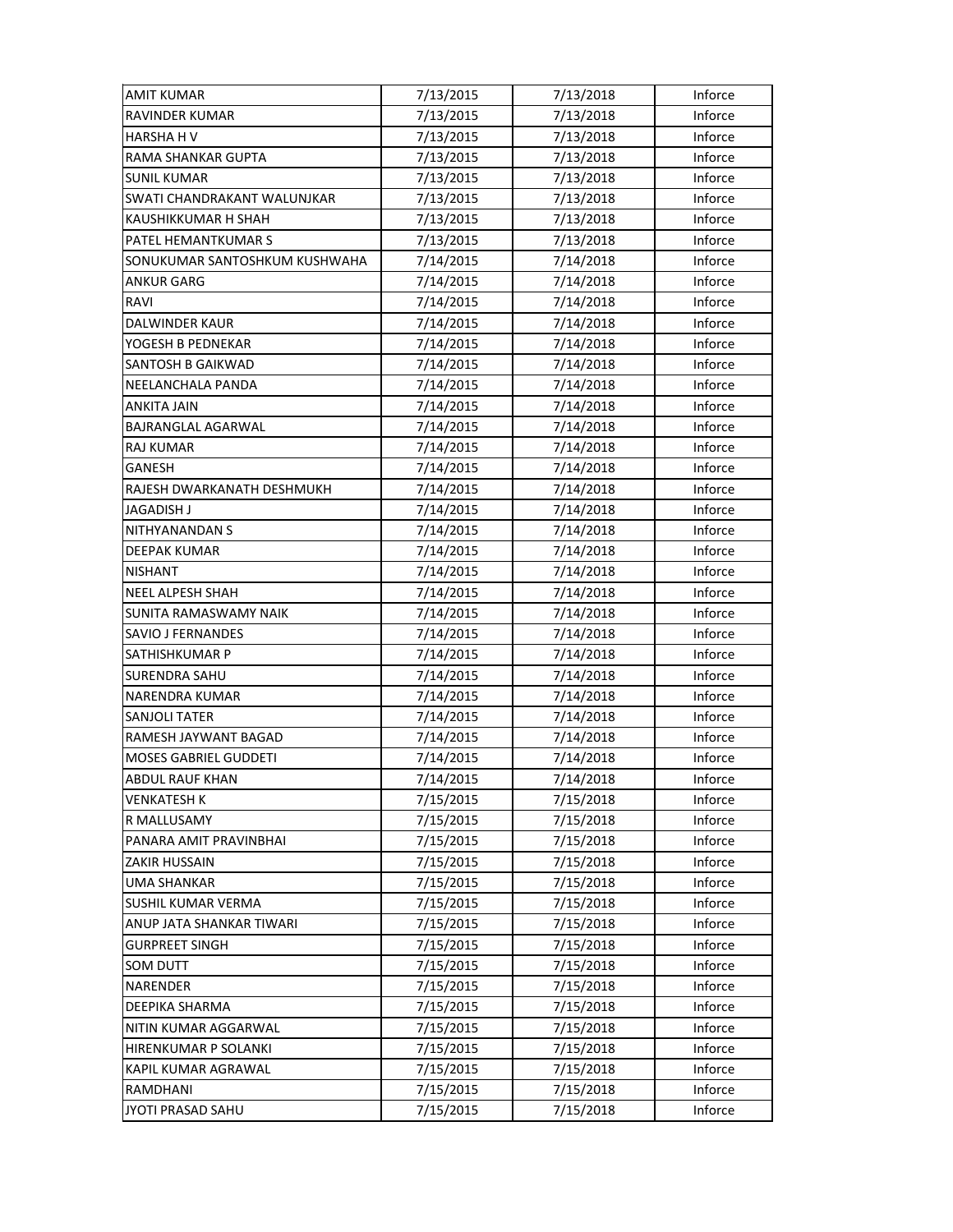| <b>SUBRAT KUMAR PUJARI</b>         | 7/15/2015 | 7/15/2018 | Inforce |
|------------------------------------|-----------|-----------|---------|
| <b>GAURAV BHIMANI</b>              | 7/15/2015 | 7/15/2018 | Inforce |
| <b>DILEEP KUMAR SINGHANI</b>       | 7/15/2015 | 7/15/2018 | Inforce |
| SOUMYA P BALLARWAD                 | 7/15/2015 | 7/15/2018 | Inforce |
| SRI RAMYA MADIRAJU                 | 7/15/2015 | 7/15/2018 | Inforce |
| SATYENDER KUMAR                    | 7/15/2015 | 7/15/2018 | Inforce |
| <b>CHANDRASHEKHAR K</b>            | 7/15/2015 | 7/15/2018 | Inforce |
| <b>DEEPAK KUMAR</b>                | 7/15/2015 | 7/15/2018 | Inforce |
| S K NAIK                           | 7/15/2015 | 7/15/2018 | Inforce |
| VISHWANEEL SARKAR                  | 7/15/2015 | 7/15/2018 | Inforce |
| PRABHUR                            | 7/15/2015 | 7/15/2018 | Inforce |
| <b>MADAN KUMAR</b>                 | 7/15/2015 | 7/15/2018 | Inforce |
| CHARITABROTA ROY PRAMANIK          | 7/17/2015 | 7/17/2018 | Inforce |
| POLAGANI RAVI KUMAR                | 7/17/2015 | 7/17/2018 | Inforce |
| <b>RUKESH KUMAR RAI</b>            | 7/17/2015 | 7/17/2018 | Inforce |
| R SOCKANATHAN                      | 7/17/2015 | 7/17/2018 | Inforce |
| <b>MAINDH HEMAT D</b>              | 7/17/2015 | 7/17/2018 | Inforce |
| <b>UMESH K</b>                     | 7/17/2015 | 7/17/2018 | Inforce |
| RAJESH                             | 7/17/2015 | 7/17/2018 | Inforce |
| <b>BABITA KAUSHIK</b>              | 7/17/2015 | 7/17/2018 | Inforce |
| DINESH YADAV                       | 7/17/2015 | 7/17/2018 | Inforce |
| SATHEESH B M                       | 7/17/2015 | 7/17/2018 | Inforce |
| <b>CHAUGULE AJEY</b>               | 7/17/2015 | 7/17/2018 | Inforce |
| JAYKISHAN D DODIYA                 | 7/17/2015 | 7/17/2018 | Inforce |
| <b>AVESH JAIN</b>                  | 7/17/2015 | 7/17/2018 | Inforce |
| <b>INDRAJ</b>                      | 7/17/2015 | 7/17/2018 | Inforce |
| GAGANDEEP DHAMIJA                  | 7/17/2015 | 7/17/2018 | Inforce |
| V SENTHIL VELAN                    | 7/17/2015 | 7/17/2018 | Inforce |
| SOWBHAGYA LAKSHMI T R              | 7/17/2015 | 7/17/2018 | Inforce |
| NARESH M BHANUSHALI                | 7/17/2015 | 7/17/2018 | Inforce |
| P V SRI KRISHNAN                   | 7/17/2015 | 7/17/2018 | Inforce |
| <b>G SUGUMAR</b>                   | 7/20/2015 | 7/20/2018 | Inforce |
| <b>BHUPENDRA</b>                   | 7/20/2015 | 7/20/2018 | Inforce |
| <b>VIJAYRAJSINH BHAGIRA JADEJA</b> | 7/20/2015 | 7/20/2018 | Inforce |
| WAZIR                              | 7/20/2015 | 7/20/2018 | Inforce |
| JAIPRAKASH S CHAURASIA             | 7/20/2015 | 7/20/2018 | Inforce |
| AJAY BILANI                        | 7/20/2015 | 7/20/2018 | Inforce |
| A RAGHAVENDRA                      | 7/20/2015 | 7/20/2018 | Inforce |
| <b>UDAYVEER SINGH</b>              | 7/20/2015 | 7/20/2018 | Inforce |
| <b>AKASH PANDEY</b>                | 7/20/2015 | 7/20/2018 | Inforce |
| SATHISH KUMAR                      | 7/20/2015 | 7/20/2018 | Inforce |
| KAMALANATHAN                       | 7/20/2015 | 7/20/2018 | Inforce |
| DHARMENDRA KUMAR TIWARI            | 7/20/2015 | 7/20/2018 | Inforce |
| SHOBANA DURAISAMY                  | 7/20/2015 | 7/20/2018 | Inforce |
| <b>KARAN JATIN SHAH</b>            | 7/20/2015 | 7/20/2018 | Inforce |
| KAVITA UMESH HURAKADLI             | 7/20/2015 | 7/20/2018 | Inforce |
| <b>JOJIMOLEJ</b>                   | 7/20/2015 | 7/20/2018 | Inforce |
| SRIDEVI J                          | 7/20/2015 | 7/20/2018 | Inforce |
| RAMAN KUMAR TIWARI                 | 7/20/2015 | 7/20/2018 | Inforce |
| RANJU CHOPRA                       | 7/20/2015 | 7/20/2018 | Inforce |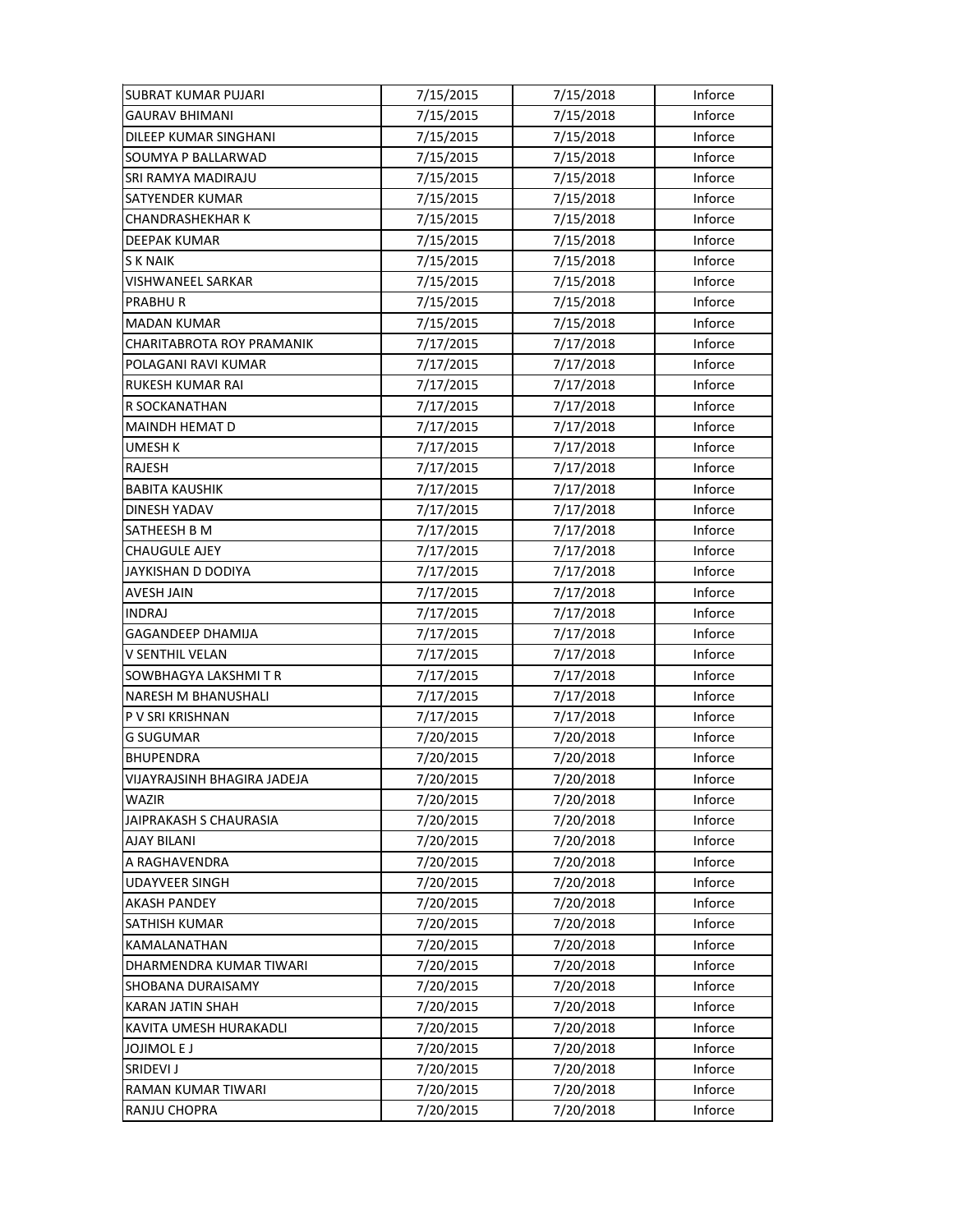| <b>JARNAIL SINGH</b>         | 7/20/2015 | 7/20/2018 | Inforce |
|------------------------------|-----------|-----------|---------|
| JATINDER SINGH               | 7/20/2015 | 7/20/2018 | Inforce |
| SARITA                       | 7/21/2015 | 7/21/2018 | Inforce |
| <b>GEETHATS</b>              | 7/21/2015 | 7/21/2018 | Inforce |
| <b>AMITA SHARMA</b>          | 7/21/2015 | 7/21/2018 | Inforce |
| <b>RAKHI MATHUR</b>          | 7/21/2015 | 7/21/2018 | Inforce |
| <b>TUSHAR AGRAWAL</b>        | 7/21/2015 | 7/21/2018 | Inforce |
| ATISH OJHA                   | 7/21/2015 | 7/21/2018 | Inforce |
| <b>RAMAN PAL</b>             | 7/21/2015 | 7/21/2018 | Inforce |
| SAMARJEET YADAV              | 7/21/2015 | 7/21/2018 | Inforce |
| PRASAD PRAMOD SHIRDHANKAR    | 7/21/2015 | 7/21/2018 | Inforce |
| PRITAM ANKUSH BHANSE         | 7/21/2015 | 7/21/2018 | Inforce |
| NEERAJ HEMANT SHRIVASTVA     | 7/21/2015 | 7/21/2018 | Inforce |
| SHAYAN FAROOQ ANSARI         | 7/21/2015 | 7/21/2018 | Inforce |
| MAHESSHWARI GEETA MANOJ      | 7/21/2015 | 7/21/2018 | Inforce |
| <b>HARWINDER SINGH</b>       | 7/21/2015 | 7/21/2018 | Inforce |
| <b>SANJAY DHOSEVAN</b>       | 7/21/2015 | 7/21/2018 | Inforce |
| BHUVANAGIRI SYAMPRASAD       | 7/21/2015 | 7/21/2018 | Inforce |
| K M RAVICHANDRA              | 7/22/2015 | 7/22/2018 | Inforce |
| V PRABHU                     | 7/22/2015 | 7/22/2018 | Inforce |
| <b>RAJA RAM</b>              | 7/22/2015 | 7/22/2018 | Inforce |
| <b>ANKIT JINDAL</b>          | 7/22/2015 | 7/22/2018 | Inforce |
| RAM NARAIN SAIN              | 7/22/2015 | 7/22/2018 | Inforce |
| YOGESH PRASAD                | 7/22/2015 | 7/22/2018 | Inforce |
| AKSHATHA U SHETTY            | 7/22/2015 | 7/22/2018 | Inforce |
| PARDEEP KUMAR                | 7/22/2015 | 7/22/2018 | Inforce |
| ASHISH CHOUDHARY             | 7/22/2015 | 7/22/2018 | Inforce |
| RAHUL RATHORE                | 7/22/2015 | 7/22/2018 | Inforce |
| QURESHI MOHAMMED AEJAZ       | 7/22/2015 | 7/22/2018 | Inforce |
| SANTOSH KARBHARI KEDARE      | 7/23/2015 | 7/23/2018 | Inforce |
| <b>VRUNALI CHETAN VIRA</b>   | 7/23/2015 | 7/23/2018 | Inforce |
| LUND AJAY SHYAMLAL           | 7/23/2015 | 7/23/2018 | Inforce |
| RAJESHKUMAR PANCHAL BHAVESH  | 7/23/2015 | 7/23/2018 | Inforce |
| KODEESWARAN                  | 7/23/2015 | 7/23/2018 | Inforce |
| LINGESWARAN A                | 7/23/2015 | 7/23/2018 | Inforce |
| PRAHLAD SAHAY VERMA          | 7/23/2015 | 7/23/2018 | Inforce |
| <b>HETAL PANCHAL</b>         | 7/23/2015 | 7/23/2018 | Inforce |
| MOHAMMAD IMRAN KHAN          | 7/23/2015 | 7/23/2018 | Inforce |
| PANKAJ KUMAR BHATT           | 7/23/2015 | 7/23/2018 | Inforce |
| <b>LALIT KUMAR</b>           | 7/23/2015 | 7/23/2018 | Inforce |
| VINEET KUMAR                 | 7/23/2015 | 7/23/2018 | Inforce |
| <b>KUMUD RAI</b>             | 7/23/2015 | 7/23/2018 | Inforce |
| <b>MONIKA</b>                | 7/24/2015 | 7/24/2018 | Inforce |
| PRAJAPATI HAREESHKUM AMBALAL | 7/24/2015 | 7/24/2018 | Inforce |
| NARENDRAKUMAR PATEL          | 7/24/2015 | 7/24/2018 | Inforce |
| VIPIN SINGH                  | 7/24/2015 | 7/24/2018 | Inforce |
| <b>VENKATESHWARAN K</b>      | 7/24/2015 | 7/24/2018 | Inforce |
| <b>SATENDRA PANDEY</b>       | 7/24/2015 | 7/24/2018 | Inforce |
| <b>SHIV SWAROOP</b>          | 7/24/2015 | 7/24/2018 | Inforce |
| <b>VIMAL D TANK</b>          | 7/24/2015 | 7/24/2018 | Inforce |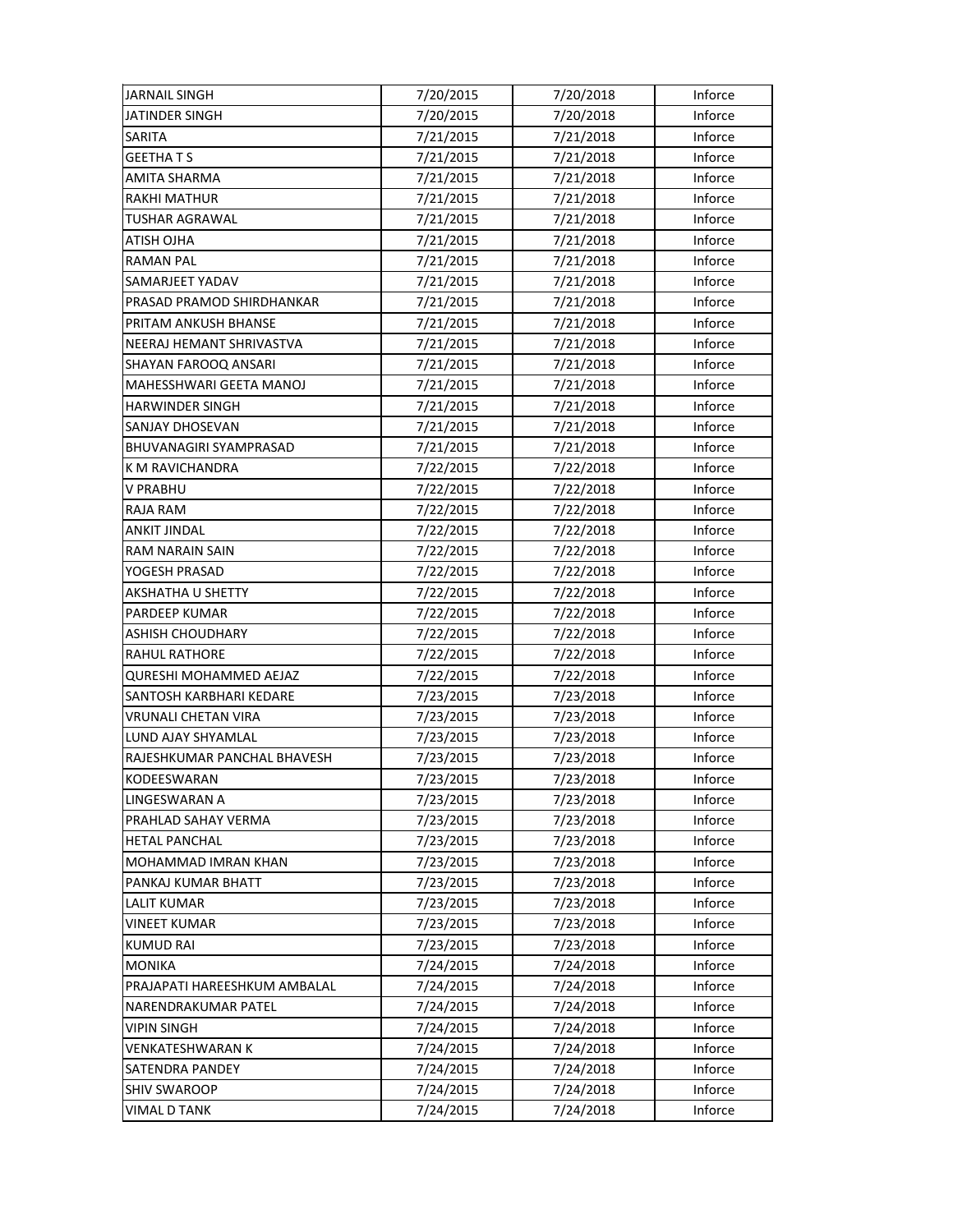| <b>SANJAY KUMAR</b>           | 7/24/2015 | 7/24/2018 | Inforce |
|-------------------------------|-----------|-----------|---------|
| PANKAJ A JHA                  | 7/27/2015 | 7/27/2018 | Inforce |
| DAMODAR GOPAL NAYAK           | 7/27/2015 | 7/27/2018 | Inforce |
| <b>RITU GUPTA</b>             | 7/27/2015 | 7/27/2018 | Inforce |
| VAIBHAV AHUJA                 | 7/27/2015 | 7/27/2018 | Inforce |
| VINOD KUMAR MOURYA            | 7/27/2015 | 7/27/2018 | Inforce |
| VENKATESH                     | 7/27/2015 | 7/27/2018 | Inforce |
| <b>MAYANK AGGARWAL</b>        | 7/27/2015 | 7/27/2018 | Inforce |
| RAJESHKANNAN                  | 7/27/2015 | 7/27/2018 | Inforce |
| <b>GURUPRASAN S AHLUWALIA</b> | 7/27/2015 | 7/27/2018 | Inforce |
| SYED HAROON BASHA             | 7/27/2015 | 7/27/2018 | Inforce |
| TINA NAYYAR                   | 7/27/2015 | 7/27/2018 | Inforce |
| SHANU AHLUWALIA               | 7/27/2015 | 7/27/2018 | Inforce |
| <b>RANJIT S</b>               | 7/27/2015 | 7/27/2018 | Inforce |
| NIRAV JAYANTIBHAI NALIYAPARA  | 7/27/2015 | 7/27/2018 | Inforce |
| <b>ROSY VIG</b>               | 7/27/2015 | 7/27/2018 | Inforce |
| SITARAM GUMASTA               | 7/27/2015 | 7/27/2018 | Inforce |
| <b>BHARTI KODNANI</b>         | 7/27/2015 | 7/27/2018 | Inforce |
| GOVIND KUMAR MALVI            | 7/27/2015 | 7/27/2018 | Inforce |
| SHAH HETAL P                  | 7/27/2015 | 7/27/2018 | Inforce |
| <b>BHARATHISHA P</b>          | 7/28/2015 | 7/28/2018 | Inforce |
| ANIL KUMAR GUPTA              | 7/28/2015 | 7/28/2018 | Inforce |
| RAVISH CR                     | 7/28/2015 | 7/28/2018 | Inforce |
| RITU SHUKLA                   | 7/28/2015 | 7/28/2018 | Inforce |
| VISHAL BANSAL                 | 7/28/2015 | 7/28/2018 | Inforce |
| RAKESH KUMAR GAUD             | 7/28/2015 | 7/28/2018 | Inforce |
| ILABEN HEMALBHAI JASANI       | 7/28/2015 | 7/28/2018 | Inforce |
| RAJKUMAR DHIRAJLAL TRIVEDI    | 7/28/2015 | 7/28/2018 | Inforce |
| VEKARIYA NAYANABEN S          | 7/28/2015 | 7/28/2018 | Inforce |
| SENTHIL MURUGAN C             | 7/28/2015 | 7/28/2018 | Inforce |
| <b>MONIKA KAUR</b>            | 7/28/2015 | 7/28/2018 | Inforce |
| PRAVIN ANANT PARAB            | 7/29/2015 | 7/29/2018 | Inforce |
| PREM NATH                     | 7/29/2015 | 7/29/2018 | Inforce |
| SAURAV LAMBA                  | 7/29/2015 | 7/29/2018 | Inforce |
| ANU GILL                      | 7/29/2015 | 7/29/2018 | Inforce |
| <b>BAPU K WAGHMODE</b>        | 7/29/2015 | 7/29/2018 | Inforce |
| ROHAN JIJARAM SOLSE           | 7/29/2015 | 7/29/2018 | Inforce |
| ANKIT DILIP BHIMANI           | 7/29/2015 | 7/29/2018 | Inforce |
| <b>GURVINDER KAUR NANDA</b>   | 7/29/2015 | 7/29/2018 | Inforce |
| <b>SANDIP SHARAD PATIL</b>    | 7/29/2015 | 7/29/2018 | Inforce |
| SANDEEPRAJ DUGAR              | 7/29/2015 | 7/29/2018 | Inforce |
| VIVEK VERMA                   | 7/29/2015 | 7/29/2018 | Inforce |
| V BALAJI                      | 7/29/2015 | 7/29/2018 | Inforce |
| VEERANKI SURESH BABU          | 7/29/2015 | 7/29/2018 | Inforce |
| MUKESH GOUTAM                 | 7/29/2015 | 7/29/2018 | Inforce |
| CHANDRA PRAKASH SUWALKA       | 7/29/2015 | 7/29/2018 | Inforce |
| SURENDRA KUMAR SHIVHARE       | 7/29/2015 | 7/29/2018 | Inforce |
| PATIL ROHAN SHAHAJI           | 7/29/2015 | 7/29/2018 | Inforce |
| DISHA KAFALTIYA               | 7/30/2015 | 7/30/2018 | Inforce |
| <b>SUDHIR KUMAR SINGH</b>     | 7/30/2015 | 7/30/2018 | Inforce |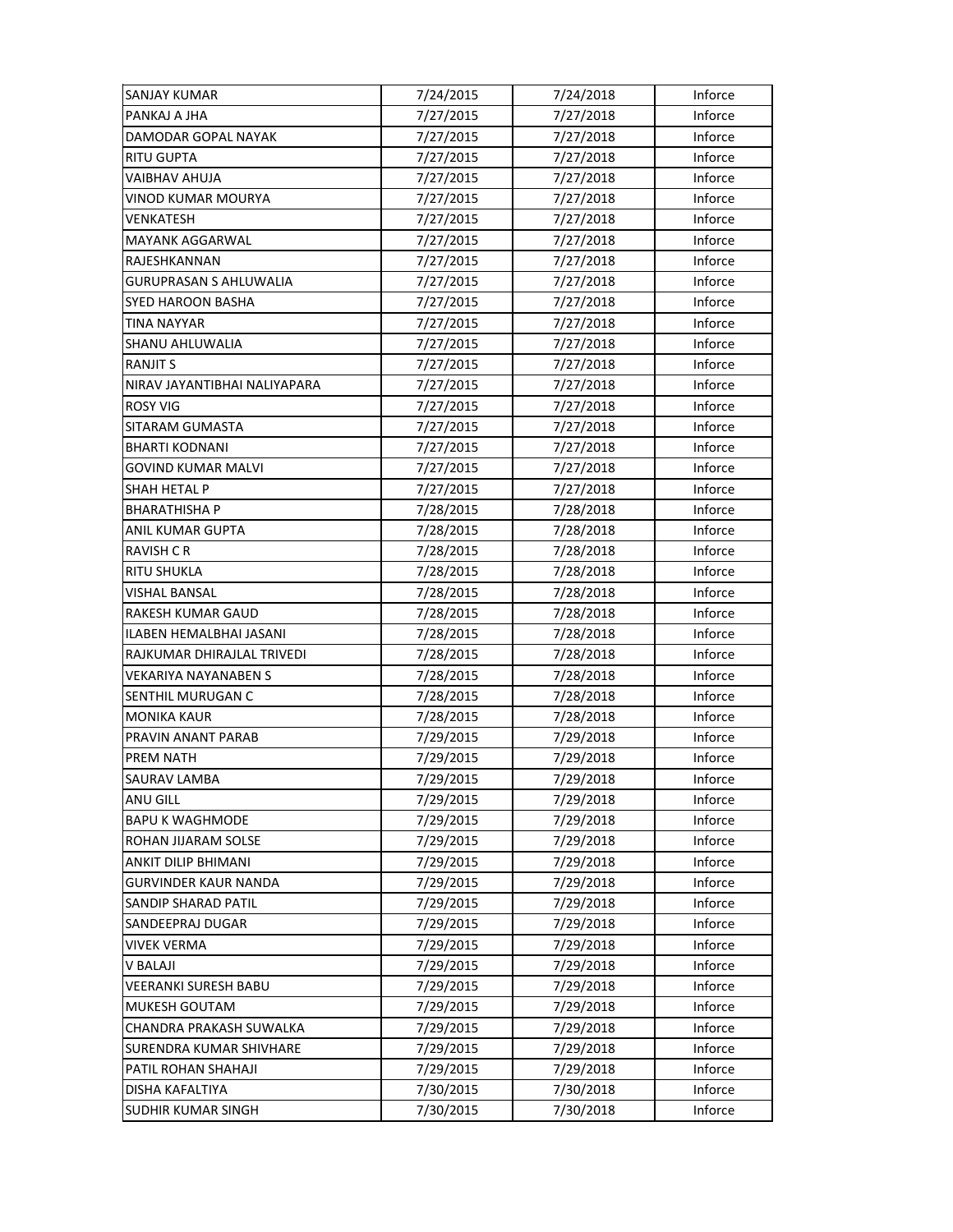| MULCHANDANI ANIL ARJUNDAS      | 7/30/2015 | 7/30/2018 | Inforce |
|--------------------------------|-----------|-----------|---------|
| <b>FRANCIS J FERNANDES</b>     | 7/30/2015 | 7/30/2018 | Inforce |
| MOHINI C SONAWANE              | 7/30/2015 | 7/30/2018 | Inforce |
| SAURABH JAIN                   | 7/30/2015 | 7/30/2018 | Inforce |
| <b>VIJAY RAJESH CHUGH</b>      | 7/30/2015 | 7/30/2018 | Inforce |
| <b>NANIGOPAL MOHANTY</b>       | 7/30/2015 | 7/30/2018 | Inforce |
| K PRIYAMADHAB PATRO            | 7/30/2015 | 7/30/2018 | Inforce |
| ANIL KUMAR NAYAK               | 7/30/2015 | 7/30/2018 | Inforce |
| <b>BISWANATH TARENIA</b>       | 7/30/2015 | 7/30/2018 | Inforce |
| SHRIKANT ANIL TAMBASKAR        | 7/30/2015 | 7/30/2018 | Inforce |
| RAHUL BARDE                    | 7/30/2015 | 7/30/2018 | Inforce |
| GOURAV                         | 7/30/2015 | 7/30/2018 | Inforce |
| LAXMINARAYAN V RAJPAL          | 7/30/2015 | 7/30/2018 | Inforce |
| RAUNAK KUMAR JAIN              | 7/30/2015 | 7/30/2018 | Inforce |
| NATHURAM NAMDEV WAGHMARE       | 7/30/2015 | 7/30/2018 | Inforce |
| <b>RAMNEEK SINGH KOCHAR</b>    | 7/30/2015 | 7/30/2018 | Inforce |
| <b>SUCHETA SURENDRA JOSHI</b>  | 7/30/2015 | 7/30/2018 | Inforce |
| <b>SHAHID HUSAIN</b>           | 7/30/2015 | 7/30/2018 | Inforce |
| VIVEK KUMAR JAIN               | 7/30/2015 | 7/30/2018 | Inforce |
| KOTHARI HIMANSHU BASANT        | 7/30/2015 | 7/30/2018 | Inforce |
| LAXMIJEET                      | 7/30/2015 | 7/30/2018 | Inforce |
| <b>BHARTI</b>                  | 7/30/2015 | 7/30/2018 | Inforce |
| RISHIKA A SOMESHWAR            | 7/30/2015 | 7/30/2018 | Inforce |
| PRIYANKA DHIMAN                | 7/31/2015 | 7/31/2018 | Inforce |
| <b>SOMESH BHARTI</b>           | 7/31/2015 | 7/31/2018 | Inforce |
| PRATYUSH KUMAR PARIDA          | 7/31/2015 | 7/31/2018 | Inforce |
| <b>SHRISHTI SHUKLA</b>         | 7/31/2015 | 7/31/2018 | Inforce |
| RANJAN KUMAR SATAPATHY         | 7/31/2015 | 7/31/2018 | Inforce |
| <b>SUYOG SHETE</b>             | 7/31/2015 | 7/31/2018 | Inforce |
| AMAL KR DAS                    | 7/31/2015 | 7/31/2018 | Inforce |
| <b>SRI BIDYUT SARKAR</b>       | 7/31/2015 | 7/31/2018 | Inforce |
| <b>SHWETHA S</b>               | 7/31/2015 | 7/31/2018 | Inforce |
| PAWAN KUMAR GUPTA              | 7/31/2015 | 7/31/2018 | Inforce |
| <b>BALJEET KAUR</b>            | 7/31/2015 | 7/31/2018 | Inforce |
| AJAY KUMAR                     | 7/31/2015 | 7/31/2018 | Inforce |
| <b>UDAY SHANKAR</b>            | 7/31/2015 | 7/31/2018 | Inforce |
| DEZY KAMLESH SANGHAVI          | 7/31/2015 | 7/31/2018 | Inforce |
| NAKUM AJAY NANJIBHAI           | 7/31/2015 | 7/31/2018 | Inforce |
| BABULAL ISHWARDAS MENDHE       | 7/31/2015 | 7/31/2018 | Inforce |
| SHAILESH HASMUKH VORA          | 7/31/2015 | 7/31/2018 | Inforce |
| <b>SUBHAJIT TALUKDER</b>       | 7/31/2015 | 7/31/2018 | Inforce |
| ATAHAR SANAULLAH MIRZA         | 7/31/2015 | 7/31/2018 | Inforce |
| SIDDIQUE ISRAR ABDUL MUNAF     | 7/31/2015 | 7/31/2018 | Inforce |
| <b>THAKKAR VAISHALI MAHESH</b> | 7/31/2015 | 7/31/2018 | Inforce |
| SUBHASCHANDRA MOHANL PARMAR    | 8/3/2015  | 8/3/2018  | Inforce |
| REKHA KUMARI                   | 8/3/2015  | 8/3/2018  | Inforce |
| <b>VISHAKA S PATIL</b>         | 8/3/2015  | 8/3/2018  | Inforce |
| ARCHANA KALPESH PANDHARE       | 8/4/2015  | 8/4/2018  | Inforce |
| MUSARAF HOSSAIN                | 8/4/2015  | 8/4/2018  | Inforce |
| VAIJANATH                      | 8/4/2015  | 8/4/2018  | Inforce |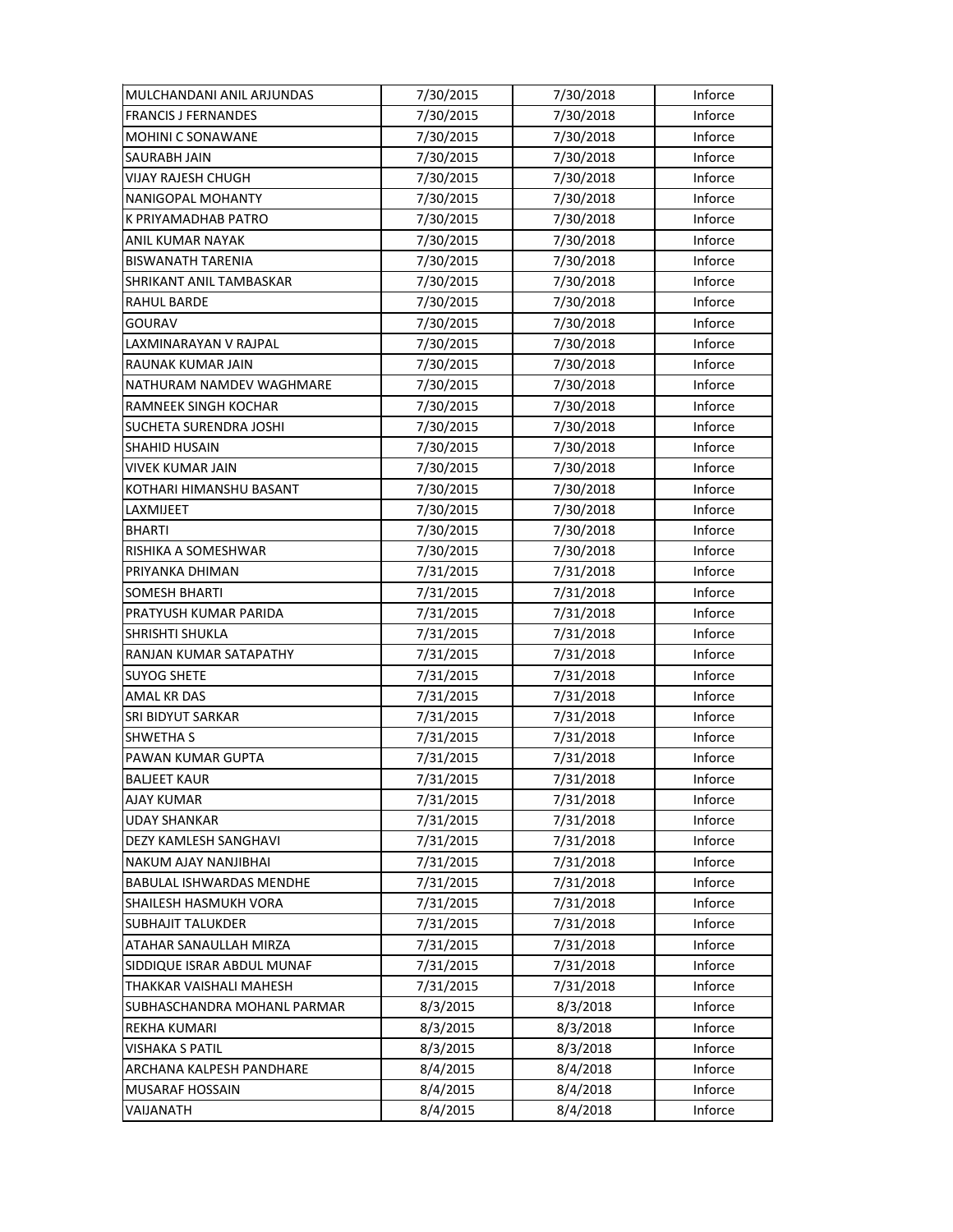| <b>RAHUL JAIN</b>                | 8/4/2015 | 8/4/2018 | Inforce |
|----------------------------------|----------|----------|---------|
| <b>B SUBRAHMANYAM NANAPARAPU</b> | 8/4/2015 | 8/4/2018 | Inforce |
| KUNAL RAVINDRA DEOTALE           | 8/4/2015 | 8/4/2018 | Inforce |
| SUPRIYA SAKSHI                   | 8/4/2015 | 8/4/2018 | Inforce |
| PRAVEEN GAJBHIYE                 | 8/4/2015 | 8/4/2018 | Inforce |
| ABHISHEK DEWANGAN                | 8/4/2015 | 8/4/2018 | Inforce |
| GYANENDRA SHARMA                 | 8/4/2015 | 8/4/2018 | Inforce |
| JYOTI SANTOSH CHIDE              | 8/4/2015 | 8/4/2018 | Inforce |
| DINESH CHAND SHARMA              | 8/4/2015 | 8/4/2018 | Inforce |
| <b>BRAJKISHORE SHARMA</b>        | 8/4/2015 | 8/4/2018 | Inforce |
| MOHAMMEDASIF MOHAMME KADARI      | 8/5/2015 | 8/5/2018 | Inforce |
| SANKAR KUMAR DEY                 | 8/5/2015 | 8/5/2018 | Inforce |
| RAJU VISHNOI                     | 8/5/2015 | 8/5/2018 | Inforce |
| TULSI DAS                        | 8/5/2015 | 8/5/2018 | Inforce |
| TEJ RAM SAINI                    | 8/5/2015 | 8/5/2018 | Inforce |
| YESHUBHA PANCHAL                 | 8/5/2015 | 8/5/2018 | Inforce |
| ZEESHAN HASSAN MOLLAH            | 8/5/2015 | 8/5/2018 | Inforce |
| <b>NIPUN R BHATIA</b>            | 8/5/2015 | 8/5/2018 | Inforce |
| S M MHAVARKAR                    | 8/5/2015 | 8/5/2018 | Inforce |
| <b>GUNNISETTY PAVAN KUMAR</b>    | 8/5/2015 | 8/5/2018 | Inforce |
| KAPADNIS RAHUL JAYWANT           | 8/5/2015 | 8/5/2018 | Inforce |
| VIKRAM SURESH KANAGALI           | 8/5/2015 | 8/5/2018 | Inforce |
| JAIN PRADIP JASRAJ               | 8/5/2015 | 8/5/2018 | Inforce |
| AJAY KUMAR                       | 8/5/2015 | 8/5/2018 | Inforce |
| SHRIRAM KEDARI ADVIRKAR          | 8/5/2015 | 8/5/2018 | Inforce |
| NEHA BABAN SINGH                 | 8/5/2015 | 8/5/2018 | Inforce |
| PUSHPENDRA                       | 8/5/2015 | 8/5/2018 | Inforce |
| KHUSHBU JAYESH PRAJAPATI         | 8/5/2015 | 8/5/2018 | Inforce |
| <b>SHEELA RAJEESH</b>            | 8/7/2015 | 8/7/2018 | Inforce |
| KALPESH GOKULDAS PARKER          | 8/7/2015 | 8/7/2018 | Inforce |
| YOGENDRA SINGH CHOUHAN           | 8/7/2015 | 8/7/2018 | Inforce |
| MUKUND BABURAO LANDGE            | 8/7/2015 | 8/7/2018 | Inforce |
| <b>VIJAY G GIRI</b>              | 8/7/2015 | 8/7/2018 | Inforce |
| <b>AJAY SHARMA</b>               | 8/7/2015 | 8/7/2018 | Inforce |
| VIMAL KUMAR SHUKLA               | 8/7/2015 | 8/7/2018 | Inforce |
| A KRISHNAMOORTHY                 | 8/7/2015 | 8/7/2018 | Inforce |
| <b>G BANUPRIYA</b>               | 8/7/2015 | 8/6/2018 | Inforce |
| <b>SIMANCHAL PATRA</b>           | 8/7/2015 | 8/7/2018 | Inforce |
| A SATHYA                         | 8/7/2015 | 8/7/2018 | Inforce |
| <b>NAKSHATRA D R</b>             | 8/7/2015 | 8/7/2018 | Inforce |
| MAHINDIRA S RAGHUWANSHI          | 8/7/2015 | 8/7/2018 | Inforce |
| <b>JYOTI NAMDEV</b>              | 8/7/2015 | 8/7/2018 | Inforce |
| RAMANDEEP WADHWA                 | 8/7/2015 | 8/7/2018 | Inforce |
| <b>ATUL</b>                      | 8/7/2015 | 8/7/2018 | Inforce |
| <b>OMKAR VASHIST</b>             | 8/7/2015 | 8/7/2018 | Inforce |
| <b>SUMAN SHARMA</b>              | 8/7/2015 | 8/7/2018 | Inforce |
| SEEMA KUMAWAT                    | 8/7/2015 | 8/7/2018 | Inforce |
| AMOL GOVIND HIRAVE               | 8/7/2015 | 8/7/2018 | Inforce |
| PANAKAL SAJITHA                  | 8/7/2015 | 8/7/2018 | Inforce |
| PARMAR UMESH                     | 8/7/2015 | 8/7/2018 | Inforce |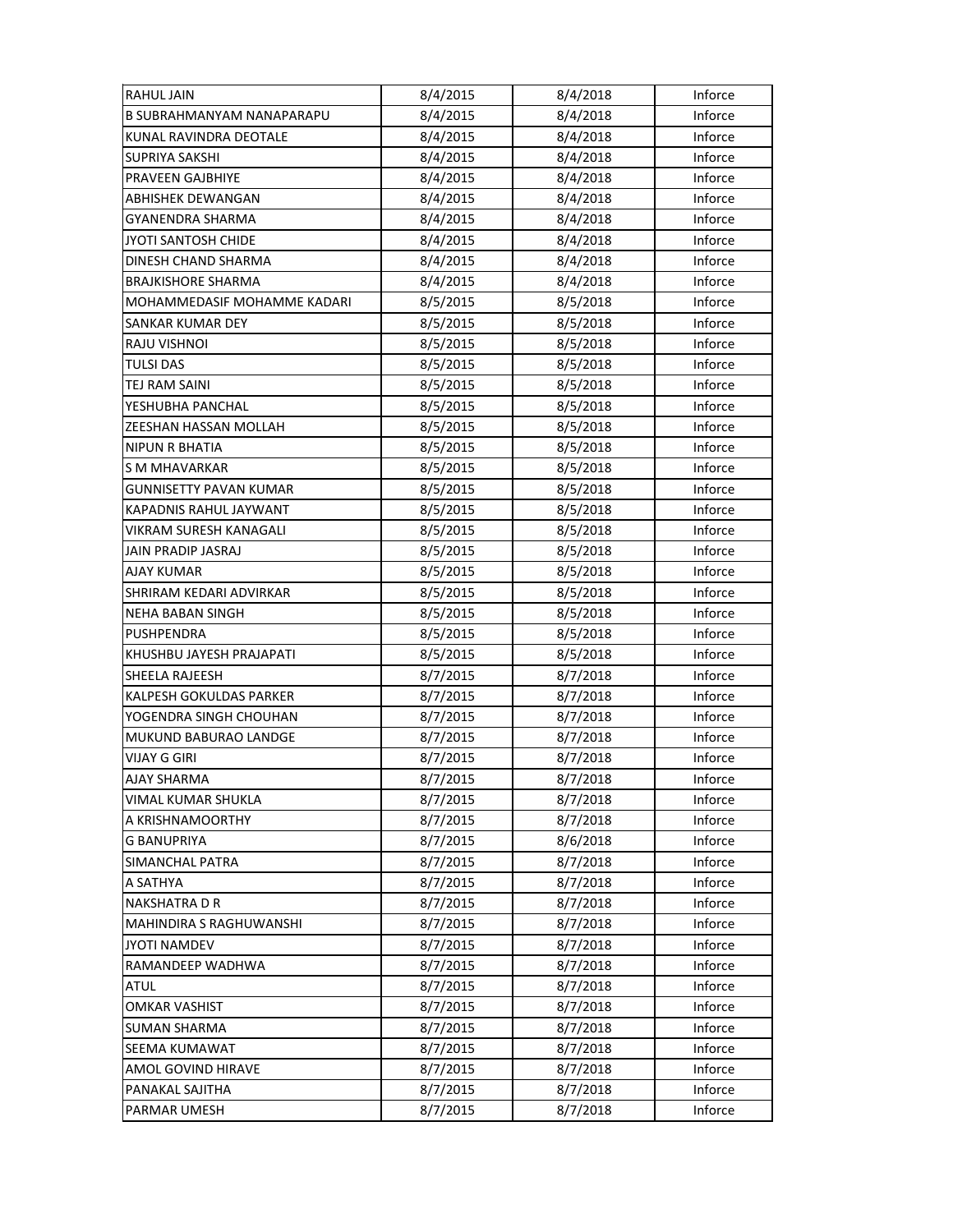| <b>GAGANDEEP JOSHI</b>       | 8/7/2015  | 8/7/2018  | Inforce |
|------------------------------|-----------|-----------|---------|
| LAXMIPRASAD A JAISWAL        | 8/7/2015  | 8/7/2018  | Inforce |
| <b>SUKHVINDER SINGH</b>      | 8/7/2015  | 8/7/2018  | Inforce |
| <b>SAURAV GUPTA</b>          | 8/7/2015  | 8/7/2018  | Inforce |
| YOGESH KUMAR                 | 8/7/2015  | 8/7/2018  | Inforce |
| <b>BHASKAR A NAIDU</b>       | 8/7/2015  | 8/7/2018  | Inforce |
| VARSHA SUBODH JADHAV         | 8/7/2015  | 8/7/2018  | Inforce |
| <b>SUDAMA KISAN</b>          | 8/7/2015  | 8/7/2018  | Inforce |
| <b>NIRMALA T NADAR</b>       | 8/10/2015 | 8/10/2018 | Inforce |
| <b>KANHAIYA RASTOGI</b>      | 8/10/2015 | 8/10/2018 | Inforce |
| <b>DEBNATH ROY</b>           | 8/10/2015 | 8/10/2018 | Inforce |
| <b>VIJAY KUMAR</b>           | 8/10/2015 | 8/10/2018 | Inforce |
| KHETA RAM SOLANKI            | 8/10/2015 | 8/10/2018 | Inforce |
| RAHUL SHARMA                 | 8/10/2015 | 8/10/2018 | Inforce |
| CH RAGINI                    | 8/10/2015 | 8/10/2018 | Inforce |
| PRASHANT S PATEL             | 8/10/2015 | 8/10/2018 | Inforce |
| <b>SUMAN TRIPATHI</b>        | 8/10/2015 | 8/10/2018 | Inforce |
| ALPESHBHAI PATEL             | 8/10/2015 | 8/10/2018 | Inforce |
| ROHIT CHAURASIA              | 8/10/2015 | 8/10/2018 | Inforce |
| MANISHA H PANCHAL            | 8/10/2015 | 8/10/2018 | Inforce |
| CHANDER PRAKASH VERMA        | 8/10/2015 | 8/10/2018 | Inforce |
| PREETI GUPTA                 | 8/10/2015 | 8/10/2018 | Inforce |
| <b>MAYUR RANA</b>            | 8/10/2015 | 8/10/2018 | Inforce |
| GAYATHRI V R                 | 8/10/2015 | 8/10/2018 | Inforce |
| <b>JISHNUCR</b>              | 8/10/2015 | 8/10/2018 | Inforce |
| <b>MILDRED REGO</b>          | 8/11/2015 | 8/11/2018 | Inforce |
| <b>KULDEEP SINGH</b>         | 8/11/2015 | 8/11/2018 | Inforce |
| <b>HANUVIR SINGH</b>         | 8/11/2015 | 8/11/2018 | Inforce |
| <b>VIJAY TANK</b>            | 8/11/2015 | 8/11/2018 | Inforce |
| THACKER MAYUR PRABHULAL      | 8/11/2015 | 8/11/2018 | Inforce |
| PHAD MILIND RAMESH           | 8/11/2015 | 8/11/2018 | Inforce |
| <b>BHUSHAN VISHWAS HARNE</b> | 8/11/2015 | 8/11/2018 | Inforce |
| <b>SK SAINI</b>              | 8/11/2015 | 8/11/2018 | Inforce |
| PARTEEK KUMAR                | 8/11/2015 | 8/11/2018 | Inforce |
| MANIKANDAN                   | 8/11/2015 | 8/11/2018 | Inforce |
| <b>VARUN VYAS</b>            | 8/11/2015 | 8/11/2018 | Inforce |
| <b>TARUN SAINI</b>           | 8/11/2015 | 8/11/2018 | Inforce |
| NIKITABEN V PANDYA           | 8/11/2015 | 8/11/2018 | Inforce |
| <b>VINOD KUMAR</b>           | 8/11/2015 | 8/11/2018 | Inforce |
| MOHMADYASIN ABDULGAF MANSURI | 8/11/2015 | 8/11/2018 | Inforce |
| SAPANA SONI                  | 8/11/2015 | 8/11/2018 | Inforce |
| PUJA CHOPRA                  | 8/11/2015 | 8/11/2018 | Inforce |
| ANKITKUMAR KANTIBHAI PATEL   | 8/11/2015 | 8/11/2018 | Inforce |
| KULDEEP ATULBHAI THAKKAR     | 8/12/2015 | 8/12/2018 | Inforce |
| <b>SHAIKH HEENA</b>          | 8/12/2015 | 8/12/2018 | Inforce |
| DINAL NISHIT SHAH            | 8/12/2015 | 8/12/2018 | Inforce |
| PREETI VERMA                 | 8/12/2015 | 8/12/2018 | Inforce |
| <b>MANISHA</b>               | 8/12/2015 | 8/12/2018 | Inforce |
| <b>SP PALPANDI</b>           | 8/12/2015 | 8/12/2018 | Inforce |
| J SHELIN RICHARD             | 8/12/2015 | 8/12/2018 | Inforce |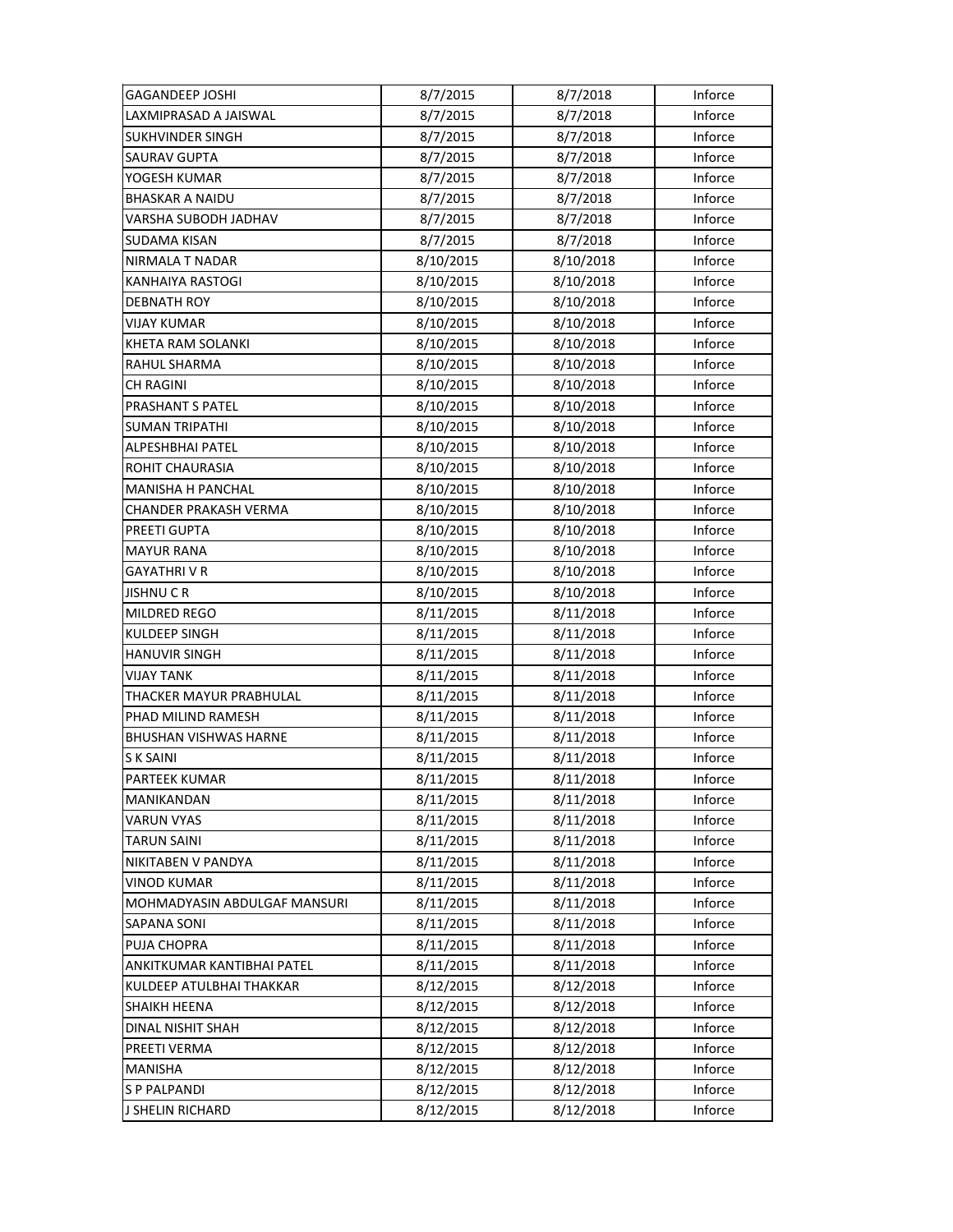| R NIRMALA MARY                | 8/12/2015 | 8/12/2018 | Inforce |
|-------------------------------|-----------|-----------|---------|
| <b>S PREMA</b>                | 8/12/2015 | 8/12/2018 | Inforce |
| C SIVAGURUNADAN               | 8/12/2015 | 8/12/2018 | Inforce |
| RAHUL                         | 8/12/2015 | 8/12/2018 | Inforce |
| KAILASH KUMAR                 | 8/12/2015 | 8/12/2018 | Inforce |
| RANJITA BEHERA                | 8/12/2015 | 8/12/2018 | Inforce |
| P ANITHA                      | 8/12/2015 | 8/12/2018 | Inforce |
| <b>ANOOP KUMAR</b>            | 8/12/2015 | 8/12/2018 | Inforce |
| MR DIVYANG NARENDRAB SHAH     | 8/13/2015 | 8/13/2018 | Inforce |
| <b>G ANIL KUMAR</b>           | 8/13/2015 | 8/13/2018 | Inforce |
| CH VIJAYA NIRMALA             | 8/13/2015 | 8/13/2018 | Inforce |
| WAHID SHAIKH                  | 8/13/2015 | 8/13/2018 | Inforce |
| <b>B KARTHIKEYAN</b>          | 8/13/2015 | 8/13/2018 | Inforce |
| G SRENEVASAN                  | 8/13/2015 | 8/13/2018 | Inforce |
| DHEERAJ CHANDRA BHATT         | 8/13/2015 | 8/13/2018 | Inforce |
| S NANDHA KUMAR                | 8/13/2015 | 8/13/2018 | Inforce |
| P SUBBULAKSHMI                | 8/13/2015 | 8/13/2018 | Inforce |
| A VINOTH MARX                 | 8/13/2015 | 8/13/2018 | Inforce |
| J CHILAMBARASAN               | 8/13/2015 | 8/13/2018 | Inforce |
| <b>ISPAT ROY</b>              | 8/13/2015 | 8/13/2018 | Inforce |
| AMIT RANJAN                   | 8/13/2015 | 8/13/2018 | Inforce |
| S PARIMALAM                   | 8/13/2015 | 8/13/2018 | Inforce |
| RAMNIK HARIBHAI NAKUM         | 8/13/2015 | 8/13/2018 | Inforce |
| PRAVINKUMAR DAHYALAL SOLANKI  | 8/13/2015 | 8/13/2018 | Inforce |
| AISHWARYA SHUKLA              | 8/13/2015 | 8/13/2018 | Inforce |
| SHANI RAMESHCHANDRA PRAJAPATI | 8/13/2015 | 8/13/2018 | Inforce |
| <b>DINESH TIWARI</b>          | 8/13/2015 | 8/13/2018 | Inforce |
| GIRISH BANGAR                 | 8/13/2015 | 8/13/2018 | Inforce |
| SAVITA KUMARI                 | 8/13/2015 | 8/13/2018 | Inforce |
| <b>ANIL MEHTA</b>             | 8/13/2015 | 8/13/2018 | Inforce |
| <b>JEETU SHARMA</b>           | 8/13/2015 | 8/13/2018 | Inforce |
| DHAVALSINH YADAV              | 8/13/2015 | 8/13/2018 | Inforce |
| MUBARAK YAKUB PATEL           | 8/13/2015 | 8/13/2018 | Inforce |
| AMIT KUMAR TIWARI             | 8/13/2015 | 8/13/2018 | Inforce |
| SANDIP PAUL                   | 8/13/2015 | 8/13/2018 | Inforce |
| MOHASEEN HASANSAB NAVALI      | 8/13/2015 | 8/13/2018 | Inforce |
| PANKAJ KUMAR GUPTA            | 8/17/2015 | 8/17/2018 | Inforce |
| PODURI KISHORE KUMAR          | 8/17/2015 | 8/17/2018 | Inforce |
| RAMA SATYA DURGA PRASAD       | 8/17/2015 | 8/17/2018 | Inforce |
| JUILEE MANOJ KALASKAR         | 8/17/2015 | 8/17/2018 | Inforce |
| P NAGARAJAN                   | 8/17/2015 | 8/17/2018 | Inforce |
| <b>G MALLAIAH</b>             | 8/17/2015 | 8/17/2018 | Inforce |
| RAJNI BAHUGUNA                | 8/17/2015 | 8/17/2018 | Inforce |
| <b>MANOHARA RAI</b>           | 8/17/2015 | 8/17/2018 | Inforce |
| <b>INDIRA JAIN</b>            | 8/17/2015 | 8/17/2018 | Inforce |
| YASHWANT AGNIHOTRI            | 8/17/2015 | 8/17/2018 | Inforce |
| A HITLER ROBY                 | 8/17/2015 | 8/17/2018 | Inforce |
| ABHISHEK KUMAR TRIPATHI       | 8/17/2015 | 8/17/2018 | Inforce |
| RITESH YADAV                  | 8/17/2015 | 8/17/2018 | Inforce |
| KALPANA LENKA                 | 8/17/2015 | 8/17/2018 | Inforce |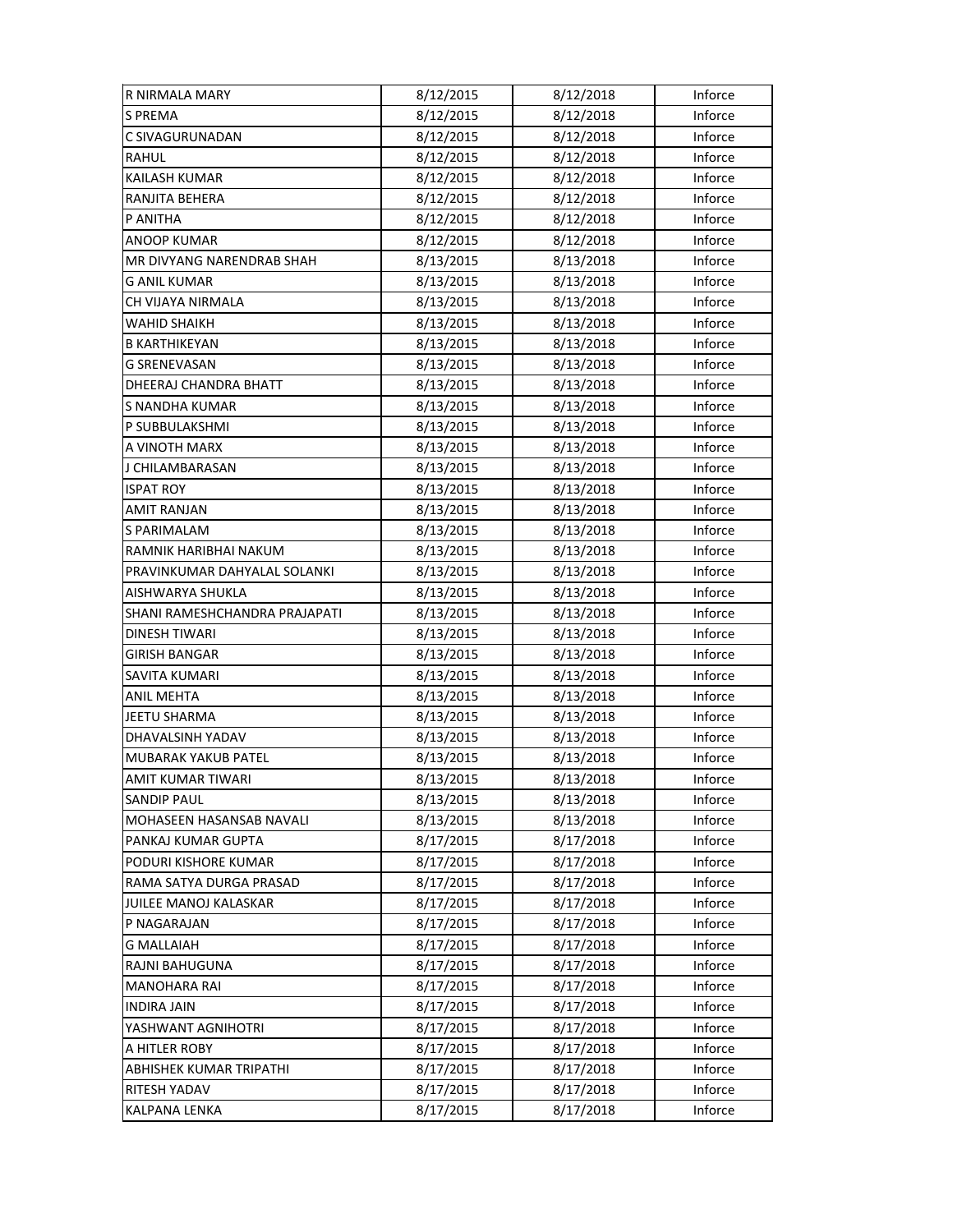| POLBUDI RABINDRA SENAPATI          | 8/17/2015 | 8/17/2018 | Inforce |
|------------------------------------|-----------|-----------|---------|
| <b>MR ABHIJIT BHAGWAT NAIK</b>     | 8/17/2015 | 8/17/2018 | Inforce |
| NARESH RAMCHANDRA PANDE            | 8/17/2015 | 8/17/2018 | Inforce |
| GYANESHWAR AMBALAL KOSHTI          | 8/17/2015 | 8/17/2018 | Inforce |
| DHARMENDRA GUGARWAL                | 8/17/2015 | 8/17/2018 | Inforce |
| <b>BHUPENDRABHAI C PATEL</b>       | 8/17/2015 | 8/17/2018 | Inforce |
| MR NITESH ARVINDBHAI SAVALIYA      | 8/17/2015 | 8/17/2018 | Inforce |
| SUSANTA KUMAR JENA                 | 8/17/2015 | 8/17/2018 | Inforce |
| M SENDIL KUMAR                     | 8/17/2015 | 8/17/2018 | Inforce |
| <b>DEEPAK DHONDIYAL</b>            | 8/17/2015 | 8/17/2018 | Inforce |
| REENA SRIVASTAVA                   | 8/17/2015 | 8/17/2018 | Inforce |
| ROJALIN BASTIA                     | 8/17/2015 | 8/17/2018 | Inforce |
| KALPESHKUMAR NARENDR PATEL         | 8/17/2015 | 8/17/2018 | Inforce |
| HITENDER KUMAR SHARMA              | 8/17/2015 | 8/17/2018 | Inforce |
| ANAND RANA                         | 8/17/2015 | 8/17/2018 | Inforce |
| <b>RAJNISH GUPTA</b>               | 8/17/2015 | 8/17/2018 | Inforce |
| DHEERAJ MADAN                      | 8/17/2015 | 8/17/2018 | Inforce |
| AJAY PATHAK                        | 8/17/2015 | 8/17/2018 | Inforce |
| SHIKHA KAUR KUMAR                  | 8/17/2015 | 8/17/2018 | Inforce |
| <b>GURPRITSINGH AJITSIN SALUJA</b> | 8/19/2015 | 8/19/2018 | Inforce |
| RICHA MAKOL                        | 8/19/2015 | 8/19/2018 | Inforce |
| <b>SHANU GANGAL</b>                | 8/19/2015 | 8/19/2018 | Inforce |
| EJAZ BILAL TAMBOLI                 | 8/19/2015 | 8/19/2018 | Inforce |
| <b>OJASVI N HARGUDE</b>            | 8/19/2015 | 8/19/2018 | Inforce |
| RAVI CHANDRAN S                    | 8/19/2015 | 8/19/2018 | Inforce |
| DEVKI NANDAN GAUR                  | 8/19/2015 | 8/19/2018 | Inforce |
| <b>HARISH KUMAR</b>                | 8/19/2015 | 8/19/2018 | Inforce |
| DHARMENDRA KUMAR                   | 8/19/2015 | 8/19/2018 | Inforce |
| GOHIL YOGESHKUMAR N                | 8/19/2015 | 8/19/2018 | Inforce |
| <b>M S HONAKERI</b>                | 8/19/2015 | 8/19/2018 | Inforce |
| H S MANJUNATHA KHANDER             | 8/19/2015 | 8/19/2018 | Inforce |
| <b>HARISH BABU G</b>               | 8/19/2015 | 8/19/2018 | Inforce |
| <b>K REVATHY</b>                   | 8/19/2015 | 8/19/2018 | Inforce |
| A KOLAPPAN                         | 8/19/2015 | 8/19/2018 | Inforce |
| <b>K SOUNDARARAJAN</b>             | 8/19/2015 | 8/19/2018 | Inforce |
| ROHIT SHERAWAT                     | 8/19/2015 | 8/19/2018 | Inforce |
| SHUBHAMOY BONDYOPADHYAY            | 8/19/2015 | 8/19/2018 | Inforce |
| R SUGANYA                          | 8/19/2015 | 8/19/2018 | Inforce |
| <b>BASAVARAJ V HULAGUR</b>         | 8/19/2015 | 8/19/2018 | Inforce |
| S DHANASEKAR                       | 8/19/2015 | 8/19/2018 | Inforce |
| <b>ESHAK KHAN</b>                  | 8/19/2015 | 8/19/2018 | Inforce |
| PANKAJ                             | 8/19/2015 | 8/19/2018 | Inforce |
| <b>GURU PRASAD V</b>               | 8/19/2015 | 8/19/2018 | Inforce |
| C K KANAGARAJ                      | 8/19/2015 | 8/19/2018 | Inforce |
| V GIRIPRASATH                      | 8/19/2015 | 8/19/2018 | Inforce |
| <b>GOPA MAJUMDER</b>               | 8/19/2015 | 8/19/2018 | Inforce |
| <b>MANASA G</b>                    | 8/19/2015 | 8/19/2018 | Inforce |
| M SRINIVASAN                       | 8/19/2015 | 8/19/2018 | Inforce |
| S YOGESHWARI                       | 8/19/2015 | 8/19/2018 | Inforce |
| TANVEER UZZAMA KHAN                | 8/19/2015 | 8/19/2018 | Inforce |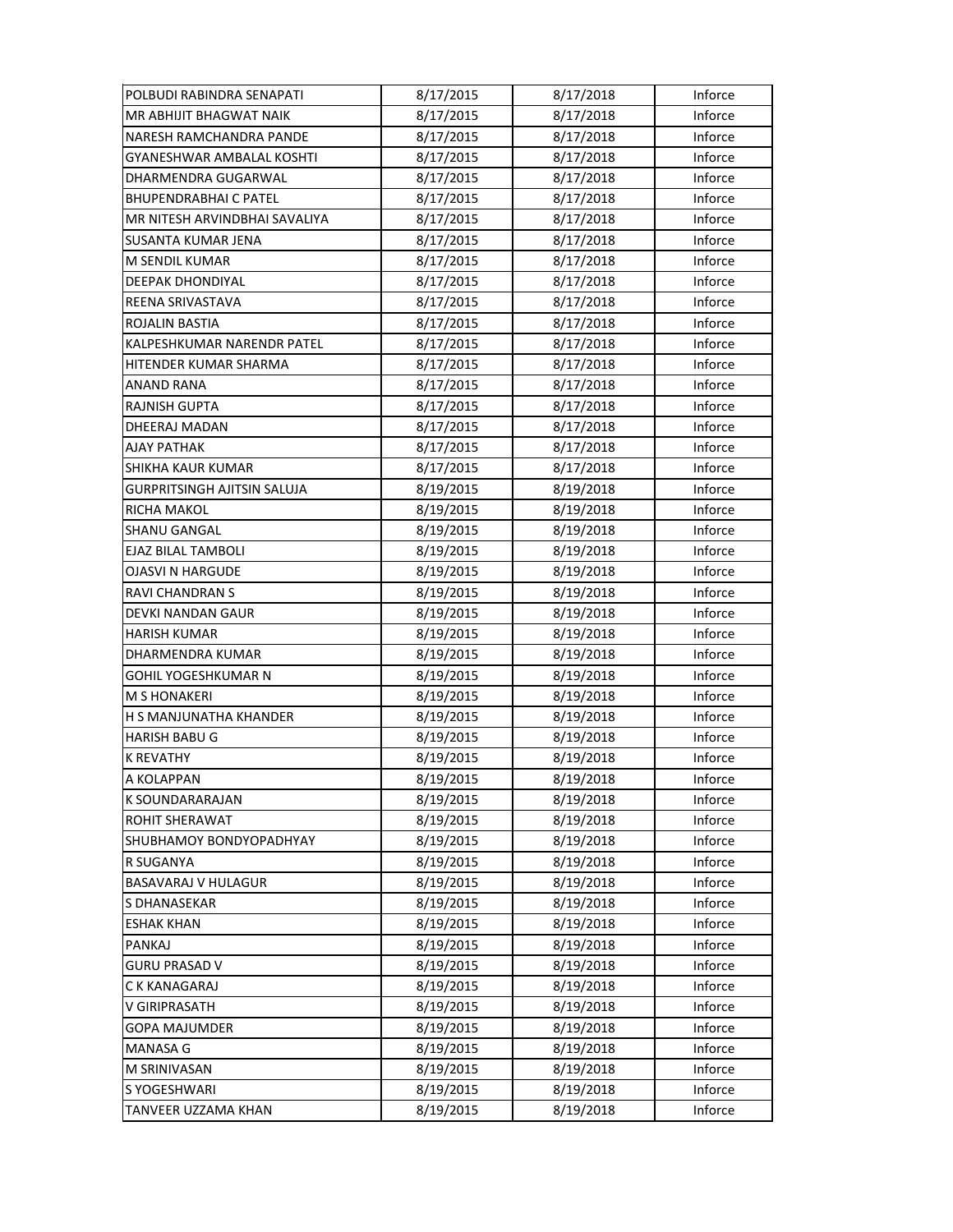| <b>KISHORE KUMAR RATHOD</b>    | 8/19/2015 | 8/19/2018 | Inforce |
|--------------------------------|-----------|-----------|---------|
| <b>ANITA</b>                   | 8/19/2015 | 8/19/2018 | Inforce |
| HARDEV SINGH PANWAR            | 8/19/2015 | 8/19/2018 | Inforce |
| RANAJIT PAL                    | 8/19/2015 | 8/19/2018 | Inforce |
| MILIND S NIKAM                 | 8/19/2015 | 8/19/2018 | Inforce |
| <b>SURAJ SAROJ KUMAR SINGH</b> | 8/19/2015 | 8/19/2018 | Inforce |
| NITIN TANAJI SALUNKHE          | 8/19/2015 | 8/19/2018 | Inforce |
| MOHAMMED JAFFAR                | 8/19/2015 | 8/19/2018 | Inforce |
| GANESH KASHINATH WAGH          | 8/19/2015 | 8/19/2018 | Inforce |
| RAMESH KUMAR VERMA             | 8/19/2015 | 8/19/2018 | Inforce |
| YOGESH JINDAL                  | 8/19/2015 | 8/19/2018 | Inforce |
| RAJESH K GATTI                 | 8/19/2015 | 8/19/2018 | Inforce |
| TANPREET SINGH CHADHA          | 8/19/2015 | 8/19/2018 | Inforce |
| AMAN KHARYA                    | 8/19/2015 | 8/19/2018 | Inforce |
| RITESH SATISH GHODEKAR         | 8/19/2015 | 8/19/2018 | Inforce |
| VINOD PADMAKAR CHAVAN          | 8/19/2015 | 8/19/2018 | Inforce |
| <b>UDAY RAMA SAWANT</b>        | 8/19/2015 | 8/19/2018 | Inforce |
| AJAY BABU SHARMA               | 8/19/2015 | 8/19/2018 | Inforce |
| <b>MAHESH CHAND</b>            | 8/20/2015 | 8/20/2018 | Inforce |
| <b>SUMAPATHY</b>               | 8/20/2015 | 8/20/2018 | Inforce |
| RAHUL SATISH GAIKWAD           | 8/20/2015 | 8/20/2018 | Inforce |
| <b>TAHER PATEL</b>             | 8/20/2015 | 8/20/2018 | Inforce |
| ANUP KUMAR                     | 8/20/2015 | 8/20/2018 | Inforce |
| <b>ANILA V</b>                 | 8/20/2015 | 8/20/2018 | Inforce |
| PARMAR GITABEN PRAVINBHAI      | 8/20/2015 | 8/20/2018 | Inforce |
| <b>GURLEEN KAUR</b>            | 8/20/2015 | 8/20/2018 | Inforce |
| PRATIK RAJ PORWAL              | 8/20/2015 | 8/20/2018 | Inforce |
| JITENDRA KUMAR                 | 8/20/2015 | 8/20/2018 | Inforce |
| VINAY SRIVASTAVA               | 8/20/2015 | 8/20/2018 | Inforce |
| PRAKASH CHAND JAIN             | 8/20/2015 | 8/20/2018 | Inforce |
| <b>BINAY KUMAR</b>             | 8/20/2015 | 8/20/2018 | Inforce |
| PRAKASH CHANDRA MEENA          | 8/20/2015 | 8/20/2018 | Inforce |
| <b>MAHAK DHIRAWAT</b>          | 8/20/2015 | 8/20/2018 | Inforce |
| <b>VINAY KUMAR</b>             | 8/20/2015 | 8/20/2018 | Inforce |
| <b>JOHN SAMAD</b>              | 8/20/2015 | 8/20/2018 | Inforce |
| <b>SUSHMA B K</b>              | 8/20/2015 | 8/20/2018 | Inforce |
| <b>BHASKAR</b>                 | 8/20/2015 | 8/20/2018 | Inforce |
| <b>PRIYA SINGH</b>             | 8/20/2015 | 8/20/2018 | Inforce |
| NILAM SURESH PANDIT            | 8/20/2015 | 8/20/2018 | Inforce |
| <b>B SATISHKUMAR REDDY</b>     | 8/20/2015 | 8/20/2018 | Inforce |
| RADHA SUGALI                   | 8/20/2015 | 8/20/2018 | Inforce |
| RIZVANBHAI VALIBHAI MOMIN      | 8/20/2015 | 8/20/2018 | Inforce |
| <b>HARPREET KAUR</b>           | 8/20/2015 | 8/20/2018 | Inforce |
| K GOBI                         | 8/20/2015 | 8/20/2018 | Inforce |
| <b>B FATHIMA JESIMA</b>        | 8/21/2015 | 8/21/2018 | Inforce |
| PRAKASH CHANDRA                | 8/21/2015 | 8/21/2018 | Inforce |
| MOHAMMAD FAISAL SIDDIQUI       | 8/21/2015 | 8/21/2018 | Inforce |
| S PRABAKARAN                   | 8/21/2015 | 8/21/2018 | Inforce |
| N RAMESH KUMAR                 | 8/21/2015 | 8/21/2018 | Inforce |
| RINKI CHAURASIA                | 8/21/2015 | 8/21/2018 | Inforce |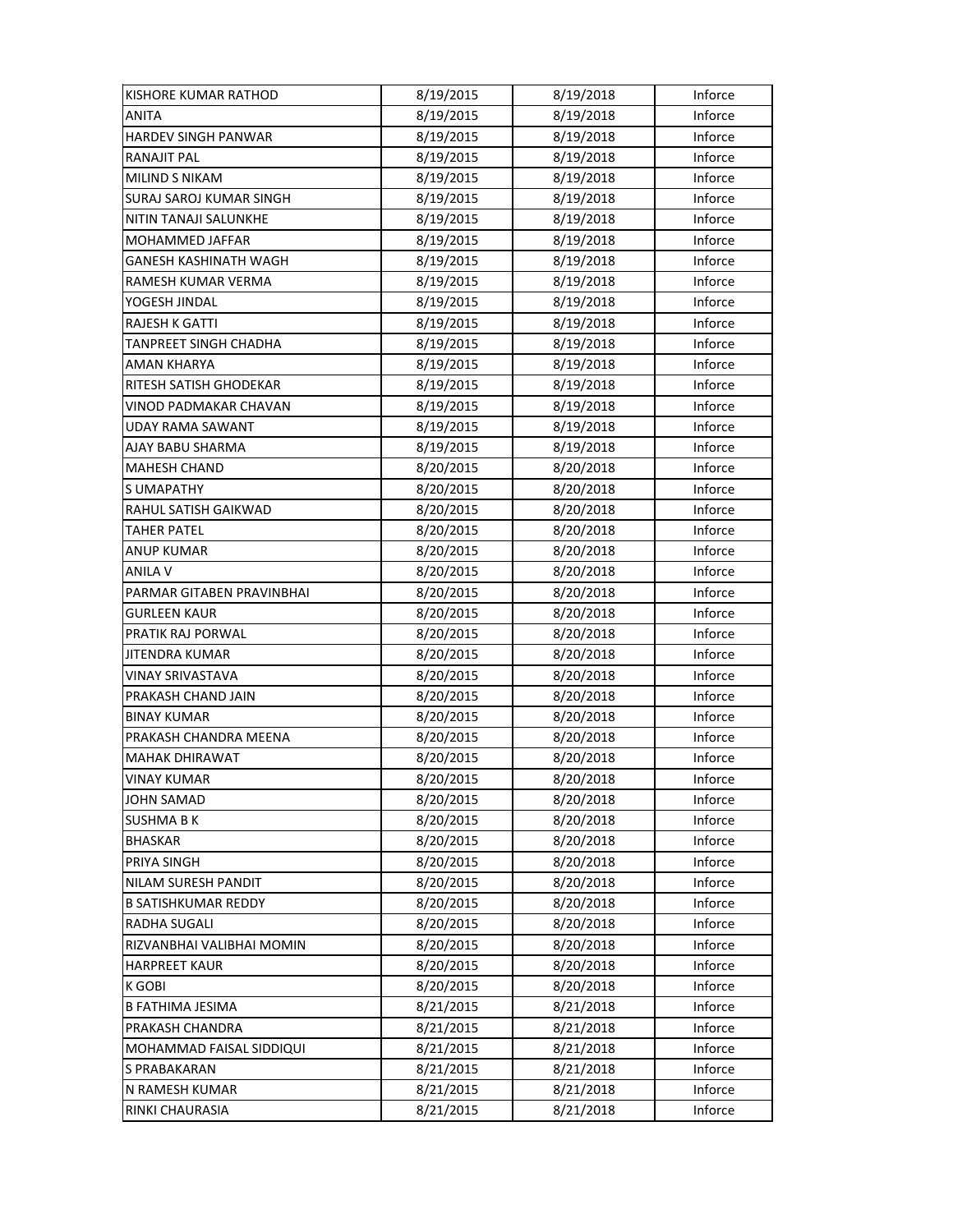| DILIP GHANSHYAM NAIK        | 8/21/2015 | 8/21/2018 | Inforce |
|-----------------------------|-----------|-----------|---------|
| <b>VINOD GOEL</b>           | 8/21/2015 | 8/21/2018 | Inforce |
| ABDULGAFUR HASAMBHAI MOMIN  | 8/21/2015 | 8/21/2018 | Inforce |
| TEJASWINI MAHESH SAWANT     | 8/21/2015 | 8/21/2018 | Inforce |
| ABHAY KUMAR DWIVEDI         | 8/21/2015 | 8/21/2018 | Inforce |
| KAILASH KISHANLAL SHARDA    | 8/21/2015 | 8/21/2018 | Inforce |
| HARMAN SIMRAN SINGH         | 8/21/2015 | 8/21/2018 | Inforce |
| ATUL B NAGARGOJE            | 8/21/2015 | 8/21/2018 | Inforce |
| <b>K KANNAN</b>             | 8/21/2015 | 8/21/2018 | Inforce |
| <b>ABHISHEK DESHMUKH</b>    | 8/21/2015 | 8/21/2018 | Inforce |
| VAIBHAV MAYURBHAI SHAH      | 8/21/2015 | 8/21/2018 | Inforce |
| <b>KUSUM BUNKAR</b>         | 8/24/2015 | 8/24/2018 | Inforce |
| <b>SURINDER KUMAR</b>       | 8/24/2015 | 8/24/2018 | Inforce |
| <b>BHAVESH JAIN</b>         | 8/24/2015 | 8/24/2018 | Inforce |
| LAXMAN SINGH KAURAV         | 8/24/2015 | 8/24/2018 | Inforce |
| MUNGARA SANDIP KHODIDAS     | 8/24/2015 | 8/24/2018 | Inforce |
| ROHIT RAMESHBHAI RANGANI    | 8/24/2015 | 8/24/2018 | Inforce |
| MANGESH CHANDRAKANT JADHAV  | 8/24/2015 | 8/24/2018 | Inforce |
| JATINDER PAL SINGH          | 8/24/2015 | 8/24/2018 | Inforce |
| RAVI KULBHUSHAN JAIN        | 8/24/2015 | 8/24/2018 | Inforce |
| <b>ANUP MEHLA</b>           | 8/24/2015 | 8/24/2018 | Inforce |
| DEBJANI KUNDU               | 8/24/2015 | 8/24/2018 | Inforce |
| HUKKA GULAMRASUL A          | 8/24/2015 | 8/24/2018 | Inforce |
| MAZHAR AHEMAD KHAN PATHAN   | 8/24/2015 | 8/24/2018 | Inforce |
| SUDHIR BHIKAJI JADHAV       | 8/24/2015 | 8/24/2018 | Inforce |
| <b>RAKESH KUMAR</b>         | 8/24/2015 | 8/24/2018 | Inforce |
| <b>SAVITA KAUL</b>          | 8/24/2015 | 8/24/2018 | Inforce |
| <b>KRISHAN KUMAR</b>        | 8/24/2015 | 8/24/2018 | Inforce |
| JEETENDRA PANIGRAHI         | 8/25/2015 | 8/25/2018 | Inforce |
| <b>BABU RAM</b>             | 8/25/2015 | 8/25/2018 | Inforce |
| KAMOD DAMODAR ADEKAR        | 8/25/2015 | 8/25/2018 | Inforce |
| <b>ABHIJIT V THOMBARE</b>   | 8/25/2015 | 8/25/2018 | Inforce |
| M KANDASAMY                 | 8/25/2015 | 8/25/2018 | Inforce |
| KUMAR SHANKARA SASTRY       | 8/25/2015 | 8/25/2018 | Inforce |
| <b>ASHWIN ANANT PINGALE</b> | 8/25/2015 | 8/25/2018 | Inforce |
| ARVIND PACHEGAONKAR         | 8/25/2015 | 8/25/2018 | Inforce |
| UTPAL SUTRADHAR             | 8/25/2015 | 8/25/2018 | Inforce |
| <b>SUBINOY SAHA</b>         | 8/25/2015 | 8/25/2018 | Inforce |
| TATIPAMULWAR NILESH V       | 8/25/2015 | 8/25/2018 | Inforce |
| <b>RENUKABEN M PATEL</b>    | 8/25/2015 | 8/25/2018 | Inforce |
| <b>KRISHNAK</b>             | 8/25/2015 | 8/25/2018 | Inforce |
| BANTWAL RAMESH BALIGA       | 8/25/2015 | 8/25/2018 | Inforce |
| ABHISHEK G P                | 8/25/2015 | 8/25/2018 | Inforce |
| AMOL MAHADEV MANE           | 8/25/2015 | 8/25/2018 | Inforce |
| PATEL SURESH MANGAL         | 8/25/2015 | 8/25/2018 | Inforce |
| N MUTHURAJ                  | 8/25/2015 | 8/25/2018 | Inforce |
| S GOWTHAMRAJ                | 8/25/2015 | 8/25/2018 | Inforce |
| CHANDRASHEKHARA             | 8/25/2015 | 8/25/2018 | Inforce |
| MAHENDRA PRATAP SINGH       | 8/25/2015 | 8/25/2018 | Inforce |
| RAM KUMAR YADAV             | 8/25/2015 | 8/25/2018 | Inforce |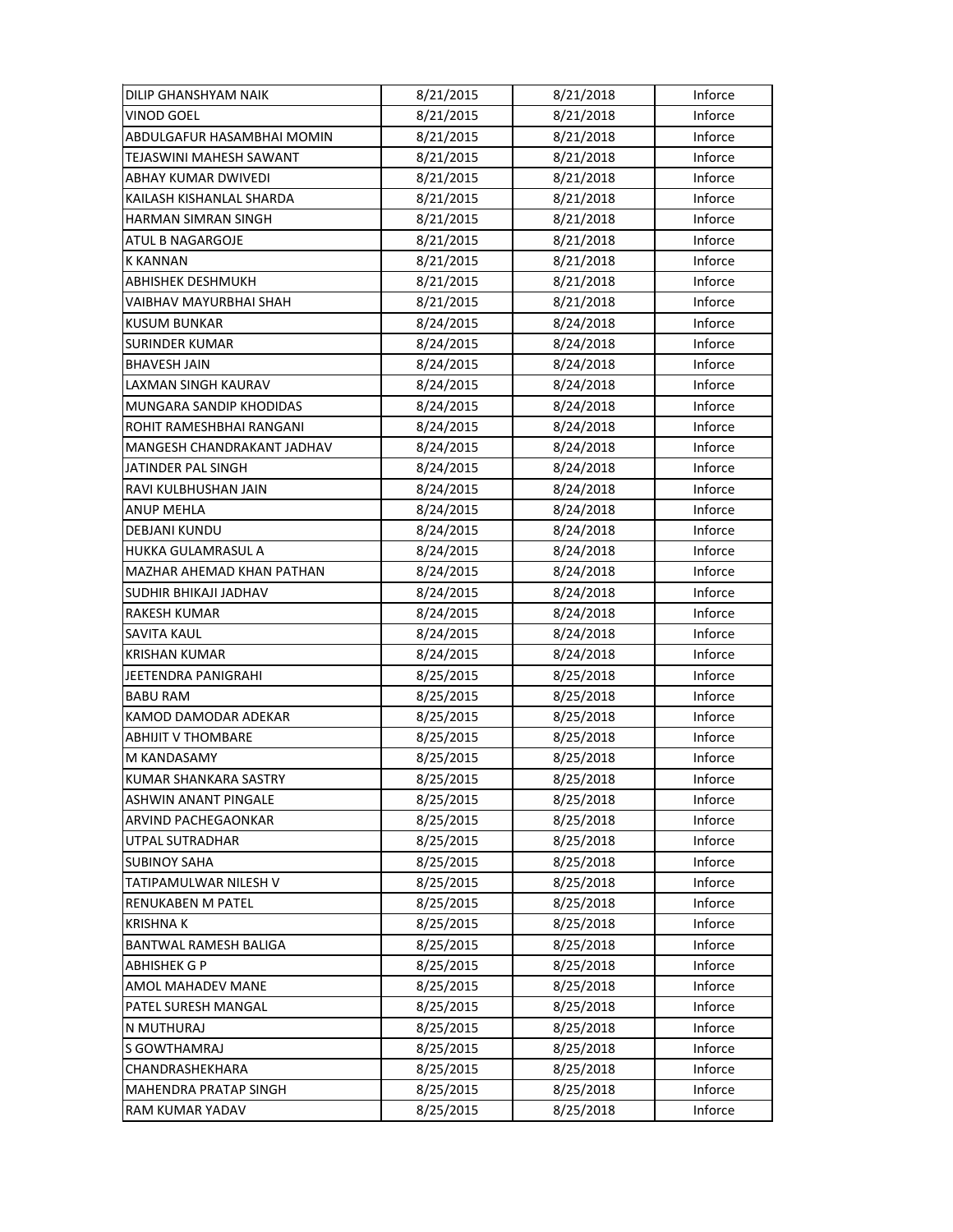| GYANCHAND GAUCHANDRA           | 8/25/2015 | 8/25/2018 | Inforce |
|--------------------------------|-----------|-----------|---------|
| <b>BIMAL GIRISHKUMAR MODH</b>  | 8/25/2015 | 8/25/2018 | Inforce |
| CHIRAG KIRITBHAI RAVAL         | 8/25/2015 | 8/25/2018 | Inforce |
| RAMESWAR BEHERA                | 8/25/2015 | 8/25/2018 | Inforce |
| ASHOK PRAJAPATI                | 8/25/2015 | 8/25/2018 | Inforce |
| C KOTHANDAN                    | 8/25/2015 | 8/25/2018 | Inforce |
| <b>JITENDER BHATIA</b>         | 8/25/2015 | 8/25/2018 | Inforce |
| SUVENDRA KUMAR UDGATA          | 8/27/2015 | 8/27/2018 | Inforce |
| VIJENDRA SINGH BHADORIYA       | 8/27/2015 | 8/27/2018 | Inforce |
| RAGHVENDRA MISHRA              | 8/27/2015 | 8/27/2018 | Inforce |
| <b>MONALIBEN GAURANG PATEL</b> | 8/27/2015 | 8/27/2018 | Inforce |
| JYOTI LAXMIKANT SONAWANE       | 8/27/2015 | 8/27/2018 | Inforce |
| NITIN S MODHAVE                | 8/27/2015 | 8/27/2018 | Inforce |
| ROHAN G CHAUDHARI              | 8/27/2015 | 8/27/2018 | Inforce |
| A GUNASEKARAN                  | 8/27/2015 | 8/27/2018 | Inforce |
| PRAMOD PUNDLIK PINGALE         | 8/27/2015 | 8/27/2018 | Inforce |
| <b>M SACHIN</b>                | 8/27/2015 | 8/27/2018 | Inforce |
| <b>SUDARSAN RANA</b>           | 8/27/2015 | 8/27/2018 | Inforce |
| K RAMESHKUMAR                  | 8/27/2015 | 8/27/2018 | Inforce |
| <b>IRSHAD AHMAD</b>            | 8/27/2015 | 8/27/2018 | Inforce |
| JITENDRA PATEL                 | 8/27/2015 | 8/27/2018 | Inforce |
| SANDEEP KUMAR SAI              | 8/27/2015 | 8/27/2018 | Inforce |
| SANGALA PRABHAKAR              | 8/27/2015 | 8/27/2018 | Inforce |
| DEVENDRA VASANT SONAWANE       | 8/27/2015 | 8/27/2018 | Inforce |
| <b>GOPI LAXIMAN NAIK</b>       | 8/27/2015 | 8/27/2018 | Inforce |
| VIJAYALAKSHMI BHAT             | 8/27/2015 | 8/27/2018 | Inforce |
| G B BHAGYA                     | 8/27/2015 | 8/27/2018 | Inforce |
| GAURAV VERMA                   | 8/27/2015 | 8/27/2018 | Inforce |
| SANJAYKUMAR B PATEL            | 8/27/2015 | 8/27/2018 | Inforce |
| AMITKUMAR PANDEY               | 8/27/2015 | 8/27/2018 | Inforce |
| SURESHSAH                      | 8/27/2015 | 8/27/2018 | Inforce |
| <b>VINOD KUMAR</b>             | 8/27/2015 | 8/27/2018 | Inforce |
| UJJWAL MISHRA                  | 8/27/2015 | 8/27/2018 | Inforce |
| <b>ANKIT TRIPATHI</b>          | 8/27/2015 | 8/27/2018 | Inforce |
| <b>BHIKAJI P GADEKAR</b>       | 8/27/2015 | 8/27/2018 | Inforce |
| SUJIT DILIP JAGADALE           | 8/27/2015 | 8/27/2018 | Inforce |
| ANURADHA BHAGWAT KOLHE         | 8/27/2015 | 8/27/2018 | Inforce |
| <b>SHUBHRA GUPTA</b>           | 8/27/2015 | 8/27/2018 | Inforce |
| DEPINDER SINGH CHAHAL          | 8/27/2015 | 8/27/2018 | Inforce |
| PARWINDER SINGH                | 8/27/2015 | 8/27/2018 | Inforce |
| AMANDEEP SINGH SANDHU          | 8/27/2015 | 8/27/2018 | Inforce |
| BHATT RUCHA GHANSHYAM          | 8/27/2015 | 8/27/2018 | Inforce |
| <b>KARAMVIR SINGH</b>          | 8/27/2015 | 8/27/2018 | Inforce |
| <b>AMITKUMAR S SINGH</b>       | 8/27/2015 | 8/27/2018 | Inforce |
| P GEETHA                       | 8/27/2015 | 8/27/2018 | Inforce |
| <b>JITENDER</b>                | 8/27/2015 | 8/27/2018 | Inforce |
| <b>RAMADASS</b>                | 8/27/2015 | 8/27/2018 | Inforce |
| YASMEEN IQBAL SHAIKH           | 8/27/2015 | 8/27/2018 | Inforce |
| A MAHESWARI                    | 8/27/2015 | 8/27/2018 | Inforce |
| <b>CHETTI SRINIVAS</b>         | 8/28/2015 | 8/28/2018 | Inforce |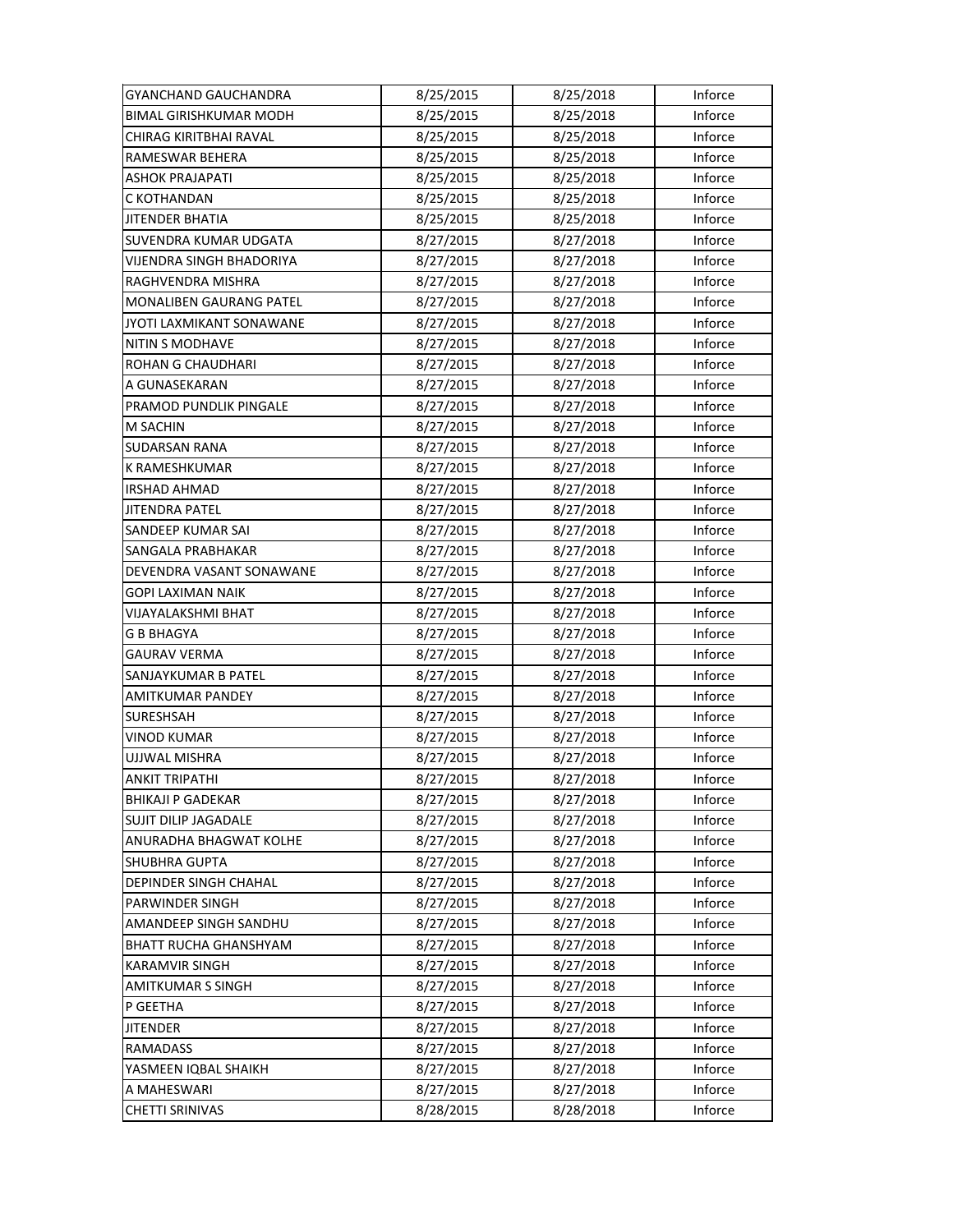| <b>MANJUNATH S</b>           | 8/28/2015 | 8/28/2018 | Inforce |
|------------------------------|-----------|-----------|---------|
| NEETA PRANAV DAVE            | 8/28/2015 | 8/28/2018 | Inforce |
| ASHIS KUMAR DIDWANIA         | 8/28/2015 | 8/28/2018 | Inforce |
| AMOL PURUSHOTTAM GUPTA       | 8/28/2015 | 8/28/2018 | Inforce |
| <b>VINOD DHUMAL</b>          | 8/28/2015 | 8/28/2018 | Inforce |
| ABHINAY NAMDEO BANDAL        | 8/28/2015 | 8/28/2018 | Inforce |
| <b>JASMEET</b>               | 8/28/2015 | 8/28/2018 | Inforce |
| ALPA HIRENDRA GANDHI         | 8/28/2015 | 8/28/2018 | Inforce |
| D HEMANTH                    | 8/28/2015 | 8/28/2018 | Inforce |
| ASHVINI MANOHAR GAIKWAD      | 8/28/2015 | 8/28/2018 | Inforce |
| HARESHKUMAR N PRAJAPATI      | 8/28/2015 | 8/28/2018 | Inforce |
| <b>NOUSHAD</b>               | 8/28/2015 | 8/28/2018 | Inforce |
| S BALAKUMAR                  | 8/28/2015 | 8/28/2018 | Inforce |
| S BALACHANDRAN               | 8/28/2015 | 8/28/2018 | Inforce |
| <b>S RAMAMOORTHY</b>         | 8/28/2015 | 8/28/2018 | Inforce |
| RAJU KUTUS GAONKAR           | 8/28/2015 | 8/28/2018 | Inforce |
| ARUN                         | 8/28/2015 | 8/28/2018 | Inforce |
| ONKAR ZOLEKAR                | 8/28/2015 | 8/28/2018 | Inforce |
| MOHAMED ASLAM M H SHAIKH     | 8/28/2015 | 8/28/2018 | Inforce |
| <b>KOMAL KUMAR</b>           | 8/31/2015 | 8/31/2018 | Inforce |
| VIKRANT                      | 8/31/2015 | 8/31/2018 | Inforce |
| <b>IRSHAD SHAIKH</b>         | 8/31/2015 | 8/31/2018 | Inforce |
| <b>DEEPAK PRAJAPATI</b>      | 8/31/2015 | 8/31/2018 | Inforce |
| GOBINDA BEHERA               | 8/31/2015 | 8/31/2018 | Inforce |
| <b>GAURAV SAHANI</b>         | 8/31/2015 | 8/31/2018 | Inforce |
| SANJIB CHAKRABORTY           | 8/31/2015 | 8/31/2018 | Inforce |
| <b>BLESSEN VARUGHESE</b>     | 8/31/2015 | 8/31/2018 | Inforce |
| RUPALI VILAS LONDHE          | 8/31/2015 | 8/31/2018 | Inforce |
| AJAY H VISHWAKARMA           | 8/31/2015 | 8/31/2018 | Inforce |
| RAJESH JATOLIYA              | 8/31/2015 | 8/31/2018 | Inforce |
| <b>AMIT DAGAR</b>            | 8/31/2015 | 8/31/2018 | Inforce |
| ZUBAIR KHAN S SOUDAGAR       | 8/31/2015 | 8/31/2018 | Inforce |
| SARASWATHI K PANDEY          | 8/31/2015 | 8/31/2018 | Inforce |
| RAJESH SHARMA                | 8/31/2015 | 8/31/2018 | Inforce |
| M SENTHIL KUMAR              | 8/31/2015 | 8/31/2018 | Inforce |
| <b>SIYA RAM SINGH</b>        | 8/31/2015 | 8/31/2018 | Inforce |
| <b>SMARTI DHIR</b>           | 8/31/2015 | 8/31/2018 | Inforce |
| <b>KRISHAN KUMAR</b>         | 8/31/2015 | 8/31/2018 | Inforce |
| KHYATI R BHENSANIYA          | 8/31/2015 | 8/31/2018 | Inforce |
| PURVI GAUTAM SHUKLA          | 8/31/2015 | 8/31/2018 | Inforce |
| RISHI SHANTI SWAROOP TRIVEDI | 8/31/2015 | 8/31/2018 | Inforce |
| S MANIVANNAN                 | 8/31/2015 | 8/31/2018 | Inforce |
| V SIVARANJANI                | 9/2/2015  | 9/2/2018  | Inforce |
| B RASHIKA                    | 9/2/2015  | 9/2/2018  | Inforce |
| VASANT TIRGAR                | 9/2/2015  | 9/2/2018  | Inforce |
| MEHUL V PANDYA               | 9/2/2015  | 9/2/2018  | Inforce |
| RASANABOYINA PRADEEP KUMAR   | 9/2/2015  | 9/2/2018  | Inforce |
| DAKSHESH KISHORBHAI PATEL    | 9/2/2015  | 9/2/2018  | Inforce |
| <b>BHAWNA</b>                | 9/2/2015  | 9/2/2018  | Inforce |
| <b>NISHA RAWAL</b>           | 9/2/2015  | 9/2/2018  | Inforce |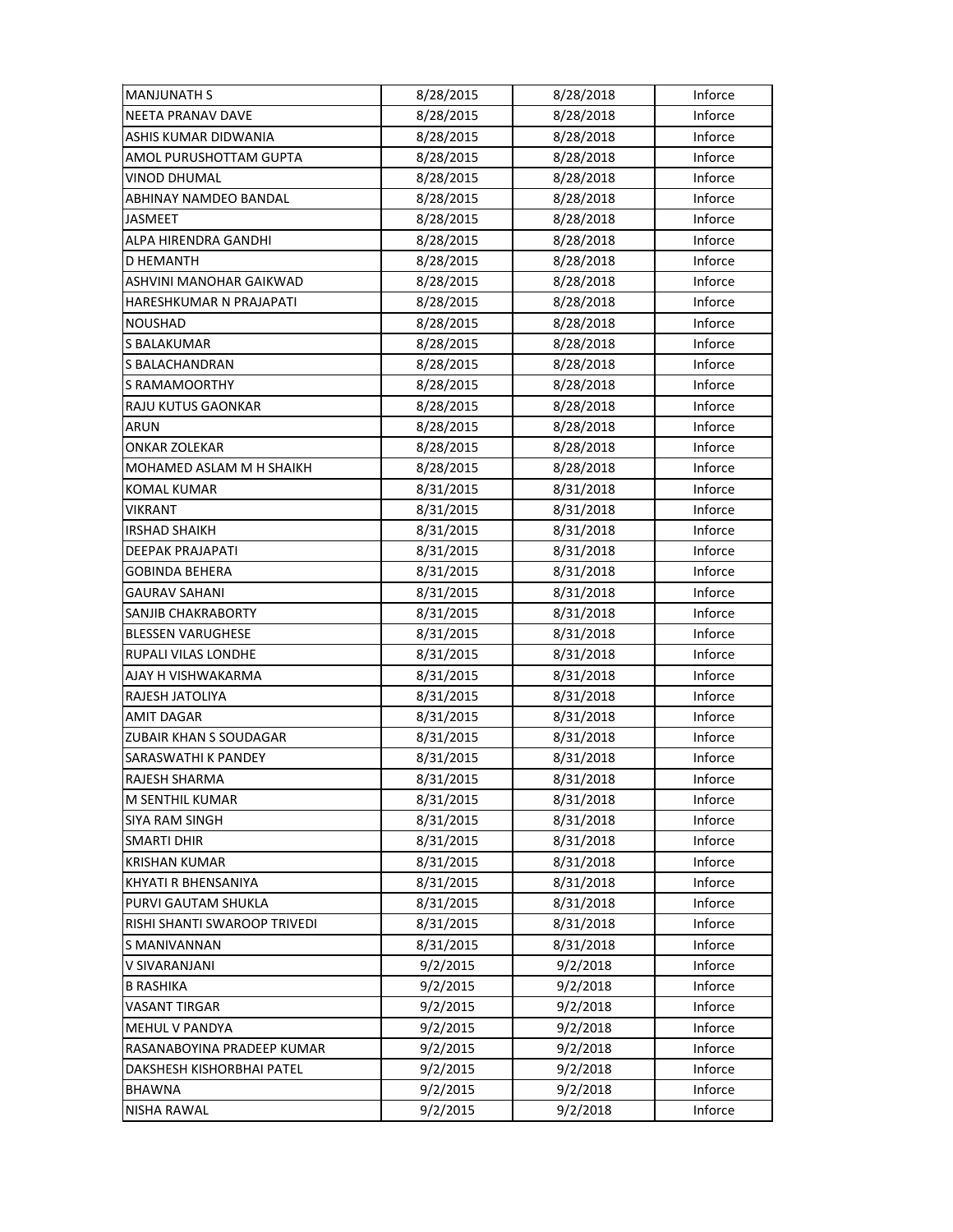| <b>SUSANTA KUMAR PAGAL</b>   | 9/2/2015 | 9/2/2018 | Inforce |
|------------------------------|----------|----------|---------|
| <b>C SUGANTHI</b>            | 9/2/2015 | 9/2/2018 | Inforce |
| RAVITHA                      | 9/2/2015 | 9/2/2018 | Inforce |
| PARAS KUMAR KAKKAR           | 9/2/2015 | 9/2/2018 | Inforce |
| ASHOK SONAR                  | 9/2/2015 | 9/2/2018 | Inforce |
| A R TOFFEEN                  | 9/2/2015 | 9/2/2018 | Inforce |
| RAMESH                       | 9/2/2015 | 9/2/2018 | Inforce |
| AMOL ARUN DHULE              | 9/2/2015 | 9/2/2018 | Inforce |
| DIVYA RAKESHBHAI KAMANI      | 9/2/2015 | 9/2/2018 | Inforce |
| HARDIK SUBHASHBHAI KALOLA    | 9/2/2015 | 9/2/2018 | Inforce |
| GANESH BHAGAPPA RAMNALI      | 9/2/2015 | 9/2/2018 | Inforce |
| PRABAKARAN                   | 9/2/2015 | 9/2/2018 | Inforce |
| <b>GEMASHRI SHEREKAR</b>     | 9/3/2015 | 9/3/2018 | Inforce |
| N SIVAKUMAR                  | 9/3/2015 | 9/3/2018 | Inforce |
| JIGARKUMAR D LAKHANI         | 9/3/2015 | 9/3/2018 | Inforce |
| <b>ANAND KUMAR KEDIA</b>     | 9/3/2015 | 9/3/2018 | Inforce |
| ADITYA KUMAR GUPTA           | 9/3/2015 | 9/3/2018 | Inforce |
| <b>S MADHAN</b>              | 9/3/2015 | 9/3/2018 | Inforce |
| P MARIMUTHU                  | 9/3/2015 | 9/3/2018 | Inforce |
| <b>KARTHICK</b>              | 9/3/2015 | 9/3/2018 | Inforce |
| K ATHISAKTHI                 | 9/3/2015 | 9/3/2018 | Inforce |
| <b>SUCHITRA</b>              | 9/3/2015 | 9/3/2018 | Inforce |
| PRADEEP CHOUDHARY            | 9/3/2015 | 9/3/2018 | Inforce |
| <b>KRISHAN KUMAR</b>         | 9/3/2015 | 9/3/2018 | Inforce |
| <b>TARUN AGGARWAL</b>        | 9/3/2015 | 9/3/2018 | Inforce |
| DHARM RAJ                    | 9/3/2015 | 9/3/2018 | Inforce |
| SAGAR VIRMANI                | 9/3/2015 | 9/3/2018 | Inforce |
| NITISH DHINGRA               | 9/3/2015 | 9/3/2018 | Inforce |
| <b>ANKUR SAXENA</b>          | 9/3/2015 | 9/3/2018 | Inforce |
| <b>TARUN KUMAR</b>           | 9/3/2015 | 9/3/2018 | Inforce |
| AKHIL SHYAMSUKHA             | 9/3/2015 | 9/3/2018 | Inforce |
| <b>RAMVEER</b>               | 9/4/2015 | 9/4/2018 | Inforce |
| M ABBAS                      | 9/7/2015 | 9/7/2018 | Inforce |
| SULEMAN HUSEN HAJIYA         | 9/7/2015 | 9/7/2018 | Inforce |
| ROMITKUMAR V PATEL           | 9/7/2015 | 9/7/2018 | Inforce |
| SIDDHA SANDHYA               | 9/7/2015 | 9/7/2018 | Inforce |
| ARUN KUMAR SRIVASTAVA        | 9/7/2015 | 9/7/2018 | Inforce |
| DEEPA ADIVEPPA KUNDARAGI     | 9/7/2015 | 9/7/2018 | Inforce |
| S VAIRAVAN                   | 9/7/2015 | 9/7/2018 | Inforce |
| LAXMAN                       | 9/7/2015 | 9/7/2018 | Inforce |
| KANAKA SATHYANARAYANA        | 9/7/2015 | 9/7/2018 | Inforce |
| <b>NADIM SHEIKH</b>          | 9/7/2015 | 9/7/2018 | Inforce |
| HITESH VASUDEVA              | 9/7/2015 | 9/7/2018 | Inforce |
| NIRMAL SINGH                 | 9/7/2015 | 9/7/2018 | Inforce |
| RAKESH KUMAR TRIPATHY        | 9/7/2015 | 9/7/2018 | Inforce |
| HIMATBHAI CHAGANBHAI SOJITRA | 9/7/2015 | 9/7/2018 | Inforce |
| <b>ASHIMA BHATIA</b>         | 9/7/2015 | 9/7/2018 | Inforce |
| DHAVALKUMAR SHAH             | 9/7/2015 | 9/7/2018 | Inforce |
| <b>RUGHVIR</b>               | 9/7/2015 | 9/7/2018 | Inforce |
| HARISHKUMAR LAXMINAR DAVE    | 9/7/2015 | 9/7/2018 | Inforce |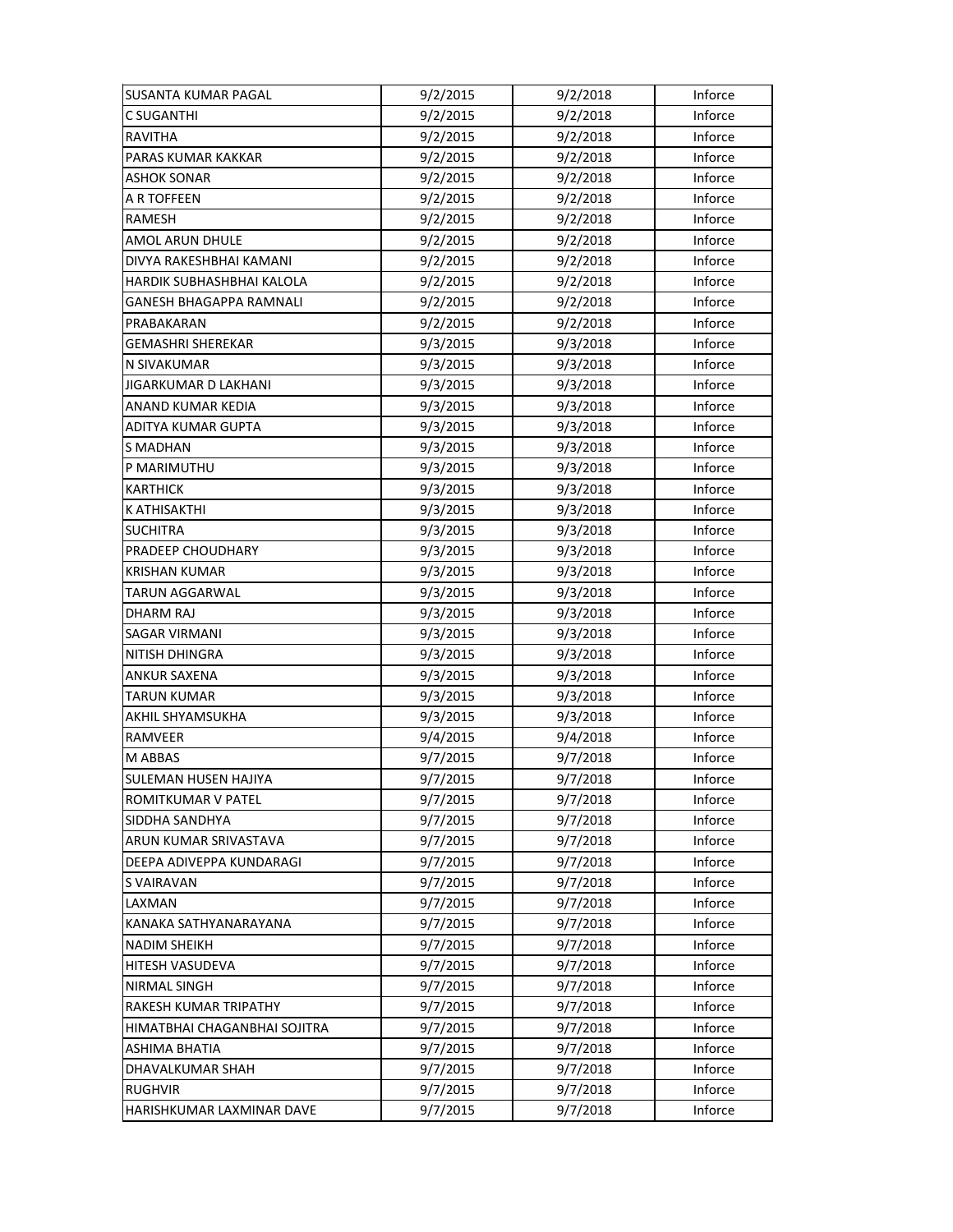| <b>IMRAN I SAIYAD</b>           | 9/8/2015  | 9/8/2018  | Inforce |
|---------------------------------|-----------|-----------|---------|
| NIRMAL SHARMA                   | 9/8/2015  | 9/8/2018  | Inforce |
| <b>LAVEEN RATHI</b>             | 9/8/2015  | 9/8/2018  | Inforce |
| <b>BHUVI KHEMANI</b>            | 9/8/2015  | 9/8/2018  | Inforce |
| <b>RAMANUJAM SRIKANTH</b>       | 9/8/2015  | 9/8/2018  | Inforce |
| VEERCHAND POPATLAL DUDHEDIA     | 9/8/2015  | 9/8/2018  | Inforce |
| <b>SACHIN THORAT</b>            | 9/8/2015  | 9/8/2018  | Inforce |
| <b>MEGHNA DAS</b>               | 9/8/2015  | 9/8/2018  | Inforce |
| ASHU                            | 9/8/2015  | 9/8/2018  | Inforce |
| SONALI BANERJEE                 | 9/8/2015  | 9/8/2018  | Inforce |
| RUPINDER KOUR                   | 9/8/2015  | 9/8/2018  | Inforce |
| <b>LALIT SHARMA</b>             | 9/8/2015  | 9/8/2018  | Inforce |
| <b>S ABHISHEK</b>               | 9/10/2015 | 9/8/2018  | Inforce |
| <b>SHAFIQ BAIG</b>              | 9/10/2015 | 9/10/2018 | Inforce |
| ASHISH MANDLOI                  | 9/10/2015 | 9/10/2018 | Inforce |
| <b>SHIV SAHAY</b>               | 9/10/2015 | 9/10/2018 | Inforce |
| <b>MUCHKUND DUBEY</b>           | 9/10/2015 | 9/10/2018 | Inforce |
| PADMA VATI                      | 9/10/2015 | 9/10/2018 | Inforce |
| <b>MANASH SAHA</b>              | 9/10/2015 | 9/10/2018 | Inforce |
| <b>EVARISTO DIAGO FERNANDES</b> | 9/10/2015 | 9/10/2018 | Inforce |
| M SREERAM SANJAY                | 9/10/2015 | 9/10/2018 | Inforce |
| D KARUPPASAMY KUMAR             | 9/10/2015 | 9/10/2018 | Inforce |
| GAGANDEEP SINGH                 | 9/10/2015 | 9/10/2018 | Inforce |
| APEKSHA SMINAL DEWOOLKAR        | 9/10/2015 | 9/10/2018 | Inforce |
| <b>MURTAZA ALI</b>              | 9/10/2015 | 9/10/2018 | Inforce |
| <b>MUKESH RATHORE</b>           | 9/10/2015 | 9/10/2018 | Inforce |
| <b>ASHOK KUMAR</b>              | 9/10/2015 | 9/10/2018 | Inforce |
| PRADEEP SHARMA                  | 9/10/2015 | 9/10/2018 | Inforce |
| RUPALI JAISWAL                  | 9/10/2015 | 9/10/2018 | Inforce |
| <b>VENKATNARAYAN R</b>          | 9/10/2015 | 9/10/2018 | Inforce |
| VIKRAM SINGH CHOUHAN            | 9/10/2015 | 9/10/2018 | Inforce |
| <b>RINKU SURAJ ARORA</b>        | 9/10/2015 | 9/10/2018 | Inforce |
| <b>AJAY KUMAR</b>               | 9/10/2015 | 9/10/2018 | Inforce |
| PON SENTHOORKANI                | 9/10/2015 | 9/10/2018 | Inforce |
| SHREYA RAJESH SALI              | 9/10/2015 | 9/10/2018 | Inforce |
| SAMARENDRA MAITY                | 9/10/2015 | 9/10/2018 | Inforce |
| <b>CHARANJEET SINGH</b>         | 9/10/2015 | 9/10/2018 | Inforce |
| HIDAYTULLAH                     | 9/10/2015 | 9/10/2018 | Inforce |
| <b>DINESH</b>                   | 9/10/2015 | 9/10/2018 | Inforce |
| <b>CHHOTU RAM</b>               | 9/10/2015 | 9/10/2018 | Inforce |
| ANKIT KUMAR                     | 9/14/2015 | 9/14/2018 | Inforce |
| RITESH SANWAL                   | 9/14/2015 | 9/14/2018 | Inforce |
| ANUJ GULANI                     | 9/14/2015 | 9/14/2018 | Inforce |
| PANKAJ SHARMA                   | 9/14/2015 | 9/14/2018 | Inforce |
| VINOD K MAURYA                  | 9/14/2015 | 9/14/2018 | Inforce |
| SWAPNIL NANDLAL PARDESHI        | 9/14/2015 | 9/14/2018 | Inforce |
| BHAVNABEN YOGESHBHAI SHAH       | 9/14/2015 | 9/14/2018 | Inforce |
| <b>GAUTAM KUMAR</b>             | 9/14/2015 | 9/14/2018 | Inforce |
| <b>NEERAJ CHOWDHURY</b>         | 9/14/2015 | 9/14/2018 | Inforce |
| C RAGUPATHI RAJA                | 9/14/2015 | 9/14/2018 | Inforce |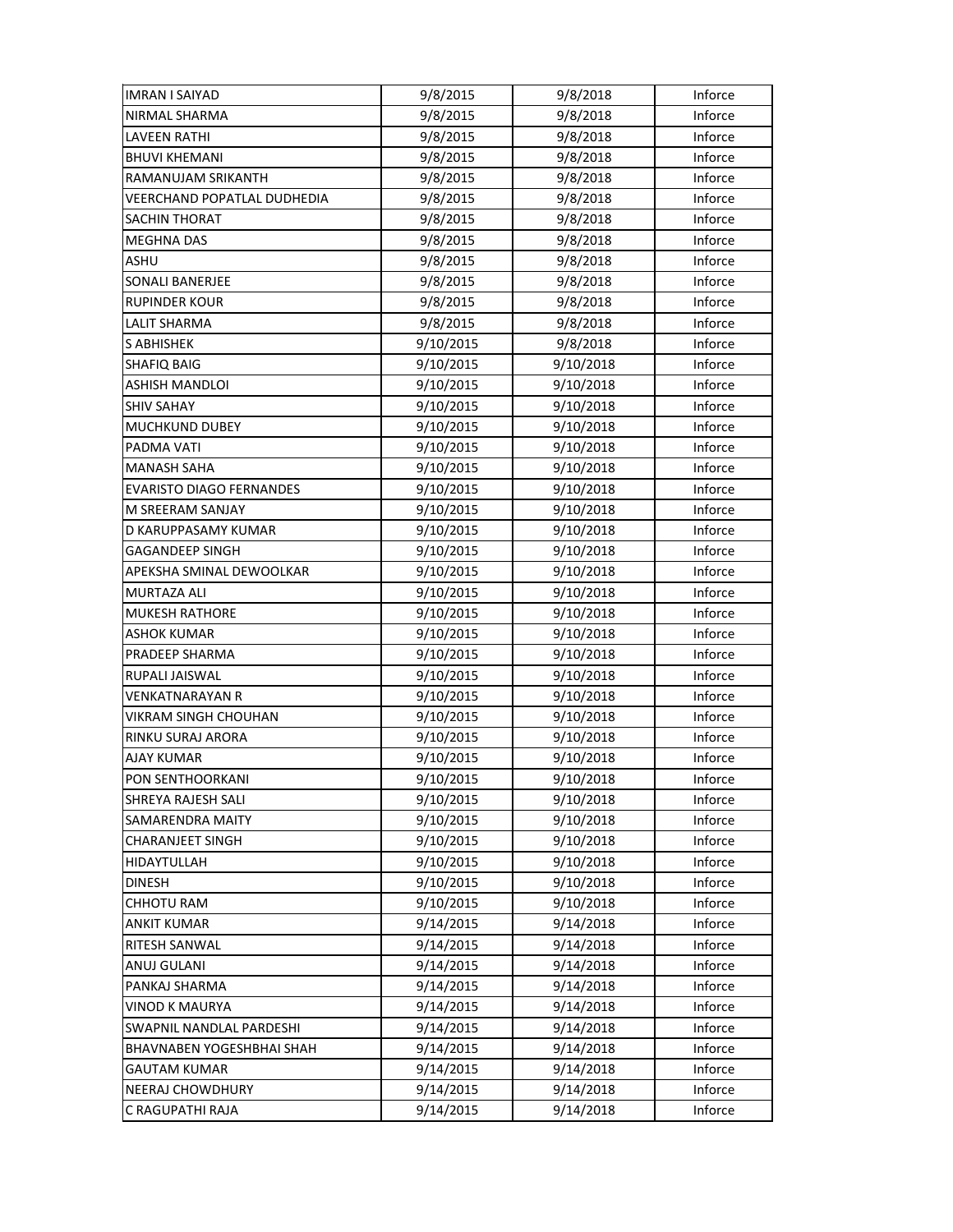| <b>DEEPAK PANDEY</b>         | 9/14/2015 | 9/14/2018 | Inforce |
|------------------------------|-----------|-----------|---------|
| MOHMADAARIF TALAB PANKHERIYA | 9/14/2015 | 9/14/2018 | Inforce |
| JAY PRAKASH YADAV            | 9/14/2015 | 9/14/2018 | Inforce |
| <b>MANJU MISHRA</b>          | 9/14/2015 | 9/14/2018 | Inforce |
| <b>AMARPREET SINGH</b>       | 9/14/2015 | 9/14/2018 | Inforce |
| DHARMENDRA KHETIYA           | 9/14/2015 | 9/14/2018 | Inforce |
| SHADMAN FAROOQ ANSARI        | 9/14/2015 | 9/14/2018 | Inforce |
| SAPNA SHARMA                 | 9/14/2015 | 9/14/2018 | Inforce |
| KAVITA YADAV                 | 9/14/2015 | 9/14/2018 | Inforce |
| PRADNYA SUBHASH LATHKAR      | 9/14/2015 | 9/14/2018 | Inforce |
| <b>SHAHID HUSSAIN</b>        | 9/14/2015 | 9/14/2018 | Inforce |
| <b>LALIT KUMAR GAKARE</b>    | 9/14/2015 | 9/14/2018 | Inforce |
| DINESH KUMAR M R             | 9/14/2015 | 9/14/2018 | Inforce |
| SHARAVANAKANTH B             | 9/14/2015 | 9/14/2018 | Inforce |
| SATPRAKASH ANEJA             | 9/14/2015 | 9/14/2018 | Inforce |
| RAJNEESH CHOUHAN             | 9/14/2015 | 9/14/2018 | Inforce |
| <b>KHEM RAJ SUMAN</b>        | 9/14/2015 | 9/14/2018 | Inforce |
| <b>BALRAM BIJENDRA SINGH</b> | 9/14/2015 | 9/14/2018 | Inforce |
| C NIRMAL KUMAR               | 9/14/2015 | 9/14/2018 | Inforce |
| S SATHANA PRISKILAL          | 9/14/2015 | 9/14/2018 | Inforce |
| RANI                         | 9/14/2015 | 9/14/2018 | Inforce |
| ANANT VASANTRAO DURYODHAN    | 9/14/2015 | 9/14/2018 | Inforce |
| SUBHASH KUMAR                | 9/15/2015 | 9/15/2018 | Inforce |
| DHARMESH MANOJKUMAR KHARADI  | 9/15/2015 | 9/15/2018 | Inforce |
| <b>IRSHADBHAI D MULTANI</b>  | 9/15/2015 | 9/15/2018 | Inforce |
| <b>ASHISH H JAIN</b>         | 9/15/2015 | 9/15/2018 | Inforce |
| V VASANTHI                   | 9/15/2015 | 9/15/2018 | Inforce |
| <b>RENU GUPTA</b>            | 9/15/2015 | 9/15/2018 | Inforce |
| RABI SANKAR SINGHA           | 9/15/2015 | 9/15/2018 | Inforce |
| SANJEEV BHALLA               | 9/15/2015 | 9/15/2018 | Inforce |
| RUCHI RAJESH GHARVE          | 9/15/2015 | 9/15/2018 | Inforce |
| VIPUL MANSUKHBHAI CHACHAPARA | 9/15/2015 | 9/15/2018 | Inforce |
| <b>MOHAMMEDALI HATHIBHAI</b> | 9/15/2015 | 9/15/2018 | Inforce |
| <b>BRIJENDRA MOHAN GUPTA</b> | 9/15/2015 | 9/15/2018 | Inforce |
| <b>TARIKRAHEE R SHAIKH</b>   | 9/15/2015 | 9/15/2018 | Inforce |
| DHEERAJ SINGH                | 9/15/2015 | 9/15/2018 | Inforce |
| DHARMESH SIKLIGAR            | 9/15/2015 | 9/15/2018 | Inforce |
| VISHAL DAULATRAO JOGI        | 9/16/2015 | 9/16/2018 | Inforce |
| KUNAL KAILAS DESHAPANDE      | 9/16/2015 | 9/16/2018 | Inforce |
| DHARAMPAL                    | 9/16/2015 | 9/16/2018 | Inforce |
| <b>RAVI KUMAR</b>            | 9/16/2015 | 9/16/2018 | Inforce |
| SONIA CHHOKRA                | 9/16/2015 | 9/16/2018 | Inforce |
| RADHEY SHYAM                 | 9/16/2015 | 9/16/2018 | Inforce |
| <b>SUNITA MANGAL</b>         | 9/16/2015 | 9/16/2018 | Inforce |
| ASHISH KUMAR NAYAK           | 9/16/2015 | 9/16/2018 | Inforce |
| DIGVIJAYSINH PRITHVI JADEJA  | 9/16/2015 | 9/16/2018 | Inforce |
| MALLIKARJUN                  | 9/16/2015 | 9/16/2018 | Inforce |
| MAHESH VIJAYKUMARJI RATHI    | 9/16/2015 | 9/16/2018 | Inforce |
| VILAS BHARAT KASHID          | 9/18/2015 | 9/18/2018 | Inforce |
| CHANNA MANJUNATH M           | 9/18/2015 | 9/18/2018 | Inforce |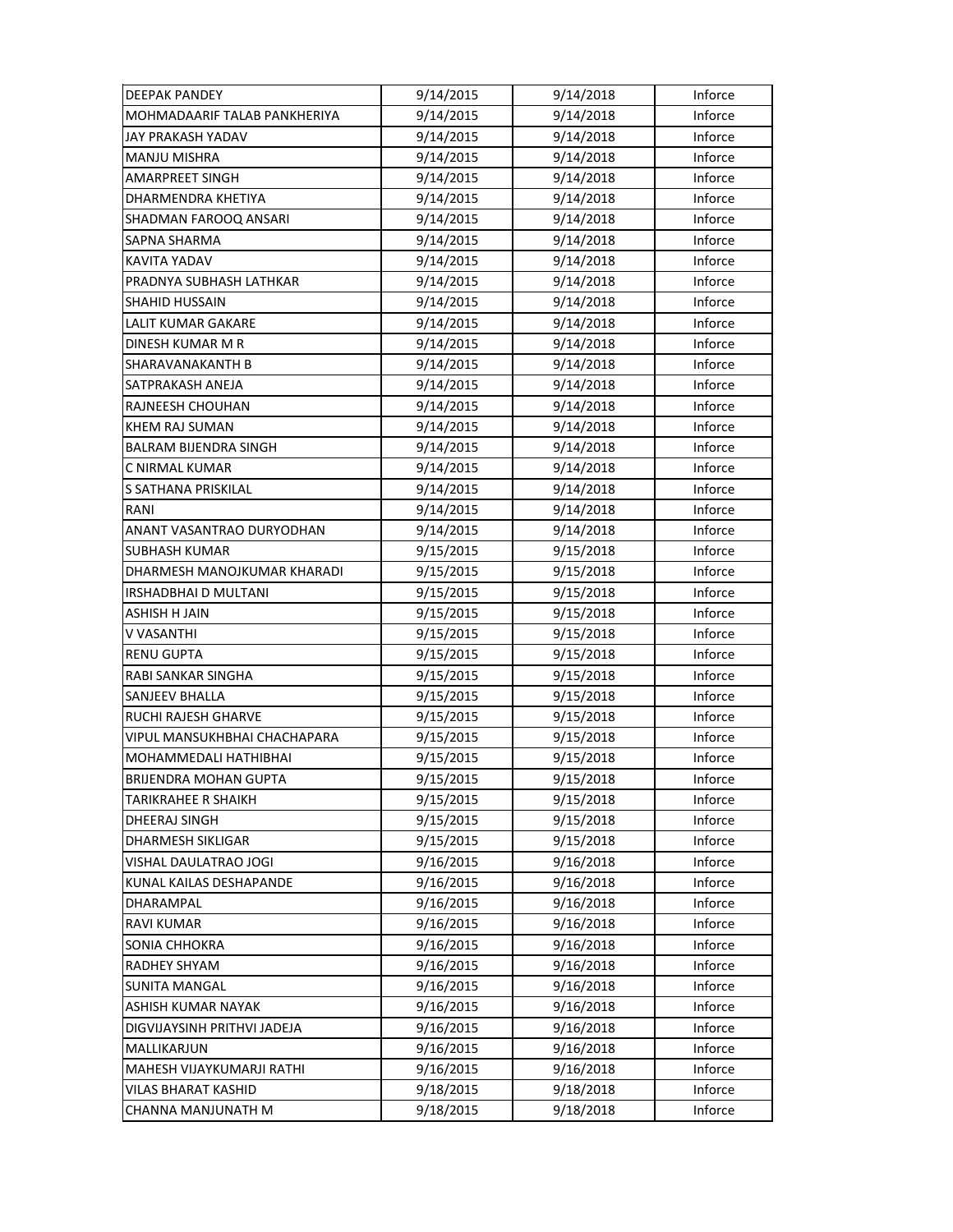| <b>NALINA J</b>             | 9/18/2015 | 9/18/2018 | Inforce        |
|-----------------------------|-----------|-----------|----------------|
| PRASANTA KUMAR SAHOO        | 9/18/2015 | 9/18/2018 | Inforce        |
| SAMIR SURESH POWAR          | 9/18/2015 | 9/18/2018 | Inforce        |
| DEEP CHANDRA DUBEY          | 9/18/2015 | 9/18/2018 | Inforce        |
| <b>GEETA TRIPATHI</b>       | 9/18/2015 | 9/18/2018 | Inforce        |
| <b>SUSHIL KUMAR</b>         | 9/18/2015 | 9/18/2018 | Inforce        |
| <b>ROHIT</b>                | 9/18/2015 | 9/18/2018 | Inforce        |
| <b>VIKKI</b>                | 9/18/2015 | 9/18/2018 | Inforce        |
| SHUBHLAXMI T DELIWALA       | 9/21/2015 | 9/21/2018 | Inforce        |
| <b>VINOD KUMAR</b>          | 9/21/2015 | 9/21/2018 | Inforce        |
| <b>SUKHJEET SINGH</b>       | 9/21/2015 | 9/21/2018 | Inforce        |
| <b>BALI RAM</b>             | 9/21/2015 | 9/21/2018 | Inforce        |
| SUSHILA SINGH               | 9/21/2015 | 9/21/2018 | Inforce        |
| LAXMI YADAV                 | 9/21/2015 | 9/21/2018 | Inforce        |
| <b>MANPRIT SINGH</b>        | 9/21/2015 | 9/21/2018 | Inforce        |
| <b>TOSH RAM CHOUDHARI</b>   | 9/21/2015 | 9/21/2018 | Inforce        |
| <b>REKHA</b>                | 9/21/2015 | 9/21/2018 | Inforce        |
| SIRAJ NIZARALI KOTADIA      | 9/21/2015 | 9/21/2018 | Inforce        |
| AMARDEEP                    | 9/21/2015 | 9/21/2018 | Inforce        |
| NILESH ASHOK KASAR          | 9/21/2015 | 9/21/2018 | Inforce        |
| <b>MANAS MISHRA</b>         | 9/21/2015 | 9/21/2018 | Inforce        |
| KAVITA TEJAS DAFTARY        | 9/21/2015 | 9/21/2018 | Inforce        |
| RAKSHAK GUPTA               | 9/22/2015 | 9/22/2018 | Inforce        |
| PUNEET YADAV                | 9/22/2015 | 9/22/2018 | Inforce        |
| MEWADA SANJAYKUMAR B        | 9/22/2015 | 9/22/2018 | Inforce        |
| KALINGIRI PAVAN KUMAR       | 9/22/2015 | 9/22/2018 | Inforce        |
| SHUBHAM                     | 9/22/2015 | 9/22/2018 | Inforce        |
| VAYUGUNDLA KARTHIK          | 9/22/2015 | 9/22/2018 | Inforce        |
| AJAY AYYADURAI              | 9/22/2015 | 9/22/2018 | Inforce        |
| <b>SUNIL KUMAR S</b>        | 9/22/2015 | 9/22/2018 | Inforce        |
| <b>SAURABH SINGH</b>        | 9/22/2015 | 9/22/2018 | Inforce        |
| <b>JASPAL SINGH</b>         | 9/22/2015 | 9/22/2018 | Inforce        |
| <b>MANUKUMAR K</b>          | 9/22/2015 | 9/22/2018 | Inforce        |
| ANAND N                     | 9/22/2015 | 9/22/2018 | Inforce        |
| <b>JYOTI KHAIRE</b>         | 9/22/2015 | 9/22/2018 | Inforce        |
| BALIRAM SHANTARAM AMBRE     | 9/22/2015 | 9/22/2018 | Inforce        |
| <b>HEMANT V LOHAKARE</b>    | 9/22/2015 | 9/22/2018 | <b>Inforce</b> |
| JITENDER KUMAR MIGLANI      | 9/22/2015 | 9/22/2018 | Inforce        |
| MANJUNATH J NAGAVI          | 9/23/2015 | 9/23/2018 | Inforce        |
| SHIVA KANT SHUKLA           | 9/23/2015 | 9/23/2018 | Inforce        |
| SURYA NARAYAN SATAPATHY     | 9/23/2015 | 9/23/2018 | Inforce        |
| <b>TUSHAR KAWALE</b>        | 9/23/2015 | 9/23/2018 | Inforce        |
| PRASANNA KUMAR SAMAL        | 9/23/2015 | 9/23/2018 | Inforce        |
| BIKASH KAMALKUMAR BOTHRA    | 9/23/2015 | 9/23/2018 | Inforce        |
| BORE GOWDA BALARAJU         | 9/23/2015 | 9/23/2018 | Inforce        |
| <b>KAMLESH RAJAI</b>        | 9/23/2015 | 9/23/2018 | Inforce        |
| DAVINDER SINGH MANHAS       | 9/23/2015 | 9/23/2018 | Inforce        |
| RAM PRAKASH RAI             | 9/23/2015 | 9/23/2018 | Inforce        |
| DEEPSWETA RASIKLAL DOSHI    | 9/23/2015 | 9/23/2018 | Inforce        |
| <b>BRIJESHKUMAR C PATEL</b> | 9/23/2015 | 9/23/2018 | Inforce        |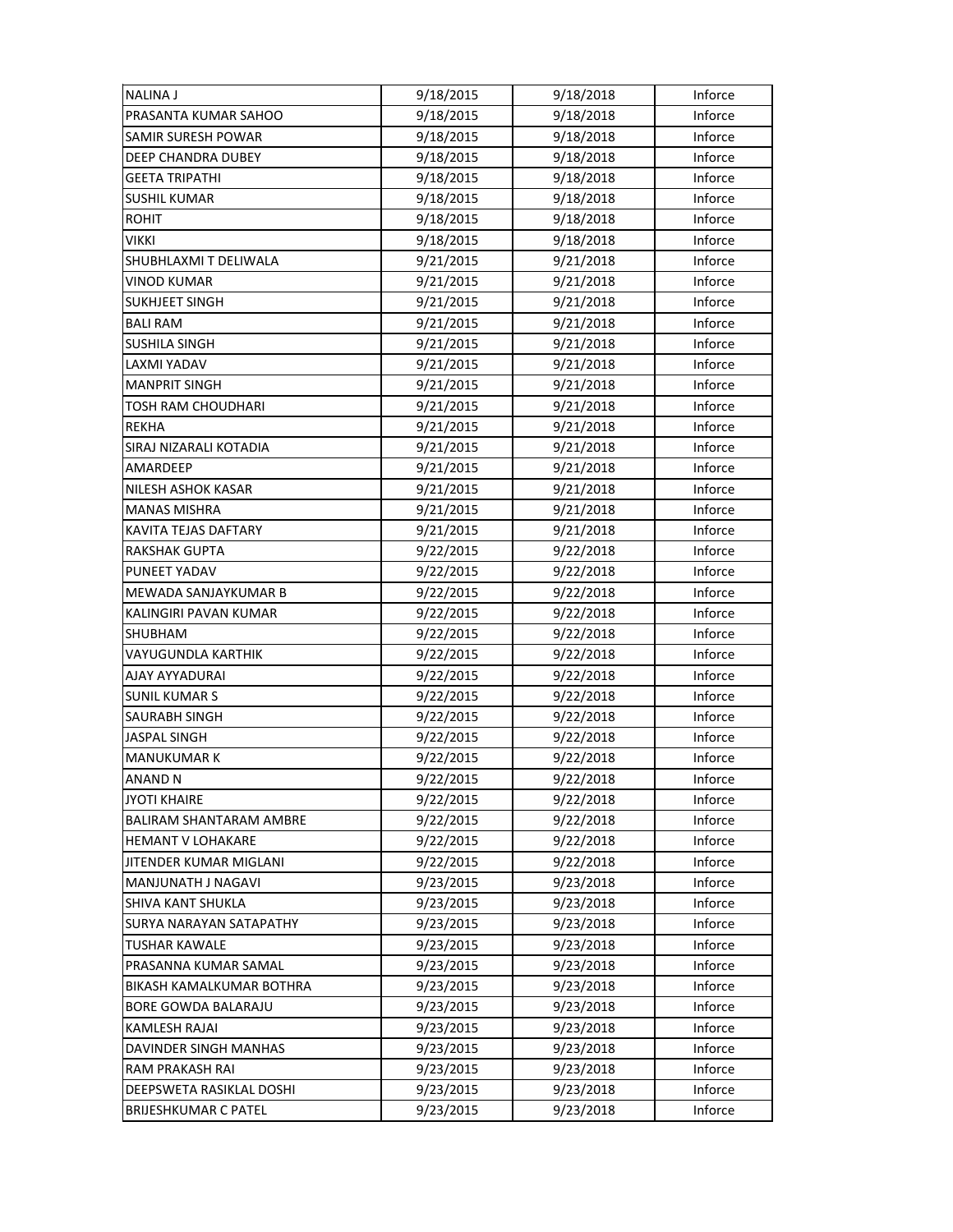| <b>HARISH VERMA</b>             | 9/23/2015 | 9/23/2018 | Inforce |
|---------------------------------|-----------|-----------|---------|
| MOHSIN UMARBHAI DOSANI          | 9/23/2015 | 9/23/2018 | Inforce |
| PARESHGIRI MEGHANATHI           | 9/23/2015 | 9/23/2018 | Inforce |
| S G SATHISHA                    | 9/23/2015 | 9/23/2018 | Inforce |
| RAMESH CHANDRA SAHOO            | 9/23/2015 | 9/23/2018 | Inforce |
| PRATIK MUKESHBHAI CHAUHAN       | 9/23/2015 | 9/23/2018 | Inforce |
| <b>AMANDEEP SINGH</b>           | 9/23/2015 | 9/23/2018 | Inforce |
| <b>ANAND</b>                    | 9/24/2015 | 9/24/2018 | Inforce |
| <b>ASHISH RAJENDRA PANDEY</b>   | 9/24/2015 | 9/24/2018 | Inforce |
| PRADEEP TEJBAHADUR SINGH        | 9/24/2015 | 9/24/2018 | Inforce |
| <b>NEELMANI THAKUR</b>          | 9/24/2015 | 9/24/2018 | Inforce |
| PURNA CHANDRA DASH              | 9/24/2015 | 9/24/2018 | Inforce |
| <b>SUBHASH SINGH</b>            | 9/24/2015 | 9/24/2018 | Inforce |
| RAJAKISHORE BEHERA              | 9/24/2015 | 9/24/2018 | Inforce |
| <b>GATIKRUSHNA POLAI</b>        | 9/24/2015 | 9/24/2018 | Inforce |
| <b>SUSHIL KUMAR</b>             | 9/24/2015 | 9/24/2018 | Inforce |
| <b>M J PATEL</b>                | 9/24/2015 | 9/24/2018 | Inforce |
| N RAMADAS                       | 9/24/2015 | 9/24/2018 | Inforce |
| HARISHA B C                     | 9/24/2015 | 9/24/2018 | Inforce |
| VANEET CHUGH                    | 9/24/2015 | 9/24/2018 | Inforce |
| ANAND                           | 9/24/2015 | 9/24/2018 | Inforce |
| V S SASIKUMAR                   | 9/24/2015 | 9/24/2018 | Inforce |
| R SUBASHNI                      | 9/24/2015 | 9/24/2018 | Inforce |
| SUREKHA KACHARU GAWANDE         | 9/24/2015 | 9/24/2018 | Inforce |
| V MAGESH                        | 9/24/2015 | 9/24/2018 | Inforce |
| BRAMHANAND                      | 9/24/2015 | 9/24/2018 | Inforce |
| <b>AMIT KANTHED</b>             | 9/24/2015 | 9/24/2018 | Inforce |
| SATISH NAYAK                    | 9/24/2015 | 9/24/2018 | Inforce |
| K MALLIGA                       | 9/24/2015 | 9/24/2018 | Inforce |
| <b>FATESINH SOMSINH CHAUHAN</b> | 9/24/2015 | 9/24/2018 | Inforce |
| AVINASH KASHIKANT JHA           | 9/24/2015 | 9/24/2018 | Inforce |
| ANANDKUMAR BHARATBHA THAKKAR    | 9/24/2015 | 9/24/2018 | Inforce |
| <b>H SHRUTHI</b>                | 9/24/2015 | 9/24/2018 | Inforce |
| AMARJIT SINGH                   | 9/24/2015 | 9/24/2018 | Inforce |
| RAVINDER                        | 9/24/2015 | 9/24/2018 | Inforce |
| <b>SHIRISH M DHERE</b>          | 9/28/2015 | 9/28/2018 | Inforce |
| SACHIN KUSHWAH                  | 9/28/2015 | 9/28/2018 | Inforce |
| SEERAPU RAMESH                  | 9/28/2015 | 9/28/2018 | Inforce |
| N V BHAGYA RAO                  | 9/28/2015 | 9/28/2018 | Inforce |
| <b>GAYAM VENKATESWARLU</b>      | 9/28/2015 | 9/28/2018 | Inforce |
| RAKESH                          | 9/28/2015 | 9/28/2018 | Inforce |
| SATPAL CHOUDHARY                | 9/28/2015 | 9/28/2018 | Inforce |
| ASHISH KACHRUMAL SHARMA         | 9/28/2015 | 9/28/2018 | Inforce |
| <b>NITU LUNIA</b>               | 9/28/2015 | 9/28/2018 | Inforce |
| DIVYA NARSINHBHAI CHAUDHARY     | 9/28/2015 | 9/28/2018 | Inforce |
| TRUPTI BHIKAJI KERKAR           | 9/28/2015 | 9/28/2018 | Inforce |
| <b>HEMANT KUMAR SEN</b>         | 9/28/2015 | 9/28/2018 | Inforce |
| PARVESH KUMAR SHARMA            | 9/28/2015 | 9/28/2018 | Inforce |
| M D IBRAHIM                     | 9/29/2015 | 9/29/2018 | Inforce |
| NITIN BABAN THORAVASE           | 9/29/2015 | 9/29/2018 | Inforce |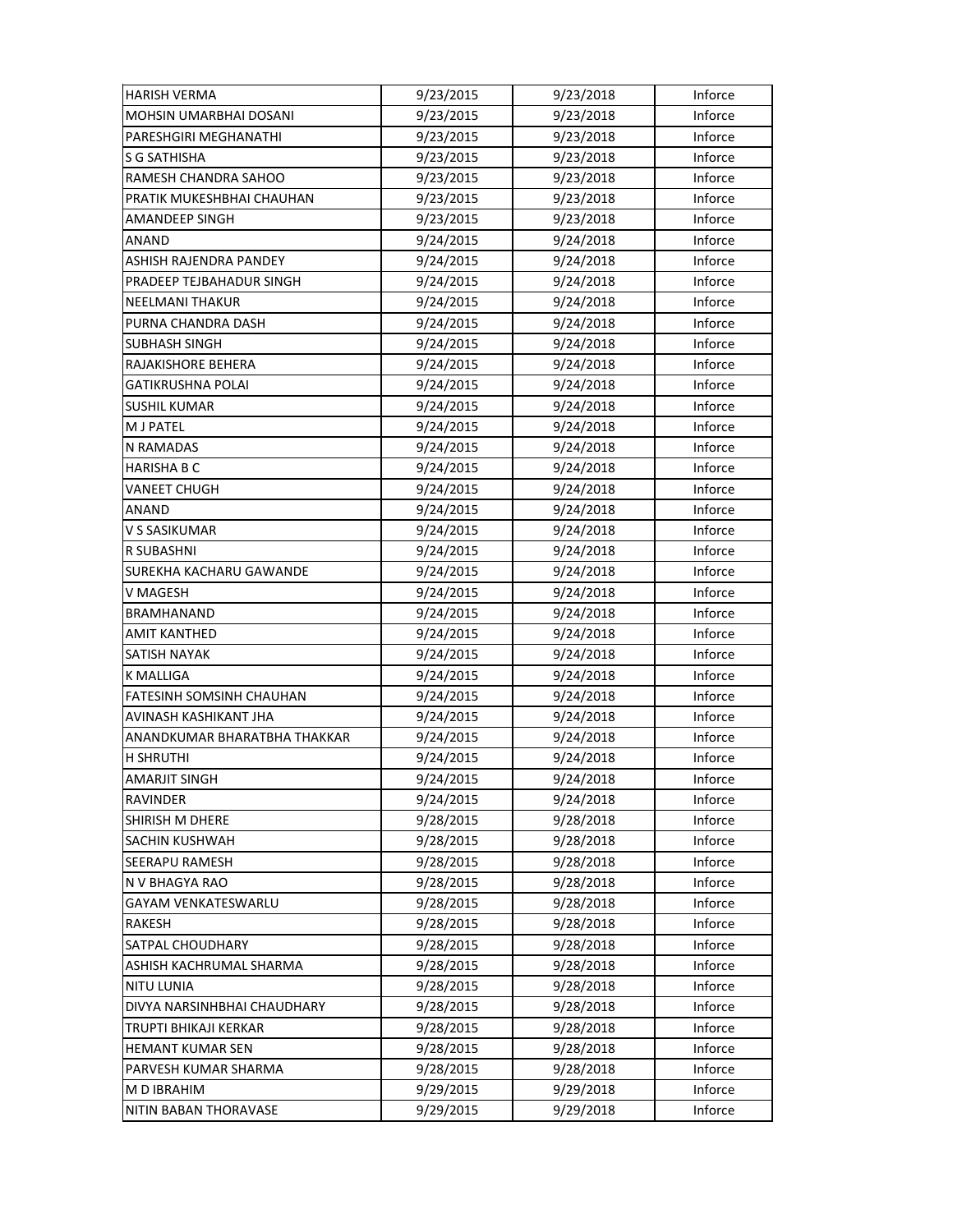| <b>SUDHISH KUMAR MEEL</b>    | 9/29/2015 | 9/29/2018 | Inforce |
|------------------------------|-----------|-----------|---------|
| <b>MAYURKUMAR G PATEL</b>    | 9/29/2015 | 9/29/2018 | Inforce |
| YOGESH AGRAWAL               | 9/29/2015 | 9/29/2018 | Inforce |
| SHAIK CHAND BASHA            | 9/29/2015 | 9/29/2018 | Inforce |
| <b>GAURANG KUMAR BHATT</b>   | 9/29/2015 | 9/29/2018 | Inforce |
| M MEENALOSHANI               | 9/29/2015 | 9/29/2018 | Inforce |
| M SUDALAIMANI                | 9/29/2015 | 9/29/2018 | Inforce |
| <b>SUSHMA GURUGUBELLI</b>    | 9/29/2015 | 9/29/2018 | Inforce |
| <b>EEDI PRATAP</b>           | 9/29/2015 | 9/29/2018 | Inforce |
| JATIN PRAFULBHAI DAVE        | 9/29/2015 | 9/29/2018 | Inforce |
| RAJENDRA ANDHALE             | 9/29/2015 | 9/29/2018 | Inforce |
| DHARMENDRA SINGHI            | 9/29/2015 | 9/29/2018 | Inforce |
| <b>NIPUN GUPTA</b>           | 9/29/2015 | 9/29/2018 | Inforce |
| PARVINDER PAL SINGH          | 9/29/2015 | 9/29/2018 | Inforce |
| AMIT ARJUN GAWADE            | 9/29/2015 | 9/29/2018 | Inforce |
| VUTUKURI VENKATA RAVIKIRAN   | 9/29/2015 | 9/29/2018 | Inforce |
| <b>RAJ SHEKAR GOGINENI</b>   | 9/29/2015 | 9/29/2018 | Inforce |
| MARUKURTHI SATHIBABU         | 9/29/2015 | 9/29/2018 | Inforce |
| DRAMILA F PEREIRA            | 9/29/2015 | 9/29/2018 | Inforce |
| KAMALESH SHAMLAL GUPTA       | 9/29/2015 | 9/29/2018 | Inforce |
| A P NATHANI                  | 9/29/2015 | 9/29/2018 | Inforce |
| SHAHARBHAI MAVJIBHAI DESAI   | 9/29/2015 | 9/29/2018 | Inforce |
| R PRAKASH                    | 9/29/2015 | 9/29/2018 | Inforce |
| DEBAJANI DAS                 | 9/29/2015 | 9/29/2018 | Inforce |
| PUSHPRAJ SINGH PARIHAR       | 9/30/2015 | 9/30/2018 | Inforce |
| JAYA GOPAL BALWANI           | 9/30/2015 | 9/30/2018 | Inforce |
| KOMAL VISHWAKARMA            | 9/30/2015 | 9/30/2018 | Inforce |
| DVARIKA PRASAD               | 9/30/2015 | 9/30/2018 | Inforce |
| PAWAN KUMAR VERMA            | 9/30/2015 | 9/30/2018 | Inforce |
| HEMANT KUMAR SAHU            | 9/30/2015 | 9/30/2018 | Inforce |
| <b>GURMEET SINGH KHANUJA</b> | 9/30/2015 | 9/30/2018 | Inforce |
| P SURESH KUMAR               | 9/30/2015 | 9/30/2018 | Inforce |
| <b>VIPIN THAKUR</b>          | 9/30/2015 | 9/30/2018 | Inforce |
| RAJAN SINGH RAJPOOT          | 9/30/2015 | 9/30/2018 | Inforce |
| KOMAL VINODBHAI SHETIYA      | 9/30/2015 | 9/30/2018 | Inforce |
| <b>ANKIT</b>                 | 9/30/2015 | 9/30/2018 | Inforce |
| ANKLESH SHRIVAS              | 9/30/2015 | 9/30/2018 | Inforce |
| <b>SUSHIL KUMAR GUPTA</b>    | 9/30/2015 | 9/30/2018 | Inforce |
| BABLI                        | 9/30/2015 | 9/30/2018 | Inforce |
| <b>GIRISH SHYAMLAL KURIL</b> | 9/30/2015 | 9/30/2018 | Inforce |
| DEVENDRA KUMAR               | 9/30/2015 | 9/30/2018 | Inforce |
| TRINATH MAHAPATRA            | 9/30/2015 | 9/30/2018 | Inforce |
| GITARANI SWAIN               | 9/30/2015 | 9/30/2018 | Inforce |
| DILIP KUMAR AGARWAL          | 9/30/2015 | 9/30/2018 | Inforce |
| VIKAS SHIVAJI SURYAVANSHI    | 9/30/2015 | 9/30/2018 | Inforce |
| ISHWAR GANPATBHAI GUPTA      | 9/30/2015 | 9/30/2018 | Inforce |
| VASANT J PATEL               | 9/30/2015 | 9/30/2018 | Inforce |
| AMAR KUMAR PANDA             | 9/30/2015 | 9/30/2018 | Inforce |
| <b>SMITHA JOSE</b>           | 9/30/2015 | 9/30/2018 | Inforce |
| RAJU NAHAK                   | 9/30/2015 | 9/30/2018 | Inforce |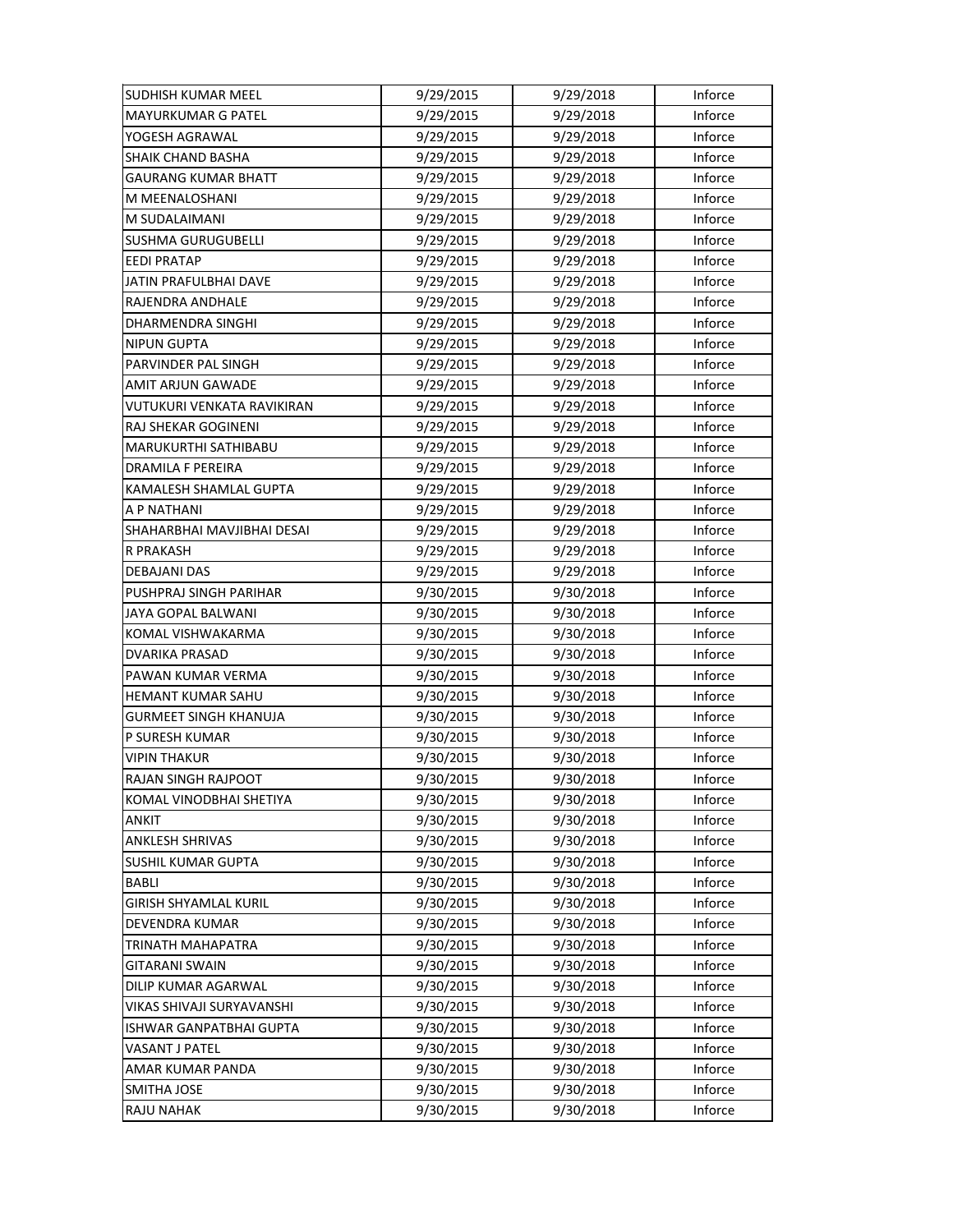| MOHAMMED UMAIR NIZAM SHAIKH      | 9/30/2015 | 9/30/2018 | Inforce |
|----------------------------------|-----------|-----------|---------|
| <b>MEHULKUMAR F JOSHI</b>        | 9/30/2015 | 9/30/2018 | Inforce |
| <b>RAMESH KUMAR</b>              | 9/30/2015 | 9/30/2018 | Inforce |
| <b>SHUBHI GUPTA</b>              | 9/30/2015 | 9/30/2018 | Inforce |
| GAURAV SUBHASH KANKREJ           | 9/30/2015 | 9/30/2018 | Inforce |
| RITESH KUMAR JAISWAL             | 9/30/2015 | 9/30/2018 | Inforce |
| RAVULA VENU                      | 9/30/2015 | 9/30/2018 | Inforce |
| <b>VIKRAM SINGH</b>              | 9/30/2015 | 9/30/2018 | Inforce |
| <b>SHWETA ARORA</b>              | 9/30/2015 | 9/30/2018 | Inforce |
| <b>JOGENDER SINGH</b>            | 9/30/2015 | 9/30/2018 | Inforce |
| DINESH SINGH RAUTELA             | 9/30/2015 | 9/30/2018 | Inforce |
| P MANIKANDAN                     | 9/30/2015 | 9/30/2018 | Inforce |
| M NANDHAKUMAR                    | 9/30/2015 | 9/30/2018 | Inforce |
| SREEJITH MOHANAN                 | 9/30/2015 | 9/30/2018 | Inforce |
| CHANDRU G CHANDNANI              | 9/30/2015 | 9/30/2018 | Inforce |
| <b>ABHISHEK KUMAR</b>            | 9/30/2015 | 9/30/2018 | Inforce |
| MRUDULA MILIND NAGMAL            | 9/30/2015 | 9/30/2018 | Inforce |
| SIDHESHWAR BABURAO KALE          | 9/30/2015 | 9/30/2018 | Inforce |
| SUNILKUMAR RAJARAM PAL           | 9/30/2015 | 9/30/2018 | Inforce |
| MOHD HASHIM                      | 9/30/2015 | 9/30/2018 | Inforce |
| ANUJ KUMAR                       | 9/30/2015 | 9/30/2018 | Inforce |
| SANJIV DAGDU CHAUDHARI           | 9/30/2015 | 9/30/2018 | Inforce |
| SHILPI AGARWAL                   | 9/30/2015 | 9/30/2018 | Inforce |
| SANDIP GANESH INGLE              | 9/30/2015 | 9/30/2018 | Inforce |
| RAMAN KUMAR CHAWLA               | 9/30/2015 | 9/30/2018 | Inforce |
| <b>ATUL MENARIA</b>              | 9/30/2015 | 9/30/2018 | Inforce |
| PARITOSH BISWAS                  | 9/30/2015 | 9/30/2018 | Inforce |
| SATYENDRA L AGRAWAL              | 9/30/2015 | 9/30/2018 | Inforce |
| TEJINDER SINGH                   | 9/30/2015 | 9/30/2018 | Inforce |
| PANUGANTHI RAVI TEJA REDDY       | 9/30/2015 | 9/30/2018 | Inforce |
| LOVEKESH SHARMA                  | 9/30/2015 | 9/30/2018 | Inforce |
| MANOJ ANANTRAI GOSALIYA          | 9/30/2015 | 9/30/2018 | Inforce |
| <b>AMANDEEP SINGH</b>            | 10/5/2015 | 10/6/2018 | Inforce |
| SHIKHA GOYAL                     | 10/5/2015 | 10/6/2018 | Inforce |
| <b>BRIJESH ISHWARLAL PANCHAL</b> | 10/5/2015 | 10/6/2018 | Inforce |
| P R SELVAKUMAR                   | 10/5/2015 | 10/6/2018 | Inforce |
| <b>DEEPAK KAPSE</b>              | 10/5/2015 | 10/6/2018 | Inforce |
| <b>DEEPAK SINGH</b>              | 10/5/2015 | 10/6/2018 | Inforce |
| <b>AVANISH KUMAR</b>             | 10/5/2015 | 10/6/2018 | Inforce |
| MADHABA CHANDRA PATNAIK          | 10/5/2015 | 10/6/2018 | Inforce |
| <b>FATTE LAL SAHU</b>            | 10/5/2015 | 10/6/2018 | Inforce |
| SHARAD                           | 10/5/2015 | 10/6/2018 | Inforce |
| V H RAVAL                        | 10/5/2015 | 10/6/2018 | Inforce |
| RAFIKBHAI BAHADURBHA CHAUHAN     | 10/5/2015 | 10/6/2018 | Inforce |
| <b>SHAILESH H BHATT</b>          | 10/5/2015 | 10/6/2018 | Inforce |
| MAHESHBHAI PALABHAI BAGADA       | 10/5/2015 | 10/6/2018 | Inforce |
| <b>MANDEEP SINGH SAINI</b>       | 10/5/2015 | 10/6/2018 | Inforce |
| HARSH                            | 10/5/2015 | 10/6/2018 | Inforce |
| AFSANA KHATOON MUHMUD            | 10/5/2015 | 10/6/2018 | Inforce |
| <b>NEETU GOYAL</b>               | 10/5/2015 | 10/6/2018 | Inforce |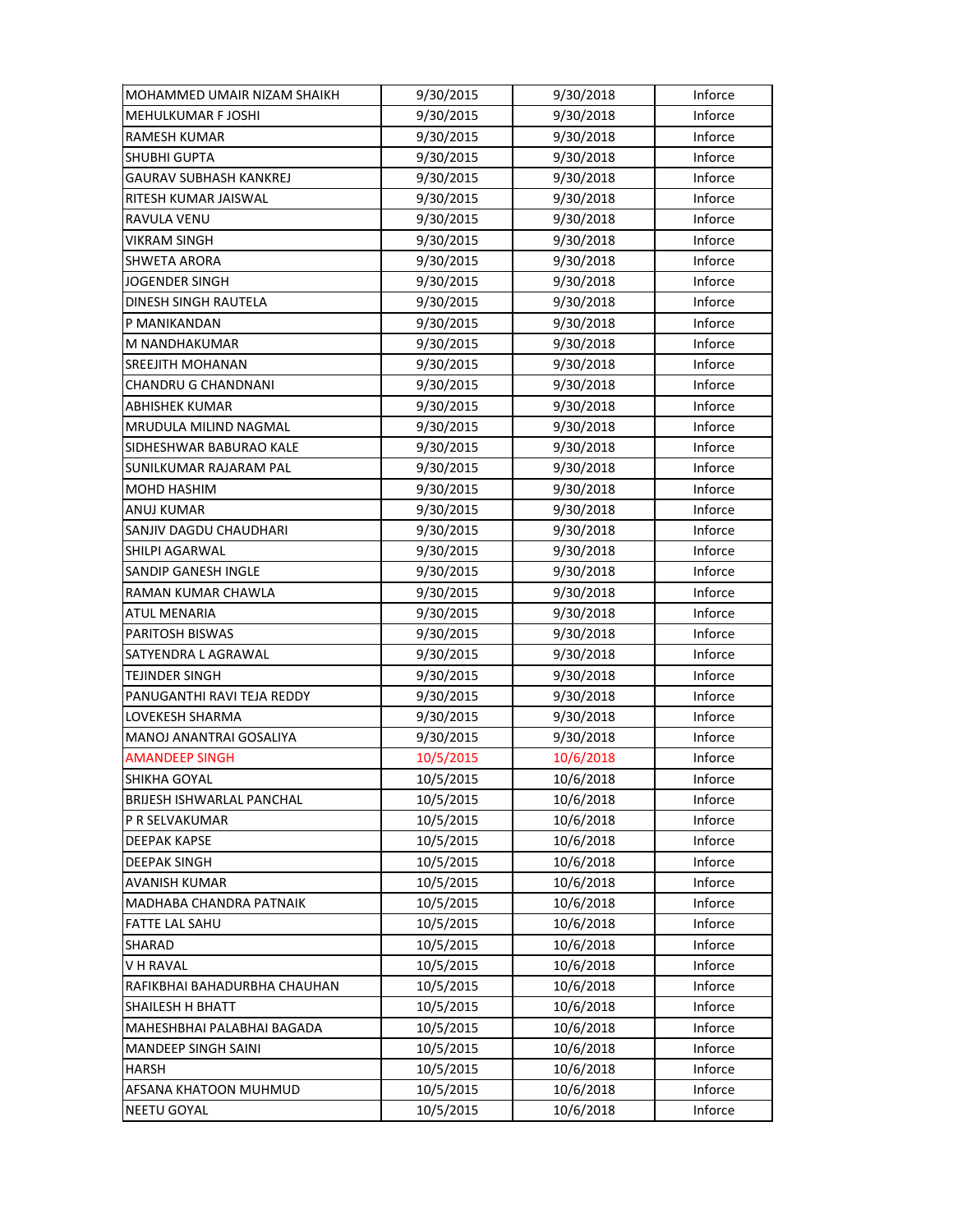| AMOL HATHIBED                | 10/5/2015 | 10/6/2018 | Inforce |
|------------------------------|-----------|-----------|---------|
| <b>SATENDRA SINGH</b>        | 10/5/2015 | 10/6/2018 | Inforce |
| <b>NARESH TANWAR</b>         | 10/5/2015 | 10/6/2018 | Inforce |
| CHUNCHU RAJU                 | 10/5/2015 | 10/6/2018 | Inforce |
| PAWANKUMAR P SHARMA          | 10/5/2015 | 10/6/2018 | Inforce |
| <b>SEEMA RADHESHAM PAWAR</b> | 10/5/2015 | 10/6/2018 | Inforce |
| NEERAJ KUMAR JAIN            | 10/5/2015 | 10/6/2018 | Inforce |
| <b>NITESH KUMAR</b>          | 10/5/2015 | 10/6/2018 | Inforce |
| <b>KAVITHA JAIN</b>          | 10/5/2015 | 10/6/2018 | Inforce |
| SPINDER SINGH                | 10/5/2015 | 10/6/2018 | Inforce |
| <b>ARUN GAUTAM</b>           | 10/5/2015 | 10/6/2018 | Inforce |
| VICKY MAHENDRABHAI SURTI     | 10/5/2015 | 10/6/2018 | Inforce |
| ASHWANI KUMAR                | 10/5/2015 | 10/6/2018 | Inforce |
| SONIA RANI                   | 10/5/2015 | 10/6/2018 | Inforce |
| <b>SACHIN GUPTA</b>          | 10/5/2015 | 10/6/2018 | Inforce |
| <b>BANOTH RAJESH</b>         | 10/6/2015 | 10/7/2018 | Inforce |
| RASIK HARIBHAI CHAUHAN       | 10/6/2015 | 10/7/2018 | Inforce |
| A JAISANKAR                  | 10/6/2015 | 10/7/2018 | Inforce |
| MUNSHI MOHAMED MOINUDINE     | 10/6/2015 | 10/7/2018 | Inforce |
| JAI SINGH                    | 10/6/2015 | 10/7/2018 | Inforce |
| KAMAL KUMAR SHARMA           | 10/6/2015 | 10/7/2018 | Inforce |
| AKASH GANDHI                 | 10/6/2015 | 10/7/2018 | Inforce |
| R K PITCHAIMUTHU             | 10/6/2015 | 10/7/2018 | Inforce |
| AKHILESH KUMAR KUSHWAHA      | 10/6/2015 | 10/7/2018 | Inforce |
| SATEESHA B BANGERA           | 10/6/2015 | 10/7/2018 | Inforce |
| <b>VIVEK SINGH</b>           | 10/6/2015 | 10/7/2018 | Inforce |
| PARDEEP KUMAR                | 10/6/2015 | 10/7/2018 | Inforce |
| SWETHA KUMARI                | 10/6/2015 | 10/7/2018 | Inforce |
| <b>SHASHANK GUPTA</b>        | 10/6/2015 | 10/7/2018 | Inforce |
| RITIKA GAURANG DESAI         | 10/7/2015 | 10/8/2018 | Inforce |
| YOGESH S GOHEL               | 10/7/2015 | 10/8/2018 | Inforce |
| KANAIYALAL BALDEVLAL PATEL   | 10/7/2015 | 10/8/2018 | Inforce |
| PANKAJ KUMAR                 | 10/7/2015 | 10/8/2018 | Inforce |
| SATVESH DEVI                 | 10/7/2015 | 10/8/2018 | Inforce |
| GITABA GOPALSINGH SINDHA     | 10/7/2015 | 10/8/2018 | Inforce |
| <b>MAHESWAR NAYAK</b>        | 10/7/2015 | 10/8/2018 | Inforce |
| SATISH KUMAR                 | 10/7/2015 | 10/8/2018 | Inforce |
| <b>HANSRAJ</b>               | 10/7/2015 | 10/8/2018 | Inforce |
| SATISHKUMAR JUHARMAL SINGHI  | 10/7/2015 | 10/8/2018 | Inforce |
| NEELAM KUNDALIYA             | 10/7/2015 | 10/8/2018 | Inforce |
| ASEEM KUMAR SINGLA           | 10/7/2015 | 10/8/2018 | Inforce |
| <b>LIHTOYL</b>               | 10/7/2015 | 10/8/2018 | Inforce |
| SANTOSH KUMAR                | 10/7/2015 | 10/8/2018 | Inforce |
| VAIBHAV BHIMSEN PEDNEKAR     | 10/7/2015 | 10/8/2018 | Inforce |
| DEEPESH MALVIYA              | 10/7/2015 | 10/8/2018 | Inforce |
| SOVIT KUMAR SINGH            | 10/7/2015 | 10/8/2018 | Inforce |
| RAM KRISHNA CHANDAN          | 10/7/2015 | 10/8/2018 | Inforce |
| JITENDRA VITHALBHAI PATEL    | 10/7/2015 | 10/8/2018 | Inforce |
| VISHNUDAS AMBADAS GARMODE    | 10/7/2015 | 10/8/2018 | Inforce |
| RAJEEV SHARMA                | 10/8/2015 | 10/9/2018 | Inforce |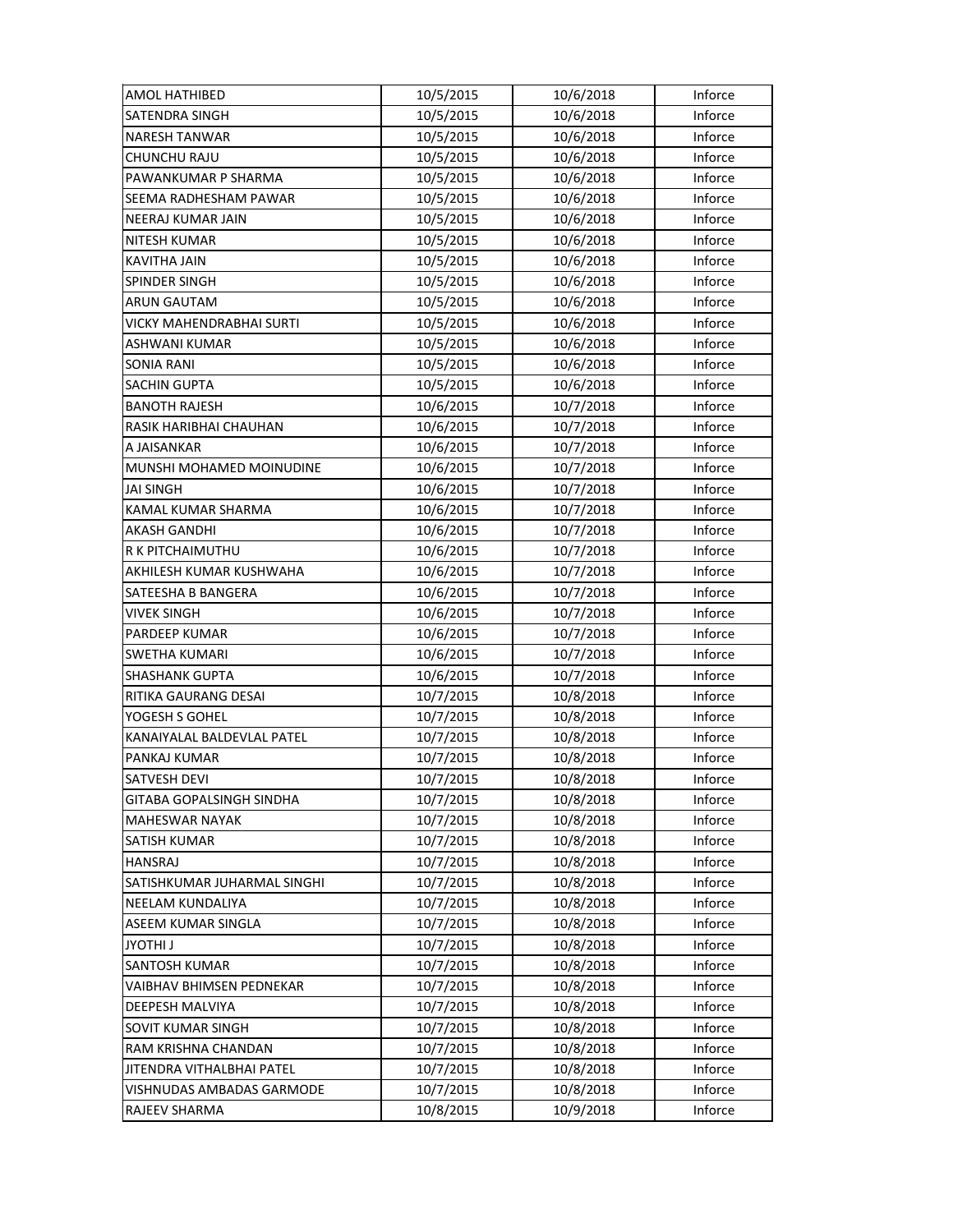| SAJAL HALDER                         | 10/8/2015  | 10/9/2018  | Inforce |
|--------------------------------------|------------|------------|---------|
| <b>KAVITHA JAIN</b>                  | 10/8/2015  | 10/9/2018  | Inforce |
| <b>BIYYAPPAN</b>                     | 10/8/2015  | 10/9/2018  | Inforce |
| NIKHILESH B T                        | 10/8/2015  | 10/9/2018  | Inforce |
| <b>MAREGOUDRA PRAKASH</b>            | 10/8/2015  | 10/9/2018  | Inforce |
| SETHPAL SINGH                        | 10/8/2015  | 10/9/2018  | Inforce |
| ASHOK BABUARAO SUBHEDAR              | 10/8/2015  | 10/9/2018  | Inforce |
| <b>NARESH KUMAR SHARMA</b>           | 10/8/2015  | 10/9/2018  | Inforce |
| NAVNATH KISAN MENE                   | 10/8/2015  | 10/9/2018  | Inforce |
| RAJESH KUMAR JHA                     | 10/8/2015  | 10/9/2018  | Inforce |
| INDRAJEET R CHAURASIYA               | 10/8/2015  | 10/9/2018  | Inforce |
| KALYANGIRI D                         | 10/9/2015  | 10/10/2018 | Inforce |
| <b>LOVELY CHIB</b>                   | 10/9/2015  | 10/10/2018 | Inforce |
| PRIYANKA VISHAL MALI                 | 10/9/2015  | 10/10/2018 | Inforce |
| SOHEL SHAUKAT SHAIKH                 | 10/9/2015  | 10/10/2018 | Inforce |
| <b>BHARATKUMAR SAVJIBHA PAGHADAR</b> | 10/9/2015  | 10/10/2018 | Inforce |
| ROHITBHAI A AMARSEDA                 | 10/9/2015  | 10/10/2018 | Inforce |
| ROBIN KUMAR                          | 10/9/2015  | 10/10/2018 | Inforce |
| RAMESH CHANDER                       | 10/9/2015  | 10/10/2018 | Inforce |
| HIRAL R MEHTA                        | 10/9/2015  | 10/10/2018 | Inforce |
| VANDAN AJITKUMAR PATEL               | 10/12/2015 | 10/13/2018 | Inforce |
| <b>SHIV NARAYAN</b>                  | 10/12/2015 | 10/13/2018 | Inforce |
| H P VASHISTA                         | 10/12/2015 | 10/13/2018 | Inforce |
| YOGENDRA SINGH                       | 10/12/2015 | 10/13/2018 | Inforce |
| YOGESH DATTATRAY GANDHE              | 10/12/2015 | 10/13/2018 | Inforce |
| AMOL SURYAKANT PRESSWALA             | 10/12/2015 | 10/13/2018 | Inforce |
| PIYUSH KUMAR PANDEY                  | 10/12/2015 | 10/13/2018 | Inforce |
| <b>RAJA SONI</b>                     | 10/12/2015 | 10/13/2018 | Inforce |
| DEEPAK DNYANDEV GHADGE               | 10/12/2015 | 10/13/2018 | Inforce |
| SHAILESH KUMAR SINGH                 | 10/12/2015 | 10/13/2018 | Inforce |
| <b>GEETA CHETAN VAGHASIA</b>         | 10/12/2015 | 10/13/2018 | Inforce |
| NIKHIL RAMAWADH TRIPATHI             | 10/12/2015 | 10/13/2018 | Inforce |
| DIMPALBEN M SHAH                     | 10/12/2015 | 10/13/2018 | Inforce |
| SONIA GARG                           | 10/12/2015 | 10/13/2018 | Inforce |
| S DEEPAK RAJ                         | 10/12/2015 | 10/13/2018 | Inforce |
| PANKAJ KUMAR                         | 10/13/2015 | 10/14/2018 | Inforce |
| <b>RAKESH KUMAR</b>                  | 10/13/2015 | 10/14/2018 | Inforce |
| <b>KIRAN BALA</b>                    | 10/13/2015 | 10/14/2018 | Inforce |
| <b>MAMTA NAMDEV ANGARKHE</b>         | 10/13/2015 | 10/14/2018 | Inforce |
| <b>SHWETA</b>                        | 10/13/2015 | 10/14/2018 | Inforce |
| V MURUGESAN                          | 10/13/2015 | 10/14/2018 | Inforce |
| V DHANAPAL                           | 10/13/2015 | 10/14/2018 | Inforce |
| <b>DILEEP SINGH</b>                  | 10/14/2015 | 10/15/2018 | Inforce |
| <b>ROHIT KUMAR</b>                   | 10/14/2015 | 10/15/2018 | Inforce |
| <b>TARUN JHAMB</b>                   | 10/14/2015 | 10/15/2018 | Inforce |
| <b>S RAMESH</b>                      | 10/14/2015 | 10/15/2018 | Inforce |
| <b>DEVANGI PATEL</b>                 | 10/14/2015 | 10/15/2018 | Inforce |
| NIKUNJKUMAR PARSOTTA PATEL           | 10/14/2015 | 10/15/2018 | Inforce |
| P MRUTHYUNJAYA REDDY                 | 10/14/2015 | 10/15/2018 | Inforce |
| POORNIMA NARENDRA BANTHIA            | 10/14/2015 | 10/15/2018 | Inforce |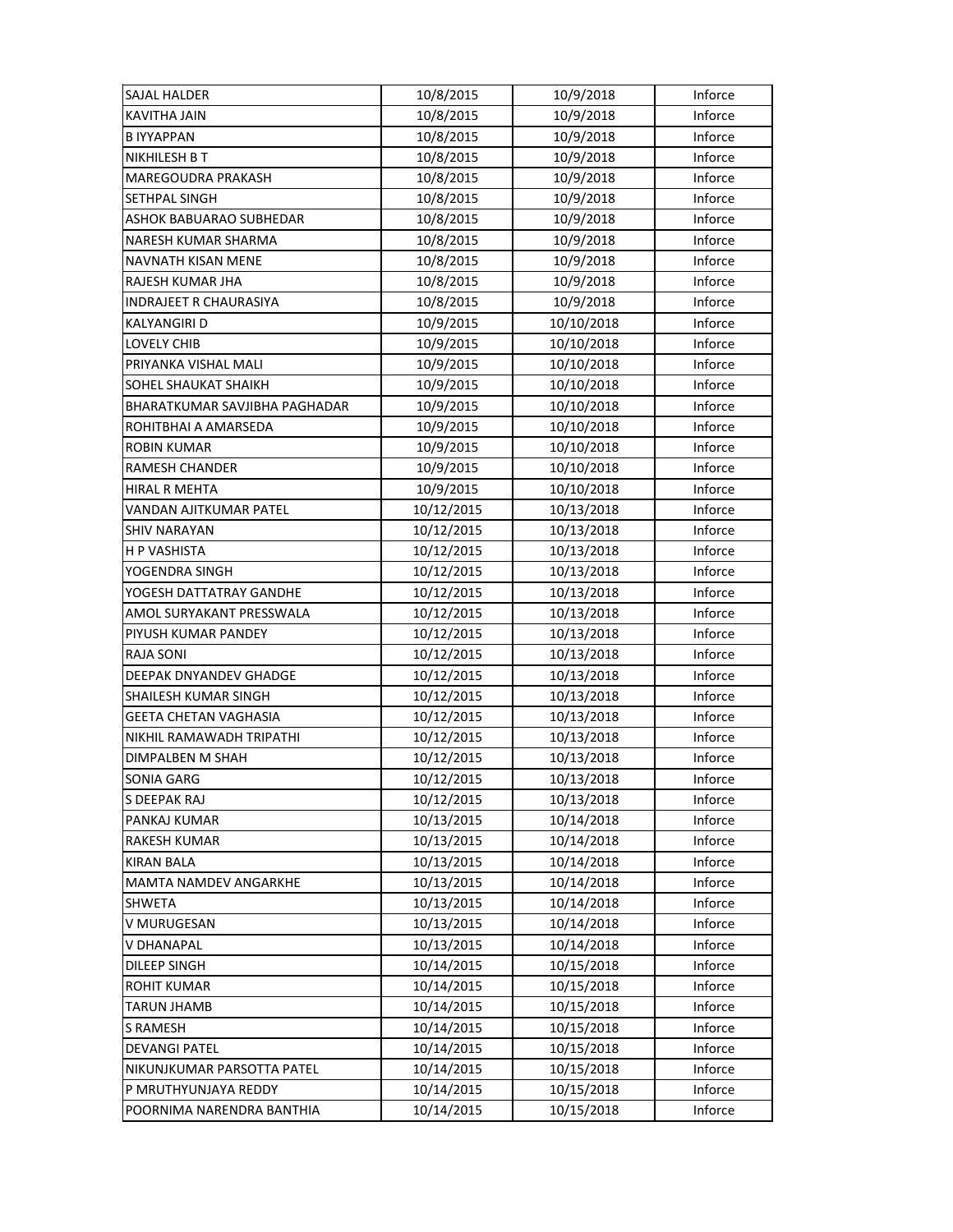| <b>SITA RAM</b>             | 10/14/2015 | 10/15/2018 | Inforce |
|-----------------------------|------------|------------|---------|
| <b>AMAN KUMAR</b>           | 10/15/2015 | 10/16/2018 | Inforce |
| ROHIT NIGAM                 | 10/15/2015 | 10/16/2018 | Inforce |
| RAJNEEKANT MAURYA           | 10/15/2015 | 10/16/2018 | Inforce |
| RAJEEV SINGH TOMAR          | 10/15/2015 | 10/16/2018 | Inforce |
| NARASINGA RAO VEENA BAI     | 10/15/2015 | 10/16/2018 | Inforce |
| <b>BINDU GR</b>             | 10/15/2015 | 10/16/2018 | Inforce |
| <b>MEENU SINGLA</b>         | 10/15/2015 | 10/16/2018 | Inforce |
| M BABU MAHESH               | 10/15/2015 | 10/16/2018 | Inforce |
| SHABRINTH SWAMY M P         | 10/15/2015 | 10/16/2018 | Inforce |
| <b>SHIV PRASAD PATEL</b>    | 10/15/2015 | 10/16/2018 | Inforce |
| TUSHAR HARSUKHBHAI POPAT    | 10/15/2015 | 10/16/2018 | Inforce |
| RUSHIKUMAR A SONEJI         | 10/15/2015 | 10/16/2018 | Inforce |
| AMITBHAI DAYABHAI PATEL     | 10/15/2015 | 10/16/2018 | Inforce |
| CHIRAGKUMAR SHANTILA PATEL  | 10/15/2015 | 10/16/2018 | Inforce |
| JAGDHISH CHHOTALAL BHATT    | 10/15/2015 | 10/16/2018 | Inforce |
| <b>MRUGEN J SHAH</b>        | 10/15/2015 | 10/16/2018 | Inforce |
| V CHANDRAMOULI              | 10/15/2015 | 10/16/2018 | Inforce |
| <b>SONU BHATI</b>           | 10/16/2015 | 10/17/2018 | Inforce |
| ANKIT BANSAL                | 10/16/2015 | 10/17/2018 | Inforce |
| VIJAYANT KUMAR RATADIYA     | 10/16/2015 | 10/17/2018 | Inforce |
| AJIT ASHOK YADAV            | 10/16/2015 | 10/17/2018 | Inforce |
| YESHWANTH B                 | 10/16/2015 | 10/17/2018 | Inforce |
| <b>UMESH</b>                | 10/16/2015 | 10/17/2018 | Inforce |
| <b>SUNIL KUMAR GOUTAM</b>   | 10/16/2015 | 10/17/2018 | Inforce |
| NILESHKUMAR LALLUBHA PATEL  | 10/16/2015 | 10/17/2018 | Inforce |
| JAYPALSINH NAVALSINH ZALA   | 10/16/2015 | 10/17/2018 | Inforce |
| TUSHAR KALIDAS OZA          | 10/16/2015 | 10/17/2018 | Inforce |
| <b>KARTHIK</b>              | 10/16/2015 | 10/17/2018 | Inforce |
| <b>BHOLE RAM</b>            | 10/16/2015 | 10/17/2018 | Inforce |
| <b>AYUSH MITTAL</b>         | 10/16/2015 | 10/17/2018 | Inforce |
| AKSHAYA H M                 | 10/16/2015 | 10/17/2018 | Inforce |
| DEVENDRASINH RANJITS CHAVDA | 10/16/2015 | 10/17/2018 | Inforce |
| KOKKONDA KIRAN REDDY        | 10/19/2015 | 10/20/2018 | Inforce |
| <b>NARENDRA G GOHEL</b>     | 10/19/2015 | 10/20/2018 | Inforce |
| <b>VIVEK THOMAS GEORGE</b>  | 10/19/2015 | 10/20/2018 | Inforce |
| <b>MOHIT GUPTA</b>          | 10/19/2015 | 10/20/2018 | Inforce |
| <b>HARISHA</b>              | 10/19/2015 | 10/20/2018 | Inforce |
| SANDEEP KUMAR K R           | 10/19/2015 | 10/20/2018 | Inforce |
| <b>HARISH CHANDER</b>       | 10/19/2015 | 10/20/2018 | Inforce |
| <b>VIJAY KUMAR</b>          | 10/19/2015 | 10/20/2018 | Inforce |
| JITENDRA SINGH RAJPUT       | 10/19/2015 | 10/20/2018 | Inforce |
| BALWANT BAPU RAUT           | 10/19/2015 | 10/20/2018 | Inforce |
| <b>VANITHA G P</b>          | 10/20/2015 | 10/21/2018 | Inforce |
| BRAJESH JASWANI             | 10/20/2015 | 10/21/2018 | Inforce |
| SATINDER KAUR               | 10/20/2015 | 10/21/2018 | Inforce |
| SOURABH BASAVRAJ WALI       | 10/20/2015 | 10/21/2018 | Inforce |
| PIYUSH LALJIBHAI BHARADVA   | 10/20/2015 | 10/21/2018 | Inforce |
| NILESH DATTATRAY DERE       | 10/20/2015 | 10/21/2018 | Inforce |
| SANGENAHALLI MANJUNATHA     | 10/20/2015 | 10/21/2018 | Inforce |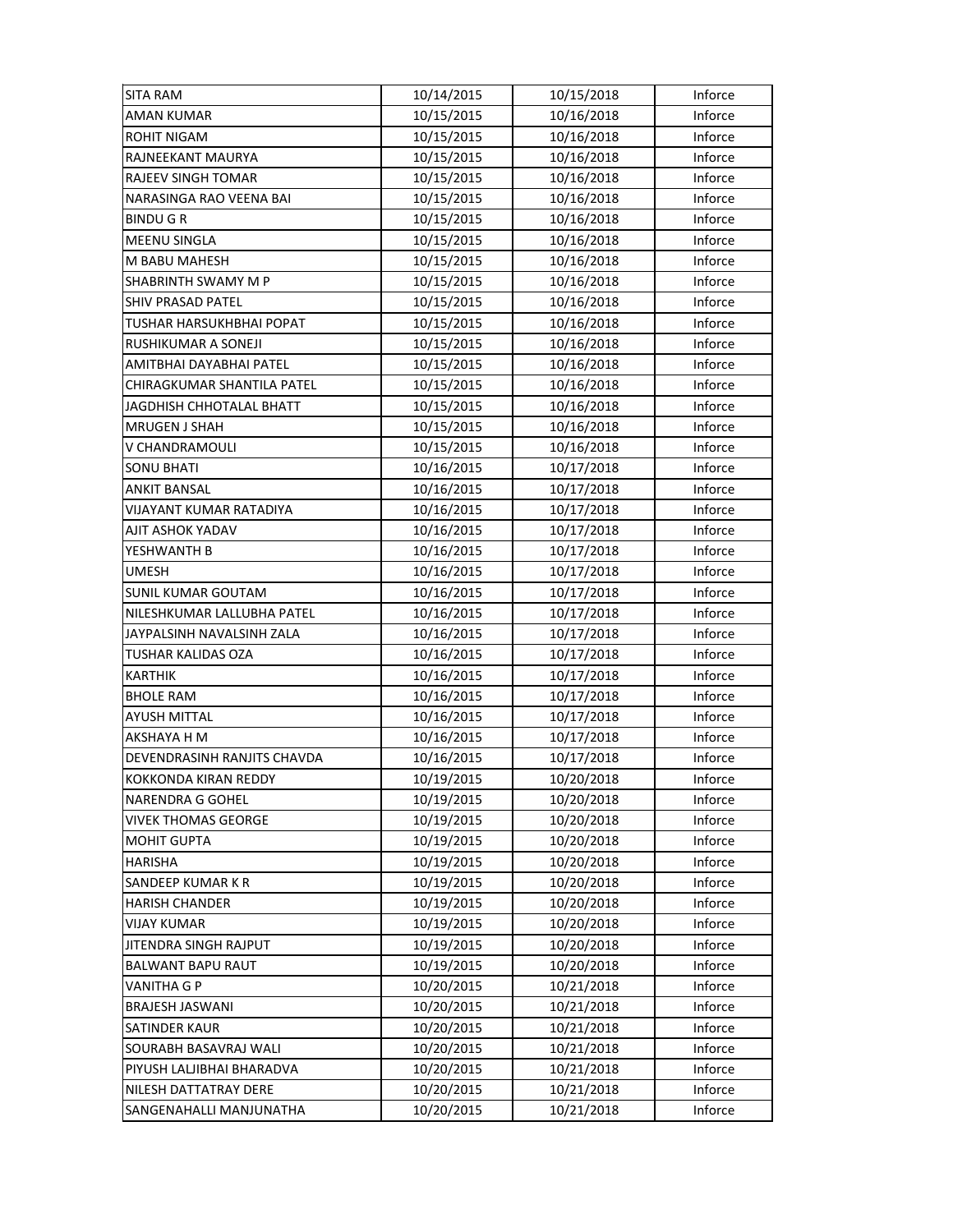| <b>SANJAY BANSAL</b>            | 10/20/2015 | 10/21/2018 | Inforce |
|---------------------------------|------------|------------|---------|
| <b>DHEERENDRA SINGH</b>         | 10/20/2015 | 10/21/2018 | Inforce |
| NIDHI JINDAL                    | 10/20/2015 | 10/21/2018 | Inforce |
| SANJAY THAKORBHAI MACHHI        | 10/21/2015 | 10/22/2018 | Inforce |
| RAVINDRA KUMAR                  | 10/21/2015 | 10/22/2018 | Inforce |
| SRIKANTH PALANATI               | 10/21/2015 | 10/22/2018 | Inforce |
| DIPAK PRALHAD GAIKWAD           | 10/21/2015 | 10/22/2018 | Inforce |
| <b>SANDEEP KUMAR</b>            | 10/21/2015 | 10/22/2018 | Inforce |
| AJAY KUMAR TYAGI                | 10/21/2015 | 10/22/2018 | Inforce |
| UTTAM KUMAR RAM                 | 10/21/2015 | 10/22/2018 | Inforce |
| <b>DEEPAK NAYAK</b>             | 10/21/2015 | 10/22/2018 | Inforce |
| S SONAI                         | 10/21/2015 | 10/22/2018 | Inforce |
| <b>G ROBINSON</b>               | 10/21/2015 | 10/22/2018 | Inforce |
| <b>PUSHPRAJ</b>                 | 10/21/2015 | 10/22/2018 | Inforce |
| <b>JAIVEER SINGH</b>            | 10/21/2015 | 10/22/2018 | Inforce |
| <b>KUMUD</b>                    | 10/21/2015 | 10/22/2018 | Inforce |
| DHEERENDRA KUMAR CHOUKSEY       | 10/21/2015 | 10/22/2018 | Inforce |
| CHETAN VALLABHADAS GUJAR        | 10/21/2015 | 10/22/2018 | Inforce |
| SAMARJIT MOHANTY                | 10/21/2015 | 10/22/2018 | Inforce |
| NIRMESH MOONAT                  | 10/21/2015 | 10/22/2018 | Inforce |
| <b>SHEKHAR</b>                  | 10/21/2015 | 10/22/2018 | Inforce |
| MAYURKUMAR M JIKADRA            | 10/21/2015 | 10/22/2018 | Inforce |
| SANOJ KUMAR                     | 10/21/2015 | 10/22/2018 | Inforce |
| PAWAN KUMAR                     | 10/21/2015 | 10/22/2018 | Inforce |
| <b>RAM JAS</b>                  | 10/23/2015 | 10/24/2018 | Inforce |
| <b>VIJAY KUMAR PAYASI</b>       | 10/23/2015 | 10/24/2018 | Inforce |
| MALLIKARJUNAIAH D S             | 10/23/2015 | 10/24/2018 | Inforce |
| RAVINDRA PRALHAD JADHAV         | 10/23/2015 | 10/24/2018 | Inforce |
| AMIT JAIN                       | 10/23/2015 | 10/24/2018 | Inforce |
| SHIVA KUMAR SINGH               | 10/23/2015 | 10/24/2018 | Inforce |
| <b>BHUPENDRA KUMAR</b>          | 10/23/2015 | 10/24/2018 | Inforce |
| <b>FAIZULRAZA MUSTUFA VAKIL</b> | 10/23/2015 | 10/24/2018 | Inforce |
| SATISH VERMA                    | 10/23/2015 | 10/24/2018 | Inforce |
| JAYSHRI CHANDRAKANT THORAT      | 10/23/2015 | 10/24/2018 | Inforce |
| JIPHIN JOSEPH                   | 10/23/2015 | 10/24/2018 | Inforce |
| <b>MEHULKUMAR L MAHLA</b>       | 10/23/2015 | 10/24/2018 | Inforce |
| RENU MALHOTRA                   | 10/23/2015 | 10/24/2018 | Inforce |
| AJINKYA RAJENDRA INGALE         | 10/23/2015 | 10/24/2018 | Inforce |
| YOGESHWAR H SHIRSATH            | 10/23/2015 | 10/24/2018 | Inforce |
| SAMHITHA K S                    | 10/23/2015 | 10/24/2018 | Inforce |
| SANJAY KUMAR DUBEY              | 10/23/2015 | 10/24/2018 | Inforce |
| MOTILAL HARIHAR YADAV           | 10/23/2015 | 10/24/2018 | Inforce |
| SHEETAL JIGNESH MEHTA           | 10/23/2015 | 10/24/2018 | Inforce |
| GAUTAM VALJIBHAI DHADUK         | 10/23/2015 | 10/24/2018 | Inforce |
| <b>SUMIT SINGH CHHABRA</b>      | 10/23/2015 | 10/24/2018 | Inforce |
| AMOL UTTAM POWAR                | 10/26/2015 | 10/27/2018 | Inforce |
| KOTHUR MAKAM PRABHAKAR          | 10/26/2015 | 10/27/2018 | Inforce |
| NITIN SRIVASTAVA                | 10/26/2015 | 10/27/2018 | Inforce |
| VISHNU SHANKAR GUPTA            | 10/26/2015 | 10/27/2018 | Inforce |
| BHAVIN NIKUNJBHAI DESAI         | 10/26/2015 | 10/27/2018 | Inforce |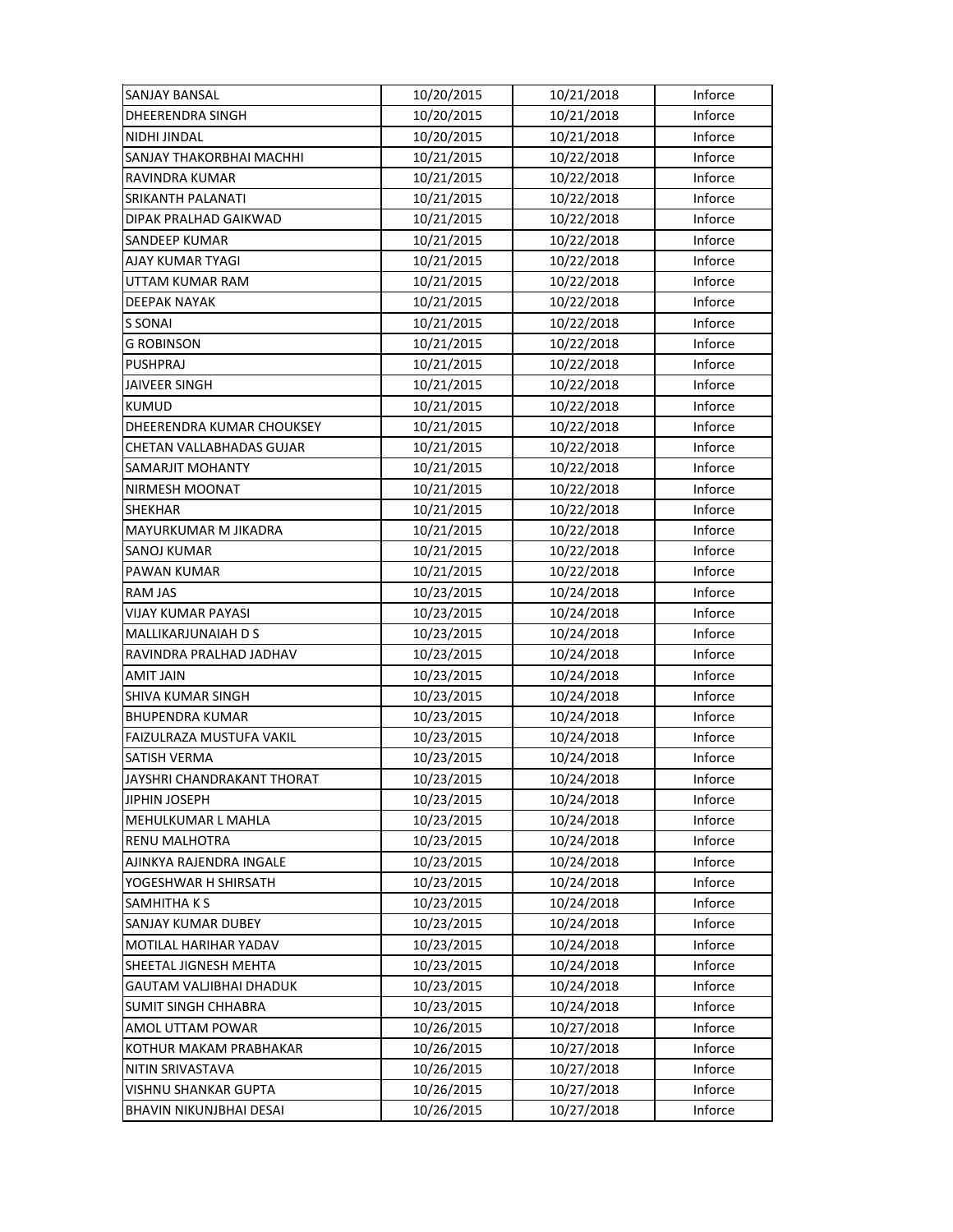| <b>CHESHTA SOBTI</b>         | 10/26/2015 | 10/27/2018 | Inforce |
|------------------------------|------------|------------|---------|
| KIRAN DINESH CHARI           | 10/26/2015 | 10/27/2018 | Inforce |
| <b>AVINASH LOMATE</b>        | 10/26/2015 | 10/27/2018 | Inforce |
| NILESH MHALSEKAR             | 10/26/2015 | 10/27/2018 | Inforce |
| <b>GINKGO SARATH T</b>       | 10/26/2015 | 10/27/2018 | Inforce |
| <b>GAUTAM T SANGAONKAR</b>   | 10/26/2015 | 10/27/2018 | Inforce |
| <b>BHUPESH P NAGWEKAR</b>    | 10/26/2015 | 10/27/2018 | Inforce |
| KAUSHAL MAFATLAL RANA        | 10/26/2015 | 10/27/2018 | Inforce |
| REETIKA RANA                 | 10/26/2015 | 10/27/2018 | Inforce |
| <b>KRISHNA BHATIA</b>        | 10/27/2015 | 10/28/2018 | Inforce |
| PRAVINKUMAR V RAVAL          | 10/27/2015 | 10/28/2018 | Inforce |
| MANOJ KUMAR PANDA            | 10/27/2015 | 10/28/2018 | Inforce |
| THARESH C R                  | 10/27/2015 | 10/28/2018 | Inforce |
| BALASAHEB VISHWANATH WAGH    | 10/27/2015 | 10/28/2018 | Inforce |
| <b>NANDINI V</b>             | 10/27/2015 | 10/28/2018 | Inforce |
| <b>ARAVIND KUMAR S</b>       | 10/27/2015 | 10/28/2018 | Inforce |
| <b>NARENDER SINGH RATHEE</b> | 10/27/2015 | 10/28/2018 | Inforce |
| <b>KUNAL JAIN</b>            | 10/27/2015 | 10/28/2018 | Inforce |
| DILAVARSING VASAVA           | 10/27/2015 | 10/28/2018 | Inforce |
| <b>BHUPENDRA SAHU</b>        | 10/27/2015 | 10/28/2018 | Inforce |
| <b>INDU PATWA</b>            | 10/27/2015 | 10/28/2018 | Inforce |
| <b>T BRINDHA</b>             | 10/27/2015 | 10/28/2018 | Inforce |
| LAXMI DEVI CHADHA            | 10/27/2015 | 10/28/2018 | Inforce |
| AKSHAY                       | 10/28/2015 | 10/27/2018 | Inforce |
| <b>RAJNI SAINI</b>           | 10/28/2015 | 10/27/2018 | Inforce |
| AKRAM AYUB SHAIKH            | 10/28/2015 | 10/27/2018 | Inforce |
| <b>DEVENDER HASIJA</b>       | 10/28/2015 | 10/27/2018 | Inforce |
| DEVENDRA KUMAR ROHIT         | 10/28/2015 | 10/27/2018 | Inforce |
| <b>AKSHAT SHUKLA</b>         | 10/28/2015 | 10/27/2018 | Inforce |
| SUSHANTA KUMAR MAJHI         | 10/28/2015 | 10/27/2018 | Inforce |
| DEVENDER KUMAR               | 10/28/2015 | 10/27/2018 | Inforce |
| <b>DEEPAK CHAUHAN</b>        | 10/28/2015 | 10/27/2018 | Inforce |
| SHUBHASH KUMAR CHAURASIYA    | 10/28/2015 | 10/27/2018 | Inforce |
| A K NAVEENKUMAR              | 10/28/2015 | 10/27/2018 | Inforce |
| ANUPAMA AGARWAL              | 10/28/2015 | 10/27/2018 | Inforce |
| OM SHANKER PANDEY            | 10/28/2015 | 10/27/2018 | Inforce |
| REETESH KUMAR NEMA           | 10/28/2015 | 10/27/2018 | Inforce |
| <b>NEELESH SEN</b>           | 10/28/2015 | 10/27/2018 | Inforce |
| <b>RAJESH N</b>              | 10/28/2015 | 10/27/2018 | Inforce |
| <b>KRISHAN LATA GUPTA</b>    | 10/28/2015 | 10/27/2018 | Inforce |
| PREMAKUMAR P                 | 10/28/2015 | 10/27/2018 | Inforce |
| <b>VIRENDRA SINGH</b>        | 10/28/2015 | 10/27/2018 | Inforce |
| DEVESH KUMAR AGARWAL         | 10/28/2015 | 10/27/2018 | Inforce |
| <b>REJIN R G</b>             | 10/28/2015 | 10/27/2018 | Inforce |
| <b>DIVYA JYOTHI</b>          | 10/28/2015 | 10/27/2018 | Inforce |
| PRASHANT DINESHCHAND THAKKAR | 10/28/2015 | 10/27/2018 | Inforce |
| <b>ASWATHY S</b>             | 10/28/2015 | 10/27/2018 | Inforce |
| NILESH KATLANA               | 10/28/2015 | 10/27/2018 | Inforce |
| <b>M ARUNRAJA</b>            | 10/28/2015 | 10/27/2018 | Inforce |
| MAYUR RAMESHBHAI SANTOKI     | 10/28/2015 | 10/27/2018 | Inforce |